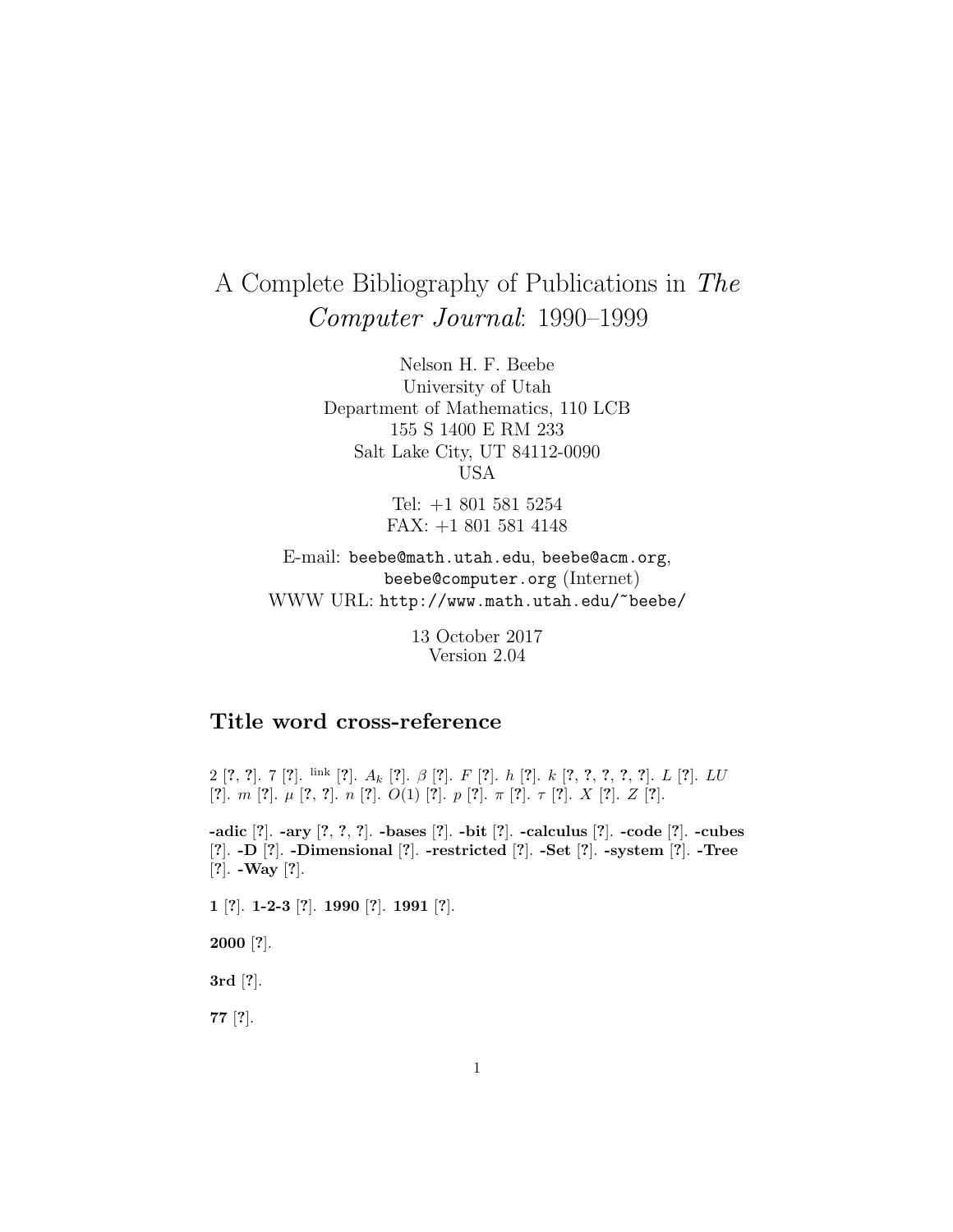**95** [**?**, **?**].

**absolute** [**?**]. **Abstract** [**?**, **?**]. **Abstraction** [**?**]. **Abstractions** [**?**]. **Abstracts** [**?**]. **Access** [**?**, **?**, **?**, **?**, **?**, **?**]. **Accesses** [**?**, **?**, **?**]. **accommodate** [**?**]. **Achieving** [**?**]. **ACLE** [**?**]. **Action** [**?**, **?**]. **Actions** [**?**, **?**]. **Active** [**?**]. **actual** [**?**]. **acyclic** [**?**]. **Ada** [**?**, **?**, **?**, **?**]. **Adapting** [**?**]. **Adaptive** [**?**, **?**, **?**, **?**, **?**, **?**, **?**]. **Adding** [**?**]. **Addition** [**?**]. **Additional** [**?**, **?**, **?**, **?**, **?**, **?**, **?**, **?**]. **Additions** [**?**]. **Addressing** [**?**, **?**]. **Adele** [**?**]. **adic** [**?**]. **adjusting** [**?**]. **Admissible** [**?**]. **Admission** [**?**]. **Advanced** [**?**, **?**]. **Affine** [**?**, **?**]. **against** [**?**]. **aggregation** [**?**]. **agreement** [**?**]. **AI** [**?**, **?**]. **Aid** [**?**]. **Air** [**?**]. **Air-Storage** [**?**]. **Algebra** [**?**, **?**, **?**, **?**, **?**, **?**, **?**, **?**, **?**]. **Algebraic** [**?**, **?**, **?**, **?**, **?**, **?**]. **Algebras** [**?**, **?**, **?**, **?**, **?**]. **Algol** [**?**]. **Algorithm** [**?**, **?**, **?**, **?**, **?**, **?**, **?**, **?**, **?**, **?**, **?**, **?**, **?**, **?**, **?**, **?**, **?**, **?**, **?**, **?**, **?**, **?**, **?**, **?**, **?**, **?**, **?**, **?**, **?**, **?**, **?**, **?**, **?**, **?**, **?**, **?**, **?**, **?**, **?**, **?**, **?**, **?**, **?**, **?**]. **Algorithmic** [**?**, **?**]. **Algorithms** [**?**, **?**, **?**, **?**, **?**, **?**, **?**, **?**, **?**, **?**, **?**, **?**, **?**, **?**, **?**, **?**, **?**, **?**, **?**, **?**, **?**, **?**, **?**, **?**, **?**, **?**, **?**, **?**, **?**, **?**, **?**]. **Alignment** [**?**]. **Alive** [**?**]. **All-sharing** [**?**]. **Allocation** [**?**, **?**]. **Alphabets** [**?**]. **Alternative** [**?**]. **Amoeba** [**?**]. **Amoeba-Prolog** [**?**]. **analog** [**?**]. **Analogy** [**?**]. **Analysing** [**?**]. **Analysis** [**?**, **?**, **?**, **?**, **?**, **?**, **?**, **?**, **?**, **?**, **?**, **?**, **?**, **?**, **?**, **?**, **?**, **?**, **?**, **?**, **?**, **?**, **?**, **?**, **?**, **?**, **?**, **?**, **?**, **?**, **?**]. **Analytic** [**?**]. **Analyzing** [**?**]. **AND-Parallel** [**?**]. **Animating** [**?**]. **Animation** [**?**]. **Announcement** [**?**, **?**, **?**, **?**, **?**, **?**, **?**, **?**, **?**, **?**, **?**, **?**, **?**, **?**, **?**, **?**, **?**, **?**, **?**, **?**, **?**, **?**, **?**, **?**, **?**, **?**, **?**, **?**, **?**, **?**, **?**, **?**, **?**, **?**, **?**, **?**, **?**, **?**, **?**, **?**]. **Announcements** [**?**, **?**, **?**, **?**, **?**, **?**, **?**, **?**, **?**, **?**, **?**, **?**, **?**, **?**, **?**, **?**, **?**, **?**, **?**, **?**, **?**, **?**, **?**, **?**, **?**, **?**, **?**, **?**, **?**, **?**, **?**, **?**, **?**, **?**, **?**, **?**, **?**, **?**, **?**, **?**, **?**]. **Answering** [**?**]. **Answers** [**?**]. **Application** [**?**, **?**, **?**, **?**, **?**, **?**, **?**, **?**, **?**, **?**, **?**, **?**, **?**]. **Applications** [**?**, **?**, **?**, **?**, **?**, **?**, **?**, **?**, **?**]. **Applying** [**?**, **?**, **?**, **?**]. **Appraisal** [**?**]. **Approach** [**?**, **?**, **?**, **?**, **?**, **?**, **?**, **?**, **?**, **?**, **?**, **?**, **?**, **?**, **?**, **?**, **?**, **?**, **?**, **?**, **?**, **?**]. **Approaches** [**?**, **?**, **?**]. **Approximate** [**?**, **?**, **?**, **?**, **?**]. **Approximation** [**?**]. **Arbitrary** [**?**]. **ARC** [**?**]. **Architects** [**?**]. **Architectural** [**?**]. **Architecture** [**?**, **?**, **?**, **?**, **?**, **?**, **?**, **?**]. **Architectures** [**?**, **?**, **?**, **?**, **?**]. **Area** [**?**, **?**, **?**]. **Arithmetic** [**?**, **?**]. **ARP** [**?**]. **Arrangement** [**?**]. **arrangements** [**?**]. **Array** [**?**, **?**, **?**, **?**, **?**, **?**, **?**]. **Arrays** [**?**, **?**, **?**, **?**]. **Art** [**?**, **?**, **?**]. **Artificial** [**?**]. **Artificially** [**?**]. **ary** [**?**, **?**, **?**]. **Aspects** [**?**, **?**]. **assertion** [**?**]. **assertion-guided** [**?**]. **Assignment** [**?**]. **Assistance** [**?**]. **Assisted** [**?**]. **Associated** [**?**]. **Association** [**?**]. **Associative** [**?**, **?**, **?**]. **Associative-Commutative** [**?**]. **Assurance** [**?**]. **Asymmetrical** [**?**]. **Asynchronous** [**?**, **?**]. **Atomic** [**?**]. **Attribute** [**?**, **?**, **?**, **?**]. **Attributes** [**?**]. **Australian** [**?**]. **Authenticating** [**?**]. **authentication** [**?**]. **Author** [**?**]. **Authoring** [**?**]. **Autodescriptivity** [**?**]. **Automata** [**?**, **?**, **?**, **?**]. **Automate** [**?**]. **Automated** [**?**, **?**, **?**, **?**, **?**, **?**]. **Automatic** [**?**, **?**, **?**]. **Automating** [**?**]. **automaton** [**?**]. **automaton-based** [**?**]. **Availability** [**?**]. **Available** [**?**, **?**, **?**, **?**]. **Average** [**?**, **?**]. **Award** [**?**, **?**]. **axioms** [**?**].

**B** [**?**, **?**, **?**, **?**]. **B-tree** [**?**]. **B-Trees** [**?**, **?**]. **B.** [**?**]. **Backbone** [**?**]. **Backward**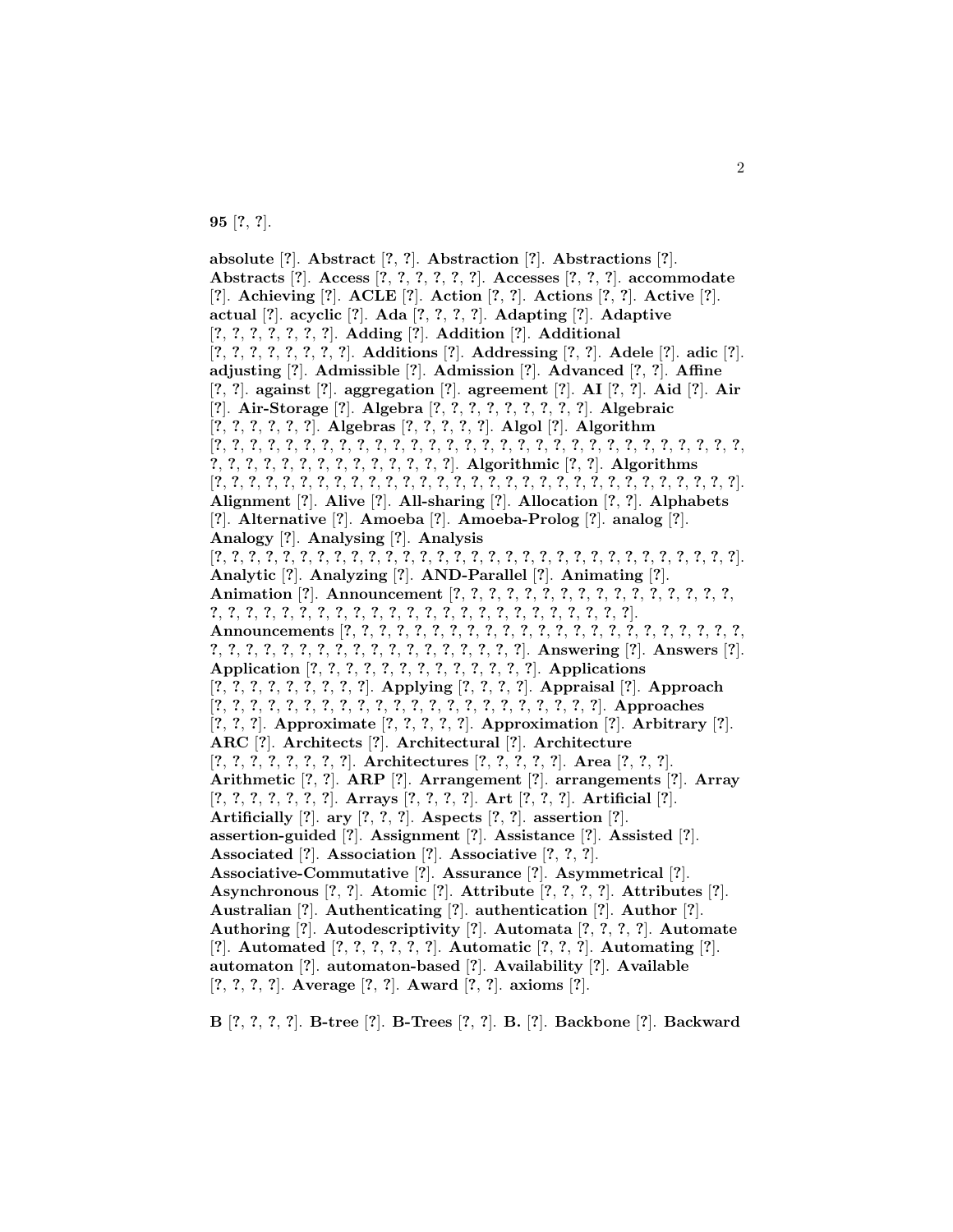[**?**]. **Balanced** [**?**, **?**]. **Balancing** [**?**, **?**, **?**, **?**]. **Bandwidth** [**?**]. **Base** [**?**, **?**]. **Based** [**?**, **?**, **?**, **?**, **?**, **?**, **?**, **?**, **?**, **?**, **?**, **?**, **?**, **?**, **?**, **?**, **?**, **?**, **?**, **?**, **?**, **?**, **?**, **?**, **?**, **?**, **?**, ?, ?, ?, ?, ?, ?, ?, ?, ?, ?, ?]. Baseline [?]. Bases [?, ?]. Basic [?, ?, ?, ?]. **Basis** [**?**]. **Bayesian** [**?**, **?**, **?**]. **BD** [**?**]. **be** [**?**]. **become** [**?**, **?**]. **Beginners** [**?**]. **beginning** [**?**]. **Behaviour** [**?**, **?**]. **Behavioural** [**?**, **?**]. **Behaviours** [**?**]. **Belief** [**?**, **?**]. **Believed** [**?**]. **Belong** [**?**]. **Benchmarks** [**?**]. **Bendix** [**?**]. **Beta** [**?**]. **Beta-splines** [**?**]. **Between** [**?**, **?**, **?**]. **beware** [**?**]. **Bidirectional** [**?**]. **Binary** [**?**, **?**, **?**, **?**, **?**, **?**, **?**, **?**, **?**, **?**, **?**, **?**, **?**, **?**, **?**]. **Binary-Residue** [**?**]. **biology** [**?**]. **Bipartite** [**?**]. **bit** [**?**, **?**, **?**]. **Block** [**?**, **?**, **?**, **?**, **?**, **?**, **?**]. **Block-Structured** [**?**, **?**]. **Blue** [**?**]. **Board** [**?**]. **Book** [**?**, **?**, **?**, **?**, **?**, **?**, **?**, **?**, **?**, **?**, **?**, **?**, **?**, **?**, **?**, **?**, **?**, **?**, **?**, **?**, **?**, **?**, **?**, **?**, **?**, **?**, **?**, **?**, **?**, **?**, **?**, **?**, **?**, **?**, **?**, **?**, **?**, **?**, **?**, **?**, **?**, **?**, **?**, **?**, **?**, **?**, **?**, **?**, **?**, **?**, **?**, **?**, **?**, **?**, **?**, **?**, **?**, **?**, **?**, **?**, **?**, **?**, **?**, **?**, **?**, **?**, **?**, **?**, **?**, **?**, **?**, **?**, **?**, **?**, **?**, **?**, **?**, **?**, **?**, **?**, **?**, **?**, **?**, **?**, **?**, **?**, **?**, **?**, **?**, **?**, **?**, **?**, **?**, **?**, **?**, **?**, **?**, **?**, **?**, **?**]. **Book** [**?**, **?**, **?**, **?**, **?**, **?**, **?**, **?**, **?**, **?**, **?**, **?**, **?**, **?**, **?**, **?**, **?**, **?**, **?**, **?**, **?**, **?**, **?**, **?**, **?**, **?**, **?**, **?**, **?**, **?**, **?**, **?**, **?**, **?**, **?**, **?**, **?**, **?**, **?**, **?**, **?**, **?**, **?**, **?**, **?**, **?**, **?**, **?**, **?**, **?**, **?**, **?**, **?**, **?**, **?**, **?**, **?**, **?**, **?**, **?**, **?**, **?**, **?**, **?**, **?**, **?**, **?**, **?**, **?**, **?**, **?**, **?**, **?**, **?**, **?**, **?**, **?**, **?**, **?**, **?**, **?**, **?**, **?**, **?**, **?**, **?**, **?**, **?**, **?**, **?**, **?**, **?**, **?**, **?**, **?**, **?**, **?**, **?**, **?**, **?**, **?**, **?**, **?**]. **Book** [**?**, **?**, **?**, **?**, **?**, **?**, **?**, **?**, **?**, **?**, **?**, **?**, **?**, **?**, **?**, **?**, **?**, **?**, **?**, **?**, **?**, **?**, **?**, **?**, **?**, **?**, **?**, **?**, **?**, **?**, **?**, **?**, **?**, **?**, **?**, **?**, **?**, **?**, **?**, **?**, **?**, **?**, **?**, **?**, **?**, **?**, **?**, **?**, **?**, **?**, **?**, **?**, **?**, **?**, **?**, **?**, **?**, **?**, **?**, **?**, **?**, **?**, **?**, **?**, **?**, **?**, **?**]. **Boolean** [**?**, **?**]. **boundary** [**?**]. **boundary-restricted** [**?**]. **Bounded** [**?**]. **Bounding** [**?**]. **Bounds** [**?**, **?**]. **Boyer** [**?**]. **Branch** [**?**, **?**, **?**, **?**]. **branching** [**?**, **?**]. **bridge** [**?**]. **bridge-** [**?**]. **British** [**?**, **?**, **?**]. **BRMQ** [**?**]. **Broadcast** [**?**, **?**]. **Broadcasting** [**?**, **?**]. **Bruijn** [**?**]. **buffered** [**?**]. **Building** [**?**, **?**, **?**, **?**, **?**]. **Burrows** [**?**]. **Bus** [**?**, **?**]. **Bus-Based** [**?**]. **bus-connected** [**?**]. **Business** [**?**, **?**, **?**, **?**, **?**]. **bypass** [**?**]. **Byrne** [**?**]. **Byrne-Jones** [**?**].

**C** [**?**, **?**, **?**, **?**, **?**, **?**, **?**, **?**, **?**]. **C-Based** [**?**]. **C-ODA** [**?**]. **Cache** [**?**, **?**, **?**]. **Caching** [**?**, **?**]. **calculating** [**?**]. **Calculational** [**?**]. **Calculations** [AB90]. **Calculator** [**?**, **?**, **?**]. **Calculi** [**?**]. **Calculus** [**?**, **?**]. **Call** [**?**, **?**, **?**]. **calls** [**?**]. **candidate** [**?**]. **capacity** [**?**]. **Cards** [**?**]. **Carlo** [**?**]. **carousel** [**?**]. **cartridges** [**?**]. **Case** [**?**, **?**, **?**, **?**, **?**, **?**, **?**, **?**, **?**]. **categorical** [**?**, **?**]. **Causal** [**?**, **?**]. **Causality** [**?**]. **Causality-Based** [**?**]. **CCS** [**?**]. **CD** [**?**, **?**]. **CD-I** [**?**]. **CD-ROM** [**?**]. **CD-ROMs** [**?**]. **CDTV** [**?**]. **cell** [**?**]. **Cellular** [**?**]. **Central** [**?**]. **Chain** [**?**]. **Chaining** [**?**]. **Changes** [**?**, **?**]. **Channel** [**?**]. **channels** [**?**]. **Character** [**?**]. **characterisation** [**?**]. **Characters** [**?**]. **Charles** [**?**]. **Charts** [**?**, **?**]. **checked** [**?**]. **checking** [**?**]. **Chemical** [**?**]. **chip** [**?**]. **chordal** [**?**]. **Church** [**?**]. **Cilk** [**?**]. **Ciphers** [**?**]. **Circle** [**?**]. **Circuit** [**?**, **?**, **?**]. **circuits** [**?**, **?**]. **City** [**?**]. **Clashes** [**?**, **?**]. **Class** [**?**, **?**, **?**, **?**, **?**]. **Classical** [**?**, **?**]. **Classification** [**?**, **?**, **?**, **?**, **?**]. **Classifications** [**?**]. **Clause** [**?**]. **Client** [**?**, **?**]. **Client-Server** [**?**, **?**]. **Clocks** [**?**]. **Clubs** [**?**]. **Cluster** [**?**, **?**, **?**]. **cluster-based** [**?**]. **Clustering** [**?**, **?**, **?**, **?**, **?**, **?**]. **Clusters** [**?**, **?**, **?**]. **CMCM** [**?**]. **co** [**?**]. **co-simulation** [**?**]. **coated** [**?**]. **Code** [**?**, **?**, **?**, **?**, **?**, **?**, **?**]. **codec** [**?**]. **Codewords** [**?**]. **CODIL** [**?**]. **Coding** [**?**, **?**, **?**, **?**, **?**, **?**]. **Codings** [**?**]. **Cognitive** [**?**]. **coherence** [**?**]. **Colantonio** [**?**]. **Collaboration** [**?**].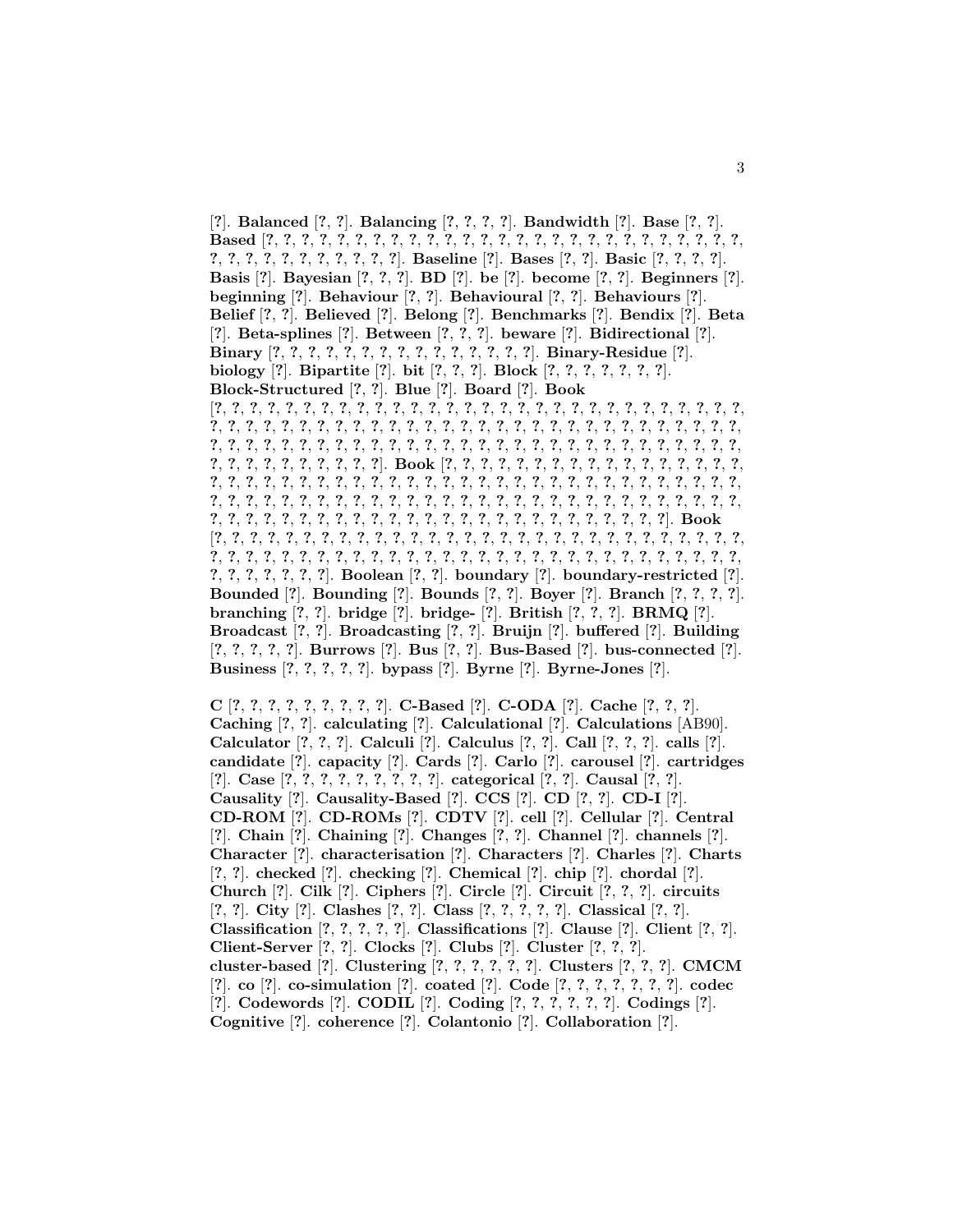**collaborative** [**?**]. **Collection** [**?**]. **Collections** [**?**]. **Collins** [**?**]. **COMA** [**?**]. **Comandos** [**?**, **?**]. **combinational** [**?**]. **Combinator** [**?**]. **Combinatorial** [**?**, **?**]. **combinators** [**?**]. **Combining** [**?**, **?**]. **command** [**?**]. **Comment** [**?**, **?**, **?**]. **Comments** [**?**]. **Committing** [**?**]. **Commonsense** [**?**]. **communicating** [**?**]. **Communication** [**?**, **?**, **?**, **?**, **?**, **?**]. **Communication-Minimal** [**?**]. **Communications** [**?**, **?**, **?**]. **Commutative** [**?**]. **Comparative** [**?**, **?**, **?**, **?**, **?**]. **Comparing** [**?**]. **Comparison** [**?**, **?**, **?**, **?**, **?**, **?**, **?**]. **Compatible** [**?**]. **Competition** [**?**]. **Competitive** [**?**, **?**]. **Compilation** [**?**]. **Compile** [**?**, **?**]. **Compile-Time** [**?**, **?**]. **Compiler** [**?**, **?**, **?**]. **compiling** [**?**]. **complete** [**?**, **?**]. **Completeness** [**?**, **?**, **?**, **?**]. **Completion** [**?**]. **Complex** [**?**, **?**, **?**, **?**, **?**, **?**]. **Complexity** [**?**, **?**, **?**, **?**, **?**, **?**, **?**, **?**, **?**, **?**, **?**, **?**, **?**]. **components** [**?**]. **Composition** [**?**, **?**]. **Compositional** [**?**]. **Comprehension** [**?**]. **compressed** [**?**]. **Compressing** [**?**, **?**]. **Compression** [**?**, **?**, **?**, **?**, **?**, **?**, **?**, **?**, **?**, **?**, **?**, **?**, **?**, **?**, **?**, **?**, **?**, **?**, **?**, **?**]. **computability** [**?**]. **Computation** [**?**, **?**, **?**, **?**, **?**, **?**, **?**]. **Computational** [**?**, **?**, **?**, **?**]. **Computations** [**?**, **?**]. **compute** [**?**]. **Computer** [**?**, **?**, **?**, **?**, **?**, **?**, **?**, **?**, **?**, **?**, **?**, **?**, **?**, **?**, **?**, **?**, **?**, **?**, **?**, **?**, **?**, **?**, **?**, **?**, **?**, **?**, **?**, **?**, **?**, **?**, **?**, **?**]. **Computers** [**?**, **?**, **?**, **?**]. **Computing** [**?**, **?**, **?**, **?**, **?**, **?**, **?**, **?**, **?**, **?**, **?**, **?**, **?**, **?**, **?**, **?**, **?**, **?**, **?**, **?**, **?**, **?**, **?**]. **Concept** [**?**, **?**]. **Concepts** [**?**, **?**]. **Conceptual** [**?**, **?**, **?**, **?**]. **Concurrency** [**?**, **?**, **?**, **?**, **?**]. **Concurrent** [**?**, **?**, **?**, **?**, **?**, **?**, **?**, **?**, **?**, **?**, **?**]. **condition** [**?**]. **conditioned** [**?**]. **Conflicts** [**?**, **?**, **?**]. **connected** [**?**, **?**]. **Connectivity** [**?**]. **Conquer** [**?**]. **Consequences** [**?**]. **Considerations** [**?**]. **Consistency** [**?**, **?**]. **Consistent** [**?**]. **Constant** [**?**, **?**, **?**]. **Constrained** [**?**, **?**, **?**, **?**]. **Constraint** [**?**, **?**, **?**, **?**, **?**, **?**, **?**]. **Constraint-Based** [**?**]. **constraint-driven** [**?**]. **Constraint-oriented** [**?**]. **Constraints** [**?**, **?**, **?**, **?**, **?**]. **Constructing** [**?**, **?**, **?**]. **Construction** [**?**, **?**, **?**, **?**, **?**, **?**, **?**, **?**]. **Constructive** [**?**]. **Containing** [**?**]. **Contemporary** [**?**]. **Content** [AA99]. **contents** [**?**]. **Context** [**?**, **?**, **?**, **?**, **?**, **?**]. **Context-Based** [**?**, **?**]. **Context-Free** [**?**]. **Contexts** [**?**]. **contextual** [**?**]. **Continuations** [**?**]. **continuity** [**?**]. **Continuous** [**?**]. **Contouring** [**?**]. **Control** [**?**, **?**, **?**, **?**, **?**, **?**, **?**, **?**, **?**, **?**]. **Controlled** [**?**]. **controlling** [**?**]. **Convergence** [**?**]. **conversion** [**?**]. **Converters** [**?**, **?**]. **Cooperative** [**?**, **?**, **?**, **?**]. **Coordination** [**?**, **?**]. **Copper** [**?**]. **Copyright** [**?**]. **Core** [**?**]. **Corporate** [**?**]. **Correct** [**?**]. **Corrective** [**?**]. **Correctness** [**?**, **?**, **?**, **?**]. **Correlated** [**?**]. **Correspondence**  $[?,?,?,?,?,?,?,?,?,?,?,?,?,?,?,?,?,?,?,?,?,?,?,?,?,?,?,?,?,?,?,?,.),?$ **Corrigendum** [**?**]. **COSMOS** [AA99]. **COSMOS-Content** [AA99]. **Cost** [**?**, **?**]. **Cost-Effectiveness** [**?**]. **Counterfactual** [**?**]. **Counting** [**?**, **?**, **?**]. **Course** [**?**, **?**]. **Crash** [**?**]. **Creation** [**?**]. **Creations** [**?**, **?**]. **Criterion** [**?**]. **Critical** [**?**, **?**, **?**, **?**, **?**]. **CRL** [**?**, **?**]. **'Cross'** [**?**]. **Crossword** [**?**]. **crunching** [**?**]. **Cryptanalysis** [**?**]. **Cryptosystem** [**?**]. **CSG** [**?**]. **CSMA** [**?**]. **CSMA/CD** [**?**]. **Cubes** [**?**, **?**, **?**]. **cubic** [**?**]. **culture** [**?**]. **Curricula** [**?**, **?**]. **Custom** [**?**]. **cutting** [**?**]. **CyberCrime** [**?**]. **Cycle** [**?**]. **Cycle-Sort** [**?**]. **Cyclic** [**?**, **?**]. **cylindrical** [**?**].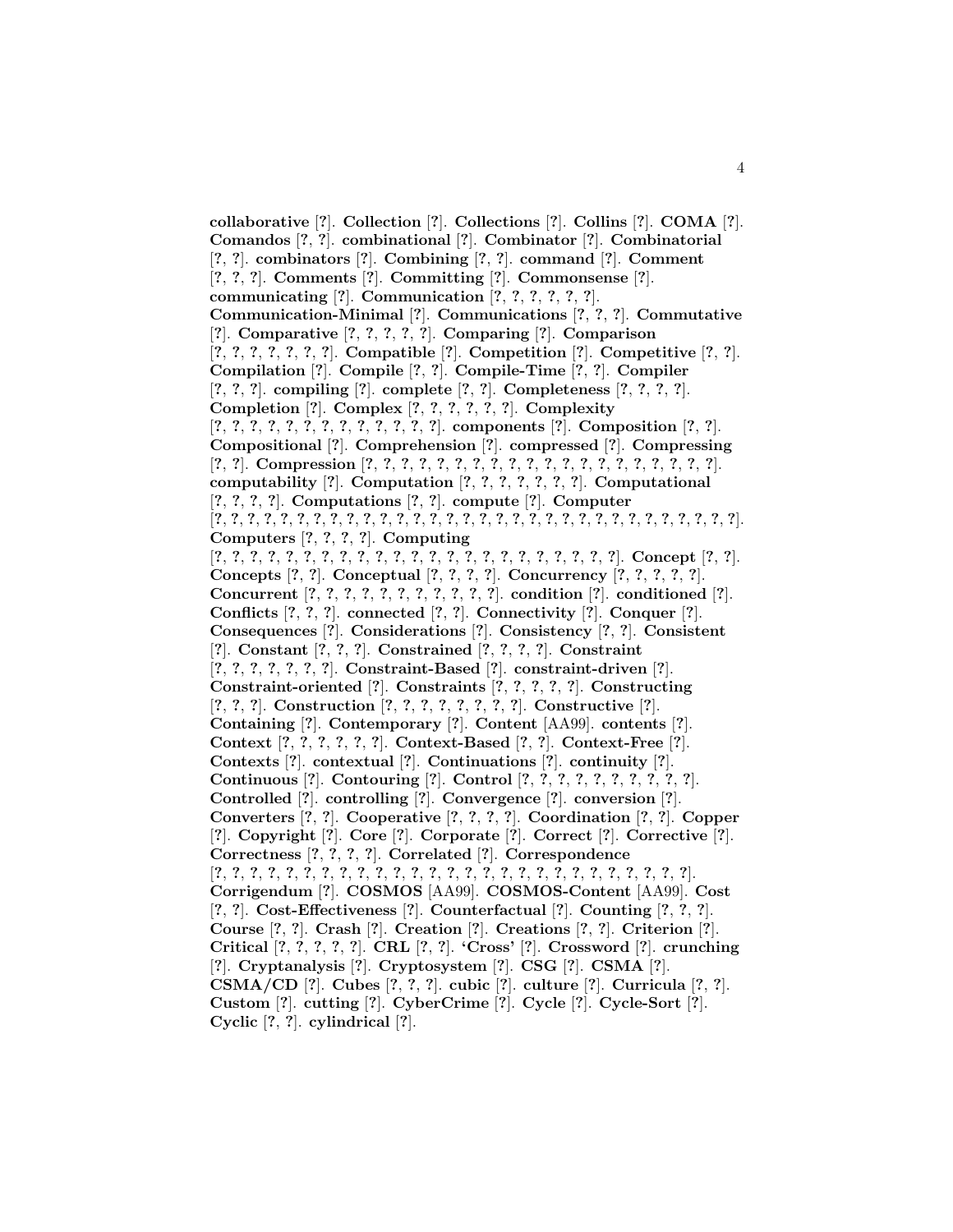**D** [**?**, **?**, **?**]. **D.** [**?**]. **DAP** [**?**]. **DAPLEX** [**?**]. **Data** [**?**, **?**, **?**, **?**, **?**, **?**, **?**, **?**, **?**, **?**, **?**, **?**, **?**, **?**, **?**, **?**, **?**, **?**, **?**, **?**, **?**, **?**, **?**, **?**, **?**, **?**, **?**, **?**, **?**, **?**, **?**, **?**, **?**, **?**, **?**, **?**, **?**, **?**, **?**, **?**, **?**, **?**, **?**, **?**, **?**, **?**]. **Database** [**?**, **?**, **?**, **?**, **?**, **?**, **?**, **?**, **?**, **?**, **?**, **?**, **?**, **?**, **?**, **?**, **?**, **?**, **?**, **?**, **?**, **?**, **?**, **?**, **?**]. **Databases** [**?**, **?**, **?**, **?**, **?**, **?**, **?**, **?**, **?**, **?**, **?**, **?**, **?**, **?**, **?**, **?**]. **datalog** [**?**]. **dBASE** [**?**]. **deadlock** [**?**, **?**]. **deadlock-free** [**?**]. **Debugging** [**?**]. **decay** [**?**]. **Decentralising** [**?**]. **Decentralized** [**?**]. **Decidable** [**?**]. **Decision** [**?**, **?**]. **Decisions** [**?**]. **declarative** [**?**]. **Decomposition** [**?**, **?**, **?**, **?**, **?**]. **Deductive** [**?**, **?**, **?**]. **Default** [**?**]. **defer** [**?**]. **definite** [**?**]. **definition** [**?**]. **definitions** [**?**]. **Degeneracy** [**?**]. **Degradable** [**?**]. **degrading** [**?**]. **degree** [**?**]. **degrees** [**?**]. **Demonstrating** [**?**]. **Dependable** [**?**, **?**]. **dependences** [**?**]. **Dependencies** [**?**, **?**]. **Dependency** [**?**]. **Depth** [**?**, **?**]. **depth-first** [**?**]. **Derivation** [**?**, **?**]. **Derived** [**?**]. **Describing** [**?**]. **Description** [**?**, **?**, **?**, **?**]. **Design** [**?**, AB90, **?**, ACDP91, **?**, **?**, **?**, **?**, **?**, **?**, **?**, **?**, **?**, **?**, **?**, **?**, **?**, **?**, **?**, **?**, **?**, **?**, **?**, **?**, **?**, **?**, **?**, **?**, **?**, **?**, **?**, **?**, **?**, **?**, **?**]. **Designing** [**?**, **?**, **?**, **?**, **?**]. **Designs** [**?**]. **Detecting** [**?**, **?**, **?**, **?**]. **Detection** [**?**, **?**]. **determination** [**?**]. **Determining** [**?**]. **Determinism** [**?**]. **deterministic** [**?**, **?**]. **Develop** [**?**]. **developing** [**?**]. **Developmen** [**?**]. **Development** [**?**, **?**, **?**, **?**, **?**, **?**, **?**, **?**, **?**, **?**, **?**, **?**, **?**, **?**, **?**, **?**]. **Developments** [**?**]. **device** [**?**]. **Diagnosis** [**?**, **?**]. **Diagrams** [**?**]. **Diakoptics** [**?**]. **Diameter** [**?**]. **DiCE** [**?**]. **dictation** [**?**]. **Dictionary** [**?**, **?**, **?**]. **difference** [**?**]. **digital** [**?**, **?**, **?**]. **digitised** [**?**]. **digraphs** [**?**]. **Dimensional** [**?**, **?**, **?**]. **Dimensions** [**?**]. **direct** [**?**]. **Directed** [**?**]. **directory** [**?**]. **directory-based** [**?**]. **Disc** [**?**, **?**]. **Disclosure** [**?**]. **Discourse** [**?**, **?**, **?**]. **Discovering** [**?**, **?**]. **Discretizer** [**?**]. **discs** [**?**]. **Discussion** [**?**, **?**, **?**, **?**]. **disequations** [**?**]. **Disk** [**?**, **?**]. **Dispatching** [**?**]. **Display** [**?**, **?**]. **Dissemination** [**?**, **?**]. **Dissimilarity** [**?**]. **Distance** [**?**]. **Distributed** [**?**, **?**, **?**, **?**, **?**, **?**, **?**, **?**, **?**, **?**, **?**, **?**, **?**, **?**, **?**, **?**, **?**, **?**, **?**, **?**, **?**, **?**, **?**, **?**, **?**, **?**, **?**, **?**, **?**, **?**, **?**, **?**, **?**, **?**, **?**, **?**, **?**, **?**, **?**, **?**, **?**, **?**, **?**, **?**, **?**, **?**, **?**, **?**, **?**, **?**, **?**, **?**]. **Distributed-Application** [**?**]. **Distributed-Memory** [**?**]. **Distributing** [**?**]. **distribution** [**?**]. **Distributions** [**?**]. **Divide** [**?**]. **Divide-and-Conquer** [**?**]. **Division** [**?**, **?**]. **Division-free** [**?**]. **divisionless** [**?**]. **Document** [**?**, **?**]. **Documents** [**?**, **?**]. **Does** [**?**, **?**]. **Doesn't** [**?**]. **domain** [**?**, **?**]. **dotted** [**?**]. **Double** [**?**, **?**, **?**]. **Double-ended** [**?**, **?**]. **doubly** [**?**]. **doubly-linked** [**?**]. **Dowe** [**?**, **?**, **?**]. **Down** [**?**, **?**]. **Downdating** [**?**]. **Drawability** [**?**]. **Drawings** [**?**]. **driven** [**?**]. **Drivers** [**?**]. **DROL** [**?**]. **drown** [**?**]. **duration** [**?**]. **Dynamic** [**?**, **?**, **?**, **?**, **?**, **?**, **?**].

**Early** [**?**]. **ECLAIR** [**?**]. **edge** [**?**]. **edge-solvable** [**?**]. **edition** [**?**]. **editor** [**?**]. **Editorial** [**?**, **?**, **?**, **?**, **?**, **?**, **?**, **?**, **?**, **?**, **?**, **?**, **?**, **?**, **?**, **?**, **?**, **?**, **?**, **?**, **?**, **?**, **?**, **?**, **?**, **?**, **?**, **?**, **?**, **?**, **?**, **?**, **?**, **?**, **?**]. **edn** [**?**]. **eds** [**?**]. **Educating** [**?**]. **education** [**?**]. **effect** [**?**]. **Effective** [**?**]. **Effectiveness** [**?**]. **Effects** [**?**]. **Efficiency** [**?**, **?**, **?**]. **Efficient**

[**?**, **?**, **?**, **?**, **?**, **?**, **?**, **?**, **?**, **?**, **?**, **?**, **?**, **?**, **?**, **?**, **?**, **?**, **?**, **?**, **?**, **?**, **?**, **?**, **?**, **?**, **?**, **?**, **?**, **?**, **?**, **?**]. **Eiffel** [**?**]. **Electrical** [**?**]. **Electronic** [**?**, **?**, **?**, **?**]. **Eliminating** [**?**].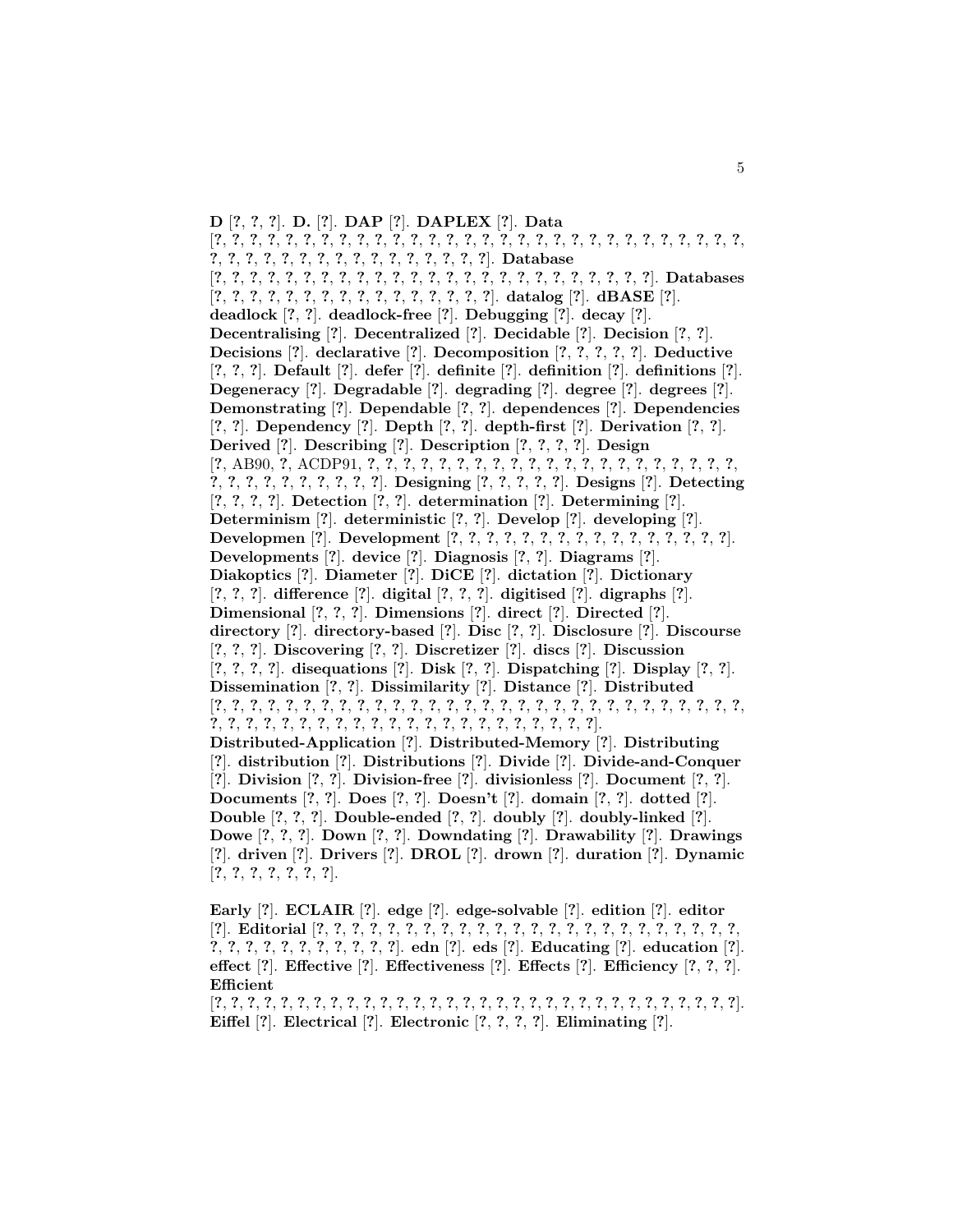**Elimination** [**?**, **?**, **?**, **?**, **?**, **?**, **?**, **?**, **?**]. **ElipSys** [**?**]. **ELLA** [**?**]. **embedded** [**?**]. **embedding** [**?**, **?**]. **EMPA** [**?**]. **Empirical** [**?**, **?**]. **Encoding** [**?**]. **Encounter** [**?**]. **ended** [**?**, **?**]. **Ends** [**?**]. **enforce** [**?**]. **Engineering** [**?**, **?**, **?**, **?**, **?**, **?**, **?**, **?**, **?**, **?**, **?**]. **English** [**?**]. **Enhance** [**?**]. **Enhanced** [**?**]. **Enhancing** [**?**]. **Enough** [**?**]. **Ensembles** [**?**]. **entities** [**?**]. **entrant** [**?**]. **Enumeration** [**?**]. **Environment** [**?**, **?**, **?**, **?**, **?**, **?**, **?**, **?**, **?**, **?**, **?**]. **Environmental** [**?**]. **Environments** [**?**, **?**, **?**, **?**, **?**, **?**, **?**, **?**]. **Envisioning** [**?**]. **equational** [**?**]. **equations** [**?**, **?**, **?**]. **Equipment** [**?**]. **Equivalence** [**?**, **?**]. **Equivalent** [**?**]. **Era** [**?**]. **Ernest** [**?**]. **Errata** [**?**]. **Erratum** [**?**, **?**, **?**]. **Error** [**?**, **?**, **?**]. **ES-IS** [**?**]. **Essentials** [**?**]. **Establishing** [**?**]. **Estimation** [**?**, **?**]. **Ethernet** [**?**, **?**]. **European** [**?**]. **evaluate** [**?**]. **Evaluating** [**?**]. **Evaluation** [**?**, **?**, **?**, **?**, **?**, **?**, **?**, **?**, **?**, **?**, **?**, **?**, **?**, **?**, **?**]. **Events** [**?**, **?**]. **Evidential** [**?**]. **Evolution** [**?**, **?**, **?**, **?**]. **Evolution-Based** [**?**]. **exact** [**?**]. **examination** [**?**, **?**]. **Examples** [**?**, **?**]. **exception** [**?**]. **Exceptions** [**?**, **?**]. **Exchange** [**?**]. **exchanges** [**?**]. **Exclusion** [**?**, **?**, **?**]. **Executable** [**?**, **?**]. **Executing** [**?**, **?**]. **Executing-Committing** [**?**]. **Execution** [**?**, **?**, **?**, **?**]. **Executions** [**?**]. **exercise** [**?**]. **existential** [**?**, **?**]. **Expansion** [**?**]. **Expected** [**?**, **?**]. **Experiences** [**?**]. **Experimental** [**?**]. **Expert** [**?**, **?**]. **Explanation** [**?**]. **Exploiting** [**?**, **?**, **?**, **?**, **?**]. **exploration** [**?**]. **Exploratory** [**?**]. **Exploring** [**?**]. **Exposing** [**?**]. **Expression** [**?**]. **Expressions** [**?**]. **Expressive** [**?**]. **Expressiveness** [**?**]. **Extended** [**?**, **?**, **?**, **?**, **?**, **?**, **?**]. **Extending** [**?**, **?**, **?**]. **Extensible** [**?**]. **External** [**?**]. **extra** [**?**]. **extraction** [**?**]. **extremal** [**?**]. **Extreme** [**?**]. **Extreme-value** [**?**].

**facilitate** [**?**]. **facility** [**?**]. **factorisation** [**?**]. **Factors** [**?**]. **Facts** [**?**]. **Failure** [**?**, **?**, **?**]. **failures** [**?**]. **Fair** [**?**]. **Family** [**?**, **?**]. **Fast** [**?**, **?**, **?**, **?**, **?**, **?**]. **faster** [**?**]. **Fat** [**?**]. **Fault** [**?**, **?**, **?**, **?**, **?**, **?**, **?**, **?**, **?**, **?**]. **Fault-based** [**?**]. **Fault-Secure** [**?**]. **Fault-Tolerant** [**?**, **?**, **?**, **?**, **?**]. **Faults** [**?**]. **faulty** [**?**]. **FC** [**?**]. **Fddi** [**?**, **?**, **?**]. **FDDI-M** [**?**]. **FDL** [**?**]. **Feature** [**?**, **?**, **?**, **?**]. **Features** [**?**]. **Federating** [**?**]. **Feedback** [**?**]. **Fibonacci** [**?**]. **Fields** [**?**]. **FIFO** [**?**]. **File** [**?**, **?**, **?**, **?**]. **Files** [**?**, **?**, **?**, **?**]. **Filter** [**?**]. **Filtering** [**?**]. **Finding** [**?**, **?**, **?**, **?**, **?**, **?**, **?**]. **Finite** [**?**, **?**, **?**, **?**, **?**]. **Finite-State** [**?**, **?**]. **First** [**?**, **?**]. **First-Order** [**?**]. **Fixed** [**?**]. **Flat** [**?**]. **Flexibility** [**?**, **?**]. **Flexible** [**?**, **?**, **?**, **?**, **?**, **?**]. **Floating** [**?**]. **Flow** [**?**, **?**, **?**]. **Flowers** [**?**]. **Foresight** [**?**]. **Foreword** [**?**]. **form** [**?**]. **Formal** [**?**, **?**, **?**, **?**, **?**, **?**, **?**, **?**, **?**, **?**, **?**, **?**, **?**, **?**, **?**, **?**, **?**, **?**, **?**, **?**, **?**, **?**, **?**, **?**, **?**, **?**, **?**, **?**, **?**, **?**]. **formulas** [**?**]. **formulation** [**?**]. **FORTRAN** [**?**, **?**, **?**]. **Forward** [**?**, **?**]. **Forwarding** [**?**]. **Foundation** [**?**, **?**, **?**]. **Foundations** [**?**, **?**]. **four** [**?**, **?**]. **Fourier** [**?**]. **Fractal** [**?**, **?**, **?**, **?**]. **Framework** [**?**, **?**, **?**, **?**, **?**, **?**, **?**, **?**, **?**, **?**]. **Frameworks** [**?**]. **Free** [**?**, **?**, **?**, **?**, **?**]. **Full** [**?**]. **Full-text** [**?**]. **fully** [**?**]. **Function** [**?**, **?**]. **Functional** [**?**, **?**, **?**, **?**, **?**, **?**, **?**, **?**, **?**, **?**, **?**, **?**, **?**]. **Functions** [**?**, **?**, **?**, **?**, **?**, **?**, **?**, **?**]. **Fundamentals** [**?**]. **FunZ** [**?**]. **Fusion** [**?**]. **Fuzzy** [**?**].

**G** [**?**]. **Garbage** [**?**]. **Gassilloud** [**?**]. **gate** [**?**]. **Gaussian** [**?**, **?**]. **Gem** [**?**].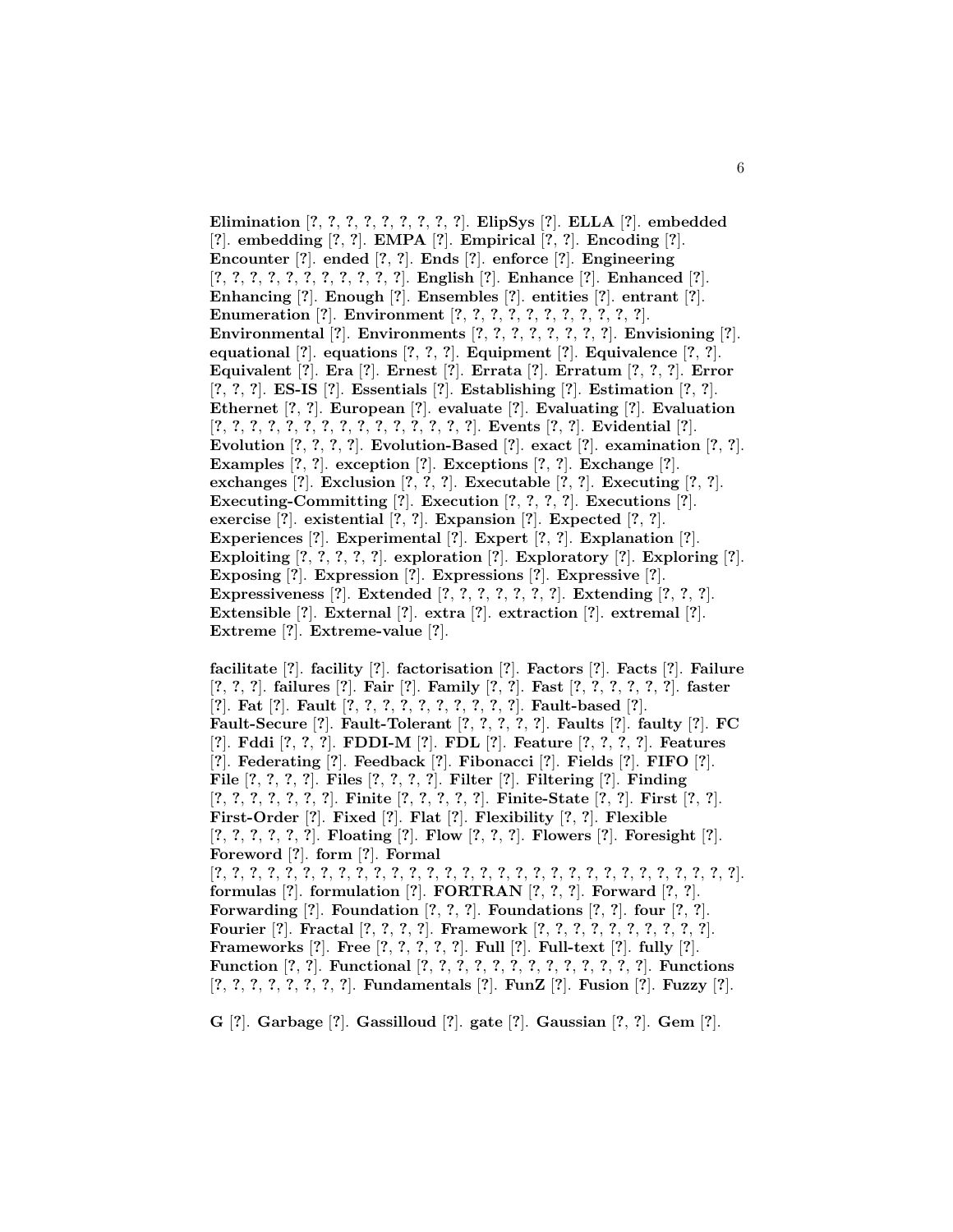**General** [**?**, **?**, **?**, **?**, **?**]. **generalized** [**?**, **?**]. **Generate** [**?**, **?**]. **Generating** [**?**, **?**]. **Generation** [**?**, **?**, **?**, **?**, **?**]. **generative** [**?**]. **generator** [**?**]. **Generators** [**?**, **?**]. **Genetic** [**?**, **?**]. **Geographic** [**?**]. **Geometric** [**?**, **?**, **?**, **?**]. **geometry** [**?**]. **GIS** [**?**]. **Glass** [**?**]. **Global** [**?**]. **globe** [**?**]. **Goldfarb** [**?**]. **goto** [**?**]. **gracefully** [**?**]. **Grammar** [**?**, **?**]. **Grammar-Oriented** [**?**]. **Grammars** [**?**, **?**, **?**]. **Graph** [**?**, **?**, **?**, **?**, **?**, **?**]. **Graph-Based** [**?**]. **Graph-Reducer** [**?**]. **Graphical** [**?**, **?**, **?**, **?**]. **Graphics** [**?**, **?**, **?**]. **Graphs** [**?**, **?**, **?**, **?**, **?**]. **Gray** [**?**]. **Greedy** [**?**]. **Greeting** [**?**]. **Grid** [**?**, **?**, **?**]. **Grid-based** [**?**, **?**]. **GRIDS** [**?**]. **Grossetie** [**?**]. **groups** [**?**]. **growth** [**?**]. **growth-decay** [**?**]. **Guaranteeing** [**?**]. **Guard** [**?**]. **Guide** [**?**, **?**, **?**, **?**]. **guided** [**?**]. **Guidelines** [**?**].

**Hairy** [**?**]. **Handbook** [**?**]. **Handling** [**?**, **?**, **?**, **?**]. **Hanoi** [**?**]. **hard** [**?**]. **Hardware** [**?**, **?**, **?**, **?**]. **hardware/software** [**?**]. **HASE** [**?**]. **Hash** [**?**, **?**, **?**]. **hash-based** [**?**, **?**]. **Hashing** [**?**, **?**, **?**, **?**, **?**, **?**]. **HDG** [**?**]. **HDG-Machine** [**?**]. **headed** [**?**]. **Heap** [**?**]. **Heaps** [**?**]. **Heapsort** [**?**, **?**, **?**]. **Height** [**?**]. **Helene** [**?**]. **Hermitian** [**?**]. **Heterogeneity** [**?**, **?**]. **Heterogeneous** [**?**, **?**, **?**, **?**, **?**, **?**]. **Heuristic** [**?**, **?**]. **heuristics** [**?**]. **HIDEL** [ACDP91]. **Hierarchic** [**?**]. **Hierarchical** [ACDP91, **?**, **?**, **?**, **?**, **?**, **?**, **?**]. **High** [**?**, **?**, **?**, **?**]. **high-level** [**?**]. **Higher** [**?**, **?**, **?**, **?**, **?**, **?**, **?**]. **Higher-Order** [**?**, **?**, **?**, **?**, **?**]. **Highly** [**?**, **?**]. **Historical** [**?**]. **History** [**?**, **?**]. **HOL** [**?**, **?**, **?**, **?**, **?**]. **holds** [**?**]. **Hope** [**?**]. **Hopfield** [**?**]. **Horn** [**?**]. **HPP** [**?**]. **Hubs** [**?**]. **Huffman** [**?**, **?**]. **Human** [**?**, **?**, **?**, **?**, **?**]. **Human-Computer** [**?**]. **Humans** [**?**]. **Hybrid** [**?**, **?**, **?**, **?**, **?**, **?**]. **Hypercube** [**?**, **?**]. **Hypercube-Labeling** [**?**]. **Hypercubes** [**?**, **?**, **?**, **?**]. **Hypermedia** [**?**, **?**]. **hypermesh** [**?**]. **hypermeshes** [**?**]. **Hypernet** [**?**, **?**]. **Hypertext** [**?**, **?**]. **Hypothesis** [**?**].

**I-Pigs** [**?**]. **IC** [**?**]. **ICL** [**?**]. **ICN** [**?**]. **Icon** [**?**]. **Idea** [**?**]. **Ideas** [**?**, **?**]. **Identification** [**?**, **?**]. **Identifiers** [**?**]. **ill** [**?**]. **ill-conditioned** [**?**]. **Illingworth** [**?**]. **ILP** [**?**]. **Image** [**?**, **?**, **?**, **?**, **?**, **?**, **?**]. **images** [**?**, **?**, **?**, **?**]. **immediate** [**?**]. **Impact** [**?**, **?**]. **Imperfect** [**?**]. **Implement** [**?**]. **Implementation** [**?**, **?**, **?**, **?**, **?**, **?**, **?**, **?**, **?**, **?**, **?**, **?**, **?**, **?**, **?**, **?**, **?**, **?**, **?**, **?**]. **Implementations** [**?**, **?**]. **Implementing** [**?**]. **implications** [**?**]. **implicit** [**?**, **?**]. **Imply** [**?**]. **Imprecise** [**?**, **?**]. **Improve** [**?**]. **Improved** [**?**, **?**, **?**]. **Improvement** [**?**, **?**]. **Improvements** [**?**, **?**]. **Improving** [**?**, **?**, **?**]. **In-Place** [**?**]. **Incomplete** [**?**, **?**]. **Incompressibility** [**?**]. **Incremental** [**?**, **?**]. **Independent** [**?**, **?**]. **index** [**?**, **?**]. **Indexing** [**?**, **?**, **?**]. **Indicators** [**?**]. **Induction** [**?**, **?**]. **Inductive** [**?**]. **industrial** [**?**]. **Industry** [**?**, **?**]. **inequalities** [**?**]. **Infection** [**?**, **?**, **?**, **?**]. **inference** [**?**]. **Informatics** [**?**]. **Information** [**?**, **?**, **?**, **?**, **?**, **?**, **?**, **?**, **?**, **?**, **?**, **?**, **?**, **?**, **?**, **?**, **?**, **?**, **?**, **?**, **?**, **?**, **?**, **?**, **?**, **?**, **?**, **?**, **?**, **?**, **?**, **?**, **?**, **?**, **?**, **?**]. **Informatization** [**?**]. **inherent** [**?**]. **injection** [**?**]. **Innovation** [**?**]. **Innovations** [**?**]. **instances** [**?**]. **institution** [**?**]. **Integers** [**?**]. **Integrated** [**?**, **?**, **?**, **?**, **?**, **?**]. **Integrating** [**?**, **?**, **?**]. **Integration** [**?**, **?**]. **Integrity** [**?**]. **Intelligence** [**?**]. **Intelligent** [**?**]. **inter**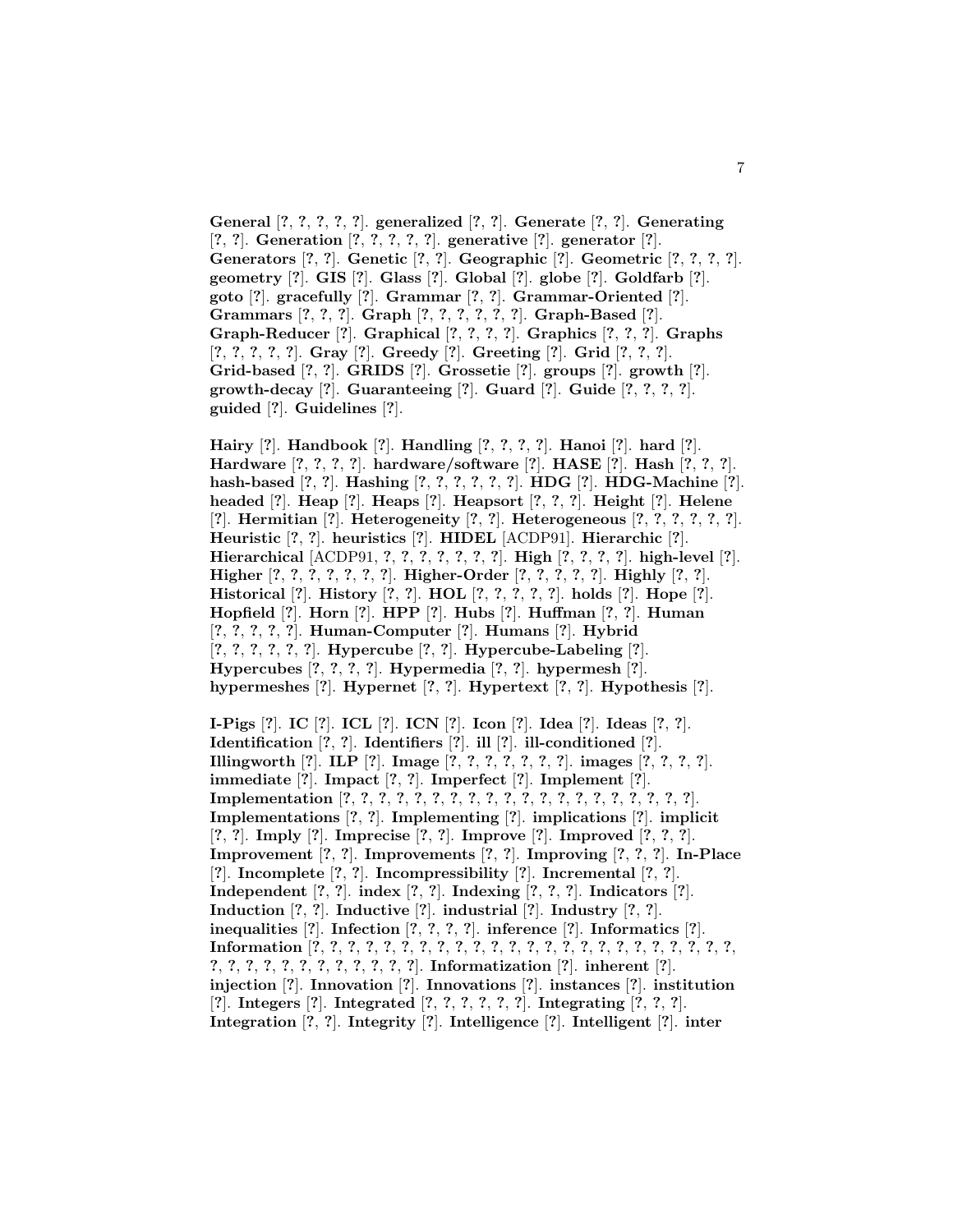[**?**]. **inter-media** [**?**]. **Interaction** [**?**, **?**, **?**, **?**, **?**, **?**]. **Interactive** [**?**, **?**, **?**, **?**]. **Interconnect** [**?**]. **Interconnection** [**?**, **?**, **?**, **?**, **?**, **?**]. **Interface** [**?**, **?**, **?**]. **Interfaces** [**?**]. **Interfacing** [**?**]. **Interference** [**?**]. **Interior** [**?**]. **Intermediate** [**?**]. **Internal** [**?**]. **International** [**?**]. **Internet** [**?**]. **Interpolation** [**?**]. **Interpretation** [**?**]. **Interpreting** [**?**]. **Intersection** [**?**, **?**, **?**, **?**, **?**]. **Interval** [**?**, **?**, **?**, **?**, **?**, **?**]. **intervals** [**?**]. **intra** [**?**]. **intra-media** [**?**]. **Intrinsic** [**?**]. **Introducing** [**?**]. **Introduction** [**?**, **?**, **?**, **?**, **?**, **?**, **?**, **?**, **?**, **?**, **?**, **?**, **?**]. **Inversion** [**?**]. **Invertibility** [**?**, **?**]. **Investment** [**?**]. **Investments** [**?**]. **invocation** [**?**]. **irregular** [**?**]. **IRS** [**?**]. **ISO** [**?**]. **Issue** [**?**, **?**, **?**, **?**, **?**, **?**, **?**, **?**, **?**, **?**, **?**, **?**, **?**, **?**, **?**]. **Issues** [**?**, **?**]. **Iteration** [**?**, **?**, **?**]. **Iterative** [**?**, **?**, **?**, **?**, **?**]. **IV** [**?**].

**J** [**?**]. **Jackson** [**?**, **?**, **?**]. **Jape** [**?**]. **Jigsaw** [**?**]. **Job** [**?**]. **Join** [**?**, **?**]. **Joins** [**?**]. **Jones** [**?**]. **Just** [**?**].

**Karp** [**?**]. **kernel** [**?**]. **Kershner** [**?**]. **key** [**?**, **?**]. **keys** [**?**]. **Kinds** [**?**]. **km** [**?**]. **knitting** [**?**]. **Knowledge** [**?**, **?**, **?**, **?**]. **Knuth** [**?**, **?**]. **Kolmogorov** [**?**, **?**, **?**, **?**, **?**]. **Kron** [**?**].

**L** [**?**]. **Label** [**?**]. **Labeling** [**?**]. **Labelling** [**?**]. **Laboratory** [**?**]. **Lambda** [**?**]. **Language** [ACDP91, **?**, **?**, **?**, **?**, **?**, **?**, **?**, **?**, **?**, **?**, **?**, **?**, **?**, **?**, **?**, **?**, **?**, **?**, **?**, **?**, **?**, **?**]. **Languages** [**?**, **?**, **?**, **?**, **?**, **?**, **?**, **?**, **?**, **?**, **?**, **?**]. **LANs** [**?**]. **Large** [**?**, **?**, **?**, **?**, **?**, **?**, **?**, **?**, **?**, **?**, **?**]. **Large-Scale** [**?**, **?**, **?**]. **Latent** [**?**]. **Lattices** [**?**]. **Law** [**?**, **?**]. **Layered** [**?**]. **layout** [**?**]. **Lazy** [**?**]. **LCF** [**?**]. **Learning** [**?**, **?**, **?**]. **Least** [**?**]. **Least-Squares** [**?**]. **Lectures** [**?**]. **left** [**?**]. **left-to-right** [**?**]. **Legibility** [**?**]. **Length** [**?**, **?**, **?**, **?**, **?**]. **Length-limited** [**?**]. **lengths** [**?**]. **Lenient** [**?**]. **LEO** [**?**]. **Letters** [**?**, **?**, **?**]. **Level** [**?**, **?**]. **Lexical** [**?**]. **lexicographical** [**?**, **?**]. **Librarian** [**?**]. **Library** [**?**]. **limited** [**?**]. **line** [**?**]. **Linear** [**?**, **?**, **?**, **?**, **?**, **?**, **?**, **?**, **?**, **?**, **?**, **?**, **?**, **?**, **?**, **?**, **?**, **?**, **?**]. **lines** [**?**]. **Link** [**?**]. **linkage** [**?**]. **Linked** [**?**, **?**]. **Linked-List** [**?**]. **Links** [**?**]. **Lisp** [**?**]. **List** [**?**, **?**, **?**]. **literacy** [**?**, **?**]. **Literal** [**?**]. **live** [**?**]. **Load** [**?**, **?**, **?**]. **Load-balancing** [**?**]. **Locality** [**?**]. **locally** [**?**]. **Location** [**?**, **?**, **?**, **?**]. **Locking** [**?**, **?**]. **Lof** [**?**]. **logarithmic** [**?**]. **Logbooks** [**?**]. **Logic** [**?**, **?**, **?**, **?**, **?**, **?**, **?**, **?**, **?**, **?**, **?**, **?**, **?**, **?**, **?**, **?**, **?**, **?**, **?**, **?**, **?**, **?**, **?**, **?**, **?**, **?**, **?**, **?**]. **Logic-based** [**?**]. **Logical** [**?**, **?**, **?**, **?**, **?**, **?**]. **long** [**?**]. **long-duration** [**?**]. **Longest** [**?**]. **Loop** [**?**, **?**, **?**, **?**]. **Loops** [**?**, **?**, **?**, **?**]. **loss** [**?**]. **Lossless** [**?**, **?**, **?**, **?**, **?**]. **lossy** [**?**]. **lost** [**?**]. **Lotus** [**?**]. **Luby** [**?**].

**M** [**?**, **?**]. **M-way** [**?**]. **Machine** [**?**, **?**, **?**, **?**, **?**, **?**, **?**, **?**, **?**, **?**, **?**]. **machine-checked** [**?**]. **Machine-Independent** [**?**]. **Machines** [**?**, **?**, **?**]. **macro** [**?**]. **magic** [**?**]. **Mainframe** [**?**]. **Mainstream** [**?**]. **Maintaining** [**?**]. **Maintenance** [**?**, **?**, **?**, **?**]. **Majority** [**?**, **?**, **?**]. **M¨akinen** [**?**, **?**]. **Management** [**?**, **?**, **?**, **?**, **?**, **?**, **?**, **?**, **?**, **?**]. **Managerial** [**?**, **?**]. **Managing** [**?**, **?**]. **Manipulating** [**?**]. **Manipulation** [**?**, **?**]. **manufacturing** [**?**]. **Many**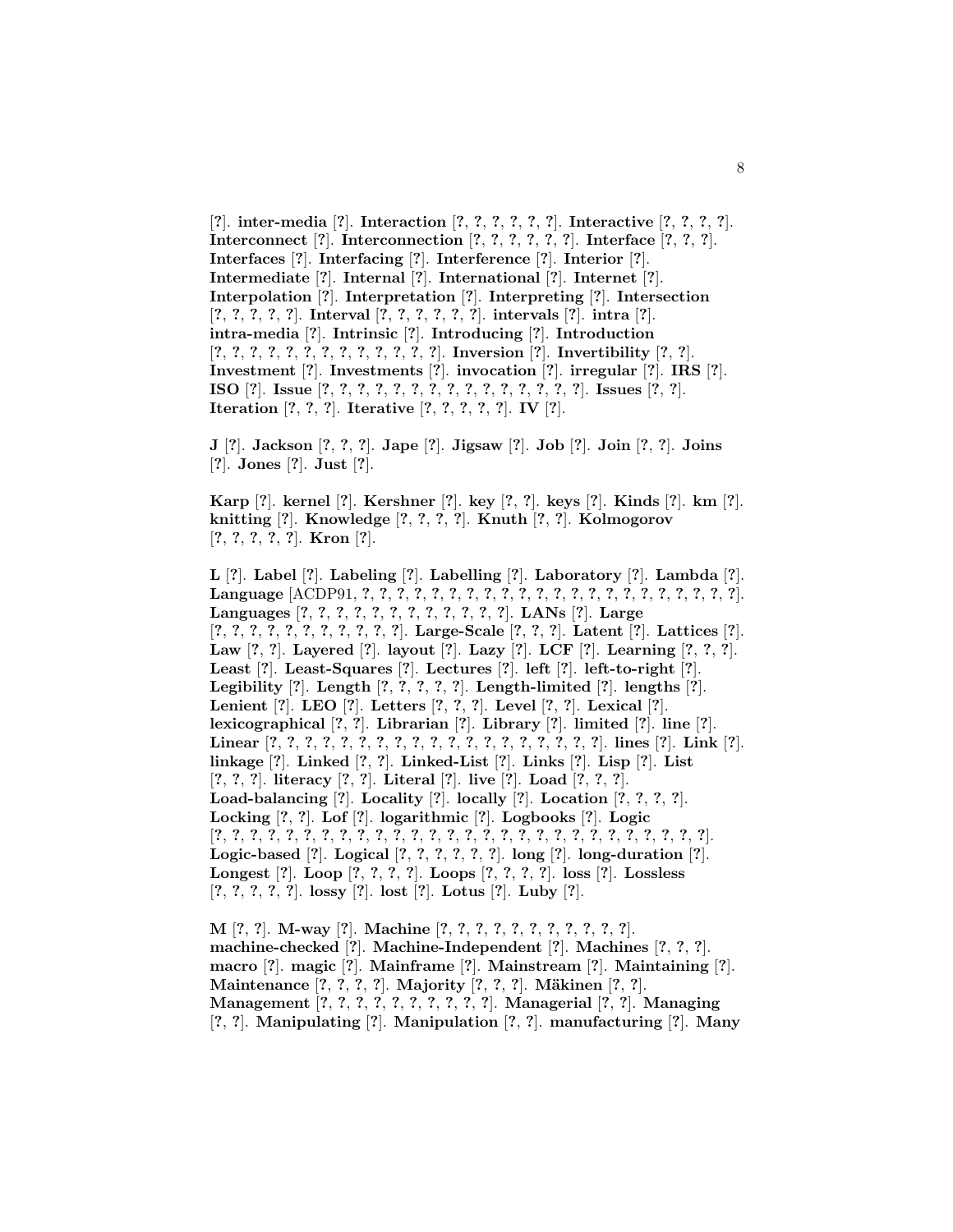[**?**, **?**]. **Many-Sorted** [**?**]. **Mapping** [**?**]. **Mark** [**?**]. **Markov** [**?**]. **Markovian** [**?**, **?**]. **Martin** [**?**]. **Martin-Lof** [**?**]. **mass** [**?**, **?**]. **Masses** [**?**]. **Match** [**?**, **?**]. **Matching** [**?**, **?**, **?**, **?**, **?**, **?**, **?**, **?**]. **Mathematical** [**?**, **?**]. **Mathematics** [**?**]. **matrix** [**?**, **?**]. **Maturing** [**?**]. **McPOPLOG** [**?**]. **MDL** [**?**, **?**]. **Meaning** [**?**]. **means** [**?**]. **Measure** [**?**]. **Measurement** [**?**]. **Measurements** [**?**, **?**]. **Measures** [**?**]. **Measuring** [**?**]. **Mechanical** [**?**, **?**]. **mechanically** [**?**]. **Mechanisms** [**?**, **?**]. **Mechanizing** [**?**]. **Media** [**?**, **?**, **?**]. **Medium** [**?**]. **Memories** [**?**, **?**]. **Memory** [**?**, **?**, **?**, **?**, **?**, **?**, **?**, **?**, **?**, **?**, **?**, **?**, **?**]. **Mergeable** [**?**]. **Merging** [**?**, **?**, **?**]. **merits** [**?**]. **Meshes** [**?**, **?**, **?**, **?**]. **Message** [**?**, **?**, **?**, **?**, **?**]. **Messages** [**?**, **?**, **?**]. **Messaging** [**?**]. **Meta** [**?**]. **Meta-Message** [**?**]. **metal** [**?**]. **Method**  $[?,?,?,?,?,?,?,?,?,?,?,?,?,?,?,?,?,?,?,?,?,?,?,?,?,],$  Methodologies  $[?, ?, ?]$ . Methods  $[?, ?, ?, ?, ?, ?, ?, ?, ?, ?, ?, ?, ?, ?, ?]$ . Metri  $[?]$ . **Microsoft** [**?**]. **Millar** [**?**, **?**]. **Minimal** [**?**, **?**, **?**]. **Minimizing** [**?**, **?**]. **Minimum** [**?**, **?**]. **miss** [**?**]. **Mixed** [**?**, **?**]. **Ml** [**?**, **?**, **?**]. **MML** [**?**]. **Mobile** [**?**, **?**, **?**, **?**, **?**, **?**, **?**, **?**, **?**]. **Mode** [**?**, **?**]. **Model** [**?**, **?**, **?**, **?**, **?**, **?**, **?**, **?**, **?**, **?**, **?**, **?**, **?**, **?**, **?**, **?**, **?**, **?**, **?**, **?**, **?**, **?**, **?**, **?**, **?**, **?**]. **Model-Based** [**?**]. **Modeling** [**?**]. **Modelling** [AA99, **?**, **?**, **?**, **?**, **?**, **?**, **?**, **?**, **?**, **?**, **?**, **?**, **?**, **?**, **?**, **?**, **?**, **?**, **?**, **?**]. **Models** [**?**, **?**, **?**, **?**, **?**, **?**, **?**, **?**, **?**, **?**, **?**, **?**, **?**]. **modification** [**?**, **?**]. **Modular** [**?**, **?**]. **Module** [**?**]. **modulo** [**?**]. **molecular** [**?**]. **Monitoring** [**?**]. **Monte** [**?**]. **Moore** [**?**]. **Motif** [**?**]. **Motion** [**?**]. **Motivated** [**?**]. **mouse** [**?**]. **MP1** [**?**]. **Mu** [**?**]. **Mu-balancing** [**?**]. **Multi** [**?**, **?**, **?**, **?**, **?**, **?**, **?**, **?**, **?**, **?**, **?**, **?**]. **multi-attribute** [**?**]. **Multi-Combinator** [**?**]. **Multi-Label** [**?**]. **multi-media** [**?**]. **Multi-Partition** [**?**]. **multi-stage** [**?**, **?**]. **Multi-Transputer** [**?**]. **multi-user** [**?**]. **Multi-valued** [**?**, **?**]. **Multi-View** [**?**]. **multiattribute** [**?**]. **Multicast** [**?**, **?**]. **Multicomputers** [**?**, **?**, **?**]. **Multikey** [**?**]. **Multilanguage** [**?**]. **multilevel** [**?**]. **multilist** [**?**]. **Multimedia** [**?**, **?**, **?**, **?**, **?**, **?**, **?**, **?**, **?**, **?**, **?**]. **Multipath** [**?**, **?**]. **Multiple** [**?**, **?**, **?**, **?**, **?**, **?**, **?**]. **MultiPolynomial** [**?**]. **Multiprocessor** [**?**, **?**, **?**, **?**, **?**, **?**, **?**, **?**]. **Multiprocessors** [**?**, **?**]. **multiscale** [**?**]. **Multithreading** [**?**]. **Muse** [**?**]. **Mutual** [**?**, **?**, **?**, **?**]. **Myths** [**?**].

**Narrowing** [**?**]. **Natural** [**?**, **?**, **?**, **?**, **?**]. **natural-language** [**?**]. **Navigation** [**?**]. **Near** [**?**]. **Necessary** [**?**]. **Neighbour** [**?**]. **Neighbour-Greeting** [**?**]. **Nested** [**?**, **?**, **?**, **?**, **?**]. **Nesting** [**?**]. **Net** [**?**, **?**, **?**]. **nets** [**?**, **?**]. **Network** [**?**, **?**, **?**, **?**, **?**, **?**, **?**, **?**, **?**, **?**, **?**, **?**, **?**]. **Networks**  $[?, ?, ?, ?, ?, ?, ?, ?, ?, ?, ?, ?, ?, ?, ?, ?, ?, ?, ?]$ . Neural [**?**, **?**, **?**, **?**, **?**, **?**]. **neurons** [**?**]. **No** [**?**, **?**]. **node** [**?**, **?**, **?**]. **node-to-node** [**?**, **?**]. **Nodes** [**?**, **?**]. **noisy** [**?**, **?**]. **Non** [**?**, **?**, **?**, **?**, **?**, **?**, **?**]. **Non-Constant** [**?**]. **Non-Determinism** [**?**]. **Non-Executable** [**?**]. **non-linear** [**?**]. **Non-repudiation** [**?**]. **non-strict** [**?**]. **non-uniform** [**?**]. **nondeterministic** [**?**, **?**]. **Nonmonotonic** [**?**]. **Notation** [**?**]. **Note** [**?**, **?**, **?**, **?**, **?**, **?**, **?**, **?**, **?**, **?**, **?**, **?**, **?**, **?**, **?**, **?**, **?**, **?**]. **Notes**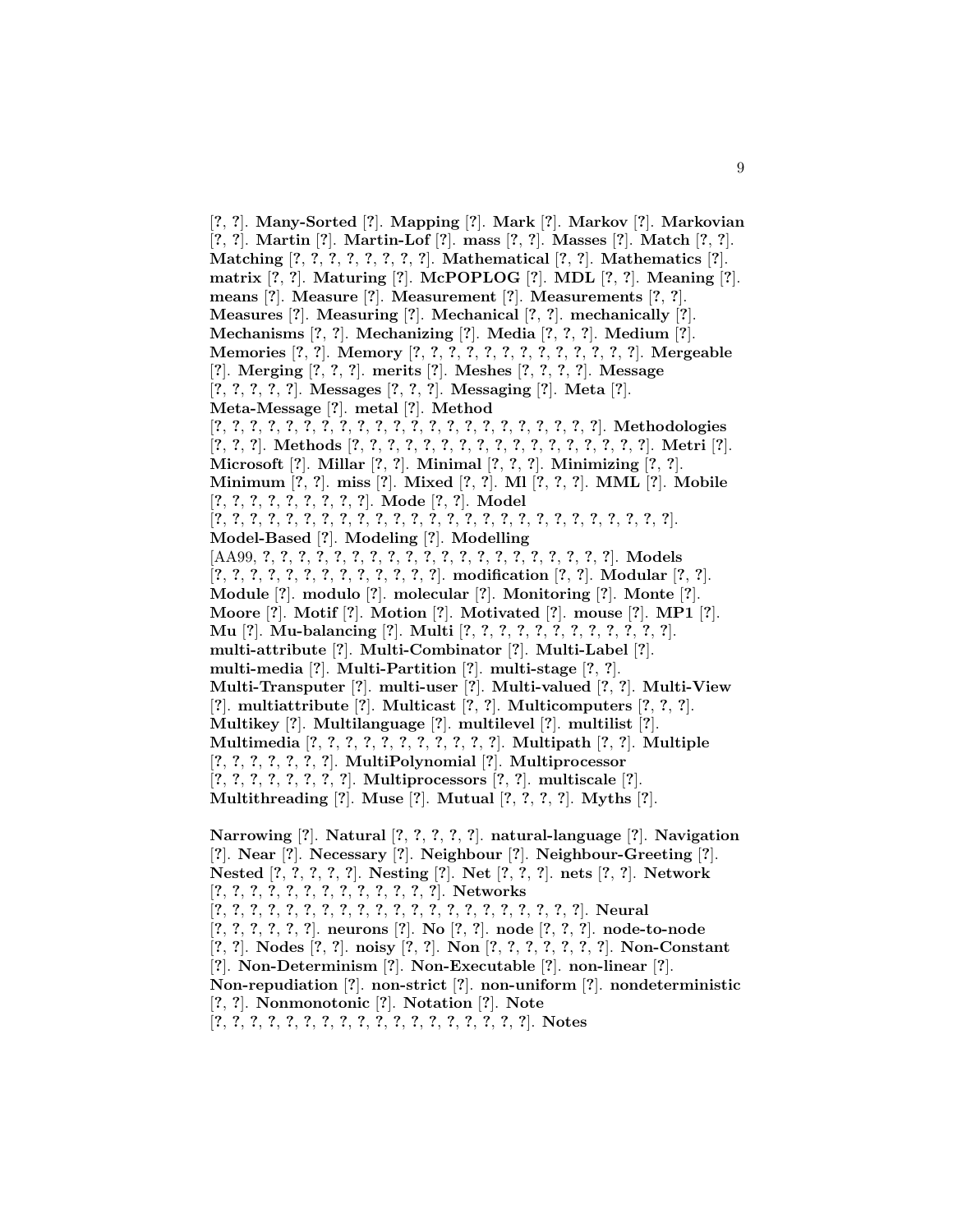[**?**, **?**, **?**, **?**, **?**, **?**, **?**, **?**, **?**, **?**, **?**]. **Notice** [**?**]. **Novel** [**?**]. **NRDC** [**?**]. **Number** [**?**, **?**, **?**, **?**]. **numerical** [**?**].

**Object** [**?**, **?**, **?**, **?**, **?**, **?**, **?**, **?**, **?**, **?**, **?**, **?**, **?**, **?**, **?**, **?**, **?**, **?**, **?**, **?**, **?**, **?**, **?**, **?**, **?**]. **Object-Oriented** [**?**, **?**, **?**, **?**, **?**, **?**, **?**, **?**, **?**, **?**, **?**, **?**, **?**, **?**, **?**, **?**, **?**, **?**, **?**]. **Objects** [**?**, **?**, **?**, **?**, **?**]. **Occam** [**?**, **?**]. **Occam-** [**?**]. **Occupancy** [**?**]. **octrees** [**?**, **?**]. **Octtree** [**?**]. **ODA** [**?**, **?**]. **Odds** [**?**]. **Office** [**?**, **?**, **?**]. **Offices** [**?**, **?**]. **offs** [**?**]. **Oggetto** [**?**]. **One** [**?**, **?**]. **One-bit** [**?**, **?**]. **OO** [**?**]. **Open** [**?**, **?**, **?**]. **Operating** [**?**, **?**]. **Operations** [**?**, **?**, **?**]. **operators** [**?**]. **OPLA** [**?**]. **Optimal** [**?**, **?**, **?**, **?**, **?**, **?**, **?**, **?**, **?**, **?**, **?**, **?**, **?**, **?**, **?**, **?**]. **Optimality** [**?**, **?**]. **Optimally** [**?**]. **Optimisation** [**?**, **?**, **?**]. **Optimising** [**?**, **?**]. **Optimization** [**?**, **?**, **?**]. **Optimized** [**?**]. **Optimizing** [**?**, **?**]. **options** [**?**]. **Ord** [**?**]. **Ord-Smith** [**?**]. **Order** [**?**, **?**, **?**, **?**, **?**, **?**, **?**, **?**, **?**]. **Order-sorted** [**?**]. **ordered** [**?**]. **Organising** [**?**]. **organizational** [**?**]. **organizing** [**?**]. **Oriented** [AA99, **?**, **?**, **?**, **?**, **?**, **?**, **?**, **?**, **?**, **?**, **?**, **?**, **?**, **?**, **?**, **?**, **?**, **?**, **?**, **?**, **?**, **?**, **?**, **?**, **?**, **?**, **?**, **?**]. **Origins** [**?**]. **Orthogonal** [**?**, **?**, **?**]. **OSSAD** [**?**]. **Overcoming** [**?**]. **overflow** [**?**]. **Overlap** [**?**]. **Overlapping** [**?**, **?**]. **Overlay** [AA99]. **Overview** [**?**, **?**].

**Package** [**?**]. **packet** [**?**]. **Packetized** [**?**]. **Page** [**?**]. **Paige** [**?**]. **paper** [**?**]. **Papers** [**?**, **?**, **?**, **?**, **?**, **?**, **?**, **?**, **?**, **?**, **?**]. **Paradigm** [**?**, **?**]. **Parallel** [**?**, **?**, **?**, **?**, **?**, **?**, **?**, **?**, **?**, **?**, **?**, **?**, **?**, **?**, **?**, **?**, **?**, **?**, **?**, **?**, **?**, **?**, **?**, **?**, **?**, **?**, **?**, **?**, **?**, **?**, **?**, **?**, **?**, **?**, **?**, **?**, **?**, **?**, **?**]. **Parallelism** [**?**, **?**, **?**, **?**]. **Parallelization** [**?**, **?**, **?**]. **Parameter** [**?**]. **parameterised** [**?**]. **Parameters** [**?**, **?**]. **Parametric** [**?**]. **Parametrized** [**?**]. **Parsing** [**?**]. **Part** [**?**, **?**]. **Partial** [**?**, **?**]. **Partial-Match** [**?**]. **Partiality** [**?**]. **partially** [**?**]. **Partition** [**?**, **?**]. **Partitioning** [**?**, **?**, **?**, **?**, **?**]. **Partitions** [**?**]. **Pascal** [**?**, **?**]. **Pascal-FC** [**?**]. **password** [**?**]. **Path** [**?**, **?**, **?**, **?**]. **Paths** [**?**]. **Pattern** [**?**, **?**, **?**]. **Pattern-Matching** [**?**]. **PCTE** [**?**]. **Pebble** [**?**]. **Pebble-crunching** [**?**]. **Penalty** [**?**]. **PEPA** [**?**]. **Perfect** [**?**, **?**, **?**, **?**]. **Perfectly** [**?**]. **Performability** [**?**]. **Performance** [**?**, **?**, **?**, **?**, **?**, **?**, **?**, **?**, **?**, **?**, **?**, **?**, **?**, **?**, **?**, **?**, **?**, **?**, **?**, **?**, **?**, **?**]. **Performance-Based** [**?**]. **Periodic** [**?**, **?**]. **Permutation** [**?**, **?**, **?**]. **Permutations** [**?**]. **persistence** [**?**]. **Persistent** [**?**, **?**]. **personal** [**?**]. **Perspective** [**?**, **?**, **?**]. **perturbation** [**?**]. **Peter** [**?**]. **Peterson** [**?**]. **Petri** [**?**, **?**, **?**]. **Pexlib** [**?**]. **Philosophy** [**?**]. **Physical** [**?**]. **pictures** [**?**]. **Pigs** [**?**]. **pipe** [**?**]. **pipeline** [**?**, **?**]. **Pipelined** [**?**, **?**]. **Pipelines** [**?**]. **Pipelining** [**?**, **?**, **?**]. **Place** [**?**]. **Plagiarism** [**?**]. **Planning** [**?**, **?**, **?**]. **Platform** [**?**, **?**]. **plus** [**?**]. **Poet** [**?**]. **Point** [**?**, **?**, **?**]. **points** [**?**]. **Policies** [**?**, **?**]. **Polygon** [**?**]. **Polyhedron** [**?**, **?**]. **Polymorphism** [**?**]. **Polynomial** [**?**, **?**, **?**]. **polynomial-time** [**?**]. **Polytechnics** [**?**]. **Populations** [**?**]. **Portable** [**?**]. **Position** [**?**]. **Postmodern** [**?**]. **Power** [**?**, **?**]. **Powerful** [**?**]. **PPM** [**?**, **?**]. **PPMB** [**?**]. **Practical** [**?**, **?**, **?**, **?**, **?**, **?**, **?**]. **Practice** [**?**, **?**, **?**]. **Practitioner** [**?**]. **pragmatic** [**?**]. **PRAM** [**?**]. **PRAMs** [**?**]. **PRAXIS** [AB90]. **Precedence** [**?**]. **Precedence-Constrained** [**?**]. **Precise** [**?**]. **Precondition** [**?**]. **Predicates** [**?**]. **Predictable** [**?**]. **Prediction** [**?**, **?**, **?**]. **Predictive** [**?**].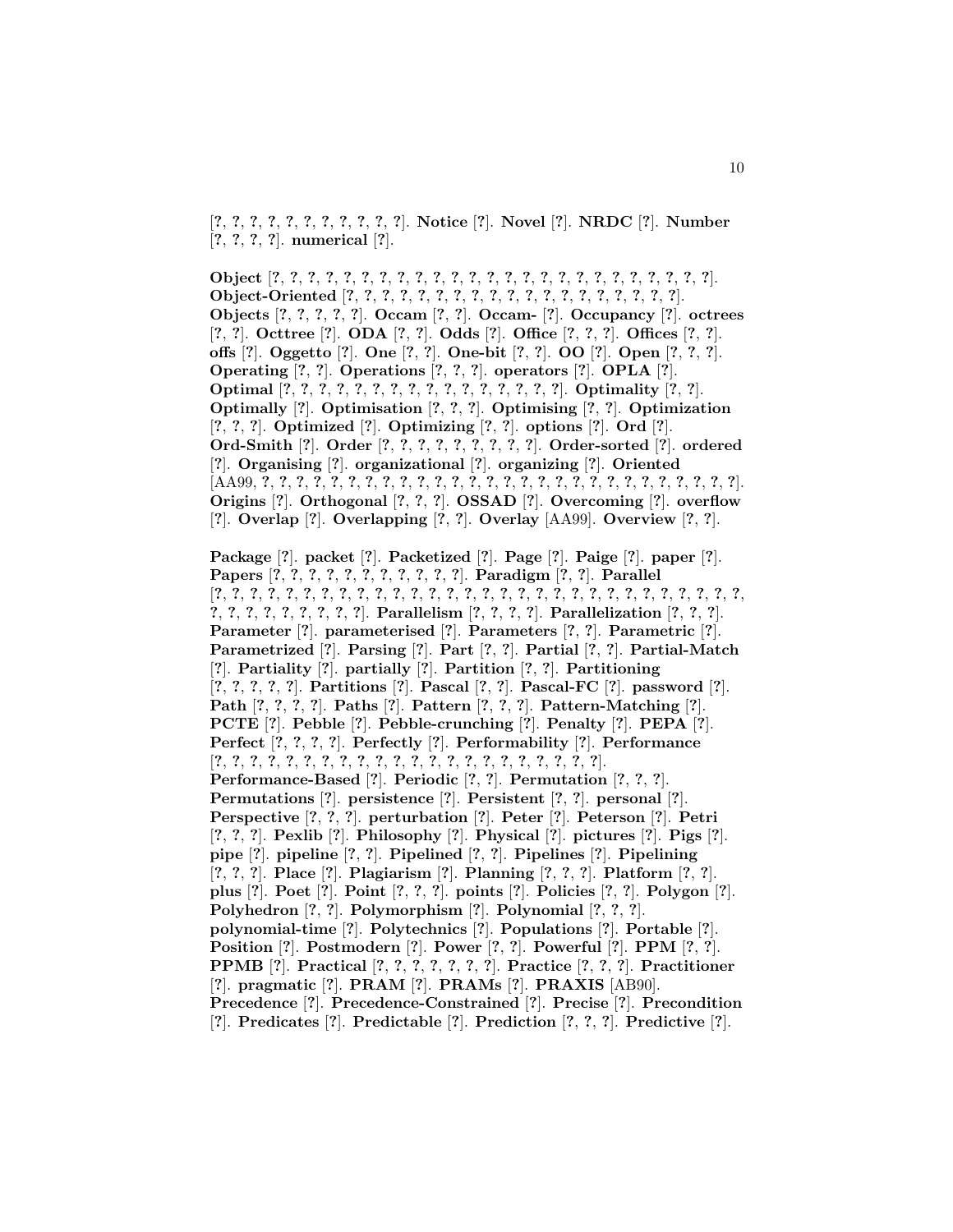**preferences** [**?**]. **Prefix** [**?**]. **preprocessing** [**?**]. **prescribed** [**?**]. **Presentations** [**?**, **?**]. **Presumed** [**?**]. **Pricing** [**?**]. **primality** [**?**]. **prime** [**?**]. **Principle** [**?**, **?**]. **principles** [**?**]. **Print** [**?**]. **Prioritizing** [**?**]. **Priority** [**?**, **?**, **?**, **?**, **?**]. **Probabilistic** [**?**, **?**, **?**, **?**, **?**, **?**, **?**]. **probability** [**?**]. **Probe** [**?**]. **Probing** [**?**, **?**]. **Problem** [**?**, **?**, **?**, **?**, **?**, **?**, **?**, **?**, **?**, **?**]. **Problems** [**?**, **?**, **?**, **?**, **?**, **?**]. **Procedural** [**?**]. **Procedure** [**?**, **?**, **?**]. **procedures** [**?**]. **Proceedings** [**?**]. **Process** [**?**, **?**, **?**, **?**, **?**, **?**, **?**, **?**, **?**, **?**, **?**, **?**, **?**, **?**, **?**]. **Processes** [**?**, **?**]. **Processin** [**?**]. **Processing**  $[?,?,?,?,?,?,?,?,?,?,?,?,?,?,?]$ . Processor  $[?,?,?]$ . Processors  $[?,?,?,?]$ . **Produce** [**?**]. **Produced** [**?**, **?**]. **Product** [**?**, **?**, **?**]. **production** [**?**, **?**]. **Proforma** [AB90]. **Program** [AB90, **?**, **?**, **?**, **?**, **?**, **?**, **?**, **?**, **?**, **?**]. **Programme** [**?**]. **Programmers** [**?**]. **Programming** [**?**, **?**, **?**, **?**, **?**, **?**, **?**, **?**, **?**, **?**, **?**, **?**, **?**, **?**, **?**, **?**, **?**, **?**, **?**, **?**, **?**, **?**, **?**, **?**, **?**, **?**, **?**, **?**, **?**, **?**, **?**, **?**, **?**, **?**, **?**, **?**, **?**, **?**, **?**]. **Programs** [**?**, **?**, **?**, **?**, **?**, **?**, **?**, **?**, **?**, **?**, **?**, **?**, **?**, **?**]. **Progress** [**?**]. **Project** [**?**]. **projections** [**?**]. **Prolog** [**?**, **?**, **?**, **?**, **?**, **?**, **?**]. **PROM** [**?**]. **Proof** [**?**, **?**, **?**, **?**]. **Proofs** [**?**]. **Properties** [**?**, **?**, **?**, **?**, **?**]. **Property** [**?**, **?**]. **Proportional** [**?**, **?**]. **Proposed** [**?**, **?**]. **Prosthesis** [**?**]. **Protecting** [**?**]. **protection** [**?**]. **Protocol** [**?**, **?**, **?**, **?**, **?**, **?**, **?**, **?**, **?**, **?**]. **Protocols** [**?**, **?**, **?**, **?**]. **Prototyping** [**?**, **?**]. **Prototyping-oriented** [**?**]. **Provably** [**?**]. **Proving** [**?**]. **provision** [**?**]. **Proxies** [**?**]. **Proximity** [**?**, **?**]. **PS** [**?**]. **PS-Algol** [**?**]. **pseudo** [**?**]. **pseudo-lexicographical** [**?**]. **Public** [**?**]. **purely** [**?**]. **Puzzle** [**?**, **?**, **?**].

**quadratic** [**?**]. **Quadtree** [**?**, **?**, **?**, **?**]. **Quadtree-Based** [**?**]. **Quadtrees** [**?**, **?**]. **Quality** [**?**, **?**, **?**]. **Quantifier** [**?**, **?**, **?**, **?**, **?**, **?**, **?**]. **Quantitative** [**?**]. **Quasi** [**?**, **?**]. **Quasi-perfect** [**?**]. **quasi-reversible** [**?**]. **Quaternions** [**?**]. **Queries** [**?**, **?**, **?**, **?**, **?**, **?**]. **Query** [**?**, **?**, **?**, **?**, **?**, **?**, **?**, **?**, **?**, **?**]. **Queue** [**?**, **?**, **?**, **?**]. **queues** [**?**]. **Quorum** [**?**]. **Quorum-Based** [**?**].

**Racing** [**?**]. **Radix** [**?**, **?**, **?**]. **RAID** [**?**]. **Ramacher** [**?**]. **Random** [**?**, **?**, **?**, **?**, **?**, **?**]. **Randomized** [**?**]. **Range** [**?**, **?**]. **Range-Join** [**?**]. **raster** [**?**]. **raster-scanned** [**?**]. **rat** [**?**]. **Ray** [**?**]. **Re** [**?**, **?**, **?**, **?**, **?**, **?**]. **Re-Authoring** [**?**]. **Re-Engineering** [**?**, **?**]. **Re-entrant** [**?**]. **re-evaluation** [**?**]. **re-organizing** [**?**]. **Read** [**?**]. **Read-miss** [**?**]. **Real** [**?**, **?**, **?**, **?**, **?**, **?**, **?**, **?**, **?**, **?**, **?**, **?**, **?**, **?**, **?**, **?**]. **Real-Time** [**?**, **?**, **?**, **?**, **?**, **?**, **?**, **?**, **?**, **?**, **?**, **?**]. **Real-Valued** [**?**, **?**]. **reals** [**?**]. **Reasoning** [**?**, **?**, **?**, **?**, **?**, **?**, **?**]. **Receipt** [**?**]. **Recipes** [**?**]. **Recognition** [**?**, **?**, **?**, **?**]. **recommendations** [**?**]. **recomposition** [**?**]. **Recompression** [**?**]. **Reconciling** [**?**]. **Reconfigurable** [**?**, **?**]. **Reconstruction** [**?**]. **Reconstructions** [**?**]. **Record** [**?**, **?**]. **Record-Oriented** [**?**]. **Recovery** [**?**, **?**]. **Rectangle** [**?**]. **Recursion** [**?**, **?**]. **recursive** [**?**]. **Red** [**?**]. **Redistribution** [**?**]. **Reducer** [**?**]. **Reducing** [**?**, **?**]. **Reduction** [**?**, **?**, **?**]. **Redundant** [**?**]. **Reference** [**?**, **?**]. **Refined** [**?**]. **Refinement** [**?**, **?**, **?**]. **Refinements** [**?**]. **Reflections** [**?**]. **Regular** [**?**]. **Reification** [**?**]. **Reified** [**?**]. **Rejoinder** [**?**, **?**]. **Related** [**?**]. **relation** [**?**]. **Relational** [**?**, **?**, **?**, **?**].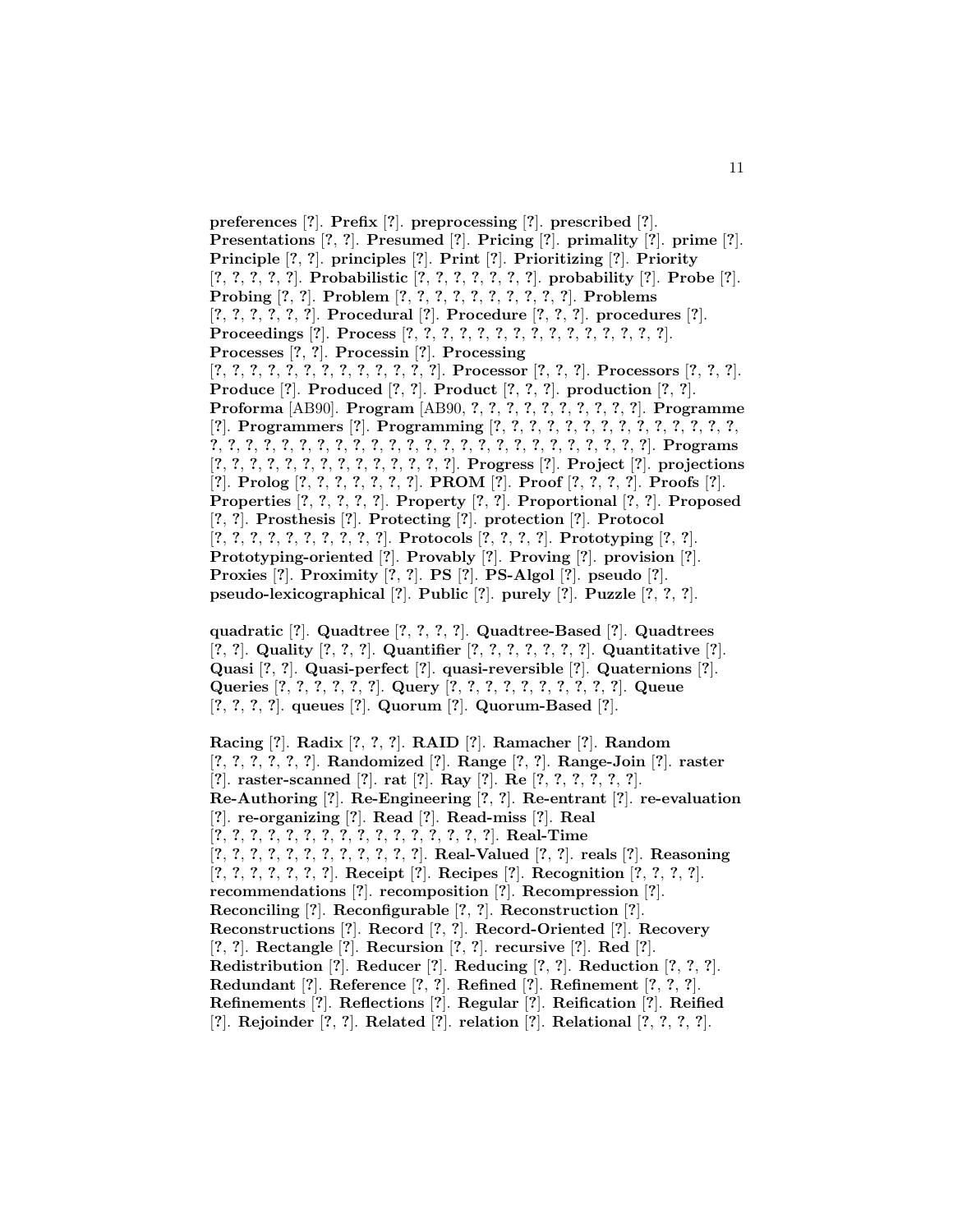**Relations** [**?**, **?**, **?**]. **Relationships** [**?**, **?**, **?**]. **relative** [**?**, **?**]. **relevance** [**?**]. **Relevant** [**?**]. **Reliability** [**?**, **?**]. **Reliable** [**?**, **?**]. **Remote** [**?**, **?**]. **Removal** [**?**]. **Removal/Introduction** [**?**]. **Removing** [**?**]. **Rendering** [**?**]. **Reorganization** [**?**]. **Reorganize** [**?**]. **Repair** [**?**]. **Replicated** [**?**, **?**, **?**, **?**]. **Replication** [**?**]. **Reply** [**?**, **?**, **?**]. **Report** [**?**]. **Reporting** [**?**]. **represent** [**?**]. **Representation** [**?**, **?**, **?**, **?**]. **representations** [**?**]. **Representing** [**?**, **?**, **?**]. **Reproducing** [AB90]. **repudiation** [**?**]. **Requirements** [**?**, **?**, **?**, **?**]. **Research** [**?**, **?**]. **Residue** [**?**, **?**]. **resolution** [**?**]. **Resolving** [**?**]. **Resource** [**?**]. **Resource-Directed** [**?**]. **Response** [**?**, **?**]. **restricted** [**?**, **?**]. **Resultant** [**?**]. **resultants** [**?**]. **Results** [**?**]. **Retrieval**  $[?, ?, ?, ?, ?, ?, ?, ?, ?, ?, ?, ?, ?, ?, ?, ?, ?]$ . Retrieving [?, ?]. **Retrospective** [**?**]. **Reuse** [**?**, **?**]. **Reusing** [**?**]. **Reve** [**?**, **?**, **?**, **?**]. **Reverse** [**?**, **?**, **?**]. **reversible** [**?**]. **Reversing** [**?**]. **Review** [**?**, **?**, **?**, **?**, **?**, **?**, **?**, **?**, **?**, **?**, **?**, **?**, **?**, **?**, **?**, **?**, **?**, **?**, **?**, **?**, **?**, **?**, **?**, **?**, **?**, **?**, **?**, **?**, **?**, **?**, **?**, **?**, **?**, **?**, **?**, **?**, **?**, **?**, **?**, **?**, **?**, **?**, **?**, **?**, **?**, **?**, **?**, **?**, **?**, **?**, **?**, **?**, **?**, **?**, **?**, **?**, **?**, **?**, **?**, **?**, **?**, **?**, **?**, **?**, **?**, **?**, **?**, **?**, **?**, **?**, **?**, **?**, **?**, **?**, **?**, **?**, **?**, **?**, **?**, **?**, **?**, **?**, **?**, **?**, **?**, **?**, **?**, **?**, **?**, **?**, **?**, **?**, **?**, **?**, **?**, **?**, **?**, **?**, **?**, **?**, **?**]. **Review** [**?**, **?**, **?**, **?**, **?**, **?**, **?**, **?**, **?**, **?**, **?**, **?**, **?**, **?**, **?**, **?**, **?**, **?**, **?**, **?**, **?**, **?**, **?**, **?**, **?**, **?**, **?**, **?**, **?**, **?**, **?**, **?**, **?**, **?**, **?**, **?**, **?**, **?**, **?**, **?**, **?**, **?**, **?**, **?**, **?**, **?**, **?**, **?**, **?**, **?**, **?**, **?**, **?**, **?**, **?**, **?**, **?**, **?**, **?**, **?**, **?**, **?**, **?**, **?**, **?**, **?**, **?**, **?**, **?**, **?**, **?**, **?**, **?**, **?**, **?**, **?**, **?**, **?**, **?**, **?**, **?**, **?**, **?**, **?**, **?**, **?**, **?**, **?**, **?**, **?**, **?**, **?**, **?**, **?**, **?**, **?**, **?**, **?**, **?**, **?**, **?**, **?**, **?**]. **Review** [**?**, **?**, **?**, **?**, **?**, **?**, **?**, **?**, **?**, **?**, **?**, **?**, **?**, **?**, **?**, **?**, **?**, **?**, **?**, **?**, **?**, **?**, **?**, **?**, **?**, **?**, **?**, **?**, **?**, **?**, **?**, **?**, **?**, **?**, **?**, **?**, **?**, **?**, **?**, **?**, **?**, **?**, **?**, **?**, **?**, **?**, **?**, **?**, **?**, **?**, **?**, **?**, **?**, **?**, **?**, **?**, **?**, **?**, **?**]. **Reviews** [**?**, **?**, **?**, **?**, **?**, **?**, **?**, **?**]. **revised** [**?**]. **Revision** [**?**]. **Revisited** [**?**, **?**]. **rewrite** [**?**]. **Rewriting** [**?**, **?**, **?**, **?**]. **Right** [**?**, **?**]. **rigorous** [**?**]. **Ring** [**?**, **?**, **?**]. **RISC** [**?**, **?**]. **RISC-Style** [**?**]. **Rissanen** [**?**, **?**]. **RMIT** [**?**]. **RNS** [**?**]. **Road** [**?**, **?**]. **Roadmaps** [**?**]. **Robots** [**?**]. **Robust** [**?**]. **Role** [**?**]. **ROM** [**?**]. **ROMs** [**?**]. **rooted** [**?**]. **Rotation** [**?**]. **Rotational** [**?**]. **Rotational-Admissible** [**?**]. **Route** [**?**]. **Routines** [**?**]. **Routing** [**?**, **?**, **?**, **?**, **?**, **?**, **?**]. **Ruckert** [**?**]. **Rudiments** [**?**]. **Rule** [**?**, **?**]. **Rules** [**?**, **?**]. **Run** [**?**]. **Run-Time** [**?**]. **running** [**?**]. **S** [**?**, **?**]. **Safe** [**?**]. **Safety** [**?**, **?**, **?**, **?**]. **Safety-Critical** [**?**, **?**]. **Sale** [**?**]. **Sampling** [**?**, **?**]. **SAMPO** [**?**, **?**]. **Samways** [**?**]. **satisfaction** [**?**]. **satisfiability** [**?**]. **Scalable** [**?**, **?**, **?**, **?**, **?**]. **Scale** [**?**, **?**, **?**, **?**]. **scaling** [**?**]. **scanned** [**?**]. **Scanning** [**?**]. **Scenes** [**?**]. **Scheduling** [**?**, **?**, **?**, **?**, **?**, **?**, **?**, **?**, **?**, **?**, **?**, **?**, **?**]. **Scheduling-Oriented** [**?**]. **schema** [**?**]. **Scheme** [AA99, **?**, **?**, **?**, **?**, **?**, **?**, **?**, **?**]. **Schemes** [**?**, **?**, **?**, **?**, **?**, **?**, **?**, **?**]. **Science** [**?**]. **Scientific** [**?**]. **Scientists** [**?**]. **Scoping** [**?**, **?**]. **Screen** [**?**].

**Search** [**?**, **?**, **?**, **?**, **?**, **?**, **?**, **?**, **?**, **?**, **?**]. **searcher** [**?**]. **Searches** [**?**, **?**]. **searching** [**?**]. **Secret** [**?**, **?**]. **Sector** [**?**]. **Secure** [**?**, **?**, **?**, **?**]. **Securing** [**?**]. **Security** [**?**, **?**, **?**, **?**]. **Selected** [**?**]. **Selection** [**?**, **?**, **?**, **?**, **?**]. **Self** [**?**, **?**, **?**, **?**]. **Self-adjusting** [**?**]. **self-affine** [**?**]. **Self-Organising** [**?**]. **Semantic**

[AA99, **?**, **?**, **?**, **?**, **?**, **?**, **?**, **?**]. **Semantically** [**?**]. **Semantico** [**?**].

**Semantico-pragmatic** [**?**]. **Semantics** [**?**, **?**, **?**, **?**, **?**, **?**]. **Semaphore** [**?**].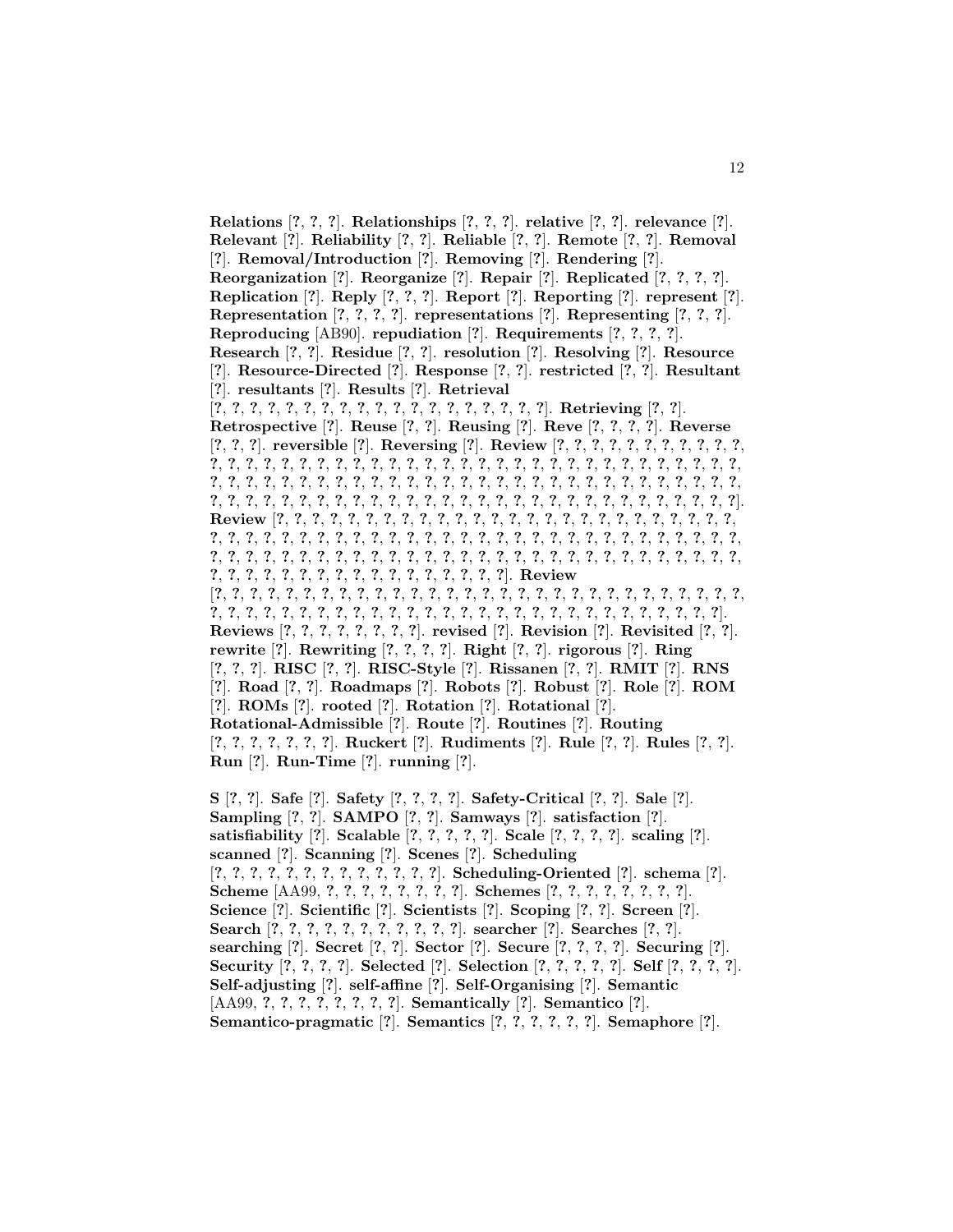**Semi** [**?**, **?**, **?**]. **Semi-** [**?**]. **Semi-Algebraic** [**?**]. **Semi-Custom** [**?**]. **Semiotics** [**?**]. **sentences** [**?**]. **Separating** [**?**]. **Sequence** [**?**, **?**, **?**, **?**, **?**]. **Sequences** [**?**, **?**, **?**, **?**]. **Sequential** [**?**]. **Server** [**?**, **?**, **?**, **?**]. **Servers** [**?**]. **Service** [**?**, **?**, **?**, **?**]. **Services** [**?**]. **Sessions** [**?**]. **Set** [**?**, **?**, **?**, **?**]. **Sets** [**?**, **?**]. **Seven** [**?**]. **several** [**?**]. **SGML** [**?**]. **Shared** [**?**, **?**, **?**, **?**, **?**, **?**]. **Shared-Memory** [**?**]. **Shares** [**?**, **?**]. **Sharing** [**?**, **?**, **?**, **?**]. **Shellsort** [**?**]. **Short** [**?**, **?**, **?**, **?**, **?**, **?**, **?**, **?**, **?**, **?**, **?**, **?**, **?**, **?**, **?**, **?**, **?**, **?**, **?**, **?**, **?**, **?**]. **Shortest** [**?**]. **Shortest-Path** [**?**]. **sign** [**?**]. **Signal** [**?**]. **Signature** [**?**, **?**]. **significantly** [**?**]. **SIMD** [**?**]. **Similar** [**?**]. **Similarity** [**?**, **?**, **?**]. **simple** [**?**, **?**, **?**]. **Simplicity** [**?**]. **Simstrict** [**?**]. **Simulating** [**?**, **?**, **?**, **?**]. **Simulation** [**?**, **?**, **?**, **?**, **?**, **?**, **?**, **?**]. **Simulator** [**?**, **?**]. **Simulators** [**?**]. **simultaneous** [**?**]. **Single** [**?**, **?**]. **Single-Probe** [**?**]. **Site** [**?**]. **Size** [**?**]. **Sliding** [**?**, **?**]. **slope** [**?**, **?**]. **Slotted** [**?**]. **Slotted-FIFO** [**?**]. **Smart** [**?**]. **Smith** [**?**]. **Soft** [**?**]. **Software** [**?**, **?**, **?**, **?**, **?**, **?**, **?**, **?**, **?**, **?**, **?**, **?**, **?**, **?**, **?**, **?**, **?**, **?**, **?**, **?**, **?**, **?**, **?**, **?**, **?**, **?**, **?**, **?**, **?**]. **Solution** [**?**, **?**, **?**, **?**, **?**, **?**, **?**]. **solutions** [**?**]. **solvable** [**?**]. **Solving**  $[?,?,?,?,?,?]$ . Some  $[?,?,?,?,?,$   $]$ . Sort  $[?,?,?,?,?,$   $]$ . Sort-Based  $[?]$ . **Sorted** [**?**, **?**]. **Sorter** [**?**]. **Sorting** [**?**, **?**, **?**, **?**, **?**, **?**, **?**, **?**, **?**, **?**]. **Source** [**?**, **?**, **?**]. **Sources** [**?**]. **Sp** [**?**, **?**]. **SPA** [**?**]. **Space** [**?**, **?**, **?**, **?**, **?**, **?**]. **Space-time** [**?**]. **Spanning** [**?**, **?**]. **sparse** [**?**, **?**]. **Spatial** [**?**, **?**, **?**, **?**, **?**, **?**, **?**, **?**, **?**]. **Spatially** [**?**]. **Special** [**?**, **?**, **?**, **?**, **?**, **?**, **?**, **?**, **?**, **?**, **?**, **?**, **?**, **?**, **?**, **?**]. **Specification** [**?**, **?**, **?**, **?**, **?**, **?**, **?**, **?**, **?**, **?**, **?**, **?**, **?**, **?**, **?**, **?**, **?**, **?**, **?**]. **Specifications** [**?**, **?**, **?**, **?**, **?**, **?**, **?**, **?**]. **specified** [**?**]. **Speech** [**?**]. **Speed** [**?**]. **Spiral** [**?**]. **splines** [**?**]. **splitting** [**?**]. **Spotting** [**?**]. **Spurious** [**?**]. **SQL** [**?**]. **Squares** [**?**]. **SQUIRREL** [**?**]. **Stabbing** [**?**]. **stability** [**?**, **?**]. **Stable** [**?**, **?**]. **Stack** [**?**]. **stage** [**?**, **?**, **?**]. **Standard** [**?**, **?**, **?**, **?**]. **Standards** [**?**, **?**]. **Starvation** [**?**]. **Starvation-Free** [**?**]. **State** [**?**, **?**, **?**, **?**, **?**]. **Statements** [**?**]. **Static** [**?**, **?**]. **Statistical** [**?**]. **still** [**?**]. **Stochastic** [**?**, **?**, **?**, **?**, **?**, **?**, **?**, **?**, **?**, **?**]. **Storage** [**?**, **?**, **?**, **?**, **?**, **?**]. **Store** [**?**]. **Strategies** [**?**, **?**, **?**, **?**, **?**, **?**, **?**]. **Strategy** [**?**, **?**, **?**, **?**]. **Stratified** [**?**]. **Streams** [**?**]. **Strict** [**?**, **?**, **?**]. **String** [**?**, **?**, **?**]. **strings** [**?**]. **structural** [**?**]. **Structure** [**?**, **?**, **?**, **?**, **?**, **?**, **?**, **?**, **?**]. **Structured**  $[?, ?, ?, ?, ?, ?, ?, ?, ?]$ . Structures  $[?, ?, ?, ?, ?, ?, ?, ?, ?, ?, ?]$ . **Structuring** [**?**, **?**]. **student** [**?**]. **Studies** [**?**]. **Studio** [**?**]. **Studio-Structured** [**?**]. **Study** [**?**, **?**, **?**, **?**, **?**, **?**, **?**, **?**, **?**, **?**, **?**, **?**, **?**]. **Studying** [**?**]. **Style** [**?**, **?**]. **Styles** [**?**]. **Sub** [**?**]. **Sub-knowledge** [**?**]. **Subject** [**?**]. **subroutine** [**?**]. **Subroutines** [**?**, **?**]. **Subset** [**?**]. **Subsets** [**?**]. **Substitutions** [**?**]. **Subsystems** [**?**]. **successful** [**?**]. **successive** [**?**]. **Suite** [**?**]. **SuperPascal** [**?**]. **superscalar** [**?**]. **Supplement** [**?**]. **Support** [**?**, **?**, **?**]. **Supporting** [**?**, **?**, **?**, **?**]. **supports** [**?**]. **Surface** [**?**]. **Survey** [**?**, **?**, **?**, **?**]. **Suspected** [**?**]. **Switching** [**?**]. **SWN** [**?**]. **Symbolic** [**?**, **?**]. **Symmetric** [**?**, **?**]. **Symmetries** [**?**]. **Synchronisation** [**?**]. **synchronization** [**?**]. **Synthesis** [**?**, **?**, **?**]. **Synthesized** [**?**]. **System** [**?**, **?**, **?**, **?**, **?**, **?**, **?**, **?**, **?**, **?**, **?**, **?**, **?**, **?**, **?**, **?**, **?**, **?**, **?**, **?**, **?**, **?**, **?**, **?**, **?**, **?**, **?**, **?**, **?**]. **Systematic** [**?**, **?**, **?**]. **Systems**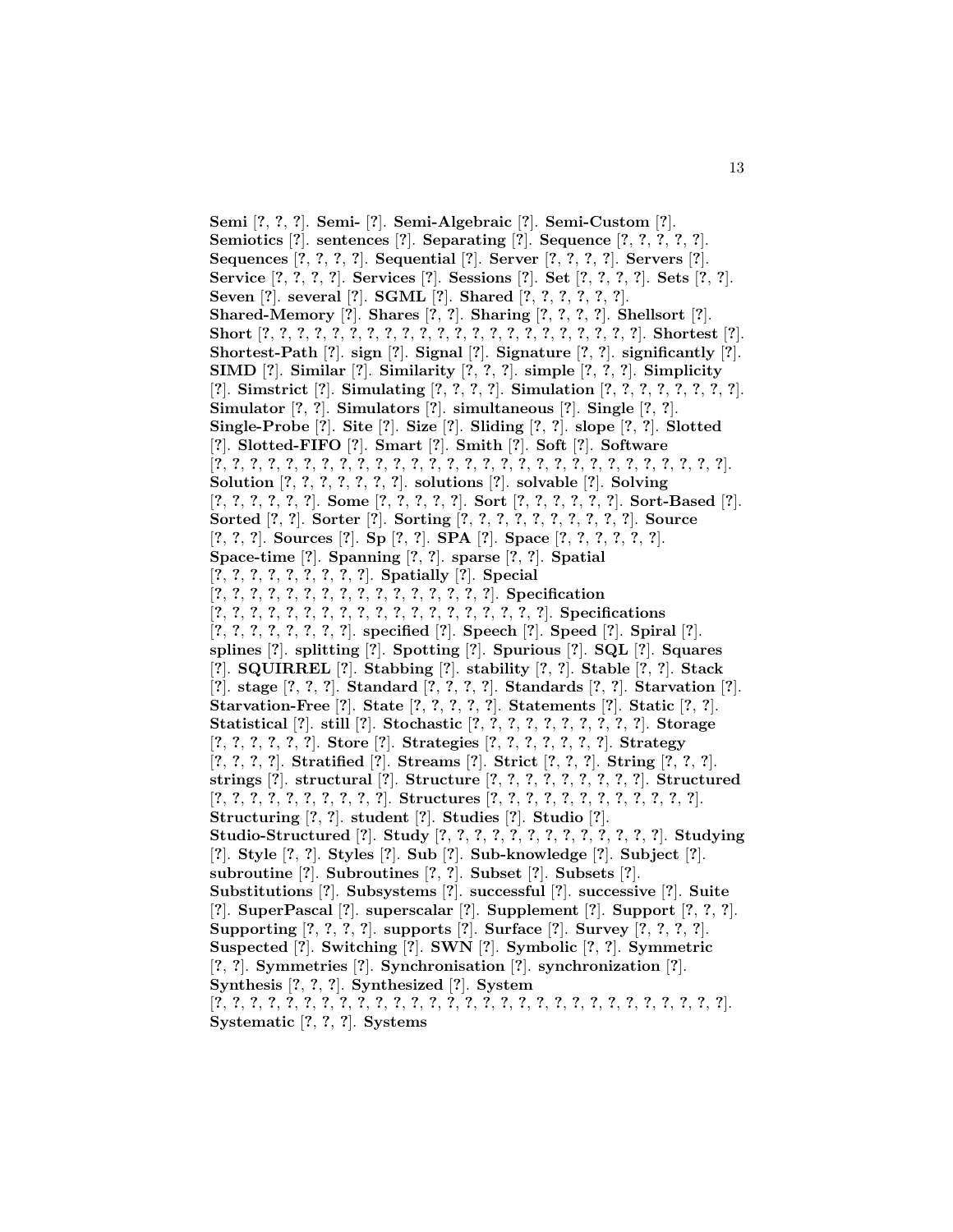[**?**, **?**, **?**, **?**, **?**, **?**, **?**, **?**, **?**, **?**, **?**, **?**, **?**, **?**, **?**, **?**, **?**, **?**, **?**, **?**, **?**, **?**, **?**, **?**, **?**, **?**, **?**, **?**, **?**, **?**, **?**, **?**, **?**, **?**, **?**, **?**, **?**, **?**, **?**, **?**, **?**, **?**, **?**, **?**, **?**, **?**, **?**, **?**, **?**, **?**, **?**, **?**, **?**, **?**, **?**, **?**, **?**, **?**, **?**, **?**, **?**, **?**, **?**, **?**, **?**, **?**, **?**, **?**, **?**, **?**, **?**, **?**, **?**, **?**, **?**, **?**, **?**, **?**, **?**, **?**, **?**, **?**, **?**, **?**]. **Systolic** [**?**, **?**, **?**, **?**, **?**].

**T** [**?**, **?**]. **Tables** [**?**]. **Tagged** [**?**]. **tailoring** [**?**]. **Talk** [**?**]. **TANE** [**?**]. **Target** [**?**]. **Target-System** [**?**]. **Task** [**?**]. **Tasks** [**?**, **?**]. **Teaching** [**?**, **?**, **?**]. **tearing** [**?**]. **Technical** [**?**, **?**]. **Technique** [**?**, **?**, **?**, **?**, **?**, **?**, **?**]. **Techniques** [**?**, **?**, **?**, **?**, **?**, **?**, **?**, **?**, **?**, **?**, **?**, **?**]. **Technology** [**?**, **?**, **?**]. **template** [**?**]. **Temporal** [**?**, **?**, **?**, **?**, **?**, **?**, **?**, **?**]. **Ten** [**?**]. **Term** [**?**, **?**, **?**]. **Terrain** [**?**]. **Tesseral** [**?**]. **Test** [**?**, **?**, **?**]. **Testing** [**?**, **?**, **?**, **?**, **?**, **?**, **?**, **?**, **?**, **?**]. **Tests** [**?**]. **Text** [**?**, **?**, **?**, **?**, **?**, **?**, **?**, **?**, **?**, **?**, **?**, **?**]. **Their** [**?**]. **Themselves** [**?**]. **Theorem** [**?**]. **theoretic** [**?**]. **Theoretical** [**?**, **?**]. **Theories** [**?**]. **Theory** [**?**, **?**, **?**, **?**, **?**, **?**, **?**, **?**, **?**, **?**, **?**, **?**, **?**]. **Thesis** [**?**]. **thinning** [**?**]. **Third** [**?**, **?**]. **Thread** [**?**]. **Three** [**?**, **?**]. **Three-Dimensional** [**?**]. **three-track** [**?**]. **Threshold** [**?**, **?**, **?**]. **Threshold-based** [**?**]. **Tight** [**?**]. **Time** [**?**, **?**, **?**, **?**, **?**, **?**, **?**, **?**, **?**, **?**, **?**, **?**, **?**, **?**, **?**, **?**, **?**, **?**, **?**, **?**, **?**, **?**, **?**, **?**, **?**, **?**, **?**, **?**, **?**, **?**, **?**, **?**, **?**, **?**, **?**, **?**, **?**]. **Time-constrained** [**?**]. **time-oriented** [**?**]. **timestamps** [**?**]. **Timetabling** [**?**, **?**]. **Timing** [**?**]. **Timothy** [**?**]. **Token** [**?**, **?**]. **Tolerant** [**?**, **?**, **?**, **?**, **?**, **?**]. **Tompkins** [**?**]. **Tompkins-Paige** [**?**]. **tool** [**?**, **?**]. **Toolbox** [**?**]. **toolkit** [**?**]. **Tools** [**?**, **?**, **?**]. **Toolset** [**?**, **?**]. **Top** [**?**]. **Top-down** [**?**]. **topographic** [**?**]. **Topological** [**?**]. **Topology** [**?**, **?**, **?**]. **Total** [**?**]. **Towers** [**?**]. **Tracing** [**?**]. **track** [**?**]. **Tracking** [**?**, **?**]. **tracts** [**?**]. **trade** [**?**]. **trade-offs** [**?**]. **traffic** [**?**]. **Train** [**?**]. **Transaction** [**?**, **?**, **?**, **?**, **?**, **?**, **?**, **?**, **?**]. **Transactions** [**?**, **?**, **?**, **?**]. **Transfer** [**?**, **?**]. **Transfers** [**?**]. **Transform** [**?**, **?**, **?**]. **Transformation** [**?**, **?**, **?**, **?**, **?**, **?**, **?**]. **Transformational** [**?**]. **Transformations** [**?**, **?**]. **Transforming** [**?**]. **translation** [**?**]. **Transmission** [**?**]. **Transposition** [**?**]. **Transpositions** [**?**]. **transputer** [**?**, **?**, **?**, **?**, **?**, **?**]. **transputer-based** [**?**]. **travel** [**?**]. **Traversal** [**?**]. **Traversals** [**?**, **?**]. **Treating** [**?**]. **Tree** [**?**, **?**, **?**, **?**, **?**, **?**, **?**, **?**, **?**, **?**, **?**, **?**]. **Tree-Based** [**?**]. **Trees**  $[?, ?, ?, ?, ?, ?, ?, ?, ?, ?, ?, ?, ?, ?, ?, ?, ?]$ . Triangulated  $[?, ?]$ . **Tricky** [**?**]. **Triple** [**?**]. **Trojans** [**?**, **?**, **?**, **?**]. **truncation** [**?**]. **tuples** [**?**]. **Turing** [**?**, **?**]. **Tutorial** [**?**]. **Two** [**?**, **?**, **?**, **?**, **?**, **?**, **?**, **?**]. **Two-Dimensional** [**?**]. **Two-Disc** [**?**]. **two-headed** [**?**]. **two-stage** [**?**]. **Type** [**?**, **?**, **?**, **?**]. **Typed** [**?**]. **Types** [**?**, **?**, **?**].

**U.K.** [**?**]. **UET** [**?**]. **UK** [**?**]. **Ulrich** [**?**]. **UML** [**?**]. **Unbounded** [**?**]. **Undefined** [**?**]. **undergraduates** [**?**]. **underlying** [**?**]. **Understanding** [**?**]. **unfoldable** [**?**]. **Unification** [**?**]. **Unified** [**?**]. **Uniform** [**?**, **?**]. **Unifying** [**?**]. **Unique** [**?**]. **Uniqueness** [**?**]. **Uniquest** [**?**]. **Unity** [**?**]. **universal** [**?**]. **Universities** [**?**, **?**, **?**, **?**]. **University** [**?**]. **Unix** [**?**]. **unpredictability** [**?**]. **unranking** [**?**]. **unsuccessful** [**?**]. **Up/Down** [**?**]. **Update** [**?**, **?**]. **updating** [**?**]. **URPC** [**?**]. **Usability** [**?**, **?**]. **Usable** [**?**]. **Use** [**?**, **?**, **?**, **?**, **?**, **?**]. **User** [**?**, **?**, **?**, **?**, **?**, **?**, **?**]. **User-interface** [**?**]. **Users** [**?**]. **Using**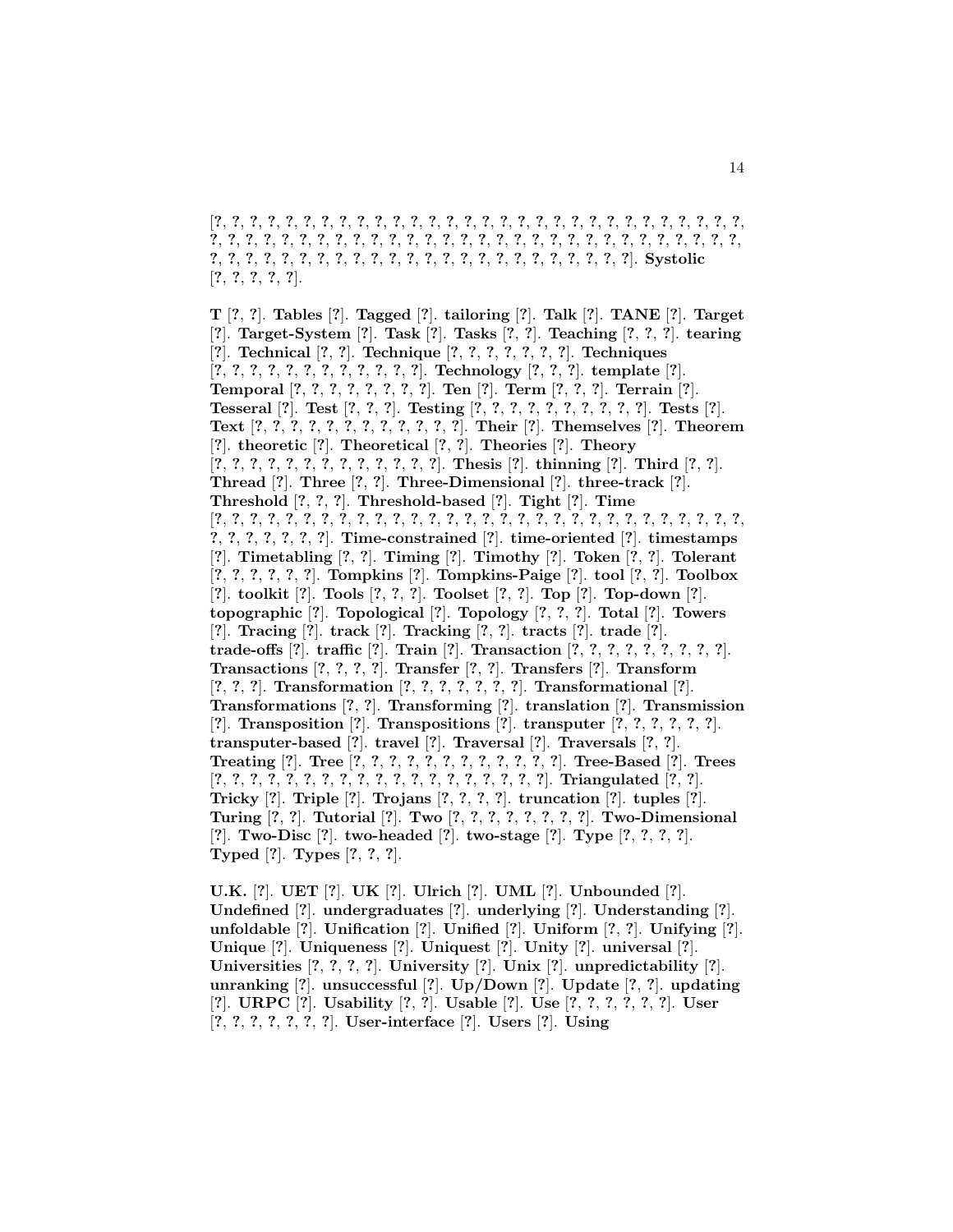[**?**, **?**, **?**, **?**, **?**, **?**, **?**, **?**, **?**, **?**, **?**, **?**, **?**, **?**, **?**, **?**, **?**, **?**, **?**, **?**, **?**, **?**, **?**, **?**, **?**, **?**, **?**, **?**, **?**, **?**, **?**, **?**]. **Utilisation** [**?**].

**Valerie** [**?**]. **Validation** [**?**, **?**, **?**]. **value** [**?**]. **Valued** [**?**, **?**, **?**, **?**]. **Values** [**?**]. **Variable** [**?**, **?**]. **Variables** [**?**]. **variant** [**?**]. **Variants** [**?**]. **varying** [**?**]. **VDM** [**?**, **?**]. **Verification** [**?**, **?**, **?**, **?**, **?**, **?**, **?**, **?**, **?**]. **verified** [**?**]. **versus** [**?**, **?**]. **vertical** [**?**]. **Via** [**?**, **?**, **?**, **?**, **?**]. **Video** [**?**, **?**]. **View** [**?**, **?**]. **Viewpoint** [**?**]. **views** [**?**]. **Virtual** [**?**, **?**, **?**, **?**]. **Virus** [**?**, **?**, **?**, **?**]. **Vision** [**?**, **?**, **?**]. **Visputer** [**?**]. **Visual** [**?**, **?**]. **visualization** [**?**]. **Visualizations** [**?**, **?**]. **Vlsi** [**?**, **?**, ACDP91, **?**, **?**, **?**, **?**, **?**]. **Volume** [**?**, **?**]. **Voting** [**?**].

**Waiting** [**?**]. **walk** [**?**]. **Wallace** [**?**, **?**, **?**]. **Warp** [**?**]. **was** [**?**]. **Way** [**?**, **?**]. **Ways** [**?**]. **Weakest** [**?**]. **Web** [**?**]. **Wegner** [**?**, **?**]. **Weighted** [**?**, **?**]. **Weighting** [**?**]. **Welcome** [**?**]. **Wheeler** [**?**]. **Which** [**?**]. **Wide** [**?**, **?**]. **wide-area** [**?**]. **Wilkes** [**?**, **?**]. **Window** [**?**, **?**, **?**]. **Wireless** [**?**, **?**]. **Without** [**?**]. **Wordperfect** [**?**]. **Words** [**?**]. **Work** [**?**, **?**, **?**]. **work-optimal** [**?**]. **Working** [**?**]. **Workloads** [**?**]. **Workshop** [**?**]. **Workstations** [**?**, **?**, **?**]. **World** [**?**]. **Writer** [**?**]. **Writing** [**?**]. **WWW** [**?**].

**X** [**?**, **?**]. **X.400** [**?**]. **X.400-1988** [**?**]. **Xunrang** [**?**].

**Year** [**?**]. **Yearbook** [**?**]. **Years** [**?**]. **Yuzhang** [**?**].

**Z** [**?**]. **Zero** [**?**]. **Zero-Knowledge** [**?**].

## **References**

### **Agius:1999:CCO**

[AA99] Harry W. Agius and Marios C. Angelides. COSMOS-content oriented semantic modelling overlay scheme. The Computer Journal, 42(3):153–176, ???? 1999. CODEN CMPJA6. ISSN 0010-4620 (print), 1460-2067 (electronic). URL http:/ /comjnl.oxfordjournals.org/content/42/3/153.full.pdf+ html; http://www3.oup.co.uk/computer\_journal/hdb/Volume\_ 42/Issue\_03/420153.sgm.abs.html; http://www3.oup.co. uk/computer\_journal/hdb/Volume\_42/Issue\_03/pdf/420153. pdf.

#### **Alcock:1990:PPR**

[AB90] D. Alcock and D. Brown. PRAXIS: a program for reproducing proforma design calculations. The Computer Journal, 33(4):337– 343, August 1990. CODEN CMPJA6. ISSN 0010-4620 (print),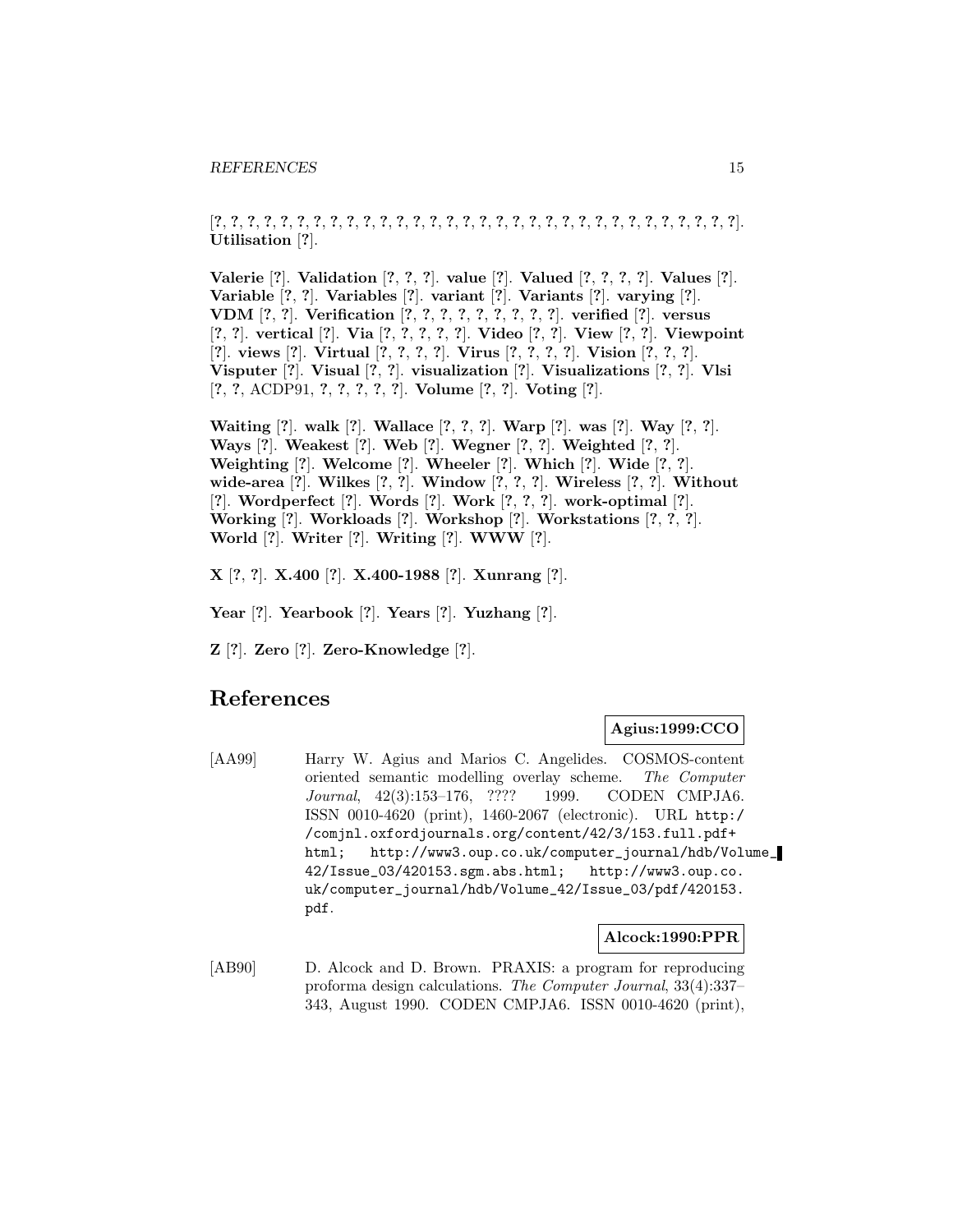1460-2067 (electronic). URL http://comjnl.oxfordjournals. org/content/33/4/337.full.pdf+html; http://www3.oup. co.uk/computer\_journal/hdb/Volume\_33/Issue\_04/tiff/337. tif; http://www3.oup.co.uk/computer\_journal/hdb/Volume\_ 33/Issue\_04/tiff/338.tif; http://www3.oup.co.uk/computer\_ journal/hdb/Volume\_33/Issue\_04/tiff/339.tif; http:/ /www3.oup.co.uk/computer\_journal/hdb/Volume\_33/Issue\_ 04/tiff/340.tif; http://www3.oup.co.uk/computer\_journal/ hdb/Volume\_33/Issue\_04/tiff/341.tif; http://www3.oup. co.uk/computer\_journal/hdb/Volume\_33/Issue\_04/tiff/342. tif; http://www3.oup.co.uk/computer\_journal/hdb/Volume\_ 33/Issue\_04/tiff/343.tif.

**Ancona:1991:HLH**

[ACDP91] M. Ancona, A. Clematis, L. De Floriani, and E. Puppo. HIDEL: a language for hierarchical VLSI design. The Computer Journal, 34(3):195–206, June 1991. CODEN CMPJA6. ISSN 0010-4620 (print), 1460-2067 (electronic). URL

> \bibitem[AD95]{Ahmad:1995:WGP} Imtiaz Ahmad and Muhammad~ K. Dhodhi. \newblock On the \$m\$-way graph partitioning problem. \newblock {\em The Computer Journal}, 38\penalty0 (3):\penalty0 237--244, ???? 1995. \newblock \showCODEN{ CMPJA6}. \newblock \showISSN{0010-4620 (print), 1460- 2067 (electronic)}. \newblock \ifshowURL {\showURL \ path|http://comjnl.oxfordjournals.org/content/38/3/237. full.pdf+html; http://www3.oup.co.uk/computer\_journal/ Volume\_38/Issue\_03/Vol38\_03.body.html#AbstractAhmad|} \fi.

\bibitem[ADD90]{Ancona:1990:SST} M.~Ancona, L.~{De Floriani} , and J.~S. Deogun. \newblock Structured spanning trees. \newblock {\em The Computer Journal}, 33\penalty0 (4) :\penalty0 344--355, August 1990. \newblock \showCODEN{ CMPJA6}. \newblock \showISSN{0010-4620 (print), 1460- 2067 (electronic)}. \newblock \ifshowURL {\showURL \ path|http://comjnl.oxfordjournals.org/content/33/4/344. full.pdf+html; http://www3.oup.co.uk/computer\_journal/ hdb/Volume\_33/Issue\_04/tiff/344.tif; http://www3.oup. co.uk/computer\_journal/hdb/Volume\_33/Issue\_04/tiff/345. tif; http://www3.oup.co.uk/computer\_journal/hdb/Volume\_ 33/Issue\_04/tiff/346.tif; http://www3.oup.co.uk/computer\_ journal/hdb/Volume\_33/Issue\_04/tiff/347.tif; http:/ /www3.oup.co.uk/computer\_journal/hdb/Volume\_33/Issue\_ 04/tiff/348.tif; http://www3.oup.co.uk/computer\_journal/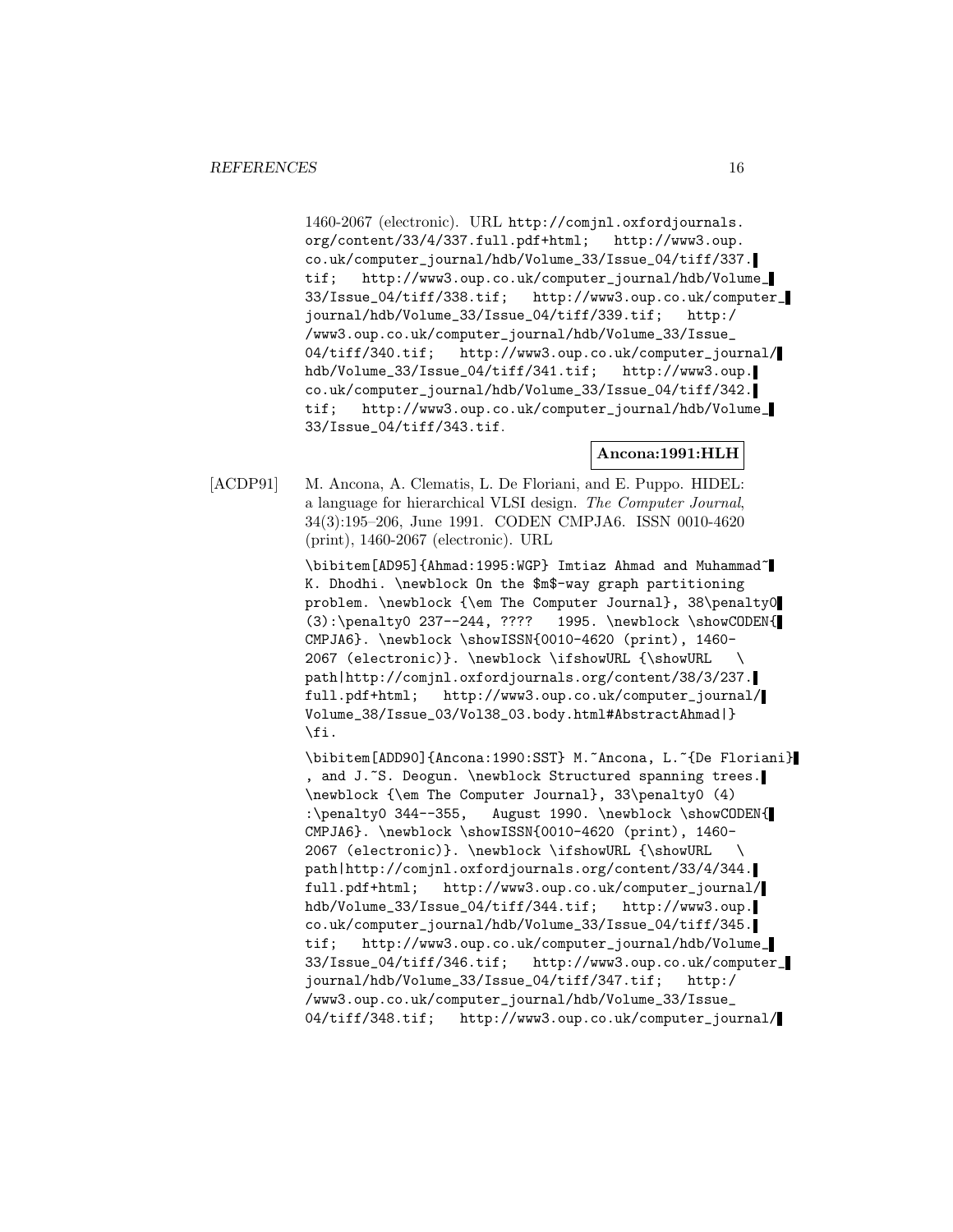hdb/Volume\_33/Issue\_04/tiff/349.tif; http://www3.oup. co.uk/computer\_journal/hdb/Volume\_33/Issue\_04/tiff/350. tif; http://www3.oup.co.uk/computer\_journal/hdb/Volume\_ 33/Issue\_04/tiff/351.tif; http://www3.oup.co.uk/computer\_ journal/hdb/Volume\_33/Issue\_04/tiff/352.tif; http:/ /www3.oup.co.uk/computer\_journal/hdb/Volume\_33/Issue\_ 04/tiff/353.tif; http://www3.oup.co.uk/computer\_journal/ hdb/Volume\_33/Issue\_04/tiff/354.tif; http://www3.oup. co.uk/computer\_journal/hdb/Volume\_33/Issue\_04/tiff/355. t.

\bibitem[ADK{\etalchar{+}}93]{Abolhassan:1993:PDP} F. ~Abolhassan, R.~Drefenstedt, J.~Keller, W.~J. Paul, and D.~Scheerer. \newblock On the physical design of {PRAMs} . \newblock {\em The Computer Journal}, 36\penalty0 ( 8):\penalty0 756--762, ???? 1993. \newblock \showCODEN{ CMPJA6}. \newblock \showISSN{0010-4620 (print), 1460- 2067 (electronic)}. \newblock \ifshowURL {\showURL \ path|http://comjnl.oxfordjournals.org/content/36/8/756. full.pdf+html; http://www3.oup.co.uk/computer\_journal/ Volume\_36/Issue\_08/Vol36\_08.body.html#AbstractAbolhassan|} \fi.

\bibitem[AE90a]{Abramson:1990:RDF} D.~Abramson and G. ~Egan. \newblock The {RMIT} data flow computer: a hybrid architecture. \newblock {\em The Computer Journal}, 33\ penalty0 (3):\penalty0 230--240, June 1990. \newblock \showCODEN{CMPJA6}. \newblock \showISSN{0010-4620 (print) , 1460-2067 (electronic)}. \newblock \ifshowURL {\showURL \path|http://comjnl.oxfordjournals.org/content/33/3/ 230.full.pdf+html; http://www3.oup.co.uk/computer\_journal/ hdb/Volume\_33/Issue\_03/tiff/230.tif; http://www3.oup. co.uk/computer\_journal/hdb/Volume\_33/Issue\_03/tiff/231. tif; http://www3.oup.co.uk/computer\_journal/hdb/Volume\_ 33/Issue\_03/tiff/232.tif; http://www3.oup.co.uk/computer\_ journal/hdb/Volume\_33/Issue\_03/tiff/233.tif; http:/ /www3.oup.co.uk/computer\_journal/hdb/Volume\_33/Issue\_ 03/tiff/234.tif; http://www3.oup.co.uk/computer\_journal/ hdb/Volume\_33/Issue\_03/tiff/235.tif; http://www3.oup. co.uk/computer\_journal/hdb/Volume\_33/Issue\_03/tiff/236. tif; http://www3.oup.co.uk/computer\_journal/hdb/Volume\_ 33/Issue\_03/tiff/237.tif; http://www3.oup.co.uk/computer\_ journal/hdb/Volume\_33/Issue\_03/tiff/238.tif; http:/ /www3.oup.co.uk/computer\_journal/hdb/Volume\_33/Issue\_ 03/tiff/239.tif; http://www3.oup.co.uk/computer\_journal/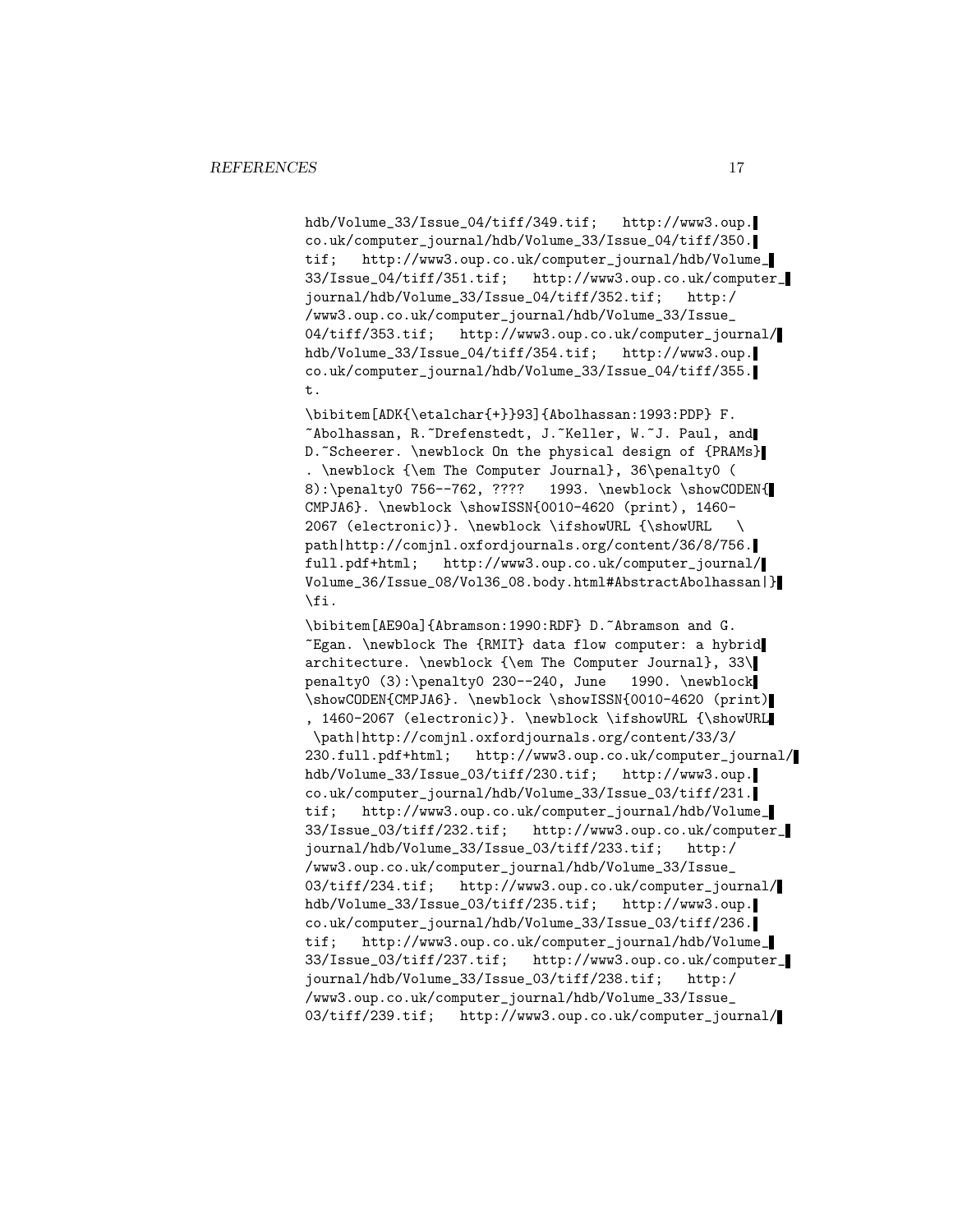hdb/Volume\_33/Issue\_03/tiff/240.tif|}\fi.

\bibitem[AE90b]{Agrawal:1990:ISF} D.~Agrawal and A.~{ El Abbadi}. \newblock Integrating security with faulttolerant distributed databases. \newblock {\em The Computer Journal}, 33\penalty0 (1):\penalty0 71--78, February 1990. \newblock \showCODEN{CMPJA6}. \newblock \showISSN{ 0010-4620 (print), 1460-2067 (electronic)}. \newblock \ifshowURL {\showURL \path|http://comjnl.oxfordjournals. org/content/33/1/71.full.pdf+html; http://www3.oup. co.uk/computer\_journal/hdb/Volume\_33/Issue\_01/tiff/71. tif; http://www3.oup.co.uk/computer\_journal/hdb/Volume\_ 33/Issue\_01/tiff/72.tif; http://www3.oup.co.uk/computer\_ journal/hdb/Volume\_33/Issue\_01/tiff/73.tif; http:// www3.oup.co.uk/computer\_journal/hdb/Volume\_33/Issue\_01/ tiff/74.tif; http://www3.oup.co.uk/computer\_journal/ hdb/Volume\_33/Issue\_01/tiff/75.tif; http://www3.oup. co.uk/computer\_journal/hdb/Volume\_33/Issue\_01/tiff/76. tif; http://www3.oup.co.uk/computer\_journal/hdb/Volume\_ 33/Issue\_01/tiff/77.tif; http://www3.oup.co.uk/computer\_ journal/hdb/Volume\_33/Issue\_01/tiff/78.tif|}\fi.

\bibitem[AG98]{Abdel-Ghaffar:1998:DST} Khaled A.~A. Abdel-Ghaffar. \newblock Detecting substitutions and transpositions of characters. \newblock {\em The Computer Journal}, 41\ penalty0 (4):\penalty0 270--277, ???? 1998. \newblock \showCODEN{CMPJA6}. \newblock \showISSN{0010-4620 (print) , 1460-2067 (electronic)}. \newblock \ifshowURL {\showURL \path|http://comjnl.oxfordjournals.org/content/41/4/ 270.full.pdf+html; http://www3.oup.co.uk/computer\_journal/ Volume\_41/Issue\_04/Vol41\_04.body.html#AbstractAbdel-Ghaffar|} \fi.

\bibitem[Aga96]{Agar:1996:HCF} Jon Agar. \newblock History of computing feature: The provision of digital computers to {British} universities up to the {Flowers Report} (1966). \newblock {\em The Computer Journal}, 39\penalty0 (7):\penalty0 630--642, ???? 1996. \newblock \showCODEN{ CMPJA6}. \newblock \showISSN{0010-4620 (print), 1460- 2067 (electronic)}. \newblock \ifshowURL {\showURL \ path|http://comjnl.oxfordjournals.org/content/39/7/630. full.pdf+html; http://www.oup.co.uk/jnls/list/comjnl/ hdb/Volume\_39/Issue\_07/390630.sgm.abs.html; http:// www3.oup.co.uk/computer\_journal/Volume\_39/Issue\_07/Vol39\_ 07.body.html#AbstractAgar|}\fi.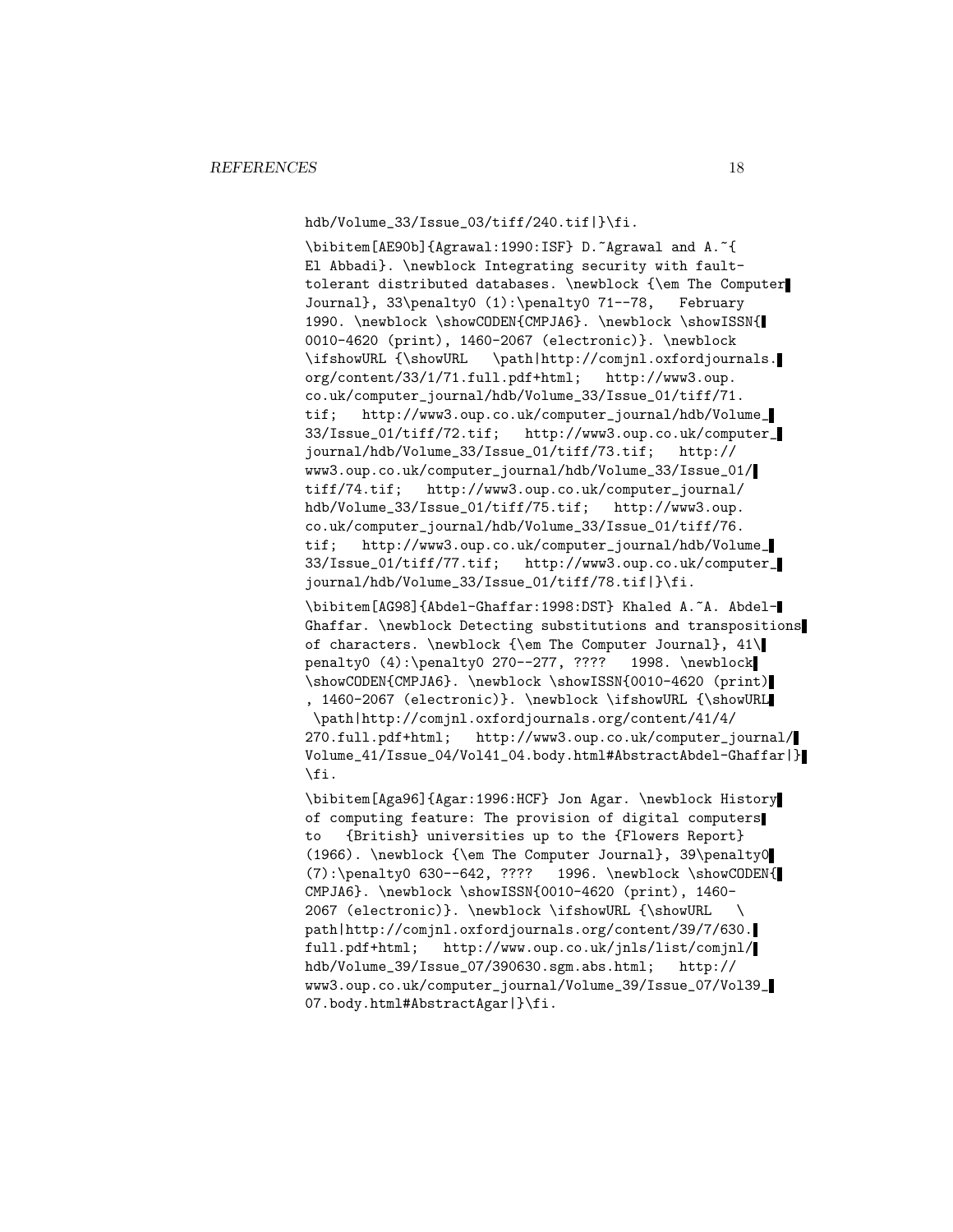\bibitem[Age95]{Agerholm:1995:LEH} Sten Agerholm. \newblock {LCF} examples in {HOL}. \newblock {\em The Computer Journal} , 38\penalty0 (2):\penalty0 121--130, ???? 1995. \newblock \showCODEN{CMPJA6}. \newblock \showISSN{0010-4620 (print) , 1460-2067 (electronic)}. \newblock \ifshowURL {\showURL \path|http://comjnl.oxfordjournals.org/content/38/2/ 121.full.pdf+html; http://www3.oup.co.uk/computer\_journal/ Volume\_38/Issue\_02/Vol38\_02.body.html#AbstractAgerholm|} \fi.

\bibitem[AGNS91]{Alagar:1991:IMS} V.~S. Alagar, P.~Goyal, P.~S. Nair, and F.~Sadri. \newblock Integrated magic set method: a rule rewrite scheme for optimising linear datalog programs. \newblock {\em The Computer Journal} , 34\penalty0 (6):\penalty0 A121--A129, December 1991. \newblock \showCODEN{CMPJA6}. \newblock \showISSN{0010- 4620 (print), 1460-2067 (electronic)}.

\bibitem[AHL92a]{Auramaki:1992:MOTb} E.~Auram{\"a}ki, R. "Hirschheim, and K. "Lyytinen. \newblock Modelling offices through discourse analysis: a comparison and evaluation of {SAMPO} with {OSSAD} and {ICN}. \newblock {\em The Computer Journal}, 35\penalty0 (5):\penalty0 492--500, October 1992. \newblock \showCODEN{CMPJA6}. \newblock \showISSN{0010-4620 (print), 1460-2067 (electronic)}. \newblock \ifshowURL {\showURL \path|http://comjnl. oxfordjournals.org/content/35/5/492.full.pdf+html; http: //www3.oup.co.uk/computer\_journal/Volume\_35/Issue\_05/ Vol35\_05.body.html#AbstractAuramaki|}\fi.

\bibitem[AHL92b]{Auramaki:1992:MOTa} E.~Auram{\"a}ki, R. Hirschheim, and K. Lyytinen. \newblock Modelling offices through discourse analysis: the {SAMPO} approach. \newblock {\em The Computer Journal}, 35\penalty0 (4):\penalty0 342--352, August 1992. \newblock \showCODEN{CMPJA6} . \newblock \showISSN{0010-4620 (print), 1460-2067 (electronic) }. \newblock \ifshowURL {\showURL \path|http://comjnl. oxfordjournals.org/content/35/4/342.full.pdf+html; http: //www3.oup.co.uk/computer\_journal/Volume\_35/Issue\_04/ Vol35\_04.body.html#AbstractAuramakil|}\fi.

\bibitem[Ait96]{Aitken:1996:BR} S.~Aitken. \newblock Book review. \newblock {\em The Computer Journal}, 39\penalty0 (9):\penalty0 816, ???? 1996. \newblock \showCODEN{CMPJA6} . \newblock \showISSN{0010-4620 (print), 1460-2067 (electronic) }. \newblock \ifshowURL {\showURL \path|http://comjnl.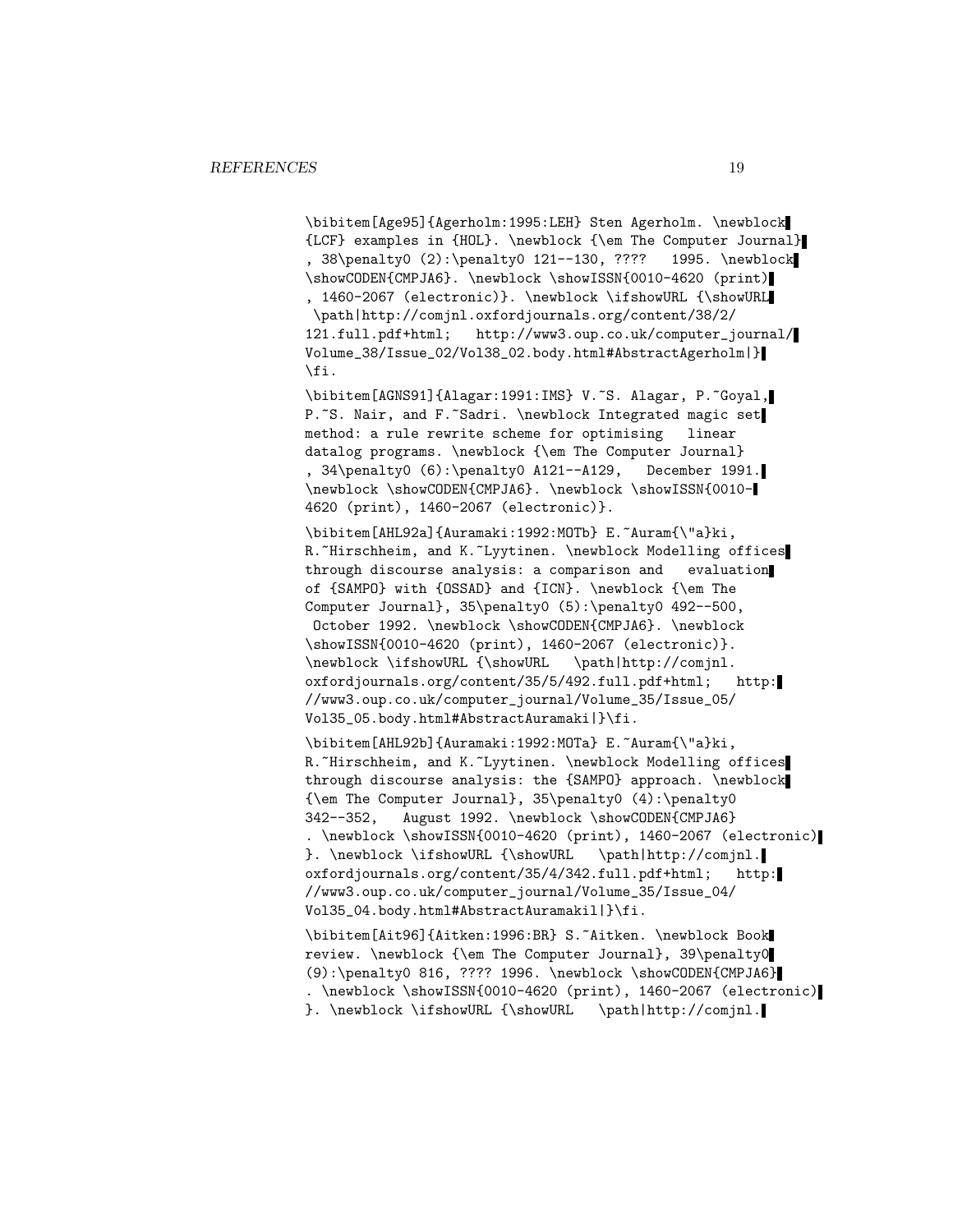oxfordjournals.org/content/39/9/816.1.full.pdf+html|} \fi.

\bibitem[AK94a]{Arun-Kumar:1994:BRa} S.~Arun-Kumar. \ newblock Book review. \newblock {\em The Computer Journal} , 37\penalty0 (1):\penalty0 77, ???? 1994. \newblock \ showCODEN{CMPJA6}. \newblock \showISSN{0010-4620 (print) , 1460-2067 (electronic)}. \newblock \ifshowURL {\showURL \path|http://comjnl.oxfordjournals.org/content/37/1/ 77.1.full.pdf+html|}\fi.

\bibitem[AK94b]{Arun-Kumar:1994:BRb} S.~Arun-Kumar. \ newblock Book review. \newblock {\em The Computer Journal} , 37\penalty0 (7):\penalty0 647, ???? 1994. \newblock \showCODEN{CMPJA6}. \newblock \showISSN{0010-4620 (print) , 1460-2067 (electronic)}. \newblock \ifshowURL {\showURL \path|http://comjnl.oxfordjournals.org/content/37/7/ 647.1.full.pdf+html|}\fi.

\bibitem[AK95]{Arun-Kumar:1995:BR} S.~Arun-Kumar. \newblock Book review. \newblock {\em The Computer Journal}, 38\ penalty0 (9):\penalty0 749--750, ???? 1995. \newblock \showCODEN{CMPJA6}. \newblock \showISSN{0010-4620 (print) , 1460-2067 (electronic)}. \newblock \ifshowURL {\showURL \path|http://comjnl.oxfordjournals.org/content/38/9/ 749.full.pdf+html|}\fi.

\bibitem[Akm91]{Akman:1991:SNI} V.~Akman. \newblock Short notes: Implementation of {Karp--Luby Monte Carlo} method: an exercise in approximate counting. \newblock {\em The Computer Journal}, 34\penalty0 (3):\penalty0 279- -282, June 1991. \newblock \showCODEN{CMPJA6}. \newblock \showISSN{0010-4620 (print), 1460-2067 (electronic)}. \newblock \ifshowURL {\showURL \path|http://comjnl. oxfordjournals.org/content/34/3/279.full.pdf+html; http: //www3.oup.co.uk/computer\_journal/hdb/Volume\_34/Issue\_ 03/tiff/279.tif; http://www3.oup.co.uk/computer\_journal/ hdb/Volume\_34/Issue\_03/tiff/280.tif; http://www3.oup. co.uk/computer\_journal/hdb/Volume\_34/Issue\_03/tiff/281. tif; http://www3.oup.co.uk/computer\_journal/hdb/Volume\_ 34/Issue\_03/tiff/282.tif|}\fi.

\bibitem[Aky92]{Akyildiz:1992:PAM} I.~F. Akyildiz. \newblock Performance analysis of a multiprocessor system model with process communication. \newblock {\em The Computer Journal}, 35\penalty0 (1):\penalty0 52--61, February 1992. \newblock \showCODEN{CMPJA6}. \newblock \showISSN{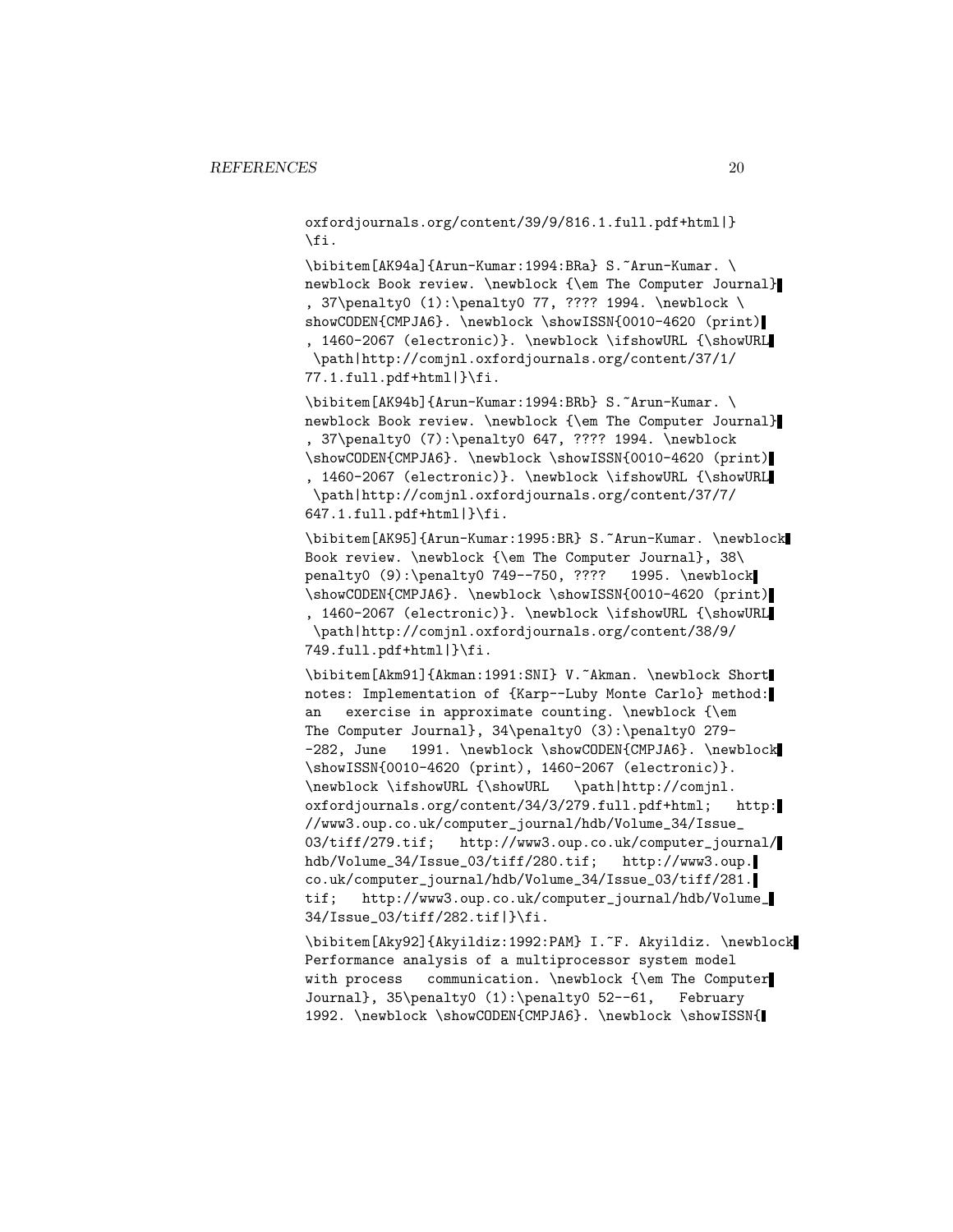0010-4620 (print), 1460-2067 (electronic)}. \newblock \ifshowURL {\showURL \path|http://comjnl.oxfordjournals. org/content/35/1/52.full.pdf+html; http://www3.oup. co.uk/computer\_journal/Volume\_35/Issue\_01/Vol35\_01.body. html#AbstractAkyildiz|}\fi.

\bibitem[All90]{Allison:1990:CIG} L.~Allison. \newblock Continuations implement generators and streams. \newblock {\em The Computer Journal}, 33\penalty0 (5):\penalty0 460--465, October 1990. \newblock \showCODEN{CMPJA6} . \newblock \showISSN{0010-4620 (print), 1460-2067 (electronic) }. \newblock \ifshowURL {\showURL \path|http://comjnl. oxfordjournals.org/content/33/5/460.full.pdf+html; http: //www3.oup.co.uk/computer\_journal/hdb/Volume\_33/Issue\_ 05/tiff/460.tif; http://www3.oup.co.uk/computer\_journal/ hdb/Volume\_33/Issue\_05/tiff/461.tif; http://www3.oup. co.uk/computer\_journal/hdb/Volume\_33/Issue\_05/tiff/462. tif; http://www3.oup.co.uk/computer\_journal/hdb/Volume\_ 33/Issue\_05/tiff/463.tif; http://www3.oup.co.uk/computer\_ journal/hdb/Volume\_33/Issue\_05/tiff/464.tif; http:/ /www3.oup.co.uk/computer\_journal/hdb/Volume\_33/Issue\_ 05/tiff/465.tif|}\fi.

\bibitem[Alm93]{Alm:1993:BR} N.~Alm. \newblock Book review. \newblock {\em The Computer Journal}, 36\penalty0 (3) :\penalty0 295--296, ???? 1993. \newblock \showCODEN{ CMPJA6}. \newblock \showISSN{0010-4620 (print), 1460- 2067 (electronic)}. \newblock \ifshowURL {\showURL \ path|http://comjnl.oxfordjournals.org/content/36/3/295. full.pdf+html|}\fi.

\bibitem[AM90]{Alia:1990:SNV} G.~Alia and E.~Martinelli. \newblock Short note: {VLSI} binary-residue converters for pipelined processing. \newblock {\em The Computer Journal}, 33\penalty0 (5):\penalty0 473--475, October 1990. \newblock \showCODEN{CMPJA6}. \newblock \showISSN{ 0010-4620 (print), 1460-2067 (electronic)}. \newblock \ifshowURL {\showURL \path|http://comjnl.oxfordjournals. org/content/33/5/473.full.pdf+html; http://www3.oup. co.uk/computer\_journal/hdb/Volume\_33/Issue\_05/tiff/473. tif; http://www3.oup.co.uk/computer\_journal/hdb/Volume\_ 33/Issue\_05/tiff/474.tif; http://www3.oup.co.uk/computer\_ journal/hdb/Volume\_33/Issue\_05/tiff/475.tif|}\fi. \bibitem[AM91]{Agrawal:1991:EDI} D.~Agrawal and A.~Malpani. \newblock Efficient dissemination of information in computer networks. \newblock {\em The Computer Journal}, 34\penalty0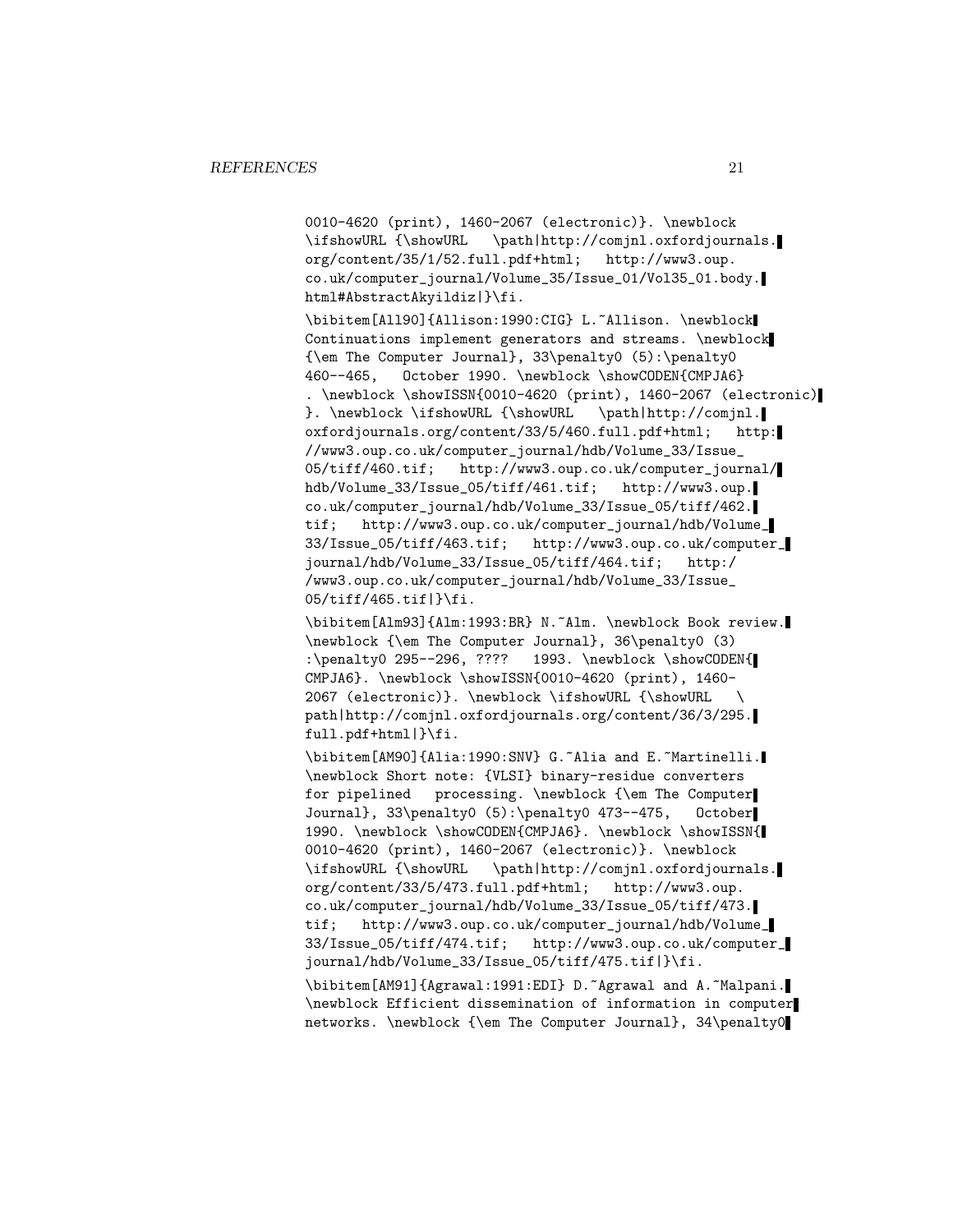(6):\penalty0 534--541, December 1991. \newblock \showCODEN{ CMPJA6}. \newblock \showISSN{0010-4620 (print), 1460- 2067 (electronic)}. \newblock \ifshowURL {\showURL \ path|http://comjnl.oxfordjournals.org/content/34/6/534. full.pdf+html; http://www3.oup.co.uk/computer\_journal/ hdb/Volume\_34/Issue\_06/tiff/534.tif; http://www3.oup. co.uk/computer\_journal/hdb/Volume\_34/Issue\_06/tiff/535. tif; http://www3.oup.co.uk/computer\_journal/hdb/Volume\_ 34/Issue\_06/tiff/536.tif; http://www3.oup.co.uk/computer\_ journal/hdb/Volume\_34/Issue\_06/tiff/537.tif; http:/ /www3.oup.co.uk/computer\_journal/hdb/Volume\_34/Issue\_ 06/tiff/538.tif; http://www3.oup.co.uk/computer\_journal/ hdb/Volume\_34/Issue\_06/tiff/539.tif; http://www3.oup. co.uk/computer\_journal/hdb/Volume\_34/Issue\_06/tiff/540. tif; http://www3.oup.co.uk/computer\_journal/hdb/Volume\_ 34/Issue\_06/tiff/541.tif|}\fi.

\bibitem[AM92]{Agosti:1992:UNI} Maristella Agosti and Pier~Giorgio Marchetti. \newblock User navigation in the {IRS} conceptual structure through a semantic association function. \newblock {\em The Computer Journal}, 35\penalty0  $(3): \penalty0 194--199, June 1992. \newblock \showCODEN{$ CMPJA6}. \newblock \showISSN{0010-4620 (print), 1460- 2067 (electronic)}. \newblock \ifshowURL {\showURL \ path|http://comjnl.oxfordjournals.org/content/35/3/194. full.pdf+html; http://www3.oup.co.uk/computer\_journal/ Volume\_35/Issue\_03/Vol35\_03.body.html#AbstractAgosti|} \fi.

\bibitem[AM97]{Arnavut:1997:LPS} Z.~Arnavut and S.~S. Magliveras. \newblock Lexical permutation sorting algorithm. \newblock {\em The Computer Journal}, 40\penalty0 (5) :\penalty0 292--295, ???? 1997. \newblock \showCODEN{ CMPJA6}. \newblock \showISSN{0010-4620 (print), 1460- 2067 (electronic)}. \newblock \ifshowURL {\showURL \ path|http://comjnl.oxfordjournals.org/content/40/5/292. full.pdf+html; http://www.oup.co.uk/computer\_journal/ Volume\_40/Issue\_05/Vol40\_05.body.html#AbstractArnavut; http://www3.oup.co.uk/computer\_journal/Volume\_40/Issue\_ 05/Vol40\_05.body.html#AbstractArnavut|}\fi.

\bibitem[AM98]{Alia:1998:LDF} Giuseppe Alia and Enrico Martinelli. \newblock Logic design of a fast circuit for iterative additions in redundant hybrid number systems. \newblock {\em The Computer Journal}, 41\penalty0 (1) :\penalty0 45--51, ???? 1998. \newblock \showCODEN{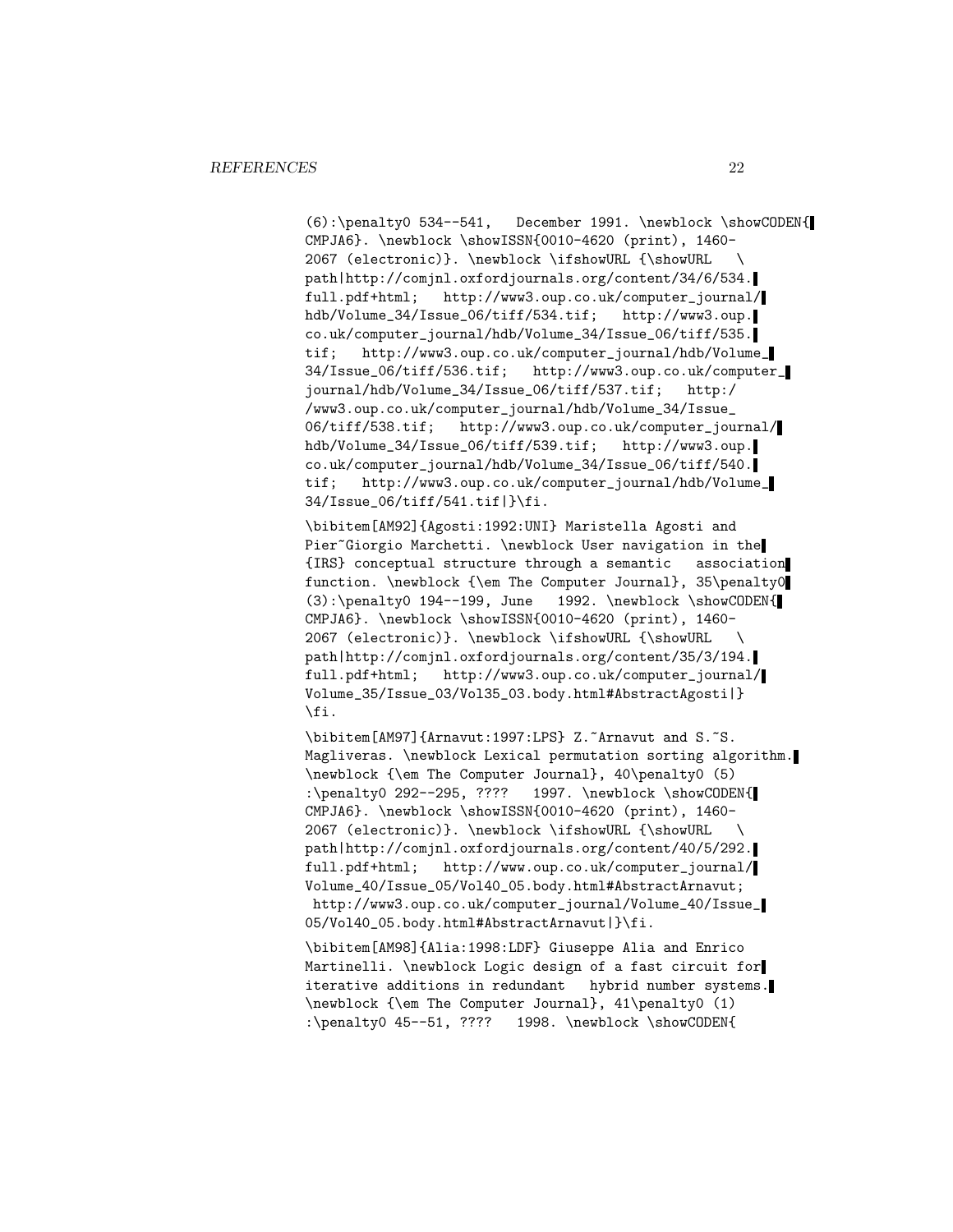CMPJA6}. \newblock \showISSN{0010-4620 (print), 1460- 2067 (electronic)}. \newblock \ifshowURL {\showURL \ path|http://comjnl.oxfordjournals.org/content/41/1/45. full.pdf+html; http://www3.oup.co.uk/computer\_journal/ Volume\_41/Issue\_01/Vol41\_01.body.html#AbstractAlia|}\ fi.

\bibitem[AM99]{Al-Mouhamed:1999:EBS} Mayez Al-Mouhamed. \newblock Evolution-based scheduling of computations and communications on distributed-memory multicomputers. \newblock {\em The Computer Journal}, 42\penalty0 (5) :\penalty0 373--390, ???? 1999. \newblock \showCODEN{ CMPJA6}. \newblock \showISSN{0010-4620 (print), 1460- 2067 (electronic)}. \newblock \ifshowURL {\showURL \ path|http://comjnl.oxfordjournals.org/content/42/5/373. full.pdf+html; http://www3.oup.co.uk/computer\_journal/ hdb/Volume\_42/Issue\_05/420373.sgm.abs.html|}\fi.

\bibitem[And90]{Andersson:1990:SNN} A.~Andersson. \newblock Short note: a note on the expected behaviour of binary tree traversals. \newblock {\em The Computer Journal} , 33\penalty0 (5):\penalty0 471--472, October 1990. \newblock \showCODEN{CMPJA6}. \newblock \showISSN{0010- 4620 (print), 1460-2067 (electronic)}. \newblock \ifshowURL {\showURL \path|http://comjnl.oxfordjournals.org/content/ 33/5/471.full.pdf+html; http://www3.oup.co.uk/computer\_ journal/hdb/Volume\_33/Issue\_05/tiff/471.tif; http:/ /www3.oup.co.uk/computer\_journal/hdb/Volume\_33/Issue\_ 05/tiff/472.tif|}\fi.

\bibitem[And96]{Anderson:1996:BR} R.~Anderson. \newblock Book review. \newblock {\em The Computer Journal}, 39\ penalty0 (5):\penalty0 452--453, ???? 1996. \newblock \showCODEN{CMPJA6}. \newblock \showISSN{0010-4620 (print) , 1460-2067 (electronic)}. \newblock \ifshowURL {\showURL \path|http://comjnl.oxfordjournals.org/content/39/5/ 452.full.pdf+html|}\fi.

\bibitem[Ano90a]{Anonymous:1990:Aa} Anonymous. \newblock Announcement. \newblock {\em The Computer Journal}, 33\ penalty0 (1):\penalty0 10, ???? 1990. \newblock \showCODEN{ CMPJA6}. \newblock \showISSN{0010-4620 (print), 1460- 2067 (electronic)}. \newblock \ifshowURL {\showURL \ path|http://comjnl.oxfordjournals.org/content/33/1/10. full.pdf+html|}\fi.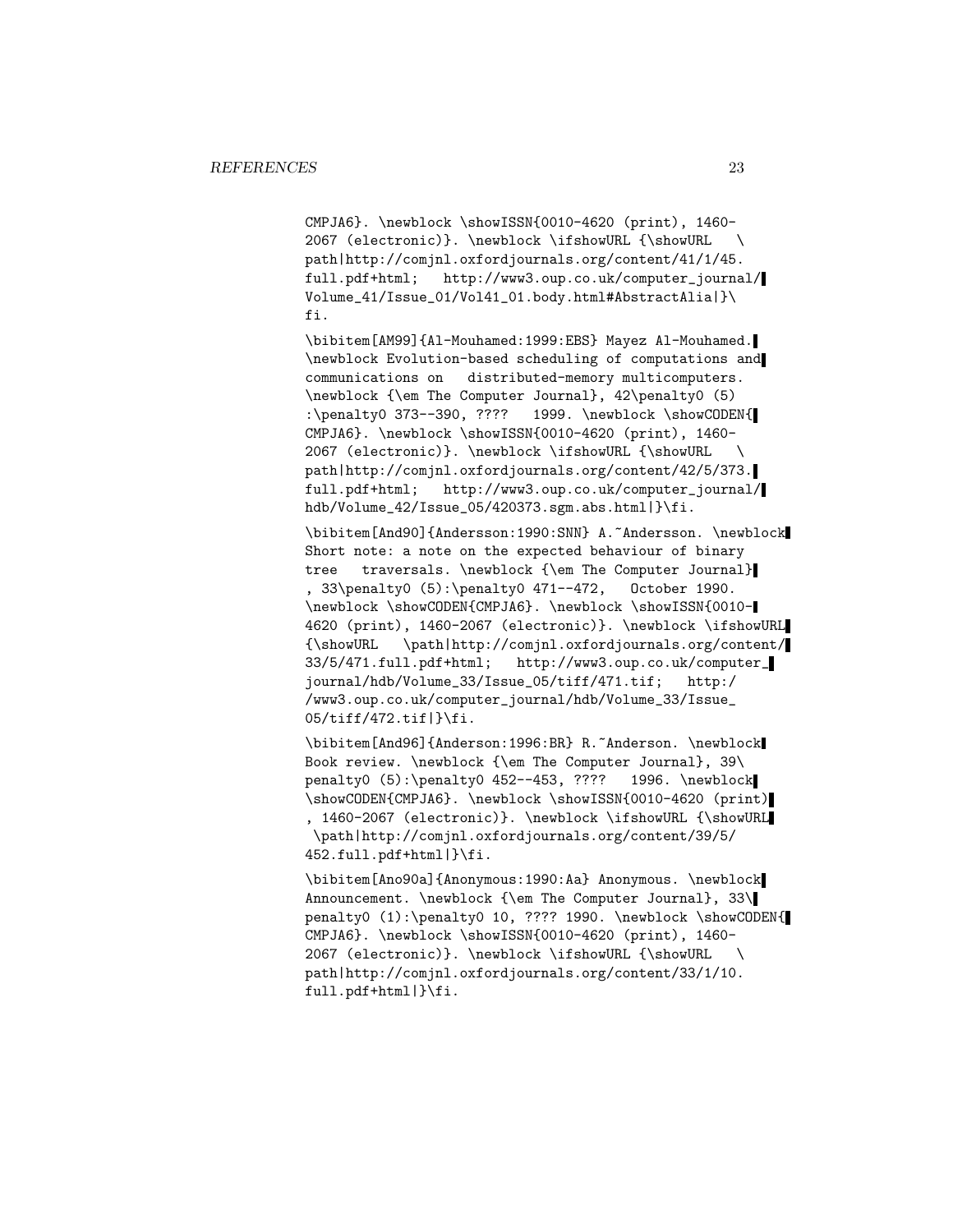\bibitem[Ano90b]{Anonymous:1990:Ab} Anonymous. \newblock Announcement. \newblock {\em The Computer Journal}, 33\ penalty0 (1):\penalty0 30, ???? 1990. \newblock \showCODEN{ CMPJA6}. \newblock \showISSN{0010-4620 (print), 1460- 2067 (electronic)}. \newblock \ifshowURL {\showURL \ path|http://comjnl.oxfordjournals.org/content/33/1/30. full.pdf+html|}\fi.

\bibitem[Ano90c]{Anonymous:1990:Ad} Anonymous. \newblock Announcement. \newblock {\em The Computer Journal}, 33\ penalty0 (1):\penalty0 70, ???? 1990. \newblock \showCODEN{ CMPJA6}. \newblock \showISSN{0010-4620 (print), 1460- 2067 (electronic)}. \newblock \ifshowURL {\showURL \ path|http://comjnl.oxfordjournals.org/content/33/1/70. full.pdf+html|}\fi.

\bibitem[Ano90d]{Anonymous:1990:Af} Anonymous. \newblock Announcement. \newblock {\em The Computer Journal}, 33\ penalty0 (1):\penalty0 93, ???? 1990. \newblock \showCODEN{ CMPJA6}. \newblock \showISSN{0010-4620 (print), 1460- 2067 (electronic)}. \newblock \ifshowURL {\showURL \ path|http://comjnl.oxfordjournals.org/content/33/1/93. 2.full.pdf+html|}\fi.

\bibitem[Ano90e]{Anonymous:1990:Ak} Anonymous. \newblock Announcement. \newblock {\em The Computer Journal}, 33\ penalty0 (2):\penalty0 163, ???? 1990. \newblock \showCODEN{ CMPJA6}. \newblock \showISSN{0010-4620 (print), 1460- 2067 (electronic)}. \newblock \ifshowURL {\showURL \ path|http://comjnl.oxfordjournals.org/content/33/2/163. 2.full.pdf+html|}\fi.

\bibitem[Ano90f]{Anonymous:1990:Aw} Anonymous. \newblock Announcement. \newblock {\em The Computer Journal}, 33\ penalty0 (4):\penalty0 329, ???? 1990. \newblock \showCODEN{ CMPJA6}. \newblock \showISSN{0010-4620 (print), 1460- 2067 (electronic)}. \newblock \ifshowURL {\showURL \ path|http://comjnl.oxfordjournals.org/content/33/4/329. full.pdf+html|}\fi.

\bibitem[Ano90g]{Anonymous:1990:Ax} Anonymous. \newblock Announcement. \newblock {\em The Computer Journal}, 33\ penalty0 (4):\penalty0 355, ???? 1990. \newblock \showCODEN{ CMPJA6}. \newblock \showISSN{0010-4620 (print), 1460- 2067 (electronic)}. \newblock \ifshowURL {\showURL \ path|http://comjnl.oxfordjournals.org/content/33/4/355. full.pdf+html|}\fi.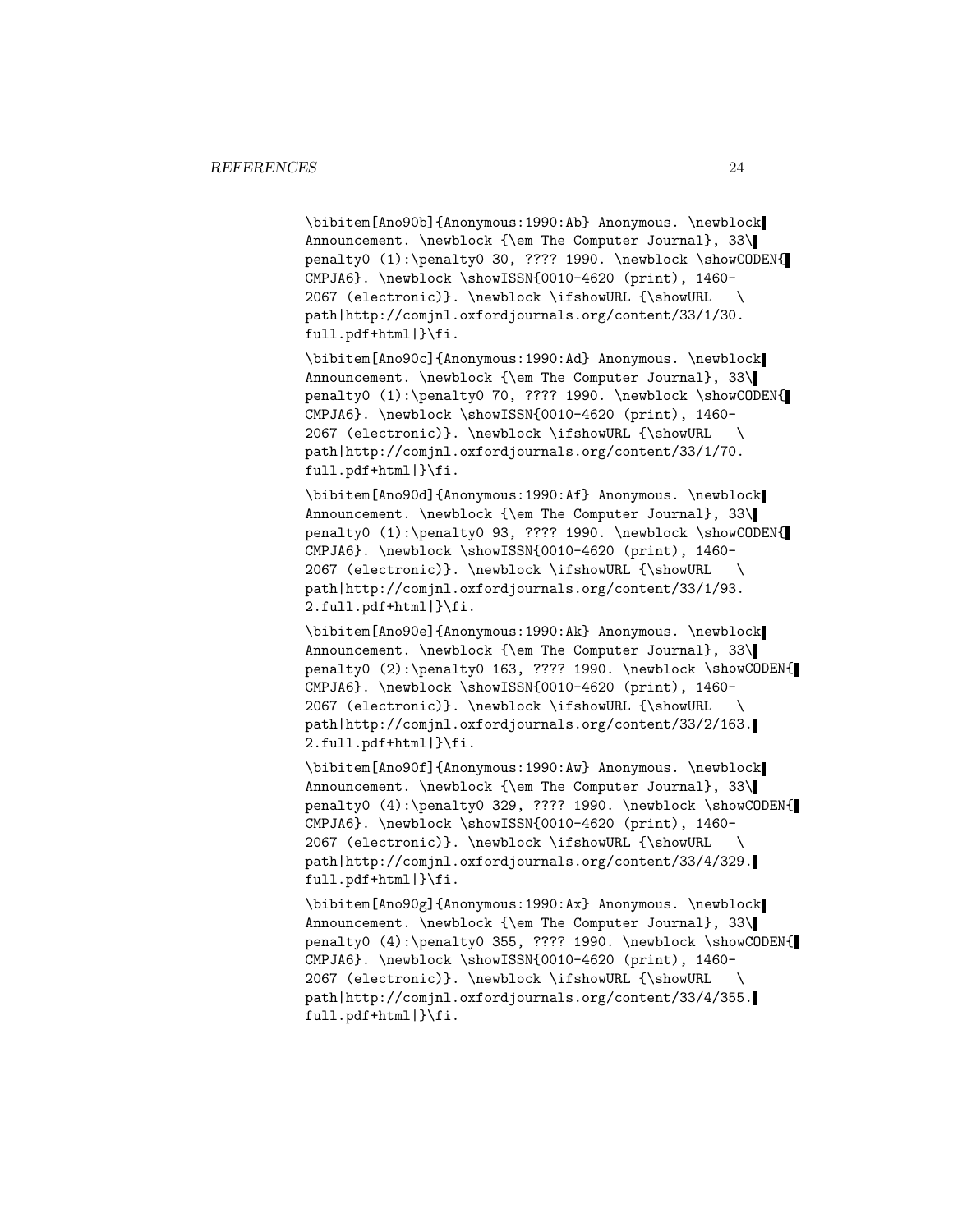\bibitem[Ano90h]{Anonymous:1990:Ay} Anonymous. \newblock Announcement. \newblock {\em The Computer Journal}, 33\ penalty0 (4):\penalty0 364, ???? 1990. \newblock \showCODEN{ CMPJA6}. \newblock \showISSN{0010-4620 (print), 1460- 2067 (electronic)}. \newblock \ifshowURL {\showURL \ path|http://comjnl.oxfordjournals.org/content/33/4/364. full.pdf+html|}\fi.

\bibitem[Ano90i]{Anonymous:1990:Az} Anonymous. \newblock Announcement. \newblock {\em The Computer Journal}, 33\ penalty0 (4):\penalty0 374, ???? 1990. \newblock \showCODEN{ CMPJA6}. \newblock \showISSN{0010-4620 (print), 1460- 2067 (electronic)}. \newblock \ifshowURL {\showURL \ path|http://comjnl.oxfordjournals.org/content/33/4/374. full.pdf+html|}\fi.

\bibitem[Ano90j]{Anonymous:1990:Aab} Anonymous. \newblock Announcement. \newblock {\em The Computer Journal}, 33\ penalty0 (5):\penalty0 465, ???? 1990. \newblock \showCODEN{ CMPJA6}. \newblock \showISSN{0010-4620 (print), 1460- 2067 (electronic)}. \newblock \ifshowURL {\showURL \ path|http://comjnl.oxfordjournals.org/content/33/5/465. full.pdf+html|}\fi.

\bibitem[Ano90k]{Anonymous:1990:Ac} Anonymous. \newblock Announcements. \newblock {\em The Computer Journal}, 33\ penalty0 (1):\penalty0 48, ???? 1990. \newblock \showCODEN{ CMPJA6}. \newblock \showISSN{0010-4620 (print), 1460- 2067 (electronic)}. \newblock \ifshowURL {\showURL \ path|http://comjnl.oxfordjournals.org/content/33/1/48. full.pdf+html|}\fi.

\bibitem[Ano90l]{Anonymous:1990:Ae} Anonymous. \newblock Announcements. \newblock {\em The Computer Journal}, 33\ penalty0 (1):\penalty0 78, ???? 1990. \newblock \showCODEN{ CMPJA6}. \newblock \showISSN{0010-4620 (print), 1460- 2067 (electronic)}. \newblock \ifshowURL {\showURL \ path|http://comjnl.oxfordjournals.org/content/33/1/78. full.pdf+html|}\fi.

\bibitem[Ano90m]{Anonymous:1990:Ag} Anonymous. \newblock Announcements. \newblock {\em The Computer Journal}, 33\ penalty0 (2):\penalty0 125, ???? 1990. \newblock \showCODEN{ CMPJA6}. \newblock \showISSN{0010-4620 (print), 1460- 2067 (electronic)}. \newblock \ifshowURL {\showURL \ path|http://comjnl.oxfordjournals.org/content/33/2/125. full.pdf+html|}\fi.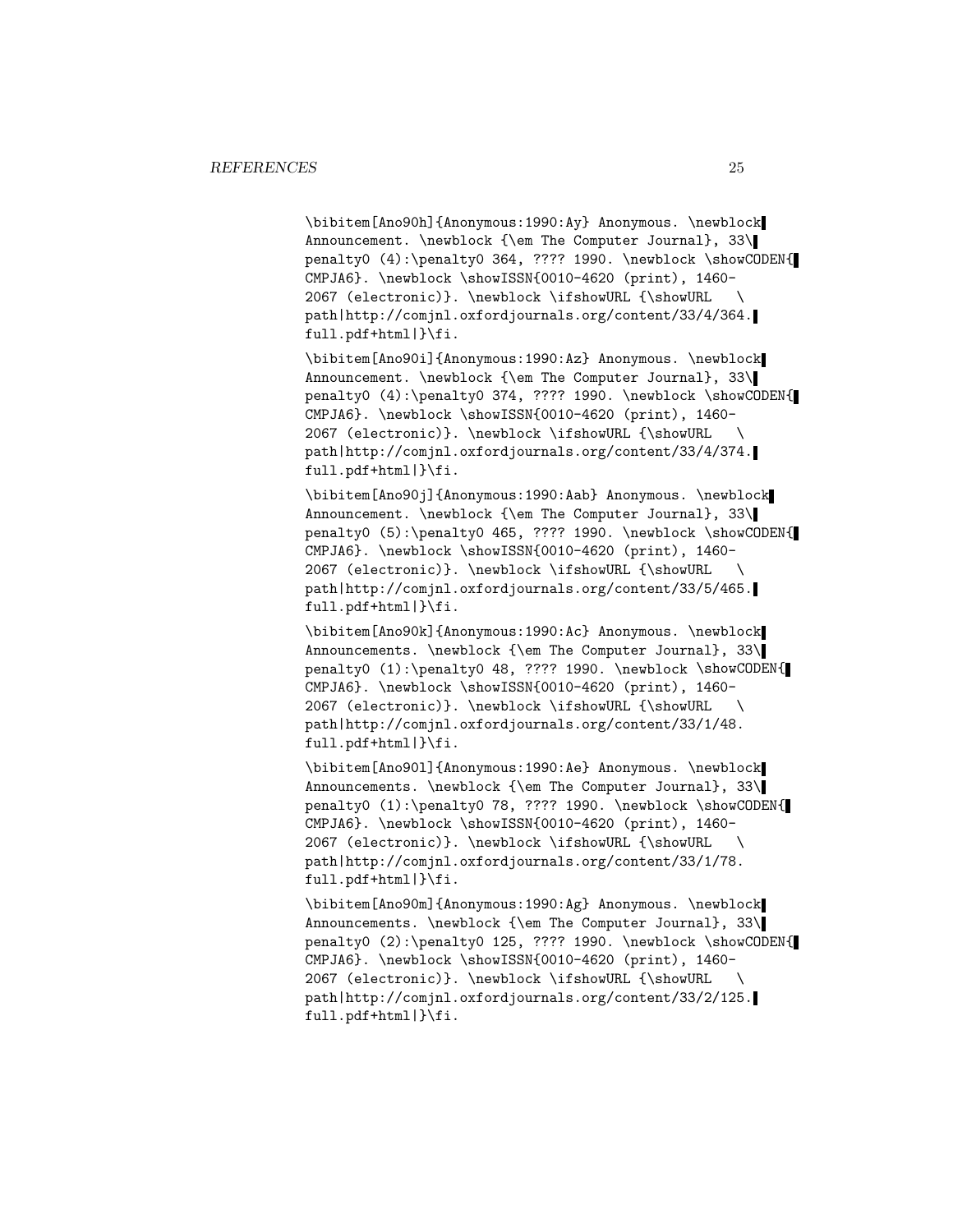\bibitem[Ano90n]{Anonymous:1990:Ah} Anonymous. \newblock Announcements. \newblock {\em The Computer Journal}, 33\ penalty0 (2):\penalty0 139, ???? 1990. \newblock \showCODEN{ CMPJA6}. \newblock \showISSN{0010-4620 (print), 1460- 2067 (electronic)}. \newblock \ifshowURL {\showURL \ path|http://comjnl.oxfordjournals.org/content/33/2/139. full.pdf+html|}\fi.

\bibitem[Ano90o]{Anonymous:1990:Ai} Anonymous. \newblock Announcements. \newblock {\em The Computer Journal}, 33\ penalty0 (2):\penalty0 146, ???? 1990. \newblock \showCODEN{ CMPJA6}. \newblock \showISSN{0010-4620 (print), 1460- 2067 (electronic)}. \newblock \ifshowURL {\showURL \ path|http://comjnl.oxfordjournals.org/content/33/2/146. full.pdf+html|}\fi.

\bibitem[Ano90p]{Anonymous:1990:Aj} Anonymous. \newblock Announcements. \newblock {\em The Computer Journal}, 33\ penalty0 (2):\penalty0 154, ???? 1990. \newblock \showCODEN{ CMPJA6}. \newblock \showISSN{0010-4620 (print), 1460- 2067 (electronic)}. \newblock \ifshowURL {\showURL \ path|http://comjnl.oxfordjournals.org/content/33/2/154. full.pdf+html|}\fi.

\bibitem[Ano90q]{Anonymous:1990:Al} Anonymous. \newblock Announcements. \newblock {\em The Computer Journal}, 33\ penalty0 (2):\penalty0 184, ???? 1990. \newblock \showCODEN{ CMPJA6}. \newblock \showISSN{0010-4620 (print), 1460- 2067 (electronic)}. \newblock \ifshowURL {\showURL \ path|http://comjnl.oxfordjournals.org/content/33/2/184. full.pdf+html|}\fi.

\bibitem[Ano90r]{Anonymous:1990:Am} Anonymous. \newblock Announcements. \newblock {\em The Computer Journal}, 33\ penalty0 (2):\penalty0 187, ???? 1990. \newblock \showCODEN{ CMPJA6}. \newblock \showISSN{0010-4620 (print), 1460- 2067 (electronic)}. \newblock \ifshowURL {\showURL \ path|http://comjnl.oxfordjournals.org/content/33/2/187. full.pdf+html|}\fi.

\bibitem[Ano90s]{Anonymous:1990:An} Anonymous. \newblock Announcements. \newblock {\em The Computer Journal}, 33\ penalty0 (3):\penalty0 214, ???? 1990. \newblock \showCODEN{ CMPJA6}. \newblock \showISSN{0010-4620 (print), 1460- 2067 (electronic)}. \newblock \ifshowURL {\showURL \ path|http://comjnl.oxfordjournals.org/content/33/3/214. full.pdf+html|}\fi.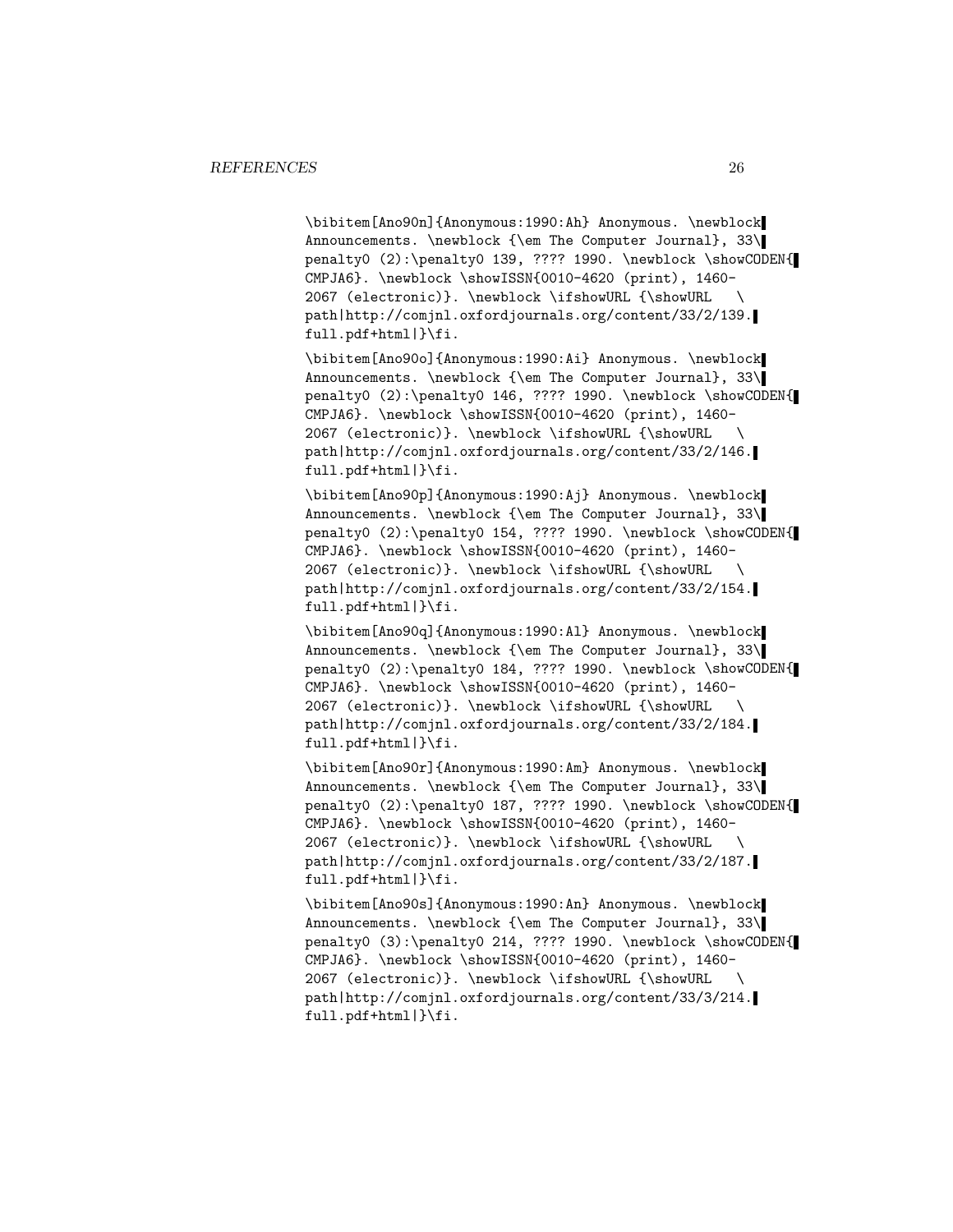\bibitem[Ano90t]{Anonymous:1990:Ao} Anonymous. \newblock Announcements. \newblock {\em The Computer Journal}, 33\ penalty0 (3):\penalty0 229, ???? 1990. \newblock \showCODEN{ CMPJA6}. \newblock \showISSN{0010-4620 (print), 1460- 2067 (electronic)}. \newblock \ifshowURL {\showURL \ path|http://comjnl.oxfordjournals.org/content/33/3/229. full.pdf+html|}\fi.

\bibitem[Ano90u]{Anonymous:1990:Ap} Anonymous. \newblock Announcements. \newblock {\em The Computer Journal}, 33\ penalty0 (3):\penalty0 246, ???? 1990. \newblock \showCODEN{ CMPJA6}. \newblock \showISSN{0010-4620 (print), 1460- 2067 (electronic)}. \newblock \ifshowURL {\showURL \ path|http://comjnl.oxfordjournals.org/content/33/3/246. full.pdf+html|}\fi.

\bibitem[Ano90v]{Anonymous:1990:Aq} Anonymous. \newblock Announcements. \newblock {\em The Computer Journal}, 33\ penalty0 (3):\penalty0 265, ???? 1990. \newblock \showCODEN{ CMPJA6}. \newblock \showISSN{0010-4620 (print), 1460- 2067 (electronic)}. \newblock \ifshowURL {\showURL \ path|http://comjnl.oxfordjournals.org/content/33/3/265. full.pdf+html|}\fi.

\bibitem[Ano90w]{Anonymous:1990:Ar} Anonymous. \newblock Announcements. \newblock {\em The Computer Journal}, 33\ penalty0 (3):\penalty0 273, ???? 1990. \newblock \showCODEN{ CMPJA6}. \newblock \showISSN{0010-4620 (print), 1460- 2067 (electronic)}. \newblock \ifshowURL {\showURL \ path|http://comjnl.oxfordjournals.org/content/33/3/273. full.pdf+html|}\fi.

\bibitem[Ano90x]{Anonymous:1990:As} Anonymous. \newblock Announcements. \newblock {\em The Computer Journal}, 33\ penalty0 (3):\penalty0 278, ???? 1990. \newblock \showCODEN{ CMPJA6}. \newblock \showISSN{0010-4620 (print), 1460- 2067 (electronic)}. \newblock \ifshowURL {\showURL \ path|http://comjnl.oxfordjournals.org/content/33/3/278. full.pdf+html|}\fi.

\bibitem[Ano90y]{Anonymous:1990:At} Anonymous. \newblock Announcements. \newblock {\em The Computer Journal}, 33\ penalty0 (3):\penalty0 280, ???? 1990. \newblock \showCODEN{ CMPJA6}. \newblock \showISSN{0010-4620 (print), 1460- 2067 (electronic)}. \newblock \ifshowURL {\showURL \ path|http://comjnl.oxfordjournals.org/content/33/3/280. full.pdf+html|}\fi.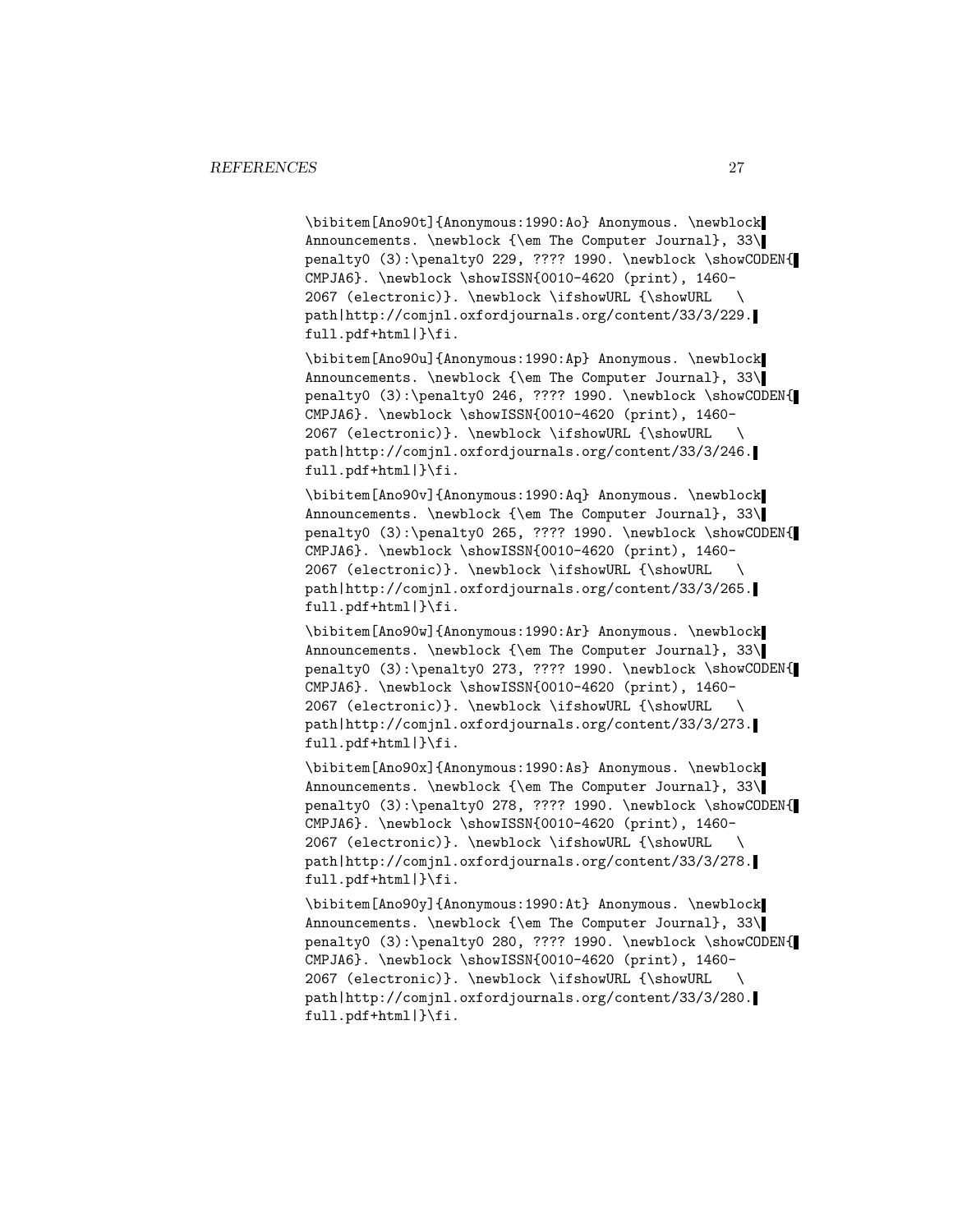\bibitem[Ano90z]{Anonymous:1990:Au} Anonymous. \newblock Announcements. \newblock {\em The Computer Journal}, 33\ penalty0 (3):\penalty0 282, ???? 1990. \newblock \showCODEN{ CMPJA6}. \newblock \showISSN{0010-4620 (print), 1460- 2067 (electronic)}. \newblock \ifshowURL {\showURL \ path|http://comjnl.oxfordjournals.org/content/33/3/282. full.pdf+html|}\fi.

\bibitem[Ano90-27]{Anonymous:1990:Av} Anonymous. \newblock Announcements. \newblock {\em The Computer Journal}, 33\ penalty0 (4):\penalty0 313, ???? 1990. \newblock \showCODEN{ CMPJA6}. \newblock \showISSN{0010-4620 (print), 1460- 2067 (electronic)}. \newblock \ifshowURL {\showURL \ path|http://comjnl.oxfordjournals.org/content/33/4/313. full.pdf+html|}\fi.

\bibitem[Ano90-28]{Anonymous:1990:Aaa} Anonymous. \newblock Announcements. \newblock {\em The Computer Journal}, 33\ penalty0 (5):\penalty0 416, ???? 1990. \newblock \showCODEN{ CMPJA6}. \newblock \showISSN{0010-4620 (print), 1460- 2067 (electronic)}. \newblock \ifshowURL {\showURL \ path|http://comjnl.oxfordjournals.org/content/33/5/416. full.pdf+html|}\fi.

\bibitem[Ano90-29]{Anonymous:1990:Aac} Anonymous. \newblock Announcements. \newblock {\em The Computer Journal}, 33\ penalty0 (5):\penalty0 476--477, ???? 1990. \newblock \showCODEN{CMPJA6}. \newblock \showISSN{0010-4620 (print) , 1460-2067 (electronic)}. \newblock \ifshowURL {\showURL \path|http://comjnl.oxfordjournals.org/content/33/5/ 476.full.pdf+html|}\fi.

\bibitem[Ano90-30]{Anonymous:1990:Aad} Anonymous. \newblock Announcements. \newblock {\em The Computer Journal}, 33\ penalty0 (6):\penalty0 500, ???? 1990. \newblock \showCODEN{ CMPJA6}. \newblock \showISSN{0010-4620 (print), 1460- 2067 (electronic)}. \newblock \ifshowURL {\showURL \ path|http://comjnl.oxfordjournals.org/content/33/6/500. full.pdf+html|}\fi.

\bibitem[Ano90-31]{Anonymous:1990:Aae} Anonymous. \newblock Announcements. \newblock {\em The Computer Journal}, 33\ penalty0 (6):\penalty0 507, ???? 1990. \newblock \showCODEN{ CMPJA6}. \newblock \showISSN{0010-4620 (print), 1460- 2067 (electronic)}. \newblock \ifshowURL {\showURL \ path|http://comjnl.oxfordjournals.org/content/33/6/507. full.pdf+html|}\fi.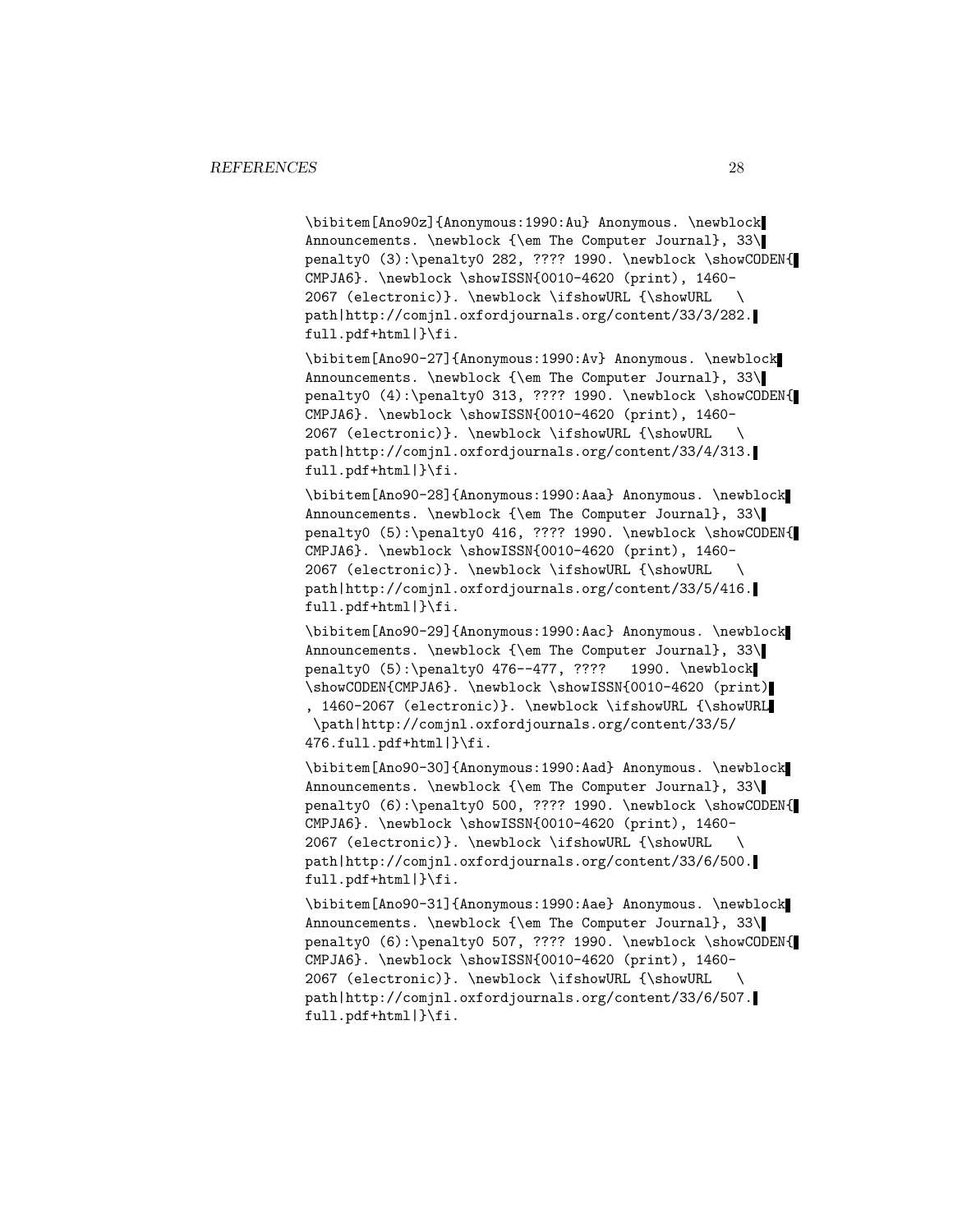\bibitem[Ano90-32]{Anonymous:1990:Aaf} Anonymous. \newblock Announcements. \newblock {\em The Computer Journal}, 33\ penalty0 (6):\penalty0 517, ???? 1990. \newblock \showCODEN{ CMPJA6}. \newblock \showISSN{0010-4620 (print), 1460- 2067 (electronic)}. \newblock \ifshowURL {\showURL \ path|http://comjnl.oxfordjournals.org/content/33/6/517. full.pdf+html|}\fi.

\bibitem[Ano90-33]{Anonymous:1990:Aag} Anonymous. \newblock Announcements. \newblock {\em The Computer Journal}, 33\ penalty0 (6):\penalty0 546, ???? 1990. \newblock \showCODEN{ CMPJA6}. \newblock \showISSN{0010-4620 (print), 1460- 2067 (electronic)}. \newblock \ifshowURL {\showURL \ path|http://comjnl.oxfordjournals.org/content/33/6/546. full.pdf+html|}\fi.

\bibitem[Ano90-34]{Anonymous:1990:Aah} Anonymous. \newblock Announcements. \newblock {\em The Computer Journal}, 33\ penalty0 (6):\penalty0 561, ???? 1990. \newblock \showCODEN{ CMPJA6}. \newblock \showISSN{0010-4620 (print), 1460- 2067 (electronic)}. \newblock \ifshowURL {\showURL \ path|http://comjnl.oxfordjournals.org/content/33/6/561. full.pdf+html|}\fi.

\bibitem[Ano90-35]{Anonymous:1990:Aai} Anonymous. \newblock Announcements. \newblock {\em The Computer Journal}, 33\ penalty0 (6):\penalty0 572, ???? 1990. \newblock \showCODEN{ CMPJA6}. \newblock \showISSN{0010-4620 (print), 1460- 2067 (electronic)}. \newblock \ifshowURL {\showURL \ path|http://comjnl.oxfordjournals.org/content/33/6/572. full.pdf+html|}\fi.

\bibitem[Ano90-36]{Anonymous:1990:ED} Anonymous. \newblock Editorial --- databases. \newblock {\em The Computer Journal} , 33\penalty0 (1):\penalty0 1, ???? 1990. \newblock \ showCODEN{CMPJA6}. \newblock \showISSN{0010-4620 (print)| , 1460-2067 (electronic)}. \newblock \ifshowURL {\showURL \path|http://comjnl.oxfordjournals.org/content/33/1/ 1.full.pdf+html|}\fi.

\bibitem[Ano90-37]{Anonymous:1990:EPP} Anonymous. \newblock Editorial --- procedural programming. \newblock {\em The Computer Journal}, 33\penalty0 (2):\penalty0 97, ???? 1990. \newblock \showCODEN{CMPJA6}. \newblock \showISSN{ 0010-4620 (print), 1460-2067 (electronic)}. \newblock \ifshowURL {\showURL \path|http://comjnl.oxfordjournals. org/content/33/2/97.full.pdf+html|}\fi.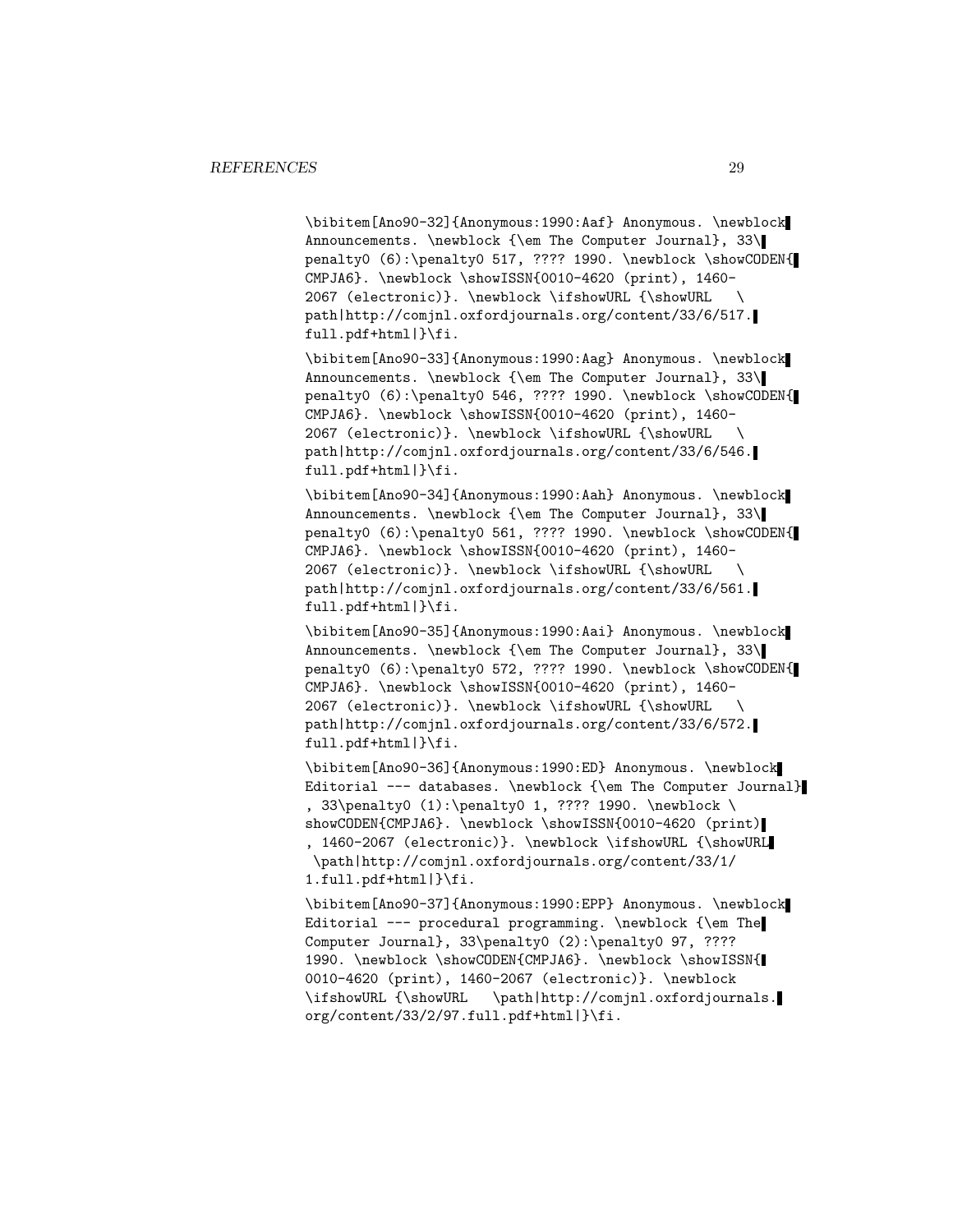\bibitem[Ano90-38]{Anonymous:1990:WA} Anonymous. \newblock Wilkes award. \newblock {\em The Computer Journal}, 33\ penalty0 (2):\penalty0 163, ???? 1990. \newblock \showCODEN{ CMPJA6}. \newblock \showISSN{0010-4620 (print), 1460- 2067 (electronic)}. \newblock \ifshowURL {\showURL \ path|http://comjnl.oxfordjournals.org/content/33/2/163. 1.full.pdf+html|}\fi.

\bibitem[Ano91a]{Anonymous:1991:APa} Anonymous. \newblock Additional papers. \newblock {\em The Computer Journal} , 34\penalty0 (6):\penalty0 571--572, December 1991. \newblock \showCODEN{CMPJA6}. \newblock \showISSN{0010- 4620 (print), 1460-2067 (electronic)}. \newblock \ifshowURL {\showURL \path|http://comjnl.oxfordjournals.org/content/ 34/6/571.full.pdf+html|}\fi.

\bibitem[Ano91b]{Anonymous:1991:AS} Anonymous. \newblock Algorithms supplement. \newblock {\em The Computer Journal} , 34\penalty0 (4):\penalty0 358--379, ???? 1991. \newblock \showCODEN{CMPJA6}. \newblock \showISSN{0010-4620 (print) , 1460-2067 (electronic)}. \newblock \ifshowURL {\showURL \path|http://comjnl.oxfordjournals.org/content/34/4/ 358.full.pdf+html|}\fi.

\bibitem[Ano91c]{Anonymous:1991:Ac} Anonymous. \newblock Announcement. \newblock {\em The Computer Journal}, 34\ penalty0 (2):\penalty0 121, ???? 1991. \newblock \showCODEN{ CMPJA6}. \newblock \showISSN{0010-4620 (print), 1460- 2067 (electronic)}. \newblock \ifshowURL {\showURL \ path|http://comjnl.oxfordjournals.org/content/34/2/121. full.pdf+html|}\fi.

\bibitem[Ano91d]{Anonymous:1991:Ad} Anonymous. \newblock Announcement. \newblock {\em The Computer Journal}, 34\ penalty0 (2):\penalty0 142, ???? 1991. \newblock \showCODEN{ CMPJA6}. \newblock \showISSN{0010-4620 (print), 1460- 2067 (electronic)}. \newblock \ifshowURL {\showURL \ path|http://comjnl.oxfordjournals.org/content/34/2/142. full.pdf+html|}\fi.

\bibitem[Ano91e]{Anonymous:1991:Ae} Anonymous. \newblock Announcement. \newblock {\em The Computer Journal}, 34\ penalty0 (2):\penalty0 152, ???? 1991. \newblock \showCODEN{ CMPJA6}. \newblock \showISSN{0010-4620 (print), 1460- 2067 (electronic)}. \newblock \ifshowURL {\showURL \ path|http://comjnl.oxfordjournals.org/content/34/2/152. full.pdf+html|}\fi.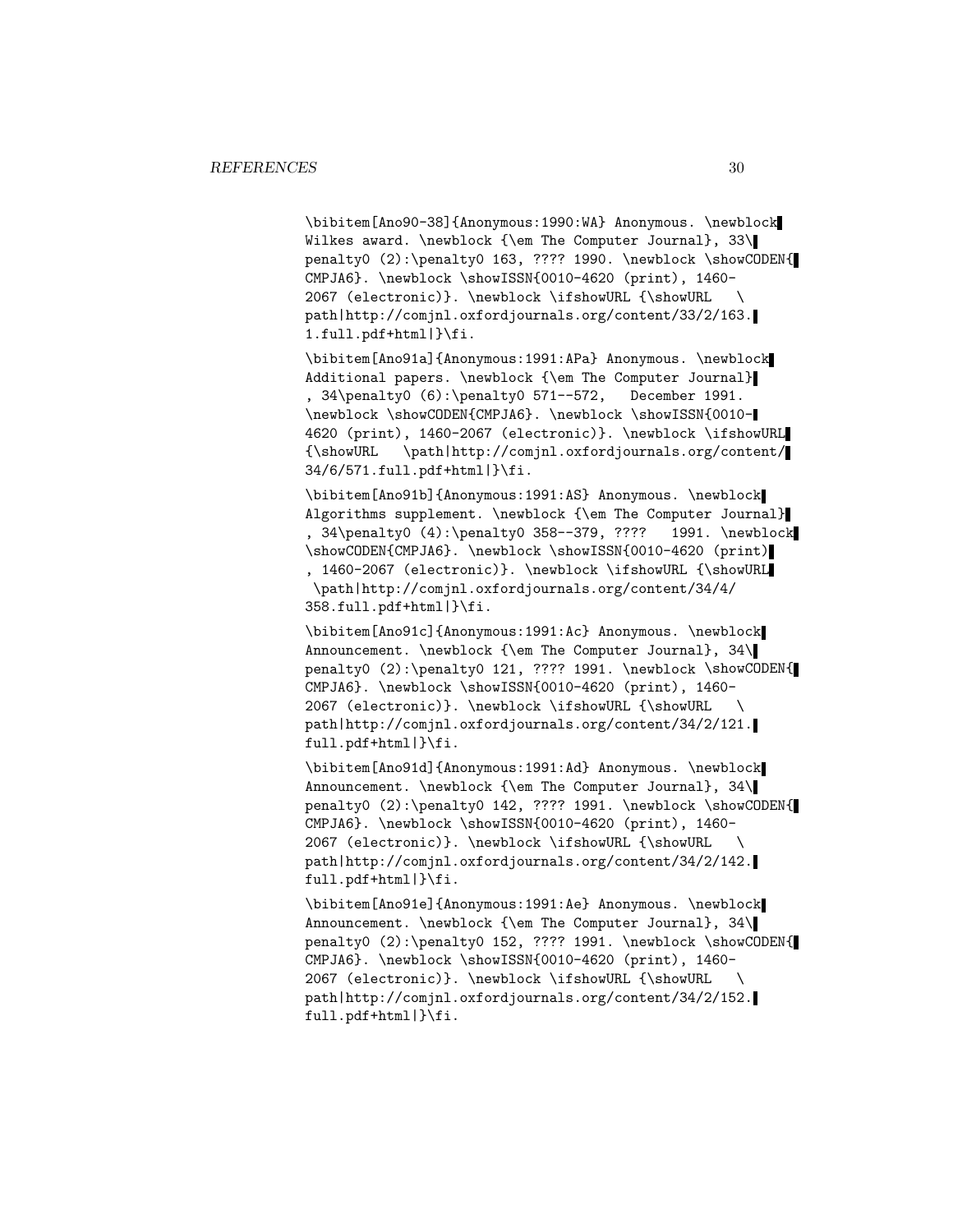\bibitem[Ano91f]{Anonymous:1991:Af} Anonymous. \newblock Announcement. \newblock {\em The Computer Journal}, 34\ penalty0 (2):\penalty0 163, ???? 1991. \newblock \showCODEN{ CMPJA6}. \newblock \showISSN{0010-4620 (print), 1460- 2067 (electronic)}. \newblock \ifshowURL {\showURL \ path|http://comjnl.oxfordjournals.org/content/34/2/163. full.pdf+html|}\fi.

\bibitem[Ano91g]{Anonymous:1991:Ag} Anonymous. \newblock Announcement. \newblock {\em The Computer Journal}, 34\ penalty0 (2):\penalty0 181, ???? 1991. \newblock \showCODEN{ CMPJA6}. \newblock \showISSN{0010-4620 (print), 1460- 2067 (electronic)}. \newblock \ifshowURL {\showURL \ path|http://comjnl.oxfordjournals.org/content/34/2/181. full.pdf+html|}\fi.

\bibitem[Ano91h]{Anonymous:1991:Ah} Anonymous. \newblock Announcement. \newblock {\em The Computer Journal}, 34\ penalty0 (2):\penalty0 185, ???? 1991. \newblock \showCODEN{ CMPJA6}. \newblock \showISSN{0010-4620 (print), 1460- 2067 (electronic)}. \newblock \ifshowURL {\showURL \ path|http://comjnl.oxfordjournals.org/content/34/2/185. full.pdf+html|}\fi.

\bibitem[Ano91i]{Anonymous:1991:Al} Anonymous. \newblock Announcement. \newblock {\em The Computer Journal}, 34\ penalty0 (4):\penalty0 344, ???? 1991. \newblock \showCODEN{ CMPJA6}. \newblock \showISSN{0010-4620 (print), 1460- 2067 (electronic)}. \newblock \ifshowURL {\showURL \ path|http://comjnl.oxfordjournals.org/content/34/4/344. full.pdf+html|}\fi.

\bibitem[Ano91j]{Anonymous:1991:Am} Anonymous. \newblock Announcement. \newblock {\em The Computer Journal}, 34\ penalty0 (4):\penalty0 381, ???? 1991. \newblock \showCODEN{ CMPJA6}. \newblock \showISSN{0010-4620 (print), 1460- 2067 (electronic)}. \newblock \ifshowURL {\showURL \ path|http://comjnl.oxfordjournals.org/content/34/4/381. full.pdf+html|}\fi.

\bibitem[Ano91k]{Anonymous:1991:Ao} Anonymous. \newblock Announcement. \newblock {\em The Computer Journal}, 34\ penalty0 (5):\penalty0 437, ???? 1991. \newblock \showCODEN{ CMPJA6}. \newblock \showISSN{0010-4620 (print), 1460- 2067 (electronic)}. \newblock \ifshowURL {\showURL \ path|http://comjnl.oxfordjournals.org/content/34/5/437. full.pdf+html|}\fi.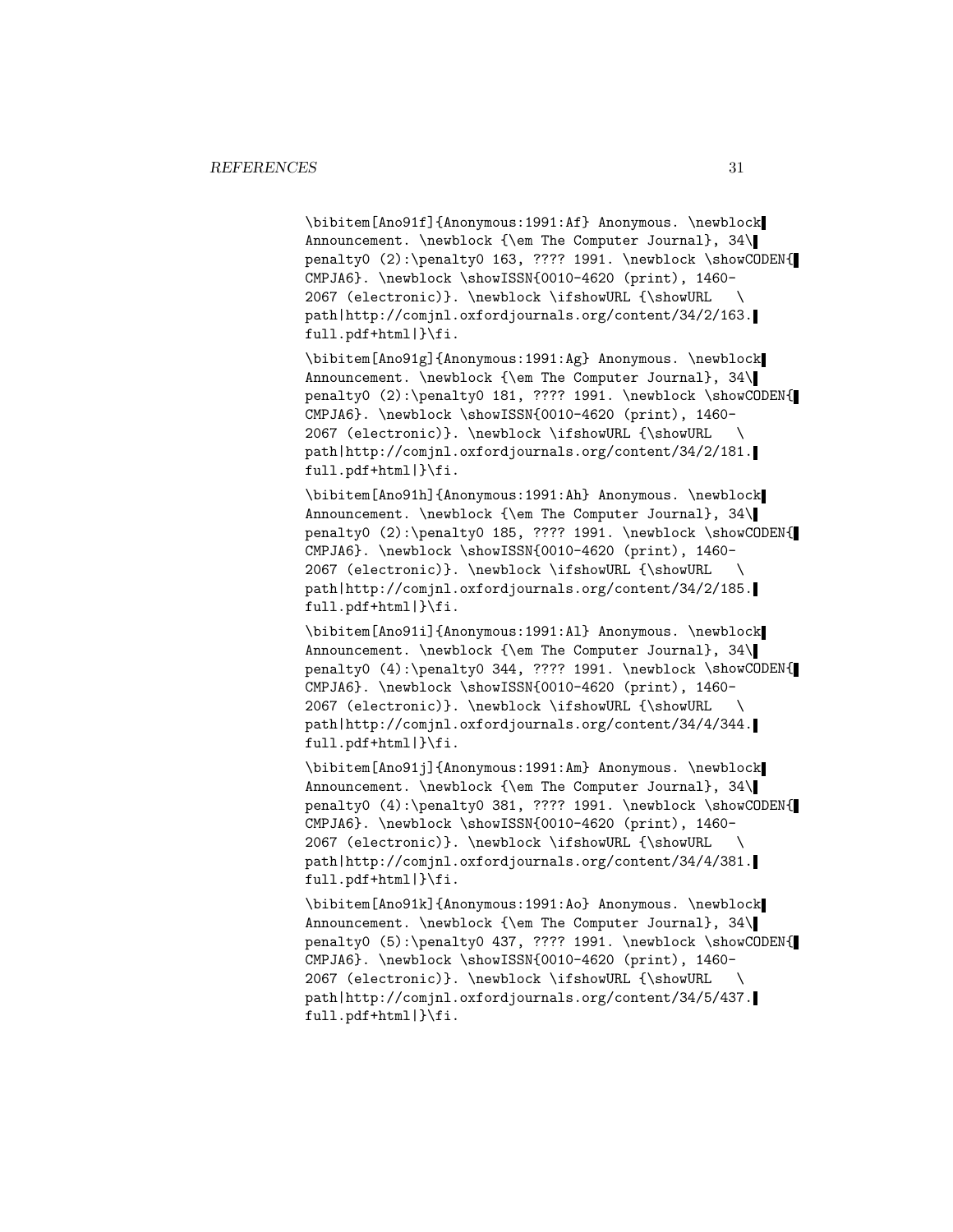\bibitem[Ano91l]{Anonymous:1991:Ap} Anonymous. \newblock Announcement. \newblock {\em The Computer Journal}, 34\ penalty0 (5):\penalty0 454, ???? 1991. \newblock \showCODEN{ CMPJA6}. \newblock \showISSN{0010-4620 (print), 1460- 2067 (electronic)}. \newblock \ifshowURL {\showURL \ path|http://comjnl.oxfordjournals.org/content/34/5/454. full.pdf+html|}\fi.

\bibitem[Ano91m]{Anonymous:1991:Aq} Anonymous. \newblock Announcement. \newblock {\em The Computer Journal}, 34\ penalty0 (5):\penalty0 468, ???? 1991. \newblock \showCODEN{ CMPJA6}. \newblock \showISSN{0010-4620 (print), 1460- 2067 (electronic)}. \newblock \ifshowURL {\showURL \ path|http://comjnl.oxfordjournals.org/content/34/5/468. 2.full.pdf+html|}\fi.

\bibitem[Ano91n]{Anonymous:1991:Ar} Anonymous. \newblock Announcement. \newblock {\em The Computer Journal}, 34\ penalty0 (5):\penalty0 476, ???? 1991. \newblock \showCODEN{ CMPJA6}. \newblock \showISSN{0010-4620 (print), 1460- 2067 (electronic)}. \newblock \ifshowURL {\showURL \ path|http://comjnl.oxfordjournals.org/content/34/5/476. full.pdf+html|}\fi.

\bibitem[Ano91o]{Anonymous:1991:Ax} Anonymous. \newblock Announcement. \newblock {\em The Computer Journal}, 34\ penalty0 (6):\penalty0 565, December 1991. \newblock \showCODEN{CMPJA6}. \newblock \showISSN{0010-4620 (print) , 1460-2067 (electronic)}. \newblock \ifshowURL {\showURL \path|http://comjnl.oxfordjournals.org/content/34/6/ 565.full.pdf+html|}\fi.

\bibitem[Ano91p]{Anonymous:1991:Aa} Anonymous. \newblock Announcements. \newblock {\em The Computer Journal}, 34\ penalty0 (1):\penalty0 87, ???? 1991. \newblock \showCODEN{ CMPJA6}. \newblock \showISSN{0010-4620 (print), 1460- 2067 (electronic)}. \newblock \ifshowURL {\showURL \ path|http://comjnl.oxfordjournals.org/content/34/1/87. full.pdf+html|}\fi.

\bibitem[Ano91q]{Anonymous:1991:Ab} Anonymous. \newblock Announcements. \newblock {\em The Computer Journal}, 34\ penalty0 (1):\penalty0 91, ???? 1991. \newblock \showCODEN{ CMPJA6}. \newblock \showISSN{0010-4620 (print), 1460- 2067 (electronic)}. \newblock \ifshowURL {\showURL \ path|http://comjnl.oxfordjournals.org/content/34/1/91. full.pdf+html|}\fi.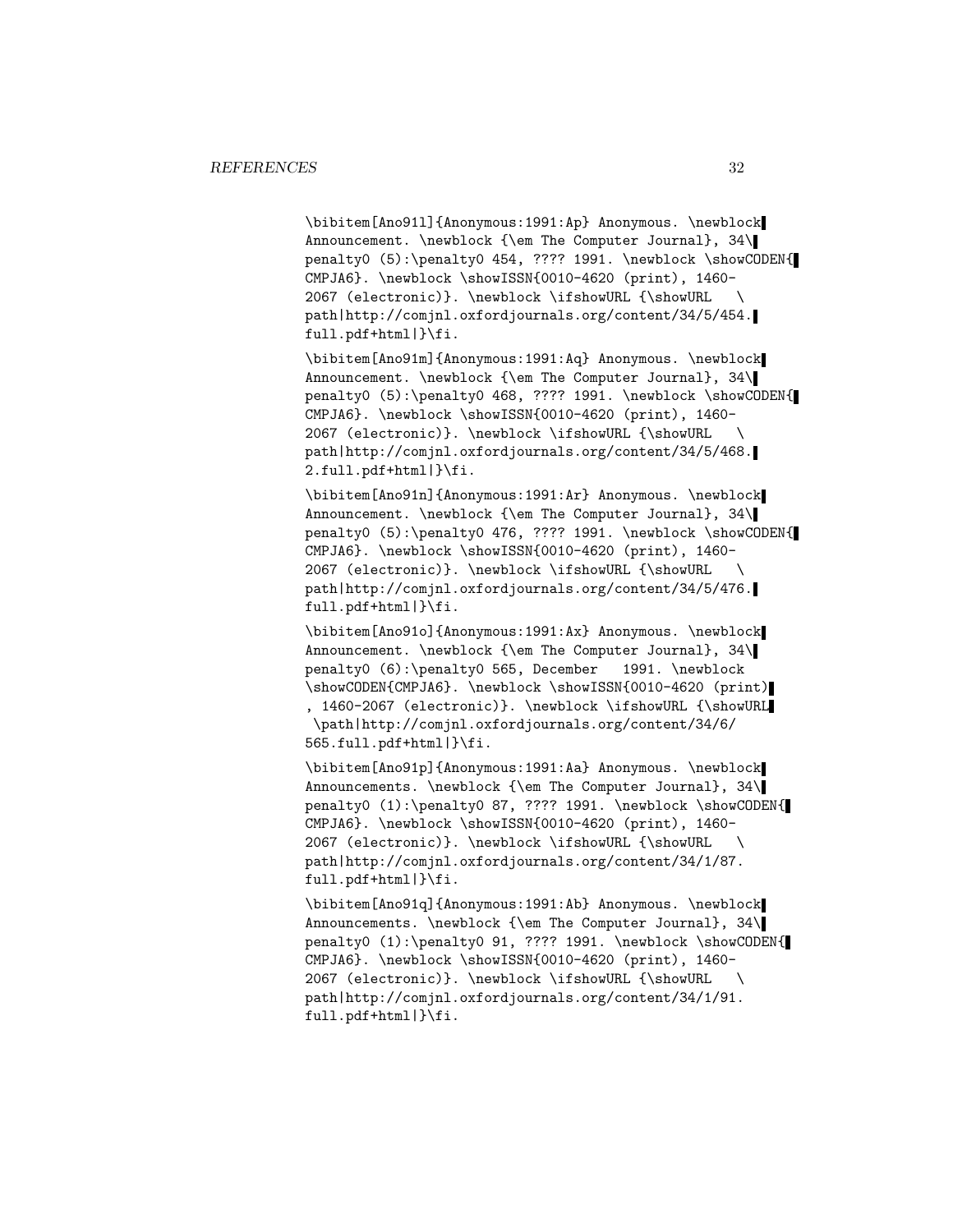\bibitem[Ano91r]{Anonymous:1991:Ai} Anonymous. \newblock Announcements. \newblock {\em The Computer Journal}, 34\ penalty0 (3):\penalty0 238, ???? 1991. \newblock \showCODEN{ CMPJA6}. \newblock \showISSN{0010-4620 (print), 1460- 2067 (electronic)}. \newblock \ifshowURL {\showURL \ path|http://comjnl.oxfordjournals.org/content/34/3/238. full.pdf+html|}\fi.

\bibitem[Ano91s]{Anonymous:1991:Aj} Anonymous. \newblock Announcements. \newblock {\em The Computer Journal}, 34\ penalty0 (3):\penalty0 244, ???? 1991. \newblock \showCODEN{ CMPJA6}. \newblock \showISSN{0010-4620 (print), 1460- 2067 (electronic)}. \newblock \ifshowURL {\showURL \ path|http://comjnl.oxfordjournals.org/content/34/3/244. full.pdf+html|}\fi.

\bibitem[Ano91t]{Anonymous:1991:Ak} Anonymous. \newblock Announcements. \newblock {\em The Computer Journal}, 34\ penalty0 (3):\penalty0 271, ???? 1991. \newblock \showCODEN{ CMPJA6}. \newblock \showISSN{0010-4620 (print), 1460- 2067 (electronic)}. \newblock \ifshowURL {\showURL \ path|http://comjnl.oxfordjournals.org/content/34/3/271. full.pdf+html|}\fi.

\bibitem[Ano91u]{Anonymous:1991:An} Anonymous. \newblock Announcements. \newblock {\em The Computer Journal}, 34\ penalty0 (5):\penalty0 414, ???? 1991. \newblock \showCODEN{ CMPJA6}. \newblock \showISSN{0010-4620 (print), 1460- 2067 (electronic)}. \newblock \ifshowURL {\showURL \ path|http://comjnl.oxfordjournals.org/content/34/5/414. full.pdf+html|}\fi.

\bibitem[Ano91v]{Anonymous:1991:At} Anonymous. \newblock Announcements. \newblock {\em The Computer Journal}, 34\ penalty0 (6):\penalty0 492, December 1991. \newblock \showCODEN{CMPJA6}. \newblock \showISSN{0010-4620 (print) , 1460-2067 (electronic)}. \newblock \ifshowURL {\showURL \path|http://comjnl.oxfordjournals.org/content/34/6/ 492.full.pdf+html|}\fi.

\bibitem[Ano91w]{Anonymous:1991:Au} Anonymous. \newblock Announcements. \newblock {\em The Computer Journal}, 34\ penalty0 (6):\penalty0 541, December 1991. \newblock \showCODEN{CMPJA6}. \newblock \showISSN{0010-4620 (print) , 1460-2067 (electronic)}. \newblock \ifshowURL {\showURL \path|http://comjnl.oxfordjournals.org/content/34/6/ 541.full.pdf+html|}\fi.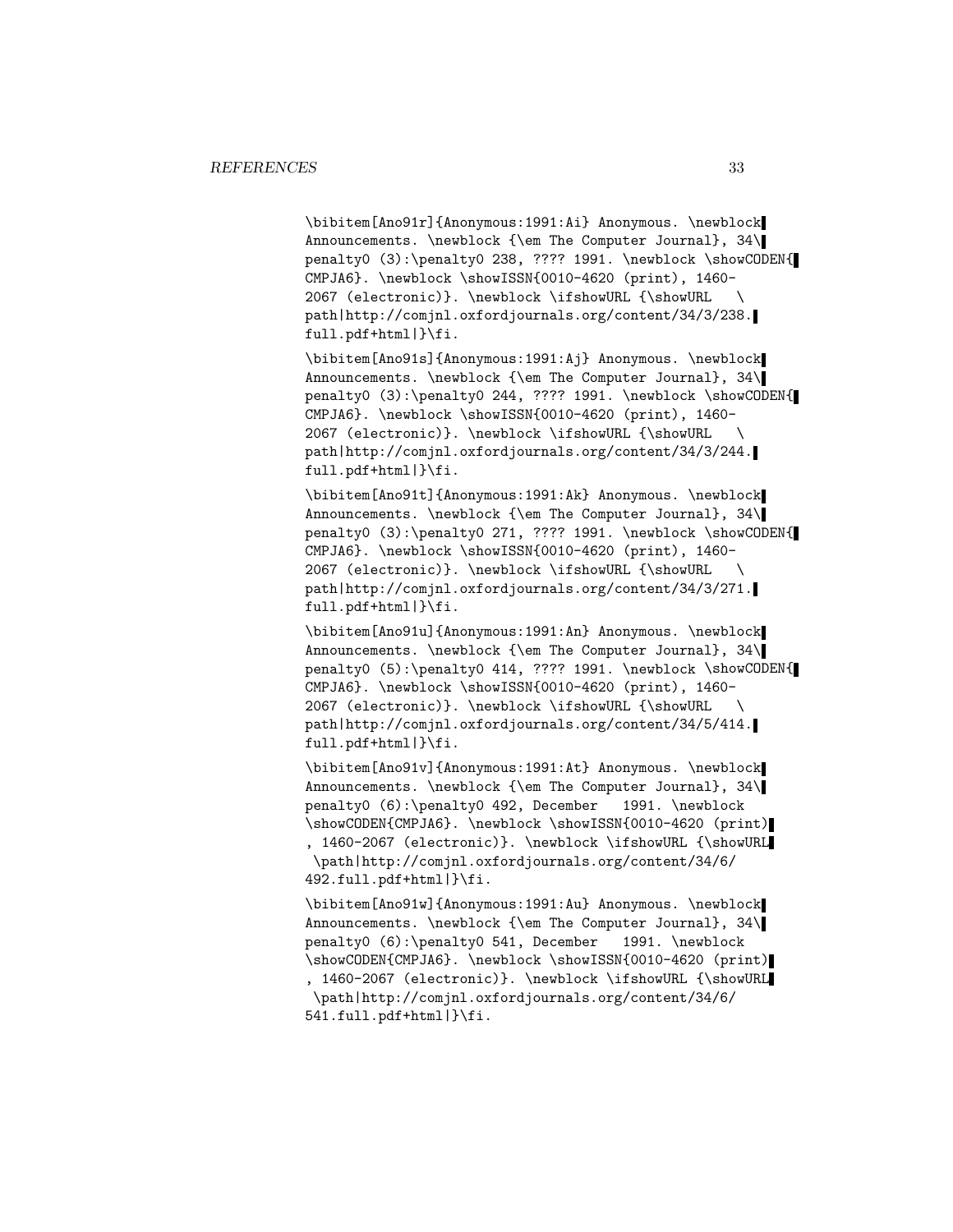\bibitem[Ano91x]{Anonymous:1991:Av} Anonymous. \newblock Announcements. \newblock {\em The Computer Journal}, 34\ penalty0 (6):\penalty0 550, December 1991. \newblock \showCODEN{CMPJA6}. \newblock \showISSN{0010-4620 (print) , 1460-2067 (electronic)}. \newblock \ifshowURL {\showURL \path|http://comjnl.oxfordjournals.org/content/34/6/ 550.full.pdf+html|}\fi.

\bibitem[Ano91y]{Anonymous:1991:Aw} Anonymous. \newblock Announcements. \newblock {\em The Computer Journal}, 34\ penalty0 (6):\penalty0 558, December 1991. \newblock \showCODEN{CMPJA6}. \newblock \showISSN{0010-4620 (print) , 1460-2067 (electronic)}. \newblock \ifshowURL {\showURL \path|http://comjnl.oxfordjournals.org/content/34/6/ 558.full.pdf+html|}\fi.

\bibitem[Ano91z]{Anonymous:1991:WA} Anonymous. \newblock Wilkes award. \newblock {\em The Computer Journal}, 34\ penalty0 (2):\penalty0 112, ???? 1991. \newblock \showCODEN{ CMPJA6}. \newblock \showISSN{0010-4620 (print), 1460- 2067 (electronic)}. \newblock \ifshowURL {\showURL \ path|http://comjnl.oxfordjournals.org/content/34/2/112. full.pdf+html|}\fi.

\bibitem[Ano92a]{Anonymous:1992:APa} Anonymous. \newblock Additional papers. \newblock {\em The Computer Journal} , 35\penalty0 (1):\penalty0 93, February 1992. \newblock \showCODEN{CMPJA6}. \newblock \showISSN{0010-4620 (print) , 1460-2067 (electronic)}. \newblock \ifshowURL {\showURL \path|http://comjnl.oxfordjournals.org/content/35/1/ 93.full.pdf+html|}\fi.

\bibitem[Ano92b]{Anonymous:1992:APb} Anonymous. \newblock Additional papers. \newblock {\em The Computer Journal} , 35\penalty0 (2):\penalty0 188, April 1992. \newblock \showCODEN{CMPJA6}. \newblock \showISSN{0010-4620 (print) , 1460-2067 (electronic)}. \newblock \ifshowURL {\showURL \path|http://comjnl.oxfordjournals.org/content/35/2/ 188.full.pdf+html|}\fi.

\bibitem[Ano92c]{Anonymous:1992:APc} Anonymous. \newblock Additional papers. \newblock {\em The Computer Journal} , 35\penalty0 (3):\penalty0 311--312, June 1992. \newblock \showCODEN{CMPJA6}. \newblock \showISSN{0010-4620 (print) , 1460-2067 (electronic)}. \newblock \ifshowURL {\showURL \path|http://comjnl.oxfordjournals.org/content/35/3/ 311.full.pdf+html|}\fi.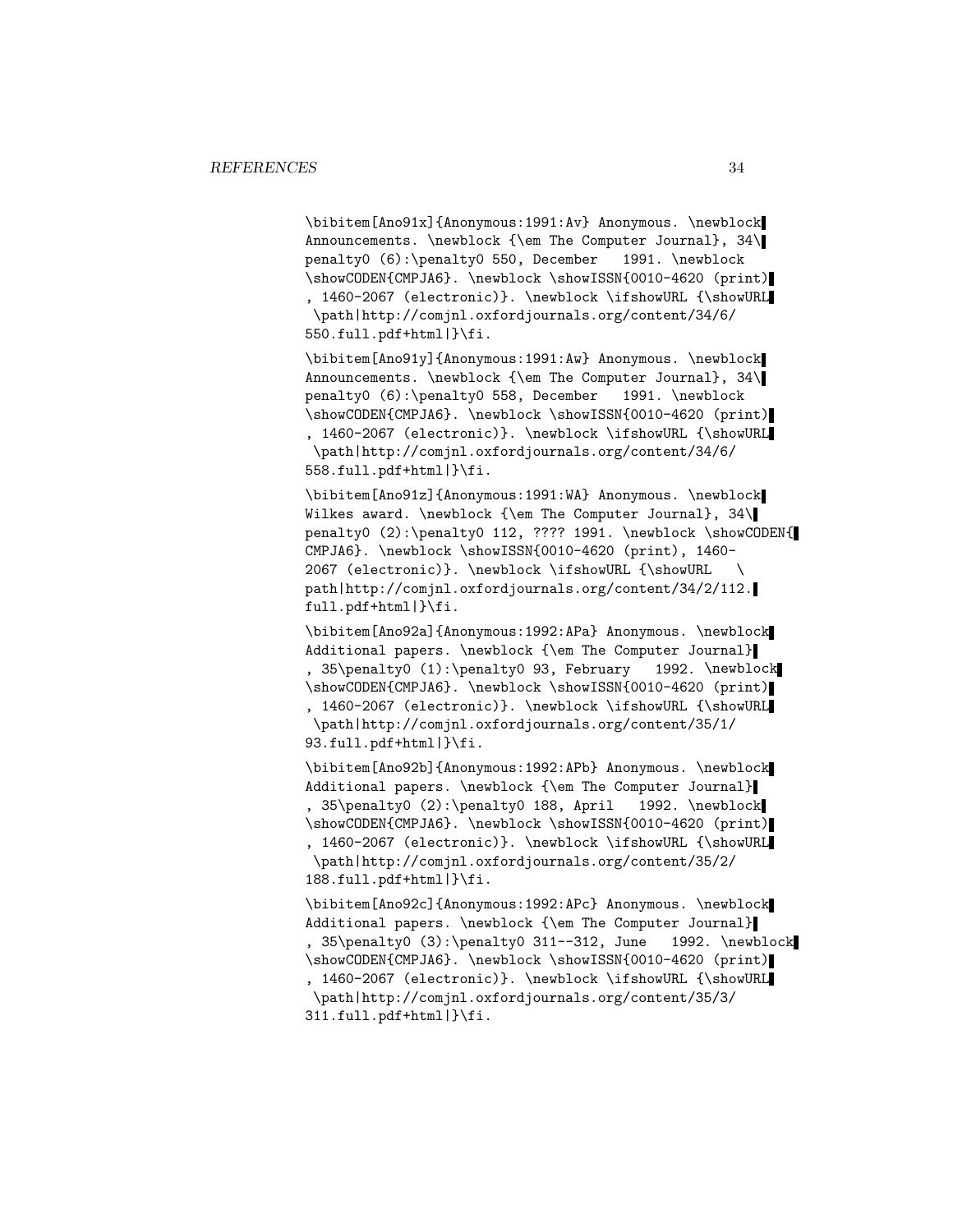\bibitem[Ano92d]{Anonymous:1992:APd} Anonymous. \newblock Additional papers. \newblock {\em The Computer Journal} , 35\penalty0 (4):\penalty0 412--413, August 1992. \ newblock \showCODEN{CMPJA6}. \newblock \showISSN{0010-4620 (print), 1460-2067 (electronic)}. \newblock \ifshowURL {\showURL \path|http://comjnl.oxfordjournals.org/content/ 35/4/412.full.pdf+html|}\fi.

\bibitem[Ano92e]{Anonymous:1992:APe} Anonymous. \newblock Additional papers. \newblock {\em The Computer Journal} , 35\penalty0 (5):\penalty0 538, October 1992. \newblock \showCODEN{CMPJA6}. \newblock \showISSN{0010-4620 (print) , 1460-2067 (electronic)}. \newblock \ifshowURL {\showURL \path|http://comjnl.oxfordjournals.org/content/35/5/ 538.full.pdf+html|}\fi.

\bibitem[Ano92f]{Anonymous:1992:APf} Anonymous. \newblock Additional papers. \newblock {\em The Computer Journal} , 35\penalty0 (6):\penalty0 669--670, December 1992. \newblock \showCODEN{CMPJA6}. \newblock \showISSN{0010- 4620 (print), 1460-2067 (electronic)}. \newblock \ifshowURL {\showURL \path|http://comjnl.oxfordjournals.org/content/ 35/6/669.full.pdf+html|}\fi.

\bibitem[Ano92g]{Anonymous:1992:Aa} Anonymous. \newblock Announcement. \newblock {\em The Computer Journal}, 35\ penalty0 (1):\penalty0 51, February 1992. \newblock \showCODEN{CMPJA6}. \newblock \showISSN{0010-4620 (print) , 1460-2067 (electronic)}. \newblock \ifshowURL {\showURL \path|http://comjnl.oxfordjournals.org/content/35/1/ 51.full.pdf+html|}\fi.

\bibitem[Ano92h]{Anonymous:1992:Ab} Anonymous. \newblock Announcement. \newblock {\em The Computer Journal}, 35\ penalty0 (1):\penalty0 61, February 1992. \newblock \showCODEN{CMPJA6}. \newblock \showISSN{0010-4620 (print) , 1460-2067 (electronic)}. \newblock \ifshowURL {\showURL \path|http://comjnl.oxfordjournals.org/content/35/1/ 61.full.pdf+html|}\fi.

\bibitem[Ano92i]{Anonymous:1992:Ae} Anonymous. \newblock Announcement. \newblock {\em The Computer Journal}, 35\ penalty0 (3):\penalty0 220, June 1992. \newblock \showCODEN{ CMPJA6}. \newblock \showISSN{0010-4620 (print), 1460- 2067 (electronic)}. \newblock \ifshowURL {\showURL \ path|http://comjnl.oxfordjournals.org/content/35/3/220. full.pdf+html|}\fi.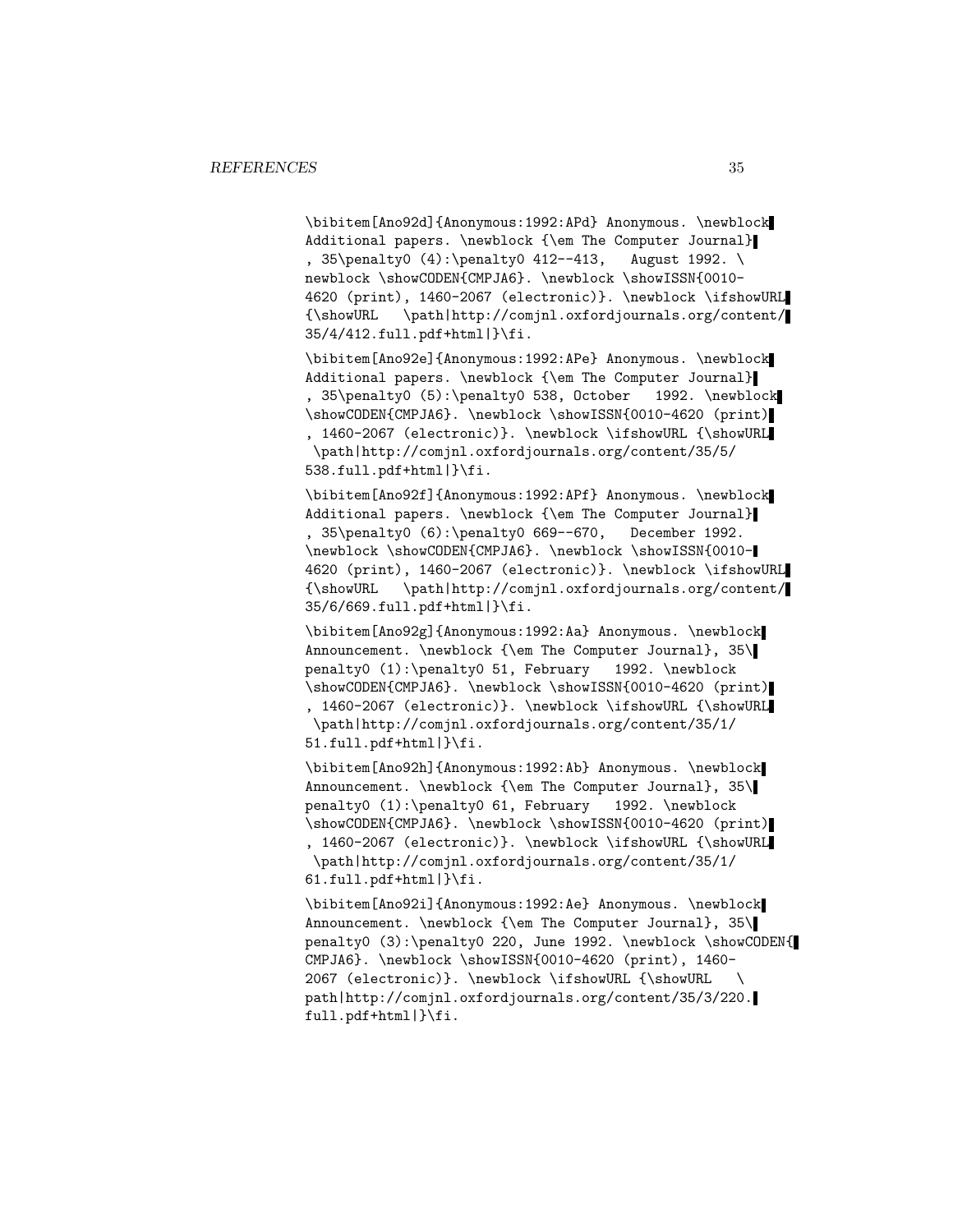\bibitem[Ano92j]{Anonymous:1992:Af} Anonymous. \newblock Announcement. \newblock {\em The Computer Journal}, 35\ penalty0 (3):\penalty0 242, June 1992. \newblock \showCODEN{ CMPJA6}. \newblock \showISSN{0010-4620 (print), 1460- 2067 (electronic)}. \newblock \ifshowURL {\showURL \ path|http://comjnl.oxfordjournals.org/content/35/3/242. full.pdf+html|}\fi.

\bibitem[Ano92k]{Anonymous:1992:Ag} Anonymous. \newblock Announcement. \newblock {\em The Computer Journal}, 35\ penalty0 (3):\penalty0 278a--278, June 1992. \newblock \showCODEN{CMPJA6}. \newblock \showISSN{0010-4620 (print) , 1460-2067 (electronic)}. \newblock \ifshowURL {\showURL \path|http://comjnl.oxfordjournals.org/content/35/3/ 278-a.full.pdf+html|}\fi.

\bibitem[Ano92l]{Anonymous:1992:Ah} Anonymous. \newblock Announcement. \newblock {\em The Computer Journal}, 35\ penalty0 (3):\penalty0 305, June 1992. \newblock \showCODEN{ CMPJA6}. \newblock \showISSN{0010-4620 (print), 1460- 2067 (electronic)}. \newblock \ifshowURL {\showURL \ path|http://comjnl.oxfordjournals.org/content/35/3/305. full.pdf+html|}\fi.

\bibitem[Ano92m]{Anonymous:1992:Aj} Anonymous. \newblock Announcement. \newblock {\em The Computer Journal}, 35\ penalty0 (4):\penalty0 352, August 1992. \newblock \ showCODEN{CMPJA6}. \newblock \showISSN{0010-4620 (print) , 1460-2067 (electronic)}. \newblock \ifshowURL {\showURL \path|http://comjnl.oxfordjournals.org/content/35/4/ 352.full.pdf+html|}\fi.

\bibitem[Ano92n]{Anonymous:1992:Ak} Anonymous. \newblock Announcement. \newblock {\em The Computer Journal}, 35\ penalty0 (4):\penalty0 394, August 1992. \newblock \ showCODEN{CMPJA6}. \newblock \showISSN{0010-4620 (print) , 1460-2067 (electronic)}. \newblock \ifshowURL {\showURL \path|http://comjnl.oxfordjournals.org/content/35/4/ 394.full.pdf+html|}\fi.

\bibitem[Ano92o]{Anonymous:1992:Ao} Anonymous. \newblock Announcement. \newblock {\em The Computer Journal}, 35\ penalty0 (5):\penalty0 477a--477, October 1992. \newblock \showCODEN{CMPJA6}. \newblock \showISSN{0010-4620 (print) , 1460-2067 (electronic)}. \newblock \ifshowURL {\showURL \path|http://comjnl.oxfordjournals.org/content/35/5/ 477-a.full.pdf+html|}\fi.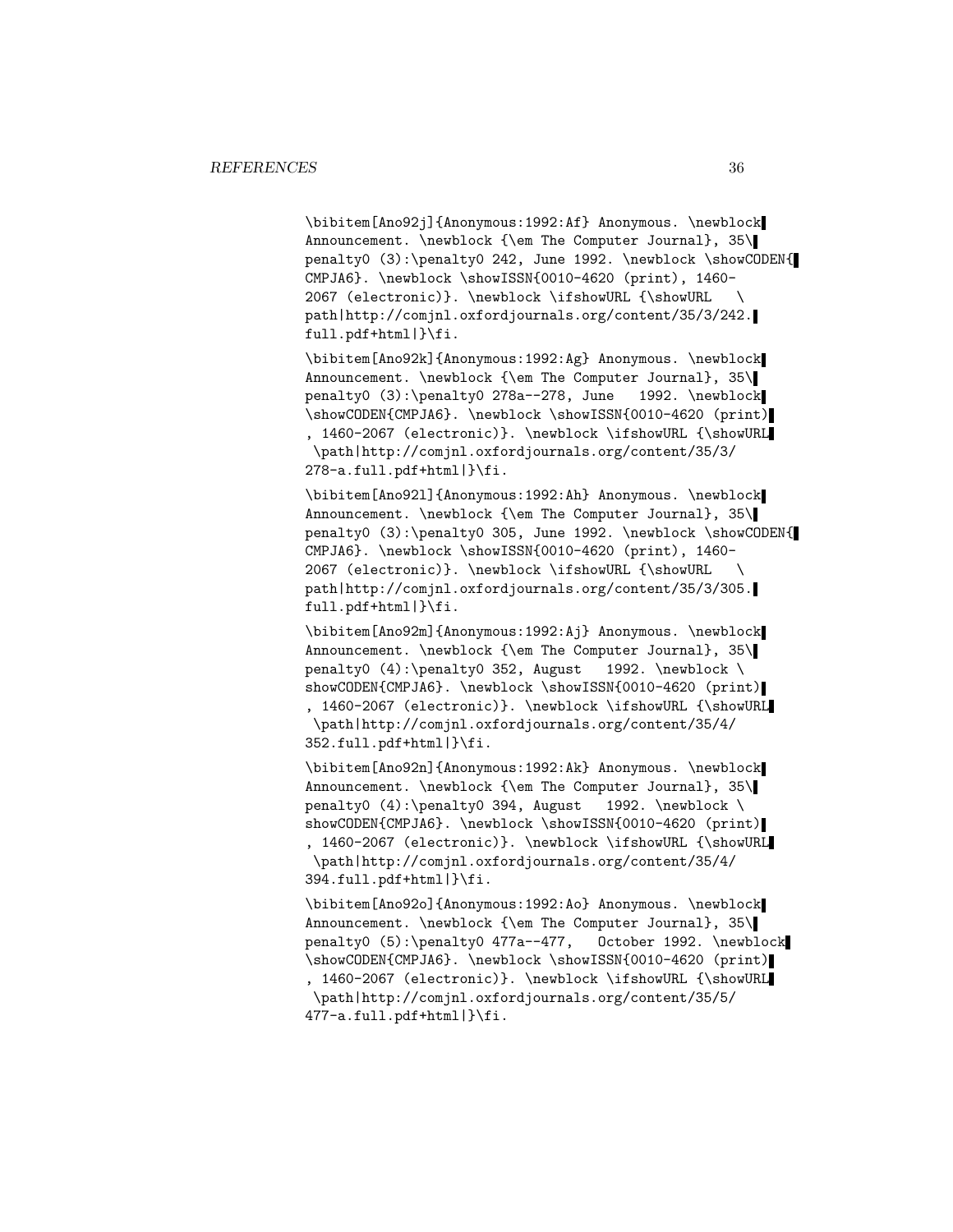\bibitem[Ano92p]{Anonymous:1992:Ap} Anonymous. \newblock Announcement. \newblock {\em The Computer Journal}, 35\ penalty0 (5):\penalty0 500, October 1992. \newblock \showCODEN{CMPJA6}. \newblock \showISSN{0010-4620 (print) , 1460-2067 (electronic)}. \newblock \ifshowURL {\showURL \path|http://comjnl.oxfordjournals.org/content/35/5/ 500.full.pdf+html|}\fi.

\bibitem[Ano92q]{Anonymous:1992:Aq} Anonymous. \newblock Announcement. \newblock {\em The Computer Journal}, 35\ penalty0 (5):\penalty0 537, October 1992. \newblock \showCODEN{CMPJA6}. \newblock \showISSN{0010-4620 (print) , 1460-2067 (electronic)}. \newblock \ifshowURL {\showURL \path|http://comjnl.oxfordjournals.org/content/35/5/ 537.full.pdf+html|}\fi.

\bibitem[Ano92r]{Anonymous:1992:Ar} Anonymous. \newblock Announcement. \newblock {\em The Computer Journal}, 35\ penalty0 (5):\penalty0 539a--539, October 1992. \newblock \showCODEN{CMPJA6}. \newblock \showISSN{0010-4620 (print) , 1460-2067 (electronic)}. \newblock \ifshowURL {\showURL \path|http://comjnl.oxfordjournals.org/content/35/5/ 539-a.full.pdf+html|}\fi.

\bibitem[Ano92s]{Anonymous:1992:As} Anonymous. \newblock Announcement. \newblock {\em The Computer Journal}, 35\ penalty0 (6):\penalty0 599, December 1992. \newblock \showCODEN{CMPJA6}. \newblock \showISSN{0010-4620 (print) , 1460-2067 (electronic)}. \newblock \ifshowURL {\showURL \path|http://comjnl.oxfordjournals.org/content/35/6/ 599.full.pdf+html|}\fi.

\bibitem[Ano92t]{Anonymous:1992:At} Anonymous. \newblock Announcement. \newblock {\em The Computer Journal}, 35\ penalty0 (6):\penalty0 610a--610, December 1992. \newblock \showCODEN{CMPJA6}. \newblock \showISSN{0010-4620 (print) , 1460-2067 (electronic)}. \newblock \ifshowURL {\showURL \path|http://comjnl.oxfordjournals.org/content/35/6/ 610-a.full.pdf+html|}\fi.

\bibitem[Ano92u]{Anonymous:1992:Au} Anonymous. \newblock Announcement. \newblock {\em The Computer Journal}, 35\ penalty0 (6):\penalty0 635, December 1992. \newblock \showCODEN{CMPJA6}. \newblock \showISSN{0010-4620 (print) , 1460-2067 (electronic)}. \newblock \ifshowURL {\showURL \path|http://comjnl.oxfordjournals.org/content/35/6/ 635.full.pdf+html|}\fi.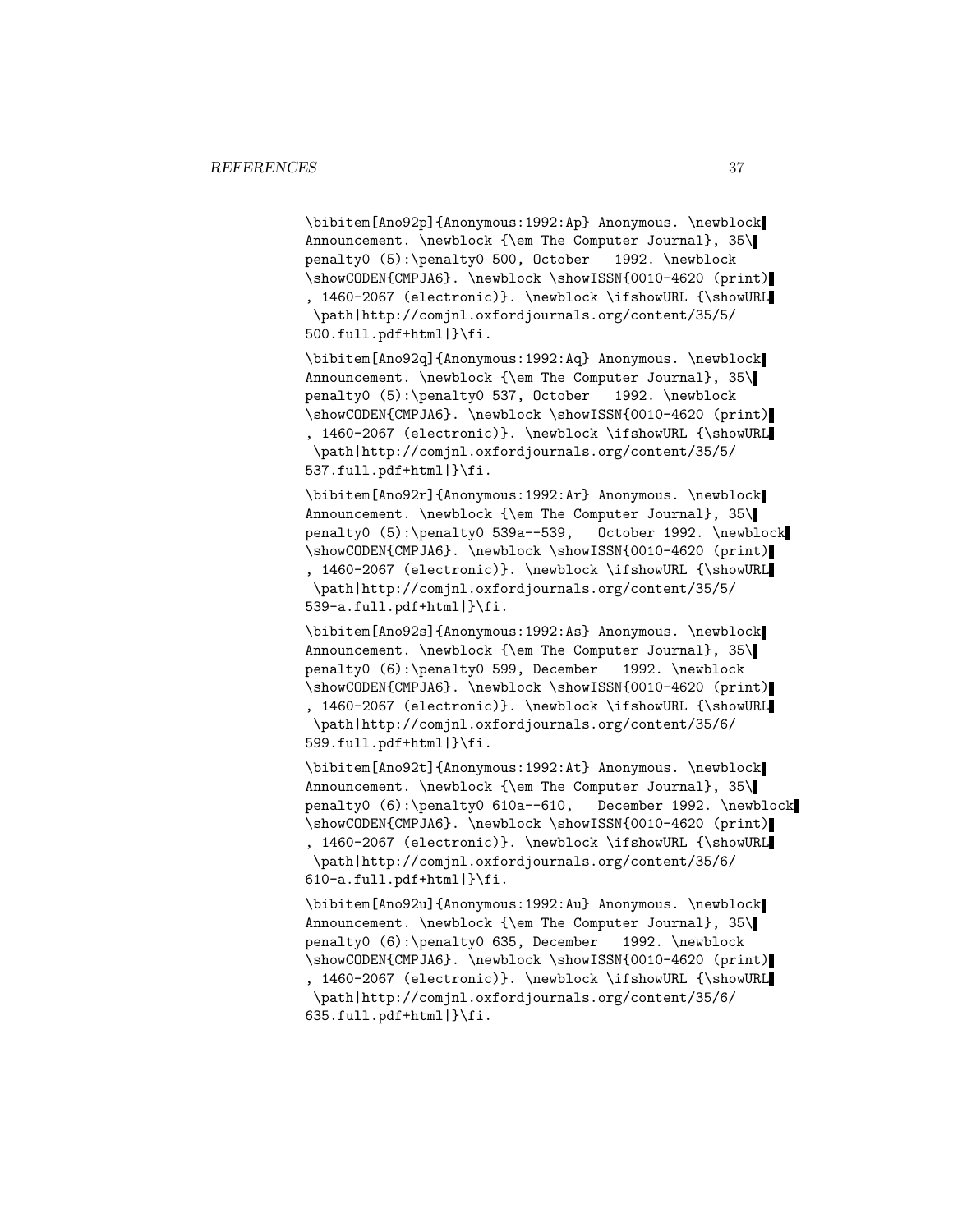\bibitem[Ano92v]{Anonymous:1992:Av} Anonymous. \newblock Announcement. \newblock {\em The Computer Journal}, 35\ penalty0 (6):\penalty0 642, December 1992. \newblock \showCODEN{CMPJA6}. \newblock \showISSN{0010-4620 (print) , 1460-2067 (electronic)}. \newblock \ifshowURL {\showURL \path|http://comjnl.oxfordjournals.org/content/35/6/ 642.full.pdf+html|}\fi.

\bibitem[Ano92w]{Anonymous:1992:Aw} Anonymous. \newblock Announcement. \newblock {\em The Computer Journal}, 35\ penalty0 (6):\penalty0 668a--668, December 1992. \newblock \showCODEN{CMPJA6}. \newblock \showISSN{0010-4620 (print) , 1460-2067 (electronic)}. \newblock \ifshowURL {\showURL \path|http://comjnl.oxfordjournals.org/content/35/6/ 668-a.full.pdf+html|}\fi.

\bibitem[Ano92x]{Anonymous:1992:Ac} Anonymous. \newblock Announcements. \newblock {\em The Computer Journal}, 35\ penalty0 (2):\penalty0 107, April 1992. \newblock \ showCODEN{CMPJA6}. \newblock \showISSN{0010-4620 (print) , 1460-2067 (electronic)}. \newblock \ifshowURL {\showURL \path|http://comjnl.oxfordjournals.org/content/35/2/ 107.full.pdf+html|}\fi.

\bibitem[Ano92y]{Anonymous:1992:Ad} Anonymous. \newblock Announcements. \newblock {\em The Computer Journal}, 35\ penalty0 (2):\penalty0 137, April 1992. \newblock \ showCODEN{CMPJA6}. \newblock \showISSN{0010-4620 (print) , 1460-2067 (electronic)}. \newblock \ifshowURL {\showURL \path|http://comjnl.oxfordjournals.org/content/35/2/ 137.full.pdf+html|}\fi.

\bibitem[Ano92z]{Anonymous:1992:Ai} Anonymous. \newblock Announcements. \newblock {\em The Computer Journal}, 35\ penalty0 (3):\penalty0 310, June 1992. \newblock \showCODEN{ CMPJA6}. \newblock \showISSN{0010-4620 (print), 1460- 2067 (electronic)}. \newblock \ifshowURL {\showURL \ path|http://comjnl.oxfordjournals.org/content/35/3/310. full.pdf+html|}\fi.

\bibitem[Ano92-27]{Anonymous:1992:Al} Anonymous. \newblock Announcements. \newblock {\em The Computer Journal}, 35\ penalty0 (4):\penalty0 411, August 1992. \newblock \ showCODEN{CMPJA6}. \newblock \showISSN{0010-4620 (print) , 1460-2067 (electronic)}. \newblock \ifshowURL {\showURL \path|http://comjnl.oxfordjournals.org/content/35/4/ 411.full.pdf+html|}\fi.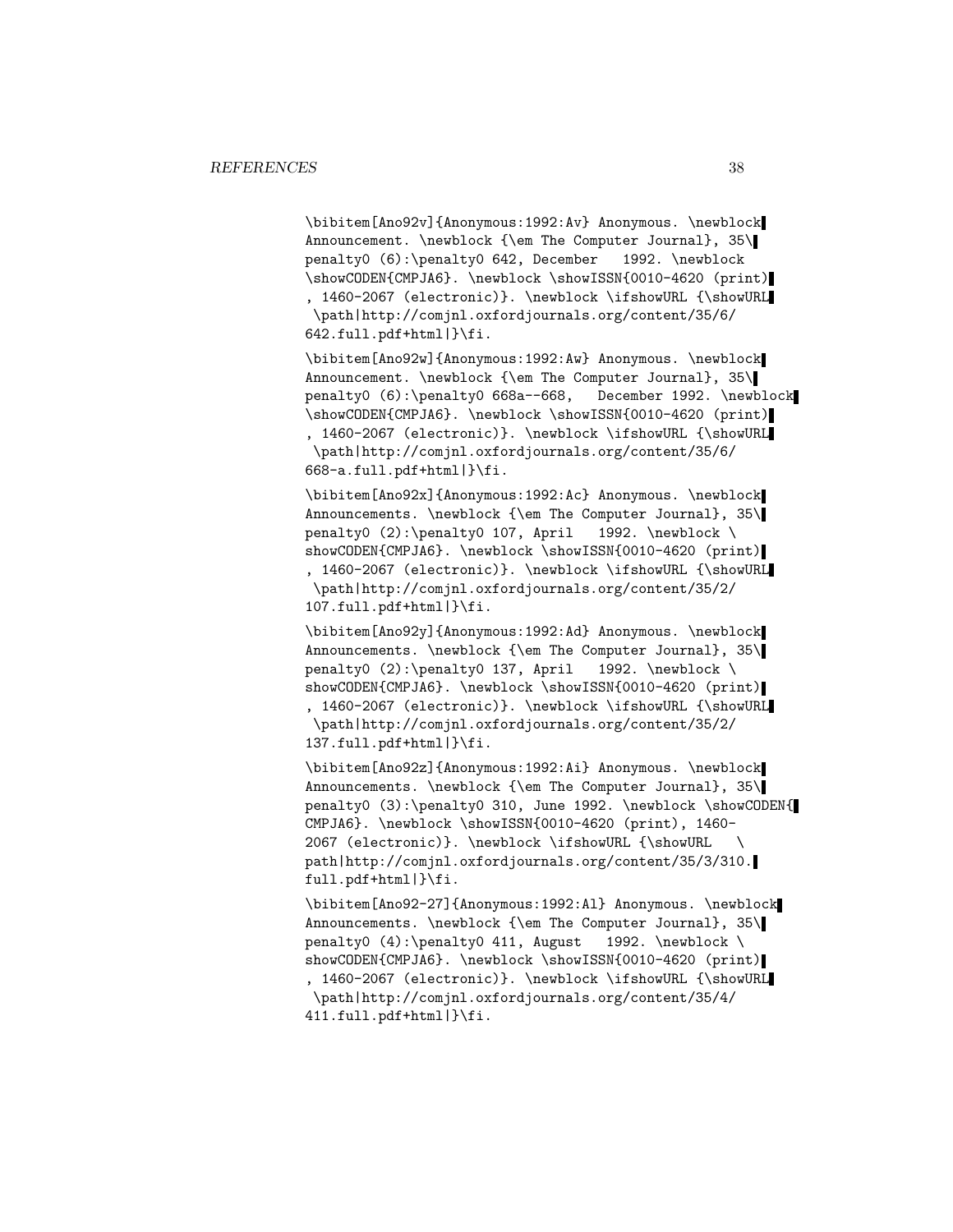\bibitem[Ano92-28]{Anonymous:1992:Am} Anonymous. \newblock Announcements. \newblock {\em The Computer Journal}, 35\ penalty0 (5):\penalty0 423, October 1992. \newblock \showCODEN{CMPJA6}. \newblock \showISSN{0010-4620 (print) , 1460-2067 (electronic)}. \newblock \ifshowURL {\showURL \path|http://comjnl.oxfordjournals.org/content/35/5/ 423.full.pdf+html|}\fi.

\bibitem[Ano92-29]{Anonymous:1992:An} Anonymous. \newblock Announcements. \newblock {\em The Computer Journal}, 35\ penalty0 (5):\penalty0 513, October 1992. \newblock \showCODEN{CMPJA6}. \newblock \showISSN{0010-4620 (print) , 1460-2067 (electronic)}. \newblock \ifshowURL {\showURL \path|http://comjnl.oxfordjournals.org/content/35/5/ 513.full.pdf+html|}\fi.

\bibitem[Ano92-30]{Anonymous:1992:C} Anonymous. \newblock Correspondence. \newblock {\em The Computer Journal}, 35\penalty0 (3):\penalty0 298, June 1992. \newblock \ showCODEN{CMPJA6}. \newblock \showISSN{0010-4620 (print) , 1460-2067 (electronic)}. \newblock \ifshowURL {\showURL \path|http://comjnl.oxfordjournals.org/content/35/3/ 298.full.pdf+html|}\fi.

\bibitem[Ano92-31]{Anonymous:1992:Ea} Anonymous. \newblock Editorial. \newblock {\em The Computer Journal}, 35\penalty0 (2):\penalty0 97, April 1992. \newblock \showCODEN{CMPJA6} . \newblock \showISSN{0010-4620 (print), 1460-2067 (electronic) }. \newblock \ifshowURL {\showURL \path|http://comjnl. oxfordjournals.org/content/35/2/97.full.pdf+html|}\fi.

\bibitem[Ano92-32]{Anonymous:1992:EMA} Anonymous. \newblock Editorial --- models and architectures. \newblock {\em The Computer Journal}, 35\penalty0 (4):\penalty0 321, August 1992. \newblock \showCODEN{CMPJA6}. \newblock \showISSN{0010-4620 (print), 1460-2067 (electronic)}. \newblock \ifshowURL {\showURL \path|http://comjnl. oxfordjournals.org/content/35/4/321.full.pdf+html|}\fi.

\bibitem[Ano92-33]{Anonymous:1992:Ed} Anonymous. \newblock Errata. \newblock {\em The Computer Journal}, 35\penalty0 (6):\penalty0 670, December 1992. \newblock \showCODEN{ CMPJA6}. \newblock \showISSN{0010-4620 (print), 1460- 2067 (electronic)}. \newblock \ifshowURL {\showURL \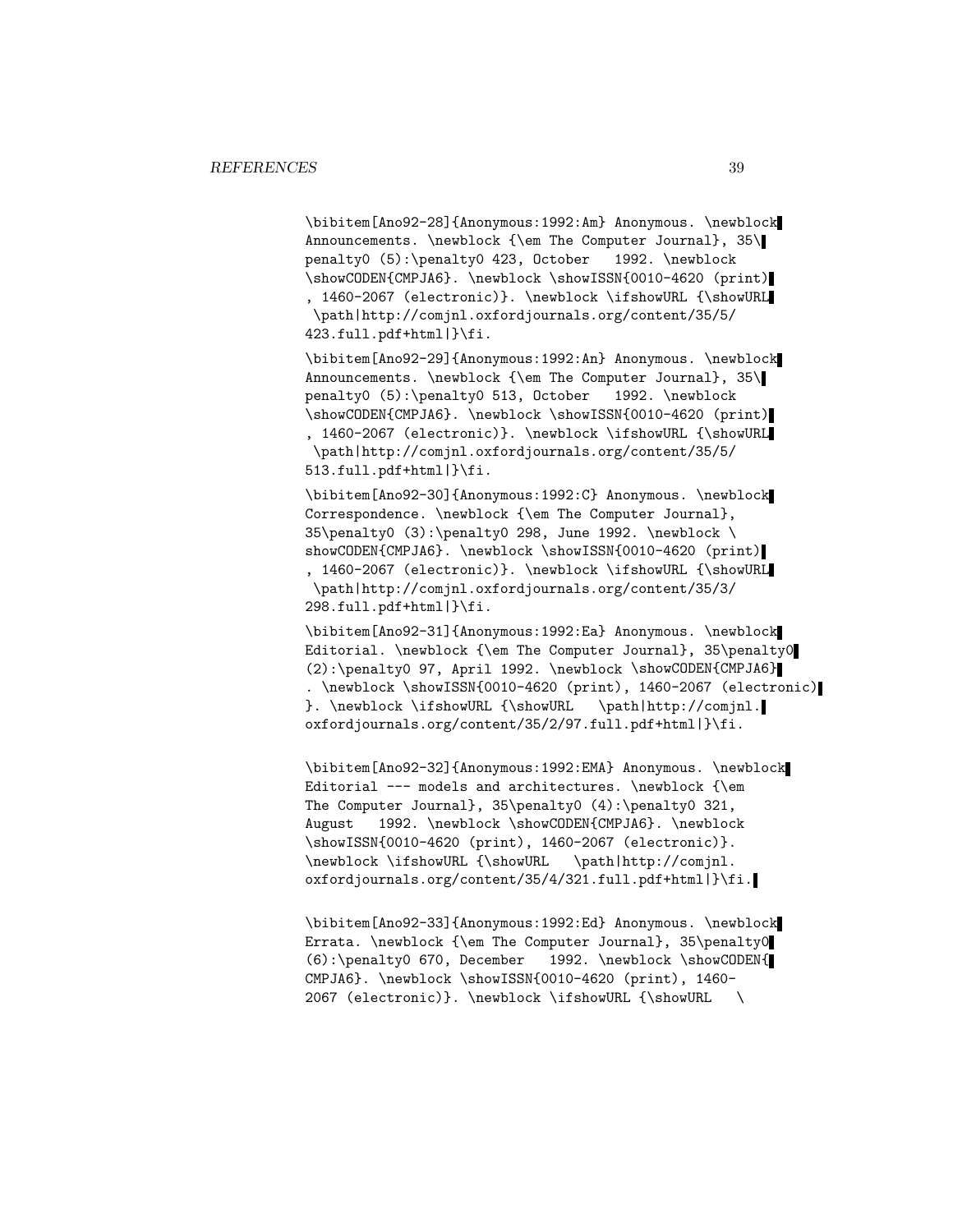path|http://comjnl.oxfordjournals.org/content/35/6/670. full.pdf+html|}\fi.

\bibitem[Ano92-34]{Anonymous:1992:Eb} Anonymous. \newblock Erratum. \newblock {\em The Computer Journal}, 35\penalty0 (2):\penalty0 107a--107, April 1992. \newblock \showCODEN{ CMPJA6}. \newblock \showISSN{0010-4620 (print), 1460- 2067 (electronic)}. \newblock \ifshowURL {\showURL \ path|http://comjnl.oxfordjournals.org/content/35/2/107 a.full.pdf+html|}\fi.

\bibitem[Ano92-35]{Anonymous:1992:Ec} Anonymous. \newblock Erratum. \newblock {\em The Computer Journal}, 35\penalty0  $(3): \penalty0 290a--290$ , June 1992. \newblock \showCODEN{ CMPJA6}. \newblock \showISSN{0010-4620 (print), 1460- 2067 (electronic)}. \newblock \ifshowURL {\showURL \ path|http://comjnl.oxfordjournals.org/content/35/3/290 a.full.pdf+html|}\fi.

\bibitem[Ano92-36]{Anonymous:1992:N} Anonymous. \newblock Notice. \newblock {\em The Computer Journal}, 35\penalty0 (6):\penalty0 578, December 1992. \newblock \showCODEN{ CMPJA6}. \newblock \showISSN{0010-4620 (print), 1460- 2067 (electronic)}. \newblock \ifshowURL {\showURL \ path|http://comjnl.oxfordjournals.org/content/35/6/578. full.pdf+html|}\fi.

\bibitem[Ano92-37]{Anonymous:1992:SISa} Anonymous. \newblock Special issue on spatial data --- call for papers. \newblock {\em The Computer Journal}, 35\penalty0 (5):\penalty0 467, October 1992. \newblock \showCODEN{CMPJA6}. \newblock \showISSN{0010-4620 (print), 1460-2067 (electronic)}. \newblock \ifshowURL {\showURL \path|http://comjnl. oxfordjournals.org/content/35/5/467.full.pdf+html|}\fi.

\bibitem[Ano92-38]{Anonymous:1992:SISb} Anonymous. \newblock Special issue on spatial data --- call for papers. \newblock {\em The Computer Journal}, 35\penalty0 (6):\penalty0 554a--554, December 1992. \newblock \showCODEN{CMPJA6} . \newblock \showISSN{0010-4620 (print), 1460-2067 (electronic) }. \newblock \ifshowURL {\showURL \path|http://comjnl. oxfordjournals.org/content/35/6/554-a.full.pdf+html|} \fi.

\bibitem[Ano93]{Anonymous:1993:BR} Anonymous. \newblock Book review. \newblock {\em The Computer Journal}, 36\ penalty0 (3):\penalty0 292--293, ???? 1993. \newblock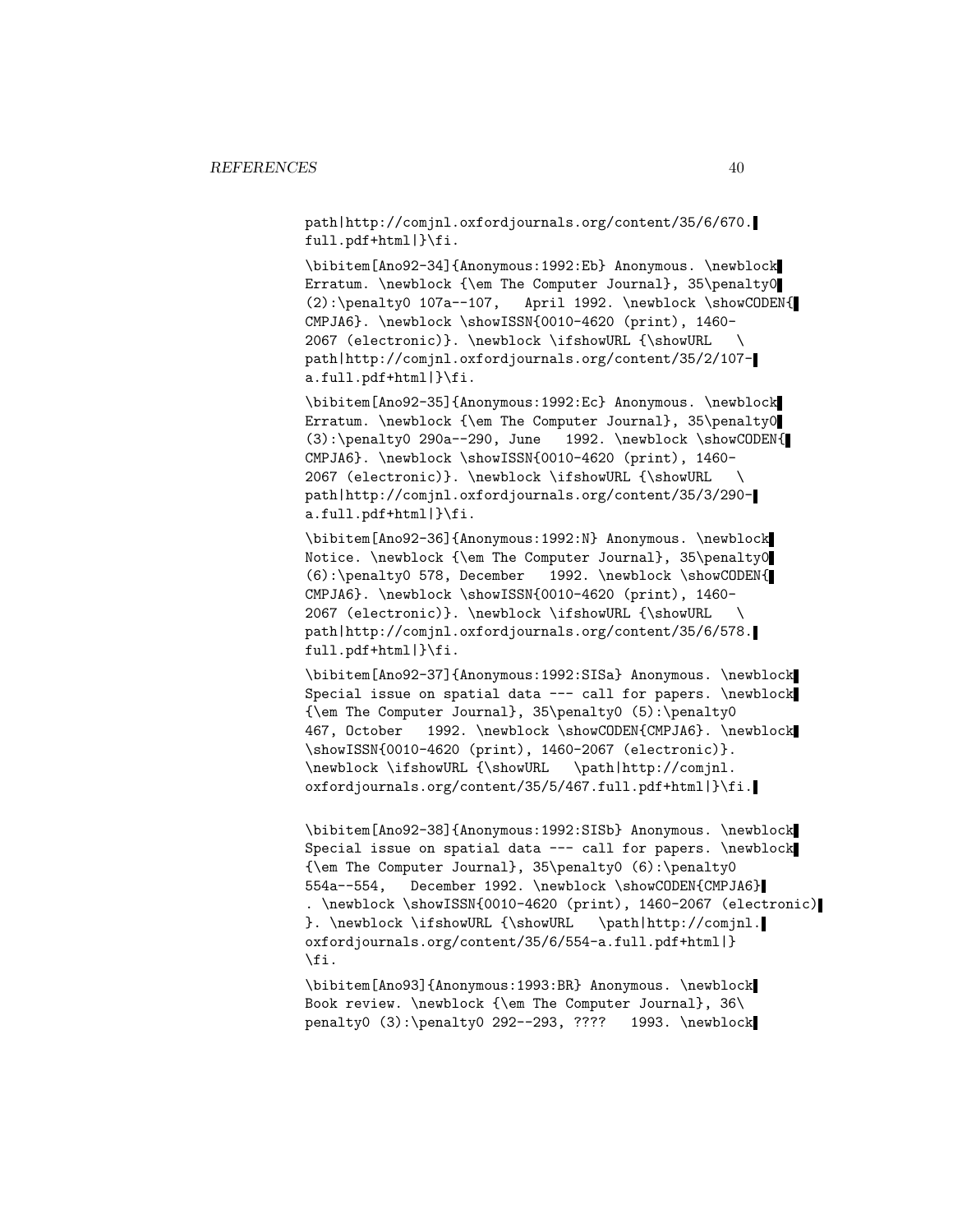\showCODEN{CMPJA6}. \newblock \showISSN{0010-4620 (print) , 1460-2067 (electronic)}. \newblock \ifshowURL {\showURL \path|http://comjnl.oxfordjournals.org/content/36/3/ 292.2.full.pdf+html|}\fi.

\bibitem[Ano94]{Anonymous:1994:EN} Anonymous. \newblock Editorial note. \newblock {\em The Computer Journal}, 37\penalty0 (9):\penalty0 744, ???? 1994. \newblock \ showCODEN{CMPJA6}. \newblock \showISSN{0010-4620 (print) , 1460-2067 (electronic)}. \newblock \ifshowURL {\showURL \path|http://comjnl.oxfordjournals.org/content/37/9/ 744.full.pdf+html|}\fi.

\bibitem[Ano95]{Anonymous:1995:L} Anonymous. \newblock Letters. \newblock {\em The Computer Journal}, 38\penalty0 (3):\penalty0 257--258, ???? 1995. \newblock \showCODEN{ CMPJA6}. \newblock \showISSN{0010-4620 (print), 1460- 2067 (electronic)}. \newblock \ifshowURL {\showURL \ path|http://comjnl.oxfordjournals.org/content/38/3/257. full.pdf+html|}\fi.

\bibitem[Ano96a]{Anonymous:1996:BRa} Anonymous. \newblock Book reviews. \newblock {\em The Computer Journal}, 39\ penalty0 (7):\penalty0 ??, ???? 1996. \newblock \showCODEN{ CMPJA6}. \newblock \showISSN{0010-4620 (print), 1460- 2067 (electronic)}. \newblock \ifshowURL {\showURL \ path|http://www3.oup.co.uk/computer\_journal/Volume\_39/ Issue\_07/Vol39\_07.body.html#AbstractReviews397|}\fi.

\bibitem[Ano96b]{Anonymous:1996:BRb} Anonymous. \newblock Book reviews. \newblock {\em The Computer Journal}, 39\ penalty0 (8):\penalty0 723--730, ???? 1996. \newblock \showCODEN{CMPJA6}. \newblock \showISSN{0010-4620 (print) , 1460-2067 (electronic)}. \newblock \ifshowURL {\showURL \path|http://www.oup.co.uk/jnls/list/comjnl/hdb/Volume\_ 39/Issue\_08/390723.sgm.abs.html|}\fi.

\bibitem[Ano97a]{Anonymous:1997:AI} Anonymous. \newblock Author index for 1997. \newblock {\em The Computer Journal} , 40\penalty0 (10):\penalty0 ??, ???? 1997. \newblock \showCODEN{CMPJA6}. \newblock \showISSN{0010-4620 (print) , 1460-2067 (electronic)}. \newblock \ifshowURL {\showURL \path|http://www3.oup.co.uk/computer\_journal/Volume\_ 40/Issue\_10/Vol40\_10.body.html#AbstractAuthors|}\fi.

\bibitem[Ano97b]{Anonymous:1997:SI} Anonymous. \newblock Subject index for 1997. \newblock {\em The Computer Journal} , 40\penalty0 (10):\penalty0 ??, ???? 1997. \newblock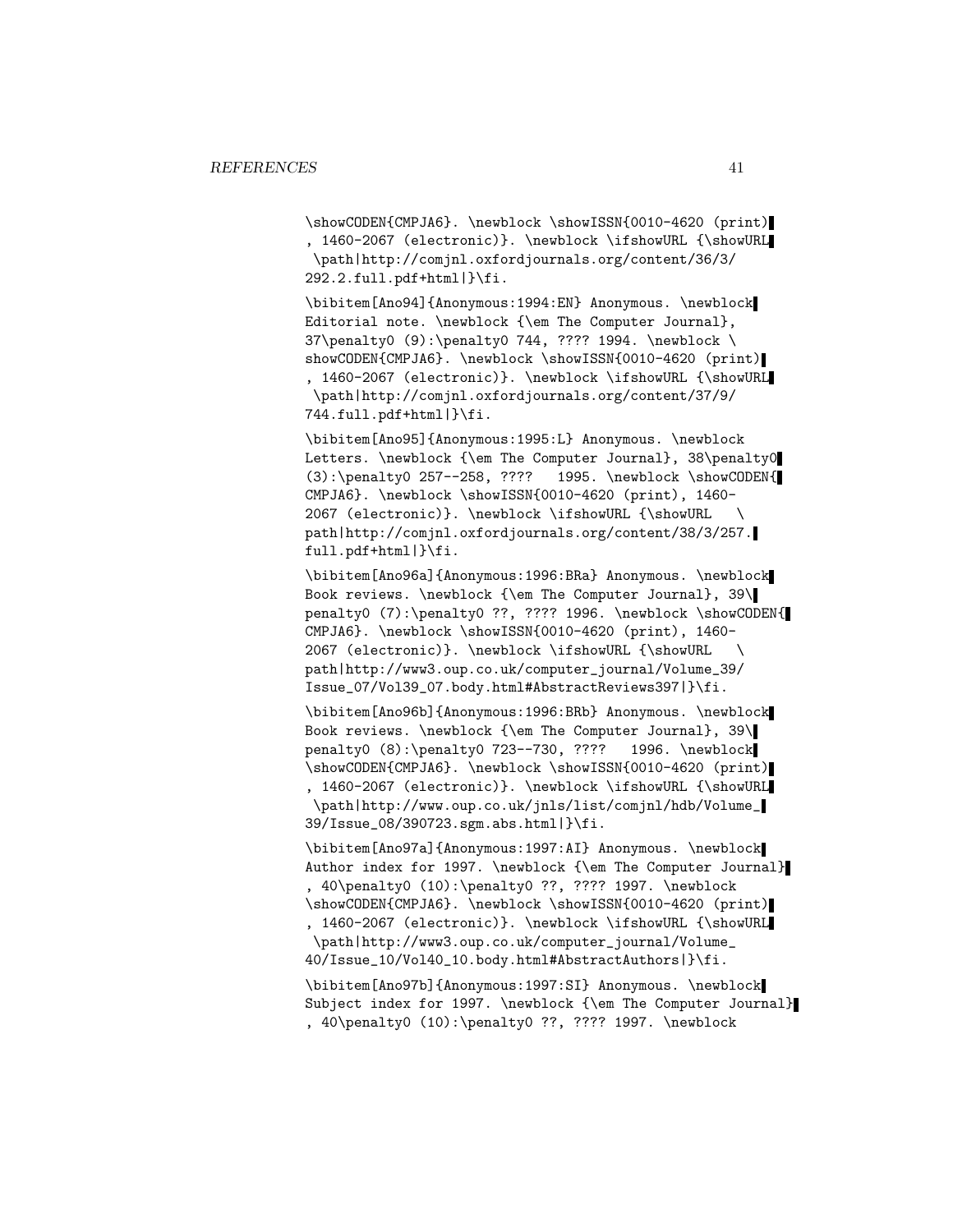\showCODEN{CMPJA6}. \newblock \showISSN{0010-4620 (print) , 1460-2067 (electronic)}. \newblock \ifshowURL {\showURL \path|http://www3.oup.co.uk/computer\_journal/Volume\_ 40/Issue\_10/Vol40\_10.body.html#AbstractSubjects|}\fi.

\bibitem[Ant94a]{Anthony:1994:BRa} D.~Anthony. \newblock Book review. \newblock {\em The Computer Journal}, 37\ penalty0 (3):\penalty0 229, ???? 1994. \newblock \showCODEN{ CMPJA6}. \newblock \showISSN{0010-4620 (print), 1460- 2067 (electronic)}. \newblock \ifshowURL {\showURL \ path|http://comjnl.oxfordjournals.org/content/37/3/229. 1.full.pdf+html|}\fi.

\bibitem[Ant94b]{Anthony:1994:BRb} D.~Anthony. \newblock Book review. \newblock {\em The Computer Journal}, 37\ penalty0 (4):\penalty0 352, ???? 1994. \newblock \showCODEN{ CMPJA6}. \newblock \showISSN{0010-4620 (print), 1460- 2067 (electronic)}. \newblock \ifshowURL {\showURL \ path|http://comjnl.oxfordjournals.org/content/37/4/352. 1.full.pdf+html|}\fi.

\bibitem[APD99]{Allison:1999:CAM} L.~Allison, D.~Powell, and T.~I. Dix. \newblock Compression and approximate matching. \newblock {\em The Computer Journal}, 42\penalty0 (1) :\penalty0 1--10, ???? 1999. \newblock \showCODEN{CMPJA6} . \newblock \showISSN{0010-4620 (print), 1460-2067 (electronic) }. \newblock \ifshowURL {\showURL \path|http://comjnl. oxfordjournals.org/content/42/1/1.full.pdf+html; http: //www3.oup.co.uk/computer\_journal/hdb/Volume\_42/Issue\_ 01/420001.sgm.abs.html; http://www3.oup.co.uk/computer\_ journal/hdb/Volume\_42/Issue\_01/pdf/420001.pdf|}\fi.

\bibitem[Ara94]{Arazi:1994:PTU} Benjamin Arazi. \newblock On primality testing using purely divisionless operations. \newblock {\em The Computer Journal}, 37\penalty0 (3) :\penalty0 219--222, ???? 1994. \newblock \showCODEN{ CMPJA6}. \newblock \showISSN{0010-4620 (print), 1460- 2067 (electronic)}. \newblock \ifshowURL {\showURL \ path|http://comjnl.oxfordjournals.org/content/37/3/219. full.pdf+html; http://www3.oup.co.uk/computer\_journal/ Volume\_37/Issue\_03/Vol37\_03.body.html#AbstractArazi|} \fi.

\bibitem[Arg91]{Argo:1991:WWW} G.~Argo. \newblock Weighting without waiting: the weighted path length tree. \newblock {\em The Computer Journal}, 34\penalty0 (5):\penalty0 444--449, October 1991. \newblock \showCODEN{CMPJA6}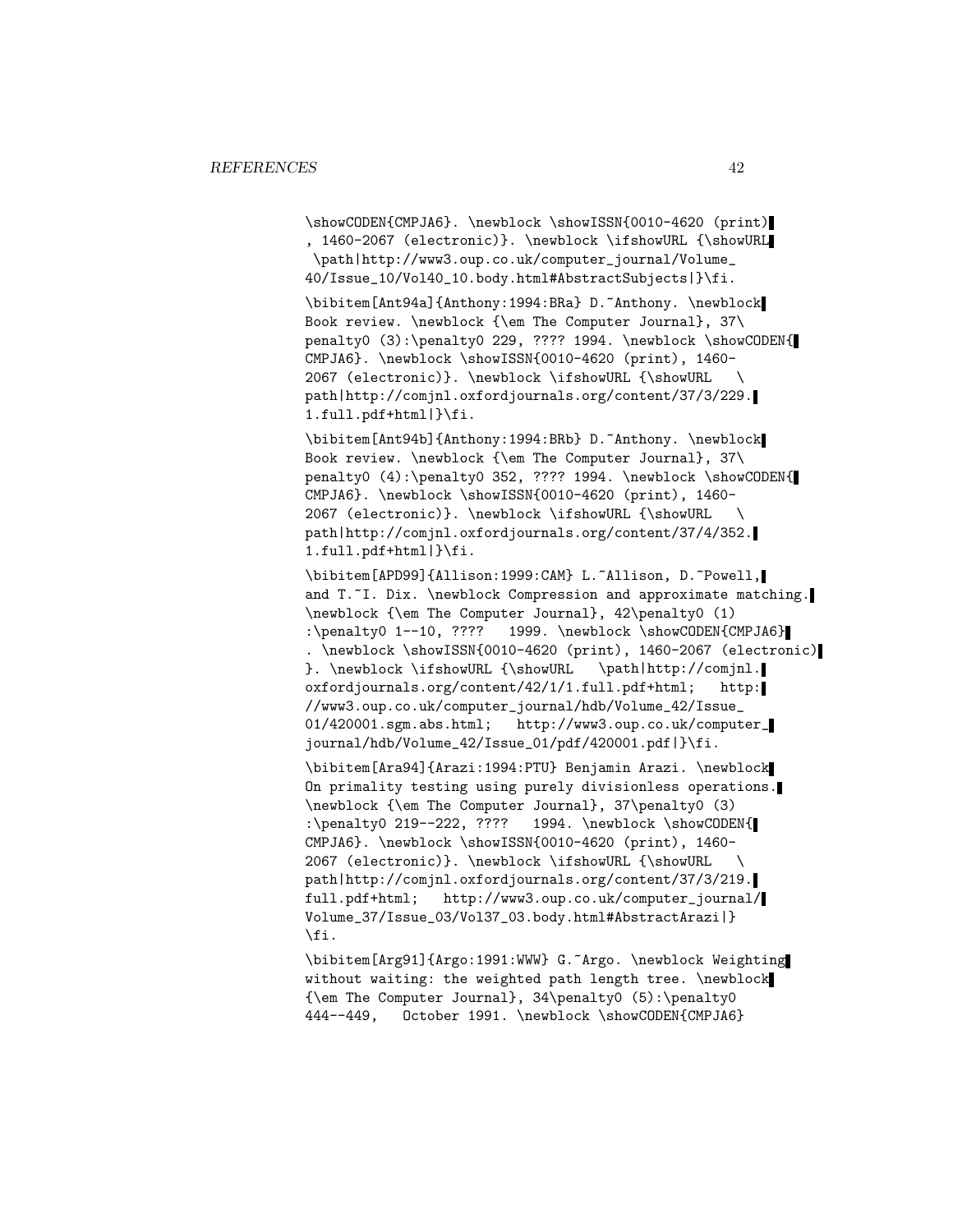. \newblock \showISSN{0010-4620 (print), 1460-2067 (electronic) }. \newblock \ifshowURL {\showURL \path|http://comjnl. oxfordjournals.org/content/34/5/444.full.pdf+html; http: //www3.oup.co.uk/computer\_journal/hdb/Volume\_34/Issue\_ http://www3.oup.co.uk/computer\_journal/ hdb/Volume\_34/Issue\_05/tiff/445.tif; http://www3.oup. co.uk/computer\_journal/hdb/Volume\_34/Issue\_05/tiff/446. tif; http://www3.oup.co.uk/computer\_journal/hdb/Volume\_ 34/Issue\_05/tiff/447.tif; http://www3.oup.co.uk/computer\_ journal/hdb/Volume\_34/Issue\_05/tiff/448.tif; http:/ /www3.oup.co.uk/computer\_journal/hdb/Volume\_34/Issue\_ 05/tiff/449.tif|}\fi.

\bibitem[Ash95a]{Ashton:1995:AS} Michael Ashton. \newblock Analysing systems. \newblock {\em The Computer Journal} , 38\penalty0 (1):\penalty0 82, ???? 1995. \newblock \ showCODEN{CMPJA6}. \newblock \showISSN{0010-4620 (print) , 1460-2067 (electronic)}. \newblock \ifshowURL {\showURL \path|http://comjnl.oxfordjournals.org/content/38/1/ 82.full.pdf+html|}\fi.

\bibitem[Ash95b]{Ashton:1995:SQA} Michael Ashton. \newblock Software quality assurance --- a practical approach.  $\setminus$ newblock {\em The Computer Journal}, 38\penalty0 (1): \penalty0 82a--83, ???? 1995. \newblock \showCODEN{ CMPJA6}. \newblock \showISSN{0010-4620 (print), 1460- 2067 (electronic)}. \newblock \ifshowURL {\showURL \ path|http://comjnl.oxfordjournals.org/content/38/1/82 a.full.pdf+html|}\fi.

\bibitem[Ash96]{Ashworth:1996:BR} T.~Ashworth. \newblock Book review. \newblock {\em The Computer Journal}, 39\ penalty0 (9):\penalty0 816--817, ???? 1996. \newblock \showCODEN{CMPJA6}. \newblock \showISSN{0010-4620 (print) , 1460-2067 (electronic)}. \newblock \ifshowURL {\showURL \path|http://comjnl.oxfordjournals.org/content/39/9/ 816.2.full.pdf+html|}\fi.

\bibitem[Atk93]{Atkinson:1993:UGR} M.~D. Atkinson. \newblock Uniform generation of rooted ordered trees with prescribed degrees. \newblock {\em The Computer Journal}, 36\penalty0 (6):\penalty0 593--594, December 1993. \newblock \showCODEN{ CMPJA6}. \newblock \showISSN{0010-4620 (print), 1460- 2067 (electronic)}. \newblock \ifshowURL {\showURL \ path|http://comjnl.oxfordjournals.org/content/36/6/593. full.pdf+html; http://www3.oup.co.uk/computer\_journal/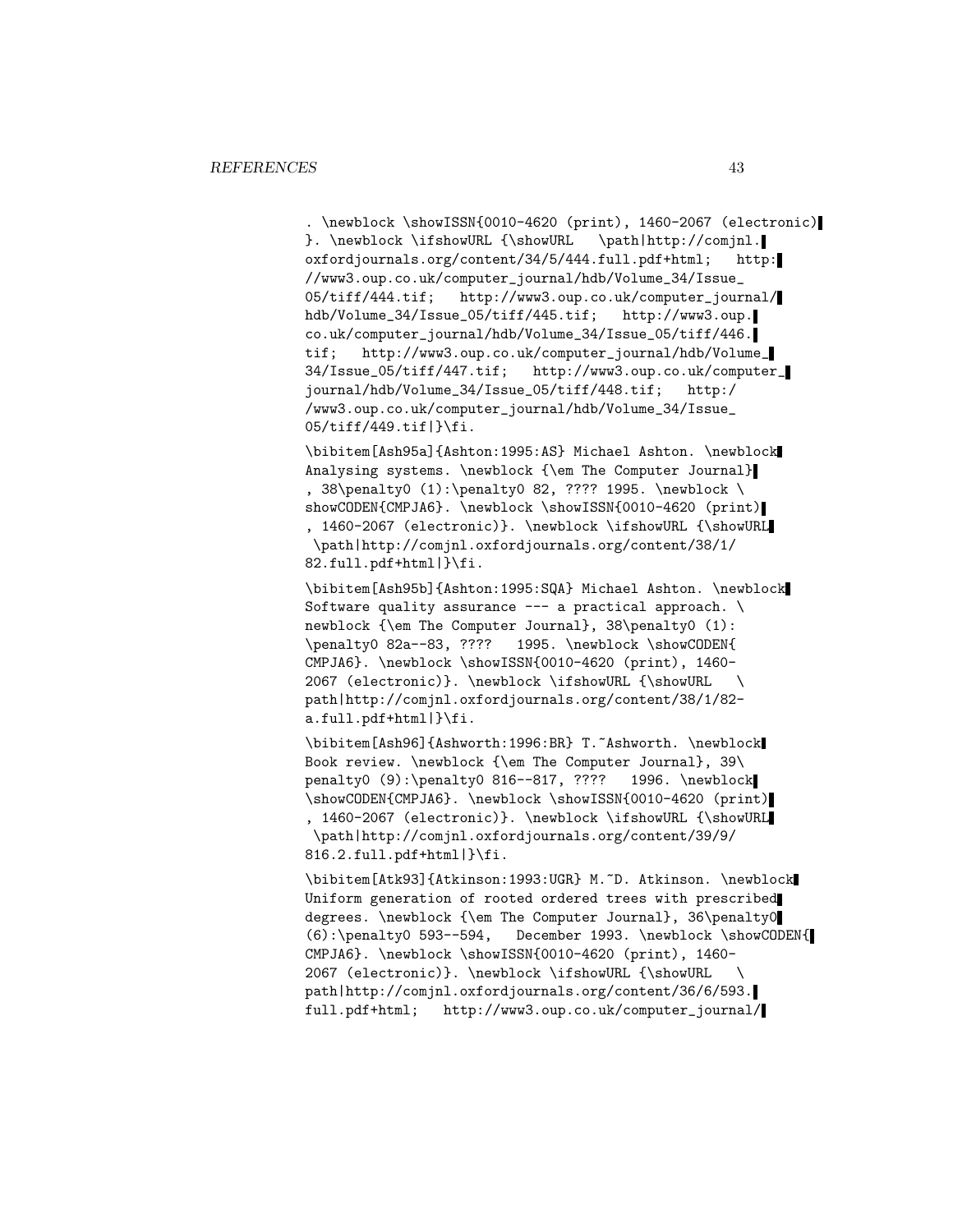Volume\_36/Issue\_06/Vol36\_06.body.html#AbstractAtkinson|} \fi.

\bibitem[ATL93]{Appelt:1993:FSI} W.~Appelt and N.~Tetteh-Lartey. \newblock The formal specification of the {ISO} open document architecture ({ODA}) standard. \newblock {\em The Computer Journal}, 36\penalty0 (3):\penalty0 269--279, June 1993. \newblock \showCODEN{CMPJA6}. \ newblock \showISSN{0010-4620 (print), 1460-2067 (electronic) }. \newblock \ifshowURL {\showURL \path|http://comjnl. oxfordjournals.org/content/36/3/269.full.pdf+html; http: //www3.oup.co.uk/computer\_journal/Volume\_36/Issue\_03/ Vol36\_03.body.html#AbstractAppelt|}\fi.

\bibitem[AWH91]{Avison:1991:ISD} D.~E. Avison and A.~ T. Wood-Harper. \newblock Information systems development research: an exploration of ideas in practice. \newblock {\em The Computer Journal}, 34\penalty0 (2):\penalty0 98--112, April 1991. \newblock \showCODEN{CMPJA6}. \ newblock \showISSN{0010-4620 (print), 1460-2067 (electronic) }. \newblock \ifshowURL {\showURL \path|http://comjnl. oxfordjournals.org/content/34/2/98.full.pdf+html; http: //www3.oup.co.uk/computer\_journal/hdb/Volume\_34/Issue\_ 02/tiff/100.tif; http://www3.oup.co.uk/computer\_journal/ hdb/Volume\_34/Issue\_02/tiff/101.tif; http://www3.oup. co.uk/computer\_journal/hdb/Volume\_34/Issue\_02/tiff/102. tif; http://www3.oup.co.uk/computer\_journal/hdb/Volume\_ 34/Issue\_02/tiff/103.tif; http://www3.oup.co.uk/computer\_ journal/hdb/Volume\_34/Issue\_02/tiff/104.tif; http:/ /www3.oup.co.uk/computer\_journal/hdb/Volume\_34/Issue\_ 02/tiff/105.tif; http://www3.oup.co.uk/computer\_journal/ hdb/Volume\_34/Issue\_02/tiff/106.tif; http://www3.oup. co.uk/computer\_journal/hdb/Volume\_34/Issue\_02/tiff/107. tif; http://www3.oup.co.uk/computer\_journal/hdb/Volume\_ 34/Issue\_02/tiff/108.tif; http://www3.oup.co.uk/computer\_ journal/hdb/Volume\_34/Issue\_02/tiff/109.tif; http:/ /www3.oup.co.uk/computer\_journal/hdb/Volume\_34/Issue\_ 02/tiff/110.tif; http://www3.oup.co.uk/computer\_journal/ hdb/Volume\_34/Issue\_02/tiff/111.ti.

\bibitem[Axf90]{Axford:1990:RCC} T.~H. Axford. \newblock Reference counting of cyclic graphs for functional programs. \newblock {\em The Computer Journal}, 33\penalty0 (5) :\penalty0 466--470, October 1990. \newblock \showCODEN{ CMPJA6}. \newblock \showISSN{0010-4620 (print), 1460- 2067 (electronic)}. \newblock \ifshowURL {\showURL \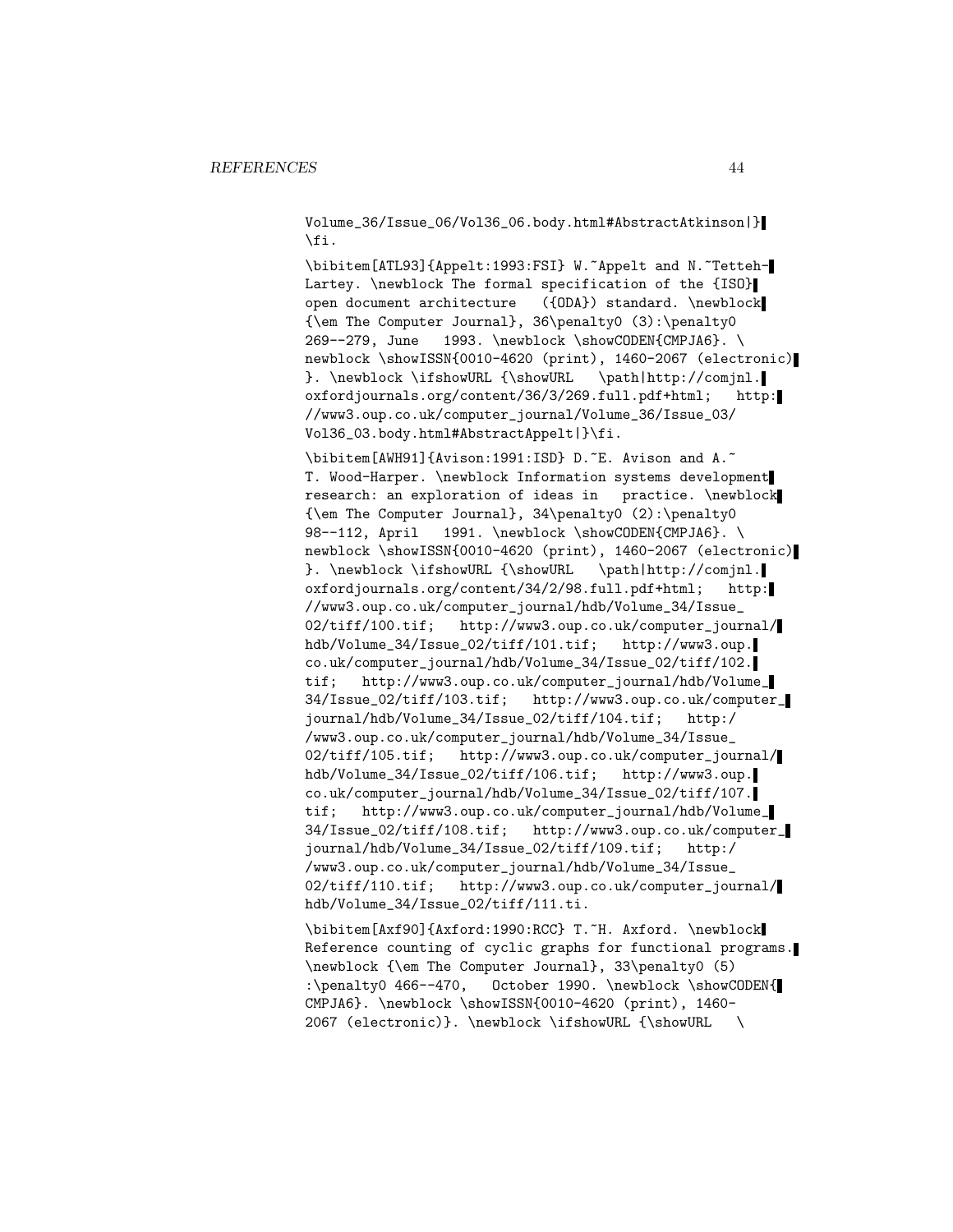path|http://comjnl.oxfordjournals.org/content/33/5/466. full.pdf+html; http://www3.oup.co.uk/computer\_journal/ hdb/Volume\_33/Issue\_05/tiff/466.tif; http://www3.oup. co.uk/computer\_journal/hdb/Volume\_33/Issue\_05/tiff/467. tif; http://www3.oup.co.uk/computer\_journal/hdb/Volume\_ 33/Issue\_05/tiff/468.tif; http://www3.oup.co.uk/computer\_ journal/hdb/Volume\_33/Issue\_05/tiff/469.tif; http:/ /www3.oup.co.uk/computer\_journal/hdb/Volume\_33/Issue\_ 05/tiff/470.tif|}\fi.

\bibitem[Azm90]{Azmoodeh:1990:BDI} M.~Azmoodeh. \newblock {BRMQ}: a database interface facility based on graph traversals and extended relationships on groups of entities. \ newblock {\em The Computer Journal}, 33\penalty0 (1): \penalty0 31--39, February 1990. \newblock \showCODEN{ CMPJA6}. \newblock \showISSN{0010-4620 (print), 1460- 2067 (electronic)}. \newblock \ifshowURL {\showURL \ path|http://comjnl.oxfordjournals.org/content/33/1/31. full.pdf+html; http://www3.oup.co.uk/computer\_journal/ hdb/Volume\_33/Issue\_01/tiff/31.tif; http://www3.oup. co.uk/computer\_journal/hdb/Volume\_33/Issue\_01/tiff/32. tif; http://www3.oup.co.uk/computer\_journal/hdb/Volume\_ 33/Issue\_01/tiff/33.tif; http://www3.oup.co.uk/computer\_ journal/hdb/Volume\_33/Issue\_01/tiff/34.tif; http:// www3.oup.co.uk/computer\_journal/hdb/Volume\_33/Issue\_01/ tiff/35.tif; http://www3.oup.co.uk/computer\_journal/ hdb/Volume\_33/Issue\_01/tiff/36.tif; http://www3.oup. co.uk/computer\_journal/hdb/Volume\_33/Issue\_01/tiff/37. tif; http://www3.oup.co.uk/computer\_journal/hdb/Volume\_ 33/Issue\_01/tiff/38.tif; http://www3.oup.co.uk/computer\_ journal/hdb/Volume\_33/Issue\_01/tiff/39.tif|}\fi.

\bibitem[B{\Dbar}96]{Borger:1996:CCO} Egon. B{\"o}rger and Igor {\Dbar}ur{\dbar}anovic. \newblock Correctness of compiling {Occam} to {transputer} code. \newblock { \em The Computer Journal}, 39\penalty0 (1):\penalty0 52- -92, ???? 1996. \newblock \showCODEN{CMPJA6}. \newblock \showISSN{0010-4620 (print), 1460-2067 (electronic)}. \newblock \ifshowURL {\showURL \path|http://comjnl. oxfordjournals.org/content/39/1/52.full.pdf+html; http: //www.oup.co.uk/jnls/list/comjnl/hdb/Volume\_39/Issue\_ 01/390052.sgm.abs.html; http://www3.oup.co.uk/computer\_ journal/Volume\_39/Issue\_01/Vol39\_01.body.html#AbstractEgon|} \fi.

\bibitem[Bae94]{Baeten:1994:SIE} J.~C.~M. Baeten. \newblock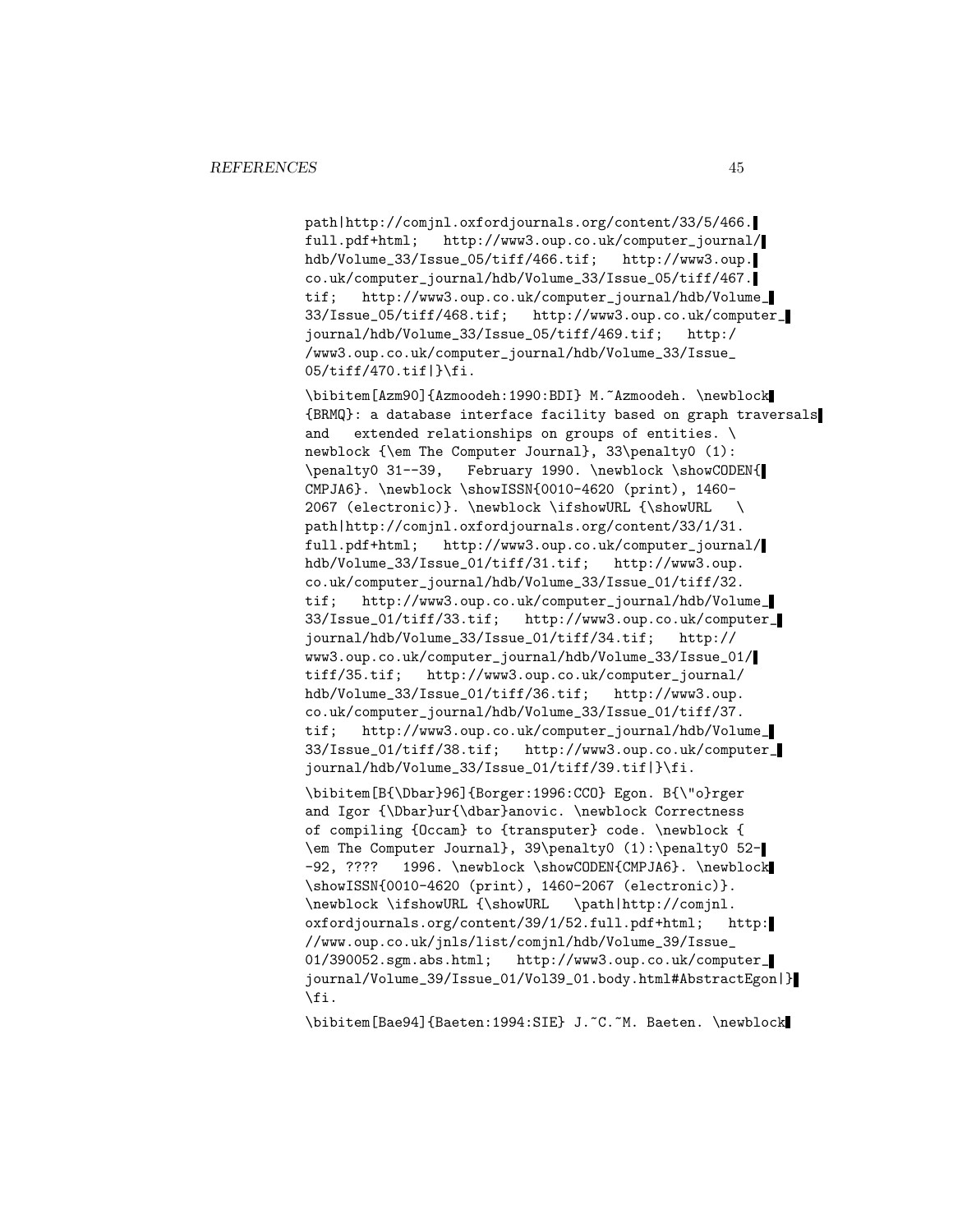Special issue editorial process algebra. \newblock {\ em The Computer Journal}, 37\penalty0 (5):\penalty0 474--475, ???? 1994. \newblock \showCODEN{CMPJA6}. \newblock \showISSN{0010-4620 (print), 1460-2067 (electronic)}.<br>\newblock \ifshowURL {\showURL \path|http://comjnl.  $\newblock \ifmmode \else$  \newblock \ifshowURL {\showURL oxfordjournals.org/content/37/5/474.full.pdf+html|}\fi.

\bibitem[Bak94]{Bakker:1994:SAE} J.~A. Bakker. \newblock A semantic approach to enforce correctness of data distribution schemes. \newblock {\em The Computer Journal}, 37\penalty0 (7):\penalty0 561--575, ???? 1994. \newblock \showCODEN{ CMPJA6}. \newblock \showISSN{0010-4620 (print), 1460- 2067 (electronic)}. \newblock \ifshowURL {\showURL \ path|http://comjnl.oxfordjournals.org/content/37/7/561. full.pdf+html; http://www3.oup.co.uk/computer\_journal/ Volume\_37/Issue\_07/Vol37\_07.body.html#AbstractBakker|} \fi.

\bibitem[BB94]{Berrisford:1994:ROT} G. "Berrisford and M. "Burrows. \newblock Reconciling {00} with {Turing} machines. \newblock {\em The Computer Journal}, 37\penalty0 (10) :\penalty0 888--906, ???? 1994. \newblock \showCODEN{ CMPJA6}. \newblock \showISSN{0010-4620 (print), 1460- 2067 (electronic)}. \newblock \ifshowURL {\showURL \ path|http://comjnl.oxfordjournals.org/content/37/10/888. full.pdf+html; http://www3.oup.co.uk/computer\_journal/ Volume\_37/Issue\_10/Vol37\_10.body.html#AbstractBerrisford|} \fi.

\bibitem[BBF{\etalchar{+}}94]{Benford:1994:SCW} Steve Benford, John Bowers, Lennart~E. Fahl{\'e}n, John Mariani, and Tom Rodden. \newblock Supporting cooperative work in virtual environments. \newblock {\em The Computer Journal} , 37\penalty0 (8):\penalty0 653--668, ???? 1994. \newblock \showCODEN{CMPJA6}. \newblock \showISSN{0010-4620 (print) , 1460-2067 (electronic)}. \newblock \ifshowURL {\showURL \path|http://comjnl.oxfordjournals.org/content/37/8/ 653.full.pdf+html; http://www3.oup.co.uk/computer\_journal/ Volume\_37/Issue\_08/Vol37\_08.body.html#AbstractBenford|} \fi.

\bibitem[BBG95]{Bernardo:1995:DSE} Marco Bernardo, Nadia Busi, and Roberto Gorrieri. \newblock A distributed semantics for {EMPA} based on stochastic contextual nets. \newblock {\em The Computer Journal}, 38\penalty0 (7):\penalty0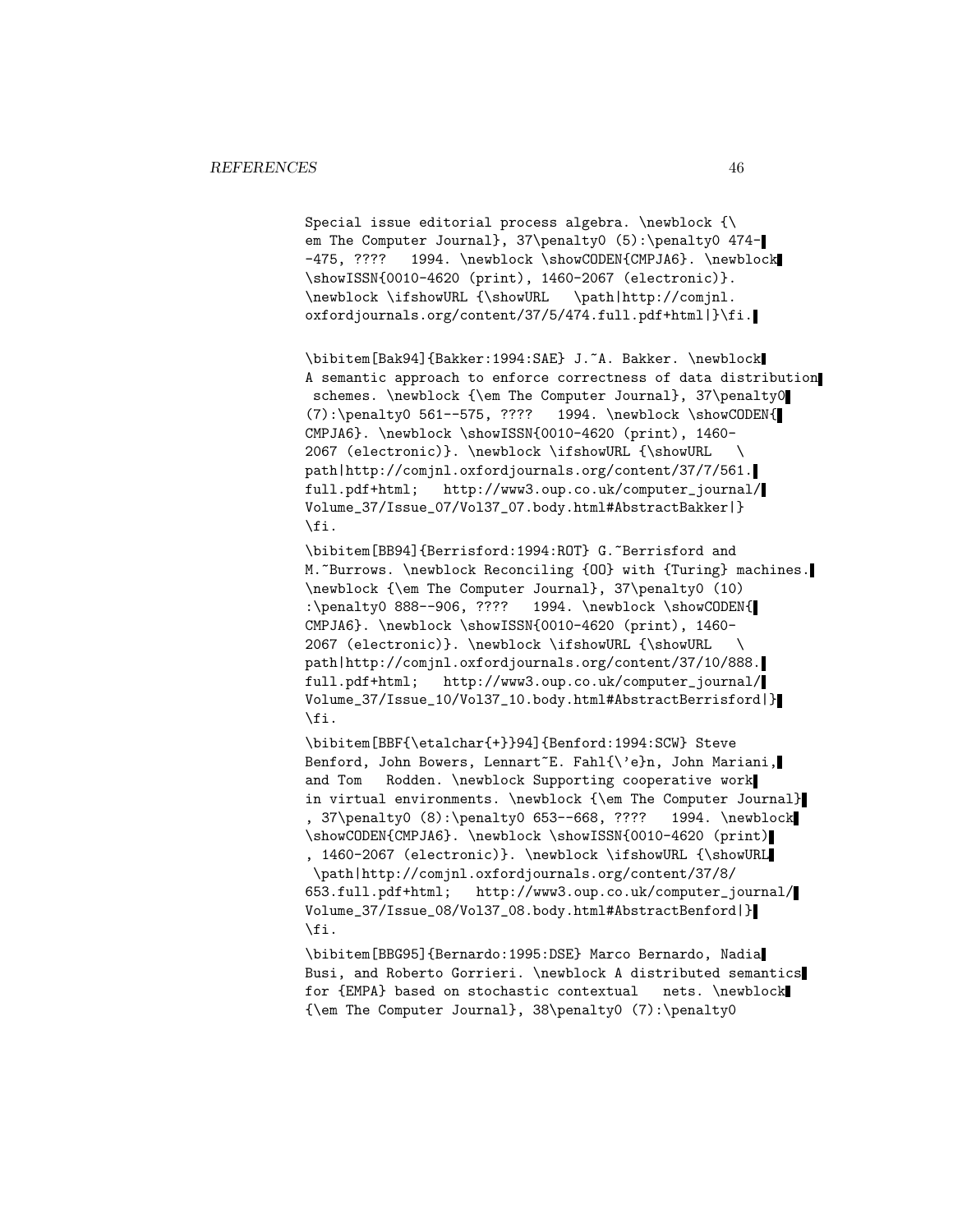492--509, ???? 1995. \newblock \showCODEN{CMPJA6}. \ newblock \showISSN{0010-4620 (print), 1460-2067 (electronic) }. \newblock \ifshowURL {\showURL \path|http://comjnl. oxfordjournals.org/content/38/7/492.full.pdf+html; http: //www3.oup.co.uk/computer\_journal/Volume\_38/Issue\_07/ Vol38\_07.body.html#AbstractBernardo|}\fi.

\bibitem[BBP94]{Bergstra:1994:PAI} Jan~A. Bergstra, Inge Bethke, and Alban Ponse. \newblock Process algebra with iteration and nesting. \newblock {\em The Computer Journal} , 37\penalty0 (4):\penalty0 243--258, ???? 1994. \newblock \showCODEN{CMPJA6}. \newblock \showISSN{0010-4620 (print) , 1460-2067 (electronic)}. \newblock \ifshowURL {\showURL \path|http://comjnl.oxfordjournals.org/content/37/4/ 243.full.pdf+html; http://www3.oup.co.uk/computer\_journal/ Volume\_37/Issue\_04/Vol37\_04.body.html#AbstractBergstra|} \fi.

\bibitem[BBP98]{Baldoni:1998:SFC} Roberto Baldoni, Roberto Beraldi, and Ravi Prakash. \newblock Slotted-{FIFO} communication for asynchronous distributed systems. \newblock {\em The Computer Journal}, 41\penalty0 (5):\penalty0 337--348, ???? 1998. \newblock \showCODEN{CMPJA6}. \newblock \ showISSN{0010-4620 (print), 1460-2067 (electronic)}. \ newblock \ifshowURL {\showURL \path|http://comjnl.oxfordjournals. org/content/41/5/337.full.pdf+html; http://www3.oup. co.uk/computer\_journal/Volume\_41/Issue\_05/Vol41\_05.body. html#AbstractBaldoni|}\fi.

\bibitem[BCH91]{Bastani:1991:MSA} F.~B. Bastani, I.-R. Chen, and W.~Hilal. \newblock A model for the stability analysis of maintenance strategies for linear list. \newblock {\em The Computer Journal}, 34\penalty0 (1) :\penalty0 80--87, February 1991. \newblock \showCODEN{ CMPJA6}. \newblock \showISSN{0010-4620 (print), 1460- 2067 (electronic)}. \newblock \ifshowURL {\showURL \ path|http://comjnl.oxfordjournals.org/content/34/1/80. full.pdf+html; http://www3.oup.co.uk/computer\_journal/ hdb/Volume\_34/Issue\_01/tiff/80.tif; http://www3.oup. co.uk/computer\_journal/hdb/Volume\_34/Issue\_01/tiff/81. tif; http://www3.oup.co.uk/computer\_journal/hdb/Volume\_ 34/Issue\_01/tiff/82.tif; http://www3.oup.co.uk/computer\_ journal/hdb/Volume\_34/Issue\_01/tiff/83.tif; http:// www3.oup.co.uk/computer\_journal/hdb/Volume\_34/Issue\_01/ tiff/84.tif; http://www3.oup.co.uk/computer\_journal/ hdb/Volume\_34/Issue\_01/tiff/85.tif; http://www3.oup.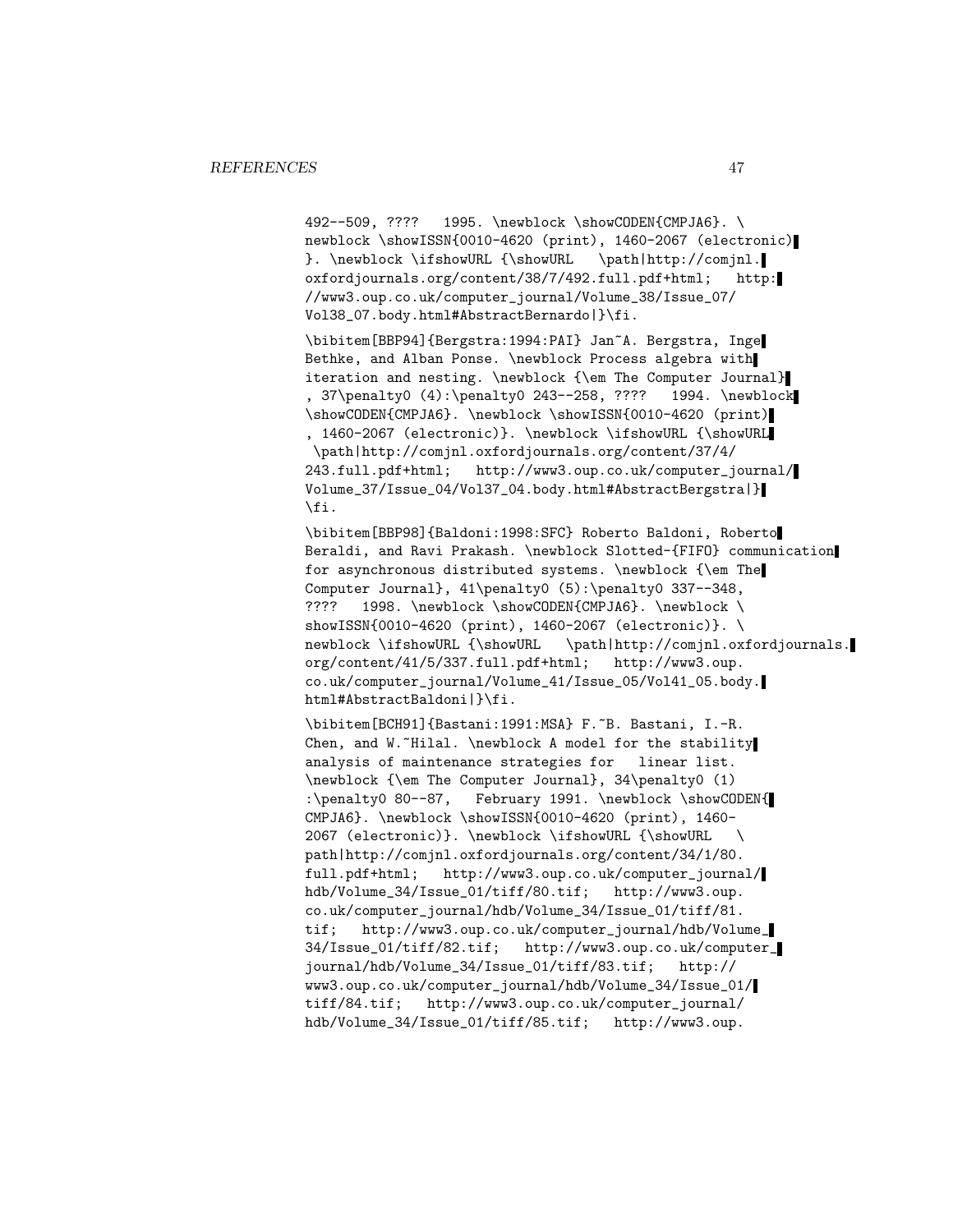co.uk/computer\_journal/hdb/Volume\_34/Issue\_01/tiff/86. tif; http://www3.oup.co.uk/computer\_journal/hdb/Volume\_ 34/Issue\_01/tiff/87.tif|}\fi.

\bibitem[BCV93]{Bergsten:1993:OPA} B.~Bergsten, M.~Couprie, and P.~Valduriez. \newblock Overview of parallel architectures for databases. \newblock {\em The Computer Journal}, 36\ penalty0 (8):\penalty0 734--740, ???? 1993. \newblock \showCODEN{CMPJA6}. \newblock \showISSN{0010-4620 (print) , 1460-2067 (electronic)}. \newblock \ifshowURL {\showURL \path|http://comjnl.oxfordjournals.org/content/36/8/ 734.full.pdf+html; http://www3.oup.co.uk/computer\_journal/ Volume\_36/Issue\_08/Vol36\_08.body.html#AbstractBergsten|} \fi.

\bibitem[BD98]{Barendregt:1998:BR} H.~Barendregt and W. ~Dekkers. \newblock Book review. \newblock {\em The Computer Journal}, 41\penalty0 (2):\penalty0 135, ???? 1998. \ newblock \showCODEN{CMPJA6}. \newblock \showISSN{0010-4620 (print), 1460-2067 (electronic)}. \newblock \ifshowURL {\showURL \path|http://comjnl.oxfordjournals.org/content/ 41/2/135.full.pdf+html|}\fi.

\bibitem[BDB92]{Burmester:1992:EZK} M.~V.~D. Burmester, Y. "G. Desmedt, and T. "Beth. \newblock Efficient zeroknowledge identification schemes for smart cards. \newblock {\em The Computer Journal}, 35\penalty0 (1):\penalty0 21--29, February 1992. \newblock \showCODEN{CMPJA6} . \newblock \showISSN{0010-4620 (print), 1460-2067 (electronic) }. \newblock \ifshowURL {\showURL \path|http://comjnl. oxfordjournals.org/content/35/1/21.full.pdf+html; http: //www3.oup.co.uk/computer\_journal/Volume\_35/Issue\_01/ Vol35\_01.body.html#AbstractBurmester|}\fi.

\bibitem[BDG99]{Blundo:1999:RKA} Carlo Blundo, P.~D'Arco, and A.~G. Gaggia. \newblock A \$\tau\$-restricted key agreement scheme. \newblock {\em The Computer Journal}, 42\penalty0  $(1): \penalty0 51--61, ???? 1999. \newblock \showCODEN{$ CMPJA6}. \newblock \showISSN{0010-4620 (print), 1460- 2067 (electronic)}. \newblock \ifshowURL {\showURL \ path|http://comjnl.oxfordjournals.org/content/42/1/51. full.pdf+html; http://www3.oup.co.uk/computer\_journal/ hdb/Volume\_42/Issue\_01/420051.sgm.abs.html; http:// www3.oup.co.uk/computer\_journal/hdb/Volume\_42/Issue\_01/ pdf/420051.pdf|}\fi.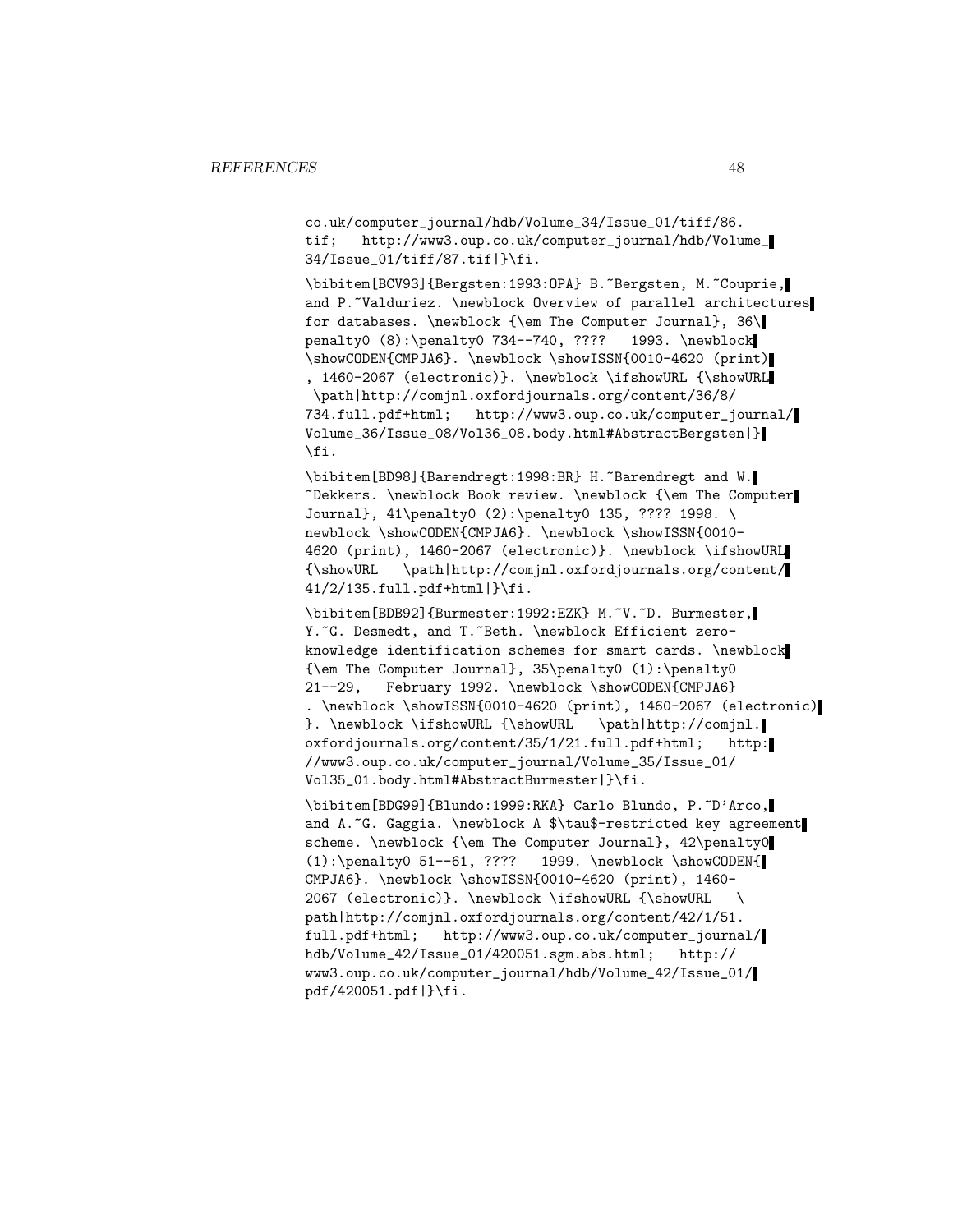\bibitem[BDP93]{Berrington:1993:GUP} Neil Berrington, David {De Roure}, and Julian Padget. \newblock Guaranteeing unpredictability (programming model). \newblock {\em The Computer Journal}, 36\penalty0 (8):\penalty0 723--733, ???? 1993. \newblock \showCODEN{CMPJA6}. \newblock \ showISSN{0010-4620 (print), 1460-2067 (electronic)}. \ newblock \ifshowURL {\showURL \path|http://comjnl.oxfordjournals. org/content/36/8/723.full.pdf+html; http://www3.oup. co.uk/computer\_journal/Volume\_36/Issue\_08/Vol36\_08.body. html#AbstractBerrington|}\fi.

\bibitem[Ben95]{Bennett:1995:IG} Simon Bennett. \newblock Innovations in {GIS 1}. \newblock {\em The Computer Journal} , 38\penalty0 (1):\penalty0 87a--88, ???? 1995. \newblock \showCODEN{CMPJA6}. \newblock \showISSN{0010-4620 (print) , 1460-2067 (electronic)}. \newblock \ifshowURL {\showURL \path|http://comjnl.oxfordjournals.org/content/38/1/ 87-a.full.pdf+html|}\fi.

\bibitem[BENM98]{Bai:1998:FTB} L.~Q. Bai, H.~Ebara, H. ~Nakano, and H.~Maeda. \newblock Fault-tolerant broadcasting on the arrangement graph. \newblock {\em The Computer Journal}, 41\penalty0 (3):\penalty0 171--184, ???? 1998. \newblock \showCODEN{CMPJA6}. \newblock \showISSN{0010- 4620 (print), 1460-2067 (electronic)}. \newblock \ifshowURL {\showURL \path|http://comjnl.oxfordjournals.org/content/ 41/3/171.full.pdf+html; http://www3.oup.co.uk/computer\_ journal/Volume\_41/Issue\_03/Vol41\_03.body.html#AbstractBai|} \fi.

\bibitem[Ber92]{Berry:1992:MWP} Dave Berry. \newblock Ml for the working programme. \newblock {\em The Computer Journal}, 35\penalty0 (5):\penalty0 450a--450, October 1992. \newblock \showCODEN{CMPJA6}. \newblock \showISSN{ 0010-4620 (print), 1460-2067 (electronic)}. \newblock \ifshowURL {\showURL \path|http://comjnl.oxfordjournals. org/content/35/5/450-a.full.pdf+html|}\fi.

\bibitem[BG94a]{Bezem:1994:CCP} M.~Bezem and J.~F. Groote. \newblock Corrigendum to a correctness proof of a onebit sliding window protocol in {\$\mu\$CRL}. \newblock {\em The Computer Journal}, 37\penalty0 (7):\penalty0 651, ???? 1994. \newblock \showCODEN{CMPJA6}. \newblock \showISSN{0010-4620 (print), 1460-2067 (electronic)}. \newblock \ifshowURL {\showURL \path|http://comjnl. oxfordjournals.org/content/37/7/651.full.pdf+html|}\fi. \newblock See \cite{Bezem:1994:CPO}.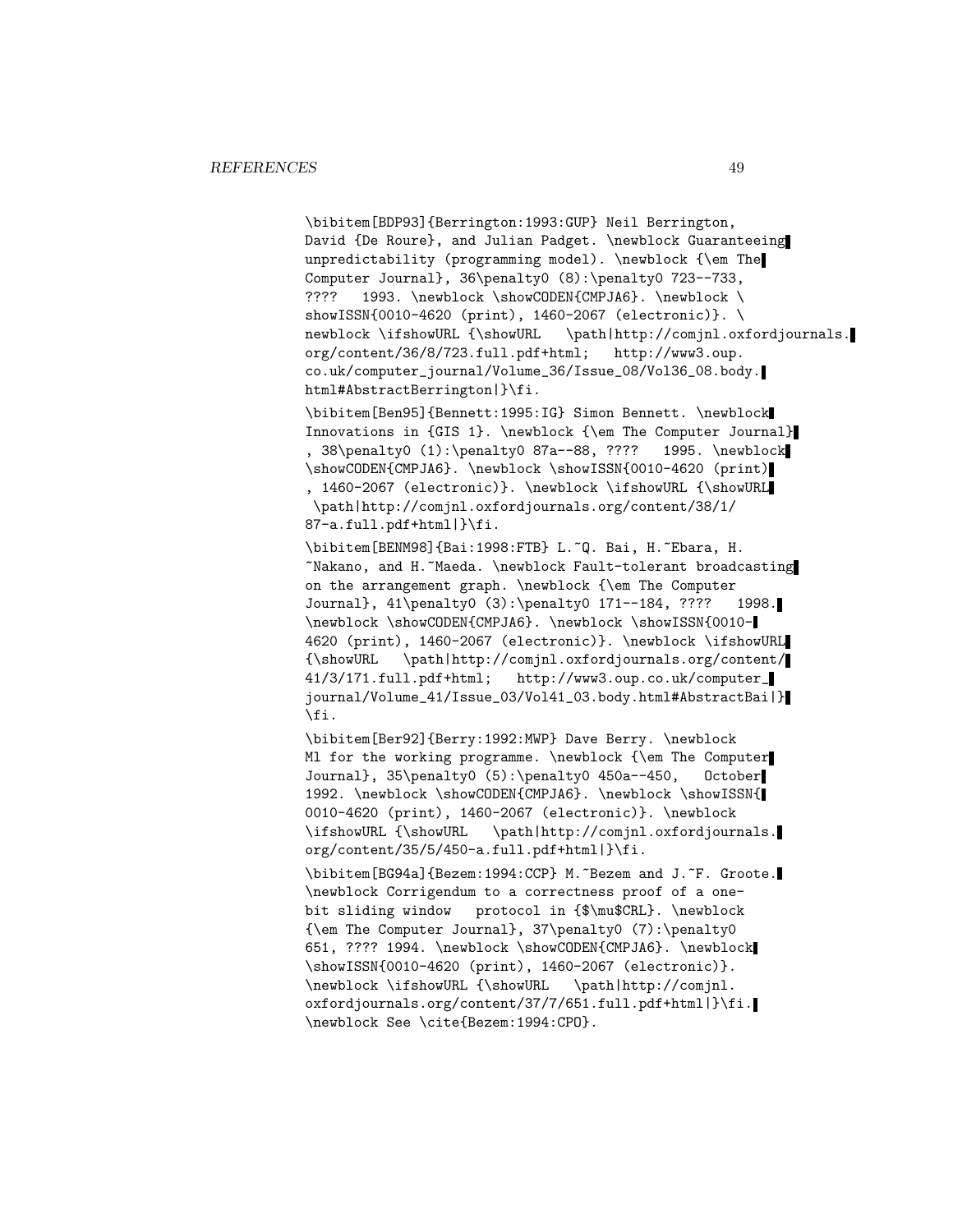\bibitem[BG94b]{Bezem:1994:CPO} M.~A. Bezem and J.~F. Groote. \newblock A correctness proof of a one-bit sliding window protocol in {\$\mu\$CRL}. \newblock {\em The Computer Journal}, 37\penalty0 (4):\penalty0 289--307, ???? 1994. \newblock \showCODEN{CMPJA6}. \newblock \showISSN{0010- 4620 (print), 1460-2067 (electronic)}. \newblock \ifshowURL {\showURL \path|http://comjnl.oxfordjournals.org/content/ 37/4/289.full.pdf+html; http://www3.oup.co.uk/computer\_ journal/Volume\_37/Issue\_04/Vol37\_04.body.html#AbstractBezem|} \fi. \newblock See corrigendum \cite{Bezem:1994:CCP}.

\bibitem[BGMW96]{Barringer:1996:PAF} Howard Barringer, Graham Gough, Brian Monahan, and Alan Williams. \newblock A process algebra foundation for reasoning about {Core ELLA}. \newblock {\em The Computer Journal}, 39\penalty0 (4):\penalty0 303--324, ???? 1996. \newblock \showCODEN{ CMPJA6}. \newblock \showISSN{0010-4620 (print), 1460- 2067 (electronic)}. \newblock \ifshowURL {\showURL \ path|http://comjnl.oxfordjournals.org/content/39/4/303. full.pdf+html; http://www.oup.co.uk/jnls/list/comjnl/ hdb/Volume\_39/Issue\_04/390303.sgm.abs.html; http:// www3.oup.co.uk/computer\_journal/Volume\_39/Issue\_04/Vol39\_ 04.body.html#AbstractBarringer|}\fi.

\bibitem[BGO94]{Bhagavathi:1994:GHL} D.~Bhagavathi, C. ~E. Grosch, and S.~Olariu. \newblock A greedy hypercubelabeling algorithm. \newblock {\em The Computer Journal} , 37\penalty0 (2):\penalty0 124--128, ???? 1994. \newblock \showCODEN{CMPJA6}. \newblock \showISSN{0010-4620 (print) , 1460-2067 (electronic)}. \newblock \ifshowURL {\showURL \path|http://comjnl.oxfordjournals.org/content/37/2/ 124.full.pdf+html; http://www3.oup.co.uk/computer\_journal/ Volume\_37/Issue\_02/Vol37\_02.body.html#AbstractBhagavathi|} \fi.

\bibitem[BGR98]{Benjamin:1998:PIS} R.~Benjamin, B.~Gladman, and B. "Randell. \newblock Protecting {IT} systems from {CyberCrime}. \newblock {\em The Computer Journal}, 41\ penalty0 (7):\penalty0 429--443, ???? 1998. \newblock \showCODEN{CMPJA6}. \newblock \showISSN{0010-4620 (print) , 1460-2067 (electronic)}. \newblock \ifshowURL {\showURL \path|http://comjnl.oxfordjournals.org/content/41/7/ 429.full.pdf+html; http://www3.oup.co.uk/computer\_journal/ Volume\_41/Issue\_07/Vol41\_07.body.html#AbstractBenjamin|} \fi.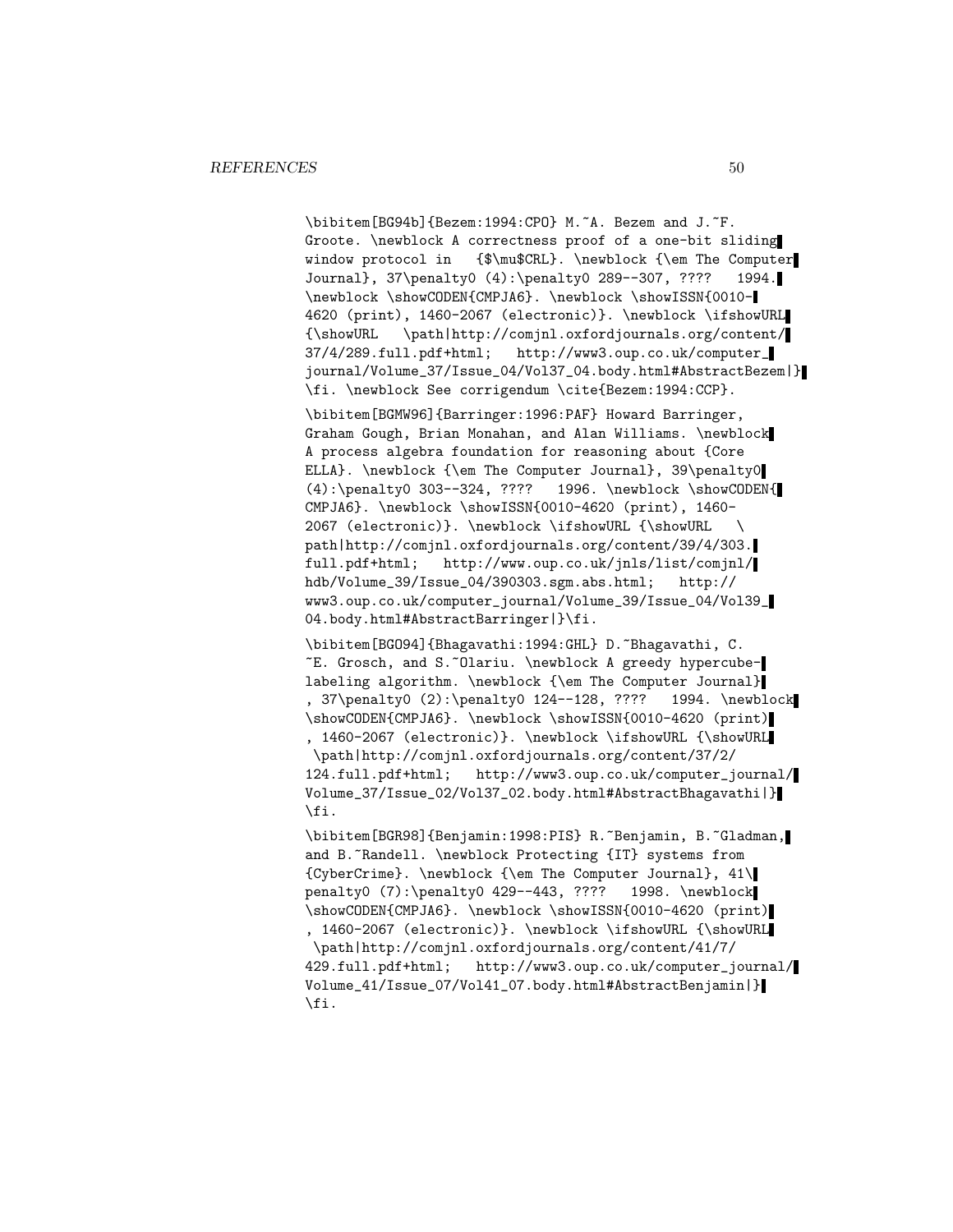\bibitem[BGS99]{Bickmore:1999:WPF} Timothy Bickmore, Andreas Girgensohn, and Joseph~W. Sullivan. \newblock {Web} page filtering and re-authoring for mobile users. \newblock {\em The Computer Journal}, 42\penalty0 (6):\penalty0 534--546, ???? 1999. \newblock \showCODEN{CMPJA6}. \ newblock \showISSN{0010-4620 (print), 1460-2067 (electronic) }. \newblock \ifshowURL {\showURL \path|http://comjnl. oxfordjournals.org/content/42/6/534.full.pdf+html; http: //www3.oup.co.uk/computer\_journal/hdb/Volume\_42/Issue\_ 06/420534.sgm.abs.html; http://www3.oup.co.uk/computer\_ journal/hdb/Volume\_42/Issue\_06/pdf/420534.pdf|}\fi.

\bibitem[Bha91]{Bhaskar:1991:BR} K.~Bhaskar. \newblock Book review. \newblock {\em The Computer Journal}, 34\ penalty0 (5):\penalty0 396, ???? 1991. \newblock \showCODEN{ CMPJA6}. \newblock \showISSN{0010-4620 (print), 1460- 2067 (electronic)}. \newblock \ifshowURL {\showURL path|http://comjnl.oxfordjournals.org/content/34/5/396. full.pdf+html|}\fi.

\bibitem[Bhu91]{Bhunia:1991:C} C.~T. Bhunia. \newblock Correspondence. \newblock {\em The Computer Journal}, 34\penalty0 (5):\penalty0 427, ???? 1991. \newblock \ showCODEN{CMPJA6}. \newblock \showISSN{0010-4620 (print) , 1460-2067 (electronic)}. \newblock \ifshowURL {\showURL \path|http://comjnl.oxfordjournals.org/content/34/5/ 427.full.pdf+html|}\fi.

\bibitem[Bis92a]{Bishop:1992:CWT} J.~Bishop. \newblock A compiler {Writer}'s toolbox. \newblock {\em The Computer Journal}, 35\penalty0 (6):\penalty0 573, December 1992. \newblock \showCODEN{CMPJA6}. \newblock \showISSN{0010- 4620 (print), 1460-2067 (electronic)}. \newblock \ifshowURL {\showURL \path|http://comjnl.oxfordjournals.org/content/ 35/6/573.full.pdf+html|}\fi.

\bibitem[Bis92b]{Bishop:1992:IPS} Judy Bishop. \newblock Introduction to {Pascal} and structured design; {Pascal} plus data structures, algorithms and advanced programming. \newblock {\em The Computer Journal}, 35\penalty0 (3) :\penalty0 255, June 1992. \newblock \showCODEN{CMPJA6} . \newblock \showISSN{0010-4620 (print), 1460-2067 (electronic) }. \newblock \ifshowURL {\showURL \path|http://comjnl. oxfordjournals.org/content/35/3/255.full.pdf+html|}\fi.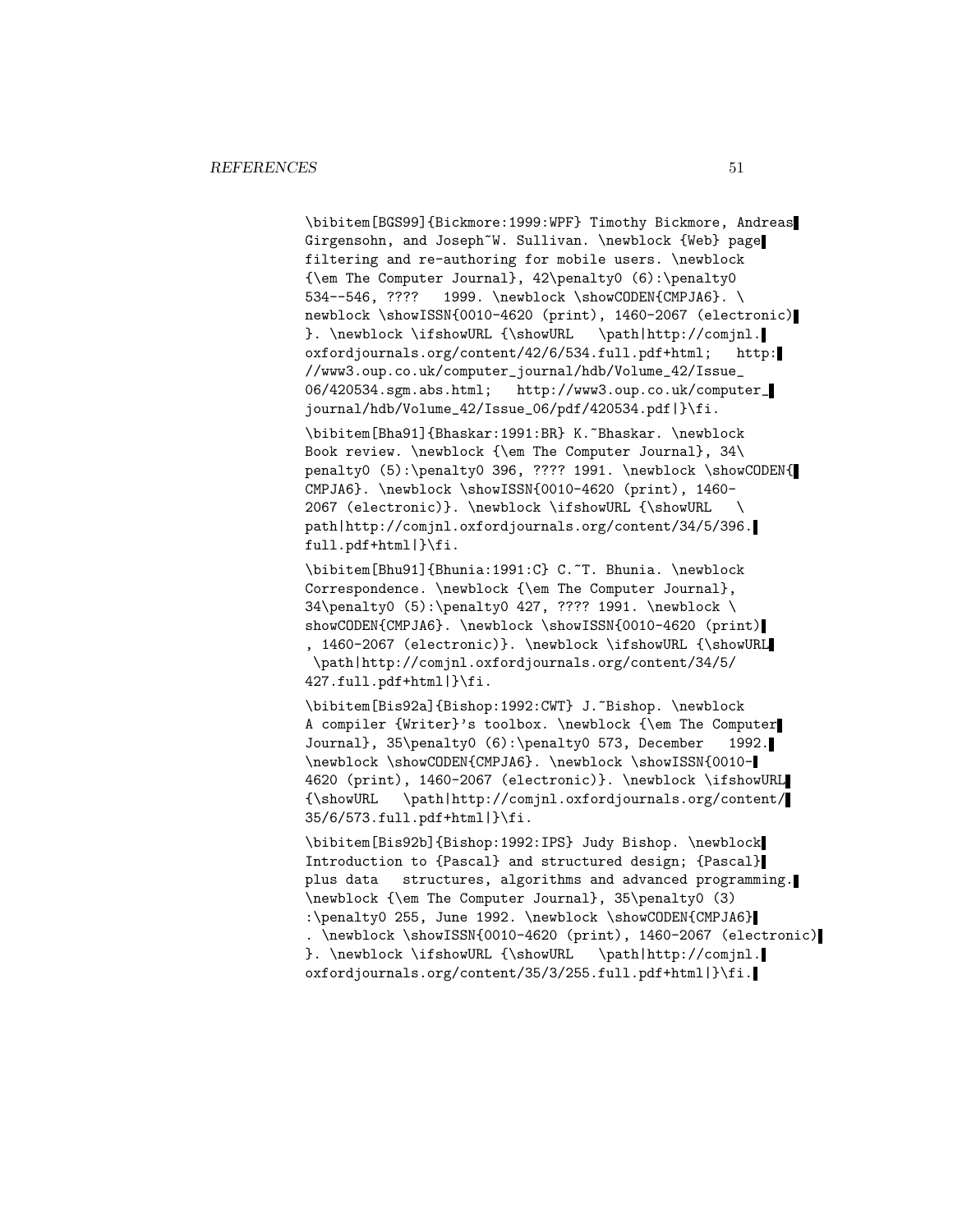\bibitem[BJ98]{Bodorik:1998:MVM} P.~Bodorik and D.~Jutla. \newblock Multi-view memory support to operating systems in locking for transaction and database systems. \newblock {\em The Computer Journal}, 41\penalty0 (2):\penalty0 84--97, ???? 1998. \newblock \showCODEN{CMPJA6}. \newblock \showISSN{0010-4620 (print), 1460-2067 (electronic)}. \newblock \ifshowURL {\showURL \path|http://comjnl. oxfordjournals.org/content/41/2/84.full.pdf+html; http: //www3.oup.co.uk/computer\_journal/Volume\_41/Issue\_02/ Vol41\_02.body.html#AbstractBodorik|}\fi.

\bibitem[BJKW97]{Burke:1997:AUT} E.~Burke, K.~Jackson, J. H. Kingston, and R. Weare. \newblock Automated university timetabling: the state of the art. \newblock {\em The Computer Journal}, 40\penalty0 (9):\penalty0 565--571, ???? 1997. \newblock \showCODEN{CMPJA6}. \newblock \ showISSN{0010-4620 (print), 1460-2067 (electronic)}. \ newblock \ifshowURL {\showURL \path|http://comjnl.oxfordjournals. org/content/40/9/565.full.pdf+html|}\fi.

\bibitem[BK92]{Born:1992:TPB} R.~G. B{\"o}rn and J.~R. Kenevan. \newblock Theoretical performance-based costeffectiveness of multicomputers. \newblock {\em The Computer Journal}, 35\penalty0 (1):\penalty0 62--70, February 1992. \newblock \showCODEN{CMPJA6}. \newblock \showISSN{ 0010-4620 (print), 1460-2067 (electronic)}. \newblock \ifshowURL {\showURL \path|http://comjnl.oxfordjournals. org/content/35/1/62.full.pdf+html; http://www3.oup. co.uk/computer\_journal/Volume\_35/Issue\_01/Vol35\_01.body. html#AbstractBorn|}\fi.

\bibitem[BKLL95]{Brinksma:1995:SCB} Ed~Brinksma, Joost-Pieter Katoen, Rom Langerak, and Diego Latella. \newblock A stochastic causality-based process algebra. \newblock {\em The Computer Journal}, 38\penalty0 (7):\penalty0 552--565, ???? 1995. \newblock \showCODEN{CMPJA6}. \ newblock \showISSN{0010-4620 (print), 1460-2067 (electronic) }. \newblock \ifshowURL {\showURL \path|http://comjnl. oxfordjournals.org/content/38/7/552.full.pdf+html; http: //www3.oup.co.uk/computer\_journal/Volume\_38/Issue\_07/ Vol38\_07.body.html#AbstractBrinksma|}\fi.

\bibitem[BKMK90]{Burton:1990:SNI} F.~W. Burton, J.~G. Kollias, D.~G. Matsakis, and V.~G. Kollias. \newblock Short note: Implementation of overlapping {B}-trees for time and space efficient representation of collections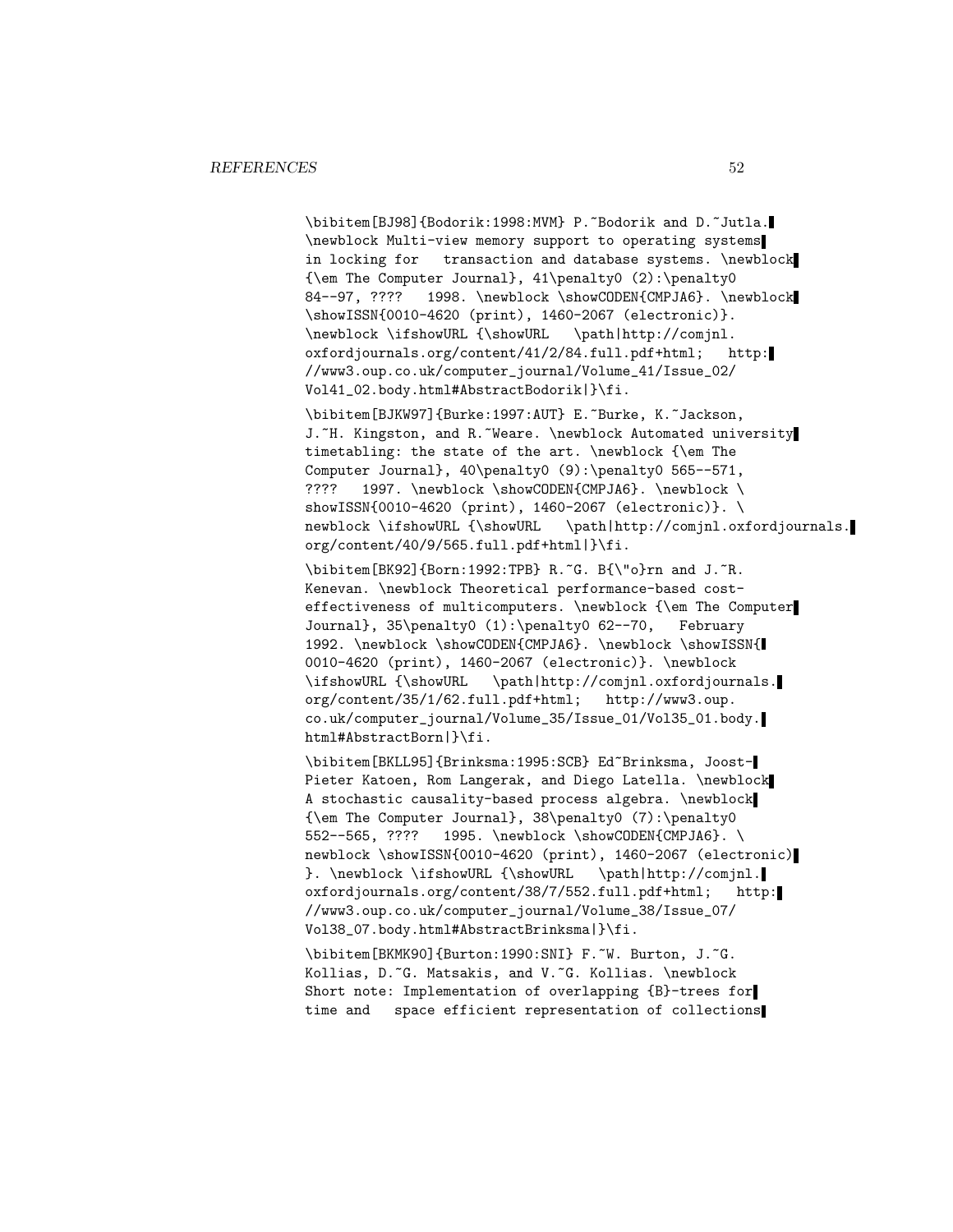of similar files. \newblock {\em The Computer Journal} , 33\penalty0 (3):\penalty0 279--280, June 1990. \newblock \showCODEN{CMPJA6}. \newblock \showISSN{0010-4620 (print) , 1460-2067 (electronic)}. \newblock \ifshowURL {\showURL \path|http://comjnl.oxfordjournals.org/content/33/3/ 279.full.pdf+html; http://www3.oup.co.uk/computer\_journal/ hdb/Volume\_33/Issue\_03/tiff/279.tif; http://www3.oup. co.uk/computer\_journal/hdb/Volume\_33/Issue\_03/tiff/280. tif|}\fi.

\bibitem[BKMT96]{Bozanis:1996:RBI} Panayiotis Bozanis, Nectarios Kitsios, Christos Makris, and Athanasios Tsakalidis. \newblock Red--blue intersection reporting for objects of non-constant size. \newblock {\em The Computer Journal} , 39\penalty0 (6):\penalty0 541--546, ???? 1996. \newblock \showCODEN{CMPJA6}. \newblock \showISSN{0010-4620 (print) , 1460-2067 (electronic)}. \newblock \ifshowURL {\showURL

\path|http://comjnl.oxfordjournals.org/content/39/6/ 541.full.pdf+html; http://www.oup.co.uk/jnls/list/comjnl/ hdb/Volume\_39/Issue\_06/390541.sgm.abs.html; http:// www3.oup.co.uk/computer\_journal/Volume\_39/Issue\_06/Vol39\_ 06.body.html#AbstractBozanis|}\fi.

\bibitem[BKMT97]{Bozanis:1997:NRI} P.~Bozanis, N.~Kitsios, C. "Makris, and A. "Tsakalidis. \newblock New results on intersection query problems. \newblock {\em The Computer Journal}, 40\penalty0 (1):\penalty0 22--29, ???? 1997. \newblock \showCODEN{CMPJA6}. \newblock \showISSN{0010- 4620 (print), 1460-2067 (electronic)}. \newblock \ifshowURL {\showURL \path|http://comjnl.oxfordjournals.org/content/ 40/1/22.full.pdf+html; http://www.oup.co.uk/computer\_ journal/Volume\_40/Issue\_01/Vol40\_01.body.html#AbstractBozanis; http://www3.oup.co.uk/computer\_journal/Volume\_40/Issue\_ 01/Vol40\_01.body.html#AbstractBozanis|}\fi.

\bibitem[BL90]{Bilodeau:1990:DSM} M.~Bilodeau and D.~ Laguitton. \newblock Development of screen management subroutines compatible with {Microsoft FORTRAN} compiler. \newblock {\em The Computer Journal}, 33\penalty0 (5) :\penalty0 444--452, October 1990. \newblock \showCODEN{ CMPJA6}. \newblock \showISSN{0010-4620 (print), 1460- 2067 (electronic)}. \newblock \ifshowURL {\showURL \ path|http://comjnl.oxfordjournals.org/content/33/5/444. full.pdf+html; http://www3.oup.co.uk/computer\_journal/ hdb/Volume\_33/Issue\_05/tiff/444.tif; http://www3.oup. co.uk/computer\_journal/hdb/Volume\_33/Issue\_05/tiff/445.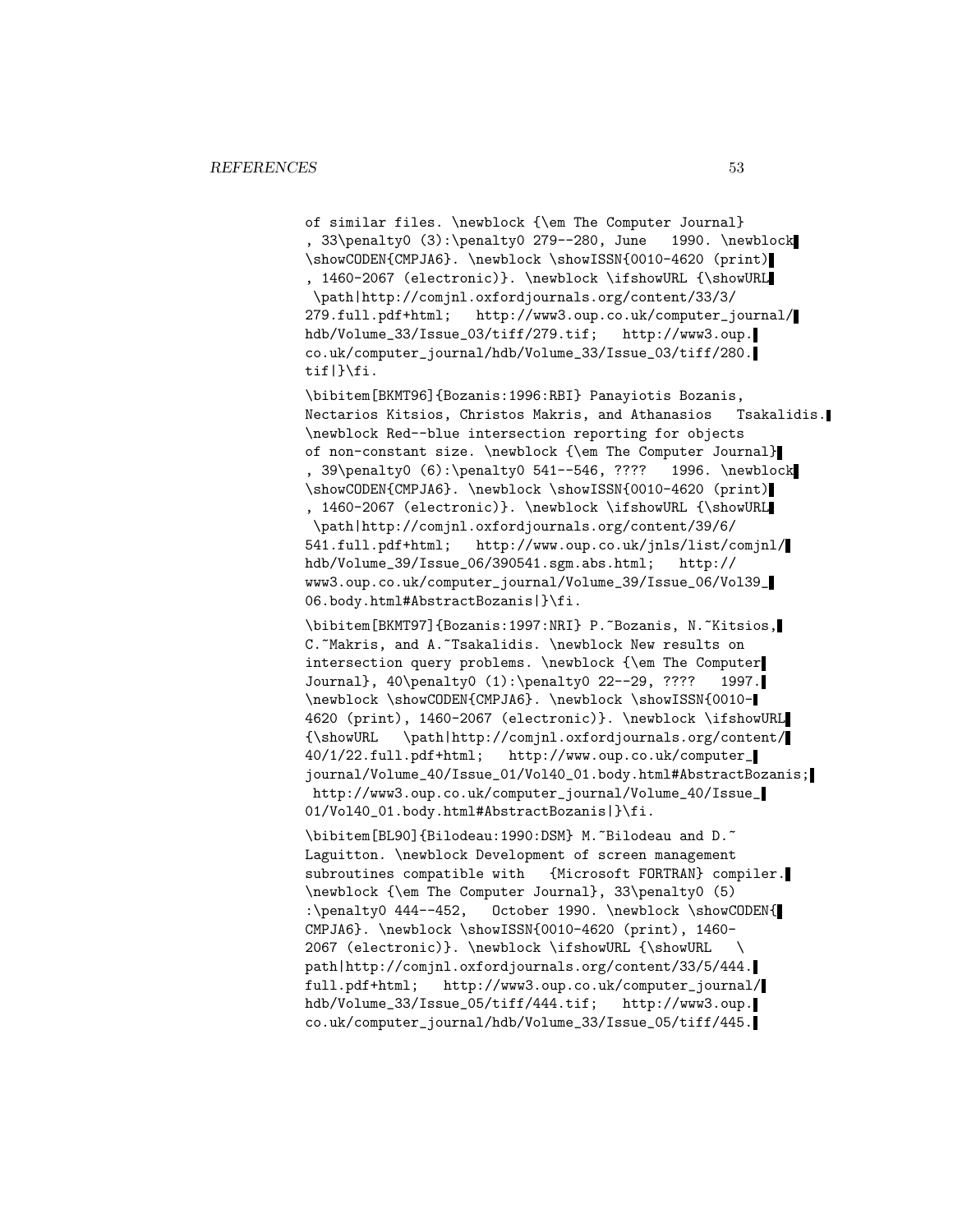tif; http://www3.oup.co.uk/computer\_journal/hdb/Volume\_ 33/Issue\_05/tiff/446.tif; http://www3.oup.co.uk/computer\_ journal/hdb/Volume\_33/Issue\_05/tiff/447.tif; http:/ /www3.oup.co.uk/computer\_journal/hdb/Volume\_33/Issue\_ 05/tiff/448.tif; http://www3.oup.co.uk/computer\_journal/ hdb/Volume\_33/Issue\_05/tiff/449.tif; http://www3.oup. co.uk/computer\_journal/hdb/Volume\_33/Issue\_05/tiff/450. tif; http://www3.oup.co.uk/computer\_journal/hdb/Volume\_ 33/Issue\_05/tiff/451.tif; http://www3.oup.co.uk/computer\_ journal/hdb/Volume\_33/Issue\_05/tiff/452.tif|}\fi.

\bibitem[BL91]{Burns:1991:FBD} A.~Burns and A.~M. Lister. \newblock A framework for building dependable systems. \newblock {\em The Computer Journal}, 34\penalty0 (2) :\penalty0 173--181, April 1991. \newblock \showCODEN{ CMPJA6}. \newblock \showISSN{0010-4620 (print), 1460- 2067 (electronic)}. \newblock \ifshowURL {\showURL \ path|http://comjnl.oxfordjournals.org/content/34/2/173. full.pdf+html; http://www3.oup.co.uk/computer\_journal/ hdb/Volume\_34/Issue\_02/tiff/173.tif; http://www3.oup. co.uk/computer\_journal/hdb/Volume\_34/Issue\_02/tiff/174. tif; http://www3.oup.co.uk/computer\_journal/hdb/Volume\_ 34/Issue\_02/tiff/175.tif; http://www3.oup.co.uk/computer\_ journal/hdb/Volume\_34/Issue\_02/tiff/176.tif; http:/ /www3.oup.co.uk/computer\_journal/hdb/Volume\_34/Issue\_ 02/tiff/177.tif; http://www3.oup.co.uk/computer\_journal/ hdb/Volume\_34/Issue\_02/tiff/178.tif; http://www3.oup. co.uk/computer\_journal/hdb/Volume\_34/Issue\_02/tiff/179. tif; http://www3.oup.co.uk/computer\_journal/hdb/Volume\_ 34/Issue\_02/tiff/180.tif; http://www3.oup.co.uk/computer\_ journal/hdb/Volume\_34/Issue\_02/tiff/181.tif|}\fi.

\bibitem[Bla92]{Blair:1992:IRP} D.~C. Blair. \newblock Information retrieval and the philosophy of language. \newblock {\em The Computer Journal}, 35\penalty0 (3) :\penalty0 200--207, June 1992. \newblock \showCODEN{ CMPJA6}. \newblock \showISSN{0010-4620 (print), 1460- 2067 (electronic)}. \newblock \ifshowURL {\showURL \ path|http://comjnl.oxfordjournals.org/content/35/3/200. full.pdf+html; http://www3.oup.co.uk/computer\_journal/ Volume\_35/Issue\_03/Vol35\_03.body.html#AbstractBlair|} \fi.

\bibitem[BLPL92]{Bertossi:1992:SNP} A.~A. Bertossi, F. ~Luccio, L.~Pagli, and E.~Lodi. \newblock Short notes: a parallel solution to the approximate string matching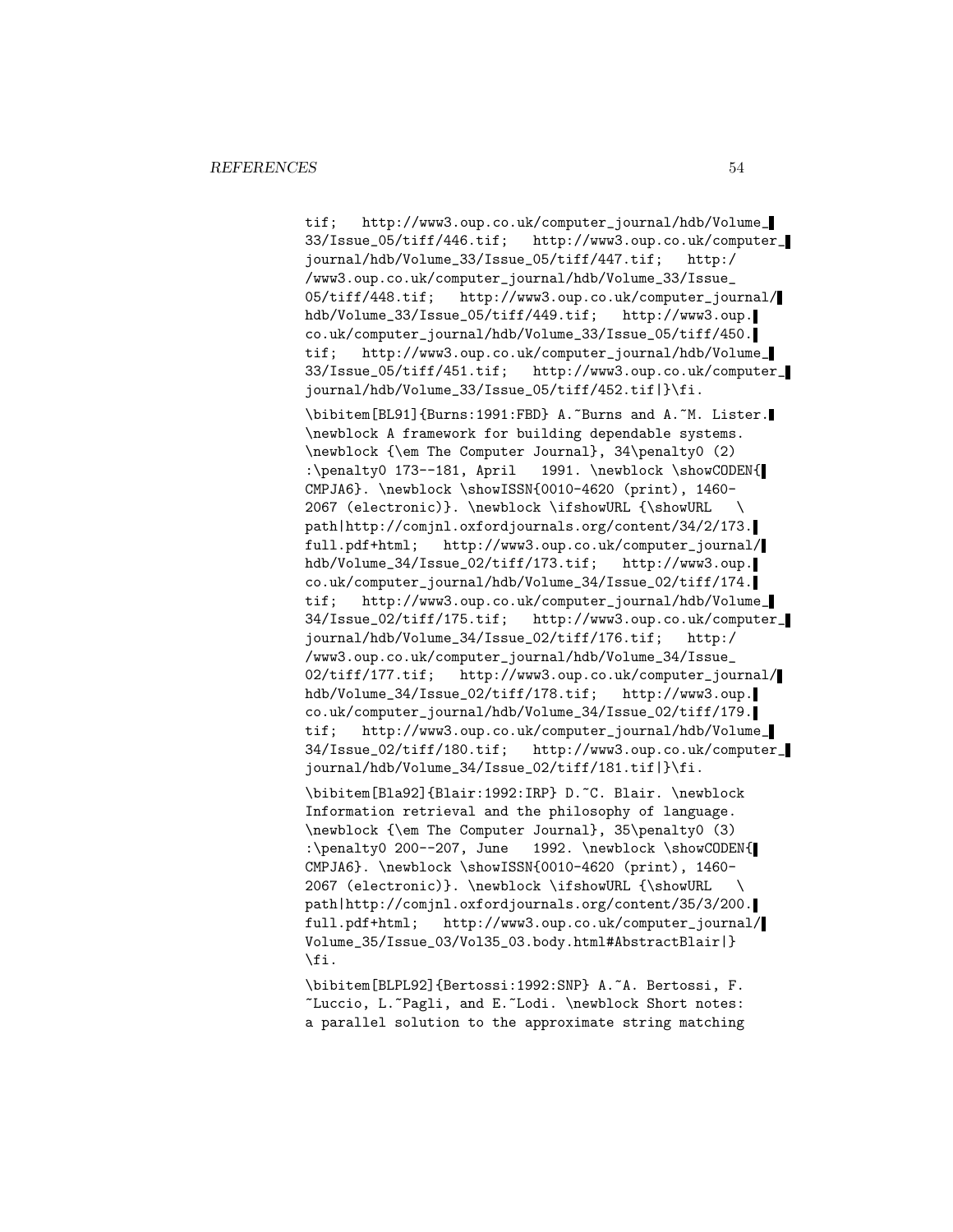problem. \newblock {\em The Computer Journal}, 35\penalty0 (5):\penalty0 524--526, October 1992. \newblock \showCODEN{ CMPJA6}. \newblock \showISSN{0010-4620 (print), 1460- 2067 (electronic)}. \newblock \ifshowURL {\showURL \ path|http://comjnl.oxfordjournals.org/content/35/5/524. full.pdf+html; http://www3.oup.co.uk/computer\_journal/ Volume\_35/Issue\_05/350524.sgm.abs.html; http://www3.oup. co.uk/computer\_journal/Volume\_35/Issue\_05/tiff/524.tif; http://www3.oup.co.uk/computer\_journal/Volume\_35/Issue\_ 05/tiff/525.tif; http://www3.oup.co.uk/computer\_journal/ Volume\_35/Issue\_05/tiff/526.tif|}\fi.

\bibitem[BLR94]{Balter:1994:GL} Roland Balter, Serge Lacourte, and Michel Riveill. \newblock The {Guide} language. \ newblock {\em The Computer Journal}, 37\penalty0 (6): \penalty0 519--530, ???? 1994. \newblock \showCODEN{ CMPJA6}. \newblock \showISSN{0010-4620 (print), 1460- 2067 (electronic)}. \newblock \ifshowURL {\showURL \ path|http://comjnl.oxfordjournals.org/content/37/6/519. full.pdf+html; http://www3.oup.co.uk/computer\_journal/ Volume\_37/Issue\_06/Vol37\_06.body.html#AbstractBalter|} \fi.

\bibitem[BM90a]{Baik:1990:TAT} K.~H. Baik and L.~L. Miller. \newblock Topological approach for testing equivalence in heterogeneous relational databases. \newblock {\ em The Computer Journal}, 33\penalty0 (1):\penalty0 2- -10, February 1990. \newblock \showCODEN{CMPJA6}. \ newblock \showISSN{0010-4620 (print), 1460-2067 (electronic) }. \newblock \ifshowURL {\showURL \path|http://comjnl. oxfordjournals.org/content/33/1/2.full.pdf+html; http: //www3.oup.co.uk/computer\_journal/hdb/Volume\_33/Issue\_ 01/tiff/10.tif; http://www3.oup.co.uk/computer\_journal/ hdb/Volume\_33/Issue\_01/tiff/2.tif; http://www3.oup. co.uk/computer\_journal/hdb/Volume\_33/Issue\_01/tiff/3. tif; http://www3.oup.co.uk/computer\_journal/hdb/Volume\_ 33/Issue\_01/tiff/4.tif; http://www3.oup.co.uk/computer\_ journal/hdb/Volume\_33/Issue\_01/tiff/5.tif; http://www3. oup.co.uk/computer\_journal/hdb/Volume\_33/Issue\_01/tiff/ 6.tif; http://www3.oup.co.uk/computer\_journal/hdb/Volume\_ 33/Issue\_01/tiff/7.tif; http://www3.oup.co.uk/computer\_ journal/hdb/Volume\_33/Issue\_01/tiff/8.tif; http://www3. oup.co.uk/computer\_journal/hdb/Volume\_33/Issue\_01/tiff/ 9.tif|}\fi.

\bibitem[BM90b]{Bailey:1990:PDC} R.~L. Bailey and R.~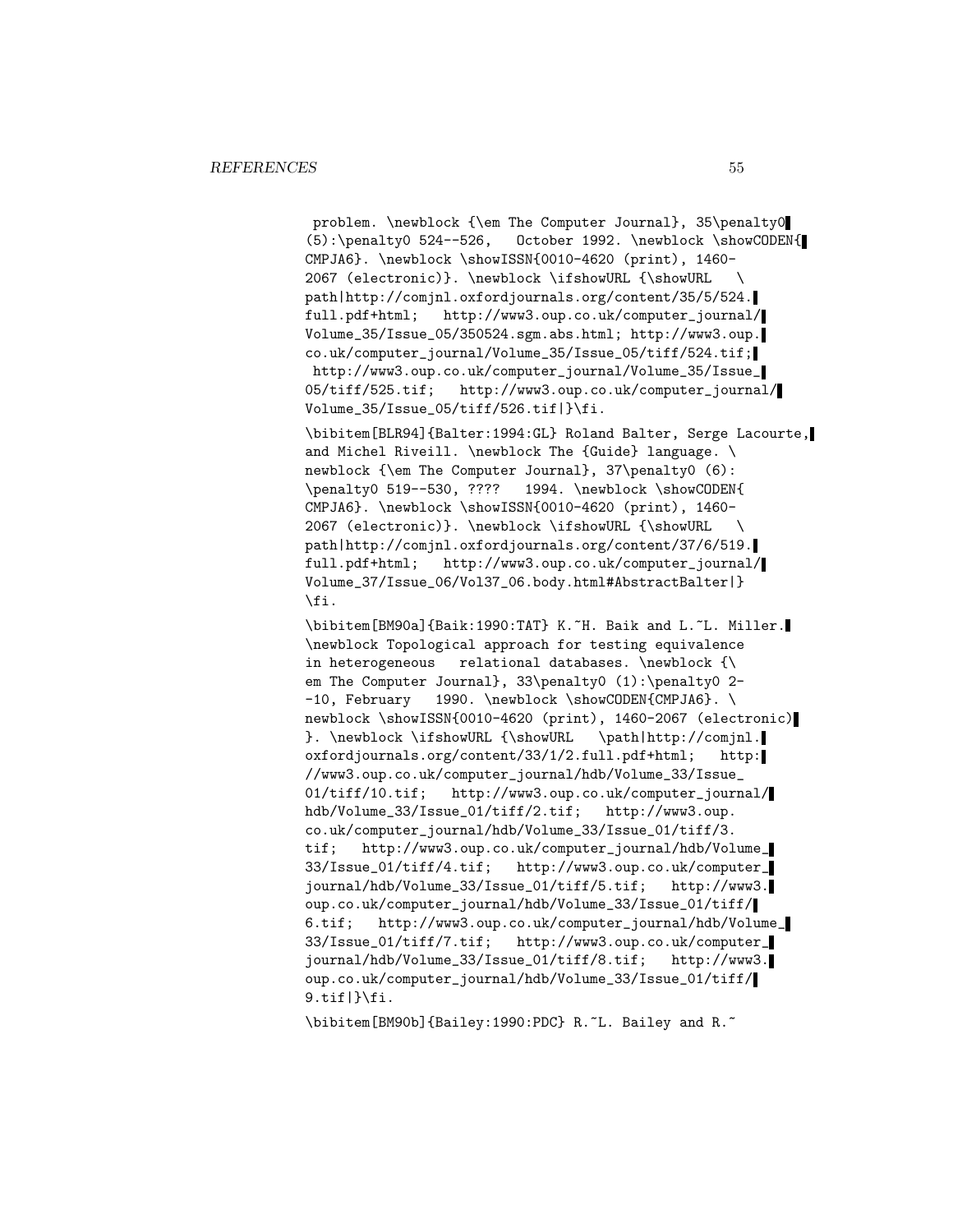Mukkamala. \newblock Pipelining data compression algorithms. \newblock {\em The Computer Journal}, 33\penalty0 (4) :\penalty0 308--313, August 1990. \newblock \showCODEN{ CMPJA6}. \newblock \showISSN{0010-4620 (print), 1460- 2067 (electronic)}. \newblock \ifshowURL {\showURL \ path|http://comjnl.oxfordjournals.org/content/33/4/308. full.pdf+html; http://www3.oup.co.uk/computer\_journal/ hdb/Volume\_33/Issue\_04/tiff/308.tif; http://www3.oup. co.uk/computer\_journal/hdb/Volume\_33/Issue\_04/tiff/309. tif; http://www3.oup.co.uk/computer\_journal/hdb/Volume\_ 33/Issue\_04/tiff/310.tif; http://www3.oup.co.uk/computer\_ journal/hdb/Volume\_33/Issue\_04/tiff/311.tif; http:/ /www3.oup.co.uk/computer\_journal/hdb/Volume\_33/Issue\_ 04/tiff/312.tif; http://www3.oup.co.uk/computer\_journal/ hdb/Volume\_33/Issue\_04/tiff/313.tif|}\fi. \bibitem[BM90c]{Bell:1990:TQO} S.~B.~M. Bell and D.~C. Mason. \newblock Tesseral quaternions for the octtree. \newblock {\em The Computer Journal}, 33\penalty0 (5) :\penalty0 386--397, October 1990. \newblock \showCODEN{ CMPJA6}. \newblock \showISSN{0010-4620 (print), 1460- 2067 (electronic)}. \newblock \ifshowURL {\showURL \ path|http://comjnl.oxfordjournals.org/content/33/5/386. full.pdf+html; http://www3.oup.co.uk/computer\_journal/ hdb/Volume\_33/Issue\_05/tiff/386.tif; http://www3.oup. co.uk/computer\_journal/hdb/Volume\_33/Issue\_05/tiff/387. tif; http://www3.oup.co.uk/computer\_journal/hdb/Volume\_ 33/Issue\_05/tiff/388.tif; http://www3.oup.co.uk/computer\_ journal/hdb/Volume\_33/Issue\_05/tiff/389.tif; http:/ /www3.oup.co.uk/computer\_journal/hdb/Volume\_33/Issue\_ 05/tiff/390.tif; http://www3.oup.co.uk/computer\_journal/ hdb/Volume\_33/Issue\_05/tiff/391.tif; http://www3.oup. co.uk/computer\_journal/hdb/Volume\_33/Issue\_05/tiff/392. tif; http://www3.oup.co.uk/computer\_journal/hdb/Volume\_ 33/Issue\_05/tiff/393.tif; http://www3.oup.co.uk/computer\_ journal/hdb/Volume\_33/Issue\_05/tiff/394.tif; http:/ /www3.oup.co.uk/computer\_journal/hdb/Volume\_33/Issue\_ 05/tiff/395.tif; http://www3.oup.co.uk/computer\_journal/ hdb/Volume\_33/Issue\_05/tiff/396.tif; http://www3.oup. co.uk/computer\_journal/hdb/Volume\_33/Issue\_05/tiff/397. t.

\bibitem[BM92]{Barroca:1992:FMU} L.~M. Barroca and J. ~A. McDermid. \newblock Formal methods: use and relevance for the development of safety-critical systems. \newblock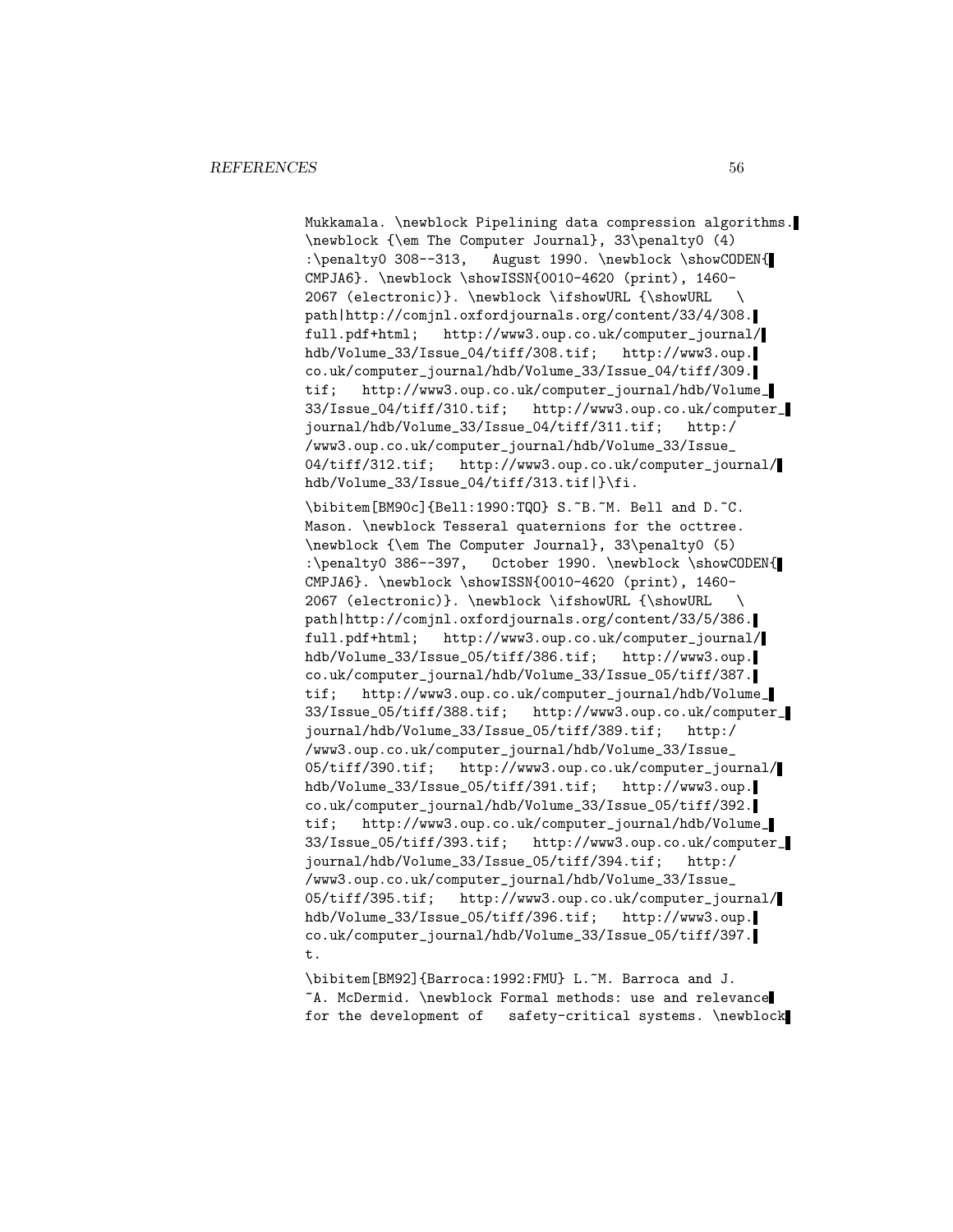{\em The Computer Journal}, 35\penalty0 (6):\penalty0 579--599, December 1992. \newblock \showCODEN{CMPJA6} . \newblock \showISSN{0010-4620 (print), 1460-2067 (electronic) }. \newblock \ifshowURL {\showURL \path|http://comjnl. oxfordjournals.org/content/35/6/579.full.pdf+html; http: //www3.oup.co.uk/computer\_journal/Volume\_36/Issue\_06/ Vol35\_06.body.html#AbstractBarroca|}\fi. \newblock See editorial \cite{Cooke:1992:EFMa}.

\bibitem[BM93]{Burdorf:1993:LBS} C.~Burdorf and J.~Marti. \newblock Load balancing strategies for {Time Warp} on multi-user workstations. \newblock {\em The Computer Journal} , 36\penalty0 (2):\penalty0 168--176, April 1993. \ newblock \showCODEN{CMPJA6}. \newblock \showISSN{0010-4620 (print), 1460-2067 (electronic)}. \newblock \ifshowURL {\showURL \path|http://comjnl.oxfordjournals.org/content/ 36/2/168.full.pdf+html; http://www3.oup.co.uk/computer\_ journal/Volume\_36/Issue\_02/Vol36\_02.body.html#AbstractBurdorf|} \fi.

\bibitem[BM94a]{Belkhatir:1994:SSD} Noureddine Belkhatir and Walcelio<sup>~</sup>L. Melo. \newblock Supporting software development processes in {Adele} 2. \newblock {\em The Computer Journal} , 37\penalty0 (7):\penalty0 621--628, ???? 1994. \newblock \showCODEN{CMPJA6}. \newblock \showISSN{0010-4620 (print) , 1460-2067 (electronic)}. \newblock \ifshowURL {\showURL \path|http://comjnl.oxfordjournals.org/content/37/7/ 621.full.pdf+html; http://www3.oup.co.uk/computer\_journal/ Volume\_37/Issue\_07/Vol37\_07.body.html#AbstractBelkhatir|} \fi.

\bibitem[BM94b]{Bundy:1994:NSC} Alan Bundy and Hector MacQueen. \newblock The new software copyright law. \ newblock {\em The Computer Journal}, 37\penalty0 (2): \penalty0 79--82, ???? 1994. \newblock \showCODEN{CMPJA6} . \newblock \showISSN{0010-4620 (print), 1460-2067 (electronic) }. \newblock \ifshowURL {\showURL \path|http://comjnl. oxfordjournals.org/content/37/2/79.full.pdf+html; http: //www3.oup.co.uk/computer\_journal/Volume\_37/Issue\_02/ Vol37\_02.body.html#AbstractBundy|}\fi.

\bibitem[BMD92]{Burns:1992:MSS} A.~Burns, J.~McDermid, and J. Dobson. \newblock On the meaning of safety and security. \newblock {\em The Computer Journal}, 35\penalty0 (1):\penalty0 3--15, February 1992. \newblock \showCODEN{ CMPJA6}. \newblock \showISSN{0010-4620 (print), 1460- 2067 (electronic)}. \newblock \ifshowURL {\showURL \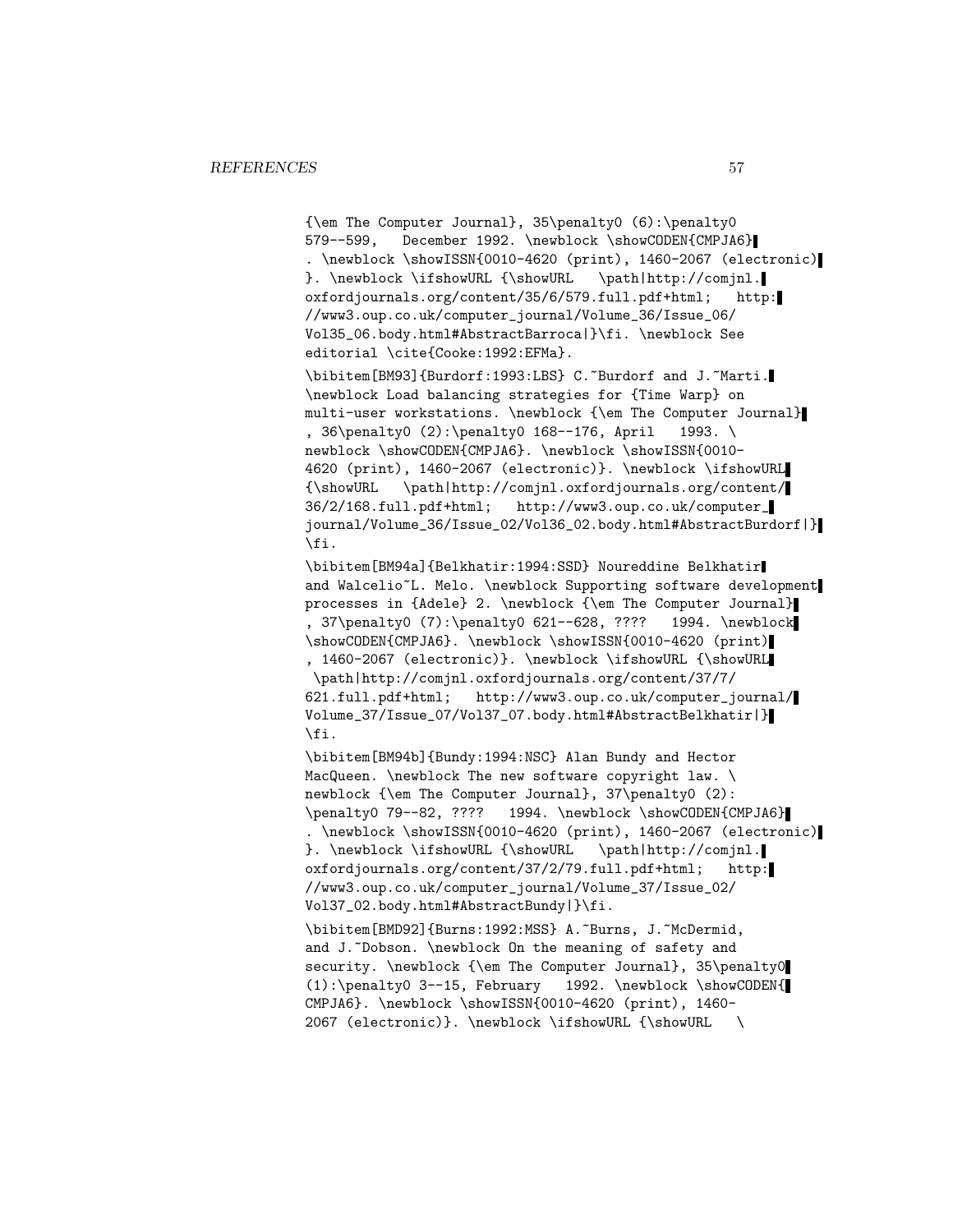path|http://comjnl.oxfordjournals.org/content/35/1/3. full.pdf+html; http://www3.oup.co.uk/computer\_journal/ Volume\_35/Issue\_01/Vol35\_01.body.html#AbstractBurns|} \fi.

\bibitem[BML94]{Bassiouni:1994:DIE} Mostafa~A. Bassiouni, Amar Mukherjee, and Mark~J. Llewellyn. \newblock Design and implementation of extended {Boolean} and comparison operators for time-oriented query languages. \newblock {\em The Computer Journal}, 37\penalty0 (7):\penalty0 576--587, ???? 1994. \newblock \showCODEN{CMPJA6}. \ newblock \showISSN{0010-4620 (print), 1460-2067 (electronic) }. \newblock \ifshowURL {\showURL \path|http://comjnl. oxfordjournals.org/content/37/7/576.full.pdf+html; http: //www3.oup.co.uk/computer\_journal/Volume\_37/Issue\_07/ Vol37\_07.body.html#AbstractBassiouni|}\fi.

\bibitem[BMRS90]{Burton:1990:AUS} F.~W. Burton, G.~P. McKeown, and V.~J. Rayward-Smith. \newblock Applications of {UET} scheduling theory to the implementation of declarative languages. \newblock {\em The Computer Journal} , 33\penalty0 (4):\penalty0 330--336, August 1990. \ newblock \showCODEN{CMPJA6}. \newblock \showISSN{0010-4620 (print), 1460-2067 (electronic)}. \newblock \ifshowURL {\showURL \path|http://comjnl.oxfordjournals.org/content/ 33/4/330.full.pdf+html; http://www3.oup.co.uk/computer\_ journal/hdb/Volume\_33/Issue\_04/tiff/330.tif; http:/ /www3.oup.co.uk/computer\_journal/hdb/Volume\_33/Issue\_ 04/tiff/331.tif; http://www3.oup.co.uk/computer\_journal/ hdb/Volume\_33/Issue\_04/tiff/332.tif; http://www3.oup. co.uk/computer\_journal/hdb/Volume\_33/Issue\_04/tiff/333. tif; http://www3.oup.co.uk/computer\_journal/hdb/Volume\_ 33/Issue\_04/tiff/334.tif; http://www3.oup.co.uk/computer\_ journal/hdb/Volume\_33/Issue\_04/tiff/335.tif; http:/ /www3.oup.co.uk/computer\_journal/hdb/Volume\_33/Issue\_ 04/tiff/336.tif|}\fi.

\bibitem[BMT95]{Bozanis:1995:PWF} Panayiotis Bozanis, Christos Makris, and Athanasios Tsakalidis. \newblock Parametric weighted filter: an efficient dynamic manipulation of signature files. \newblock {\em The Computer Journal} , 38\penalty0 (6):\penalty0 479--488, ???? 1995. \newblock \showCODEN{CMPJA6}. \newblock \showISSN{0010-4620 (print) , 1460-2067 (electronic)}. \newblock \ifshowURL {\showURL \path|http://comjnl.oxfordjournals.org/content/38/6/ 479.full.pdf+html; http://www3.oup.co.uk/computer\_journal/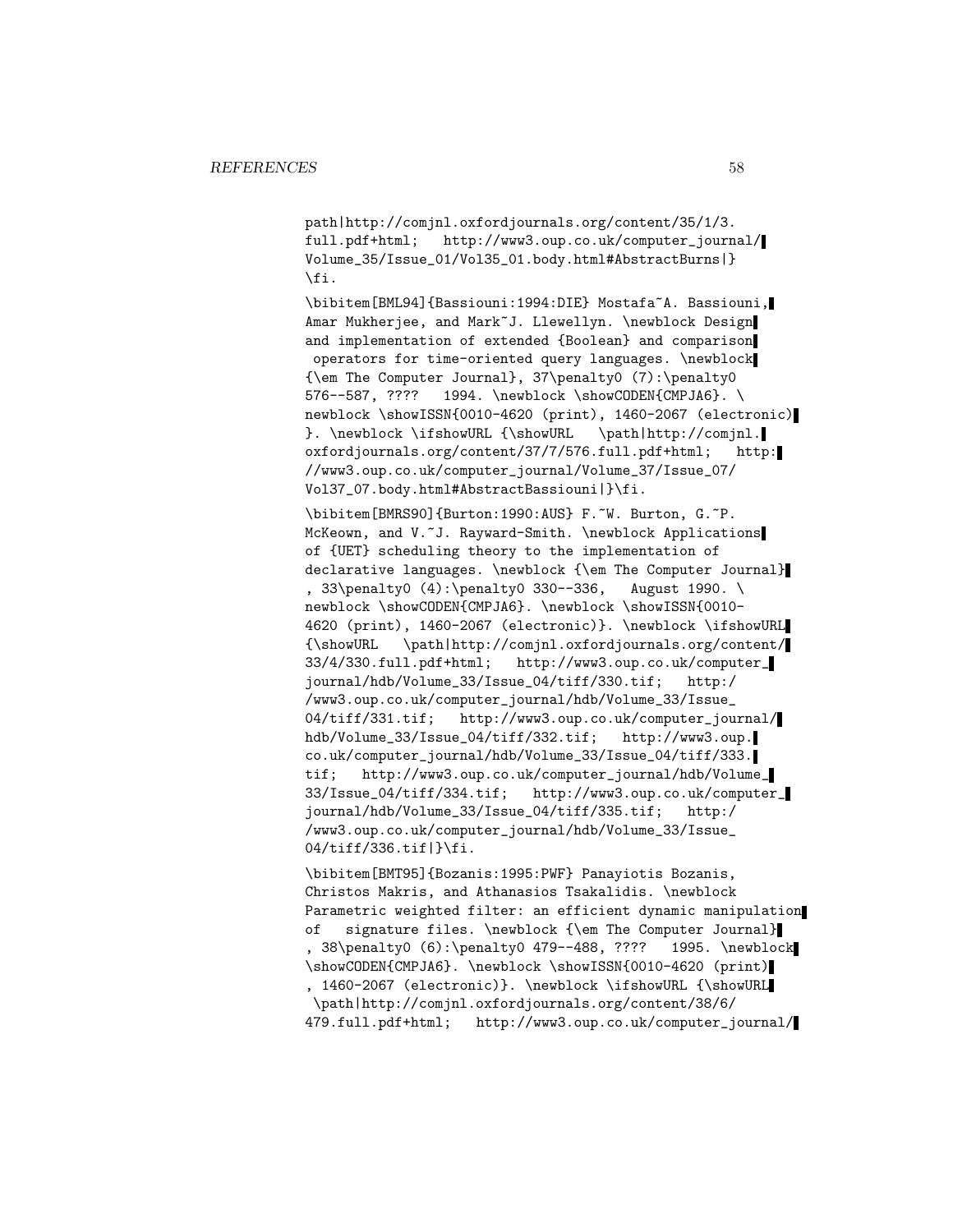Volume\_38/Issue\_06/Vol38\_06.body.html#AbstractBozanis|} \fi.

\bibitem[BMW93]{Bowyer:1993:C} A.~Bowyer, R.~Martin, and J. "Woodwark. \newblock Correspondence. \newblock {\em The Computer Journal}, 36\penalty0 (7):\penalty0 681, ???? 1993. \newblock \showCODEN{CMPJA6}. \newblock \showISSN{ 0010-4620 (print), 1460-2067 (electronic)}. \newblock \ifshowURL {\showURL \path|http://comjnl.oxfordjournals. org/content/36/7/681.1.full.pdf+html|}\fi.

\bibitem[Bol97]{Bolognesi:1997:EFC} T.~Bolognesi. \newblock Expressive flexibility of a constraint-oriented notation. \newblock {\em The Computer Journal}, 40\penalty0 (5) :\penalty0 259--277, ???? 1997. \newblock \showCODEN{ CMPJA6}. \newblock \showISSN{0010-4620 (print), 1460- 2067 (electronic)}. \newblock \ifshowURL {\showURL \ path|http://comjnl.oxfordjournals.org/content/40/5/259. full.pdf+html; http://www.oup.co.uk/computer\_journal/ Volume\_40/Issue\_05/Vol40\_05.body.html#AbstractBolognesi; http://www3.oup.co.uk/computer\_journal/Volume\_40/Issue\_ 05/Vol40\_05.body.html#AbstractBolognesi|}\fi.

\bibitem[Bot94]{Bott:1994:SSC} Frank Bott. \newblock Software systems construction with examples in ada. \newblock { \em The Computer Journal}, 37\penalty0 (6):\penalty0 545- -546, ???? 1994. \newblock \showCODEN{CMPJA6}. \newblock \showISSN{0010-4620 (print), 1460-2067 (electronic)}. \newblock \ifshowURL {\showURL \path|http://comjnl. oxfordjournals.org/content/37/6/545.full.pdf+html|}\fi.

\bibitem[Bot95]{Bott:1995:PPS} M.~F. Bott. \newblock Programming and problem solving with ada. \newblock {\em The Computer Journal}, 38\penalty0 (3):\penalty0 263, ???? 1995. \ newblock \showCODEN{CMPJA6}. \newblock \showISSN{0010-4620 (print), 1460-2067 (electronic)}. \newblock \ifshowURL {\showURL \path|http://comjnl.oxfordjournals.org/content/ 38/3/263.full.pdf+html|}\fi.

\bibitem[Bow90]{Bowden:1990:KMT} K.~Bowden. \newblock {Kron}'s method of tearing on a {Transputer} array. \ newblock {\em The Computer Journal}, 33\penalty0 (5): \penalty0 453--459, October 1990. \newblock \showCODEN{ CMPJA6}. \newblock \showISSN{0010-4620 (print), 1460- 2067 (electronic)}. \newblock \ifshowURL {\showURL \ path|http://comjnl.oxfordjournals.org/content/33/5/453.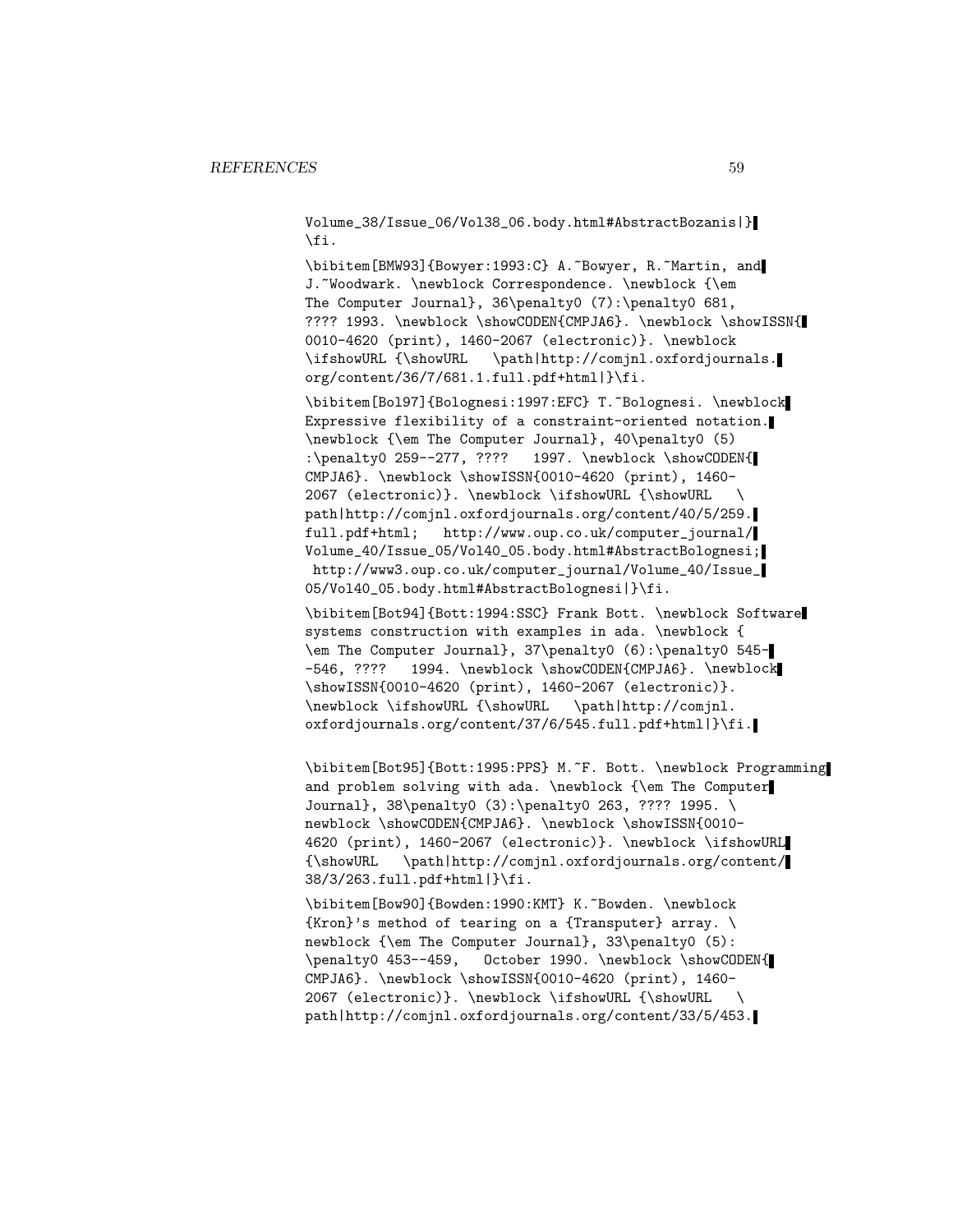full.pdf+html; http://www3.oup.co.uk/computer\_journal/ hdb/Volume\_33/Issue\_05/tiff/453.tif; http://www3.oup. co.uk/computer\_journal/hdb/Volume\_33/Issue\_05/tiff/454. tif; http://www3.oup.co.uk/computer\_journal/hdb/Volume\_ 33/Issue\_05/tiff/455.tif; http://www3.oup.co.uk/computer\_ journal/hdb/Volume\_33/Issue\_05/tiff/456.tif; http:/ /www3.oup.co.uk/computer\_journal/hdb/Volume\_33/Issue\_ 05/tiff/457.tif; http://www3.oup.co.uk/computer\_journal/ hdb/Volume\_33/Issue\_05/tiff/458.tif; http://www3.oup. co.uk/computer\_journal/hdb/Volume\_33/Issue\_05/tiff/459. tif|}\fi.

\bibitem[Bow97]{Bowen:1997:BR} J.~Bowen. \newblock Book review. \newblock {\em The Computer Journal}, 40\penalty0 (5):\penalty0 296--297, ???? 1997. \newblock \showCODEN{ CMPJA6}. \newblock \showISSN{0010-4620 (print), 1460- 2067 (electronic)}. \newblock \ifshowURL {\showURL \ path|http://comjnl.oxfordjournals.org/content/40/5/296. 2.full.pdf+html|}\fi.

\bibitem[BP92]{Barsi:1992:AFH} F.~Barsi and M.~C. Pinotti. \newblock Adding flexibility to hybrid number systems. \newblock {\em The Computer Journal}, 35\penalty0 (6) :\penalty0 630--635, December 1992. \newblock \showCODEN{ CMPJA6}. \newblock \showISSN{0010-4620 (print), 1460- 2067 (electronic)}. \newblock \ifshowURL {\showURL \ path|http://comjnl.oxfordjournals.org/content/35/6/630. full.pdf+html; http://www3.oup.co.uk/computer\_journal/ Volume\_36/Issue\_06/Vol35\_06.body.html#AbstractBarsi|} \fi.

\bibitem[BP94]{Barsi:1994:TOM} Ferruccio Barsi and M. ~Cristina Pinotti. \newblock Time optimal mixed radix conversion for residue number applications. \newblock {\em The Computer Journal}, 37\penalty0 (10):\penalty0 907--916, ???? 1994. \newblock \showCODEN{CMPJA6}. \ newblock \showISSN{0010-4620 (print), 1460-2067 (electronic) }. \newblock \ifshowURL {\showURL \path|http://comjnl. oxfordjournals.org/content/37/10/907.full.pdf+html; http://www3.oup.co.uk/computer\_journal/Volume\_37/Issue\_ 10/Vol37\_10.body.html#AbstractBarsi|}\fi.

\bibitem[BPTV92]{Boiten:1992:HPC} E.~A. Boiten, H.~A. Partsch, D.~Tuijnman, and N.~V{\"o}lker. \newblock How to produce correct software --- an introduction to formal specification and program development by transformations. \newblock {\em The Computer Journal}, 35\penalty0 (6)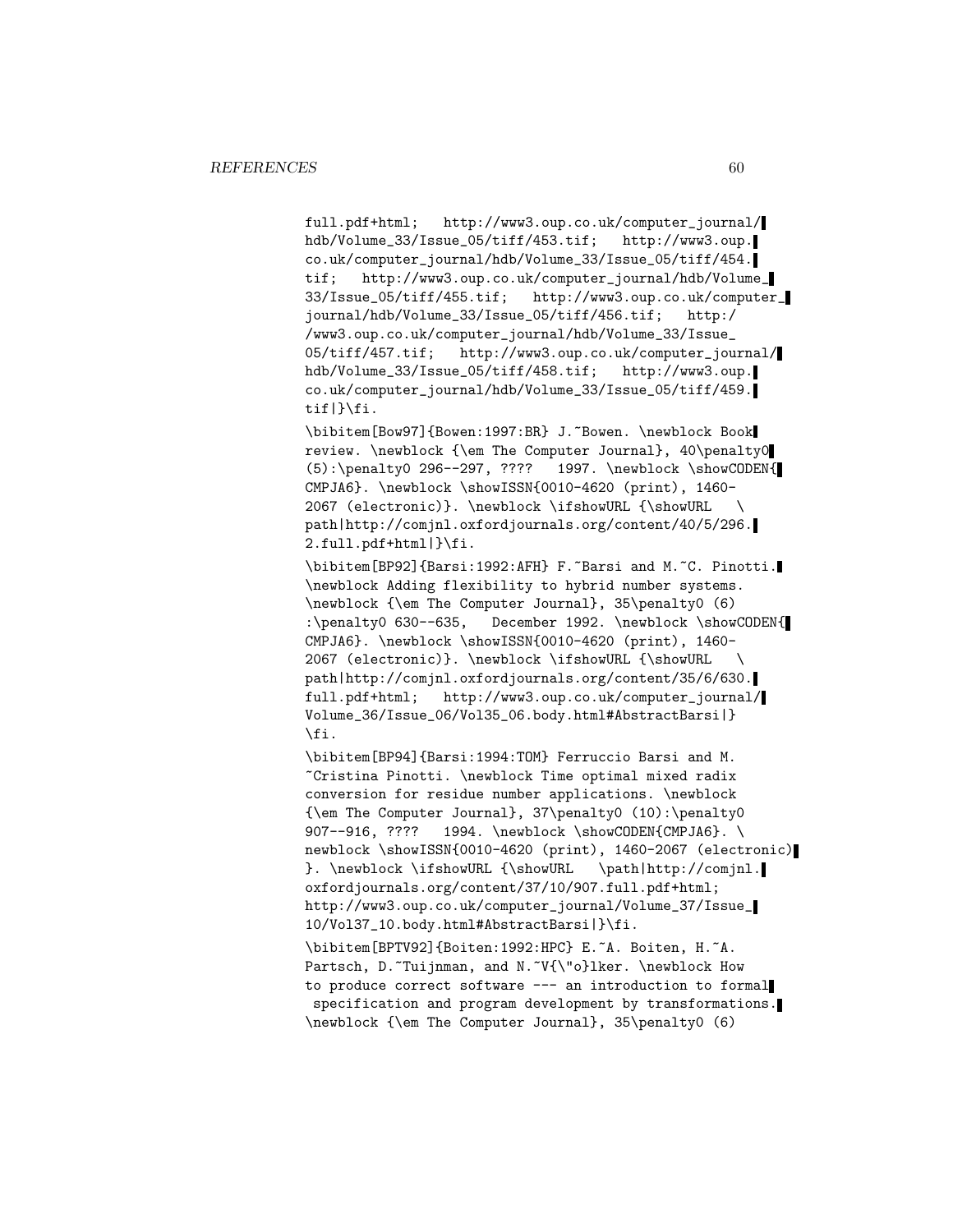:\penalty0 547--554, December 1992. \newblock \showCODEN{ CMPJA6}. \newblock \showISSN{0010-4620 (print), 1460- 2067 (electronic)}. \newblock \ifshowURL {\showURL \ path|http://comjnl.oxfordjournals.org/content/35/6/547. full.pdf+html; http://www3.oup.co.uk/computer\_journal/ Volume\_36/Issue\_06/Vol35\_06.body.html#AbstractBoiten|} \fi.

\bibitem[BR90]{Berghel:1990:PSM} H.~Berghel and R.~Rankin. \newblock A proposed standard for measuring crossword compilation efficiency. \newblock {\em The Computer Journal} , 33\penalty0 (2):\penalty0 181--184, April 1990. \ newblock \showCODEN{CMPJA6}. \newblock \showISSN{0010-4620 (print), 1460-2067 (electronic)}. \newblock \ifshowURL {\showURL \path|http://comjnl.oxfordjournals.org/content/ 33/2/181.full.pdf+html; http://www3.oup.co.uk/computer\_ journal/hdb/Volume\_33/Issue\_02/tiff/181.tif; http:/ /www3.oup.co.uk/computer\_journal/hdb/Volume\_33/Issue\_ 02/tiff/182.tif; http://www3.oup.co.uk/computer\_journal/ hdb/Volume\_33/Issue\_02/tiff/183.tif; http://www3.oup. co.uk/computer\_journal/hdb/Volume\_33/Issue\_02/tiff/184. tif|}\fi.

\bibitem[BR91]{Bodorik:1991:TVP} P.~Bodorik and J.~S. Riordon. \newblock Threshold values for processing distributed queries. \newblock {\em The Computer Journal}, 34\penalty0 (6):\penalty0 551--558, December 1991. \newblock \showCODEN{ CMPJA6}. \newblock \showISSN{0010-4620 (print), 1460- 2067 (electronic)}. \newblock \ifshowURL {\showURL \ path|http://comjnl.oxfordjournals.org/content/34/6/551. full.pdf+html; http://www3.oup.co.uk/computer\_journal/ hdb/Volume\_34/Issue\_06/tiff/551.tif; http://www3.oup. co.uk/computer\_journal/hdb/Volume\_34/Issue\_06/tiff/552. tif; http://www3.oup.co.uk/computer\_journal/hdb/Volume\_ 34/Issue\_06/tiff/553.tif; http://www3.oup.co.uk/computer\_ journal/hdb/Volume\_34/Issue\_06/tiff/554.tif; http:/ /www3.oup.co.uk/computer\_journal/hdb/Volume\_34/Issue\_ 06/tiff/555.tif; http://www3.oup.co.uk/computer\_journal/ hdb/Volume\_34/Issue\_06/tiff/556.tif; http://www3.oup. co.uk/computer\_journal/hdb/Volume\_34/Issue\_06/tiff/557. tif; http://www3.oup.co.uk/computer\_journal/hdb/Volume\_ 34/Issue\_06/tiff/558.tif|}\fi.

\bibitem[Bra94]{Bradley:1994:CSS} James Bradley. \newblock A complete \${L}\$-system specification for generating an exact self-affine growth-decay function with a random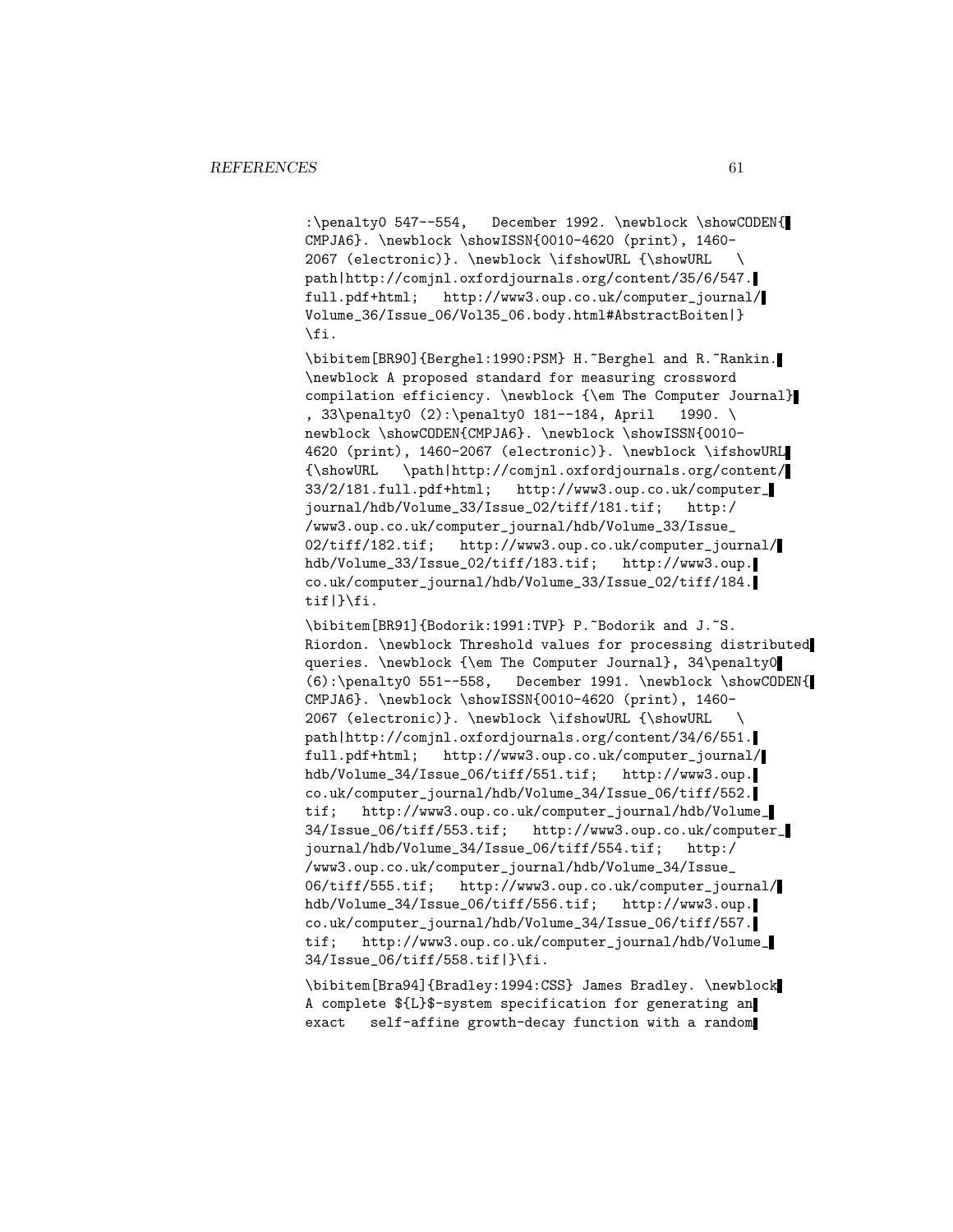walk scaling property. \newblock {\em The Computer Journal}<br>, 37\penalty0 (1):\penalty0 58--66, ???? 1994. \newblock , 37\penalty0 (1):\penalty0 58--66, ???? \showCODEN{CMPJA6}. \newblock \showISSN{0010-4620 (print) , 1460-2067 (electronic)}. \newblock \ifshowURL {\showURL \path|http://comjnl.oxfordjournals.org/content/37/1/ 58.full.pdf+html; http://www3.oup.co.uk/computer\_journal/ Volume\_37/Issue\_01/Vol37\_01.body.html#AbstractBradley|} \fi.

\bibitem[Bre93]{Breene:1993:QHG} L.~A. Breene. \newblock Quadtrees and hypercubes: grid embedding strategies based on spatial data structure addressing. \newblock {\em The Computer Journal}, 36\penalty0 (6):\penalty0 562- -569, December 1993. \newblock \showCODEN{CMPJA6}. \ newblock \showISSN{0010-4620 (print), 1460-2067 (electronic) }. \newblock \ifshowURL {\showURL \path|http://comjnl. oxfordjournals.org/content/36/6/562.full.pdf+html; http: //www3.oup.co.uk/computer\_journal/Volume\_36/Issue\_06/ Vol36\_06.body.html#AbstractBreene|}\fi.

\bibitem[Bri96]{Briscoe:1996:BR} E.~J. Briscoe. \newblock Book review. \newblock {\em The Computer Journal}, 39\ penalty0 (4):\penalty0 359--360, ???? 1996. \newblock \showCODEN{CMPJA6}. \newblock \showISSN{0010-4620 (print) , 1460-2067 (electronic)}. \newblock \ifshowURL {\showURL \path|http://comjnl.oxfordjournals.org/content/39/4/ 359.full.pdf+html|}\fi.

\bibitem[Bro90]{Brokate:1990:C} K.~Brokate. \newblock Correspondence. \newblock {\em The Computer Journal}, 33\penalty0 (2):\penalty0 188, ???? 1990. \newblock \ showCODEN{CMPJA6}. \newblock \showISSN{0010-4620 (print) , 1460-2067 (electronic)}. \newblock \ifshowURL {\showURL \path|http://comjnl.oxfordjournals.org/content/33/2/ 188.1.full.pdf+html|}\fi.

\bibitem[Bro94a]{Brown:1994:BRb} C.~Brown. \newblock Book review. \newblock {\em The Computer Journal}, 37\penalty0 (8):\penalty0 721--722, ???? 1994. \newblock \showCODEN{ CMPJA6}. \newblock \showISSN{0010-4620 (print), 1460- 2067 (electronic)}. \newblock \ifshowURL {\showURL \ path|http://comjnl.oxfordjournals.org/content/37/8/721. full.pdf+html|}\fi.

\bibitem[Bro94b]{Brown:1994:BRa} H.~Brown. \newblock Book review. \newblock {\em The Computer Journal}, 37\penalty0 (5):\penalty0 469--470, ???? 1994. \newblock \showCODEN{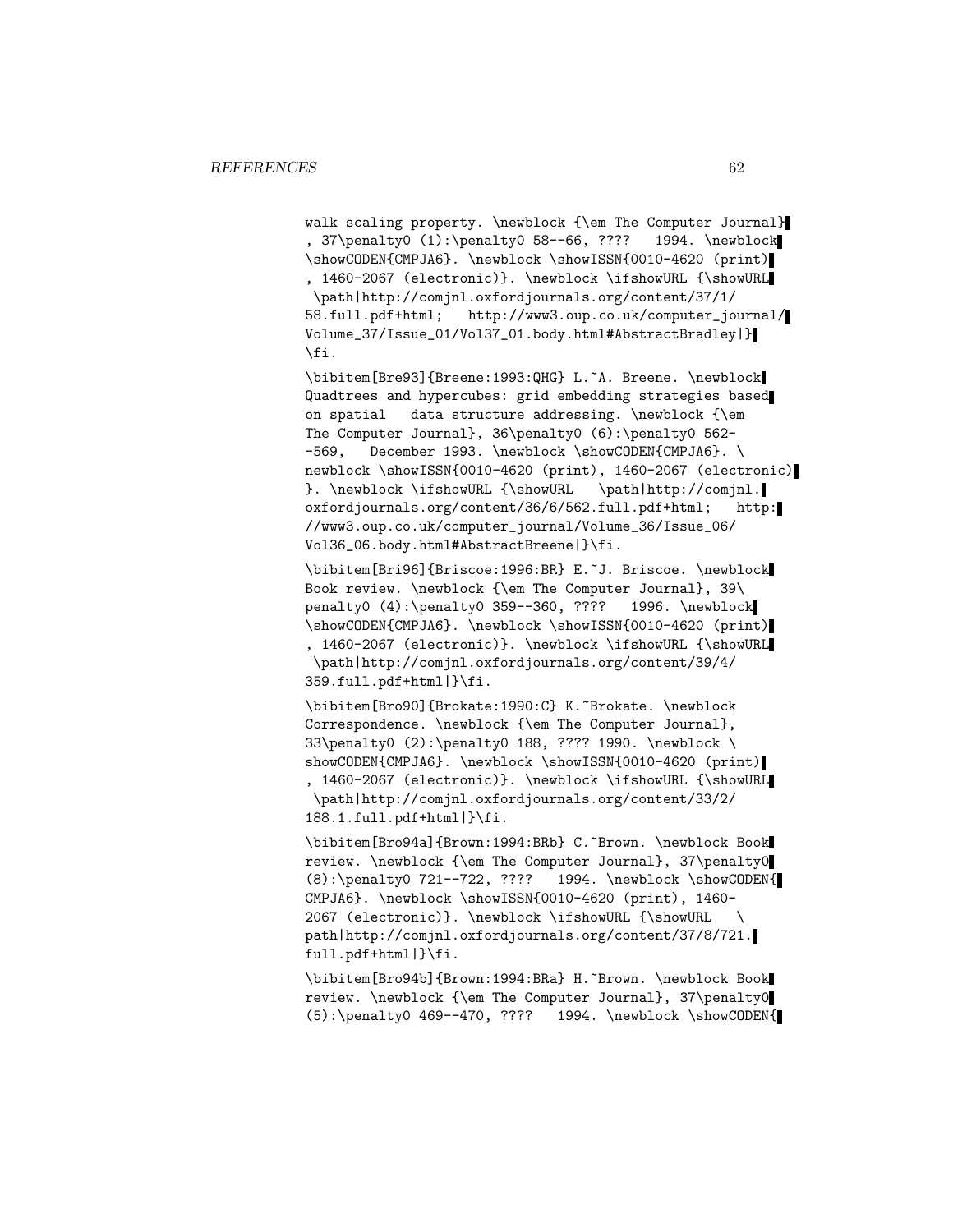CMPJA6}. \newblock \showISSN{0010-4620 (print), 1460- 2067 (electronic)}. \newblock \ifshowURL {\showURL \ path|http://comjnl.oxfordjournals.org/content/37/5/469. 2.full.pdf+html|}\fi.

\bibitem[Bro95]{Browne:1995:EMT} R.~F. Browne. \newblock The embedding of meshes and trees into degree four chordal ring networks. \newblock {\em The Computer Journal} , 38\penalty0 (1):\penalty0 71--77, ???? 1995. \newblock \showCODEN{CMPJA6}. \newblock \showISSN{0010-4620 (print) , 1460-2067 (electronic)}. \newblock \ifshowURL {\showURL \path|http://comjnl.oxfordjournals.org/content/38/1/ 71.full.pdf+html; http://www3.oup.co.uk/computer\_journal/ Volume\_38/Issue\_01/Vol38\_01.body.html#AbstractBrowne|} \fi.

\bibitem[BRS91]{Brink:1991:SNA} C.~Brink, I.~M. Rewitzky, and R.~A. Schmidt. \newblock Short notes: Autodescriptivity: beware! \newblock {\em The Computer Journal}, 34\penalty0 (4):\penalty0 380--381, August 1991. \newblock \showCODEN{ CMPJA6}. \newblock \showISSN{0010-4620 (print), 1460- 2067 (electronic)}. \newblock \ifshowURL {\showURL \ path|http://comjnl.oxfordjournals.org/content/34/4/380. full.pdf+html; http://www3.oup.co.uk/computer\_journal/ hdb/Volume\_34/Issue\_04/tiff/380.tif; http://www3.oup. co.uk/computer\_journal/hdb/Volume\_34/Issue\_04/tiff/381. tif|}\fi.

\bibitem[Bru92]{Bruha:1992:AMS} I.~Bruha. \newblock { AI} multilanguage system {McPOPLOG}: The power of communication between its subsystems. \newblock {\em The Computer Journal} , 35\penalty0 (6):\penalty0 625--629, December 1992. \newblock \showCODEN{CMPJA6}. \newblock \showISSN{0010- 4620 (print), 1460-2067 (electronic)}. \newblock \ifshowURL {\showURL \path|http://comjnl.oxfordjournals.org/content/ 35/6/625.full.pdf+html; http://www3.oup.co.uk/computer\_ journal/Volume\_36/Issue\_06/Vol35\_06.body.html#AbstractBruha|} \fi.

\bibitem[BS99]{Bornat:1999:AFP} Richard Bornat and Bernard Sufrin. \newblock Animating formal proof at the surface: The {Jape} proof calculator. \newblock {\em The Computer Journal}, 42\penalty0 (3):\penalty0 177--192, ???? 1999. \newblock \showCODEN{CMPJA6}. \newblock \showISSN{0010- 4620 (print), 1460-2067 (electronic)}. \newblock \ifshowURL {\showURL \path|http://comjnl.oxfordjournals.org/content/ 42/3/177.full.pdf+html; http://www3.oup.co.uk/computer\_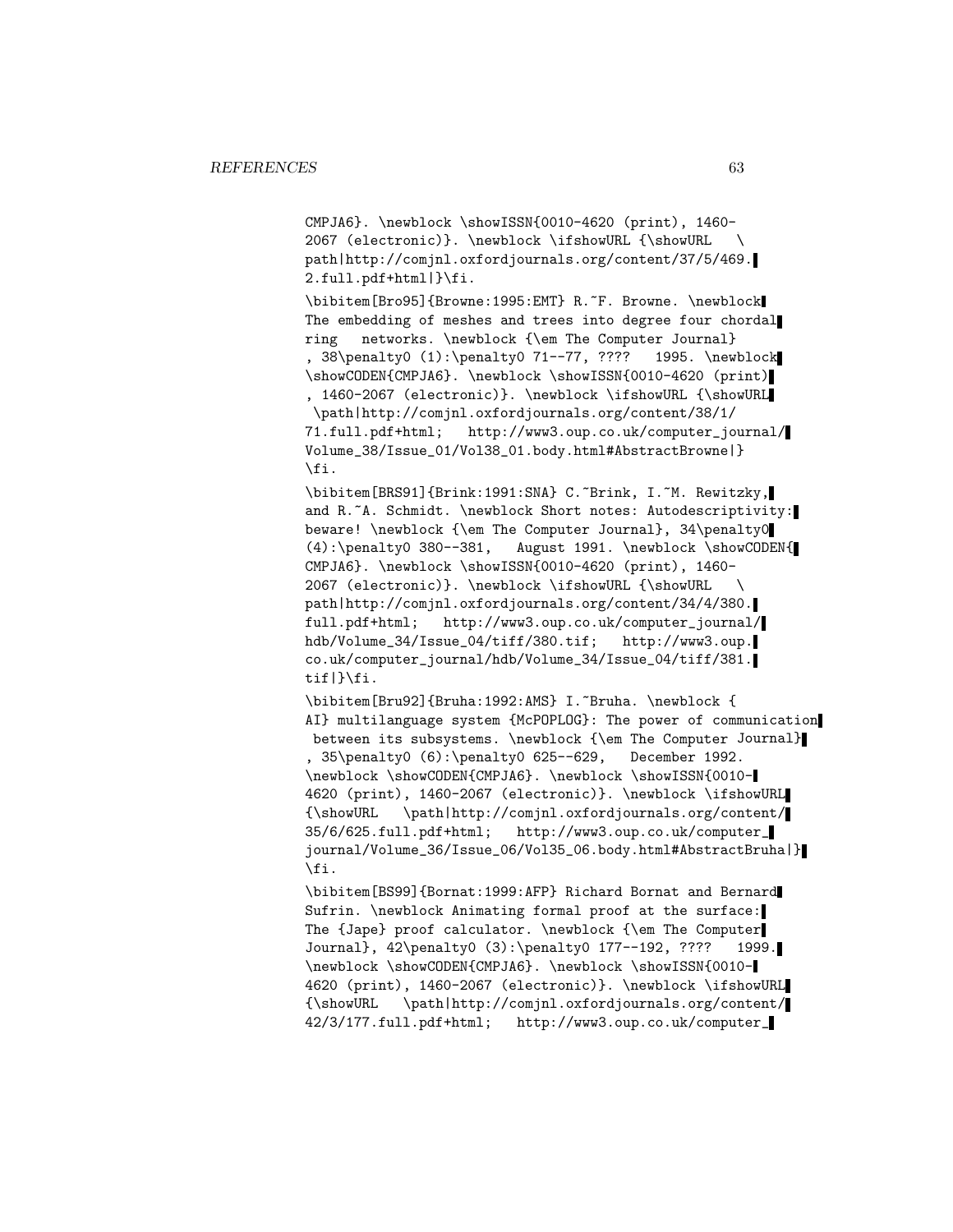journal/hdb/Volume\_42/Issue\_03/420177.sgm.abs.html; http://www3.oup.co.uk/computer\_journal/hdb/Volume\_42/ Issue\_03/pdf/420177.pdf|}\fi.

\bibitem[BSH90]{Bell:1990:IDD} D.~A. Bell, J.~Shao, and M. "Elizabeth"C. Hull. \newblock Integrated deductive database system implementation. {A} systematic study. \newblock {\em The Computer Journal}, 33\penalty0 (1):\penalty0 40--48, February 1990. \newblock \showCODEN{CMPJA6} . \newblock \showISSN{0010-4620 (print), 1460-2067 (electronic) }. \newblock \ifshowURL {\showURL \path|http://comjnl. oxfordjournals.org/content/33/1/40.full.pdf+html; http: //www3.oup.co.uk/computer\_journal/hdb/Volume\_33/Issue\_ 01/tiff/40.tif; http://www3.oup.co.uk/computer\_journal/ hdb/Volume\_33/Issue\_01/tiff/41.tif; http://www3.oup. co.uk/computer\_journal/hdb/Volume\_33/Issue\_01/tiff/42. tif; http://www3.oup.co.uk/computer\_journal/hdb/Volume\_ 33/Issue\_01/tiff/43.tif; http://www3.oup.co.uk/computer\_ journal/hdb/Volume\_33/Issue\_01/tiff/44.tif; http:// www3.oup.co.uk/computer\_journal/hdb/Volume\_33/Issue\_01/ tiff/45.tif; http://www3.oup.co.uk/computer\_journal/ hdb/Volume\_33/Issue\_01/tiff/46.tif; http://www3.oup. co.uk/computer\_journal/hdb/Volume\_33/Issue\_01/tiff/47. tif; http://www3.oup.co.uk/computer\_journal/hdb/Volume\_ 33/Issue\_01/tiff/48.tif|}\fi.

\bibitem[BTD99]{Bojovic:1999:IDT} Miroslav Bojovic, Milo Tomasevic, and Jovan Djordjevic. \newblock The interactive development and testing system for a {RISC}-style processor. \newblock {\em The Computer Journal}, 42\penalty0 (5) :\penalty0 422--429, ???? 1999. \newblock \showCODEN{ CMPJA6}. \newblock \showISSN{0010-4620 (print), 1460- 2067 (electronic)}. \newblock \ifshowURL {\showURL \ path|http://comjnl.oxfordjournals.org/content/42/5/422. full.pdf+html; http://www3.oup.co.uk/computer\_journal/ hdb/Volume\_42/Issue\_05/420422.sgm.abs.html|}\fi.

\bibitem[Bun97]{Bunton:1997:SMI} S.~Bunton. \newblock Semantically motivated improvements for {PPM} variants. \newblock {\em The Computer Journal}, 40\penalty0 (2- -3):\penalty0 76--93, ???? 1997. \newblock \showCODEN{ CMPJA6}. \newblock \showISSN{0010-4620 (print), 1460- 2067 (electronic)}. \newblock \ifshowURL {\showURL \ path|http://comjnl.oxfordjournals.org/content/40/2\_and\_ 3/76.full.pdf+html; http://www.oup.co.uk/computer\_journal/ Volume\_40/Issue\_02/Vol40\_02.body.html#AbstractBunton;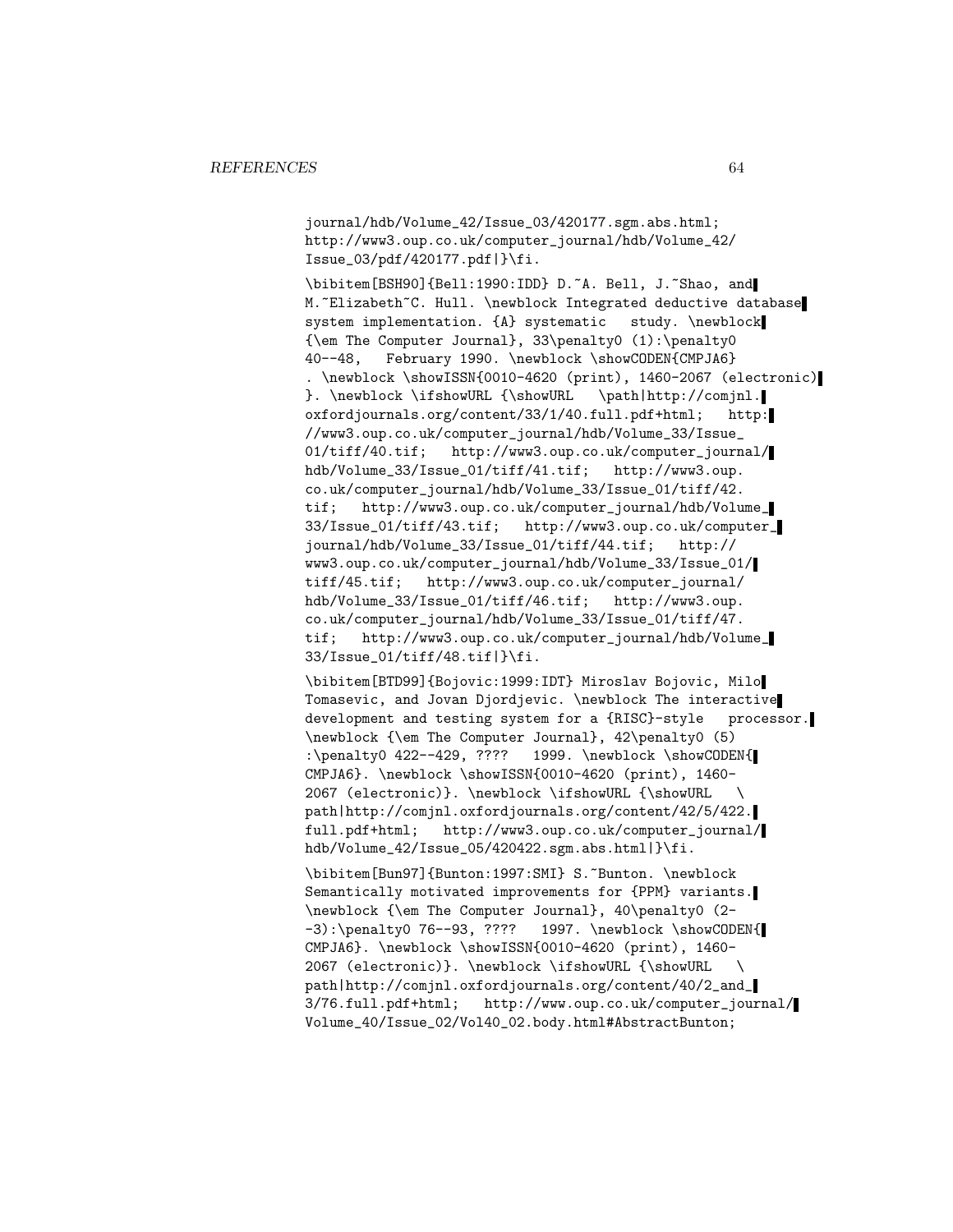http://www3.oup.co.uk/computer\_journal/Volume\_40/Issue\_ 02/Vol40\_02.body.html#AbstractBunton; http://www3.oup. co.uk/computer\_journal/Volume\_40/Issue\_02/Vol40\_03.body. html#AbstractBunton|}\fi.

\bibitem[Bur90]{Burgess:1990:C} C.~G. Burgess. \newblock Correspondence. \newblock {\em The Computer Journal}, 33\penalty0 (2):\penalty0 188, ???? 1990. \newblock \ showCODEN{CMPJA6}. \newblock \showISSN{0010-4620 (print) , 1460-2067 (electronic)}. \newblock \ifshowURL {\showURL \path|http://comjnl.oxfordjournals.org/content/33/2/ 188.3.full.pdf+html|}\fi.

\bibitem[Bur92a]{Burnett:1992:YLC} Rachel Burnett. \newblock Yearbook of law computers and technology, volume  $5. \setminus$ newblock {\em The Computer Journal}, 35\penalty0 (1): \penalty0 15, February 1992. \newblock \showCODEN{CMPJA6} . \newblock \showISSN{0010-4620 (print), 1460-2067 (electronic) }. \newblock \ifshowURL {\showURL \path|http://comjnl. oxfordjournals.org/content/35/1/15.full.pdf+html|}\fi.

\bibitem[Bur92b]{Burns:1992:CPR} Alan Burns. \newblock Constructing predictable real-time systems. \newblock {\em The Computer Journal}, 35\penalty0 (4):\penalty0 368a--368, August 1992. \newblock \showCODEN{CMPJA6} . \newblock \showISSN{0010-4620 (print), 1460-2067 (electronic) }. \newblock \ifshowURL {\showURL \path|http://comjnl. oxfordjournals.org/content/35/4/368-a.full.pdf+html|} \fi.

\bibitem[But97]{Butler:1997:BR} M.~Butler. \newblock Book review. \newblock {\em The Computer Journal}, 40\penalty0 (1):\penalty0 59--61, ???? 1997. \newblock \showCODEN{ CMPJA6}. \newblock \showISSN{0010-4620 (print), 1460- 2067 (electronic)}. \newblock \ifshowURL {\showURL \ path|http://comjnl.oxfordjournals.org/content/40/1/59. full.pdf+html|}\fi.

\bibitem[BV92]{Bruza:1992:SHS} P.~D. Bruza and T.~P. { Van Der Weide}. \newblock Stratified hypermedia structures for information disclosure. \newblock {\em The Computer Journal}, 35\penalty0 (3):\penalty0 208--220, June 1992. \newblock \showCODEN{CMPJA6}. \newblock \showISSN{0010- 4620 (print), 1460-2067 (electronic)}. \newblock \ifshowURL {\showURL \path|http://comjnl.oxfordjournals.org/content/ 35/3/208.full.pdf+html; http://www3.oup.co.uk/computer\_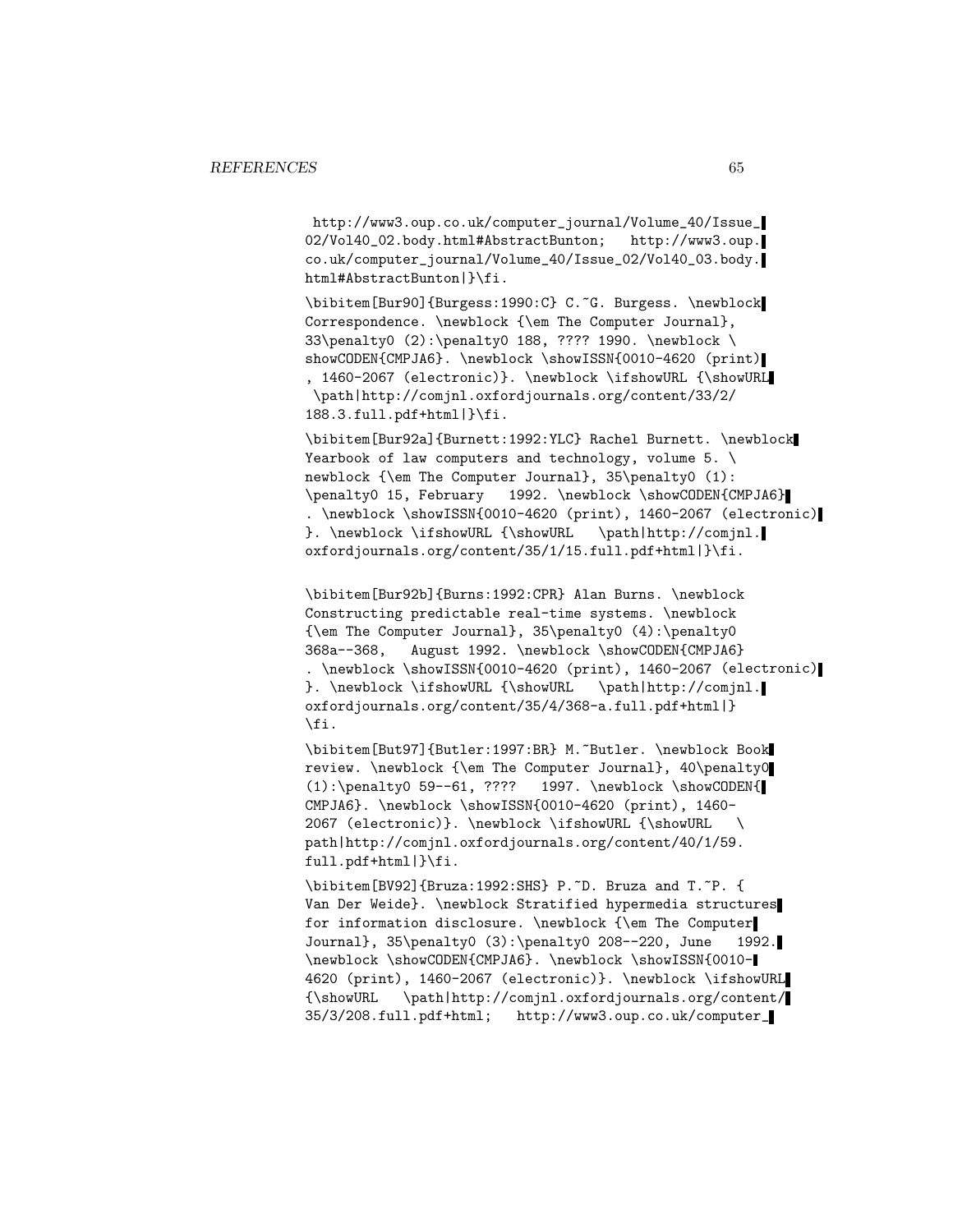journal/Volume\_35/Issue\_03/Vol35\_03.body.html#AbstractBruza|} \fi.

\bibitem[BZN98]{Biasizzo:1998:SDA} Anton Biasizzo, Alenka Zuzek, and Franc Novak. \newblock Sequential diagnosis with asymmetrical tests. \newblock {\em The Computer Journal} , 41\penalty0 (3):\penalty0 163--170, ???? 1998. \newblock \showCODEN{CMPJA6}. \newblock \showISSN{0010-4620 (print) , 1460-2067 (electronic)}. \newblock \ifshowURL {\showURL \path|http://comjnl.oxfordjournals.org/content/41/3/ 163.full.pdf+html; http://www3.oup.co.uk/computer\_journal/ Volume\_41/Issue\_03/Vol41\_03.body.html#AbstractBiasizzo|} \fi.

\bibitem[Cam94]{Caminer:1994:BR} D.~Caminer. \newblock Book review. \newblock {\em The Computer Journal}, 37\ penalty0 (5):\penalty0 467, ???? 1994. \newblock \showCODEN{ CMPJA6}. \newblock \showISSN{0010-4620 (print), 1460- 2067 (electronic)}. \newblock \ifshowURL {\showURL \ path|http://comjnl.oxfordjournals.org/content/37/5/467. 1.full.pdf+html|}\fi.

\bibitem[Cam95]{Campbell:1995:PEP} D.~K.~G. Campbell. \newblock Parallel evolution of parallel processors. \ newblock {\em The Computer Journal}, 38\penalty0 (1): \penalty0 81, ???? 1995. \newblock \showCODEN{CMPJA6} . \newblock \showISSN{0010-4620 (print), 1460-2067 (electronic) }. \newblock \ifshowURL {\showURL \path|http://comjnl. oxfordjournals.org/content/38/1/81.full.pdf+html|}\fi.

\bibitem[Cam96a]{Campbell:1996:BRa} D.~K.~G. Campbell. \newblock Book review. \newblock {\em The Computer Journal} , 39\penalty0 (6):\penalty0 556--557, ???? 1996. \newblock \showCODEN{CMPJA6}. \newblock \showISSN{0010-4620 (print) , 1460-2067 (electronic)}. \newblock \ifshowURL {\showURL \path|http://comjnl.oxfordjournals.org/content/39/6/ 556.2.full.pdf+html|}\fi.

\bibitem[Cam96b]{Campbell:1996:BRb} D.~K.~G. Campbell. \newblock Book review. \newblock {\em The Computer Journal} , 39\penalty0 (7):\penalty0 644--645, ???? 1996. \newblock \showCODEN{CMPJA6}. \newblock \showISSN{0010-4620 (print) , 1460-2067 (electronic)}. \newblock \ifshowURL {\showURL \path|http://comjnl.oxfordjournals.org/content/39/7/  $644.2.full.pdf+html$ |}\fi.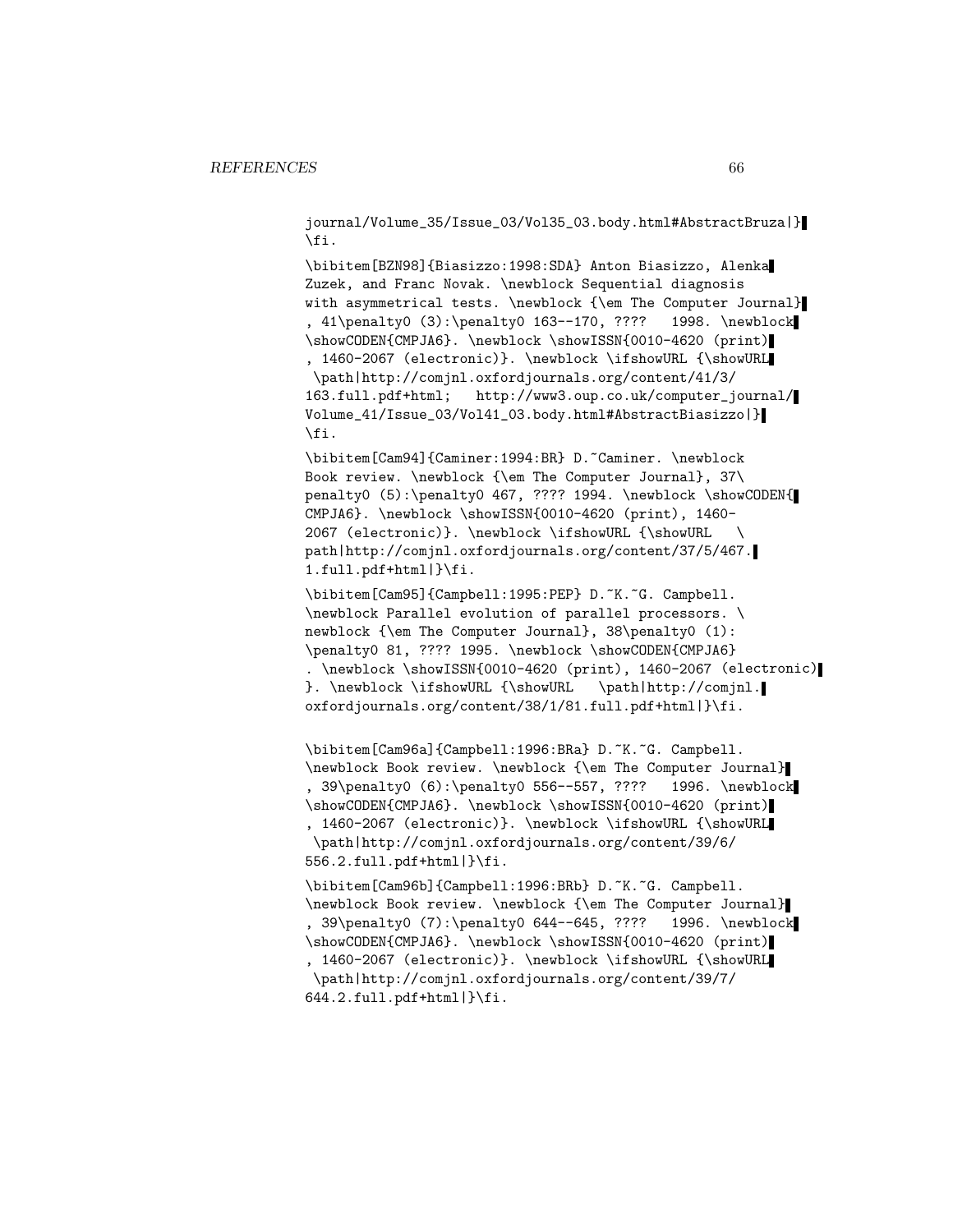\bibitem[Cam96c]{Campbell:1996:BRc} D.~K.~G. Campbell. \newblock Book review. \newblock {\em The Computer Journal} , 39\penalty0 (8):\penalty0 723--724, ???? 1996. \newblock \showCODEN{CMPJA6}. \newblock \showISSN{0010-4620 (print) , 1460-2067 (electronic)}. \newblock \ifshowURL {\showURL \path|http://comjnl.oxfordjournals.org/content/39/8/ 723.2.full.pdf+html|}\fi.

\bibitem[Cam96d]{Campbell:1996:BRd} D.~K.~G. Campbell. \newblock Book review. \newblock {\em The Computer Journal} , 39\penalty0 (8):\penalty0 726, ???? 1996. \newblock \showCODEN{CMPJA6}. \newblock \showISSN{0010-4620 (print) , 1460-2067 (electronic)}. \newblock \ifshowURL {\showURL \path|http://comjnl.oxfordjournals.org/content/39/8/ 726.1.full.pdf+html|}\fi.

\bibitem[Cam96e]{Campbell:1996:BRe} D.~K.~G. Campbell. \newblock Book review. \newblock {\em The Computer Journal} , 39\penalty0 (10):\penalty0 892--893, ???? 1996. \ newblock \showCODEN{CMPJA6}. \newblock \showISSN{0010-4620 (print), 1460-2067 (electronic)}. \newblock \ifshowURL {\showURL \path|http://comjnl.oxfordjournals.org/content/ 39/10/892.2.full.pdf+html|}\fi.

\bibitem[{Cam}97]{Caminer:1997:LAB} David~Tresman {Caminer, OBE}. \newblock {LEO} and its applications: the beginning of business computing. \newblock {\em The Computer Journal} , 40\penalty0 (10):\penalty0 585--597, ???? 1997. \ newblock \showCODEN{CMPJA6}. \newblock \showISSN{0010-4620 (print), 1460-2067 (electronic)}. \newblock \ifshowURL {\showURL \path|http://comjnl.oxfordjournals.org/content/ 40/10/585.full.pdf+html; http://www3.oup.co.uk/computer\_ journal/Volume\_40/Issue\_10/Vol40\_10.body.html#AbstractCaminer|} \fi.

\bibitem[Can93a]{Canny:1993:CRG} John Canny. \newblock Computing roadmaps of general semi-algebraic sets. \newblock {\em The Computer Journal}, 36\penalty0 (5):\penalty0 504--514, October 1993. \newblock \showCODEN{CMPJA6} . \newblock \showISSN{0010-4620 (print), 1460-2067 (electronic) }. \newblock \ifshowURL {\showURL \path|http://comjnl. oxfordjournals.org/content/36/5/504.full.pdf+html; http: //www3.oup.co.uk/computer\_journal/Volume\_36/Issue\_05/ Vol36\_05.body.html#AbstractCanny2|}\fi.

\bibitem[Can93b]{Canny:1993:IAS} John Canny. \newblock Improved algorithms for sign determination and existential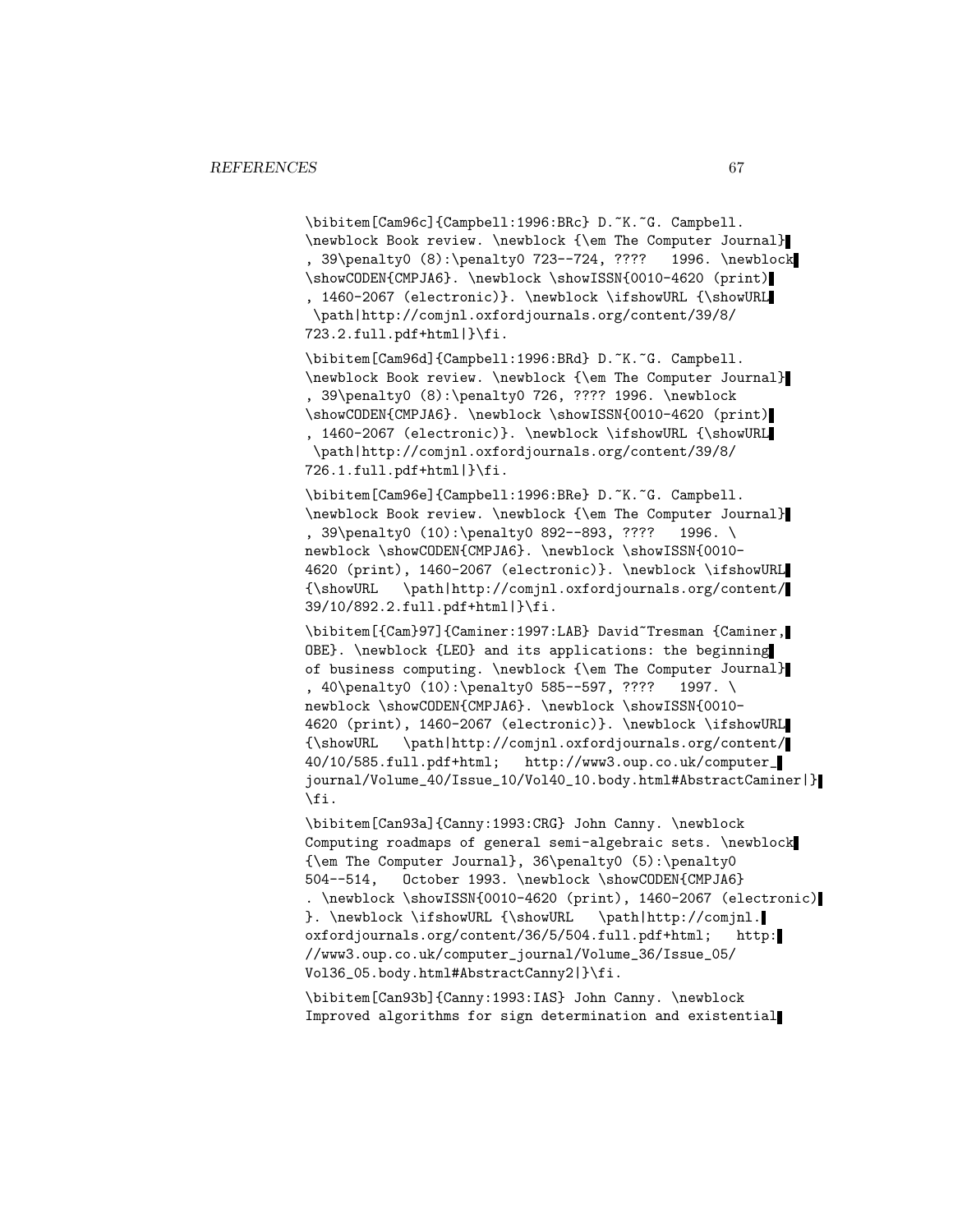quantifier elimination. \newblock {\em The Computer Journal}, 36\penalty0 (5):\penalty0 409--418, October 1993. \newblock \showCODEN{CMPJA6}. \newblock \showISSN{ 0010-4620 (print), 1460-2067 (electronic)}. \newblock \ifshowURL {\showURL \path|http://comjnl.oxfordjournals. org/content/36/5/409.full.pdf+html; http://www3.oup. co.uk/computer\_journal/Volume\_36/Issue\_05/Vol36\_05.body. html#AbstractCanny|}\fi.

\bibitem[Car92]{Carlsson:1992:NH} S.~Carlsson. \newblock A note on heapsort. \newblock {\em The Computer Journal} , 35\penalty0 (4):\penalty0 410--411, August 1992. \ newblock \showCODEN{CMPJA6}. \newblock \showISSN{0010-4620 (print), 1460-2067 (electronic)}. \newblock \ifshowURL {\showURL \path|http://comjnl.oxfordjournals.org/content/ 35/4/410.full.pdf+html|}\fi.

\bibitem[Caw96]{Cawsey:1996:BR} A.~Cawsey. \newblock Book review. \newblock {\em The Computer Journal}, 39\penalty0 (3):\penalty0 251, ???? 1996. \newblock \showCODEN{CMPJA6} . \newblock \showISSN{0010-4620 (print), 1460-2067 (electronic) }. \newblock \ifshowURL {\showURL \path|http://comjnl. oxfordjournals.org/content/39/3/251.1.full.pdf+html|} \fi.

\bibitem[CBH{\etalchar{+}}94]{Cahill:1994:CDA} Vinny Cahill, Roland Balter, David Harper, Neville Harris, Xavier Rousset~ De Pina, and Pedro Sousa. \newblock The {Comandos} distributed application platform. \newblock {\em The Computer Journal} , 37\penalty0 (6):\penalty0 477--486, ???? 1994. \newblock \showCODEN{CMPJA6}. \newblock \showISSN{0010-4620 (print) , 1460-2067 (electronic)}. \newblock \ifshowURL {\showURL \path|http://comjnl.oxfordjournals.org/content/37/6/ 477.full.pdf+html; http://www3.oup.co.uk/computer\_journal/ Volume\_37/Issue\_06/Vol37\_06.body.html#AbstractCahill|} \fi.

\bibitem[CC92]{Chiaramella:1992:ARM} Y.~Chiaramella and J. "P. Chevallet. \newblock About retrieval models and logic. \newblock {\em The Computer Journal}, 35\penalty0  $(3): \penalty0 233--242, June 1992. \newblock \showCODEN{$ CMPJA6}. \newblock \showISSN{0010-4620 (print), 1460- 2067 (electronic)}. \newblock \ifshowURL {\showURL \ path|http://comjnl.oxfordjournals.org/content/35/3/233. full.pdf+html; http://www3.oup.co.uk/computer\_journal/ Volume\_35/Issue\_03/Vol35\_03.body.html#AbstractChiaramella|} \fi.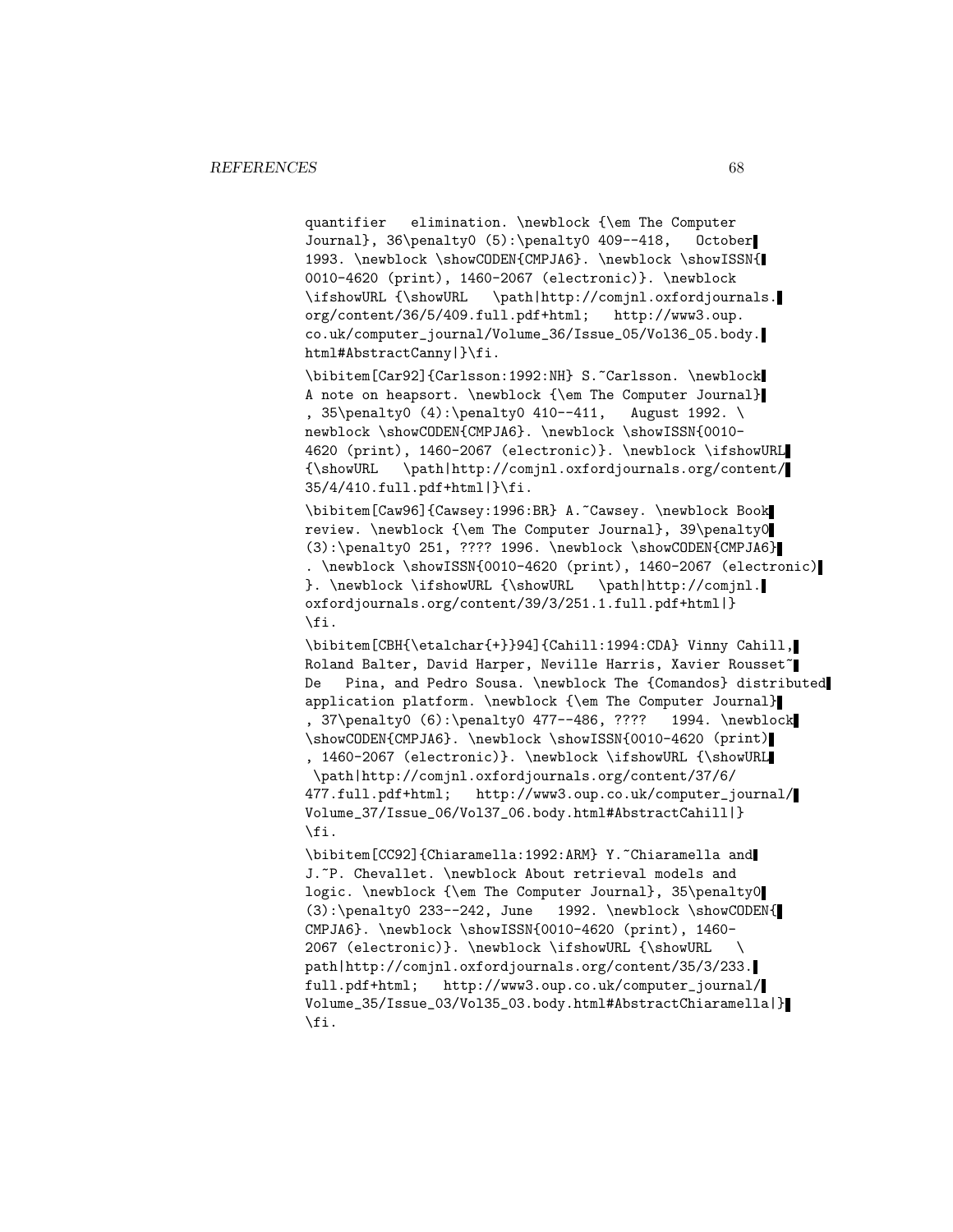\bibitem[CC93]{Chang:1993:NLA} Henry Ker-Chang Chang and Shing~Hong Chen. \newblock A new locally adaptive data compression scheme using multilist structure. \newblock {\em The Computer Journal}, 36\penalty0 (6):\penalty0 570--578, December 1993. \newblock \showCODEN{CMPJA6} . \newblock \showISSN{0010-4620 (print), 1460-2067 (electronic) }. \newblock \ifshowURL {\showURL \path|http://comjnl. oxfordjournals.org/content/36/6/570.full.pdf+html; http: //www3.oup.co.uk/computer\_journal/Volume\_36/Issue\_06/ Vol36\_06.body.html#AbstractChang|}\fi.

\bibitem[CC96]{Chen:1996:TBA} Ing-Ray Chen and Chi-Ming Chen. \newblock Threshold-based admission control policies for multimedia servers. \newblock {\em The Computer Journal} , 39\penalty0 (9):\penalty0 757--766, ???? 1996. \newblock \showCODEN{CMPJA6}. \newblock \showISSN{0010-4620 (print) , 1460-2067 (electronic)}. \newblock \ifshowURL {\showURL \path|http://comjnl.oxfordjournals.org/content/39/9/ 757.full.pdf+html; http://www.oup.co.uk/computer\_journal/ Volume\_39/Issue\_09/Vol39\_09.body.html#AbstractChen1;

http://www3.oup.co.uk/computer\_journal/Volume\_39/Issue\_ 09/Vol39\_09.body.html#AbstractChen1|}\fi.

\bibitem[CCB95]{Clarke:1995:AST} Charles L.~A. Clarke, G.~V. Cormack, and F.~J. Burkowski. \newblock An algebra for structured text search and a framework for its implementation. \newblock {\em The Computer Journal}, 38\penalty0 (1) :\penalty0 43--56, ???? 1995. \newblock \showCODEN{ CMPJA6}. \newblock \showISSN{0010-4620 (print), 1460- 2067 (electronic)}. \newblock \ifshowURL {\showURL \ path|http://comjnl.oxfordjournals.org/content/38/1/43. full.pdf+html; http://www3.oup.co.uk/computer\_journal/ Volume\_38/Issue\_01/Vol38\_01.body.html#AbstractClarke|} \fi.

\bibitem[CCC92]{Chang:1992:SGC} C.~C. Chang, H.~Y. Chen, and C.~Y. Chen. \newblock Symbolic {Gray} code as a data allocation scheme for two-disc systems. \newblock { \em The Computer Journal}, 35\penalty0 (3):\penalty0 299- -305, June 1992. \newblock \showCODEN{CMPJA6}. \newblock \showISSN{0010-4620 (print), 1460-2067 (electronic)}. \newblock \ifshowURL {\showURL \path|http://comjnl. oxfordjournals.org/content/35/3/299.full.pdf+html; http: //www3.oup.co.uk/computer\_journal/Volume\_35/Issue\_03/ Vol35\_03.body.html#AbstractChang|}\fi.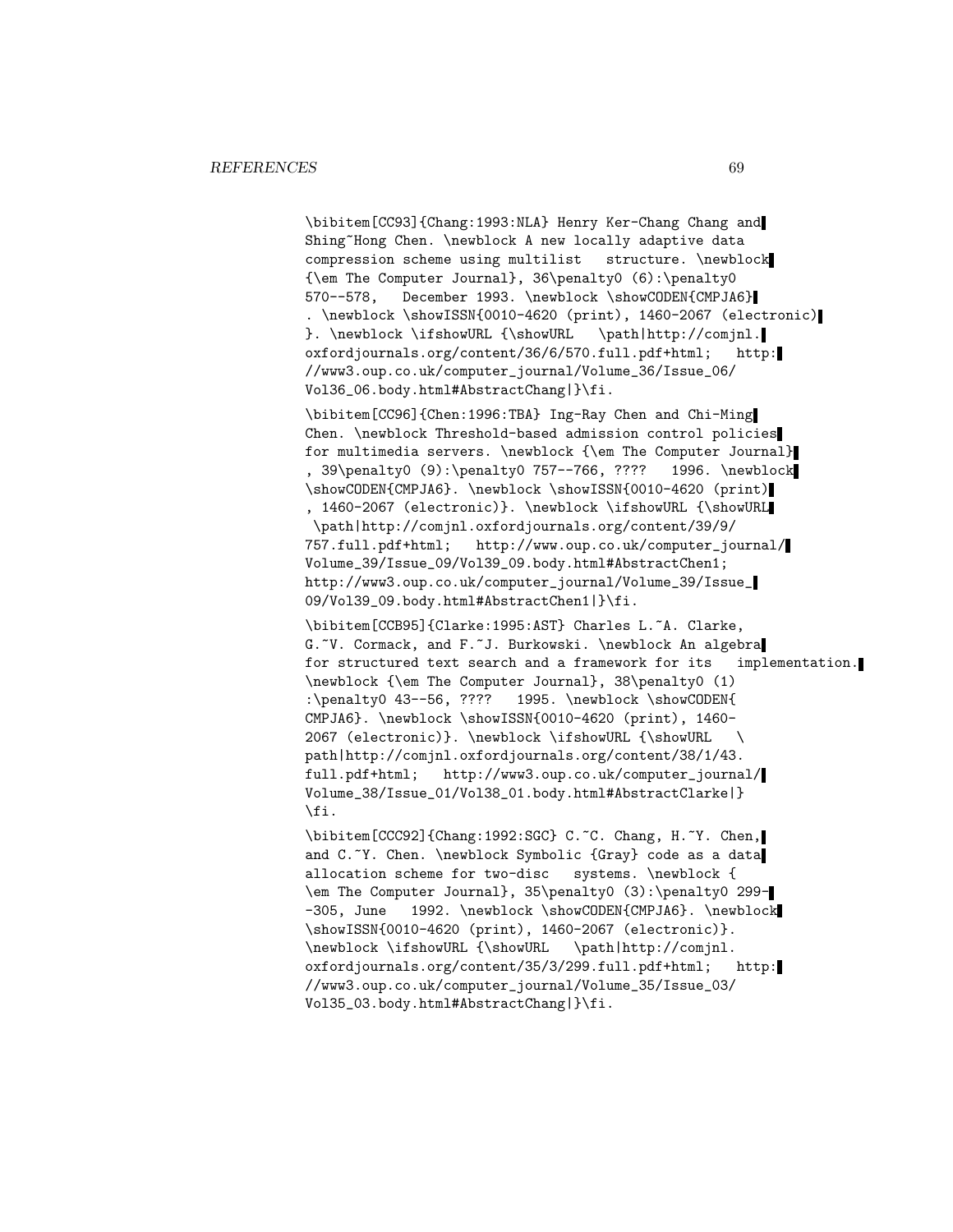\bibitem[CCJ91]{Chang:1991:DMI} C.~C. Chang, C.~Y. Chen, and J.~K. Jan. \newblock On the design of a machine-independent perfect hashing scheme. \newblock {\em The Computer Journal} , 34\penalty0 (5):\penalty0 469--474, October 1991. \newblock \showCODEN{CMPJA6}. \newblock \showISSN{0010- 4620 (print), 1460-2067 (electronic)}. \newblock \ifshowURL {\showURL \path|http://comjnl.oxfordjournals.org/content/ 34/5/469.full.pdf+html; http://www3.oup.co.uk/computer\_ journal/hdb/Volume\_34/Issue\_05/tiff/469.tif; http:/ /www3.oup.co.uk/computer\_journal/hdb/Volume\_34/Issue\_ 05/tiff/470.tif; http://www3.oup.co.uk/computer\_journal/ hdb/Volume\_34/Issue\_05/tiff/471.tif; http://www3.oup. co.uk/computer\_journal/hdb/Volume\_34/Issue\_05/tiff/472. tif; http://www3.oup.co.uk/computer\_journal/hdb/Volume\_ 34/Issue\_05/tiff/473.tif; http://www3.oup.co.uk/computer\_ journal/hdb/Volume\_34/Issue\_05/tiff/474.tif|}\fi.

\bibitem[CCL98]{Chen:1998:PEF} Ing-Ray Chen, Tsong-Min Chen, and Chiang Lee. \newblock Performance evaluation of forwarding strategies for location management in mobile networks. \newblock {\em The Computer Journal} , 41\penalty0 (4):\penalty0 243--253, ???? 1998. \newblock \showCODEN{CMPJA6}. \newblock \showISSN{0010-4620 (print) , 1460-2067 (electronic)}. \newblock \ifshowURL {\showURL \path|http://comjnl.oxfordjournals.org/content/41/4/ 243.full.pdf+html; http://www3.oup.co.uk/computer\_journal/ Volume\_41/Issue\_04/Vol41\_04.body.html#AbstractChen|}\ fi.

\bibitem[CCMS97]{Chan:1997:SPO} Fun~Ting Chan, Tsong~ Yueh Chen, Ieng~Kei Mark, and Shir~Ming Shen. \newblock On some properties of the optimally refined proportional sampling strategy. \newblock {\em The Computer Journal} , 40\penalty0 (4):\penalty0 194--199, ???? 1997. \newblock \showCODEN{CMPJA6}. \newblock \showISSN{0010-4620 (print) , 1460-2067 (electronic)}. \newblock \ifshowURL {\showURL \path|http://comjnl.oxfordjournals.org/content/40/4/ 194.full.pdf+html; http://www.oup.co.uk/computer\_journal/ Volume\_40/Issue\_03/Vol40\_04.body.html#AbstractChan; http://www3.oup.co.uk/computer\_journal/Volume\_40/Issue\_ 04/Vol40\_04.body.html#AbstractChan|}\fi.

\bibitem[CDCL97]{Chan:1997:TPF} E.~Chan, C.~Daoxu, J. ~Cao, and C.-H. Lee. \newblock Timing properties of the {FDDI-M} medium access protocol. \newblock {\em The Computer Journal}, 40\penalty0 (1):\penalty0 43--49, ???? 1997.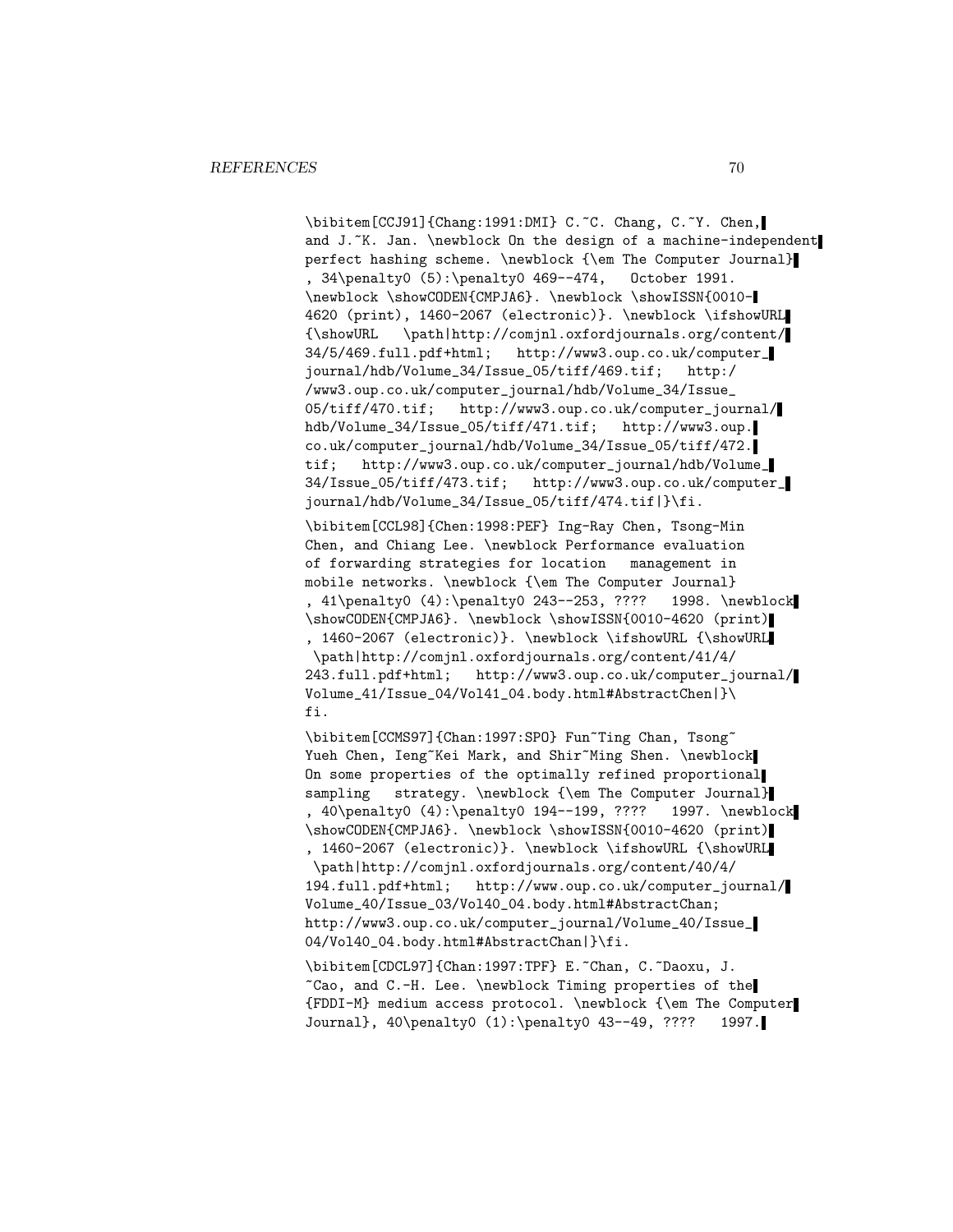\newblock \showCODEN{CMPJA6}. \newblock \showISSN{0010- 4620 (print), 1460-2067 (electronic)}. \newblock \ifshowURL {\showURL \path|http://comjnl.oxfordjournals.org/content/ 40/1/43.full.pdf+html; http://www.oup.co.uk/computer\_ journal/Volume\_40/Issue\_01/Vol40\_01.body.html#AbstractChan; http://www3.oup.co.uk/computer\_journal/Volume\_40/Issue\_ 01/Vol40\_01.body.html#AbstractChan|}\fi.

\bibitem[CDHL93]{Charlton:1993:AGR} C.~C. Charlton, P. ~E. Dunne, K.~Halewood, and P.~H. Leng. \newblock An algorithm to generate random large combinational circuits. \newblock {\em The Computer Journal}, 36\penalty0 (2):\penalty0 200--206, April 1993. \newblock \showCODEN{CMPJA6}. \newblock \showISSN{0010-4620 (print), 1460-2067 (electronic) }. \newblock \ifshowURL {\showURL \path|http://comjnl. oxfordjournals.org/content/36/2/200.full.pdf+html; http: //www3.oup.co.uk/computer\_journal/Volume\_36/Issue\_02/ Vol36\_02.body.html#AbstractCharlton|}\fi.

\bibitem[CF96]{Cifuentes:1996:ARC} Cristina Cifuentes and Anne Fitzgerald. \newblock {Australian} recommendations on computer software protection. \newblock {\em The Computer Journal}, 39\penalty0 (7):\penalty0 566--576, ???? 1996. \newblock \showCODEN{CMPJA6}. \newblock \showISSN{0010- 4620 (print), 1460-2067 (electronic)}. \newblock \ifshowURL {\showURL \path|http://comjnl.oxfordjournals.org/content/ 39/7/566.full.pdf+html; http://www.oup.co.uk/jnls/list/ comjnl/hdb/Volume\_39/Issue\_07/390566.sgm.abs.html; http: //www3.oup.co.uk/computer\_journal/Volume\_39/Issue\_07/ Vol39\_07.body.html#AbstractCifuentes|}\fi.

\bibitem[CG92]{Conlon:1992:DTC} T.~Conlon and S.~Gregory. \newblock Debugging tools for concurrent logic programming. \newblock {\em The Computer Journal}, 35\penalty0 (2) :\penalty0 157--169, April 1992. \newblock \showCODEN{ CMPJA6}. \newblock \showISSN{0010-4620 (print), 1460- 2067 (electronic)}. \newblock \ifshowURL {\showURL \ path|http://comjnl.oxfordjournals.org/content/35/2/157. full.pdf+html; http://www3.oup.co.uk/computer\_journal/ Volume\_35/Issue\_02/Vol35\_02.body.html#AbstractConlon|} \fi.

\bibitem[CG99]{Chinchwadkar:1999:OVP} G.~S. Chinchwadkar and A."Goh. \newblock An overview of vertical partitioning in object oriented databases. \newblock {\em The Computer Journal}, 42\penalty0 (1):\penalty0 39--50, ???? 1999. \newblock \showCODEN{CMPJA6}. \newblock \showISSN{0010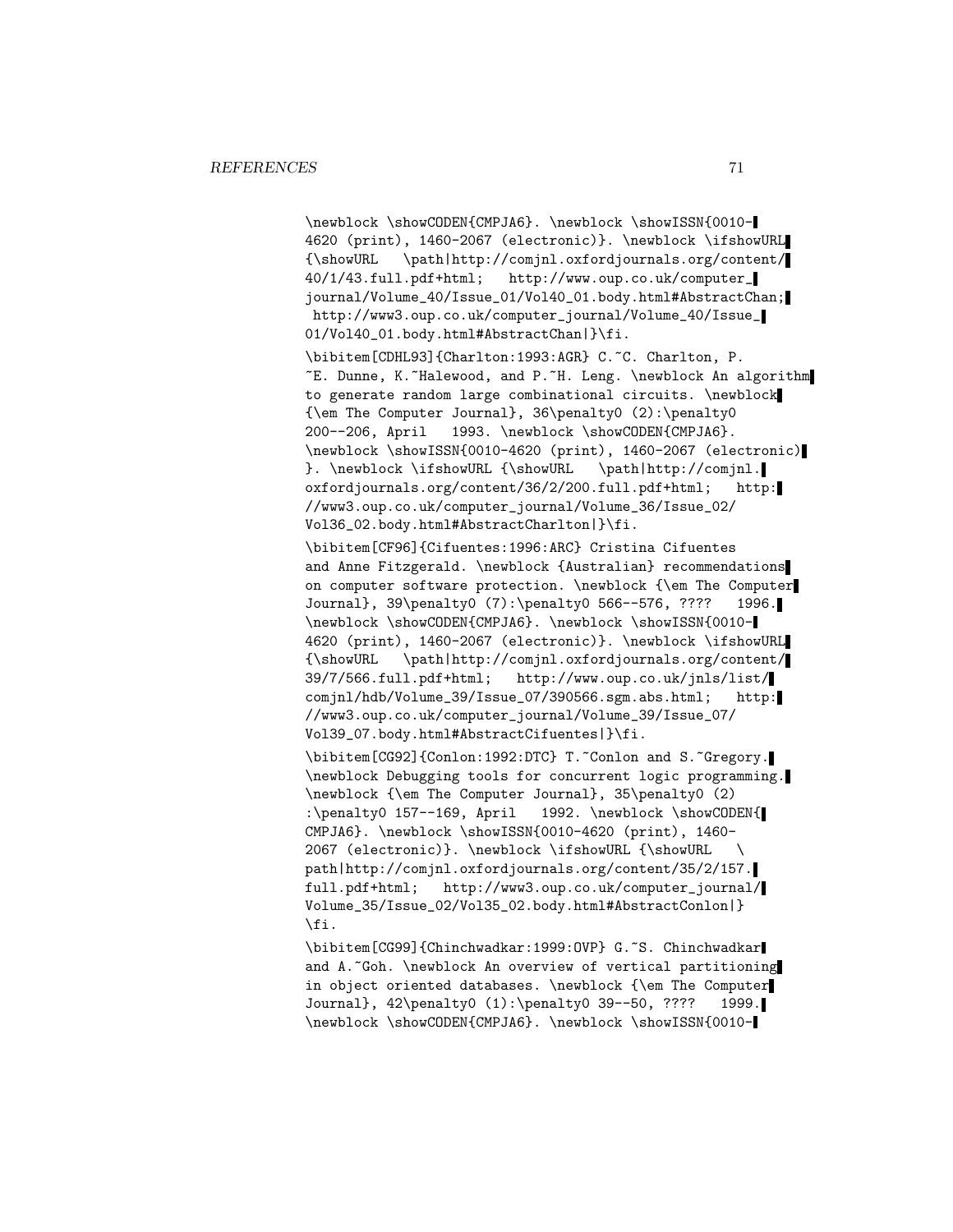4620 (print), 1460-2067 (electronic)}. \newblock \ifshowURL {\showURL \path|http://comjnl.oxfordjournals.org/content/ 42/1/39.full.pdf+html; http://www3.oup.co.uk/computer\_ journal/hdb/Volume\_42/Issue\_01/420039.sgm.abs.html; http://www3.oup.co.uk/computer\_journal/hdb/Volume\_42/ Issue\_01/pdf/420039.pdf|}\fi.

\bibitem[CGRJ92]{Cawsey:1992:ALB} Alison Cawsey, Julia Galliers, Steven Reece, and Karen~Sparck Jones. \newblock Automating the librarian: Belief revision as a base for system action and communication with the user. \newblock {\em The Computer Journal}, 35\penalty0 (3):\penalty0 221--232, June 1992. \newblock \showCODEN{CMPJA6}. \ newblock \showISSN{0010-4620 (print), 1460-2067 (electronic) }. \newblock \ifshowURL {\showURL \path|http://comjnl. oxfordjournals.org/content/35/3/221.full.pdf+html; http: //www3.oup.co.uk/computer\_journal/Volume\_35/Issue\_03/ Vol35\_03.body.html#AbstractCawsey|}\fi.

\bibitem[CH99]{Chuang:1999:EFD} Po-Jen Chuang and Huey-Ming Hsu. \newblock Effective fault diagnosis approaches for multipath networks. \newblock {\em The Computer Journal} , 42\penalty0 (5):\penalty0 409--421, ???? 1999. \newblock \showCODEN{CMPJA6}. \newblock \showISSN{0010-4620 (print) , 1460-2067 (electronic)}. \newblock \ifshowURL {\showURL \path|http://comjnl.oxfordjournals.org/content/42/5/ 409.full.pdf+html; http://www3.oup.co.uk/computer\_journal/ hdb/Volume\_42/Issue\_05/420409.sgm.abs.html|}\fi.

\bibitem[Cha90a]{Chaitin:1990:C} G.~J. Chaitin. \newblock Correspondence. \newblock {\em The Computer Journal}, 33\penalty0 (1):\penalty0 92, ???? 1990. \newblock \showCODEN{ CMPJA6}. \newblock \showISSN{0010-4620 (print), 1460- 2067 (electronic)}. \newblock \ifshowURL {\showURL \ path|http://comjnl.oxfordjournals.org/content/33/1/92. 1.full.pdf+html|}\fi.

\bibitem[Cha90b]{Chaudhuri:1990:FUD} P.~Chaudhuri. \newblock Finding and updating depth-first spanning trees of acyclic digraphs in parallel. \newblock {\em The Computer Journal} , 33\penalty0 (3):\penalty0 247--251, June 1990. \newblock \showCODEN{CMPJA6}. \newblock \showISSN{0010-4620 (print) , 1460-2067 (electronic)}. \newblock \ifshowURL {\showURL \path|http://comjnl.oxfordjournals.org/content/33/3/ 247.full.pdf+html; http://www3.oup.co.uk/computer\_journal/ hdb/Volume\_33/Issue\_03/tiff/247.tif; http://www3.oup. co.uk/computer\_journal/hdb/Volume\_33/Issue\_03/tiff/248.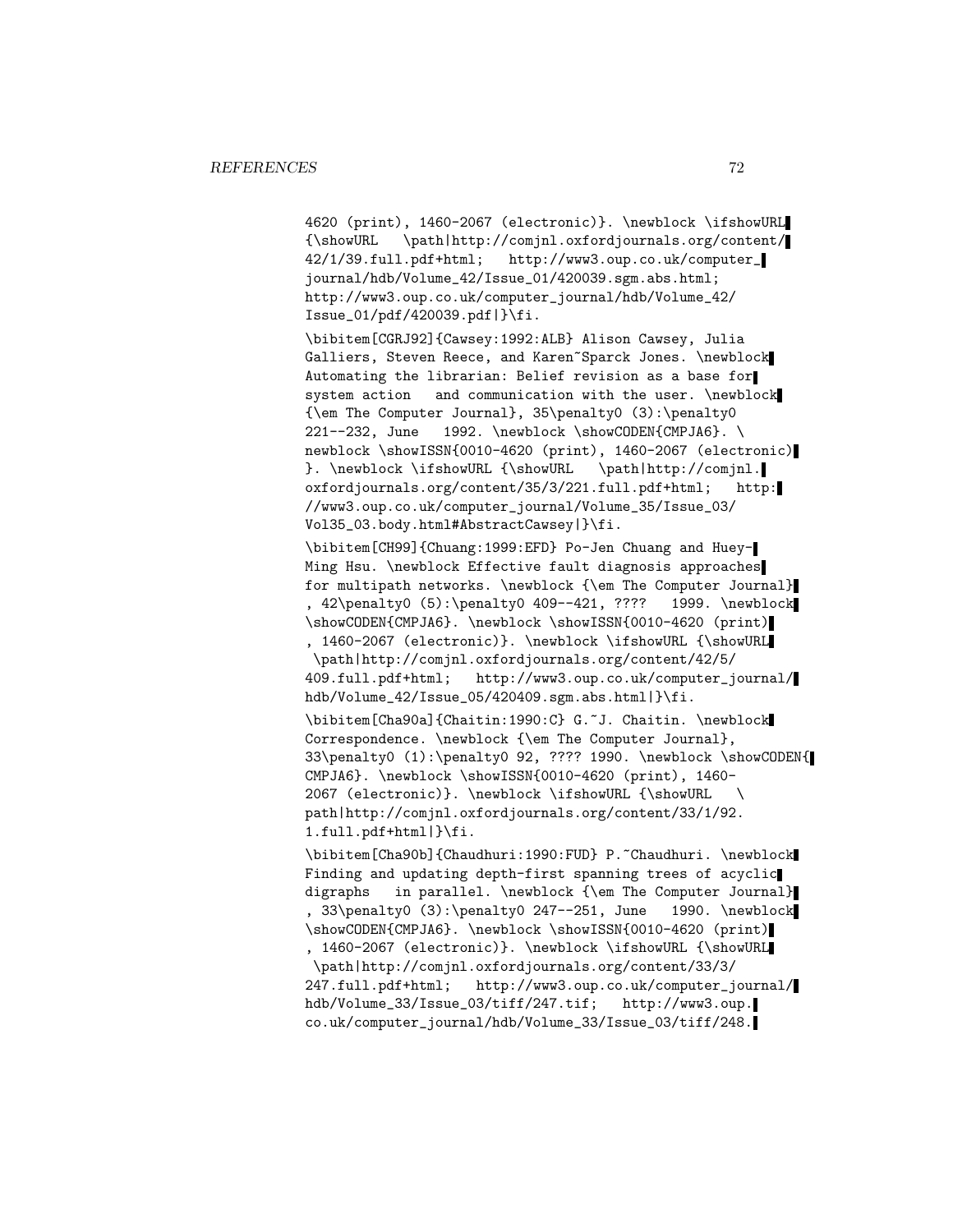tif; http://www3.oup.co.uk/computer\_journal/hdb/Volume\_ 33/Issue\_03/tiff/249.tif; http://www3.oup.co.uk/computer\_ journal/hdb/Volume\_33/Issue\_03/tiff/250.tif; http:/ /www3.oup.co.uk/computer\_journal/hdb/Volume\_33/Issue\_ 03/tiff/251.tif|}\fi.

\bibitem[Cha91]{Challab:1991:IFA} D.~J. Challab. \newblock Implementation of flexible arrays using balanced trees. \newblock {\em The Computer Journal}, 34\penalty0 (5) :\penalty0 386--396, October 1991. \newblock \showCODEN{ CMPJA6}. \newblock \showISSN{0010-4620 (print), 1460- 2067 (electronic)}. \newblock \ifshowURL {\showURL \ path|http://comjnl.oxfordjournals.org/content/34/5/386. full.pdf+html; http://www3.oup.co.uk/computer\_journal/ hdb/Volume\_34/Issue\_05/tiff/386.tif; http://www3.oup. co.uk/computer\_journal/hdb/Volume\_34/Issue\_05/tiff/387. tif; http://www3.oup.co.uk/computer\_journal/hdb/Volume\_ 34/Issue\_05/tiff/388.tif; http://www3.oup.co.uk/computer\_ journal/hdb/Volume\_34/Issue\_05/tiff/389.tif; http:/ /www3.oup.co.uk/computer\_journal/hdb/Volume\_34/Issue\_ 05/tiff/390.tif; http://www3.oup.co.uk/computer\_journal/ hdb/Volume\_34/Issue\_05/tiff/391.tif; http://www3.oup. co.uk/computer\_journal/hdb/Volume\_34/Issue\_05/tiff/392. tif; http://www3.oup.co.uk/computer\_journal/hdb/Volume\_ 34/Issue\_05/tiff/393.tif; http://www3.oup.co.uk/computer\_ journal/hdb/Volume\_34/Issue\_05/tiff/394.tif; http:/ /www3.oup.co.uk/computer\_journal/hdb/Volume\_34/Issue\_ 05/tiff/395.tif; http://www3.oup.co.uk/computer\_journal/ hdb/Volume\_34/Issue\_05/tiff/396.tif|}\fi.

\bibitem[Cha92]{Challab:1992:SNF} D.~J. Challab. \newblock Short notes: Flexible arrays: evaluation of the {B}-tree based system. \newblock {\em The Computer Journal}, 35\penalty0 (5):\penalty0 527--529, October 1992. \ newblock \showCODEN{CMPJA6}. \newblock \showISSN{0010-4620 (print), 1460-2067 (electronic)}. \newblock \ifshowURL {\showURL \path|http://comjnl.oxfordjournals.org/content/ 35/5/527.full.pdf+html; http://www3.oup.co.uk/computer\_ journal/Volume\_35/Issue\_05/350527.sgm.abs.html; http: //www3.oup.co.uk/computer\_journal/Volume\_35/Issue\_05/ tiff/527.tif; http://www3.oup.co.uk/computer\_journal/ Volume\_35/Issue\_05/tiff/528.tif; http://www3.oup.co. uk/computer\_journal/Volume\_35/Issue\_05/tiff/529.tif|} \fi.

\bibitem[Cha93a]{Challis:1993:TNT} M.~F. Challis. \newblock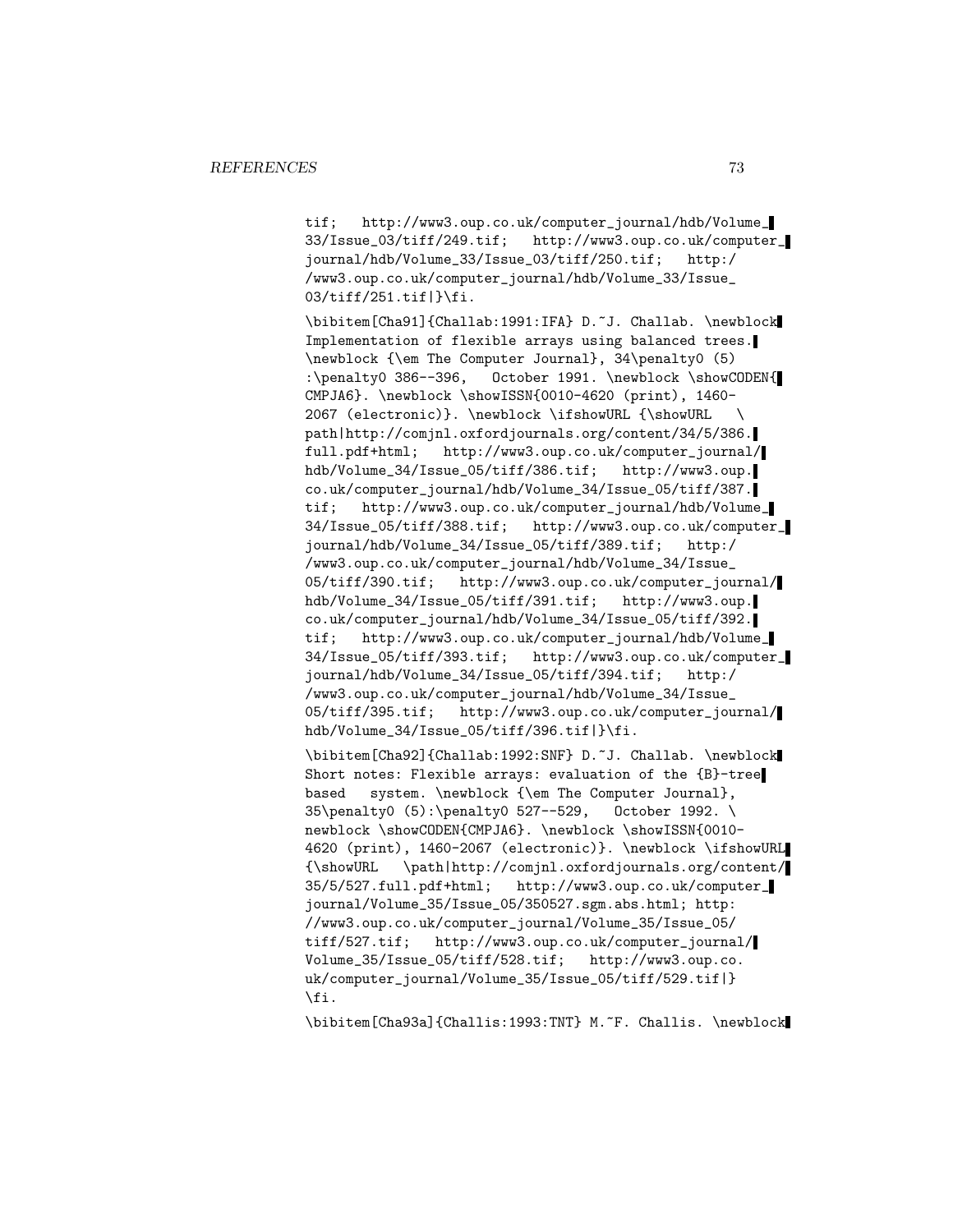Two new techniques for computing extremal \$h\$-bases \$ {A}\_k\$. \newblock {\em The Computer Journal}, 36\penalty0  $(2): \penalty0 117--126, April 1993. \newblock \showCODEN{$ CMPJA6}. \newblock \showISSN{0010-4620 (print), 1460- 2067 (electronic)}. \newblock \ifshowURL {\showURL \ path|http://comjnl.oxfordjournals.org/content/36/2/117. full.pdf+html; http://www3.oup.co.uk/computer\_journal/ Volume\_36/Issue\_02/Vol36\_02.body.html#AbstractChallis|} \fi. \bibitem[Cha93b]{Chandru:1993:VEL} Vijay Chandru. \newblock

Variable elimination in linear constraints. \newblock {\em The Computer Journal}, 36\penalty0 (5):\penalty0 463--472, October 1993. \newblock \showCODEN{CMPJA6} . \newblock \showISSN{0010-4620 (print), 1460-2067 (electronic) }. \newblock \ifshowURL {\showURL \path|http://comjnl. oxfordjournals.org/content/36/5/463.full.pdf+html; http: //www3.oup.co.uk/computer\_journal/Volume\_36/Issue\_05/ Vol36\_05.body.html#AbstractChandru|}\fi.

\bibitem[Cha97]{Chaudhuri:1997:ODA} Pranay Chaudhuri. \newblock An optimal distributed algorithm for computing bridge- connected components. \newblock {\em The Computer Journal}, 40\penalty0 (4):\penalty0 200--207, ???? 1997. \newblock \showCODEN{CMPJA6}. \newblock \showISSN{0010- 4620 (print), 1460-2067 (electronic)}. \newblock \ifshowURL {\showURL \path|http://comjnl.oxfordjournals.org/content/ 40/4/200.full.pdf+html; http://www.oup.co.uk/computer\_ journal/Volume\_40/Issue\_03/Vol40\_04.body.html#AbstractChaudhuri; http://www3.oup.co.uk/computer\_journal/Volume\_40/Issue\_ 04/Vol40\_04.body.html#AbstractChaudhuri|}\fi.

\bibitem[Che90]{Chen:1990:CMV} T.~Y. Chen. \newblock On the consistency of multi-valued functions. \newblock { \em The Computer Journal}, 33\penalty0 (6):\penalty0 570- -572, December 1990. \newblock \showCODEN{CMPJA6}. \ newblock \showISSN{0010-4620 (print), 1460-2067 (electronic) }. \newblock \ifshowURL {\showURL \path|http://comjnl. oxfordjournals.org/content/33/6/570.full.pdf+html; http: //www3.oup.co.uk/computer\_journal/hdb/Volume\_33/Issue\_ 06/tiff/570.tif; http://www3.oup.co.uk/computer\_journal/ hdb/Volume\_33/Issue\_06/tiff/571.tif; http://www3.oup. co.uk/computer\_journal/hdb/Volume\_33/Issue\_06/tiff/572. tif|}\fi.

\bibitem[Che95a]{Chen:1995:AIC} Ing-Ray Chen. \newblock On applying imprecise computation to real-time {AI} systems.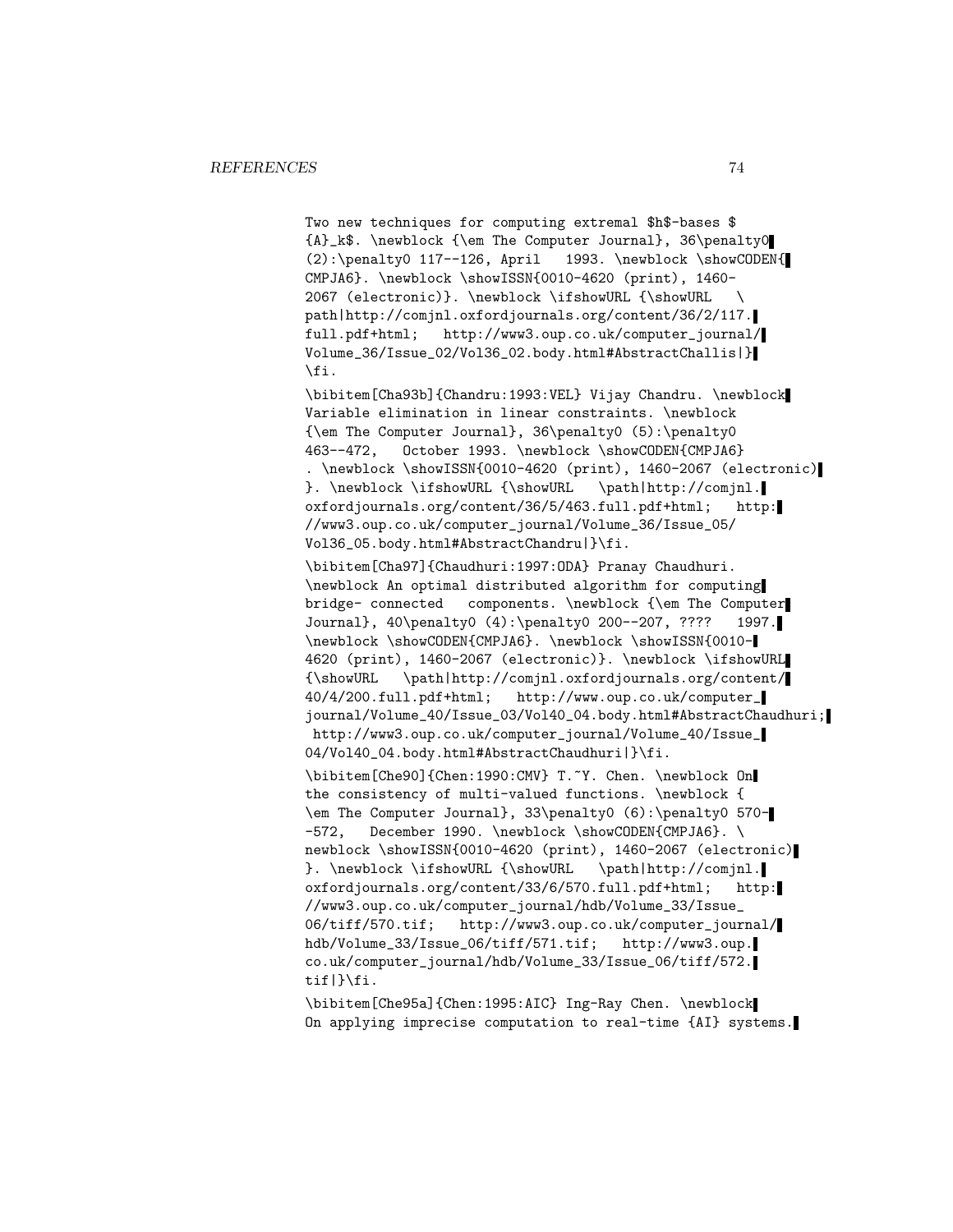\newblock {\em The Computer Journal}, 38\penalty0 (6) :\penalty0 434--442, ???? 1995. \newblock \showCODEN{ CMPJA6}. \newblock \showISSN{0010-4620 (print), 1460- 2067 (electronic)}. \newblock \ifshowURL {\showURL \ path|http://comjnl.oxfordjournals.org/content/38/6/434. full.pdf+html; http://www3.oup.co.uk/computer\_journal/ Volume\_38/Issue\_06/Vol38\_06.body.html#AbstractChen|}\ fi.

\bibitem[Che95b]{Chen:1995:SPN} Ing-Ray Chen. \newblock Stochastic {Petri} net analysis of deadlock detection algorithms in transaction database systems with dynamic locking. \newblock {\em The Computer Journal}, 38\penalty0 (9):\penalty0 717--733, ???? 1995. \newblock \showCODEN{ CMPJA6}. \newblock \showISSN{0010-4620 (print), 1460- 2067 (electronic)}. \newblock \ifshowURL {\showURL \ path|http://comjnl.oxfordjournals.org/content/38/9/717. full.pdf+html; http://www3.oup.co.uk/computer\_journal/ Volume\_38/Issue\_09/Vol38\_09.body.html#AbstractChen|}\ fi.

\bibitem[Che95c]{Chen:1995:DBT} Ing-Ray~Ray Chen. \newblock A degradable {B}\$^{\rm link}\$-tree with periodic data reorganization. \newblock {\em The Computer Journal}, 38\penalty0 (3):\penalty0 245--252, ???? 1995. \newblock \showCODEN{CMPJA6}. \newblock \showISSN{0010-4620 (print) , 1460-2067 (electronic)}. \newblock \ifshowURL {\showURL \path|http://comjnl.oxfordjournals.org/content/38/3/ 245.full.pdf+html; http://www3.oup.co.uk/computer\_journal/ Volume\_38/Issue\_03/Vol38\_03.body.html#AbstractChen|}\ fi.

\bibitem[Che95d]{Chen:1995:ECA} Jingsen Chen. \newblock An efficient construction algorithm for a class of implicit double-ended priority queues. \newblock {\em The Computer Journal}, 38\penalty0 (10):\penalty0 818--821, ???? 1995. \newblock \showCODEN{CMPJA6}. \newblock \showISSN{ 0010-4620 (print), 1460-2067 (electronic)}. \newblock \ifshowURL {\showURL \path|http://comjnl.oxfordjournals. org/content/38/10/818.full.pdf+html; http://www3.oup. co.uk/computer\_journal/Volume\_38/Issue\_10/Vol38\_10.body. html#AbstractChen|}\fi.

\bibitem[CHM94]{Christensen:1994:DSC} S{\o}ren Christensen, Yoram Hirshfeld, and Faron Moller. \newblock Decidable subsets of {CCS}. \newblock {\em The Computer Journal} , 37\penalty0 (4):\penalty0 233--242, ???? 1994. \newblock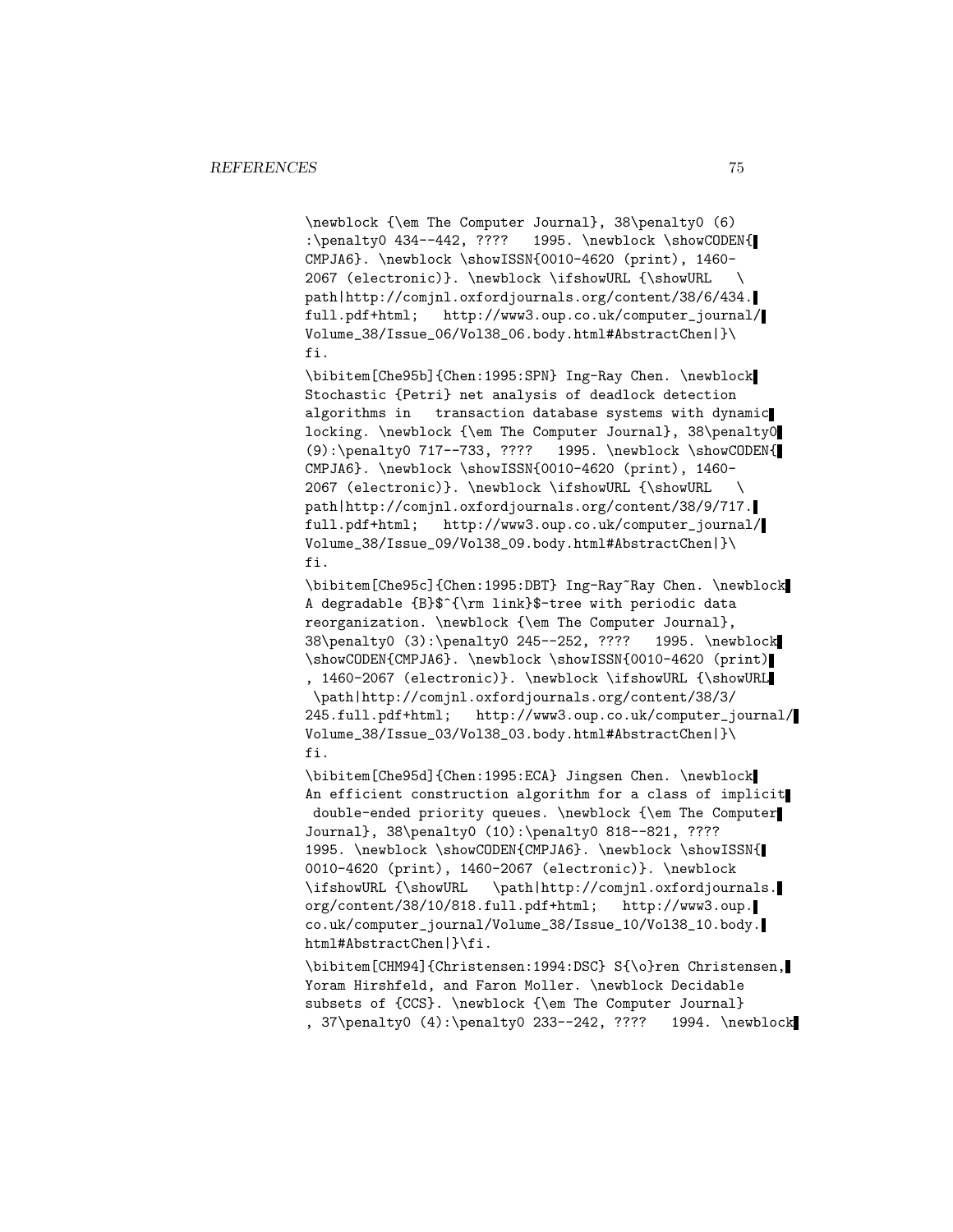\showCODEN{CMPJA6}. \newblock \showISSN{0010-4620 (print) , 1460-2067 (electronic)}. \newblock \ifshowURL {\showURL \path|http://comjnl.oxfordjournals.org/content/37/4/ 233.full.pdf+html; http://www3.oup.co.uk/computer\_journal/ Volume\_37/Issue\_04/Vol37\_04.body.html#AbstractChristensen|} \fi.

\bibitem[Cho95]{Chou:1995:MVD} Ching-Tsun Chou. \newblock Mechanical verification of distributed algorithms in higherorder logic. \newblock {\em The Computer Journal}, 38\ penalty0 (2):\penalty0 152--161, ???? 1995. \newblock \showCODEN{CMPJA6}. \newblock \showISSN{0010-4620 (print) , 1460-2067 (electronic)}. \newblock \ifshowURL {\showURL \path|http://comjnl.oxfordjournals.org/content/38/2/ 152.full.pdf+html; http://www3.oup.co.uk/computer\_journal/ Volume\_38/Issue\_02/Vol38\_02.body.html#AbstractChou|}\ fi.

\bibitem[Cho99]{Choy:1999:CIR} M.~Choy. \newblock Consistent implementations of replicated objects. \newblock {\em The Computer Journal}, 42\penalty0 (1):\penalty0 24-- 38, ???? 1999. \newblock \showCODEN{CMPJA6}. \newblock \showISSN{0010-4620 (print), 1460-2067 (electronic)}. \newblock \ifshowURL {\showURL \path|http://comjnl. oxfordjournals.org/content/42/1/24.full.pdf+html; http: //www3.oup.co.uk/computer\_journal/hdb/Volume\_42/Issue\_ 01/420024.sgm.abs.html; http://www3.oup.co.uk/computer\_ journal/hdb/Volume\_42/Issue\_01/pdf/420024.pdf|}\fi.

\bibitem[CK93]{Cooper:1993:SRI} Tim~B. Cooper and Jeffrey~ H. Kingston. \newblock The solution of real instances of the timetabling problem. \newblock {\em The Computer Journal}, 36\penalty0 (7):\penalty0 645--653, ???? 1993. \newblock \showCODEN{CMPJA6}. \newblock \showISSN{0010- 4620 (print), 1460-2067 (electronic)}. \newblock \ifshowURL {\showURL \path|http://comjnl.oxfordjournals.org/content/ 36/7/645.full.pdf+html; http://www3.oup.co.uk/computer\_ journal/Volume\_36/Issue\_07/Vol36\_07.body.html#AbstractCooper|} \fi.

\bibitem[CK94]{Chu:1994:ASH} Jiang-Hsing Chu and Gary~ D. Knott. \newblock An analysis of spiral hashing. \newblock  ${\text{Computer Journal}, 37\penalty0 (8):\penalty0\n715--719, ???? 1994. \newblock \showCODEN{CMPJAG}.$ 1994. \newblock \showCODEN{CMPJA6}. \ newblock \showISSN{0010-4620 (print), 1460-2067 (electronic) }. \newblock \ifshowURL {\showURL \path|http://comjnl. oxfordjournals.org/content/37/8/715.full.pdf+html; http: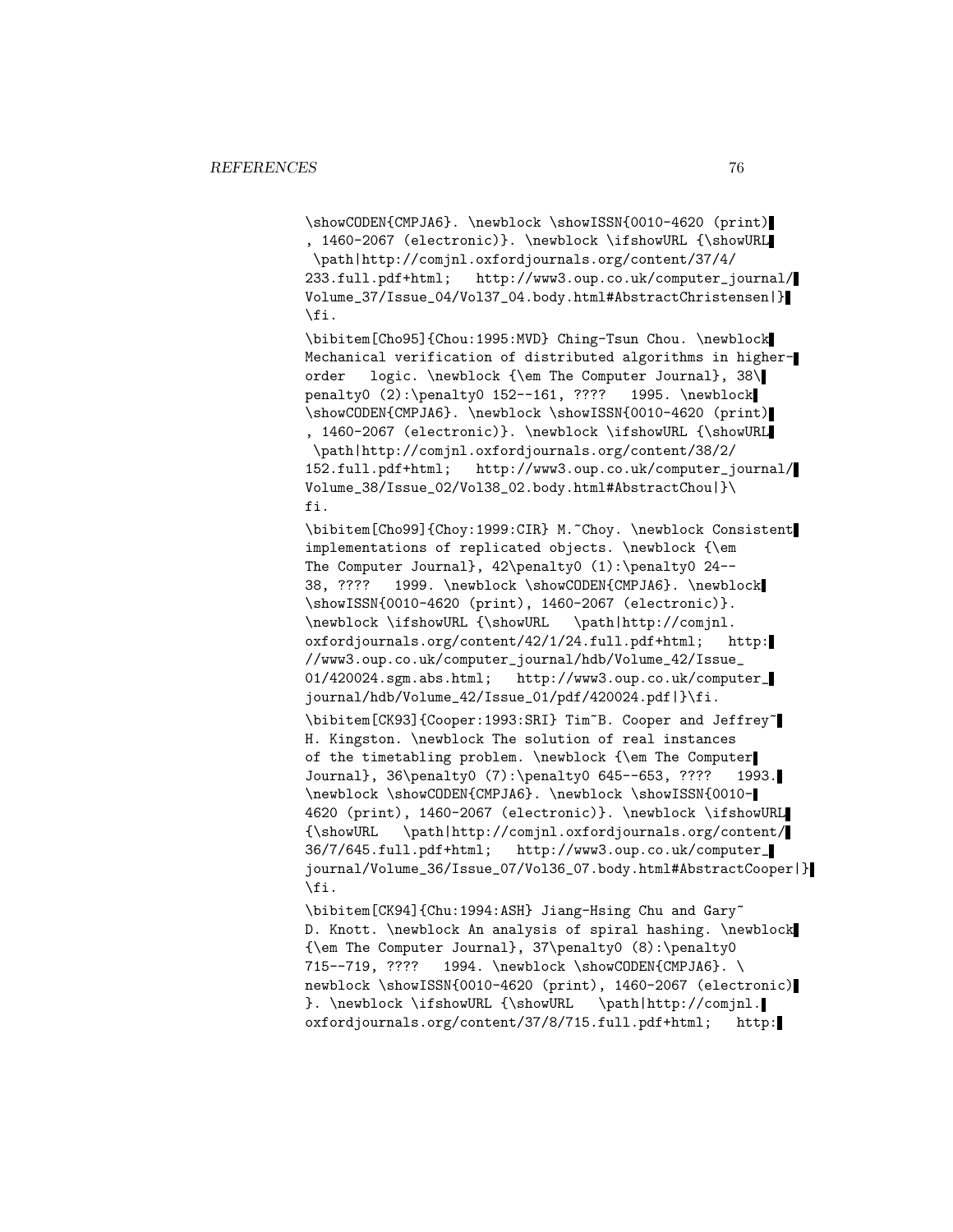//www3.oup.co.uk/computer\_journal/Volume\_37/Issue\_08/ Vol37\_08.body.html#AbstractChu|}\fi.

\bibitem[CK95]{Campbell-Kelly:1995:IEB} M.~Campbell-Kelly. \newblock {ICL} and the evolution of the {British} mainframe. \newblock {\em The Computer Journal}, 38\penalty0 (5) :\penalty0 400--412, ???? 1995. \newblock \showCODEN{ CMPJA6}. \newblock \showISSN{0010-4620 (print), 1460- 2067 (electronic)}. \newblock \ifshowURL {\showURL \ path|http://comjnl.oxfordjournals.org/content/38/5/400. full.pdf+html; http://www3.oup.co.uk/computer\_journal/ Volume\_38/Issue\_05/Vol38\_05.body.html#AbstractKelly|} \fi.

\bibitem[CL99a]{Chen:1999:AMP} Guan-Chi Chen and Suh-Yin Lee. \newblock An analytic model for performance analysis of concurrency control strategies in mobile environments. \newblock {\em The Computer Journal}, 42\penalty0 (6) :\penalty0 511--521, ???? 1999. \newblock \showCODEN{ CMPJA6}. \newblock \showISSN{0010-4620 (print), 1460- 2067 (electronic)}. \newblock \ifshowURL {\showURL \ path|http://comjnl.oxfordjournals.org/content/42/6/511. full.pdf+html; http://www3.oup.co.uk/computer\_journal/ hdb/Volume\_42/Issue\_06/420511.sgm.abs.html; http:// www3.oup.co.uk/computer\_journal/hdb/Volume\_42/Issue\_06/ pdf/420511.pdf|}\fi.

\bibitem[CL99b]{Chen:1999:CTS} Tsong~Yueh Chen and Man~ Fai Lau. \newblock On the completeness of a test suite reduction strategy. \newblock {\em The Computer Journal} , 42\penalty0 (5):\penalty0 430--440, ???? 1999. \newblock \showCODEN{CMPJA6}. \newblock \showISSN{0010-4620 (print) , 1460-2067 (electronic)}. \newblock \ifshowURL {\showURL \path|http://comjnl.oxfordjournals.org/content/42/5/ 430.full.pdf+html; http://www3.oup.co.uk/computer\_journal/ hdb/Volume\_42/Issue\_05/420430.sgm.abs.html|}\fi. \bibitem[Cla90]{Clark:1990:PLP} K.~L. Clark. \newblock Parallel logic programming. \newblock {\em The Computer Journal}, 33\penalty0 (6):\penalty0 482--493, December 1990. \newblock \showCODEN{CMPJA6}. \newblock \showISSN{ 0010-4620 (print), 1460-2067 (electronic)}. \newblock \ifshowURL {\showURL \path|http://comjnl.oxfordjournals. org/content/33/6/482.full.pdf+html; http://www3.oup. co.uk/computer\_journal/hdb/Volume\_33/Issue\_06/tiff/482. tif; http://www3.oup.co.uk/computer\_journal/hdb/Volume\_ 33/Issue\_06/tiff/483.tif; http://www3.oup.co.uk/computer\_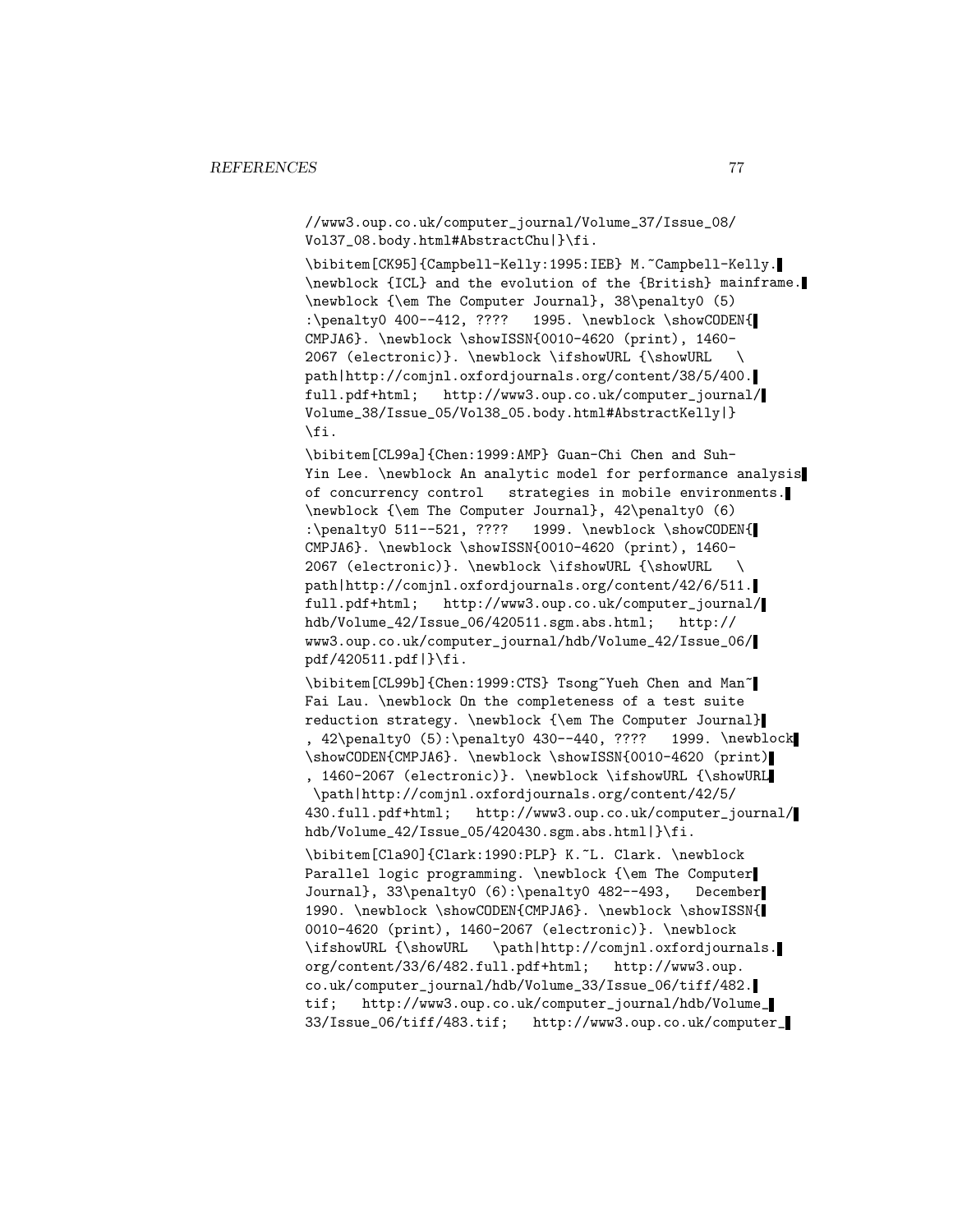journal/hdb/Volume\_33/Issue\_06/tiff/484.tif; http:/ /www3.oup.co.uk/computer\_journal/hdb/Volume\_33/Issue\_ 06/tiff/485.tif; http://www3.oup.co.uk/computer\_journal/ hdb/Volume\_33/Issue\_06/tiff/486.tif; http://www3.oup. co.uk/computer\_journal/hdb/Volume\_33/Issue\_06/tiff/487. tif; http://www3.oup.co.uk/computer\_journal/hdb/Volume\_ 33/Issue\_06/tiff/488.tif; http://www3.oup.co.uk/computer\_ journal/hdb/Volume\_33/Issue\_06/tiff/489.tif; http:/ /www3.oup.co.uk/computer\_journal/hdb/Volume\_33/Issue\_ 06/tiff/490.tif; http://www3.oup.co.uk/computer\_journal/ hdb/Volume\_33/Issue\_06/tiff/491.tif; http://www3.oup. co.uk/computer\_journal/hdb/Volume\_33/Issue\_06/tiff/492. tif; http://www3.oup.co.uk/computer\_journal/hdb/Volume\_ 33/Issue\_06/tiff/493.t.

\bibitem[Cla92a]{Clarkson:1992:BRB} Trevor Clarkson. \ newblock Book review: {{\booktitle{VLSI Design of Neural Networks}}, by Ulrich Ramacher and Ulrich Ruckert}. \newblock {\em The Computer Journal}, 35\penalty0 (6) :\penalty0 624, December 1992. \newblock \showCODEN{ CMPJA6}. \newblock \showISSN{0010-4620 (print), 1460- 2067 (electronic)}. \newblock \ifshowURL {\showURL \ path|http://www3.oup.co.uk/computer\_journal/hdb/Volume\_ 35/Issue\_06/tiff/624.tif|}\fi.

\bibitem[Cla92b]{Clarkson:1992:VDN} Trevor Clarkson. \ newblock Vlsi design of neural networks. \newblock {\ em The Computer Journal}, 35\penalty0 (6):\penalty0 624, December 1992. \newblock \showCODEN{CMPJA6}. \newblock \showISSN{0010-4620 (print), 1460-2067 (electronic)}. \newblock \ifshowURL {\showURL \path|http://comjnl. oxfordjournals.org/content/35/6/624.full.pdf+html|}\fi.

\bibitem[Cla94]{Clark:1994:PRN} A.~N. Clark. \newblock Pattern recognition of noisy sequences of behavioural events using functional combinators. \newblock {\em The Computer Journal}, 37\penalty0 (5):\penalty0 385- -398, ???? 1994. \newblock \showCODEN{CMPJA6}. \newblock \showISSN{0010-4620 (print), 1460-2067 (electronic)}. \newblock \ifshowURL {\showURL \path|http://comjnl. oxfordjournals.org/content/37/5/385.full.pdf+html; http: //www3.oup.co.uk/computer\_journal/Volume\_37/Issue\_05/ Vol37\_05.body.html#AbstractClark|}\fi.

\bibitem[Cla99]{Clarke:1999:DPR} B.~Clarke. \newblock Discussion of the papers by {Rissanen}, and by {Wallace}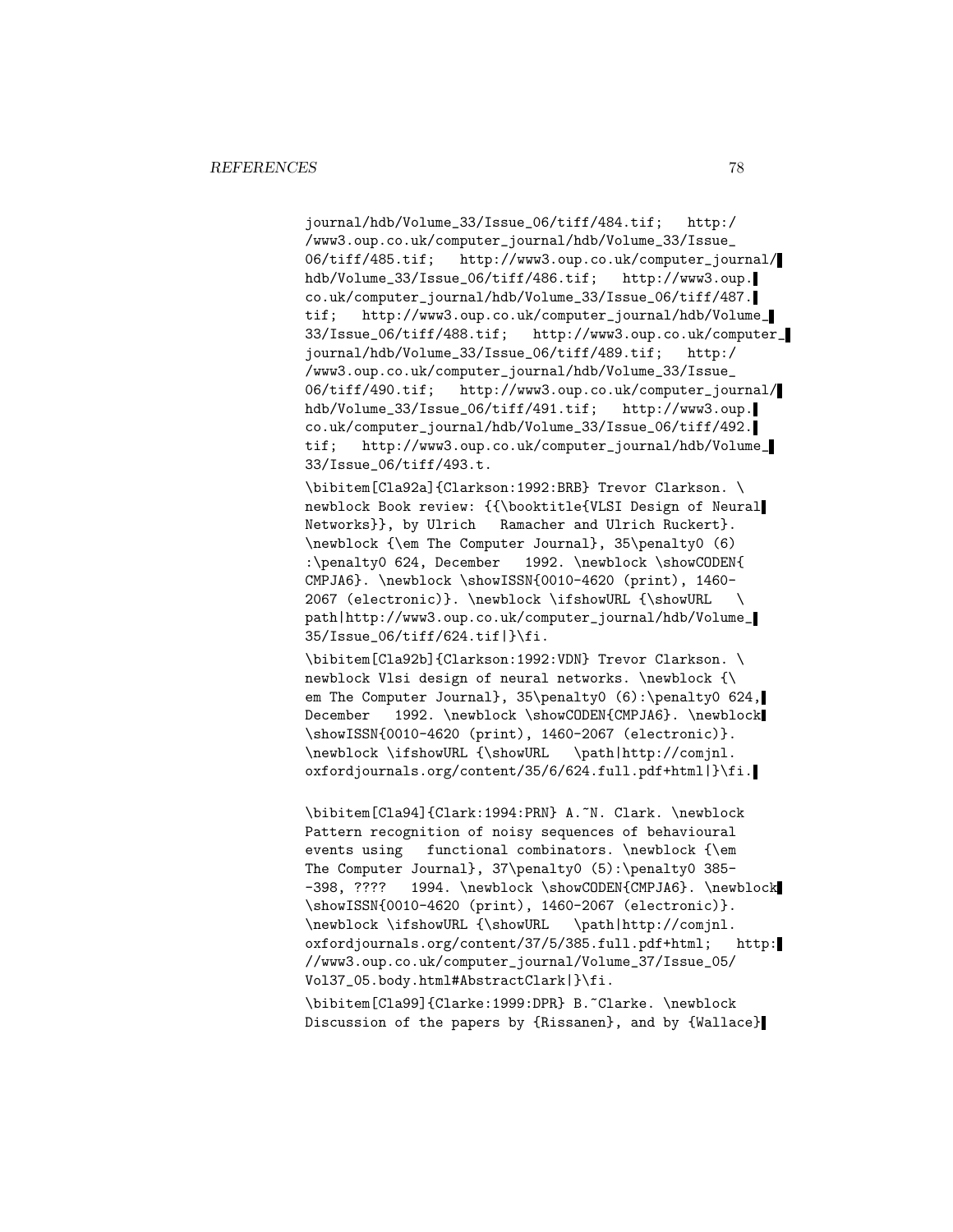and {Dowe}. \newblock {\em The Computer Journal}, 42\ penalty0 (4):\penalty0 338--339, ???? 1999. \newblock \showCODEN{CMPJA6}. \newblock \showISSN{0010-4620 (print) , 1460-2067 (electronic)}. \newblock \ifshowURL {\showURL \path|http://comjnl.oxfordjournals.org/content/42/4/ 338.full.pdf+html; http://www3.oup.co.uk/computer\_journal/ hdb/Volume\_42/Issue\_04/420338.sgm.abs.html; http:// www3.oup.co.uk/computer\_journal/hdb/Volume\_42/Issue\_04/ pdf/420338.pdf|}\fi.

\bibitem[CLC92]{Chang:1992:OPD} C.~C. Chang, H.~F. Lin, and C.~Y. Chen. \newblock Optimality properties of the disc modulo allocation method for \$k\$-ary multiple key hashing files. \newblock {\em The Computer Journal}, 35\ penalty0 (4):\penalty0 390--394, August 1992. \newblock \showCODEN{CMPJA6}. \newblock \showISSN{0010-4620 (print) , 1460-2067 (electronic)}. \newblock \ifshowURL {\showURL

\path|http://comjnl.oxfordjournals.org/content/35/4/ 390.full.pdf+html; http://www3.oup.co.uk/computer\_journal/ Volume\_35/Issue\_04/Vol35\_04.body.html#AbstractChang|} \fi.

\bibitem[Cle90]{Clement:1990:C} B.~E.~P. Clement. \newblock Correspondence. \newblock {\em The Computer Journal}, 33\penalty0 (5):\penalty0 475, ???? 1990. \newblock \ showCODEN{CMPJA6}. \newblock \showISSN{0010-4620 (print) , 1460-2067 (electronic)}. \newblock \ifshowURL {\showURL \path|http://comjnl.oxfordjournals.org/content/33/5/ 475.full.pdf+html|}\fi.

\bibitem[Cle92]{Clement:1992:RDR} T.~Clement. \newblock The role of data reification in program refinement: Origins, synthesis and appraisal. \newblock {\em The Computer Journal}, 35\penalty0 (5):\penalty0 451--459, October 1992. \newblock \showCODEN{CMPJA6}. \newblock \showISSN{ 0010-4620 (print), 1460-2067 (electronic)}. \newblock \ifshowURL {\showURL \path|http://comjnl.oxfordjournals. org/content/35/5/451.full.pdf+html; http://www3.oup. co.uk/computer\_journal/Volume\_35/Issue\_05/Vol35\_05.body. html#AbstractClement|}\fi.

\bibitem[Cli94]{Clippingdale:1994:PCV} Simon Clippingdale. \newblock Practical computer vision using {C}. \newblock {\em The Computer Journal}, 37\penalty0 (6):\penalty0 543--544, ???? 1994. \newblock \showCODEN{CMPJA6}. \ newblock \showISSN{0010-4620 (print), 1460-2067 (electronic) }. \newblock \ifshowURL {\showURL \path|http://comjnl.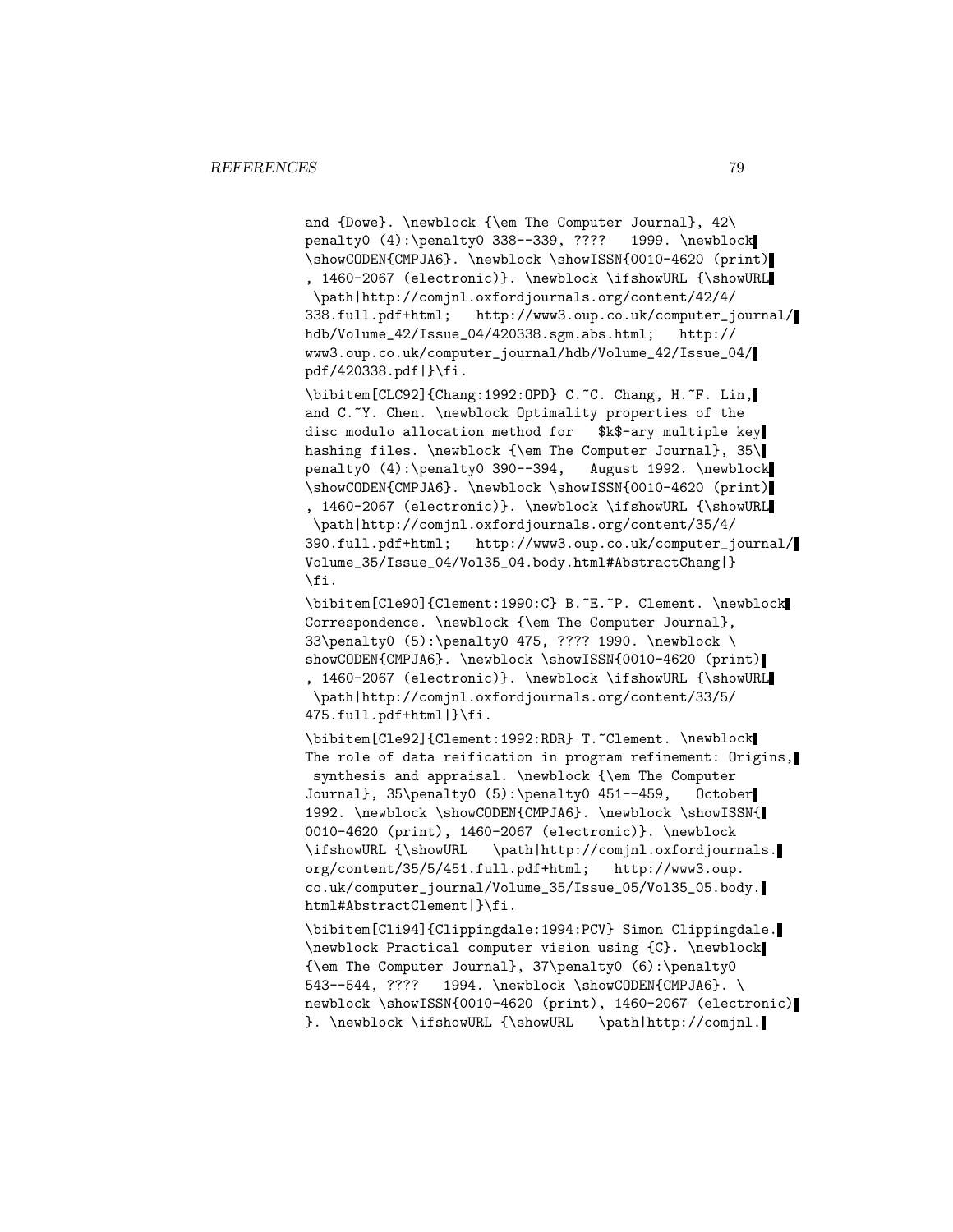oxfordjournals.org/content/37/6/543.full.pdf+html|}\fi.

\bibitem[CLW98]{Chu:1998:EHB} K.~W. Chu, S.~K. Lam, and M."H. Wong. \newblock An efficient hash-based algorithm for sequence data searching. \newblock {\em The Computer Journal}, 41\penalty0 (6):\penalty0 402--415, ???? 1998. \newblock \showCODEN{CMPJA6}. \newblock \showISSN{0010- 4620 (print), 1460-2067 (electronic)}. \newblock \ifshowURL {\showURL \path|http://comjnl.oxfordjournals.org/content/ 41/6/402.full.pdf+html; http://www3.oup.co.uk/computer\_ journal/Volume\_41/Issue\_06/Vol41\_06.body.html#AbstractChu|} \fi.

\bibitem[CM91a]{Campbell:1991:FMW} D.~Campbell and T. ~McNeill. \newblock Finding a majority when sorting is not available. \newblock {\em The Computer Journal}, 34\ penalty0 (2):\penalty0 186, April 1991. \newblock \ showCODEN{CMPJA6}. \newblock \showISSN{0010-4620 (print) , 1460-2067 (electronic)}. \newblock \ifshowURL {\showURL \path|http://www3.oup.co.uk/computer\_journal/hdb/Volume\_ 34/Issue\_02/tiff/186.tif|}\fi. \newblock See correspondence \cite{Gries:1992:CFM}.

\bibitem[CM91b]{Campbell:1991:SNF} D.~Campbell and T. ~McNeill. \newblock Short note: Finding a majority when sorting is not available. \newblock {\em The Computer Journal}, 34\penalty0 (2):\penalty0 186, ???? 1991. \ newblock \showCODEN{CMPJA6}. \newblock \showISSN{0010-4620 (print), 1460-2067 (electronic)}. \newblock \ifshowURL {\showURL \path|http://comjnl.oxfordjournals.org/content/ 34/2/186.full.pdf+html|}\fi.

\bibitem[CM93]{Czech:1993:LTA} Zbigniew~J. Czech and Bohdan~ S. Majewski. \newblock A linear time algorithm for finding minimal perfect hash functions. \newblock {\em The Computer Journal}, 36\penalty0 (6):\penalty0 579--587, December 1993. \newblock \showCODEN{CMPJA6}. \newblock \showISSN{ 0010-4620 (print), 1460-2067 (electronic)}. \newblock \ifshowURL {\showURL \path|http://comjnl.oxfordjournals. org/content/36/6/579.full.pdf+html; http://www3.oup. co.uk/computer\_journal/Volume\_36/Issue\_06/Vol36\_06.body. html#AbstractCzech|}\fi.

\bibitem[CMW98]{Cockshott:1998:HPO} W.~Paul Cockshott, Douglas McGregor, and John Wilson. \newblock High performance operations using a compressed database architecture. \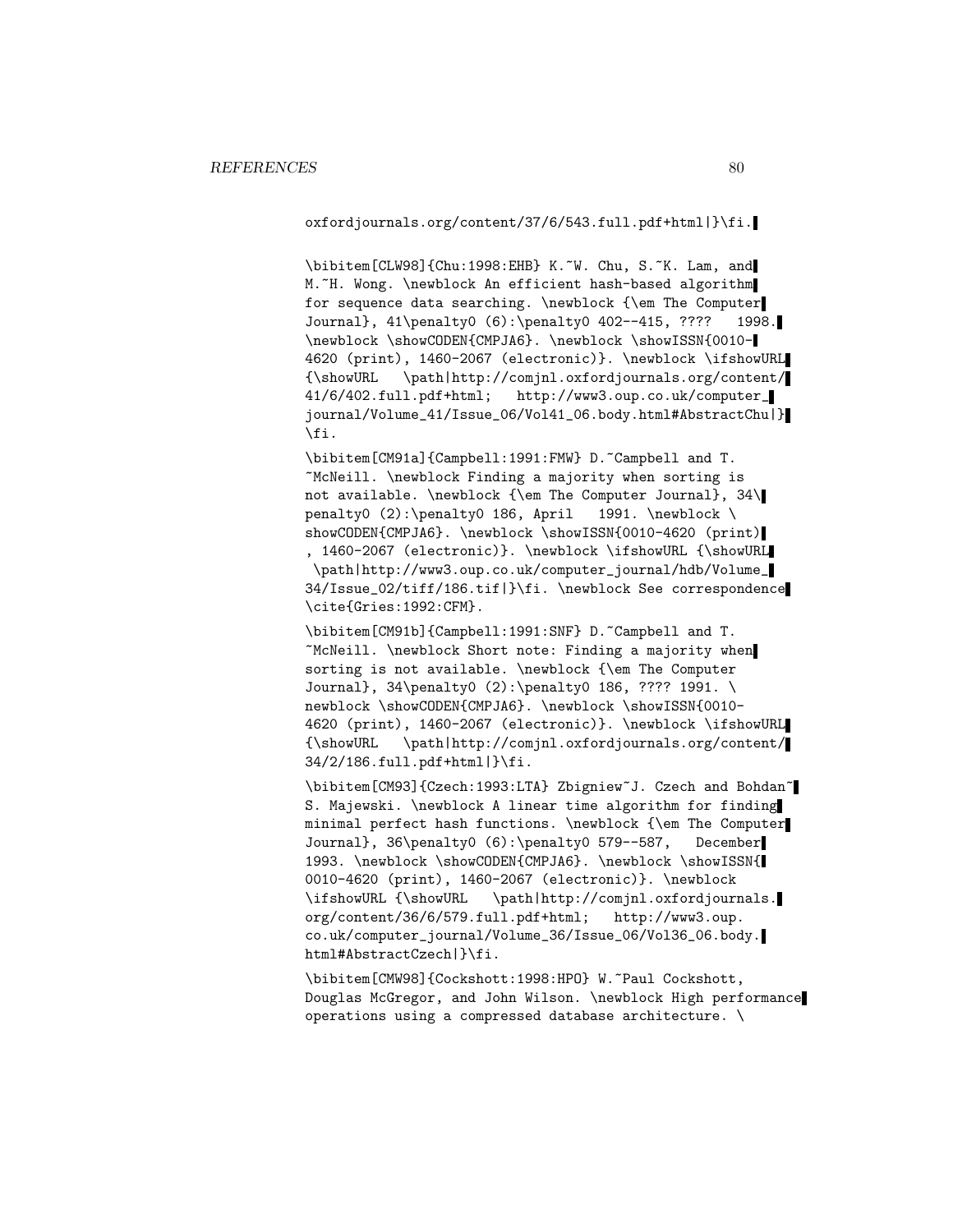newblock {\em The Computer Journal}, 41\penalty0 (5): \penalty0 283--296, ???? 1998. \newblock \showCODEN{ CMPJA6}. \newblock \showISSN{0010-4620 (print), 1460- 2067 (electronic)}. \newblock \ifshowURL {\showURL \ path|http://comjnl.oxfordjournals.org/content/41/5/283. full.pdf+html; http://www3.oup.co.uk/computer\_journal/ Volume\_41/Issue\_05/Vol41\_05.body.html#AbstractCockshott|} \fi.

\bibitem[CNTR97]{Cahill:1997:OMD} Vinny Cahill, Paddy Nixon, Brendan Tangney, and Fethi Rabhi. \newblock Object models for distributed or persistent programming. \newblock {\em The Computer Journal}, 40\penalty0 (8):\penalty0 513--527, ???? 1997. \newblock \showCODEN{CMPJA6}. \ newblock \showISSN{0010-4620 (print), 1460-2067 (electronic) }. \newblock \ifshowURL {\showURL \path|http://comjnl. oxfordjournals.org/content/40/8/513.full.pdf+html; http: //www3.oup.co.uk/computer\_journal/Volume\_40/Issue\_08/ Vol40\_08.body.html#AbstractCahill|}\fi.

\bibitem[CO96]{Cardell-Oliver:1996:BR} R.~Cardell-Oliver. \newblock Book review. \newblock {\em The Computer Journal} , 39\penalty0 (10):\penalty0 892, ???? 1996. \newblock \showCODEN{CMPJA6}. \newblock \showISSN{0010-4620 (print) , 1460-2067 (electronic)}. \newblock \ifshowURL {\showURL \path|http://comjnl.oxfordjournals.org/content/39/10/ 892.1.full.pdf+html|}\fi.

\bibitem[Coc97]{Cochrane:1997:CGR} P.~Cochrane. \newblock From copper to glass: the right idea, decisions and investments at the right time\ldots{}. \newblock {\em The Computer Journal}, 40\penalty0 (1):\penalty0 1--11, ???? 1997. \newblock \showCODEN{CMPJA6}. \newblock \showISSN{0010- 4620 (print), 1460-2067 (electronic)}. \newblock \ifshowURL {\showURL \path|http://comjnl.oxfordjournals.org/content/ 40/1/1.full.pdf+html; http://www.oup.co.uk/computer\_ journal/Volume\_40/Issue\_01/Vol40\_01.body.html#AbstractCochrane; http://www3.oup.co.uk/computer\_journal/Volume\_40/Issue\_ 01/Vol40\_01.body.html#AbstractCochrane|}\fi.

\bibitem[Coh01]{Cohen:2001:RCF} Fred Cohen. \newblock Reply to {''Comment on 'A Framework for Modelling Trojans and Computer Virus Infection' by E. M{\"a}kinen''}. \newblock {\em The Computer Journal}, 44\penalty0 (4) :\penalty0 326--327, ???? 2001. \newblock \showCODEN{ CMPJA6}. \newblock \showISSN{0010-4620 (print), 1460- 2067 (electronic)}. \newblock \ifshowURL {\showURL \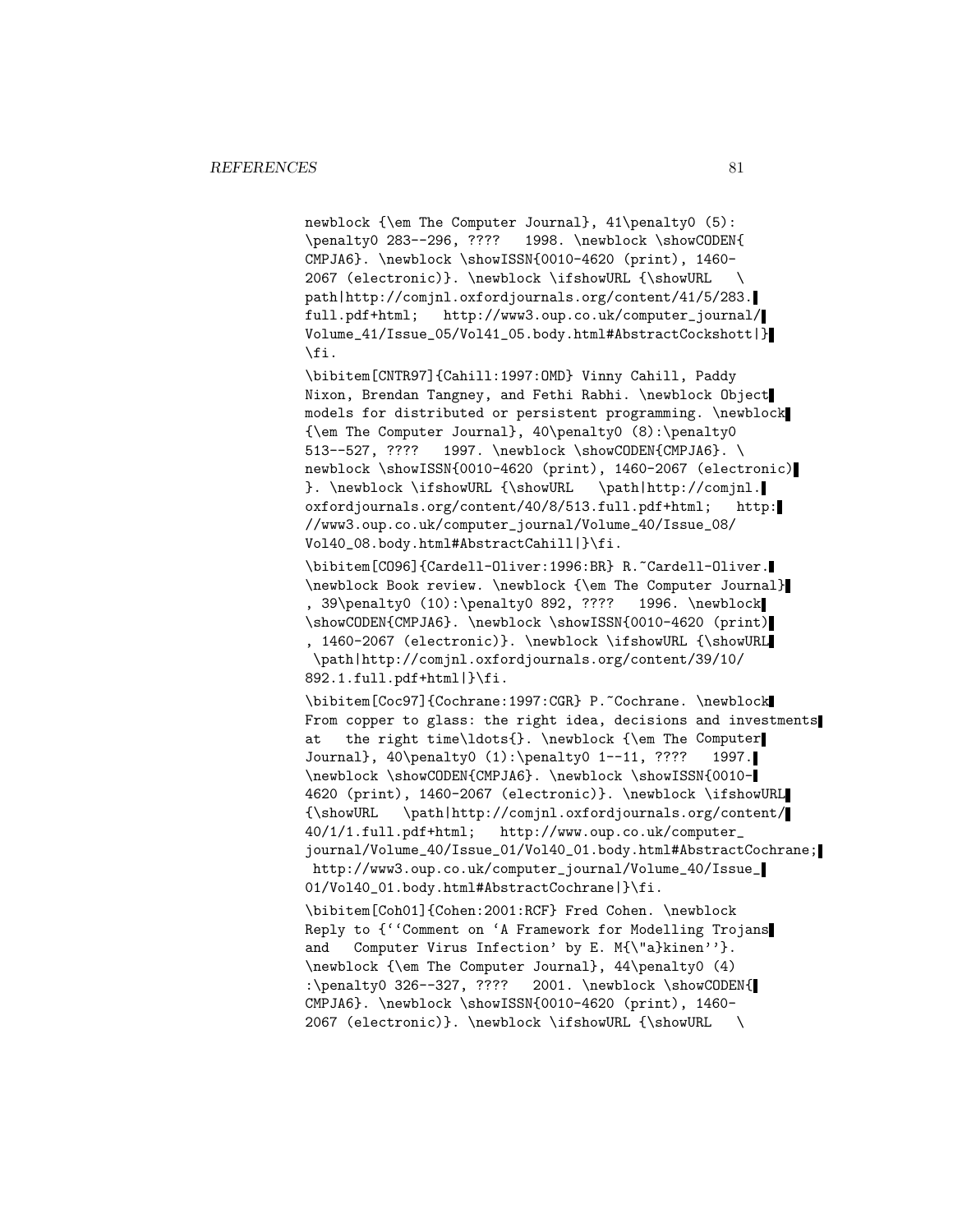path|http://www3.oup.co.uk/computer\_journal/hdb/Volume\_ 44/Issue\_04/440326.sgm.abs.html; http://www3.oup.co. uk/computer\_journal/hdb/Volume\_44/Issue\_04/pdf/440326. pdf|}\fi. \newblock See \cite{Thimbleby:1998:FMT,Makinen: 2001:CFM,Thimbleby:2001:RCF}.

\bibitem[Col97]{Colomb:1997:ISH} R.~M. Colomb. \newblock Impact of semantic heterogeneity on federating databases. \newblock {\em The Computer Journal}, 40\penalty0 (5) :\penalty0 235--244, ???? 1997. \newblock \showCODEN{ CMPJA6}. \newblock \showISSN{0010-4620 (print), 1460- 2067 (electronic)}. \newblock \ifshowURL {\showURL \ path|http://comjnl.oxfordjournals.org/content/40/5/235. full.pdf+html; http://www.oup.co.uk/computer\_journal/ Volume\_40/Issue\_05/Vol40\_05.body.html#AbstractColomb; http://www3.oup.co.uk/computer\_journal/Volume\_40/Issue\_ 05/Vol40\_05.body.html#AbstractColomb|}\fi.

\bibitem[Coo92a]{Cooke:1992:FMM} J.~Cooke. \newblock Formal methods --- mathematics, theory, recipes or what? \newblock {\em The Computer Journal}, 35\penalty0 (5):\penalty0 419--423, October 1992. \newblock \showCODEN{CMPJA6} . \newblock \showISSN{0010-4620 (print), 1460-2067 (electronic) }. \newblock \ifshowURL {\showURL \path|http://comjnl. oxfordjournals.org/content/35/5/419.full.pdf+html; http: //www3.oup.co.uk/computer\_journal/Volume\_35/Issue\_05/ Vol35\_05.body.html#AbstractCooke|}\fi. \newblock See editorial \cite{Cooke:1992:EFMa,Cooke:1992:EFMb}.

\bibitem[Coo92b]{Cooke:1992:EFMa} John Cooke. \newblock Editorial --- formal methods: What? why? and when? \newblock {\em The Computer Journal}, 35\penalty0 (5):\penalty0 417--418, October 1992. \newblock \showCODEN{CMPJA6} . \newblock \showISSN{0010-4620 (print), 1460-2067 (electronic) }. \newblock \ifshowURL {\showURL \path|http://comjnl. oxfordjournals.org/content/35/5/417.full.pdf+html; http: //www3.oup.co.uk/computer\_journal/hdb/Volume\_35/Issue\_ 05/tiff/417.tif; http://www3.oup.co.uk/computer\_journal/ hdb/Volume\_35/Issue\_05/tiff/418.tif|}\fi.

\bibitem[Coo92c]{Cooke:1992:EFMb} John Cooke. \newblock Editorial --- formal methods: What? why? and when? \newblock {\em The Computer Journal}, 35\penalty0 (6):\penalty0 545--546, December 1992. \newblock \showCODEN{CMPJA6} . \newblock \showISSN{0010-4620 (print), 1460-2067 (electronic) }. \newblock \ifshowURL {\showURL \path|http://comjnl.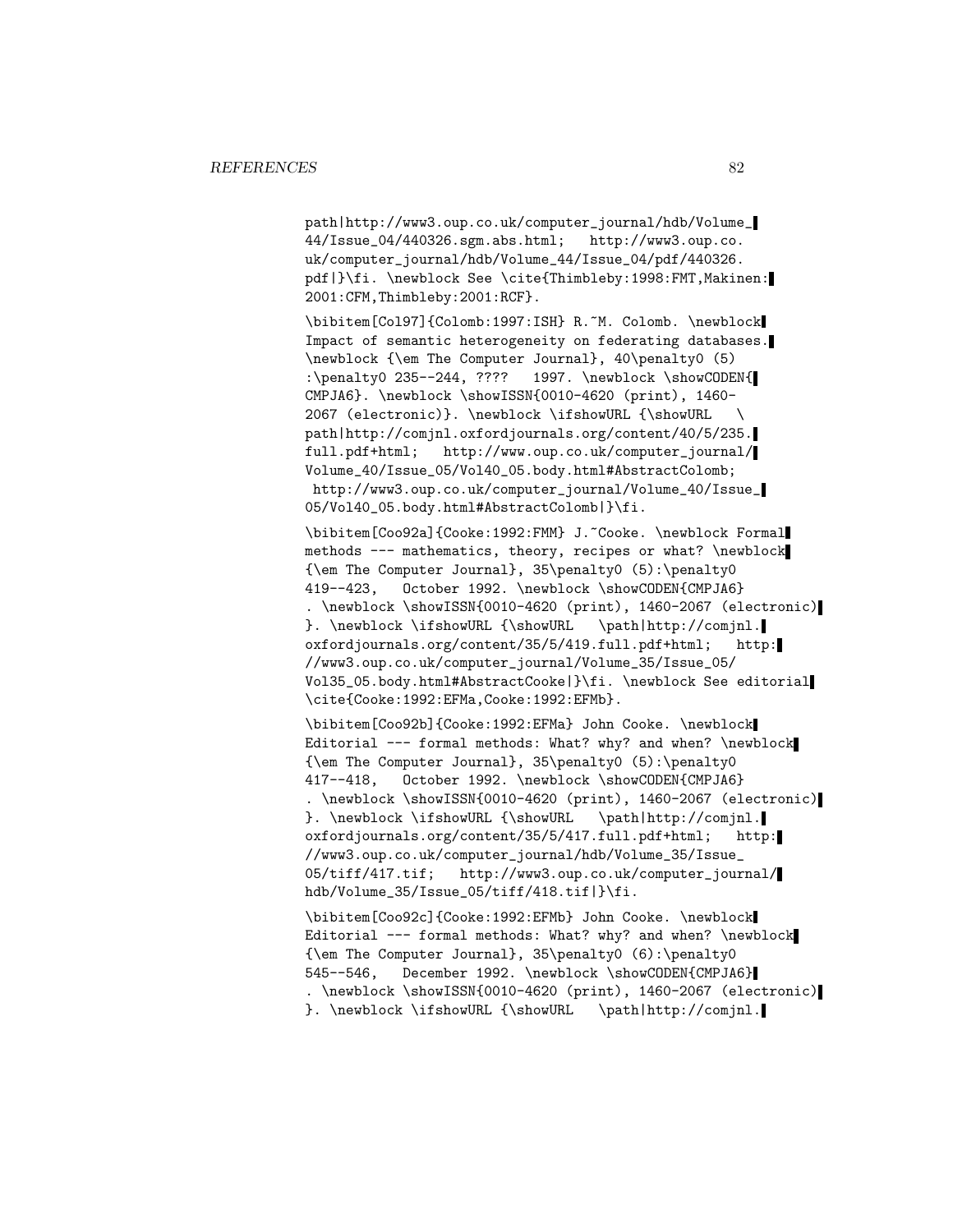oxfordjournals.org/content/35/6/545.full.pdf+html|}\fi.

\bibitem[Coo92d]{Cooley:1992:IES} R.~E. Cooley. \newblock The integration of expert systems into mainstream software. \newblock {\em The Computer Journal}, 35\penalty0 (6) :\penalty0 610, December 1992. \newblock \showCODEN{ CMPJA6}. \newblock \showISSN{0010-4620 (print), 1460- 2067 (electronic)}. \newblock \ifshowURL {\showURL \ path|http://comjnl.oxfordjournals.org/content/35/6/610. full.pdf+html|}\fi.

\bibitem[Coo94]{Cooke:1994:BR} D.~J. Cooke. \newblock Book review. \newblock {\em The Computer Journal}, 37\ penalty0 (7):\penalty0 644, ???? 1994. \newblock \showCODEN{ CMPJA6}. \newblock \showISSN{0010-4620 (print), 1460- 2067 (electronic)}. \newblock \ifshowURL {\showURL \ path|http://comjnl.oxfordjournals.org/content/37/7/644. 1.full.pdf+html|}\fi.

\bibitem[Coo98]{Cooper:1998:BR} R.~Cooper. \newblock Book review. \newblock {\em The Computer Journal}, 41\penalty0 (1):\penalty0 64--65, ???? 1998. \newblock \showCODEN{ CMPJA6}. \newblock \showISSN{0010-4620 (print), 1460- 2067 (electronic)}. \newblock \ifshowURL {\showURL \ path|http://comjnl.oxfordjournals.org/content/41/1/64. full.pdf+html|}\fi.

\bibitem[Cor93]{Corne:1993:BR} D.~Corne. \newblock Book review. \newblock {\em The Computer Journal}, 36\penalty0 (6):\penalty0 604--605, ???? 1993. \newblock \showCODEN{ CMPJA6}. \newblock \showISSN{0010-4620 (print), 1460- 2067 (electronic)}. \newblock \ifshowURL {\showURL \ path|http://comjnl.oxfordjournals.org/content/36/6/604. full.pdf+html|}\fi.

\bibitem[CPV93]{Catania:1993:MPE} V.~Catania, A.~Puliafito, and L.~Vita. \newblock A model for performance evaluation of gracefully degrading systems. \newblock {\em The Computer Journal}, 36\penalty0 (2):\penalty0 177--185, April 1993. \newblock \showCODEN{CMPJA6}. \newblock \showISSN{ 0010-4620 (print), 1460-2067 (electronic)}. \newblock \ifshowURL {\showURL \path|http://comjnl.oxfordjournals. org/content/36/2/177.full.pdf+html; http://www3.oup. co.uk/computer\_journal/Volume\_36/Issue\_02/Vol36\_02.body. html#AbstractCatania|}\fi.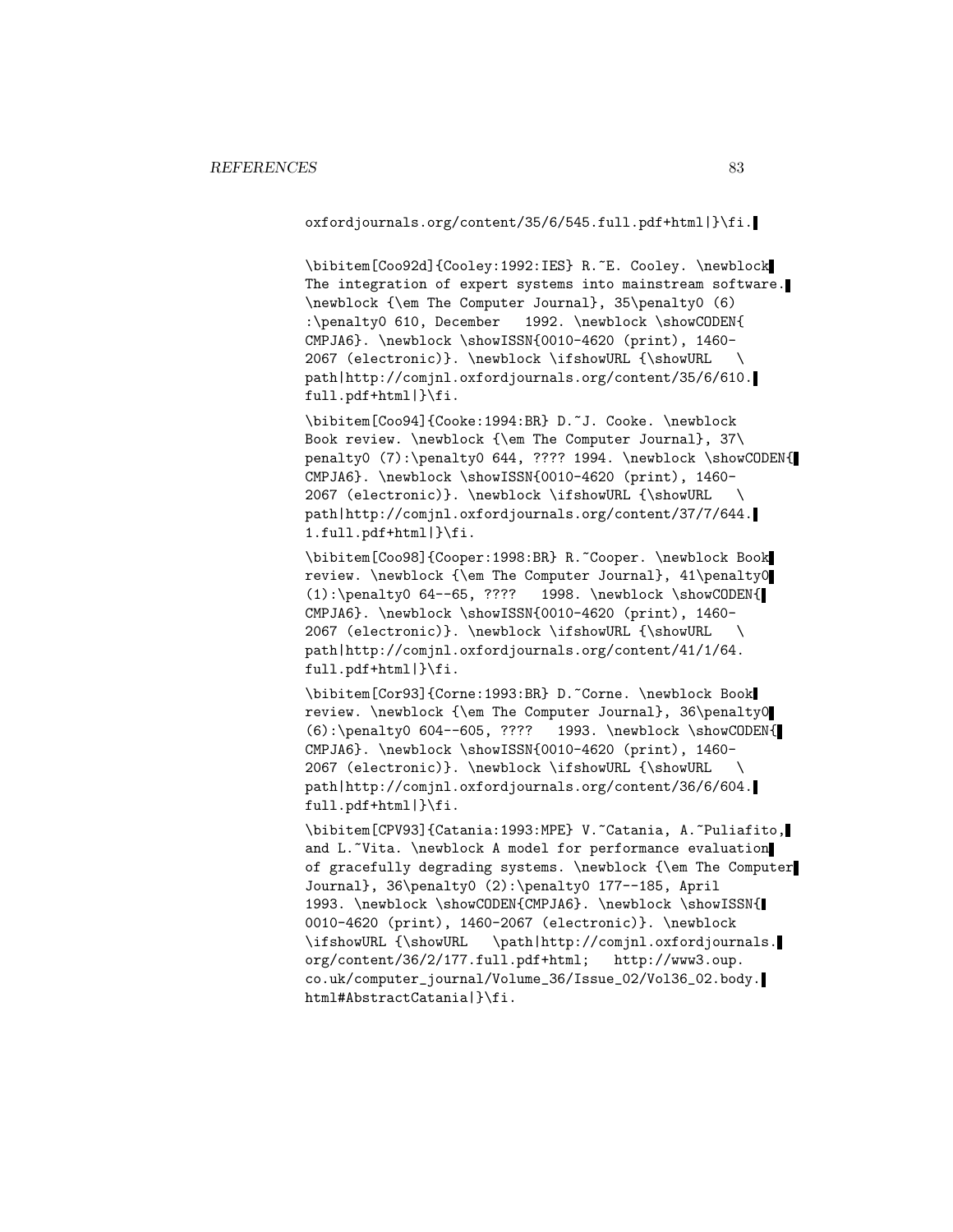\bibitem[CR97]{Chandy:1997:SCD} K.~Mandy Chandy and Adam Rikfin. \newblock Systematic composition of distributed objects: Processes and sessions. \newblock {\em The Computer Journal},  $40\pend{\theta(8)}:\penalty0 465--478$ , ???? 1997. \newblock \showCODEN{CMPJA6}. \newblock \ showISSN{0010-4620 (print), 1460-2067 (electronic)}. \<br>newblock \ifshowURL {\showURL \path|http://comjnl.ox  $\partial \phi$ org/content/40/8/465.full.pdf+html; http://www3.oup. co.uk/computer\_journal/Volume\_40/Issue\_08/Vol40\_08.body. html#AbstractChandy|}\fi.

\bibitem[Cra93]{Craig:1993:BR} I.~Craig. \newblock Book review. \newblock {\em The Computer Journal}, 36\penalty0 (6):\penalty0 601, ???? 1993. \newblock \showCODEN{CMPJA6} . \newblock \showISSN{0010-4620 (print), 1460-2067 (electronic) }. \newblock \ifshowURL {\showURL \path|http://comjnl. oxfordjournals.org/content/36/6/601.2.full.pdf+html|} \fi.

\bibitem[Cra94a]{Craig:1994:BRa} I.~Craig. \newblock Book review. \newblock {\em The Computer Journal}, 37\penalty0  $(2): \penalty0 145, ???? 1994. \newblock \showCODEN{CMDIAG}$ . \newblock \showISSN{0010-4620 (print), 1460-2067 (electronic) }. \newblock \ifshowURL {\showURL \path|http://comjnl. oxfordjournals.org/content/37/2/145.1.full.pdf+html|} \fi.

\bibitem[Cra94b]{Craig:1994:BRb} I.~Craig. \newblock Book review. \newblock {\em The Computer Journal}, 37\penalty0 (3):\penalty0 224--225, ???? 1994. \newblock \showCODEN{ CMPJA6}. \newblock \showISSN{0010-4620 (print), 1460- 2067 (electronic)}. \newblock \ifshowURL {\showURL \ path|http://comjnl.oxfordjournals.org/content/37/3/224. full.pdf+html|}\fi.

\bibitem[Cra94c]{Craig:1994:BR} I.~Craig. \newblock Book review. \newblock {\em The Computer Journal}, 37\penalty0 (4):\penalty0 347--348, ???? 1994. \newblock \showCODEN{ CMPJA6}. \newblock \showISSN{0010-4620 (print), 1460- 2067 (electronic)}. \newblock \ifshowURL {\showURL \ path|http://comjnl.oxfordjournals.org/content/37/4/347. full.pdf+html|}\fi.

\bibitem[Cra94d]{Craig:1994:CLP} Iain Craig. \newblock Constraint logic programming: Selected research {\&} constraintbased reasoning. \newblock {\em The Computer Journal} , 37\penalty0 (6):\penalty0 557a--559, ???? 1994. \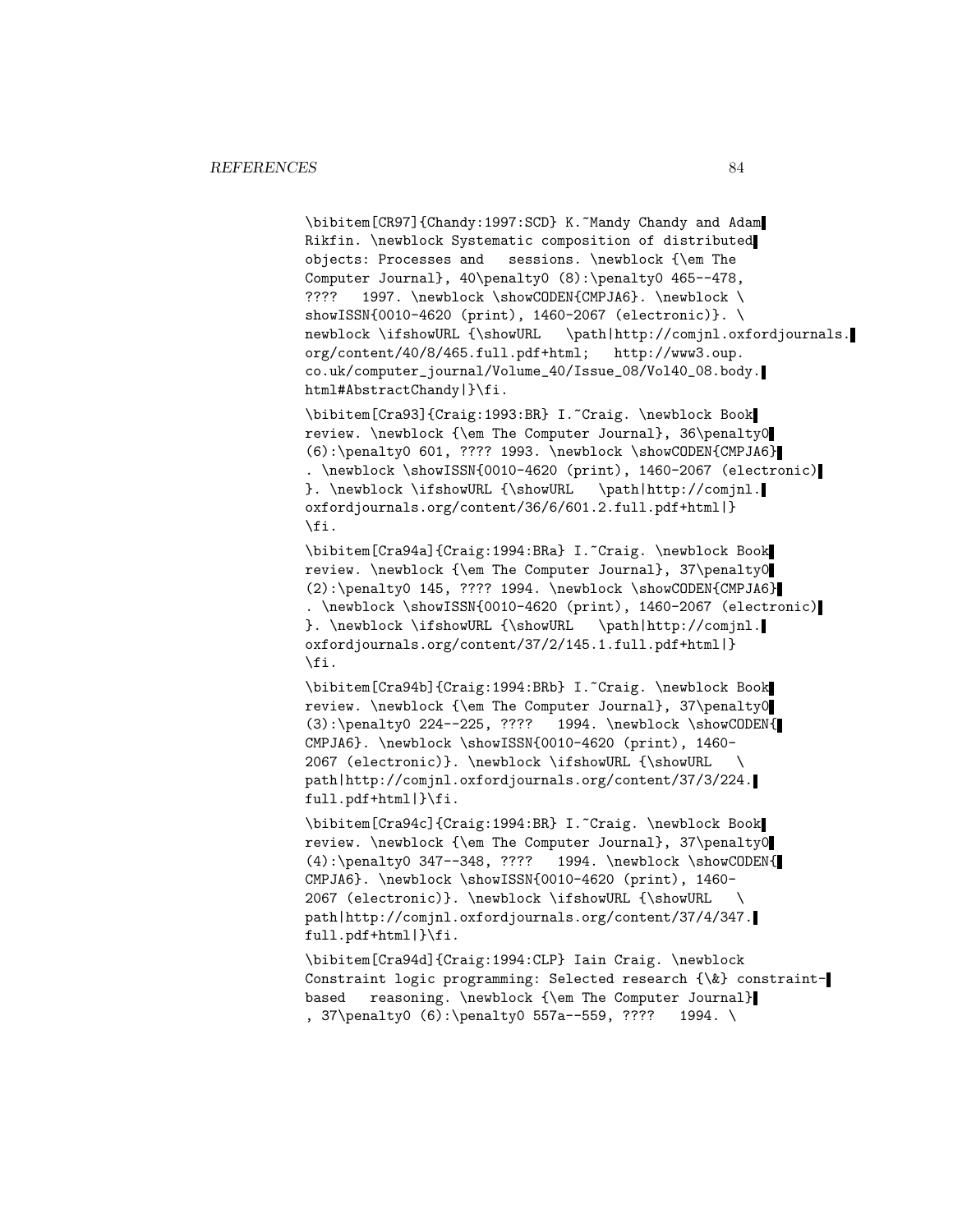newblock \showCODEN{CMPJA6}. \newblock \showISSN{0010-4620 (print), 1460-2067 (electronic)}. \newblock \ifshowURL {\showURL \path|http://comjnl.oxfordjournals.org/content/ 37/6/557-a.full.pdf+html|}\fi.

\bibitem[Cre96a]{Crestani:1996:BRa} F.~Crestani. \newblock Book review. \newblock {\em The Computer Journal}, 39\ penalty0 (4):\penalty0 358, ???? 1996. \newblock \showCODEN{ CMPJA6}. \newblock \showISSN{0010-4620 (print), 1460- 2067 (electronic)}. \newblock \ifshowURL {\showURL \ path|http://comjnl.oxfordjournals.org/content/39/4/358. 1.full.pdf+html|}\fi.

\bibitem[Cre96b]{Crestani:1996:BRb} F.~Crestani. \newblock Book review. \newblock {\em The Computer Journal}, 39\ penalty0 (8):\penalty0 728--729, ???? 1996. \newblock \showCODEN{CMPJA6}. \newblock \showISSN{0010-4620 (print) , 1460-2067 (electronic)}. \newblock \ifshowURL {\showURL \path|http://comjnl.oxfordjournals.org/content/39/8/ 728.2.full.pdf+html|}\fi.

\bibitem[Cre98]{Crestani:1998:BR} F.~Crestani. \newblock Book review. \newblock {\em The Computer Journal}, 41\ penalty0 (6):\penalty0 428, ???? 1998. \newblock \showCODEN{ CMPJA6}. \newblock \showISSN{0010-4620 (print), 1460- 2067 (electronic)}. \newblock \ifshowURL {\showURL \ path|http://comjnl.oxfordjournals.org/content/41/6/428. full.pdf+html|}\fi.

\bibitem[Cro94]{Crole:1994:CR} Roy~L. Crole. \newblock Computation and reasoning. \newblock {\em The Computer Journal}, 37\penalty0 (6):\penalty0 552a--553, ???? 1994. \newblock \showCODEN{CMPJA6}. \newblock \showISSN{ 0010-4620 (print), 1460-2067 (electronic)}. \newblock \ifshowURL {\showURL \path|http://comjnl.oxfordjournals. org/content/37/6/552-a.full.pdf+html|}\fi.

\bibitem[CRS{\etalchar{+}}93]{Clark:1993:SLC} D.~A. Clark, C.~J. Rawlings, J.~Shirazi, L.-L. Li, K.~Schuerman, M. ~Reeve, and A.~V{\'e}ron. \newblock Solving large combinatorial problems in molecular biology using the {ElipSys} parallel constraint logic programming system. \newblock {\em The Computer Journal}, 36\penalty0 (8):\penalty0 690--701, ???? 1993. \newblock \showCODEN{CMPJA6}. \newblock \ showISSN{0010-4620 (print), 1460-2067 (electronic)}. \ newblock \ifshowURL {\showURL \path|http://comjnl.oxfordjournals. org/content/36/8/690.full.pdf+html; http://www3.oup.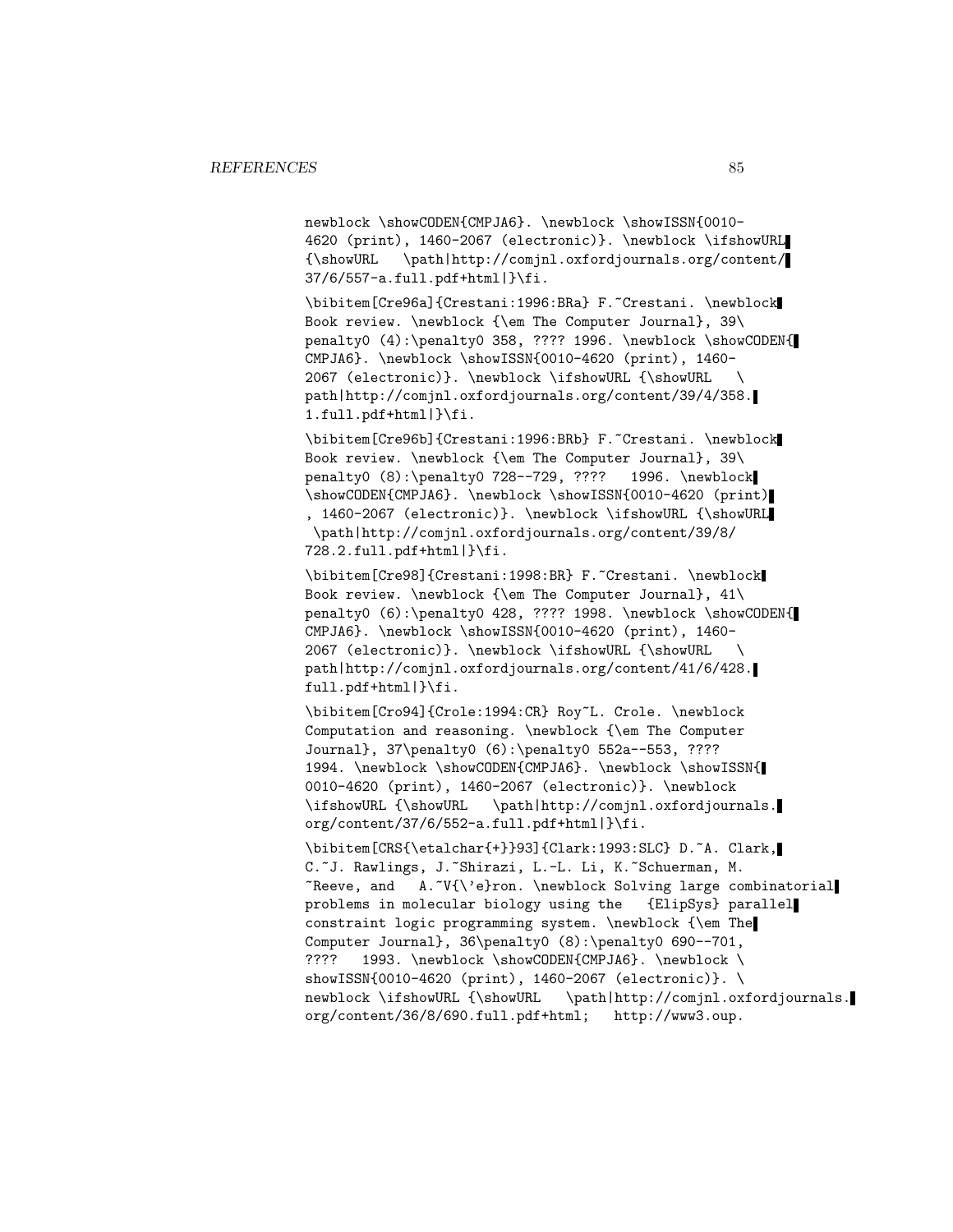co.uk/computer\_journal/Volume\_36/Issue\_08/Vol36\_08.body. html#AbstractClark|}\fi.

\bibitem[CS95]{Chatterjee:1995:DPS} Saurav Chatterjee and Jay Strosnider. \newblock Distributed pipeline scheduling: a framework for distributed, heterogeneous real-time system design. \newblock {\em The Computer Journal}, 38\ penalty0 (4):\penalty0 271--285, ???? 1995. \newblock \showCODEN{CMPJA6}. \newblock \showISSN{0010-4620 (print) , 1460-2067 (electronic)}. \newblock \ifshowURL {\showURL \path|http://comjnl.oxfordjournals.org/content/38/4/ 271.full.pdf+html; http://www3.oup.co.uk/computer\_journal/ Volume\_38/Issue\_04/Vol38\_04.body.html#AbstractChatterjee|} \fi.

\bibitem[CT92]{Czejdo:1992:IIS} B.~Czejdo and M.~C. Taylor. \newblock Integration of information systems using an object-oriented approach. \newblock {\em The Computer Journal}, 35\penalty0 (5):\penalty0 501--513, October 1992. \newblock \showCODEN{CMPJA6}. \newblock \showISSN{ 0010-4620 (print), 1460-2067 (electronic)}. \newblock \ifshowURL {\showURL \path|http://comjnl.oxfordjournals. org/content/35/5/501.full.pdf+html; http://www3.oup. co.uk/computer\_journal/Volume\_35/Issue\_05/Vol35\_05.body. html#AbstractCzejdo|}\fi.

\bibitem[CT94]{Cai:1994:ART} Wentong Cai and Stephen~ J. Turner. \newblock An approach to the run-time monitoring of parallel programs. \newblock {\em The Computer Journal} , 37\penalty0 (4):\penalty0 333--345, ???? 1994. \newblock \showCODEN{CMPJA6}. \newblock \showISSN{0010-4620 (print) , 1460-2067 (electronic)}. \newblock \ifshowURL {\showURL \path|http://comjnl.oxfordjournals.org/content/37/4/ 333.full.pdf+html; http://www3.oup.co.uk/computer\_journal/ Volume\_37/Issue\_04/Vol37\_04.body.html#AbstractCai|}\fi.

\bibitem[CT97]{Cleary:1997:ULC} J.~G. Cleary and W.~J. Teahan. \newblock Unbounded length contexts for {PPM} . \newblock {\em The Computer Journal}, 40\penalty0 ( 2--3):\penalty0 67--75, ???? 1997. \newblock \showCODEN{ CMPJA6}. \newblock \showISSN{0010-4620 (print), 1460- 2067 (electronic)}. \newblock \ifshowURL {\showURL \ path|http://comjnl.oxfordjournals.org/content/40/2\_and\_ 3/67.full.pdf+html; http://www.oup.co.uk/computer\_journal/ Volume\_40/Issue\_02/Vol40\_02.body.html#AbstractCleary;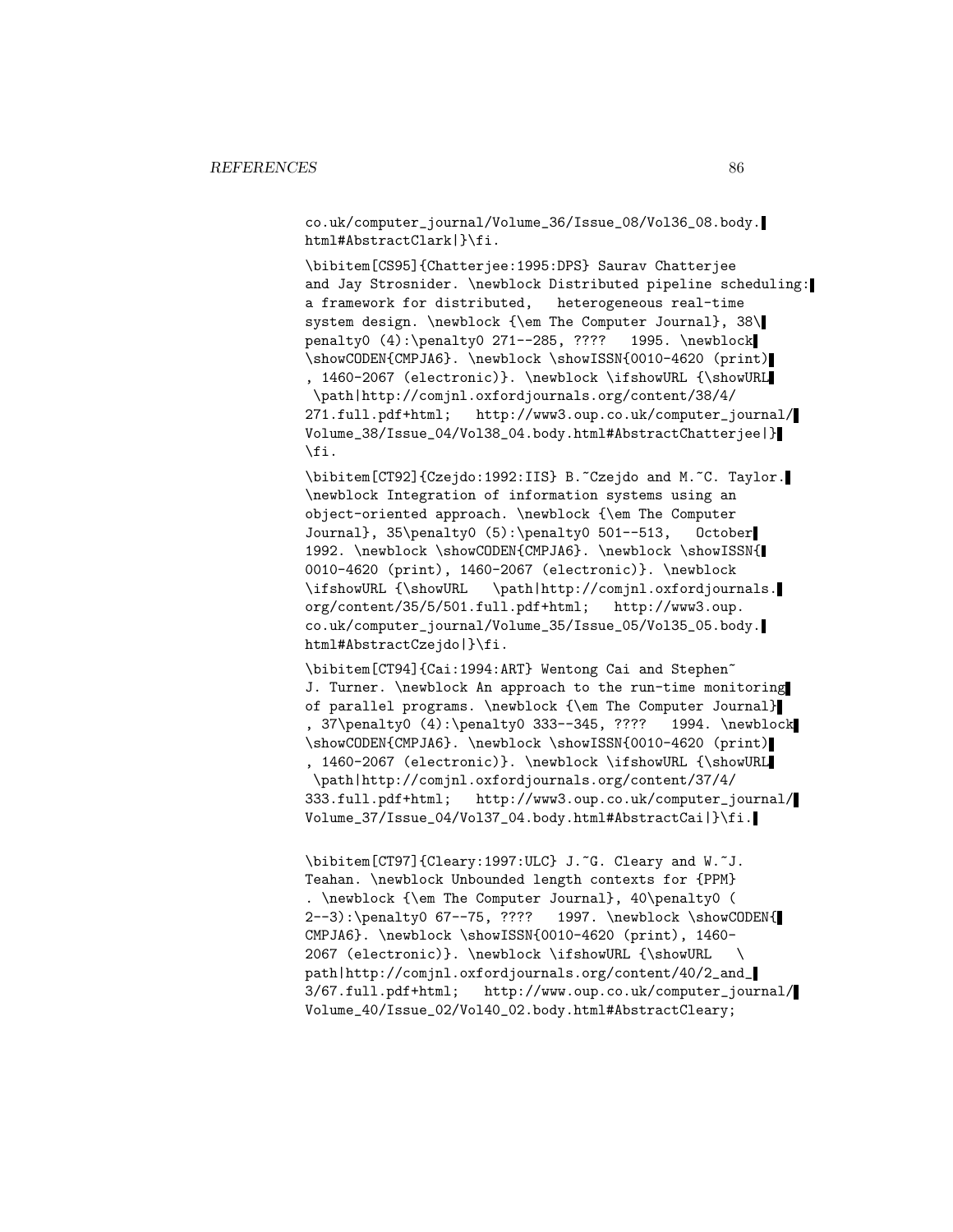http://www3.oup.co.uk/computer\_journal/Volume\_40/Issue\_ 02/Vol40\_02.body.html#AbstractCleary|}\fi.

\bibitem[CTH99]{Chi:1999:FMM} Kuang-Hwei Chi, Chien-Chao Tseng, and Ting-Lu Huang. \newblock A framework for mobile multicast using dynamic route reconstructions. \newblock {\em The Computer Journal}, 42\penalty0 (6):\penalty0 522--533, ???? 1999. \newblock \showCODEN{CMPJA6}. \ newblock \showISSN{0010-4620 (print), 1460-2067 (electronic) }. \newblock \ifshowURL {\showURL \path|http://comjnl. oxfordjournals.org/content/42/6/522.full.pdf+html; http: //www3.oup.co.uk/computer\_journal/hdb/Volume\_42/Issue\_ 06/420522.sgm.abs.html; http://www3.oup.co.uk/computer\_ journal/hdb/Volume\_42/Issue\_06/pdf/420522.pdf|}\fi.

\bibitem[CTW94]{Chan:1994:EOO} D.~K.~C. Chan, P.~W. Trinder, and R.~C. Welland. \newblock Evaluating object-oriented query languages. \newblock {\em The Computer Journal} , 37\penalty0 (10):\penalty0 858--872, ???? 1994. \ newblock \showCODEN{CMPJA6}. \newblock \showISSN{0010-4620 (print), 1460-2067 (electronic)}. \newblock \ifshowURL {\showURL \path|http://comjnl.oxfordjournals.org/content/ 37/10/858.full.pdf+html; http://www3.oup.co.uk/computer\_ journal/hdb/Volume\_37/Issue\_10/tiff/858.tif; http:/ /www3.oup.co.uk/computer\_journal/hdb/Volume\_37/Issue\_ 10/tiff/859.tif; http://www3.oup.co.uk/computer\_journal/ hdb/Volume\_37/Issue\_10/tiff/860.tif; http://www3.oup. co.uk/computer\_journal/hdb/Volume\_37/Issue\_10/tiff/861. tif; http://www3.oup.co.uk/computer\_journal/hdb/Volume\_ 37/Issue\_10/tiff/862.tif; http://www3.oup.co.uk/computer\_ journal/hdb/Volume\_37/Issue\_10/tiff/863.tif; http:/ /www3.oup.co.uk/computer\_journal/hdb/Volume\_37/Issue\_ 10/tiff/864.tif; http://www3.oup.co.uk/computer\_journal/ hdb/Volume\_37/Issue\_10/tiff/865.tif; http://www3.oup. co.uk/computer\_journal/hdb/Volume\_37/Issue\_10/tiff/866. tif; http://www3.oup.co.uk/computer\_journal/hdb/Volume\_ 37/Issue\_10/tiff/867.tif; http://www3.oup.co.uk/computer\_ journal/hdb/Volume\_37/Issue\_10/tiff/868.tif; http:/ /www3.oup.co.uk/computer\_journal/hdb/Volume\_37/Issue\_ 10/tiff/869.

\bibitem[Cuc93]{Cucker:1993:CQE} Felipe Cucker. \newblock On the complexity of quantifier elimination: the structural approach. \newblock {\em The Computer Journal}, 36\penalty0 (5):\penalty0 400--408, October 1993. \newblock \showCODEN{ CMPJA6}. \newblock \showISSN{0010-4620 (print), 1460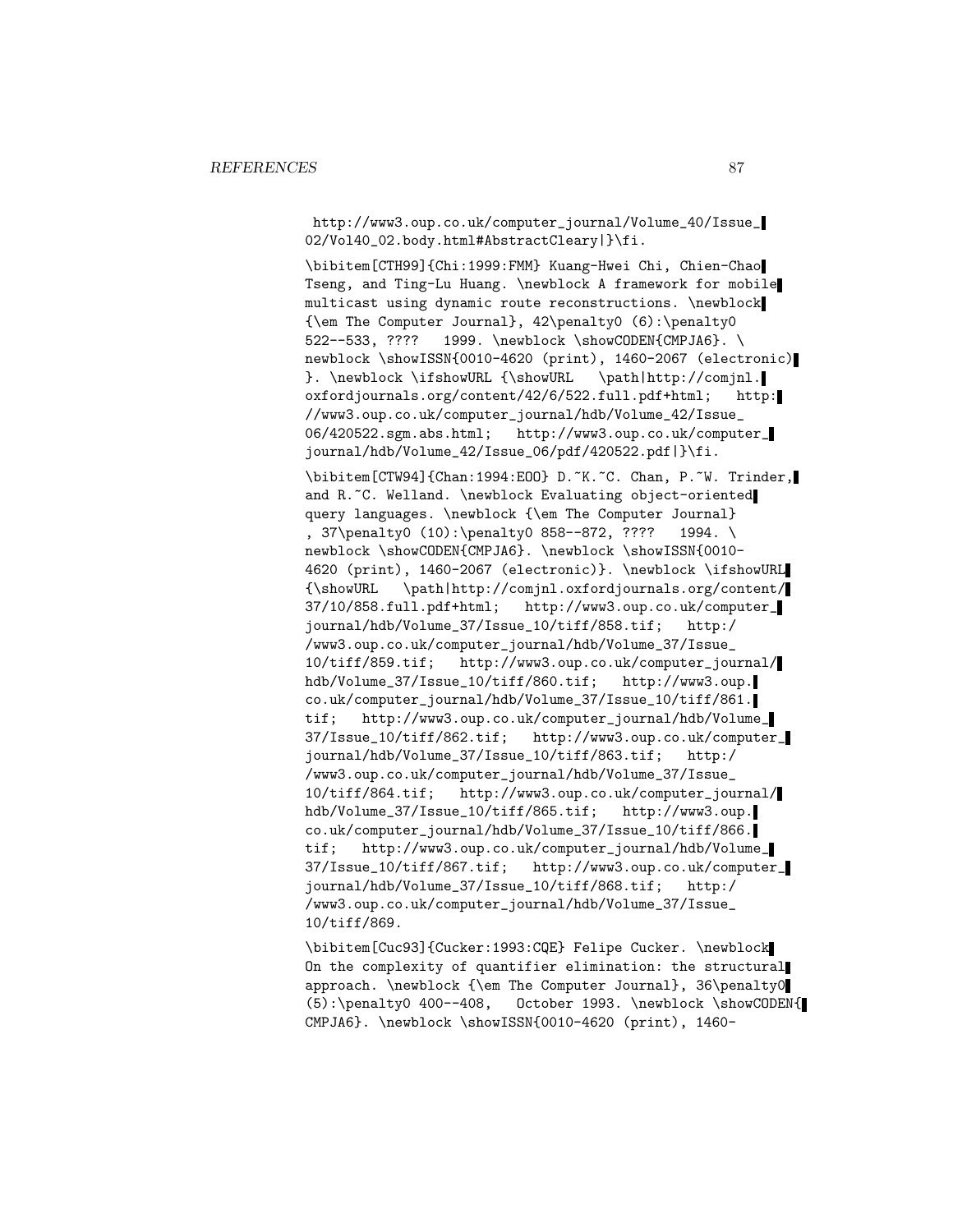2067 (electronic)}. \newblock \ifshowURL {\showURL \ path|http://comjnl.oxfordjournals.org/content/36/5/400. full.pdf+html; http://www3.oup.co.uk/computer\_journal/ Volume\_36/Issue\_05/Vol36\_05.body.html#AbstractCucker|} \fi.

\bibitem[Cul96]{Culwin:1996:BR} F.~Culwin. \newblock Book review. \newblock {\em The Computer Journal}, 39\penalty0 (3):\penalty0 251--252, ???? 1996. \newblock \showCODEN{ CMPJA6}. \newblock \showISSN{0010-4620 (print), 1460- 2067 (electronic)}. \newblock \ifshowURL {\showURL \ path|http://comjnl.oxfordjournals.org/content/39/3/251. 2.full.pdf+html|}\fi.

\bibitem[Cur95]{Curzon:1995:TDC} Paul Curzon. \newblock Tracking design changes with formal machine-checked proof. \newblock {\em The Computer Journal}, 38\penalty0 (2) :\penalty0 91--100, ???? 1995. \newblock \showCODEN{ CMPJA6}. \newblock \showISSN{0010-4620 (print), 1460- 2067 (electronic)}. \newblock \ifshowURL {\showURL \ path|http://comjnl.oxfordjournals.org/content/38/2/91. full.pdf+html; http://www3.oup.co.uk/computer\_journal/ Volume\_38/Issue\_02/Vol38\_02.body.html#AbstractCurzon|} \fi.

\bibitem[Cur96]{Curzon:1996:BR} P.~Curzon. \newblock Book review. \newblock {\em The Computer Journal}, 39\penalty0  $(5): \penalty0 449, ???? 1996. \newblock \showCODEN{CMPJA6}$ . \newblock \showISSN{0010-4620 (print), 1460-2067 (electronic) }. \newblock \ifshowURL {\showURL \path|http://comjnl. oxfordjournals.org/content/39/5/449.1.full.pdf+html|} \fi.

\bibitem[CW96]{Chen:1996:ARD} I.-R. Chen and D.-C. Wang. \newblock Analysis of replicated data with repair dependency. \newblock {\em The Computer Journal}, 39\penalty0 (9) :\penalty0 767--779, ???? 1996. \newblock \showCODEN{ CMPJA6}. \newblock \showISSN{0010-4620 (print), 1460- 2067 (electronic)}. \newblock \ifshowURL {\showURL \ path|http://comjnl.oxfordjournals.org/content/39/9/767. full.pdf+html; http://www.oup.co.uk/computer\_journal/ Volume\_39/Issue\_09/Vol39\_09.body.html#AbstractChen2; http://www3.oup.co.uk/computer\_journal/Volume\_39/Issue\_ 09/Vol39\_09.body.html#AbstractChen2|}\fi.

\bibitem[CW98]{Cavalcanti:1998:WPS} Ana Cavalcanti and Jim Woodcock. \newblock A weakest precondition semantics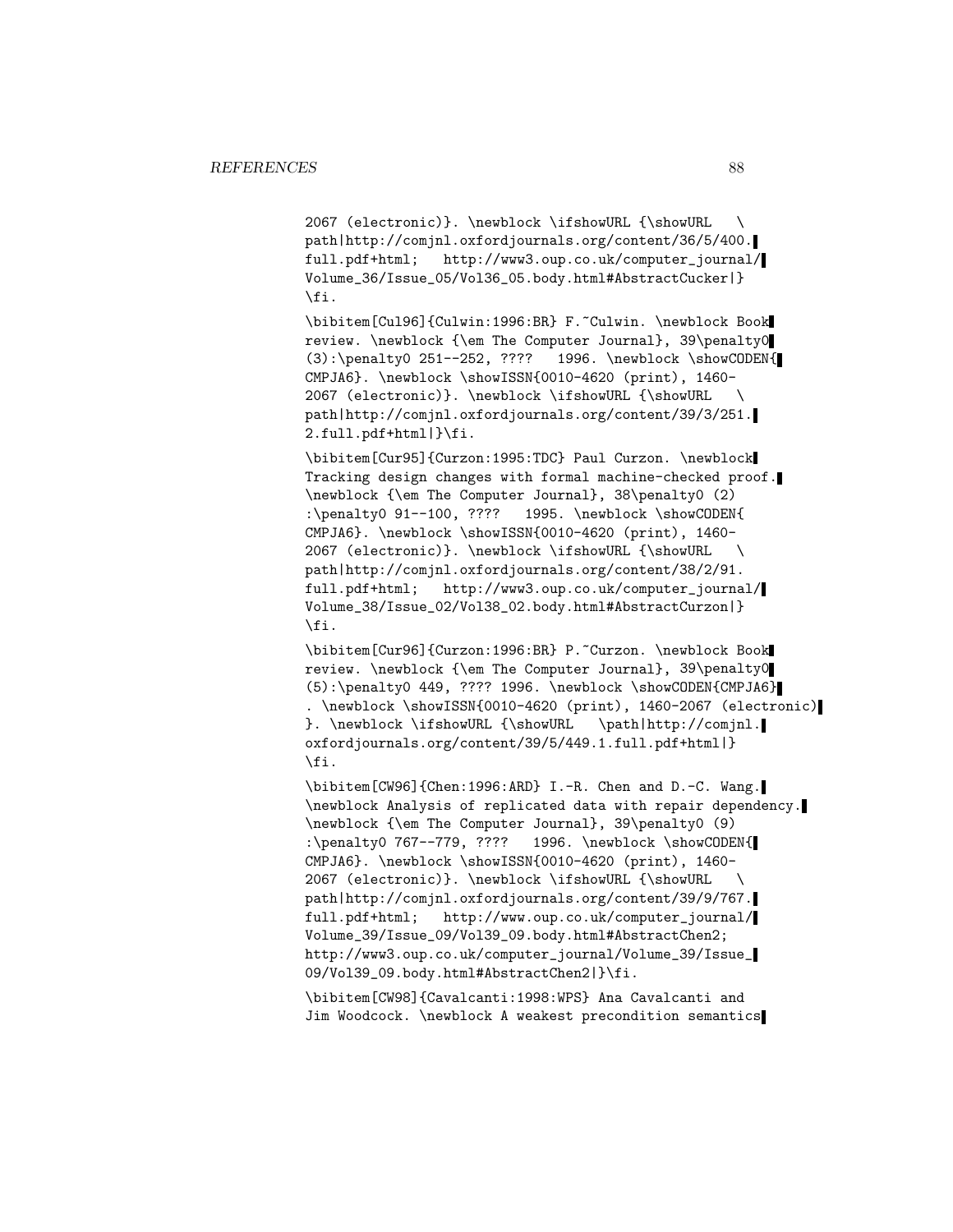for {\$Z\$}. \newblock {\em The Computer Journal}, 41\penalty0 (1):\penalty0 1--15, ???? 1998. \newblock \showCODEN{ CMPJA6}. \newblock \showISSN{0010-4620 (print), 1460- 2067 (electronic)}. \newblock \ifshowURL {\showURL \ path|http://comjnl.oxfordjournals.org/content/41/1/1. full.pdf+html; http://www3.oup.co.uk/computer\_journal/ Volume\_41/Issue\_01/Vol41\_01.body.html#AbstractCavalcanti|} \fi.

\bibitem[CWH93]{Chao:1993:CTM} Daniel~Y. Chao, David~ T. Wang, and Douglas D. C. Hung. \newblock Convergence time and memory capacity of higher-order {Hopfield} associative memory with multi-valued neurons. \newblock {\em The Computer Journal}, 36\penalty0 (6):\penalty0 554--561, December 1993. \newblock \showCODEN{CMPJA6} . \newblock \showISSN{0010-4620 (print), 1460-2067 (electronic) }. \newblock \ifshowURL {\showURL \path|http://comjnl. oxfordjournals.org/content/36/6/554.full.pdf+html; http: //www3.oup.co.uk/computer\_journal/Volume\_36/Issue\_06/ Vol36\_06.body.html#AbstractChao|}\fi.

\bibitem[CY95]{Chen:1995:APE} Ing-Ray Chen and I.-Ling Yen. \newblock Analysis of probabilistic error checking procedures on storage systems. \newblock {\em The Computer Journal}, 38\penalty0 (5):\penalty0 348--354, ???? 1995. \newblock \showCODEN{CMPJA6}. \newblock \showISSN{0010- 4620 (print), 1460-2067 (electronic)}. \newblock \ifshowURL {\showURL \path|http://comjnl.oxfordjournals.org/content/ 38/5/348.full.pdf+html; http://www3.oup.co.uk/computer\_ journal/Volume\_38/Issue\_05/Vol38\_05.body.html#AbstractChen|} \fi.

\bibitem[CY96]{Chen:1996:CSP} Tsong~Yueh Chen and Yuen~ Tak Yu. \newblock Constraints for safe partition testing strategies. \newblock {\em The Computer Journal}, 39\ penalty0 (7):\penalty0 619--625, ???? 1996. \newblock \showCODEN{CMPJA6}. \newblock \showISSN{0010-4620 (print) , 1460-2067 (electronic)}. \newblock \ifshowURL {\showURL \path|http://comjnl.oxfordjournals.org/content/39/7/ 619.full.pdf+html; http://www.oup.co.uk/jnls/list/comjnl/ hdb/Volume\_39/Issue\_07/390619.sgm.abs.html; http:// www3.oup.co.uk/computer\_journal/Volume\_39/Issue\_07/Vol39\_ 07.body.html#AbstractChen|}\fi.

\bibitem[Cza94a]{Czarnecki:1994:BRa} C.~Czarnecki. \newblock Book review. \newblock {\em The Computer Journal}, 37\ penalty0 (8):\penalty0 725, ???? 1994. \newblock \showCODEN{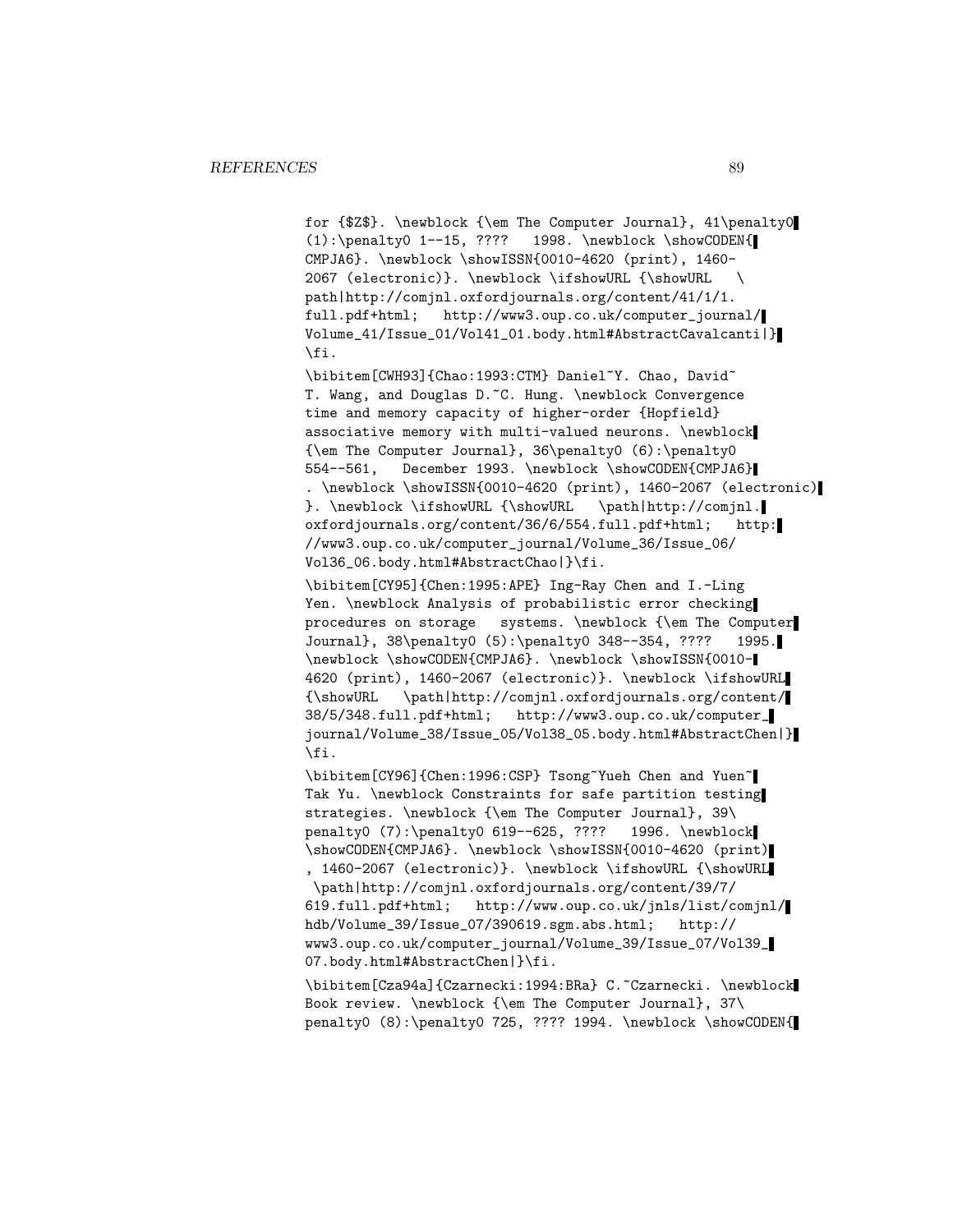CMPJA6}. \newblock \showISSN{0010-4620 (print), 1460- 2067 (electronic)}. \newblock \ifshowURL {\showURL \ path|http://comjnl.oxfordjournals.org/content/37/8/725. 1.full.pdf+html|}\fi.

\bibitem[Cza94b]{Czarnecki:1994:BRb} C.~Czarnecki. \newblock Book review. \newblock {\em The Computer Journal}, 37\ penalty0 (8):\penalty0 730, ???? 1994. \newblock \showCODEN{ CMPJA6}. \newblock \showISSN{0010-4620 (print), 1460- 2067 (electronic)}. \newblock \ifshowURL {\showURL \ path|http://comjnl.oxfordjournals.org/content/37/8/730. 1.full.pdf+html|}\fi.

\bibitem[Cza96]{Czarnecki:1996:BR} C.~A. Czarnecki. \ newblock Book review. \newblock {\em The Computer Journal} , 39\penalty0 (1):\penalty0 94, ???? 1996. \newblock \ showCODEN{CMPJA6}. \newblock \showISSN{0010-4620 (print) , 1460-2067 (electronic)}. \newblock \ifshowURL {\showURL \path|http://comjnl.oxfordjournals.org/content/39/1/ 94.full.pdf+html|}\fi.

\bibitem[Cze98]{Czech:1998:QPH} Zbigniew~J. Czech. \newblock Quasi-perfect hashing. \newblock {\em The Computer Journal} , 41\penalty0 (6):\penalty0 416--421, ???? 1998. \newblock \showCODEN{CMPJA6}. \newblock \showISSN{0010-4620 (print) , 1460-2067 (electronic)}. \newblock \ifshowURL {\showURL \path|http://comjnl.oxfordjournals.org/content/41/6/ 416.full.pdf+html; http://www3.oup.co.uk/computer\_journal/ Volume\_41/Issue\_06/Vol41\_06.body.html#AbstractCzech|} \fi.

\bibitem[CZL97]{Cierniak:1997:CTS} Michal Cierniak, Mohammed~ Javeed Zaki, and Wei Li. \newblock Compile-time scheduling algorithms for a heterogeneous network of workstations. \newblock {\em The Computer Journal}, 40\penalty0 (6) :\penalty0 356--372, ???? 1997. \newblock \showCODEN{ CMPJA6}. \newblock \showISSN{0010-4620 (print), 1460- 2067 (electronic)}. \newblock \ifshowURL {\showURL \ path|http://comjnl.oxfordjournals.org/content/40/6/356. full.pdf+html; http://www.oup.co.uk/computer\_journal/ Volume\_40/Issue\_06/Vol40\_06.body.html#AbstractCierniak; http://www3.oup.co.uk/computer\_journal/Volume\_40/Issue\_ 06/Vol40\_06.body.html#AbstractCierniak|}\fi.

\bibitem[CZW94]{Chao:1994:EKT} Daniel~Y. Chao, Mengchu~ C. Zhou, and David~T. Wang. \newblock Extending the knitting technique to {Petri Net} synthesis of automated manufacturing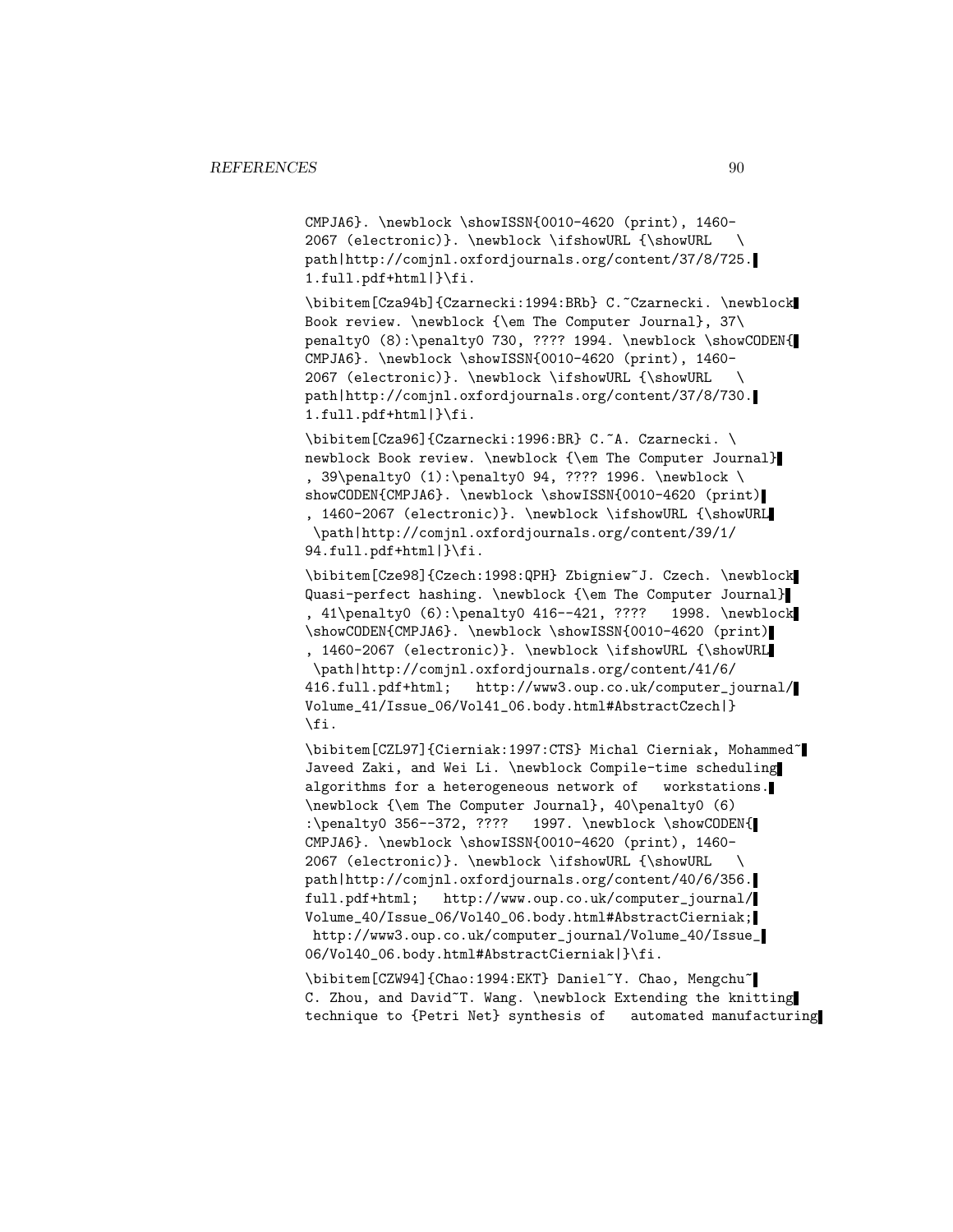systems. \newblock {\em The Computer Journal}, 37\penalty0 (1):\penalty0 67--76, ???? 1994. \newblock \showCODEN{ CMPJA6}. \newblock \showISSN{0010-4620 (print), 1460- 2067 (electronic)}. \newblock \ifshowURL {\showURL \ path|http://comjnl.oxfordjournals.org/content/37/1/67. full.pdf+html; http://www3.oup.co.uk/computer\_journal/ Volume\_37/Issue\_01/Vol37\_01.body.html#AbstractChao|}\ fi.

\bibitem[Dai94]{Dain:1994:BR} J.~A. Dain. \newblock Book review. \newblock {\em The Computer Journal}, 37\penalty0  $(2):\penalty0 144, ???? 1994. \newblock \showCODEN{CMDIA6}$ . \newblock \showISSN{0010-4620 (print), 1460-2067 (electronic) }. \newblock \ifshowURL {\showURL \path|http://comjnl. oxfordjournals.org/content/37/2/144.full.pdf+html|}\fi.

\bibitem[Dam95]{Damodaran:1995:SSU} Leela Damodaran. \ newblock Studio-structured user-interface design for interaction optimisation. \newblock {\em The Computer Journal}, 38\ penalty0 (3):\penalty0 267--268, ???? 1995. \newblock \showCODEN{CMPJA6}. \newblock \showISSN{0010-4620 (print) , 1460-2067 (electronic)}. \newblock \ifshowURL {\showURL \path|http://comjnl.oxfordjournals.org/content/38/3/ 267.full.pdf+html|}\fi.

\bibitem[Dan92]{Dandeker:1992:IPV} K.~N. Dandeker. \newblock Implementation of parameterised views in relational query languages with a macro processor. \newblock {\em The Computer Journal}, 35\penalty0 (5):\penalty0 A425--??

, October 1992. \newblock \showCODEN{CMPJA6}. \newblock \showISSN{0010-4620 (print), 1460-2067 (electronic)}. \newblock \ifshowURL {\showURL \path|http://www3.oup. co.uk/computer\_journal/Volume\_35/Issue\_05/35000A425.sgm. abs.html; http://www3.oup.co.uk/computer\_journal/Volume\_ 35/Issue\_05/tiff/A425.tif|}\fi.

\bibitem[Dan93]{Dancik:1993:BR} V.~Danc{\'\i}k. \newblock Book review. \newblock {\em The Computer Journal}, 36\ penalty0 (7):\penalty0 679, ???? 1993. \newblock \showCODEN{ CMPJA6}. \newblock \showISSN{0010-4620 (print), 1460- 2067 (electronic)}. \newblock \ifshowURL {\showURL path|http://comjnl.oxfordjournals.org/content/36/7/679. 1.full.pdf+html|}\fi.

\bibitem[Dan94a]{Danck:1994:BRa} V.~Danck. \newblock Book review. \newblock {\em The Computer Journal}, 37\penalty0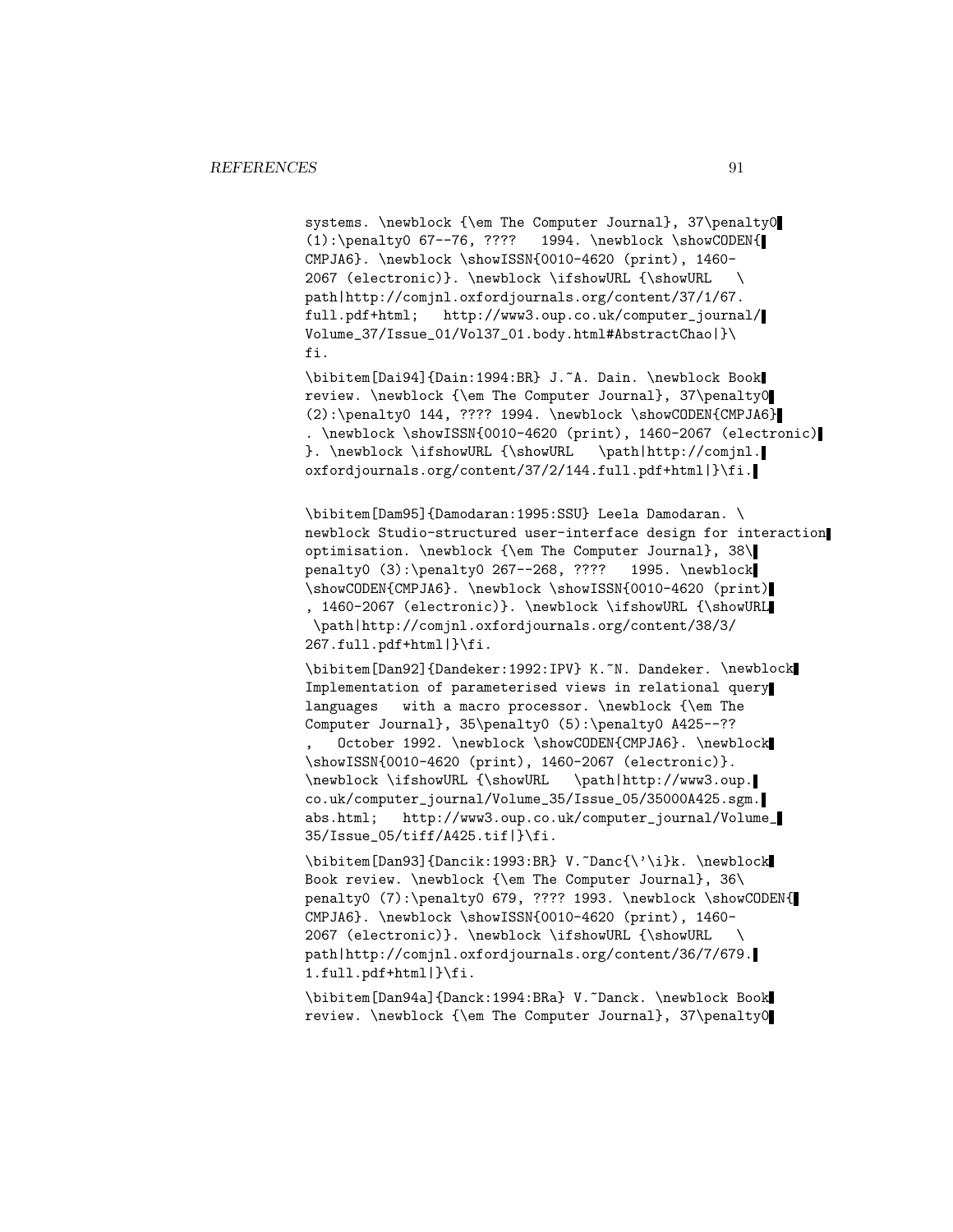(3):\penalty0 223, ???? 1994. \newblock \showCODEN{CMPJA6} . \newblock \showISSN{0010-4620 (print), 1460-2067 (electronic) }. \newblock \ifshowURL {\showURL \path|http://comjnl. oxfordjournals.org/content/37/3/223.1.full.pdf+html|} \fi.

\bibitem[Dan94b]{Danck:1994:BRb} V.~Danck. \newblock Book review. \newblock {\em The Computer Journal}, 37\penalty0 (4):\penalty0 346, ???? 1994. \newblock \showCODEN{CMPJA6} . \newblock \showISSN{0010-4620 (print), 1460-2067 (electronic) }. \newblock \ifshowURL {\showURL \path|http://comjnl. oxfordjournals.org/content/37/4/346.1.full.pdf+html|} \fi.

\bibitem[Das91]{Daszczuk:1991:SSD} W.~B. Daszczuk. \newblock A structured semantic design of distributed operating systems. \newblock {\em The Computer Journal}, 34\penalty0 (6):\penalty0 482--492, December 1991. \newblock \showCODEN{ CMPJA6}. \newblock \showISSN{0010-4620 (print), 1460- 2067 (electronic)}. \newblock \ifshowURL {\showURL \ path|http://comjnl.oxfordjournals.org/content/34/6/482. full.pdf+html; http://www3.oup.co.uk/computer\_journal/ hdb/Volume\_34/Issue\_06/tiff/482.tif; http://www3.oup. co.uk/computer\_journal/hdb/Volume\_34/Issue\_06/tiff/483. tif; http://www3.oup.co.uk/computer\_journal/hdb/Volume\_ 34/Issue\_06/tiff/484.tif; http://www3.oup.co.uk/computer\_ journal/hdb/Volume\_34/Issue\_06/tiff/485.tif; http:/ /www3.oup.co.uk/computer\_journal/hdb/Volume\_34/Issue\_ 06/tiff/486.tif; http://www3.oup.co.uk/computer\_journal/ hdb/Volume\_34/Issue\_06/tiff/487.tif; http://www3.oup. co.uk/computer\_journal/hdb/Volume\_34/Issue\_06/tiff/488. tif; http://www3.oup.co.uk/computer\_journal/hdb/Volume\_ 34/Issue\_06/tiff/489.tif; http://www3.oup.co.uk/computer\_ journal/hdb/Volume\_34/Issue\_06/tiff/490.tif; http:/ /www3.oup.co.uk/computer\_journal/hdb/Volume\_34/Issue\_ 06/tiff/491.tif; http://www3.oup.co.uk/computer\_journal/ hdb/Volume\_34/Issue\_06/tiff/492.tif|}\fi.

\bibitem[Dav92]{Davis:1992:FRS} I.~J. Davis. \newblock A fast radix sort. \newblock {\em The Computer Journal} , 35\penalty0 (6):\penalty0 636--642, December 1992. \newblock \showCODEN{CMPJA6}. \newblock \showISSN{0010- 4620 (print), 1460-2067 (electronic)}. \newblock \ifshowURL {\showURL \path|http://comjnl.oxfordjournals.org/content/ 35/6/636.full.pdf+html; http://www3.oup.co.uk/computer\_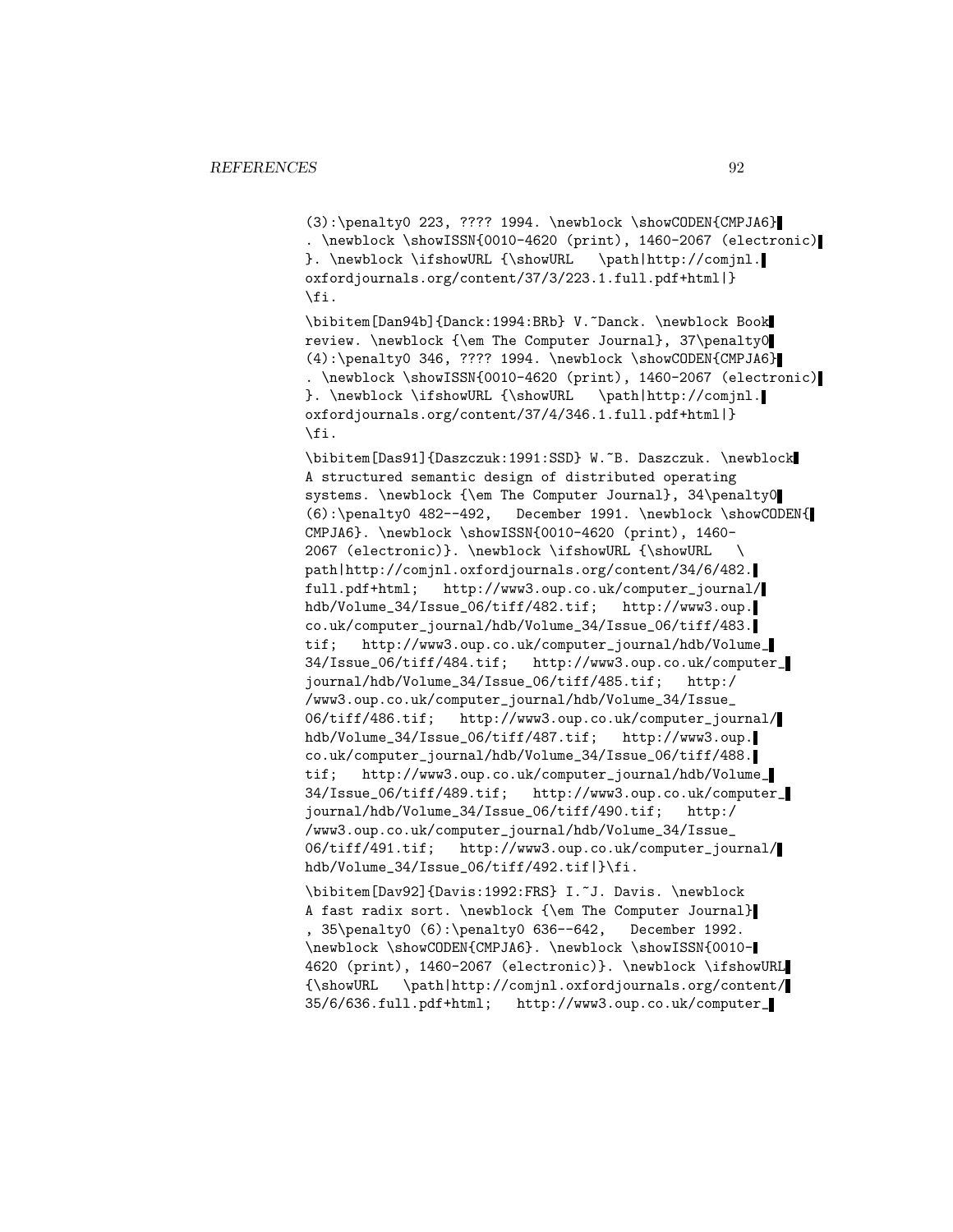journal/Volume\_36/Issue\_06/Vol35\_06.body.html#AbstractDavis|} \fi.

\bibitem[Dav93]{Davies:1993:BR} C.~Davies. \newblock Book review. \newblock {\em The Computer Journal}, 36\penalty0 (3):\penalty0 291--292, ???? 1993. \newblock \showCODEN{ CMPJA6}. \newblock \showISSN{0010-4620 (print), 1460- 2067 (electronic)}. \newblock \ifshowURL {\showURL \ path|http://comjnl.oxfordjournals.org/content/36/3/291. full.pdf+html|}\fi.

\bibitem[Dav95]{Davie:1995:BR} A.~Davie. \newblock Book review. \newblock {\em The Computer Journal}, 38\penalty0 (9):\penalty0 747, ???? 1995. \newblock \showCODEN{CMPJA6} . \newblock \showISSN{0010-4620 (print), 1460-2067 (electronic) }. \newblock \ifshowURL {\showURL \path|http://comjnl. oxfordjournals.org/content/38/9/747.1.full.pdf+html|} \fi.

\bibitem[Daw99]{Dawid:1999:DPR} A.~P. Dawid. \newblock Discussion of the papers by {Rissanen} and by {Wallace} and {Dowe}. \newblock {\em The Computer Journal}, 42\ penalty0 (4):\penalty0 323--326, ???? 1999. \newblock \showCODEN{CMPJA6}. \newblock \showISSN{0010-4620 (print) , 1460-2067 (electronic)}. \newblock \ifshowURL {\showURL \path|http://comjnl.oxfordjournals.org/content/42/4/ 323.full.pdf+html; http://www3.oup.co.uk/computer\_journal/ hdb/Volume\_42/Issue\_04/420323.sgm.abs.html; http:// www3.oup.co.uk/computer\_journal/hdb/Volume\_42/Issue\_04/ pdf/420323.pdf|}\fi.

\bibitem[Day94]{Day:1994:BR} A.~M. Day. \newblock Book review. \newblock {\em The Computer Journal}, 37\penalty0 (7):\penalty0 649, ???? 1994. \newblock \showCODEN{CMPJA6} . \newblock \showISSN{0010-4620 (print), 1460-2067 (electronic) }. \newblock \ifshowURL {\showURL \path|http://comjnl. oxfordjournals.org/content/37/7/649.1.full.pdf+html|} \fi.

\bibitem[DB90]{Davies:1990:TLP} G.~L. Davies and A.~Burns. \newblock The teaching language {Pascal-FC}. \newblock {\em The Computer Journal}, 33\penalty0 (2):\penalty0 147--154, April 1990. \newblock \showCODEN{CMPJA6}. \newblock \showISSN{0010-4620 (print), 1460-2067 (electronic) }. \newblock \ifshowURL {\showURL \path|http://comjnl. oxfordjournals.org/content/33/2/147.full.pdf+html; http: //www3.oup.co.uk/computer\_journal/hdb/Volume\_33/Issue\_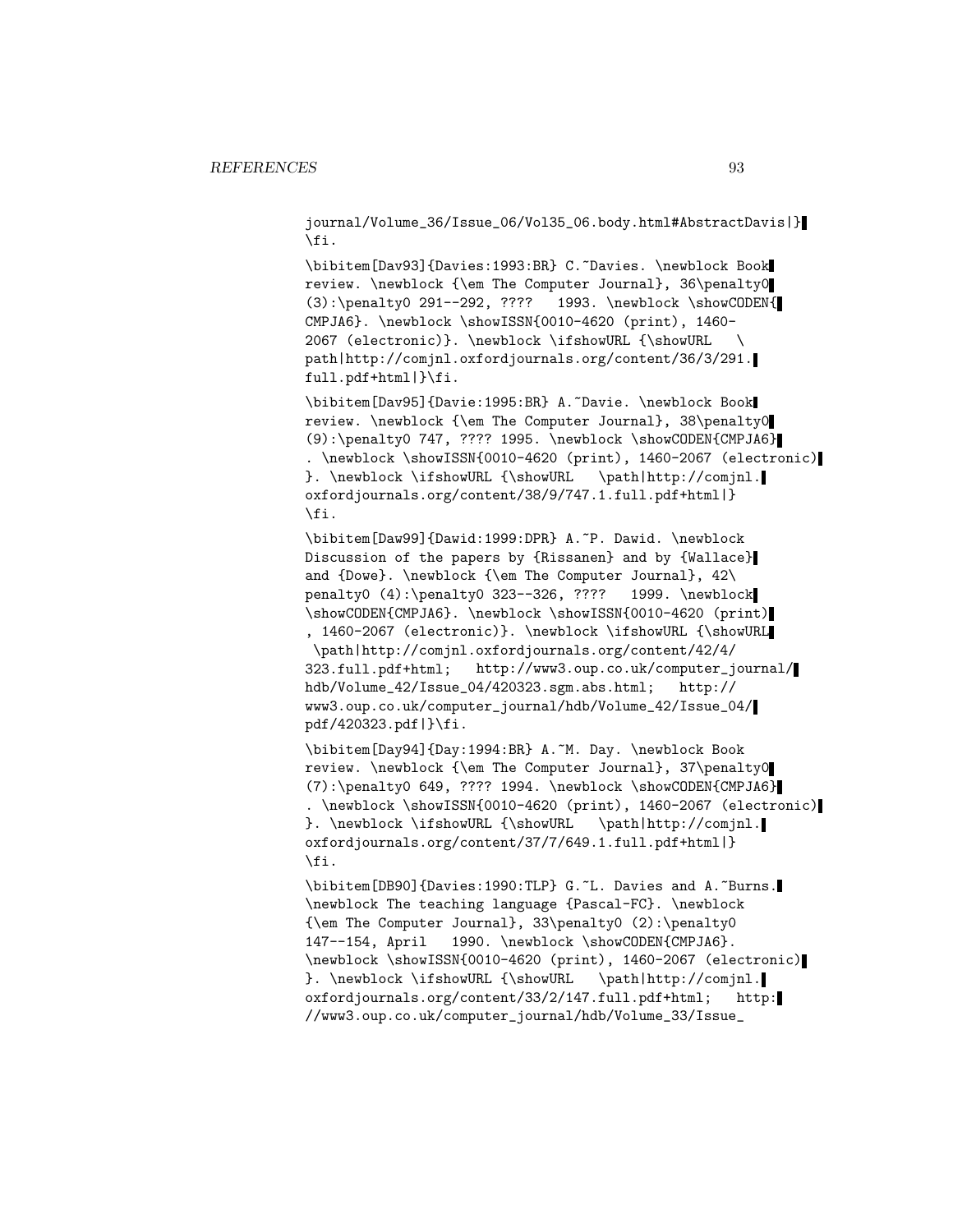02/tiff/147.tif; http://www3.oup.co.uk/computer\_journal/ hdb/Volume\_33/Issue\_02/tiff/148.tif; http://www3.oup. co.uk/computer\_journal/hdb/Volume\_33/Issue\_02/tiff/149. tif; http://www3.oup.co.uk/computer\_journal/hdb/Volume\_ 33/Issue\_02/tiff/150.tif; http://www3.oup.co.uk/computer\_ journal/hdb/Volume\_33/Issue\_02/tiff/151.tif; http:/ /www3.oup.co.uk/computer\_journal/hdb/Volume\_33/Issue\_ 02/tiff/152.tif; http://www3.oup.co.uk/computer\_journal/ hdb/Volume\_33/Issue\_02/tiff/153.tif; http://www3.oup. co.uk/computer\_journal/hdb/Volume\_33/Issue\_02/tiff/154. tif|}\fi.

\bibitem[DBCRW92]{Dietrich:1992:PID} S.~W. Dietrich, M. ~Brown, E.~Cortes-Rello, and S.~Wunderlin. \newblock A practitioner's introduction to database performance benchmarks and measurements. \newblock {\em The Computer Journal} , 35\penalty0 (4):\penalty0 322--331, August 1992. \ newblock \showCODEN{CMPJA6}. \newblock \showISSN{0010-4620 (print), 1460-2067 (electronic)}. \newblock \ifshowURL {\showURL \path|http://comjnl.oxfordjournals.org/content/ 35/4/322.full.pdf+html; http://www3.oup.co.uk/computer\_ journal/Volume\_35/Issue\_04/Vol35\_04.body.html#AbstractDietrich|} \fi.

\bibitem[DC90a]{Dromey:1990:SCA} R.~G. Dromey and T.~ A. Chorvat. \newblock Structure clashes --- an alternative to program inversion. \newblock {\em The Computer Journal} , 33\penalty0 (2):\penalty0 126--132, April 1990. \ newblock \showCODEN{CMPJA6}. \newblock \showISSN{0010-4620 (print), 1460-2067 (electronic)}. \newblock \ifshowURL {\showURL \path|http://comjnl.oxfordjournals.org/content/ 33/2/126.full.pdf+html; http://www3.oup.co.uk/computer\_ journal/hdb/Volume\_33/Issue\_02/tiff/126.tif; http:/ /www3.oup.co.uk/computer\_journal/hdb/Volume\_33/Issue\_ 02/tiff/127.tif; http://www3.oup.co.uk/computer\_journal/ hdb/Volume\_33/Issue\_02/tiff/128.tif; http://www3.oup. co.uk/computer\_journal/hdb/Volume\_33/Issue\_02/tiff/129. tif; http://www3.oup.co.uk/computer\_journal/hdb/Volume\_ 33/Issue\_02/tiff/130.tif; http://www3.oup.co.uk/computer\_ journal/hdb/Volume\_33/Issue\_02/tiff/131.tif; http:/ /www3.oup.co.uk/computer\_journal/hdb/Volume\_33/Issue\_ 02/tiff/132.tif|}\fi.

\bibitem[DC90b]{Dueck:1990:MAG} Gerald D.~P. Dueck and Gordon~V. Cormack. \newblock Modular attribute grammars. \newblock {\em The Computer Journal}, 33\penalty0 (2)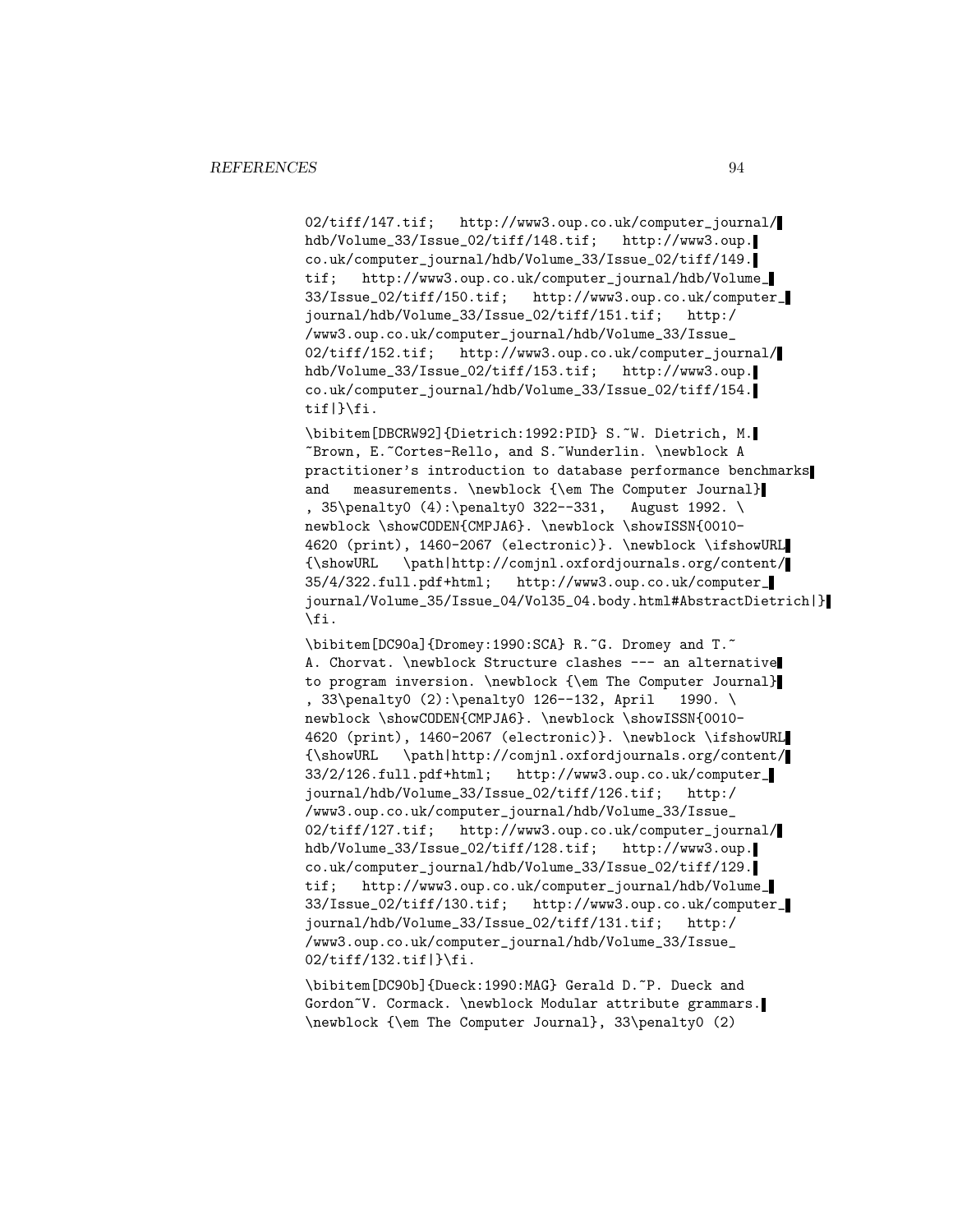:\penalty0 164--172, April 1990. \newblock \showCODEN{ CMPJA6}. \newblock \showISSN{0010-4620 (print), 1460- 2067 (electronic)}. \newblock \ifshowURL {\showURL \ path|http://comjnl.oxfordjournals.org/content/33/2/164. full.pdf+html; http://www3.oup.co.uk/computer\_journal/ hdb/Volume\_33/Issue\_02/tiff/164.tif; http://www3.oup. co.uk/computer\_journal/hdb/Volume\_33/Issue\_02/tiff/165. tif; http://www3.oup.co.uk/computer\_journal/hdb/Volume\_ 33/Issue\_02/tiff/166.tif; http://www3.oup.co.uk/computer\_ journal/hdb/Volume\_33/Issue\_02/tiff/167.tif; http:/ /www3.oup.co.uk/computer\_journal/hdb/Volume\_33/Issue\_ 02/tiff/168.tif; http://www3.oup.co.uk/computer\_journal/ hdb/Volume\_33/Issue\_02/tiff/169.tif; http://www3.oup. co.uk/computer\_journal/hdb/Volume\_33/Issue\_02/tiff/170. tif; http://www3.oup.co.uk/computer\_journal/hdb/Volume\_ 33/Issue\_02/tiff/171.tif; http://www3.oup.co.uk/computer\_ journal/hdb/Volume\_33/Issue\_02/tiff/172.tif|}\fi. \newblock See also: research report CS-88-19, University of Waterloo (May 1988).

\bibitem[DD91]{Dvorak:1991:DMS} S.~Dvorak and B.~Durian. \newblock Decomposition merging with symmetric exchanges. \newblock {\em The Computer Journal}, 34\penalty0 (6) :\penalty0 A029--A033, December 1991. \newblock \showCODEN{ CMPJA6}. \newblock \showISSN{0010-4620 (print), 1460- 2067 (electronic)}.

\bibitem[DD98]{DePrisco:1998:DEH} Roberto {De Prisco} and Alfredo {De Santis}. \newblock On the data expansion of the {Huffman} compression algorithm. \newblock {\em The Computer Journal}, 41\penalty0 (3):\penalty0 137- -144, ???? 1998. \newblock \showCODEN{CMPJA6}. \newblock \showISSN{0010-4620 (print), 1460-2067 (electronic)}. \newblock \ifshowURL {\showURL \path|http://comjnl. oxfordjournals.org/content/41/3/137.full.pdf+html; http: //www3.oup.co.uk/computer\_journal/Volume\_41/Issue\_03/ Vol41\_03.body.html#AbstractDePrisco|}\fi.

\bibitem[Dea98]{Dearden:1998:BR} A.~Dearden. \newblock Book review. \newblock {\em The Computer Journal}, 41\ penalty0 (6):\penalty0 427--428, ???? 1998. \newblock \showCODEN{CMPJA6}. \newblock \showISSN{0010-4620 (print) , 1460-2067 (electronic)}. \newblock \ifshowURL {\showURL \path|http://comjnl.oxfordjournals.org/content/41/6/ 427.full.pdf+html|}\fi.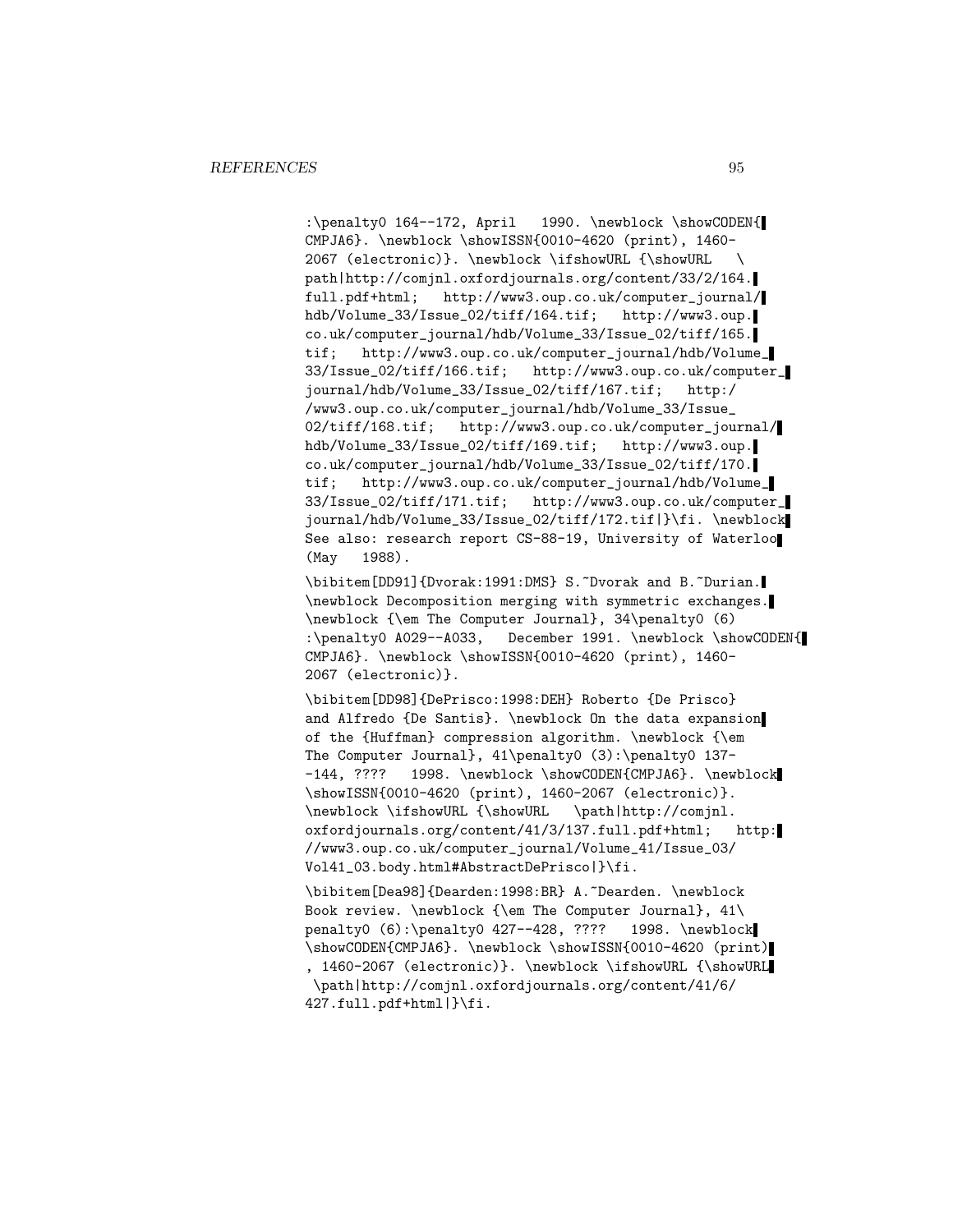\bibitem[Dei95]{Deighton:1995:ATT} Ken Deighton. \newblock Average time to travel on two-headed, non-linear discs. \newblock {\em The Computer Journal}, 38\penalty0 (10) :\penalty0 811--817, ???? 1995. \newblock \showCODEN{ CMPJA6}. \newblock \showISSN{0010-4620 (print), 1460- 2067 (electronic)}. \newblock \ifshowURL {\showURL \ path|http://comjnl.oxfordjournals.org/content/38/10/811. full.pdf+html; http://www3.oup.co.uk/computer\_journal/ Volume\_38/Issue\_10/Vol38\_10.body.html#AbstractDeighton|} \fi.

\bibitem[DF90]{Dehne:1990:ECG} F.~Dehne and L.~Ficocelli. \newblock An efficient computational geometry method for detecting dotted lines in noisy images. \newblock { \em The Computer Journal}, 33\penalty0 (5):\penalty0 424- -428, October 1990. \newblock \showCODEN{CMPJA6}. \ newblock \showISSN{0010-4620 (print), 1460-2067 (electronic) }. \newblock \ifshowURL {\showURL \path|http://comjnl. oxfordjournals.org/content/33/5/424.full.pdf+html; http: //www3.oup.co.uk/computer\_journal/hdb/Volume\_33/Issue\_ 05/tiff/424.tif; http://www3.oup.co.uk/computer\_journal/ hdb/Volume\_33/Issue\_05/tiff/425.tif; http://www3.oup. co.uk/computer\_journal/hdb/Volume\_33/Issue\_05/tiff/426. tif; http://www3.oup.co.uk/computer\_journal/hdb/Volume\_ 33/Issue\_05/tiff/427.tif; http://www3.oup.co.uk/computer\_ journal/hdb/Volume\_33/Issue\_05/tiff/428.tif|}\fi.

\bibitem[dGHM93]{deGuzman:1993:PDC} I.~P. de~Guzm{\'a} n, P.~G. Harrison, and E.~Medina. \newblock Pipelines for divide-and-conquer functions. \newblock {\em The Computer Journal}, 36\penalty0 (3):\penalty0 254--268, June 1993. \newblock \showCODEN{CMPJA6}. \newblock \showISSN{0010- 4620 (print), 1460-2067 (electronic)}. \newblock \ifshowURL {\showURL \path|http://comjnl.oxfordjournals.org/content/ 36/3/254.full.pdf+html; http://www3.oup.co.uk/computer\_ journal/Volume\_36/Issue\_03/Vol36\_03.body.html#AbstractGuzman|} \fi.

\bibitem[DH96]{DePaul:1996:BR} J.~L. DePaul and T.~T. Hewett. \newblock Book review. \newblock {\em The Computer Journal}, 39\penalty0 (8):\penalty0 729--730, ???? 1996. \newblock \showCODEN{CMPJA6}. \newblock \showISSN{0010- 4620 (print), 1460-2067 (electronic)}. \newblock \ifshowURL {\showURL \path|http://comjnl.oxfordjournals.org/content/ 39/8/729.full.pdf+html|}\fi.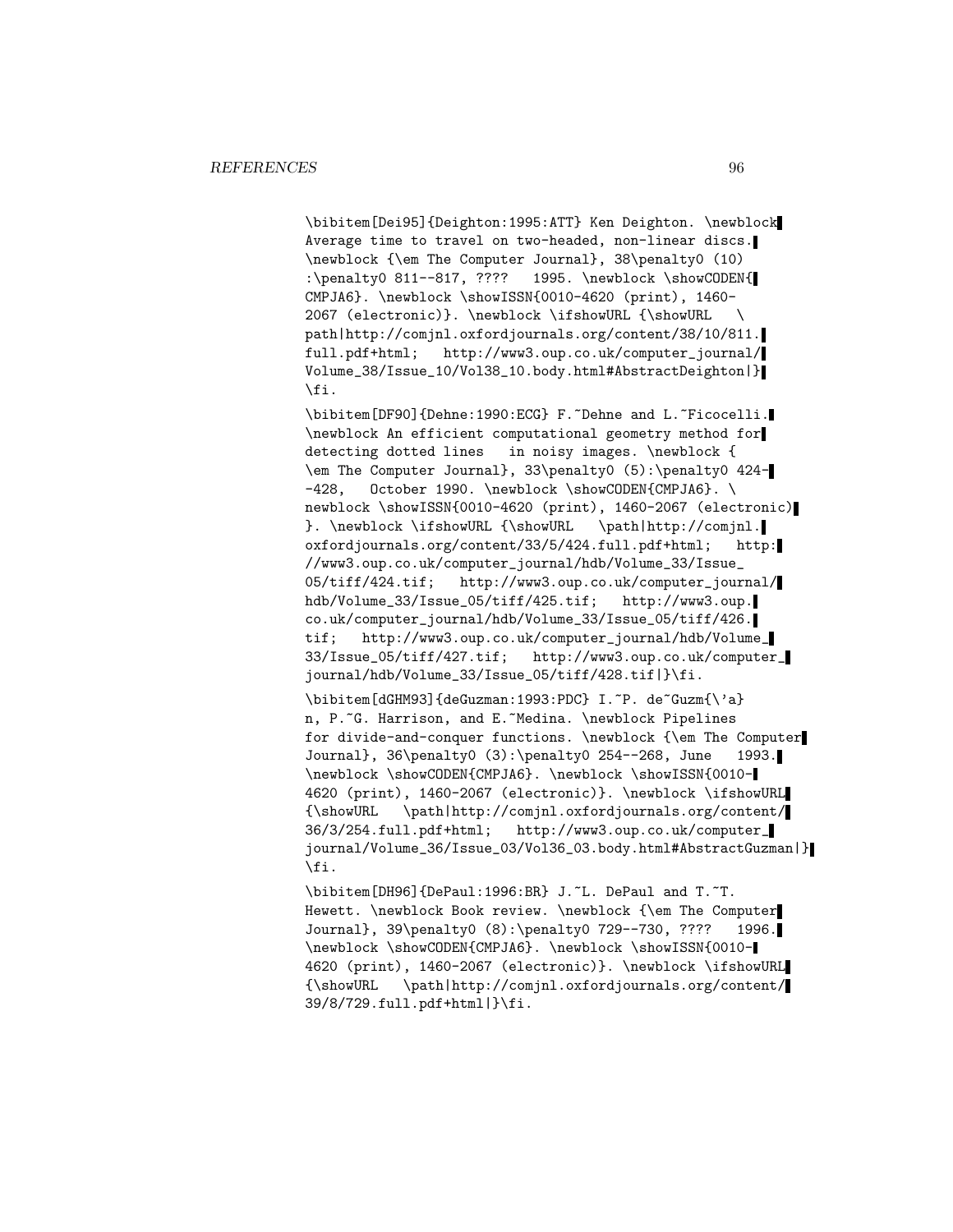\bibitem[DH97]{Dearden:1997:SEM} Andrew~M. Dearden and Michael~D. Harrison. \newblock A software engineering model for case memory systems. \newblock {\em The Computer Journal}, 40\penalty0 (4):\penalty0 167--182, ???? 1997. \newblock \showCODEN{CMPJA6}. \newblock \showISSN{0010- 4620 (print), 1460-2067 (electronic)}. \newblock \ifshowURL {\showURL \path|http://comjnl.oxfordjournals.org/content/ 40/4/167.full.pdf+html; http://www.oup.co.uk/computer\_ journal/Volume\_40/Issue\_03/Vol40\_04.body.html#AbstractDearden; http://www3.oup.co.uk/computer\_journal/Volume\_40/Issue\_ 04/Vol40\_04.body.html#AbstractDearden|}\fi.

\bibitem[dHZ97]{deFerreiraRezende:1997:TIN} F.~{de Ferreira Rezende}, T.~H{\"a}rder, and J.~Zielinski. \newblock Transaction identifiers in nested transactions: Implementation schemes and performance. \newblock {\em The Computer Journal} , 40\penalty0 (5):\penalty0 245--258, ???? 1997. \newblock \showCODEN{CMPJA6}. \newblock \showISSN{0010-4620 (print) , 1460-2067 (electronic)}. \newblock \ifshowURL {\showURL \path|http://comjnl.oxfordjournals.org/content/40/5/ 245.full.pdf+html; http://www.oup.co.uk/computer\_journal/ Volume\_40/Issue\_05/Vol40\_05.body.html#AbstractRezende; http://www3.oup.co.uk/computer\_journal/Volume\_40/Issue\_ 05/Vol40\_05.body.html#AbstractRezende|}\fi.

\bibitem[Dia92]{Diaper:1992:HCI} Dan Diaper. \newblock Human-computer interaction: Theory and practice. \newblock {\em The Computer Journal}, 35\penalty0 (4):\penalty0 331, August 1992. \newblock \showCODEN{CMPJA6}. \newblock \showISSN{0010-4620 (print), 1460-2067 (electronic)}. \newblock \ifshowURL {\showURL \path|http://comjnl. oxfordjournals.org/content/35/4/331.full.pdf+html|}\fi.

\bibitem[Dic91]{Dick:1991:IKB} A.~J.~J. Dick. \newblock An introduction to {Knuth--Bendix} completion. \newblock {\em The Computer Journal}, 34\penalty0 (1):\penalty0 2--15, February 1991. \newblock \showCODEN{CMPJA6}. \newblock \showISSN{0010-4620 (print), 1460-2067 (electronic) }. \newblock \ifshowURL {\showURL \path|http://comjnl. oxfordjournals.org/content/34/1/2.full.pdf+html; http: //www3.oup.co.uk/computer\_journal/hdb/Volume\_34/Issue\_ 01/tiff/10.tif; http://www3.oup.co.uk/computer\_journal/ hdb/Volume\_34/Issue\_01/tiff/11.tif; http://www3.oup. co.uk/computer\_journal/hdb/Volume\_34/Issue\_01/tiff/12. tif; http://www3.oup.co.uk/computer\_journal/hdb/Volume\_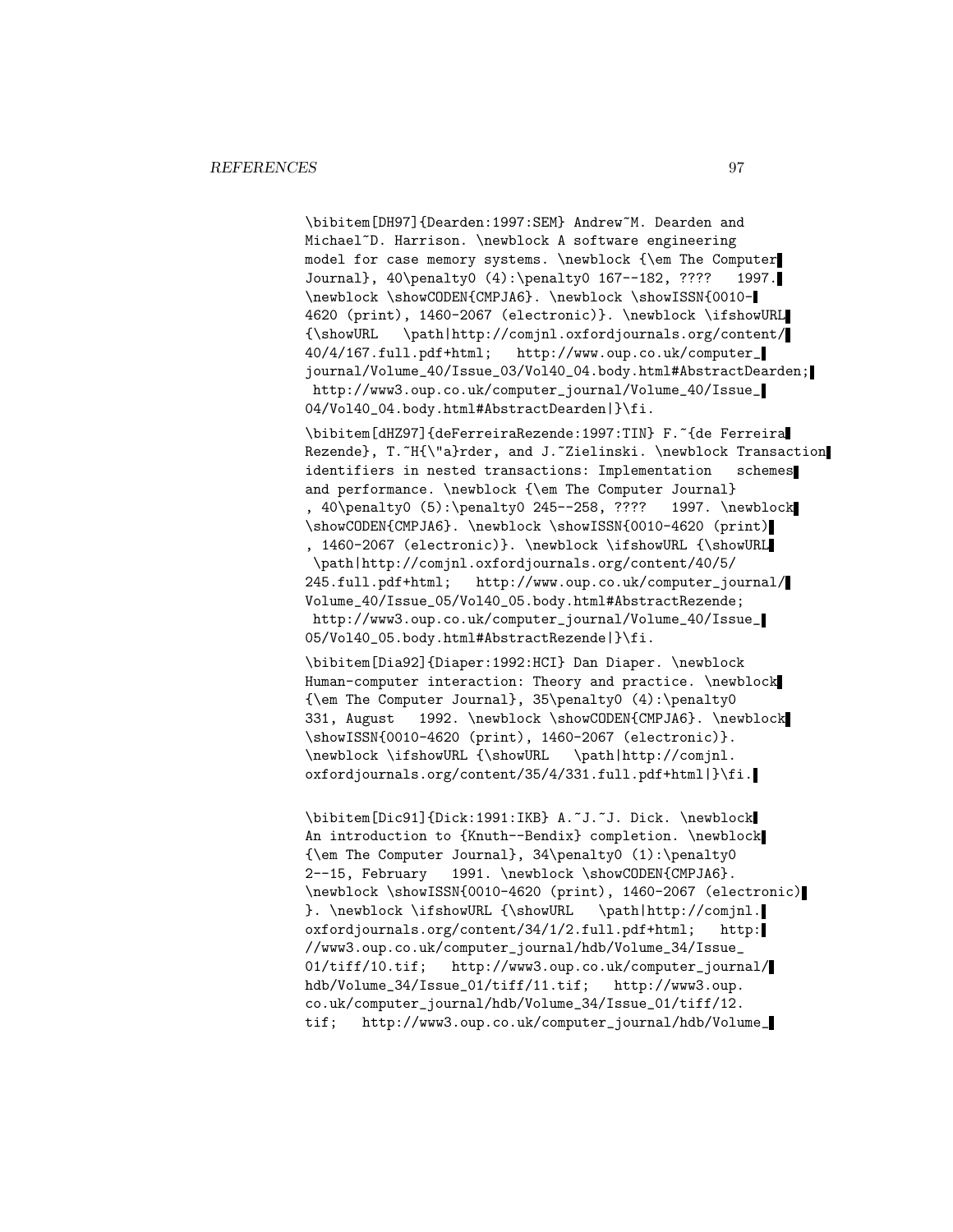34/Issue\_01/tiff/13.tif; http://www3.oup.co.uk/computer\_<br>journal/hdb/Volume\_34/Issue\_01/tiff/14.tif; http:// journal/hdb/Volume\_34/Issue\_01/tiff/14.tif; www3.oup.co.uk/computer\_journal/hdb/Volume\_34/Issue\_01/ tiff/15.tif; http://www3.oup.co.uk/computer\_journal/ hdb/Volume\_34/Issue\_01/tiff/2.tif; http://www3.oup. co.uk/computer\_journal/hdb/Volume\_34/Issue\_01/tiff/3. tif; http://www3.oup.co.uk/computer\_journal/hdb/Volume\_ 34/Issue\_01/tiff/4.tif; http://www3.oup.co.uk/computer\_ journal/hdb/Volume\_34/Issue\_01/tiff/5.tif; http://www3. oup.co.uk/computer\_journal/hdb/Volume\_34/Issue\_01/tiff/ 6.tif; http://www3.oup.co.uk/computer\_journal/hdb/Volume\_ 34/Issue\_01/tiff/7.tif; http://www3.oup.

\bibitem[Dil91]{Dillon:1991:AHC} Andrew Dillon. \newblock Abstracts in human computer interaction. \newblock {\ em The Computer Journal}, 34\penalty0 (6):\penalty0 533, December 1991. \newblock \showCODEN{CMPJA6}. \newblock \showISSN{0010-4620 (print), 1460-2067 (electronic)}. \newblock \ifshowURL {\showURL \path|http://comjnl. oxfordjournals.org/content/34/6/533.full.pdf+html|}\fi.

\bibitem[Dil94]{Diller:1994:OOS} Antoni Diller. \newblock Object-oriented specification case studies. \newblock {\em The Computer Journal}, 37\penalty0 (6):\penalty0 544a--545, ???? 1994. \newblock \showCODEN{CMPJA6}. \newblock \showISSN{0010-4620 (print), 1460-2067 (electronic) }. \newblock \ifshowURL {\showURL \path|http://comjnl. oxfordjournals.org/content/37/6/544-a.full.pdf+html|} \fi.

\bibitem[Dil95]{Diller:1995:BR} A.~Diller. \newblock Book review. \newblock {\em The Computer Journal}, 38\penalty0 (9):\penalty0 750--751, ???? 1995. \newblock \showCODEN{ CMPJA6}. \newblock \showISSN{0010-4620 (print), 1460- 2067 (electronic)}. \newblock \ifshowURL {\showURL \ path|http://comjnl.oxfordjournals.org/content/38/9/750. 2.full.pdf+html|}\fi.

\bibitem[DJ95]{Dawson:1995:PFI} Scott Dawson and Farnam Jahanian. \newblock Probing and fault injection of dependable distributed protocols. \newblock {\em The Computer Journal} , 38\penalty0 (4):\penalty0 286--300, ???? 1995. \newblock \showCODEN{CMPJA6}. \newblock \showISSN{0010-4620 (print) , 1460-2067 (electronic)}. \newblock \ifshowURL {\showURL \path|http://comjnl.oxfordjournals.org/content/38/4/ 286.full.pdf+html; http://www3.oup.co.uk/computer\_journal/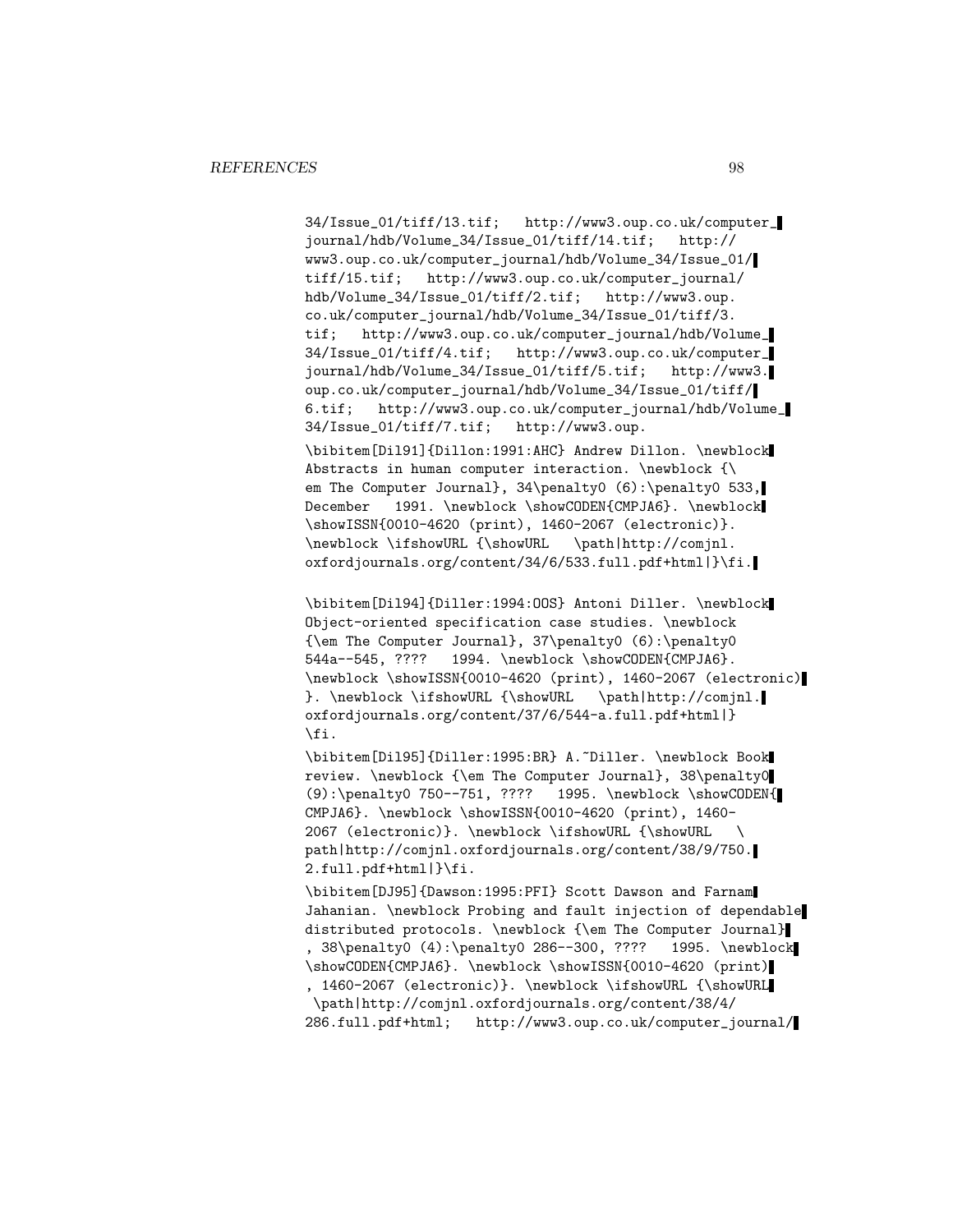Volume\_38/Issue\_04/Vol38\_04.body.html#AbstractDawson|} \fi.

\bibitem[DL92]{Dufrene:1992:EES} W.~R. {Dufrene, Jr.} and F.~C. Lin. \newblock An efficient external sort algorithm with no additional space. \newblock {\em The Computer Journal}, 35\penalty0 (3):\penalty0 308--310, June 1992. \newblock \showCODEN{CMPJA6}. \newblock \showISSN{0010- 4620 (print), 1460-2067 (electronic)}. \newblock \ifshowURL {\showURL \path|http://comjnl.oxfordjournals.org/content/ 35/3/308.full.pdf+html|}\fi.

\bibitem[DL97]{Delis:1997:CAS} Alex Delis and Quang LeViet. \newblock Contemporary access structures under mixed workloads. \newblock {\em The Computer Journal}, 40\penalty0 (4) :\penalty0 183--193, ???? 1997. \newblock \showCODEN{ CMPJA6}. \newblock \showISSN{0010-4620 (print), 1460- 2067 (electronic)}. \newblock \ifshowURL {\showURL \ path|http://comjnl.oxfordjournals.org/content/40/4/183. full.pdf+html; http://www.oup.co.uk/computer\_journal/ Volume\_40/Issue\_03/Vol40\_04.body.html#AbstractDelis; http://www3.oup.co.uk/computer\_journal/Volume\_40/Issue\_ 04/Vol40\_04.body.html#AbstractDelis|}\fi.

\bibitem[dLSA92]{deLemos:1992:TSC} R.~de~Lemos, A.~Saeed, and T. Anderson. \newblock A train set as a case study for the requirements analysis of safety-critical systems. \newblock {\em The Computer Journal}, 35\penalty0 (1) :\penalty0 30--40, February 1992. \newblock \showCODEN{ CMPJA6}. \newblock \showISSN{0010-4620 (print), 1460- 2067 (electronic)}. \newblock \ifshowURL {\showURL \ path|http://comjnl.oxfordjournals.org/content/35/1/30. full.pdf+html; http://www3.oup.co.uk/computer\_journal/ Volume\_35/Issue\_01/Vol35\_01.body.html#AbstractLemos|} \fi.

\bibitem[DMX91]{Dollimore:1991:DSD} J.~Dollimore, E.~ Miranda, and Wang Xu. \newblock The design of a system for distributing shared objects. \newblock {\em The Computer Journal}, 34\penalty0 (6):\penalty0 514--521, December 1991. \newblock \showCODEN{CMPJA6}. \newblock \showISSN{ 0010-4620 (print), 1460-2067 (electronic)}. \newblock \ifshowURL {\showURL \path|http://comjnl.oxfordjournals. org/content/34/6/514.full.pdf+html; http://www3.oup. co.uk/computer\_journal/hdb/Volume\_34/Issue\_06/tiff/514. tif; http://www3.oup.co.uk/computer\_journal/hdb/Volume\_ 34/Issue\_06/tiff/515.tif; http://www3.oup.co.uk/computer\_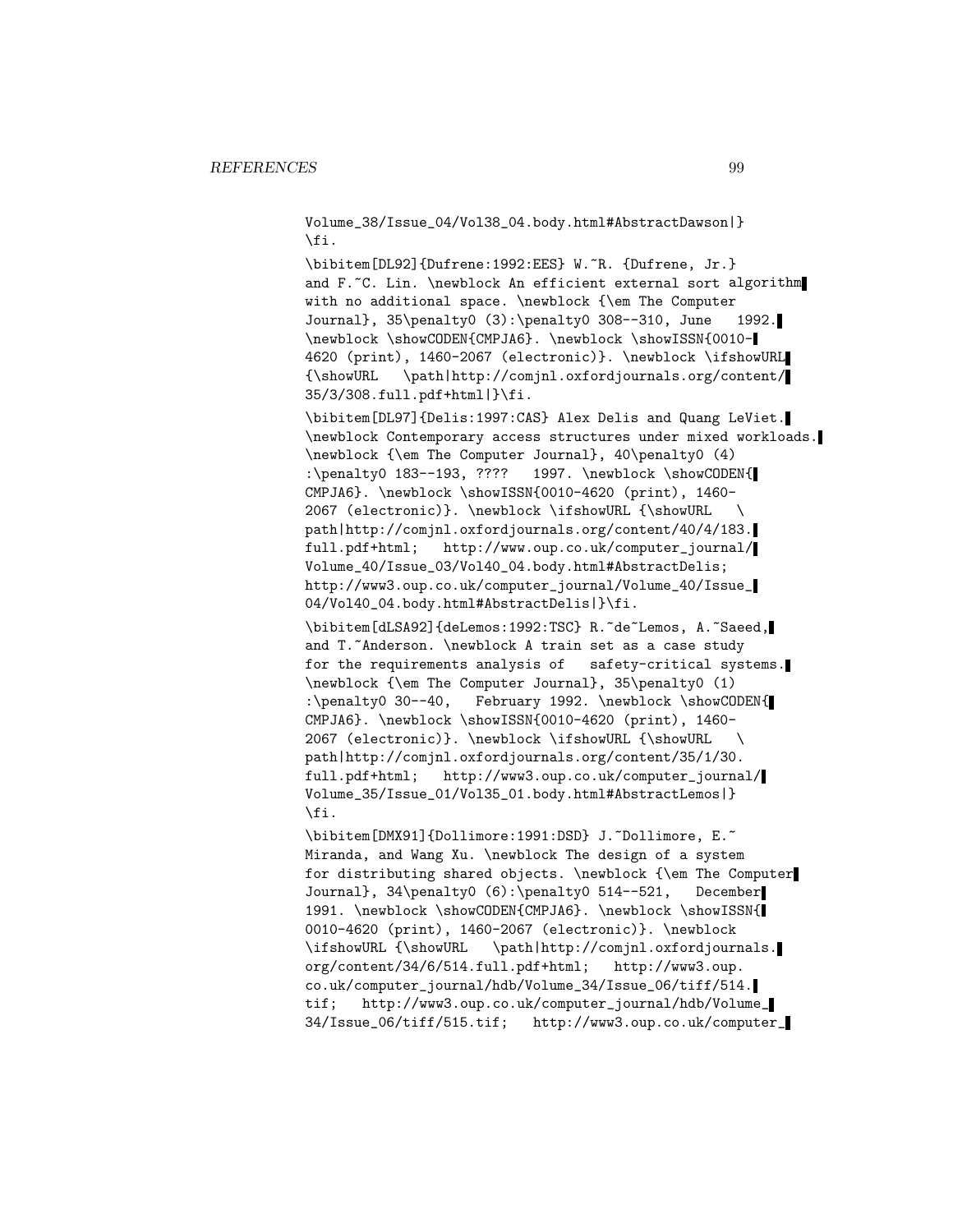journal/hdb/Volume\_34/Issue\_06/tiff/516.tif; http:/ /www3.oup.co.uk/computer\_journal/hdb/Volume\_34/Issue\_ 06/tiff/517.tif; http://www3.oup.co.uk/computer\_journal/ hdb/Volume\_34/Issue\_06/tiff/518.tif; http://www3.oup. co.uk/computer\_journal/hdb/Volume\_34/Issue\_06/tiff/519. tif; http://www3.oup.co.uk/computer\_journal/hdb/Volume\_ 34/Issue\_06/tiff/520.tif; http://www3.oup.co.uk/computer\_ journal/hdb/Volume\_34/Issue\_06/tiff/521.tif|}\fi.

\bibitem[Dob91]{Dobosiewicz:1991:ALP} W.~Dobosiewicz. \newblock Algorithm 126: Linear probing sort. \newblock {\em The Computer Journal}, 34\penalty0 (4):\penalty0 370--373, August 1991. \newblock \showCODEN{CMPJA6} . \newblock \showISSN{0010-4620 (print), 1460-2067 (electronic) }. \newblock \ifshowURL {\showURL \path|http://www3. oup.co.uk/computer\_journal/hdb/Volume\_34/Issue\_04/tiff/ 370.tif; http://www3.oup.co.uk/computer\_journal/hdb/ Volume\_34/Issue\_04/tiff/371.tif; http://www3.oup.co. uk/computer\_journal/hdb/Volume\_34/Issue\_04/tiff/372.tif; http://www3.oup.co.uk/computer\_journal/hdb/Volume\_34/ Issue\_04/tiff/373.tif|}\fi.

\bibitem[Dou91a]{Douglas:1991:BRa} A.~S. Douglas. \newblock Book review. \newblock {\em The Computer Journal}, 34\ penalty0 (4):\penalty0 319, ???? 1991. \newblock \showCODEN{ CMPJA6}. \newblock \showISSN{0010-4620 (print), 1460- 2067 (electronic)}. \newblock \ifshowURL {\showURL \ path|http://comjnl.oxfordjournals.org/content/34/4/319. 1.full.pdf+html|}\fi.

\bibitem[Dou91b]{Douglas:1991:BRb} A.~S. Douglas. \newblock Book review. \newblock {\em The Computer Journal}, 34\ penalty0 (4):\penalty0 319, ???? 1991. \newblock \showCODEN{ CMPJA6}. \newblock \showISSN{0010-4620 (print), 1460- 2067 (electronic)}. \newblock \ifshowURL {\showURL \ path|http://comjnl.oxfordjournals.org/content/34/4/319. 2.full.pdf+html|}\fi.

\bibitem[DPT94]{Diaz:1994:DDR} M.~D{\'\i}az, E.~Pimentel, and J.~M. Troya. \newblock {DROL}: a distributed and realtime object-oriented logic environment. \newblock { \em The Computer Journal}, 37\penalty0 (5):\penalty0 407- -421, ???? 1994. \newblock \showCODEN{CMPJA6}. \newblock \showISSN{0010-4620 (print), 1460-2067 (electronic)}. \newblock \ifshowURL {\showURL \path|http://comjnl. oxfordjournals.org/content/37/5/407.full.pdf+html; http: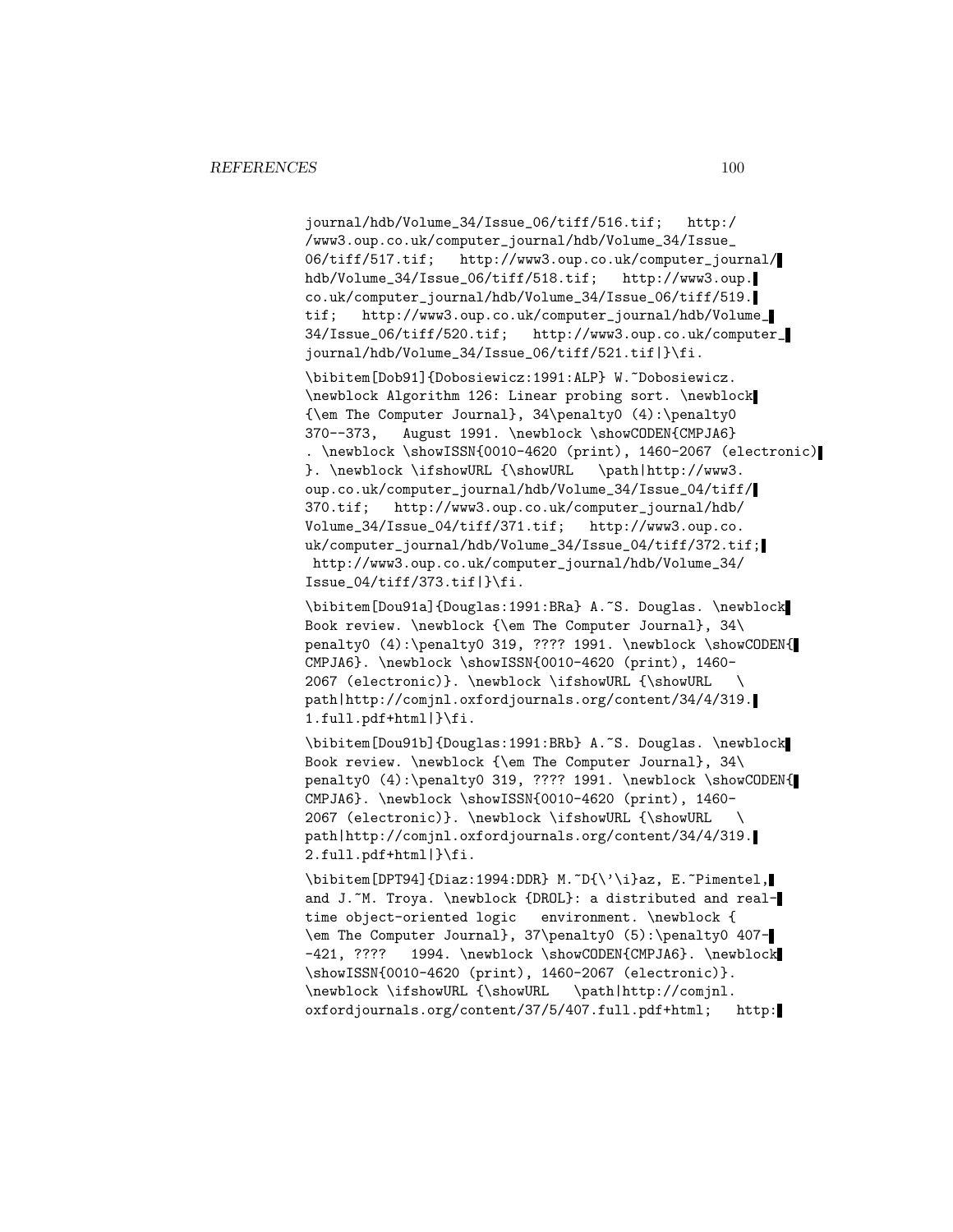//www3.oup.co.uk/computer\_journal/Volume\_37/Issue\_05/ Vol37\_05.body.html#AbstractDiaz|}\fi.

\bibitem[Dra91]{Drapkin:1991:BR} T.~Drapkin. \newblock Book review. \newblock {\em The Computer Journal}, 34\ penalty0 (1):\penalty0 41, ???? 1991. \newblock \showCODEN{ CMPJA6}. \newblock \showISSN{0010-4620 (print), 1460- 2067 (electronic)}. \newblock \ifshowURL {\showURL \ path|http://comjnl.oxfordjournals.org/content/34/1/41. full.pdf+html|}\fi.

\bibitem[DRT96]{Diaz:1996:DPL} M.~D{\'\i}az, B.~Rubio, and J.~M. Troya. \newblock Distributed programming with a logic channel based coordination model. \newblock {\em The Computer Journal}, 39\penalty0 (10):\penalty0 876--889, ???? 1996. \newblock \showCODEN{CMPJA6}. \ newblock \showISSN{0010-4620 (print), 1460-2067 (electronic) }. \newblock \ifshowURL {\showURL \path|http://comjnl. oxfordjournals.org/content/39/10/876.full.pdf+html; http://www.oup.co.uk/computer\_journal/Volume\_39/Issue\_ 10/Vol39\_10.body.html#AbstractDiaz; http://www3.oup. co.uk/computer\_journal/Volume\_39/Issue\_10/Vol39\_10.body. html#AbstractDiaz|}\fi.

\bibitem[DS90]{Dey:1990:NPS} S.~Dey and P.~K. Srimani. \newblock A new parallel sorting algorithm and its efficient {VLSI} implementation. \newblock {\em The Computer Journal} , 33\penalty0 (3):\penalty0 241--246, June 1990. \newblock \showCODEN{CMPJA6}. \newblock \showISSN{0010-4620 (print) , 1460-2067 (electronic)}. \newblock \ifshowURL {\showURL \path|http://comjnl.oxfordjournals.org/content/33/3/ 241.full.pdf+html; http://www3.oup.co.uk/computer\_journal/ hdb/Volume\_33/Issue\_03/tiff/241.tif; http://www3.oup. co.uk/computer\_journal/hdb/Volume\_33/Issue\_03/tiff/242. tif; http://www3.oup.co.uk/computer\_journal/hdb/Volume\_ 33/Issue\_03/tiff/243.tif; http://www3.oup.co.uk/computer\_ journal/hdb/Volume\_33/Issue\_03/tiff/244.tif; http:/ /www3.oup.co.uk/computer\_journal/hdb/Volume\_33/Issue\_ 03/tiff/245.tif; http://www3.oup.co.uk/computer\_journal/ hdb/Volume\_33/Issue\_03/tiff/246.tif|}\fi.

\bibitem[DS91]{Dandamudi:1991:IPM} S.~P. Dandamudi and P.~G. Sorenson. \newblock Improved partial-match search algorithms for {BD} trees. \newblock {\em The Computer Journal}, 34\penalty0 (5):\penalty0 415--422, October 1991. \newblock \showCODEN{CMPJA6}. \newblock \showISSN{ 0010-4620 (print), 1460-2067 (electronic)}. \newblock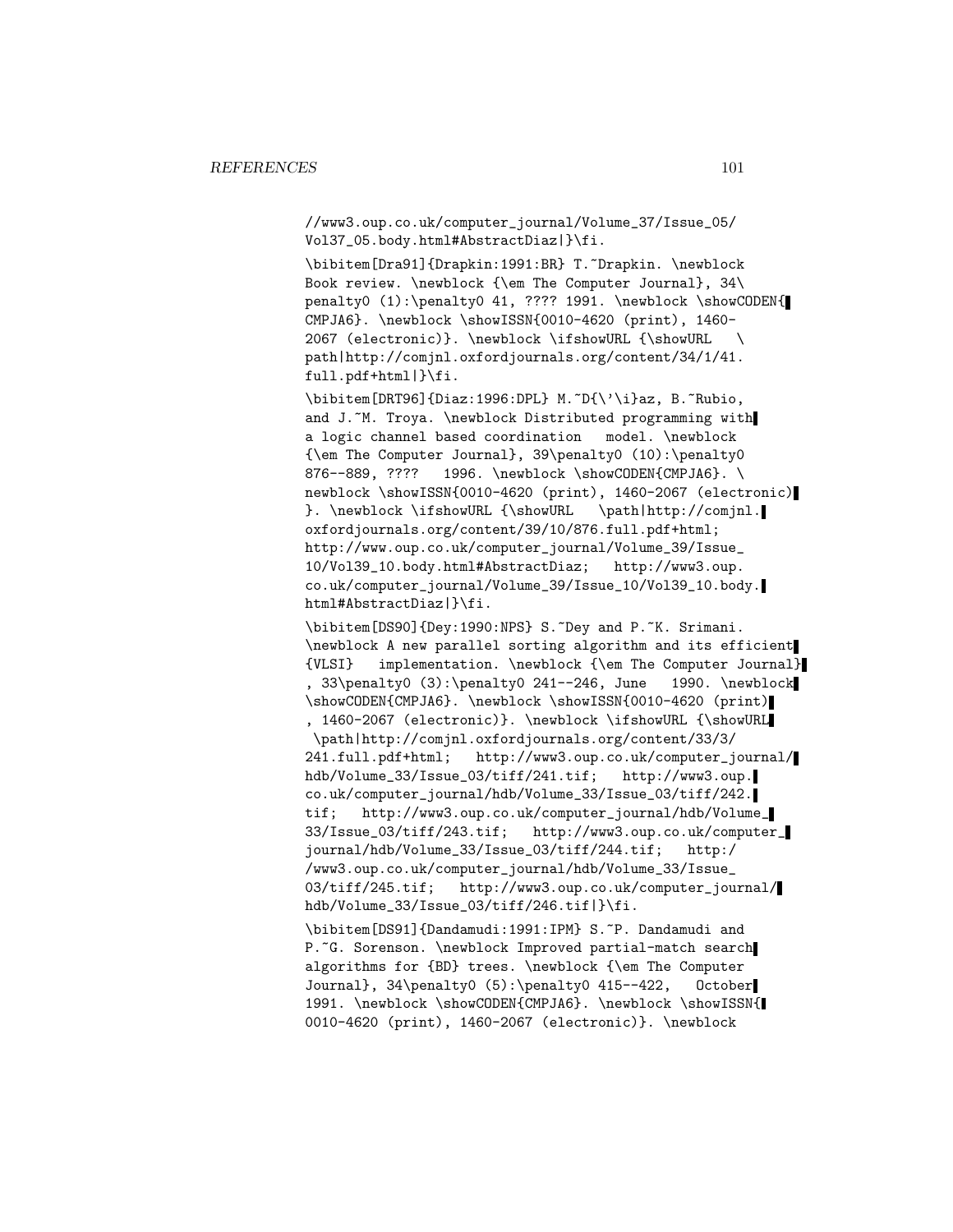\ifshowURL {\showURL \path|http://comjnl.oxfordjournals. org/content/34/5/415.full.pdf+html; http://www3.oup. co.uk/computer\_journal/hdb/Volume\_34/Issue\_05/tiff/415. tif; http://www3.oup.co.uk/computer\_journal/hdb/Volume\_ 34/Issue\_05/tiff/416.tif; http://www3.oup.co.uk/computer\_ journal/hdb/Volume\_34/Issue\_05/tiff/417.tif; http:/ /www3.oup.co.uk/computer\_journal/hdb/Volume\_34/Issue\_ 05/tiff/418.tif; http://www3.oup.co.uk/computer\_journal/ hdb/Volume\_34/Issue\_05/tiff/419.tif; http://www3.oup. co.uk/computer\_journal/hdb/Volume\_34/Issue\_05/tiff/420. tif; http://www3.oup.co.uk/computer\_journal/hdb/Volume\_ 34/Issue\_05/tiff/421.tif; http://www3.oup.co.uk/computer\_ journal/hdb/Volume\_34/Issue\_05/tiff/422.tif|}\fi.

\bibitem[DS99]{Das:1999:ALP} Sajal~K. Das and Sanjoy~ K. Sen. \newblock Adaptive location prediction strategies based on a hierarchical network model in a cellular mobile environment. \newblock {\em The Computer Journal} , 42\penalty0 (6):\penalty0 473--486, ???? 1999. \newblock \showCODEN{CMPJA6}. \newblock \showISSN{0010-4620 (print) , 1460-2067 (electronic)}. \newblock \ifshowURL {\showURL \path|http://comjnl.oxfordjournals.org/content/42/6/ 473.full.pdf+html; http://www3.oup.co.uk/computer\_journal/ hdb/Volume\_42/Issue\_06/420473.sgm.abs.html; http:// www3.oup.co.uk/computer\_journal/hdb/Volume\_42/Issue\_06/ pdf/420473.pdf|}\fi.

\bibitem[DSB97]{Dahlgren:1997:RRM} Fredrick~H. Dahlgren, Per Stenstr{\"o}m, and Marten Bj{\"o}rkman. \newblock Reducing the read-miss penalty for flat {COMA} protocols. \newblock {\em The Computer Journal}, 40\penalty0 (4) :\penalty0 208--219, ???? 1997. \newblock \showCODEN{ CMPJA6}. \newblock \showISSN{0010-4620 (print), 1460- 2067 (electronic)}. \newblock \ifshowURL {\showURL \ path|http://comjnl.oxfordjournals.org/content/40/4/208. full.pdf+html; http://www.oup.co.uk/computer\_journal/ Volume\_40/Issue\_03/Vol40\_04.body.html#AbstractDahlgren; http://www3.oup.co.uk/computer\_journal/Volume\_40/Issue\_ 04/Vol40\_04.body.html#AbstractDahlgren|}\fi.

\bibitem[DT96]{Djordjevic:1996:CTS} Goran~Lj. Djordjevi{ \'c} and Milorad~B. To{\v{s}}i{\'c}. \newblock A compiletime scheduling heuristic for multiprocessor architectures. \newblock {\em The Computer Journal}, 39\penalty0 (8) :\penalty0 663--674, ???? 1996. \newblock \showCODEN{ CMPJA6}. \newblock \showISSN{0010-4620 (print), 1460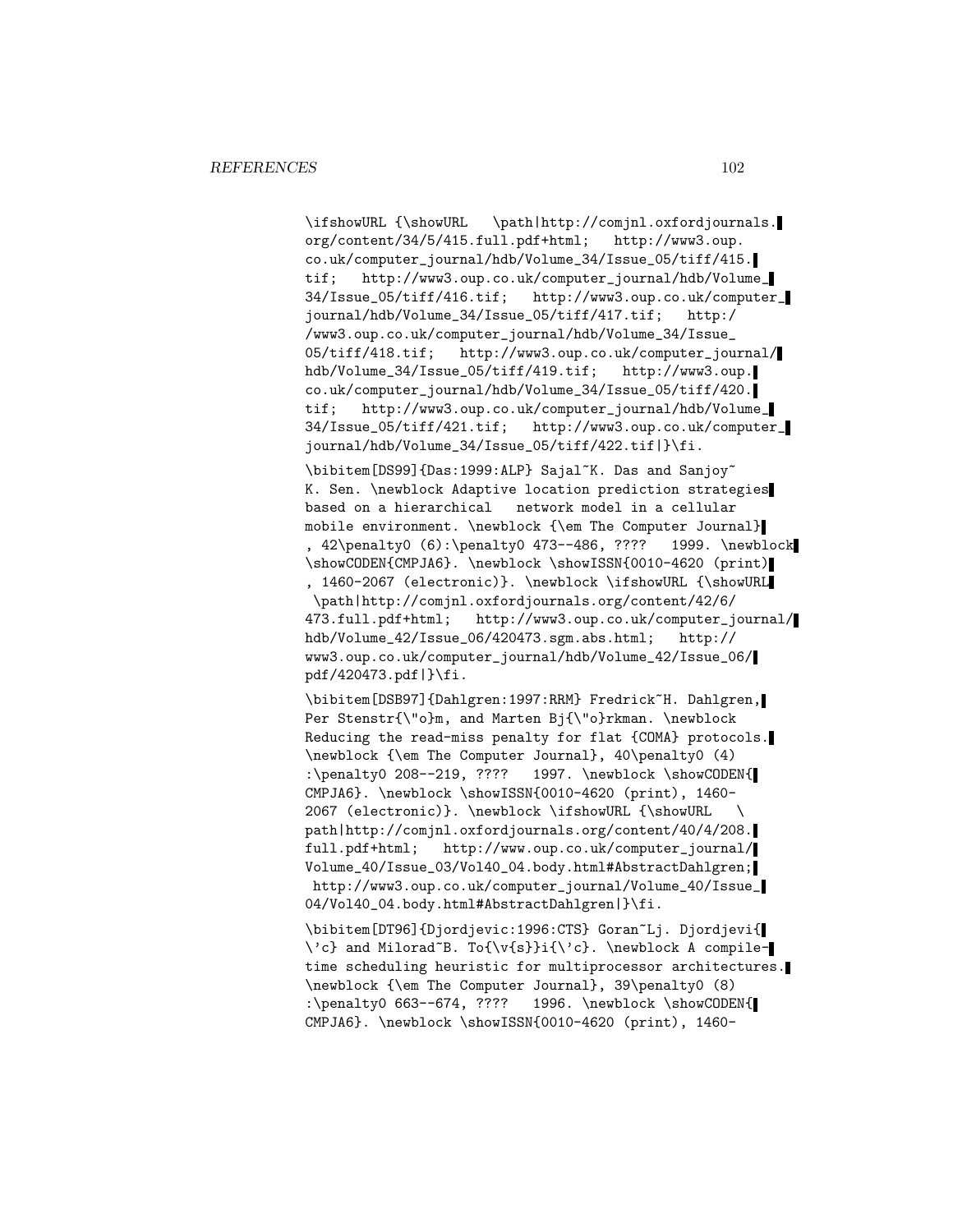2067 (electronic)}. \newblock \ifshowURL {\showURL \ path|http://comjnl.oxfordjournals.org/content/39/8/663. full.pdf+html; http://www.oup.co.uk/jnls/list/comjnl/ hdb/Volume\_39/Issue\_08/390663.sgm.abs.html; http:// www3.oup.co.uk/computer\_journal/Volume\_39/Issue\_08/Vol39\_ 08.body.html#AbstractDjord|}\fi.

\bibitem[Du96]{Du:1996:IMG} C.~Du. \newblock An interpolation method for grid-based terrain modelling. \newblock {\ em The Computer Journal}, 39\penalty0 (10):\penalty0 837--843, ???? 1996. \newblock \showCODEN{CMPJA6}. \newblock \showISSN{0010-4620 (print), 1460-2067 (electronic)}. \newblock \ifshowURL {\showURL \path|http://comjnl. oxfordjournals.org/content/39/10/837.full.pdf+html; http://www.oup.co.uk/computer\_journal/Volume\_39/Issue\_ 10/Vol39\_10.body.html#AbstractDu; http://www3.oup.co. uk/computer\_journal/Volume\_39/Issue\_10/Vol39\_10.body. html#AbstractDu|}\fi.

\bibitem[Dub93]{Dubhashi:1993:QEA} Devdatt~P. Dubhashi. \newblock Quantifier elimination in \$p\$-adic fields. \ newblock {\em The Computer Journal}, 36\penalty0 (5): \penalty0 419--426, October 1993. \newblock \showCODEN{ CMPJA6}. \newblock \showISSN{0010-4620 (print), 1460- 2067 (electronic)}. \newblock \ifshowURL {\showURL \ path|http://comjnl.oxfordjournals.org/content/36/5/419. full.pdf+html; http://www3.oup.co.uk/computer\_journal/ Volume\_36/Issue\_05/Vol36\_05.body.html#AbstractDubhashi|} \fi.

\bibitem[Dud93]{Dudman:1993:BR} K.~Dudman. \newblock Book review. \newblock {\em The Computer Journal}, 36\penalty0 (6):\penalty0 603--604, ???? 1993. \newblock \showCODEN{ CMPJA6}. \newblock \showISSN{0010-4620 (print), 1460- 2067 (electronic)}. \newblock \ifshowURL {\showURL \ path|http://comjnl.oxfordjournals.org/content/36/6/603. 2.full.pdf+html|}\fi.

\bibitem[Dui96a]{Duin:1996:BRa} R.~P.~W. Duin. \newblock Book review. \newblock {\em The Computer Journal}, 39\ penalty0 (6):\penalty0 557--558, ???? 1996. \newblock \showCODEN{CMPJA6}. \newblock \showISSN{0010-4620 (print) , 1460-2067 (electronic)}. \newblock \ifshowURL {\showURL \path|http://comjnl.oxfordjournals.org/content/39/6/ 557.1.full.pdf+html|}\fi.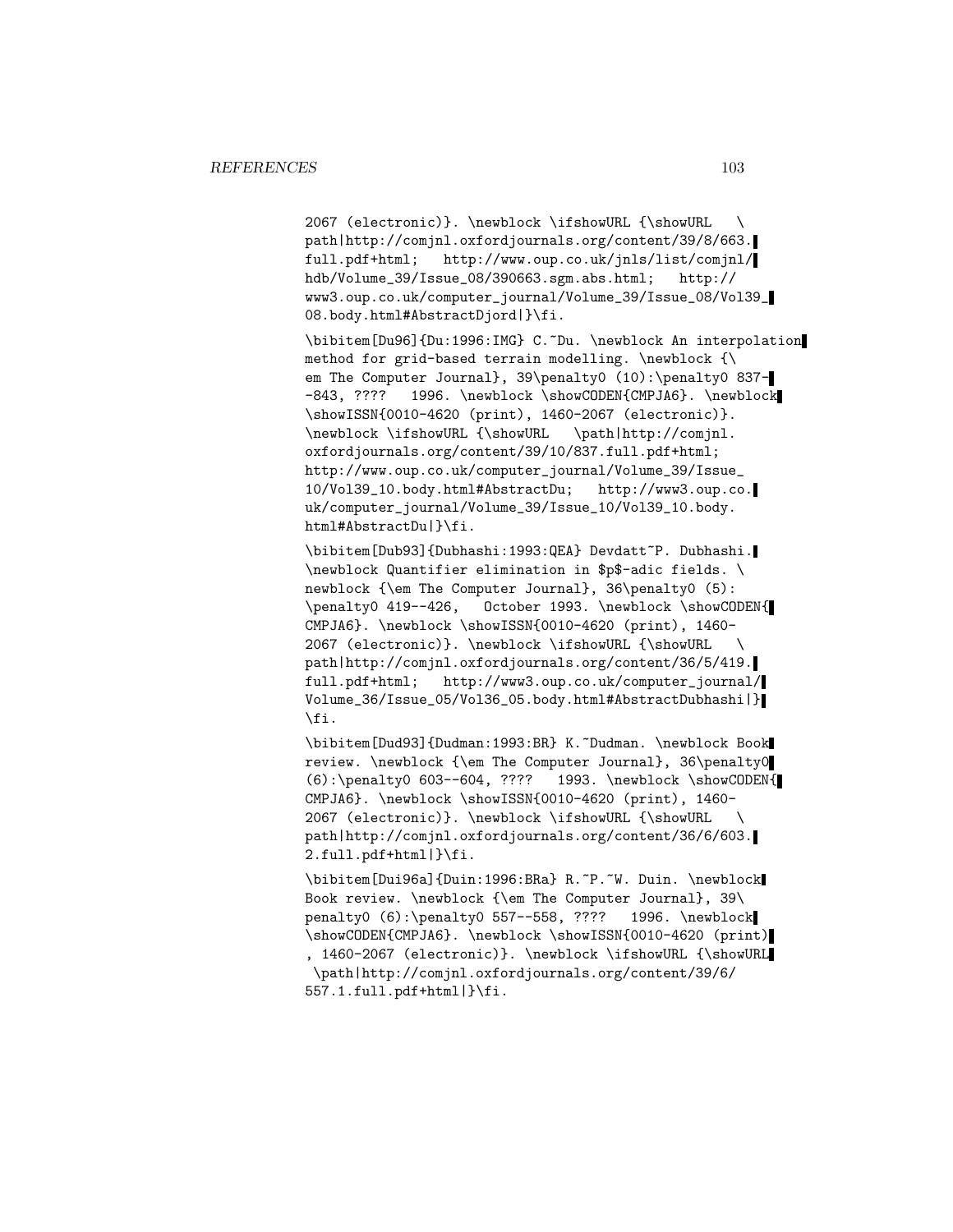\bibitem[Dui96b]{Duin:1996:BRb} R.~P.~W. Duin. \newblock Book review. \newblock {\em The Computer Journal}, 39\ penalty0 (6):\penalty0 557--558, ???? 1996. \newblock \showCODEN{CMPJA6}. \newblock \showISSN{0010-4620 (print) , 1460-2067 (electronic)}. \newblock \ifshowURL {\showURL \path|http://comjnl.oxfordjournals.org/content/39/6/ 557.2.full.pdf+html|}\fi.

\bibitem[Dun94]{Dunne:1994:BR} P.~E. Dunne. \newblock Book review. \newblock {\em The Computer Journal}, 37\ penalty0 (2):\penalty0 146, ???? 1994. \newblock \showCODEN{ CMPJA6}. \newblock \showISSN{0010-4620 (print), 1460- 2067 (electronic)}. \newblock \ifshowURL {\showURL \ path|http://comjnl.oxfordjournals.org/content/37/2/146. 1.full.pdf+html|}\fi.

\bibitem[Dun95]{Dunne:1995:BR} P.~E. Dunne. \newblock Book review. \newblock {\em The Computer Journal}, 38\ penalty0 (9):\penalty0 747, ???? 1995. \newblock \showCODEN{ CMPJA6}. \newblock \showISSN{0010-4620 (print), 1460- 2067 (electronic)}. \newblock \ifshowURL {\showURL \ path|http://comjnl.oxfordjournals.org/content/38/9/747. 2.full.pdf+html|}\fi.

\bibitem[Dun96]{Dunlop:1996:BR} M.~D. Dunlop. \newblock Book review. \newblock {\em The Computer Journal}, 39\ penalty0 (9):\penalty0 813, ???? 1996. \newblock \showCODEN{ CMPJA6}. \newblock \showISSN{0010-4620 (print), 1460- 2067 (electronic)}. \newblock \ifshowURL {\showURL \ path|http://comjnl.oxfordjournals.org/content/39/9/813. 1.full.pdf+html|}\fi.

\bibitem[Dun98]{Dunlop:1998:BR} M.~D. Dunlop. \newblock Book review. \newblock {\em The Computer Journal}, 41\ penalty0 (2):\penalty0 134--135, ???? 1998. \newblock \showCODEN{CMPJA6}. \newblock \showISSN{0010-4620 (print) , 1460-2067 (electronic)}. \newblock \ifshowURL {\showURL \path|http://comjnl.oxfordjournals.org/content/41/2/ 134.full.pdf+html|}\fi.

\bibitem[Dvo90]{Dvorak:1990:C} S.~Dvor{\'a}k. \newblock Correspondence. \newblock {\em The Computer Journal}, 33\penalty0 (2):\penalty0 188, ???? 1990. \newblock \ showCODEN{CMPJA6}. \newblock \showISSN{0010-4620 (print) , 1460-2067 (electronic)}. \newblock \ifshowURL {\showURL \path|http://comjnl.oxfordjournals.org/content/33/2/ 188.2.full.pdf+html|}\fi.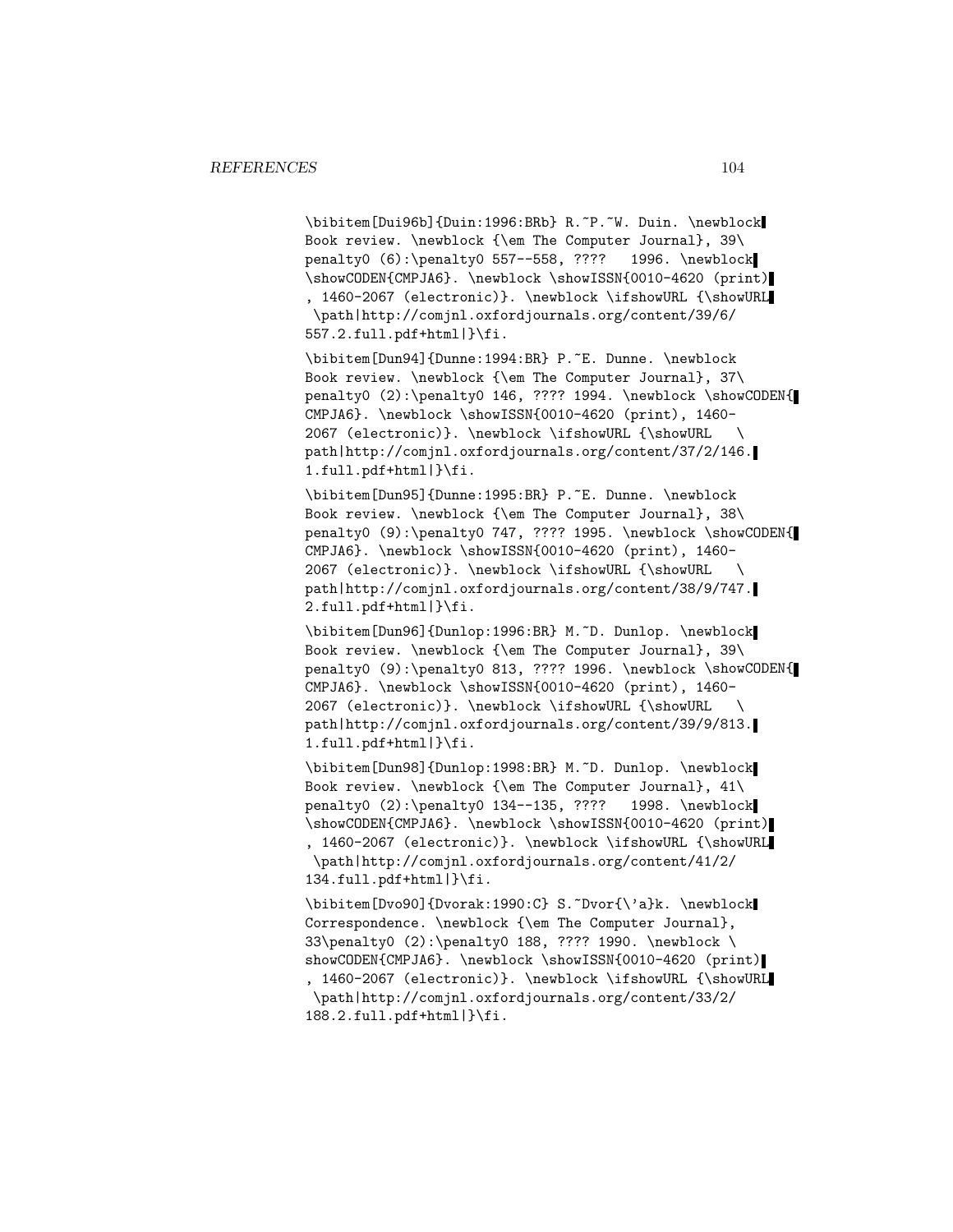\bibitem[DW91]{Dick:1991:OST} A.~J.~J. Dick and P.~Watson. \newblock Order-sorted term rewriting. \newblock {\em The Computer Journal}, 34\penalty0 (1):\penalty0 16-- 19, February 1991. \newblock \showCODEN{CMPJA6}. \newblock \showISSN{0010-4620 (print), 1460-2067 (electronic)}. \newblock \ifshowURL {\showURL \path|http://comjnl. oxfordjournals.org/content/34/1/16.full.pdf+html; http: //www3.oup.co.uk/computer\_journal/hdb/Volume\_34/Issue\_ 01/tiff/16.tif; http://www3.oup.co.uk/computer\_journal/ hdb/Volume\_34/Issue\_01/tiff/17.tif; http://www3.oup. co.uk/computer\_journal/hdb/Volume\_34/Issue\_01/tiff/18. tif; http://www3.oup.co.uk/computer\_journal/hdb/Volume\_ 34/Issue\_01/tiff/19.tif|}\fi.

\bibitem[Dwy91]{Dwyer:1991:C} B.~Dwyer. \newblock Correspondence. \newblock {\em The Computer Journal}, 34\penalty0 (1) :\penalty0 72, ???? 1991. \newblock \showCODEN{CMPJA6} . \newblock \showISSN{0010-4620 (print), 1460-2067 (electronic) }. \newblock \ifshowURL {\showURL \path|http://comjnl. oxfordjournals.org/content/34/1/72.full.pdf+html|}\fi.

\bibitem[Dyc92]{Dyckhoff:1992:BR} Roy Dyckhoff. \newblock Book review. \newblock {\em The Computer Journal}, 35\ penalty0 (5):\penalty0 539, October 1992. \newblock \showCODEN{CMPJA6}. \newblock \showISSN{0010-4620 (print) , 1460-2067 (electronic)}. \newblock \ifshowURL {\showURL \path|http://comjnl.oxfordjournals.org/content/35/5/ 539.full.pdf+html|}\fi.

\bibitem[Dye94]{Dyer:1994:SDE} David~C. Dyer. \newblock Simulation in the design of electronic systems. \newblock {\em The Computer Journal}, 37\penalty0 (6):\penalty0 542b--543, ???? 1994. \newblock \showCODEN{CMPJA6}. \newblock \showISSN{0010-4620 (print), 1460-2067 (electronic) }. \newblock \ifshowURL {\showURL \path|http://comjnl. oxfordjournals.org/content/37/6/542-b.full.pdf+html|} \fi.

\bibitem[Eke95]{Eker:1995:ACM} S.~M. Eker. \newblock Associativecommutative matching via bipartite graph matching. \newblock {\em The Computer Journal}, 38\penalty0 (5):\penalty0 381--399, ???? 1995. \newblock \showCODEN{CMPJA6}. \ newblock \showISSN{0010-4620 (print), 1460-2067 (electronic) }. \newblock \ifshowURL {\showURL \path|http://comjnl. oxfordjournals.org/content/38/5/381.full.pdf+html; http: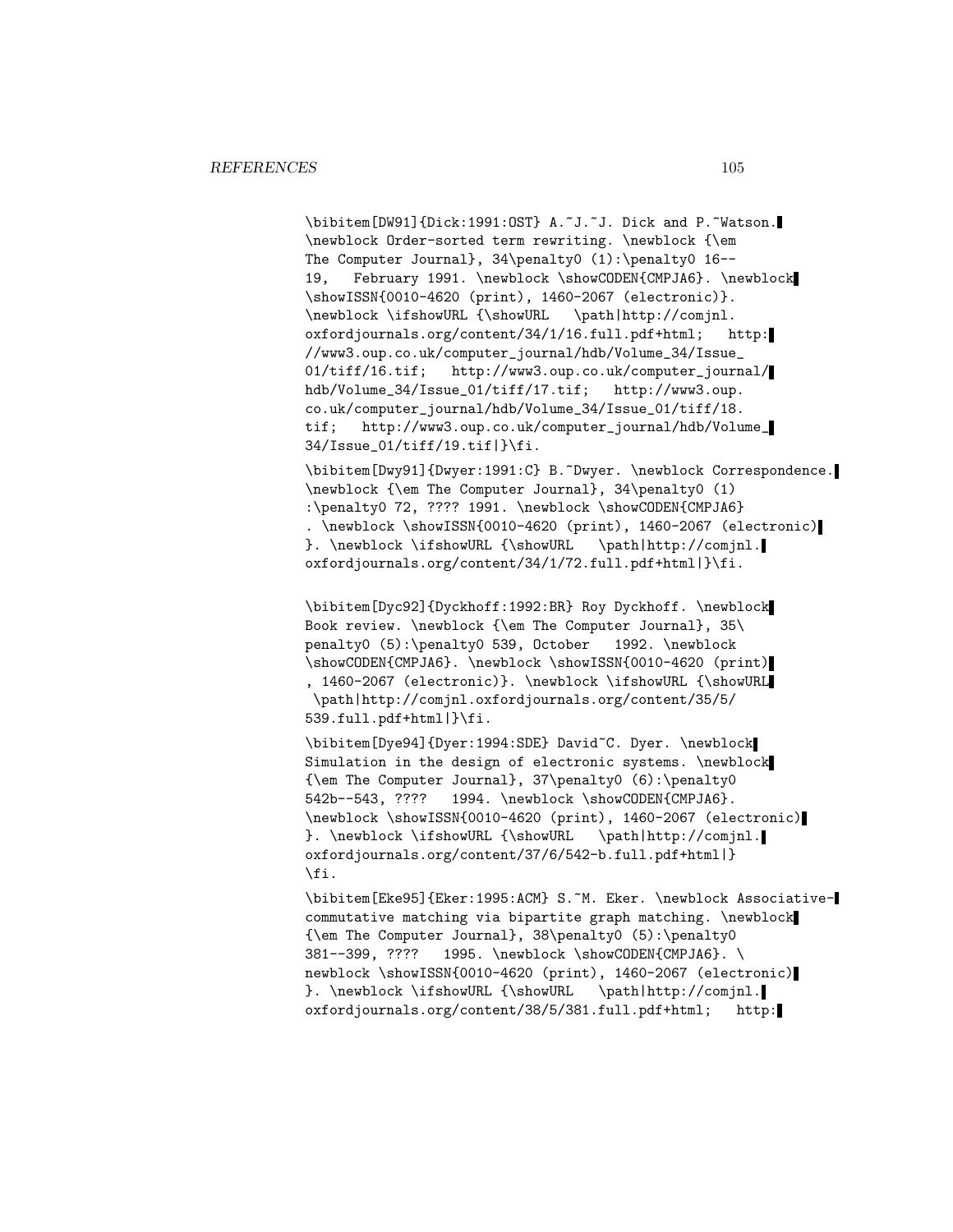//www3.oup.co.uk/computer\_journal/Volume\_38/Issue\_05/ Vol38\_05.body.html#AbstractEker|}\fi.

\bibitem[Ell91]{Elliot:1991:C} W.~S. Elliot. \newblock Correspondence. \newblock {\em The Computer Journal}, 34\penalty0 (3):\penalty0 206, ???? 1991. \newblock \ showCODEN{CMPJA6}. \newblock \showISSN{0010-4620 (print) , 1460-2067 (electronic)}. \newblock \ifshowURL {\showURL \path|http://comjnl.oxfordjournals.org/content/34/3/ 206.full.pdf+html|}\fi.

\bibitem[EMCO92]{Ehrig:1992:IASa} H.~Ehrig, B.~Mahr, I. ~Classen, and F.~Orejas. \newblock Introduction to algebraic specification. part 1: Formal methods for software development. \newblock {\em The Computer Journal}, 35\penalty0 (5) :\penalty0 460--467, October 1992. \newblock \showCODEN{ CMPJA6}. \newblock \showISSN{0010-4620 (print), 1460- 2067 (electronic)}. \newblock \ifshowURL {\showURL \ path|http://comjnl.oxfordjournals.org/content/35/5/460. full.pdf+html; http://www3.oup.co.uk/computer\_journal/ Volume\_35/Issue\_05/Vol35\_05.body.html#AbstractEhrig1|} \fi.

\bibitem[EMO92]{Ehrig:1992:IASb} H.~Ehrig, B.~Mahr, and F. "Orejas. \newblock Introduction to algebraic specification. part 2: From classical view to foundations of system specifications. \newblock {\em The Computer Journal}, 35\penalty0 (5):\penalty0 468--477, October 1992. \ newblock \showCODEN{CMPJA6}. \newblock \showISSN{0010-4620 (print), 1460-2067 (electronic)}. \newblock \ifshowURL {\showURL \path|http://comjnl.oxfordjournals.org/content/ 35/5/468.full.pdf+html; http://www3.oup.co.uk/computer\_ journal/Volume\_35/Issue\_05/Vol35\_05.body.html#AbstractEhrig2|} \fi.

\bibitem[Eng96]{England:1996:BR} D.~England. \newblock Book review. \newblock {\em The Computer Journal}, 39\ penalty0 (7):\penalty0 646, ???? 1996. \newblock \showCODEN{ CMPJA6}. \newblock \showISSN{0010-4620 (print), 1460- 2067 (electronic)}. \newblock \ifshowURL {\showURL \ path|http://comjnl.oxfordjournals.org/content/39/7/646. full.pdf+html|}\fi.

\bibitem[Eng97]{England:1997:BR} D.~England. \newblock Book review. \newblock {\em The Computer Journal}, 40\ penalty0 (4):\penalty0 231, ???? 1997. \newblock \showCODEN{ CMPJA6}. \newblock \showISSN{0010-4620 (print), 1460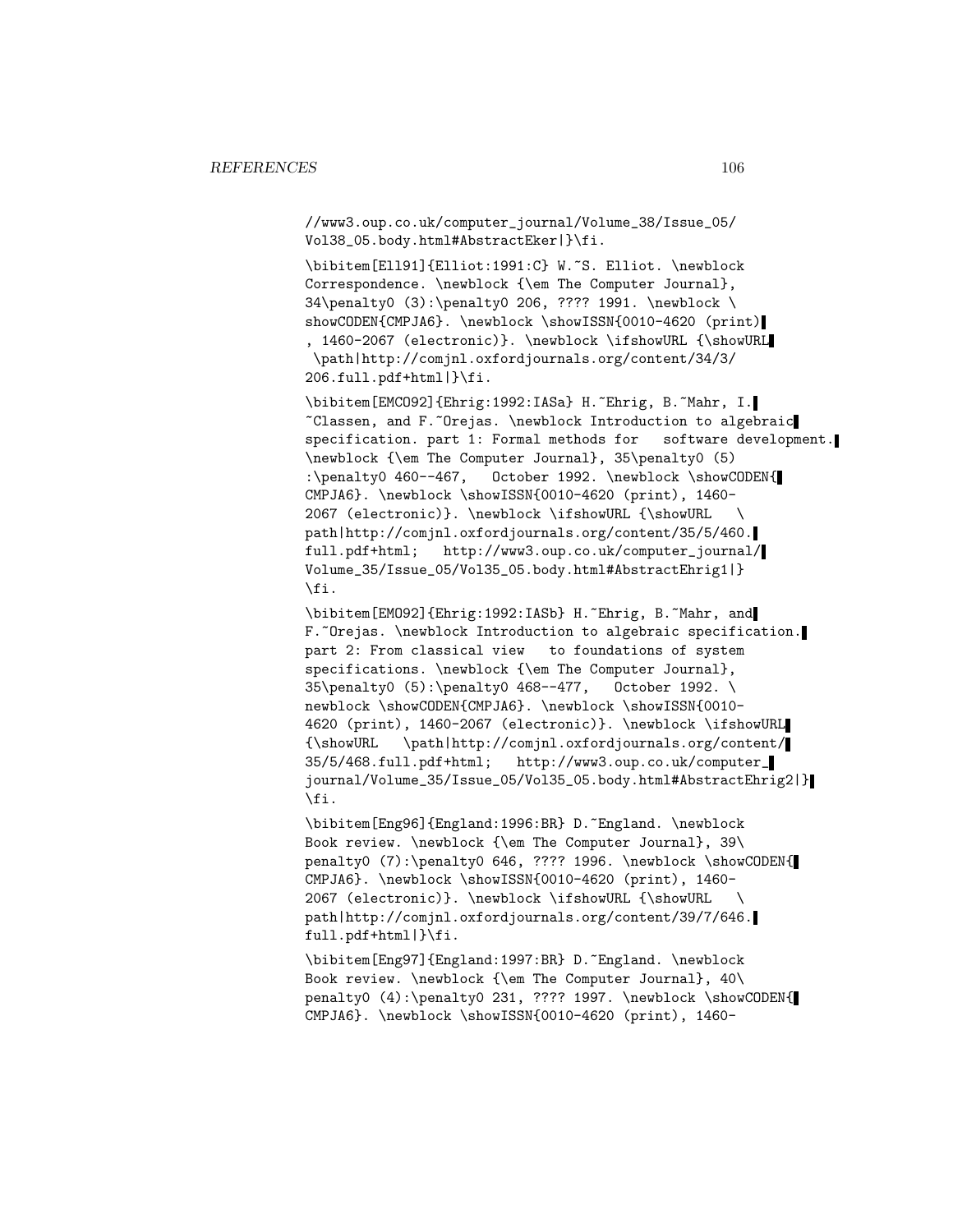2067 (electronic)}. \newblock \ifshowURL {\showURL \ path|http://comjnl.oxfordjournals.org/content/40/4/231. 1.full.pdf+html|}\fi.

\bibitem[Er91]{Er:1991:NOR} M.~C. Er. \newblock A note on the optimality of a reve algorithm. \newblock {\em The Computer Journal}, 34\penalty0 (6):\penalty0 513, December 1991. \newblock \showCODEN{CMPJA6}. \newblock \showISSN{0010-4620 (print), 1460-2067 (electronic)}. \newblock \ifshowURL {\showURL \path|http://comjnl. oxfordjournals.org/content/34/6/513.full.pdf+html|}\fi.

\bibitem[Er92]{Er:1992:EGK} M.~C. Er. \newblock Efficient generation of \$k\$-ary trees in natural order. \newblock {\em The Computer Journal}, 35\penalty0 (3):\penalty0 306--308, June 1992. \newblock \showCODEN{CMPJA6}. \ newblock \showISSN{0010-4620 (print), 1460-2067 (electronic) }. \newblock \ifshowURL {\showURL \path|http://comjnl. oxfordjournals.org/content/35/3/306.full.pdf+html|}\fi.

\bibitem[Er93]{Er:1993:C} M.~Er. \newblock Correspondence. \newblock {\em The Computer Journal}, 36\penalty0 (2) :\penalty0 207, ???? 1993. \newblock \showCODEN{CMPJA6} . \newblock \showISSN{0010-4620 (print), 1460-2067 (electronic) }. \newblock \ifshowURL {\showURL \path|http://comjnl. oxfordjournals.org/content/36/2/207.full.pdf+html|}\fi.

\bibitem[ESK95]{Evered:1995:FOI} Mark Evered, Axel Schmolitzky, and Michael K{\"o}lling. \newblock A flexible object invocation language based on object-oriented language definition. \newblock {\em The Computer Journal}, 38\penalty0 (3) :\penalty0 181--192, ???? 1995. \newblock \showCODEN{ CMPJA6}. \newblock \showISSN{0010-4620 (print), 1460- 2067 (electronic)}. \newblock \ifshowURL {\showURL \ path|http://comjnl.oxfordjournals.org/content/38/3/181. full.pdf+html; http://www3.oup.co.uk/computer\_journal/ Volume\_38/Issue\_03/Vol38\_03.body.html#AbstractEvered|} \fi.

\bibitem[ET92]{Eastman:1992:OME} C.~M. Eastman and R. ~P. Trueblood. \newblock Occupancy models for the estimation of block accesses. \newblock {\em The Computer Journal} , 35\penalty0 (6):\penalty0 654--658, December 1992. \newblock \showCODEN{CMPJA6}. \newblock \showISSN{0010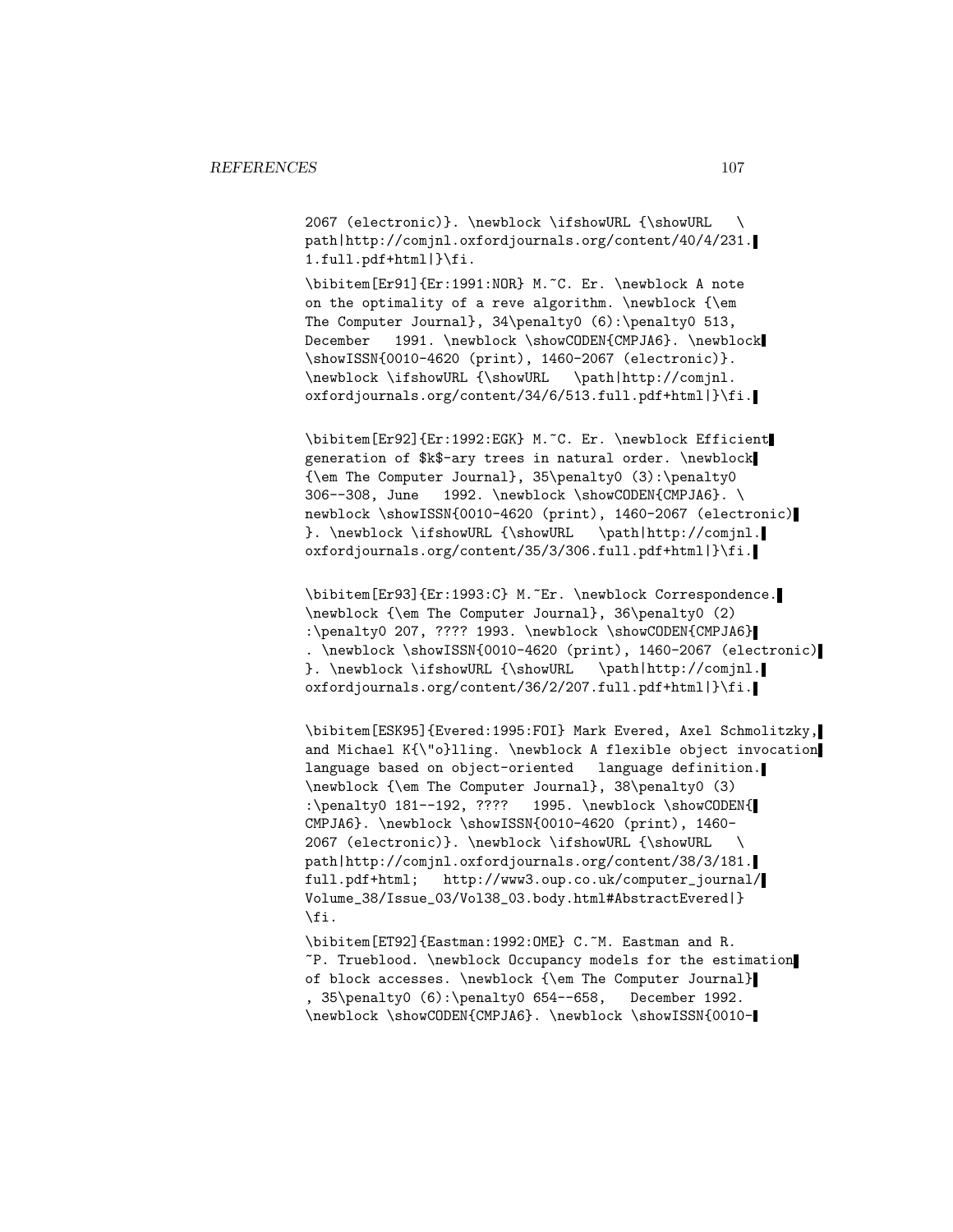4620 (print), 1460-2067 (electronic)}. \newblock \ifshowURL {\showURL \path|http://comjnl.oxfordjournals.org/content/ 35/6/654.full.pdf+html|}\fi.

\bibitem[Eva96]{Evans:1996:BR} H.~Evans. \newblock Book review. \newblock {\em The Computer Journal}, 39\penalty0 (6):\penalty0 559, ???? 1996. \newblock \showCODEN{CMPJA6} . \newblock \showISSN{0010-4620 (print), 1460-2067 (electronic) }. \newblock \ifshowURL {\showURL \path|http://comjnl. oxfordjournals.org/content/39/6/559.full.pdf+html|}\fi.

\bibitem[Fai98a]{Fairtlough:1998:BRa} M.~Fairtlough. \ newblock Book review. \newblock {\em The Computer Journal} , 41\penalty0 (4):\penalty0 279--280, ???? 1998. \newblock \showCODEN{CMPJA6}. \newblock \showISSN{0010-4620 (print) , 1460-2067 (electronic)}. \newblock \ifshowURL {\showURL \path|http://comjnl.oxfordjournals.org/content/41/4/ 279.1.full.pdf+html|}\fi.

\bibitem[Fai98b]{Fairtlough:1998:BRb} M.~Fairtlough. \ newblock Book review. \newblock {\em The Computer Journal} , 41\penalty0 (4):\penalty0 279--280, ???? 1998. \newblock \showCODEN{CMPJA6}. \newblock \showISSN{0010-4620 (print) , 1460-2067 (electronic)}. \newblock \ifshowURL {\showURL \path|http://comjnl.oxfordjournals.org/content/41/4/ 279.2.full.pdf+html|}\fi.

\bibitem[FB99]{Froese:1999:CMM} Kevin~W. Froese and Richard~ B. Bunt. \newblock Cache management for mobile file service. \newblock {\em The Computer Journal}, 42\penalty0 (6) :\penalty0 442--454, ???? 1999. \newblock \showCODEN{ CMPJA6}. \newblock \showISSN{0010-4620 (print), 1460- 2067 (electronic)}. \newblock \ifshowURL {\showURL \ path|http://comjnl.oxfordjournals.org/content/42/6/442. full.pdf+html; http://www3.oup.co.uk/computer\_journal/ hdb/Volume\_42/Issue\_06/420442.sgm.abs.html; http:// www3.oup.co.uk/computer\_journal/hdb/Volume\_42/Issue\_06/ pdf/420442.pdf|}\fi.

\bibitem[FCHK96]{Fitzpatrick:1996:TAF} Stephen Fitzpatrick, M. "Clint, T. "J. Harmer, and P. "Kilpatrick. \newblock The tailoring of abstract functional specifications of numerical algorithms for sparse data structures through automated program derivation and transformation. \newblock {\ em The Computer Journal}, 39\penalty0 (2):\penalty0 145--168, ???? 1996. \newblock \showCODEN{CMPJA6}. \newblock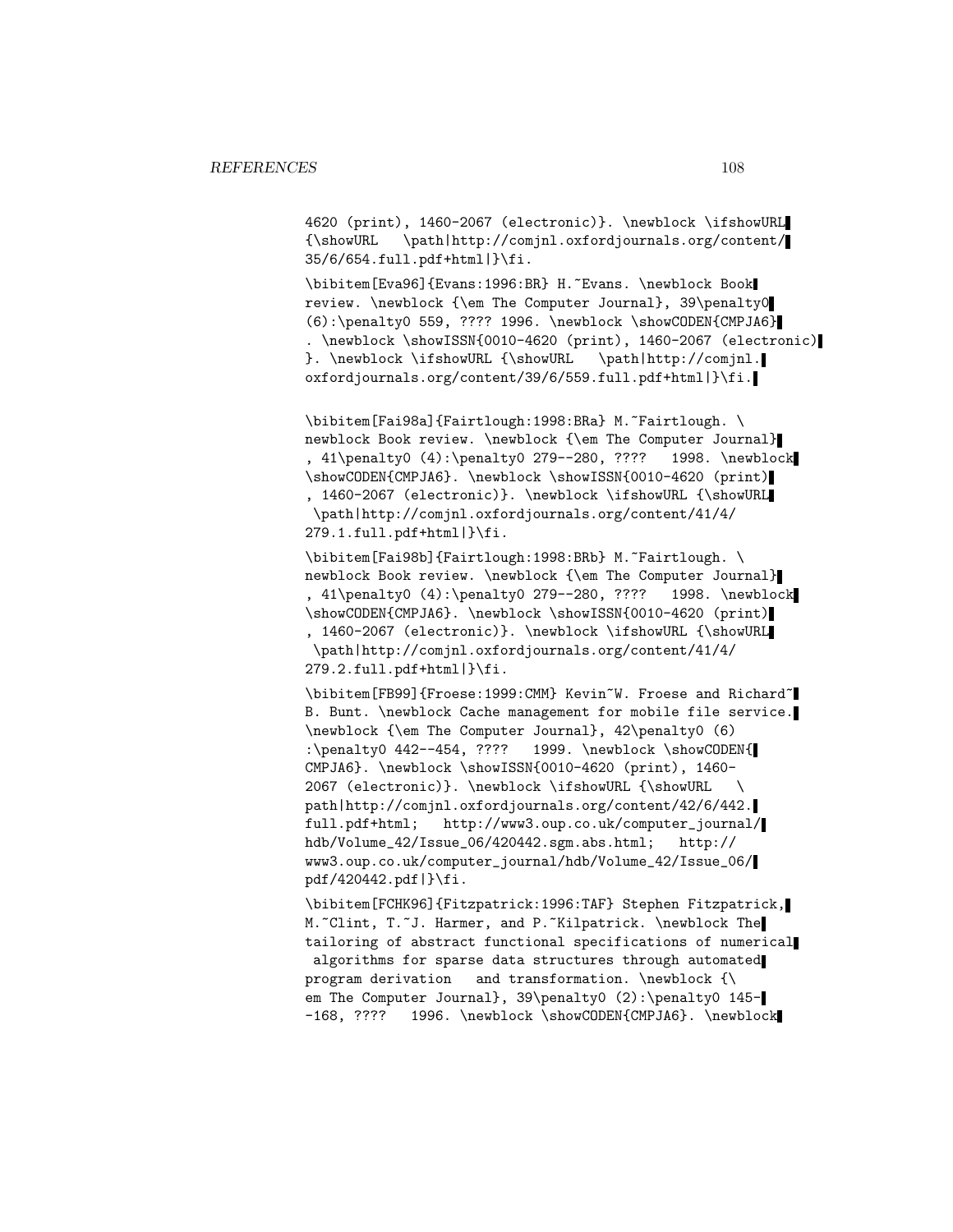\showISSN{0010-4620 (print), 1460-2067 (electronic)}. \newblock \ifshowURL {\showURL \path|http://comjnl. oxfordjournals.org/content/39/2/145.full.pdf+html; http: //www.oup.co.uk/jnls/list/comjnl/hdb/Volume\_39/Issue\_ 02/390145.sgm.abs.html; http://www3.oup.co.uk/computer\_ journal/Volume\_39/Issue\_02/Vol39\_02.body.html#AbstractFitzpatrick|} \fi.

\bibitem[Fen90]{Fenwick:1990:PMK} P.~Fenwick. \newblock Performance measurements on a 39 km extended {Ethernet} . \newblock {\em The Computer Journal}, 33\penalty0 ( 4):\penalty0 314--322, August 1990. \newblock \showCODEN{ CMPJA6}. \newblock \showISSN{0010-4620 (print), 1460- 2067 (electronic)}. \newblock \ifshowURL {\showURL \ path|http://comjnl.oxfordjournals.org/content/33/4/314. full.pdf+html; http://www3.oup.co.uk/computer\_journal/ hdb/Volume\_33/Issue\_04/tiff/314.tif; http://www3.oup. co.uk/computer\_journal/hdb/Volume\_33/Issue\_04/tiff/315. tif; http://www3.oup.co.uk/computer\_journal/hdb/Volume\_ 33/Issue\_04/tiff/316.tif; http://www3.oup.co.uk/computer\_ journal/hdb/Volume\_33/Issue\_04/tiff/317.tif; http:/ /www3.oup.co.uk/computer\_journal/hdb/Volume\_33/Issue\_ 04/tiff/318.tif; http://www3.oup.co.uk/computer\_journal/ hdb/Volume\_33/Issue\_04/tiff/319.tif; http://www3.oup. co.uk/computer\_journal/hdb/Volume\_33/Issue\_04/tiff/320. tif; http://www3.oup.co.uk/computer\_journal/hdb/Volume\_ 33/Issue\_04/tiff/321.tif; http://www3.oup.co.uk/computer\_ journal/hdb/Volume\_33/Issue\_04/tiff/322.tif|}\fi.

\bibitem[Fen91]{Fenwick:1991:NTS} P.~M. Fenwick. \newblock A new technique for self-organising linear searches. \ newblock {\em The Computer Journal}, 34\penalty0 (5): \penalty0 450--454, October 1991. \newblock \showCODEN{ CMPJA6}. \newblock \showISSN{0010-4620 (print), 1460- 2067 (electronic)}. \newblock \ifshowURL {\showURL \ path|http://comjnl.oxfordjournals.org/content/34/5/450. full.pdf+html; http://www3.oup.co.uk/computer\_journal/ hdb/Volume\_34/Issue\_05/tiff/450.tif; http://www3.oup. co.uk/computer\_journal/hdb/Volume\_34/Issue\_05/tiff/451. tif; http://www3.oup.co.uk/computer\_journal/hdb/Volume\_ 34/Issue\_05/tiff/452.tif; http://www3.oup.co.uk/computer\_ journal/hdb/Volume\_34/Issue\_05/tiff/453.tif; http:/ /www3.oup.co.uk/computer\_journal/hdb/Volume\_34/Issue\_ 05/tiff/454.tif|}\fi.

\bibitem[Fen94]{Fenton:1994:DVS} Norman Fenton. \newblock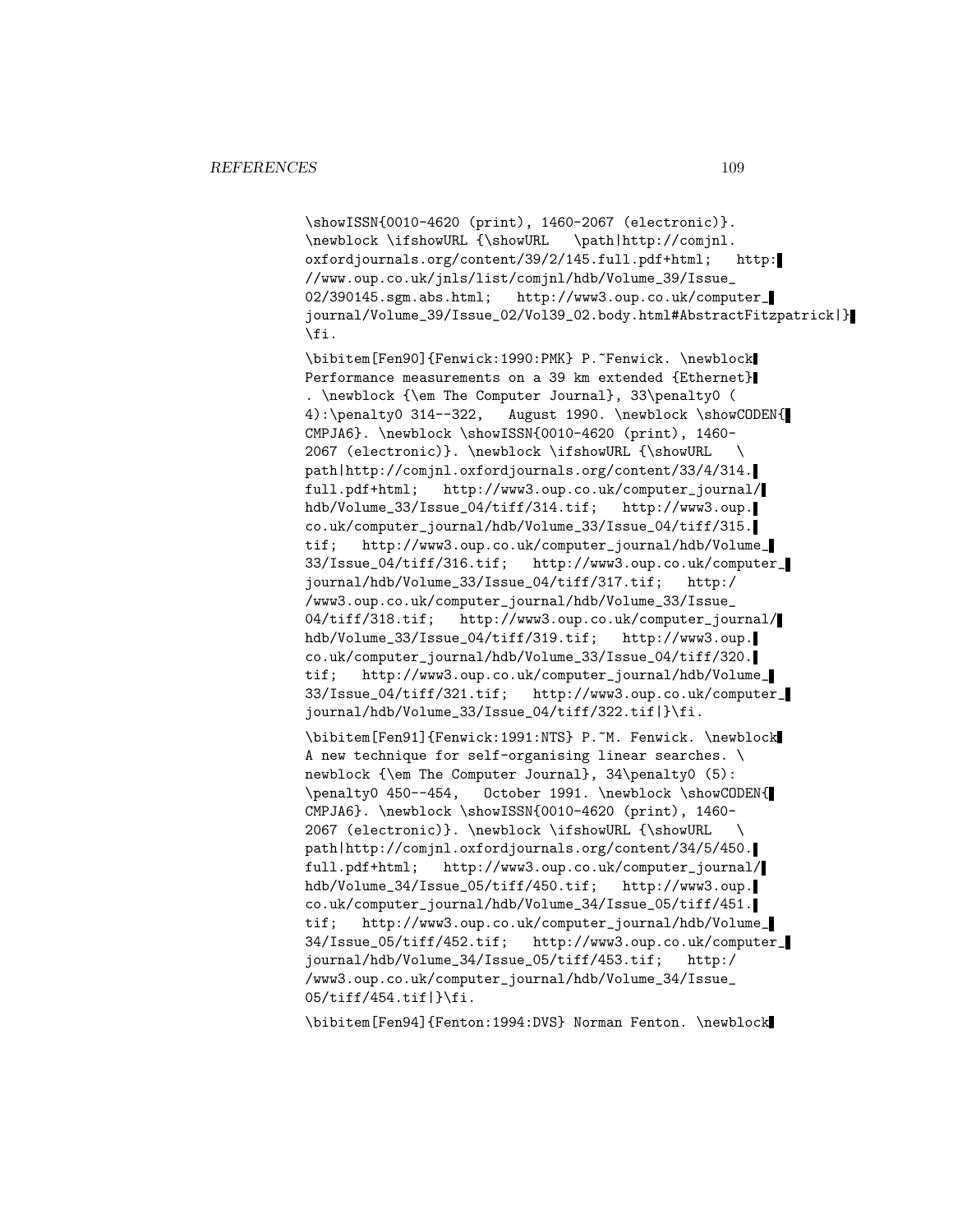Derivation and validation of software metri. \newblock {\em The Computer Journal}, 37\penalty0 (6):\penalty0 553a--554, ???? 1994. \newblock \showCODEN{CMPJA6}. \newblock \showISSN{0010-4620 (print), 1460-2067 (electronic) }. \newblock \ifshowURL {\showURL \path|http://comjnl. oxfordjournals.org/content/37/6/553-a.full.pdf+html|} \fi.

\bibitem[Fen96]{Fenwick:1996:BWT} P.~M. Fenwick. \newblock The {Burrows--Wheeler Transform} for block sorting text compression: principles and improvements. \newblock {\em The Computer Journal}, 39\penalty0 (9):\penalty0 731--740, ???? 1996. \newblock \showCODEN{CMPJA6}. \ newblock \showISSN{0010-4620 (print), 1460-2067 (electronic) }. \newblock \ifshowURL {\showURL \path|http://comjnl. oxfordjournals.org/content/39/9/731.full.pdf+html; http: //www.oup.co.uk/computer\_journal/Volume\_39/Issue\_09/Vol39\_ 09.body.html#AbstractFenwick; http://www3.oup.co.uk/ computer\_journal/Volume\_39/Issue\_09/Vol39\_09.body.html# AbstractFenwick|}\fi.

\bibitem[FFP99]{Fontana:1999:CMI} Francesca~Arcelli Fontana, Ferrante Formato, and Remo Pareschi. \newblock Computational models for information reuse. \newblock {\em The Computer Journal}, 42\penalty0 (7):\penalty0 582--591, ???? 1999. \newblock \showCODEN{CMPJA6}. \newblock \showISSN{0010- 4620 (print), 1460-2067 (electronic)}. \newblock \ifshowURL {\showURL \path|http://comjnl.oxfordjournals.org/content/ 42/7/582.full.pdf+html; http://www3.oup.co.uk/computer\_ journal/hdb/Volume\_42/Issue\_07/420582.sgm.abs.html; http://www3.oup.co.uk/computer\_journal/hdb/Volume\_42/ Issue\_07/pdf/420582.pdf|}\fi.

\bibitem[FG90]{Feldman:1990:OAS} R.~Feldman and M.~C. Golumbic. \newblock Optimization algorithms for student scheduling via constraint satisfiability. \newblock {\em The Computer Journal}, 33\penalty0 (4):\penalty0 356--364, August 1990. \newblock \showCODEN{CMPJA6} . \newblock \showISSN{0010-4620 (print), 1460-2067 (electronic) }. \newblock \ifshowURL {\showURL \path|http://comjnl. oxfordjournals.org/content/33/4/356.full.pdf+html; http: //www3.oup.co.uk/computer\_journal/hdb/Volume\_33/Issue\_ 04/tiff/356.tif; http://www3.oup.co.uk/computer\_journal/ hdb/Volume\_33/Issue\_04/tiff/357.tif; http://www3.oup. co.uk/computer\_journal/hdb/Volume\_33/Issue\_04/tiff/358. tif; http://www3.oup.co.uk/computer\_journal/hdb/Volume\_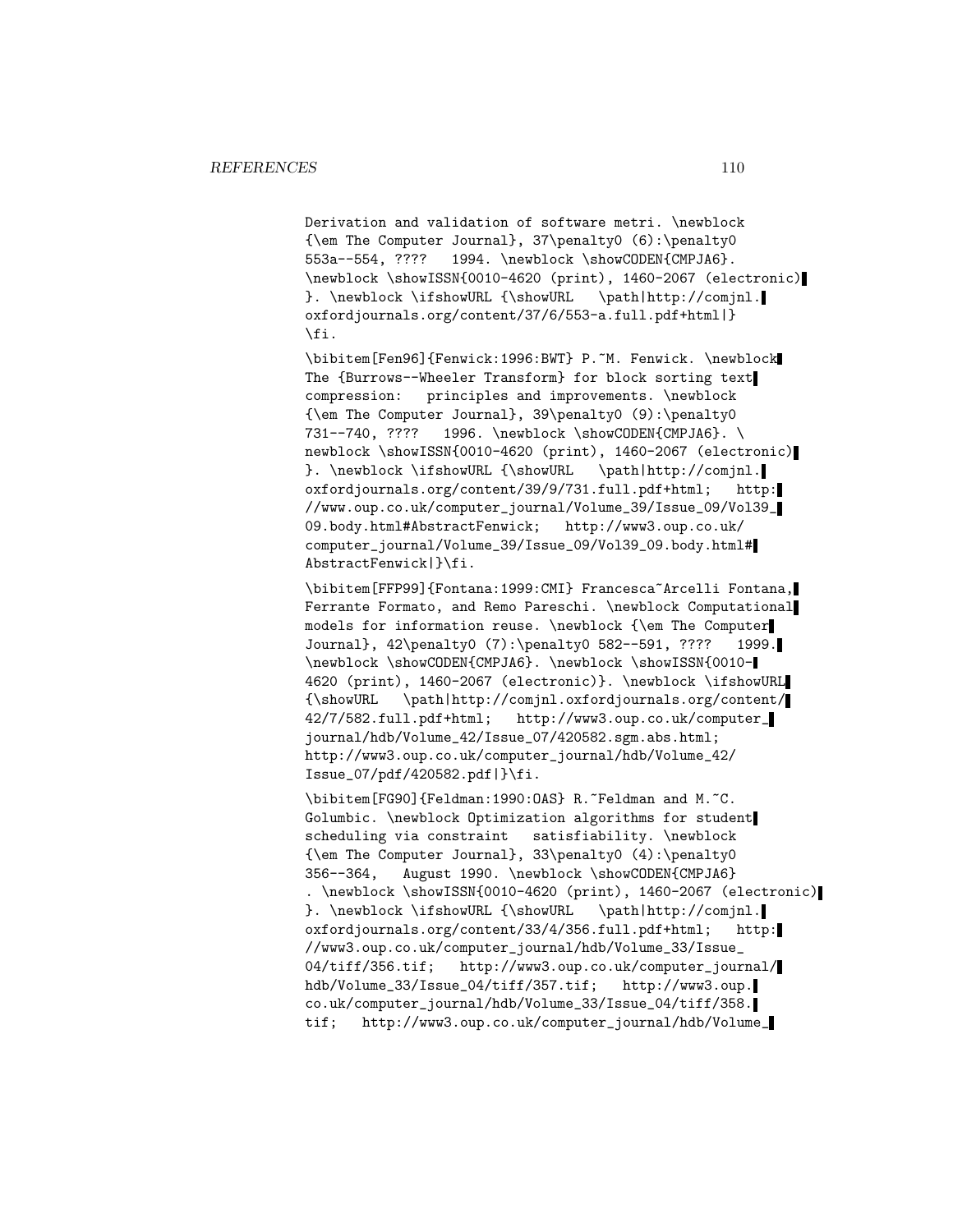33/Issue\_04/tiff/359.tif; http://www3.oup.co.uk/computer\_ journal/hdb/Volume\_33/Issue\_04/tiff/360.tif; http:/ /www3.oup.co.uk/computer\_journal/hdb/Volume\_33/Issue\_ 04/tiff/361.tif; http://www3.oup.co.uk/computer\_journal/ hdb/Volume\_33/Issue\_04/tiff/362.tif; http://www3.oup. co.uk/computer\_journal/hdb/Volume\_33/Issue\_04/tiff/363. tif; http://www3.oup.co.uk/computer\_journal/hdb/Volume\_ 33/Issue\_04/tiff/364.tif|}\fi.

\bibitem[FH97]{Frey:1997:ESS} B.~J. Frey and G.~E. Hinton. \newblock Efficient stochastic source coding and an application to a {Bayesian} network source model. \newblock {\em The Computer Journal}, 40\penalty0 (2--3):\penalty0 157--165, ???? 1997. \newblock \showCODEN{CMPJA6}. \newblock \showISSN{0010-4620 (print), 1460-2067 (electronic)}. \newblock \ifshowURL {\showURL \path|http://comjnl. oxfordjournals.org/content/40/2\_and\_3/157.full.pdf+html; http://www.oup.co.uk/computer\_journal/Volume\_40/Issue\_ 02/Vol40\_02.body.html#AbstractFrey; http://www3.oup. co.uk/computer\_journal/Volume\_40/Issue\_02/Vol40\_03.body. html#AbstractFrey|}\fi.

\bibitem[FH98]{Franti:1998:CMA} Pasi Fr{\"a}nti and Timo Hatakka. \newblock Context model automata for text compression. \newblock {\em The Computer Journal}, 41\penalty0 (7) :\penalty0 474--485, ???? 1998. \newblock \showCODEN{ CMPJA6}. \newblock \showISSN{0010-4620 (print), 1460- 2067 (electronic)}. \newblock \ifshowURL {\showURL \ path|http://comjnl.oxfordjournals.org/content/41/7/474. full.pdf+html; http://www3.oup.co.uk/computer\_journal/ Volume\_41/Issue\_07/Vol41\_07.body.html#AbstractFranti|} \fi.

\bibitem[Fie93]{Field:1993:BR} M.~Field. \newblock Book review. \newblock {\em The Computer Journal}, 36\penalty0 (6):\penalty0 598--599, ???? 1993. \newblock \showCODEN{ CMPJA6}. \newblock \showISSN{0010-4620 (print), 1460- 2067 (electronic)}. \newblock \ifshowURL {\showURL \ path|http://comjnl.oxfordjournals.org/content/36/6/598. 2.full.pdf+html|}\fi.

\bibitem[Fin93]{Finkelstein:1993:ECC} Anthony Finkelstein. \newblock {European} computing curricula: a guide and comparative analysis. \newblock {\em The Computer Journal} , 36\penalty0 (4):\penalty0 299--319, August 1993. \ newblock \showCODEN{CMPJA6}. \newblock \showISSN{0010-4620 (print), 1460-2067 (electronic)}. \newblock \ifshowURL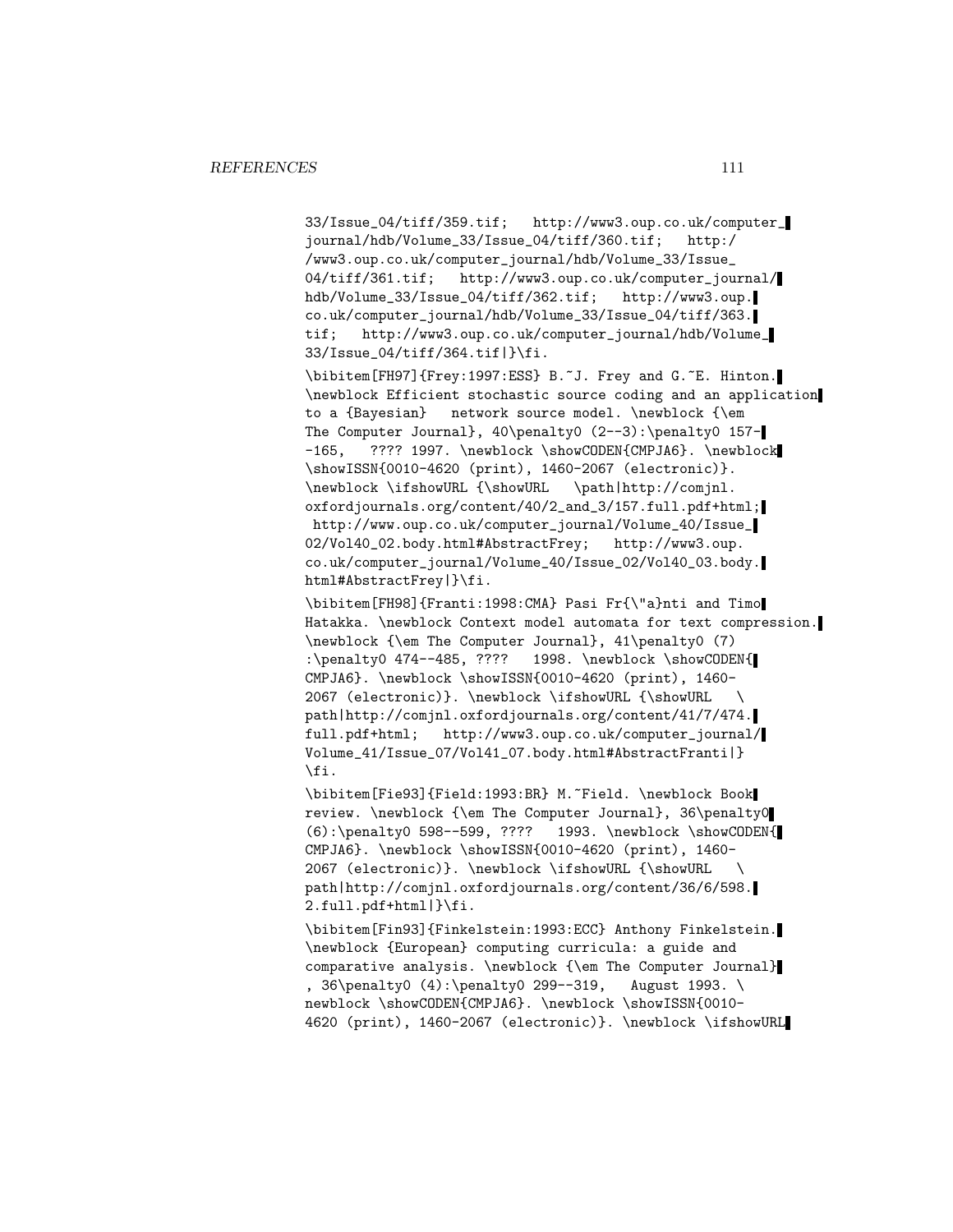{\showURL \path|http://comjnl.oxfordjournals.org/content/ 36/4/299.full.pdf+html; http://www3.oup.co.uk/computer\_ journal/Volume\_36/Issue\_04/Vol36\_04.body.html#AbstractFinklestein1|} \fi.

\bibitem[FK90]{Fraenkel:1990:BHC} A.~S. Fraenkel and S. ~T. Klein. \newblock Bidirectional {Huffman} coding. \ newblock {\em The Computer Journal}, 33\penalty0 (4): \penalty0 296--307, August 1990. \newblock \showCODEN{ CMPJA6}. \newblock \showISSN{0010-4620 (print), 1460- 2067 (electronic)}. \newblock \ifshowURL {\showURL \ path|http://comjnl.oxfordjournals.org/content/33/4/296. full.pdf+html; http://www3.oup.co.uk/computer\_journal/ hdb/Volume\_33/Issue\_04/tiff/296.tif; http://www3.oup. co.uk/computer\_journal/hdb/Volume\_33/Issue\_04/tiff/297. tif; http://www3.oup.co.uk/computer\_journal/hdb/Volume\_ 33/Issue\_04/tiff/298.tif; http://www3.oup.co.uk/computer\_ journal/hdb/Volume\_33/Issue\_04/tiff/299.tif; http:/ /www3.oup.co.uk/computer\_journal/hdb/Volume\_33/Issue\_ 04/tiff/300.tif; http://www3.oup.co.uk/computer\_journal/ hdb/Volume\_33/Issue\_04/tiff/301.tif; http://www3.oup. co.uk/computer\_journal/hdb/Volume\_33/Issue\_04/tiff/302. tif; http://www3.oup.co.uk/computer\_journal/hdb/Volume\_ 33/Issue\_04/tiff/303.tif; http://www3.oup.co.uk/computer\_ journal/hdb/Volume\_33/Issue\_04/tiff/304.tif; http:/ /www3.oup.co.uk/computer\_journal/hdb/Volume\_33/Issue\_ 04/tiff/305.tif; http://www3.oup.co.uk/computer\_journal/ hdb/Volume\_33/Issue\_04/tiff/306.tif; http://www3.oup. co.uk/computer\_journal/hdb/Volume\_33/Issue\_04/tiff/307. t.

\bibitem[FK93]{Fraenkel:1993:BDS} A.~S. Fraenkel and S. ~T. Klein. \newblock Bounding the depth of search trees. \newblock {\em The Computer Journal}, 36\penalty0 (7) :\penalty0 668--678, ???? 1993. \newblock \showCODEN{ CMPJA6}. \newblock \showISSN{0010-4620 (print), 1460- 2067 (electronic)}. \newblock \ifshowURL {\showURL \ path|http://comjnl.oxfordjournals.org/content/36/7/668. full.pdf+html; http://www3.oup.co.uk/computer\_journal/ Volume\_36/Issue\_07/Vol36\_07.body.html#AbstractFraenkel|} \fi.

\bibitem[FKA{\etalchar{+}}93]{Finkelstein:1993:IES} Anthony Finkelstein, Jeff Kramer, Samson Abramsky, Krysia Broda, Sophia Drossopoulou, and Susan Eisenbach. \newblock An integrated engineering study scheme in computing. \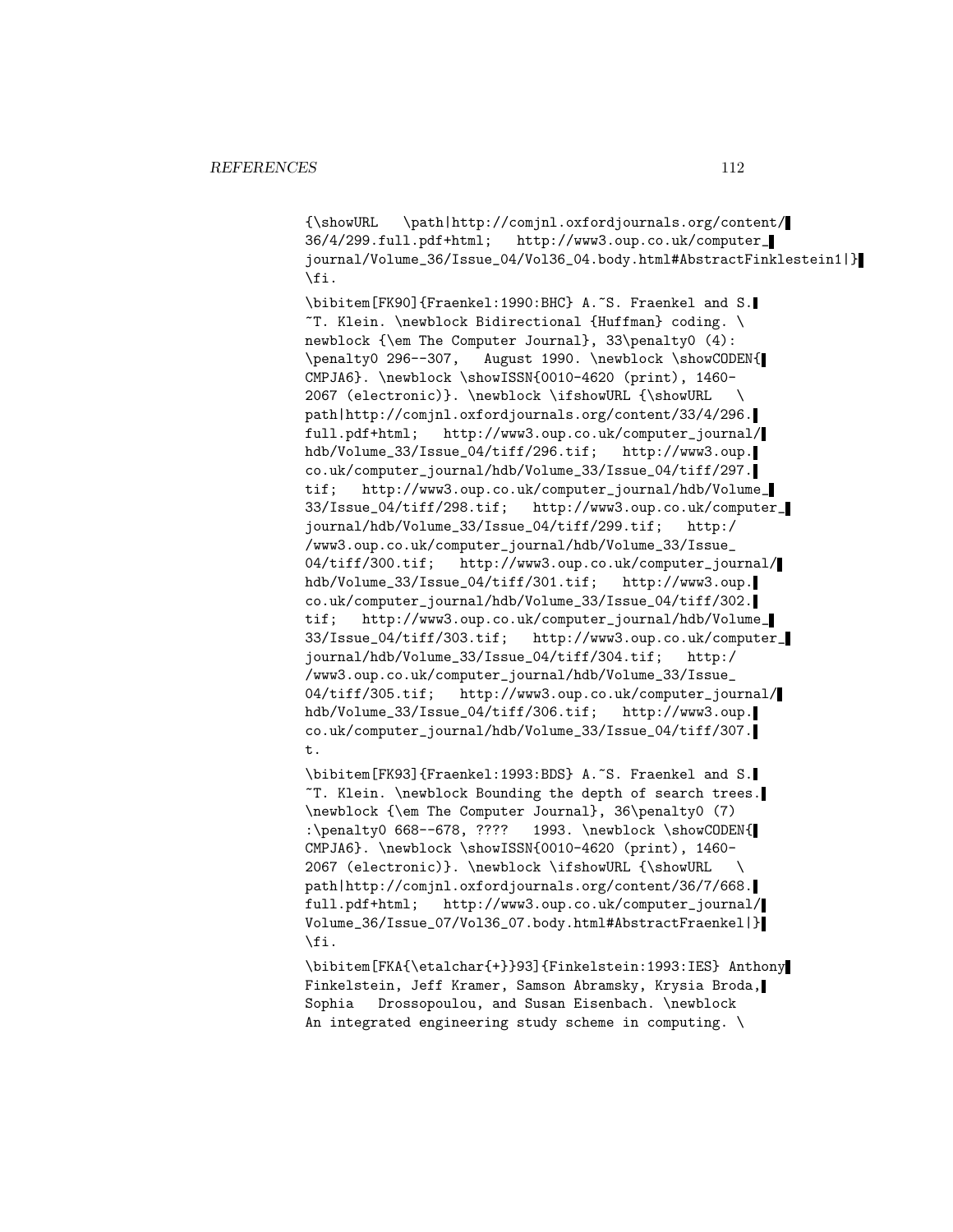newblock {\em The Computer Journal}, 36\penalty0 (4): \penalty0 320--334, August 1993. \newblock \showCODEN{ CMPJA6}. \newblock \showISSN{0010-4620 (print), 1460- 2067 (electronic)}. \newblock \ifshowURL {\showURL \ path|http://comjnl.oxfordjournals.org/content/36/4/320. full.pdf+html; http://www3.oup.co.uk/computer\_journal/ Volume\_36/Issue\_04/Vol36\_04.body.html#AbstractFinklestein2|} \fi.

\bibitem[FKKN97]{Franti:1997:GAL} P.~Fr{\"a}nti, J.~Kivij{ \"a}rvi, T.~Kaukoranta, and O.~Nevalainen. \newblock Genetic algorithms for large-scale clustering problems. \newblock {\em The Computer Journal}, 40\penalty0 (9):\penalty0 547--554, ???? 1997. \newblock \showCODEN{CMPJA6}. \ newblock \showISSN{0010-4620 (print), 1460-2067 (electronic) }. \newblock \ifshowURL {\showURL \path|http://comjnl. oxfordjournals.org/content/40/9/547.full.pdf+html|}\fi.

\bibitem[FKT90]{Foster:1990:CSC} I. "Foster, C. "Kesselman, and S. Taylor. \newblock Concurrency: {Simple} concepts and powerful tools. \newblock {\em The Computer Journal} , 33\penalty0 (6):\penalty0 501--507, December 1990. \newblock \showCODEN{CMPJA6}. \newblock \showISSN{0010- 4620 (print), 1460-2067 (electronic)}. \newblock \ifshowURL {\showURL \path|http://comjnl.oxfordjournals.org/content/ 33/6/501.full.pdf+html; http://www3.oup.co.uk/computer\_ journal/hdb/Volume\_33/Issue\_06/tiff/501.tif; http:/ /www3.oup.co.uk/computer\_journal/hdb/Volume\_33/Issue\_ 06/tiff/502.tif; http://www3.oup.co.uk/computer\_journal/ hdb/Volume\_33/Issue\_06/tiff/503.tif; http://www3.oup. co.uk/computer\_journal/hdb/Volume\_33/Issue\_06/tiff/504. tif; http://www3.oup.co.uk/computer\_journal/hdb/Volume\_ 33/Issue\_06/tiff/505.tif; http://www3.oup.co.uk/computer\_ journal/hdb/Volume\_33/Issue\_06/tiff/506.tif; http:/ /www3.oup.co.uk/computer\_journal/hdb/Volume\_33/Issue\_ 06/tiff/507.tif|}\fi.

\bibitem[FLW99]{Fong:1999:DCB} Cedric C.~F. Fong, John C.~S. Lui, and M.~H. Wong. \newblock Distributed caching and broadcast in a wireless mobile computing environment. \newblock {\em The Computer Journal}, 42\penalty0 (6) :\penalty0 455--472, ???? 1999. \newblock \showCODE 1999. \newblock \showCODEN{ CMPJA6}. \newblock \showISSN{0010-4620 (print), 1460- 2067 (electronic)}. \newblock \ifshowURL {\showURL \ path|http://comjnl.oxfordjournals.org/content/42/6/455.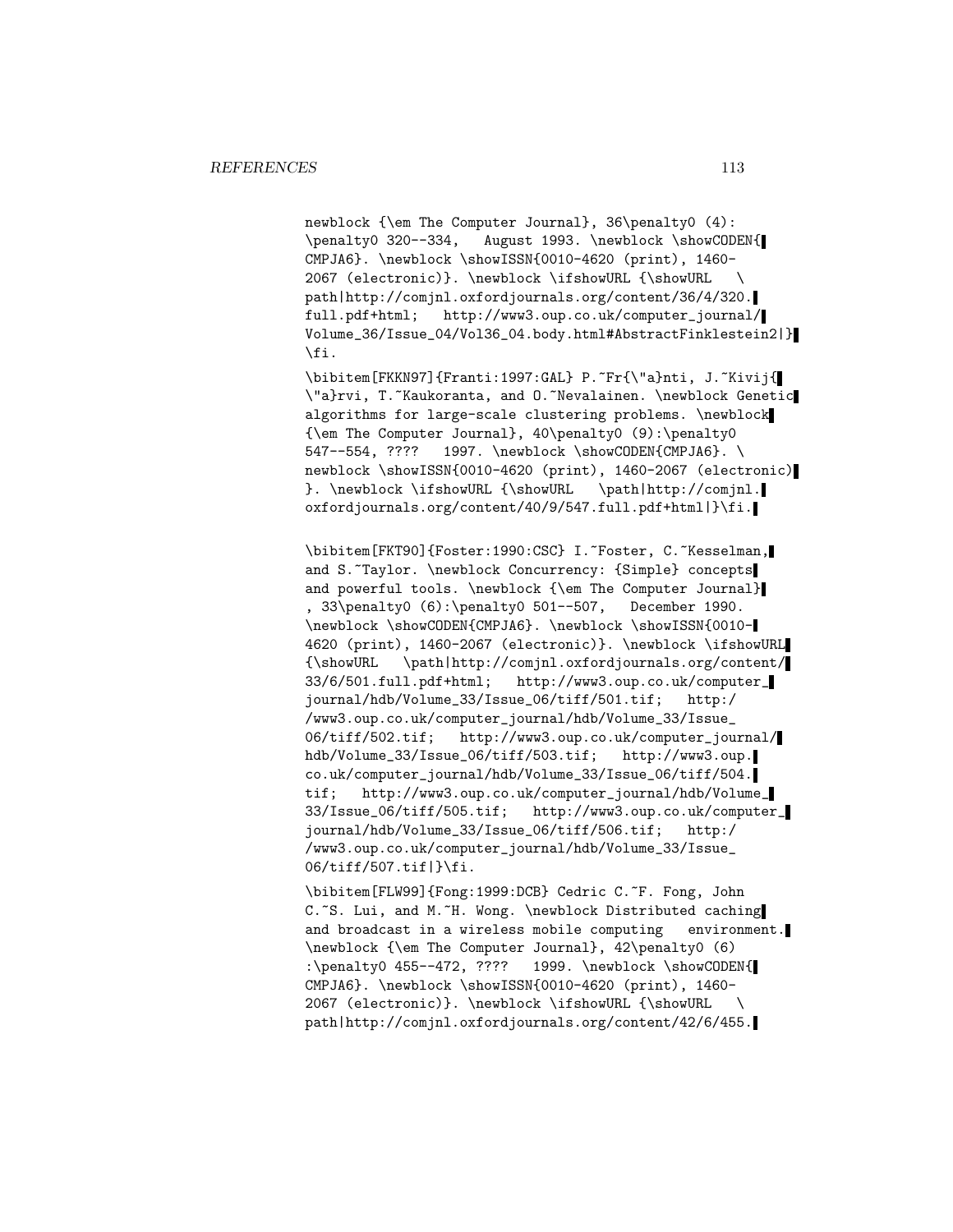full.pdf+html; http://www3.oup.co.uk/computer\_journal/ hdb/Volume\_42/Issue\_06/420455.sgm.abs.html; http:// www3.oup.co.uk/computer\_journal/hdb/Volume\_42/Issue\_06/ pdf/420455.pdf|}\fi.

\bibitem[FN93]{Franti:1993:TSM} Pasi Fr{\"a}nti and Olli Nevalainen. \newblock A two-stage modelling method for compressing binary images by arithmetic coding. \newblock  ${\text{Computer Journal}, 36\penalty0 (7):\penalty0\n615--622, ???? 1993. \newblock \showCODEN{CMPJAG}.$ 1993. \newblock \showCODEN{CMPJA6}. \ newblock \showISSN{0010-4620 (print), 1460-2067 (electronic) }. \newblock \ifshowURL {\showURL \path|http://comjnl. oxfordjournals.org/content/36/7/615.full.pdf+html; http: //www3.oup.co.uk/computer\_journal/Volume\_36/Issue\_07/ Vol36\_07.body.html#AbstractFranti|}\fi.

\bibitem[FNK94]{Franti:1994:CDI} Pasi Fr{\"a}nti, Olli Nevalainen, and Timo Kaukoranta. \newblock Compression of digital images by block truncation coding: a survey. \newblock {\em The Computer Journal}, 37\penalty0 (4) :\penalty0 308--332, ???? 1994. \newblock \showCODEN{ CMPJA6}. \newblock \showISSN{0010-4620 (print), 1460- 2067 (electronic)}. \newblock \ifshowURL {\showURL \ path|http://comjnl.oxfordjournals.org/content/37/4/308. full.pdf+html; http://www3.oup.co.uk/computer\_journal/ Volume\_37/Issue\_04/Vol37\_04.body.html#AbstractFranti|} \fi.

\bibitem[Fok96]{Fokkinga:1996:ETA} Maarten Fokkinga. \ newblock Expressions that talk about themselves. \newblock {\em The Computer Journal}, 39\penalty0 (5):\penalty0 408--412, ???? 1996. \newblock \showCODEN{CMPJA6}. \ newblock \showISSN{0010-4620 (print), 1460-2067 (electronic) }. \newblock \ifshowURL {\showURL \path|http://comjnl. oxfordjournals.org/content/39/5/408.full.pdf+html; http: //www.oup.co.uk/jnls/list/comjnl/hdb/Volume\_39/Issue\_ 05/390408.sgm.abs.html; http://www3.oup.co.uk/computer\_ journal/Volume\_39/Issue\_05/Vol39\_05.body.html#AbstractFokkinga|} \fi.

\bibitem[For96]{Forrest:1996:BR} A.~R. Forrest. \newblock Book review. \newblock {\em The Computer Journal}, 39\ penalty0 (1):\penalty0 93, ???? 1996. \newblock \showCODEN{ CMPJA6}. \newblock \showISSN{0010-4620 (print), 1460- 2067 (electronic)}. \newblock \ifshowURL {\showURL \ path|http://comjnl.oxfordjournals.org/content/39/1/93. 1.full.pdf+html|}\fi.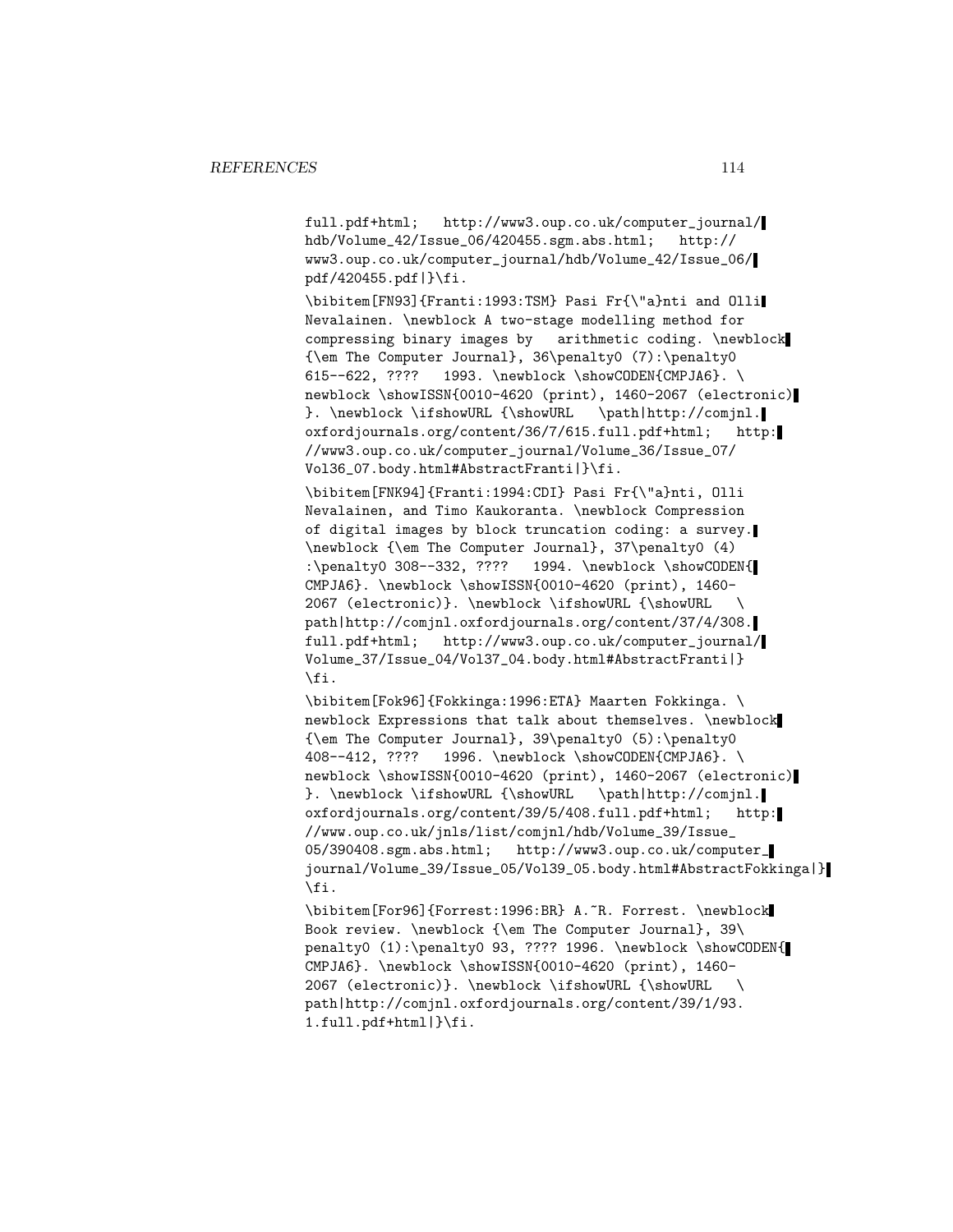\bibitem[For97]{Forster:1997:BR} T.~Forster. \newblock Book review. \newblock {\em The Computer Journal}, 40\ penalty0 (1):\penalty0 61--63, ???? 1997. \newblock \showCODEN{CMPJA6}. \newblock \showISSN{0010-4620 (print) , 1460-2067 (electronic)}. \newblock \ifshowURL {\showURL \path|http://comjnl.oxfordjournals.org/content/40/1/ 61.full.pdf+html|}\fi.

\bibitem[Fox94]{Fox:1994:BR} M.~Fox. \newblock Book review. \newblock {\em The Computer Journal}, 37\penalty0 (9) :\penalty0 818--821, ???? 1994. \newblock \showCODEN{ CMPJA6}. \newblock \showISSN{0010-4620 (print), 1460- 2067 (electronic)}. \newblock \ifshowURL {\showURL \ path|http://comjnl.oxfordjournals.org/content/37/9/818. 2.full.pdf+html|}\fi.

\bibitem[FR97]{Feijs:1997:LFP} L.~M.~G. Feijs and M.~ A. Reniers. \newblock Lazy functional programs in a concurrent environment. \newblock {\em The Computer Journal}, 40\ penalty0 (9):\penalty0 572--584, ???? 1997. \newblock \showCODEN{CMPJA6}. \newblock \showISSN{0010-4620 (print) , 1460-2067 (electronic)}. \newblock \ifshowURL {\showURL \path|http://comjnl.oxfordjournals.org/content/40/9/ 572.full.pdf+html|}\fi.

\bibitem[FR98]{Fraley:1998:HMC} Chris Fraley and Adrian~ E. Raftery. \newblock How many clusters? which clustering method? answers via model-based cluster analysis. \ newblock {\em The Computer Journal}, 41\penalty0 (8): \penalty0 578--588, ???? 1998. \newblock \showCODEN{ CMPJA6}. \newblock \showISSN{0010-4620 (print), 1460- 2067 (electronic)}. \newblock \ifshowURL {\showURL \ path|http://comjnl.oxfordjournals.org/content/41/8/578. full.pdf+html; http://www3.oup.co.uk/computer\_journal/ Volume\_41/Issue\_08/Vol41\_08.body.html#AbstractFraley|} \fi.

\bibitem[Fre92]{French:1992:CS} Carl French. \newblock Computer science. \newblock {\em The Computer Journal} , 35\penalty0 (4):\penalty0 404, August 1992. \newblock \showCODEN{CMPJA6}. \newblock \showISSN{0010-4620 (print) , 1460-2067 (electronic)}. \newblock \ifshowURL {\showURL \path|http://comjnl.oxfordjournals.org/content/35/4/ 404.full.pdf+html|}\fi.

\bibitem[Fro92]{Frost:1992:CPE} R.~A. Frost. \newblock Constructing programs as executable attribute grammars.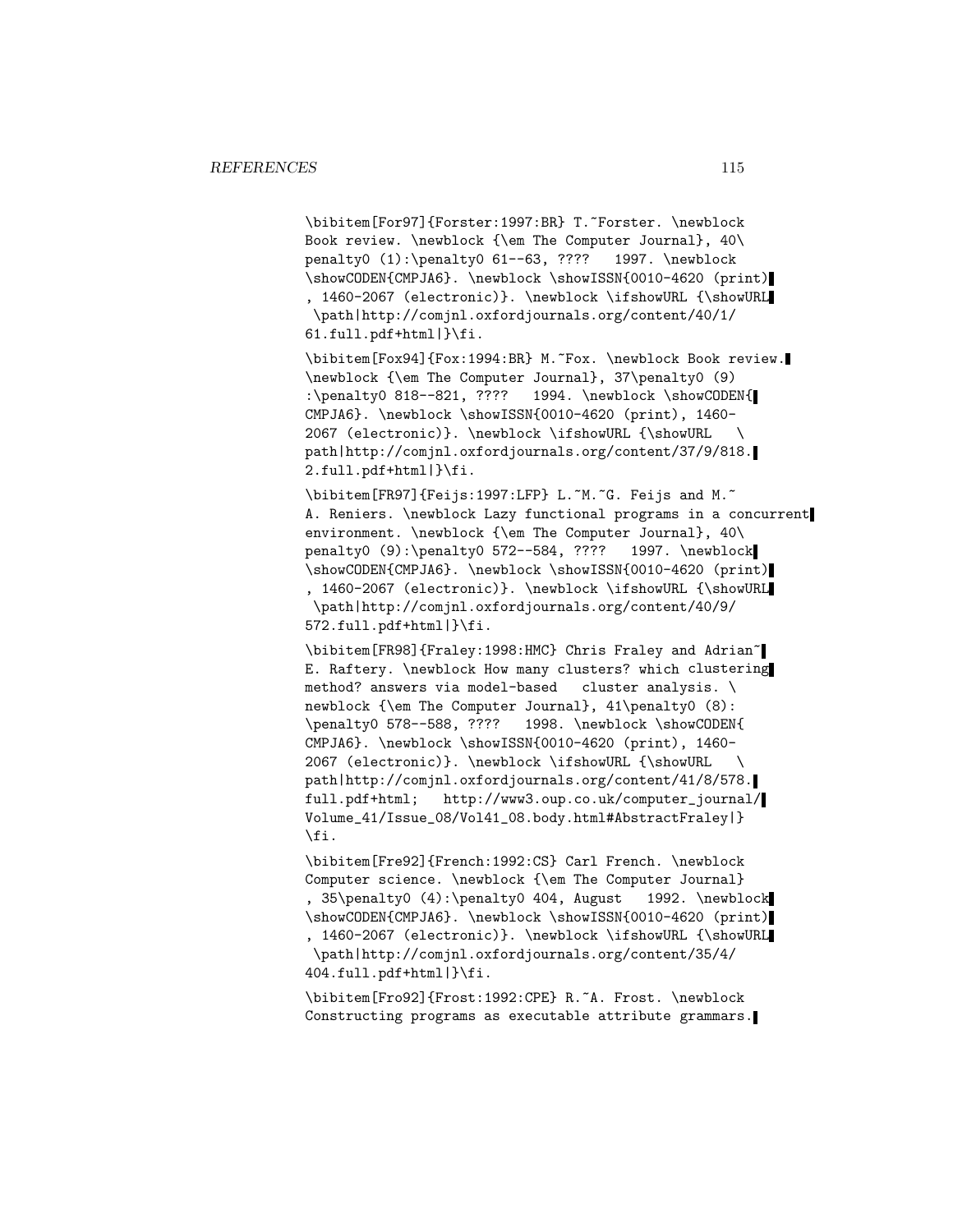\newblock {\em The Computer Journal}, 35\penalty0 (4) :\penalty0 376--389, August 1992. \newblock \showCODEN{ CMPJA6}. \newblock \showISSN{0010-4620 (print), 1460- 2067 (electronic)}. \newblock \ifshowURL {\showURL \ path|http://comjnl.oxfordjournals.org/content/35/4/376. full.pdf+html; http://www3.oup.co.uk/computer\_journal/ Volume\_35/Issue\_04/Vol35\_04.body.html#AbstractFrost|} \fi.

\bibitem[FS94]{Firby:1994:ASR} P.~A. Firby and D.~J. Stone. \newblock Analysis of the structure and resolution of a graphics device. \newblock {\em The Computer Journal} , 37\penalty0 (5):\penalty0 367--376, ???? 1994. \newblock \showCODEN{CMPJA6}. \newblock \showISSN{0010-4620 (print) , 1460-2067 (electronic)}. \newblock \ifshowURL {\showURL \path|http://comjnl.oxfordjournals.org/content/37/5/ 367.full.pdf+html; http://www3.oup.co.uk/computer\_journal/ Volume\_37/Issue\_05/Vol37\_05.body.html#AbstractFirby|} \fi.

\bibitem[Fuh92]{Fuhr:1992:PMI} Norbert Fuhr. \newblock Probabilistic models in information retrieval. \newblock {\em The Computer Journal}, 35\penalty0 (3):\penalty0 243--255, June 1992. \newblock \showCODEN{CMPJA6}. \ newblock \showISSN{0010-4620 (print), 1460-2067 (electronic) }. \newblock \ifshowURL {\showURL \path|http://comjnl. oxfordjournals.org/content/35/3/243.full.pdf+html; http: //www3.oup.co.uk/computer\_journal/Volume\_35/Issue\_03/ Vol35\_03.body.html#AbstractFuhr|}\fi.

\bibitem[Fur92]{Furber:1992:SNS} David Furber. \newblock Short notes: a survey of the teaching of programming to computing undergraduates in {U.K. Universities and Polytechnics} . \newblock {\em The Computer Journal}, 35\penalty0 ( 5):\penalty0 530--533, October 1992. \newblock \showCODEN{ CMPJA6}. \newblock \showISSN{0010-4620 (print), 1460- 2067 (electronic)}. \newblock \ifshowURL {\showURL \ path|http://comjnl.oxfordjournals.org/content/35/5/530. full.pdf+html; http://www3.oup.co.uk/computer\_journal/ Volume\_35/Issue\_05/350530.sgm.abs.html; http://www3.oup. co.uk/computer\_journal/Volume\_35/Issue\_05/tiff/530.tif; http://www3.oup.co.uk/computer\_journal/Volume\_35/Issue\_ 05/tiff/531.tif; http://www3.oup.co.uk/computer\_journal/ Volume\_35/Issue\_05/tiff/532.tif; http://www3.oup.co. uk/computer\_journal/Volume\_35/Issue\_05/tiff/533.tif|} \fi.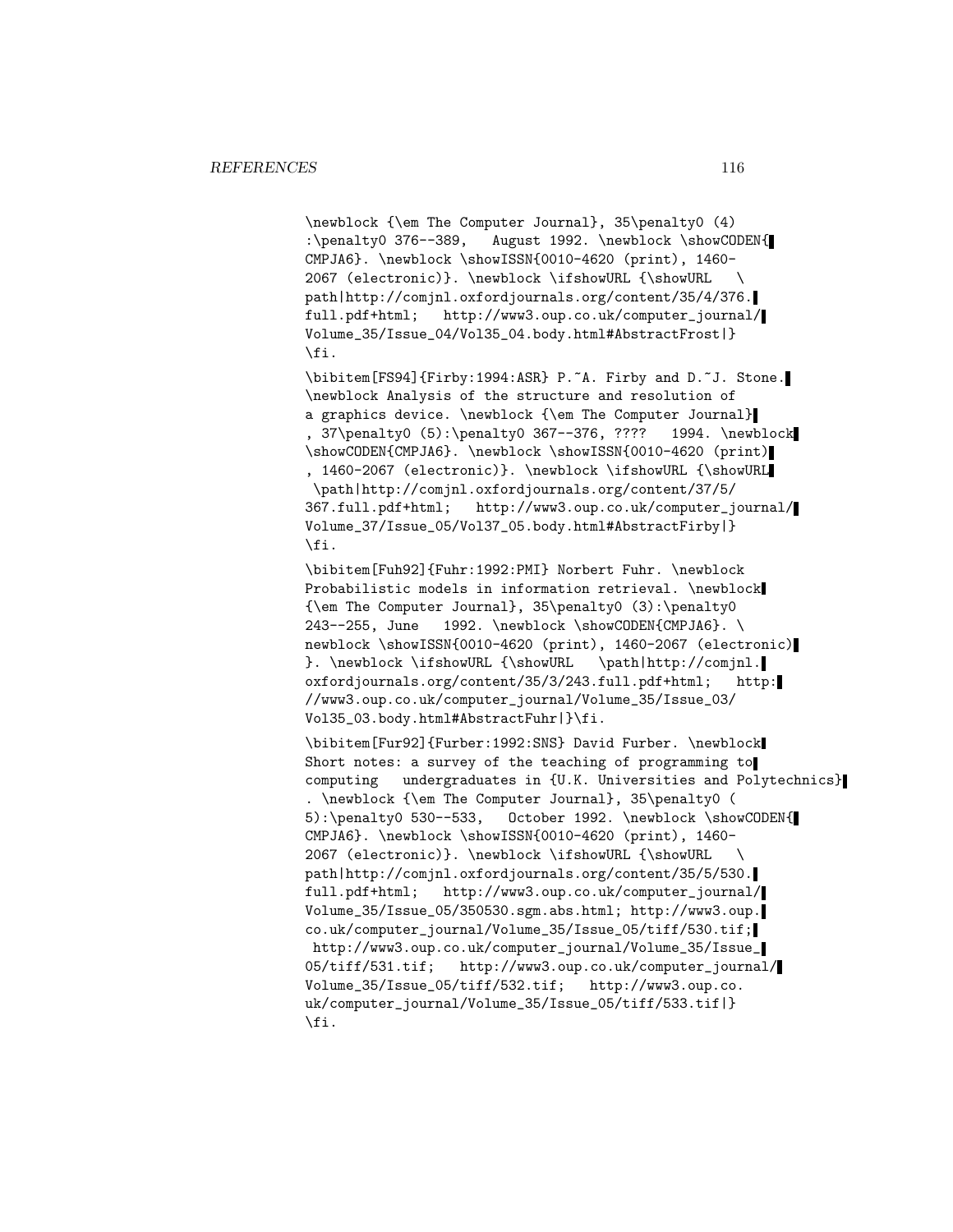\bibitem[FvLMS98]{Flammini:1998:CIR} Michele Flammini, Jan van Leeuwen, and Alberto Marchetti-Spaccamela. \newblock The complexity of interval routing on random graphs.  $\setminus$ newblock {\em The Computer Journal}, 41\penalty0 (1): \penalty0 16--25, ???? 1998. \newblock \showCODEN{CMPJA6} . \newblock \showISSN{0010-4620 (print), 1460-2067 (electronic) }. \newblock \ifshowURL {\showURL \path|http://comjnl. oxfordjournals.org/content/41/1/16.full.pdf+html; http: //www3.oup.co.uk/computer\_journal/Volume\_41/Issue\_01/ Vol41\_01.body.html#AbstractFlammini|}\fi.

\bibitem[FZ94]{Fokkink:1994:BPA} Wan Fokkink and Hans Zantema. \newblock Basic process algebra with iteration: completeness of its equational axioms. \newblock {\ em The Computer Journal}, 37\penalty0 (4):\penalty0 259--267, ???? 1994. \newblock \showCODEN{CMPJA6}. \newblock \showISSN{0010-4620 (print), 1460-2067 (electronic)}. \newblock \ifshowURL {\showURL \path|http://comjnl. oxfordjournals.org/content/37/4/259.full.pdf+html; http: //www3.oup.co.uk/computer\_journal/Volume\_37/Issue\_04/ Vol37\_04.body.html#AbstractFokkink|}\fi.

\bibitem[Gal92a]{Galton:1992:CLC} A.~Galton. \newblock Classical logic: a crash course for beginners. \newblock {\em The Computer Journal}, 35\penalty0 (5):\penalty0 424--430, October 1992. \newblock \showCODEN{CMPJA6} . \newblock \showISSN{0010-4620 (print), 1460-2067 (electronic) }. \newblock \ifshowURL {\showURL \path|http://comjnl. oxfordjournals.org/content/35/5/424.full.pdf+html; http: //www3.oup.co.uk/computer\_journal/Volume\_35/Issue\_05/ Vol35\_05.body.html#AbstractGalton1|}\fi.

\bibitem[Gal92b]{Galton:1992:LFM} A.~Galton. \newblock Logic as a formal method. \newblock {\em The Computer Journal}, 35\penalty0 (5):\penalty0 431--440, October 1992. \newblock \showCODEN{CMPJA6}. \newblock \showISSN{ 0010-4620 (print), 1460-2067 (electronic)}. \newblock \ifshowURL {\showURL \path|http://comjnl.oxfordjournals. org/content/35/5/431.full.pdf+html; http://www3.oup. co.uk/computer\_journal/Volume\_35/Issue\_05/Vol35\_05.body. html#AbstractGalton2|}\fi.

\bibitem[Ged92]{Gedeon:1992:RPI} T.~D. Gedeon. \newblock The {Reve}'s puzzle: an iterative solution produced by transformation. \newblock {\em The Computer Journal} , 35\penalty0 (2):\penalty0 186, April 1992. \newblock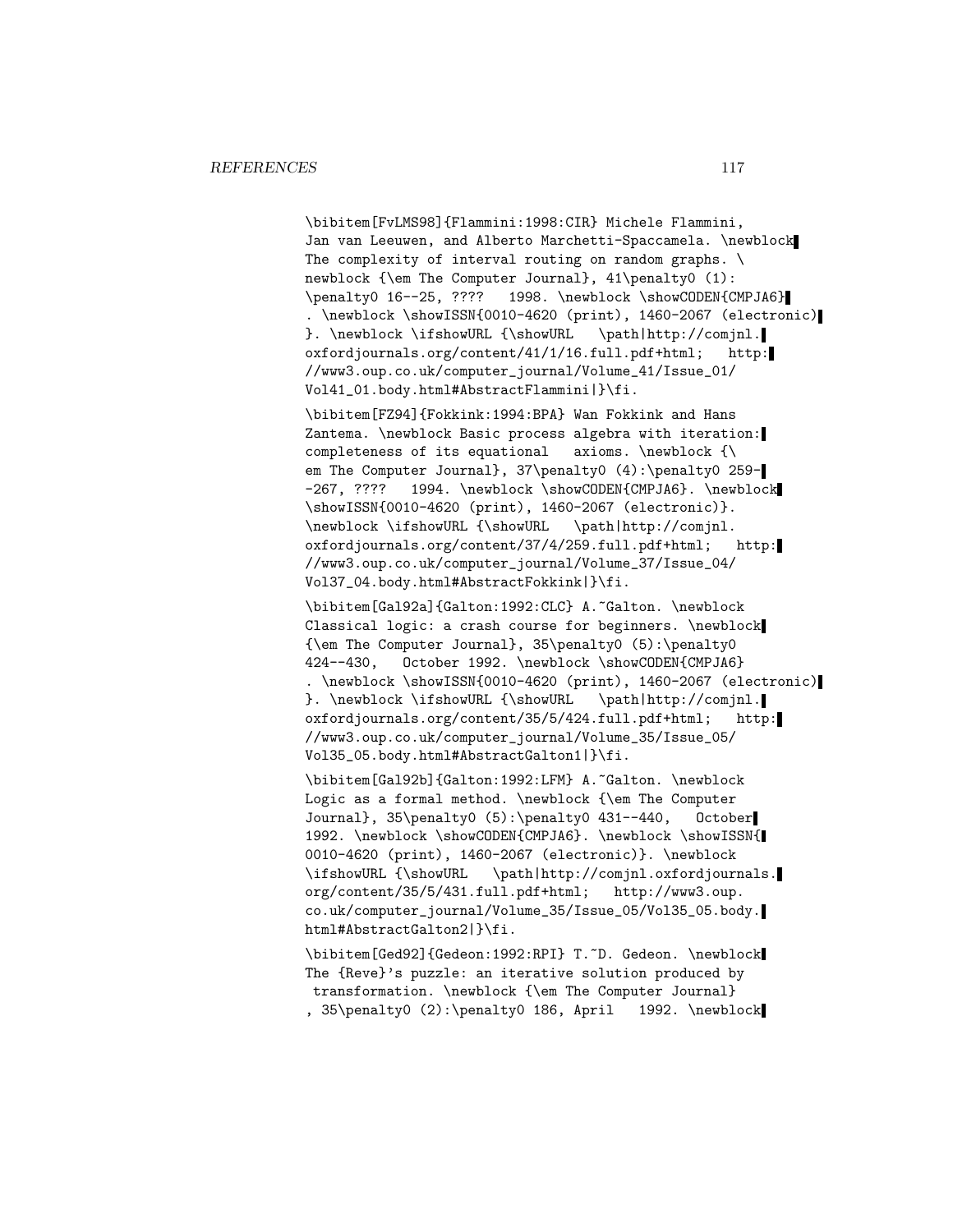\showCODEN{CMPJA6}. \newblock \showISSN{0010-4620 (print) , 1460-2067 (electronic)}. \newblock \ifshowURL {\showURL \path|http://comjnl.oxfordjournals.org/content/35/2/ 186.full.pdf+html|}\fi.

\bibitem[Ged96]{Gedeon:1996:CTH} T.~D. Gedeon. \newblock The {Cyclic Towers of Hanoi}: an iterative solution produced by transformation. \newblock {\em The Computer Journal} , 39\penalty0 (4):\penalty0 353--356, ???? 1996. \newblock \showCODEN{CMPJA6}. \newblock \showISSN{0010-4620 (print) , 1460-2067 (electronic)}. \newblock \ifshowURL {\showURL \path|http://comjnl.oxfordjournals.org/content/39/4/ 353.full.pdf+html; http://www.oup.co.uk/jnls/list/comjnl/ hdb/Volume\_39/Issue\_04/390353.sgm.abs.html; http:// www3.oup.co.uk/computer\_journal/Volume\_39/Issue\_04/Vol39\_ 04.body.html#AbstractGedeon|}\fi.

\bibitem[Gee91]{Geesink:1991:CDA} L.~H. Geesink. \newblock The coordination of distributed active messages in a dynamic network topology. \newblock {\em The Computer Journal} , 34\penalty0 (6):\penalty0 542--550, December 1991. \newblock \showCODEN{CMPJA6}. \newblock \showISSN{0010- 4620 (print), 1460-2067 (electronic)}. \newblock \ifshowURL {\showURL \path|http://comjnl.oxfordjournals.org/content/ 34/6/542.full.pdf+html; http://www3.oup.co.uk/computer\_ journal/hdb/Volume\_34/Issue\_06/tiff/542.tif; http:/ /www3.oup.co.uk/computer\_journal/hdb/Volume\_34/Issue\_ 06/tiff/543.tif; http://www3.oup.co.uk/computer\_journal/ hdb/Volume\_34/Issue\_06/tiff/544.tif; http://www3.oup. co.uk/computer\_journal/hdb/Volume\_34/Issue\_06/tiff/545. tif; http://www3.oup.co.uk/computer\_journal/hdb/Volume\_ 34/Issue\_06/tiff/546.tif; http://www3.oup.co.uk/computer\_ journal/hdb/Volume\_34/Issue\_06/tiff/547.tif; http:/ /www3.oup.co.uk/computer\_journal/hdb/Volume\_34/Issue\_ 06/tiff/548.tif; http://www3.oup.co.uk/computer\_journal/ hdb/Volume\_34/Issue\_06/tiff/549.tif; http://www3.oup. co.uk/computer\_journal/hdb/Volume\_34/Issue\_06/tiff/550. tif|}\fi.

\bibitem[Geo95]{Georgatos:1995:LIF} Konstantinos Georgatos. \newblock Logic and information flow. \newblock {\em The Computer Journal}, 38\penalty0 (3):\penalty0 259--260, ???? 1995. \newblock \showCODEN{CMPJA6}. \newblock \ showISSN{0010-4620 (print), 1460-2067 (electronic)}. \ newblock \ifshowURL {\showURL \path|http://comjnl.oxfordjournals. org/content/38/3/259.full.pdf+html|}\fi.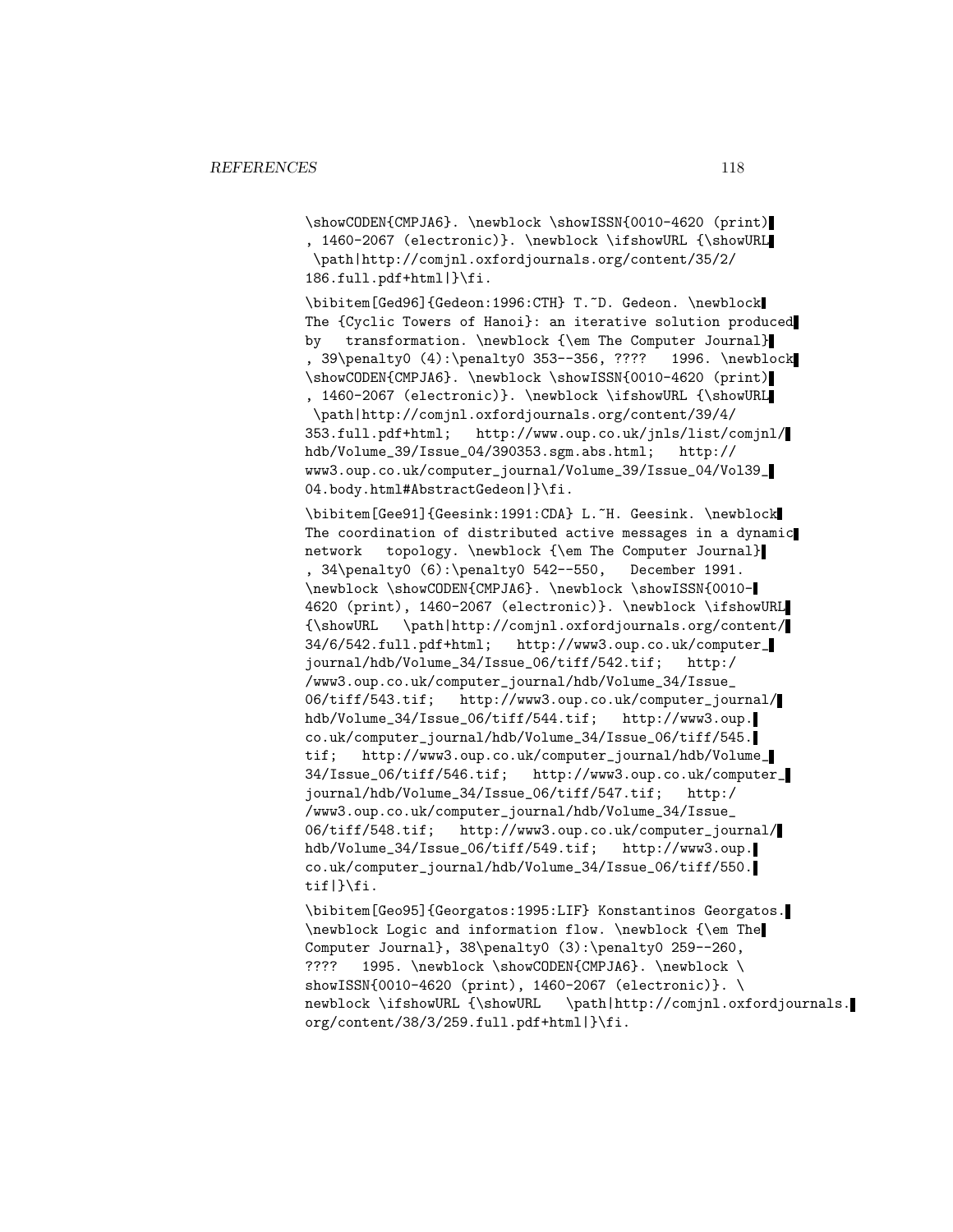\bibitem[GF91]{Ghafoor:1991:DCC} A.~Ghafoor and F.~Y. Farhat. \newblock Dynamic concurrency control algorithms for large distributed database systems. \newblock { \em The Computer Journal}, 34\penalty0 (6):\penalty0 A095- -A104, December 1991. \newblock \showCODEN{CMPJA6}. \newblock \showISSN{0010-4620 (print), 1460-2067 (electronic) }.

\bibitem[GH94]{Ganley:1994:ORP} Joseph~L. Ganley and Lenwood~ S. Heath. \newblock Optimal and random partitions of random graphs. \newblock {\em The Computer Journal}, 37\penalty0 (7):\penalty0 641--643, ???? 1994. \newblock \showCODEN{ CMPJA6}. \newblock \showISSN{0010-4620 (print), 1460- 2067 (electronic)}. \newblock \ifshowURL {\showURL \ path|http://comjnl.oxfordjournals.org/content/37/7/641. full.pdf+html; http://www3.oup.co.uk/computer\_journal/ Volume\_37/Issue\_07/Vol37\_07.body.html#AbstractGanley|} \fi.

\bibitem[GH95]{Gilmore:1995:PAT} Stephen Gilmore and Jane Hillston. \newblock Process algebras and their application to performance modelling: {Proceedings of the Third Workshop on Process Algebra and Performance Modelling} . \newblock {\em The Computer Journal}, 38\penalty0 ( 7):\penalty0 489--491, ???? 1995. \newblock \showCODEN{ CMPJA6}. \newblock \showISSN{0010-4620 (print), 1460- 2067 (electronic)}. \newblock \ifshowURL {\showURL \ path|http://comjnl.oxfordjournals.org/content/38/7/489. full.pdf+html; http://www3.oup.co.uk/computer\_journal/ Volume\_38/Issue\_07/Vol38\_07.body.html#AbstractGilmore|} \fi. \newblock Proceedings of the Third Workshop on Process Algebra and Performance Modelling, Edinburgh, Scotland.

\bibitem[GHR{\etalchar{+}}93]{Geuder:1993:GPP} U.~Geuder, M. H{\"a}rdtner, A. Aeuter, B. W{\"o}rner, and R. Zink. \newblock {GRIDS} --- a parallel programming system for grid-based algorithms. \newblock {\em The Computer Journal} , 36\penalty0 (8):\penalty0 702--711, ???? 1993. \newblock \showCODEN{CMPJA6}. \newblock \showISSN{0010-4620 (print) , 1460-2067 (electronic)}. \newblock \ifshowURL {\showURL \path|http://comjnl.oxfordjournals.org/content/36/8/ 702.full.pdf+html; http://www3.oup.co.uk/computer\_journal/ Volume\_36/Issue\_08/Vol36\_08.body.html#AbstractGeuder|} \fi.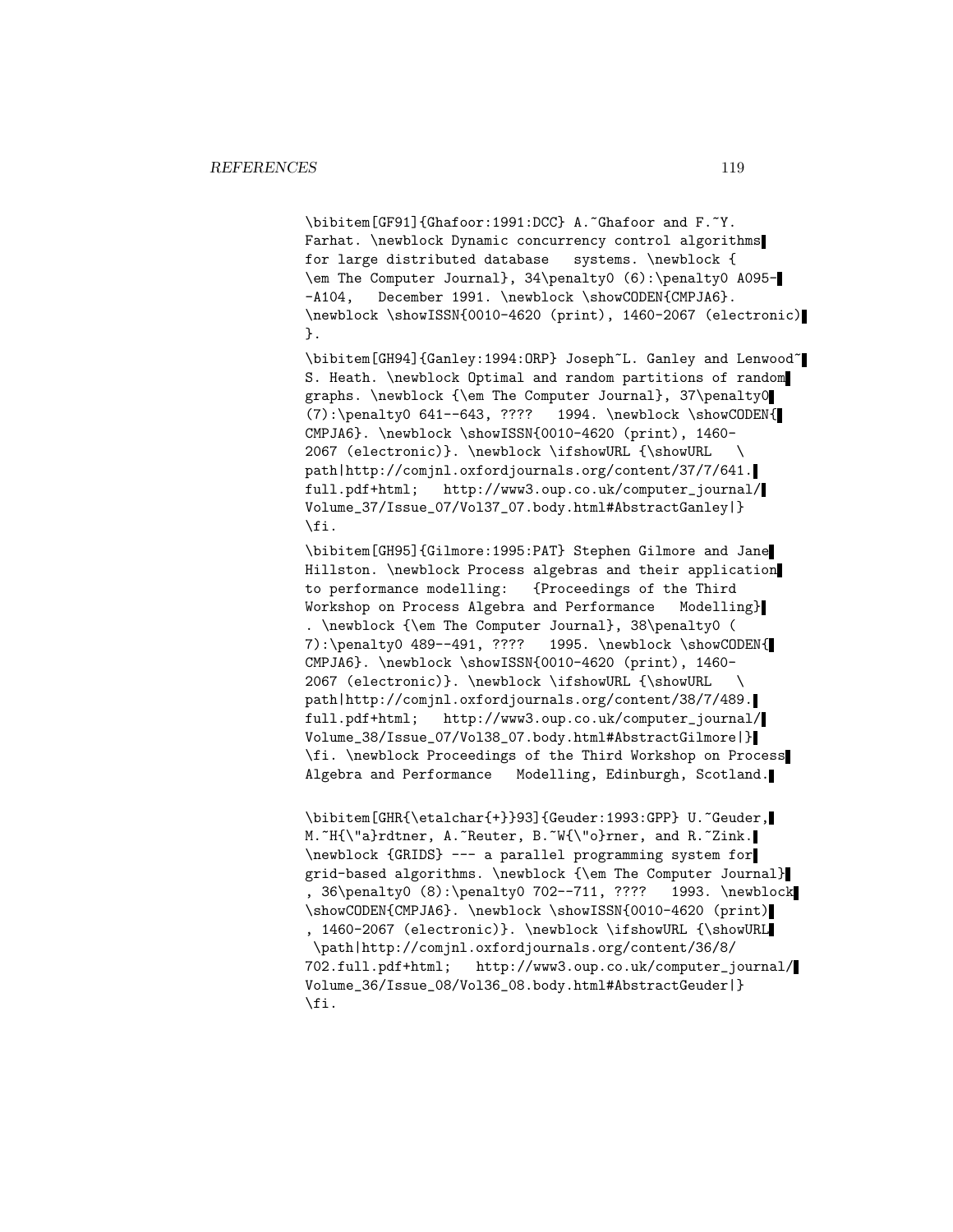\bibitem[GIB90]{Gulati:1990:PCM} S.~Gulati, S.~S. Iyengar, and J. "Barhen. \newblock The pebble-crunching model for fault-tolerant load balancing in hypercube ensembles. \newblock {\em The Computer Journal}, 33\penalty0 (3) :\penalty0 204--214, June 1990. \newblock \showCODEN{ CMPJA6}. \newblock \showISSN{0010-4620 (print), 1460- 2067 (electronic)}. \newblock \ifshowURL {\showURL \ path|http://comjnl.oxfordjournals.org/content/33/3/204. full.pdf+html; http://www3.oup.co.uk/computer\_journal/ hdb/Volume\_33/Issue\_03/tiff/204.tif; http://www3.oup. co.uk/computer\_journal/hdb/Volume\_33/Issue\_03/tiff/205. tif; http://www3.oup.co.uk/computer\_journal/hdb/Volume\_ 33/Issue\_03/tiff/206.tif; http://www3.oup.co.uk/computer\_ journal/hdb/Volume\_33/Issue\_03/tiff/207.tif; http:/ /www3.oup.co.uk/computer\_journal/hdb/Volume\_33/Issue\_ 03/tiff/208.tif; http://www3.oup.co.uk/computer\_journal/ hdb/Volume\_33/Issue\_03/tiff/209.tif; http://www3.oup. co.uk/computer\_journal/hdb/Volume\_33/Issue\_03/tiff/210. tif; http://www3.oup.co.uk/computer\_journal/hdb/Volume\_ 33/Issue\_03/tiff/211.tif; http://www3.oup.co.uk/computer\_ journal/hdb/Volume\_33/Issue\_03/tiff/212.tif; http:/ /www3.oup.co.uk/computer\_journal/hdb/Volume\_33/Issue\_ 03/tiff/213.tif; http://www3.oup.co.uk/computer\_journal/ hdb/Volume\_33/Issue\_03/tiff/214.tif|}\fi.

\bibitem[Gib94a]{Gibbins:1994:BRa} N.~M. Gibbins. \newblock Book review. \newblock {\em The Computer Journal}, 37\ penalty0 (3):\penalty0 231--232, ???? 1994. \newblock \showCODEN{CMPJA6}. \newblock \showISSN{0010-4620 (print) , 1460-2067 (electronic)}. \newblock \ifshowURL {\showURL \path|http://comjnl.oxfordjournals.org/content/37/3/ 231.full.pdf+html|}\fi.

\bibitem[Gib94b]{Gibbins:1994:BRb} N.~M. Gibbins. \newblock Book review. \newblock {\em The Computer Journal}, 37\ penalty0 (4):\penalty0 354--355, ???? 1994. \newblock \showCODEN{CMPJA6}. \newblock \showISSN{0010-4620 (print) , 1460-2067 (electronic)}. \newblock \ifshowURL {\showURL \path|http://comjnl.oxfordjournals.org/content/37/4/ 354.full.pdf+html|}\fi.

\bibitem[Gib94c]{Gibson:1994:BRa} M.~B.~M. Gibson. \newblock Book review. \newblock {\em The Computer Journal}, 37\ penalty0 (3):\penalty0 227, ???? 1994. \newblock \showCODEN{ CMPJA6}. \newblock \showISSN{0010-4620 (print), 1460- 2067 (electronic)}. \newblock \ifshowURL {\showURL \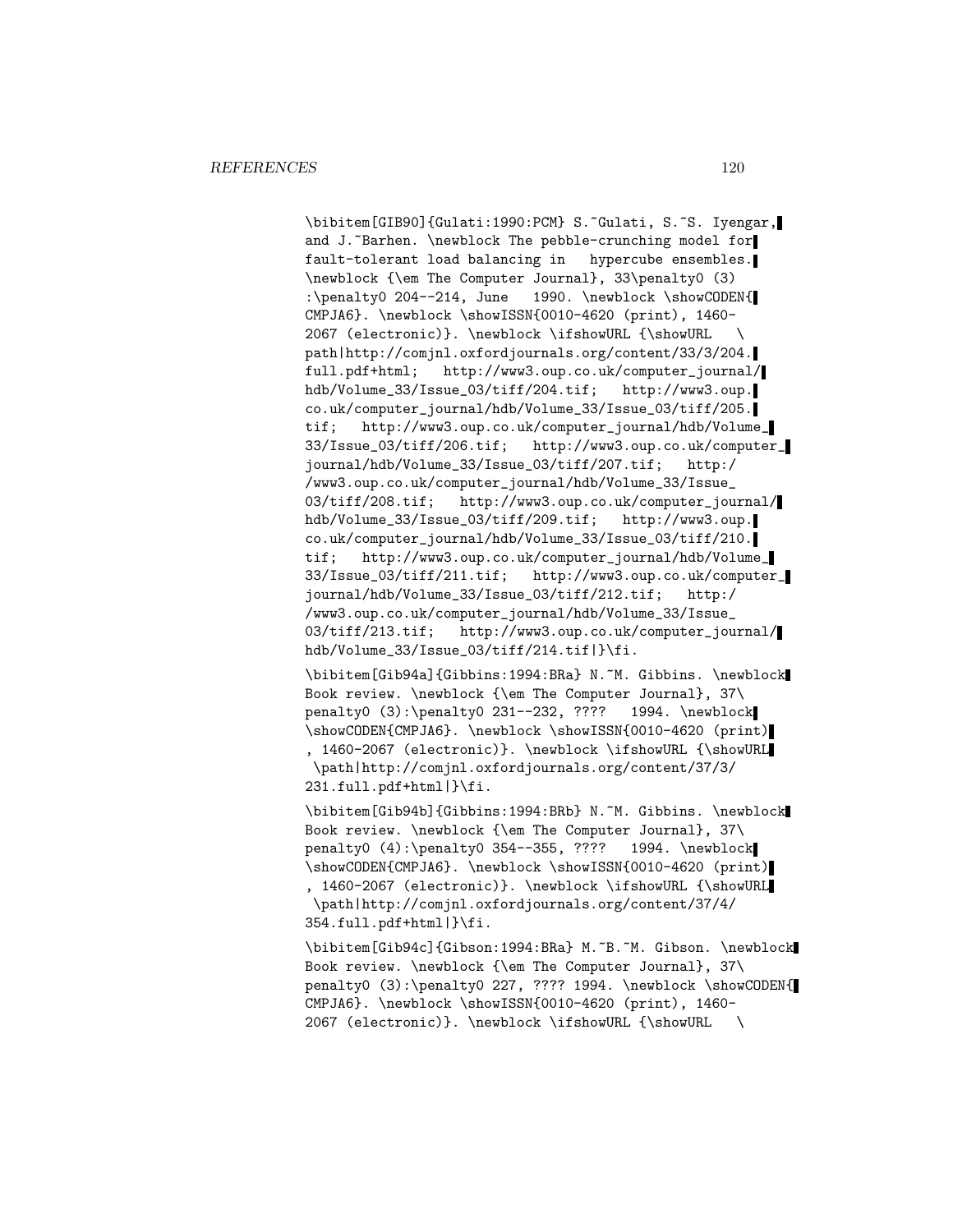path|http://comjnl.oxfordjournals.org/content/37/3/227. 1.full.pdf+html|}\fi.

\bibitem[Gib94d]{Gibson:1994:BRb} M.~B.~M. Gibson. \newblock Book review. \newblock {\em The Computer Journal}, 37\ penalty0 (4):\penalty0 350, ???? 1994. \newblock \showCODEN{ CMPJA6}. \newblock \showISSN{0010-4620 (print), 1460- 2067 (electronic)}. \newblock \ifshowURL {\showURL \ path|http://comjnl.oxfordjournals.org/content/37/4/350. 1.full.pdf+html|}\fi.

\bibitem[Gil91]{Giles:1991:EDS} D.~Giles. \newblock Editorial --- data structures. \newblock {\em The Computer Journal} , 34\penalty0 (5):\penalty0 385, ???? 1991. \newblock \showCODEN{CMPJA6}. \newblock \showISSN{0010-4620 (print) , 1460-2067 (electronic)}. \newblock \ifshowURL {\showURL \path|http://comjnl.oxfordjournals.org/content/34/5/ 385.full.pdf+html|}\fi.

\bibitem[Gil92]{Gilles:1992:ACS} A.~Gilles. \newblock The art of computer systems performance analysis (techniques for experimental design, measurement, simulation, and modeling). \newblock {\em The Computer Journal}, 35\penalty0 (3):\penalty0 207, June 1992. \newblock \showCODEN{CMPJA6} . \newblock \showISSN{0010-4620 (print), 1460-2067 (electronic) }. \newblock \ifshowURL {\showURL \path|http://comjnl. oxfordjournals.org/content/35/3/207.full.pdf+html|}\fi.

\bibitem[Gil96]{Gilmore:1996:BR} S.~Gilmore. \newblock Book review. \newblock {\em The Computer Journal}, 39\ penalty0 (7):\penalty0 643, ???? 1996. \newblock \showCODEN{ CMPJA6}. \newblock \showISSN{0010-4620 (print), 1460- 2067 (electronic)}. \newblock \ifshowURL {\showURL \ path|http://comjnl.oxfordjournals.org/content/39/7/643. 1.full.pdf+html|}\fi.

\bibitem[GK96]{Geschiere:1996:PDP} J.~P. Geschiere and W.~H. F.~J. K{\"o}rver. \newblock A practical development process for parallel large-scale applications and its underlying formal framework. \newblock {\em The Computer Journal}, 39\penalty0 (5):\penalty0 386--407, ???? 1996. \newblock \showCODEN{CMPJA6}. \newblock \showISSN{0010- 4620 (print), 1460-2067 (electronic)}. \newblock \ifshowURL {\showURL \path|http://comjnl.oxfordjournals.org/content/ 39/5/386.full.pdf+html; http://www.oup.co.uk/jnls/list/ comjnl/hdb/Volume\_39/Issue\_05/390386.sgm.abs.html; http: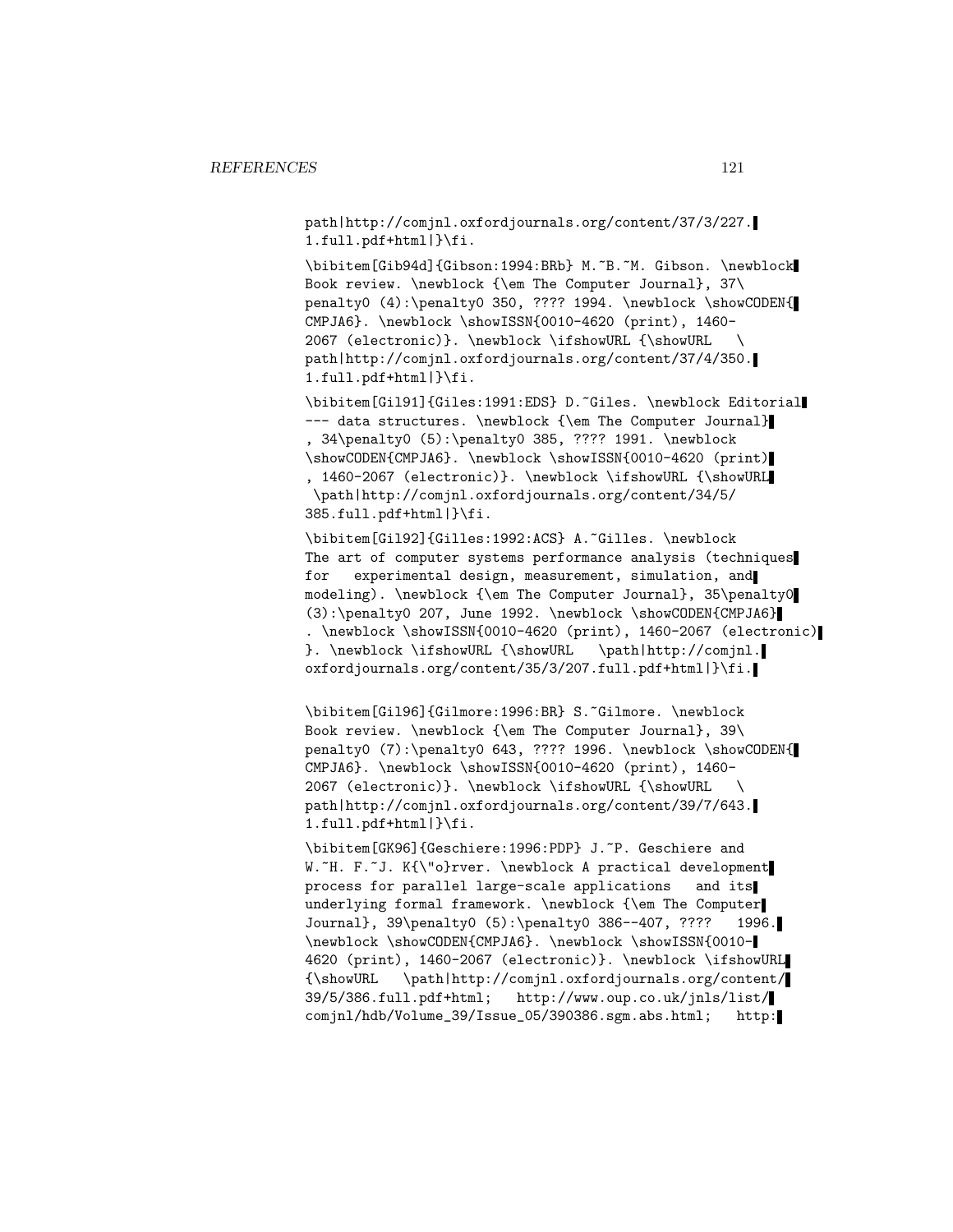//www3.oup.co.uk/computer\_journal/Volume\_39/Issue\_05/ Vol39\_05.body.html#AbstractGeschiere|}\fi.

\bibitem[GL94]{Gunther:1994:00T} Oliver G{\"u}nther and Johannes Lamberts. \newblock Object-oriented techniques for the management of geographic and environmental data. \newblock {\em The Computer Journal}, 37\penalty0 (1) :\penalty0 16--25, ???? 1994. \newblock \showCODEN{ CMPJA6}. \newblock \showISSN{0010-4620 (print), 1460- 2067 (electronic)}. \newblock \ifshowURL {\showURL \ path|http://comjnl.oxfordjournals.org/content/37/1/16. full.pdf+html; http://www3.oup.co.uk/computer\_journal/ Volume\_37/Issue\_01/Vol37\_01.body.html#AbstractGunther|} \fi.

\bibitem[GLR93]{Gonzalez-Lopez:1993:PTM} M.~J. Gonz{\ 'a}lez-L{\'o}pez and T.~Recio. \newblock Path tracking in motion planning. \newblock {\em The Computer Journal} , 36\penalty0 (5):\penalty0 515--524, October 1993. \newblock \showCODEN{CMPJA6}. \newblock \showISSN{0010- 4620 (print), 1460-2067 (electronic)}. \newblock \ifshowURL {\showURL \path|http://comjnl.oxfordjournals.org/content/ 36/5/515.full.pdf+html; http://www3.oup.co.uk/computer\_ journal/Volume\_36/Issue\_05/Vol36\_05.body.html#AbstractLopez|} \fi.

\bibitem[GM95a]{Ghosh:1995:TDC} P.~K. Ghosh and S.~P. Mudur. \newblock Three-dimensional computer vision: a geometric viewpoint. \newblock {\em The Computer Journal} , 38\penalty0 (1):\penalty0 85--86, ???? 1995. \newblock \showCODEN{CMPJA6}. \newblock \showISSN{0010-4620 (print) , 1460-2067 (electronic)}. \newblock \ifshowURL {\showURL \path|http://comjnl.oxfordjournals.org/content/38/1/ 85.full.pdf+html|}\fi.

\bibitem[GM95b]{Gunter:1995:SMM} Elsa Gunter and Savi Maharaj. \newblock Studying the {ML} module system in {HOL}. \newblock {\em The Computer Journal}, 38\penalty0 (2):\penalty0 142--151, ???? 1995. \newblock \showCODEN{ CMPJA6}. \newblock \showISSN{0010-4620 (print), 1460- 2067 (electronic)}. \newblock \ifshowURL {\showURL \ path|http://comjnl.oxfordjournals.org/content/38/2/142. full.pdf+html; http://www3.oup.co.uk/computer\_journal/ Volume\_38/Issue\_02/Vol38\_02.body.html#AbstractGunter|} \fi.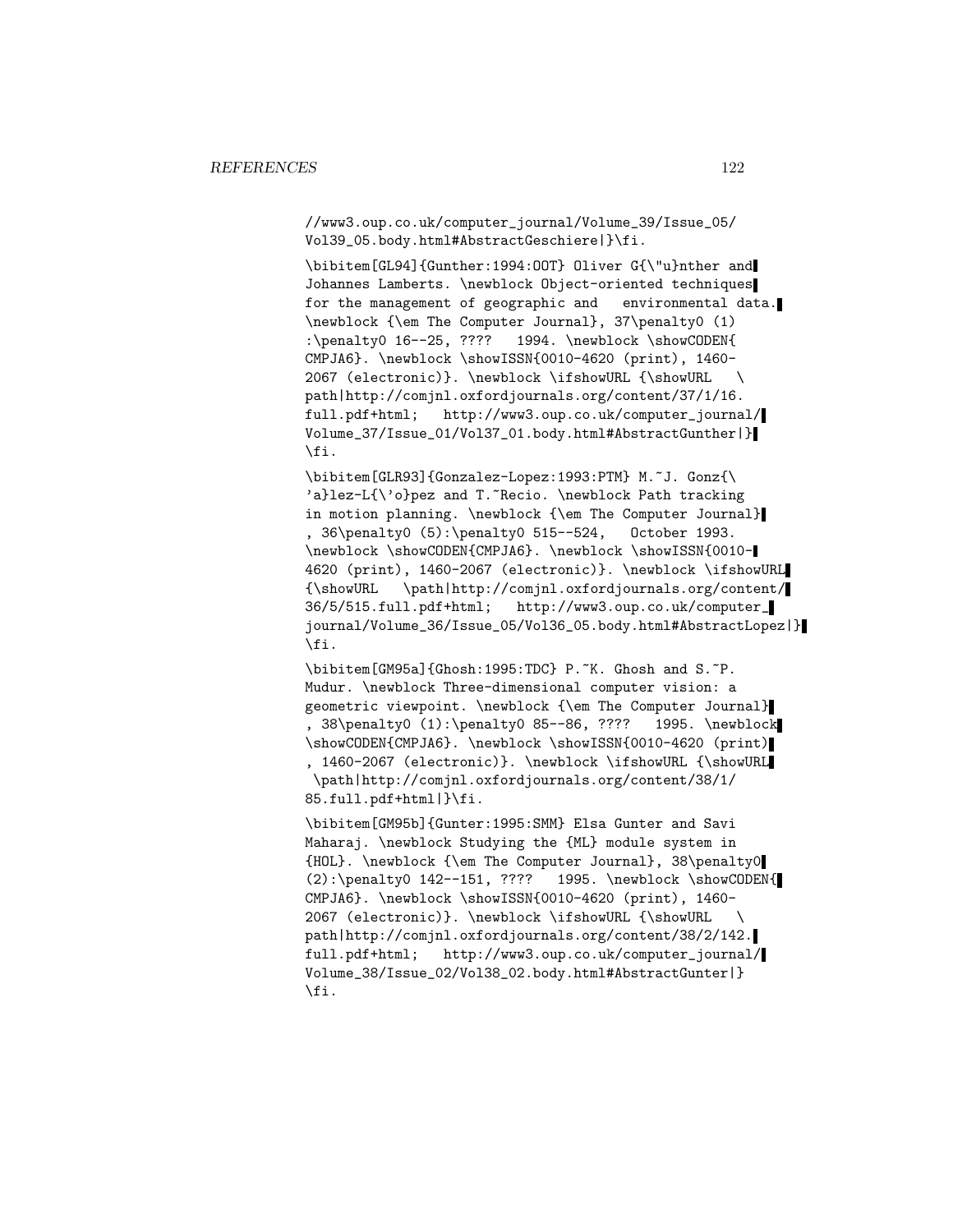\bibitem[GN94]{Giddy:1994:ACT} J.~P. Giddy and R.~Safavi Naini. \newblock Automated cryptanalysis of transposition ciphers. \newblock {\em The Computer Journal}, 37\penalty0  $(5): \penalty0 429--436, ???? 1994. \newblock \showCODEN{$ CMPJA6}. \newblock \showISSN{0010-4620 (print), 1460- 2067 (electronic)}. \newblock \ifshowURL {\showURL \ path|http://comjnl.oxfordjournals.org/content/37/5/429. full.pdf+html; http://www3.oup.co.uk/computer\_journal/ Volume\_37/Issue\_05/Vol37\_05.body.html#AbstractGiddy|} \fi.

\bibitem[God96]{Godwin:1996:BSD} Anthony~N. Godwin. \ newblock Building a semantic description for a data modelling language. \newblock {\em The Computer Journal}, 39\penalty0 (4):\penalty0 275--290, ???? 1996. \newblock \showCODEN{ CMPJA6}. \newblock \showISSN{0010-4620 (print), 1460- 2067 (electronic)}. \newblock \ifshowURL {\showURL \ path|http://comjnl.oxfordjournals.org/content/39/4/275. full.pdf+html; http://www.oup.co.uk/jnls/list/comjnl/ hdb/Volume\_39/Issue\_04/390275.sgm.abs.html; http:// www3.oup.co.uk/computer\_journal/Volume\_39/Issue\_04/Vol39\_ 04.body.html#AbstractGodwin|}\fi.

\bibitem[Gol93a]{Goldberg:1993:FSA} Robert~R. Goldberg. \newblock Finite state automata from regular expression trees. \newblock {\em The Computer Journal}, 36\penalty0  $(7): \penalty0 623--630, ???? 1993. \newblock \showCODEN{$ CMPJA6}. \newblock \showISSN{0010-4620 (print), 1460- 2067 (electronic)}. \newblock \ifshowURL {\showURL \ path|http://comjnl.oxfordjournals.org/content/36/7/623. full.pdf+html; http://www3.oup.co.uk/computer\_journal/ Volume\_36/Issue\_07/Vol36\_07.body.html#AbstractGoldberg|} \fi.

\bibitem[Gol93b]{Gollmann:1993:BR} D.~Gollmann. \newblock Book review. \newblock {\em The Computer Journal}, 36\ penalty0 (3):\penalty0 296, ???? 1993. \newblock \showCODEN{ CMPJA6}. \newblock \showISSN{0010-4620 (print), 1460- 2067 (electronic)}. \newblock \ifshowURL {\showURL \ path|http://comjnl.oxfordjournals.org/content/36/3/296. full.pdf+html|}\fi.

\bibitem[Gol94]{Goldson:1994:SCN} Doug Goldson. \newblock A symbolic calculator for non-strict functional programs. \newblock {\em The Computer Journal}, 37\penalty0 (3) :\penalty0 177--187, ???? 1994. \newblock \showCODEN{ CMPJA6}. \newblock \showISSN{0010-4620 (print), 1460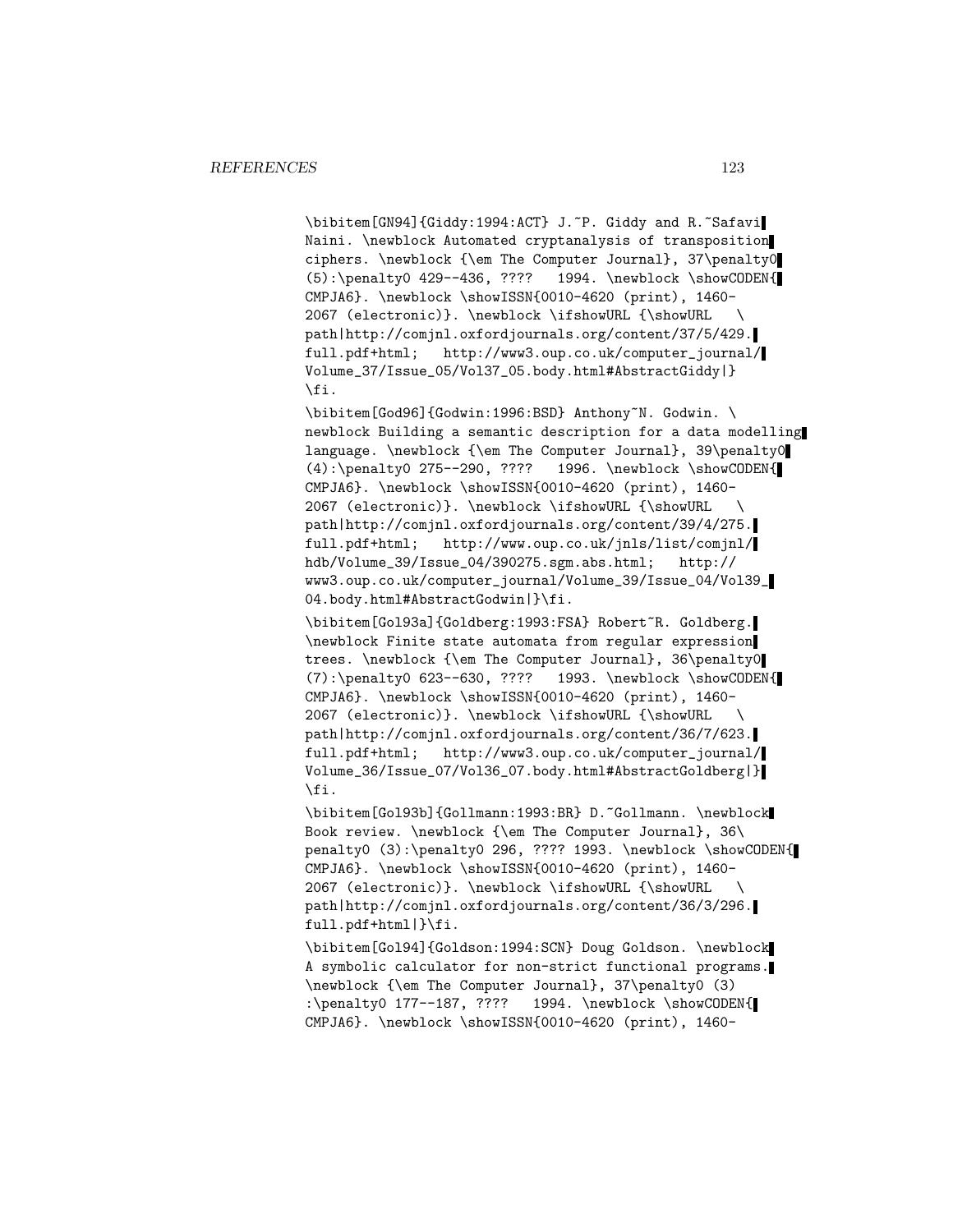2067 (electronic)}. \newblock \ifshowURL {\showURL \ path|http://comjnl.oxfordjournals.org/content/37/3/177. full.pdf+html; http://www3.oup.co.uk/computer\_journal/ Volume\_37/Issue\_03/Vol37\_03.body.html#AbstractGoldson|} \fi.

\bibitem[Goo90]{Gooch:1990:C} B.~G. Gooch. \newblock Correspondence. \newblock {\em The Computer Journal}, 33\penalty0 (1) :\penalty0 92, ???? 1990. \newblock \showCODEN{CMPJA6} . \newblock \showISSN{0010-4620 (print), 1460-2067 (electronic) }. \newblock \ifshowURL {\showURL \path|http://comjnl. oxfordjournals.org/content/33/1/92.2.full.pdf+html|}\ fi.

\bibitem[GP90]{Govindarajan:1990:SNL} R.~Govindarajan and L.~M. Patnaik. \newblock Short notes: Lenient execution and concurrent execution of re-entrant routines: Efficient implementation in data flow systems. \newblock {\em The Computer Journal}, 33\penalty0 (2):\penalty0 185--187, April 1990. \newblock \showCODEN{CMPJA6}. \newblock \showISSN{0010-4620 (print), 1460-2067 (electronic)}. \newblock \ifshowURL {\showURL \path|http://comjnl. oxfordjournals.org/content/33/2/185.full.pdf+html; http: //www3.oup.co.uk/computer\_journal/hdb/Volume\_33/Issue\_ 02/tiff/185.tif; http://www3.oup.co.uk/computer\_journal/ hdb/Volume\_33/Issue\_02/tiff/186.tif; http://www3.oup. co.uk/computer\_journal/hdb/Volume\_33/Issue\_02/tiff/187. tif|}\fi.

\bibitem[GP96a]{Gu:1996:EAN} Qian-Ping Gu and Shietung Peng. \newblock An efficient algorithm for node-to-node routing in hypercubes with faulty clusters. \newblock {\em The Computer Journal}, 39\penalty0 (1):\penalty0 14--19, ???? 1996. \newblock \showCODEN{CMPJA6}. \newblock \showISSN{0010-4620 (print), 1460-2067 (electronic)}. \newblock \ifshowURL {\showURL \path|http://comjnl. oxfordjournals.org/content/39/1/14.full.pdf+html; http: //www.oup.co.uk/jnls/list/comjnl/hdb/Volume\_39/Issue\_ 01/390014.sgm.abs.html; http://www3.oup.co.uk/computer\_ journal/Volume\_39/Issue\_01/Vol39\_01.body.html#AbstractGu|} \fi.

\bibitem[GP96b]{Gu:1996:OAN} Qian-Ping Gu and Shietung Peng. \newblock Optimal algorithms for node-to-node fault tolerant routing in hypercubes. \newblock {\em The Computer Journal}, 39\penalty0 (7):\penalty0 626--629, ???? 1996. \newblock \showCODEN{CMPJA6}. \newblock \showISSN{0010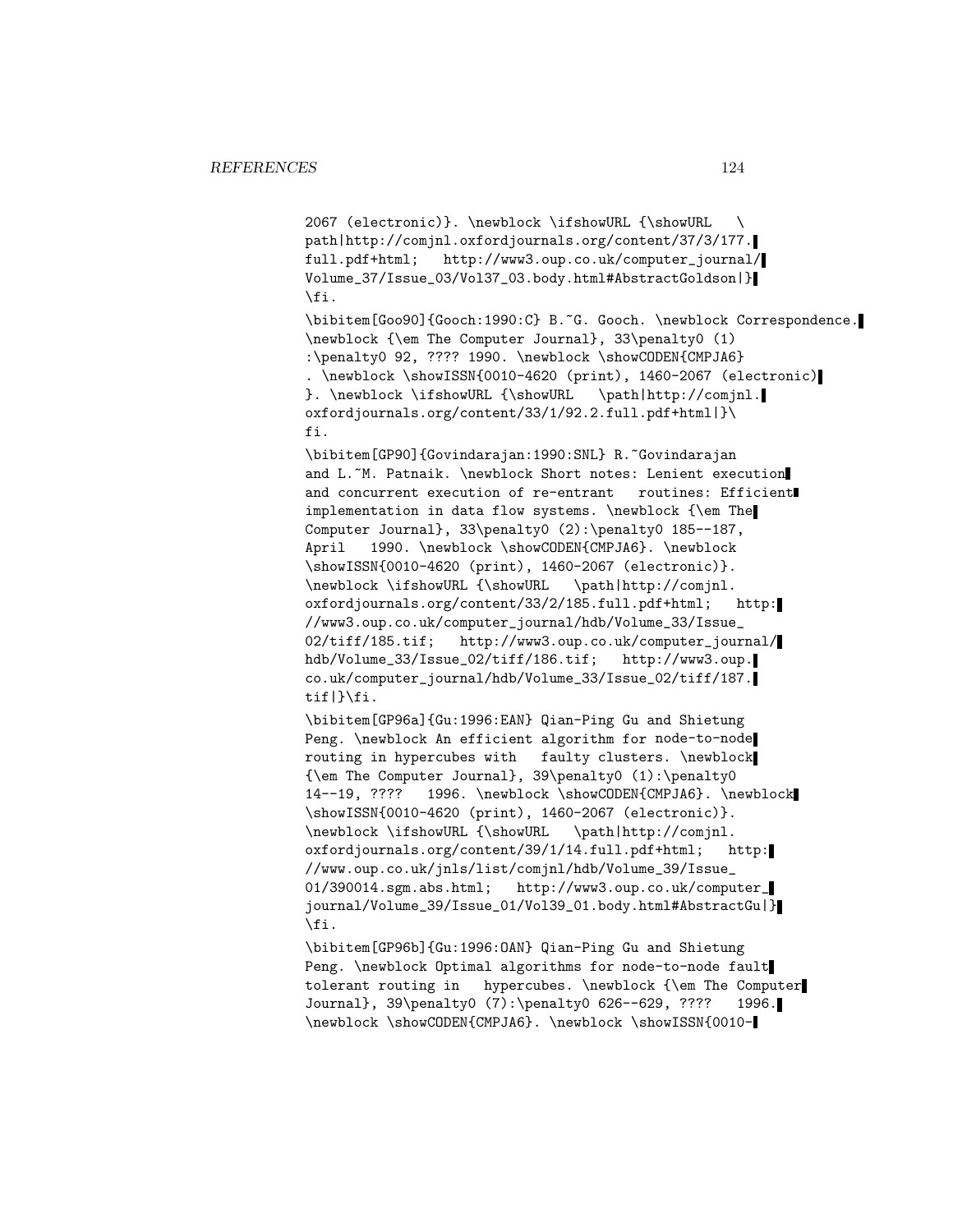4620 (print), 1460-2067 (electronic)}. \newblock \ifshowURL {\showURL \path|http://comjnl.oxfordjournals.org/content/ 39/7/626.full.pdf+html; http://www.oup.co.uk/jnls/list/ comjnl/hdb/Volume\_39/Issue\_07/390626.sgm.abs.html; http: //www3.oup.co.uk/computer\_journal/Volume\_39/Issue\_07/ Vol39\_07.body.html#AbstractGu|}\fi.

\bibitem[GRB93]{Goldson:1993:RSP} Doug Goldson, Steve Reeves, and Richard Bornat. \newblock A review of several programs for the teaching of logic. \newblock {\em The Computer Journal}, 36\penalty0 (4):\penalty0 373--386, August 1993. \newblock \showCODEN{CMPJA6}. \newblock \showISSN{0010-4620 (print), 1460-2067 (electronic)}. \newblock \ifshowURL {\showURL \path|http://comjnl. oxfordjournals.org/content/36/4/373.full.pdf+html; http: //www3.oup.co.uk/computer\_journal/Volume\_36/Issue\_04/ Vol36\_04.body.html#AbstractGoldson|}\fi.

\bibitem[Gre90]{Gregory:1990:ECL} S.~Gregory. \newblock Editorial --- concurrent logic programming. \newblock {\em The Computer Journal}, 33\penalty0 (6):\penalty0 481, ???? 1990. \newblock \showCODEN{CMPJA6}. \newblock \showISSN{0010-4620 (print), 1460-2067 (electronic)}. \newblock \ifshowURL {\showURL \path|http://comjnl. oxfordjournals.org/content/33/6/481.full.pdf+html|}\fi.

\bibitem[Gre93]{Gregory:1993:BR} S.~Gregory. \newblock Book review. \newblock {\em The Computer Journal}, 36\ penalty0 (3):\penalty0 294, ???? 1993. \newblock \showCODEN{ CMPJA6}. \newblock \showISSN{0010-4620 (print), 1460- 2067 (electronic)}. \newblock \ifshowURL {\showURL \ path|http://comjnl.oxfordjournals.org/content/36/3/294. 1.full.pdf+html|}\fi.

\bibitem[Gre94a]{Green:1994:BRa} P.~Green. \newblock Book review. \newblock {\em The Computer Journal}, 37\penalty0 (3):\penalty0 229--230, ???? 1994. \newblock \showCODEN{ CMPJA6}. \newblock \showISSN{0010-4620 (print), 1460- 2067 (electronic)}. \newblock \ifshowURL {\showURL \ path|http://comjnl.oxfordjournals.org/content/37/3/229. 2.full.pdf+html|}\fi.

\bibitem[Gre94b]{Green:1994:BRb} P.~Green. \newblock Book review. \newblock {\em The Computer Journal}, 37\penalty0 (4):\penalty0 352--353, ???? 1994. \newblock \showCODEN{ CMPJA6}. \newblock \showISSN{0010-4620 (print), 1460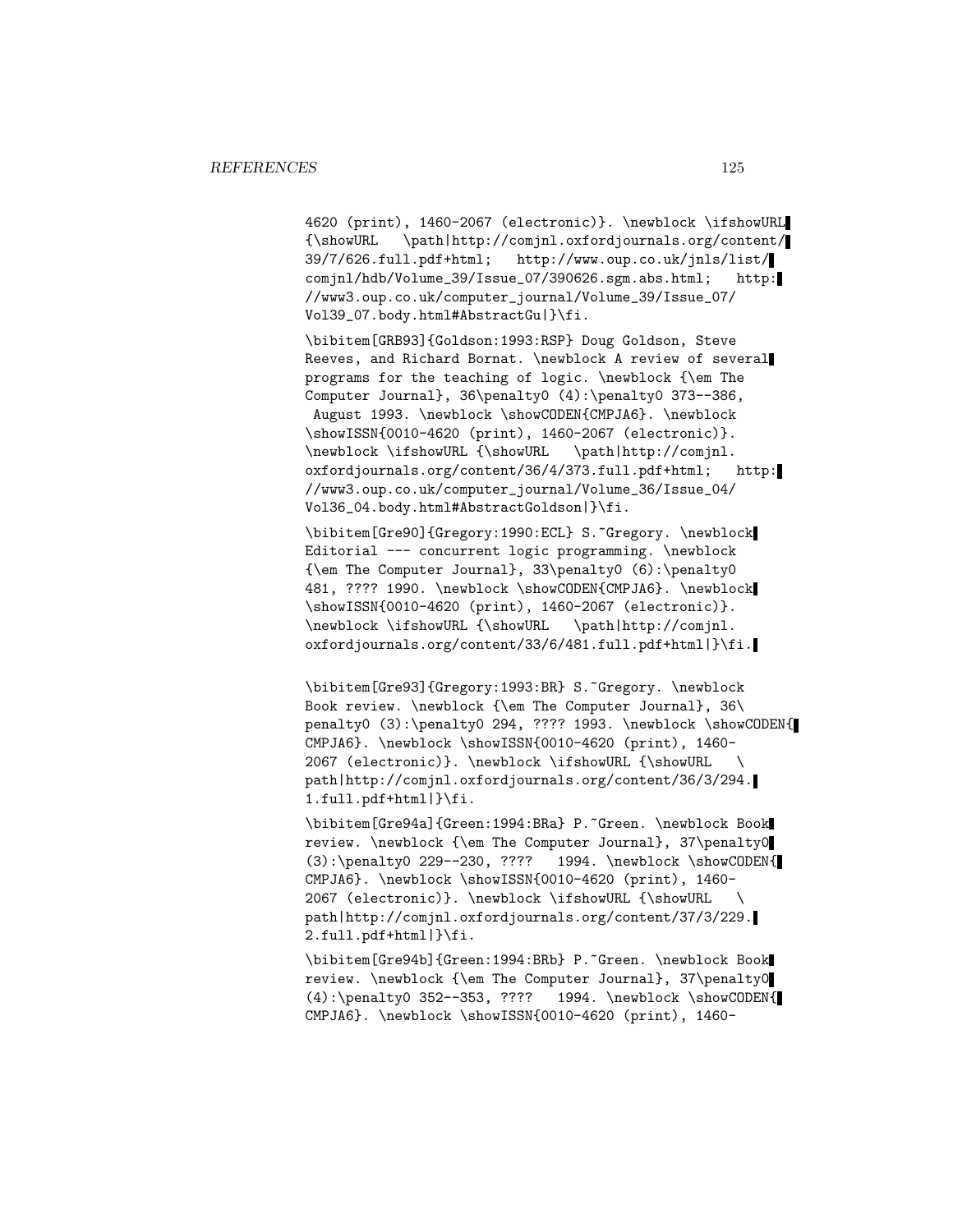2067 (electronic)}. \newblock \ifshowURL {\showURL \ path|http://comjnl.oxfordjournals.org/content/37/4/352. 2.full.pdf+html|}\fi.

\bibitem[Gri90]{Griswold:1990:SSI} R.~E. Griswold. \newblock String scanning in the {Icon} programming language. \ newblock {\em The Computer Journal}, 33\penalty0 (2): \penalty0 98--107, April 1990. \newblock \showCODEN{ CMPJA6}. \newblock \showISSN{0010-4620 (print), 1460- 2067 (electronic)}. \newblock \ifshowURL {\showURL \ path|http://comjnl.oxfordjournals.org/content/33/2/98. full.pdf+html; http://www3.oup.co.uk/computer\_journal/ hdb/Volume\_33/Issue\_02/tiff/100.tif; http://www3.oup. co.uk/computer\_journal/hdb/Volume\_33/Issue\_02/tiff/101. tif; http://www3.oup.co.uk/computer\_journal/hdb/Volume\_ 33/Issue\_02/tiff/102.tif; http://www3.oup.co.uk/computer\_ journal/hdb/Volume\_33/Issue\_02/tiff/103.tif; http:/ /www3.oup.co.uk/computer\_journal/hdb/Volume\_33/Issue\_ 02/tiff/104.tif; http://www3.oup.co.uk/computer\_journal/ hdb/Volume\_33/Issue\_02/tiff/105.tif; http://www3.oup. co.uk/computer\_journal/hdb/Volume\_33/Issue\_02/tiff/106. tif; http://www3.oup.co.uk/computer\_journal/hdb/Volume\_ 33/Issue\_02/tiff/107.tif; http://www3.oup.co.uk/computer\_ journal/hdb/Volume\_33/Issue\_02/tiff/98.tif; http:// www3.oup.co.uk/computer\_journal/hdb/Volume\_33/Issue\_02/ tiff/99.tif|}\fi.

\bibitem[Gri92]{Gries:1992:CFM} David Gries. \newblock Correspondence: On {''Finding a Majority When Sorting is Not Available''}. \newblock {\em The Computer Journal} , 35\penalty0 (3):\penalty0 298, June 1992. \newblock \showCODEN{CMPJA6}. \newblock \showISSN{0010-4620 (print) , 1460-2067 (electronic)}. \newblock \ifshowURL {\showURL \path|http://www3.oup.co.uk/computer\_journal/hdb/Volume\_ 35/Issue\_03/tiff/298.tif|}\fi. \newblock See \cite{Campbell: 1991:FMW}. Points out that the supposedly new algorithm was previously published by Boyer and Moore (1982), Misra and Gries (1982), and Gries (1990).

\bibitem[Gru96]{Grundy:1996:THR} Jim Grundy. \newblock Transformational hierarchical reasoning. \newblock {\ em The Computer Journal}, 39\penalty0 (4):\penalty0 291--302, ???? 1996. \newblock \showCODEN{CMPJA6}. \newblock \showISSN{0010-4620 (print), 1460-2067 (electronic)}. \newblock \ifshowURL {\showURL \path|http://comjnl. oxfordjournals.org/content/39/4/291.full.pdf+html; http: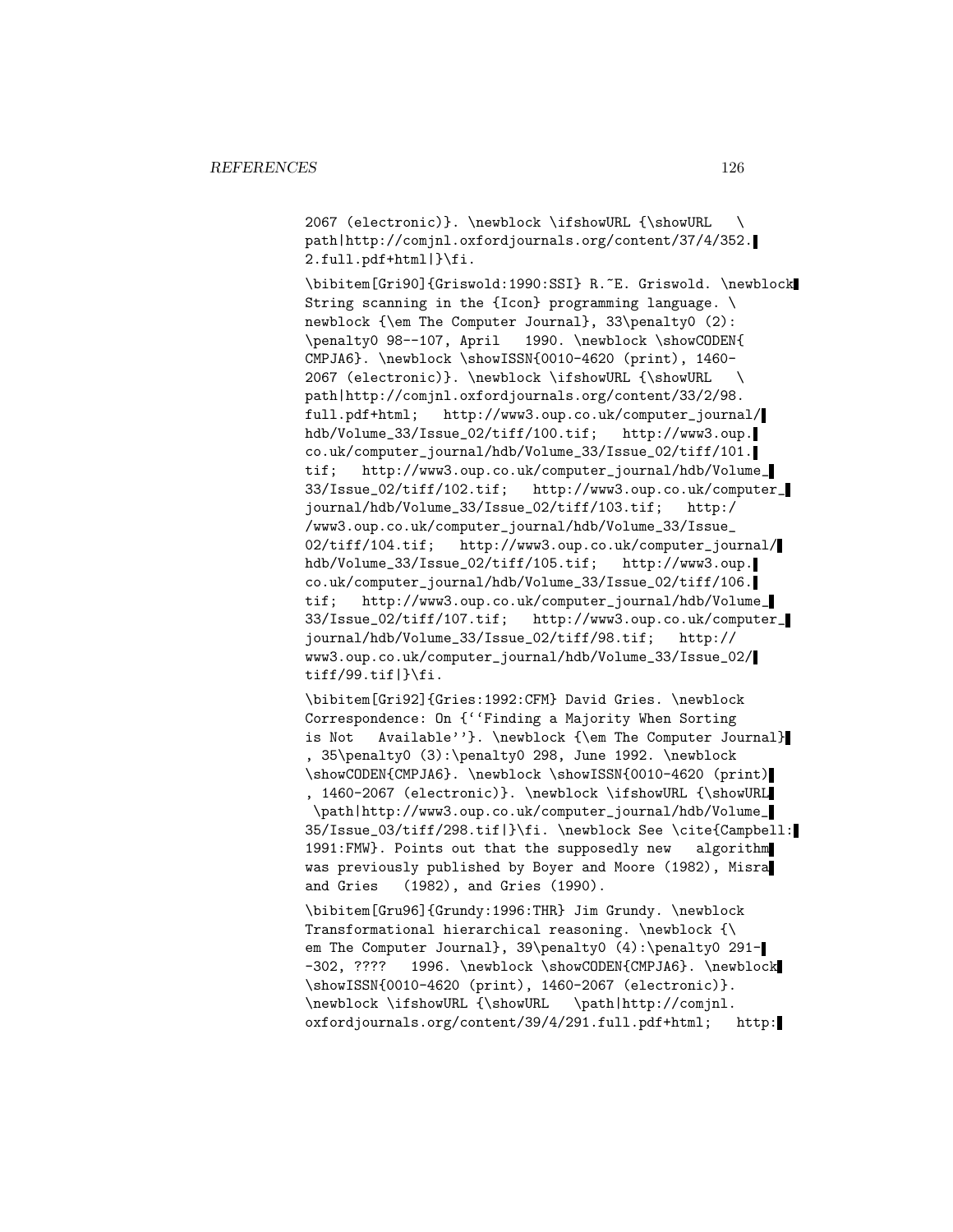//www.oup.co.uk/jnls/list/comjnl/hdb/Volume\_39/Issue\_ 04/390291.sgm.abs.html; http://www3.oup.co.uk/computer\_ journal/Volume\_39/Issue\_04/Vol39\_04.body.html#AbstractGrundy|} \fi.

\bibitem[Gup94]{Gupta:1994:BR} A.~Gupta. \newblock Book review. \newblock {\em The Computer Journal}, 37\penalty0 (8):\penalty0 731, ???? 1994. \newblock \showCODEN{CMPJA6} . \newblock \showISSN{0010-4620 (print), 1460-2067 (electronic) }. \newblock \ifshowURL {\showURL \path|http://comjnl. oxfordjournals.org/content/37/8/731.1.full.pdf+html|} \fi.

\bibitem[Gup95]{Gupta:1995:NEC} P.~P. Gupta. \newblock A new era in computation. \newblock {\em The Computer Journal}, 38\penalty0 (1):\penalty0 87, ???? 1995. \newblock \showCODEN{CMPJA6}. \newblock \showISSN{0010-4620 (print) , 1460-2067 (electronic)}. \newblock \ifshowURL {\showURL \path|http://comjnl.oxfordjournals.org/content/38/1/ 87.full.pdf+html|}\fi.

\bibitem[GV91]{Goel:1991:OFC} V.~Goel and Y.~V. Venkatesh. \newblock On an optimal and faster construction of linear quadtrees from raster-scanned images. \newblock {\em The Computer Journal}, 34\penalty0 (6):\penalty0 A073- -A083, December 1991. \newblock \showCODEN{CMPJA6}. \newblock \showISSN{0010-4620 (print), 1460-2067 (electronic) }.

\bibitem[GV99a]{Gammerman:1999:KCS} Alexander Gammerman and Vladimir Vovk. \newblock {Kolmogorov} complexity: Sources, theory and applications. \newblock {\em The Computer Journal}, 42\penalty0 (4):\penalty0 252--255, ???? 1999. \newblock \showCODEN{CMPJA6}. \newblock \showISSN{0010- 4620 (print), 1460-2067 (electronic)}. \newblock \ifshowURL {\showURL \path|http://comjnl.oxfordjournals.org/content/ 42/4/252.full.pdf+html; http://www3.oup.co.uk/computer\_ journal/hdb/Volume\_42/Issue\_04/420252.sgm.abs.html; http://www3.oup.co.uk/computer\_journal/hdb/Volume\_42/ Issue\_04/pdf/420252.pdf|}\fi.

\bibitem[GV99b]{Gammerman:1999:SIE} Alexander Gammerman and Vladimir Vovk. \newblock Special issue editorial: {Kolmogorov} complexity. \newblock {\em The Computer Journal} , 42\penalty0 (4):\penalty0 251, ???? 1999. \newblock \showCODEN{CMPJA6}. \newblock \showISSN{0010-4620 (print) , 1460-2067 (electronic)}. \newblock \ifshowURL {\showURL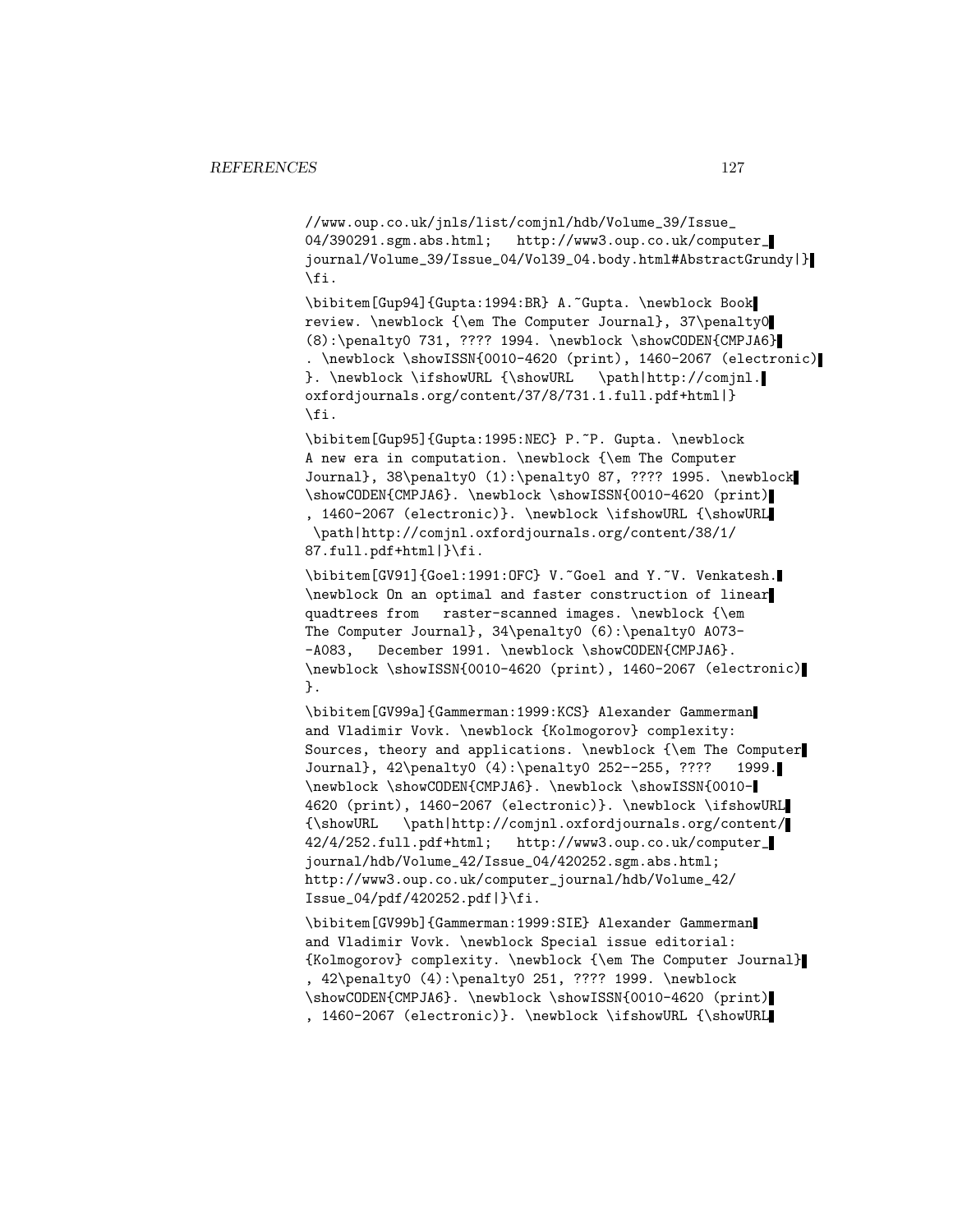\path|http://comjnl.oxfordjournals.org/content/42/4/ 251.full.pdf+html; http://www3.oup.co.uk/computer\_journal/ hdb/Volume\_42/Issue\_04/420251.sgm.abs.html; http:// www3.oup.co.uk/computer\_journal/hdb/Volume\_42/Issue\_04/ pdf/420251.pdf|}\fi.

\bibitem[GWWB98]{Gillet:1998:SDM} Valerie~J. Gillet, David~ J. Wild, Peter Willett, and John Bradshaw. \newblock Similarity and dissimilarity methods for processing chemical structure databases. \newblock {\em The Computer Journal}, 41\penalty0 (8):\penalty0 547--558, ???? 1998. \newblock \showCODEN{ CMPJA6}. \newblock \showISSN{0010-4620 (print), 1460- 2067 (electronic)}. \newblock \ifshowURL {\showURL \ path|http://comjnl.oxfordjournals.org/content/41/8/547. full.pdf+html; http://www3.oup.co.uk/computer\_journal/ Volume\_41/Issue\_08/Vol41\_08.body.html#AbstractGillet|} \fi.

\bibitem[HAAZ99]{Hiasat:1999:SCV} Ahmad~A. Hiasat and Hoda Abdel-Aty-Zohdy. \newblock Semi-custom {VLSI} design and implementation of a new efficient {RNS} division algorithm. \newblock {\em The Computer Journal}, 42\penalty0 (3):\penalty0 232--240, ???? 1999. \newblock \showCODEN{ CMPJA6}. \newblock \showISSN{0010-4620 (print), 1460- 2067 (electronic)}. \newblock \ifshowURL {\showURL \ path|http://comjnl.oxfordjournals.org/content/42/3/232. full.pdf+html; http://www3.oup.co.uk/computer\_journal/ hdb/Volume\_42/Issue\_03/420232.sgm.abs.html; http:// www3.oup.co.uk/computer\_journal/hdb/Volume\_42/Issue\_03/ pdf/420232.pdf|}\fi.

\bibitem[Had90]{Haddon:1990:CSL} B.~K. Haddon. \newblock {Cycle-Sort}: a linear sorting method. \newblock {\em The Computer Journal}, 33\penalty0 (4):\penalty0 365- -367, August 1990. \newblock \showCODEN{CMPJA6}. \newblock \showISSN{0010-4620 (print), 1460-2067 (electronic)}. \newblock \ifshowURL {\showURL \path|http://comjnl. oxfordjournals.org/content/33/4/365.full.pdf+html; http: //www3.oup.co.uk/computer\_journal/hdb/Volume\_33/Issue\_ 04/tiff/365.tif; http://www3.oup.co.uk/computer\_journal/ hdb/Volume\_33/Issue\_04/tiff/366.tif; http://www3.oup. co.uk/computer\_journal/hdb/Volume\_33/Issue\_04/tiff/367. tif|}\fi.

\bibitem[Hal93a]{Hall:1993:BRa} P.~Hall. \newblock Book review. \newblock {\em The Computer Journal}, 36\penalty0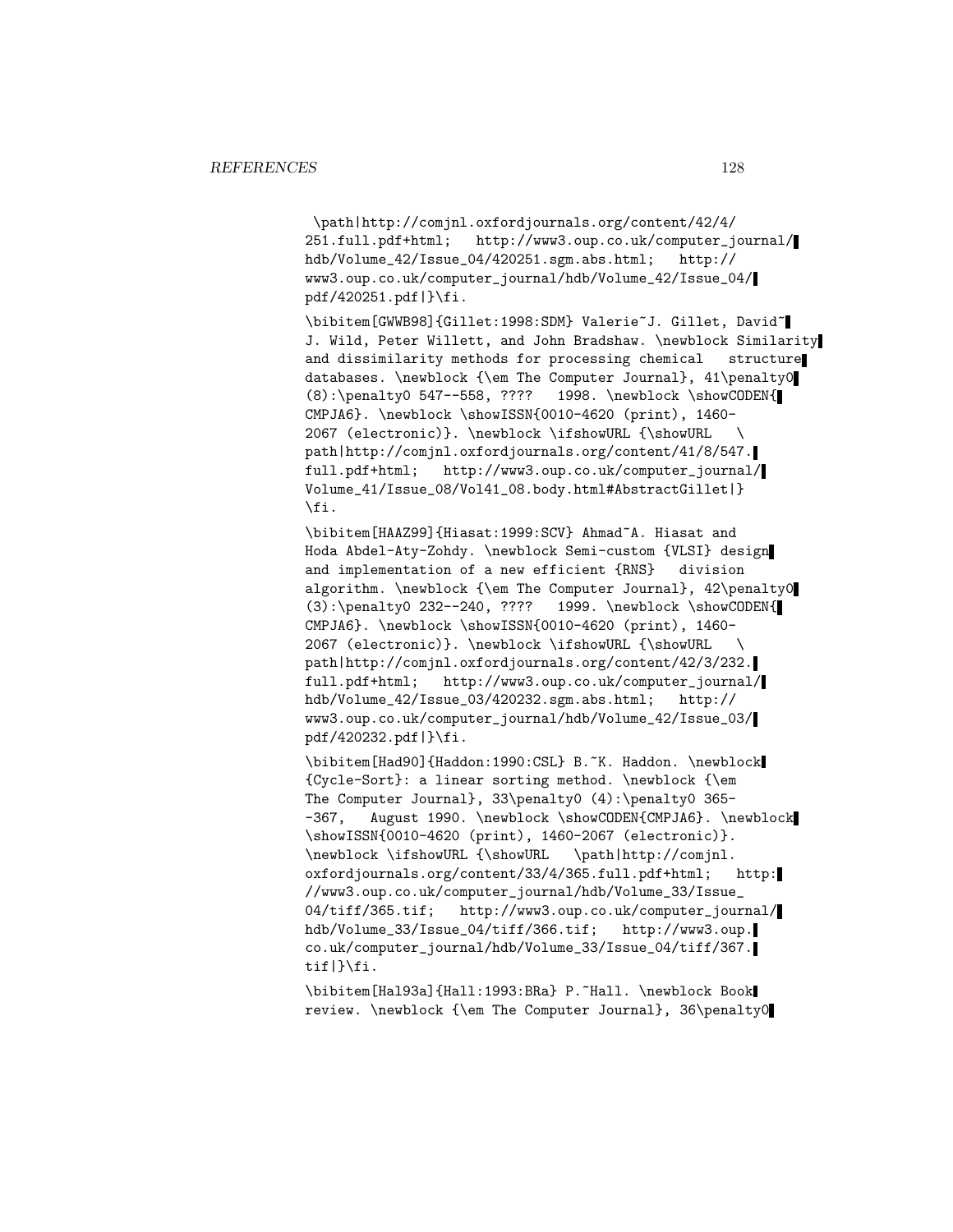(6):\penalty0 595, ???? 1993. \newblock \showCODEN{CMPJA6} . \newblock \showISSN{0010-4620 (print), 1460-2067 (electronic) }. \newblock \ifshowURL {\showURL \path|http://comjnl. oxfordjournals.org/content/36/6/595.1.full.pdf+html|} \fi.

\bibitem[Hal93b]{Hall:1993:BRb} P.~Hall. \newblock Book review. \newblock {\em The Computer Journal}, 36\penalty0 (6):\penalty0 596--597, ???? 1993. \newblock \showCODEN{ CMPJA6}. \newblock \showISSN{0010-4620 (print), 1460- 2067 (electronic)}. \newblock \ifshowURL {\showURL \ path|http://comjnl.oxfordjournals.org/content/36/6/596. 2.full.pdf+html|}\fi.

\bibitem[Hal93c]{Hall:1993:BR} P.~Hall. \newblock Book review. \newblock {\em The Computer Journal}, 36\penalty0  $(6): \penalty0 597, ???? 1993. \newblock \showCODEN{CMPJAG}$ . \newblock \showISSN{0010-4620 (print), 1460-2067 (electronic) }. \newblock \ifshowURL {\showURL \path|http://comjnl. oxfordjournals.org/content/36/6/597.1.full.pdf+html|} \fi.

\bibitem[Ham91a]{Hammersley:1991:AET} A.~P. Hammersley. \newblock Algorithm 125: Efficient two-dimensional fast {Fourier} transform subroutines for real-valued or { Hermitian} data. \newblock {\em The Computer Journal} , 34\penalty0 (4):\penalty0 362--370, August 1991. \ newblock \showCODEN{CMPJA6}. \newblock \showISSN{0010-4620 (print), 1460-2067 (electronic)}. \newblock \ifshowURL {\showURL \path|http://www3.oup.co.uk/computer\_journal/ hdb/Volume\_34/Issue\_04/tiff/362.tif; http://www3.oup. co.uk/computer\_journal/hdb/Volume\_34/Issue\_04/tiff/363. tif; http://www3.oup.co.uk/computer\_journal/hdb/Volume\_ 34/Issue\_04/tiff/364.tif; http://www3.oup.co.uk/computer\_ journal/hdb/Volume\_34/Issue\_04/tiff/365.tif; http:/ /www3.oup.co.uk/computer\_journal/hdb/Volume\_34/Issue\_ 04/tiff/366.tif; http://www3.oup.co.uk/computer\_journal/ hdb/Volume\_34/Issue\_04/tiff/367.tif; http://www3.oup. co.uk/computer\_journal/hdb/Volume\_34/Issue\_04/tiff/368. tif; http://www3.oup.co.uk/computer\_journal/hdb/Volume\_ 34/Issue\_04/tiff/369.tif; http://www3.oup.co.uk/computer\_ journal/hdb/Volume\_34/Issue\_04/tiff/370.tif|}\fi. \bibitem[Ham91b]{Hammersley:1991:ISD} P.~Hammersley. \ newblock Information systems design methodologies -- book reviews. \newblock {\em The Computer Journal}, 34\ penalty0 (2):\penalty0 182--185, April 1991. \newblock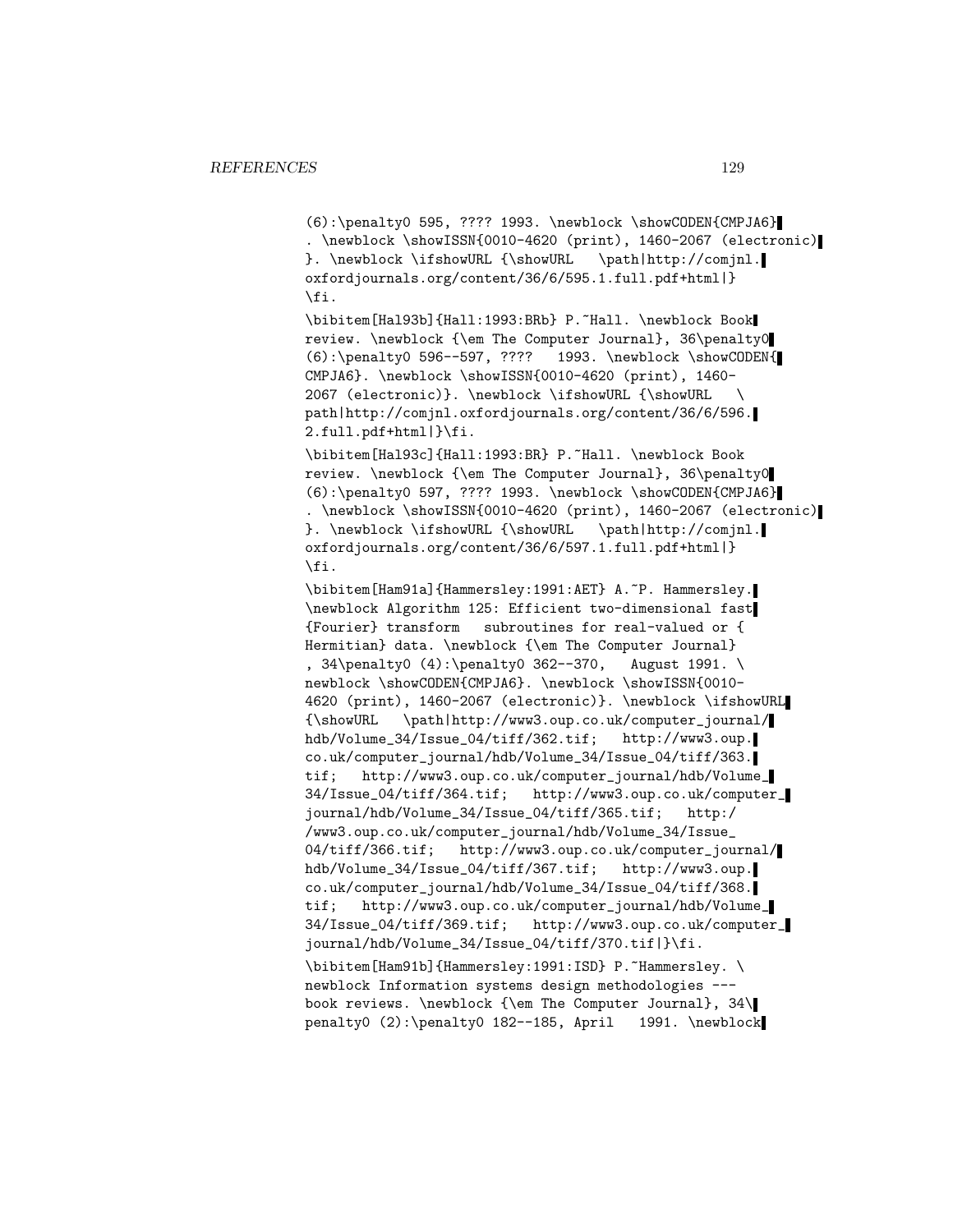\showCODEN{CMPJA6}. \newblock \showISSN{0010-4620 (print) , 1460-2067 (electronic)}. \newblock \ifshowURL {\showURL \path|http://comjnl.oxfordjournals.org/content/34/2/ 182.full.pdf+html; http://www3.oup.co.uk/computer\_journal/ hdb/Volume\_34/Issue\_02/tiff/182.tif; http://www3.oup. co.uk/computer\_journal/hdb/Volume\_34/Issue\_02/tiff/183. tif; http://www3.oup.co.uk/computer\_journal/hdb/Volume\_ 34/Issue\_02/tiff/184.tif; http://www3.oup.co.uk/computer\_ journal/hdb/Volume\_34/Issue\_02/tiff/185.tif|}\fi.

\bibitem[Ham93a]{Hammersley:1993:E} P.~Hammersley. \newblock Editorial. \newblock {\em The Computer Journal}, 36\penalty0 (4):\penalty0 297--298, ???? 1993. \newblock \showCODEN{ CMPJA6}. \newblock \showISSN{0010-4620 (print), 1460- 2067 (electronic)}. \newblock \ifshowURL {\showURL \ path|http://comjnl.oxfordjournals.org/content/36/4/297. full.pdf+html|}\fi.

\bibitem[Ham93b]{Hammersley:1993:SIE} Peter Hammersley. \newblock Special issue editorial: Computing curricula. \newblock {\em The Computer Journal}, 36\penalty0 (4) :\penalty0 297--??, August 1993. \newblock \showCODEN{ CMPJA6}. \newblock \showISSN{0010-4620 (print), 1460- 2067 (electronic)}. \newblock \ifshowURL {\showURL \ path|http://www3.oup.co.uk/computer\_journal/Volume\_36/ Issue\_04/Vol36\_04.body.html#AbstractHammersley|}\fi.

\bibitem[Ham94a]{Hamilton:1994:BRa} R.~Hamilton. \newblock Book review. \newblock {\em The Computer Journal}, 37\ penalty0 (2):\penalty0 148, ???? 1994. \newblock \showCODEN{ CMPJA6}. \newblock \showISSN{0010-4620 (print), 1460- 2067 (electronic)}. \newblock \ifshowURL {\showURL \ path|http://comjnl.oxfordjournals.org/content/37/2/148. 1.full.pdf+html|}\fi.

\bibitem[Ham94b]{Hamilton:1994:BRb} R.~Hamilton. \newblock Book review. \newblock {\em The Computer Journal}, 37\ penalty0 (7):\penalty0 649--650, ???? 1994. \newblock \showCODEN{CMPJA6}. \newblock \showISSN{0010-4620 (print) , 1460-2067 (electronic)}. \newblock \ifshowURL {\showURL \path|http://comjnl.oxfordjournals.org/content/37/7/ 649.2.full.pdf+html|}\fi.

\bibitem[Ham96a]{Hamilton:1996:BR} A.~G. Hamilton. \newblock Book review. \newblock {\em The Computer Journal}, 39\ penalty0 (8):\penalty0 727--728, ???? 1996. \newblock \showCODEN{CMPJA6}. \newblock \showISSN{0010-4620 (print)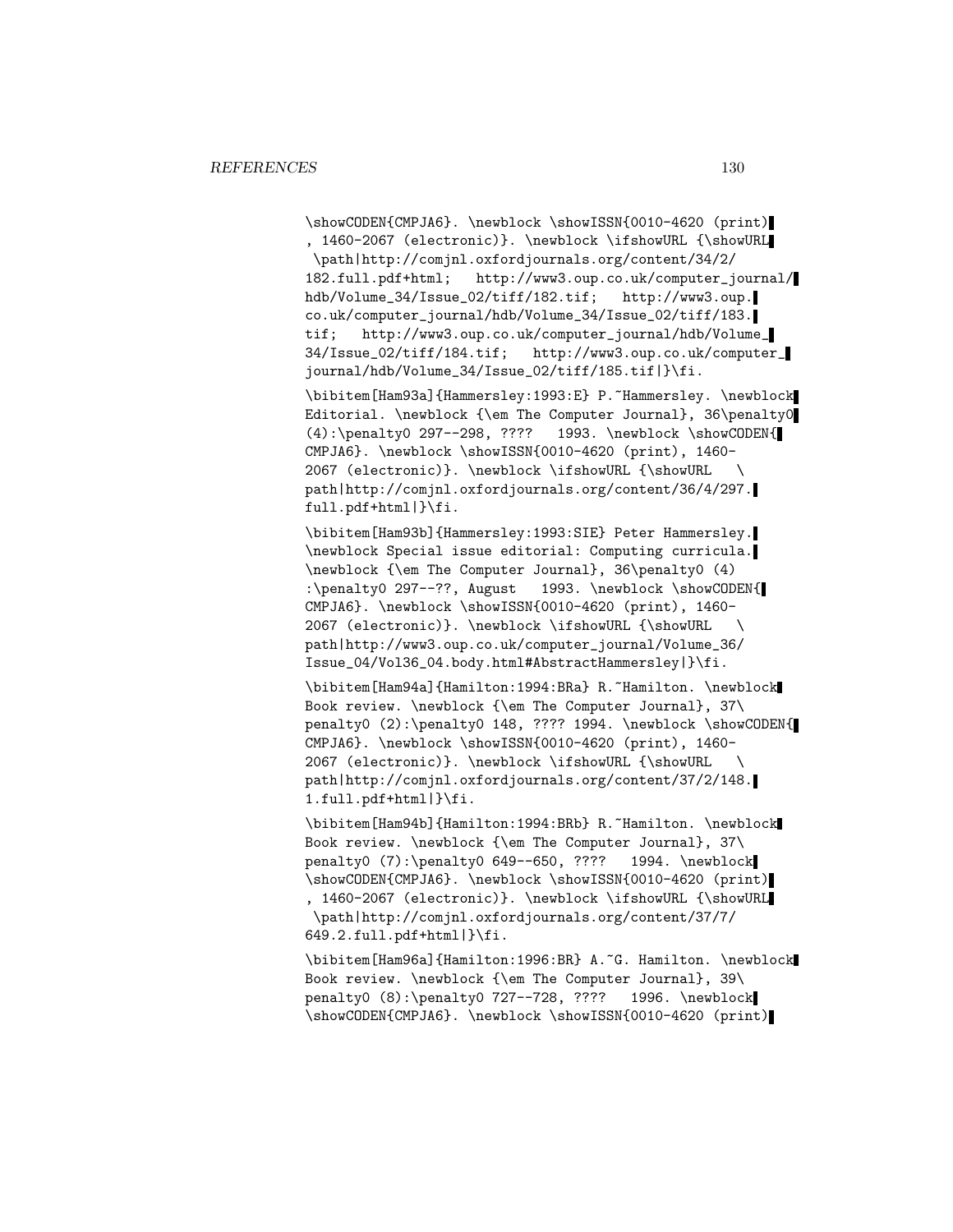, 1460-2067 (electronic)}. \newblock \ifshowURL {\showURL \path|http://comjnl.oxfordjournals.org/content/39/8/ 727.full.pdf+html|}\fi.

\bibitem[Ham96b]{Hammond:1996:BRaa} K.~Hammond. \newblock Book review. \newblock {\em The Computer Journal}, 39\ penalty0 (9):\penalty0 813--815, ???? 1996. \newblock \showCODEN{CMPJA6}. \newblock \showISSN{0010-4620 (print) , 1460-2067 (electronic)}. \newblock \ifshowURL {\showURL \path|http://comjnl.oxfordjournals.org/content/39/9/ 813.2.full.pdf+html|}\fi.

\bibitem[Ham96c]{Hammond:1996:BRbb} K.~Hammond. \newblock Book review. \newblock {\em The Computer Journal}, 39\ penalty0 (9):\penalty0 813--815, ???? 1996. \newblock \showCODEN{CMPJA6}. \newblock \showISSN{0010-4620 (print) , 1460-2067 (electronic)}. \newblock \ifshowURL {\showURL \path|http://comjnl.oxfordjournals.org/content/39/9/ 813.3.full.pdf+html|}\fi.

\bibitem[Ham96d]{Hammond:1996:BR} K.~Hammond. \newblock Book review. \newblock {\em The Computer Journal}, 39\ penalty0 (9):\penalty0 813--815, ???? 1996. \newblock \showCODEN{CMPJA6}. \newblock \showISSN{0010-4620 (print) , 1460-2067 (electronic)}. \newblock \ifshowURL {\showURL \path|http://comjnl.oxfordjournals.org/content/39/9/ 813.4.full.pdf+html|}\fi.

\bibitem[HAM98]{Hubert:1998:RSP} Lawrence Hubert, Phipps Arabie, and Jacqueline Meulman. \newblock The representation of symmetric proximity data: Dimensions and classifications. \newblock {\em The Computer Journal}, 41\penalty0 (8) :\penalty0 566--577, ???? 1998. \newblock \showCODEN{ CMPJA6}. \newblock \showISSN{0010-4620 (print), 1460- 2067 (electronic)}. \newblock \ifshowURL {\showURL \ path|http://comjnl.oxfordjournals.org/content/41/8/566. full.pdf+html; http://www3.oup.co.uk/computer\_journal/ Volume\_41/Issue\_08/Vol41\_08.body.html#AbstractHubert|} \fi.

\bibitem[Han91]{Hankins:1991:BR} C.~Hankins. \newblock Book review. \newblock {\em The Computer Journal}, 34\ penalty0 (3):\penalty0 194, ???? 1991. \newblock \showCODEN{ CMPJA6}. \newblock \showISSN{0010-4620 (print), 1460- 2067 (electronic)}. \newblock \ifshowURL {\showURL \ path|http://comjnl.oxfordjournals.org/content/34/3/194. 2.full.pdf+html|}\fi.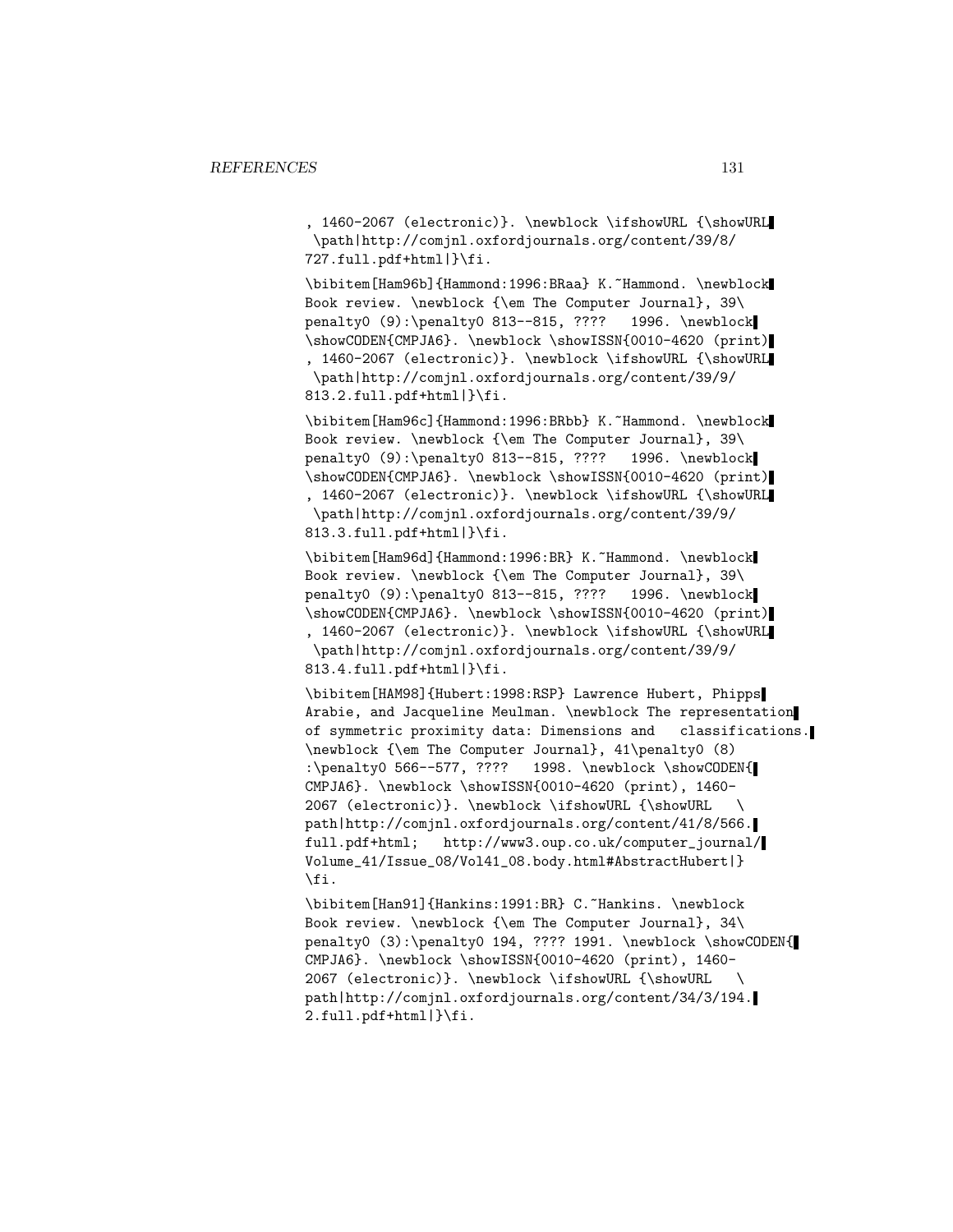\bibitem[Han94a]{Hanna:1994:BR} F.~K. Hanna. \newblock Book review. \newblock {\em The Computer Journal}, 37\ penalty0 (8):\penalty0 720--721, ???? 1994. \newblock \showCODEN{CMPJA6}. \newblock \showISSN{0010-4620 (print) , 1460-2067 (electronic)}. \newblock \ifshowURL {\showURL \path|http://comjnl.oxfordjournals.org/content/37/8/ 720.2.full.pdf+html|}\fi.

\bibitem[Han94b]{Hansen:1994:ICS} Per~Brinch Hansen. \ newblock Interference control in {SuperPascal} --- a blockstructured parallel language. \newblock {\em The Computer Journal}, 37\penalty0 (5):\penalty0 399--406, ???? 1994. \newblock \showCODEN{CMPJA6}. \newblock \showISSN{0010- 4620 (print), 1460-2067 (electronic)}. \newblock \ifshowURL {\showURL \path|http://comjnl.oxfordjournals.org/content/ 37/5/399.full.pdf+html; http://www3.oup.co.uk/computer\_ journal/Volume\_37/Issue\_05/Vol37\_05.body.html#AbstractHansen|} \fi.

\bibitem[Han95]{Hankin:1995:BR} C.~L. Hankin. \newblock Book review. \newblock {\em The Computer Journal}, 38\ penalty0 (10):\penalty0 831--832, ???? 1995. \newblock \showCODEN{CMPJA6}. \newblock \showISSN{0010-4620 (print) , 1460-2067 (electronic)}. \newblock \ifshowURL {\showURL \path|http://comjnl.oxfordjournals.org/content/38/10/ 831.2.full.pdf+html|}\fi.

\bibitem[Har92]{Harrison:1992:HOA} P.~G. Harrison. \newblock A higher-order approach to parallel algorithms. \newblock {\em The Computer Journal}, 35\penalty0 (6):\penalty0 555--566, December 1992. \newblock \showCODEN{CMPJA6} . \newblock \showISSN{0010-4620 (print), 1460-2067 (electronic) }. \newblock \ifshowURL {\showURL \path|http://comjnl. oxfordjournals.org/content/35/6/555.full.pdf+html; http: //www3.oup.co.uk/computer\_journal/Volume\_36/Issue\_06/ Vol35\_06.body.html#AbstractHarrison|}\fi.

\bibitem[Har95]{Harrison:1995:BDD} John Harrison. \newblock Binary decision diagrams as a {HOL} derived rule. \newblock {\em The Computer Journal}, 38\penalty0 (2):\penalty0 162--170, ???? 1995. \newblock \showCODEN{CMPJA6}. \ newblock \showISSN{0010-4620 (print), 1460-2067 (electronic) }. \newblock \ifshowURL {\showURL \path|http://comjnl. oxfordjournals.org/content/38/2/162.full.pdf+html; http: //www3.oup.co.uk/computer\_journal/Volume\_38/Issue\_02/ Vol38\_02.body.html#AbstractHarrison|}\fi.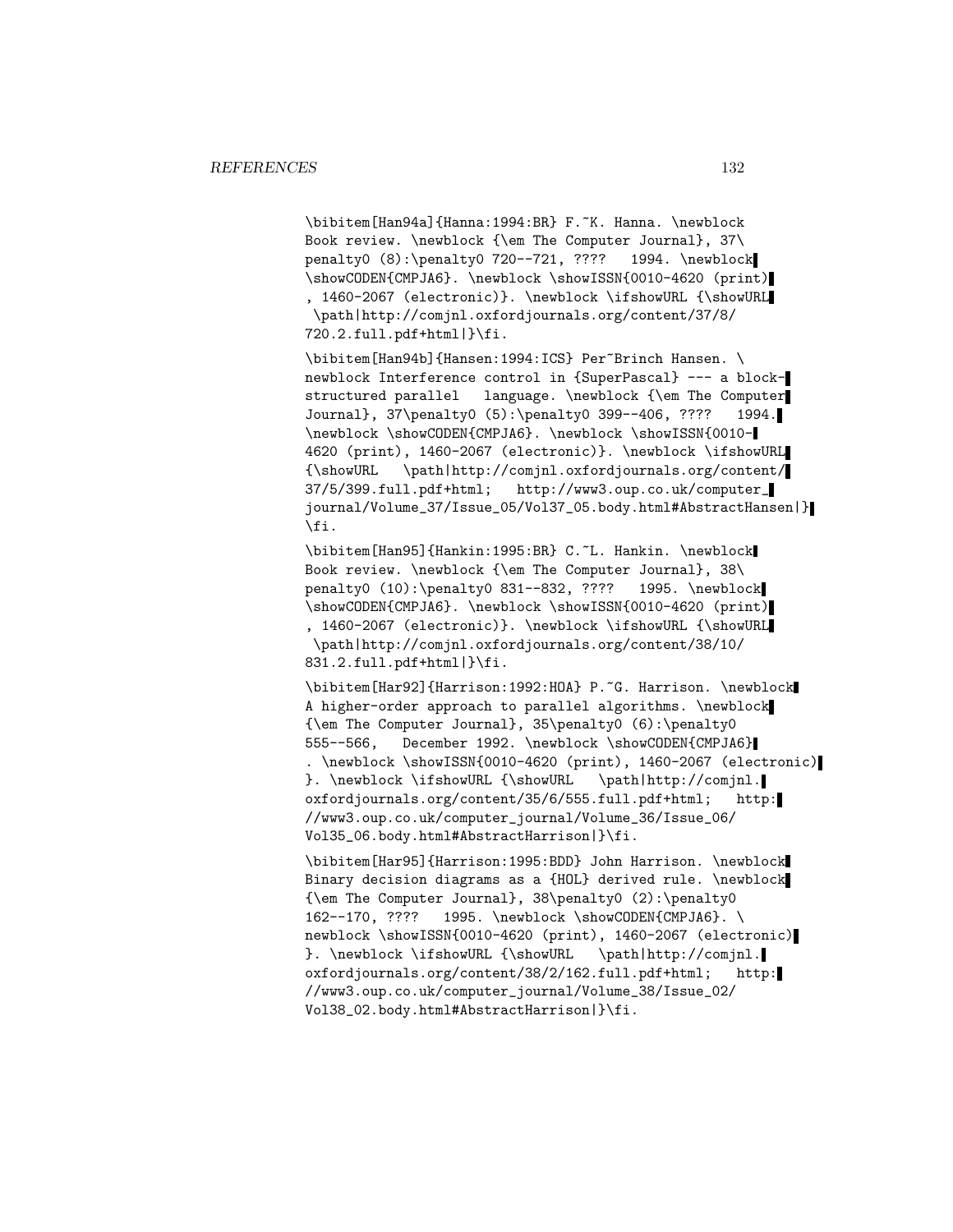\bibitem[Har96]{Harvey:1996:BR} I. Harvey. \newblock Book review. \newblock {\em The Computer Journal}, 39\penalty0  $(2): \penalty0 169, ???? 1996. \newblock \showCODEN{CMDIAG}$ . \newblock \showISSN{0010-4620 (print), 1460-2067 (electronic) }. \newblock \ifshowURL {\showURL \path|http://comjnl. oxfordjournals.org/content/39/2/169.1.full.pdf+html|} \fi.

\bibitem[Hau94]{Haughton:1994:BR} H.~P. Haughton. \newblock Book review. \newblock {\em The Computer Journal}, 37\ penalty0 (7):\penalty0 646--647, ???? 1994. \newblock \showCODEN{CMPJA6}. \newblock \showISSN{0010-4620 (print) , 1460-2067 (electronic)}. \newblock \ifshowURL {\showURL \path|http://comjnl.oxfordjournals.org/content/37/7/  $646.2.full.pdf+html$ |}\fi.

\bibitem[Hav95]{Haverkort:1995:SPM} Boudewijn~R. Haverkort. \newblock In search of probability mass: probabilistic evaluation of high-level specified {Markov} models. \newblock {\em The Computer Journal}, 38\penalty0 (7) :\penalty0 521--529, ???? 1995. \newblock \showCODEN{ CMPJA6}. \newblock \showISSN{0010-4620 (print), 1460- 2067 (electronic)}. \newblock \ifshowURL {\showURL \ path|http://comjnl.oxfordjournals.org/content/38/7/521. full.pdf+html; http://www3.oup.co.uk/computer\_journal/ Volume\_38/Issue\_07/Vol38\_07.body.html#AbstractHaverkort|} \fi.

\bibitem[Hay94]{Hayes:1994:BR} G.~Hayes. \newblock Book review. \newblock {\em The Computer Journal}, 37\penalty0  $(8): \penalty0 722--723, ???? 1994. \newblock \showCODEN{$ CMPJA6}. \newblock \showISSN{0010-4620 (print), 1460- 2067 (electronic)}. \newblock \ifshowURL {\showURL \ path|http://comjnl.oxfordjournals.org/content/37/8/722. 2.full.pdf+html|}\fi.

\bibitem[HCH96a]{Hsu:1996:GNS} Wen-Jing Hsu, Moon~Jung Chung, and Zejun Hu. \newblock {Gaussian} networks for scalable distributed systems. \newblock {\em The Computer Journal}, 39\penalty0 (5):\penalty0 417--426, ???? 1996. \newblock \showCODEN{CMPJA6}. \newblock \showISSN{0010- 4620 (print), 1460-2067 (electronic)}. \newblock \ifshowURL {\showURL \path|http://comjnl.oxfordjournals.org/content/ 39/5/417.full.pdf+html; http://www.oup.co.uk/jnls/list/ comjnl/hdb/Volume\_39/Issue\_05/390417.sgm.abs.html; http: //www3.oup.co.uk/computer\_journal/Volume\_39/Issue\_05/ Vol39\_05.body.html#AbstractHsu|}\fi.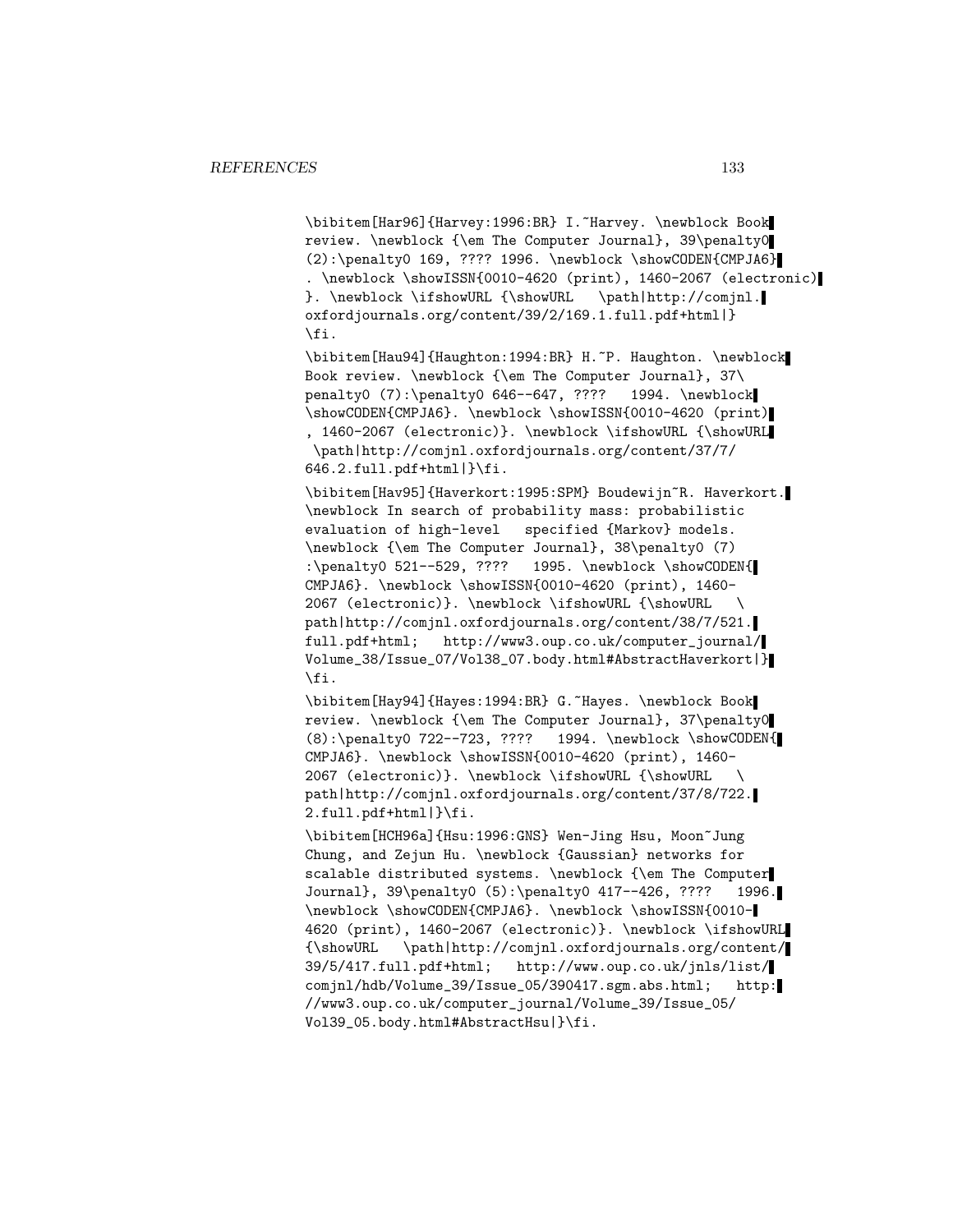\bibitem[HCH96b]{Huang:1996:RPV} Chung-Ming Huang, Ye-In Chang, and Duen-Tay Huang. \newblock Reverse protocol verification: concept, algorithm and application. \newblock {\em The Computer Journal}, 39\penalty0 (6):\penalty0 511--524, ???? 1996. \newblock \showCODEN{CMPJA6}. \ newblock \showISSN{0010-4620 (print), 1460-2067 (electronic) }. \newblock \ifshowURL {\showURL \path|http://comjnl. oxfordjournals.org/content/39/6/511.full.pdf+html; http: //www.oup.co.uk/jnls/list/comjnl/hdb/Volume\_39/Issue\_ 06/390511.sgm.abs.html; http://www3.oup.co.uk/computer\_ journal/Volume\_39/Issue\_06/Vol39\_06.body.html#AbstractHuang1|} \fi.

\bibitem[Hel93]{Hellwagner:1993:DCS} Hermann Hellwagner. \newblock Design considerations for scalable parallel file systems. \newblock {\em The Computer Journal}, 36\ penalty0 (8):\penalty0 741--755, ???? 1993. \newblock \showCODEN{CMPJA6}. \newblock \showISSN{0010-4620 (print) , 1460-2067 (electronic)}. \newblock \ifshowURL {\showURL \path|http://comjnl.oxfordjournals.org/content/36/8/ 741.full.pdf+html; http://www3.oup.co.uk/computer\_journal/ Volume\_36/Issue\_08/Vol36\_08.body.html#AbstractHellwagner|} \fi.

\bibitem[Hen91]{Henderson:1991:C} J.~Henderson. \newblock Correspondence. \newblock {\em The Computer Journal}, 34\penalty0 (4):\penalty0 310, ???? 1991. \newblock \ showCODEN{CMPJA6}. \newblock \showISSN{0010-4620 (print) , 1460-2067 (electronic)}. \newblock \ifshowURL {\showURL \path|http://comjnl.oxfordjournals.org/content/34/4/ 310.full.pdf+html|}\fi.

\bibitem[Her91]{Herbert:1991:EDS} Andrew Herbert. \newblock Editorial: Distributed systems. \newblock {\em The Computer Journal}, 34\penalty0 (6):\penalty0 481, December 1991. \newblock \showCODEN{CMPJA6}. \newblock \showISSN{0010- 4620 (print), 1460-2067 (electronic)}. \newblock \ifshowURL {\showURL \path|http://comjnl.oxfordjournals.org/content/ 34/6/481.full.pdf+html; http://www3.oup.co.uk/computer\_ journal/hdb/Volume\_34/Issue\_06/tiff/481.tif|}\fi. \bibitem[HGL93]{Hui:1993:MIS} S.~C. Hui, A.~Goh, and L. ~H. Lau. \newblock A multimedia information system for {IC} failure analysis. \newblock {\em The Computer Journal} , 36\penalty0 (1):\penalty0 97--105, February 1993. \newblock \showCODEN{CMPJA6}. \newblock \showISSN{0010- 4620 (print), 1460-2067 (electronic)}. \newblock \ifshowURL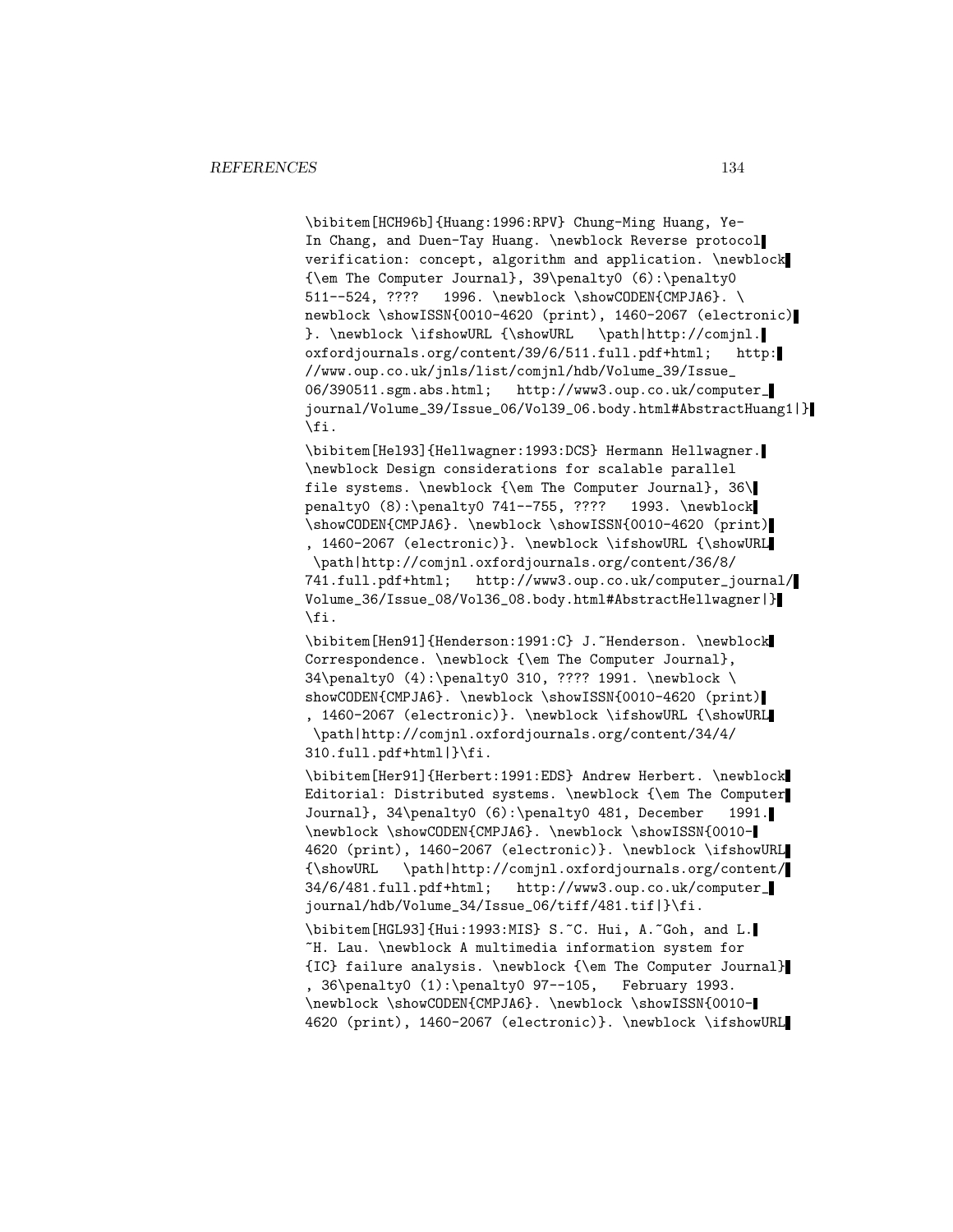{\showURL \path|http://comjnl.oxfordjournals.org/content/ 36/1/97.full.pdf+html; http://www3.oup.co.uk/computer\_ journal/Volume\_36/Issue\_01/Vol36\_01.body.html#AbstractHui|} \fi.

\bibitem[HH94a]{Hamdi:1994:ECI} M.~Hamdi and R.~W. Hall. \newblock An efficient class of interconnection networks for parallel computations. \newblock {\em The Computer Journal}, 37\penalty0 (3):\penalty0 206--218, ???? 1994. \newblock \showCODEN{CMPJA6}. \newblock \showISSN{0010- 4620 (print), 1460-2067 (electronic)}. \newblock \ifshowURL {\showURL \path|http://comjnl.oxfordjournals.org/content/ 37/3/206.full.pdf+html; http://www3.oup.co.uk/computer\_ journal/Volume\_37/Issue\_03/Vol37\_03.body.html#AbstractHamdi|} \fi.

\bibitem[HH94b]{Huang:1994:IPV} Chung-Ming Huang and Jenq-Muh Hsu. \newblock An incremental protocol verification method. \newblock {\em The Computer Journal}, 37\penalty0 (8):\penalty0 698--710, ???? 1994. \newblock \showCODEN{ CMPJA6}. \newblock \showISSN{0010-4620 (print), 1460- 2067 (electronic)}. \newblock \ifshowURL {\showURL \ path|http://comjnl.oxfordjournals.org/content/37/8/698. full.pdf+html; http://www3.oup.co.uk/computer\_journal/ Volume\_37/Issue\_08/Vol37\_08.body.html#AbstractHuang|} \fi.

\bibitem[HH95]{Harrison:1995:EQR} Peter Harrison and Jane Hillston. \newblock Exploiting quasi-reversible structures in {Markovian} process algebra models. \newblock {\ em The Computer Journal}, 38\penalty0 (7):\penalty0 510--520, ???? 1995. \newblock \showCODEN{CMPJA6}. \newblock \showISSN{0010-4620 (print), 1460-2067 (electronic)}. \newblock \ifshowURL {\showURL \path|http://comjnl. oxfordjournals.org/content/38/7/510.full.pdf+html; http: //www3.oup.co.uk/computer\_journal/Volume\_38/Issue\_07/ Vol38\_07.body.html#AbstractHarrison|}\fi.

\bibitem[Hie96]{Hierons:1996:ETS} R.~M. Hierons. \newblock Extending test sequence overlap by invertibility. \newblock {\em The Computer Journal}, 39\penalty0 (4):\penalty0 325--330, ???? 1996. \newblock \showCODEN{CMPJA6}. \ newblock \showISSN{0010-4620 (print), 1460-2067 (electronic) }. \newblock \ifshowURL {\showURL \path|http://comjnl. oxfordjournals.org/content/39/4/325.full.pdf+html; http: //www.oup.co.uk/jnls/list/comjnl/hdb/Volume\_39/Issue\_ 04/390325.sgm.abs.html; http://www3.oup.co.uk/computer\_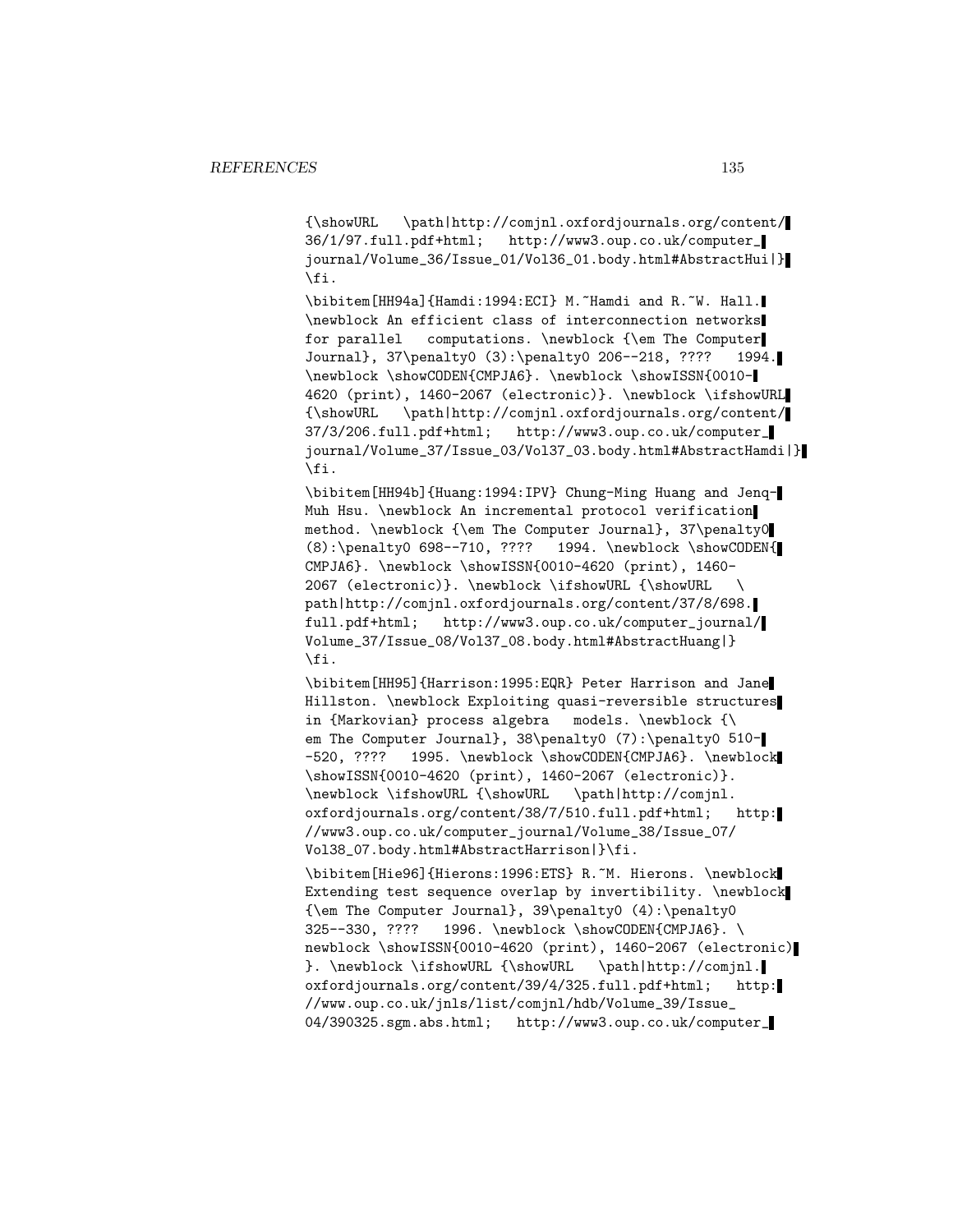journal/Volume\_39/Issue\_04/Vol39\_04.body.html#AbstractHierons|} \fi.

\bibitem[Hie97]{Hierons:1997:TFS} Robert~M. Hierons. \ newblock Testing from a finite-state machine: Extending invertibility to sequences. \newblock {\em The Computer Journal}, 40\penalty0 (4):\penalty0 220--230, ???? 1997. \newblock \showCODEN{CMPJA6}. \newblock \showISSN{0010- 4620 (print), 1460-2067 (electronic)}. \newblock \ifshowURL {\showURL \path|http://comjnl.oxfordjournals.org/content/ 40/4/220.full.pdf+html; http://www.oup.co.uk/computer\_ journal/Volume\_40/Issue\_03/Vol40\_04.body.html#AbstractHierons; http://www3.oup.co.uk/computer\_journal/Volume\_40/Issue\_ 04/Vol40\_04.body.html#AbstractHierons|}\fi.

\bibitem[Hie98]{Hierons:1998:ATD} R.~M. Hierons. \newblock Adaptive testing of a deterministic implementation against a nondeterministic finite state machine. \newblock { \em The Computer Journal}, 41\penalty0 (5):\penalty0 349- -355, ???? 1998. \newblock \showCODEN{CMPJA6}. \newblock \showISSN{0010-4620 (print), 1460-2067 (electronic)}. \newblock \ifshowURL {\showURL \path|http://comjnl. oxfordjournals.org/content/41/5/349.full.pdf+html; http: //www3.oup.co.uk/computer\_journal/Volume\_41/Issue\_05/ Vol41\_05.body.html#AbstractHierons|}\fi.

\bibitem[Hil91]{Hill:1991:BRV} I.~D. Hill. \newblock Book review: {Valerie Illingworth (editor), {\booktitle{Dictionary of Computing (third edition)}}}. \newblock {\em The Computer Journal}, 34\penalty0 (6):\penalty0 521, December 1991. \newblock \showCODEN{CMPJA6}. \newblock \showISSN{ 0010-4620 (print), 1460-2067 (electronic)}. \newblock \ifshowURL {\showURL \path|http://comjnl.oxfordjournals. org/content/34/6/521.full.pdf+html|}\fi.

\bibitem[Hil92]{Hill:1992:BRB} I.~D. Hill. \newblock Book review: {B. Samways and T. Byrne-Jones, \booktitle{Collins Gem Basic Facts: Computers, 3rd edn}}. \newblock {\ em The Computer Journal}, 35\penalty0 (2):\penalty0 128, April 1992. \newblock \showCODEN{CMPJA6}. \newblock \showISSN{0010-4620 (print), 1460-2067 (electronic)}. \newblock \ifshowURL {\showURL \path|http://comjnl. oxfordjournals.org/content/35/2/128.full.pdf+html|}\fi.

\bibitem[HJ99]{Huang:1999:ITB} Chung-Ming Huang and Ming-Yuhe Jang. \newblock Interactive temporal behaviours and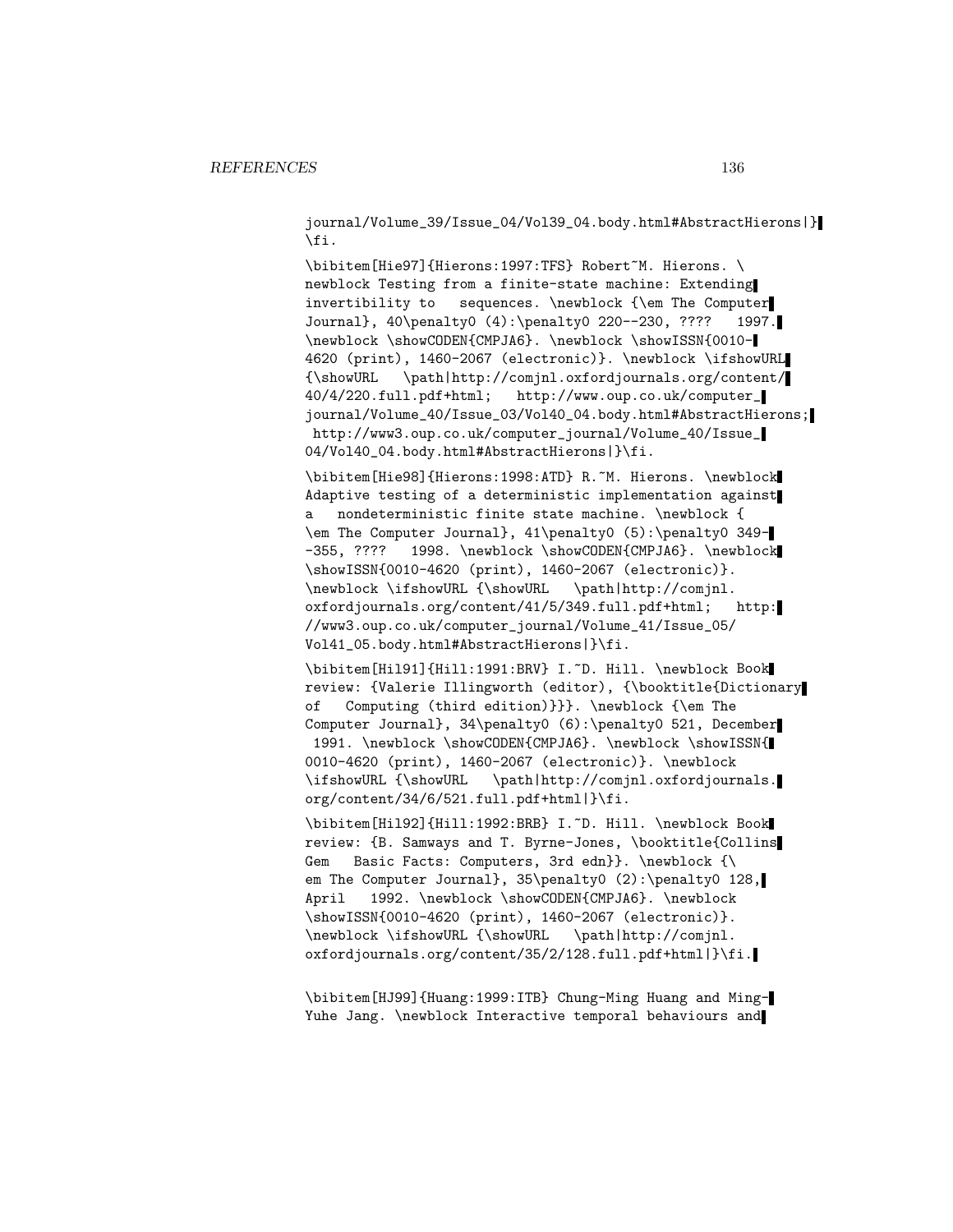modelling for multimedia presentations in the {WWW} environment. \newblock {\em The Computer Journal}, 42\ penalty0 (2):\penalty0 112--128, ???? 1999. \newblock \showCODEN{CMPJA6}. \newblock \showISSN{0010-4620 (print) , 1460-2067 (electronic)}. \newblock \ifshowURL {\showURL \path|http://comjnl.oxfordjournals.org/content/42/2/ 112.full.pdf+html; http://www3.oup.co.uk/computer\_journal/ hdb/Volume\_42/Issue\_02/420112.sgm.abs.html; http:// www3.oup.co.uk/computer\_journal/hdb/Volume\_42/Issue\_02/ pdf/420112.pdf|}\fi.

\bibitem[HK92]{Harrison:1992:MTD} P.~G. Harrison and H. ~Khoshnevisan. \newblock The mechanical transformation of data types. \newblock {\em The Computer Journal}, 35\ penalty0 (2):\penalty0 138--147, April 1992. \newblock \showCODEN{CMPJA6}. \newblock \showISSN{0010-4620 (print) , 1460-2067 (electronic)}. \newblock \ifshowURL {\showURL \path|http://comjnl.oxfordjournals.org/content/35/2/ 138.full.pdf+html; http://www3.oup.co.uk/computer\_journal/ Volume\_35/Issue\_02/Vol35\_02.body.html#AbstractHarrison|} \fi.

\bibitem[HKK91]{Hermann:1991:ITR} M.~Hermann, C.~Kirchner, and H. "Kirchner. \newblock Implementations of term rewriting systems. \newblock {\em The Computer Journal}, 34\penalty0 (1):\penalty0 20--33, February 1991. \newblock \showCODEN{ CMPJA6}. \newblock \showISSN{0010-4620 (print), 1460- 2067 (electronic)}. \newblock \ifshowURL {\showURL \ path|http://comjnl.oxfordjournals.org/content/34/1/20. full.pdf+html; http://www3.oup.co.uk/computer\_journal/ hdb/Volume\_34/Issue\_01/tiff/20.tif; http://www3.oup. co.uk/computer\_journal/hdb/Volume\_34/Issue\_01/tiff/21. tif; http://www3.oup.co.uk/computer\_journal/hdb/Volume\_ 34/Issue\_01/tiff/22.tif; http://www3.oup.co.uk/computer\_ journal/hdb/Volume\_34/Issue\_01/tiff/23.tif; http:// www3.oup.co.uk/computer\_journal/hdb/Volume\_34/Issue\_01/ tiff/24.tif; http://www3.oup.co.uk/computer\_journal/ hdb/Volume\_34/Issue\_01/tiff/25.tif; http://www3.oup. co.uk/computer\_journal/hdb/Volume\_34/Issue\_01/tiff/26. tif; http://www3.oup.co.uk/computer\_journal/hdb/Volume\_ 34/Issue\_01/tiff/27.tif; http://www3.oup.co.uk/computer\_ journal/hdb/Volume\_34/Issue\_01/tiff/28.tif; http:// www3.oup.co.uk/computer\_journal/hdb/Volume\_34/Issue\_01/ tiff/29.tif; http://www3.oup.co.uk/computer\_journal/ hdb/Volume\_34/Issue\_01/tiff/30.tif; http://www3.oup.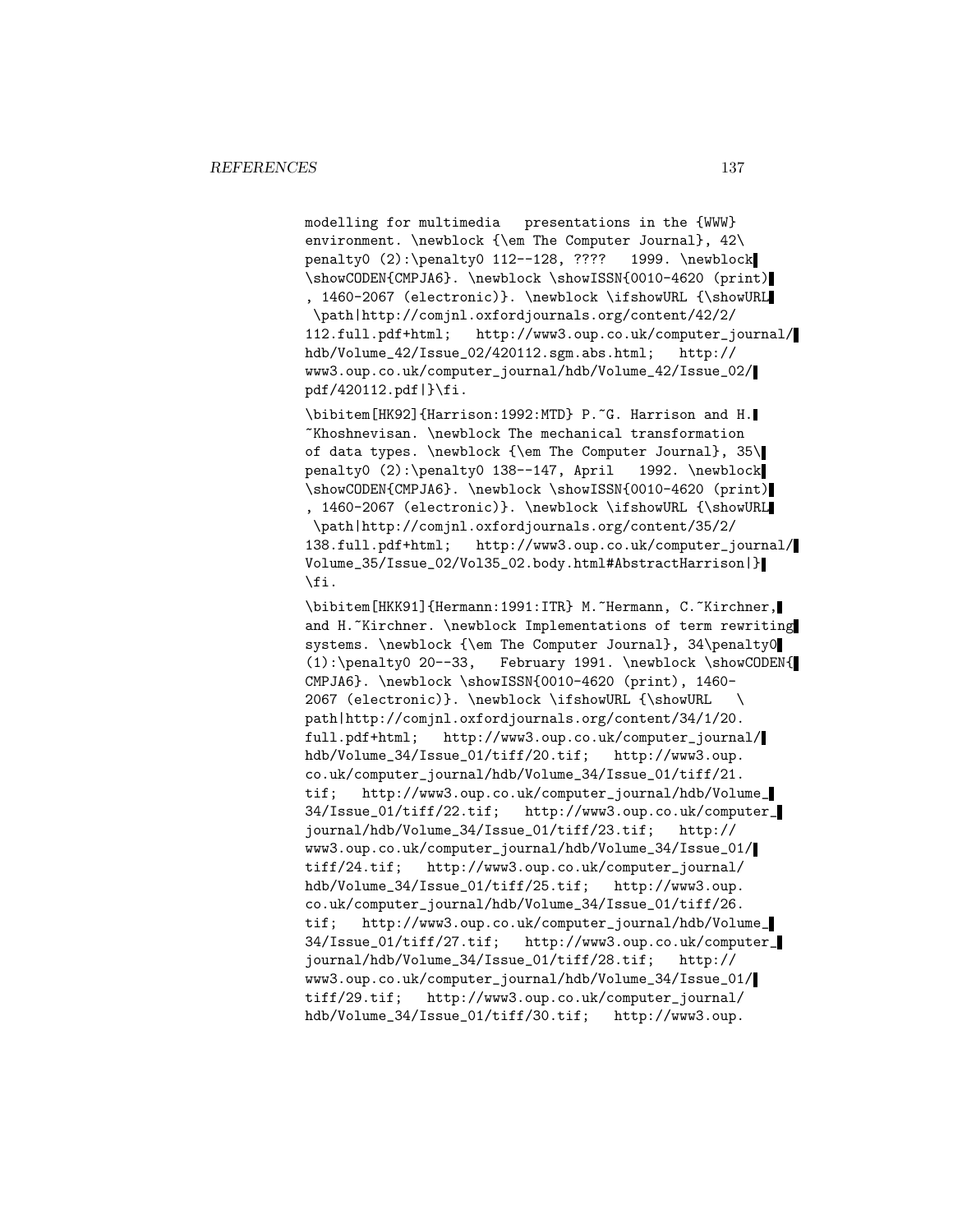co.uk/computer\_journal/hdb/Volume\_34/Issue\_01/tiff/31. tif; http://ww.

\bibitem[HKPT99]{Huhtala:1999:TEA} Yk{\"a} Huhtala, Juha K{\"a}rkk{\"a}inen, Pasi Porkka, and Hannu Toivonen. \ newblock {TANE}: An efficient algorithm for discovering functional and approximate dependencies. \newblock { \em The Computer Journal}, 42\penalty0 (2):\penalty0 100- -111, ???? 1999. \newblock \showCODEN{CMPJA6}. \newblock \showISSN{0010-4620 (print), 1460-2067 (electronic)}. \newblock \ifshowURL {\showURL \path|http://comjnl. oxfordjournals.org/content/42/2/100.full.pdf+html; http: //www3.oup.co.uk/computer\_journal/hdb/Volume\_42/Issue\_ 02/420100.sgm.abs.html; http://www3.oup.co.uk/computer\_ journal/hdb/Volume\_42/Issue\_02/pdf/420100.pdf|}\fi. \bibitem[HKT95]{Halang:1995:EGP} Wolfgang~A. Halang, Bernd Kr{\"a}mer, and Leszek Trybus. \newblock Exploiting a graphical programming paradigm to facilitate rigorous verification of embedded software. \newblock {\em The Computer Journal}, 38\penalty0 (4):\penalty0 301--309, ???? 1995. \newblock \showCODEN{CMPJA6}. \newblock \ showISSN{0010-4620 (print), 1460-2067 (electronic)}. \ newblock \ifshowURL {\showURL \path|http://comjnl.oxfordjournals. org/content/38/4/301.full.pdf+html; http://www3.oup. co.uk/computer\_journal/Volume\_38/Issue\_04/Vol38\_04.body. html#AbstractHalang|}\fi.

\bibitem[HL92]{Huang:1992:FSM} B.-C. Huang and M.~A. Langston. \newblock Fast stable merging and sorting in constant extra space. \newblock {\em The Computer Journal}, 35\ penalty0 (6):\penalty0 643--650, December 1992. \newblock \showCODEN{CMPJA6}. \newblock \showISSN{0010-4620 (print) , 1460-2067 (electronic)}. \newblock \ifshowURL {\showURL \path|http://comjnl.oxfordjournals.org/content/35/6/ 643.full.pdf+html; http://www3.oup.co.uk/computer\_journal/ Volume\_36/Issue\_06/Vol35\_06.body.html#AbstractHuang|} \fi.

\bibitem[HLK94]{Hao:1994:ASL} Ying Hao, Jyh-Charn~S. Liu, and Junguk~L. Kim. \newblock An all-sharing load-balancing scheme on the {CSMA\slash CD} network and its analysis. \newblock {\em The Computer Journal}, 37\penalty0 (9) :\penalty0 779--794, ???? 1994. \newblock \showCODE 1994. \newblock \showCODEN{ CMPJA6}. \newblock \showISSN{0010-4620 (print), 1460- 2067 (electronic)}. \newblock \ifshowURL {\showURL \ path|http://comjnl.oxfordjournals.org/content/37/9/779.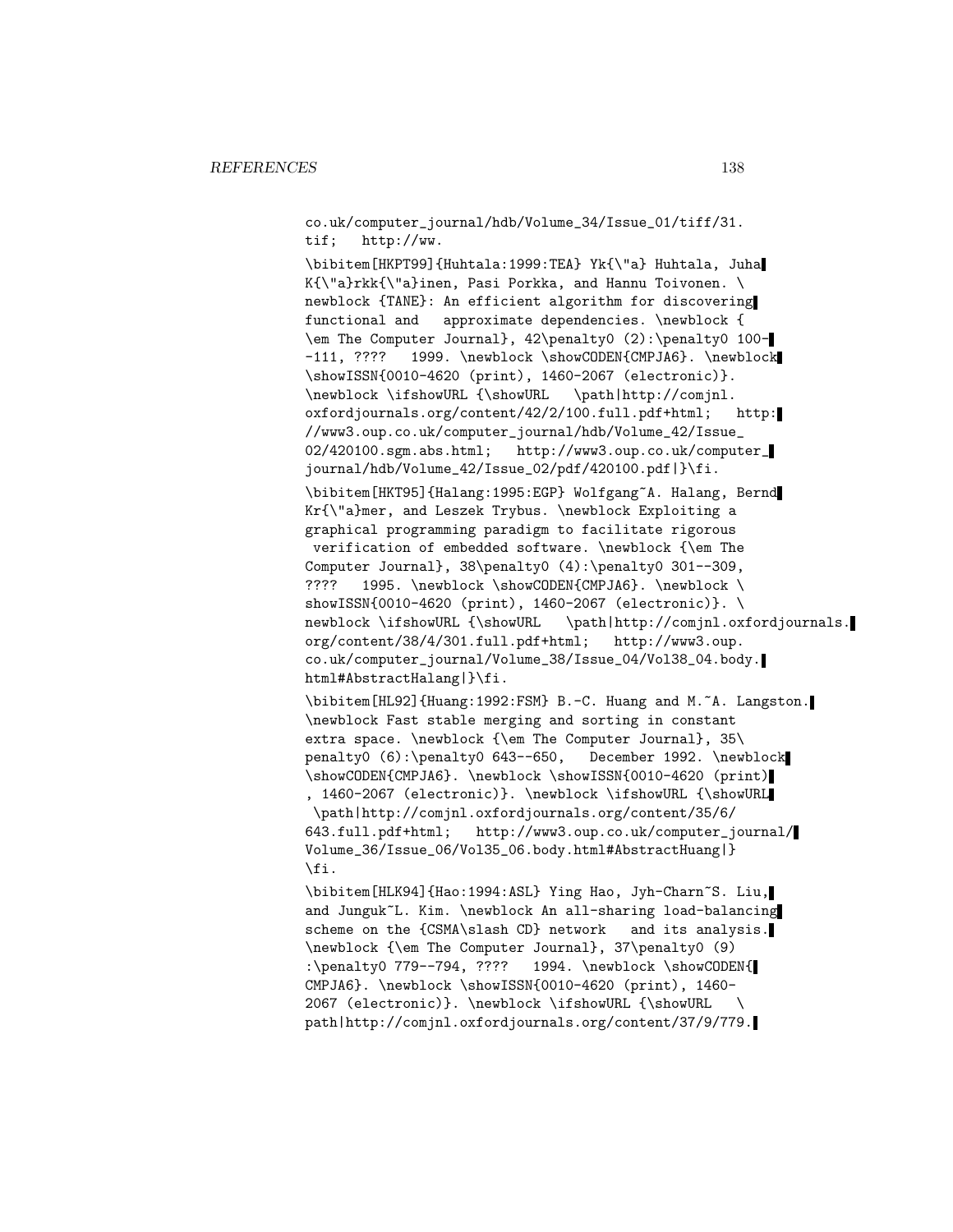full.pdf+html; http://www3.oup.co.uk/computer\_journal/ Volume\_37/Issue\_09/Vol37\_09.body.html#AbstractHao|}\fi.

\bibitem[HM93]{Hains:1993:PFP} G.~Hains and L.~M.~R. Mullin. \newblock Parallel functional programming with arrays. \newblock {\em The Computer Journal}, 36\penalty0 (3) :\penalty0 238--245, June 1993. \newblock \showCODEN{ CMPJA6}. \newblock \showISSN{0010-4620 (print), 1460- 2067 (electronic)}. \newblock \ifshowURL {\showURL \ path|http://comjnl.oxfordjournals.org/content/36/3/238. full.pdf+html; http://www3.oup.co.uk/computer\_journal/ Volume\_36/Issue\_03/Vol36\_03.body.html#AbstractHains|} \fi.

\bibitem[HM95a]{Hillston:1995:STS} Jane Hillston and Vassilis Mertsiotakis. \newblock A simple time scale decomposition technique for stochastic process algebras. \newblock {\em The Computer Journal}, 38\penalty0 (7):\penalty0 566--577, ???? 1995. \newblock \showCODEN{CMPJA6}. \ newblock \showISSN{0010-4620 (print), 1460-2067 (electronic) }. \newblock \ifshowURL {\showURL \path|http://comjnl. oxfordjournals.org/content/38/7/566.full.pdf+html; http: //www3.oup.co.uk/computer\_journal/Volume\_38/Issue\_07/ Vol38\_07.body.html#AbstractHillston|}\fi.

\bibitem[HM95b]{Homeier:1995:MVV} Peter~V. Homeier and David~F. Martin. \newblock A mechanically verified verification condition generator. \newblock {\em The Computer Journal} , 38\penalty0 (2):\penalty0 131--141, ???? 1995. \newblock \showCODEN{CMPJA6}. \newblock \showISSN{0010-4620 (print) , 1460-2067 (electronic)}. \newblock \ifshowURL {\showURL \path|http://comjnl.oxfordjournals.org/content/38/2/ 131.full.pdf+html; http://www3.oup.co.uk/computer\_journal/ Volume\_38/Issue\_02/Vol38\_02.body.html#AbstractHomeier|} \fi.

\bibitem[HM96]{Hui:1996:RCA} Lucas Chi~Kwong Hui and Charles~ U. Martel. \newblock Randomized competitive algorithms for successful and unsuccessful search. \newblock { \em The Computer Journal}, 39\penalty0 (5):\penalty0 427- -438, ???? 1996. \newblock \showCODEN{CMPJA6}. \newblock \showISSN{0010-4620 (print), 1460-2067 (electronic)}. \newblock \ifshowURL {\showURL \path|http://comjnl. oxfordjournals.org/content/39/5/427.full.pdf+html; http: //www.oup.co.uk/jnls/list/comjnl/hdb/Volume\_39/Issue\_ 05/390427.sgm.abs.html; http://www3.oup.co.uk/computer\_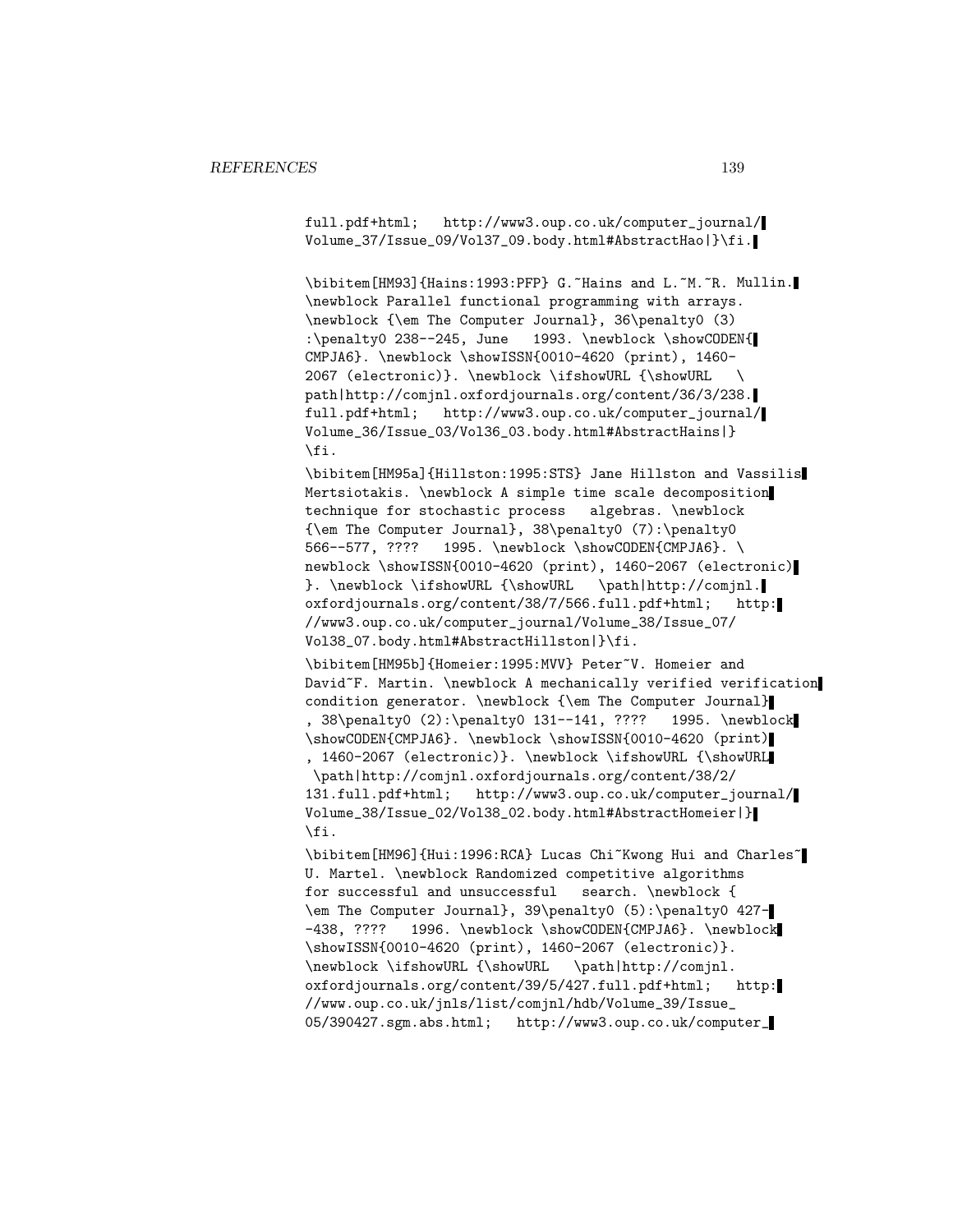journal/Volume\_39/Issue\_05/Vol39\_05.body.html#AbstractHui|} \fi.

\bibitem[HM98]{Hoggar:1998:FCJ} Stuart~G. Hoggar and Lindsey Menzies. \newblock Fractal compression and the jigsaw property {I}. \newblock {\em The Computer Journal}, 41\ penalty0 (5):\penalty0 319--336, ???? 1998. \newblock \showCODEN{CMPJA6}. \newblock \showISSN{0010-4620 (print) , 1460-2067 (electronic)}. \newblock \ifshowURL {\showURL \path|http://comjnl.oxfordjournals.org/content/41/5/ 319.full.pdf+html; http://www3.oup.co.uk/computer\_journal/ Volume\_41/Issue\_05/Vol41\_05.body.html#AbstractHoggar|} \fi.

\bibitem[HO93]{Hull:1993:FRB} M.~Elizabeth~C. Hull and P.~G. O'Donoghue. \newblock Family relationships between requirements and design specification methods. \newblock {\em The Computer Journal}, 36\penalty0 (2):\penalty0 153--167, April 1993. \newblock \showCODEN{CMPJA6}. \newblock \showISSN{0010-4620 (print), 1460-2067 (electronic) }. \newblock \ifshowURL {\showURL \path|http://comjnl. oxfordjournals.org/content/36/2/153.full.pdf+html; http: //www3.oup.co.uk/computer\_journal/Volume\_36/Issue\_02/ Vol36\_02.body.html#AbstractHull|}\fi.

\bibitem[HOH91]{Hull:1991:DMR} M.~Elizabeth~C. Hull, P. ~G. O'Donoghue, and B.~J. Hagan. \newblock Development methods for real-time systems. \newblock {\em The Computer Journal}, 34\penalty0 (2):\penalty0 164--172, April 1991. \newblock \showCODEN{CMPJA6}. \newblock \showISSN{ 0010-4620 (print), 1460-2067 (electronic)}. \newblock \ifshowURL {\showURL \path|http://comjnl.oxfordjournals. org/content/34/2/164.full.pdf+html; http://www3.oup. co.uk/computer\_journal/hdb/Volume\_34/Issue\_02/tiff/164. tif; http://www3.oup.co.uk/computer\_journal/hdb/Volume\_ 34/Issue\_02/tiff/165.tif; http://www3.oup.co.uk/computer\_ journal/hdb/Volume\_34/Issue\_02/tiff/166.tif; http:/ /www3.oup.co.uk/computer\_journal/hdb/Volume\_34/Issue\_ 02/tiff/167.tif; http://www3.oup.co.uk/computer\_journal/ hdb/Volume\_34/Issue\_02/tiff/168.tif; http://www3.oup. co.uk/computer\_journal/hdb/Volume\_34/Issue\_02/tiff/169. tif; http://www3.oup.co.uk/computer\_journal/hdb/Volume\_ 34/Issue\_02/tiff/170.tif; http://www3.oup.co.uk/computer\_ journal/hdb/Volume\_34/Issue\_02/tiff/171.tif; http:/ /www3.oup.co.uk/computer\_journal/hdb/Volume\_34/Issue\_ 02/tiff/172.tif|}\fi.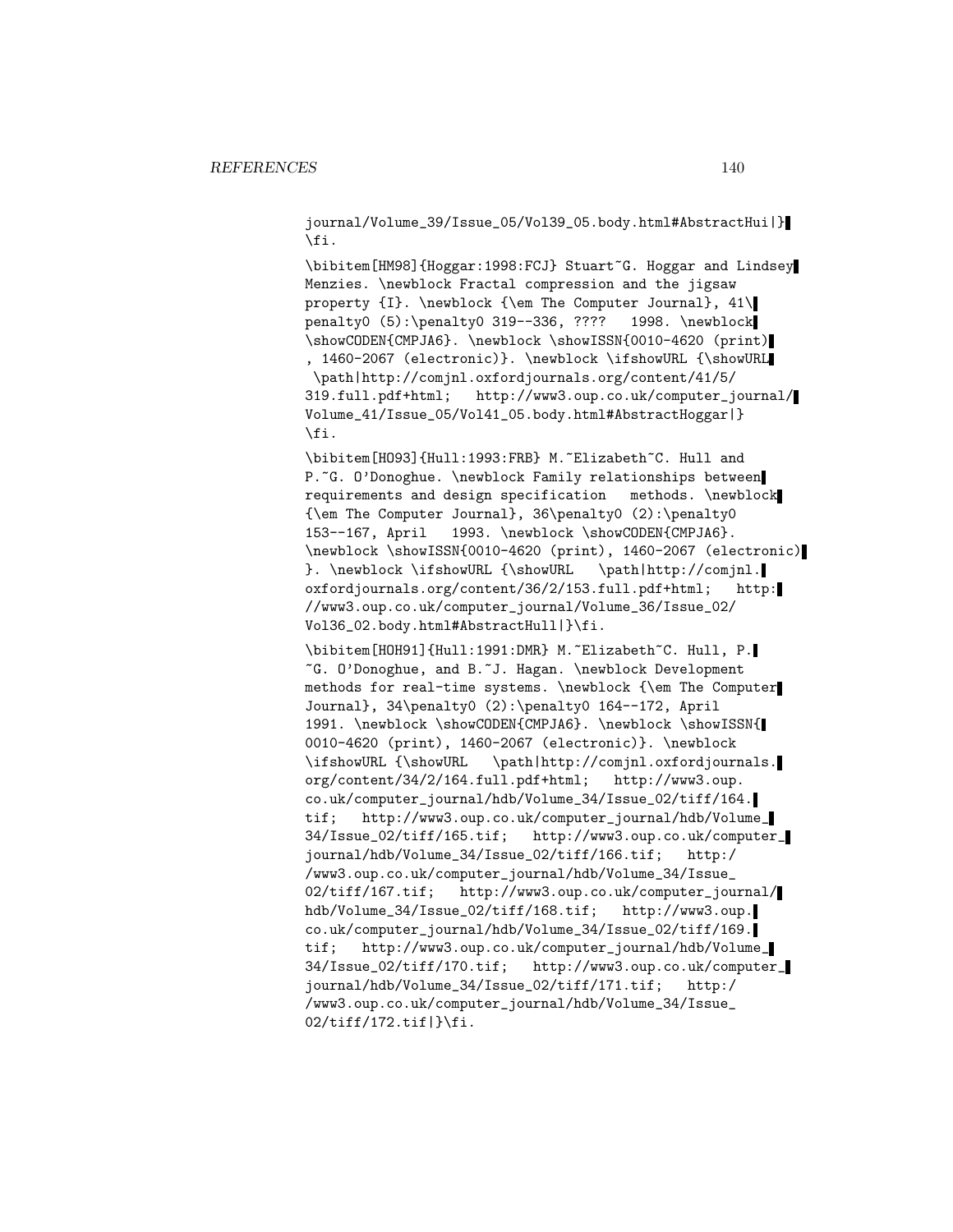\bibitem[Hol94]{Holcombe:1994:BR} M.~Holcombe. \newblock Book review. \newblock {\em The Computer Journal}, 37\ penalty0 (5):\penalty0 469, ???? 1994. \newblock \showCODEN{ CMPJA6}. \newblock \showISSN{0010-4620 (print), 1460- 2067 (electronic)}. \newblock \ifshowURL {\showURL \ path|http://comjnl.oxfordjournals.org/content/37/5/469. 1.full.pdf+html|}\fi.

\bibitem[Hol95]{Holton:1995:PSI} D.~R.~W. Holton. \newblock A {PEPA} specification of an industrial production cell. \newblock {\em The Computer Journal}, 38\penalty0 (7) :\penalty0 542--551, ???? 1995. \newblock \showCODEN{ CMPJA6}. \newblock \showISSN{0010-4620 (print), 1460- 2067 (electronic)}. \newblock \ifshowURL {\showURL \ path|http://comjnl.oxfordjournals.org/content/38/7/542. full.pdf+html; http://www3.oup.co.uk/computer\_journal/ Volume\_38/Issue\_07/Vol38\_07.body.html#AbstractHolton|} \fi.

\bibitem[Hon93a]{Hong:1993:QEF} Hoon Hong. \newblock Quantifier elimination for formulas constrained by quadratic equations via slope resultants. \newblock {\em The Computer Journal} , 36\penalty0 (5):\penalty0 439--449, October 1993. \newblock \showCODEN{CMPJA6}. \newblock \showISSN{0010- 4620 (print), 1460-2067 (electronic)}. \newblock \ifshowURL<br>{\showURL \path|http://comjnl.oxfordjournals.org/content/ {\showURL \path|http://comjnl.oxfordjournals.org/content/ 36/5/439.full.pdf+html; http://www3.oup.co.uk/computer\_ journal/Volume\_36/Issue\_05/Vol36\_05.body.html#AbstractHong|} \fi.

\bibitem[Hon93b]{Hong:1993:SIE} Hoon Hong. \newblock Special issue editorial: Computational quantifier elimination. \newblock {\em The Computer Journal}, 36\penalty0 (5) :\penalty0 399, October 1993. \newblock \showCODEN{ CMPJA6}. \newblock \showISSN{0010-4620 (print), 1460- 2067 (electronic)}. \newblock \ifshowURL {\showURL \ path|http://comjnl.oxfordjournals.org/content/36/5/399. full.pdf+html; http://www3.oup.co.uk/computer\_journal/ Volume\_36/Issue\_05/Vol36\_05.body.html#AbstractHong|}\ fi.

\bibitem[Hor93]{Horng:1993:CTA} S.~J. Horng. \newblock Constant time algorithm for template matching on a reconfigurable array of processors. \newblock {\em The Computer Journal} , 36\penalty0 (3):\penalty0 246--253, June 1993. \newblock \showCODEN{CMPJA6}. \newblock \showISSN{0010-4620 (print) , 1460-2067 (electronic)}. \newblock \ifshowURL {\showURL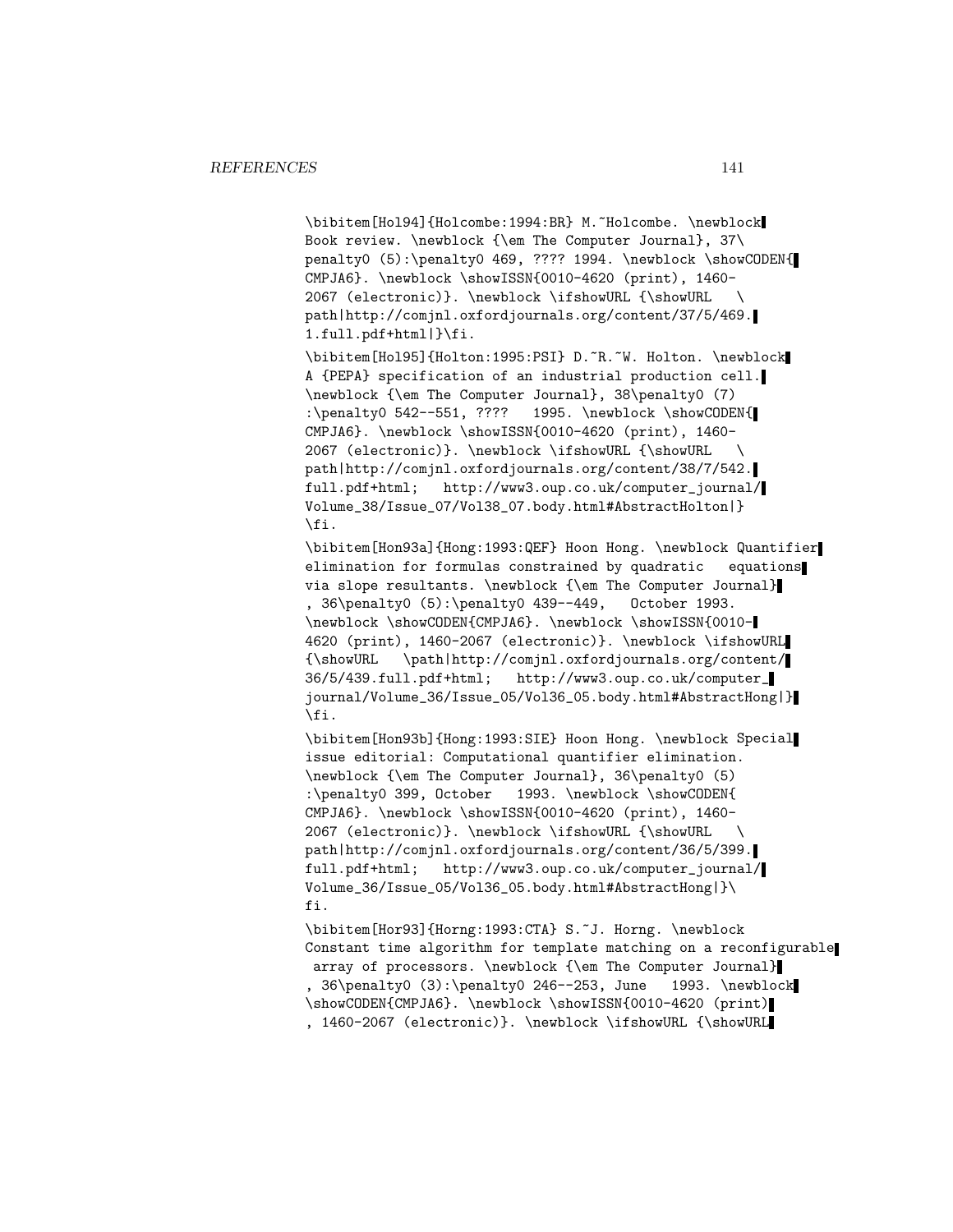\path|http://comjnl.oxfordjournals.org/content/36/3/ 246.full.pdf+html; http://www3.oup.co.uk/computer\_journal/ Volume\_36/Issue\_03/Vol36\_03.body.html#AbstractHorng|} \fi.

\bibitem[How97]{Howard:1997:TIC} P.~G. Howard. \newblock Text image compression using soft pattern matching. \ newblock {\em The Computer Journal}, 40\penalty0 (2-- 3):\penalty0 146--156, ???? 1997. \newblock \showCODEN{ CMPJA6}. \newblock \showISSN{0010-4620 (print), 1460- 2067 (electronic)}. \newblock \ifshowURL {\showURL \ path|http://comjnl.oxfordjournals.org/content/40/2\_and\_ 3/146.full.pdf+html; http://www.oup.co.uk/computer\_ journal/Volume\_40/Issue\_02/Vol40\_02.body.html#AbstractHoward; http://www3.oup.co.uk/computer\_journal/Volume\_40/Issue\_ 02/Vol40\_03.body.html#AbstractHoward|}\fi.

\bibitem[HP91]{Hussain:1991:C} F.~Hussain and M.~L.~V. Pitteway. \newblock Correspondence. \newblock {\em The Computer Journal}, 34\penalty0 (5):\penalty0 405, ??? ? 1991. \newblock \showCODEN{CMPJA6}. \newblock \showISSN{ 0010-4620 (print), 1460-2067 (electronic)}. \newblock \ifshowURL {\showURL \path|http://comjnl.oxfordjournals. org/content/34/5/405.full.pdf+html|}\fi.

\bibitem[HR96]{Huang:1996:UTP} Yen-Min Huang and Chinya~ V. Ravishankar. \newblock {URPC}: a toolkit for prototyping remote procedure calls. \newblock {\em The Computer Journal} , 39\penalty0 (6):\penalty0 525--540, ???? 1996. \newblock \showCODEN{CMPJA6}. \newblock \showISSN{0010-4620 (print) , 1460-2067 (electronic)}. \newblock \ifshowURL {\showURL \path|http://comjnl.oxfordjournals.org/content/39/6/ 525.full.pdf+html; http://www.oup.co.uk/jnls/list/comjnl/ hdb/Volume\_39/Issue\_06/390525.sgm.abs.html; http:// www3.oup.co.uk/computer\_journal/Volume\_39/Issue\_06/Vol39\_

06.body.html#AbstractHuang2|}\fi.

\bibitem[HR97]{Harris:1997:OCR} Evan~P. Harris and Kotagiri Ramamohanarao. \newblock Optimal clustering of relations to improve sorting and partitioning for joins. \newblock {\em The Computer Journal}, 40\penalty0 (7):\penalty0 416--434, ???? 1997. \newblock \showCODEN{CMPJA6}. \ newblock \showISSN{0010-4620 (print), 1460-2067 (electronic) }. \newblock \ifshowURL {\showURL \path|http://comjnl. oxfordjournals.org/content/40/7/416.full.pdf+html; http: //www3.oup.co.uk/computer\_journal/Volume\_40/Issue\_07/ Vol40\_07.body.html#AbstractHarris|}\fi.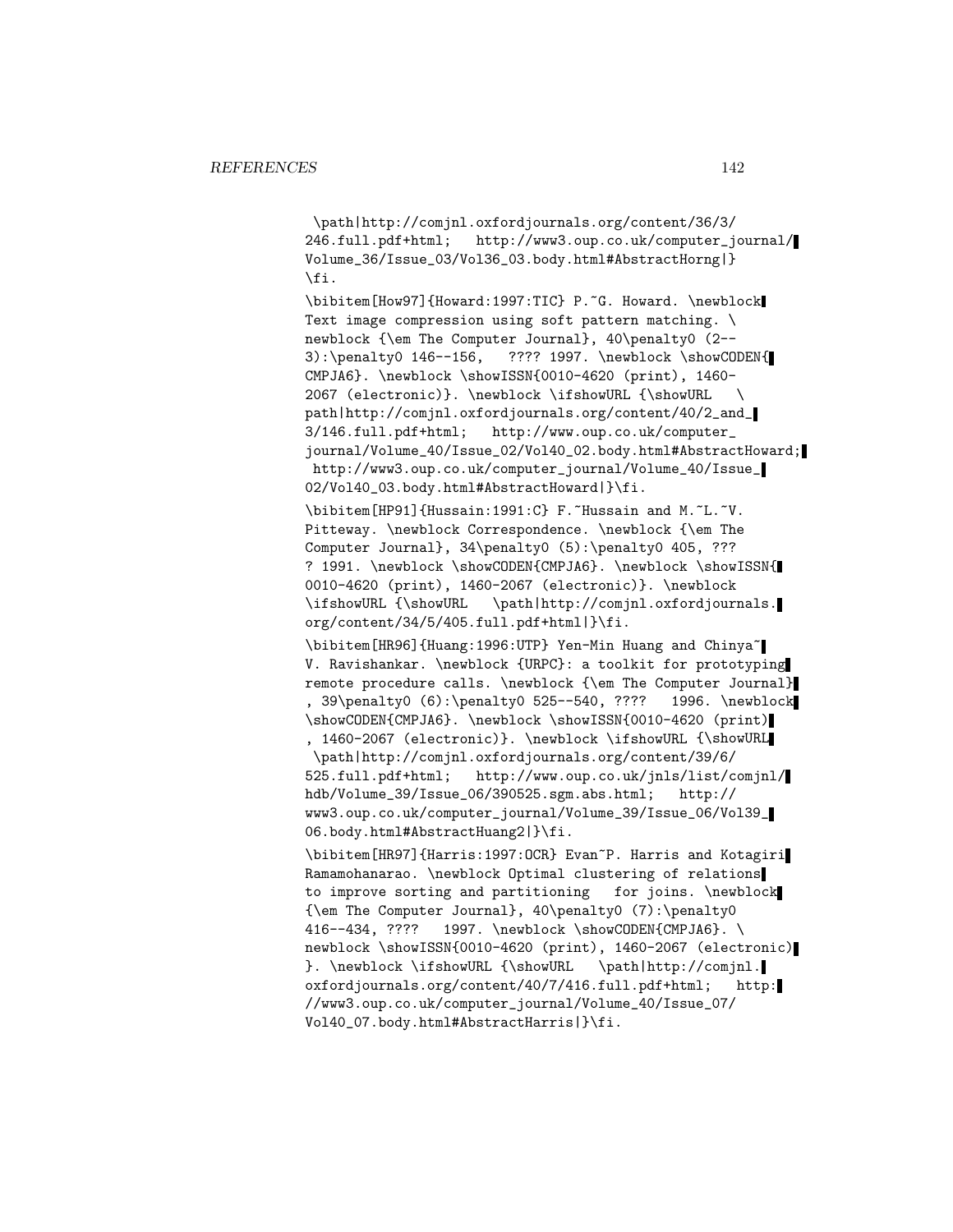\bibitem[HRS93]{Heintz:1993:TPC} Joos Heintz, Marie-Fran{ \c{c}}oise Roy, and Pablo Solern{\'o}. \newblock On the theoretical and practical complexity of the existential theory of reals. \newblock {\em The Computer Journal} , 36\penalty0 (5):\penalty0 427--431, October 1993. \newblock \showCODEN{CMPJA6}. \newblock \showISSN{0010- 4620 (print), 1460-2067 (electronic)}. \newblock \ifshowURL {\showURL \path|http://comjnl.oxfordjournals.org/content/ 36/5/427.full.pdf+html; http://www3.oup.co.uk/computer\_ journal/Volume\_36/Issue\_05/Vol36\_05.body.html#AbstractHeintz|} \fi.

\bibitem[HRW95]{Hermanns:1995:FCI} Holger Hermanns, Michael Rettelbach, and Thorsten Weiss. \newblock Formal characterisation of immediate actions in {SPA} with nondeterministic branching. \newblock {\em The Computer Journal}, 38\penalty0  $(7): \penalty0 530--541, ???? 1995. \newblock \showCODEN{$ CMPJA6}. \newblock \showISSN{0010-4620 (print), 1460- 2067 (electronic)}. \newblock \ifshowURL {\showURL \ path|http://comjnl.oxfordjournals.org/content/38/7/530. full.pdf+html; http://www3.oup.co.uk/computer\_journal/ Volume\_38/Issue\_07/Vol38\_07.body.html#AbstractHermanns|} \fi.

\bibitem[HS93]{Horn:1993:PSM} F.~Horn and J.~B. Stefani. \newblock On programming and supporting multimedia object synchronisation. \newblock {\em The Computer Journal} , 36\penalty0 (1):\penalty0 4--18, February 1993. \ newblock \showCODEN{CMPJA6}. \newblock \showISSN{0010-4620 (print), 1460-2067 (electronic)}. \newblock \ifshowURL {\showURL \path|http://comjnl.oxfordjournals.org/content/ 36/1/4.full.pdf+html; http://www3.oup.co.uk/computer\_ journal/Volume\_36/Issue\_01/Vol36\_01.body.html#AbstractHorn|} \fi.

\bibitem[HSW92]{Hwang:1992:NAC} J.-J. Hwang, B.-M. Shao, and P.~C. Wang. \newblock A new access control method using prime factorisation. \newblock {\em The Computer Journal}, 35\penalty0 (1):\penalty0 16--20, February 1992. \newblock \showCODEN{CMPJA6}. \newblock \showISSN{ 0010-4620 (print), 1460-2067 (electronic)}. \newblock \ifshowURL {\showURL \path|http://comjnl.oxfordjournals. org/content/35/1/16.full.pdf+html; http://www3.oup. co.uk/computer\_journal/Volume\_35/Issue\_01/Vol35\_01.body. html#AbstractHwang|}\fi.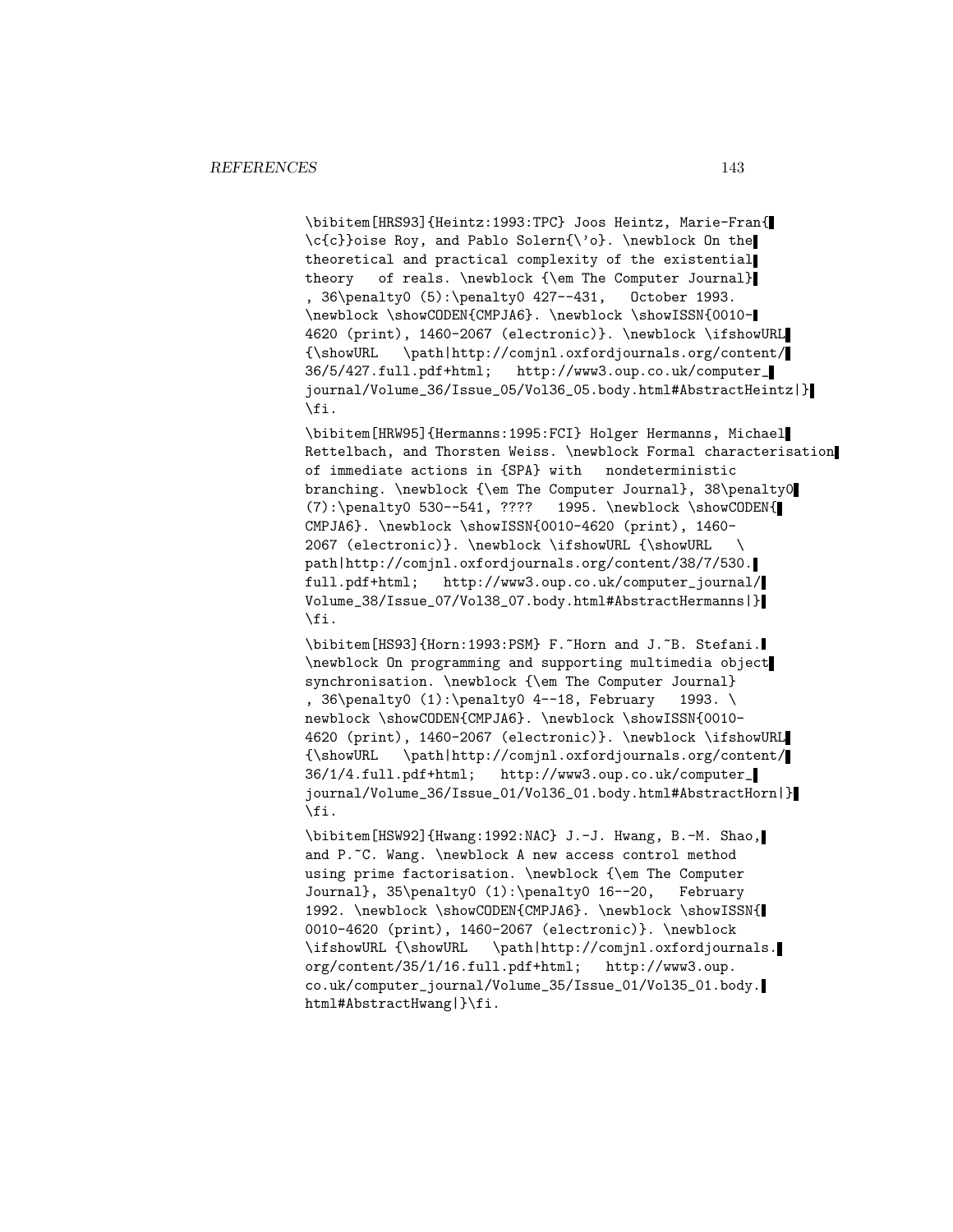\bibitem[HT92]{Hou:1992:ESD} Y-C. Hou and J-C. Tsay. \ newblock On equivalent systolic designs of {\$LU\$} decomposition and its algebraic representation. \newblock {\em The Computer Journal},  $35\penalty0 (6):\penalty0 662--666,$ December 1992. \newblock \showCODEN{CMPJA6}. \newblock \showISSN{0010-4620 (print), 1460-2067 (electronic)}. \newblock \ifshowURL {\showURL \path|http://comjnl. oxfordjournals.org/content/35/6/662.full.pdf+html|}\fi.

\bibitem[Hut93a]{Hutchinson:1993:SIE} D.~Hutchinson. \ newblock Special issue editorial: Distributed multimedia systems. \newblock {\em The Computer Journal}, 36\penalty0 (1):\penalty0 2--3, ???? 1993. \newblock \showCODEN{ CMPJA6}. \newblock \showISSN{0010-4620 (print), 1460- 2067 (electronic)}. \newblock \ifshowURL {\showURL \ path|http://comjnl.oxfordjournals.org/content/36/1/2. full.pdf+html|}\fi.

\bibitem[Hut93b]{Hutchison:1993:SIE} David Hutchison. \newblock Special issue editorial: Distributed multimedia systems. \newblock {\em The Computer Journal}, 36\penalty0 (1):\penalty0 2--??, February 1993. \newblock \showCODEN{ CMPJA6}. \newblock \showISSN{0010-4620 (print), 1460- 2067 (electronic)}. \newblock \ifshowURL {\showURL \ path|http://www3.oup.co.uk/computer\_journal/Volume\_36/ Issue\_01/Vol36\_01.body.html#AbstractHuthchison|}\fi. \bibitem[HV92]{Hankins:1992:BRB} Christopher Hankins and John Vince. \newblock Book reviews: {{\booktitle{The SGML Handbook}}, by Charles Goldfarb, 1990}; {{\booktitle{ Fractal Creations}}, by Timothy Wegner and Mark Peterson, 1991}. \newblock {\em The Computer Journal}, 35\penalty0 (1):\penalty0 40, February 1992. \newblock \showCODEN{ CMPJA6}. \newblock \showISSN{0010-4620 (print), 1460- 2067 (electronic)}. \newblock \ifshowURL {\showURL \ path|http://comjnl.oxfordjournals.org/content/35/1/40. full.pdf+html; http://www3.oup.co.uk/computer\_journal/ hdb/Volume\_35/Issue\_01/tiff/40.tif|}\fi.

\bibitem[HW90]{Hunter:1990:NOL} A.~Hunter and P.~J. Willis. \newblock A note on the optimal labelling of quadtree nodes. \newblock {\em The Computer Journal}, 33\penalty0 (5):\penalty0 398--401, October 1990. \newblock \showCODEN{ CMPJA6}. \newblock \showISSN{0010-4620 (print), 1460- 2067 (electronic)}. \newblock \ifshowURL {\showURL \ path|http://comjnl.oxfordjournals.org/content/33/5/398.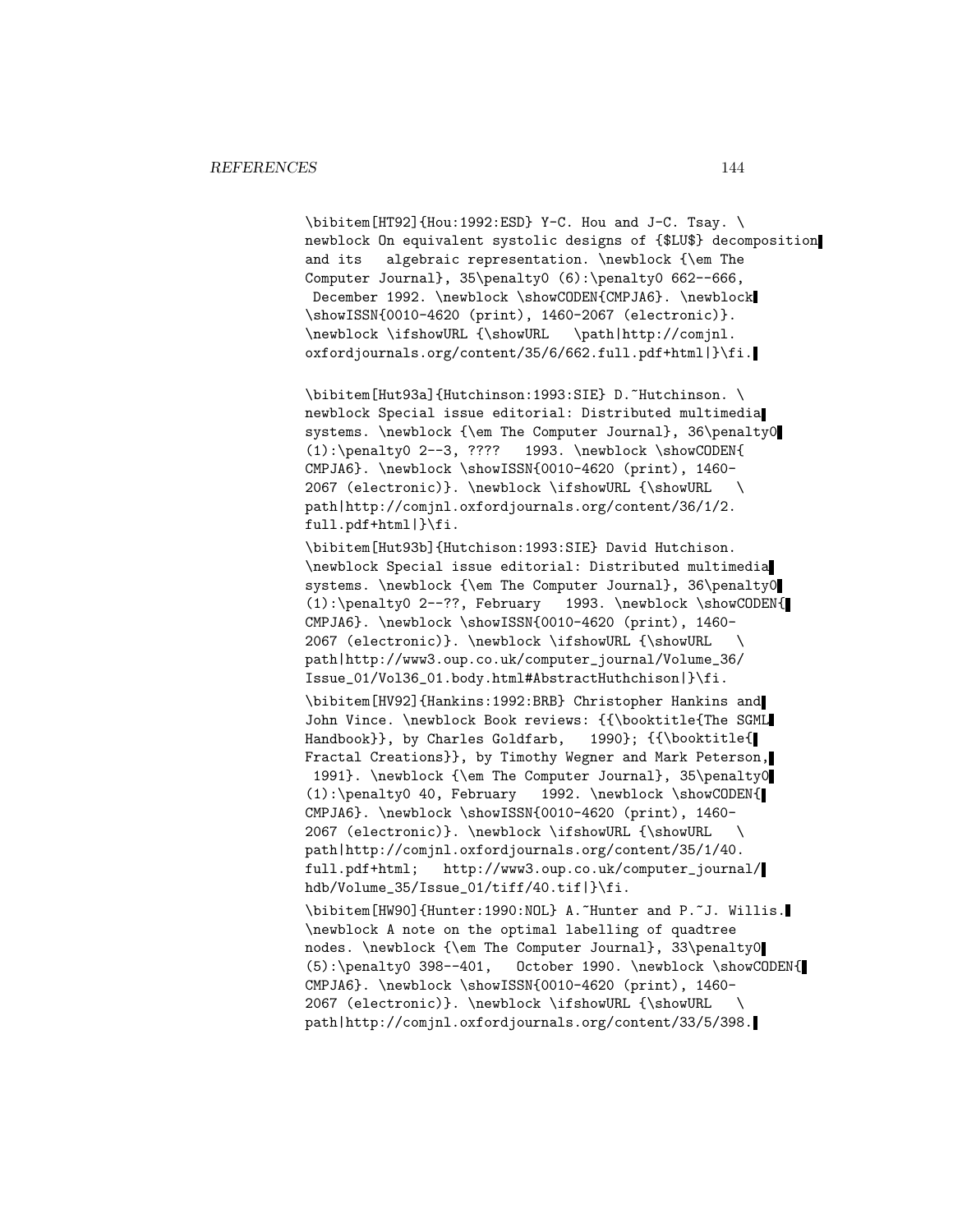full.pdf+html; http://www3.oup.co.uk/computer\_journal/ hdb/Volume\_33/Issue\_05/tiff/398.tif; http://www3.oup. co.uk/computer\_journal/hdb/Volume\_33/Issue\_05/tiff/399. tif; http://www3.oup.co.uk/computer\_journal/hdb/Volume\_ 33/Issue\_05/tiff/400.tif; http://www3.oup.co.uk/computer\_ journal/hdb/Volume\_33/Issue\_05/tiff/401.tif|}\fi. \bibitem[HW92]{Harper:1992:EEC} David~J. Harper and Andrew D.~M. Walker. \newblock {ECLAIR}: an extensible class library for information retrieval. \newblock {\em The Computer Journal}, 35\penalty0 (3):\penalty0 256--267, June 1992. \newblock \showCODEN{CMPJA6}. \newblock \ showISSN{0010-4620 (print), 1460-2067 (electronic)}. \ newblock \ifshowURL {\showURL \path|http://comjnl.oxfordjournals. org/content/35/3/256.full.pdf+html; http://www3.oup. co.uk/computer\_journal/Volume\_35/Issue\_03/Vol35\_03.body. html#AbstractHarper|}\fi. \bibitem[HZ95]{He:1995:CSO} Weidong He and Chaochen Zhou. \newblock A case study of optimization. \newblock {\em The Computer Journal}, 38\penalty0 (9):\penalty0 734- -746, ???? 1995. \newblock \showCODEN{CMPJA6}. \newblock \showISSN{0010-4620 (print), 1460-2067 (electronic)}. \newblock \ifshowURL {\showURL \path|http://comjnl. oxfordjournals.org/content/38/9/734.full.pdf+html; http: //www3.oup.co.uk/computer\_journal/Volume\_38/Issue\_09/ Vol38\_09.body.html#AbstractHe|}\fi. \bibitem[IB96]{Ingram:1996:ALT} R.~Ingram and S.~Benford. \newblock The application of legibility techniques to enhance information visualizations. \newblock {\em The Computer Journal}, 39\penalty0 (10):\penalty0 819--836, ???? 1996. \newblock \showCODEN{CMPJA6}. \newblock \ showISSN{0010-4620 (print), 1460-2067 (electronic)}. \ newblock \ifshowURL {\showURL \path|http://comjnl.oxfordjournals. org/content/39/10/819.full.pdf+html; http://www.oup. co.uk/computer\_journal/Volume\_39/Issue\_10/Vol39\_10.body. html#AbstractIngram; http://www3.oup.co.uk/computer\_ journal/Volume\_39/Issue\_10/Vol39\_10.body.html#AbstractIngram|} \fi. \bibitem[IHH95]{Ibbett:1995:HFT} R.~N. Ibbett, P.~E. Heywood, and F.~W. Howell. \newblock {HASE}: a flexible toolset for computer architects. \newblock {\em The Computer Journal} , 38\penalty0 (10):\penalty0 755--764, ???? 1995. \ newblock \showCODEN{CMPJA6}. \newblock \showISSN{0010-4620 (print), 1460-2067 (electronic)}. \newblock \ifshowURL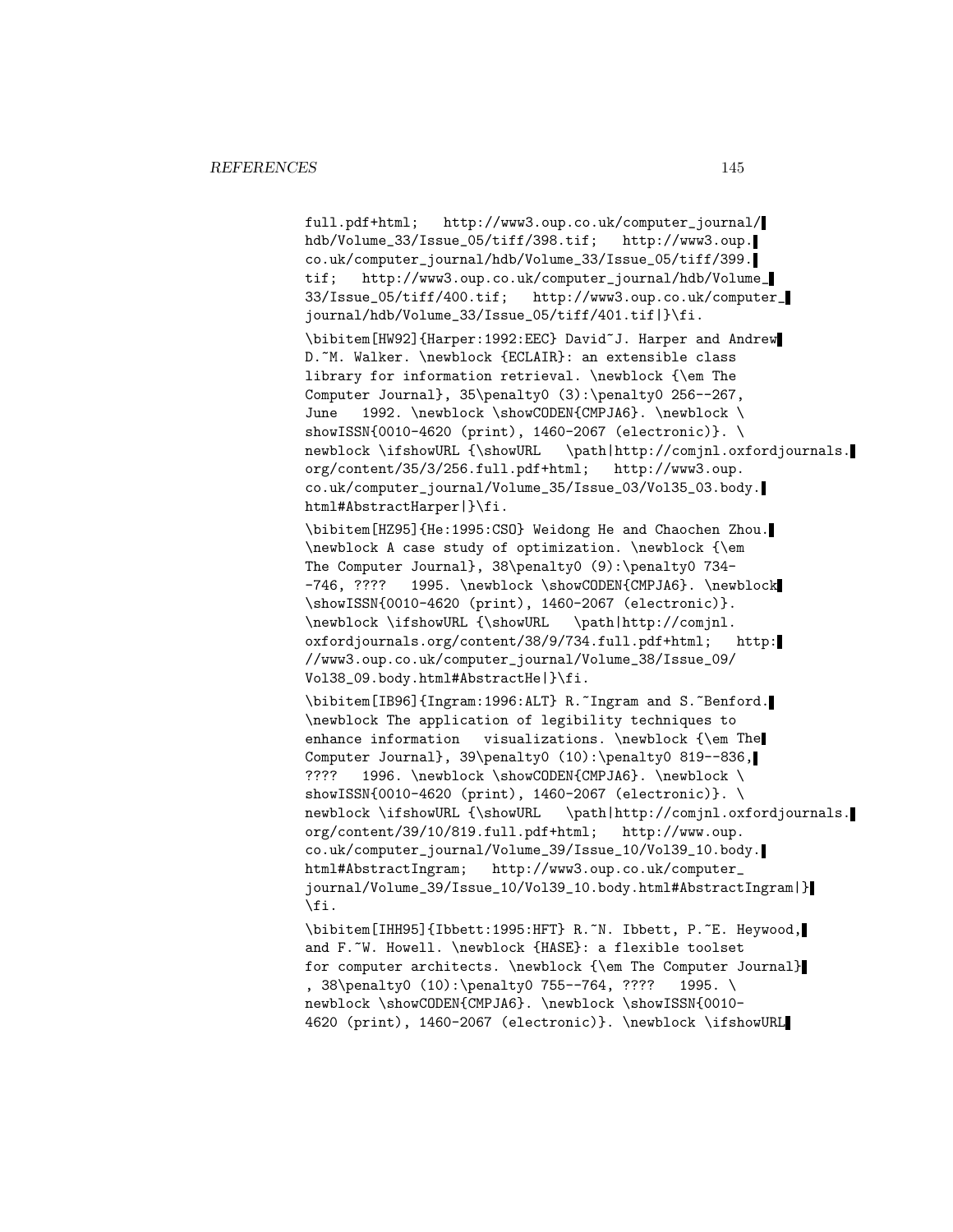{\showURL \path|http://comjnl.oxfordjournals.org/content/ 38/10/755.full.pdf+html; http://www3.oup.co.uk/computer\_ journal/Volume\_38/Issue\_10/Vol38\_10.body.html#AbstractIbbett|} \fi.

\bibitem[ILPP98]{Ierotheou:1998:SDM} C.~Ierotheou, C. ~H. Lai, C.~J. Palansuriya, and K.~A. Pericleous. \newblock Simulation of {\$2\$-D} metal cutting by means of a distributed algorithm. \newblock {\em The Computer Journal}, 41\ penalty0 (1):\penalty0 57--63, ???? 1998. \newblock \showCODEN{CMPJA6}. \newblock \showISSN{0010-4620 (print) , 1460-2067 (electronic)}. \newblock \ifshowURL {\showURL \path|http://comjnl.oxfordjournals.org/content/41/1/ 57.full.pdf+html; http://www3.oup.co.uk/computer\_journal/ Volume\_41/Issue\_01/Vol41\_01.body.html#AbstractIerotheou|} \fi.

\bibitem[Imb93]{Imbert:1993:VED} Jean-Louis Imbert. \ newblock Variable elimination for disequations in generalized linear constraint systems. \newblock {\em The Computer Journal}, 36\penalty0 (5):\penalty0 473--484, October 1993. \newblock \showCODEN{CMPJA6}. \newblock \showISSN{ 0010-4620 (print), 1460-2067 (electronic)}. \newblock \ifshowURL {\showURL \path|http://comjnl.oxfordjournals. org/content/36/5/473.full.pdf+html; http://www3.oup. co.uk/computer\_journal/Volume\_36/Issue\_05/Vol36\_05.body. html#AbstractImbert|}\fi.

\bibitem[Inc92a]{Ince:1992:CT} D.~Ince. \newblock Case technology. \newblock {\em The Computer Journal}, 35\ penalty0 (5):\penalty0 430, October 1992. \newblock \showCODEN{CMPJA6}. \newblock \showISSN{0010-4620 (print) , 1460-2067 (electronic)}. \newblock \ifshowURL {\showURL \path|http://comjnl.oxfordjournals.org/content/35/5/ 430.full.pdf+html|}\fi.

\bibitem[Inc92b]{Ince:1992:FSU} D.~Ince. \newblock Formal specification using {Z}. \newblock {\em The Computer Journal} , 35\penalty0 (2):\penalty0 147a--147, April 1992. \ newblock \showCODEN{CMPJA6}. \newblock \showISSN{0010-4620 (print), 1460-2067 (electronic)}. \newblock \ifshowURL {\showURL \path|http://comjnl.oxfordjournals.org/content/ 35/2/147-a.full.pdf+html|}\fi.

\bibitem[Inc93]{Ince:1993:BR} D.~Ince. \newblock Book review. \newblock {\em The Computer Journal}, 36\penalty0 (6):\penalty0 596, ???? 1993. \newblock \showCODEN{CMPJA6}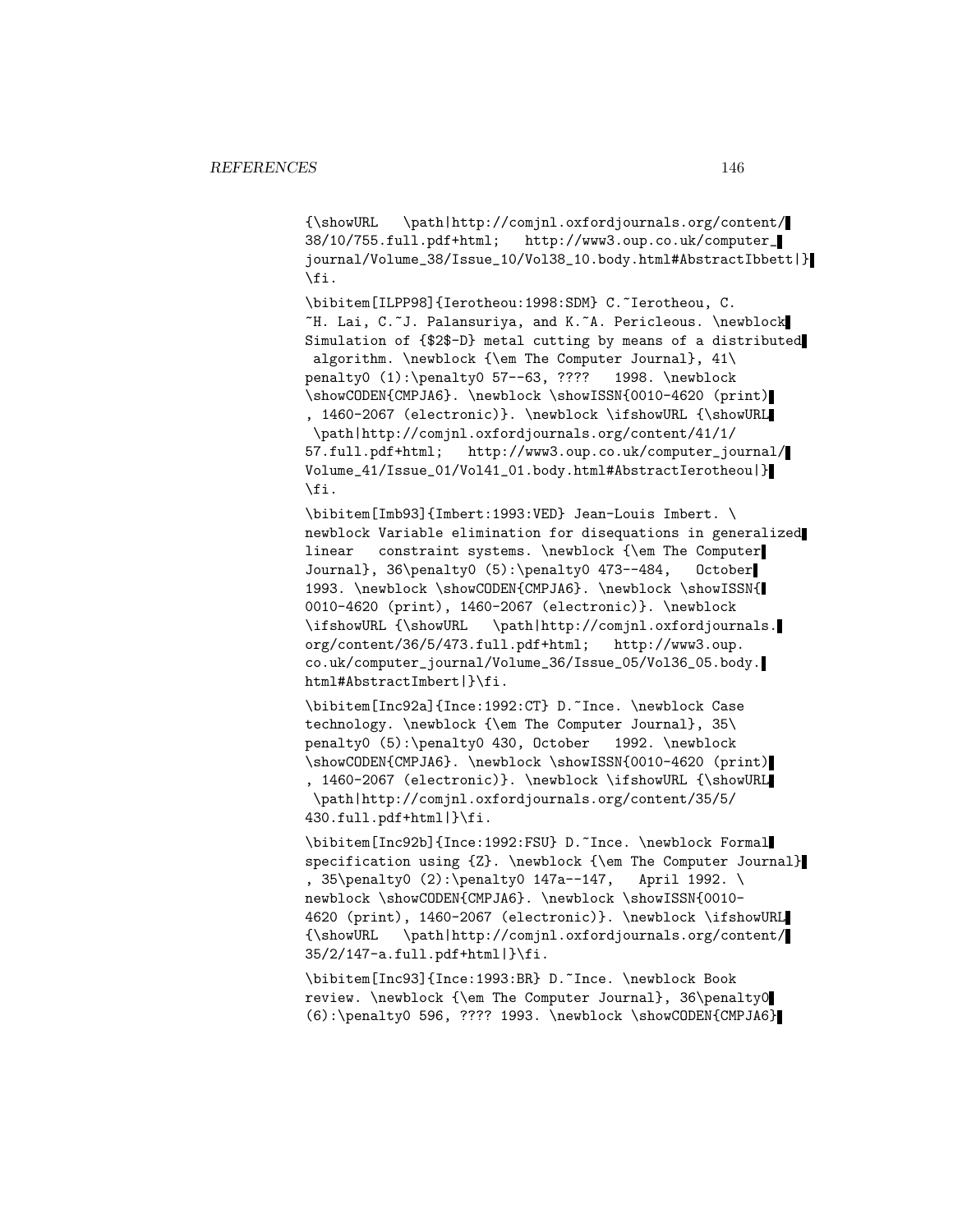. \newblock \showISSN{0010-4620 (print), 1460-2067 (electronic) }. \newblock \ifshowURL {\showURL \path|http://comjnl. oxfordjournals.org/content/36/6/596.1.full.pdf+html|} \fi.

\bibitem[Ire93]{Ireland:1993:ESM} Andrew Ireland. \newblock On exploiting the structure of {Martin-Lof}'s {Theory of Types}. \newblock {\em The Computer Journal}, 36\penalty0 (4):\penalty0 387--398, August 1993. \newblock \showCODEN{ CMPJA6}. \newblock \showISSN{0010-4620 (print), 1460- 2067 (electronic)}. \newblock \ifshowURL {\showURL \ path|http://comjnl.oxfordjournals.org/content/36/4/387. full.pdf+html; http://www3.oup.co.uk/computer\_journal/ Volume\_36/Issue\_04/Vol36\_04.body.html#AbstractIreland|} \fi.

\bibitem[Isa95]{Isaac:1995:UID} Colin Isaac. \newblock User interface design {\&} user interface evaluation. \newblock {\em The Computer Journal}, 38\penalty0 (3) :\penalty0 265b--265, ???? 1995. \newblock \showCODEN{ CMPJA6}. \newblock \showISSN{0010-4620 (print), 1460- 2067 (electronic)}. \newblock \ifshowURL {\showURL \ path|http://comjnl.oxfordjournals.org/content/38/3/265 b.full.pdf+html|}\fi.

\bibitem[Jag91]{Jagiello:1991:BR} J.~Jagiello. \newblock Book review. \newblock {\em The Computer Journal}, 34\ penalty0 (3):\penalty0 194, ???? 1991. \newblock \showCODEN{ CMPJA6}. \newblock \showISSN{0010-4620 (print), 1460- 2067 (electronic)}. \newblock \ifshowURL {\showURL \ path|http://comjnl.oxfordjournals.org/content/34/3/194. 1.full.pdf+html|}\fi.

\bibitem[Jal95a]{Jalote:1995:BR} P.~Jalote. \newblock Book reviews. \newblock {\em The Computer Journal}, 38\ penalty0 (3):\penalty0 265, ???? 1995. \newblock \showCODEN{ CMPJA6}. \newblock \showISSN{0010-4620 (print), 1460- 2067 (electronic)}. \newblock \ifshowURL {\showURL \ path|http://comjnl.oxfordjournals.org/content/38/3/265. full.pdf+html|}\fi.

\bibitem[Jal95b]{Jalote:1995:IDA} P.~Jalote. \newblock Introduction to distributed algorithms. \newblock {\em The Computer Journal}, 38\penalty0 (3):\penalty0 265a- -265, ???? 1995. \newblock \showCODEN{CMPJA6}. \newblock \showISSN{0010-4620 (print), 1460-2067 (electronic)}. \newblock \ifshowURL {\showURL \path|http://comjnl.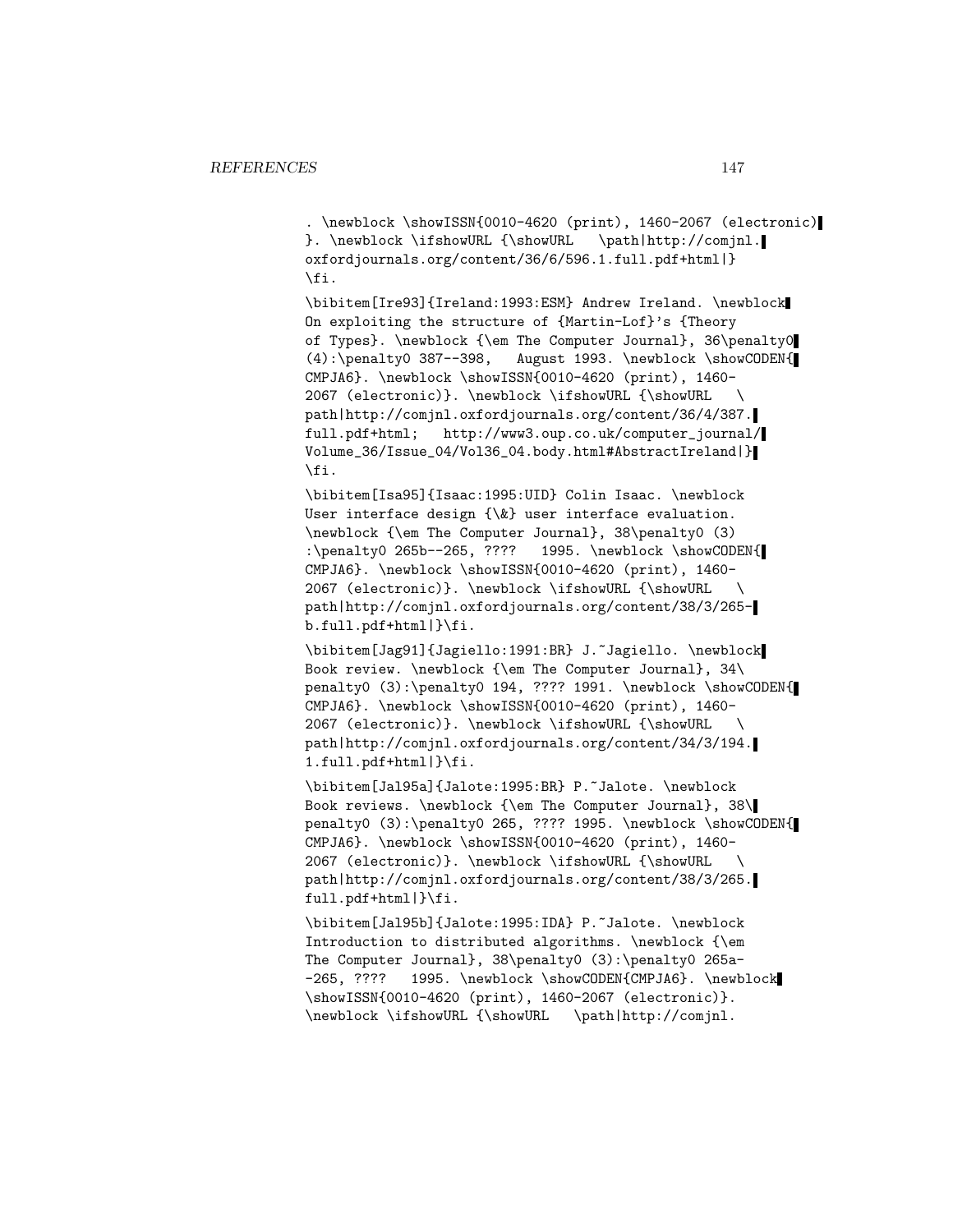oxfordjournals.org/content/38/3/265-a.full.pdf+html|} \fi.

\bibitem[Jam95a]{Jamieson:1995:BRa} M.~J. Jamieson. \ newblock Book review. \newblock {\em The Computer Journal} , 38\penalty0 (10):\penalty0 834--835, ???? 1995. \ newblock \showCODEN{CMPJA6}. \newblock \showISSN{0010-4620 (print), 1460-2067 (electronic)}. \newblock \ifshowURL {\showURL \path|http://comjnl.oxfordjournals.org/content/ 38/10/834.full.pdf+html|}\fi.

\bibitem[Jam95b]{Jamieson:1995:BRb} M.~J. Jamieson. \ newblock Book review. \newblock {\em The Computer Journal} , 38\penalty0 (10):\penalty0 835--836, ???? 1995. \ newblock \showCODEN{CMPJA6}. \newblock \showISSN{0010-4620 (print), 1460-2067 (electronic)}. \newblock \ifshowURL {\showURL \path|http://comjnl.oxfordjournals.org/content/ 38/10/835.full.pdf+html|}\fi.

\bibitem[JB94]{Jackson:1994:DUP} W.~Ken Jackson and F. ~Warren Burton. \newblock A definite and unfoldable, partially deterministic language. \newblock {\em The Computer Journal} , 37\penalty0 (8):\penalty0 711--714, ???? 1994. \newblock \showCODEN{CMPJA6}. \newblock \showISSN{0010-4620 (print) , 1460-2067 (electronic)}. \newblock \ifshowURL {\showURL \path|http://comjnl.oxfordjournals.org/content/37/8/ 711.full.pdf+html; http://www3.oup.co.uk/computer\_journal/ Volume\_37/Issue\_08/Vol37\_08.body.html#AbstractJackson|} \fi.

\bibitem[JC97]{Ju:1997:USO} Jialin Ju and Vipin Chaudhary. \newblock Unique sets oriented parallelization of loops with non-uniform dependences. \newblock {\em The Computer Journal}, 40\penalty0 (6):\penalty0 322--339, ???? 1997. \newblock \showCODEN{CMPJA6}. \newblock \showISSN{0010- 4620 (print), 1460-2067 (electronic)}. \newblock \ifshowURL {\showURL \path|http://comjnl.oxfordjournals.org/content/ 40/6/322.full.pdf+html; http://www.oup.co.uk/computer\_ journal/Volume\_40/Issue\_06/Vol40\_06.body.html#AbstractJu; http://www3.oup.co.uk/computer\_journal/Volume\_40/Issue\_ 06/Vol40\_06.body.html#AbstractJu|}\fi.

\bibitem[JCCJ99]{Jia:1999:MPB} Weijia Jia, Jiannong Cao, To-Yat Cheung, and Xiaohua Jia. \newblock A multicast protocol based on a single logical ring using a virtual token and logical clocks. \newblock {\em The Computer Journal}, 42\penalty0 (3):\penalty0 202--220, ???? 1999.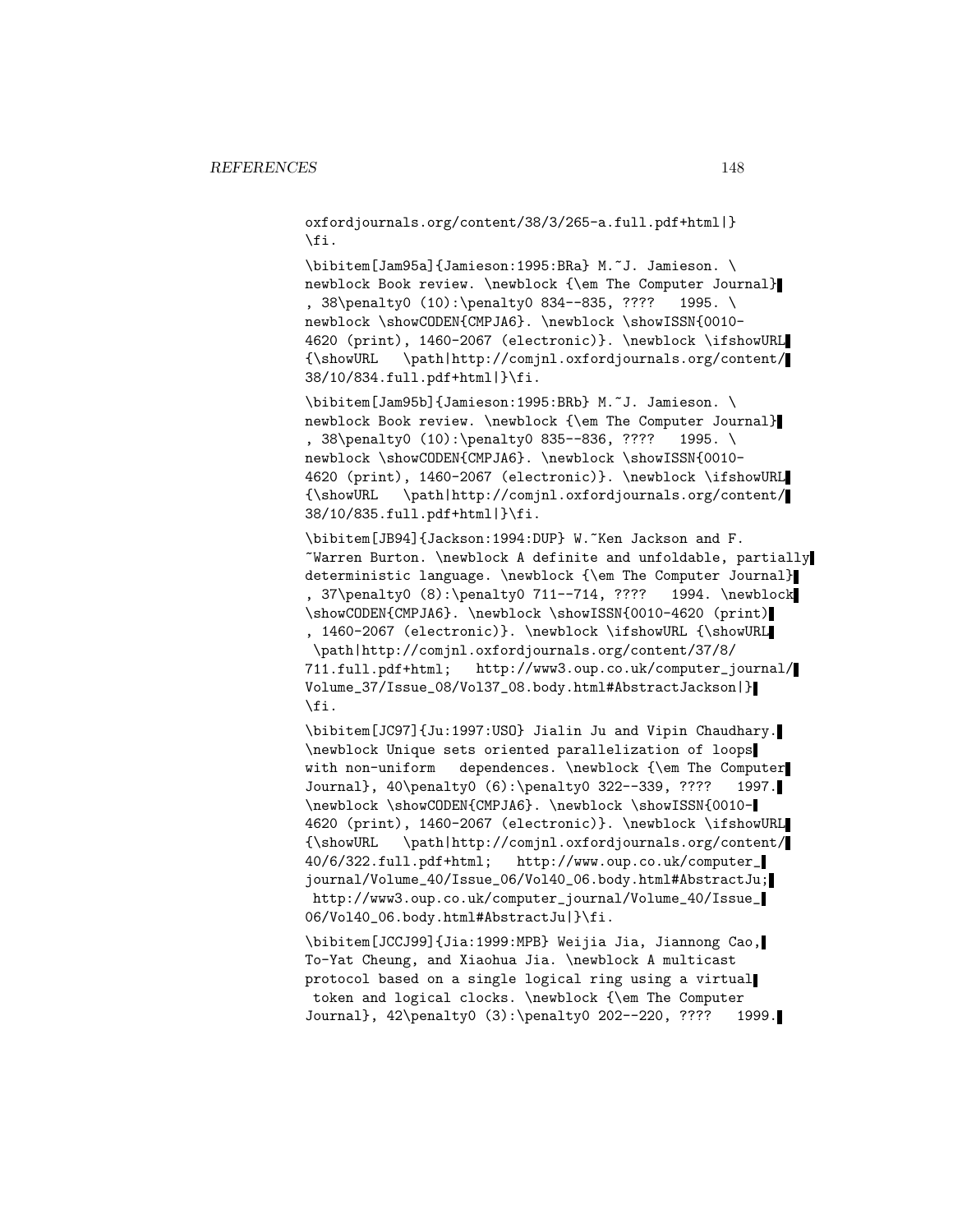\newblock \showCODEN{CMPJA6}. \newblock \showISSN{0010- 4620 (print), 1460-2067 (electronic)}. \newblock \ifshowURL {\showURL \path|http://comjnl.oxfordjournals.org/content/ 42/3/202.full.pdf+html; http://www3.oup.co.uk/computer\_ journal/hdb/Volume\_42/Issue\_03/420202.sgm.abs.html; http://www3.oup.co.uk/computer\_journal/hdb/Volume\_42/ Issue\_03/pdf/420202.pdf|}\fi.

\bibitem[Jen99]{Jennings:1999:DAF} Esther Jennings. \ newblock Distributed algorithms for finding central paths in tree networks. \newblock {\em The Computer Journal} , 42\penalty0 (7):\penalty0 609--612, ???? 1999. \newblock \showCODEN{CMPJA6}. \newblock \showISSN{0010-4620 (print) , 1460-2067 (electronic)}. \newblock \ifshowURL {\showURL \path|http://comjnl.oxfordjournals.org/content/42/7/ 609.full.pdf+html; http://www3.oup.co.uk/computer\_journal/ hdb/Volume\_42/Issue\_07/420609.sgm.abs.html; http:// www3.oup.co.uk/computer\_journal/hdb/Volume\_42/Issue\_07/ pdf/420609.pdf|}\fi.

\bibitem[JES98]{Jones:1998:SUG} B.~F. Jones, D.~E. Eyres, and H.~H. Sthamer. \newblock A strategy for using genetic algorithms to automate branch and fault-based testing. \newblock {\em The Computer Journal}, 41\penalty0 (2) :\penalty0 98--107, ???? 1998. \newblock \showCODEN{ CMPJA6}. \newblock \showISSN{0010-4620 (print), 1460- 2067 (electronic)}. \newblock \ifshowURL {\showURL \ path|http://comjnl.oxfordjournals.org/content/41/2/98. full.pdf+html; http://www3.oup.co.uk/computer\_journal/ Volume\_41/Issue\_02/Vol41\_02.body.html#AbstractJones2|} \fi.

\bibitem[JI93]{Jesshope:1993:MNC} C.~R. Jesshope and C. ~Izu. \newblock The {MP1} network chip and its application to parallel computers. \newblock {\em The Computer Journal} , 36\penalty0 (8):\penalty0 763--777, ???? 1993. \newblock \showCODEN{CMPJA6}. \newblock \showISSN{0010-4620 (print) , 1460-2067 (electronic)}. \newblock \ifshowURL {\showURL \path|http://comjnl.oxfordjournals.org/content/36/8/ 763.full.pdf+html; http://www3.oup.co.uk/computer\_journal/ Volume\_36/Issue\_08/Vol36\_08.body.html#AbstractJesshope|} \fi.

\bibitem[Jir94a]{Jirotka:1994:BRa} M.~Jirotka. \newblock Book review. \newblock {\em The Computer Journal}, 37\ penalty0 (1):\penalty0 77--78, ???? 1994. \newblock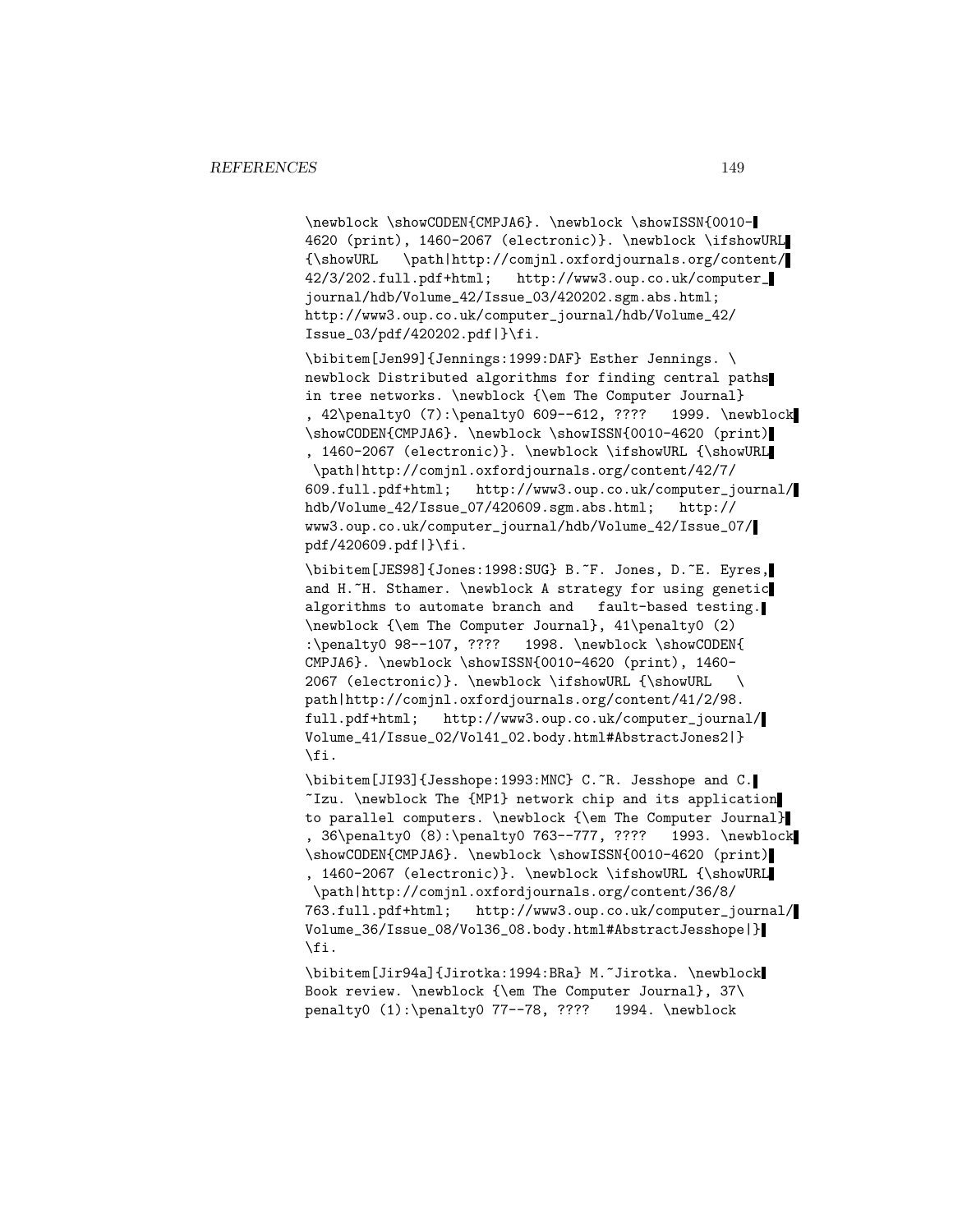\showCODEN{CMPJA6}. \newblock \showISSN{0010-4620 (print) , 1460-2067 (electronic)}. \newblock \ifshowURL {\showURL \path|http://comjnl.oxfordjournals.org/content/37/1/ 77.2.full.pdf+html|}\fi.

\bibitem[Jir94b]{Jirotka:1994:BRb} M.~Jirotka. \newblock Book review. \newblock {\em The Computer Journal}, 37\ penalty0 (1):\penalty0 77--78, ???? 1994. \newblock \showCODEN{CMPJA6}. \newblock \showISSN{0010-4620 (print) , 1460-2067 (electronic)}. \newblock \ifshowURL {\showURL \path|http://comjnl.oxfordjournals.org/content/37/1/ 77.3.full.pdf+html|}\fi.

\bibitem[JKW94]{Jones:1994:ITI} Christopher~B. Jones, David~B. Kidner, and J.~Mark Ware. \newblock The implicit triangulated irregular network and multiscale spatial databases. \newblock {\em The Computer Journal}, 37\ penalty0 (1):\penalty0 43--57, ???? 1994. \newblock \showCODEN{CMPJA6}. \newblock \showISSN{0010-4620 (print) , 1460-2067 (electronic)}. \newblock \ifshowURL {\showURL \path|http://comjnl.oxfordjournals.org/content/37/1/ 43.full.pdf+html; http://www3.oup.co.uk/computer\_journal/ Volume\_37/Issue\_01/Vol37\_01.body.html#AbstractJones|} \fi.

\bibitem[JLV99]{Jiang:1999:NAI} Tao Jiang, Ming Li, and Paul Vit{\'a}nyi. \newblock New applications of the incompressibility method. \newblock {\em The Computer Journal}, 42\penalty0 (4):\penalty0 287--293, ???? 1999. \newblock \showCODEN{ CMPJA6}. \newblock \showISSN{0010-4620 (print), 1460- 2067 (electronic)}. \newblock \ifshowURL {\showURL \ path|http://comjnl.oxfordjournals.org/content/42/4/287. full.pdf+html; http://www3.oup.co.uk/computer\_journal/ hdb/Volume\_42/Issue\_04/420287.sgm.abs.html; http:// www3.oup.co.uk/computer\_journal/hdb/Volume\_42/Issue\_04/ pdf/420287.pdf|}\fi.

\bibitem[JM96]{Jackson:1996:PPF} David~Jeff Jackson and Wagdy Mahmoud. \newblock Parallel pipelined fractal image compression using quadtree recomposition. \newblock {\em The Computer Journal}, 39\penalty0 (1):\penalty0 1--13, ???? 1996. \newblock \showCODEN{CMPJA6}. \newblock \showISSN{0010-4620 (print), 1460-2067 (electronic)}. \newblock \ifshowURL {\showURL \path|http://comjnl. oxfordjournals.org/content/39/1/1.full.pdf+html; http: //www.oup.co.uk/jnls/list/comjnl/hdb/Volume\_39/Issue\_ 01/390001.sgm.abs.html; http://www3.oup.co.uk/computer\_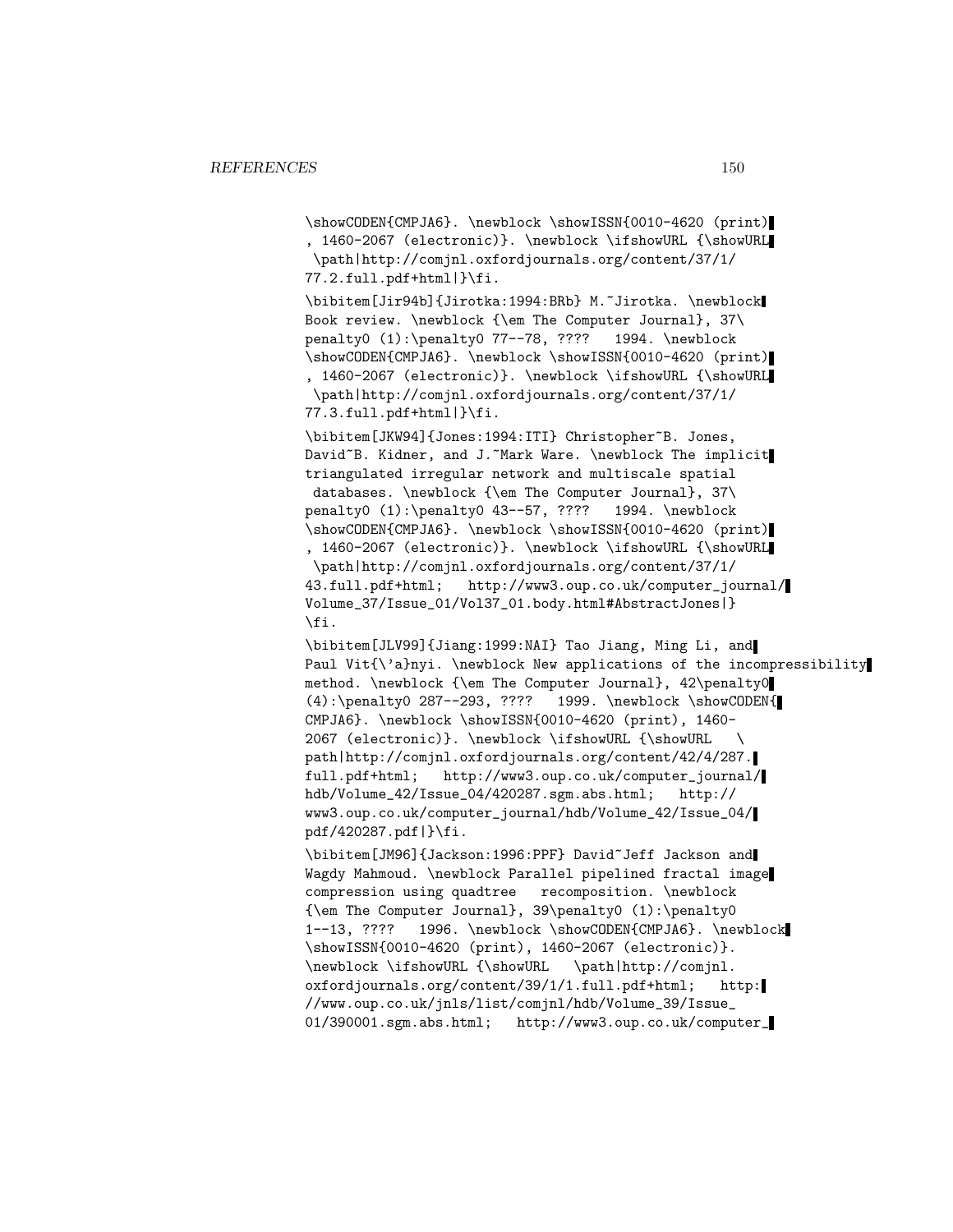journal/Volume\_39/Issue\_01/Vol39\_01.body.html#AbstractJackson|} \fi.

\bibitem[JO92]{Jamison:1992:SNI} B.~Jamison and S.~Olariu. \newblock Short notes: Indexing for multi-attribute retrieval. \newblock {\em The Computer Journal}, 35\penalty0 (5) :\penalty0 535--537, October 1992. \newblock \showCODEN{ CMPJA6}. \newblock \showISSN{0010-4620 (print), 1460- 2067 (electronic)}. \newblock \ifshowURL {\showURL \ path|http://comjnl.oxfordjournals.org/content/35/5/535. full.pdf+html; http://www3.oup.co.uk/computer\_journal/ Volume\_35/Issue\_05/350535.sgm.abs.html; http://www3.oup. co.uk/computer\_journal/Volume\_35/Issue\_05/tiff/535.tif; http://www3.oup.co.uk/computer\_journal/Volume\_35/Issue\_ 05/tiff/536.tif; http://www3.oup.co.uk/computer\_journal/ Volume\_35/Issue\_05/tiff/537.tif|}\fi.

\bibitem[Joh94]{Johnson:1994:BR} R.~C. Johnson. \newblock Book review. \newblock {\em The Computer Journal}, 37\ penalty0 (8):\penalty0 731, ???? 1994. \newblock \showCODEN{ CMPJA6}. \newblock \showISSN{0010-4620 (print), 1460- 2067 (electronic)}. \newblock \ifshowURL {\showURL \ path|http://comjnl.oxfordjournals.org/content/37/8/731. 2.full.pdf+html|}\fi.

\bibitem[Joh96a]{Johnson:1996:BRa} C.~Johnson. \newblock Book review. \newblock {\em The Computer Journal}, 39\ penalty0 (1):\penalty0 93, ???? 1996. \newblock \showCODEN{ CMPJA6}. \newblock \showISSN{0010-4620 (print), 1460- 2067 (electronic)}. \newblock \ifshowURL {\showURL \ path|http://comjnl.oxfordjournals.org/content/39/1/93. 2.full.pdf+html|}\fi.

\bibitem[Joh96b]{Johnson:1996:BRb} C.~Johnson. \newblock Book review. \newblock {\em The Computer Journal}, 39\ penalty0 (4):\penalty0 357, ???? 1996. \newblock \showCODEN{ CMPJA6}. \newblock \showISSN{0010-4620 (print), 1460- 2067 (electronic)}. \newblock \ifshowURL {\showURL \ path|http://comjnl.oxfordjournals.org/content/39/4/357. 1.full.pdf+html|}\fi.

\bibitem[Joh96c]{Johnson:1996:BR} C.~Johnson. \newblock Book review. \newblock {\em The Computer Journal}, 39\ penalty0 (7):\penalty0 643, ???? 1996. \newblock \showCODEN{ CMPJA6}. \newblock \showISSN{0010-4620 (print), 1460- 2067 (electronic)}. \newblock \ifshowURL {\showURL \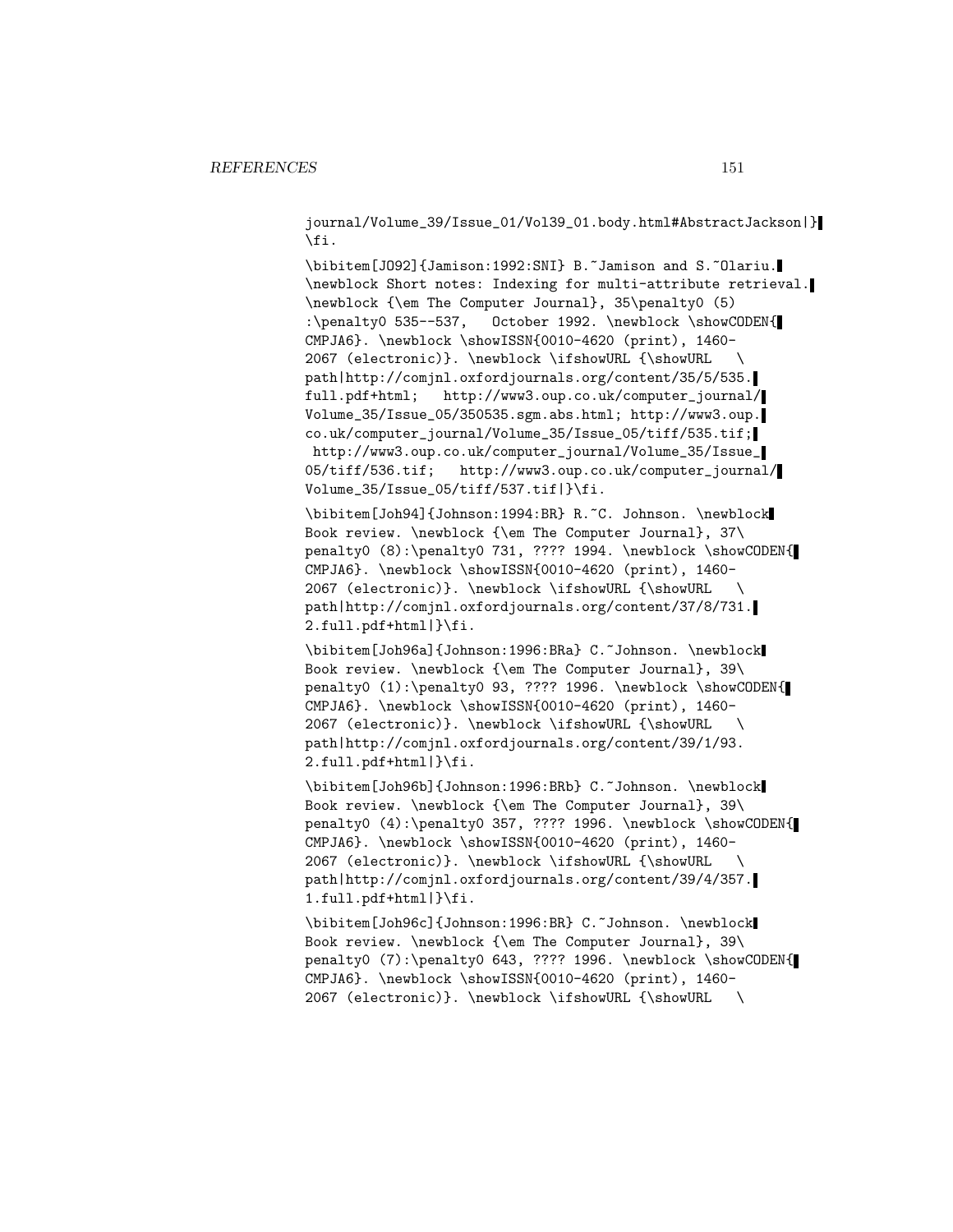path|http://comjnl.oxfordjournals.org/content/39/7/643. 2.full.pdf+html|}\fi.

\bibitem[Jok90]{Jokinen:1990:PTA} M.~O. Jokinen. \newblock Parameter transmission abstractions. \newblock {\em The Computer Journal}, 33\penalty0 (2):\penalty0 133--139, April 1990. \newblock \showCODEN{CMPJA6}. \newblock \showISSN{0010-4620 (print), 1460-2067 (electronic)}. \newblock \ifshowURL {\showURL \path|http://comjnl. oxfordjournals.org/content/33/2/133.full.pdf+html; http: //www3.oup.co.uk/computer\_journal/hdb/Volume\_33/Issue\_ 02/tiff/133.tif; http://www3.oup.co.uk/computer\_journal/ hdb/Volume\_33/Issue\_02/tiff/134.tif; http://www3.oup. co.uk/computer\_journal/hdb/Volume\_33/Issue\_02/tiff/135. tif; http://www3.oup.co.uk/computer\_journal/hdb/Volume\_ 33/Issue\_02/tiff/136.tif; http://www3.oup.co.uk/computer\_ journal/hdb/Volume\_33/Issue\_02/tiff/137.tif; http:/ /www3.oup.co.uk/computer\_journal/hdb/Volume\_33/Issue\_ 02/tiff/138.tif; http://www3.oup.co.uk/computer\_journal/ hdb/Volume\_33/Issue\_02/tiff/139.tif|}\fi.

\bibitem[Jon94a]{Jones:1994:BRb} J.~Jones. \newblock Book review. \newblock {\em The Computer Journal}, 37\penalty0 (8):\penalty0 726--727, ???? 1994. \newblock \showCODEN{ CMPJA6}. \newblock \showISSN{0010-4620 (print), 1460- 2067 (electronic)}. \newblock \ifshowURL {\showURL \ path|http://comjnl.oxfordjournals.org/content/37/8/726. full.pdf+html|}\fi.

\bibitem[Jon94b]{Jones:1994:BRa} S.~B. Jones. \newblock Book review. \newblock {\em The Computer Journal}, 37\ penalty0 (7):\penalty0 647--648, ???? 1994. \newblock \showCODEN{CMPJA6}. \newblock \showISSN{0010-4620 (print) , 1460-2067 (electronic)}. \newblock \ifshowURL {\showURL \path|http://comjnl.oxfordjournals.org/content/37/7/ 647.2.full.pdf+html|}\fi.

\bibitem[Jon96]{Jones:1996:BR} C.~B. Jones. \newblock Book review. \newblock {\em The Computer Journal}, 39\ penalty0 (6):\penalty0 555, ???? 1996. \newblock \showCODEN{ CMPJA6}. \newblock \showISSN{0010-4620 (print), 1460- 2067 (electronic)}. \newblock \ifshowURL {\showURL \ path|http://comjnl.oxfordjournals.org/content/39/6/555. full.pdf+html|}\fi.

\bibitem[Jor90]{Jordan:1990:EC} A.~Jordan. \newblock Editorial --- communications. \newblock {\em The Computer Journal}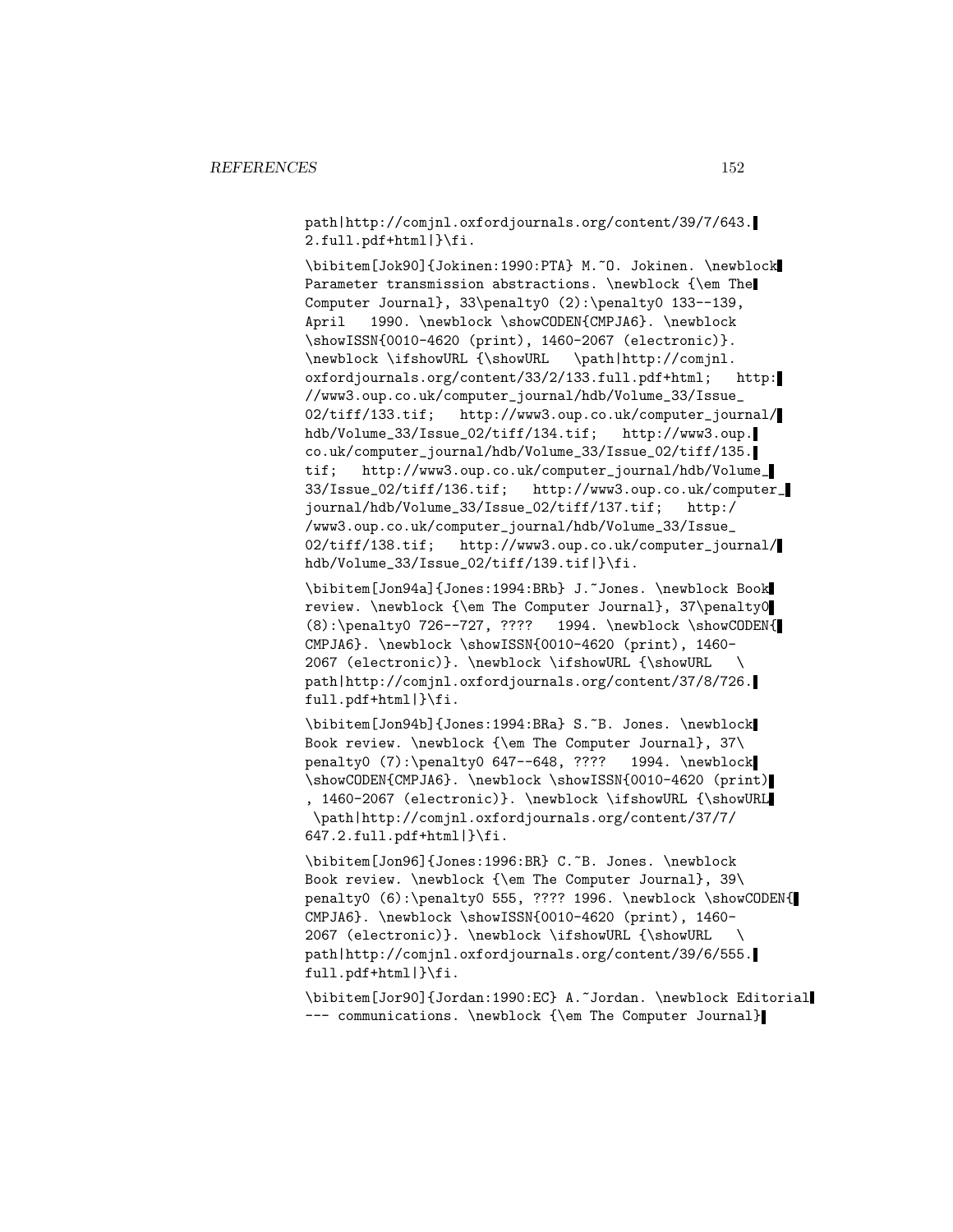, 33\penalty0 (4):\penalty0 289, ???? 1990. \newblock \showCODEN{CMPJA6}. \newblock \showISSN{0010-4620 (print) , 1460-2067 (electronic)}. \newblock \ifshowURL {\showURL \path|http://comjnl.oxfordjournals.org/content/33/4/ 289.full.pdf+html|}\fi.

\bibitem[Jos94]{Joseph:1994:VDQ} Mathai Joseph. \newblock The visual display of quantitative information  $\{\&\}$  envisioning information. \newblock {\em The Computer Journal}, 37\ penalty0 (6):\penalty0 551--552, ???? 1994. \newblock \showCODEN{CMPJA6}. \newblock \showISSN{0010-4620 (print) , 1460-2067 (electronic)}. \newblock \ifshowURL {\showURL \path|http://comjnl.oxfordjournals.org/content/37/6/ 551.full.pdf+html|}\fi.

\bibitem[Jos96]{Joseph:1996:BR} M.~Joseph. \newblock Book review. \newblock {\em The Computer Journal}, 39\penalty0 (3):\penalty0 252, ???? 1996. \newblock \showCODEN{CMPJA6} . \newblock \showISSN{0010-4620 (print), 1460-2067 (electronic) }. \newblock \ifshowURL {\showURL \path|http://comjnl. oxfordjournals.org/content/39/3/252.full.pdf+html|}\fi.

\bibitem[Joy93a]{Joy:1993:BRa} M.~S. Joy. \newblock Book review. \newblock {\em The Computer Journal}, 36\penalty0 (6):\penalty0 600, ???? 1993. \newblock \showCODEN{CMPJA6} . \newblock \showISSN{0010-4620 (print), 1460-2067 (electronic) }. \newblock \ifshowURL {\showURL \path|http://comjnl. oxfordjournals.org/content/36/6/600.1.full.pdf+html|} \fi.

\bibitem[Joy93b]{Joy:1993:BRb} M.~S. Joy. \newblock Book review. \newblock {\em The Computer Journal}, 36\penalty0 (6):\penalty0 600--601, ???? 1993. \newblock \showCODEN{ CMPJA6}. \newblock \showISSN{0010-4620 (print), 1460- 2067 (electronic)}. \newblock \ifshowURL {\showURL \ path|http://comjnl.oxfordjournals.org/content/36/6/600. 2.full.pdf+html|}\fi.

\bibitem[Joy93c]{Joy:1993:BR} M.~S. Joy. \newblock Book review. \newblock {\em The Computer Journal}, 36\penalty0 (6):\penalty0 601, ???? 1993. \newblock \showCODEN{CMPJA6} . \newblock \showISSN{0010-4620 (print), 1460-2067 (electronic) }. \newblock \ifshowURL {\showURL \path|http://comjnl. oxfordjournals.org/content/36/6/601.1.full.pdf+html|} \fi.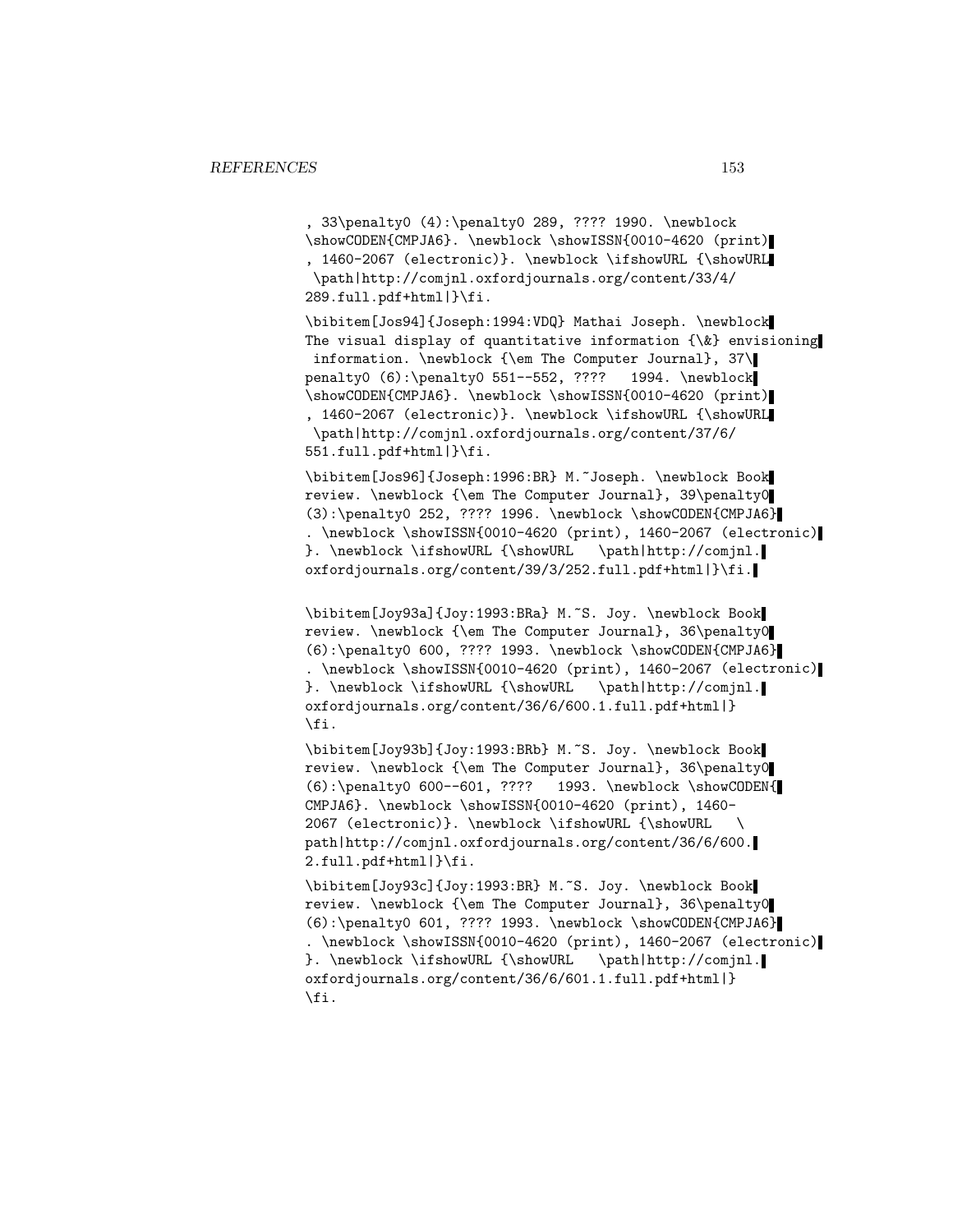\bibitem[Joy94a]{Joy:1994:BRa} M.~Joy. \newblock Book review. \newblock {\em The Computer Journal}, 37\penalty0  $(5): \penalty0 471, ???? 1994. \newblock \showCODEN{CMDIAG}$ . \newblock \showISSN{0010-4620 (print), 1460-2067 (electronic) }. \newblock \ifshowURL {\showURL \path|http://comjnl. oxfordjournals.org/content/37/5/471.1.full.pdf+html|} \fi.

\bibitem[Joy94b]{Joy:1994:BRc} M.~Joy. \newblock Book review. \newblock {\em The Computer Journal}, 37\penalty0 (8):\penalty0 730--731, ???? 1994. \newblock \showCODEN{ CMPJA6}. \newblock \showISSN{0010-4620 (print), 1460- 2067 (electronic)}. \newblock \ifshowURL {\showURL \ path|http://comjnl.oxfordjournals.org/content/37/8/730. 2.full.pdf+html|}\fi.

\bibitem[Joy94c]{Joy:1994:BRd} M.~Joy. \newblock Book review. \newblock {\em The Computer Journal}, 37\penalty0 (9):\penalty0 825--826, ???? 1994. \newblock \showCODEN{ CMPJA6}. \newblock \showISSN{0010-4620 (print), 1460- 2067 (electronic)}. \newblock \ifshowURL {\showURL \ path|http://comjnl.oxfordjournals.org/content/37/9/825. 2.full.pdf+html|}\fi.

\bibitem[Joy94d]{Joy:1994:BRe} M.~Joy. \newblock Book review. \newblock {\em The Computer Journal}, 37\penalty0 (9):\penalty0 826, ???? 1994. \newblock \showCODEN{CMPJA6} . \newblock \showISSN{0010-4620 (print), 1460-2067 (electronic) }. \newblock \ifshowURL {\showURL \path|http://comjnl. oxfordjournals.org/content/37/9/826.1.full.pdf+html|} \fi.

\bibitem[Joy94e]{Joy:1994:BRB} Mike Joy. \newblock Book review: {{\booktitle{Advanced Motif Programming Technique} }}. \newblock {\em The Computer Journal}, 37\penalty0 (6):\penalty0 552, ???? 1994. \newblock \showCODEN{CMPJA6} . \newblock \showISSN{0010-4620 (print), 1460-2067 (electronic) }. \newblock \ifshowURL {\showURL \path|http://comjnl. oxfordjournals.org/content/37/6/552.full.pdf+html|}\fi.

\bibitem[Joy94f]{Joy:1994:IXW} Mike Joy. \newblock Introduction to the {X} window system. \newblock {\em The Computer Journal}, 37\penalty0 (6):\penalty0 549, ???? 1994. \ newblock \showCODEN{CMPJA6}. \newblock \showISSN{0010-4620 (print), 1460-2067 (electronic)}. \newblock \ifshowURL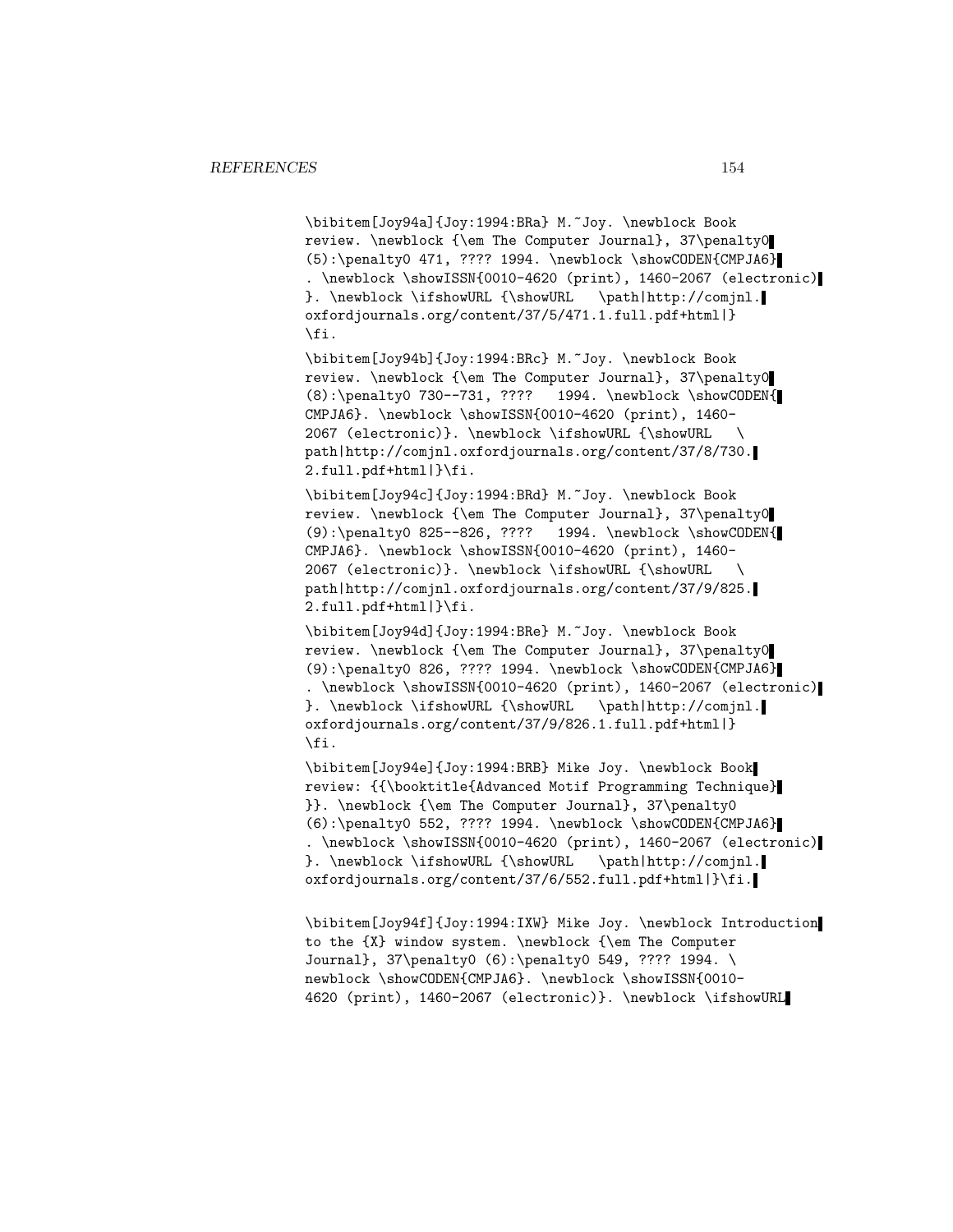{\showURL \path|http://comjnl.oxfordjournals.org/content/ 37/6/549.full.pdf+html|}\fi.

\bibitem[Joy94g]{Joy:1994:JX} Mike Joy. \newblock The joy of {X}. \newblock {\em The Computer Journal}, 37\ penalty0 (6):\penalty0 548a--549, ???? 1994. \newblock \showCODEN{CMPJA6}. \newblock \showISSN{0010-4620 (print) , 1460-2067 (electronic)}. \newblock \ifshowURL {\showURL \path|http://comjnl.oxfordjournals.org/content/37/6/ 548-a.full.pdf+html|}\fi.

\bibitem[Joy95a]{Joy:1995:LCG} Mike Joy. \newblock Lambda calculi: a guide for computer scientists. \newblock { \em The Computer Journal}, 38\penalty0 (1):\penalty0 78a- -79, ???? 1995. \newblock \showCODEN{CMPJA6}. \newblock \showISSN{0010-4620 (print), 1460-2067 (electronic)}. \newblock \ifshowURL {\showURL \path|http://comjnl. oxfordjournals.org/content/38/1/78-a.full.pdf+html|}\ fi.

\bibitem[Joy95b]{Joy:1995:PCI} Mike Joy. \newblock Programming with {C}: an introduction. \newblock {\em The Computer Journal}, 38\penalty0 (3):\penalty0 263a--264, ???? 1995. \newblock \showCODEN{CMPJA6}. \newblock \showISSN{ 0010-4620 (print), 1460-2067 (electronic)}. \newblock \ifshowURL {\showURL \path|http://comjnl.oxfordjournals. org/content/38/3/263-a.full.pdf+html|}\fi.

\bibitem[Joy96a]{Joy:1996:BRa} M.~Joy. \newblock Book review. \newblock {\em The Computer Journal}, 39\penalty0 (9):\penalty0 815, ???? 1996. \newblock \showCODEN{CMPJA6} . \newblock \showISSN{0010-4620 (print), 1460-2067 (electronic) }. \newblock \ifshowURL {\showURL \path|http://comjnl. oxfordjournals.org/content/39/9/815.1.full.pdf+html|} \fi.

\bibitem[Joy96b]{Joy:1996:BRb} M.~Joy. \newblock Book review. \newblock {\em The Computer Journal}, 39\penalty0 (9):\penalty0 817, ???? 1996. \newblock \showCODEN{CMPJA6} . \newblock \showISSN{0010-4620 (print), 1460-2067 (electronic) }. \newblock \ifshowURL {\showURL \path|http://comjnl. oxfordjournals.org/content/39/9/817.full.pdf+html|}\fi.

\bibitem[Joy96c]{Joy:1996:BR} M.~Joy. \newblock Book review. \newblock {\em The Computer Journal}, 39\penalty0 (10) :\penalty0 891--892, ???? 1996. \newblock \showCODEN{ CMPJA6}. \newblock \showISSN{0010-4620 (print), 1460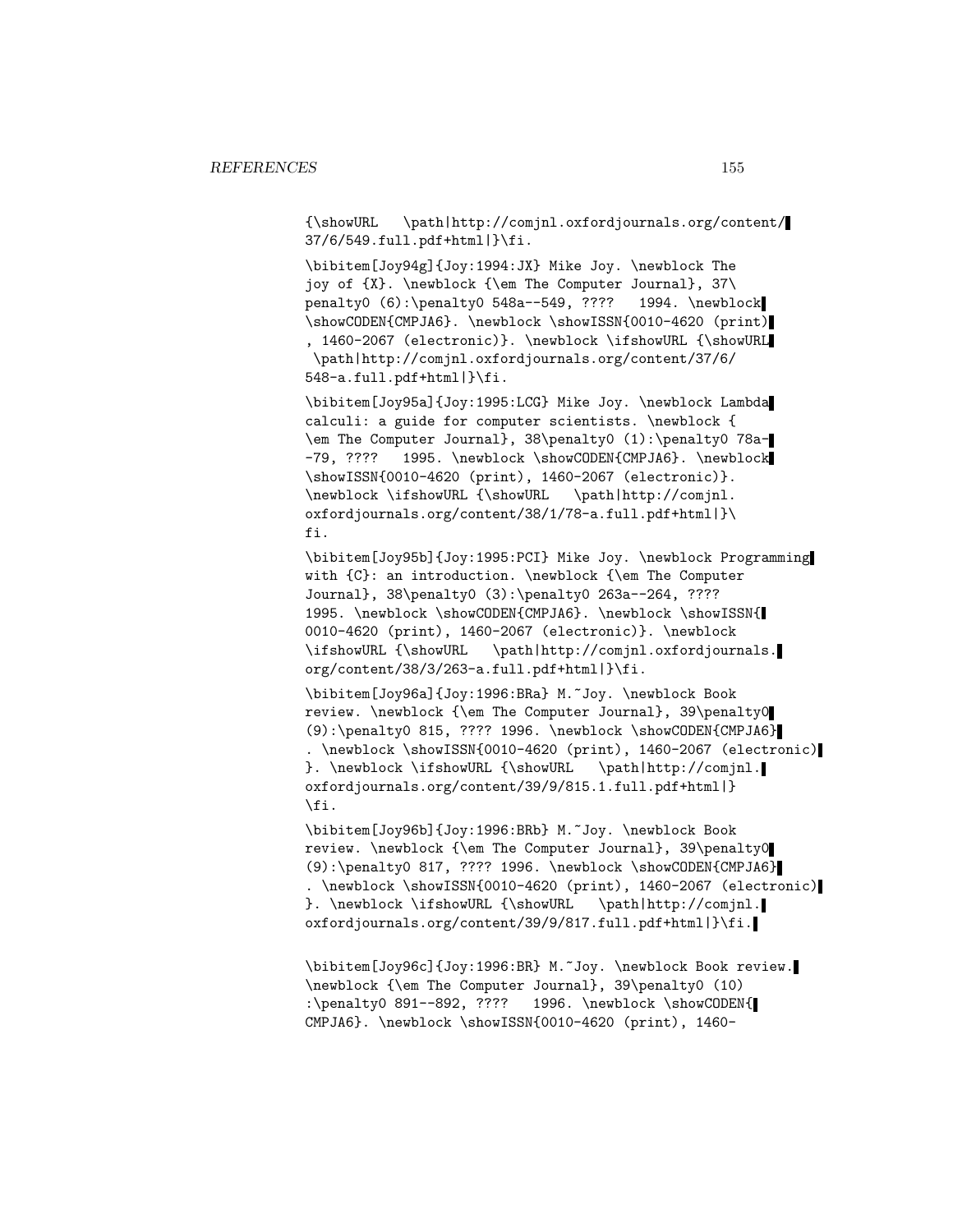2067 (electronic)}. \newblock \ifshowURL {\showURL \ path|http://comjnl.oxfordjournals.org/content/39/10/891. 2.full.pdf+html|}\fi.

\bibitem[JSKCG94]{Jambor-Sadeghi:1994:SAC} Kamyar Jambor-Sadeghi, Mohammad~A. Ketabchi, Junjie Chue, and M.~Ghiassi. \newblock A systematic approach to corrective maintenance. \newblock {\em The Computer Journal}, 37\penalty0 (9) :\penalty0 764--778, ???? 1994. \newblock \showCODEN{ CMPJA6}. \newblock \showISSN{0010-4620 (print), 1460- 2067 (electronic)}. \newblock \ifshowURL {\showURL \ path|http://comjnl.oxfordjournals.org/content/37/9/764. full.pdf+html; http://www3.oup.co.uk/computer\_journal/ Volume\_37/Issue\_09/Vol37\_09.body.html#AbstractSadeghi|} \fi.

\bibitem[JW98]{Jones:1998:PST} Christopher~B. Jones and J. "Mark Ware. \newblock Proximity search with a triangulated spatial model. \newblock {\em The Computer Journal}, 41\ penalty0 (2):\penalty0 71--83, ???? 1998. \newblock \showCODEN{CMPJA6}. \newblock \showISSN{0010-4620 (print) , 1460-2067 (electronic)}. \newblock \ifshowURL {\showURL \path|http://comjnl.oxfordjournals.org/content/41/2/ 71.full.pdf+html; http://www3.oup.co.uk/computer\_journal/ Volume\_41/Issue\_02/Vol41\_02.body.html#AbstractJones|} \fi.

\bibitem[KA98]{Kumar:1998:HRC} Akhil Kumar and Noha Adly. \newblock {HPP}: a reliable causal broadcast protocol for large-scale replication in wide area networks. \ newblock {\em The Computer Journal}, 41\penalty0 (2): \penalty0 108--124, ???? 1998. \newblock \showCODEN{ CMPJA6}. \newblock \showISSN{0010-4620 (print), 1460- 2067 (electronic)}. \newblock \ifshowURL {\showURL \ path|http://comjnl.oxfordjournals.org/content/41/2/108. full.pdf+html; http://www3.oup.co.uk/computer\_journal/ Volume\_41/Issue\_02/Vol41\_02.body.html#AbstractKumar|} \fi.

\bibitem[Kac91]{Kacsuk:1991:PPA} P.~Kacsuk. \newblock A parallel {Prolog} abstract machine and its multi-{Transputer} implementation. \newblock {\em The Computer Journal} , 34\penalty0 (1):\penalty0 52--63, February 1991. \ newblock \showCODEN{CMPJA6}. \newblock \showISSN{0010-4620 (print), 1460-2067 (electronic)}. \newblock \ifshowURL {\showURL \path|http://comjnl.oxfordjournals.org/content/ 34/1/52.full.pdf+html; http://www3.oup.co.uk/computer\_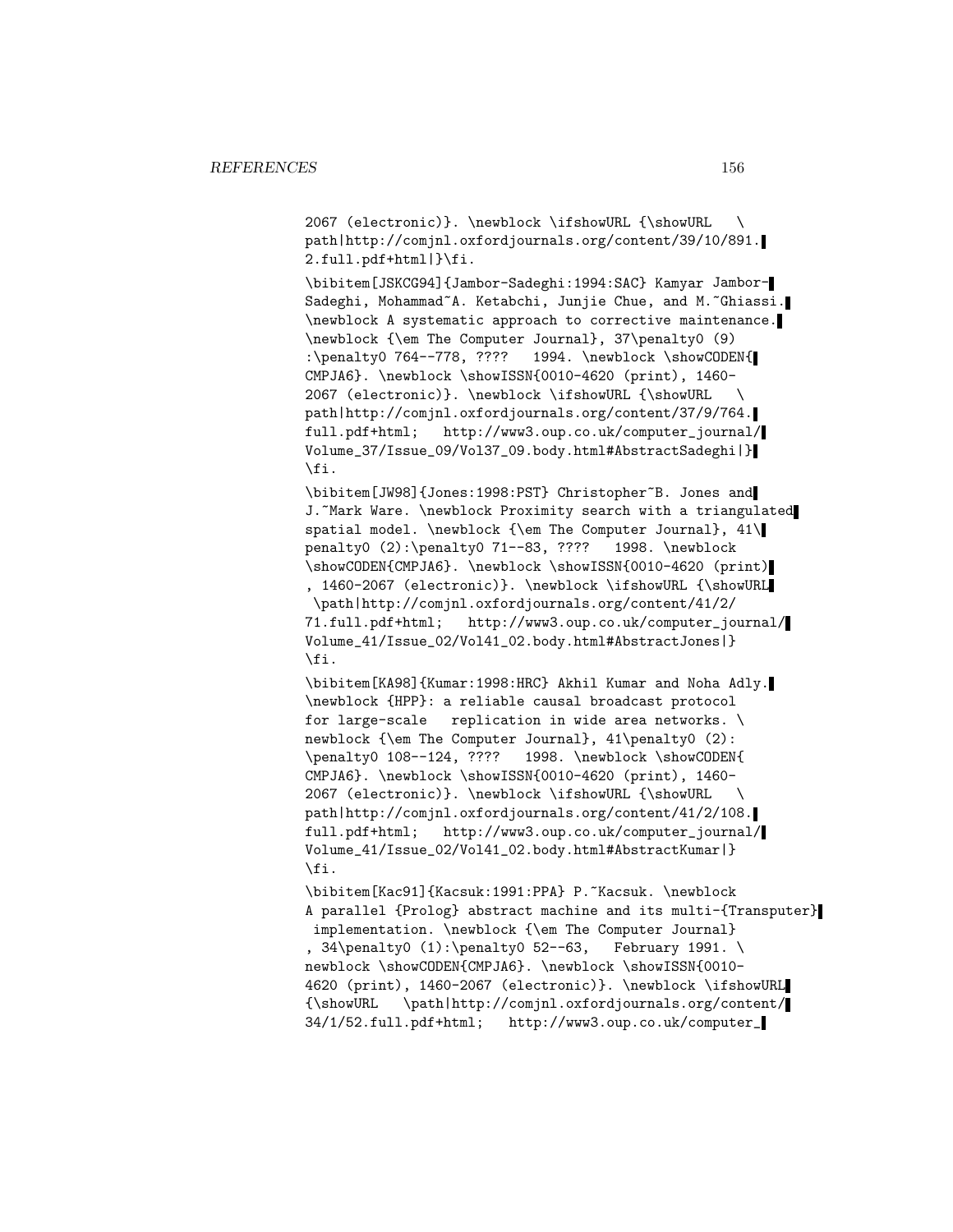journal/hdb/Volume\_34/Issue\_01/tiff/52.tif; http:// www3.oup.co.uk/computer\_journal/hdb/Volume\_34/Issue\_01/ tiff/53.tif; http://www3.oup.co.uk/computer\_journal/ hdb/Volume\_34/Issue\_01/tiff/54.tif; http://www3.oup. co.uk/computer\_journal/hdb/Volume\_34/Issue\_01/tiff/55. tif; http://www3.oup.co.uk/computer\_journal/hdb/Volume\_ 34/Issue\_01/tiff/56.tif; http://www3.oup.co.uk/computer\_ journal/hdb/Volume\_34/Issue\_01/tiff/57.tif; http:// www3.oup.co.uk/computer\_journal/hdb/Volume\_34/Issue\_01/ tiff/58.tif; http://www3.oup.co.uk/computer\_journal/ hdb/Volume\_34/Issue\_01/tiff/59.tif; http://www3.oup. co.uk/computer\_journal/hdb/Volume\_34/Issue\_01/tiff/60. tif; http://www3.oup.co.uk/computer\_journal/hdb/Volume\_ 34/Issue\_01/tiff/61.tif; http://www3.oup.co.uk/computer\_ journal/hdb/Volume\_34/Issue\_01/tiff/62.tif; http:// www3.oup.co.uk/computer\_journal/hdb/Volume\_34/Issue\_01/  $\text{tf}/63.\text{tf}$ }\fi.

\bibitem[Kal91]{Kalinchenko:1991:DPB} P.~A. Kalinchenko. \newblock Does a point belong to a polygon? \newblock {\em The Computer Journal}, 34\penalty0 (6):\penalty0 502, December 1991. \newblock \showCODEN{CMPJA6}. \ newblock \showISSN{0010-4620 (print), 1460-2067 (electronic) }. \newblock \ifshowURL {\showURL \path|http://comjnl. oxfordjournals.org/content/34/6/502.full.pdf+html|}\fi.

\bibitem[Kau92]{Kaur:1992:HHP} D.~Kaur. \newblock Hierarchical hypernet for pipelining. \newblock {\em The Computer Journal} , 35\penalty0 (1):\penalty0 81--87, February 1992. \ newblock \showCODEN{CMPJA6}. \newblock \showISSN{0010-4620 (print), 1460-2067 (electronic)}. \newblock \ifshowURL {\showURL \path|http://comjnl.oxfordjournals.org/content/ 35/1/81.full.pdf+html; http://www3.oup.co.uk/computer\_ journal/Volume\_35/Issue\_01/Vol35\_01.body.html#AbstractKaur|} \fi.

\bibitem[KBTB97]{Kunz:1997:PTS} T.~Kunz, J.~P. Black, D.~J. Taylor, and T.~Basten. \newblock {Poet}: Targetsystem independent visualizations of complex distributedapplication executions. \newblock {\em The Computer Journal} , 40\penalty0 (8):\penalty0 499--512, ???? 1997. \newblock \showCODEN{CMPJA6}. \newblock \showISSN{0010-4620 (print) , 1460-2067 (electronic)}. \newblock \ifshowURL {\showURL \path|http://comjnl.oxfordjournals.org/content/40/8/ 499.full.pdf+html; http://www3.oup.co.uk/computer\_journal/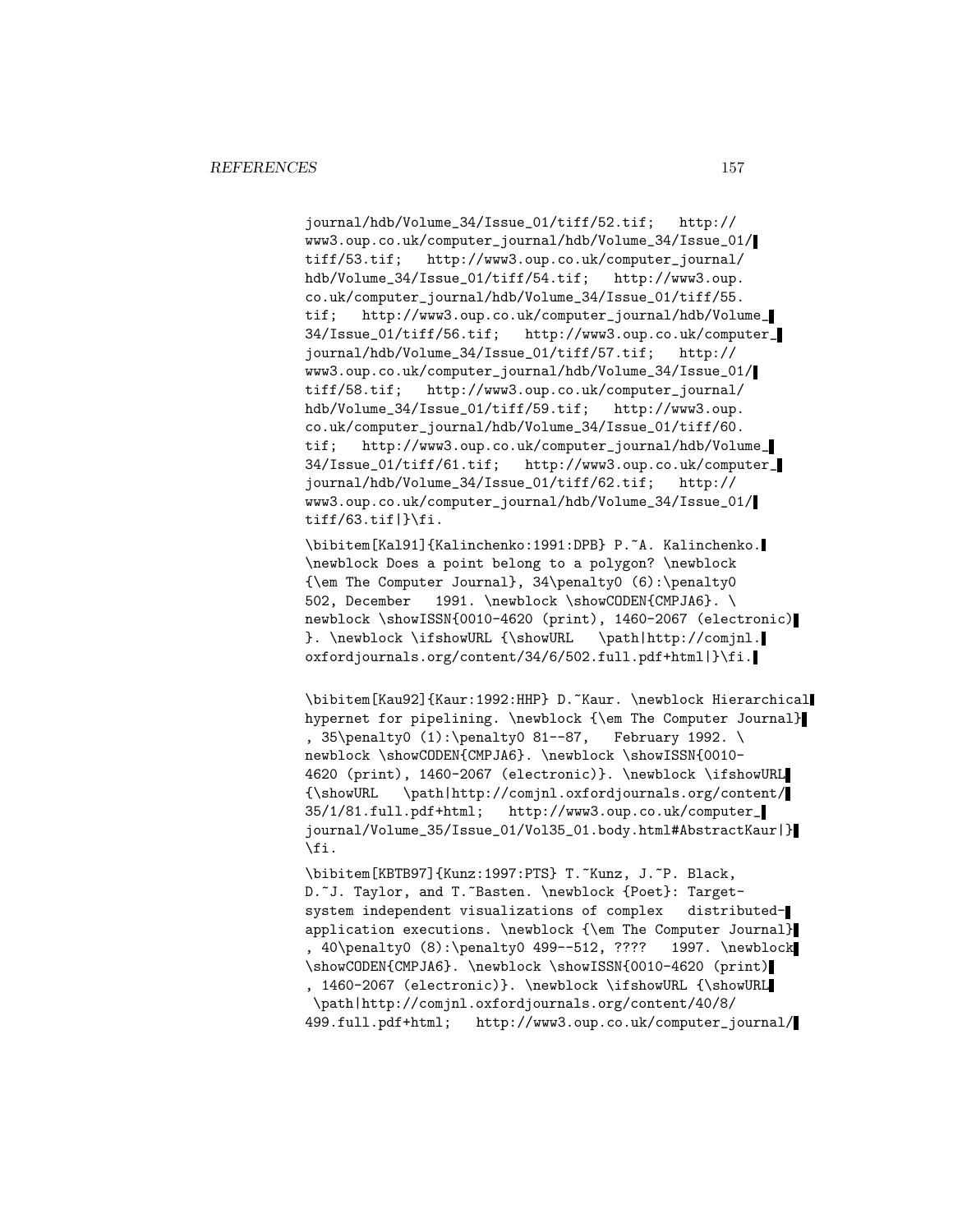Volume\_40/Issue\_08/Vol40\_08.body.html#AbstractKunz|}\ fi.

\bibitem[KC97]{Kilgore:1997:TDP} Richard~B. Kilgore and Craig~M. Chase. \newblock Testing distributed programs containing racing messages. \newblock {\em The Computer Journal}, 40\penalty0 (8):\penalty0 489--498, ???? 1997. \newblock \showCODEN{CMPJA6}. \newblock \showISSN{0010- 4620 (print), 1460-2067 (electronic)}. \newblock \ifshowURL {\showURL \path|http://comjnl.oxfordjournals.org/content/ 40/8/489.full.pdf+html; http://www3.oup.co.uk/computer\_ journal/Volume\_40/Issue\_08/Vol40\_08.body.html#AbstractKilgore|} \fi.

\bibitem[KCP99]{Kocberber:1999:OSF} S.~Kocberber, F.~ Can, and J.~M. Patton. \newblock Optimization of signature file parameters for databases with varying record lengths. \newblock {\em The Computer Journal}, 42\penalty0 (1) :\penalty0 11--23, ???? 1999. \newblock \showCODEN{ CMPJA6}. \newblock \showISSN{0010-4620 (print), 1460- 2067 (electronic)}. \newblock \ifshowURL {\showURL \ path|http://comjnl.oxfordjournals.org/content/42/1/11. full.pdf+html; http://www3.oup.co.uk/computer\_journal/ hdb/Volume\_42/Issue\_01/420011.sgm.abs.html; http:// www3.oup.co.uk/computer\_journal/hdb/Volume\_42/Issue\_01/ pdf/420011.pdf|}\fi.

\bibitem[Ked96a]{Kedem:1996:BR} K.~Kedem. \newblock Book review. \newblock {\em The Computer Journal}, 39\penalty0 (4):\penalty0 357--358, ???? 1996. \newblock \showCODEN{ CMPJA6}. \newblock \showISSN{0010-4620 (print), 1460- 2067 (electronic)}. \newblock \ifshowURL {\showURL \ path|http://comjnl.oxfordjournals.org/content/39/4/357. 2.full.pdf+html|}\fi.

\bibitem[Ked96b]{Kedem:1996:E} K.~Kedem. \newblock Erratum. \newblock {\em The Computer Journal}, 39\penalty0 (6) :\penalty0 560, ???? 1996. \newblock \showCODEN{CMPJA6} . \newblock \showISSN{0010-4620 (print), 1460-2067 (electronic) }. \newblock \ifshowURL {\showURL \path|http://comjnl. oxfordjournals.org/content/39/6/560.full.pdf+html|}\fi.

\bibitem[Kel98]{Kelly:1998:ASL} Declan~P. Kelly. \newblock {ARC}: a specification language for communicating systems. \newblock {\em The Computer Journal}, 41\penalty0 (6) :\penalty0 386--401, ???? 1998. \newblock \showCODEN{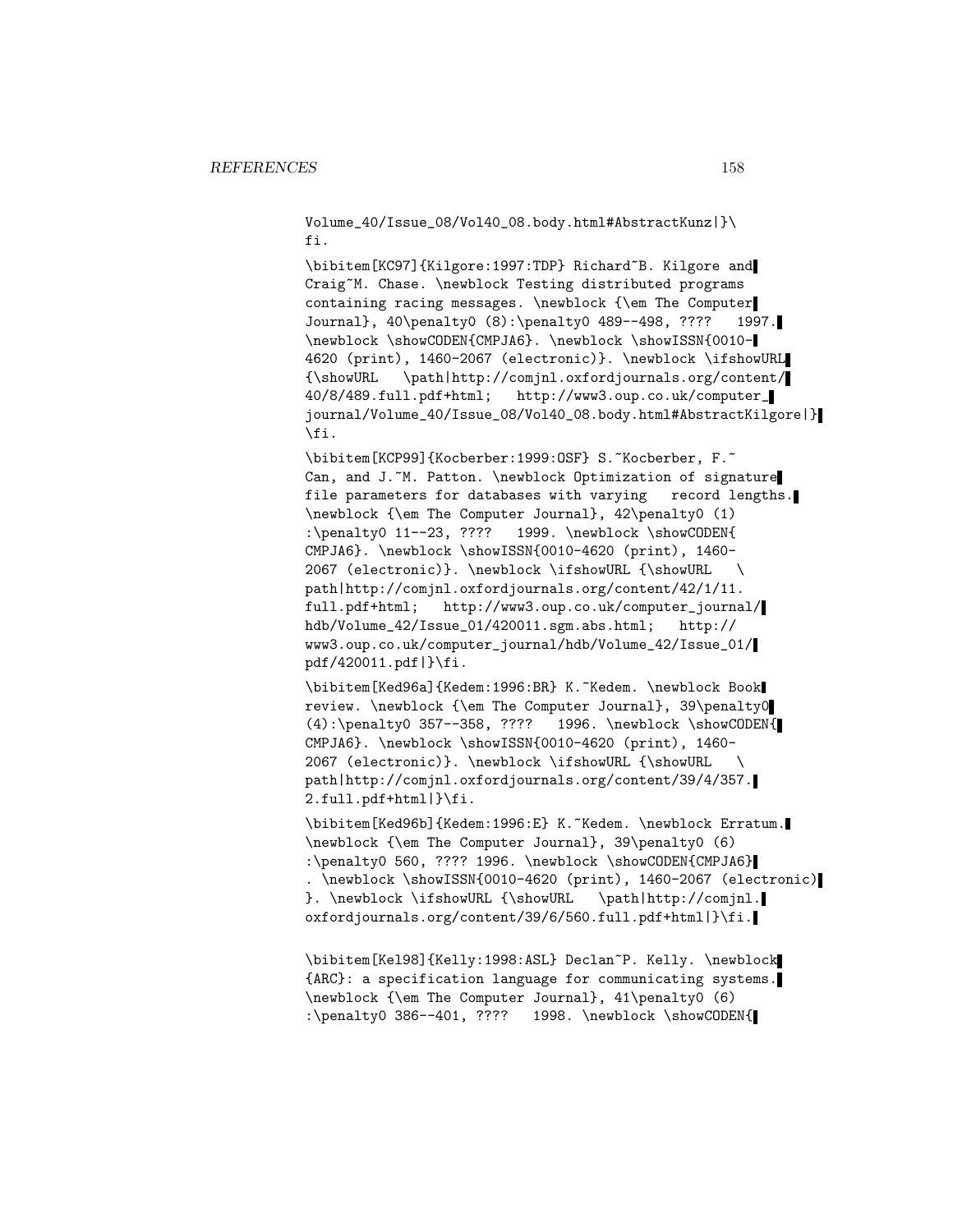CMPJA6}. \newblock \showISSN{0010-4620 (print), 1460- 2067 (electronic)}. \newblock \ifshowURL {\showURL \ path|http://comjnl.oxfordjournals.org/content/41/6/386. full.pdf+html; http://www3.oup.co.uk/computer\_journal/ Volume\_41/Issue\_06/Vol41\_06.body.html#AbstractKelly|} \fi.

\bibitem[Kem90]{Kemp:1990:C} D.~A. Kemp. \newblock Correspondence. \newblock {\em The Computer Journal}, 33\penalty0 (1) :\penalty0 90--91, ???? 1990. \newblock \showCODEN{ CMPJA6}. \newblock \showISSN{0010-4620 (print), 1460- 2067 (electronic)}. \newblock \ifshowURL {\showURL \ path|http://comjnl.oxfordjournals.org/content/33/1/90. full.pdf+html|}\fi.

\bibitem[Ken96]{Kent:1996:BR} S.~J.~J. Kent. \newblock Book review. \newblock {\em The Computer Journal}, 39\ penalty0 (8):\penalty0 724, ???? 1996. \newblock \showCODEN{ CMPJA6}. \newblock \showISSN{0010-4620 (print), 1460- 2067 (electronic)}. \newblock \ifshowURL {\showURL \ path|http://comjnl.oxfordjournals.org/content/39/8/724. 1.full.pdf+html|}\fi.

\bibitem[Kha91]{Khanna:1991:LPS} S.~Khanna. \newblock Logic programming for software verification and testing. \newblock {\em The Computer Journal}, 34\penalty0 (4) :\penalty0 350--357, August 1991. \newblock \showCODEN{ CMPJA6}. \newblock \showISSN{0010-4620 (print), 1460- 2067 (electronic)}. \newblock \ifshowURL {\showURL \ path|http://comjnl.oxfordjournals.org/content/34/4/350. full.pdf+html; http://www3.oup.co.uk/computer\_journal/ hdb/Volume\_34/Issue\_04/tiff/350.tif; http://www3.oup. co.uk/computer\_journal/hdb/Volume\_34/Issue\_04/tiff/351. tif; http://www3.oup.co.uk/computer\_journal/hdb/Volume\_ 34/Issue\_04/tiff/352.tif; http://www3.oup.co.uk/computer\_ journal/hdb/Volume\_34/Issue\_04/tiff/353.tif; http:/ /www3.oup.co.uk/computer\_journal/hdb/Volume\_34/Issue\_ 04/tiff/354.tif; http://www3.oup.co.uk/computer\_journal/ hdb/Volume\_34/Issue\_04/tiff/355.tif; http://www3.oup. co.uk/computer\_journal/hdb/Volume\_34/Issue\_04/tiff/356. tif; http://www3.oup.co.uk/computer\_journal/hdb/Volume\_ 34/Issue\_04/tiff/357.tif|}\fi.

\bibitem[Kha94]{Khan:1994:BR} A.~H. Khan. \newblock Book review. \newblock {\em The Computer Journal}, 37\penalty0 (5):\penalty0 472, ???? 1994. \newblock \showCODEN{CMPJA6} . \newblock \showISSN{0010-4620 (print), 1460-2067 (electronic)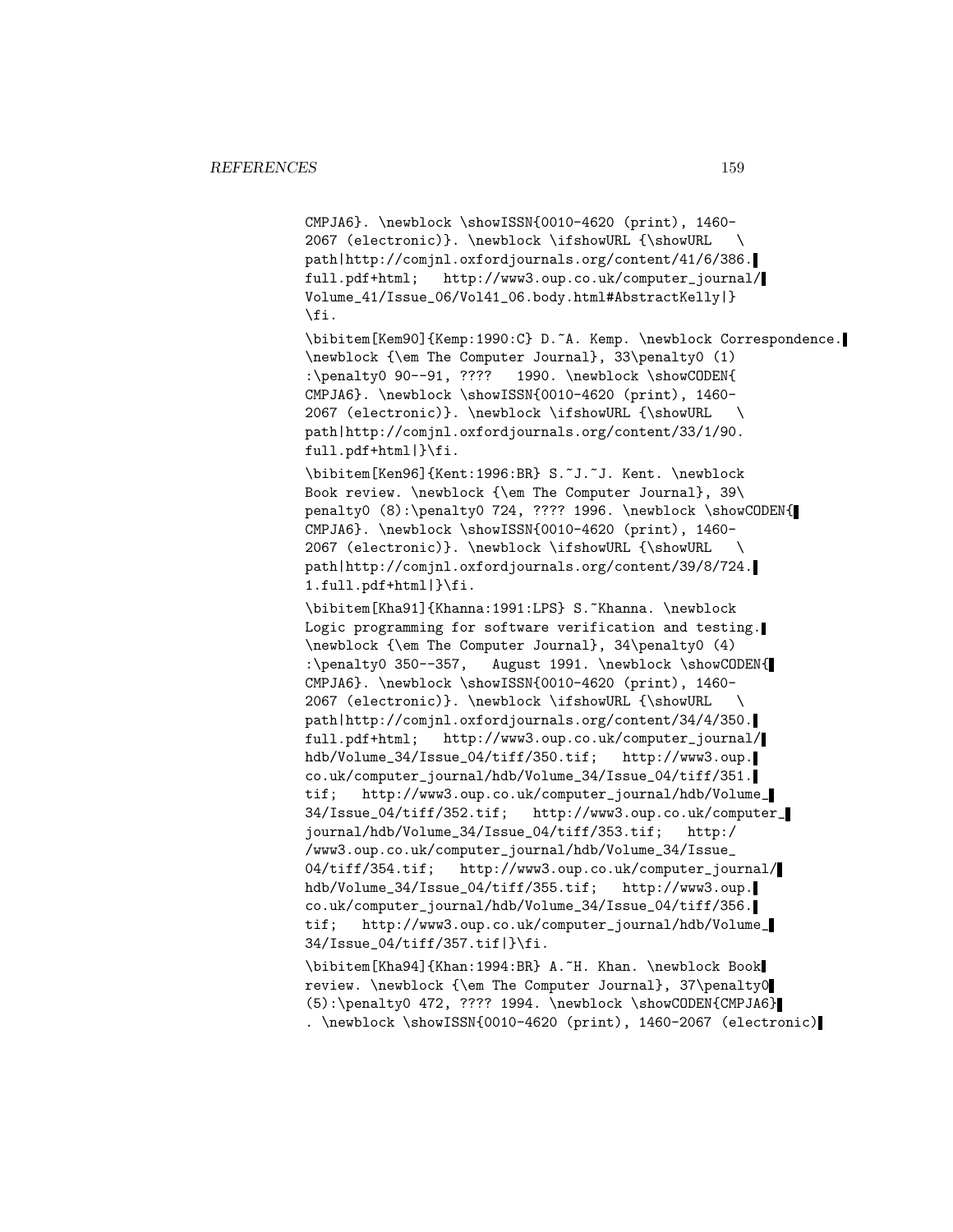}. \newblock \ifshowURL {\showURL \path|http://comjnl. oxfordjournals.org/content/37/5/472.1.full.pdf+html|} \fi.

\bibitem[Kho93]{Khoong:1993:SPR} C.~M. Khoong. \newblock Shortest-path reconstruction algorithms. \newblock {\ em The Computer Journal}, 36\penalty0 (6):\penalty0 588--592, December 1993. \newblock \showCODEN{CMPJA6}. \ newblock \showISSN{0010-4620 (print), 1460-2067 (electronic) }. \newblock \ifshowURL {\showURL \path|http://comjnl. oxfordjournals.org/content/36/6/588.full.pdf+html; http: //www3.oup.co.uk/computer\_journal/Volume\_36/Issue\_06/ Vol36\_06.body.html#AbstractKhoong|}\fi.

\bibitem[Kil94]{Kilgour:1994:C} Alistair Kilgour. \newblock Correspondence. \newblock {\em The Computer Journal}, 37\penalty0 (6):\penalty0 560, ???? 1994. \newblock \ showCODEN{CMPJA6}. \newblock \showISSN{0010-4620 (print) , 1460-2067 (electronic)}. \newblock \ifshowURL {\showURL \path|http://comjnl.oxfordjournals.org/content/37/6/ 560.full.pdf+html|}\fi.

\bibitem[Kil96]{Kilgour:1996:BR} A.~C. Kilgour. \newblock Book review. \newblock {\em The Computer Journal}, 39\ penalty0 (2):\penalty0 170--171, ???? 1996. \newblock \showCODEN{CMPJA6}. \newblock \showISSN{0010-4620 (print) , 1460-2067 (electronic)}. \newblock \ifshowURL {\showURL \path|http://comjnl.oxfordjournals.org/content/39/2/ 170.2.full.pdf+html|}\fi.

\bibitem[Kin94]{Kingman:1994:BR} K.~Kingman. \newblock Book review. \newblock {\em The Computer Journal}, 37\ penalty0 (2):\penalty0 146, ???? 1994. \newblock \showCODEN{ CMPJA6}. \newblock \showISSN{0010-4620 (print), 1460- 2067 (electronic)}. \newblock \ifshowURL {\showURL \ path|http://comjnl.oxfordjournals.org/content/37/2/146. 2.full.pdf+html|}\fi.

\bibitem[Kir94a]{Kirkham:1994:BRa} C.~C. Kirkham. \newblock Book review. \newblock {\em The Computer Journal}, 37\ penalty0 (3):\penalty0 227--228, ???? 1994. \newblock \showCODEN{CMPJA6}. \newblock \showISSN{0010-4620 (print) , 1460-2067 (electronic)}. \newblock \ifshowURL {\showURL \path|http://comjnl.oxfordjournals.org/content/37/3/ 227.2.full.pdf+html|}\fi.

\bibitem[Kir94b]{Kirkham:1994:BRb} C.~C. Kirkham. \newblock Book review. \newblock {\em The Computer Journal}, 37\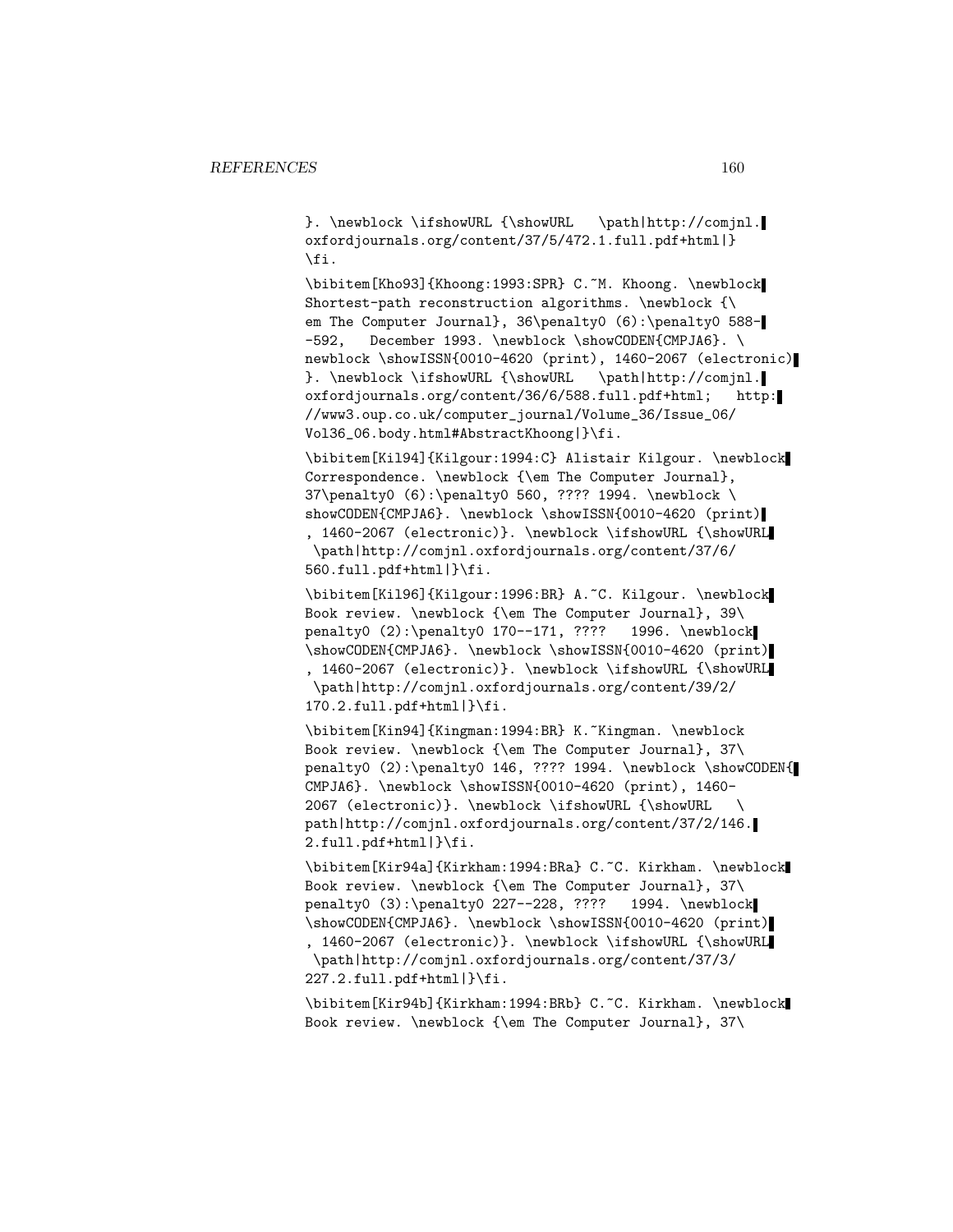penalty0 (4):\penalty0 350--351, ???? 1994. \newblock \showCODEN{CMPJA6}. \newblock \showISSN{0010-4620 (print) , 1460-2067 (electronic)}. \newblock \ifshowURL {\showURL \path|http://comjnl.oxfordjournals.org/content/37/4/ 350.2.full.pdf+html|}\fi.

\bibitem[KK92]{Korah:1992:SNP} A.~P. Korah and M.~R. Kaimal. \newblock A short note on perfectly balanced binary search trees. \newblock {\em The Computer Journal}, 35\penalty0 (6):\penalty0 660--662, December 1992. \newblock \showCODEN{ CMPJA6}. \newblock \showISSN{0010-4620 (print), 1460- 2067 (electronic)}. \newblock \ifshowURL {\showURL \ path|http://comjnl.oxfordjournals.org/content/35/6/660. full.pdf+html|}\fi.

\bibitem[KK94]{Kinnersley:1994:EPT} Nancy~G. Kinnersley and William~M. Kinnersley. \newblock An efficient polynomialtime algorithm for three-track gate matrix layout. \ newblock {\em The Computer Journal}, 37\penalty0 (5): \penalty0 449--462, ???? 1994. \newblock \showCODEN{ CMPJA6}. \newblock \showISSN{0010-4620 (print), 1460- 2067 (electronic)}. \newblock \ifshowURL {\showURL \ path|http://comjnl.oxfordjournals.org/content/37/5/449. full.pdf+html; http://www3.oup.co.uk/computer\_journal/ Volume\_37/Issue\_05/Vol37\_05.body.html#AbstractKinnersley|} \fi.

\bibitem[KKR96]{Kranakis:1996:MLL} Evangelos Kranakis, Danny Krizanc, and S.~S. Ravi. \newblock On multi-label linear interval routing schemes. \newblock {\em The Computer Journal}, 39\penalty0 (2):\penalty0 133--139, ???? 1996. \newblock \showCODEN{CMPJA6}. \newblock \showISSN{0010- 4620 (print), 1460-2067 (electronic)}. \newblock \ifshowURL {\showURL \path|http://comjnl.oxfordjournals.org/content/ 39/2/133.full.pdf+html; http://www.oup.co.uk/jnls/list/ comjnl/hdb/Volume\_39/Issue\_02/390133.sgm.abs.html; http: //www3.oup.co.uk/computer\_journal/Volume\_39/Issue\_02/ Vol39\_02.body.html#AbstractKranakis|}\fi.

\bibitem[KLB91]{Kingdon:1991:HMH} H.~Kingdon, D.~R. Lester, and G.~L. Burn. \newblock The {HDG}-machine: a highly distributed graph-reducer for a {Transputer} network. \newblock {\em The Computer Journal}, 34\penalty0 (4) :\penalty0 290--301, August 1991. \newblock \showCODEN{ CMPJA6}. \newblock \showISSN{0010-4620 (print), 1460- 2067 (electronic)}. \newblock \ifshowURL {\showURL \ path|http://comjnl.oxfordjournals.org/content/34/4/290.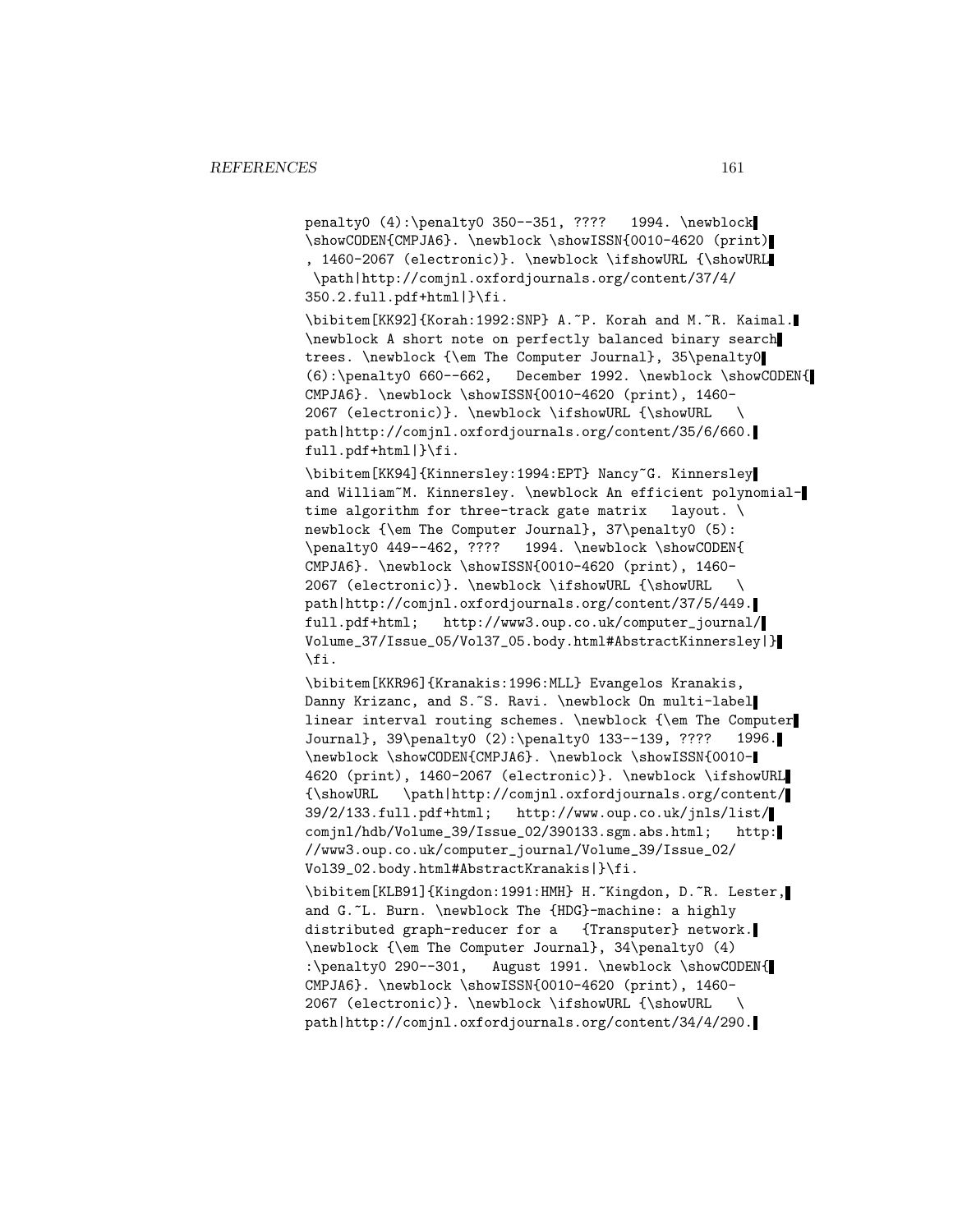full.pdf+html; http://www3.oup.co.uk/computer\_journal/ hdb/Volume\_34/Issue\_04/tiff/290.tif; http://www3.oup. co.uk/computer\_journal/hdb/Volume\_34/Issue\_04/tiff/291. tif; http://www3.oup.co.uk/computer\_journal/hdb/Volume\_ 34/Issue\_04/tiff/292.tif; http://www3.oup.co.uk/computer\_ journal/hdb/Volume\_34/Issue\_04/tiff/293.tif; http:/ /www3.oup.co.uk/computer\_journal/hdb/Volume\_34/Issue\_ 04/tiff/294.tif; http://www3.oup.co.uk/computer\_journal/ hdb/Volume\_34/Issue\_04/tiff/295.tif; http://www3.oup. co.uk/computer\_journal/hdb/Volume\_34/Issue\_04/tiff/296. tif; http://www3.oup.co.uk/computer\_journal/hdb/Volume\_ 34/Issue\_04/tiff/297.tif; http://www3.oup.co.uk/computer\_ journal/hdb/Volume\_34/Issue\_04/tiff/298.tif; http:/ /www3.oup.co.uk/computer\_journal/hdb/Volume\_34/Issue\_ 04/tiff/299.tif; http://www3.oup.co.uk/computer\_journal/ hdb/Volume\_34/Issue\_04/tiff/300.tif; http://www3.oup. co.uk/computer\_journal/hdb/Volume\_34/Issue\_04/tiff/301. t.

\bibitem[Kle97]{Klein:1997:EOR} S.~T. Klein. \newblock Efficient optimal recompression. \newblock {\em The Computer Journal}, 40\penalty0 (2--3):\penalty0 117--126, ?? ?? 1997. \newblock \showCODEN{CMPJA6}. \newblock \showISSN{ 0010-4620 (print), 1460-2067 (electronic)}. \newblock \ifshowURL {\showURL \path|http://comjnl.oxfordjournals. org/content/40/2\_and\_3/117.full.pdf+html; http://www. oup.co.uk/computer\_journal/Volume\_40/Issue\_02/Vol40\_02. body.html#AbstractKlein; http://www3.oup.co.uk/computer\_ journal/Volume\_40/Issue\_02/Vol40\_03.body.html#AbstractKlein|} \fi.

\bibitem[KM94]{Knight:1994:TDM} Brian Knight and Jixin Ma. \newblock A temporal database model supporting relative and absolute time. \newblock {\em The Computer Journal} , 37\penalty0 (7):\penalty0 588--597, ???? 1994. \newblock \showCODEN{CMPJA6}. \newblock \showISSN{0010-4620 (print) , 1460-2067 (electronic)}. \newblock \ifshowURL {\showURL \path|http://comjnl.oxfordjournals.org/content/37/7/ 588.full.pdf+html; http://www3.oup.co.uk/computer\_journal/ Volume\_37/Issue\_07/Vol37\_07.body.html#AbstractKnight|} \fi.

\bibitem[KMK95]{Kirstein:1995:COP} Peter Kirstein and Goli Montasser-Kohsari. \newblock The {C-ODA} project: Experiences and tools. \newblock {\em The Computer Journal} , 38\penalty0 (8):\penalty0 670--680, ???? 1995. \newblock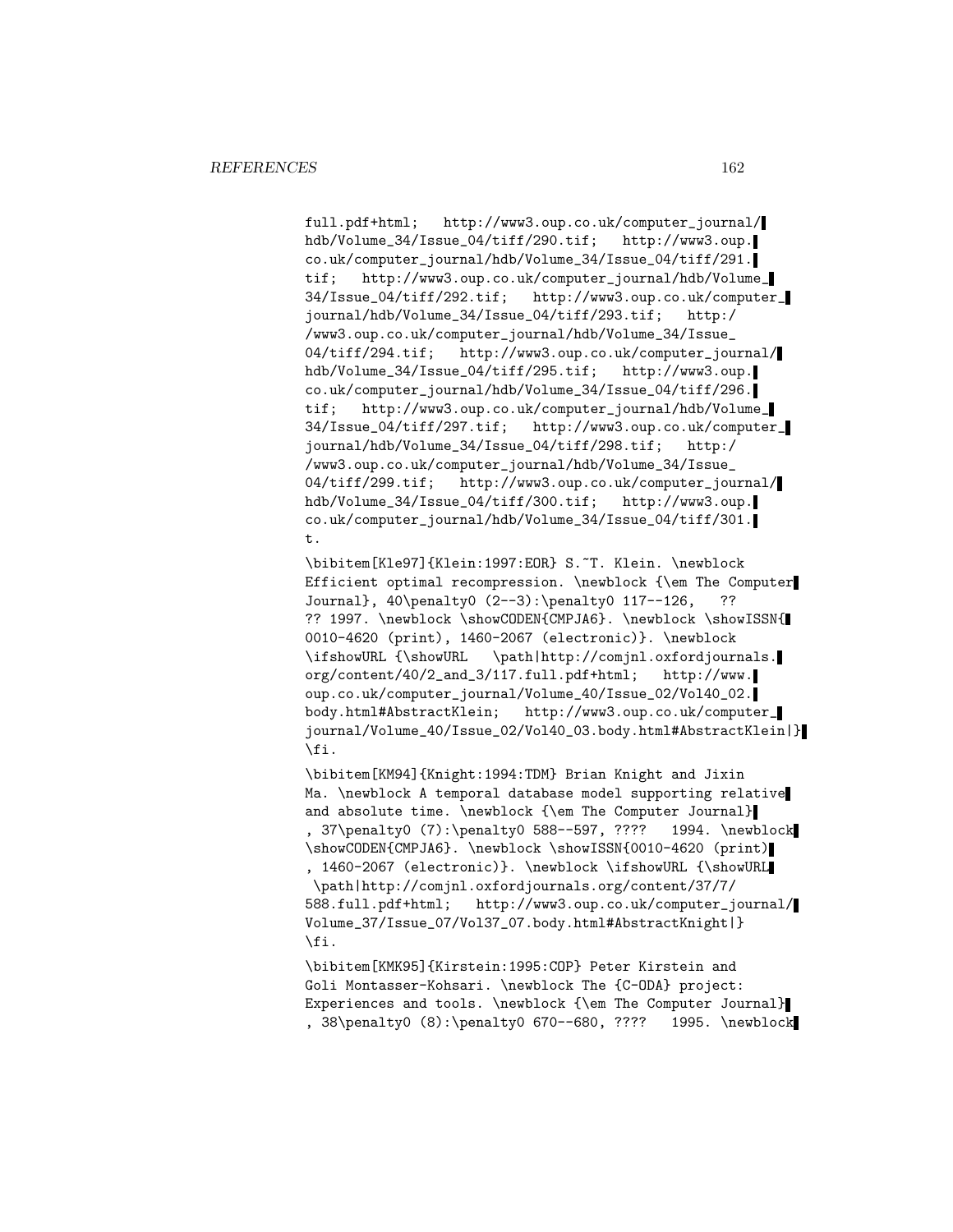\showCODEN{CMPJA6}. \newblock \showISSN{0010-4620 (print) , 1460-2067 (electronic)}. \newblock \ifshowURL {\showURL \path|http://comjnl.oxfordjournals.org/content/38/8/ 670.full.pdf+html; http://www3.oup.co.uk/computer\_journal/ Volume\_38/Issue\_08/Vol38\_08.body.html#AbstractKirstein|} \fi.

\bibitem[KMR94]{Kerber:1994:CTD} Gerrit Kerber, Helmut Meitner, and Friedemann Reim. \newblock The {Comandos} toolset for distributed systems management. \newblock {\em The Computer Journal}, 37\penalty0 (6):\penalty0 509--518, ???? 1994. \newblock \showCODEN{CMPJA6}. \ newblock \showISSN{0010-4620 (print), 1460-2067 (electronic) }. \newblock \ifshowURL {\showURL \path|http://comjnl. oxfordjournals.org/content/37/6/509.full.pdf+html; http: //www3.oup.co.uk/computer\_journal/Volume\_37/Issue\_06/ Vol37\_06.body.html#AbstractKerber|}\fi.

\bibitem[Kni93]{Knight:1993:ILT} B.~Knight. \newblock Information loss in temporal knowledge representations. \newblock {\em The Computer Journal}, 36\penalty0 (2) :\penalty0 127--136, April 1993. \newblock \showCODEN{ CMPJA6}. \newblock \showISSN{0010-4620 (print), 1460- 2067 (electronic)}. \newblock \ifshowURL {\showURL \ path|http://comjnl.oxfordjournals.org/content/36/2/127. full.pdf+html; http://www3.oup.co.uk/computer\_journal/ Volume\_36/Issue\_02/Vol36\_02.body.html#AbstractKnight|} \fi.

\bibitem[Kor94]{Korver:1994:TS} Henri~P. Korver. \newblock A theory for simulators. \newblock {\em The Computer Journal} , 37\penalty0 (4):\penalty0 279--287, ???? 1994. \newblock \showCODEN{CMPJA6}. \newblock \showISSN{0010-4620 (print) , 1460-2067 (electronic)}. \newblock \ifshowURL {\showURL \path|http://comjnl.oxfordjournals.org/content/37/4/ 279.full.pdf+html; http://www3.oup.co.uk/computer\_journal/ Volume\_37/Issue\_04/Vol37\_04.body.html#AbstractKorver|} \fi.

\bibitem[KP92]{Kim:1992:ODA} M.~Ho Kim and S.~Pramanik. \newblock Optimizing database accesses for parallel processing of multikey range searches. \newblock {\em The Computer Journal}, 35\penalty0 (1):\penalty0 45--51, February 1992. \newblock \showCODEN{CMPJA6}. \newblock \showISSN{ 0010-4620 (print), 1460-2067 (electronic)}. \newblock \ifshowURL {\showURL \path|http://comjnl.oxfordjournals. org/content/35/1/45.full.pdf+html; http://www3.oup.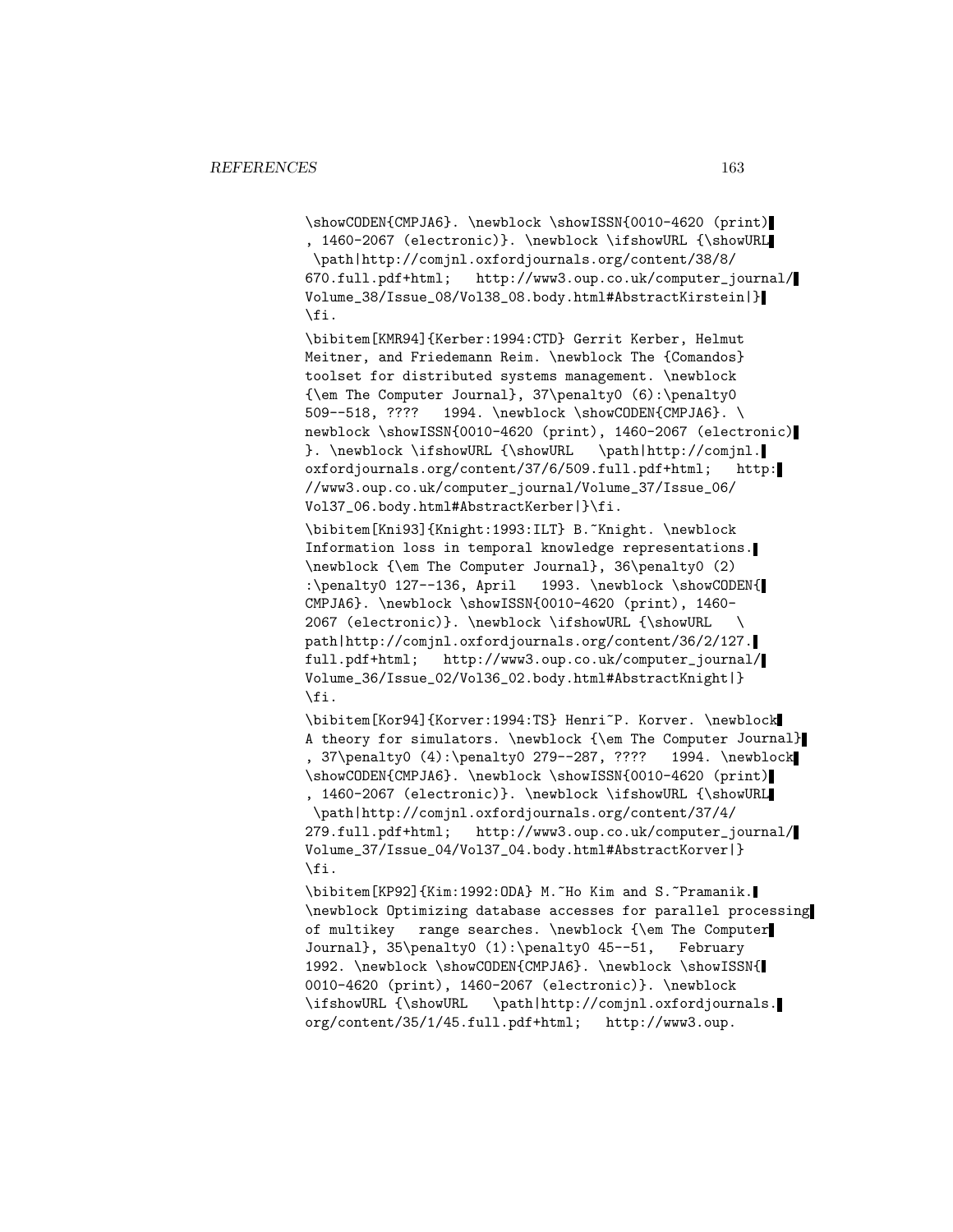co.uk/computer\_journal/Volume\_35/Issue\_01/Vol35\_01.body. html#AbstractKim|}\fi.

\bibitem[KP97a]{Kumar:1997:ALP} M.~Kumar and L.~M. Patnaik. \newblock Automatic loop parallelization. \newblock { \em The Computer Journal}, 40\penalty0 (6):\penalty0 301, ???? 1997. \newblock \showCODEN{CMPJA6}. \newblock \showISSN{ 0010-4620 (print), 1460-2067 (electronic)}. \newblock \ifshowURL {\showURL \path|http://comjnl.oxfordjournals. org/content/40/6/301.full.pdf+html|}\fi.

\bibitem[KP97b]{Kumar:1997:SIE} Mohan Kumar and L.~M. Patnaik. \newblock Special issue editorial: Automatic loop parallelization. \newblock {\em The Computer Journal} , 40\penalty0 (6):\penalty0 301, ???? 1997. \newblock \showCODEN{CMPJA6}. \newblock \showISSN{0010-4620 (print) , 1460-2067 (electronic)}. \newblock \ifshowURL {\showURL \path|http://www.oup.co.uk/computer\_journal/Volume\_40/ Issue\_06/AbstractEditorial; http://www3.oup.co.uk/computer\_ journal/Volume\_40/Issue\_06/Vol40\_06.body.html#AbstractEditorial|} \fi.

\bibitem[KP98]{Kwai:1998:TBD} Ding-Ming Kwai and Behrooz Parhami. \newblock Tight bounds on the diameter of {Gaussian} cubes. \newblock {\em The Computer Journal}, 41\penalty0 (1):\penalty0 52--56, ???? 1998. \newblock \showCODEN{ CMPJA6}. \newblock \showISSN{0010-4620 (print), 1460- 2067 (electronic)}. \newblock \ifshowURL {\showURL \ path|http://comjnl.oxfordjournals.org/content/41/1/52. full.pdf+html; http://www3.oup.co.uk/computer\_journal/ Volume\_41/Issue\_01/Vol41\_01.body.html#AbstractKwai|}\ fi.

\bibitem[KPP{\etalchar{+}}95]{Kapelios:1995:CRI} V.~Kapelios, G.~Panagopoulou, G.~Papamichail, S.~Sirmakessis, and A. "Tsakalidis. \newblock The {'Cross'} rectangle intersection problem. \newblock {\em The Computer Journal}, 38\penalty0 (3):\penalty0 227--235, ???? 1995. \newblock \showCODEN{ CMPJA6}. \newblock \showISSN{0010-4620 (print), 1460- 2067 (electronic)}. \newblock \ifshowURL {\showURL \ path|http://comjnl.oxfordjournals.org/content/38/3/227. full.pdf+html; http://www3.oup.co.uk/computer\_journal/ Volume\_38/Issue\_03/Vol38\_03.body.html#AbstractKapelios|} \fi.

\bibitem[KPT96]{Koziris:1996:OTE} Nectarios Koziris, George Papakonstantinou, and Panayotis Tsanakas. \newblock Optimal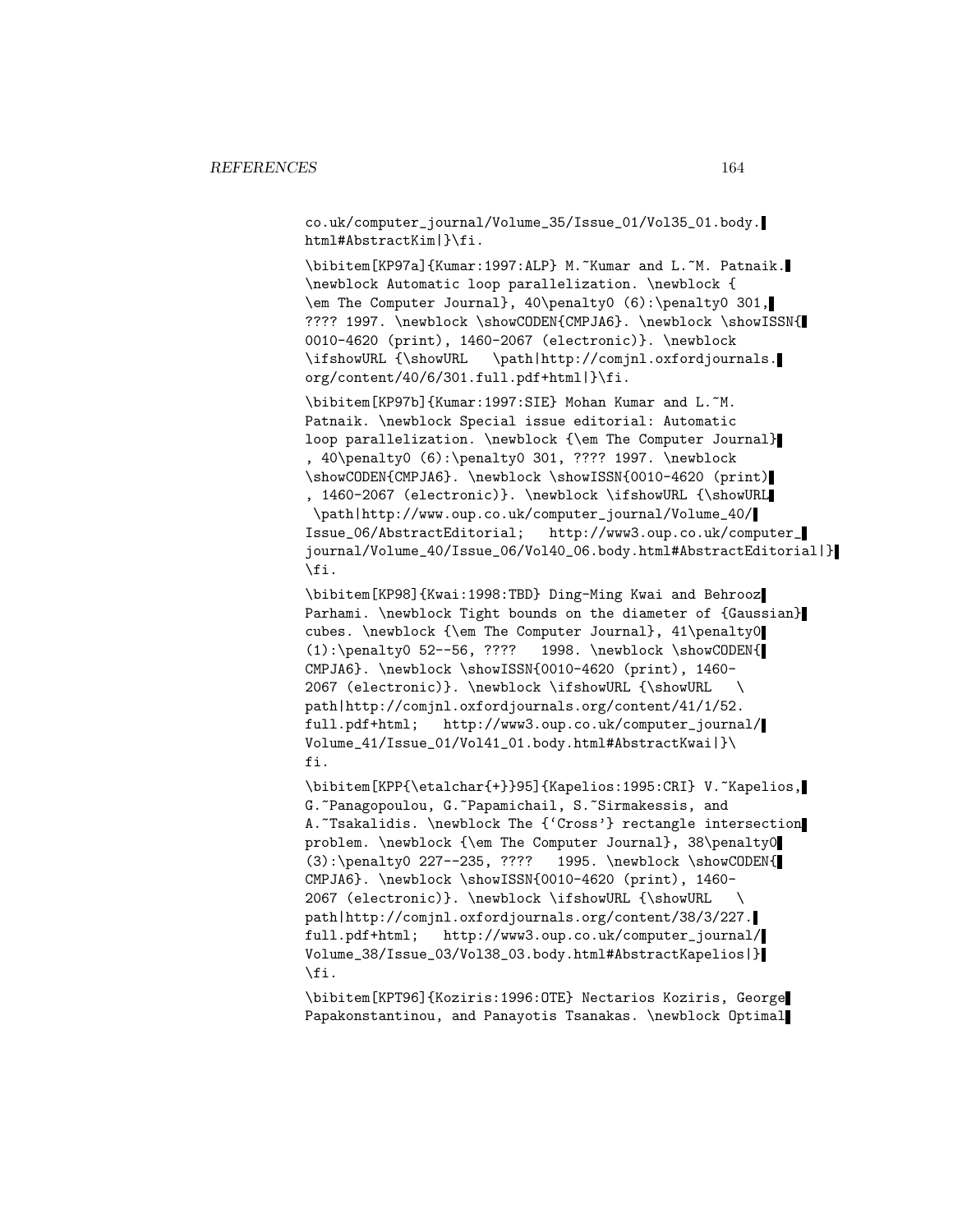time and efficient space free scheduling for nested loops. \newblock {\em The Computer Journal}, 39\penalty0 (5) :\penalty0 439--448, ???? 1996. \newblock \showCODEN{ CMPJA6}. \newblock \showISSN{0010-4620 (print), 1460- 2067 (electronic)}. \newblock \ifshowURL {\showURL \ path|http://comjnl.oxfordjournals.org/content/39/5/439. full.pdf+html; http://www.oup.co.uk/jnls/list/comjnl/ hdb/Volume\_39/Issue\_05/390439.sgm.abs.html; http:// www3.oup.co.uk/computer\_journal/Volume\_39/Issue\_05/Vol39\_ 05.body.html#AbstractKoziris|}\fi.

 $\big\{\begin{bmatrix} KS91 \end{bmatrix}\begin{bmatrix} King:1991:DDI \end{bmatrix} P.$  King and C. Small.  $\big\}$ newblock Default databases and incomplete information. \newblock {\em The Computer Journal}, 34\penalty0 (3) :\penalty0 239--244, June 1991. \newblock \showCODEN{ CMPJA6}. \newblock \showISSN{0010-4620 (print), 1460- 2067 (electronic)}. \newblock \ifshowURL {\showURL \ path|http://comjnl.oxfordjournals.org/content/34/3/239. full.pdf+html; http://www3.oup.co.uk/computer\_journal/ hdb/Volume\_34/Issue\_03/tiff/239.tif; http://www3.oup. co.uk/computer\_journal/hdb/Volume\_34/Issue\_03/tiff/240. tif; http://www3.oup.co.uk/computer\_journal/hdb/Volume\_ 34/Issue\_03/tiff/241.tif; http://www3.oup.co.uk/computer\_ journal/hdb/Volume\_34/Issue\_03/tiff/242.tif; http:/ /www3.oup.co.uk/computer\_journal/hdb/Volume\_34/Issue\_ 03/tiff/243.tif; http://www3.oup.co.uk/computer\_journal/ hdb/Volume\_34/Issue\_03/tiff/244.tif|}\fi.

\bibitem[KS92]{Kluzniak:1992:C} Feliks Kluzniak and Stanislaw Szpakowicz. \newblock Correspondence. \newblock {\em The Computer Journal}, 35\penalty0 (3):\penalty0 313, June 1992. \newblock \showCODEN{CMPJA6}. \newblock \showISSN{ 0010-4620 (print), 1460-2067 (electronic)}. \newblock \ifshowURL {\showURL \path|http://comjnl.oxfordjournals. org/content/35/3/313.full.pdf+html|}\fi.

\bibitem[KS97]{Kulkarni:1997:LEL} Dattatraya Kulkarni and Micheal Stumm. \newblock Linear and extended linear transformations for shared-memory multiprocessors. \ newblock {\em The Computer Journal}, 40\penalty0 (6): \penalty0 373--387, ???? 1997. \newblock \showCODEN{ CMPJA6}. \newblock \showISSN{0010-4620 (print), 1460- 2067 (electronic)}. \newblock \ifshowURL {\showURL \ path|http://comjnl.oxfordjournals.org/content/40/6/373. full.pdf+html; http://www.oup.co.uk/computer\_journal/ Volume\_40/Issue\_06/Vol40\_06.body.html#AbstractKulkarni;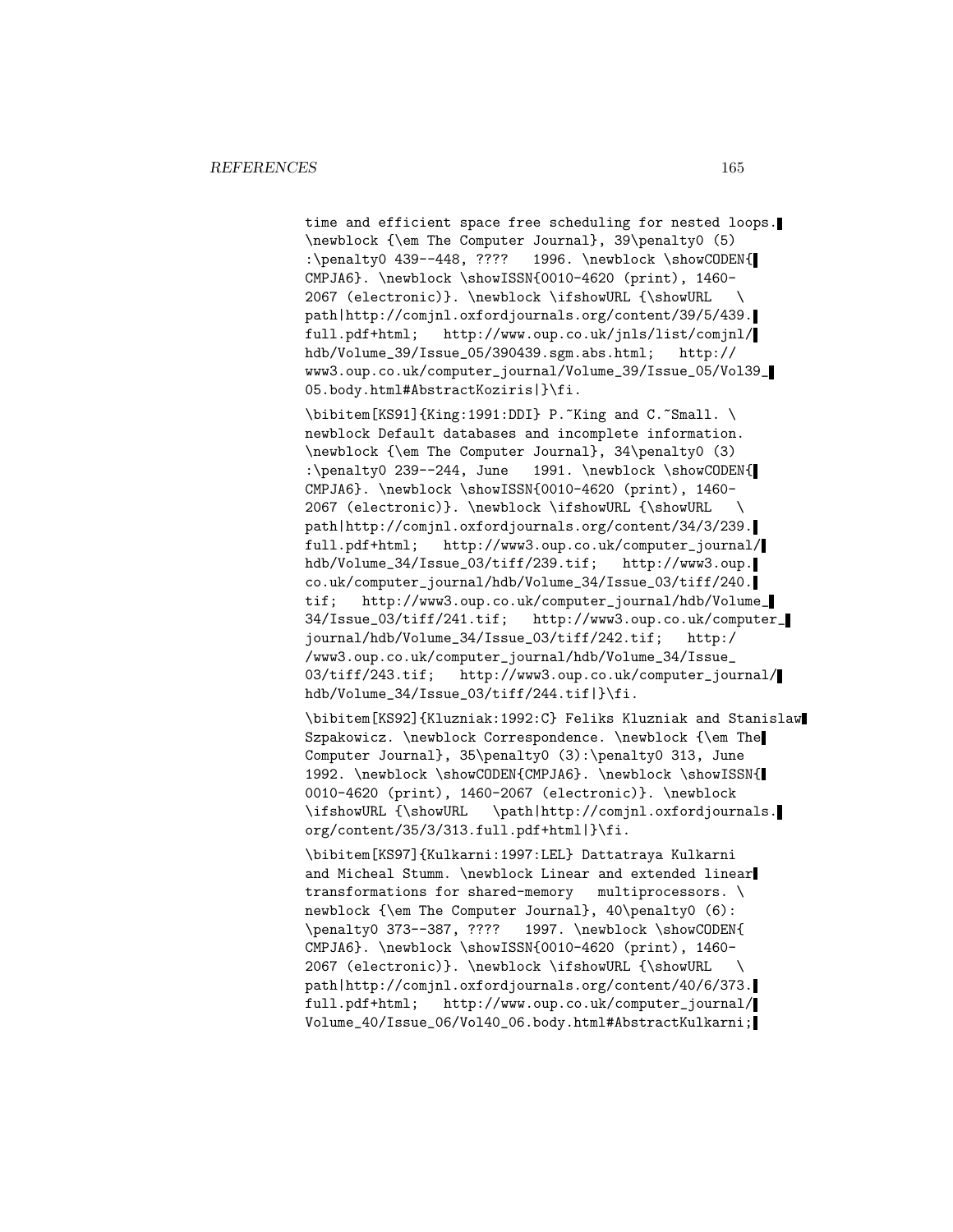http://www3.oup.co.uk/computer\_journal/Volume\_40/Issue\_ 06/Vol40\_06.body.html#AbstractKulkarni|}\fi.

\bibitem[KU99]{Kayan:1999:ERT} Ersan Kayan and {\"O}zg{ \"u}r Ulusoy. \newblock An evaluation of real-time transaction management issues in mobile database systems. \newblock {\em The Computer Journal}, 42\penalty0 (6):\penalty0 501--510, ???? 1999. \newblock \showCODEN{CMPJA6}. \ newblock \showISSN{0010-4620 (print), 1460-2067 (electronic) }. \newblock \ifshowURL {\showURL \path|http://comjnl. oxfordjournals.org/content/42/6/501.full.pdf+html; http: //www3.oup.co.uk/computer\_journal/hdb/Volume\_42/Issue\_ 06/420501.sgm.abs.html; http://www3.oup.co.uk/computer\_ journal/hdb/Volume\_42/Issue\_06/pdf/420501.pdf|}\fi.

\bibitem[Kuh92]{Kuhn:1992:TAE} D.~R. Kuhn. \newblock A technique for analyzing the effects of changes in formal specifications. \newblock {\em The Computer Journal} , 35\penalty0 (6):\penalty0 574--578, December 1992. \newblock \showCODEN{CMPJA6}. \newblock \showISSN{0010- 4620 (print), 1460-2067 (electronic)}. \newblock \ifshowURL {\showURL \path|http://comjnl.oxfordjournals.org/content/ 35/6/574.full.pdf+html; http://www3.oup.co.uk/computer\_ journal/Volume\_36/Issue\_06/Vol35\_06.body.html#AbstractKuhn|} \fi.

\bibitem[Kul95]{Kulkarni:1995:BR} V.~Kulkarni. \newblock Book review. \newblock {\em The Computer Journal}, 38\ penalty0 (9):\penalty0 747--748, ???? 1995. \newblock \showCODEN{CMPJA6}. \newblock \showISSN{0010-4620 (print) , 1460-2067 (electronic)}. \newblock \ifshowURL {\showURL \path|http://comjnl.oxfordjournals.org/content/38/9/ 747.3.full.pdf+html|}\fi.

\bibitem[Kum99]{Kumar:1999:SIE} Mohan Kumar. \newblock Special issue editorial: Mobile computing. \newblock { \em The Computer Journal}, 42\penalty0 (6):\penalty0 441, ???? 1999. \newblock \showCODEN{CMPJA6}. \newblock \showISSN{ 0010-4620 (print), 1460-2067 (electronic)}. \newblock \ifshowURL {\showURL \path|http://comjnl.oxfordjournals. org/content/42/6/441.full.pdf+html; http://www3.oup. co.uk/computer\_journal/hdb/Volume\_42/Issue\_06/420441. sgm.abs.html; http://www3.oup.co.uk/computer\_journal/ hdb/Volume\_42/Issue\_06/pdf/420441.pdf|}\fi.

\bibitem[KV95]{Koster:1995:HST} C.~H.~A. Koster and Th. ~P. {Van Der Weide}. \newblock Hairy search trees. \newblock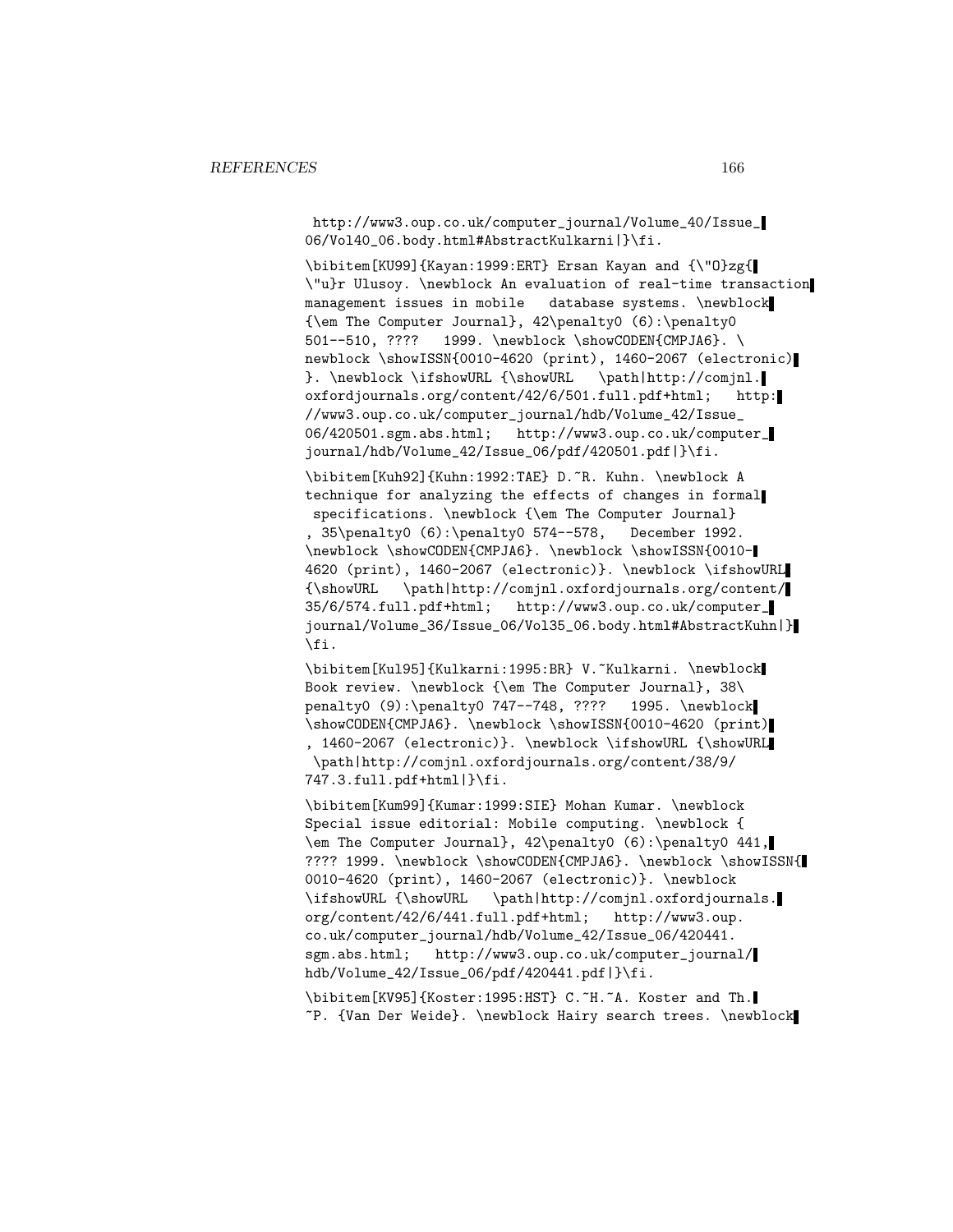{\em The Computer Journal}, 38\penalty0 (8):\penalty0 691--694, ???? 1995. \newblock \showCODEN{CMPJA6}. \ newblock \showISSN{0010-4620 (print), 1460-2067 (electronic) }. \newblock \ifshowURL {\showURL \path|http://comjnl. oxfordjournals.org/content/38/8/691.full.pdf+html; http: //www3.oup.co.uk/computer\_journal/Volume\_38/Issue\_08/ Vol38\_08.body.html#AbstractKoster|}\fi.

\bibitem[KVKP95]{Kumar:1995:HDB} M.~J. Kumar, S.~Venkatesh, D. Kieronska, and L. M. Patnaik. \newblock Hierarchical directory-based shared memory architecture. \newblock {\em The Computer Journal}, 38\penalty0 (3):\penalty0 207--216, ???? 1995. \newblock \showCODEN{CMPJA6}. \ newblock \showISSN{0010-4620 (print), 1460-2067 (electronic) }. \newblock \ifshowURL {\showURL \path|http://comjnl. oxfordjournals.org/content/38/3/207.full.pdf+html; http: //www3.oup.co.uk/computer\_journal/Volume\_38/Issue\_03/ Vol38\_03.body.html#AbstractKumar|}\fi.

\bibitem[Lah91]{Lahodynskyj:1991:SC} Lu~Lahodynskyj. \ newblock Structure clashes. \newblock {\em The Computer Journal}, 34\penalty0 (6):\penalty0 566--568, December 1991. \newblock \showCODEN{CMPJA6}. \newblock \showISSN{ 0010-4620 (print), 1460-2067 (electronic)}. \newblock \ifshowURL {\showURL \path|http://comjnl.oxfordjournals. org/content/34/6/566.full.pdf+html; http://www3.oup. co.uk/computer\_journal/hdb/Volume\_34/Issue\_06/tiff/566. tif; http://www3.oup.co.uk/computer\_journal/hdb/Volume\_ 34/Issue\_06/tiff/567.tif; http://www3.oup.co.uk/computer\_ journal/hdb/Volume\_34/Issue\_06/tiff/568.tif|}\fi.

\bibitem[Lai94]{Lai:1994:DDD} C.-H. Lai. \newblock Diakoptics, domain decomposition and parallel computing. \newblock {\em The Computer Journal}, 37\penalty0 (10):\penalty0 840--846, ???? 1994. \newblock \showCODEN{CMPJA6}. \ newblock \showISSN{0010-4620 (print), 1460-2067 (electronic) }. \newblock \ifshowURL {\showURL \path|http://comjnl. oxfordjournals.org/content/37/10/840.full.pdf+html; http://www3.oup.co.uk/computer\_journal/Volume\_37/Issue\_ 10/Vol37\_10.body.html#AbstractLai|}\fi.

\bibitem[Lal99]{Lalmas:1999:MRR} Mounia Lalmas. \newblock A model for representing and retrieving heterogeneous structured documents based on evidential reasoning. \newblock {\em The Computer Journal}, 42\penalty0 (7) :\penalty0 547--568, ???? 1999. \newblock \showCODEN{ CMPJA6}. \newblock \showISSN{0010-4620 (print), 1460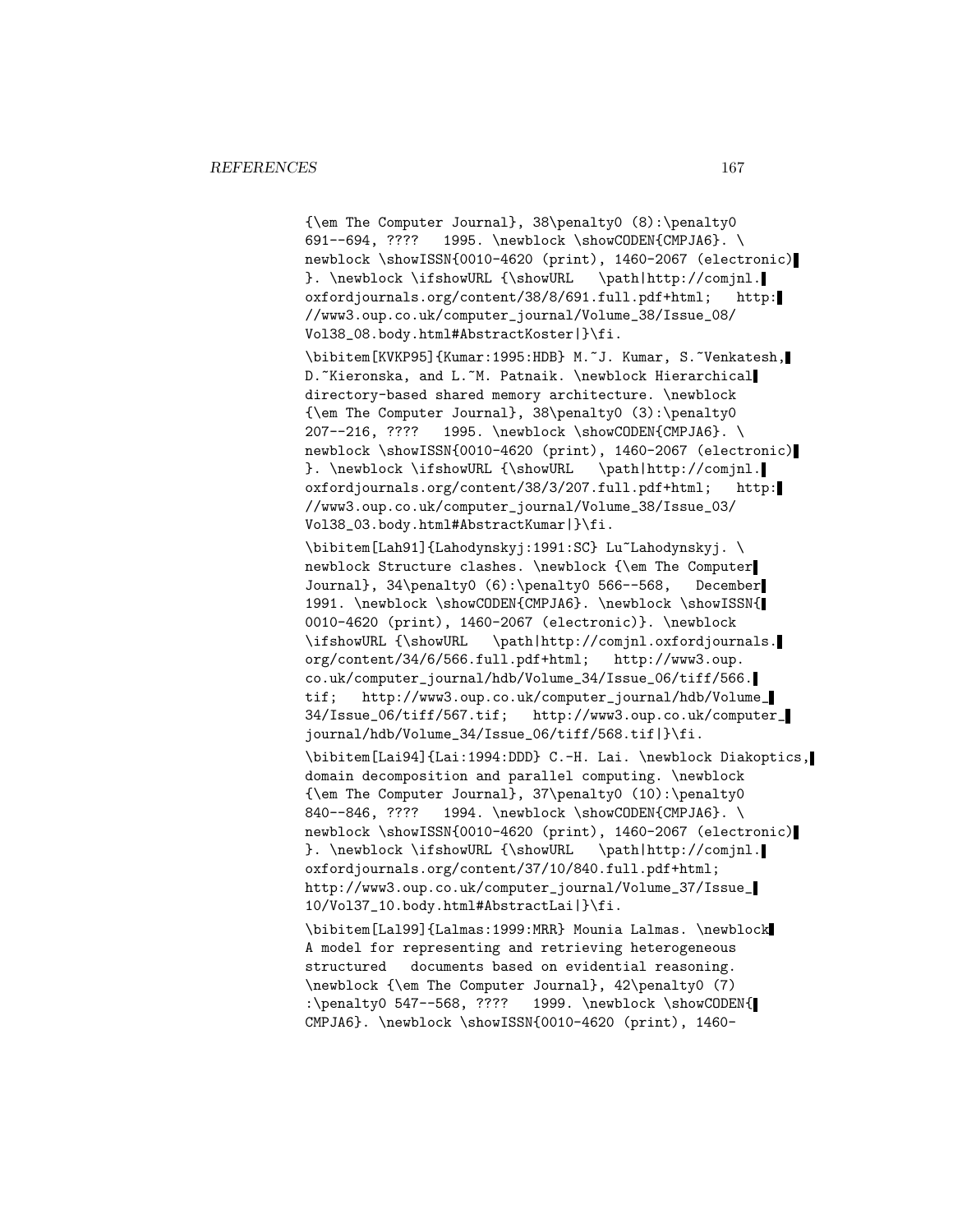2067 (electronic)}. \newblock \ifshowURL {\showURL \ path|http://comjnl.oxfordjournals.org/content/42/7/547. full.pdf+html; http://www3.oup.co.uk/computer\_journal/ hdb/Volume\_42/Issue\_07/420547.sgm.abs.html; http:// www3.oup.co.uk/computer\_journal/hdb/Volume\_42/Issue\_07/ pdf/420547.pdf|}\fi.

\bibitem[Lan90]{Landsdown:1990:EC} J.~Landsdown. \newblock Editorial --- communications. \newblock {\em The Computer Journal}, 33\penalty0 (5):\penalty0 385, ???? 1990. \ newblock \showCODEN{CMPJA6}. \newblock \showISSN{0010-4620 (print), 1460-2067 (electronic)}. \newblock \ifshowURL {\showURL \path|http://comjnl.oxfordjournals.org/content/ 33/5/385.full.pdf+html|}\fi.

\bibitem[Lar94a]{Larcombe:1994:BR} M.~H.~E. Larcombe. \newblock Book review. \newblock {\em The Computer Journal} , 37\penalty0 (5):\penalty0 468--469, ???? 1994. \newblock \showCODEN{CMPJA6}. \newblock \showISSN{0010-4620 (print) , 1460-2067 (electronic)}. \newblock \ifshowURL {\showURL \path|http://comjnl.oxfordjournals.org/content/37/5/ 468.full.pdf+html|}\fi.

\bibitem[Lar94b]{Larner:1994:BRa} A.~Larner. \newblock Book review. \newblock {\em The Computer Journal}, 37\ penalty0 (3):\penalty0 228, ???? 1994. \newblock \showCODEN{ CMPJA6}. \newblock \showISSN{0010-4620 (print), 1460- 2067 (electronic)}. \newblock \ifshowURL {\showURL \ path|http://comjnl.oxfordjournals.org/content/37/3/228. 1.full.pdf+html|}\fi.

\bibitem[Lar94c]{Larner:1994:BRb} A.~Larner. \newblock Book review. \newblock {\em The Computer Journal}, 37\ penalty0 (3):\penalty0 228--229, ???? 1994. \newblock \showCODEN{CMPJA6}. \newblock \showISSN{0010-4620 (print) , 1460-2067 (electronic)}. \newblock \ifshowURL {\showURL \path|http://comjnl.oxfordjournals.org/content/37/3/ 228.2.full.pdf+html|}\fi.

\bibitem[Lar94d]{Larner:1994:BRc} A.~Larner. \newblock Book review. \newblock {\em The Computer Journal}, 37\ penalty0 (4):\penalty0 351, ???? 1994. \newblock \showCODEN{ CMPJA6}. \newblock \showISSN{0010-4620 (print), 1460- 2067 (electronic)}. \newblock \ifshowURL {\showURL path|http://comjnl.oxfordjournals.org/content/37/4/351. 1.full.pdf+html|}\fi.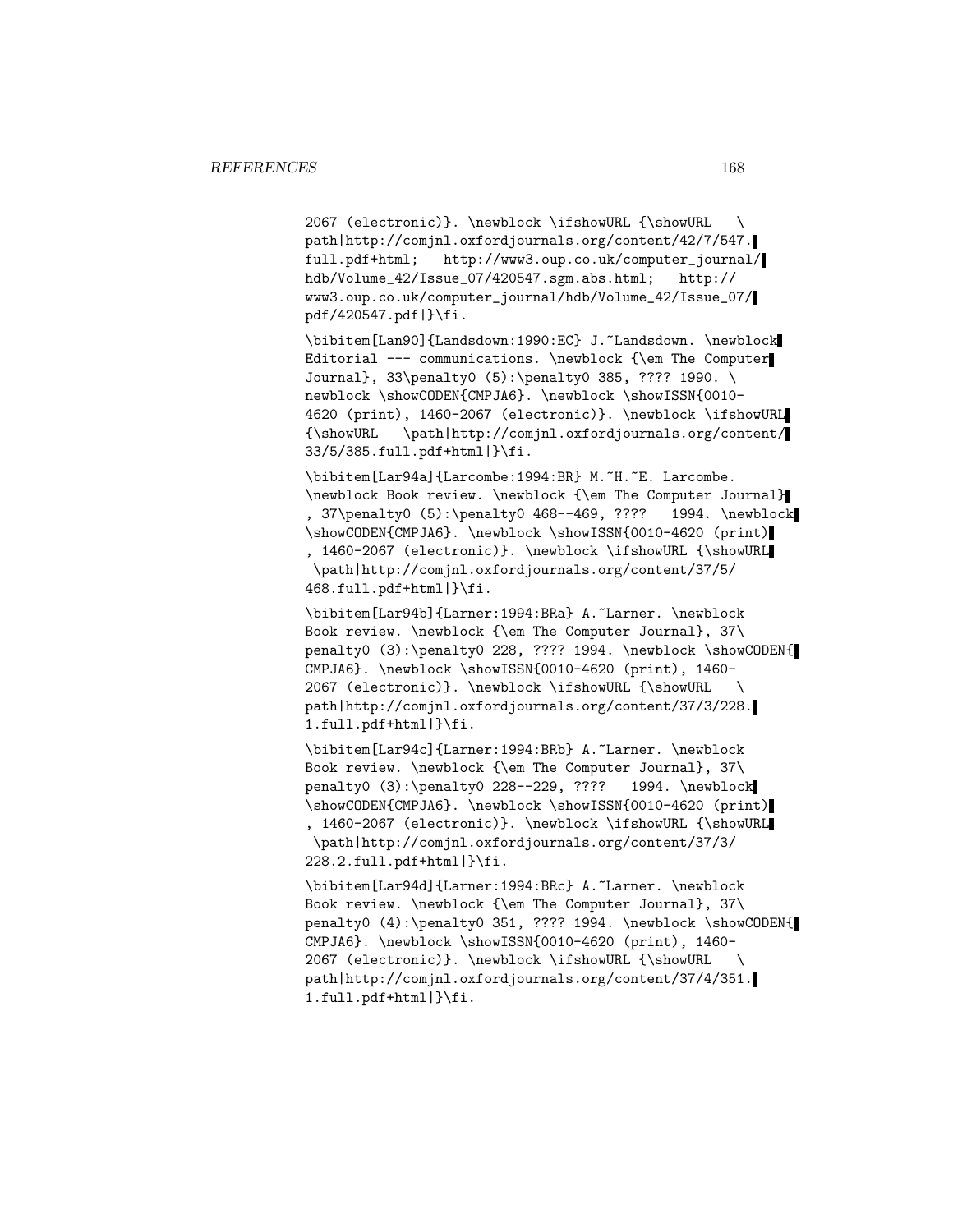\bibitem[Lar94e]{Larner:1994:BRd} A.~Larner. \newblock Book review. \newblock {\em The Computer Journal}, 37\ penalty0 (4):\penalty0 351--352, ???? 1994. \newblock \showCODEN{CMPJA6}. \newblock \showISSN{0010-4620 (print) , 1460-2067 (electronic)}. \newblock \ifshowURL {\showURL \path|http://comjnl.oxfordjournals.org/content/37/4/ 351.2.full.pdf+html|}\fi.

\bibitem[Lar94f]{Larner:1994:BRe} A.~Larner. \newblock Book review. \newblock {\em The Computer Journal}, 37\ penalty0 (5):\penalty0 471--472, ???? 1994. \newblock \showCODEN{CMPJA6}. \newblock \showISSN{0010-4620 (print) , 1460-2067 (electronic)}. \newblock \ifshowURL {\showURL \path|http://comjnl.oxfordjournals.org/content/37/5/ 471.2.full.pdf+html|}\fi.

\bibitem[Lar94g]{Larner:1994:BRf} A.~Larner. \newblock Book review. \newblock {\em The Computer Journal}, 37\ penalty0 (7):\penalty0 646, ???? 1994. \newblock \showCODEN{ CMPJA6}. \newblock \showISSN{0010-4620 (print), 1460- 2067 (electronic)}. \newblock \ifshowURL {\showURL \ path|http://comjnl.oxfordjournals.org/content/37/7/646. 1.full.pdf+html|}\fi.

\bibitem[Lar94h]{Larner:1994:BRg} A.~Larner. \newblock Book review. \newblock {\em The Computer Journal}, 37\ penalty0 (9):\penalty0 824--825, ???? 1994. \newblock \showCODEN{CMPJA6}. \newblock \showISSN{0010-4620 (print) , 1460-2067 (electronic)}. \newblock \ifshowURL {\showURL \path|http://comjnl.oxfordjournals.org/content/37/9/ 824.full.pdf+html|}\fi.

\bibitem[Lar94i]{Larner:1994:BRh} A.~Larner. \newblock Book review. \newblock {\em The Computer Journal}, 37\ penalty0 (9):\penalty0 825, ???? 1994. \newblock \showCODEN{ CMPJA6}. \newblock \showISSN{0010-4620 (print), 1460- 2067 (electronic)}. \newblock \ifshowURL {\showURL \ path|http://comjnl.oxfordjournals.org/content/37/9/825. 1.full.pdf+html|}\fi.

\bibitem[Lar94j]{Larner:1994:CCP} Adrian Larner. \newblock {C} for corporate programmers. \newblock {\em The Computer Journal}, 37\penalty0 (6):\penalty0 554, ???? 1994. \ newblock \showCODEN{CMPJA6}. \newblock \showISSN{0010-4620 (print), 1460-2067 (electronic)}. \newblock \ifshowURL {\showURL \path|http://comjnl.oxfordjournals.org/content/ 37/6/554.full.pdf+html|}\fi.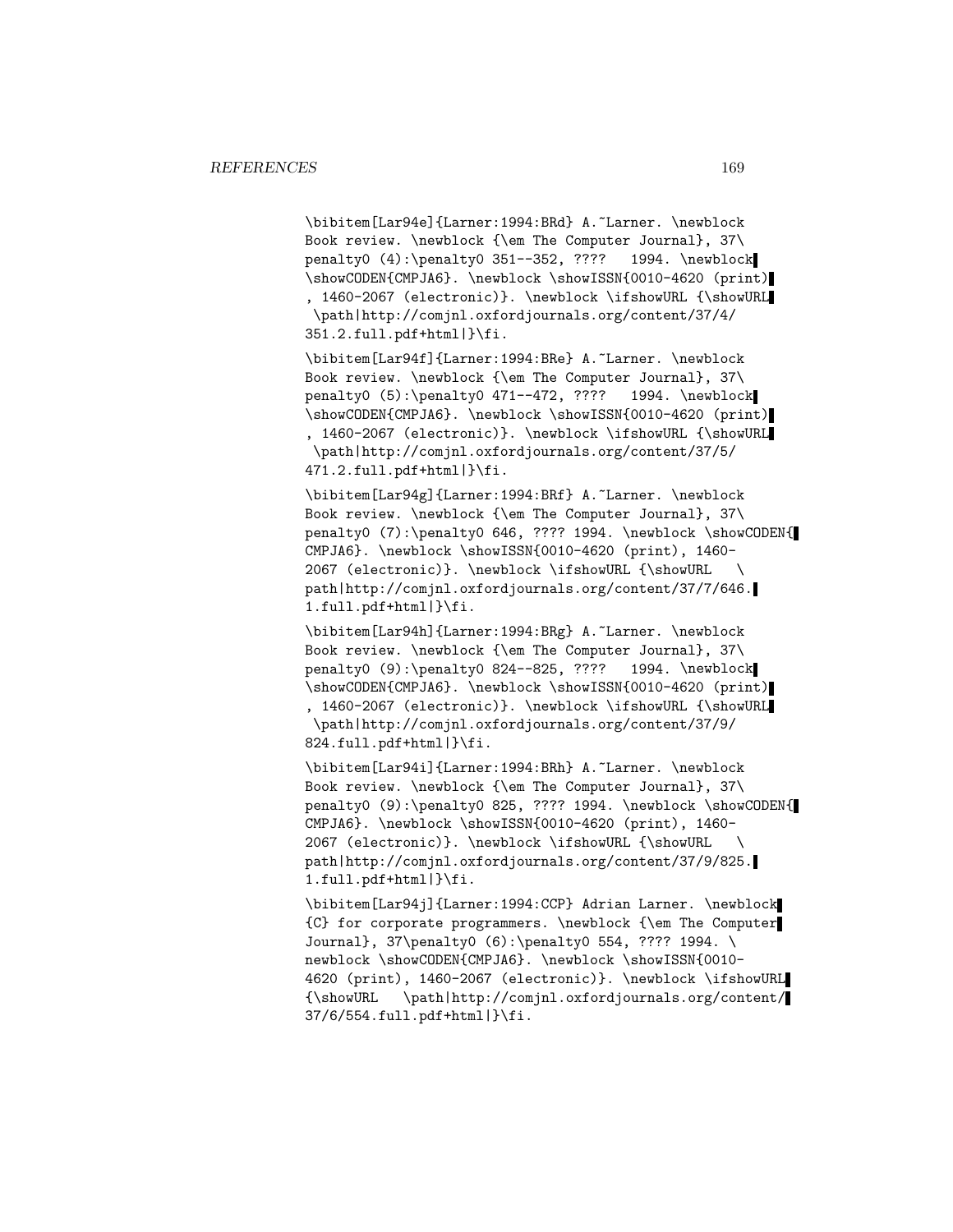\bibitem[Lar94k]{Larner:1994:DUE} Adrian Larner. \newblock Designing usable electronic text. \newblock {\em The Computer Journal}, 37\penalty0 (6):\penalty0 554a--555, ???? 1994. \newblock \showCODEN{CMPJA6}. \newblock \showISSN{ 0010-4620 (print), 1460-2067 (electronic)}. \newblock \ifshowURL {\showURL \path|http://comjnl.oxfordjournals. org/content/37/6/554-a.full.pdf+html|}\fi.

\bibitem[Lar94l]{Larner:1994:ISU} Adrian Larner. \newblock Introducing specification using. \newblock {\em The Computer Journal}, 37\penalty0 (6):\penalty0 555, ???? 1994. \ newblock \showCODEN{CMPJA6}. \newblock \showISSN{0010-4620 (print), 1460-2067 (electronic)}. \newblock \ifshowURL {\showURL \path|http://comjnl.oxfordjournals.org/content/ 37/6/555.full.pdf+html|}\fi.

\bibitem[Lar94m]{Larner:1994:SAB} Adrian Larner. \newblock Software assistance for business re-engineering. \newblock {\em The Computer Journal}, 37\penalty0 (6):\penalty0 547, ???? 1994. \newblock \showCODEN{CMPJA6}. \newblock \showISSN{0010-4620 (print), 1460-2067 (electronic)}. \newblock \ifshowURL {\showURL \path|http://comjnl. oxfordjournals.org/content/37/6/547.full.pdf+html|}\fi.

\bibitem[Lar95a]{Larner:1995:BRa} A.~Larner. \newblock Book review. \newblock {\em The Computer Journal}, 38\ penalty0 (10):\penalty0 836, ???? 1995. \newblock \ showCODEN{CMPJA6}. \newblock \showISSN{0010-4620 (print) , 1460-2067 (electronic)}. \newblock \ifshowURL {\showURL \path|http://comjnl.oxfordjournals.org/content/38/10/ 836.1.full.pdf+html|}\fi.

\bibitem[Lar95b]{Larner:1995:BRb} A.~Larner. \newblock Book review. \newblock {\em The Computer Journal}, 38\ penalty0 (10):\penalty0 836--837, ???? 1995. \newblock \showCODEN{CMPJA6}. \newblock \showISSN{0010-4620 (print) , 1460-2067 (electronic)}. \newblock \ifshowURL {\showURL \path|http://comjnl.oxfordjournals.org/content/38/10/ 836.2.full.pdf+html|}\fi.

\bibitem[Lar95c]{Larner:1995:SQ} Adrian Larner. \newblock Software quality. \newblock {\em The Computer Journal} , 38\penalty0 (3):\penalty0 264, ???? 1995. \newblock \showCODEN{CMPJA6}. \newblock \showISSN{0010-4620 (print) , 1460-2067 (electronic)}. \newblock \ifshowURL {\showURL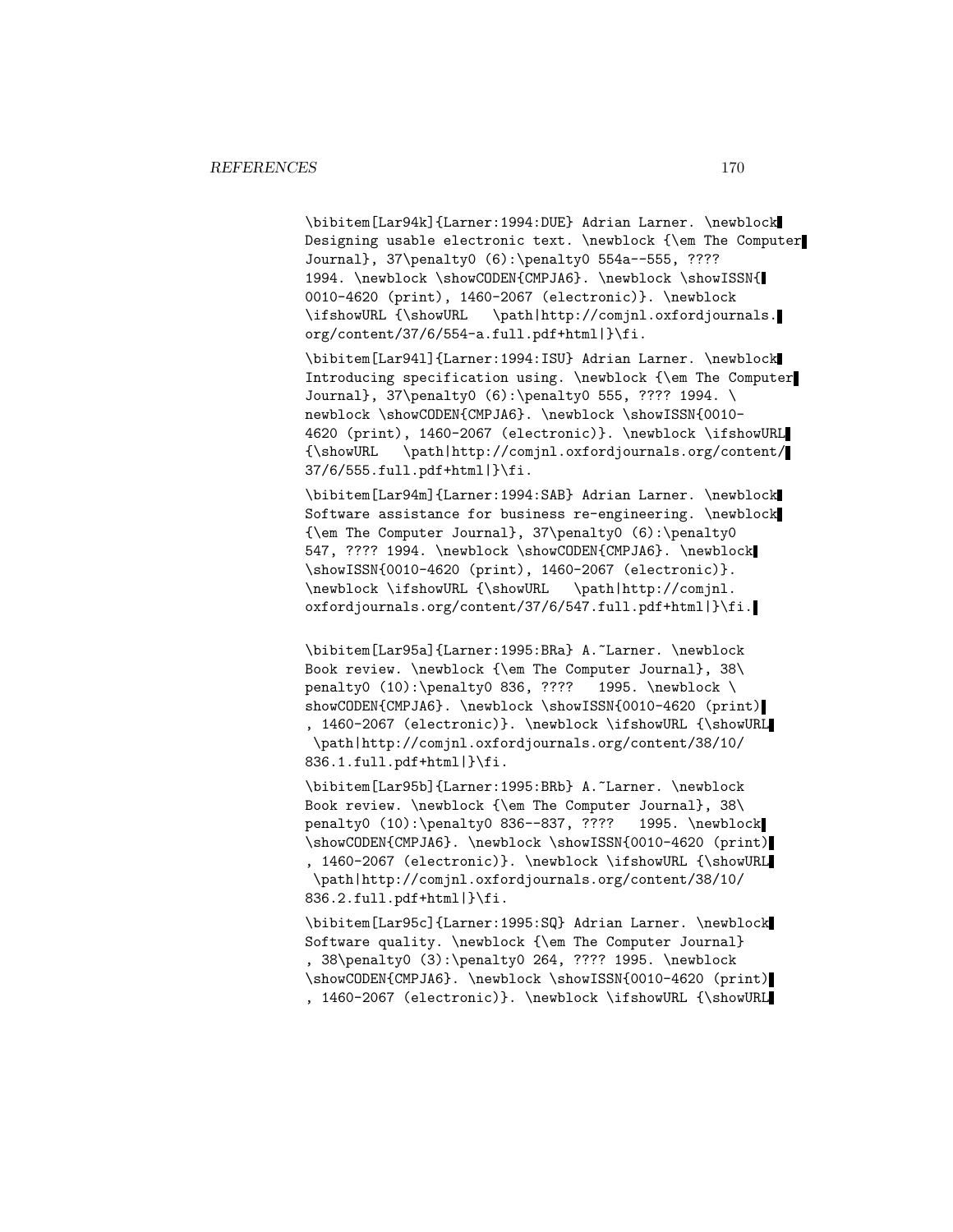\path|http://comjnl.oxfordjournals.org/content/38/3/ 264.full.pdf+html|}\fi.

\bibitem[Lar95d]{Larsson:1995:EAF} Mats Larsson. \newblock An engineering approach to formal digital system design. \newblock {\em The Computer Journal}, 38\penalty0 (2) :\penalty0 101--110, ???? 1995. \newblock \showCODEN{ CMPJA6}. \newblock \showISSN{0010-4620 (print), 1460- 2067 (electronic)}. \newblock \ifshowURL {\showURL \ path|http://comjnl.oxfordjournals.org/content/38/2/101. full.pdf+html; http://www3.oup.co.uk/computer\_journal/ Volume\_38/Issue\_02/Vol38\_02.body.html#AbstractLarsson|} \fi.

\bibitem[Lar96a]{Larner:1996:BRa} A.~Larner. \newblock Book review. \newblock {\em The Computer Journal}, 39\ penalty0 (3):\penalty0 253--254, ???? 1996. \newblock \showCODEN{CMPJA6}. \newblock \showISSN{0010-4620 (print) , 1460-2067 (electronic)}. \newblock \ifshowURL {\showURL \path|http://comjnl.oxfordjournals.org/content/39/3/ 253.2.full.pdf+html|}\fi.

\bibitem[Lar96b]{Larner:1996:BRb} A.~Larner. \newblock Book review. \newblock {\em The Computer Journal}, 39\ penalty0 (4):\penalty0 358--359, ???? 1996. \newblock \showCODEN{CMPJA6}. \newblock \showISSN{0010-4620 (print) , 1460-2067 (electronic)}. \newblock \ifshowURL {\showURL \path|http://comjnl.oxfordjournals.org/content/39/4/ 358.2.full.pdf+html|}\fi.

\bibitem[Lar96c]{Larner:1996:BRc} A.~Larner. \newblock Book review. \newblock {\em The Computer Journal}, 39\ penalty0 (5):\penalty0 449--452, ???? 1996. \newblock \showCODEN{CMPJA6}. \newblock \showISSN{0010-4620 (print) , 1460-2067 (electronic)}. \newblock \ifshowURL {\showURL \path|http://comjnl.oxfordjournals.org/content/39/5/ 449.2.full.pdf+html|}\fi.

\bibitem[Lar96d]{Larner:1996:BRd} A.~Larner. \newblock Book review. \newblock {\em The Computer Journal}, 39\ penalty0 (5):\penalty0 449--452, ???? 1996. \newblock \showCODEN{CMPJA6}. \newblock \showISSN{0010-4620 (print) , 1460-2067 (electronic)}. \newblock \ifshowURL {\showURL \path|http://comjnl.oxfordjournals.org/content/39/5/ 449.3.full.pdf+html|}\fi.

\bibitem[Lar96e]{Larner:1996:BRe} A.~Larner. \newblock Book review. \newblock {\em The Computer Journal}, 39\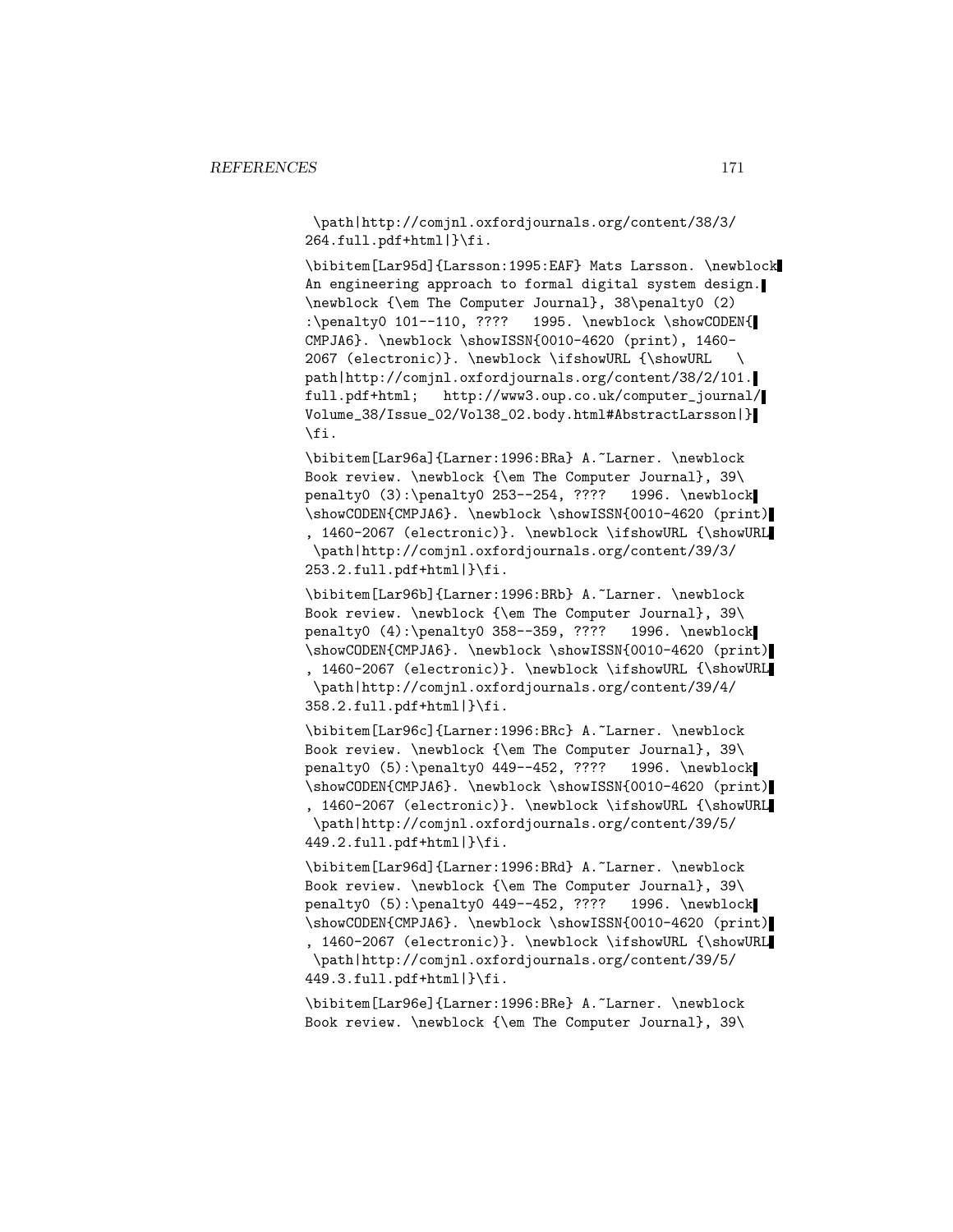penalty0 (7):\penalty0 645--646, ???? 1996. \newblock \showCODEN{CMPJA6}. \newblock \showISSN{0010-4620 (print) , 1460-2067 (electronic)}. \newblock \ifshowURL {\showURL \path|http://comjnl.oxfordjournals.org/content/39/7/ 645.full.pdf+html|}\fi.

\bibitem[Lar96f]{Larner:1996:BRf} A.~Larner. \newblock Book review. \newblock {\em The Computer Journal}, 39\ penalty0 (8):\penalty0 723, ???? 1996. \newblock \showCODEN{ CMPJA6}. \newblock \showISSN{0010-4620 (print), 1460- 2067 (electronic)}. \newblock \ifshowURL {\showURL \ path|http://comjnl.oxfordjournals.org/content/39/8/723. 1.full.pdf+html|}\fi.

\bibitem[Lar96g]{Larner:1996:BRg} A.~Larner. \newblock Book review. \newblock {\em The Computer Journal}, 39\ penalty0 (8):\penalty0 726--727, ???? 1996. \newblock \showCODEN{CMPJA6}. \newblock \showISSN{0010-4620 (print) , 1460-2067 (electronic)}. \newblock \ifshowURL {\showURL \path|http://comjnl.oxfordjournals.org/content/39/8/ 726.2.full.pdf+html|}\fi.

\bibitem[Lar97]{Larner:1997:BR} A.~Larner. \newblock Book review. \newblock {\em The Computer Journal}, 40\penalty0 (4):\penalty0 233--234, ???? 1997. \newblock \showCODEN{ CMPJA6}. \newblock \showISSN{0010-4620 (print), 1460- 2067 (electronic)}. \newblock \ifshowURL {\showURL \ path|http://comjnl.oxfordjournals.org/content/40/4/233. full.pdf+html|}\fi.

\bibitem[Lau91]{Lau:1991:TSS} K.~K. Lau. \newblock Topdown synthesis of sorting algorithm. \newblock {\em The Computer Journal}, 34\penalty0 (6):\penalty0 A001--A007, December 1991. \newblock \showCODEN{CMPJA6}. \newblock \showISSN{0010-4620 (print), 1460-2067 (electronic)}.

\bibitem[LB91]{Lee:1991:RDS} W.~W.~L. Lee and D.~S. Bowers. \newblock A relational database simulator. \newblock { \em The Computer Journal}, 34\penalty0 (6):\penalty0 A061- -A072, December 1991. \newblock \showCODEN{CMPJA6}. \newblock \showISSN{0010-4620 (print), 1460-2067 (electronic) }.

\bibitem[LB92]{Ling:1992:MMT} D.~H.~O. Ling and D.~A. Bell. \newblock Modelling and managing time in database systems. \newblock {\em The Computer Journal}, 35\penalty0 (4):\penalty0 332--341, August 1992. \newblock \showCODEN{ CMPJA6}. \newblock \showISSN{0010-4620 (print), 1460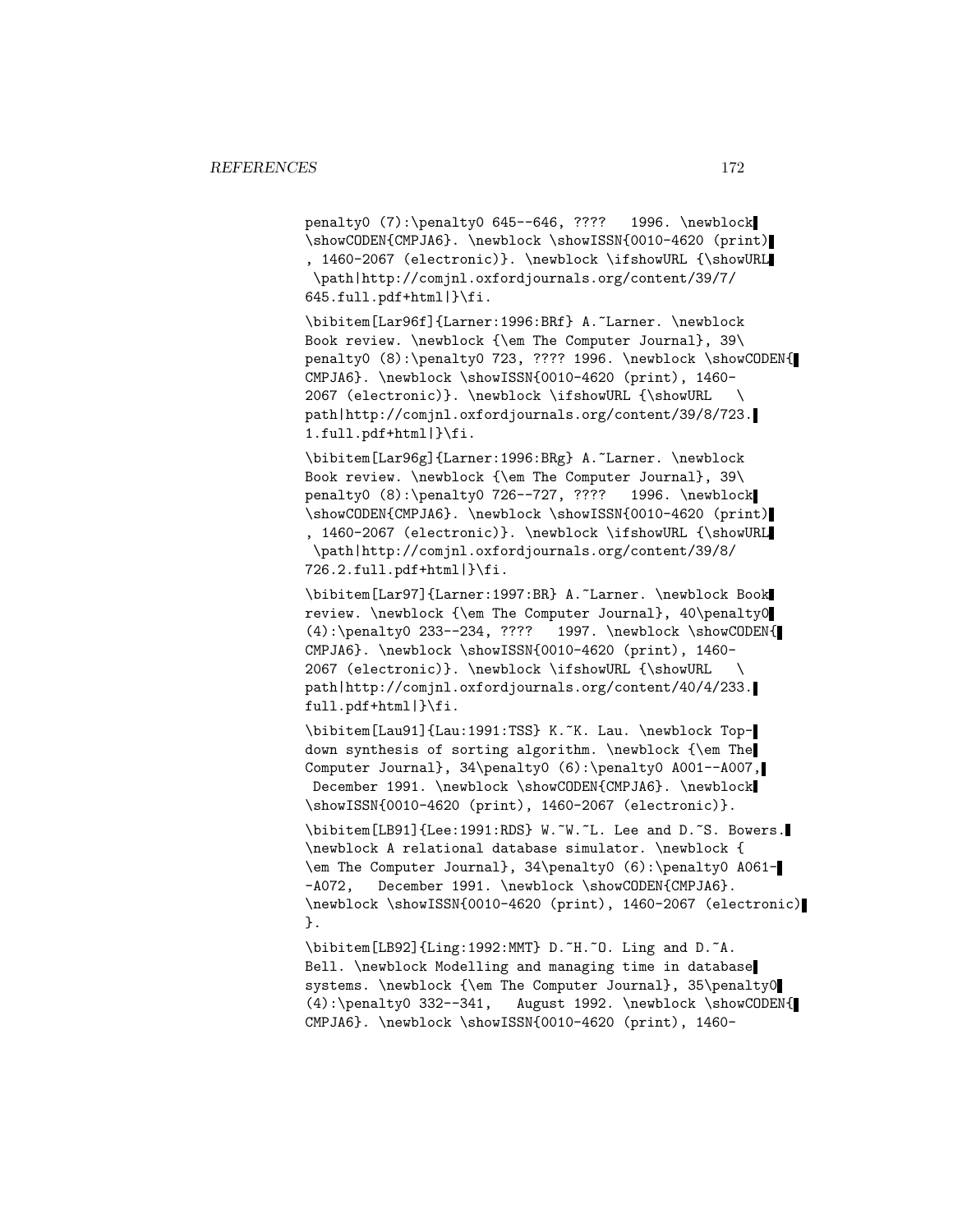2067 (electronic)}. \newblock \ifshowURL {\showURL \ path|http://comjnl.oxfordjournals.org/content/35/4/332. full.pdf+html; http://www3.oup.co.uk/computer\_journal/ Volume\_35/Issue\_04/Vol35\_04.body.html#AbstractLing|}\ fi.

\bibitem[LBC{\etalchar{+}}94]{Lamming:1994:DHM} M.~Lamming, P. "Brown, K. "Carter, M. "Eldridge, M. "Flynn, G. "Louie, P. Abobinson, and A. Sellen. \newblock The design of a human memory prosthesis. \newblock {\em The Computer Journal}, 37\penalty0 (3):\penalty0 153--163, ???? 1994. \newblock \showCODEN{CMPJA6}. \newblock \showISSN{0010- 4620 (print), 1460-2067 (electronic)}. \newblock \ifshowURL {\showURL \path|http://comjnl.oxfordjournals.org/content/ 37/3/153.full.pdf+html; http://www3.oup.co.uk/computer\_ journal/hdb/Volume\_37/Issue\_03/tiff/153.tif; http:/ /www3.oup.co.uk/computer\_journal/hdb/Volume\_37/Issue\_ 03/tiff/154.tif; http://www3.oup.co.uk/computer\_journal/ hdb/Volume\_37/Issue\_03/tiff/155.tif; http://www3.oup. co.uk/computer\_journal/hdb/Volume\_37/Issue\_03/tiff/156. tif; http://www3.oup.co.uk/computer\_journal/hdb/Volume\_ 37/Issue\_03/tiff/157.tif; http://www3.oup.co.uk/computer\_ journal/hdb/Volume\_37/Issue\_03/tiff/158.tif; http:/ /www3.oup.co.uk/computer\_journal/hdb/Volume\_37/Issue\_ 03/tiff/159.tif; http://www3.oup.co.uk/computer\_journal/ hdb/Volume\_37/Issue\_03/tiff/160.tif; http://www3.oup. co.uk/computer\_journal/hdb/Volume\_37/Issue\_03/tiff/161. tif; http://www3.oup.co.uk/computer\_journal/hdb/Volume\_ 37/Issue\_03/tiff/162.tif; http://www3.oup.co.uk/computer\_ journal/hdb/Volume\_37/Issue\_03/tiff/163.tif|}\fi.

\bibitem[LC90]{Lin:1990:DIS} F.-.~C. Lin and K.~Chen. \newblock On the design of an integrated systolic array for solving simultaneous linear equations. \newblock {\em The Computer Journal}, 33\penalty0 (3):\penalty0 252--260, June 1990. \newblock \showCODEN{CMPJA6}. \ newblock \showISSN{0010-4620 (print), 1460-2067 (electronic) }. \newblock \ifshowURL {\showURL \path|http://comjnl. oxfordjournals.org/content/33/3/252.full.pdf+html; http: //www3.oup.co.uk/computer\_journal/hdb/Volume\_33/Issue\_ 03/tiff/252.tif; http://www3.oup.co.uk/computer\_journal/ hdb/Volume\_33/Issue\_03/tiff/253.tif; http://www3.oup. co.uk/computer\_journal/hdb/Volume\_33/Issue\_03/tiff/254. tif; http://www3.oup.co.uk/computer\_journal/hdb/Volume\_ 33/Issue\_03/tiff/255.tif; http://www3.oup.co.uk/computer\_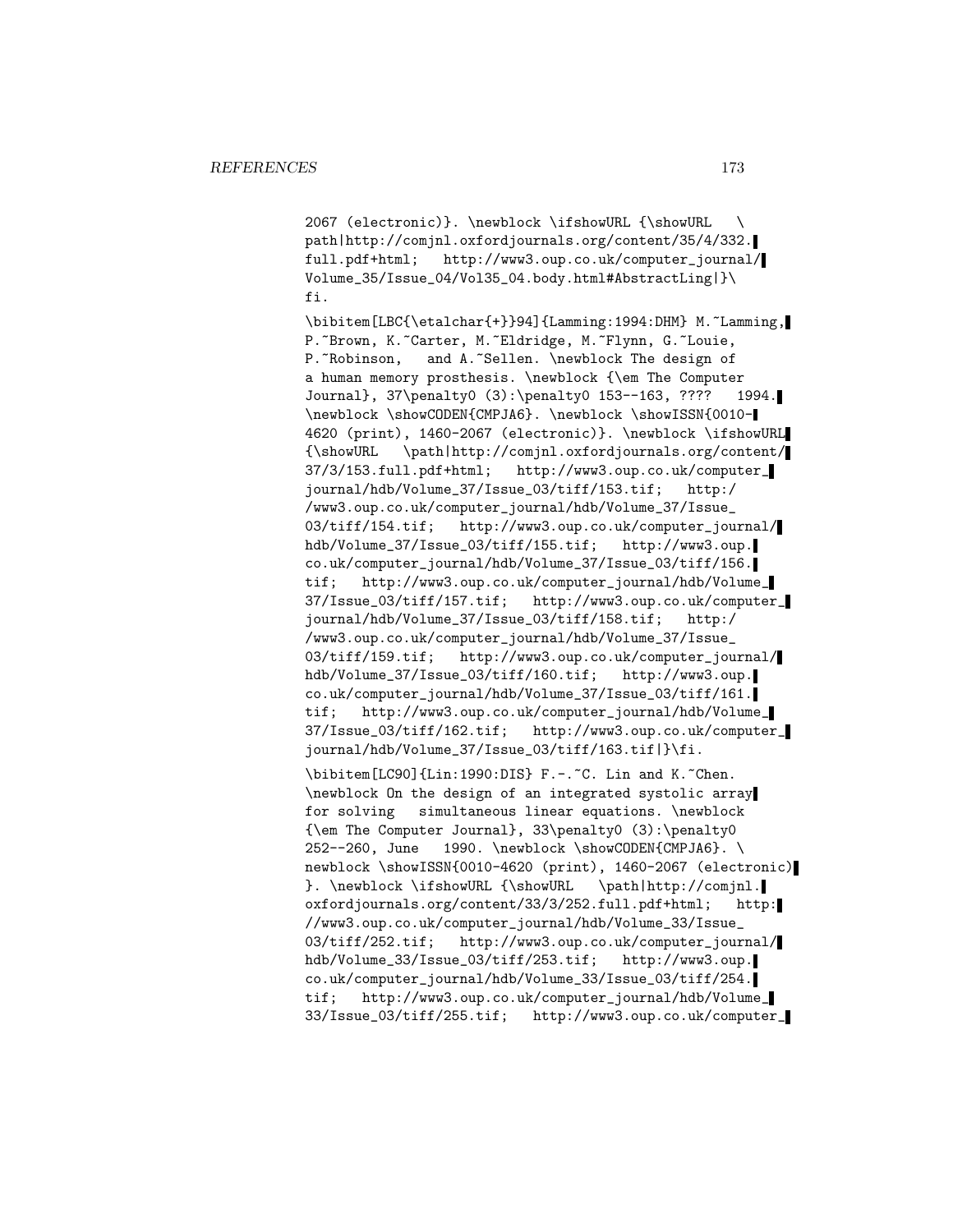journal/hdb/Volume\_33/Issue\_03/tiff/256.tif; http:/ /www3.oup.co.uk/computer\_journal/hdb/Volume\_33/Issue\_ 03/tiff/257.tif; http://www3.oup.co.uk/computer\_journal/ hdb/Volume\_33/Issue\_03/tiff/258.tif; http://www3.oup. co.uk/computer\_journal/hdb/Volume\_33/Issue\_03/tiff/259. tif; http://www3.oup.co.uk/computer\_journal/hdb/Volume\_ 33/Issue\_03/tiff/260.tif|}\fi.

\bibitem[LC93]{Lin:1993:GRM} Min~Sheng Lin and Deng~Jyi Chen. \newblock General reduction methods for the reliability analysis of distributed computing systems. \newblock {\em The Computer Journal}, 36\penalty0 (7):\penalty0 631--644, ???? 1993. \newblock \showCODEN{CMPJA6}. \ newblock \showISSN{0010-4620 (print), 1460-2067 (electronic) }. \newblock \ifshowURL {\showURL \path|http://comjnl. oxfordjournals.org/content/36/7/631.full.pdf+html; http: //www3.oup.co.uk/computer\_journal/Volume\_36/Issue\_07/ Vol36\_07.body.html#AbstractLin|}\fi.

\bibitem[LC94]{Low:1994:SAP} Marie~Rose Low and Bruce Christianson. \newblock Self authenticating proxies. \ newblock {\em The Computer Journal}, 37\penalty0 (5): \penalty0 422--428, ???? 1994. \newblock \showCODEN{ CMPJA6}. \newblock \showISSN{0010-4620 (print), 1460- 2067 (electronic)}. \newblock \ifshowURL {\showURL \ path|http://comjnl.oxfordjournals.org/content/37/5/422. full.pdf+html; http://www3.oup.co.uk/computer\_journal/ Volume\_37/Issue\_05/Vol37\_05.body.html#AbstractLow|}\fi.

\bibitem[LC95]{Leung:1995:EFP} C.~H.~C. Leung and E.~ Currie. \newblock The effect of failures on the performance of long-duration database transactions. \newblock { \em The Computer Journal}, 38\penalty0 (6):\penalty0 471- -478, ???? 1995. \newblock \showCODEN{CMPJA6}. \newblock \showISSN{0010-4620 (print), 1460-2067 (electronic)}. \newblock \ifshowURL {\showURL \path|http://comjnl. oxfordjournals.org/content/38/6/471.full.pdf+html; http: //www3.oup.co.uk/computer\_journal/Volume\_38/Issue\_06/ Vol38\_06.body.html#AbstractLeung|}\fi.

\bibitem[LC98]{Lin:1998:DMF} Shun-Shii Lin and Shan-Tai Chen. \newblock On detecting multiple faults in baseline interconnection networks. \newblock {\em The Computer Journal}, 41\penalty0 (4):\penalty0 254--269, ???? 1998. \newblock \showCODEN{CMPJA6}. \newblock \showISSN{0010- 4620 (print), 1460-2067 (electronic)}. \newblock \ifshowURL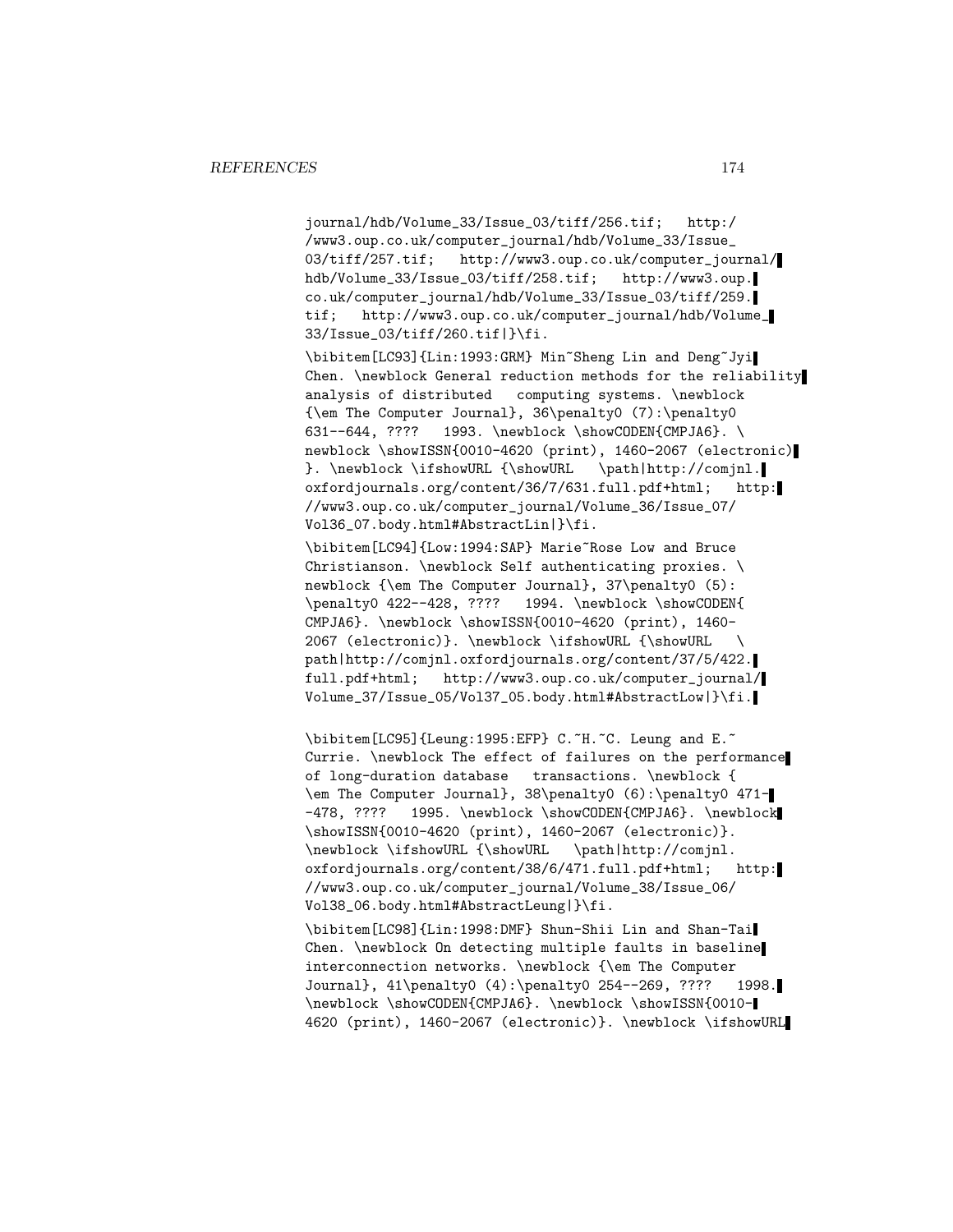{\showURL \path|http://comjnl.oxfordjournals.org/content/ 41/4/254.full.pdf+html; http://www3.oup.co.uk/computer\_ journal/Volume\_41/Issue\_04/Vol41\_04.body.html#AbstractLin|} \fi.

\bibitem[LC99]{Leung:1999:NPP} H.~Leung and T.~Y. Chen. \newblock A new perspective of the proportional sampling strategy. \newblock {\em The Computer Journal}, 42\penalty0 (8):\penalty0 693--698, ???? 1999. \newblock \showCODEN{ CMPJA6}. \newblock \showISSN{0010-4620 (print), 1460- 2067 (electronic)}. \newblock \ifshowURL {\showURL \ path|http://comjnl.oxfordjournals.org/content/42/8/693. full.pdf+html; http://www3.oup.co.uk/computer\_journal/ hdb/Volume\_42/Issue\_08/420693.sgm.abs.html; http:// www3.oup.co.uk/computer\_journal/hdb/Volume\_42/Issue\_08/ pdf/420693.pdf|}\fi.

\bibitem[LCH99]{Lin:1999:RAD} Min-Sheng Lin, Deng-Jyi Chen, and Maw-Sheng Horng. \newblock The reliability analysis of distributed computing systems with imperfect nodes. \newblock {\em The Computer Journal}, 42\penalty0 (2) :\penalty0 129--141, ???? 1999. \newblock \showCODEN{ CMPJA6}. \newblock \showISSN{0010-4620 (print), 1460- 2067 (electronic)}. \newblock \ifshowURL {\showURL \ path|http://comjnl.oxfordjournals.org/content/42/2/129. full.pdf+html; http://www3.oup.co.uk/computer\_journal/ hdb/Volume\_42/Issue\_02/420129.sgm.abs.html; http:// www3.oup.co.uk/computer\_journal/hdb/Volume\_42/Issue\_02/ pdf/420129.pdf|}\fi.

\bibitem[LCL92]{Lin:1992:ROC} C.~H. Lin, C.~C. Chang, and R.~C.~T. Lee. \newblock A record-oriented cryptosystem for database sharing. \newblock {\em The Computer Journal} , 35\penalty0 (6):\penalty0 658--660, December 1992. \newblock \showCODEN{CMPJA6}. \newblock \showISSN{0010- 4620 (print), 1460-2067 (electronic)}. \newblock \ifshowURL {\showURL \path|http://comjnl.oxfordjournals.org/content/ 35/6/658.full.pdf+html|}\fi.

\bibitem[Lee92]{Leeming:1992:IPS} A.~Leeming. \newblock Informatization in the public sector. \newblock {\em The Computer Journal}, 35\penalty0 (5):\penalty0 477, October 1992. \newblock \showCODEN{CMPJA6}. \newblock \showISSN{ 0010-4620 (print), 1460-2067 (electronic)}. \newblock \ifshowURL {\showURL \path|http://comjnl.oxfordjournals. org/content/35/5/477.full.pdf+html|}\fi.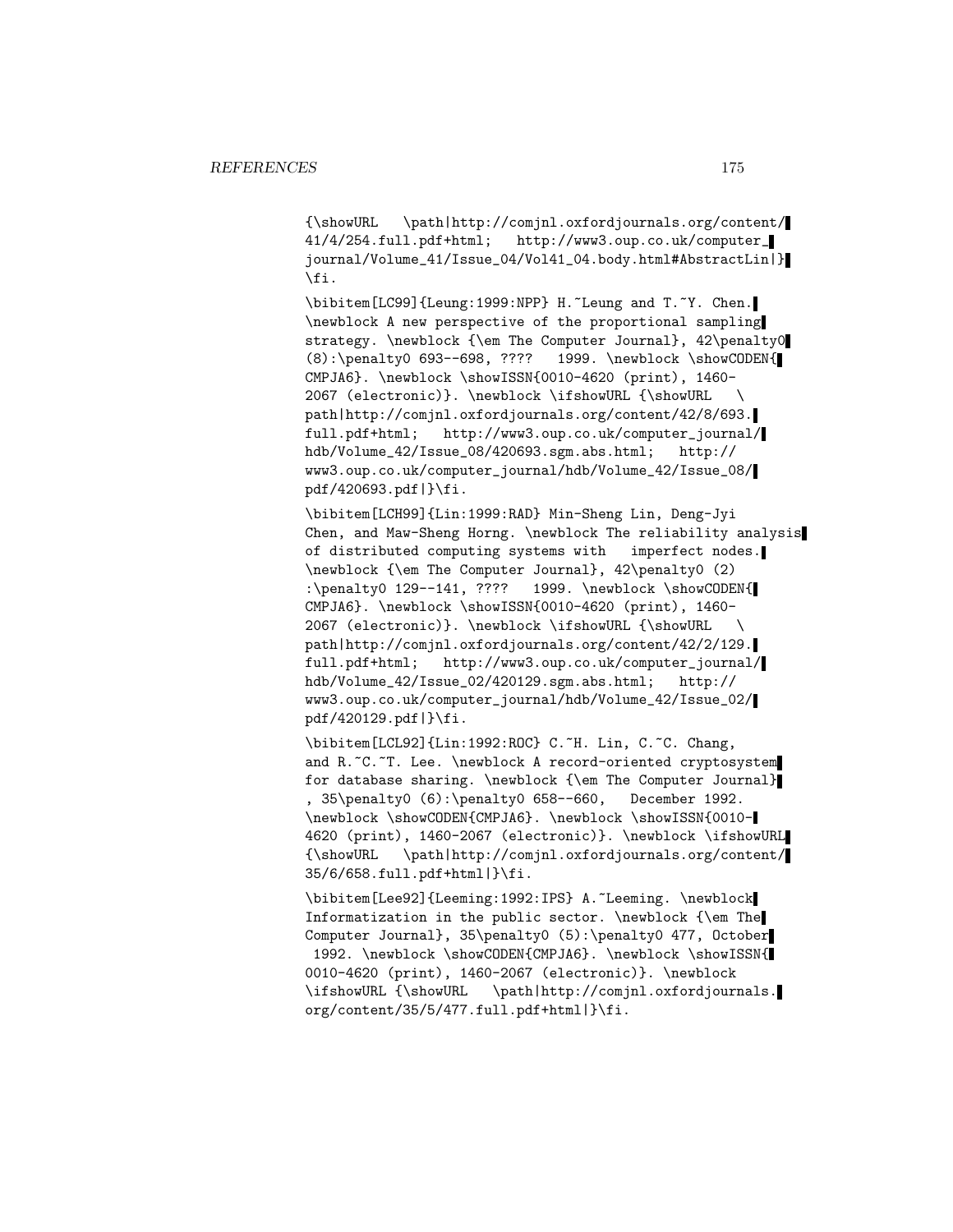\bibitem[Lep95]{Leppanen:1995:PWO} Ville Lepp{\"a}nen. \newblock Performance of work-optimal {PRAM} simulation algorithms on coated meshes. \newblock {\em The Computer Journal}, 38\penalty0 (10):\penalty0 801--810, ???? 1995. \newblock \showCODEN{CMPJA6}. \newblock \showISSN{ 0010-4620 (print), 1460-2067 (electronic)}. \newblock \ifshowURL {\showURL \path|http://comjnl.oxfordjournals. org/content/38/10/801.full.pdf+html; http://www3.oup. co.uk/computer\_journal/Volume\_38/Issue\_10/Vol38\_10.body. html#AbstractLeppanen|}\fi.

\bibitem[Lev96]{Levene:1996:MCI} Mark Levene. \newblock Maintaining consistency of imprecise relations. \newblock {\em The Computer Journal}, 39\penalty0 (2):\penalty0 114--123, ???? 1996. \newblock \showCODEN{CMPJA6}. \ newblock \showISSN{0010-4620 (print), 1460-2067 (electronic) }. \newblock \ifshowURL {\showURL \path|http://comjnl. oxfordjournals.org/content/39/2/114.full.pdf+html; http: //www.oup.co.uk/jnls/list/comjnl/hdb/Volume\_39/Issue\_ 02/390114.sgm.abs.html; http://www3.oup.co.uk/computer\_ journal/Volume\_39/Issue\_02/Vol39\_02.body.html#AbstractLevene|} \fi.

\bibitem[Lev99]{Levin:1999:RMI} Leonid.~A. Levin. \newblock Robust measures of information. \newblock {\em The Computer Journal}, 42\penalty0 (4):\penalty0 284--286, ???? 1999. \newblock \showCODEN{CMPJA6}. \newblock \showISSN{0010- 4620 (print), 1460-2067 (electronic)}. \newblock \ifshowURL {\showURL \path|http://comjnl.oxfordjournals.org/content/ 42/4/284.full.pdf+html; http://www3.oup.co.uk/computer\_ journal/hdb/Volume\_42/Issue\_04/420284.sgm.abs.html; http://www3.oup.co.uk/computer\_journal/hdb/Volume\_42/ Issue\_04/pdf/420284.pdf|}\fi.

\bibitem[LF97]{Lee:1997:CMP} Hyuk-Jae Lee and Jos{\'e} A. "B. Fortes. \newblock Communication-minimal partitioning and data alignment for affine nested loops. \newblock {\em The Computer Journal}, 40\penalty0 (6):\penalty0 302--310, ???? 1997. \newblock \showCODEN{CMPJA6}. \ newblock \showISSN{0010-4620 (print), 1460-2067 (electronic) }. \newblock \ifshowURL {\showURL \path|http://comjnl. oxfordjournals.org/content/40/6/302.full.pdf+html; http: //www.oup.co.uk/computer\_journal/Volume\_40/Issue\_06/Vol40\_ 06.body.html#AbstractLee; http://www3.oup.co.uk/computer\_ journal/Volume\_40/Issue\_06/Vol40\_06.body.html#AbstractLee|} \fi.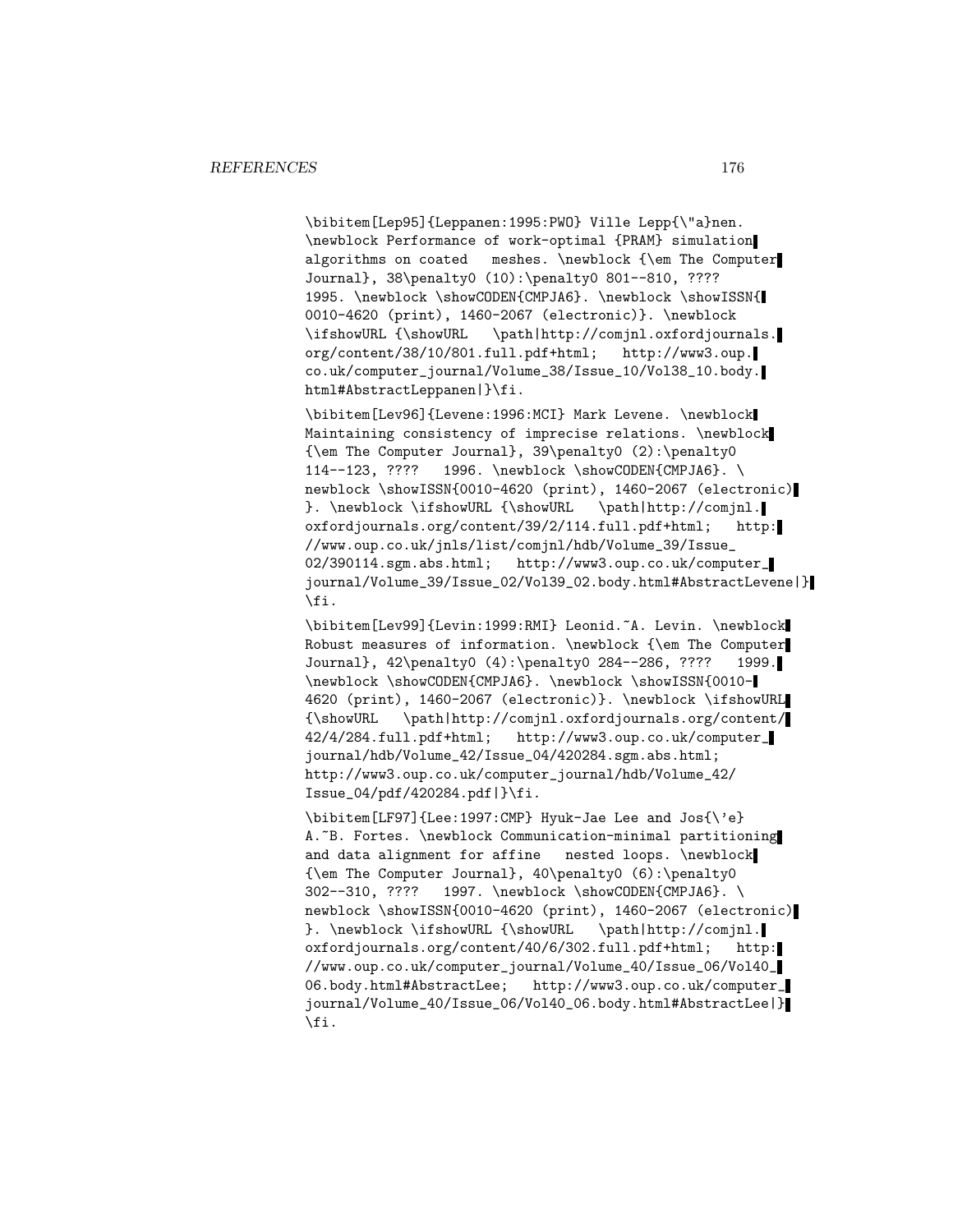\bibitem[LH95]{Lam:1995:CCT} Kam-Yiu Lam and Sheung-Lun Hung. \newblock Concurrency control for time-constrained transactions in distributed databases systems. \newblock {\em The Computer Journal}, 38\penalty0 (9):\penalty0 704--716, ???? 1995. \newblock \showCODEN{CMPJA6}. \ newblock \showISSN{0010-4620 (print), 1460-2067 (electronic) }. \newblock \ifshowURL {\showURL \path|http://comjnl. oxfordjournals.org/content/38/9/704.full.pdf+html; http: //www3.oup.co.uk/computer\_journal/Volume\_38/Issue\_09/ Vol38\_09.body.html#AbstractLam|}\fi.

\bibitem[Li98]{Li:1998:OAJ} Keqin Li. \newblock Optimizing average job response time via decentralized probabilistic job dispatching in heterogeneous multiple computer systems. \newblock {\em The Computer Journal}, 41\penalty0 (4) :\penalty0 223--230, ???? 1998. \newblock \showCODEN{ CMPJA6}. \newblock \showISSN{0010-4620 (print), 1460- 2067 (electronic)}. \newblock \ifshowURL {\showURL \ path|http://comjnl.oxfordjournals.org/content/41/4/223. full.pdf+html; http://www3.oup.co.uk/computer\_journal/ Volume\_41/Issue\_04/Vol41\_04.body.html#AbstractLi|}\fi.

\bibitem[Lid90]{Liddell:1990:EPC} H.~Liddell. \newblock Editorial --- parallel computing. \newblock {\em The Computer Journal}, 33\penalty0 (3):\penalty0 193, ???? 1990. \ newblock \showCODEN{CMPJA6}. \newblock \showISSN{0010-4620 (print), 1460-2067 (electronic)}. \newblock \ifshowURL {\showURL \path|http://comjnl.oxfordjournals.org/content/ 33/3/193.full.pdf+html|}\fi.

 $\big\{\begin{bmatrix} LJ98 \end{bmatrix} \begin{bmatrix} Li:1998:CTD \end{bmatrix} Y.$  H. Li and A. K. Jain. \ newblock Classification of text documents. \newblock { \em The Computer Journal}, 41\penalty0 (8):\penalty0 537- -546, ???? 1998. \newblock \showCODEN{CMPJA6}. \newblock \showISSN{0010-4620 (print), 1460-2067 (electronic)}. \newblock \ifshowURL {\showURL \path|http://comjnl. oxfordjournals.org/content/41/8/537.full.pdf+html; http: //www3.oup.co.uk/computer\_journal/Volume\_41/Issue\_08/ Vol41\_08.body.html#AbstractLi|}\fi.

\bibitem[LL90]{Levene:1990:NRT} M.~Levene and G.~Loizou. \newblock The nested relation type model: an application of domain theory to databases. \newblock {\em The Computer Journal}, 33\penalty0 (1):\penalty0 19--30, February 1990. \newblock \showCODEN{CMPJA6}. \newblock \showISSN{ 0010-4620 (print), 1460-2067 (electronic)}. \newblock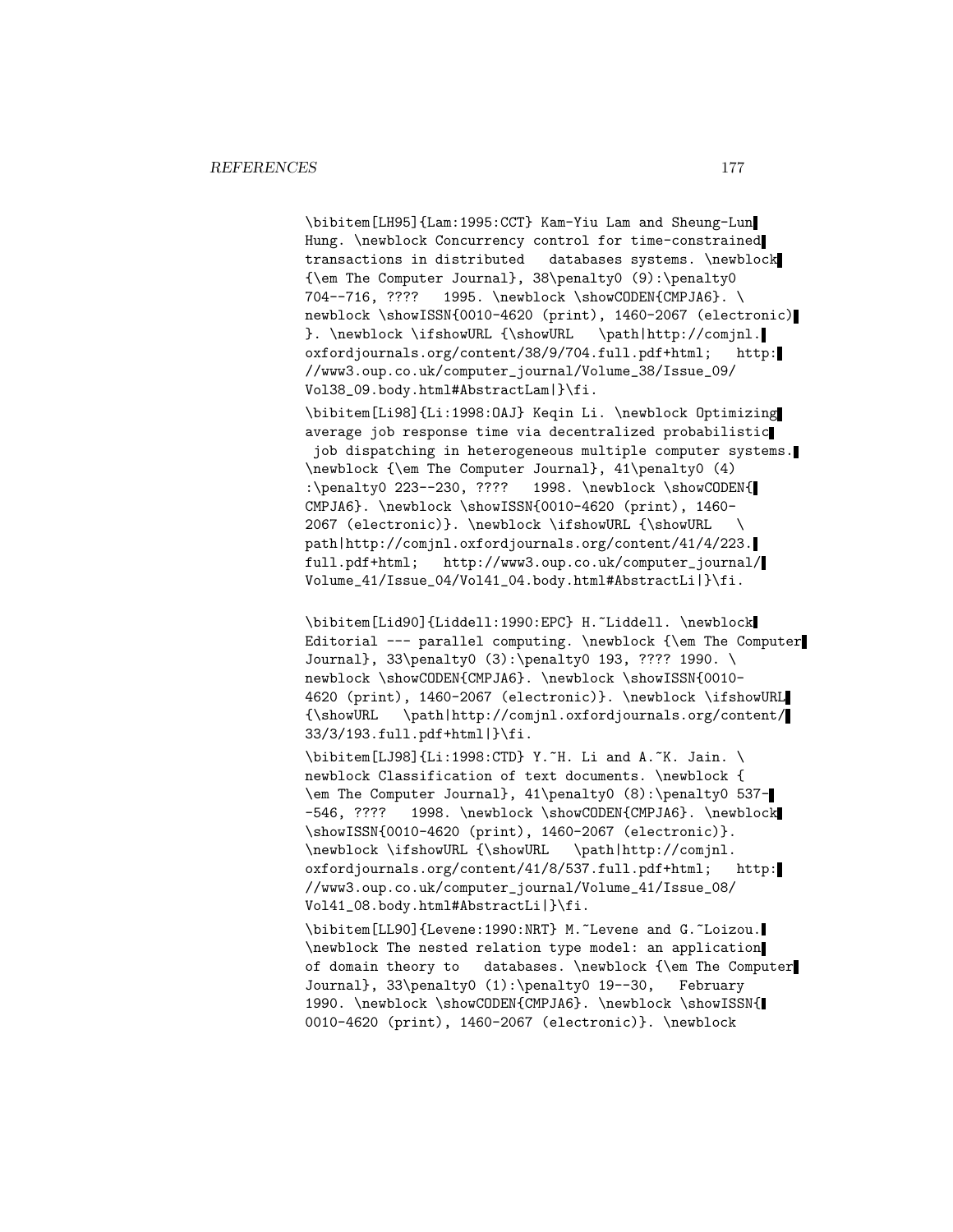\ifshowURL {\showURL \path|http://comjnl.oxfordjournals. org/content/33/1/19.full.pdf+html; http://www3.oup. co.uk/computer\_journal/hdb/Volume\_33/Issue\_01/tiff/19. tif; http://www3.oup.co.uk/computer\_journal/hdb/Volume\_ 33/Issue\_01/tiff/20.tif; http://www3.oup.co.uk/computer\_ journal/hdb/Volume\_33/Issue\_01/tiff/21.tif; http:// www3.oup.co.uk/computer\_journal/hdb/Volume\_33/Issue\_01/ tiff/22.tif; http://www3.oup.co.uk/computer\_journal/ hdb/Volume\_33/Issue\_01/tiff/23.tif; http://www3.oup. co.uk/computer\_journal/hdb/Volume\_33/Issue\_01/tiff/24. tif; http://www3.oup.co.uk/computer\_journal/hdb/Volume\_ 33/Issue\_01/tiff/25.tif; http://www3.oup.co.uk/computer\_ journal/hdb/Volume\_33/Issue\_01/tiff/26.tif; http:// www3.oup.co.uk/computer\_journal/hdb/Volume\_33/Issue\_01/ tiff/27.tif; http://www3.oup.co.uk/computer\_journal/ hdb/Volume\_33/Issue\_01/tiff/28.tif; http://www3.oup. co.uk/computer\_journal/hdb/Volume\_33/Issue\_01/tiff/29. tif; http://www3.oup.co.uk/computer\_journal/hdb/Volume\_ 33/Issue\_01/tiff/30.tif|}\fi.

\bibitem[LL94]{Ladkin:1994:CCP} P.~B. Ladkin and S.~Leue. \newblock Correspondence: Comments on a proposed semantics for basic message sequence charts. \newblock {\em The Computer Journal}, 37\penalty0 (9):\penalty0 814--817, ???? 1994. \newblock \showCODEN{CMPJA6}. \newblock \ showISSN{0010-4620 (print), 1460-2067 (electronic)}. \ newblock \ifshowURL {\showURL \path|http://comjnl.oxfordjournals. org/content/37/9/814.full.pdf+html|}\fi.

\bibitem[LL97]{Lau:1997:DHM} S.-W. Lau and J.~C.~S. Lui. \newblock Designing a hierarchical multimedia storage server. \newblock {\em The Computer Journal}, 40\penalty0 (9):\penalty0 529--540, ???? 1997. \newblock \showCODEN{ CMPJA6}. \newblock \showISSN{0010-4620 (print), 1460- 2067 (electronic)}. \newblock \ifshowURL {\showURL \ path|http://comjnl.oxfordjournals.org/content/40/9/529. full.pdf+html|}\fi.

\bibitem[LO99]{Liu:1999:MAH} Kecheng Liu and Tina Ong. \newblock A modelling approach for handling business rules and exceptions. \newblock {\em The Computer Journal}, 42\penalty0 (3):\penalty0 221--231, ???? 1999. \newblock \showCODEN{CMPJA6}. \newblock \showISSN{0010-4620 (print) , 1460-2067 (electronic)}. \newblock \ifshowURL {\showURL \path|http://comjnl.oxfordjournals.org/content/42/3/ 221.full.pdf+html; http://www3.oup.co.uk/computer\_journal/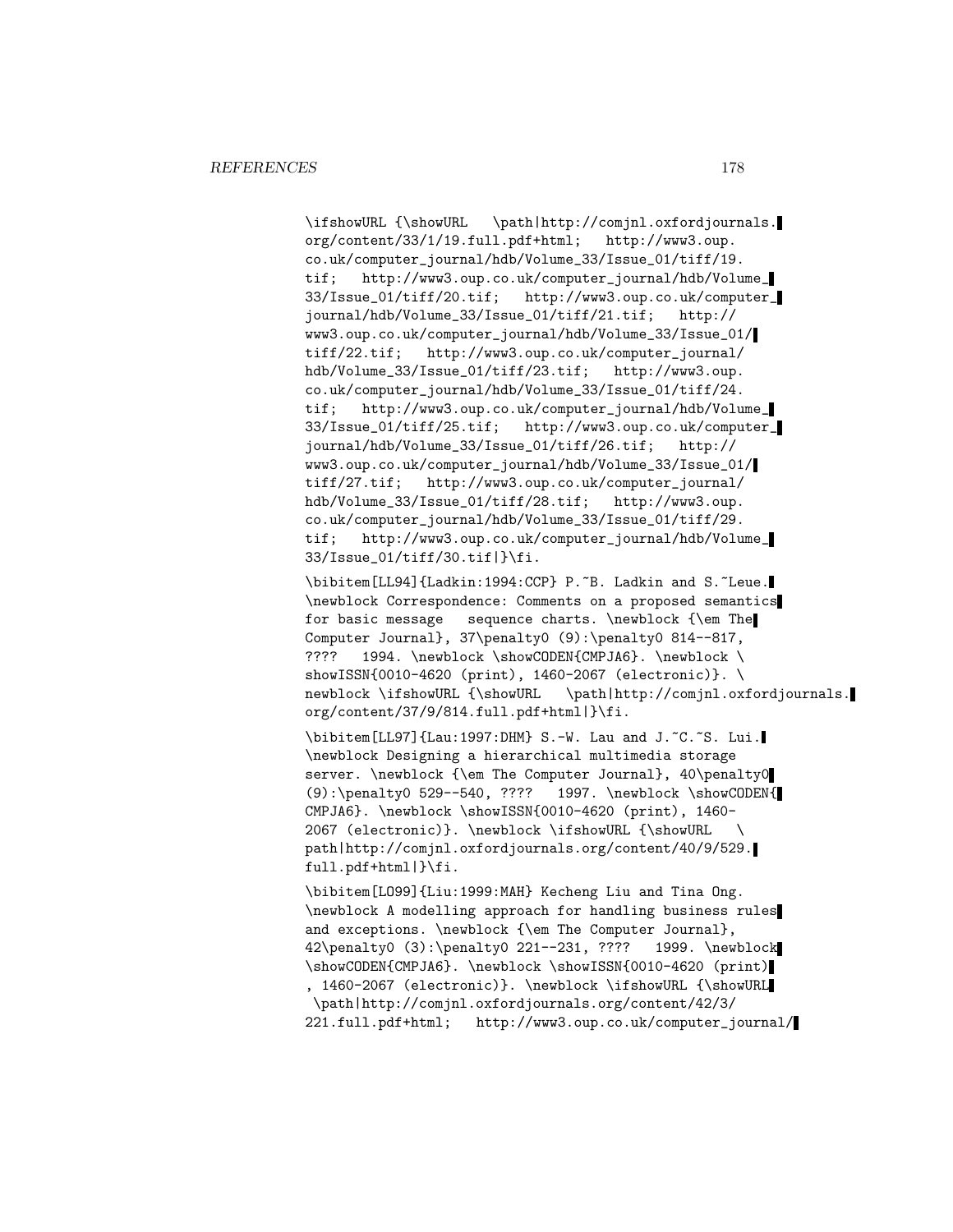hdb/Volume\_42/Issue\_03/420221.sgm.abs.html; http:// www3.oup.co.uk/computer\_journal/hdb/Volume\_42/Issue\_03/ pdf/420221.pdf|}\fi.

\bibitem[Lod94a]{Lodaya:1994:BRa} K.~Lodaya. \newblock Book review. \newblock {\em The Computer Journal}, 37\ penalty0 (3):\penalty0 225--226, ???? 1994. \newblock \showCODEN{CMPJA6}. \newblock \showISSN{0010-4620 (print) , 1460-2067 (electronic)}. \newblock \ifshowURL {\showURL \path|http://comjnl.oxfordjournals.org/content/37/3/ 225.full.pdf+html|}\fi.

\bibitem[Lod94b]{Lodaya:1994:BRb} K.~Lodaya. \newblock Book review. \newblock {\em The Computer Journal}, 37\ penalty0 (4):\penalty0 348--349, ???? 1994. \newblock \showCODEN{CMPJA6}. \newblock \showISSN{0010-4620 (print) , 1460-2067 (electronic)}. \newblock \ifshowURL {\showURL \path|http://comjnl.oxfordjournals.org/content/37/4/ 348.full.pdf+html|}\fi.

\bibitem[LOKM99]{Loucif:1999:PMB} S.~Loucif, M.~Ould-Khaoua, and L.~M. Mackenzie. \newblock On the performance merits of bypass channels in hypermeshes and \$k\$-ary \$n\$-cubes. \newblock {\em The Computer Journal}, 42\penalty0 (1):\penalty0 62--72, ???? 1999. \newblock \showCODEN{ CMPJA6}. \newblock \showISSN{0010-4620 (print), 1460- 2067 (electronic)}. \newblock \ifshowURL {\showURL \ path|http://comjnl.oxfordjournals.org/content/42/1/62. full.pdf+html; http://www3.oup.co.uk/computer\_journal/ hdb/Volume\_42/Issue\_01/420067.sgm.abs.html; http:// www3.oup.co.uk/computer\_journal/hdb/Volume\_42/Issue\_01/ pdf/420062.pdf|}\fi.

\bibitem[Lop94]{Lopriore:1994:SCM} Lanfranco Lopriore. \newblock Stack cache memory for block-structured programs. \newblock {\em The Computer Journal}, 37\penalty0 (7) :\penalty0 610--620, ???? 1994. \newblock \showCODEN{ CMPJA6}. \newblock \showISSN{0010-4620 (print), 1460- 2067 (electronic)}. \newblock \ifshowURL {\showURL \ path|http://comjnl.oxfordjournals.org/content/37/7/610. full.pdf+html; http://www3.oup.co.uk/computer\_journal/ Volume\_37/Issue\_07/Vol37\_07.body.html#AbstractLopriore|} \fi.

\bibitem[Low95]{Lowe:1995:SOM} Gavin Lowe. \newblock Schedulingoriented models for real-time systems. \newblock {\em The Computer Journal}, 38\penalty0 (6):\penalty0 443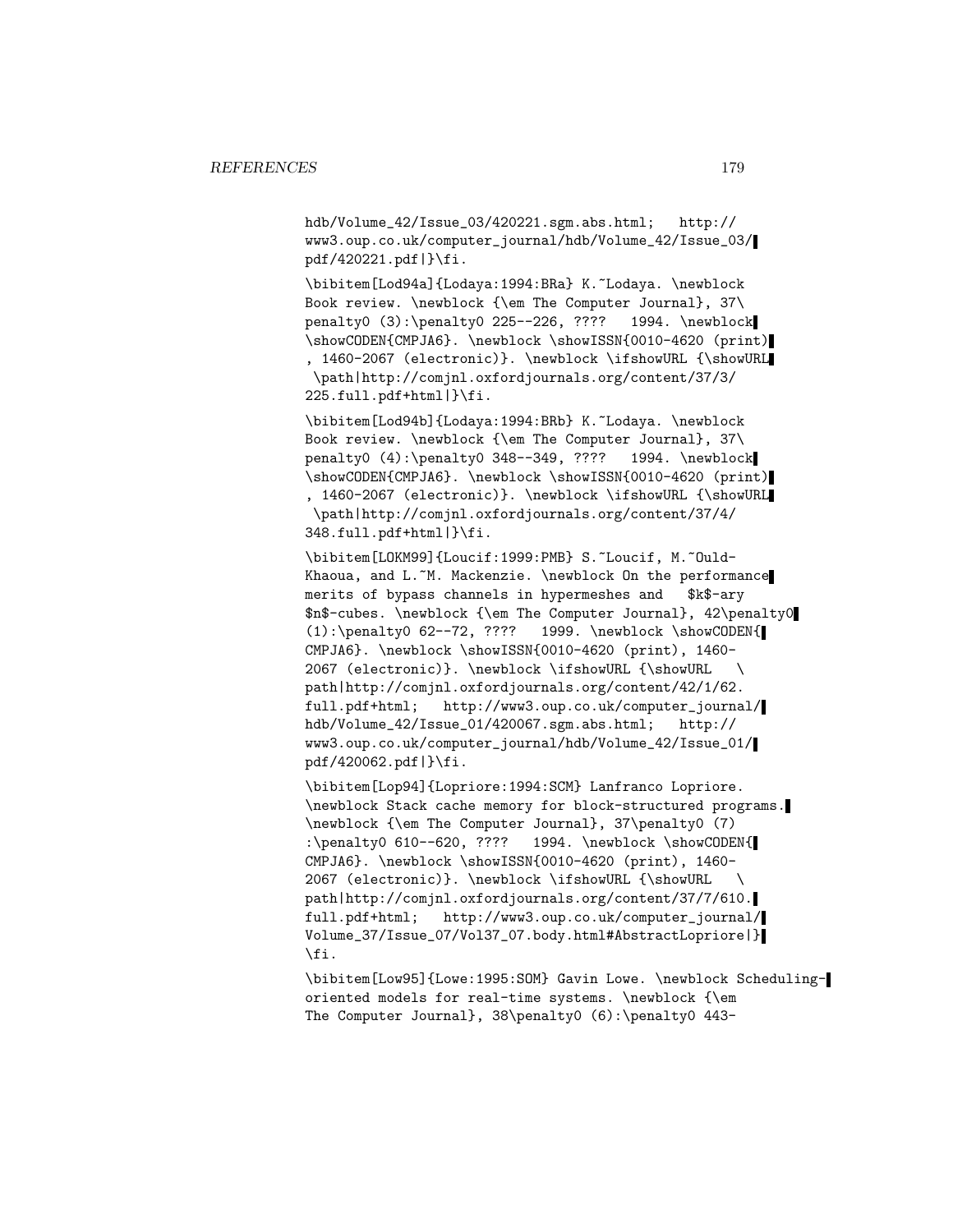-456, ???? 1995. \newblock \showCODEN{CMPJA6}. \newblock \showISSN{0010-4620 (print), 1460-2067 (electronic)}. \newblock \ifshowURL {\showURL \path|http://comjnl. oxfordjournals.org/content/38/6/443.full.pdf+html; http: //www3.oup.co.uk/computer\_journal/Volume\_38/Issue\_06/ Vol38\_06.body.html#AbstractLowe|}\fi.

\bibitem[LP92]{Larsen:1992:SNE} P.~G. Larsen and N.~Plat. \newblock Standards for non-executable specification languages. \newblock {\em The Computer Journal}, 35\penalty0 (6) :\penalty0 567--573, December 1992. \newblock \showCODEN{ CMPJA6}. \newblock \showISSN{0010-4620 (print), 1460- 2067 (electronic)}. \newblock \ifshowURL {\showURL \ path|http://comjnl.oxfordjournals.org/content/35/6/567. full.pdf+html; http://www3.oup.co.uk/computer\_journal/ Volume\_36/Issue\_06/Vol35\_06.body.html#AbstractLarsen|} \fi.

\bibitem[LPS94]{Lorentzos:1994:IUO} Nikos~A. Lorentzos, Alexandra Poulovassilis, and Carol Small. \newblock Implementation of update operations for interval relations. \newblock {\em The Computer Journal}, 37\penalty0 (3):\penalty0 164--176, ???? 1994. \newblock \showCODEN{CMPJA6}. \ newblock \showISSN{0010-4620 (print), 1460-2067 (electronic) }. \newblock \ifshowURL {\showURL \path|http://comjnl. oxfordjournals.org/content/37/3/164.full.pdf+html; http: //www3.oup.co.uk/computer\_journal/Volume\_37/Issue\_03/ Vol37\_03.body.html#AbstractLorentzos|}\fi.

\bibitem[LPSC99]{Lam:1999:REC} Kam-Yiu Lam, Chung-Leung Pang, Sang~H. Son, and Jiannong Cao. \newblock Resolving executing-committing conflicts in distributed real-time database systems. \newblock {\em The Computer Journal} , 42\penalty0 (8):\penalty0 674--692, ???? 1999. \newblock \showCODEN{CMPJA6}. \newblock \showISSN{0010-4620 (print) , 1460-2067 (electronic)}. \newblock \ifshowURL {\showURL \path|http://comjnl.oxfordjournals.org/content/42/8/ 674.full.pdf+html; http://www3.oup.co.uk/computer\_journal/ hdb/Volume\_42/Issue\_08/420674.sgm.abs.html; http:// www3.oup.co.uk/computer\_journal/hdb/Volume\_42/Issue\_08/ pdf/420674.pdf|}\fi.

\bibitem[LQ96]{Loia:1996:OSD} Vincenzo Loia and Michel Quaggetto. \newblock The {OPLA} system: designing complex systems in an object-oriented logic programming framework. \newblock {\em The Computer Journal}, 39\penalty0 (1) :\penalty0 20--35, ???? 1996. \newblock \showCODEN{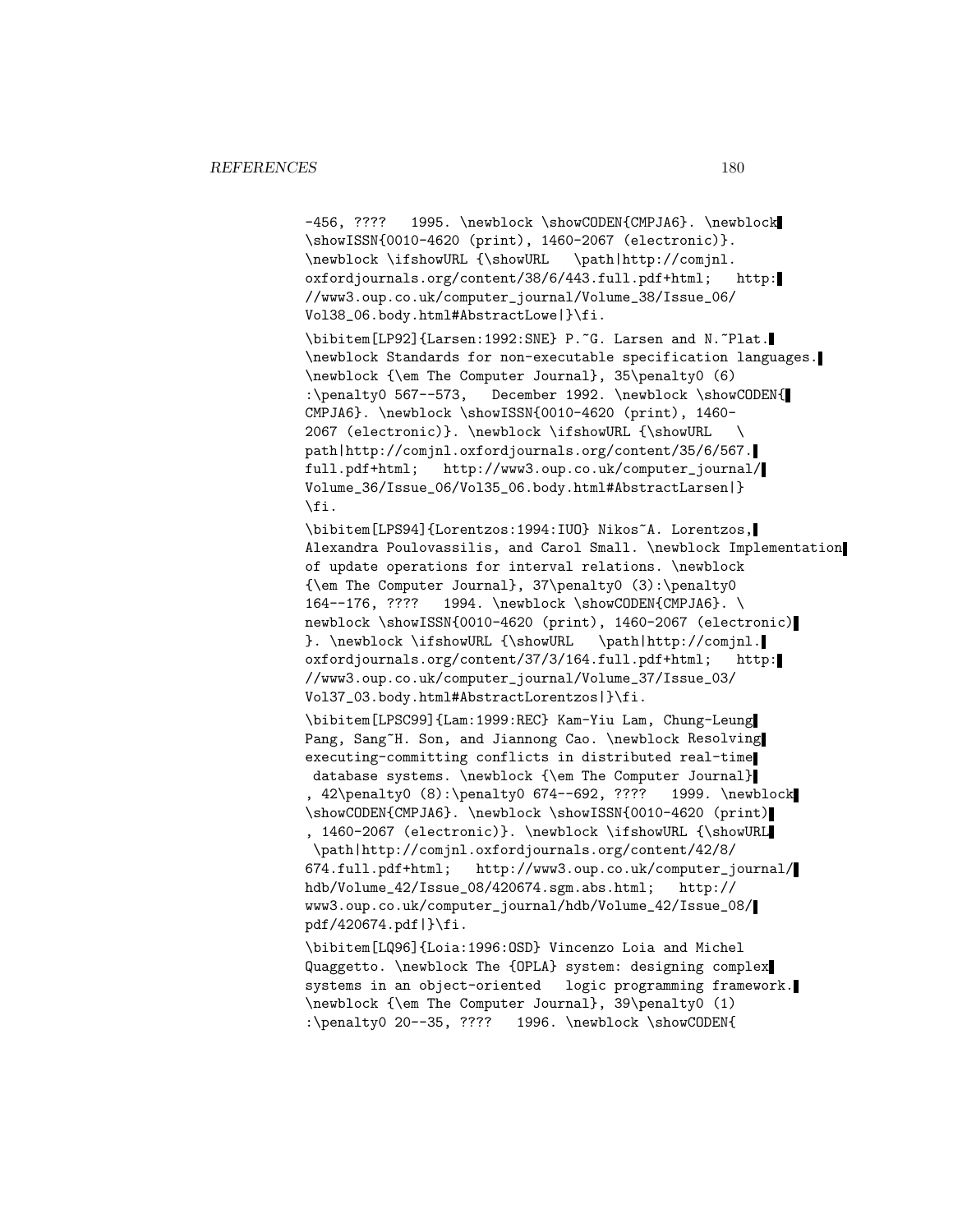CMPJA6}. \newblock \showISSN{0010-4620 (print), 1460- 2067 (electronic)}. \newblock \ifshowURL {\showURL \ path|http://comjnl.oxfordjournals.org/content/39/1/20. full.pdf+html; http://www.oup.co.uk/jnls/list/comjnl/ hdb/Volume\_39/Issue\_01/390020.sgm.abs.html; http:// www3.oup.co.uk/computer\_journal/Volume\_39/Issue\_01/Vol39\_ 01.body.html#AbstractLoia|}\fi.

\bibitem[LS93a]{Liska:1993:AQE} Richard Liska and Stanly Steinberg. \newblock Applying quantifier elimination to stability analysis of difference schemes. \newblock {\em The Computer Journal}, 36\penalty0 (5):\penalty0 497--503, October 1993. \newblock \showCODEN{CMPJA6} . \newblock \showISSN{0010-4620 (print), 1460-2067 (electronic) }. \newblock \ifshowURL {\showURL \path|http://comjnl. oxfordjournals.org/content/36/5/497.full.pdf+html; http: //www3.oup.co.uk/computer\_journal/Volume\_36/Issue\_05/ Vol36\_05.body.html#AbstractLiska|}\fi.

\bibitem[LS93b]{Lougher:1993:DSS} Phillip Lougher and Doug Shepherd. \newblock The design of a storage server for continuous media. \newblock {\em The Computer Journal} , 36\penalty0 (1):\penalty0 32--42, February 1993. \ newblock \showCODEN{CMPJA6}. \newblock \showISSN{0010-4620 (print), 1460-2067 (electronic)}. \newblock \ifshowURL {\showURL \path|http://comjnl.oxfordjournals.org/content/ 36/1/32.full.pdf+html; http://www3.oup.co.uk/computer\_ journal/Volume\_36/Issue\_01/Vol36\_01.body.html#AbstractLougher|} \fi.

\bibitem[LS97]{Leong:1997:DCA} Hong~Va Leong and Antonio Si. \newblock Database caching over the air-storage. \ newblock {\em The Computer Journal}, 40\penalty0 (7): \penalty0 401--415, ???? 1997. \newblock \showCODEN{ CMPJA6}. \newblock \showISSN{0010-4620 (print), 1460- 2067 (electronic)}. \newblock \ifshowURL {\showURL \ path|http://comjnl.oxfordjournals.org/content/40/7/401. full.pdf+html; http://www3.oup.co.uk/computer\_journal/ Volume\_40/Issue\_07/Vol40\_07.body.html#AbstractLeong|} \fi.

\bibitem[Luc94a]{Lucas:1994:BRa} K.~Lucas. \newblock Book review. \newblock {\em The Computer Journal}, 37\penalty0  $(2): \penalty0 150--151, ???? 1994. \newblock \showCODEN{$ CMPJA6}. \newblock \showISSN{0010-4620 (print), 1460- 2067 (electronic)}. \newblock \ifshowURL {\showURL \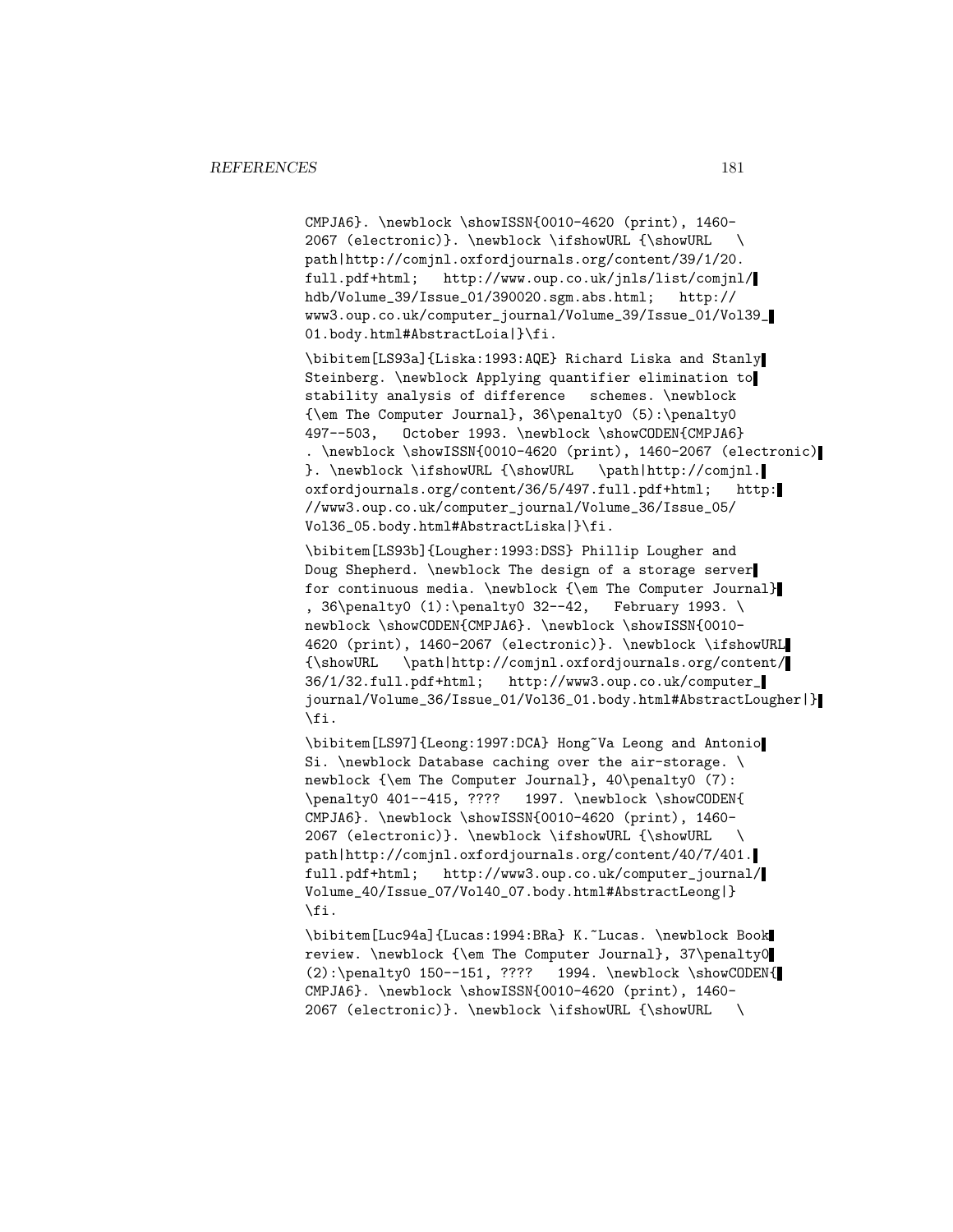path|http://comjnl.oxfordjournals.org/content/37/2/150. full.pdf+html|}\fi.

\bibitem[Luc94b]{Lucas:1994:BRb} K.~M. Lucas. \newblock Book review. \newblock {\em The Computer Journal}, 37\ penalty0 (9):\penalty0 826--827, ???? 1994. \newblock \showCODEN{CMPJA6}. \newblock \showISSN{0010-4620 (print) , 1460-2067 (electronic)}. \newblock \ifshowURL {\showURL \path|http://comjnl.oxfordjournals.org/content/37/9/ 826.2.full.pdf+html|}\fi.

\bibitem[Luc94c]{Luck:1994:AI} Michael Luck. \newblock Artificial intelligence. \newblock {\em The Computer Journal} , 37\penalty0 (6):\penalty0 553, ???? 1994. \newblock \showCODEN{CMPJA6}. \newblock \showISSN{0010-4620 (print) , 1460-2067 (electronic)}. \newblock \ifshowURL {\showURL \path|http://comjnl.oxfordjournals.org/content/37/6/ 553.full.pdf+html|}\fi.

\bibitem[Luc95a]{Lucas:1995:BR} K.~Lucas. \newblock Book review. \newblock {\em The Computer Journal}, 38\penalty0 (9):\penalty0 748, ???? 1995. \newblock \showCODEN{CMPJA6} . \newblock \showISSN{0010-4620 (print), 1460-2067 (electronic) }. \newblock \ifshowURL {\showURL \path|http://comjnl. oxfordjournals.org/content/38/9/748.1.full.pdf+html|} \fi.

\bibitem[Luc95b]{Lucas:1995:BAP} K.~M. Lucas. \newblock Building applications with pexlib. \newblock {\em The Computer Journal}, 38\penalty0 (3):\penalty0 268, ??? ? 1995. \newblock \showCODEN{CMPJA6}. \newblock \showISSN{ 0010-4620 (print), 1460-2067 (electronic)}. \newblock \ifshowURL {\showURL \path|http://comjnl.oxfordjournals. org/content/38/3/268.full.pdf+html|}\fi.

\bibitem[Luc95c]{Luck:1995:BR} M.~Luck. \newblock Book review. \newblock {\em The Computer Journal}, 38\penalty0 (9):\penalty0 748--749, ???? 1995. \newblock \showCODEN{ CMPJA6}. \newblock \showISSN{0010-4620 (print), 1460- 2067 (electronic)}. \newblock \ifshowURL {\showURL \ path|http://comjnl.oxfordjournals.org/content/38/9/748. 2.full.pdf+html|}\fi.

\bibitem[Luf94]{Luff:1994:BR} A.~P. Luff. \newblock Book review. \newblock {\em The Computer Journal}, 37\penalty0 (7):\penalty0 644--645, ???? 1994. \newblock \showCODEN{ CMPJA6}. \newblock \showISSN{0010-4620 (print), 1460- 2067 (electronic)}. \newblock \ifshowURL {\showURL \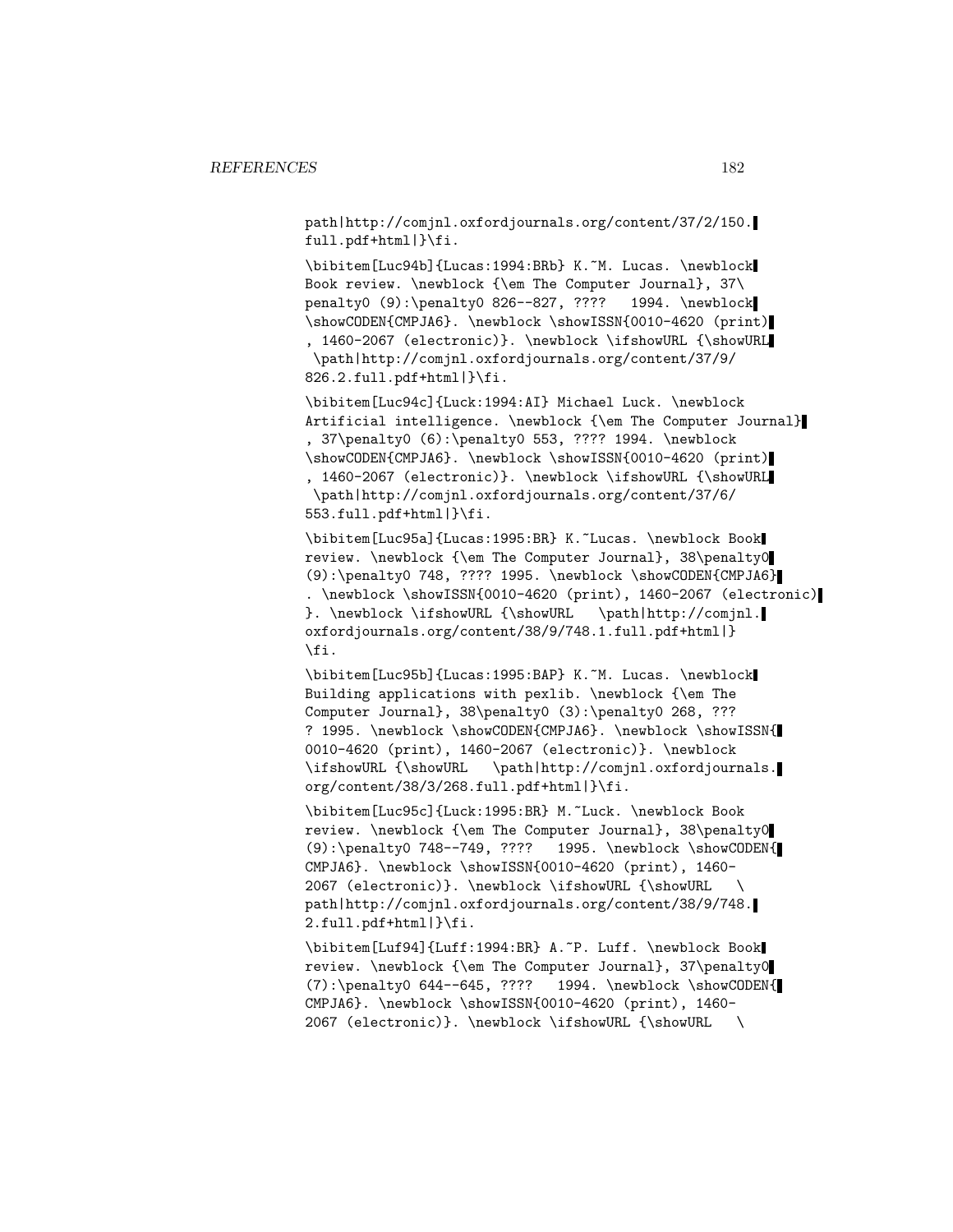path|http://comjnl.oxfordjournals.org/content/37/7/644. 2.full.pdf+html|}\fi.

\bibitem[Luk99]{Luk:1999:NOH} R.~W.~P. Luk. \newblock Near optimal \$\beta\$ heap. \newblock {\em The Computer Journal}, 42\penalty0 (5):\penalty0 391--399, ???? 1999. \newblock \showCODEN{CMPJA6}. \newblock \showISSN{0010- 4620 (print), 1460-2067 (electronic)}. \newblock \ifshowURL {\showURL \path|http://comjnl.oxfordjournals.org/content/ 42/5/391.full.pdf+html; http://www3.oup.co.uk/computer\_ journal/hdb/Volume\_42/Issue\_05/420391.sgm.abs.html|}\ fi.

\bibitem[Lun96]{Lunzer:1996:BR} A.~Lunzer. \newblock Book review. \newblock {\em The Computer Journal}, 39\penalty0 (9):\penalty0 812--813, ???? 1996. \newblock \showCODEN{ CMPJA6}. \newblock \showISSN{0010-4620 (print), 1460- 2067 (electronic)}. \newblock \ifshowURL {\showURL \ path|http://comjnl.oxfordjournals.org/content/39/9/812. full.pdf+html|}\fi.

\bibitem[LW93]{Loos:1993:ALQ} R{\"u}diger Loos and Volker Weispfenning. \newblock Applying linear quantifier elimination. \newblock {\em The Computer Journal}, 36\penalty0 (5) :\penalty0 450--462, October 1993. \newblock \showCODEN{ CMPJA6}. \newblock \showISSN{0010-4620 (print), 1460- 2067 (electronic)}. \newblock \ifshowURL {\showURL \ path|http://comjnl.oxfordjournals.org/content/36/5/450. full.pdf+html; http://www3.oup.co.uk/computer\_journal/ Volume\_36/Issue\_05/Vol36\_05.body.html#AbstractLoos|}\ fi.

\bibitem[Lyo93]{Lyons:1993:BR} D.~Lyons. \newblock Book review. \newblock {\em The Computer Journal}, 36\penalty0 (6):\penalty0 599--600, ???? 1993. \newblock \showCODEN{ CMPJA6}. \newblock \showISSN{0010-4620 (print), 1460- 2067 (electronic)}. \newblock \ifshowURL {\showURL \ path|http://comjnl.oxfordjournals.org/content/36/6/599. 2.full.pdf+html|}\fi.

\bibitem[LZ95]{Lowe:1995:RCS} Gavin Lowe and Hussein Zedan. \newblock Refinement of complex systems: a case study. \newblock {\em The Computer Journal}, 38\penalty0 (10) :\penalty0 785--800, ???? 1995. \newblock \showCODEN{ CMPJA6}. \newblock \showISSN{0010-4620 (print), 1460- 2067 (electronic)}. \newblock \ifshowURL {\showURL \ path|http://comjnl.oxfordjournals.org/content/38/10/785.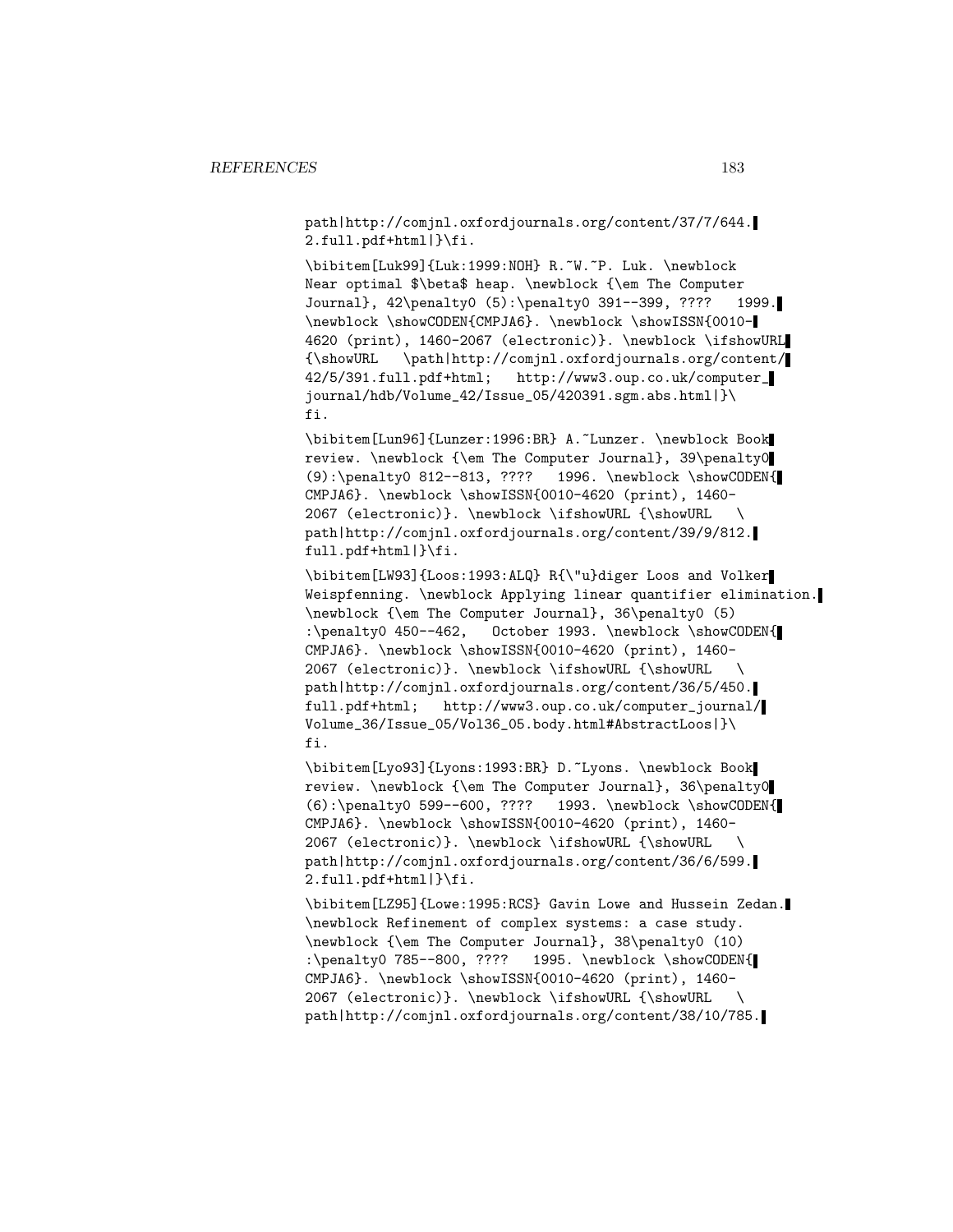full.pdf+html; http://www3.oup.co.uk/computer\_journal/ Volume\_38/Issue\_10/Vol38\_10.body.html#AbstractLowe|}\ fi.

\bibitem[Mac91]{Macleod:1991:QLR} I.~A. Macleod. \newblock A query language for retrieving information from hierarchic text structures. \newblock {\em The Computer Journal} , 34\penalty0 (3):\penalty0 254--264, June 1991. \newblock \showCODEN{CMPJA6}. \newblock \showISSN{0010-4620 (print) , 1460-2067 (electronic)}. \newblock \ifshowURL {\showURL \path|http://comjnl.oxfordjournals.org/content/34/3/ 254.full.pdf+html; http://www3.oup.co.uk/computer\_journal/ hdb/Volume\_34/Issue\_03/tiff/254.tif; http://www3.oup. co.uk/computer\_journal/hdb/Volume\_34/Issue\_03/tiff/255. tif; http://www3.oup.co.uk/computer\_journal/hdb/Volume\_ 34/Issue\_03/tiff/256.tif; http://www3.oup.co.uk/computer\_ journal/hdb/Volume\_34/Issue\_03/tiff/257.tif; http:/ /www3.oup.co.uk/computer\_journal/hdb/Volume\_34/Issue\_ 03/tiff/258.tif; http://www3.oup.co.uk/computer\_journal/ hdb/Volume\_34/Issue\_03/tiff/259.tif; http://www3.oup. co.uk/computer\_journal/hdb/Volume\_34/Issue\_03/tiff/260. tif; http://www3.oup.co.uk/computer\_journal/hdb/Volume\_ 34/Issue\_03/tiff/261.tif; http://www3.oup.co.uk/computer\_ journal/hdb/Volume\_34/Issue\_03/tiff/262.tif; http:/ /www3.oup.co.uk/computer\_journal/hdb/Volume\_34/Issue\_ 03/tiff/263.tif; http://www3.oup.co.uk/computer\_journal/ hdb/Volume\_34/Issue\_03/tiff/264.tif|}\fi.

\bibitem[Mac92]{MacCallum:1992:BR} M.~A.~H. MacCallum. \newblock Book review. \newblock {\em The Computer Journal} , 35\penalty0 (6):\penalty0 650a--650, December 1992. \newblock \showCODEN{CMPJA6}. \newblock \showISSN{0010- 4620 (print), 1460-2067 (electronic)}. \newblock \ifshowURL {\showURL \path|http://comjnl.oxfordjournals.org/content/ 35/6/650-a.full.pdf+html|}\fi.

\bibitem[Mac93]{MacCallum:1993:BR} I.~R. MacCallum. \ newblock Book review. \newblock {\em The Computer Journal} , 36\penalty0 (3):\penalty0 290, ???? 1993. \newblock \showCODEN{CMPJA6}. \newblock \showISSN{0010-4620 (print) , 1460-2067 (electronic)}. \newblock \ifshowURL {\showURL \path|http://comjnl.oxfordjournals.org/content/36/3/ 290.1.full.pdf+html|}\fi.

\bibitem[Mad97]{Madria:1997:SCC} Sanjay~Kumar Madria. \newblock A study of the concurrency control and recovery algorithms in nested transaction environment. \newblock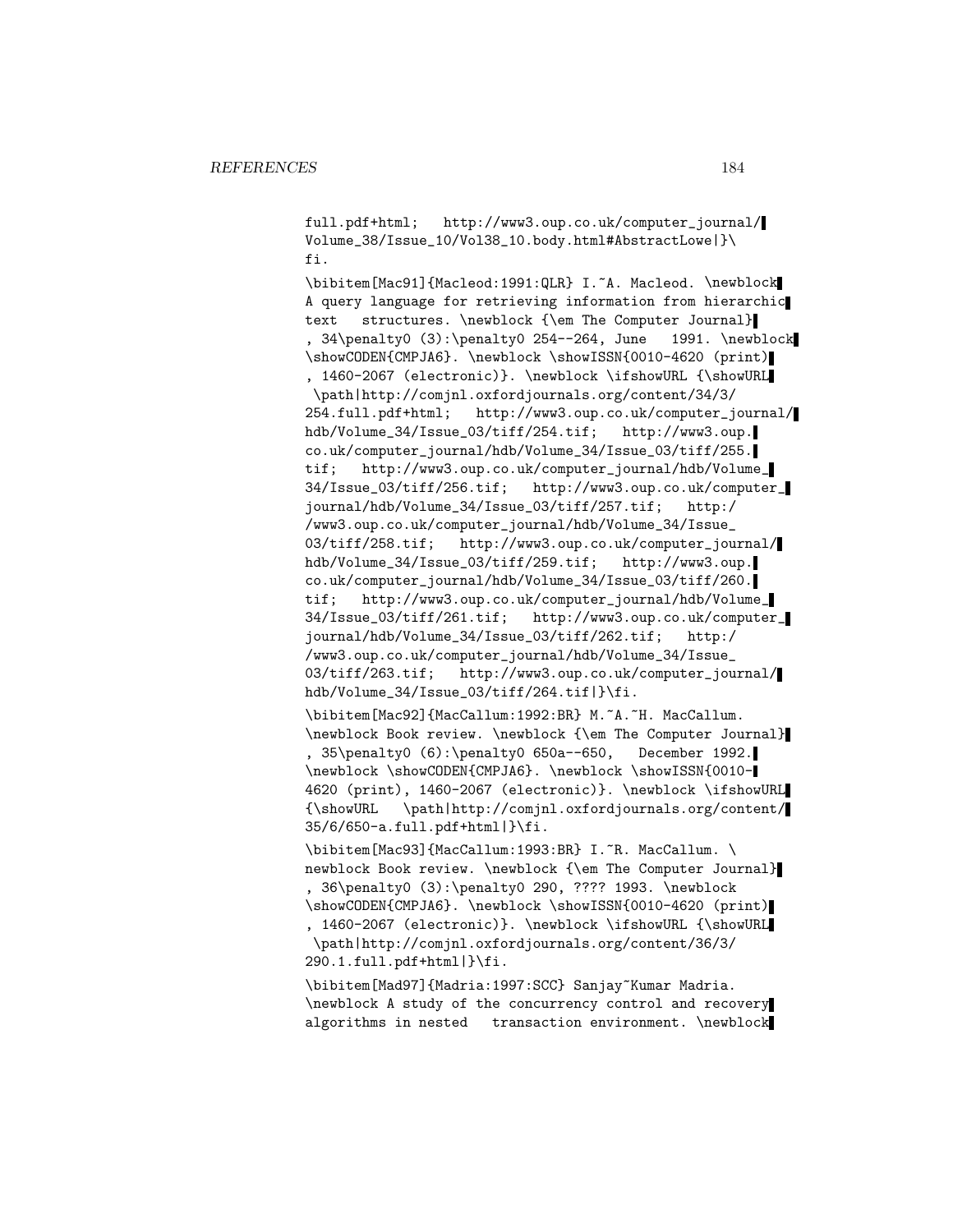{\em The Computer Journal}, 40\penalty0 (10):\penalty0 630--639, ???? 1997. \newblock \showCODEN{CMPJA6}. \ newblock \showISSN{0010-4620 (print), 1460-2067 (electronic) }. \newblock \ifshowURL {\showURL \path|http://comjnl. oxfordjournals.org/content/40/10/630.full.pdf+html; http://www3.oup.co.uk/computer\_journal/Volume\_40/Issue\_ 10/Vol40\_10.body.html#AbstractMadria|}\fi.

\bibitem[Mad98]{Madria:1998:HMC} Sanjay~Kumar Madria. \newblock Handling of mutual conflicts in distributed databases using timestamps. \newblock {\em The Computer Journal}, 41\penalty0 (6):\penalty0 376--385, ???? 1998. \newblock \showCODEN{CMPJA6}. \newblock \showISSN{0010- 4620 (print), 1460-2067 (electronic)}. \newblock \ifshowURL {\showURL \path|http://comjnl.oxfordjournals.org/content/ 41/6/376.full.pdf+html; http://www3.oup.co.uk/computer\_ journal/Volume\_41/Issue\_06/Vol41\_06.body.html#AbstractMadria|} \fi.

\bibitem[Maj94]{Majumdar:1994:NIA} A.~A.~K. Majumdar. \newblock A note on the iterative algorithm for the { Reve}'s puzzle. \newblock {\em The Computer Journal}, 37\penalty0 (5):\penalty0 463--464, ???? 1994. \newblock \showCODEN{CMPJA6}. \newblock \showISSN{0010-4620 (print) , 1460-2067 (electronic)}. \newblock \ifshowURL {\showURL \path|http://comjnl.oxfordjournals.org/content/37/5/ 463.full.pdf+html; http://www3.oup.co.uk/computer\_journal/ Volume\_37/Issue\_05/Vol37\_05.body.html#AbstractMajumdar|} \fi.

\bibitem[Mak91a]{Makinen:1991:EGR} E.~Makinen. \newblock Efficient generation of rotational-admissible codewords for binary trees. \newblock {\em The Computer Journal} , 34\penalty0 (4):\penalty0 379, August 1991. \newblock \showCODEN{CMPJA6}. \newblock \showISSN{0010-4620 (print) , 1460-2067 (electronic)}. \newblock \ifshowURL {\showURL \path|http://www3.oup.co.uk/computer\_journal/hdb/Volume\_ 34/Issue\_04/tiff/379.tif|}\fi.

\bibitem[M{\"a}k91b]{Makinen:1991:SN} E.~M{\"a}kinen. \newblock Short notes. \newblock {\em The Computer Journal} , 34\penalty0 (4):\penalty0 379, ???? 1991. \newblock \showCODEN{CMPJA6}. \newblock \showISSN{0010-4620 (print) , 1460-2067 (electronic)}. \newblock \ifshowURL {\showURL \path|http://comjnl.oxfordjournals.org/content/34/4/ 379.full.pdf+html|}\fi.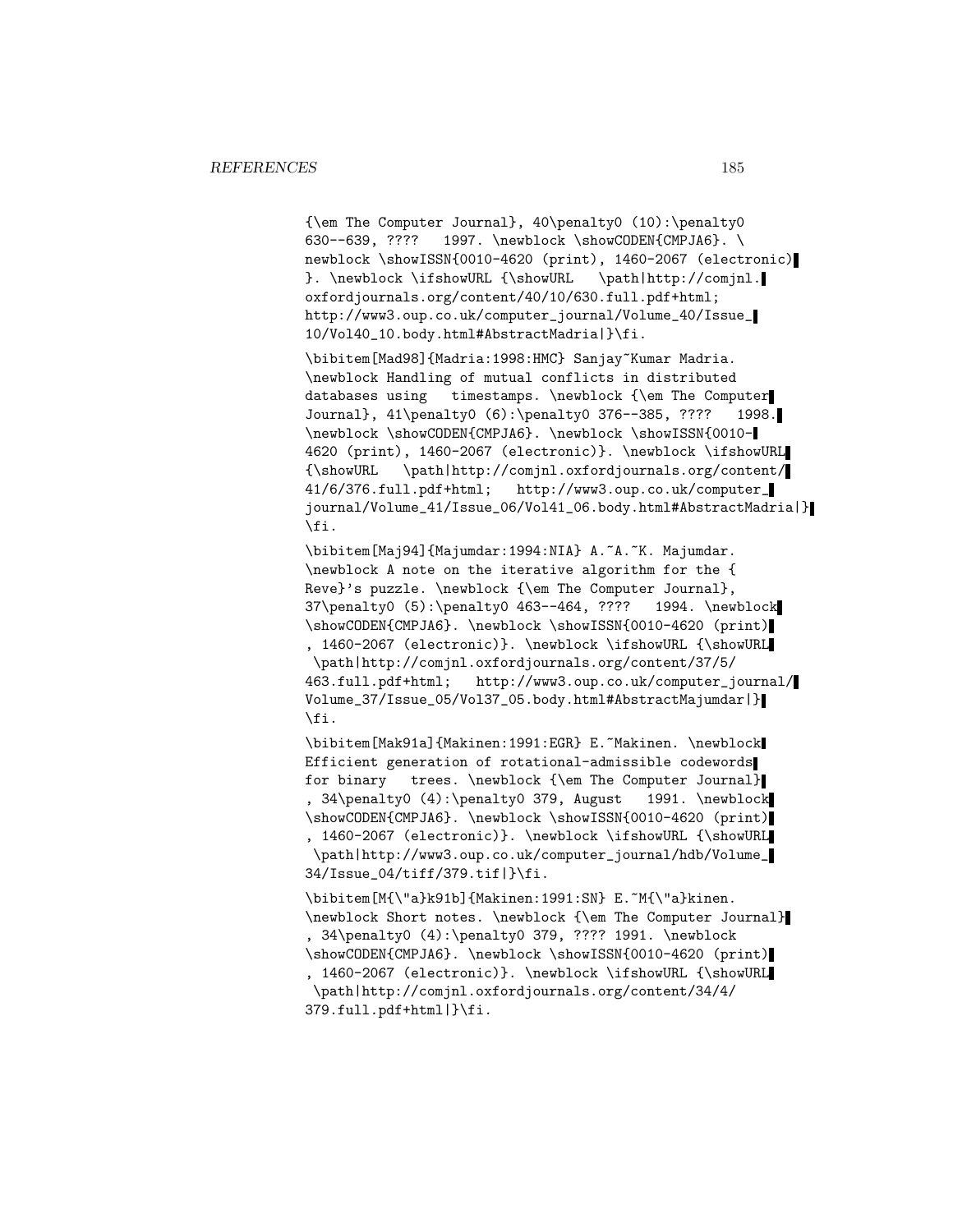\bibitem[M{\"a}k91c]{Makinen:1991:SBT} E.~M{\"a}kinen. \newblock A survey on binary tree codings. \newblock { \em The Computer Journal}, 34\penalty0 (5):\penalty0 438- -443, October 1991. \newblock \showCODEN{CMPJA6}. \ newblock \showISSN{0010-4620 (print), 1460-2067 (electronic) }. \newblock \ifshowURL {\showURL \path|http://comjnl. oxfordjournals.org/content/34/5/438.full.pdf+html; http: //www3.oup.co.uk/computer\_journal/hdb/Volume\_34/Issue\_ 05/tiff/438.tif; http://www3.oup.co.uk/computer\_journal/ hdb/Volume\_34/Issue\_05/tiff/439.tif; http://www3.oup. co.uk/computer\_journal/hdb/Volume\_34/Issue\_05/tiff/440. tif; http://www3.oup.co.uk/computer\_journal/hdb/Volume\_ 34/Issue\_05/tiff/441.tif; http://www3.oup.co.uk/computer\_ journal/hdb/Volume\_34/Issue\_05/tiff/442.tif; http:/ /www3.oup.co.uk/computer\_journal/hdb/Volume\_34/Issue\_ 05/tiff/443.tif|}\fi.

\bibitem[Mak92]{Mak:1992:CRP} J.~Mak. \newblock {CD-ROMs} in print: an international guide to {CD-ROM}, {CD-I}, {CDTV} {\&} electronic book product. \newblock {\em The Computer Journal}, 35\penalty0 (6):\penalty0 629, December 1992. \newblock \showCODEN{CMPJA6}. \newblock \showISSN{ 0010-4620 (print), 1460-2067 (electronic)}. \newblock \ifshowURL {\showURL \path|http://comjnl.oxfordjournals. org/content/35/6/629.full.pdf+html|}\fi.

\bibitem[Mak95]{Makur:1995:BR} A.~Makur. \newblock Book review. \newblock {\em The Computer Journal}, 38\penalty0 (10):\penalty0 831, ???? 1995. \newblock \showCODEN{ CMPJA6}. \newblock \showISSN{0010-4620 (print), 1460- 2067 (electronic)}. \newblock \ifshowURL {\showURL \ path|http://comjnl.oxfordjournals.org/content/38/10/831. 1.full.pdf+html|}\fi.

\bibitem[M{\"a}k98]{Makinen:1998:BTC} E.~M{\"a}kinen. \newblock Binary tree code words as context-free languages. \newblock {\em The Computer Journal}, 41\penalty0 (6) :\penalty0 422--424, ???? 1998. \newblock \showCODEN{ CMPJA6}. \newblock \showISSN{0010-4620 (print), 1460- 2067 (electronic)}. \newblock \ifshowURL {\showURL \ path|http://comjnl.oxfordjournals.org/content/41/6/422. full.pdf+html|}\fi.

\bibitem[M{\"a}k01]{Makinen:2001:CFM} Erkki M{\"a}kinen. \newblock Comment on {'A Framework for Modelling Trojans and Computer Virus Infection'}. \newblock {\em The Computer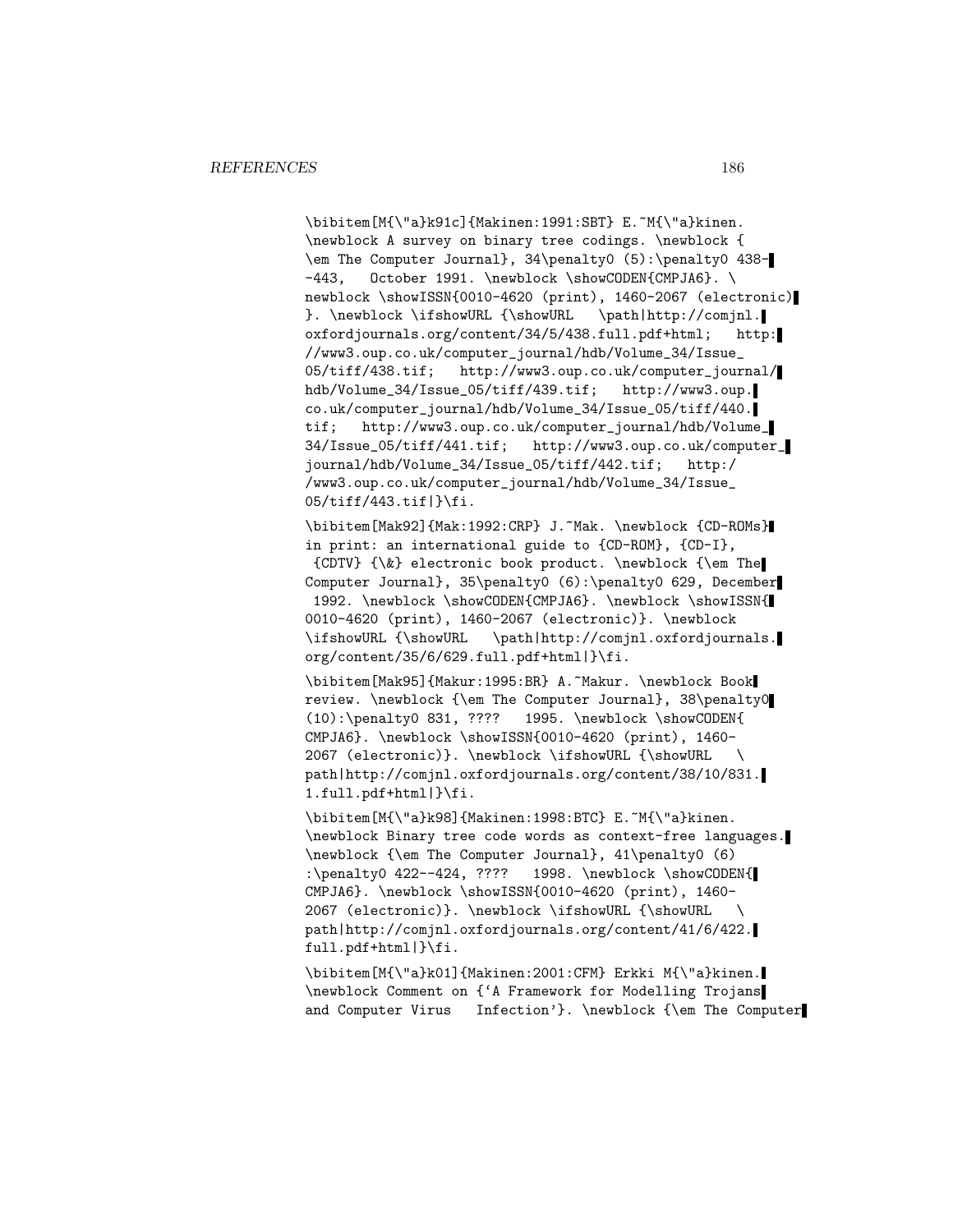Journal}, 44\penalty0 (4):\penalty0 321--323, ???? 2001. \newblock \showCODEN{CMPJA6}. \newblock \showISSN{0010- 4620 (print), 1460-2067 (electronic)}. \newblock \ifshowURL {\showURL \path|http://www3.oup.co.uk/computer\_journal/ hdb/Volume\_44/Issue\_04/440321.sgm.abs.html; http:// www3.oup.co.uk/computer\_journal/hdb/Volume\_44/Issue\_04/ pdf/440321.pdf|}\fi. \newblock See \cite{Thimbleby:1998: FMT,Thimbleby:2001:RCF,Cohen:2001:RCF}.

\bibitem[Mal96]{Malard:1996:BR} J.~Malard. \newblock Book review. \newblock {\em The Computer Journal}, 39\penalty0  $(2):\penalty0 169--170, ???? 1996. \newblock \showCODEN{$ CMPJA6}. \newblock \showISSN{0010-4620 (print), 1460- 2067 (electronic)}. \newblock \ifshowURL {\showURL \ path|http://comjnl.oxfordjournals.org/content/39/2/169. 2.full.pdf+html|}\fi.

\bibitem[Man92]{Manolopoulos:1992:RCA} Y.~Manolopoulos. \newblock Reverse chaining for answering temporal logical queries. \newblock {\em The Computer Journal}, 35\penalty0 (6):\penalty0 666--668, December 1992. \newblock \showCODEN{ CMPJA6}. \newblock \showISSN{0010-4620 (print), 1460- 2067 (electronic)}. \newblock \ifshowURL {\showURL \ path|http://comjnl.oxfordjournals.org/content/35/6/666. full.pdf+html|}\fi.

\bibitem[Man93]{Manocha:1993:EAM} Dinesh Manocha. \newblock Efficient algorithms for {MultiPolynomial} resultant. \newblock {\em The Computer Journal}, 36\penalty0 (5) :\penalty0 485--496, October 1993. \newblock \showCODEN{ CMPJA6}. \newblock \showISSN{0010-4620 (print), 1460- 2067 (electronic)}. \newblock \ifshowURL {\showURL \ path|http://comjnl.oxfordjournals.org/content/36/5/485. full.pdf+html; http://www3.oup.co.uk/computer\_journal/ Volume\_36/Issue\_05/Vol36\_05.body.html#AbstractManocha|} \fi.

\bibitem[Man95]{Mansharamani:1995:PCU} Rajesh~K. Mansharamani. \newblock Parallel computing using the prefix problem. \newblock {\em The Computer Journal}, 38\penalty0 (3) :\penalty0 264a--265, ???? 1995. \newblock \showCODEN{ CMPJA6}. \newblock \showISSN{0010-4620 (print), 1460- 2067 (electronic)}. \newblock \ifshowURL {\showURL \ path|http://comjnl.oxfordjournals.org/content/38/3/264 a.full.pdf+html|}\fi.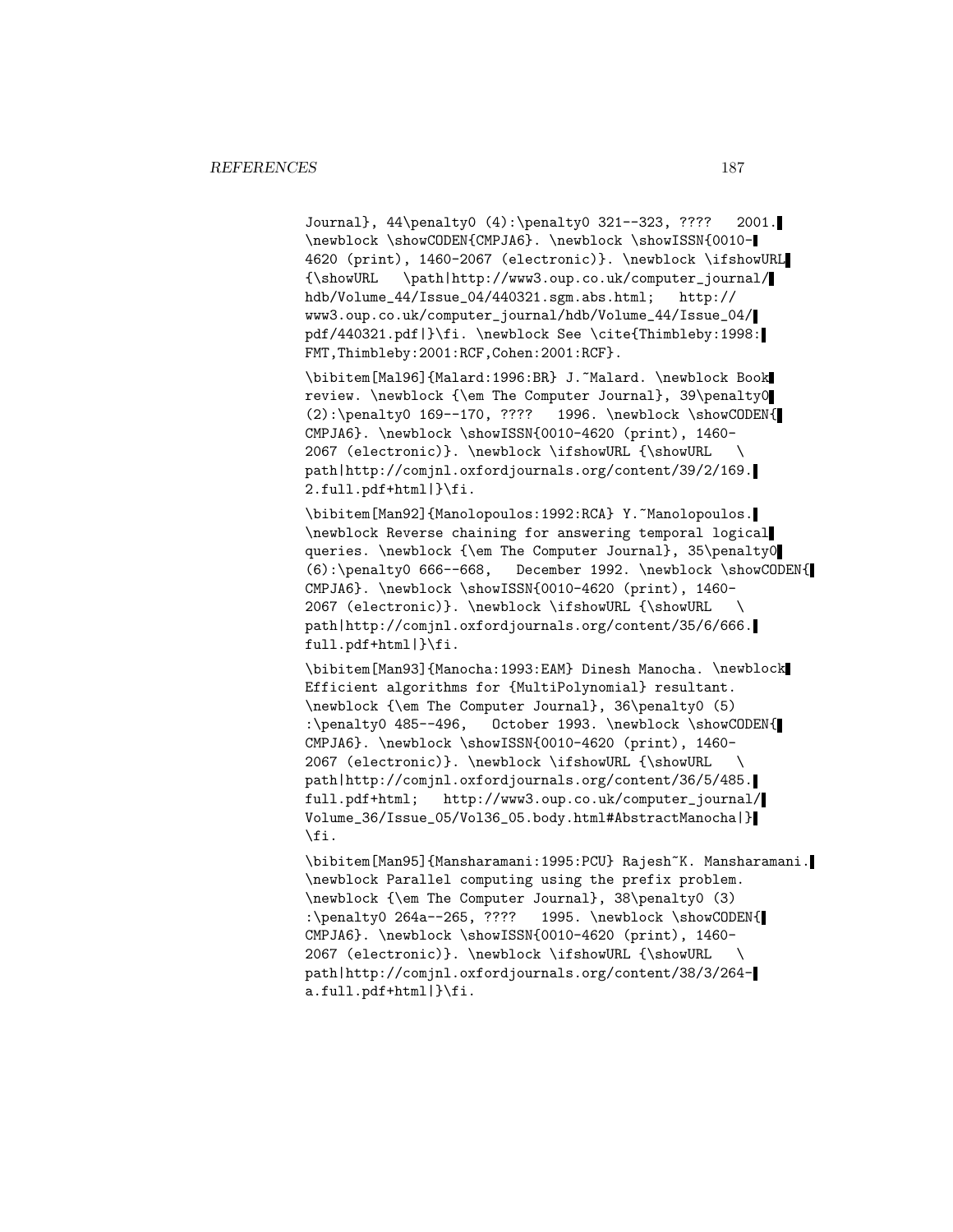\bibitem[Man96]{Mannion:1996:BR} M.~Mannion. \newblock Book review. \newblock {\em The Computer Journal}, 39\ penalty0 (1):\penalty0 95, ???? 1996. \newblock \showCODEN{ CMPJA6}. \newblock \showISSN{0010-4620 (print), 1460- 2067 (electronic)}. \newblock \ifshowURL {\showURL \ path|http://comjnl.oxfordjournals.org/content/39/1/95. 1.full.pdf+html|}\fi.

\bibitem[Mar90]{Marcer:1990:C} P.~J. Marcer. \newblock Correspondence. \newblock {\em The Computer Journal}, 33\penalty0 (1):\penalty0 91--92, ???? 1990. \newblock \showCODEN{CMPJA6}. \newblock \showISSN{0010-4620 (print) , 1460-2067 (electronic)}. \newblock \ifshowURL {\showURL \path|http://comjnl.oxfordjournals.org/content/33/1/ 91.full.pdf+html|}\fi.

\bibitem[Mar91a]{Marshall:1991:DNL} R.~Marshall. \newblock Discourse and natural-language text analysis: functional grammar approach. \newblock {\em The Computer Journal} , 34\penalty0 (6):\penalty0 A035--A060, December 1991. \newblock \showCODEN{CMPJA6}. \newblock \showISSN{0010- 4620 (print), 1460-2067 (electronic)}.

\bibitem[Mar91b]{Marshall:1991:MFT} R.~Marshall. \newblock Manipulating full-text scientific databases: a logicbased se\-man\-tico-prag\-matic approach. \newblock {\em The Computer Journal}, 34\penalty0 (3):\penalty0 245--253, June 1991. \newblock \showCODEN{CMPJA6}. \ newblock \showISSN{0010-4620 (print), 1460-2067 (electronic) }. \newblock \ifshowURL {\showURL \path|http://comjnl. oxfordjournals.org/content/34/3/245.full.pdf+html; http: //www3.oup.co.uk/computer\_journal/hdb/Volume\_34/Issue\_ 03/tiff/245.tif; http://www3.oup.co.uk/computer\_journal/ hdb/Volume\_34/Issue\_03/tiff/246.tif; http://www3.oup. co.uk/computer\_journal/hdb/Volume\_34/Issue\_03/tiff/247. tif; http://www3.oup.co.uk/computer\_journal/hdb/Volume\_ 34/Issue\_03/tiff/248.tif; http://www3.oup.co.uk/computer\_ journal/hdb/Volume\_34/Issue\_03/tiff/249.tif; http:/ /www3.oup.co.uk/computer\_journal/hdb/Volume\_34/Issue\_ 03/tiff/250.tif; http://www3.oup.co.uk/computer\_journal/ hdb/Volume\_34/Issue\_03/tiff/251.tif; http://www3.oup. co.uk/computer\_journal/hdb/Volume\_34/Issue\_03/tiff/252. tif; http://www3.oup.co.uk/computer\_journal/hdb/Volume\_ 34/Issue\_03/tiff/253.tif|}\fi.

\bibitem[Mar92]{Mariani:1992:OOO} J.~A. Mariani. \newblock {Oggetto}: An object oriented database layered on a triple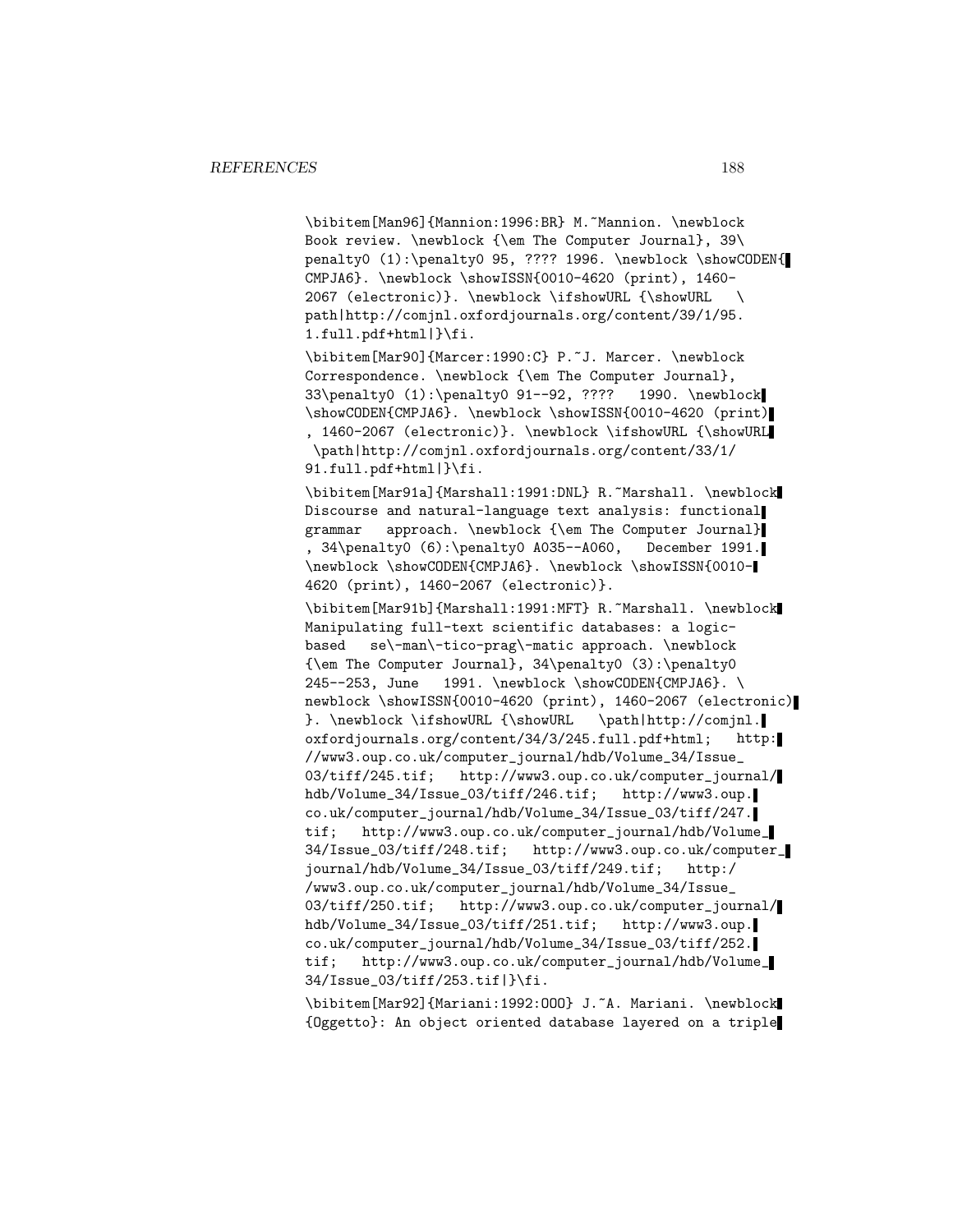store. \newblock {\em The Computer Journal}, 35\penalty0 (2):\penalty0 108--118, April 1992. \newblock \showCODEN{ CMPJA6}. \newblock \showISSN{0010-4620 (print), 1460- 2067 (electronic)}. \newblock \ifshowURL {\showURL \ path|http://comjnl.oxfordjournals.org/content/35/2/108. full.pdf+html; http://www3.oup.co.uk/computer\_journal/ Volume\_35/Issue\_02/Vol35\_02.body.html#AbstractMariani|} \fi.

\bibitem[Mar94a]{Marovac:1994:LAC} Nenad Marovac. \newblock Link associated computation in {HyperNet}. \newblock { \em The Computer Journal}, 37\penalty0 (2):\penalty0 88- -95, ???? 1994. \newblock \showCODEN{CMPJA6}. \newblock \showISSN{0010-4620 (print), 1460-2067 (electronic)}. \newblock \ifshowURL {\showURL \path|http://comjnl. oxfordjournals.org/content/37/2/88.full.pdf+html; http: //www3.oup.co.uk/computer\_journal/Volume\_37/Issue\_02/ Vol37\_02.body.html#AbstractMarovac|}\fi.

\bibitem[Mar94b]{Martin:1994:BRa} G.~R. Martin. \newblock Book review. \newblock {\em The Computer Journal}, 37\ penalty0 (3):\penalty0 232, ???? 1994. \newblock \showCODEN{ CMPJA6}. \newblock \showISSN{0010-4620 (print), 1460- 2067 (electronic)}. \newblock \ifshowURL {\showURL \ path|http://comjnl.oxfordjournals.org/content/37/3/232. full.pdf+html|}\fi.

\bibitem[Mar94c]{Martin:1994:BRb} G.~R. Martin. \newblock Book review. \newblock {\em The Computer Journal}, 37\ penalty0 (4):\penalty0 355, ???? 1994. \newblock \showCODEN{ CMPJA6}. \newblock \showISSN{0010-4620 (print), 1460- 2067 (electronic)}. \newblock \ifshowURL {\showURL \ path|http://comjnl.oxfordjournals.org/content/37/4/355. full.pdf+html|}\fi.

\bibitem[Mar96]{Martin:1996:BR} U.~Martin. \newblock Book review. \newblock {\em The Computer Journal}, 39\penalty0 (6):\penalty0 558--559, ???? 1996. \newblock \showCODEN{ CMPJA6}. \newblock \showISSN{0010-4620 (print), 1460- 2067 (electronic)}. \newblock \ifshowURL {\showURL \ path|http://comjnl.oxfordjournals.org/content/39/6/558. full.pdf+html|}\fi.

\bibitem[Mas92]{Massara:1992:BR} R.~E. Massara. \newblock Book review. \newblock {\em The Computer Journal}, 35\ penalty0 (6):\penalty0 650, December 1992. \newblock \showCODEN{CMPJA6}. \newblock \showISSN{0010-4620 (print)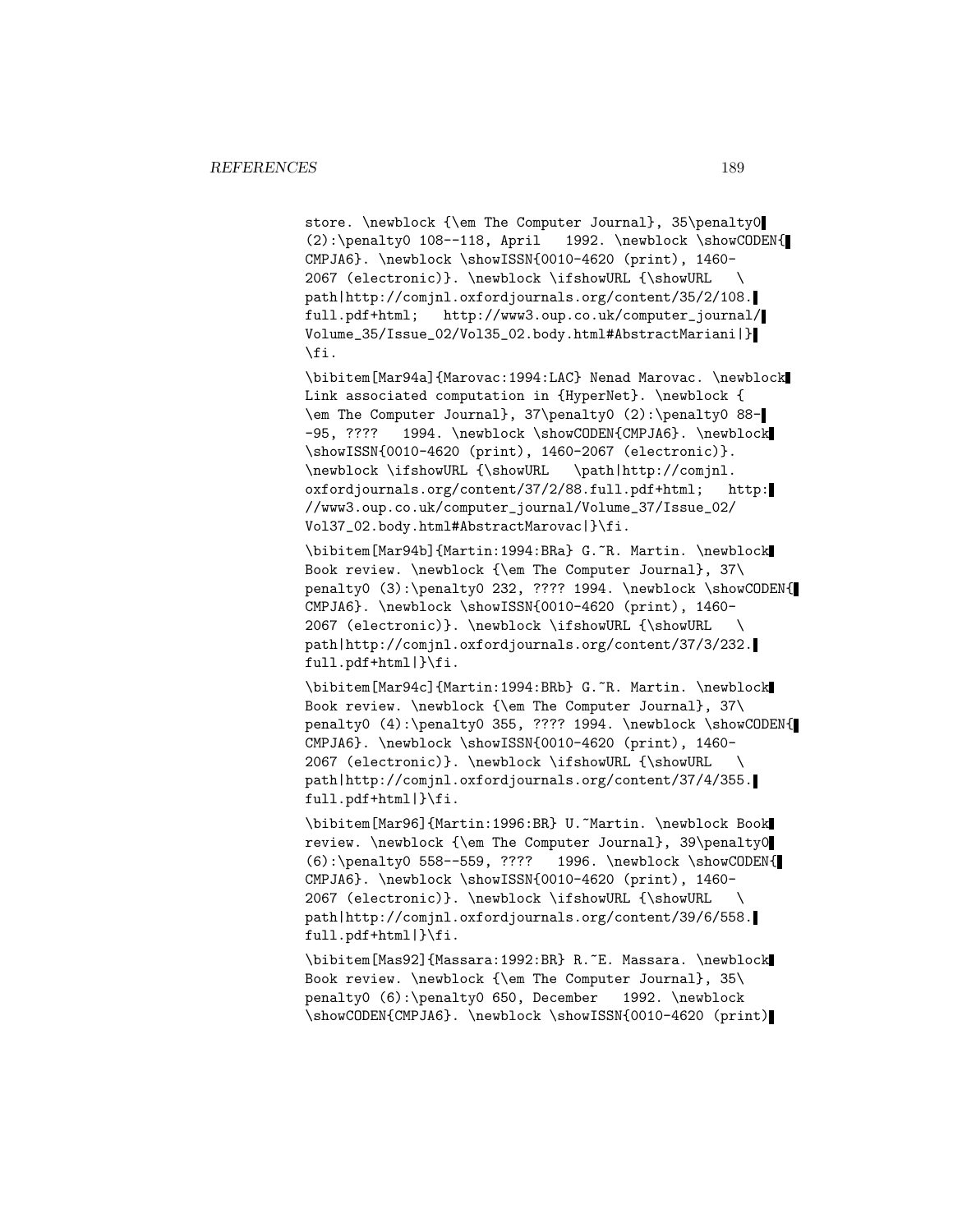, 1460-2067 (electronic)}. \newblock \ifshowURL {\showURL \path|http://comjnl.oxfordjournals.org/content/35/6/ 650.full.pdf+html|}\fi.

\bibitem[Mat94]{Matthews:1994:BR} S.~Matthews. \newblock Book review. \newblock {\em The Computer Journal}, 37\ penalty0 (8):\penalty0 720, ???? 1994. \newblock \showCODEN{ CMPJA6}. \newblock \showISSN{0010-4620 (print), 1460- 2067 (electronic)}. \newblock \ifshowURL {\showURL \ path|http://comjnl.oxfordjournals.org/content/37/8/720. 1.full.pdf+html|}\fi.

\bibitem[Mat98]{Matthews:1998:BR} B.~M. Matthews. \newblock Book review. \newblock {\em The Computer Journal}, 41\ penalty0 (6):\penalty0 426--427, ???? 1998. \newblock \showCODEN{CMPJA6}. \newblock \showISSN{0010-4620 (print) , 1460-2067 (electronic)}. \newblock \ifshowURL {\showURL \path|http://comjnl.oxfordjournals.org/content/41/6/ 426.full.pdf+html|}\fi.

\bibitem[May91]{Maybank:1991:BR} S.~Maybank. \newblock Book review. \newblock {\em The Computer Journal}, 34\ penalty0 (5):\penalty0 422, ???? 1991. \newblock \showCODEN{ CMPJA6}. \newblock \showISSN{0010-4620 (print), 1460- 2067 (electronic)}. \newblock \ifshowURL {\showURL \ path|http://comjnl.oxfordjournals.org/content/34/5/422. 1.full.pdf+html|}\fi.

\bibitem[MB90]{Mukkamala:1990:ESE} R.~Mukkamala and S. ~C. Bruell. \newblock Efficient schemes to evaluate transaction performance in distributed database systems. \newblock {\em The Computer Journal}, 33\penalty0 (1):\penalty0 79--89, February 1990. \newblock \showCODEN{CMPJA6} . \newblock \showISSN{0010-4620 (print), 1460-2067 (electronic) }. \newblock \ifshowURL {\showURL \path|http://comjnl. oxfordjournals.org/content/33/1/79.full.pdf+html; http: //www3.oup.co.uk/computer\_journal/hdb/Volume\_33/Issue\_ 01/tiff/79.tif; http://www3.oup.co.uk/computer\_journal/ hdb/Volume\_33/Issue\_01/tiff/80.tif; http://www3.oup. co.uk/computer\_journal/hdb/Volume\_33/Issue\_01/tiff/81. tif; http://www3.oup.co.uk/computer\_journal/hdb/Volume\_ 33/Issue\_01/tiff/82.tif; http://www3.oup.co.uk/computer\_ journal/hdb/Volume\_33/Issue\_01/tiff/83.tif; http:// www3.oup.co.uk/computer\_journal/hdb/Volume\_33/Issue\_01/ tiff/84.tif; http://www3.oup.co.uk/computer\_journal/ hdb/Volume\_33/Issue\_01/tiff/85.tif; http://www3.oup. co.uk/computer\_journal/hdb/Volume\_33/Issue\_01/tiff/86.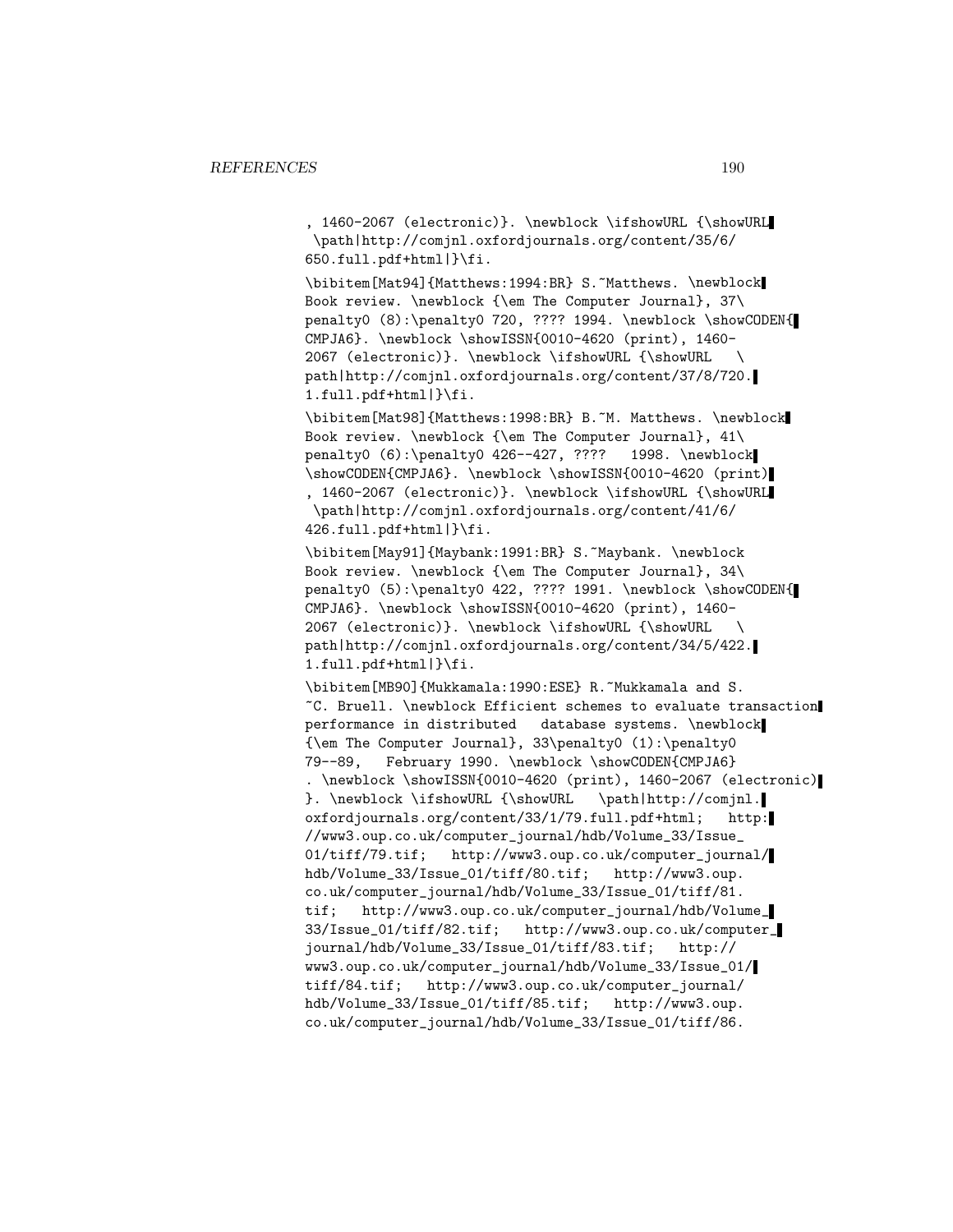tif; http://www3.oup.co.uk/computer\_journal/hdb/Volume\_ 33/Issue\_01/tiff/87.tif; http://www3.oup.co.uk/computer\_ journal/hdb/Volume\_33/Issue\_01/tiff/88.tif; http:// www3.oup.co.uk/computer\_journal/hdb/Volume\_33/Issue\_01/ tiff/89.tif|}\fi.

\bibitem[MB96]{Morrissey:1996:MDT} Joan~M. Morrissey and W."T. Bealor. \newblock Minimizing data transfers in distributed query processing: a comparative study and evaluation. \newblock {\em The Computer Journal}, 39\penalty0 (8) :\penalty0 675--687, ???? 1996. \newblock \showCODEN{ CMPJA6}. \newblock \showISSN{0010-4620 (print), 1460- 2067 (electronic)}. \newblock \ifshowURL {\showURL \ path|http://comjnl.oxfordjournals.org/content/39/8/675. full.pdf+html; http://www.oup.co.uk/jnls/list/comjnl/ hdb/Volume\_39/Issue\_08/390675.sgm.abs.html; http:// www3.oup.co.uk/computer\_journal/Volume\_39/Issue\_08/Vol39\_ 08.body.html#AbstractMorrissey|}\fi.

\bibitem[MC95]{Ma:1995:PAB} Ruey-Liang Ma and Chung-Ping Chung. \newblock Periodic adaptive branch prediction and its application in superscalar processing in {Prolog} . \newblock {\em The Computer Journal}, 38\penalty0 ( 6):\penalty0 457--470, ???? 1995. \newblock \showCODEN{ CMPJA6}. \newblock \showISSN{0010-4620 (print), 1460- 2067 (electronic)}. \newblock \ifshowURL {\showURL \ path|http://comjnl.oxfordjournals.org/content/38/6/457. full.pdf+html; http://www3.oup.co.uk/computer\_journal/ Volume\_38/Issue\_06/Vol38\_06.body.html#AbstractMa|}\fi.

\bibitem[McC93]{McCallum:1993:SPS} Scott McCallum. \newblock Solving polynomial strict inequalities using cylindrical algebraic decomposition. \newblock {\em The Computer Journal}, 36\penalty0 (5):\penalty0 432--438, October 1993. \newblock \showCODEN{CMPJA6}. \newblock \showISSN{ 0010-4620 (print), 1460-2067 (electronic)}. \newblock \ifshowURL {\showURL \path|http://comjnl.oxfordjournals. org/content/36/5/432.full.pdf+html; http://www3.oup. co.uk/computer\_journal/Volume\_36/Issue\_05/Vol36\_05.body. html#AbstractMcCallum|}\fi.

\bibitem[MCC{\etalchar{+}}95]{Morrison:1995:EPL} Ron Morrison, Richard C.~H. Connor, Quintin~I. Cutts, Vivienne~S. Dunstan, and Graham N.~C. Kirby. \newblock Exploiting persistent linkage in software engineering environments. \newblock {\em The Computer Journal}, 38\penalty0 (1):\penalty0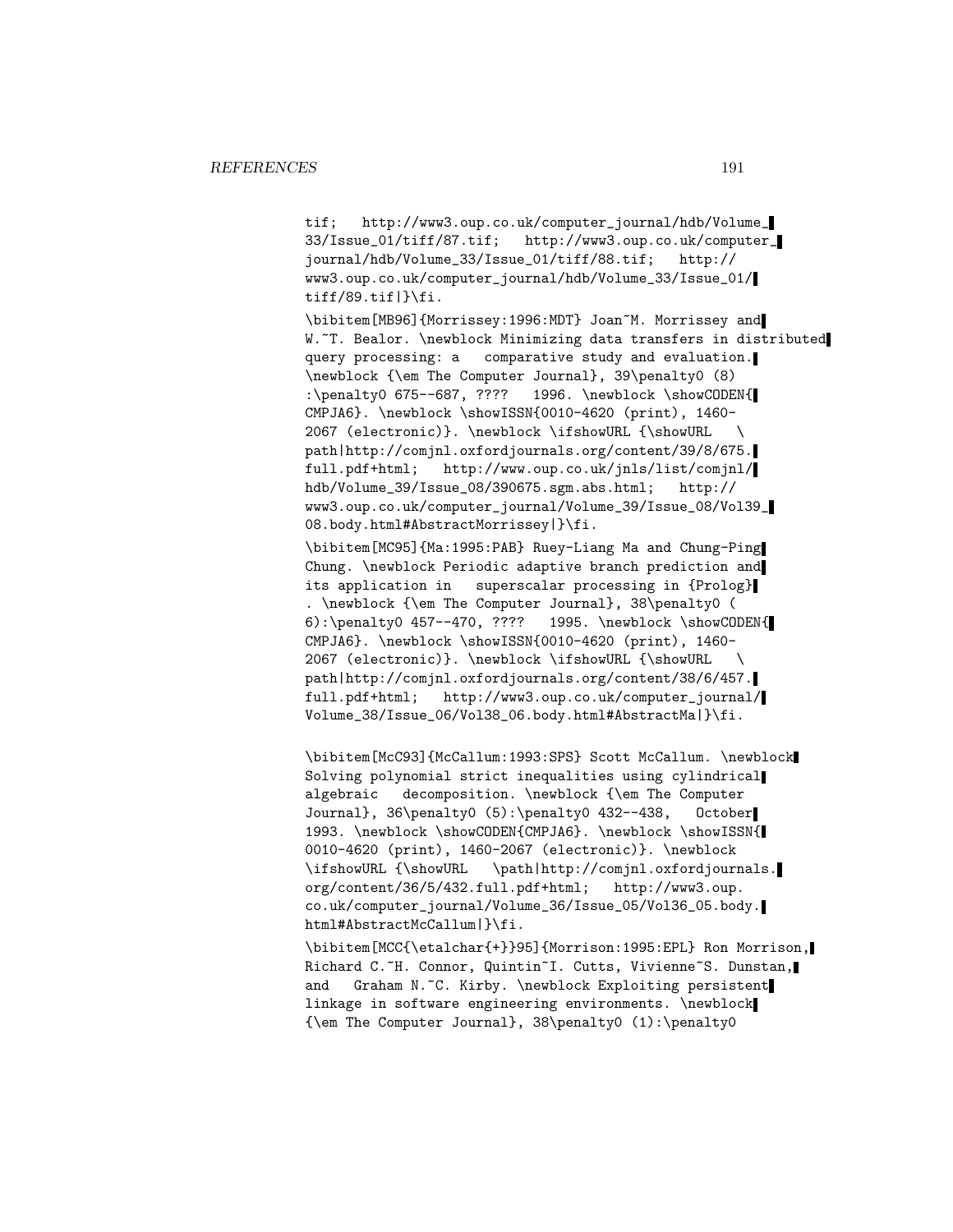1--16, ???? 1995. \newblock \showCODEN{CMPJA6}. \newblock \showISSN{0010-4620 (print), 1460-2067 (electronic)}. \newblock \ifshowURL {\showURL \path|http://comjnl. oxfordjournals.org/content/38/1/1.full.pdf+html; http: //www3.oup.co.uk/computer\_journal/Volume\_38/Issue\_01/ Vol38\_01.body.html#AbstractMorrison|}\fi.

\bibitem[McK94]{McKeag:1994:BR} R.~M. McKeag. \newblock Book review. \newblock {\em The Computer Journal}, 37\ penalty0 (2):\penalty0 149--150, ???? 1994. \newblock \showCODEN{CMPJA6}. \newblock \showISSN{0010-4620 (print) , 1460-2067 (electronic)}. \newblock \ifshowURL {\showURL \path|http://comjnl.oxfordjournals.org/content/37/2/ 149.full.pdf+html|}\fi.

\bibitem[MdlIDS99]{Mitchell:1999:BR} Richard Mitchell, B.~de~la Iglesia, J.~C.~W. Debuse, and Mark Staples. \ newblock Book reviews. \newblock {\em The Computer Journal} , 42\penalty0 (7):\penalty0 623--625, ???? 1999. \newblock \showCODEN{CMPJA6}. \newblock \showISSN{0010-4620 (print) , 1460-2067 (electronic)}. \newblock \ifshowURL {\showURL \path|http://comjnl.oxfordjournals.org/content/42/7/ 623.full.pdf+html; http://www3.oup.co.uk/computer\_journal/ hdb/Volume\_42/Issue\_07/420623.sgm.abs.html; http:// www3.oup.co.uk/computer\_journal/hdb/Volume\_42/Issue\_07/ pdf/420623.pdf|}\fi.

\bibitem[ME90]{Megson:1990:SAS} G.~M. Megson and D.~J. Evans. \newblock A systolic array solution for the assignment problem. \newblock {\em The Computer Journal}, 33\penalty0 (6):\penalty0 562--569, December 1990. \newblock \showCODEN{ CMPJA6}. \newblock \showISSN{0010-4620 (print), 1460- 2067 (electronic)}. \newblock \ifshowURL {\showURL \ path|http://comjnl.oxfordjournals.org/content/33/6/562. full.pdf+html; http://www3.oup.co.uk/computer\_journal/ hdb/Volume\_33/Issue\_06/tiff/562.tif; http://www3.oup. co.uk/computer\_journal/hdb/Volume\_33/Issue\_06/tiff/563. tif; http://www3.oup.co.uk/computer\_journal/hdb/Volume\_ 33/Issue\_06/tiff/564.tif; http://www3.oup.co.uk/computer\_ journal/hdb/Volume\_33/Issue\_06/tiff/565.tif; http:/ /www3.oup.co.uk/computer\_journal/hdb/Volume\_33/Issue\_ 06/tiff/566.tif; http://www3.oup.co.uk/computer\_journal/ hdb/Volume\_33/Issue\_06/tiff/567.tif; http://www3.oup. co.uk/computer\_journal/hdb/Volume\_33/Issue\_06/tiff/568. tif; http://www3.oup.co.uk/computer\_journal/hdb/Volume\_ 33/Issue\_06/tiff/569.tif|}\fi.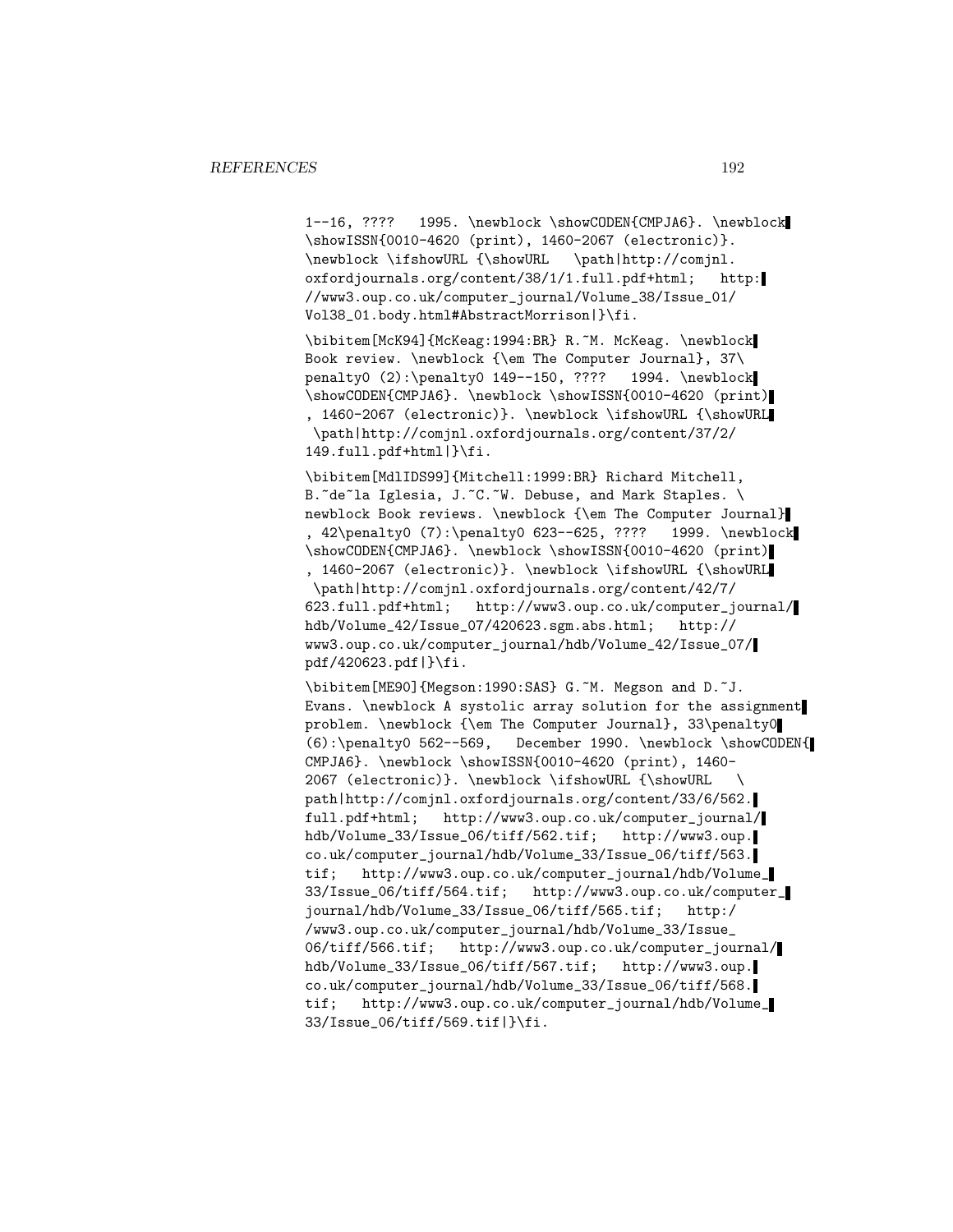\bibitem[ME98]{Moon:1998:PIE} Soo-Mook Moon and Kemal Ebcio{\u{g}}lu. \newblock The performance impact of exploiting branch {ILP} with tree representation of {ILP} code. \newblock {\em The Computer Journal}, 41\penalty0 (1) :\penalty0 26--44, ???? 1998. \newblock \showCODEN{ CMPJA6}. \newblock \showISSN{0010-4620 (print), 1460- 2067 (electronic)}. \newblock \ifshowURL {\showURL \ path|http://comjnl.oxfordjournals.org/content/41/1/26. full.pdf+html; http://www3.oup.co.uk/computer\_journal/ Volume\_41/Issue\_01/Vol41\_01.body.html#AbstractMoon|}\ fi.

\bibitem[Meg90]{Megson:1990:EDP} G.~M. Megson. \newblock An efficient double pipe systolic array for matrix product. \newblock {\em The Computer Journal}, 33\penalty0 (3) :\penalty0 261--265, June 1990. \newblock \showCODEN{ CMPJA6}. \newblock \showISSN{0010-4620 (print), 1460- 2067 (electronic)}. \newblock \ifshowURL {\showURL \ path|http://comjnl.oxfordjournals.org/content/33/3/261. full.pdf+html; http://www3.oup.co.uk/computer\_journal/ hdb/Volume\_33/Issue\_03/tiff/261.tif; http://www3.oup. co.uk/computer\_journal/hdb/Volume\_33/Issue\_03/tiff/262. tif; http://www3.oup.co.uk/computer\_journal/hdb/Volume\_ 33/Issue\_03/tiff/263.tif; http://www3.oup.co.uk/computer\_ journal/hdb/Volume\_33/Issue\_03/tiff/264.tif; http:/ /www3.oup.co.uk/computer\_journal/hdb/Volume\_33/Issue\_ 03/tiff/265.tif|}\fi.

\bibitem[Meg91]{Megson:1991:BRD} G.~M. Megson. \newblock Book review: {D. Gassilloud and J. C. Grossetie (eds) , {\booktitle{Computing with Parallel Architectures --- T. Node}}}. \newblock {\em The Computer Journal}, 34\penalty0 (6):\penalty0 573b--573, December 1991. \newblock \showCODEN{CMPJA6}. \newblock \showISSN{0010- 4620 (print), 1460-2067 (electronic)}. \newblock \ifshowURL {\showURL \path|http://comjnl.oxfordjournals.org/content/ 34/6/573-b.full.pdf+html|}\fi.

\bibitem[Meg96]{Meghini:1996:LIM} Carlo Meghini. \newblock Logical image modelling and retrieval. \newblock {\em The Computer Journal}, 39\penalty0 (3):\penalty0 173- -183, ???? 1996. \newblock \showCODEN{CMPJA6}. \newblock \showISSN{0010-4620 (print), 1460-2067 (electronic)}. \newblock \ifshowURL {\showURL \path|http://comjnl. oxfordjournals.org/content/39/3/173.full.pdf+html; http: //www.oup.co.uk/jnls/list/comjnl/hdb/Volume\_39/Issue\_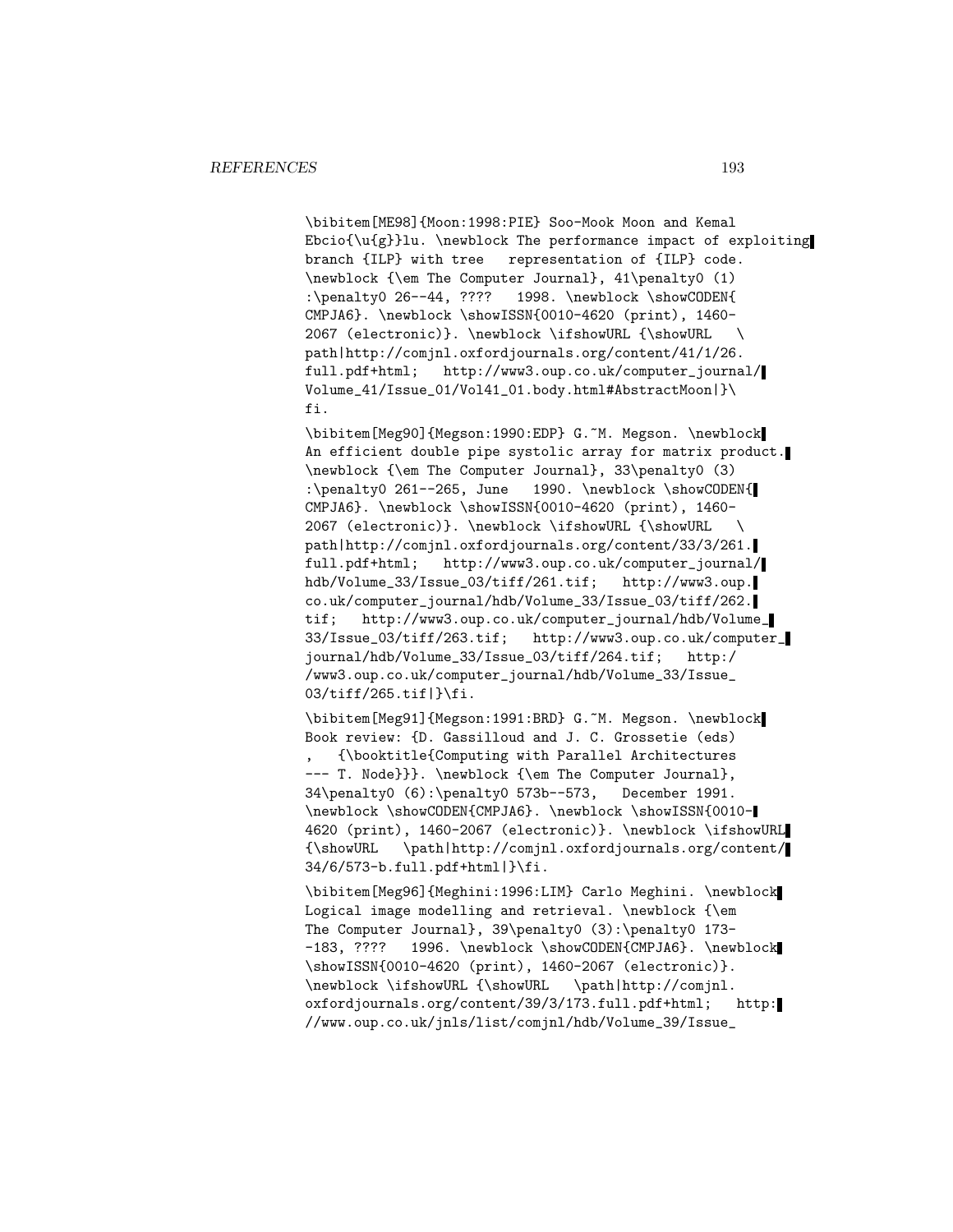03/390173.sgm.abs.html; http://www3.oup.co.uk/computer\_ journal/Volume\_39/Issue\_03/Vol39\_03.body.html#AbstractMeghini|} \fi.

\bibitem[Mel95]{Melham:1995:SIE} T.~F. Melham. \newblock Special issue editorial: Higher order logic theorem proving and its applications. \newblock {\em The Computer Journal} , 38\penalty0 (2):\penalty0 89--90, ???? 1995. \newblock \showCODEN{CMPJA6}. \newblock \showISSN{0010-4620 (print) , 1460-2067 (electronic)}. \newblock \ifshowURL {\showURL \path|http://comjnl.oxfordjournals.org/content/38/2/ 89.full.pdf+html; http://www3.oup.co.uk/computer\_journal/ Volume\_38/Issue\_02/Vol38\_02.body.html#AbstractMelham|} \fi.

\bibitem[Mer90a]{Merrett:1990:SOC} T.~H. Merrett. \newblock Scoping is not orthogonal to completeness. \newblock { \em The Computer Journal}, 33\penalty0 (4):\penalty0 381, August 1990. \newblock \showCODEN{CMPJA6}. \newblock \showISSN{0010-4620 (print), 1460-2067 (electronic)}. \newblock \ifshowURL {\showURL \path|http://www3.oup. co.uk/computer\_journal/hdb/Volume\_33/Issue\_04/tiff/381. tif|}\fi.

\bibitem[Mer90b]{Merrett:1990:SNS} T.~H. Merrett. \newblock Short note: Scoping is not orthogonal to completeness. \newblock {\em The Computer Journal}, 33\penalty0 (4) :\penalty0 381, ???? 1990. \newblock \showCODEN{CMPJA6} . \newblock \showISSN{0010-4620 (print), 1460-2067 (electronic) }. \newblock \ifshowURL {\showURL \path|http://comjnl. oxfordjournals.org/content/33/4/381.full.pdf+html|}\fi.

\bibitem[Mer91]{Merry:1991:C} I.~W. Merry. \newblock Correspondence. \newblock {\em The Computer Journal}, 34\penalty0 (3) :\penalty0 264, ???? 1991. \newblock \showCODEN{CMPJA6} . \newblock \showISSN{0010-4620 (print), 1460-2067 (electronic) }. \newblock \ifshowURL {\showURL \path|http://comjnl. oxfordjournals.org/content/34/3/264.full.pdf+html|}\fi.

\bibitem[Mer94]{Merali:1994:BR} Y.~Merali. \newblock Book review. \newblock {\em The Computer Journal}, 37\penalty0 (5):\penalty0 472--473, ???? 1994. \newblock \showCODEN{ CMPJA6}. \newblock \showISSN{0010-4620 (print), 1460- 2067 (electronic)}. \newblock \ifshowURL {\showURL \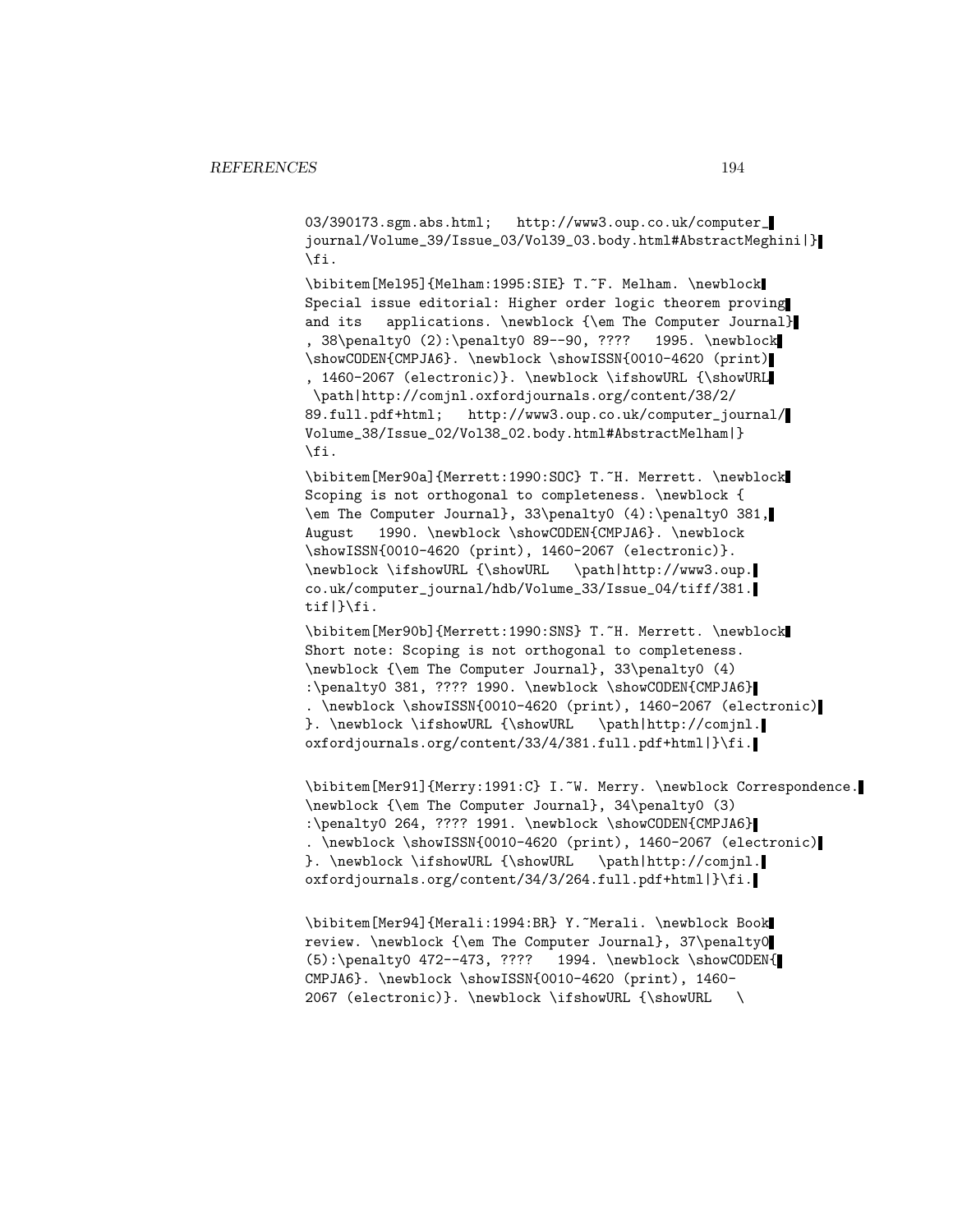path|http://comjnl.oxfordjournals.org/content/37/5/472. 2.full.pdf+html|}\fi.

\bibitem[MES97]{Morris:1997:SBC} Derrick Morris, D.~Gareth Evans, and Simon Schofield. \newblock Simulating the behaviour of computer systems: co-simulation of hardware\slash software. \newblock {\em The Computer Journal}, 40\penalty0 (10):\penalty0 617--629, ???? 1997. \newblock \showCODEN{ CMPJA6}. \newblock \showISSN{0010-4620 (print), 1460- 2067 (electronic)}. \newblock \ifshowURL {\showURL \ path|http://comjnl.oxfordjournals.org/content/40/10/617. full.pdf+html; http://www3.oup.co.uk/computer\_journal/ Volume\_40/Issue\_10/Vol40\_10.body.html#AbstractMorris|} \fi.

\bibitem[MG95]{Moore:1995:TUS} Simon~W. Moore and Brian~ T. Graham. \newblock Tagged up\slash down sorter --- { A} hardware priority queue. \newblock {\em The Computer Journal}, 38\penalty0 (9):\penalty0 695--703, ???? 1995. \newblock \showCODEN{CMPJA6}. \newblock \showISSN{0010- 4620 (print), 1460-2067 (electronic)}. \newblock \ifshowURL {\showURL \path|http://comjnl.oxfordjournals.org/content/ 38/9/695.full.pdf+html; http://www3.oup.co.uk/computer\_ journal/Volume\_38/Issue\_09/Vol38\_09.body.html#AbstractMoore|} \fi.

\bibitem[MH94]{McFarlane:1994:ODR} I. "McFarlane and S. ~G. Hoggar. \newblock Optimal drivers for the 'random' iteration algorithm. \newblock {\em The Computer Journal} , 37\penalty0 (7):\penalty0 629--640, ???? 1994. \newblock \showCODEN{CMPJA6}. \newblock \showISSN{0010-4620 (print) , 1460-2067 (electronic)}. \newblock \ifshowURL {\showURL \path|http://comjnl.oxfordjournals.org/content/37/7/ 629.full.pdf+html; http://www3.oup.co.uk/computer\_journal/ Volume\_37/Issue\_07/Vol37\_07.body.html#AbstractMcFarlane|} \fi.

\bibitem[MH98]{Moreau:1998:ELH} Luc Moreau and Wendy Hall. \newblock On the expressiveness of links in hypertext systems. \newblock {\em The Computer Journal}, 41\penalty0 (7):\penalty0 459--473, ???? 1998. \newblock \showCODEN{ CMPJA6}. \newblock \showISSN{0010-4620 (print), 1460- 2067 (electronic)}. \newblock \ifshowURL {\showURL \ path|http://comjnl.oxfordjournals.org/content/41/7/459. full.pdf+html; http://www3.oup.co.uk/computer\_journal/ Volume\_41/Issue\_07/Vol41\_07.body.html#AbstractMoreau|} \fi.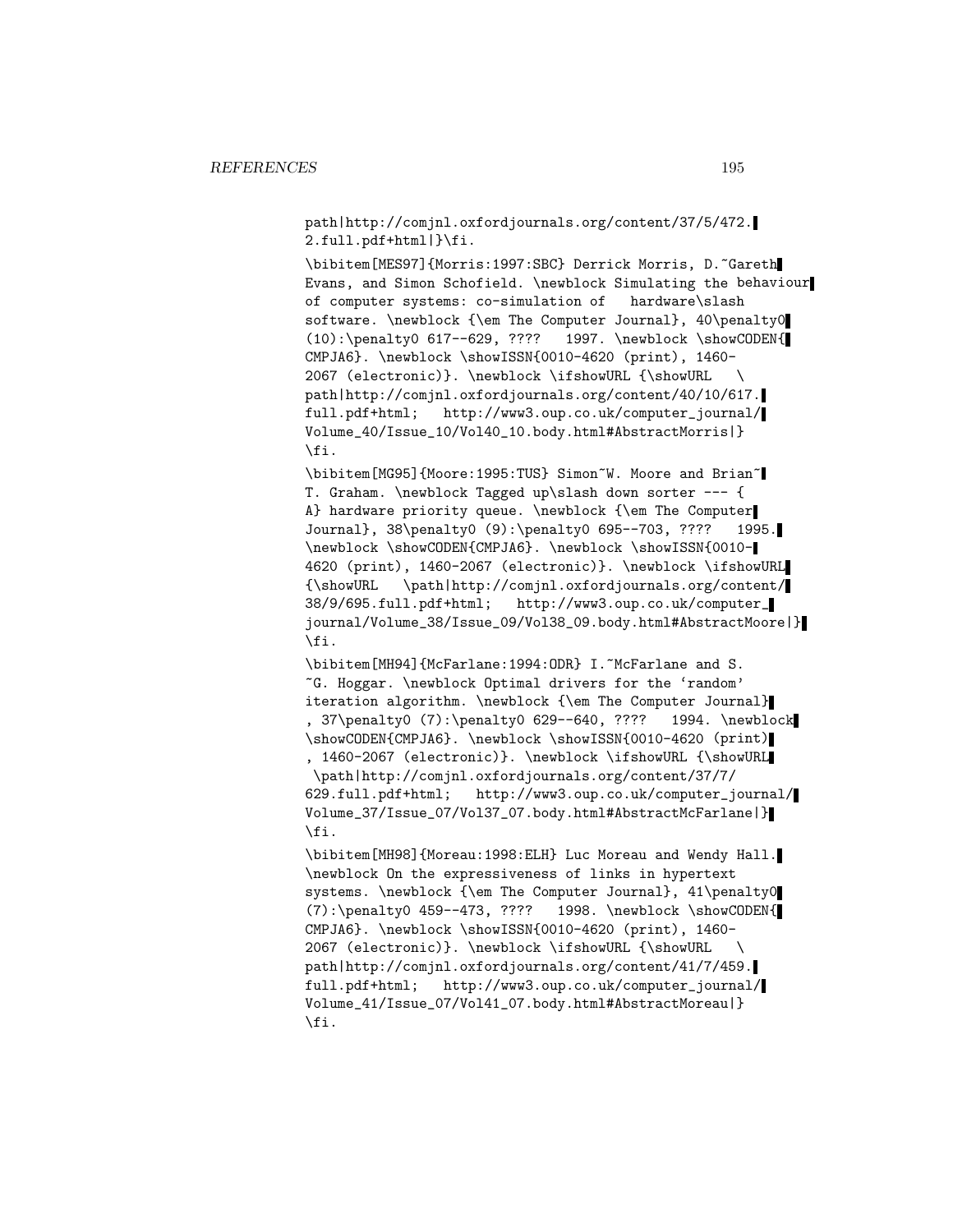\bibitem[MHF93]{Millar:1993:MPU} R.~J. Millar, M.~Elizabeth~ C. Hull, and J.~H. Frazer. \newblock The {Millar} polyhedron and its use in the construction of octrees. \newblock  ${\text{The Computer Journal}, 36\penalty0 (2): \penalty0}$ 186--194, April 1993. \newblock \showCODEN{CMPJA6}. \newblock \showISSN{0010-4620 (print), 1460-2067 (electronic) }. \newblock \ifshowURL {\showURL \path|http://comjnl. oxfordjournals.org/content/36/2/186.full.pdf+html; http: //www3.oup.co.uk/computer\_journal/Volume\_36/Issue\_02/ Vol36\_02.body.html#AbstractMillar|}\fi.

\bibitem[MHLS93]{Mehrez:1993:ISP} Abraham Mehrez, Geoffry~ S. Howard, Yaakov Lugassi, and Peretz Shoval. \newblock Information system planning and selection: a multiattribute theoretic approach. \newblock {\em The Computer Journal} , 36\penalty0 (6):\penalty0 525--541, December 1993. \newblock \showCODEN{CMPJA6}. \newblock \showISSN{0010- 4620 (print), 1460-2067 (electronic)}. \newblock \ifshowURL {\showURL \path|http://comjnl.oxfordjournals.org/content/ 36/6/525.full.pdf+html; http://www3.oup.co.uk/computer\_ journal/Volume\_36/Issue\_06/Vol36\_06.body.html#AbstractMehrez|} \fi.

\bibitem[Mic91]{Michie:1991:MML} D.~Michie. \newblock Methodologies from machine learning in data analysis and software. \newblock {\em The Computer Journal}, 34\penalty0 (6):\penalty0 559--565, December 1991. \newblock \showCODEN{ CMPJA6}. \newblock \showISSN{0010-4620 (print), 1460- 2067 (electronic)}. \newblock \ifshowURL {\showURL \ path|http://comjnl.oxfordjournals.org/content/34/6/559. full.pdf+html; http://www3.oup.co.uk/computer\_journal/ hdb/Volume\_34/Issue\_06/tiff/559.tif; http://www3.oup. co.uk/computer\_journal/hdb/Volume\_34/Issue\_06/tiff/560. tif; http://www3.oup.co.uk/computer\_journal/hdb/Volume\_ 34/Issue\_06/tiff/561.tif; http://www3.oup.co.uk/computer\_ journal/hdb/Volume\_34/Issue\_06/tiff/562.tif; http:/ /www3.oup.co.uk/computer\_journal/hdb/Volume\_34/Issue\_ 06/tiff/563.tif; http://www3.oup.co.uk/computer\_journal/ hdb/Volume\_34/Issue\_06/tiff/564.tif; http://www3.oup. co.uk/computer\_journal/hdb/Volume\_34/Issue\_06/tiff/565. tif|}\fi.

\bibitem[Mic97]{Mickle:1997:ECC} Marlin~H. Mickle. \newblock An electrical circuit and computer system analogy. \newblock {\em The Computer Journal}, 40\penalty0 (7):\penalty0 457--462, ???? 1997. \newblock \showCODEN{CMPJA6}. \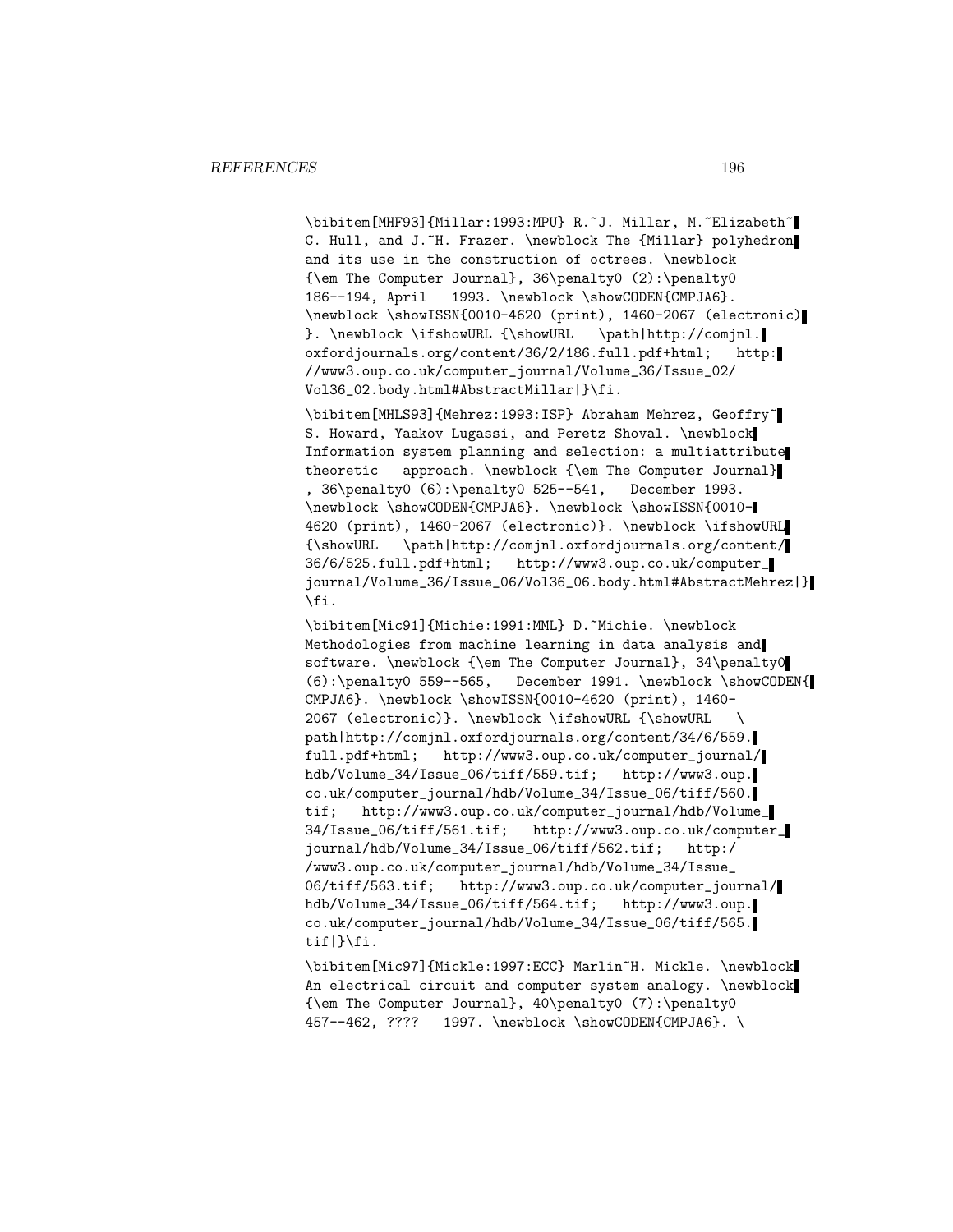newblock \showISSN{0010-4620 (print), 1460-2067 (electronic) }. \newblock \ifshowURL {\showURL \path|http://comjnl. oxfordjournals.org/content/40/7/457.full.pdf+html; http: //www3.oup.co.uk/computer\_journal/Volume\_40/Issue\_07/ Vol40\_07.body.html#AbstractMickle|}\fi.

\bibitem[Mil95]{Mills:1995:LDW} Stella Mills. \newblock To live or drown: when information systems become critical. \newblock {\em The Computer Journal}, 38\penalty0 (6) :\penalty0 413--417, ???? 1995. \newblock \showCODEN{ CMPJA6}. \newblock \showISSN{0010-4620 (print), 1460- 2067 (electronic)}. \newblock \ifshowURL {\showURL \ path|http://comjnl.oxfordjournals.org/content/38/6/413. full.pdf+html; http://www3.oup.co.uk/computer\_journal/ Volume\_38/Issue\_06/Vol38\_06.body.html#AbstractMills|} \fi.

\bibitem[Mil96]{Mills:1996:BR} S.~Mills. \newblock Book review. \newblock {\em The Computer Journal}, 39\penalty0 (10):\penalty0 891, ???? 1996. \newblock \showCODEN{ CMPJA6}. \newblock \showISSN{0010-4620 (print), 1460- 2067 (electronic)}. \newblock \ifshowURL {\showURL \ path|http://comjnl.oxfordjournals.org/content/39/10/891. 1.full.pdf+html|}\fi.

\bibitem[Mir98]{Mirkin:1998:LSS} Boris Mirkin. \newblock Least-squares structuring, clustering and data processing issues. \newblock {\em The Computer Journal}, 41\penalty0 (8):\penalty0 518--536, ???? 1998. \newblock \showCODEN{ CMPJA6}. \newblock \showISSN{0010-4620 (print), 1460- 2067 (electronic)}. \newblock \ifshowURL {\showURL \ path|http://comjnl.oxfordjournals.org/content/41/8/518. full.pdf+html; http://www3.oup.co.uk/computer\_journal/ Volume\_41/Issue\_08/Vol41\_08.body.html#AbstractMirkin|} \fi.

\bibitem[Miy90]{Miyakoshi:1990:LCM} H.~Miyakoshi. \newblock A literal code method for minimizing {Boolean} functions. \newblock {\em The Computer Journal}, 33\penalty0 (4) :\penalty0 375--380, August 1990. \newblock \showCODEN{ CMPJA6}. \newblock \showISSN{0010-4620 (print), 1460- 2067 (electronic)}. \newblock \ifshowURL {\showURL \ path|http://comjnl.oxfordjournals.org/content/33/4/375. full.pdf+html; http://www3.oup.co.uk/computer\_journal/ hdb/Volume\_33/Issue\_04/tiff/375.tif; http://www3.oup. co.uk/computer\_journal/hdb/Volume\_33/Issue\_04/tiff/376. tif; http://www3.oup.co.uk/computer\_journal/hdb/Volume\_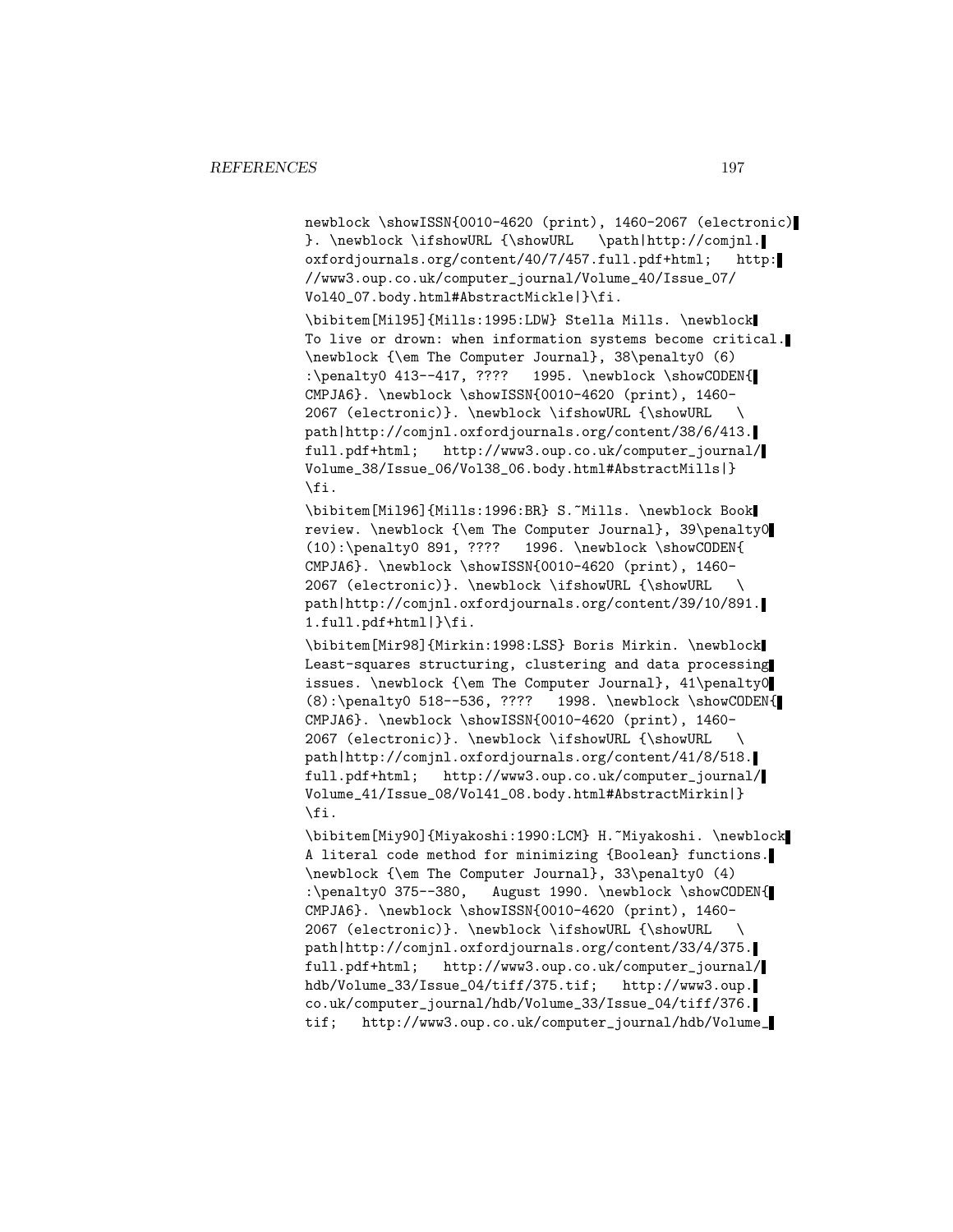33/Issue\_04/tiff/377.tif; http://www3.oup.co.uk/computer\_ journal/hdb/Volume\_33/Issue\_04/tiff/378.tif; http:/ /www3.oup.co.uk/computer\_journal/hdb/Volume\_33/Issue\_ 04/tiff/379.tif; http://www3.oup.co.uk/computer\_journal/ hdb/Volume\_33/Issue\_04/tiff/380.tif|}\fi.

\bibitem[MK94]{Ma:1994:GTT} Jixin Ma and Brian Knight. \newblock A general temporal theory. \newblock {\em The Computer Journal}, 37\penalty0 (2):\penalty0 114--123, ???? 1994. \newblock \showCODEN{CMPJA6}. \newblock \ showISSN{0010-4620 (print), 1460-2067 (electronic)}. \ newblock \ifshowURL {\showURL \path|http://comjnl.oxfordjournals. org/content/37/2/114.full.pdf+html; http://www3.oup. co.uk/computer\_journal/Volume\_37/Issue\_02/Vol37\_02.body. html#AbstractMa|}\fi.

\bibitem[MK96]{Ma:1996:RTL} Jixin Ma and Brian Knight. \newblock A reified temporal logic. \newblock {\em The Computer Journal}, 39\penalty0 (9):\penalty0 800--807, ???? 1996. \newblock \showCODEN{CMPJA6}. \newblock \ showISSN{0010-4620 (print), 1460-2067 (electronic)}. \ newblock \ifshowURL {\showURL \path|http://comjnl.oxfordjournals. org/content/39/9/800.full.pdf+html; http://www.oup. co.uk/computer\_journal/Volume\_39/Issue\_09/Vol39\_09.body. html#AbstractMa; http://www3.oup.co.uk/computer\_journal/ Volume\_39/Issue\_09/Vol39\_09.body.html#AbstractMa|}\fi.

\bibitem[MKP94]{Ma:1994:RTA} J.~Ma, B.~Knight, and M. ~Petridis. \newblock A revised theory of action and time based on intervals and points. \newblock {\em The Computer Journal}, 37\penalty0 (10):\penalty0 847--857, ???? 1994. \newblock \showCODEN{CMPJA6}. \newblock \showISSN{ 0010-4620 (print), 1460-2067 (electronic)}. \newblock \ifshowURL {\showURL \path|http://comjnl.oxfordjournals. org/content/37/10/847.full.pdf+html; http://www3.oup. co.uk/computer\_journal/hdb/Volume\_37/Issue\_10/370858. sgm.abs.html; http://www3.oup.co.uk/computer\_journal/ hdb/Volume\_37/Issue\_10/tiff/847.tif; http://www3.oup. co.uk/computer\_journal/hdb/Volume\_37/Issue\_10/tiff/848. tif; http://www3.oup.co.uk/computer\_journal/hdb/Volume\_ 37/Issue\_10/tiff/849.tif; http://www3.oup.co.uk/computer\_ journal/hdb/Volume\_37/Issue\_10/tiff/850.tif; http:/ /www3.oup.co.uk/computer\_journal/hdb/Volume\_37/Issue\_ 10/tiff/851.tif; http://www3.oup.co.uk/computer\_journal/ hdb/Volume\_37/Issue\_10/tiff/852.tif; http://www3.oup.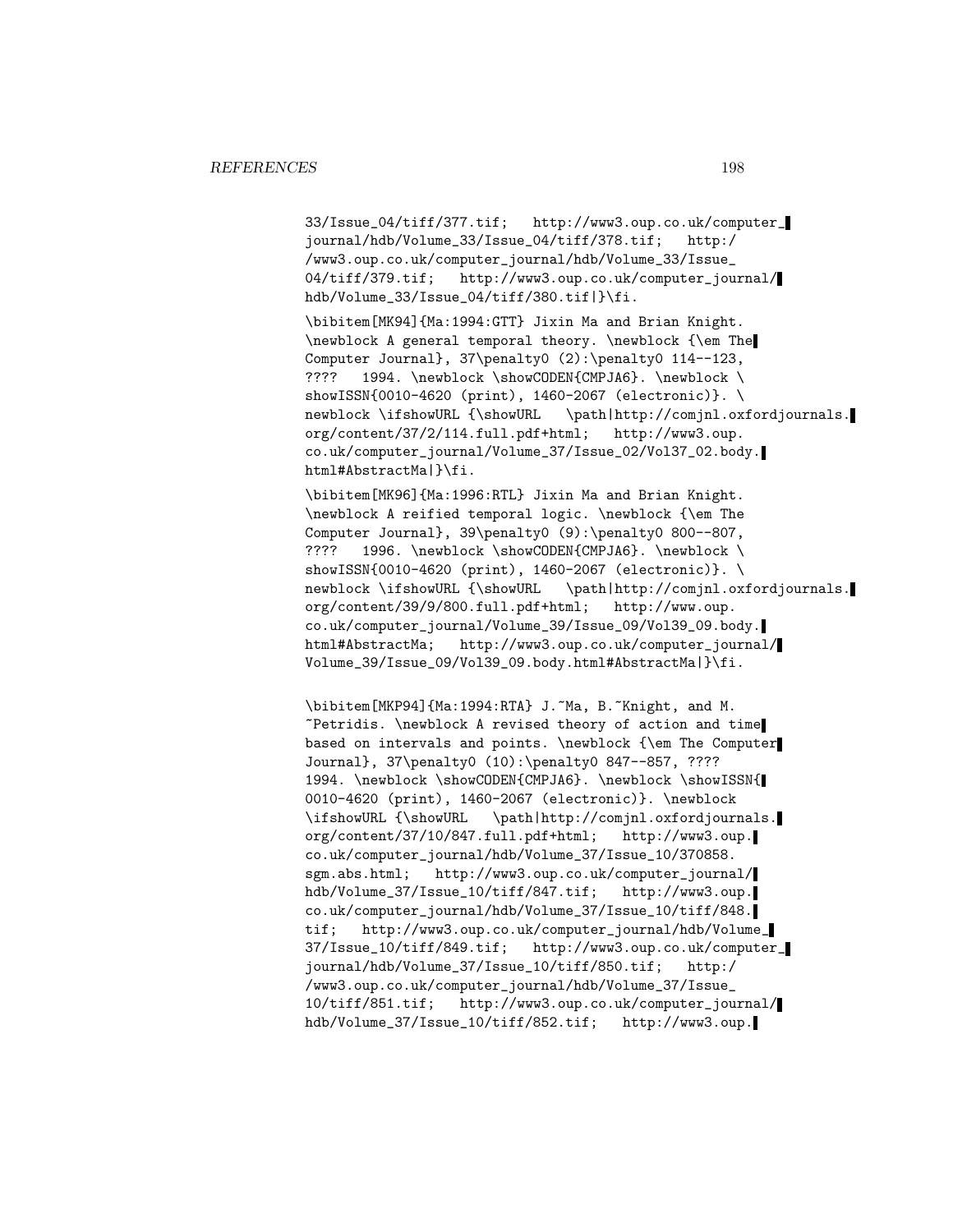co.uk/computer\_journal/hdb/Volume\_37/Issue\_10/tiff/853. tif; http://www3.oup.co.uk/computer\_journal/hdb/Volume\_ 37/Issue\_10/tiff/854.tif; http://www3.oup.co.uk/computer\_ journal/hdb/Volume\_37/Issue\_10/tiff/855.tif; http:/ /www3.oup.co.uk/computer\_journal/hdb/Volume\_37/Issue\_ 10/tiff/856.tif; http://www3.oup.co.uk/computer\_journal/ hdb/Volume\_37/Issue\_10/ti.

\bibitem[MLR90]{Martin:1990:ESS} T.~P. Martin, K.~H. Lam, and Judy~I. Russell. \newblock An evaluation of site selection algorithms for distributed query processing. \newblock {\em The Computer Journal}, 33\penalty0 (1):\penalty0 61--70, February 1990. \newblock \showCODEN{CMPJA6} . \newblock \showISSN{0010-4620 (print), 1460-2067 (electronic) }. \newblock \ifshowURL {\showURL \path|http://comjnl. oxfordjournals.org/content/33/1/61.full.pdf+html; http: //www3.oup.co.uk/computer\_journal/hdb/Volume\_33/Issue\_ 01/tiff/61.tif; http://www3.oup.co.uk/computer\_journal/ hdb/Volume\_33/Issue\_01/tiff/62.tif; http://www3.oup. co.uk/computer\_journal/hdb/Volume\_33/Issue\_01/tiff/63. tif; http://www3.oup.co.uk/computer\_journal/hdb/Volume\_ 33/Issue\_01/tiff/64.tif; http://www3.oup.co.uk/computer\_ journal/hdb/Volume\_33/Issue\_01/tiff/65.tif; http:// www3.oup.co.uk/computer\_journal/hdb/Volume\_33/Issue\_01/ tiff/66.tif; http://www3.oup.co.uk/computer\_journal/ hdb/Volume\_33/Issue\_01/tiff/67.tif; http://www3.oup. co.uk/computer\_journal/hdb/Volume\_33/Issue\_01/tiff/68. tif; http://www3.oup.co.uk/computer\_journal/hdb/Volume\_ 33/Issue\_01/tiff/69.tif; http://www3.oup.co.uk/computer\_ journal/hdb/Volume\_33/Issue\_01/tiff/70.tif|}\fi.

\bibitem[MMG91]{Morgan:1991:WDM} K.~Morgan, R.~L. Morris, and S. "Gibbs. \newblock When does a mouse become a rat? or {\ldots{}comparing} performance and preferences in direct manipulation and command line environment. \newblock {\em The Computer Journal}, 34\penalty0 (3):\penalty0 265--271, June 1991. \newblock \showCODEN{CMPJA6}. \ newblock \showISSN{0010-4620 (print), 1460-2067 (electronic) }. \newblock \ifshowURL {\showURL \path|http://comjnl. oxfordjournals.org/content/34/3/265.full.pdf+html; http: //www3.oup.co.uk/computer\_journal/hdb/Volume\_34/Issue\_ 03/tiff/265.tif; http://www3.oup.co.uk/computer\_journal/ hdb/Volume\_34/Issue\_03/tiff/266.tif; http://www3.oup. co.uk/computer\_journal/hdb/Volume\_34/Issue\_03/tiff/267. tif; http://www3.oup.co.uk/computer\_journal/hdb/Volume\_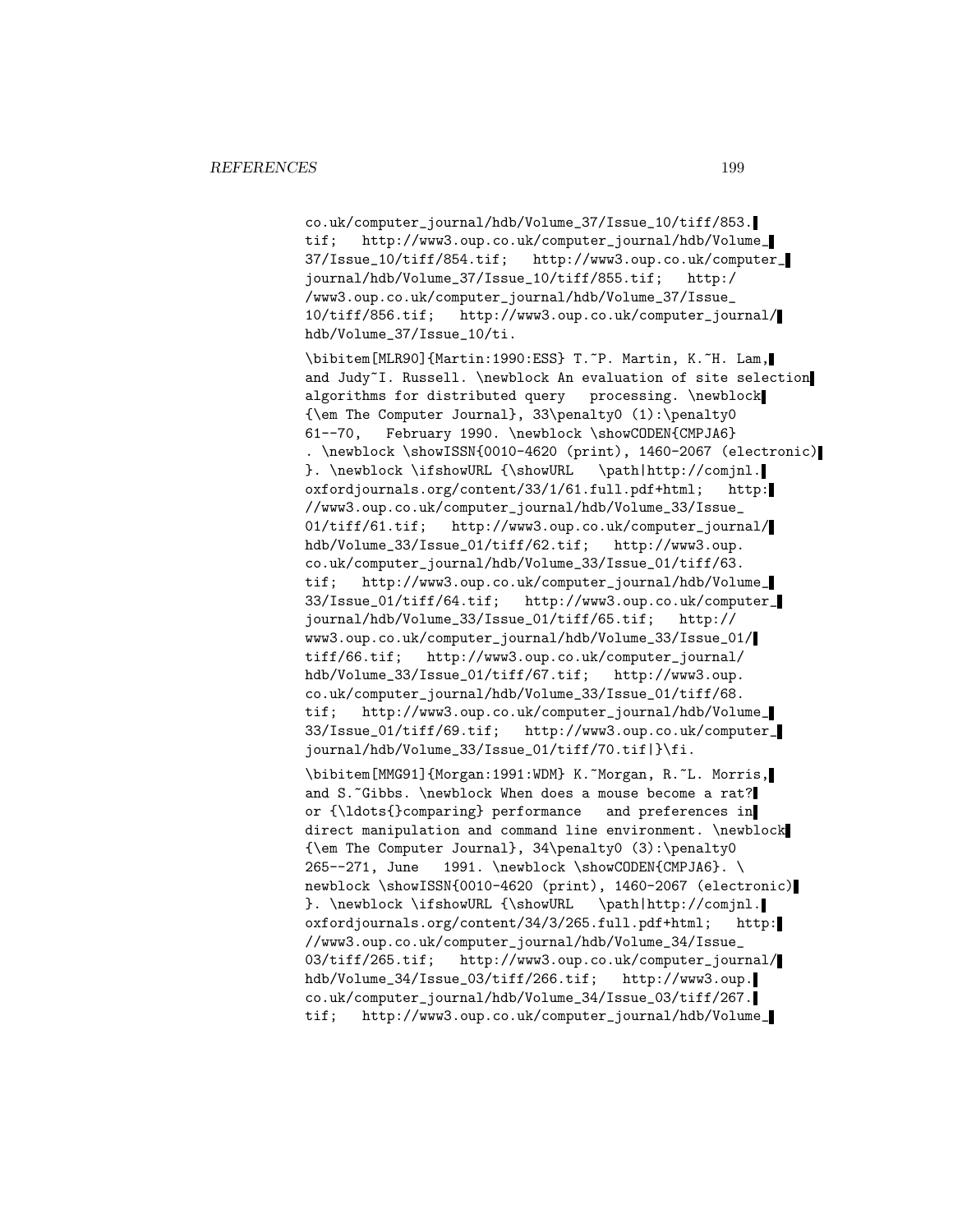34/Issue\_03/tiff/268.tif; http://www3.oup.co.uk/computer\_ journal/hdb/Volume\_34/Issue\_03/tiff/269.tif; http:/ /www3.oup.co.uk/computer\_journal/hdb/Volume\_34/Issue\_ 03/tiff/270.tif; http://www3.oup.co.uk/computer\_journal/ hdb/Volume\_34/Issue\_03/tiff/271.tif|}\fi.

\bibitem[MMR{\etalchar{+}}98]{Mazzeo:1998:FSC} Antonino Mazzeo, Nicola Mazzocca, Stefano Russo, Carlo Savy, and Valeria Vittorini. \newblock Formal specification of concurrent systems: a structured approach. \newblock { \em The Computer Journal}, 41\penalty0 (3):\penalty0 145- -162, ???? 1998. \newblock \showCODEN{CMPJA6}. \newblock \showISSN{0010-4620 (print), 1460-2067 (electronic)}. \newblock \ifshowURL {\showURL \path|http://comjnl. oxfordjournals.org/content/41/3/145.full.pdf+html; http: //www3.oup.co.uk/computer\_journal/Volume\_41/Issue\_03/ Vol41\_03.body.html#AbstractMazzeo|}\fi.

\bibitem[MN90]{Moltedo:1990:IBC} L.~Moltedo and A.~Noferini. \newblock An implementation of \$7\$-bit character encoding for standard computer graphics environments. \newblock {\em The Computer Journal}, 33\penalty0 (5):\penalty0 429--436, October 1990. \newblock \showCODEN{CMPJA6} . \newblock \showISSN{0010-4620 (print), 1460-2067 (electronic) }. \newblock \ifshowURL {\showURL \path|http://comjnl. oxfordjournals.org/content/33/5/429.full.pdf+html; http: //www3.oup.co.uk/computer\_journal/hdb/Volume\_33/Issue\_ 05/tiff/429.tif; http://www3.oup.co.uk/computer\_journal/ hdb/Volume\_33/Issue\_05/tiff/430.tif; http://www3.oup. co.uk/computer\_journal/hdb/Volume\_33/Issue\_05/tiff/431. tif; http://www3.oup.co.uk/computer\_journal/hdb/Volume\_ 33/Issue\_05/tiff/432.tif; http://www3.oup.co.uk/computer\_ journal/hdb/Volume\_33/Issue\_05/tiff/433.tif; http:/ /www3.oup.co.uk/computer\_journal/hdb/Volume\_33/Issue\_ 05/tiff/434.tif; http://www3.oup.co.uk/computer\_journal/ hdb/Volume\_33/Issue\_05/tiff/435.tif; http://www3.oup. co.uk/computer\_journal/hdb/Volume\_33/Issue\_05/tiff/436. tif|}\fi.

\bibitem[Mof97a]{Moffat:1997:ESI} A.~Moffat. \newblock Editorial for special issue on lossless compression. \ newblock {\em The Computer Journal}, 40\penalty0 (2-- 3):\penalty0 65--66, ???? 1997. \newblock \showCODEN{ CMPJA6}. \newblock \showISSN{0010-4620 (print), 1460- 2067 (electronic)}. \newblock \ifshowURL {\showURL \ path|http://www.oup.co.uk/computer\_journal/Volume\_40/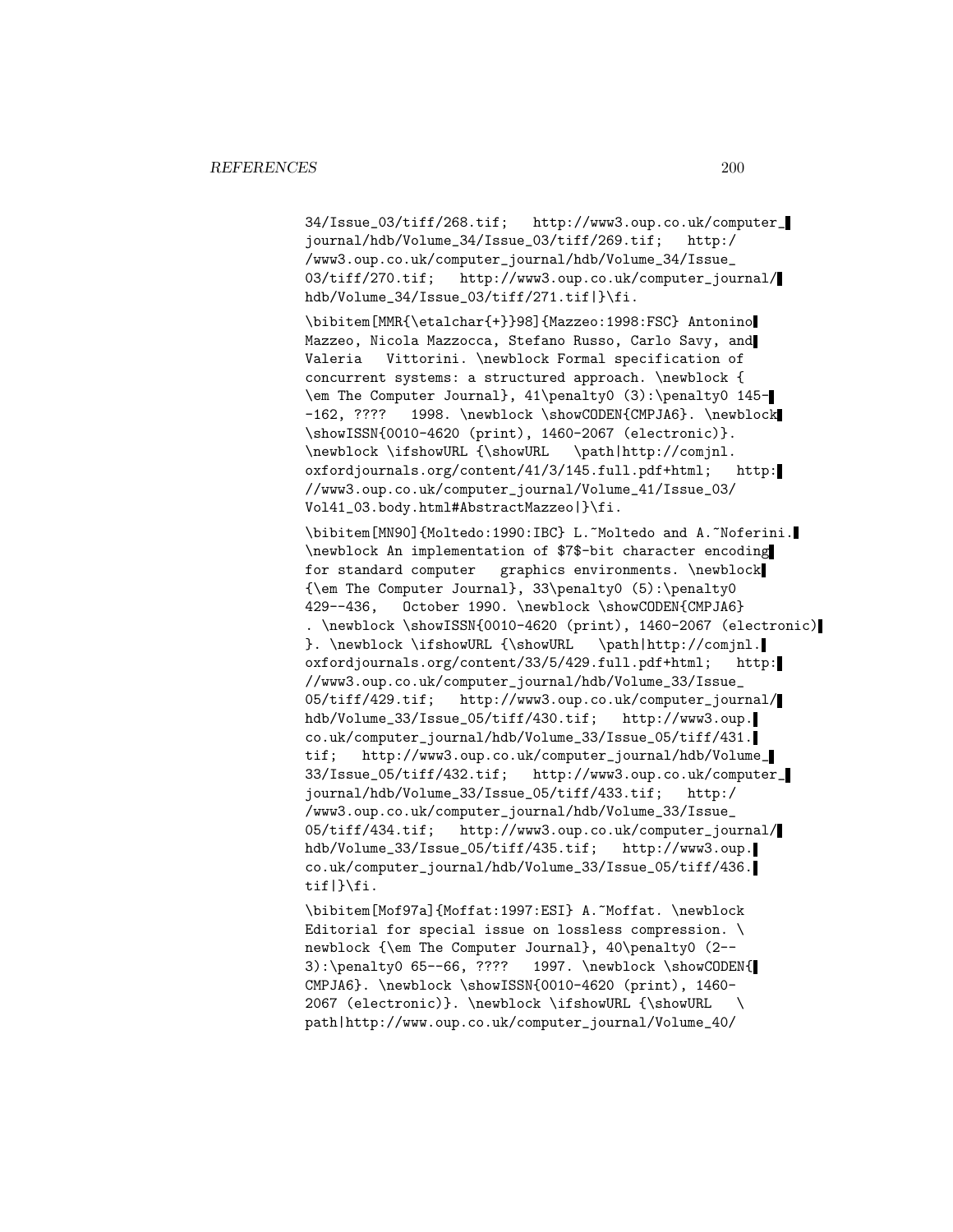Issue\_02/Vol40\_02.body.html#AbstractEditorial; http: //www3.oup.co.uk/computer\_journal/Volume\_40/Issue\_02/ Vol40\_02.body.html#AbstractEditorial; http://www3.oup. co.uk/computer\_journal/Volume\_40/Issue\_02/Vol40\_03.body. html#AbstractEditorial|}\fi.

\bibitem[Mof97b]{Moffat:1997:LC} A.~Moffat. \newblock Lossless compression. \newblock {\em The Computer Journal} , 40\penalty0 (2--3):\penalty0 65--66, ???? 1997. \ newblock \showCODEN{CMPJA6}. \newblock \showISSN{0010-4620 (print), 1460-2067 (electronic)}. \newblock \ifshowURL {\showURL \path|http://comjnl.oxfordjournals.org/content/ 40/2\_and\_3/65.full.pdf+html|}\fi.

\bibitem[Moo92a]{Moody:1992:IFL} Ken Moody. \newblock An introduction to formal languages and automata. \newblock {\em The Computer Journal}, 35\penalty0 (2):\penalty0 176, April 1992. \newblock \showCODEN{CMPJA6}. \newblock \showISSN{0010-4620 (print), 1460-2067 (electronic)}. \newblock \ifshowURL {\showURL \path|http://comjnl. oxfordjournals.org/content/35/2/176.full.pdf+html|}\fi.

\bibitem[Moo92b]{Moore:1992:PV} R.~Moore. \newblock Programming with {VDM}. \newblock {\em The Computer Journal}, 35\ penalty0 (6):\penalty0 554, December 1992. \newblock \showCODEN{CMPJA6}. \newblock \showISSN{0010-4620 (print) , 1460-2067 (electronic)}. \newblock \ifshowURL {\showURL \path|http://comjnl.oxfordjournals.org/content/35/6/ 554.full.pdf+html|}\fi.

\bibitem[MP95]{Macias:1995:MCP} Benjamin Macias and Stephen~ G. Pulman. \newblock A method for controlling the production of specifications in natural language. \newblock {\ em The Computer Journal}, 38\penalty0 (4):\penalty0 310--318, ???? 1995. \newblock \showCODEN{CMPJA6}. \newblock \showISSN{0010-4620 (print), 1460-2067 (electronic)}. \newblock \ifshowURL {\showURL \path|http://comjnl. oxfordjournals.org/content/38/4/310.full.pdf+html; http: //www3.oup.co.uk/computer\_journal/Volume\_38/Issue\_04/ Vol38\_04.body.html#AbstractMacias|}\fi.

\bibitem[MR94]{Mauw:1994:ASB} S.~Mauw and M.~A. Reniers. \newblock An algebraic semantics of basic message sequence charts. \newblock {\em The Computer Journal}, 37\penalty0 (4):\penalty0 269--277, ???? 1994. \newblock \showCODEN{ CMPJA6}. \newblock \showISSN{0010-4620 (print), 1460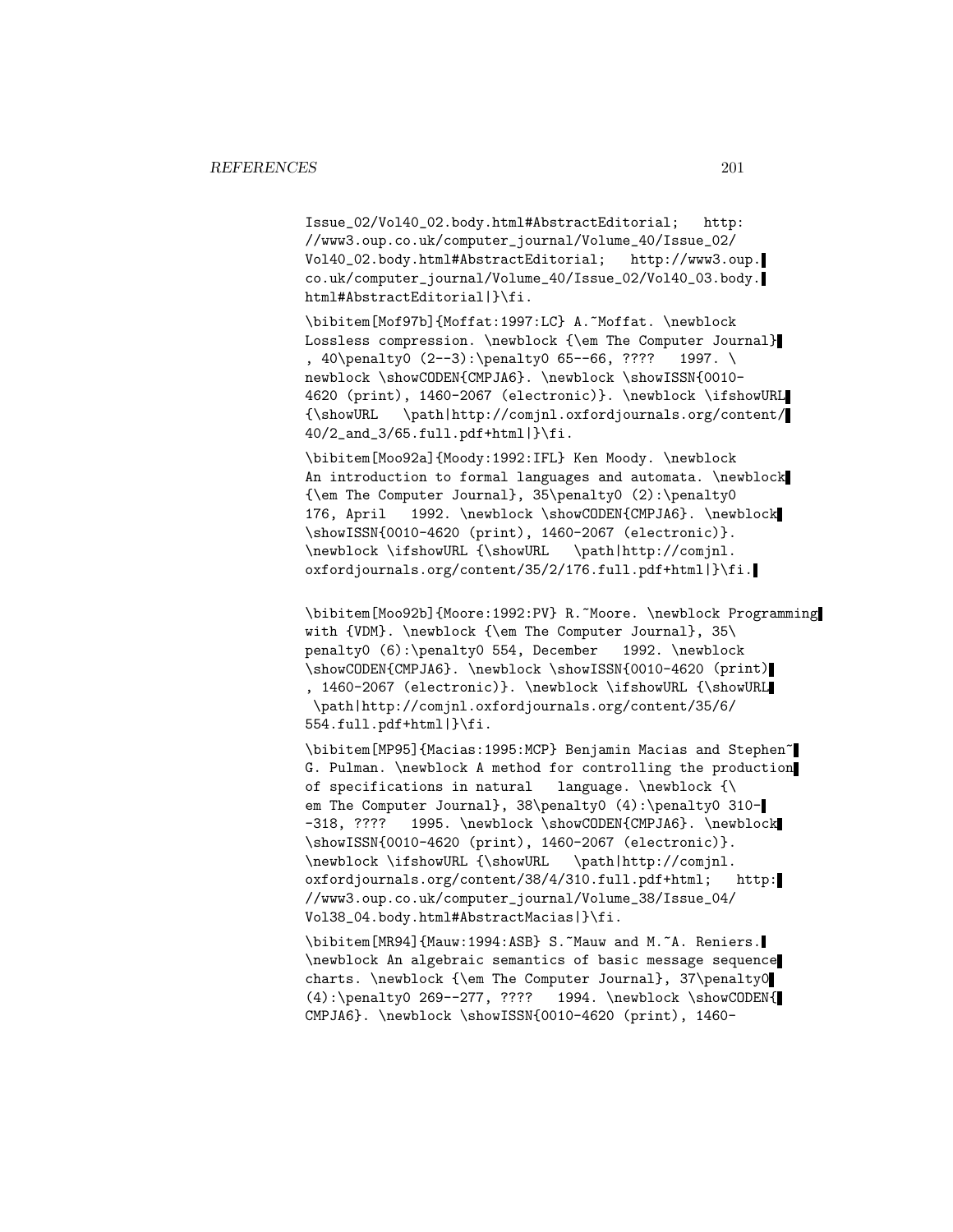2067 (electronic)}. \newblock \ifshowURL {\showURL \ path|http://comjnl.oxfordjournals.org/content/37/4/269. full.pdf+html; http://www3.oup.co.uk/computer\_journal/ Volume\_37/Issue\_04/Vol37\_04.body.html#AbstractMauw|}\ fi.

\bibitem[MR96]{Mariani:1996:CIS} John~A. Mariani and Tom Rodden. \newblock Cooperative information sharing: developing a shared object service. \newblock {\em The Computer Journal} , 39\penalty0 (6):\penalty0 455--470, ???? 1996. \newblock \showCODEN{CMPJA6}. \newblock \showISSN{0010-4620 (print) , 1460-2067 (electronic)}. \newblock \ifshowURL {\showURL \path|http://comjnl.oxfordjournals.org/content/39/6/ 455.full.pdf+html; http://www.oup.co.uk/jnls/list/comjnl/ hdb/Volume\_39/Issue\_06/390455.sgm.abs.html; http:// www3.oup.co.uk/computer\_journal/Volume\_39/Issue\_06/Vol39\_ 06.body.html#AbstractMariani|}\fi.

\bibitem[MRW90]{Mitchell:1990:SMA} C.~Mitchell, D.~Rush, and M.~Walker. \newblock A secure messaging architecture implementing the {X}.400-1988 security features. \newblock {\em The Computer Journal}, 33\penalty0 (4):\penalty0 290--295, August 1990. \newblock \showCODEN{CMPJA6} . \newblock \showISSN{0010-4620 (print), 1460-2067 (electronic) }. \newblock \ifshowURL {\showURL \path|http://comjnl. oxfordjournals.org/content/33/4/290.full.pdf+html; http: //www3.oup.co.uk/computer\_journal/hdb/Volume\_33/Issue\_ 04/tiff/290.tif; http://www3.oup.co.uk/computer\_journal/ hdb/Volume\_33/Issue\_04/tiff/291.tif; http://www3.oup. co.uk/computer\_journal/hdb/Volume\_33/Issue\_04/tiff/292. tif; http://www3.oup.co.uk/computer\_journal/hdb/Volume\_ 33/Issue\_04/tiff/293.tif; http://www3.oup.co.uk/computer\_ journal/hdb/Volume\_33/Issue\_04/tiff/294.tif; http:/ /www3.oup.co.uk/computer\_journal/hdb/Volume\_33/Issue\_ 04/tiff/295.tif|}\fi.

\bibitem[MS91]{Mancini:1991:FTR} L.~Mancini and S.~K. Shrivastava. \newblock Fault-tolerant reference counting for garbage collection in distributed systems. \newblock {\em The Computer Journal}, 34\penalty0 (6):\penalty0 503--513, December 1991. \newblock \showCODEN{CMPJA6} . \newblock \showISSN{0010-4620 (print), 1460-2067 (electronic) }. \newblock \ifshowURL {\showURL \path|http://comjnl. oxfordjournals.org/content/34/6/503.full.pdf+html; http: //www3.oup.co.uk/computer\_journal/hdb/Volume\_34/Issue\_ 06/tiff/503.tif; http://www3.oup.co.uk/computer\_journal/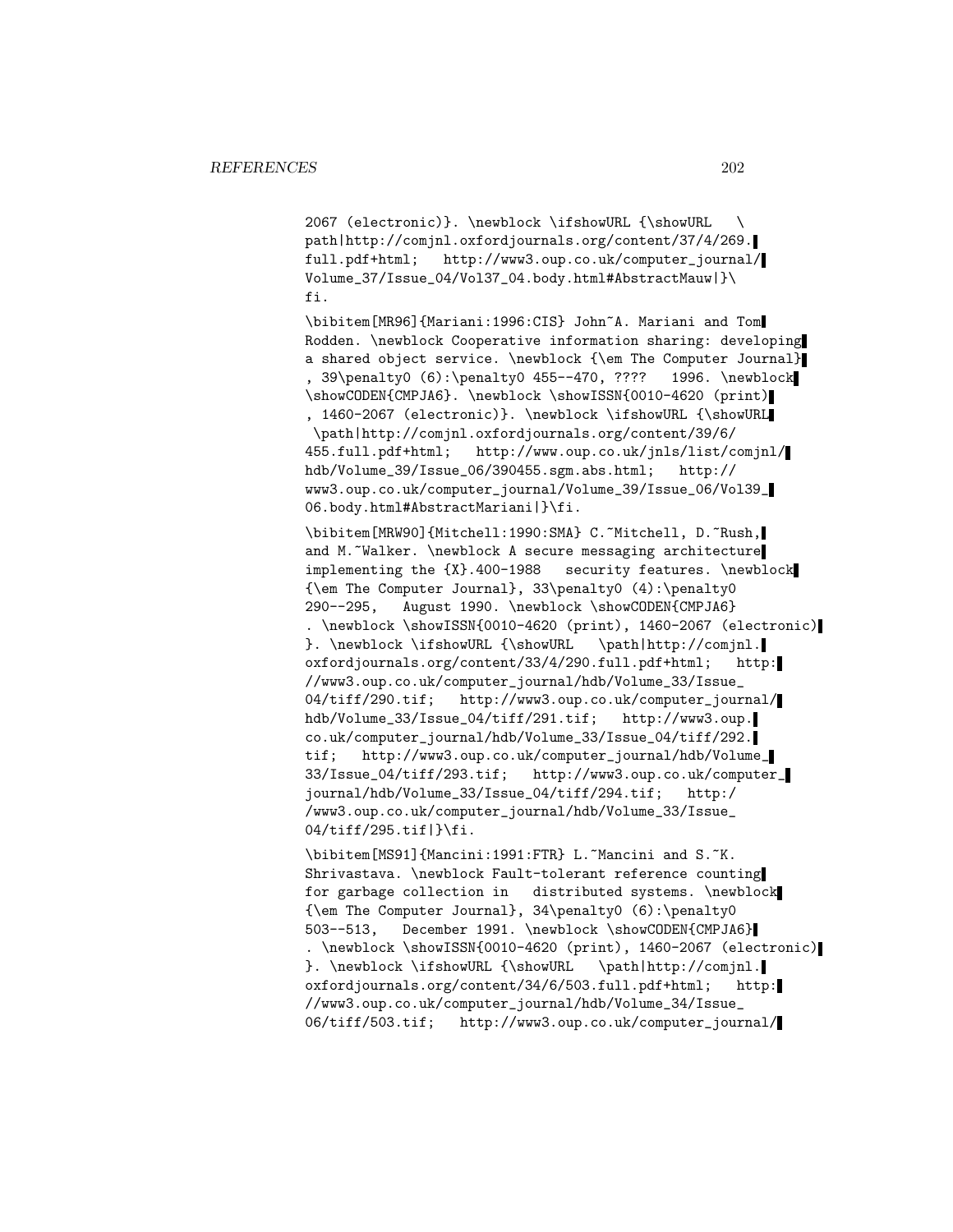hdb/Volume\_34/Issue\_06/tiff/504.tif; http://www3.oup. co.uk/computer\_journal/hdb/Volume\_34/Issue\_06/tiff/505. tif; http://www3.oup.co.uk/computer\_journal/hdb/Volume\_ 34/Issue\_06/tiff/506.tif; http://www3.oup.co.uk/computer\_ journal/hdb/Volume\_34/Issue\_06/tiff/507.tif; http:/ /www3.oup.co.uk/computer\_journal/hdb/Volume\_34/Issue\_ 06/tiff/508.tif; http://www3.oup.co.uk/computer\_journal/ hdb/Volume\_34/Issue\_06/tiff/509.tif; http://www3.oup. co.uk/computer\_journal/hdb/Volume\_34/Issue\_06/tiff/510. tif; http://www3.oup.co.uk/computer\_journal/hdb/Volume\_ 34/Issue\_06/tiff/511.tif; http://www3.oup.co.uk/computer\_ journal/hdb/Volume\_34/Issue\_06/tiff/512.tif; http:/ /www3.oup.co.uk/computer\_journal/hdb/Volume\_34/Issue\_ 06/tiff/513.tif|}\fi.

\bibitem[MS92]{Manner:1992:FTD} R.~M{\"a}nner and 0.~ Stucky. \newblock Fault-tolerant data transfer in a multiprocessor system by forward and backward hardware error recovery. \newblock {\em The Computer Journal}, 35\penalty0 (4) :\penalty0 361--368, August 1992. \newblock \showCODEN{ CMPJA6}. \newblock \showISSN{0010-4620 (print), 1460- 2067 (electronic)}. \newblock \ifshowURL {\showURL \ path|http://comjnl.oxfordjournals.org/content/35/4/361. full.pdf+html; http://www3.oup.co.uk/computer\_journal/ Volume\_35/Issue\_04/Vol35\_04.body.html#AbstractManner|} \fi.

\bibitem[MS97]{Muller:1997:TPL} Olaf M{\"u}ller and Konrad Slind. \newblock Treating partiality in a logic of total functions. \newblock {\em The Computer Journal}, 40\penalty0 (10):\penalty0 640--651, ???? 1997. \newblock \showCODEN{ CMPJA6}. \newblock \showISSN{0010-4620 (print), 1460- 2067 (electronic)}. \newblock \ifshowURL {\showURL \ path|http://comjnl.oxfordjournals.org/content/40/10/640. full.pdf+html; http://www3.oup.co.uk/computer\_journal/ Volume\_40/Issue\_10/Vol40\_10.body.html#AbstractMueller|} \fi.

\bibitem[MSNW99]{Martin:1999:BTE} Keith~M. Martin, Rei Safavi-Naini, and Huaxiong Wang. \newblock Bounds and techniques for efficient redistribution of secret shares to new access structures. \newblock {\em The Computer Journal}, 42\penalty0 (8):\penalty0 638--649, ???? 1999. \newblock \showCODEN{CMPJA6}. \newblock \showISSN{0010- 4620 (print), 1460-2067 (electronic)}. \newblock \ifshowURL {\showURL \path|http://comjnl.oxfordjournals.org/content/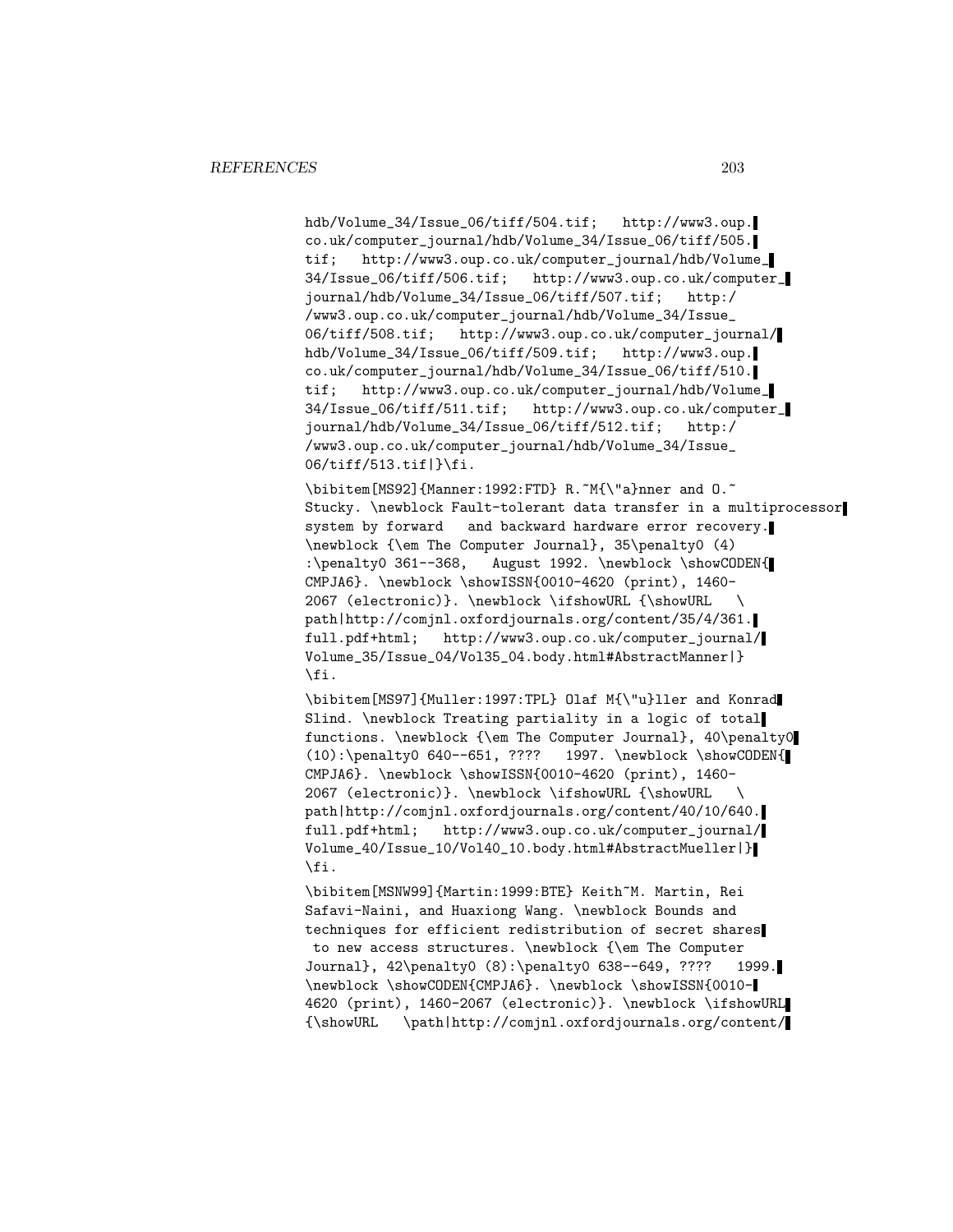42/8/638.full.pdf+html; http://www3.oup.co.uk/computer\_ journal/hdb/Volume\_42/Issue\_08/420638.sgm.abs.html; http://www3.oup.co.uk/computer\_journal/hdb/Volume\_42/ Issue\_08/pdf/420638.pdf|}\fi.

\bibitem[MSS93]{Muchnick:1993:CIP} V.~B. Muchnick, A. ~V. Shafarenko, and C.~D. Sutton. \newblock {\$F\$}-code and its implementation: a portable software platform for data parallelism. \newblock {\em The Computer Journal} , 36\penalty0 (8):\penalty0 712--722, ???? 1993. \newblock \showCODEN{CMPJA6}. \newblock \showISSN{0010-4620 (print) , 1460-2067 (electronic)}. \newblock \ifshowURL {\showURL \path|http://comjnl.oxfordjournals.org/content/36/8/ 712.full.pdf+html; http://www3.oup.co.uk/computer\_journal/ Volume\_36/Issue\_08/Vol36\_08.body.html#AbstractMuchnick|} \fi.

\bibitem[Mud94]{Mudur:1994:VTA} S.~P. Mudur. \newblock Visual and technical aspects of type. \newblock {\em The Computer Journal},  $37\pendity0 (6):\penalty0 549a--550,$ ???? 1994. \newblock \showCODEN{CMPJA6}. \newblock \ showISSN{0010-4620 (print), 1460-2067 (electronic)}. \ newblock \ifshowURL {\showURL \path|http://comjnl.oxfordjournals. org/content/37/6/549-a.full.pdf+html|}\fi.

\bibitem[Muk94a]{Mukherjee:1994:BRa} P.~Mukherjee. \newblock Book review. \newblock {\em The Computer Journal}, 37\ penalty0 (3):\penalty0 226, ???? 1994. \newblock \showCODEN{ CMPJA6}. \newblock \showISSN{0010-4620 (print), 1460- 2067 (electronic)}. \newblock \ifshowURL {\showURL \ path|http://comjnl.oxfordjournals.org/content/37/3/226. 1.full.pdf+html|}\fi.

\bibitem[Muk94b]{Mukherjee:1994:BRb} P.~Mukherjee. \newblock Book review. \newblock {\em The Computer Journal}, 37\ penalty0 (3):\penalty0 226--227, ???? 1994. \newblock \showCODEN{CMPJA6}. \newblock \showISSN{0010-4620 (print) , 1460-2067 (electronic)}. \newblock \ifshowURL {\showURL \path|http://comjnl.oxfordjournals.org/content/37/3/ 226.2.full.pdf+html|}\fi.

\bibitem[Muk94c]{Mukherjee:1994:BRc} P.~Mukherjee. \newblock Book review. \newblock {\em The Computer Journal}, 37\ penalty0 (4):\penalty0 349, ???? 1994. \newblock \showCODEN{ CMPJA6}. \newblock \showISSN{0010-4620 (print), 1460- 2067 (electronic)}. \newblock \ifshowURL {\showURL \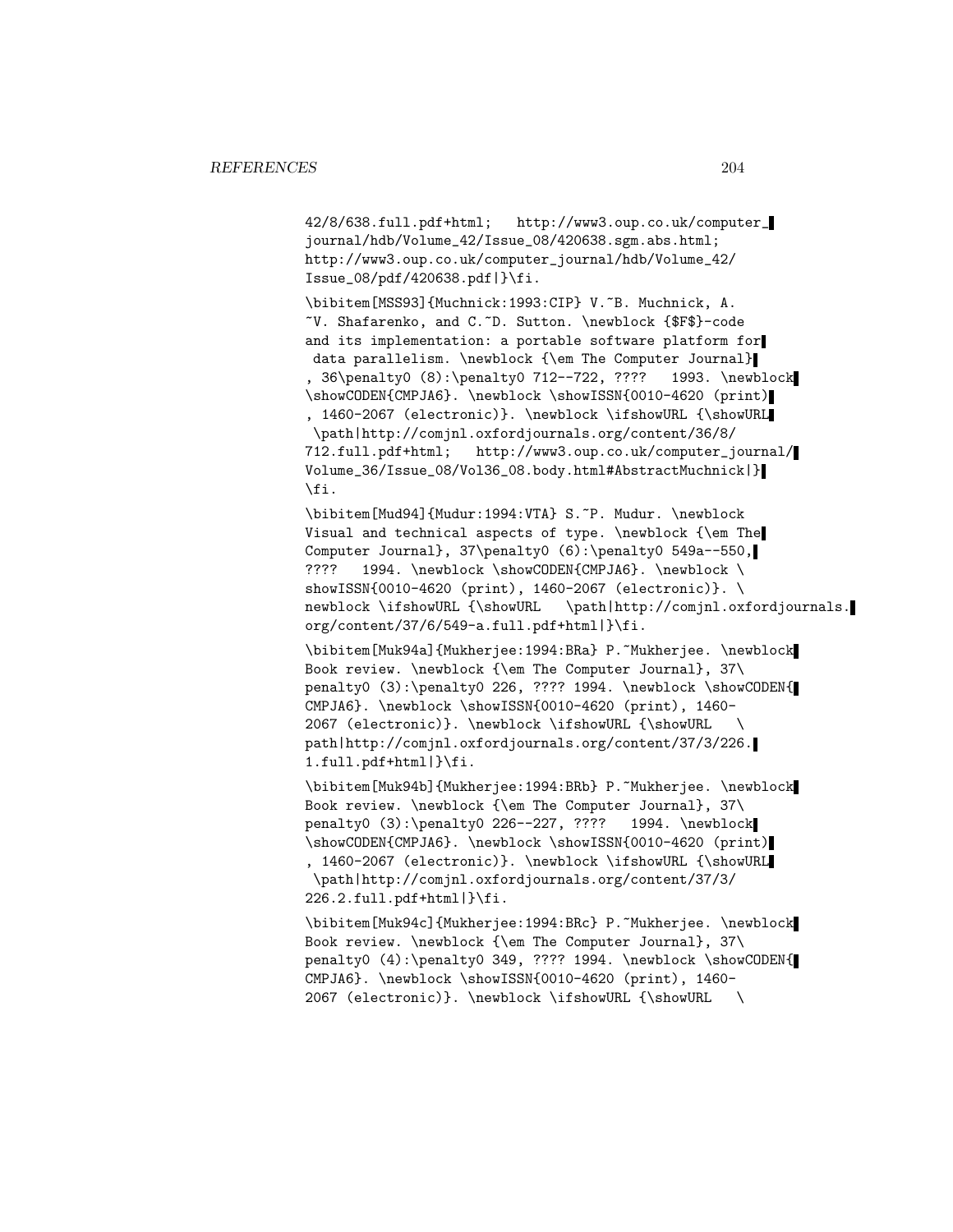path|http://comjnl.oxfordjournals.org/content/37/4/349. 1.full.pdf+html|}\fi.

\bibitem[Muk94d]{Mukherjee:1994:BRd} P.~Mukherjee. \newblock Book review. \newblock {\em The Computer Journal}, 37\ penalty0 (4):\penalty0 349--350, ???? 1994. \newblock \showCODEN{CMPJA6}. \newblock \showISSN{0010-4620 (print) , 1460-2067 (electronic)}. \newblock \ifshowURL {\showURL \path|http://comjnl.oxfordjournals.org/content/37/4/ 349.2.full.pdf+html|}\fi.

\bibitem[Muk94e]{Mukherjee:1994:BRe} P.~Mukherjee. \newblock Book review. \newblock {\em The Computer Journal}, 37\ penalty0 (5):\penalty0 470, ???? 1994. \newblock \showCODEN{ CMPJA6}. \newblock \showISSN{0010-4620 (print), 1460- 2067 (electronic)}. \newblock \ifshowURL {\showURL \ path|http://comjnl.oxfordjournals.org/content/37/5/470. 1.full.pdf+html|}\fi.

\bibitem[Muk94f]{Mukherjee:1994:BRf} P.~Mukherjee. \newblock Book review. \newblock {\em The Computer Journal}, 37\ penalty0 (8):\penalty0 722, ???? 1994. \newblock \showCODEN{ CMPJA6}. \newblock \showISSN{0010-4620 (print), 1460- 2067 (electronic)}. \newblock \ifshowURL {\showURL \ path|http://comjnl.oxfordjournals.org/content/37/8/722. 1.full.pdf+html|}\fi.

\bibitem[Mul92]{Mullin:1992:HFH} J.~K. Mullin. \newblock Hash functions for hash-based join methods. \newblock {\em The Computer Journal}, 35\penalty0 (6):\penalty0 A499--A503, December 1992. \newblock \showCODEN{CMPJA6} . \newblock \showISSN{0010-4620 (print), 1460-2067 (electronic) }.

\bibitem[Mul94]{Mullender:1994:BR} S.~J. Mullender. \ newblock Book review. \newblock {\em The Computer Journal} , 37\penalty0 (8):\penalty0 727, ???? 1994. \newblock \showCODEN{CMPJA6}. \newblock \showISSN{0010-4620 (print) , 1460-2067 (electronic)}. \newblock \ifshowURL {\showURL \path|http://comjnl.oxfordjournals.org/content/37/8/ 727.1.full.pdf+html|}\fi.

\bibitem[Mur93]{Murray:1993:BR} I.~R. Murray. \newblock Book review. \newblock {\em The Computer Journal}, 36\ penalty0 (3):\penalty0 294--295, ???? 1993. \newblock \showCODEN{CMPJA6}. \newblock \showISSN{0010-4620 (print) , 1460-2067 (electronic)}. \newblock \ifshowURL {\showURL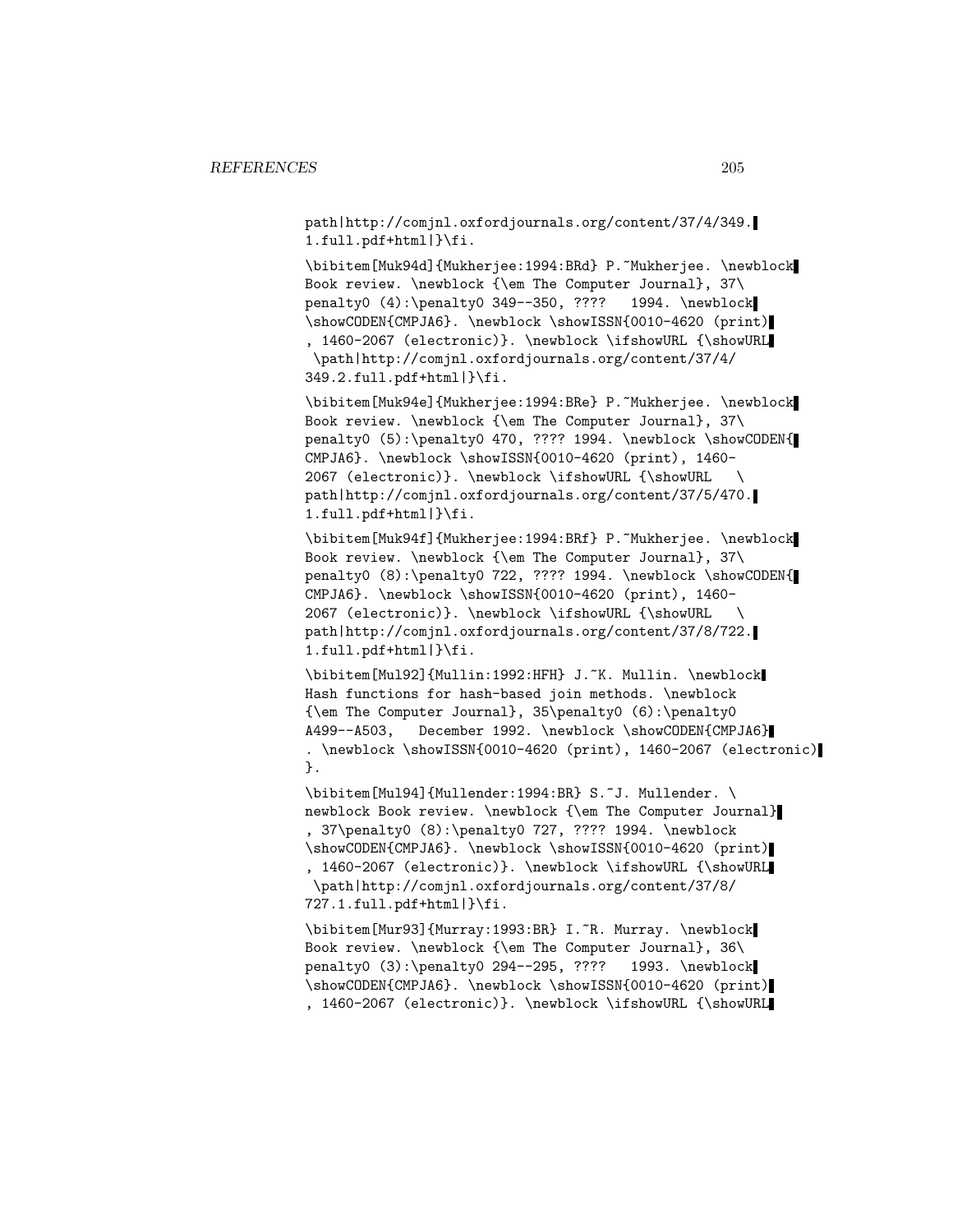\path|http://comjnl.oxfordjournals.org/content/36/3/ 294.2.full.pdf+html|}\fi.

\bibitem[Mur94a]{Murakami:1994:BR} M.~Murakami. \newblock Book review. \newblock {\em The Computer Journal}, 37\ penalty0 (2):\penalty0 152, ???? 1994. \newblock \showCODEN{ CMPJA6}. \newblock \showISSN{0010-4620 (print), 1460- 2067 (electronic)}. \newblock \ifshowURL {\showURL \ path|http://comjnl.oxfordjournals.org/content/37/2/152. 2.full.pdf+html|}\fi.

\bibitem[Mur94b]{Murphy:1994:BRa} D.~Murphy. \newblock Book review. \newblock {\em The Computer Journal}, 37\ penalty0 (2):\penalty0 143--144, ???? 1994. \newblock \showCODEN{CMPJA6}. \newblock \showISSN{0010-4620 (print) , 1460-2067 (electronic)}. \newblock \ifshowURL {\showURL \path|http://comjnl.oxfordjournals.org/content/37/2/ 143.1.full.pdf+html|}\fi.

\bibitem[Mur94c]{Murphy:1994:BRb} D.~Murphy. \newblock Book review. \newblock {\em The Computer Journal}, 37\ penalty0 (2):\penalty0 143--144, ???? 1994. \newblock \showCODEN{CMPJA6}. \newblock \showISSN{0010-4620 (print) , 1460-2067 (electronic)}. \newblock \ifshowURL {\showURL \path|http://comjnl.oxfordjournals.org/content/37/2/ 143.2.full.pdf+html|}\fi.

\bibitem[Mur94d]{Murphy:1994:BR} D.~Murphy. \newblock Book review. \newblock {\em The Computer Journal}, 37\ penalty0 (2):\penalty0 143--144, ???? 1994. \newblock \showCODEN{CMPJA6}. \newblock \showISSN{0010-4620 (print) , 1460-2067 (electronic)}. \newblock \ifshowURL {\showURL \path|http://comjnl.oxfordjournals.org/content/37/2/ 143.3.full.pdf+html|}\fi.

\bibitem[Mur98a]{Murtagh:1998:CC} F.~Murtagh. \newblock Clustering and classification. \newblock {\em The Computer Journal}, 41\penalty0 (8):\penalty0 517, ???? 1998. \ newblock \showCODEN{CMPJA6}. \newblock \showISSN{0010-4620 (print), 1460-2067 (electronic)}. \newblock \ifshowURL {\showURL \path|http://comjnl.oxfordjournals.org/content/ 41/8/517.full.pdf+html|}\fi.

\bibitem[Mur98b]{Murtagh:1998:FSI} F.~Murtagh. \newblock Foreword to special issue on clustering and classification. \newblock {\em The Computer Journal}, 41\penalty0 (8) :\penalty0 517, ???? 1998. \newblock \showCODEN{CMPJA6} . \newblock \showISSN{0010-4620 (print), 1460-2067 (electronic)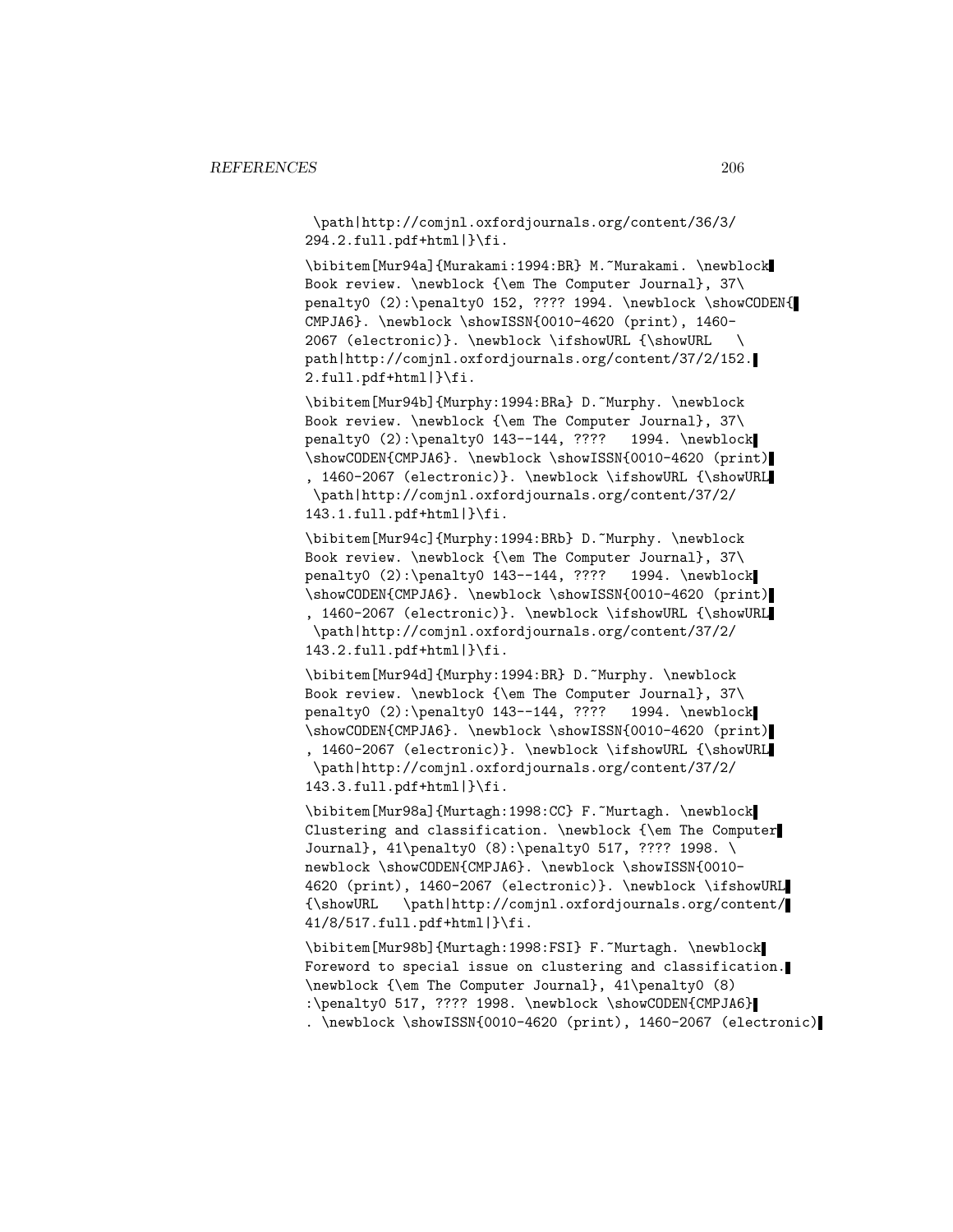}. \newblock \ifshowURL {\showURL \path|http://www3. oup.co.uk/computer\_journal/Volume\_41/Issue\_08/Vol41\_08. body.html#AbstractEditorial|}\fi.

\bibitem[MVL92]{Misic:1992:FSD} V.~Mi{\v{s}}i{\'c}, D.  $\text{Vela}\v{\s}evi{\\c}, \text{ and } B.\text{Lazarevi}\c}. \text{ Newtonal}$ specification of a data dictionary for an extended {ER} data model. \newblock {\em The Computer Journal}, 35\ penalty0 (6):\penalty0 611--622, December 1992. \newblock \showCODEN{CMPJA6}. \newblock \showISSN{0010-4620 (print) , 1460-2067 (electronic)}. \newblock \ifshowURL {\showURL \path|http://comjnl.oxfordjournals.org/content/35/6/ 611.full.pdf+html; http://www3.oup.co.uk/computer\_journal/ Volume\_36/Issue\_06/Vol35\_06.body.html#AbstractMisic|} \fi. \newblock See \cite{Cooke:1992:EFMa}.

\bibitem[MW97]{Memon:1997:RDC} N.~Memon and X.~Wu. \newblock Recent developments in context-based predictive techniques for lossless image compression. \newblock {\em The Computer Journal}, 40\penalty0 (2--3):\penalty0 127--136, ?? ?? 1997. \newblock \showCODEN{CMPJA6}. \newblock \showISSN{ 0010-4620 (print), 1460-2067 (electronic)}. \newblock \ifshowURL {\showURL \path|http://comjnl.oxfordjournals. org/content/40/2\_and\_3/127.full.pdf+html; http://www. oup.co.uk/computer\_journal/Volume\_40/Issue\_02/Vol40\_02. body.html#AbstractMemon; http://www3.oup.co.uk/computer\_ journal/Volume\_40/Issue\_02/Vol40\_03.body.html#AbstractMemon|} \fi.

\bibitem[MWHC96]{Majewski:1996:FPH} Bohdan~S. Majewski, Nicholas~C. Wormald, George Havas, and Zbigniew~J. Czech. \newblock A family of perfect hashing methods. \newblock {\em The Computer Journal}, 39\penalty0 (6):\penalty0 547--554, ???? 1996. \newblock \showCODEN{CMPJA6}. \ newblock \showISSN{0010-4620 (print), 1460-2067 (electronic) }. \newblock \ifshowURL {\showURL \path|http://comjnl. oxfordjournals.org/content/39/6/547.full.pdf+html; http: //www.oup.co.uk/jnls/list/comjnl/hdb/Volume\_39/Issue\_ 06/390547.sgm.abs.html; http://www3.oup.co.uk/computer\_ journal/Volume\_39/Issue\_06/Vol39\_06.body.html#AbstractMajewski|} \fi. \newblock This paper claims the discovery of orderpreserving perfect hashing methods that run in linear time.

\bibitem[MWR98]{Mitchell:1998:DAA} S.~E. Mitchell, A. ~J. Wellings, and A.~Romanovsky. \newblock Distributed atomic actions in {Ada 95}. \newblock {\em The Computer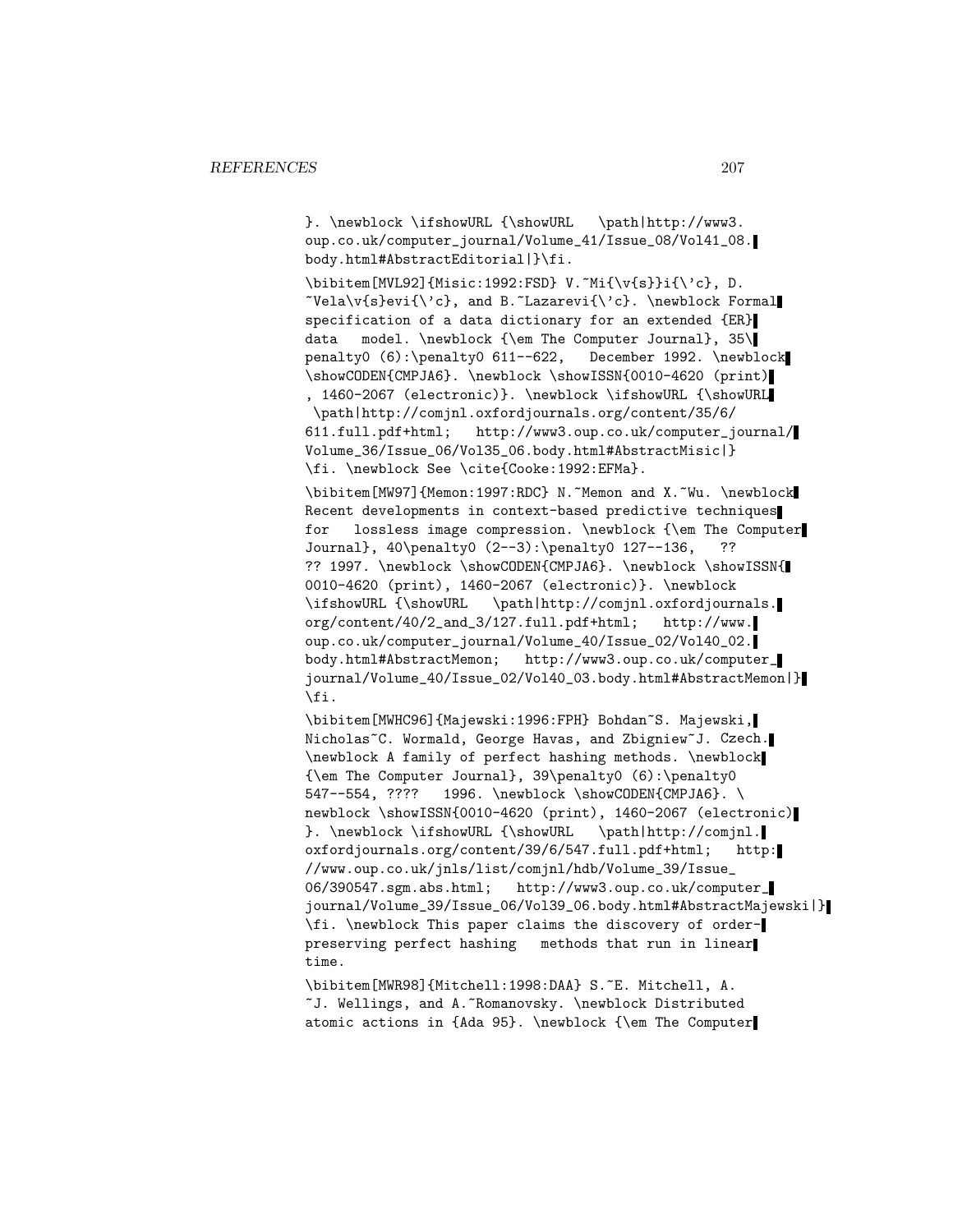Journal}, 41\penalty0 (7):\penalty0 486--502, ???? 1998. \newblock \showCODEN{CMPJA6}. \newblock \showISSN{0010- 4620 (print), 1460-2067 (electronic)}. \newblock \ifshowURL {\showURL \path|http://comjnl.oxfordjournals.org/content/ 41/7/486.full.pdf+html; http://www3.oup.co.uk/computer\_ journal/Volume\_41/Issue\_07/Vol41\_07.body.html#AbstractMitchell|} \fi.

\bibitem[Myc95]{Mycroft:1995:OOT} Alan Mycroft. \newblock Object-oriented type systems. \newblock {\em The Computer Journal}, 38\penalty0 (1):\penalty0 79a--80, ???? 1995. \newblock \showCODEN{CMPJA6}. \newblock \showISSN{0010- 4620 (print), 1460-2067 (electronic)}. \newblock \ifshowURL {\showURL \path|http://comjnl.oxfordjournals.org/content/ 38/1/79-a.full.pdf+html|}\fi.

\bibitem[MZ96]{McDonald:1996:AVP} A.~B. McDonald and T. ~Znati. \newblock {ARP} versus {ES-IS}: Performance evaluation of neighbour-greeting protocols. \newblock {\em The Computer Journal}, 39\penalty0 (10):\penalty0 854--867, ???? 1996. \newblock \showCODEN{CMPJA6}. \newblock \ showISSN{0010-4620 (print), 1460-2067 (electronic)}. \ newblock \ifshowURL {\showURL \path|http://comjnl.oxfordjournals. org/content/39/10/854.full.pdf+html; http://www.oup. co.uk/computer\_journal/Volume\_39/Issue\_10/Vol39\_10.body. html#AbstractMcDonald; http://www3.oup.co.uk/computer\_ journal/Volume\_39/Issue\_10/Vol39\_10.body.html#AbstractMcDonald|} \fi.

\bibitem[Nai97]{Naik:1997:DRT} Kshirasagar Naik. \newblock Designing reliable test architectures for communication protocols. \newblock {\em The Computer Journal}, 40\penalty0 (7):\penalty0 441--456, ???? 1997. \newblock \showCODEN{ CMPJA6}. \newblock \showISSN{0010-4620 (print), 1460- 2067 (electronic)}. \newblock \ifshowURL {\showURL \ path|http://comjnl.oxfordjournals.org/content/40/7/441. full.pdf+html; http://www3.oup.co.uk/computer\_journal/ Volume\_40/Issue\_07/Vol40\_07.body.html#AbstractNaik|}\ fi.

\bibitem[Nar96]{Narayanan:1996:CST} T.~S. Narayanan. \ newblock A class of semi-{\$X\$} tree-based dictionary machines. \newblock {\em The Computer Journal}, 39\penalty0 (1) :\penalty0 45--51, ???? 1996. \newblock \showCODEN{ CMPJA6}. \newblock \showISSN{0010-4620 (print), 1460- 2067 (electronic)}. \newblock \ifshowURL {\showURL \ path|http://comjnl.oxfordjournals.org/content/39/1/45.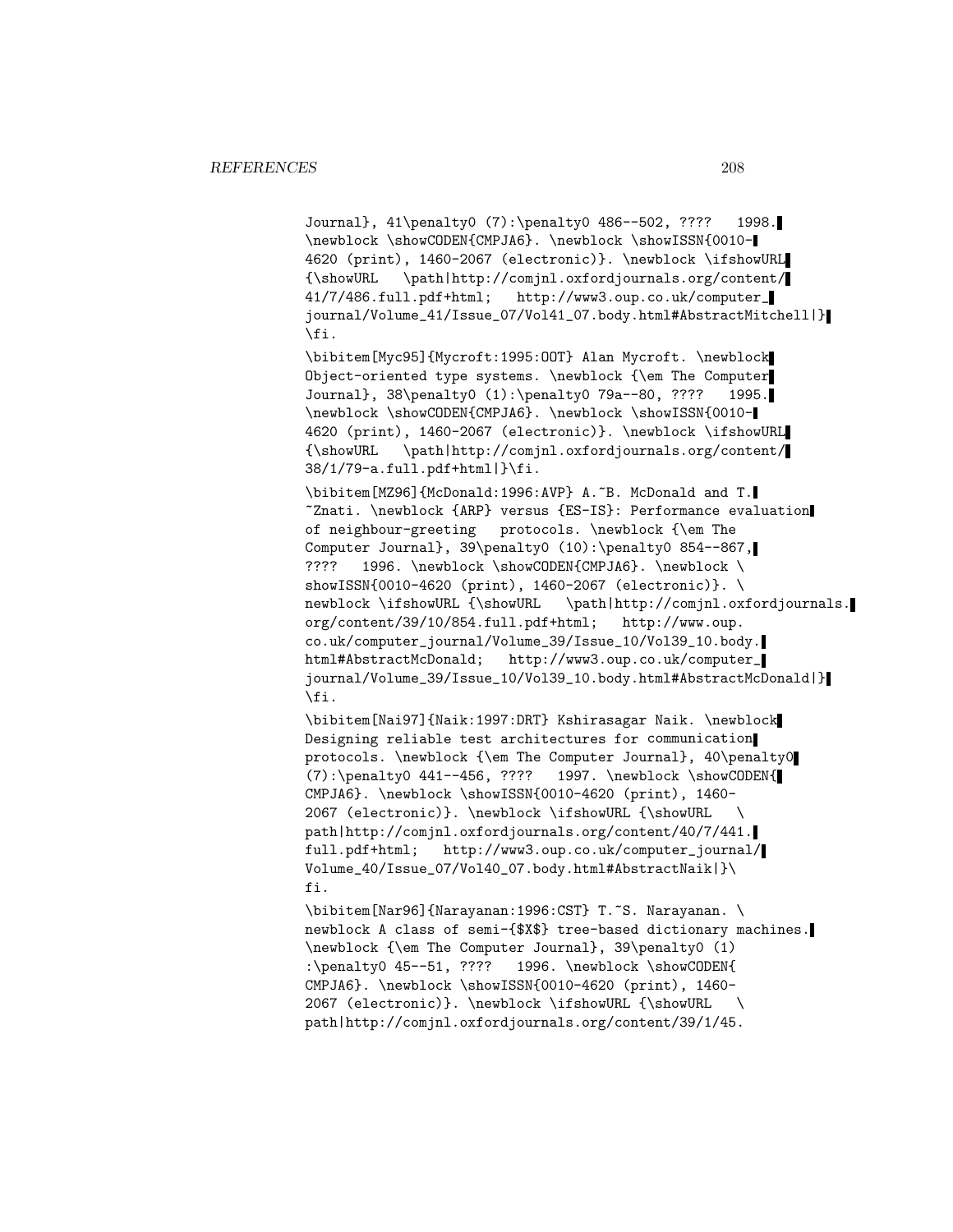full.pdf+html; http://www.oup.co.uk/jnls/list/comjnl/ hdb/Volume\_39/Issue\_01/390045.sgm.abs.html; http:// www3.oup.co.uk/computer\_journal/Volume\_39/Issue\_01/Vol39\_ 01.body.html#AbstractNaryanan|}\fi.

\bibitem[Nau93]{Naur:1993:UTU} P.~Naur. \newblock Understanding {Turing}'s universal machine --- personal style in program description. \newblock {\em The Computer Journal}, 36\ penalty0 (4):\penalty0 351--372, August 1993. \newblock \showCODEN{CMPJA6}. \newblock \showISSN{0010-4620 (print) , 1460-2067 (electronic)}. \newblock \ifshowURL {\showURL \path|http://comjnl.oxfordjournals.org/content/36/4/ 351.full.pdf+html; http://www3.oup.co.uk/computer\_journal/ Volume\_36/Issue\_04/Vol36\_04.body.html#AbstractNaur|}\ fi.

\bibitem[Nau95]{Naur:1995:BR} P.~Naur. \newblock Book review. \newblock {\em The Computer Journal}, 38\penalty0 (10):\penalty0 833--834, ???? 1995. \newblock \showCODEN{ CMPJA6}. \newblock \showISSN{0010-4620 (print), 1460- 2067 (electronic)}. \newblock \ifshowURL {\showURL \ path|http://comjnl.oxfordjournals.org/content/38/10/833. full.pdf+html|}\fi.

\bibitem[NBL95]{Nie:1995:IRC} Jian-Yun Nie, Martin Brisebois, and Fran{\c{c}}oise Lepage. \newblock Information retrieval as counterfactual. \newblock {\em The Computer Journal} , 38\penalty0 (8):\penalty0 643--657, ???? 1995. \newblock \showCODEN{CMPJA6}. \newblock \showISSN{0010-4620 (print) , 1460-2067 (electronic)}. \newblock \ifshowURL {\showURL \path|http://comjnl.oxfordjournals.org/content/38/8/ 643.full.pdf+html; http://www3.oup.co.uk/computer\_journal/ Volume\_38/Issue\_08/Vol38\_08.body.html#AbstractNie|}\fi.

\bibitem[NCR97]{Nixon:1997:BPD} Paddy Nixon, Vinny Cahill, and Fethi Rabhi. \newblock Building parallel and distributed systems. \newblock {\em The Computer Journal}, 40\penalty0 (8):\penalty0 463--464, ???? 1997. \newblock \showCODEN{ CMPJA6}. \newblock \showISSN{0010-4620 (print), 1460- 2067 (electronic)}. \newblock \ifshowURL {\showURL \ path|http://comjnl.oxfordjournals.org/content/40/8/463. full.pdf+html; http://www3.oup.co.uk/computer\_journal/ Volume\_40/Issue\_08/Vol40\_08.body.html#AbstractEditorial|} \fi.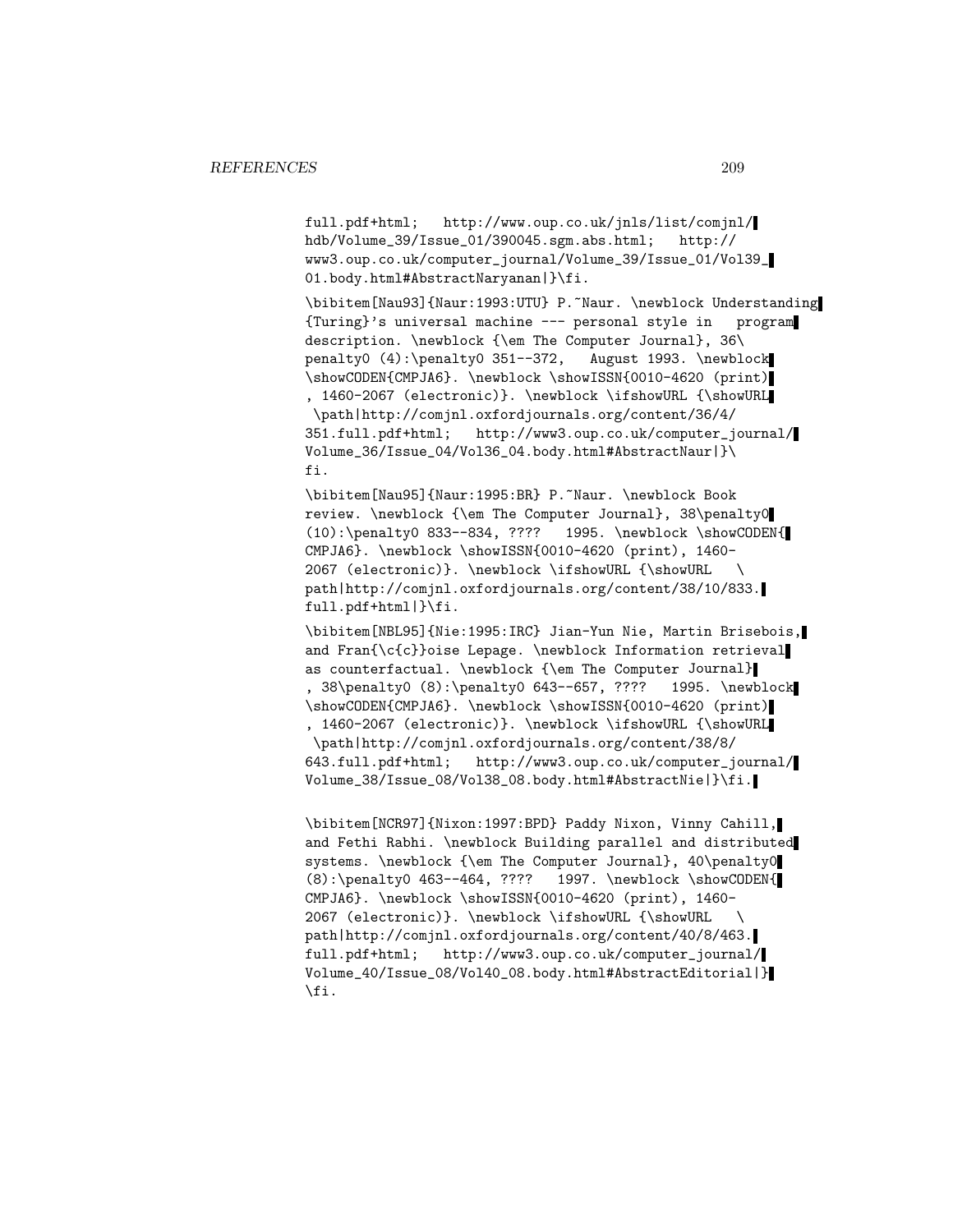\bibitem[NDD96]{Nash:1996:SSQ} Jonathan~M. Nash, Peter~ M. Dew, and Martin~E. Dyer. \newblock A scalable shared queue on a distributed memory machine. \newblock {\em The Computer Journal}, 39\penalty0 (6):\penalty0 483- -495, ???? 1996. \newblock \showCODEN{CMPJA6}. \newblock \showISSN{0010-4620 (print), 1460-2067 (electronic)}. \newblock \ifshowURL {\showURL \path|http://comjnl. oxfordjournals.org/content/39/6/483.full.pdf+html; http: //www.oup.co.uk/jnls/list/comjnl/hdb/Volume\_39/Issue\_ 06/390483.sgm.abs.html; http://www3.oup.co.uk/computer\_ journal/Volume\_39/Issue\_06/Vol39\_06.body.html#AbstractNash|} \fi.

\bibitem[New93]{Newton:1993:BR} M.~Newton. \newblock Book review. \newblock {\em The Computer Journal}, 36\penalty0 (6):\penalty0 598, ???? 1993. \newblock \showCODEN{CMPJA6} . \newblock \showISSN{0010-4620 (print), 1460-2067 (electronic) }. \newblock \ifshowURL {\showURL \path|http://comjnl. oxfordjournals.org/content/36/6/598.1.full.pdf+html|} \fi.

\bibitem[NF94]{Nievergelt:1994:SIE} Jurg Nievergelt and Mike Freeston. \newblock Special issue editorial: Spatial data: applications, concepts, techniques. \newblock {\em The Computer Journal}, 37\penalty0 (1):\penalty0 1--2, ???? 1994. \newblock \showCODEN{CMPJA6}. \newblock \showISSN{0010-4620 (print), 1460-2067 (electronic)}. \newblock \ifshowURL {\showURL \path|http://comjnl. oxfordjournals.org/content/37/1/1.full.pdf+html; http: //www3.oup.co.uk/computer\_journal/Volume\_37/Issue\_01/ Vol37\_01.body.html#AbstractNievergelt|}\fi.

\bibitem[Nip91]{Nipkow:1991:CR} T.~Nipkow. \newblock Constructive rewriting. \newblock {\em The Computer Journal}, 34\penalty0 (1):\penalty0 34--41, February 1991. \newblock \showCODEN{ CMPJA6}. \newblock \showISSN{0010-4620 (print), 1460- 2067 (electronic)}. \newblock \ifshowURL {\showURL \ path|http://comjnl.oxfordjournals.org/content/34/1/34. full.pdf+html; http://www3.oup.co.uk/computer\_journal/ hdb/Volume\_34/Issue\_01/tiff/34.tif; http://www3.oup. co.uk/computer\_journal/hdb/Volume\_34/Issue\_01/tiff/35. tif; http://www3.oup.co.uk/computer\_journal/hdb/Volume\_ 34/Issue\_01/tiff/36.tif; http://www3.oup.co.uk/computer\_ journal/hdb/Volume\_34/Issue\_01/tiff/37.tif; http:// www3.oup.co.uk/computer\_journal/hdb/Volume\_34/Issue\_01/ tiff/38.tif; http://www3.oup.co.uk/computer\_journal/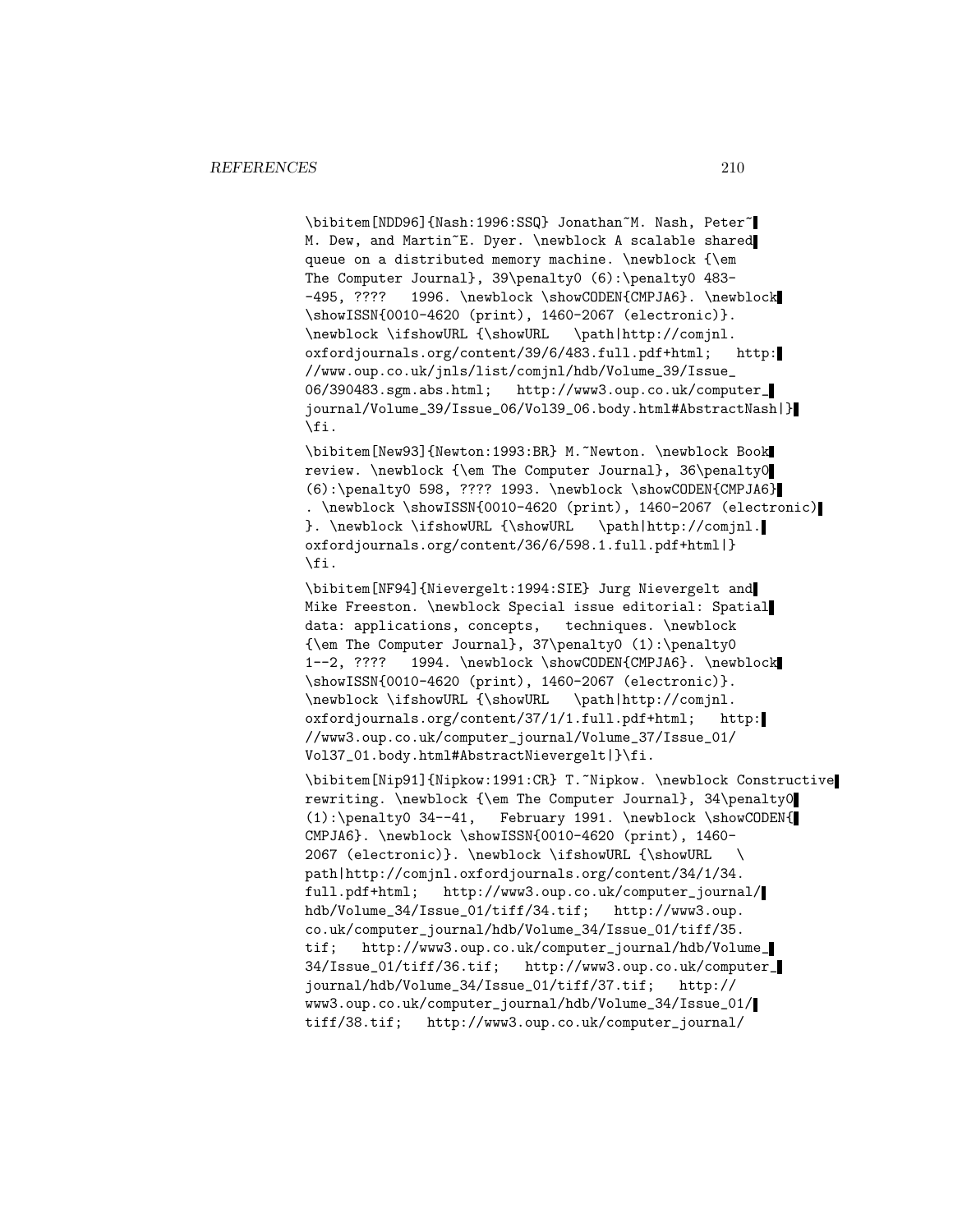hdb/Volume\_34/Issue\_01/tiff/39.tif; http://www3.oup. co.uk/computer\_journal/hdb/Volume\_34/Issue\_01/tiff/40. tif; http://www3.oup.co.uk/computer\_journal/hdb/Volume\_ 34/Issue\_01/tiff/41.tif|}\fi.

\bibitem[NL90]{Ng:1990:CMP} K.~W. Ng and H.~F. Leung. \newblock Competition: a model of {AND-Parallel} execution of logic programs. \newblock {\em The Computer Journal} , 33\penalty0 (3):\penalty0 215--218, June 1990. \newblock \showCODEN{CMPJA6}. \newblock \showISSN{0010-4620 (print) , 1460-2067 (electronic)}. \newblock \ifshowURL {\showURL \path|http://comjnl.oxfordjournals.org/content/33/3/ 215.full.pdf+html; http://www3.oup.co.uk/computer\_journal/ hdb/Volume\_33/Issue\_03/tiff/215.tif; http://www3.oup. co.uk/computer\_journal/hdb/Volume\_33/Issue\_03/tiff/216. tif; http://www3.oup.co.uk/computer\_journal/hdb/Volume\_ 33/Issue\_03/tiff/217.tif; http://www3.oup.co.uk/computer\_ journal/hdb/Volume\_33/Issue\_03/tiff/218.tif|}\fi.

\bibitem[NM90]{Neelamkavil:1990:SGA} F.~Neelamkavil and O. "Mullarney. \newblock Separating graphics from application in the design of user interfaces. \newblock {\em The Computer Journal}, 33\penalty0 (5):\penalty0 437--443, October 1990. \newblock \showCODEN{CMPJA6}. \newblock \showISSN{0010-4620 (print), 1460-2067 (electronic)}. \newblock \ifshowURL {\showURL \path|http://comjnl. oxfordjournals.org/content/33/5/437.full.pdf+html; http: //www3.oup.co.uk/computer\_journal/hdb/Volume\_33/Issue\_ 05/tiff/437.tif; http://www3.oup.co.uk/computer\_journal/ hdb/Volume\_33/Issue\_05/tiff/438.tif; http://www3.oup. co.uk/computer\_journal/hdb/Volume\_33/Issue\_05/tiff/439. tif; http://www3.oup.co.uk/computer\_journal/hdb/Volume\_ 33/Issue\_05/tiff/440.tif; http://www3.oup.co.uk/computer\_ journal/hdb/Volume\_33/Issue\_05/tiff/441.tif; http:/ /www3.oup.co.uk/computer\_journal/hdb/Volume\_33/Issue\_ 05/tiff/442.tif; http://www3.oup.co.uk/computer\_journal/ hdb/Volume\_33/Issue\_05/tiff/443.tif|}\fi.

\bibitem[NMM91]{Naor:1991:PPQ} D.~Naor, C.~U. Martel, and N.~S. Matloff. \newblock Performance of priority queue structures in a virtual memory environment. \newblock {\em The Computer Journal}, 34\penalty0 (5):\penalty0 428--437, October 1991. \newblock \showCODEN{CMPJA6} . \newblock \showISSN{0010-4620 (print), 1460-2067 (electronic) }. \newblock \ifshowURL {\showURL \path|http://comjnl. oxfordjournals.org/content/34/5/428.full.pdf+html; http: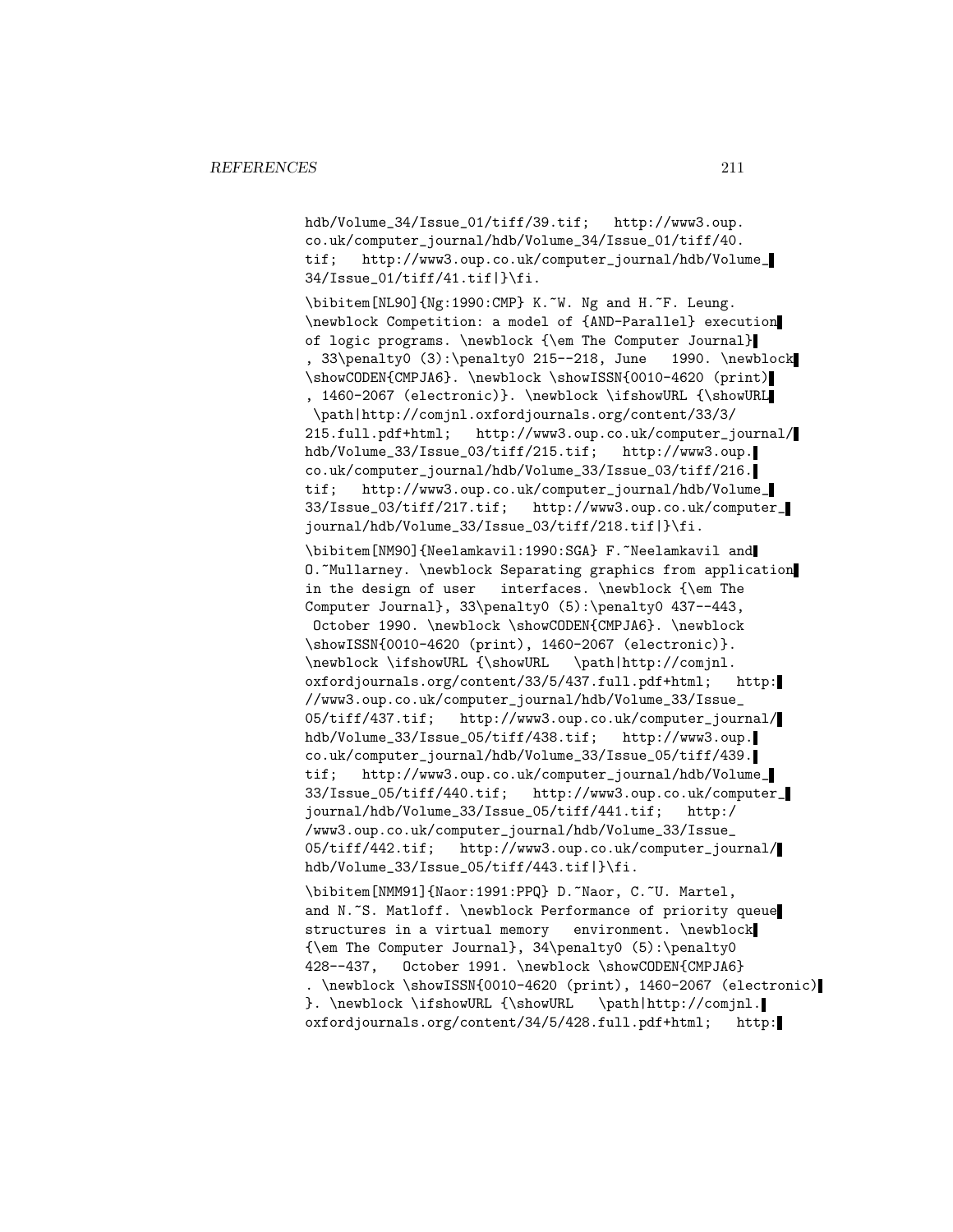//www3.oup.co.uk/computer\_journal/hdb/Volume\_34/Issue\_ 05/tiff/428.tif; http://www3.oup.co.uk/computer\_journal/ hdb/Volume\_34/Issue\_05/tiff/429.tif; http://www3.oup. co.uk/computer\_journal/hdb/Volume\_34/Issue\_05/tiff/430. tif; http://www3.oup.co.uk/computer\_journal/hdb/Volume\_ 34/Issue\_05/tiff/431.tif; http://www3.oup.co.uk/computer\_ journal/hdb/Volume\_34/Issue\_05/tiff/432.tif; http:/ /www3.oup.co.uk/computer\_journal/hdb/Volume\_34/Issue\_ 05/tiff/433.tif; http://www3.oup.co.uk/computer\_journal/ hdb/Volume\_34/Issue\_05/tiff/434.tif; http://www3.oup. co.uk/computer\_journal/hdb/Volume\_34/Issue\_05/tiff/435. tif; http://www3.oup.co.uk/computer\_journal/hdb/Volume\_ 34/Issue\_05/tiff/436.tif; http://www3.oup.co.uk/computer\_ journal/hdb/Volume\_34/Issue\_05/tiff/437.tif|}\fi.

\bibitem[NMW97]{Nevill-Manning:1997:CEU} C.~G. Nevill-Manning and I.<sup>~</sup>H. Witten. \newblock Compression and explanation using hierarchical grammars. \newblock {\em The Computer Journal}, 40\penalty0 (2--3):\penalty0 103--116, ?? ?? 1997. \newblock \showCODEN{CMPJA6}. \newblock \showISSN{ 0010-4620 (print), 1460-2067 (electronic)}. \newblock \ifshowURL {\showURL \path|http://comjnl.oxfordjournals. org/content/40/2\_and\_3/103.full.pdf+html; http://www. oup.co.uk/computer\_journal/Volume\_40/Issue\_02/Vol40\_02. body.html#AbstractNevill; http://www3.oup.co.uk/computer\_ journal/Volume\_40/Issue\_02/Vol40\_02.body.html#AbstractNevill; http://www3.oup.co.uk/computer\_journal/Volume\_40/Issue\_ 02/Vol40\_03.body.html#AbstractNevill|}\fi.

\bibitem[NN97]{Novack:1997:RDL} Steven Novack and Alexandru Nicolau. \newblock Resource-directed loop pipelining: Exposing just enough parallelism. \newblock {\em The Computer Journal}, 40\penalty0 (6):\penalty0 311--321, ???? 1997. \newblock \showCODEN{CMPJA6}. \newblock \showISSN{0010- 4620 (print), 1460-2067 (electronic)}. \newblock \ifshowURL {\showURL \path|http://comjnl.oxfordjournals.org/content/ 40/6/311.full.pdf+html; http://www3.oup.co.uk/computer\_ journal/Volume\_40/Issue\_06/Vol40\_06.body.html#AbstractNovack|} \fi.

\bibitem[NO92a]{Neelamkavil:1992:IEP} F.~Neelamkavil and S.~O'Shea. \newblock Interfacing {Eiffel} and {PCTE}. \newblock {\em The Computer Journal}, 35\penalty0 (5) :\penalty0 A439--??, October 1992. \newblock \showCODEN{ CMPJA6}. \newblock \showISSN{0010-4620 (print), 1460- 2067 (electronic)}. \newblock \ifshowURL {\showURL \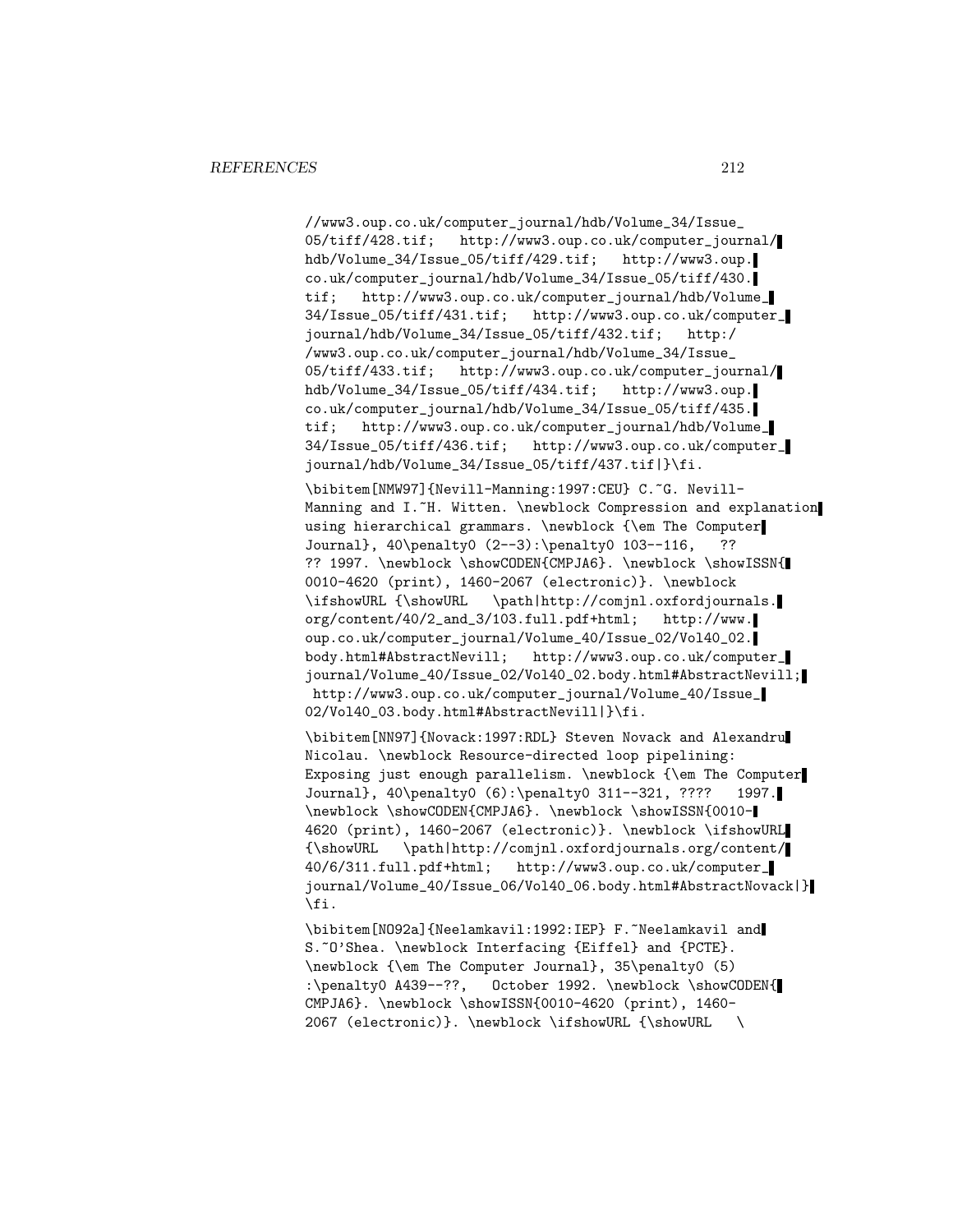path|http://www3.oup.co.uk/computer\_journal/Volume\_35/ Issue\_05/35000A439.sgm.abs.html; http://www3.oup.co. uk/computer\_journal/Volume\_35/Issue\_05/tiff/A439.tif|} \fi.

\bibitem[NO92b]{Ng:1992:SNS} D.~T.~H. Ng and B.~J. Oommen. \newblock Short notes: a short note on doubly-linked list re-organizing heuristics. \newblock {\em The Computer Journal}, 35\penalty0 (5):\penalty0 533--535, October 1992. \newblock \showCODEN{CMPJA6}. \newblock \showISSN{ 0010-4620 (print), 1460-2067 (electronic)}. \newblock \ifshowURL {\showURL \path|http://comjnl.oxfordjournals. org/content/35/5/533.full.pdf+html; http://www3.oup. co.uk/computer\_journal/Volume\_35/Issue\_05/350533.sgm. abs.html; http://www3.oup.co.uk/computer\_journal/Volume\_ 35/Issue\_05/tiff/533.tif; http://www3.oup.co.uk/computer\_ journal/Volume\_35/Issue\_05/tiff/534.tif; http://www3. oup.co.uk/computer\_journal/Volume\_35/Issue\_05/tiff/535. tif|}\fi.

\bibitem[Nob91]{Noble:1991:SWD} F.~Noble. \newblock Seven ways to develop office systems: a managerial comparison of office system development methodologies. \newblock {\em The Computer Journal}, 34\penalty0 (2):\penalty0 113--121, April 1991. \newblock \showCODEN{CMPJA6}. \newblock \showISSN{0010-4620 (print), 1460-2067 (electronic) }. \newblock \ifshowURL {\showURL \path|http://comjnl. oxfordjournals.org/content/34/2/113.full.pdf+html; http: //www3.oup.co.uk/computer\_journal/hdb/Volume\_34/Issue\_ 02/tiff/113.tif; http://www3.oup.co.uk/computer\_journal/ hdb/Volume\_34/Issue\_02/tiff/114.tif; http://www3.oup. co.uk/computer\_journal/hdb/Volume\_34/Issue\_02/tiff/115. tif; http://www3.oup.co.uk/computer\_journal/hdb/Volume\_ 34/Issue\_02/tiff/116.tif; http://www3.oup.co.uk/computer\_ journal/hdb/Volume\_34/Issue\_02/tiff/117.tif; http:/ /www3.oup.co.uk/computer\_journal/hdb/Volume\_34/Issue\_ 02/tiff/118.tif; http://www3.oup.co.uk/computer\_journal/ hdb/Volume\_34/Issue\_02/tiff/119.tif; http://www3.oup. co.uk/computer\_journal/hdb/Volume\_34/Issue\_02/tiff/120. tif; http://www3.oup.co.uk/computer\_journal/hdb/Volume\_ 34/Issue\_02/tiff/121.tif|}\fi.

\bibitem[Nob92]{Noble:1992:OIS} Faith Noble. \newblock Office information systems. \newblock {\em The Computer Journal}, 35\penalty0 (1):\penalty0 70, February 1992. \newblock \showCODEN{CMPJA6}. \newblock \showISSN{0010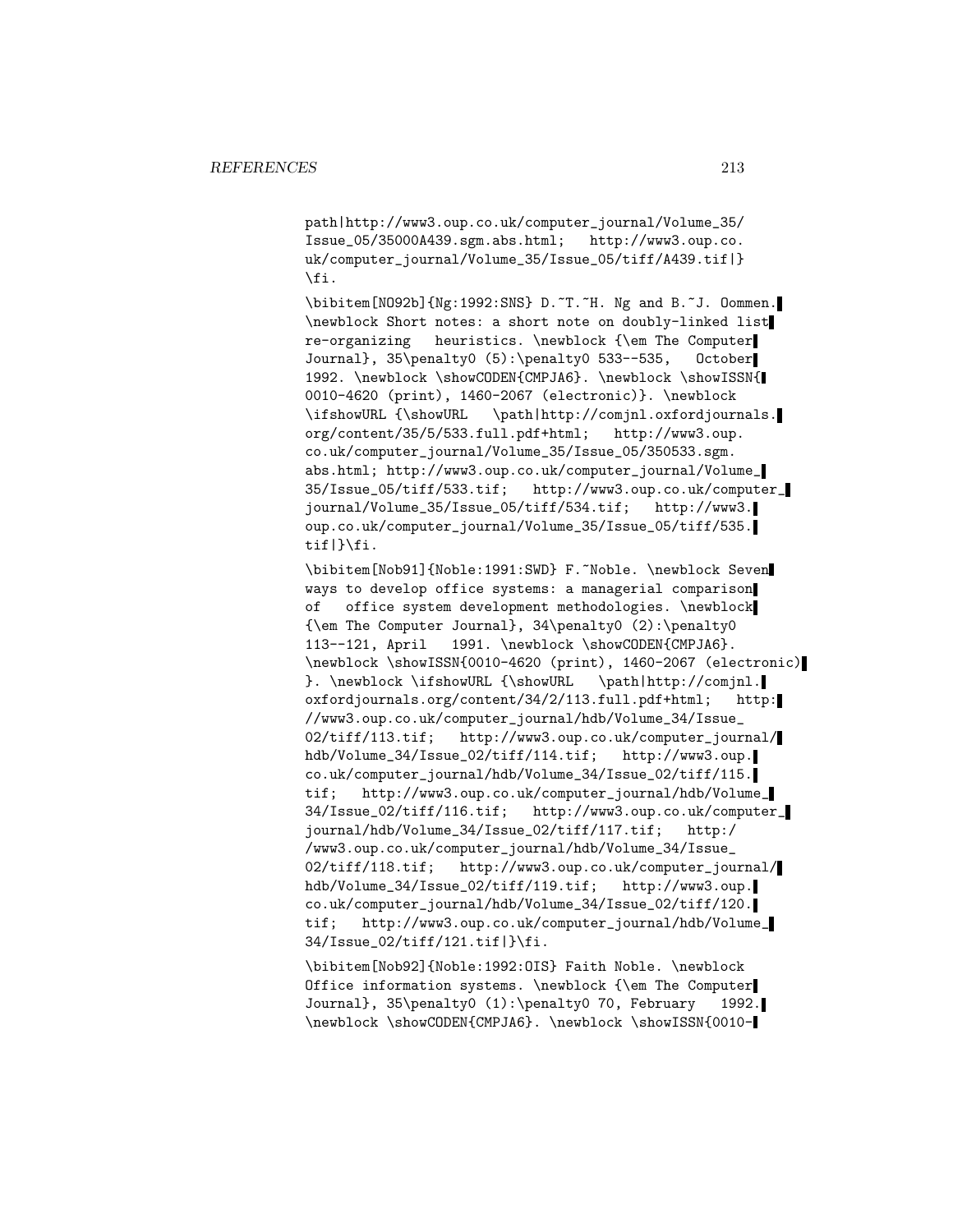4620 (print), 1460-2067 (electronic)}. \newblock \ifshowURL {\showURL \path|http://comjnl.oxfordjournals.org/content/ 35/1/70.full.pdf+html|}\fi.

\bibitem[Nor94]{Nori:1994:BR} K.~V. Nori. \newblock Book review. \newblock {\em The Computer Journal}, 37\penalty0 (8):\penalty0 725--726, ???? 1994. \newblock \showCODEN{ CMPJA6}. \newblock \showISSN{0010-4620 (print), 1460- 2067 (electronic)}. \newblock \ifshowURL {\showURL \ path|http://comjnl.oxfordjournals.org/content/37/8/725. 2.full.pdf+html|}\fi.

\bibitem[Nor95a]{Nori:1995:BRa} K.~V. Nori. \newblock Book review. \newblock {\em The Computer Journal}, 38\ penalty0 (9):\penalty0 751--752, ???? 1995. \newblock \showCODEN{CMPJA6}. \newblock \showISSN{0010-4620 (print) , 1460-2067 (electronic)}. \newblock \ifshowURL {\showURL \path|http://comjnl.oxfordjournals.org/content/38/9/ 751.full.pdf+html|}\fi.

\bibitem[Nor95b]{Nori:1995:BRb} K.~V. Nori. \newblock Book review. \newblock {\em The Computer Journal}, 38\ penalty0 (10):\penalty0 832--833, ???? 1995. \newblock \showCODEN{CMPJA6}. \newblock \showISSN{0010-4620 (print) , 1460-2067 (electronic)}. \newblock \ifshowURL {\showURL \path|http://comjnl.oxfordjournals.org/content/38/10/ 832.full.pdf+html|}\fi.

\bibitem[NP90]{Neal:1990:YMC} L.~R. Neal and M.~L.~V. Pitteway. \newblock Yet more circle generators. \newblock {\em The Computer Journal}, 33\penalty0 (5):\penalty0 408--411, October 1990. \newblock \showCODEN{CMPJA6} . \newblock \showISSN{0010-4620 (print), 1460-2067 (electronic) }. \newblock \ifshowURL {\showURL \path|http://comjnl. oxfordjournals.org/content/33/5/408.full.pdf+html; http: //www3.oup.co.uk/computer\_journal/hdb/Volume\_33/Issue\_ 05/tiff/408.tif; http://www3.oup.co.uk/computer\_journal/ hdb/Volume\_33/Issue\_05/tiff/409.tif; http://www3.oup. co.uk/computer\_journal/hdb/Volume\_33/Issue\_05/tiff/410. tif; http://www3.oup.co.uk/computer\_journal/hdb/Volume\_ 33/Issue\_05/tiff/411.tif|}\fi.

\bibitem[NR92]{Nevalainen:1992:IHS} 0.~Nevalainen and T. Aaita. \newblock An internal hybrid sort algorithm revisited. \newblock {\em The Computer Journal}, 35\penalty0  $(2): \penalty0 177--183, April 1992. \newblock \showCODEN{$ CMPJA6}. \newblock \showISSN{0010-4620 (print), 1460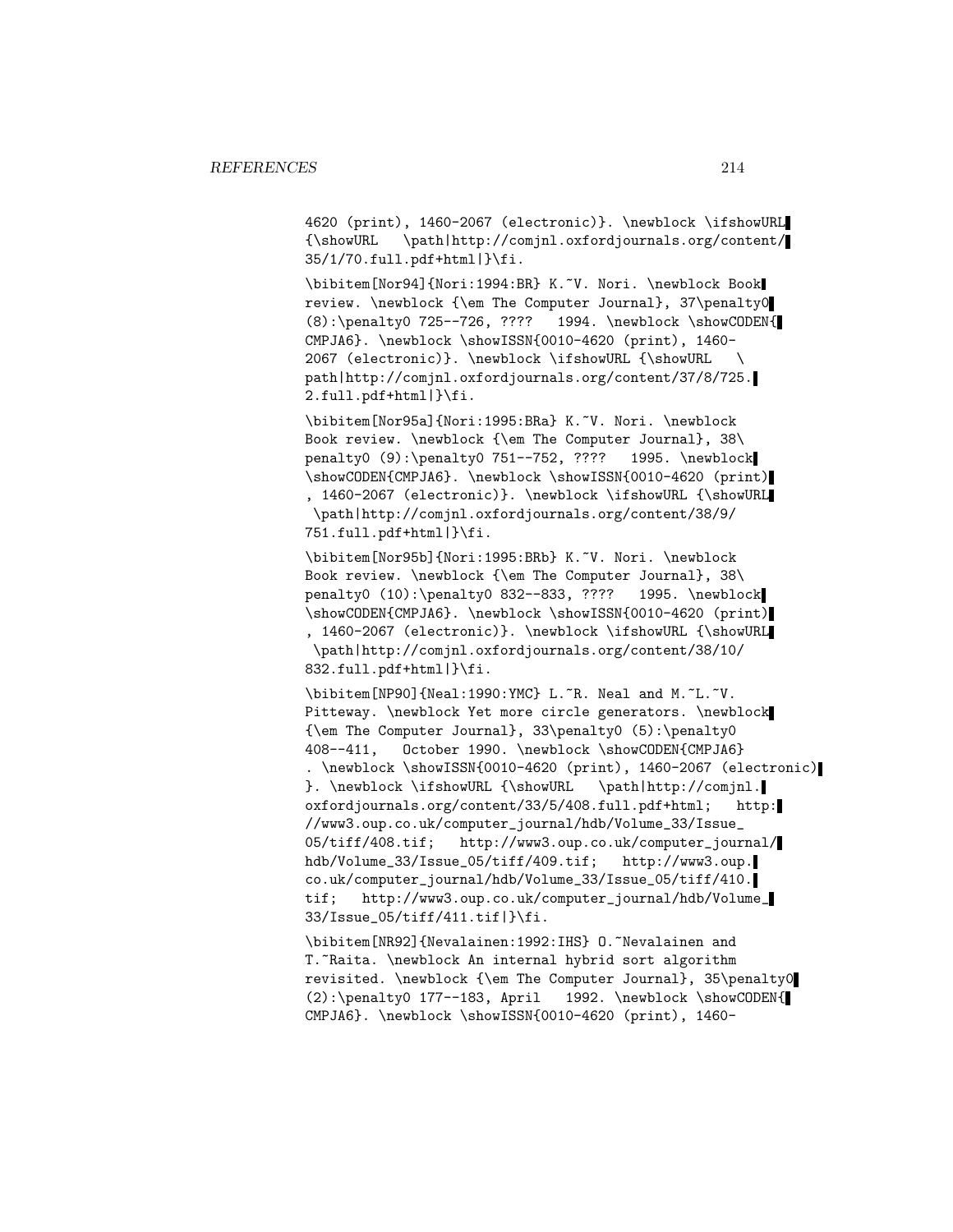2067 (electronic)}. \newblock \ifshowURL {\showURL \ path|http://comjnl.oxfordjournals.org/content/35/2/177. full.pdf+html; http://www3.oup.co.uk/computer\_journal/ Volume\_35/Issue\_02/Vol35\_02.body.html#AbstractNevalainen|} \fi.

\bibitem[NW93]{Nievergelt:1993:GFS} J.~Nievergelt and P. "Widmayer. \newblock Guard files: Stabbing and intersection queries on fat spatial objects. \newblock {\em The Computer Journal}, 36\penalty0 (2):\penalty0 107--116, April 1993. \newblock \showCODEN{CMPJA6}. \newblock \showISSN{ 0010-4620 (print), 1460-2067 (electronic)}. \newblock \ifshowURL {\showURL \path|http://comjnl.oxfordjournals. org/content/36/2/107.full.pdf+html; http://www3.oup. co.uk/computer\_journal/Volume\_36/Issue\_02/Vol36\_02.body. html#AbstractNievergelt|}\fi.

\bibitem[Obe92]{Obeid:1992:NRL} N.~Obeid. \newblock Nonmonotonic reasoning: Logical foundation of commonsense. \newblock {\em The Computer Journal}, 35\penalty0 (2):\penalty0 147, April 1992. \newblock \showCODEN{CMPJA6}. \newblock \showISSN{0010-4620 (print), 1460-2067 (electronic)}. \newblock \ifshowURL {\showURL \path|http://comjnl. oxfordjournals.org/content/35/2/147.full.pdf+html|}\fi.

\bibitem[OD91]{ODocherty:1991:MIS} M.~H. O'Docherty and C. "N. Daskalakis. \newblock Multimedia information systems --- the management and semantic retrieval of all electronic data types. \newblock {\em The Computer Journal}, 34\ penalty0 (3):\penalty0 225--238, June 1991. \newblock \showCODEN{CMPJA6}. \newblock \showISSN{0010-4620 (print) , 1460-2067 (electronic)}. \newblock \ifshowURL {\showURL \path|http://comjnl.oxfordjournals.org/content/34/3/ 225.full.pdf+html; http://www3.oup.co.uk/computer\_journal/ hdb/Volume\_34/Issue\_03/tiff/225.tif; http://www3.oup. co.uk/computer\_journal/hdb/Volume\_34/Issue\_03/tiff/226. tif; http://www3.oup.co.uk/computer\_journal/hdb/Volume\_ 34/Issue\_03/tiff/227.tif; http://www3.oup.co.uk/computer\_ journal/hdb/Volume\_34/Issue\_03/tiff/228.tif; http:/ /www3.oup.co.uk/computer\_journal/hdb/Volume\_34/Issue\_ 03/tiff/229.tif; http://www3.oup.co.uk/computer\_journal/ hdb/Volume\_34/Issue\_03/tiff/230.tif; http://www3.oup. co.uk/computer\_journal/hdb/Volume\_34/Issue\_03/tiff/231. tif; http://www3.oup.co.uk/computer\_journal/hdb/Volume\_ 34/Issue\_03/tiff/232.tif; http://www3.oup.co.uk/computer\_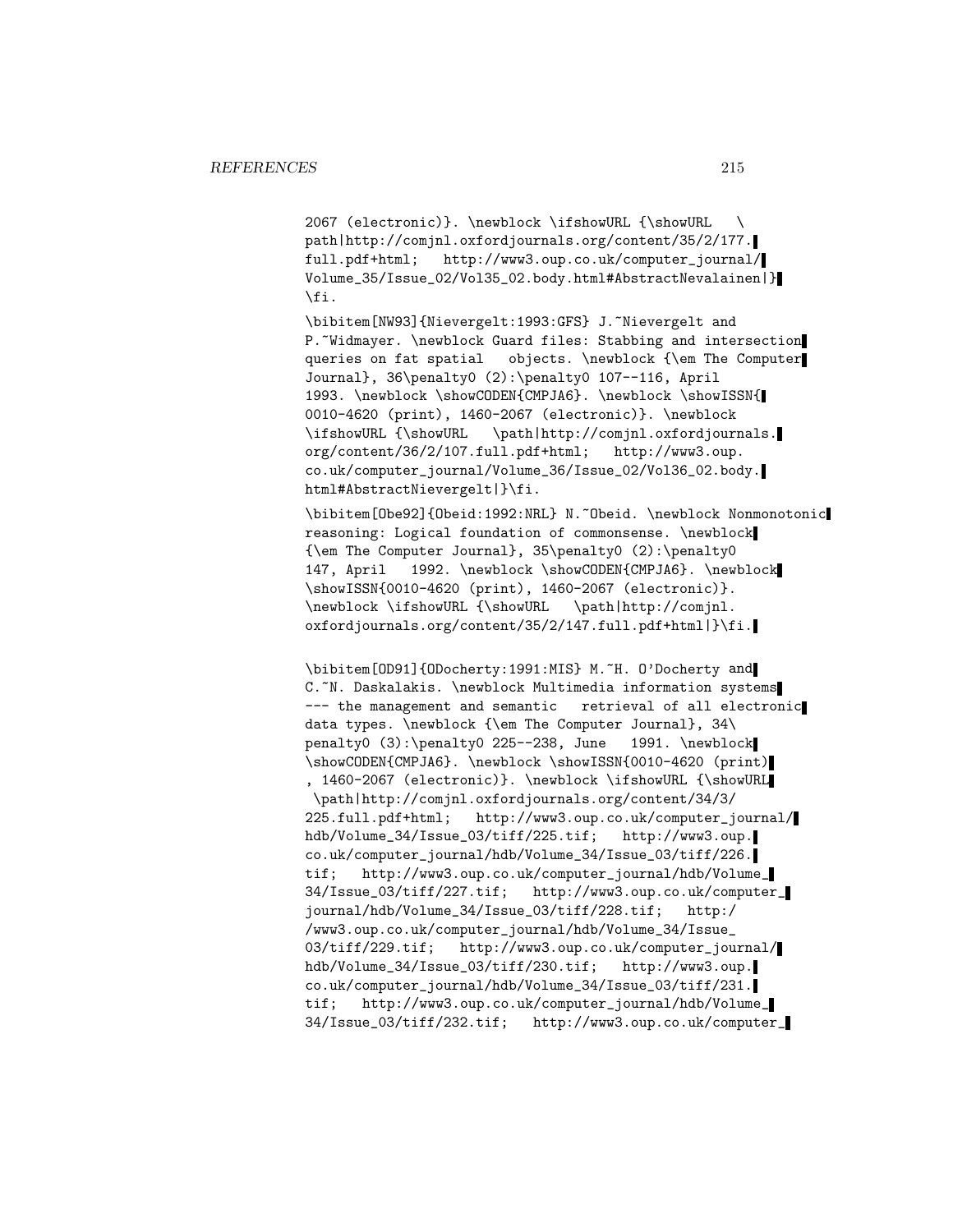journal/hdb/Volume\_34/Issue\_03/tiff/233.tif; http:/ /www3.oup.co.uk/computer\_journal/hdb/Volume\_34/Issue\_ 03/tiff/234.tif; http://www3.oup.co.uk/computer\_journal/ hdb/Volume\_34/Issue\_03/tiff/235.tif; http://www3.oup. co.uk/computer\_journal/hdb/Volume\_34/Issue\_03/tiff/236. t.

\bibitem[OF93]{Oommen:1993:FLA} B.~John Oommen and Chris Fothergill. \newblock Fast learning automaton-based image examination and retrieval. \newblock {\em The Computer Journal}, 36\penalty0 (6):\penalty0 542--553, December 1993. \newblock \showCODEN{CMPJA6}. \newblock \showISSN{ 0010-4620 (print), 1460-2067 (electronic)}. \newblock \ifshowURL {\showURL \path|http://comjnl.oxfordjournals. org/content/36/6/542.full.pdf+html; http://www3.oup. co.uk/computer\_journal/Volume\_36/Issue\_06/Vol36\_06.body. html#AbstractOommen|}\fi.

\bibitem[Oka98]{Oka:1998:SMC} Ryuichi Oka. \newblock Spotting method for classification of real world data. \newblock {\em The Computer Journal}, 41\penalty0 (8):\penalty0 559--565, ???? 1998. \newblock \showCODEN{CMPJA6}. \ newblock \showISSN{0010-4620 (print), 1460-2067 (electronic) }. \newblock \ifshowURL {\showURL \path|http://comjnl. oxfordjournals.org/content/41/8/559.full.pdf+html; http: //www3.oup.co.uk/computer\_journal/Volume\_41/Issue\_08/ Vol41\_08.body.html#AbstractOka|}\fi.

\bibitem[OKMS96]{Ould-Khaoua:1996:CEH} M.~Ould-Khaoua, L. "M. MacKenzie, and R. "Sotudeh. \newblock Comparative evaluation of hypermesh and multi-stage interconnection networks. \newblock {\em The Computer Journal}, 39\penalty0 (3):\penalty0 232--240, ???? 1996. \newblock \showCODEN{ CMPJA6}. \newblock \showISSN{0010-4620 (print), 1460- 2067 (electronic)}. \newblock \ifshowURL {\showURL \ path|http://comjnl.oxfordjournals.org/content/39/3/232. full.pdf+html; http://www.oup.co.uk/jnls/list/comjnl/ hdb/Volume\_39/Issue\_03/390232.sgm.abs.html; http:// www3.oup.co.uk/computer\_journal/Volume\_39/Issue\_03/Vol39\_ 03.body.html#AbstractOuld|}\fi.

\bibitem[Ole91]{Olerup:1991:DAC} A.~Olerup. \newblock Design approaches: a comparative study of information system design and architectural design. \newblock { \em The Computer Journal}, 34\penalty0 (3):\penalty0 215- -224, June 1991. \newblock \showCODEN{CMPJA6}. \newblock \showISSN{0010-4620 (print), 1460-2067 (electronic)}.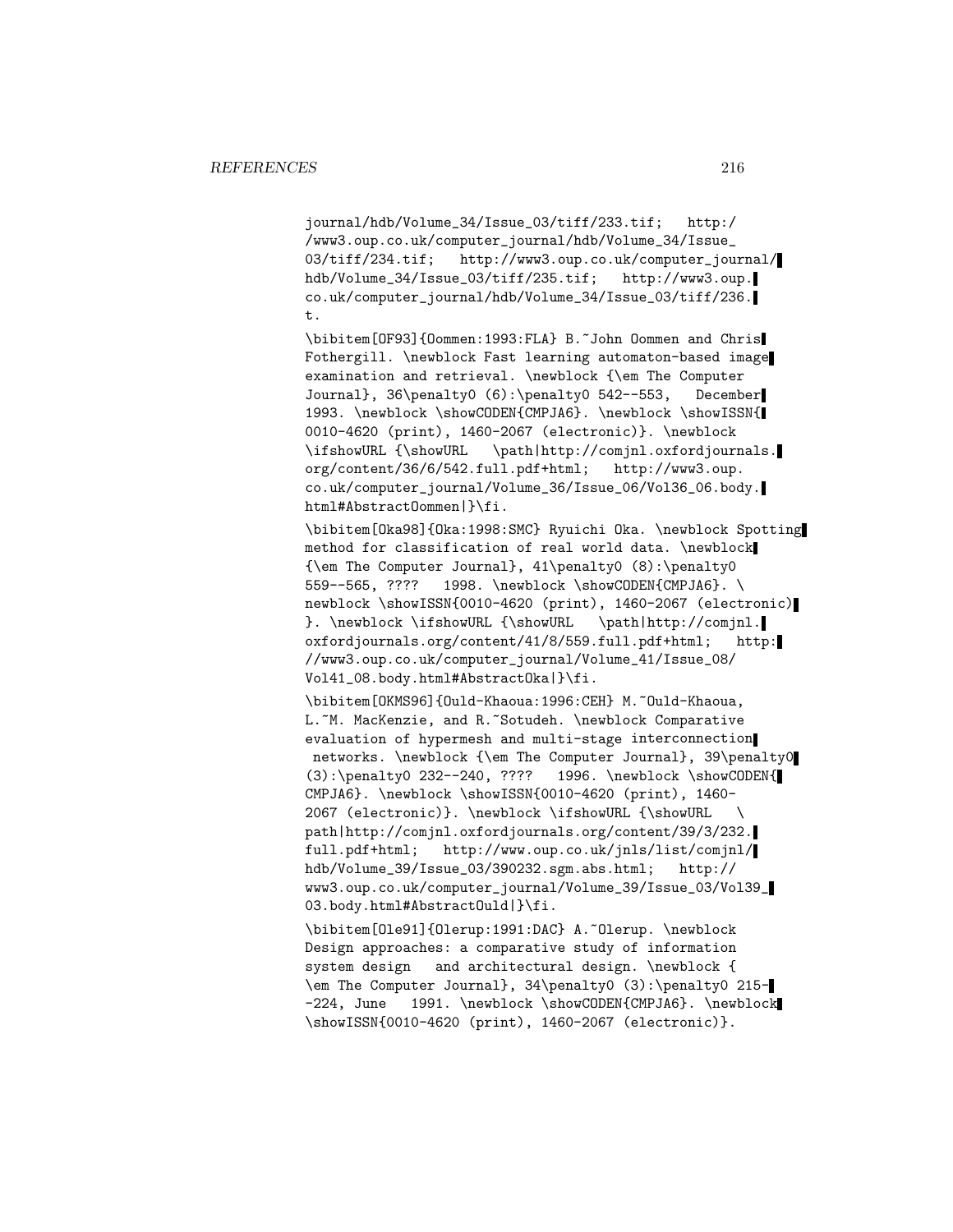\newblock \ifshowURL {\showURL \path|http://comjnl. oxfordjournals.org/content/34/3/215.full.pdf+html; http: //www3.oup.co.uk/computer\_journal/hdb/Volume\_34/Issue\_ 03/tiff/215.tif; http://www3.oup.co.uk/computer\_journal/ hdb/Volume\_34/Issue\_03/tiff/216.tif; http://www3.oup. co.uk/computer\_journal/hdb/Volume\_34/Issue\_03/tiff/217. tif; http://www3.oup.co.uk/computer\_journal/hdb/Volume\_ 34/Issue\_03/tiff/218.tif; http://www3.oup.co.uk/computer\_ journal/hdb/Volume\_34/Issue\_03/tiff/219.tif; http:/ /www3.oup.co.uk/computer\_journal/hdb/Volume\_34/Issue\_ 03/tiff/220.tif; http://www3.oup.co.uk/computer\_journal/ hdb/Volume\_34/Issue\_03/tiff/221.tif; http://www3.oup. co.uk/computer\_journal/hdb/Volume\_34/Issue\_03/tiff/222. tif; http://www3.oup.co.uk/computer\_journal/hdb/Volume\_ 34/Issue\_03/tiff/223.tif; http://www3.oup.co.uk/computer\_ journal/hdb/Volume\_34/Issue\_03/tiff/224.tif|}\fi.

\bibitem[OM91]{Oommen:1991:SAS} B.~J. Oommen and D.~C. ~Y. Ma. \newblock Stochastic automata solutions to the object partitioning problem. \newblock {\em The Computer Journal}, 34\penalty0 (6):\penalty0 A105--A120, December 1991. \newblock \showCODEN{CMPJA6}. \newblock \showISSN{ 0010-4620 (print), 1460-2067 (electronic)}.

\bibitem[ON90]{Oommen:1990:GRP} B.~J. Oommen and D.~T. ~H. Ng. \newblock On generating random permutations with arbitrary distributions. \newblock {\em The Computer Journal} , 33\penalty0 (4):\penalty0 368--374, August 1990. \ newblock \showCODEN{CMPJA6}. \newblock \showISSN{0010-4620 (print), 1460-2067 (electronic)}. \newblock \ifshowURL {\showURL \path|http://comjnl.oxfordjournals.org/content/ 33/4/368.full.pdf+html; http://www3.oup.co.uk/computer\_ journal/hdb/Volume\_33/Issue\_04/tiff/368.tif; http:/ /www3.oup.co.uk/computer\_journal/hdb/Volume\_33/Issue\_ 04/tiff/369.tif; http://www3.oup.co.uk/computer\_journal/ hdb/Volume\_33/Issue\_04/tiff/370.tif; http://www3.oup. co.uk/computer\_journal/hdb/Volume\_33/Issue\_04/tiff/371. tif; http://www3.oup.co.uk/computer\_journal/hdb/Volume\_ 33/Issue\_04/tiff/372.tif; http://www3.oup.co.uk/computer\_ journal/hdb/Volume\_33/Issue\_04/tiff/373.tif; http:/ /www3.oup.co.uk/computer\_journal/hdb/Volume\_33/Issue\_ 04/tiff/374.tif|}\fi.

\bibitem[O'N92]{ONeill:1992:SNA} G.~O'Neill. \newblock Short note: Automatic translation of {VDM} specifications into {Standard ML} programs. \newblock {\em The Computer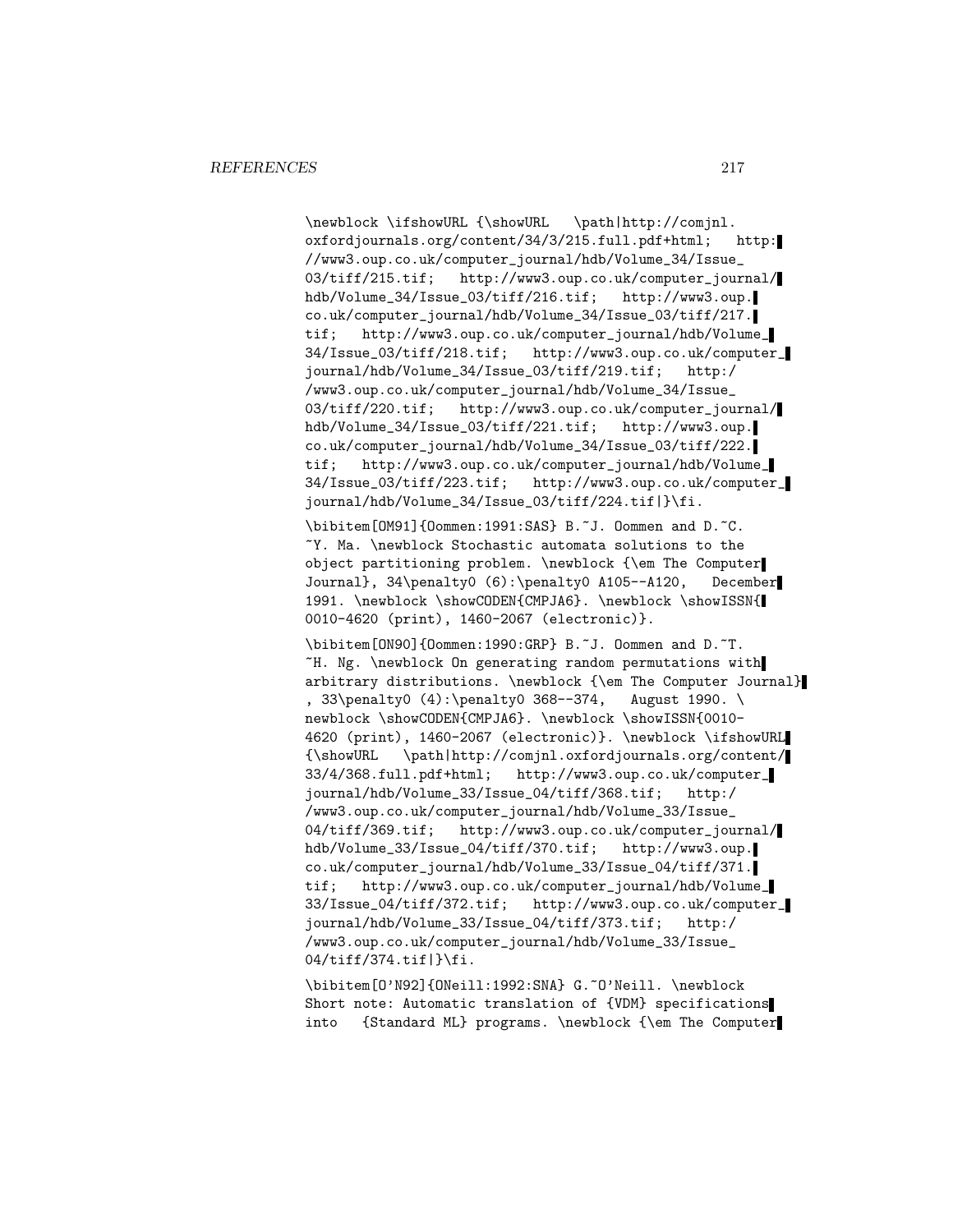Journal}, 35\penalty0 (6):\penalty0 623--624, December 1992. \newblock \showCODEN{CMPJA6}. \newblock \showISSN{ 0010-4620 (print), 1460-2067 (electronic)}. \newblock \ifshowURL {\showURL \path|http://comjnl.oxfordjournals. org/content/35/6/623.full.pdf+html; http://www3.oup. co.uk/computer\_journal/hdb/Volume\_35/Issue\_06/tiff/623. tif; http://www3.oup.co.uk/computer\_journal/hdb/Volume\_ 35/Issue\_06/tiff/624.tif|}\fi.

\bibitem[ON94]{Oommen:1994:NTE} B.~J. Oommen and D.~T. ~H. Ng. \newblock A new technique for enhancing linkedlist data retrieval: Reorganize data using artificially synthesized queries. \newblock {\em The Computer Journal} , 37\penalty0 (7):\penalty0 598--609, ???? 1994. \newblock \showCODEN{CMPJA6}. \newblock \showISSN{0010-4620 (print) , 1460-2067 (electronic)}. \newblock \ifshowURL {\showURL \path|http://comjnl.oxfordjournals.org/content/37/7/ 598.full.pdf+html; http://www3.oup.co.uk/computer\_journal/ Volume\_37/Issue\_07/Vol37\_07.body.html#AbstractOommen|} \fi.

\bibitem[Ong98]{Ong:1998:BR} C.-H.~L. Ong. \newblock Book review. \newblock {\em The Computer Journal}, 41\penalty0 (1):\penalty0 65--66, ???? 1998. \newblock \showCODEN{ CMPJA6}. \newblock \showISSN{0010-4620 (print), 1460- 2067 (electronic)}. \newblock \ifshowURL {\showURL \ path|http://comjnl.oxfordjournals.org/content/41/1/65. full.pdf+html|}\fi.

\bibitem[Oom93]{Oommen:1993:TIC} B.~J. Oommen. \newblock Transforming ill-conditioned constrained problems using projections. \newblock {\em The Computer Journal}, 36\ penalty0 (3):\penalty0 282--285, June 1993. \newblock \showCODEN{CMPJA6}. \newblock \showISSN{0010-4620 (print) , 1460-2067 (electronic)}. \newblock \ifshowURL {\showURL \path|http://comjnl.oxfordjournals.org/content/36/3/ 282.full.pdf+html; http://www3.oup.co.uk/computer\_journal/ Volume\_36/Issue\_03/Vol36\_03.body.html#AbstractOommen|} \fi.

\bibitem[OOW91]{Olariu:1991:MDE} S.~Olariu, C.~M. Overstreet, and Z.~Wenn. \newblock A mergeable double-ended priority queue. \newblock {\em The Computer Journal}, 34\penalty0 (5):\penalty0 423--427, October 1991. \newblock \showCODEN{ CMPJA6}. \newblock \showISSN{0010-4620 (print), 1460- 2067 (electronic)}. \newblock \ifshowURL {\showURL \ path|http://comjnl.oxfordjournals.org/content/34/5/423.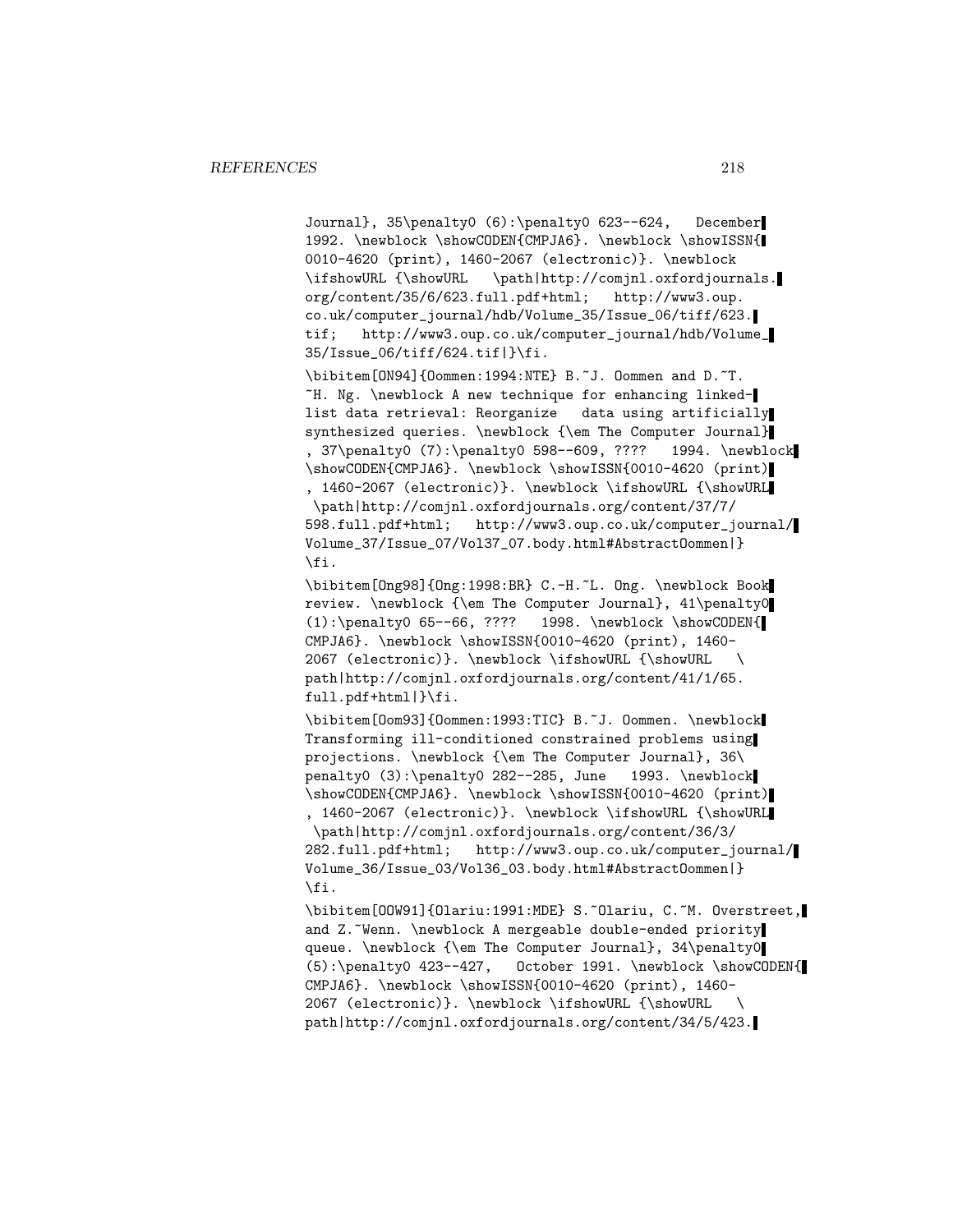full.pdf+html; http://www3.oup.co.uk/computer\_journal/ hdb/Volume\_34/Issue\_05/tiff/423.tif; http://www3.oup. co.uk/computer\_journal/hdb/Volume\_34/Issue\_05/tiff/424. tif; http://www3.oup.co.uk/computer\_journal/hdb/Volume\_ 34/Issue\_05/tiff/425.tif; http://www3.oup.co.uk/computer\_ journal/hdb/Volume\_34/Issue\_05/tiff/426.tif; http:/ /www3.oup.co.uk/computer\_journal/hdb/Volume\_34/Issue\_ 05/tiff/427.tif|}\fi.

\bibitem[Orm91]{Orman:1991:CMD} L.~Orman. \newblock Constraint maintenance as a data model design criterion. \newblock {\em The Computer Journal}, 34\penalty0 (1):\penalty0 73--79, February 1991. \newblock \showCODEN{CMPJA6} . \newblock \showISSN{0010-4620 (print), 1460-2067 (electronic) }. \newblock \ifshowURL {\showURL \path|http://comjnl. oxfordjournals.org/content/34/1/73.full.pdf+html; http: //www3.oup.co.uk/computer\_journal/hdb/Volume\_34/Issue\_ 01/tiff/73.tif; http://www3.oup.co.uk/computer\_journal/ hdb/Volume\_34/Issue\_01/tiff/74.tif; http://www3.oup. co.uk/computer\_journal/hdb/Volume\_34/Issue\_01/tiff/75. tif; http://www3.oup.co.uk/computer\_journal/hdb/Volume\_ 34/Issue\_01/tiff/76.tif; http://www3.oup.co.uk/computer\_ journal/hdb/Volume\_34/Issue\_01/tiff/77.tif; http:// www3.oup.co.uk/computer\_journal/hdb/Volume\_34/Issue\_01/ tiff/78.tif; http://www3.oup.co.uk/computer\_journal/ hdb/Volume\_34/Issue\_01/tiff/79.tif|}\fi.

\bibitem[O'S94]{OShea:1994:SVV} Greg O'Shea. \newblock On the specification, validation and verification of security in access control systems. \newblock {\em The Computer Journal}, 37\penalty0 (5):\penalty0 437--448, ???? 1994. \newblock \showCODEN{CMPJA6}. \newblock \showISSN{0010- 4620 (print), 1460-2067 (electronic)}. \newblock \ifshowURL {\showURL \path|http://comjnl.oxfordjournals.org/content/ 37/5/437.full.pdf+html; http://www3.oup.co.uk/computer\_ journal/Volume\_37/Issue\_05/Vol37\_05.body.html#AbstractO' Shea|}\fi.

\bibitem[Osb91a]{Osborne:1991:BRE} Chris Osborne. \newblock Book review: {Ernest S. Colantonio, {\booktitle{A Laboratory Course in DOS, Wordperfect 5.0, Lotus 1-2-3, dBASE IV} }}. \newblock {\em The Computer Journal}, 34\penalty0  $(6): \penalty0 573a--573, December 1991. \newblock \n$ showCODEN{CMPJA6}. \newblock \showISSN{0010-4620 (print)| , 1460-2067 (electronic)}. \newblock \ifshowURL {\showURL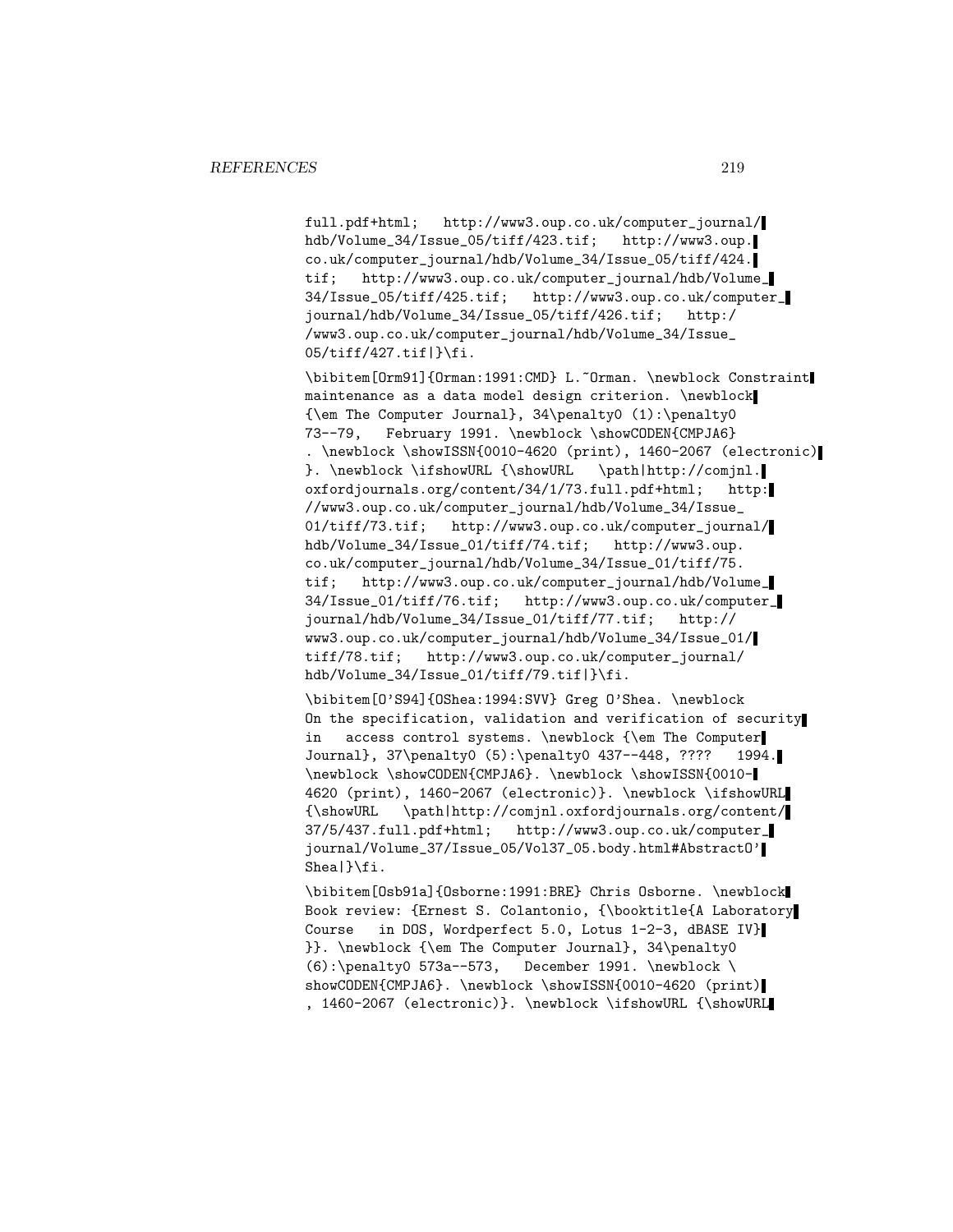\path|http://comjnl.oxfordjournals.org/content/34/6/ 573-a.full.pdf+html|}\fi.

\bibitem[Osb91b]{Osborne:1991:BRH} Chris Osborne. \newblock Book review: {Helene G. Kershner, \booktitle{Introduction to Computer Literacy}}. \newblock {\em The Computer Journal}, 34\penalty0 (6):\penalty0 573, December 1991. \newblock \showCODEN{CMPJA6}. \newblock \showISSN{0010-4620 (print), 1460-2067 (electronic)}. \newblock \ifshowURL {\showURL \path|http://comjnl.oxfordjournals.org/content/ 34/6/573.full.pdf+html|}\fi.

\bibitem[Osb93]{Osborne:1993:PIL} Chris Osborne. \newblock Planning for {IT} literacy in an institution of higher education: a case study. \newblock {\em The Computer Journal}, 36\penalty0 (4):\penalty0 343--350, August 1993. \newblock \showCODEN{CMPJA6}. \newblock \showISSN{ 0010-4620 (print), 1460-2067 (electronic)}. \newblock \ifshowURL {\showURL \path|http://comjnl.oxfordjournals. org/content/36/4/343.full.pdf+html; http://www3.oup. co.uk/computer\_journal/Volume\_36/Issue\_04/Vol36\_04.body. html#AbstractOsborne|}\fi.

\bibitem[OT91]{Ou:1991:HSU} Seng~Fat Ou and Alan~L. Tharp. \newblock High storage utilisation for single-probe retrieval linear hashing. \newblock {\em The Computer Journal}, 34\penalty0 (5):\penalty0 455--468, October 1991. \ newblock \showCODEN{CMPJA6}. \newblock \showISSN{0010-4620 (print), 1460-2067 (electronic)}. \newblock \ifshowURL {\showURL \path|http://comjnl.oxfordjournals.org/content/ 34/5/455.full.pdf+html; http://www3.oup.co.uk/computer\_ journal/hdb/Volume\_34/Issue\_05/tiff/455.tif; http:/ /www3.oup.co.uk/computer\_journal/hdb/Volume\_34/Issue\_ 05/tiff/456.tif; http://www3.oup.co.uk/computer\_journal/ hdb/Volume\_34/Issue\_05/tiff/457.tif; http://www3.oup. co.uk/computer\_journal/hdb/Volume\_34/Issue\_05/tiff/458. tif; http://www3.oup.co.uk/computer\_journal/hdb/Volume\_ 34/Issue\_05/tiff/459.tif; http://www3.oup.co.uk/computer\_ journal/hdb/Volume\_34/Issue\_05/tiff/460.tif; http:/ /www3.oup.co.uk/computer\_journal/hdb/Volume\_34/Issue\_ 05/tiff/461.tif; http://www3.oup.co.uk/computer\_journal/ hdb/Volume\_34/Issue\_05/tiff/462.tif; http://www3.oup. co.uk/computer\_journal/hdb/Volume\_34/Issue\_05/tiff/463. tif; http://www3.oup.co.uk/computer\_journal/hdb/Volume\_ 34/Issue\_05/tiff/464.tif; http://www3.oup.co.uk/computer\_ journal/hdb/Volume\_34/Issue\_05/tiff/465.tif; http:/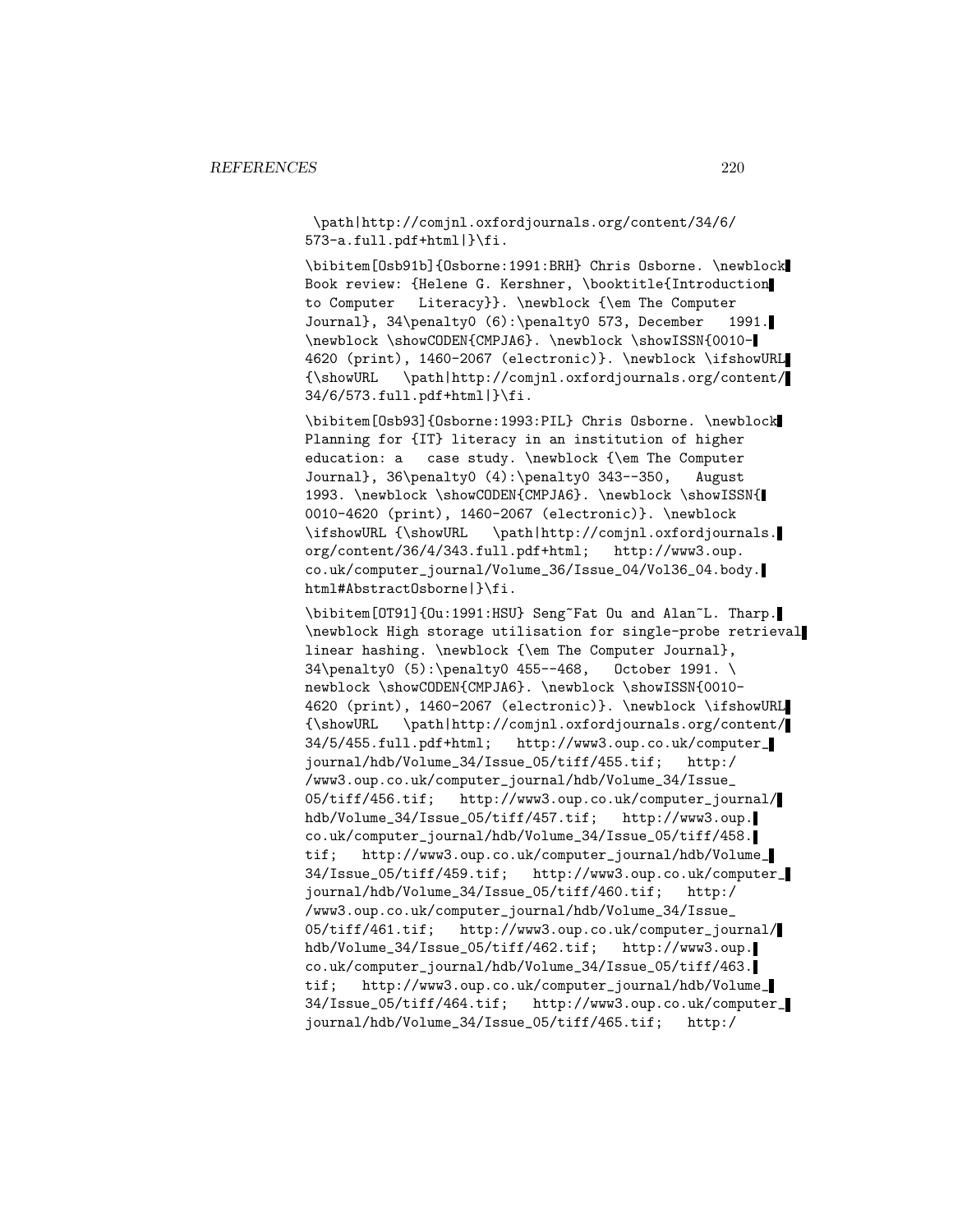/www3.oup.co.uk/computer\_journal/hdb/Volume\_34/Issue\_ 05/tiff/466.t.

\bibitem[OV92]{Oman:1992:UBS} P.~W. Oman and K.~{Van Houten} . \newblock On the use of binary strings to represent tree structures. \newblock {\em The Computer Journal} , 35\penalty0 (5):\penalty0 A463--??, October 1992. \newblock \showCODEN{CMPJA6}. \newblock \showISSN{0010- 4620 (print), 1460-2067 (electronic)}. \newblock \ifshowURL {\showURL \path|http://www3.oup.co.uk/computer\_journal/ Volume\_35/Issue\_05/35000A463.sgm.abs.html; http://www3. oup.co.uk/computer\_journal/Volume\_35/Issue\_05/tiff/A463. tif|}\fi.

\bibitem[Oxb91]{Oxborrow:1991:BR} E.~Oxborrow. \newblock Book review. \newblock {\em The Computer Journal}, 34\ penalty0 (5):\penalty0 468, ???? 1991. \newblock \showCODEN{ CMPJA6}. \newblock \showISSN{0010-4620 (print), 1460- 2067 (electronic)}. \newblock \ifshowURL {\showURL \ path|http://comjnl.oxfordjournals.org/content/34/5/468. 1.full.pdf+html|}\fi.

\bibitem[PA90]{Philbrow:1990:EEH} P.~C. Philbrow and M. ~P. Atkinson. \newblock Events and exception handling in {PS}-algol. \newblock {\em The Computer Journal}, 33\ penalty0 (2):\penalty0 108--125, April 1990. \newblock \showCODEN{CMPJA6}. \newblock \showISSN{0010-4620 (print) , 1460-2067 (electronic)}. \newblock \ifshowURL {\showURL \path|http://comjnl.oxfordjournals.org/content/33/2/ 108.full.pdf+html; http://www3.oup.co.uk/computer\_journal/ hdb/Volume\_33/Issue\_02/tiff/108.tif; http://www3.oup. co.uk/computer\_journal/hdb/Volume\_33/Issue\_02/tiff/109. tif; http://www3.oup.co.uk/computer\_journal/hdb/Volume\_ 33/Issue\_02/tiff/110.tif; http://www3.oup.co.uk/computer\_ journal/hdb/Volume\_33/Issue\_02/tiff/111.tif; http:/ /www3.oup.co.uk/computer\_journal/hdb/Volume\_33/Issue\_ 02/tiff/112.tif; http://www3.oup.co.uk/computer\_journal/ hdb/Volume\_33/Issue\_02/tiff/113.tif; http://www3.oup. co.uk/computer\_journal/hdb/Volume\_33/Issue\_02/tiff/114. tif; http://www3.oup.co.uk/computer\_journal/hdb/Volume\_ 33/Issue\_02/tiff/115.tif; http://www3.oup.co.uk/computer\_ journal/hdb/Volume\_33/Issue\_02/tiff/116.tif; http:/ /www3.oup.co.uk/computer\_journal/hdb/Volume\_33/Issue\_ 02/tiff/117.tif; http://www3.oup.co.uk/computer\_journal/ hdb/Volume\_33/Issue\_02/tiff/118.tif; http://www3.oup.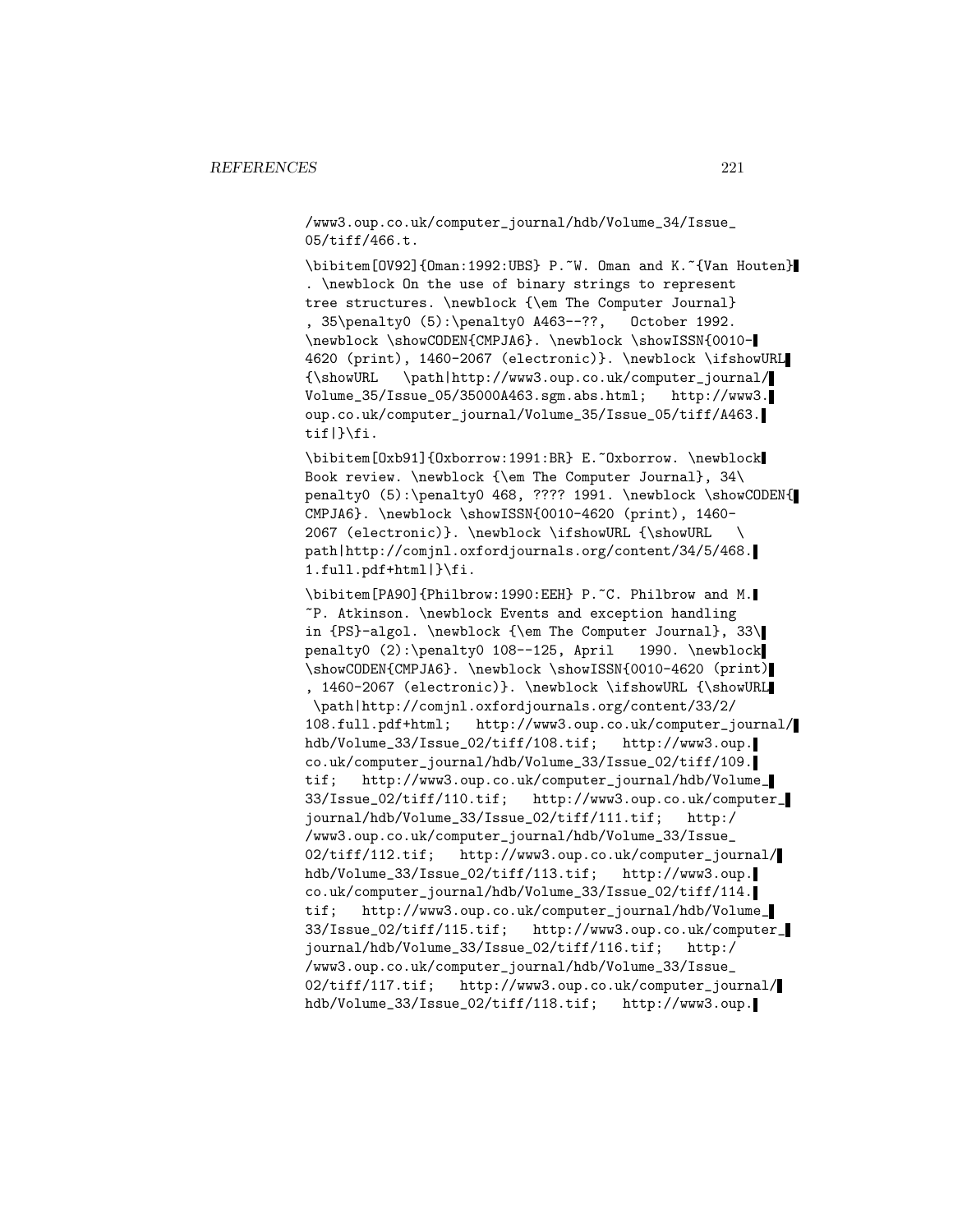co.uk/computer\_journal/hdb/Volume\_33/Issue\_02/tiff/119. t.

\bibitem[Paa91]{Paakki:1991:PPC} J.~Paakki. \newblock {Prolog} in practical compiler writing. \newblock {\em The Computer Journal}, 34\penalty0 (1):\penalty0 64-- 72, February 1991. \newblock \showCODEN{CMPJA6}. \newblock \showISSN{0010-4620 (print), 1460-2067 (electronic)}. \newblock \ifshowURL {\showURL \path|http://comjnl. oxfordjournals.org/content/34/1/64.full.pdf+html; http: //www3.oup.co.uk/computer\_journal/hdb/Volume\_34/Issue\_ 01/tiff/64.tif; http://www3.oup.co.uk/computer\_journal/ hdb/Volume\_34/Issue\_01/tiff/65.tif; http://www3.oup. co.uk/computer\_journal/hdb/Volume\_34/Issue\_01/tiff/66. tif; http://www3.oup.co.uk/computer\_journal/hdb/Volume\_ 34/Issue\_01/tiff/67.tif; http://www3.oup.co.uk/computer\_ journal/hdb/Volume\_34/Issue\_01/tiff/68.tif; http:// www3.oup.co.uk/computer\_journal/hdb/Volume\_34/Issue\_01/ tiff/69.tif; http://www3.oup.co.uk/computer\_journal/ hdb/Volume\_34/Issue\_01/tiff/70.tif; http://www3.oup. co.uk/computer\_journal/hdb/Volume\_34/Issue\_01/tiff/71. tif; http://www3.oup.co.uk/computer\_journal/hdb/Volume\_ 34/Issue\_01/tiff/72.tif|}\fi.

\bibitem[Pad91]{Padawitz:1991:RNH} P.~Padawitz. \newblock Reduction and narrowing for {Horn} clause theories. \ newblock {\em The Computer Journal}, 34\penalty0 (1): \penalty0 42--51, February 1991. \newblock \showCODEN{ CMPJA6}. \newblock \showISSN{0010-4620 (print), 1460- 2067 (electronic)}. \newblock \ifshowURL {\showURL \ path|http://comjnl.oxfordjournals.org/content/34/1/42. full.pdf+html; http://www3.oup.co.uk/computer\_journal/ hdb/Volume\_34/Issue\_01/tiff/42.tif; http://www3.oup. co.uk/computer\_journal/hdb/Volume\_34/Issue\_01/tiff/43. tif; http://www3.oup.co.uk/computer\_journal/hdb/Volume\_ 34/Issue\_01/tiff/44.tif; http://www3.oup.co.uk/computer\_ journal/hdb/Volume\_34/Issue\_01/tiff/45.tif; http:// www3.oup.co.uk/computer\_journal/hdb/Volume\_34/Issue\_01/ tiff/46.tif; http://www3.oup.co.uk/computer\_journal/ hdb/Volume\_34/Issue\_01/tiff/47.tif; http://www3.oup. co.uk/computer\_journal/hdb/Volume\_34/Issue\_01/tiff/48. tif; http://www3.oup.co.uk/computer\_journal/hdb/Volume\_ 34/Issue\_01/tiff/49.tif; http://www3.oup.co.uk/computer\_ journal/hdb/Volume\_34/Issue\_01/tiff/50.tif; http:// www3.oup.co.uk/computer\_journal/hdb/Volume\_34/Issue\_01/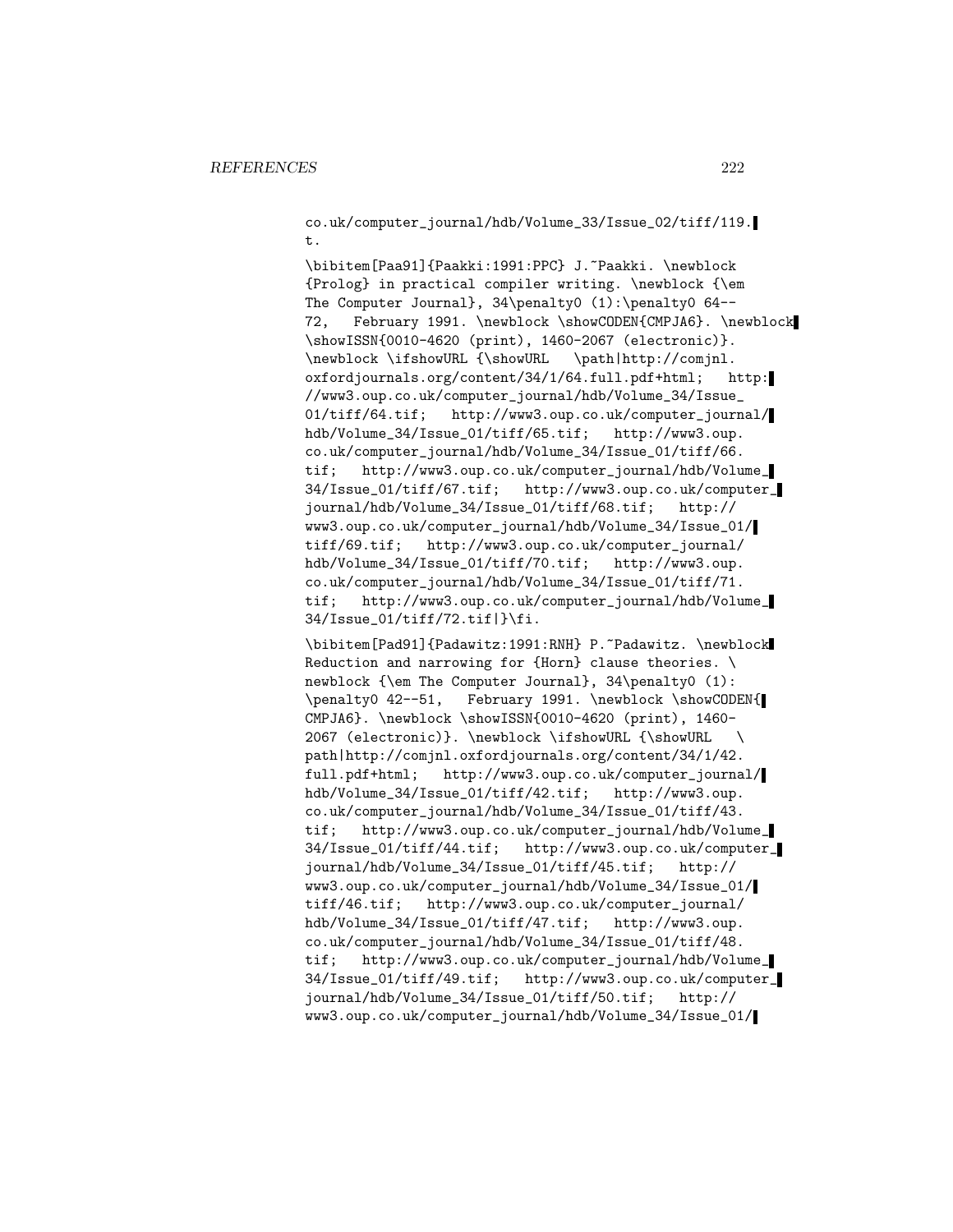tiff/51.tif|}\fi.

\bibitem[Pai99]{Paige:1999:IPD} Richard~F. Paige. \newblock Integrating a program design calculus and a subset of {UML}. \newblock {\em The Computer Journal}, 42\penalty0 (2):\penalty0 82--99, ???? 1999. \newblock \showCODEN{ CMPJA6}. \newblock \showISSN{0010-4620 (print), 1460- 2067 (electronic)}. \newblock \ifshowURL {\showURL \ path|http://comjnl.oxfordjournals.org/content/42/2/82. full.pdf+html; http://www3.oup.co.uk/computer\_journal/ hdb/Volume\_42/Issue\_02/420082.sgm.abs.html; http:// www3.oup.co.uk/computer\_journal/hdb/Volume\_42/Issue\_02/ pdf/420082.pdf|}\fi.

\bibitem[Pal90]{Palmer:1990:C} S.~W. Palmer. \newblock Correspondence. \newblock {\em The Computer Journal}, 33\penalty0 (2):\penalty0 188, ???? 1990. \newblock \ showCODEN{CMPJA6}. \newblock \showISSN{0010-4620 (print) , 1460-2067 (electronic)}. \newblock \ifshowURL {\showURL \path|http://comjnl.oxfordjournals.org/content/33/2/ 188.4.full.pdf+html|}\fi.

\bibitem[Par92]{Parhami:1992:SNR} B.~Parhami. \newblock Systolic number radix converters. \newblock {\em The Computer Journal}, 35\penalty0 (4):\penalty0 405--409, August 1992. \newblock \showCODEN{CMPJA6}. \newblock \showISSN{ 0010-4620 (print), 1460-2067 (electronic)}. \newblock \ifshowURL {\showURL \path|http://comjnl.oxfordjournals. org/content/35/4/405.full.pdf+html; http://www3.oup. co.uk/computer\_journal/Volume\_35/Issue\_04/Vol35\_04.body. html#AbstractParhami|}\fi.

\bibitem[Par93]{Parkin:1993:BR} G.~I. Parkin. \newblock Book review. \newblock {\em The Computer Journal}, 36\ penalty0 (3):\penalty0 292, ???? 1993. \newblock \showCODEN{ CMPJA6}. \newblock \showISSN{0010-4620 (print), 1460- 2067 (electronic)}. \newblock \ifshowURL {\showURL \ path|http://comjnl.oxfordjournals.org/content/36/3/292. 1.full.pdf+html|}\fi.

\bibitem[Par94]{Parberry:1994:LPC} Ian Parberry. \newblock Lectures on parallel computation. \newblock {\em The Computer Journal}, 37\penalty0 (6):\penalty0 556a--557, ???? 1994. \newblock \showCODEN{CMPJA6}. \newblock \showISSN{ 0010-4620 (print), 1460-2067 (electronic)}. \newblock \ifshowURL {\showURL \path|http://comjnl.oxfordjournals. org/content/37/6/556-a.full.pdf+html|}\fi.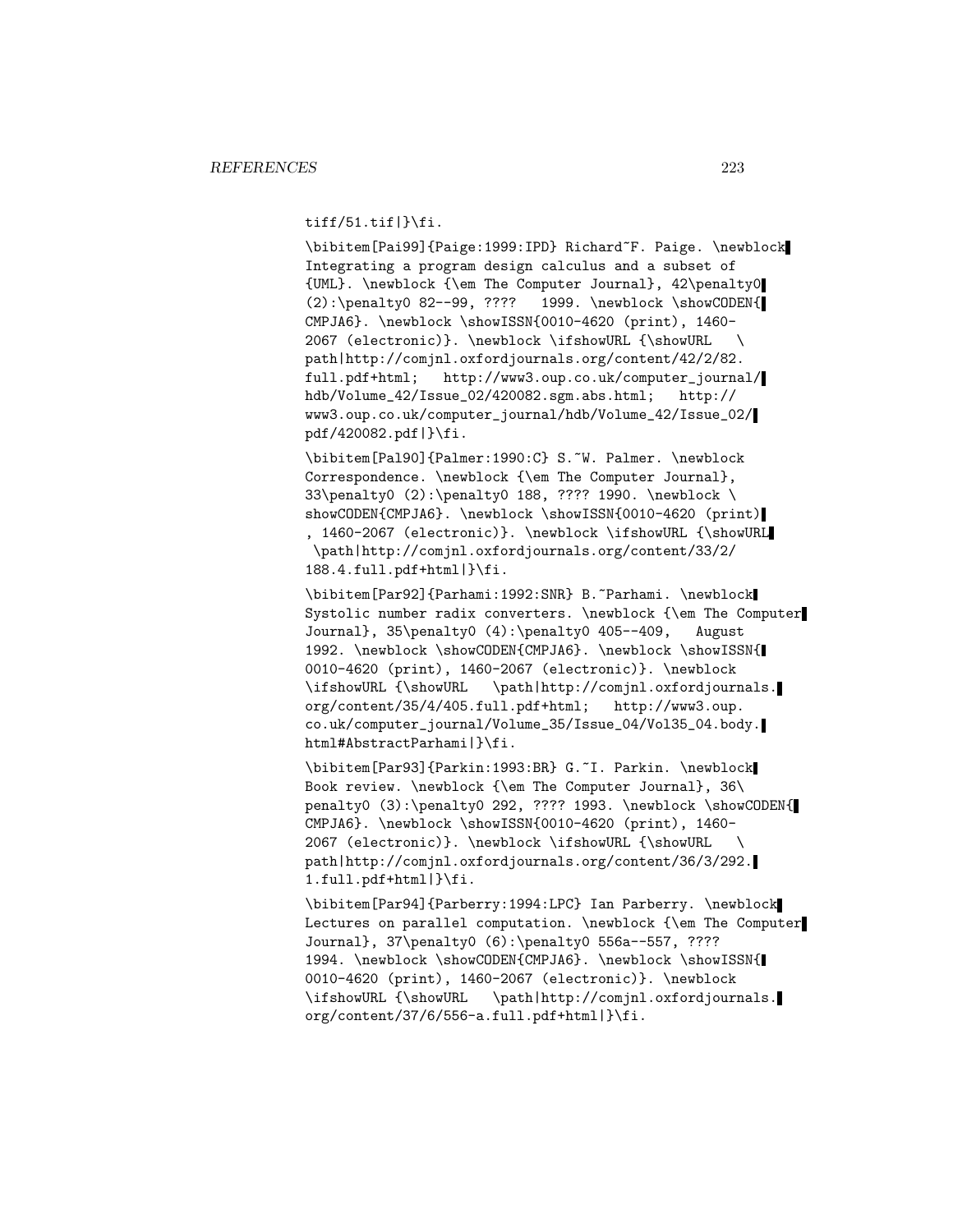\bibitem[Par96a]{Parhami:1996:EVS} Behrooz Parhami. \ newblock Extreme-value search and general selection algorithms for fully parallel associative memories. \newblock { \em The Computer Journal}, 39\penalty0 (3):\penalty0 241- -250, ???? 1996. \newblock \showCODEN{CMPJA6}. \newblock \showISSN{0010-4620 (print), 1460-2067 (electronic)}. \newblock \ifshowURL {\showURL \path|http://comjnl. oxfordjournals.org/content/39/3/241.full.pdf+html; http: //www.oup.co.uk/jnls/list/comjnl/hdb/Volume\_39/Issue\_ 03/390241.sgm.abs.html; http://www3.oup.co.uk/computer\_ journal/Volume\_39/Issue\_03/Vol39\_03.body.html#AbstractParhami|} \fi.

\bibitem[Par96b]{Parhami:1996:PTV} Behrooz Parhami. \ newblock Parallel threshold voting. \newblock {\em The Computer Journal}, 39\penalty0 (8):\penalty0 692--700, ???? 1996. \newblock \showCODEN{CMPJA6}. \newblock \ showISSN{0010-4620 (print), 1460-2067 (electronic)}. \ newblock \ifshowURL {\showURL \path|http://comjnl.oxfordjournals. org/content/39/8/692.full.pdf+html; http://www.oup. co.uk/jnls/list/comjnl/hdb/Volume\_39/Issue\_08/390692. sgm.abs.html; http://www3.oup.co.uk/computer\_journal/ Volume\_39/Issue\_08/Vol39\_08.body.html#AbstractParhami|} \fi.

\bibitem[Pau92a]{Paulson:1992:LF} L.~Paulson. \newblock Logical frameworks. \newblock {\em The Computer Journal} , 35\penalty0 (2):\penalty0 156, April 1992. \newblock \showCODEN{CMPJA6}. \newblock \showISSN{0010-4620 (print) , 1460-2067 (electronic)}. \newblock \ifshowURL {\showURL \path|http://comjnl.oxfordjournals.org/content/35/2/ 156.full.pdf+html|}\fi.

\bibitem[Pau92b]{Paulson:1992:FPH} L.~C. Paulson. \newblock Functional programming with hope. \newblock {\em The Computer Journal}, 35\penalty0 (5):\penalty0 491, October 1992. \newblock \showCODEN{CMPJA6}. \newblock \showISSN{0010- 4620 (print), 1460-2067 (electronic)}. \newblock \ifshowURL {\showURL \path|http://comjnl.oxfordjournals.org/content/ 35/5/491.full.pdf+html|}\fi.

\bibitem[Pau98]{Paulson:1998:BR} L.~C. Paulson. \newblock Book review. \newblock {\em The Computer Journal}, 41\ penalty0 (6):\penalty0 425, ???? 1998. \newblock \showCODEN{ CMPJA6}. \newblock \showISSN{0010-4620 (print), 1460- 2067 (electronic)}. \newblock \ifshowURL {\showURL \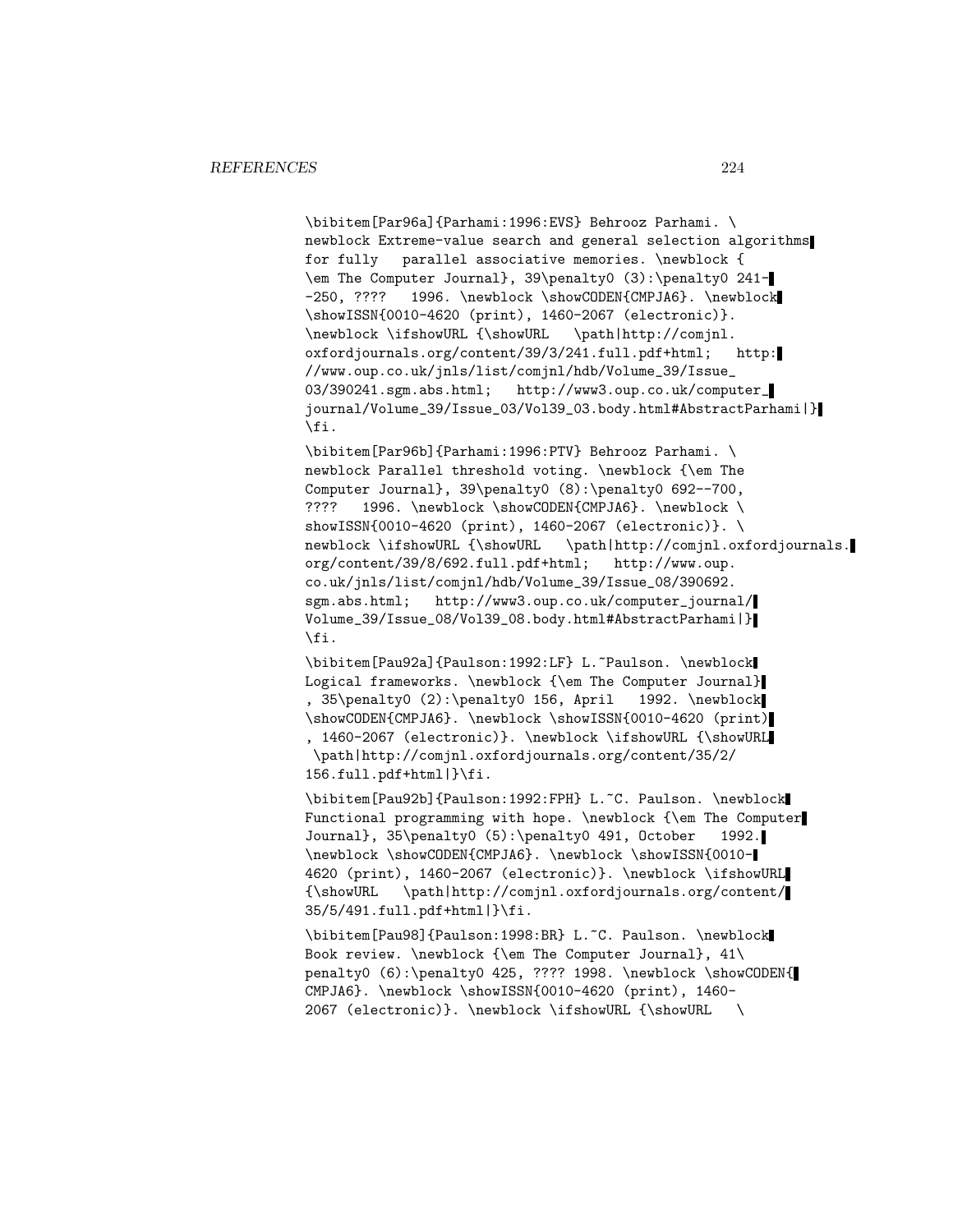path|http://comjnl.oxfordjournals.org/content/41/6/425. full.pdf+html|}\fi.

\bibitem[PBF91]{Padget:1991:COO} J.~Padget, R.~Bradford, and J. "Fitch. \newblock Concurrent object-oriented programming in {Lisp}. \newblock {\em The Computer Journal}, 34\penalty0 (4):\penalty0 311--319, August 1991. \newblock \showCODEN{ CMPJA6}. \newblock \showISSN{0010-4620 (print), 1460- 2067 (electronic)}. \newblock \ifshowURL {\showURL \ path|http://comjnl.oxfordjournals.org/content/34/4/311. full.pdf+html; http://www3.oup.co.uk/computer\_journal/ hdb/Volume\_34/Issue\_04/tiff/311.tif; http://www3.oup. co.uk/computer\_journal/hdb/Volume\_34/Issue\_04/tiff/312. tif; http://www3.oup.co.uk/computer\_journal/hdb/Volume\_ 34/Issue\_04/tiff/313.tif; http://www3.oup.co.uk/computer\_ journal/hdb/Volume\_34/Issue\_04/tiff/314.tif; http:/ /www3.oup.co.uk/computer\_journal/hdb/Volume\_34/Issue\_ 04/tiff/315.tif; http://www3.oup.co.uk/computer\_journal/ hdb/Volume\_34/Issue\_04/tiff/316.tif; http://www3.oup. co.uk/computer\_journal/hdb/Volume\_34/Issue\_04/tiff/317. tif; http://www3.oup.co.uk/computer\_journal/hdb/Volume\_ 34/Issue\_04/tiff/318.tif; http://www3.oup.co.uk/computer\_ journal/hdb/Volume\_34/Issue\_04/tiff/319.tif|}\fi. \bibitem[PBR{\etalchar{+}}90]{Plata:1990:ASP} O.~G. Plata, J. D. Bruguera, F. F. Rivera, R. Doallo, and E. L. Zapata. \newblock {ACLE}: a software package for {SIMD} computer simulation. \newblock {\em The Computer Journal}, 33\ penalty0 (3):\penalty0 194--203, June 1990. \newblock \showCODEN{CMPJA6}. \newblock \showISSN{0010-4620 (print) , 1460-2067 (electronic)}. \newblock \ifshowURL {\showURL \path|http://comjnl.oxfordjournals.org/content/33/3/ 194.full.pdf+html; http://www3.oup.co.uk/computer\_journal/ hdb/Volume\_33/Issue\_03/tiff/194.tif; http://www3.oup. co.uk/computer\_journal/hdb/Volume\_33/Issue\_03/tiff/195. tif; http://www3.oup.co.uk/computer\_journal/hdb/Volume\_ 33/Issue\_03/tiff/196.tif; http://www3.oup.co.uk/computer\_ journal/hdb/Volume\_33/Issue\_03/tiff/197.tif; http:/ /www3.oup.co.uk/computer\_journal/hdb/Volume\_33/Issue\_ 03/tiff/198.tif; http://www3.oup.co.uk/computer\_journal/ hdb/Volume\_33/Issue\_03/tiff/199.tif; http://www3.oup. co.uk/computer\_journal/hdb/Volume\_33/Issue\_03/tiff/200. tif; http://www3.oup.co.uk/computer\_journal/hdb/Volume\_ 33/Issue\_03/tiff/201.tif; http://www3.oup.co.uk/computer\_ journal/hdb/Volume\_33/Issue\_03/tiff/202.tif; http:/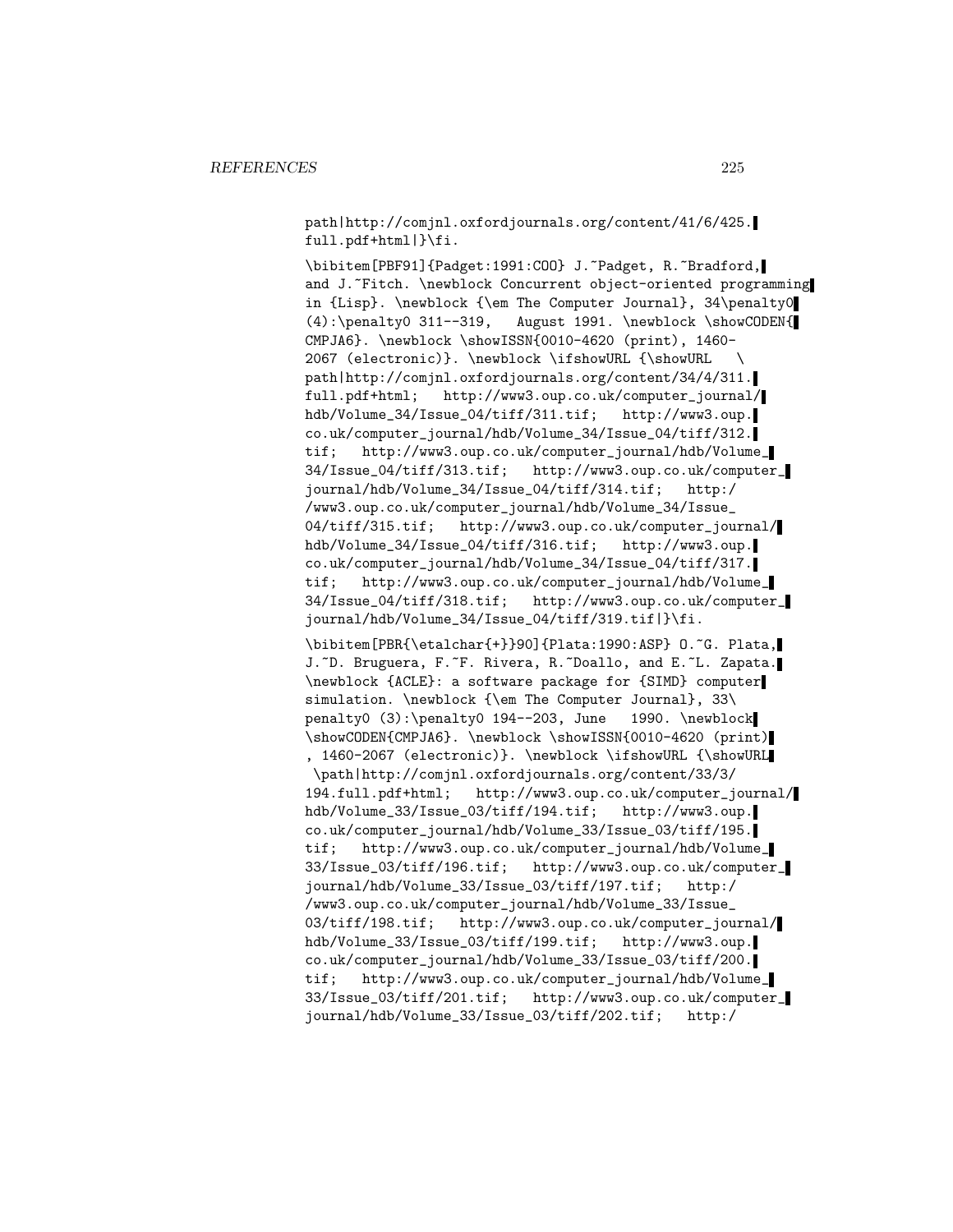/www3.oup.co.uk/computer\_journal/hdb/Volume\_33/Issue\_ 03/tiff/203.tif|}\fi.

\bibitem[PD96a]{Pan:1996:FBR} Si~Pan and R.~Geoff Dromey. \newblock A formal basis for removing {\tt goto} statements. \newblock {\em The Computer Journal}, 39\penalty0 (3) :\penalty0 203--214, ???? 1996. \newblock \showCODEN{ CMPJA6}. \newblock \showISSN{0010-4620 (print), 1460- 2067 (electronic)}. \newblock \ifshowURL {\showURL \ path|http://comjnl.oxfordjournals.org/content/39/3/203. full.pdf+html; http://www.oup.co.uk/jnls/list/comjnl/ hdb/Volume\_39/Issue\_03/390203.sgm.abs.html; http:// www3.oup.co.uk/computer\_journal/Volume\_39/Issue\_03/Vol39\_ 03.body.html#AbstractPan2|}\fi.

\bibitem[PD96b]{Pan:1996:REL} Si~Pan and R.~Geoff Dromey. \newblock Re-engineering loops. \newblock {\em The Computer Journal}, 39\penalty0 (3):\penalty0 184--202, ???? 1996. \newblock \showCODEN{CMPJA6}. \newblock \showISSN{0010- 4620 (print), 1460-2067 (electronic)}. \newblock \ifshowURL {\showURL \path|http://comjnl.oxfordjournals.org/content/ 39/3/184.full.pdf+html; http://www.oup.co.uk/jnls/list/ comjnl/hdb/Volume\_39/Issue\_03/390184.sgm.abs.html; http: //www3.oup.co.uk/computer\_journal/Volume\_39/Issue\_03/ Vol39\_03.body.html#AbstractPan1|}\fi.

\bibitem[Pel95]{Peled:1995:TLM} D.~Peled. \newblock Temporal logic: Mathematical foundations and computational aspects, volume 1. \newblock {\em The Computer Journal}, 38\penalty0 (3):\penalty0 260--261, ???? 1995. \newblock \showCODEN{ CMPJA6}. \newblock \showISSN{0010-4620 (print), 1460- 2067 (electronic)}. \newblock \ifshowURL {\showURL \ path|http://comjnl.oxfordjournals.org/content/38/3/260. full.pdf+html|}\fi.

\bibitem[Per94]{Perrott:1994:BR} R.~Perrott. \newblock Book review. \newblock {\em The Computer Journal}, 37\ penalty0 (2):\penalty0 147, ???? 1994. \newblock \showCODEN{ CMPJA6}. \newblock \showISSN{0010-4620 (print), 1460- 2067 (electronic)}. \newblock \ifshowURL {\showURL \ path|http://comjnl.oxfordjournals.org/content/37/2/147. full.pdf+html|}\fi.

\bibitem[PG90]{Paton:1990:OED} N.~W. Paton and P.~M.~ D. Gray. \newblock Optimising and executing {DAPLEX} queries using {Prolog}. \newblock {\em The Computer Journal}, 33\penalty0 (6):\penalty0 547--555, December 1990. \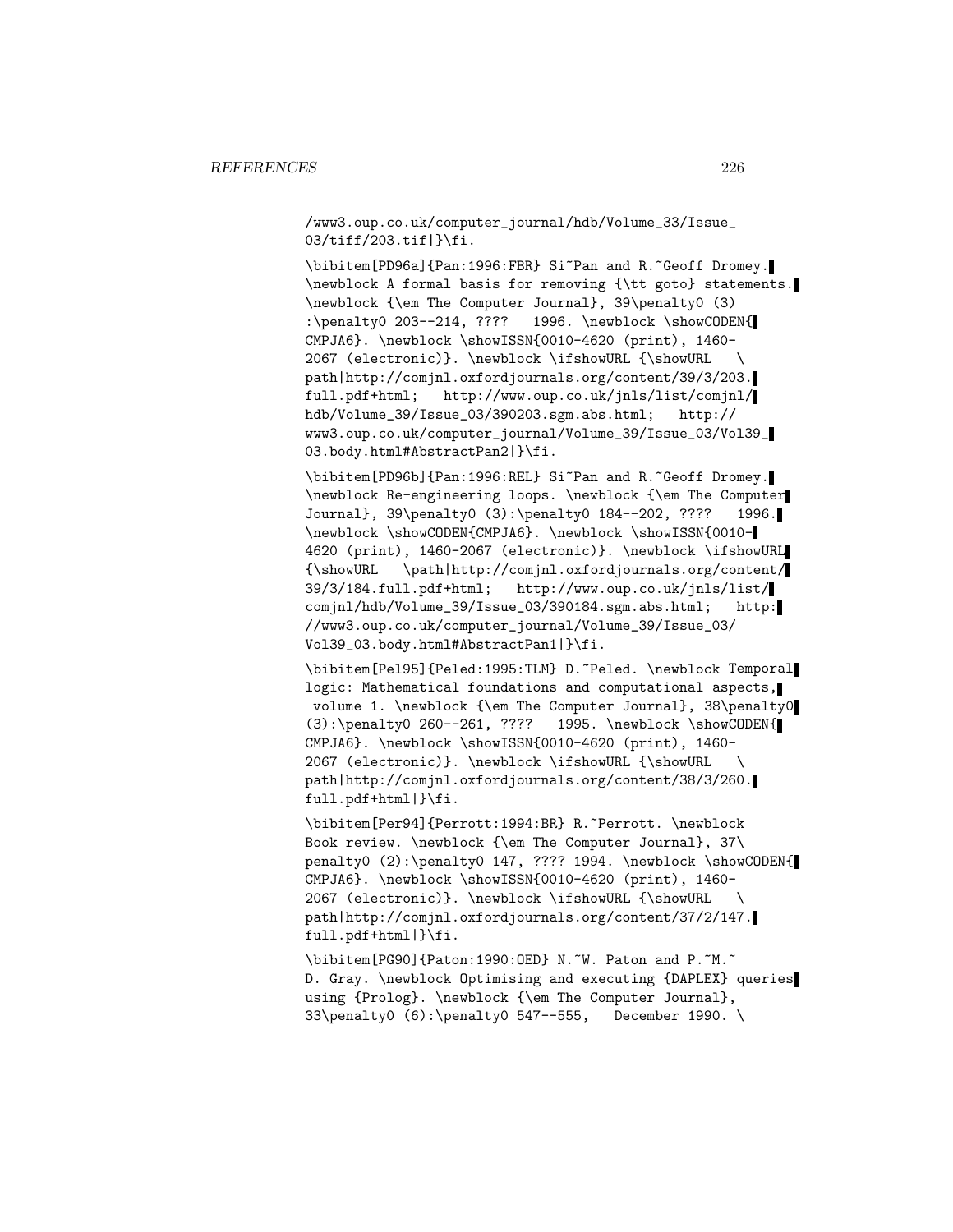newblock \showCODEN{CMPJA6}. \newblock \showISSN{0010-4620 (print), 1460-2067 (electronic)}. \newblock \ifshowURL {\showURL \path|http://comjnl.oxfordjournals.org/content/ 33/6/547.full.pdf+html; http://www3.oup.co.uk/computer\_ journal/hdb/Volume\_33/Issue\_06/tiff/547.tif; http:/ /www3.oup.co.uk/computer\_journal/hdb/Volume\_33/Issue\_ 06/tiff/548.tif; http://www3.oup.co.uk/computer\_journal/ hdb/Volume\_33/Issue\_06/tiff/549.tif; http://www3.oup. co.uk/computer\_journal/hdb/Volume\_33/Issue\_06/tiff/550. tif; http://www3.oup.co.uk/computer\_journal/hdb/Volume\_ 33/Issue\_06/tiff/551.tif; http://www3.oup.co.uk/computer\_ journal/hdb/Volume\_33/Issue\_06/tiff/552.tif; http:/ /www3.oup.co.uk/computer\_journal/hdb/Volume\_33/Issue\_ 06/tiff/553.tif; http://www3.oup.co.uk/computer\_journal/ hdb/Volume\_33/Issue\_06/tiff/554.tif; http://www3.oup. co.uk/computer\_journal/hdb/Volume\_33/Issue\_06/tiff/555. tif|}\fi.

\bibitem[PGY97]{Patrick:1997:OCB} D.~G. Patrick, P.~R. Green, and T.<sup>~</sup>A. York. \newblock Occam- and {C}-based multiprocessor environments for {Unix} clusters. \newblock {\em The Computer Journal}, 40\penalty0 (1):\penalty0 12--21, ???? 1997. \newblock \showCODEN{CMPJA6}. \newblock \showISSN{0010-4620 (print), 1460-2067 (electronic)}. \newblock \ifshowURL {\showURL \path|http://comjnl. oxfordjournals.org/content/40/1/12.full.pdf+html|}\fi.

\bibitem[Pha90]{Pham:1990:ACC} B.~Pham. \newblock Algorithms for calculating cubic {Beta-splines}. \newblock {\em The Computer Journal}, 33\penalty0 (5):\penalty0 412--416, October 1990. \newblock \showCODEN{CMPJA6}. \newblock \showISSN{0010-4620 (print), 1460-2067 (electronic)}. \newblock \ifshowURL {\showURL \path|http://comjnl. oxfordjournals.org/content/33/5/412.full.pdf+html; http: //www3.oup.co.uk/computer\_journal/hdb/Volume\_33/Issue\_ 05/tiff/412.tif; http://www3.oup.co.uk/computer\_journal/ hdb/Volume\_33/Issue\_05/tiff/413.tif; http://www3.oup. co.uk/computer\_journal/hdb/Volume\_33/Issue\_05/tiff/414. tif; http://www3.oup.co.uk/computer\_journal/hdb/Volume\_ 33/Issue\_05/tiff/415.tif; http://www3.oup.co.uk/computer\_ journal/hdb/Volume\_33/Issue\_05/tiff/416.tif|}\fi. \bibitem[Phi94]{Philippou:1994:APP} A.~Philippou. \newblock The art of parallel programming  $\{\&\}$  parallel programming, an introduction. \newblock {\em The Computer Journal}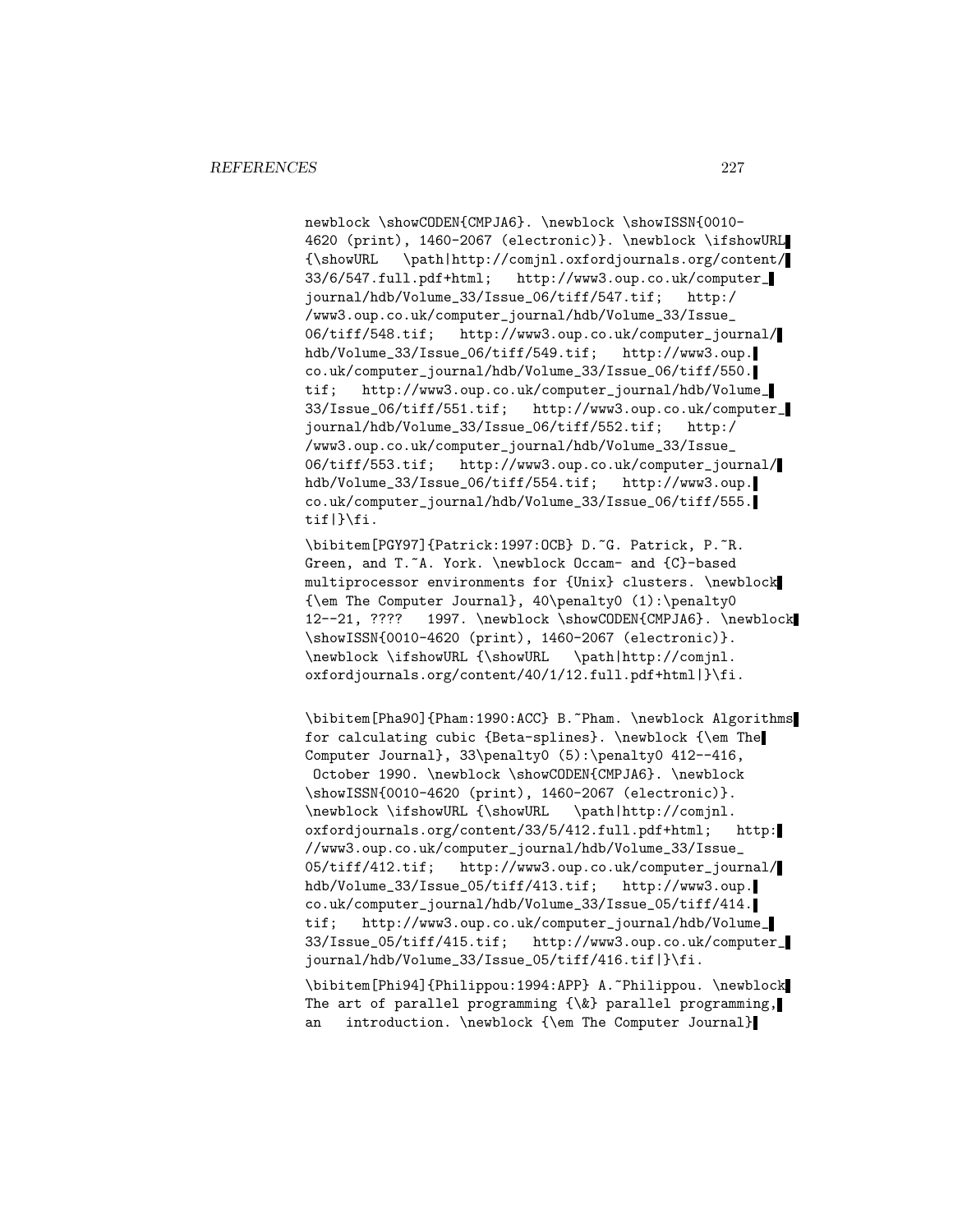, 37\penalty0 (6):\penalty0 546--547, ???? 1994. \newblock \showCODEN{CMPJA6}. \newblock \showISSN{0010-4620 (print) , 1460-2067 (electronic)}. \newblock \ifshowURL {\showURL \path|http://comjnl.oxfordjournals.org/content/37/6/ 546.full.pdf+html|}\fi.

\bibitem[PHS96]{Pan:1996:SDM} Yi~Pan, Mounir Hamdi, and Gurdip Singh. \newblock Selection on \$k\$-dimensional meshes with multiple broadcasting. \newblock {\em The Computer Journal}, 39\penalty0 (2):\penalty0 140--144, ???? 1996. \newblock \showCODEN{CMPJA6}. \newblock \showISSN{0010- 4620 (print), 1460-2067 (electronic)}. \newblock \ifshowURL {\showURL \path|http://comjnl.oxfordjournals.org/content/ 39/2/140.full.pdf+html; http://www.oup.co.uk/jnls/list/ comjnl/hdb/Volume\_39/Issue\_02/390140.sgm.abs.html; http: //www3.oup.co.uk/computer\_journal/Volume\_39/Issue\_02/ Vol39\_02.body.html#AbstractHamdi|}\fi.

\bibitem[Pie97]{Pierce:1997:BR} B.~C. Pierce. \newblock Book review. \newblock {\em The Computer Journal}, 40\ penalty0 (5):\penalty0 297--298, ???? 1997. \newblock \showCODEN{CMPJA6}. \newblock \showISSN{0010-4620 (print) , 1460-2067 (electronic)}. \newblock \ifshowURL {\showURL \path|http://comjnl.oxfordjournals.org/content/40/5/ 297.full.pdf+html|}\fi.

\bibitem[Pit91]{Pitteway:1991:BR} M.~L.~V. Pitteway. \ newblock Book review. \newblock {\em The Computer Journal} , 34\penalty0 (4):\penalty0 357, ???? 1991. \newblock \showCODEN{CMPJA6}. \newblock \showISSN{0010-4620 (print) , 1460-2067 (electronic)}. \newblock \ifshowURL {\showURL \path|http://comjnl.oxfordjournals.org/content/34/4/ 357.full.pdf+html|}\fi.

\bibitem[PL94a]{Poix:1994:GRT} Christophe Poix and Robert Laurini. \newblock A geometric reasoning tool based on a successive improvement approach. \newblock {\em The Computer Journal}, 37\penalty0 (5):\penalty0 377--384, ???? 1994. \newblock \showCODEN{CMPJA6}. \newblock \ showISSN{0010-4620 (print), 1460-2067 (electronic)}. \ newblock \ifshowURL {\showURL \path|http://comjnl.oxfordjournals. org/content/37/5/377.full.pdf+html; http://www3.oup. co.uk/computer\_journal/Volume\_37/Issue\_05/Vol37\_05.body. html#AbstractPoix|}\fi.

\bibitem[PL94b]{Poo:1994:OOS} Danny C.~C. Poo and Shwu-Yi Lee. \newblock An object-oriented systems modelling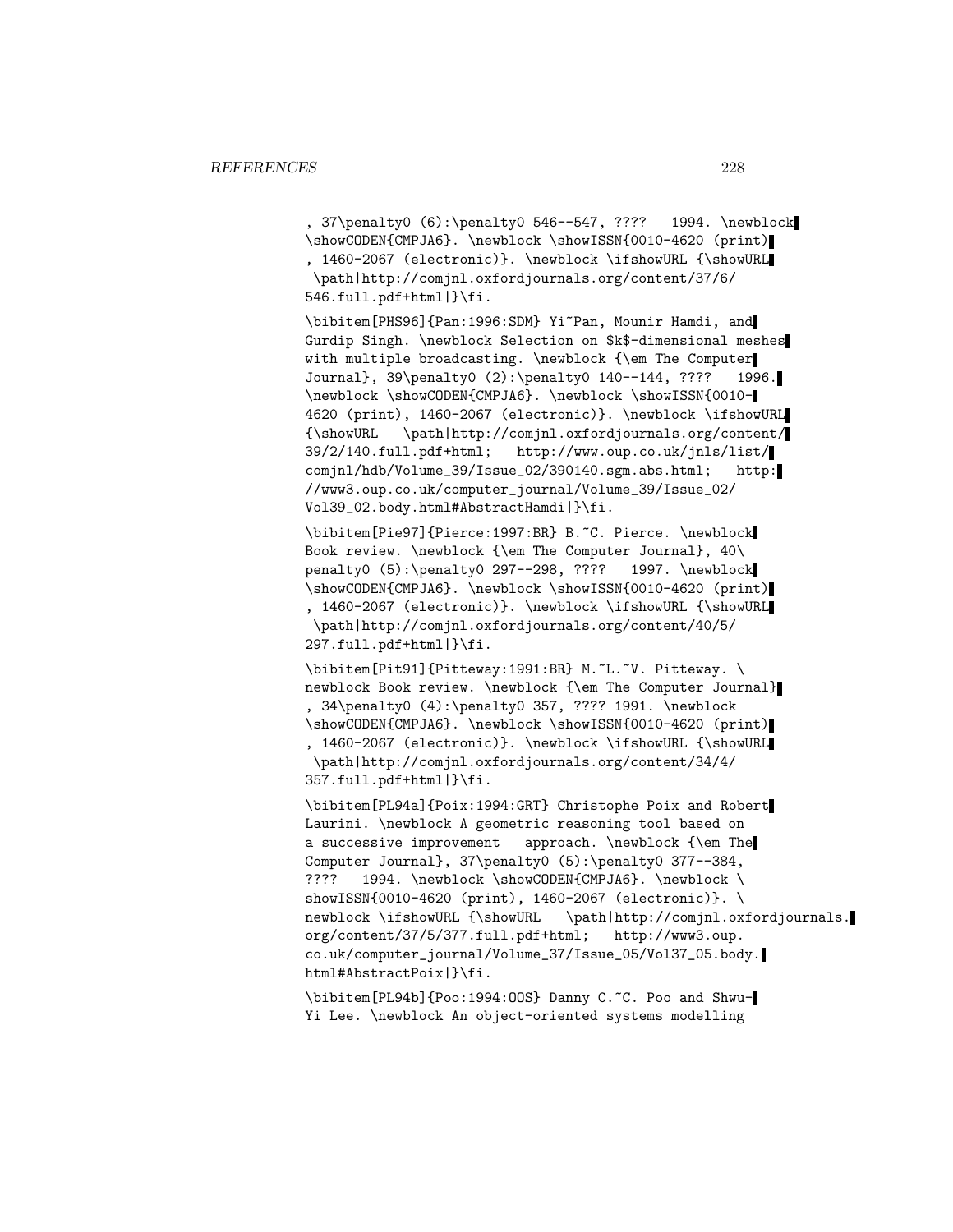method based on the {Jackson} approach. \newblock { \em The Computer Journal}, 37\penalty0 (8):\penalty0 669- -682, ???? 1994. \newblock \showCODEN{CMPJA6}. \newblock \showISSN{0010-4620 (print), 1460-2067 (electronic)}.<br>\newblock \ifshowURL {\showURL \path|http://comjnl.  $\newblock \iflambda {\showURL}$ oxfordjournals.org/content/37/8/669.full.pdf+html; http: //www3.oup.co.uk/computer\_journal/Volume\_37/Issue\_08/ Vol37\_08.body.html#AbstractPoo|}\fi.

\bibitem[PM90]{Pan:1990:SCB} Y.~Pan and R.~Melhem. \newblock Short circuits in buffered multi-stage interconnection networks. \newblock {\em The Computer Journal}, 33\penalty0 (4):\penalty0 323--329, August 1990. \newblock \showCODEN{ CMPJA6}. \newblock \showISSN{0010-4620 (print), 1460- 2067 (electronic)}. \newblock \ifshowURL {\showURL \ path|http://comjnl.oxfordjournals.org/content/33/4/323. full.pdf+html; http://www3.oup.co.uk/computer\_journal/ hdb/Volume\_33/Issue\_04/tiff/323.tif; http://www3.oup. co.uk/computer\_journal/hdb/Volume\_33/Issue\_04/tiff/324. tif; http://www3.oup.co.uk/computer\_journal/hdb/Volume\_ 33/Issue\_04/tiff/325.tif; http://www3.oup.co.uk/computer\_ journal/hdb/Volume\_33/Issue\_04/tiff/326.tif; http:/ /www3.oup.co.uk/computer\_journal/hdb/Volume\_33/Issue\_ 04/tiff/327.tif; http://www3.oup.co.uk/computer\_journal/ hdb/Volume\_33/Issue\_04/tiff/328.tif; http://www3.oup. co.uk/computer\_journal/hdb/Volume\_33/Issue\_04/tiff/329. tif|}\fi.

\bibitem[PMC90]{Park:1990:C} J.~Won Park, S.~R. Maeng, and J.~Wan Cho. \newblock Correspondence. \newblock { \em The Computer Journal}, 33\penalty0 (4):\penalty0 382, ???? 1990. \newblock \showCODEN{CMPJA6}. \newblock \showISSN{ 0010-4620 (print), 1460-2067 (electronic)}. \newblock \ifshowURL {\showURL \path|http://comjnl.oxfordjournals. org/content/33/4/382.full.pdf+html|}\fi.

\bibitem[Pon91]{Pong:1991:PIG} M.-C. Pong. \newblock { I}-pigs: an interactive graphical environment for concurrent programming. \newblock {\em The Computer Journal}, 34\ penalty0 (4):\penalty0 320--330, August 1991. \newblock \showCODEN{CMPJA6}. \newblock \showISSN{0010-4620 (print) , 1460-2067 (electronic)}. \newblock \ifshowURL {\showURL \path|http://comjnl.oxfordjournals.org/content/34/4/ 320.full.pdf+html; http://www3.oup.co.uk/computer\_journal/ hdb/Volume\_34/Issue\_04/tiff/320.tif; http://www3.oup. co.uk/computer\_journal/hdb/Volume\_34/Issue\_04/tiff/321.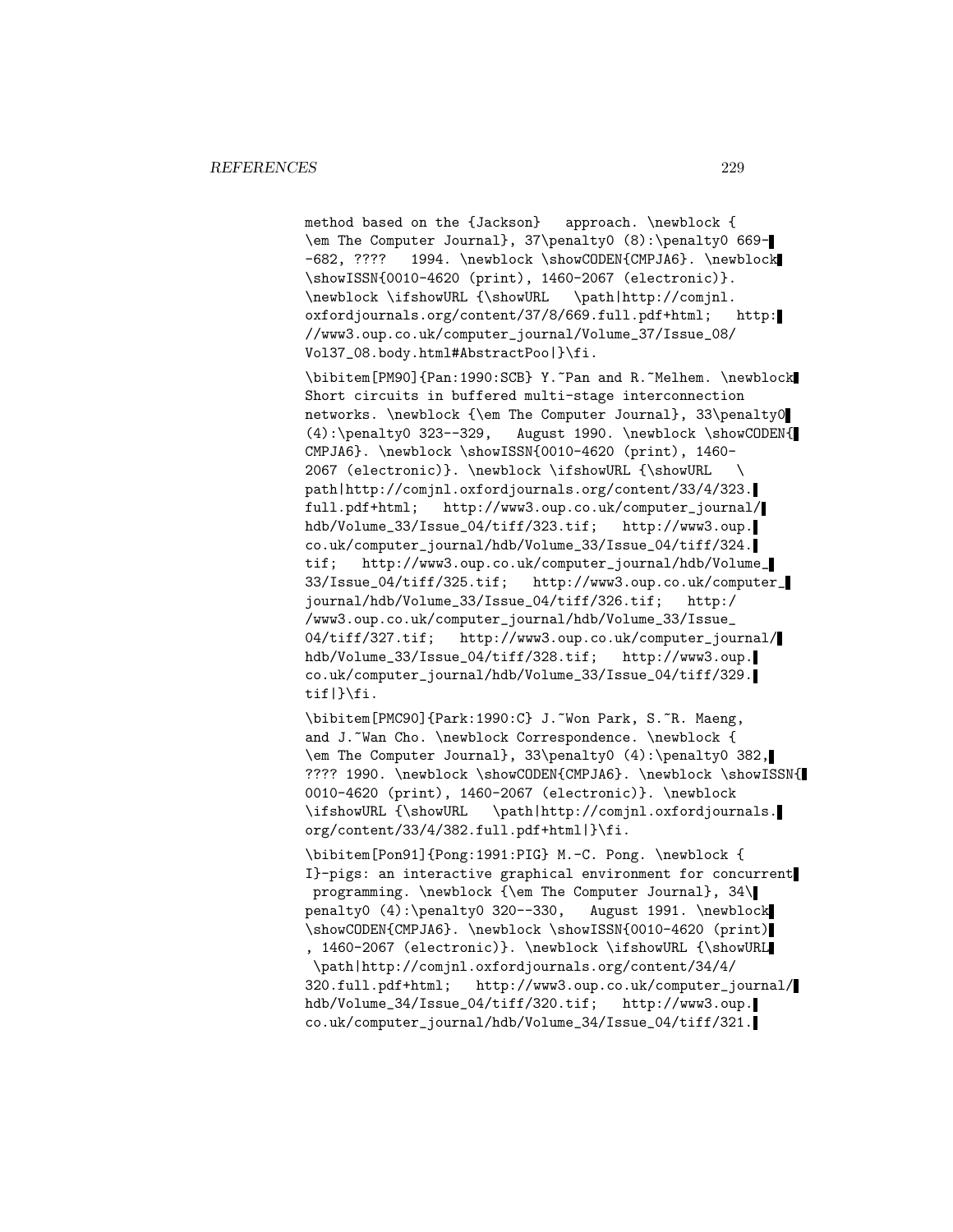tif; http://www3.oup.co.uk/computer\_journal/hdb/Volume\_ 34/Issue\_04/tiff/322.tif; http://www3.oup.co.uk/computer\_ journal/hdb/Volume\_34/Issue\_04/tiff/323.tif; http:/ /www3.oup.co.uk/computer\_journal/hdb/Volume\_34/Issue\_ 04/tiff/324.tif; http://www3.oup.co.uk/computer\_journal/ hdb/Volume\_34/Issue\_04/tiff/325.tif; http://www3.oup. co.uk/computer\_journal/hdb/Volume\_34/Issue\_04/tiff/326. tif; http://www3.oup.co.uk/computer\_journal/hdb/Volume\_ 34/Issue\_04/tiff/327.tif; http://www3.oup.co.uk/computer\_ journal/hdb/Volume\_34/Issue\_04/tiff/328.tif; http:/ /www3.oup.co.uk/computer\_journal/hdb/Volume\_34/Issue\_ 04/tiff/329.tif; http://www3.oup.co.uk/computer\_journal/ hdb/Volume\_34/Issue\_04/tiff/330.tif|}\fi.

\bibitem[Poo91]{Poo:1991:RBP} C.-C.~D. Poo. \newblock Representing business policies in the {Jackson} system development method. \newblock {\em The Computer Journal} , 34\penalty0 (2):\penalty0 122--131, April 1991. \ newblock \showCODEN{CMPJA6}. \newblock \showISSN{0010-4620 (print), 1460-2067 (electronic)}. \newblock \ifshowURL {\showURL \path|http://comjnl.oxfordjournals.org/content/ 34/2/122.full.pdf+html; http://www3.oup.co.uk/computer\_ journal/hdb/Volume\_34/Issue\_02/tiff/122.tif; http:/ /www3.oup.co.uk/computer\_journal/hdb/Volume\_34/Issue\_ 02/tiff/123.tif; http://www3.oup.co.uk/computer\_journal/ hdb/Volume\_34/Issue\_02/tiff/124.tif; http://www3.oup. co.uk/computer\_journal/hdb/Volume\_34/Issue\_02/tiff/125. tif; http://www3.oup.co.uk/computer\_journal/hdb/Volume\_ 34/Issue\_02/tiff/126.tif; http://www3.oup.co.uk/computer\_ journal/hdb/Volume\_34/Issue\_02/tiff/127.tif; http:/ /www3.oup.co.uk/computer\_journal/hdb/Volume\_34/Issue\_ 02/tiff/128.tif; http://www3.oup.co.uk/computer\_journal/ hdb/Volume\_34/Issue\_02/tiff/129.tif; http://www3.oup. co.uk/computer\_journal/hdb/Volume\_34/Issue\_02/tiff/130. tif; http://www3.oup.co.uk/computer\_journal/hdb/Volume\_ 34/Issue\_02/tiff/131.tif|}\fi.

\bibitem[Pou92]{Poulovassilis:1992:IFF} A.~Poulovassilis. \newblock The implementation of {FDL}, a functional database language. \newblock {\em The Computer Journal}, 35\penalty0 (2):\penalty0 119--128, April 1992. \newblock \showCODEN{ CMPJA6}. \newblock \showISSN{0010-4620 (print), 1460- 2067 (electronic)}. \newblock \ifshowURL {\showURL \ path|http://comjnl.oxfordjournals.org/content/35/2/119. full.pdf+html; http://www3.oup.co.uk/computer\_journal/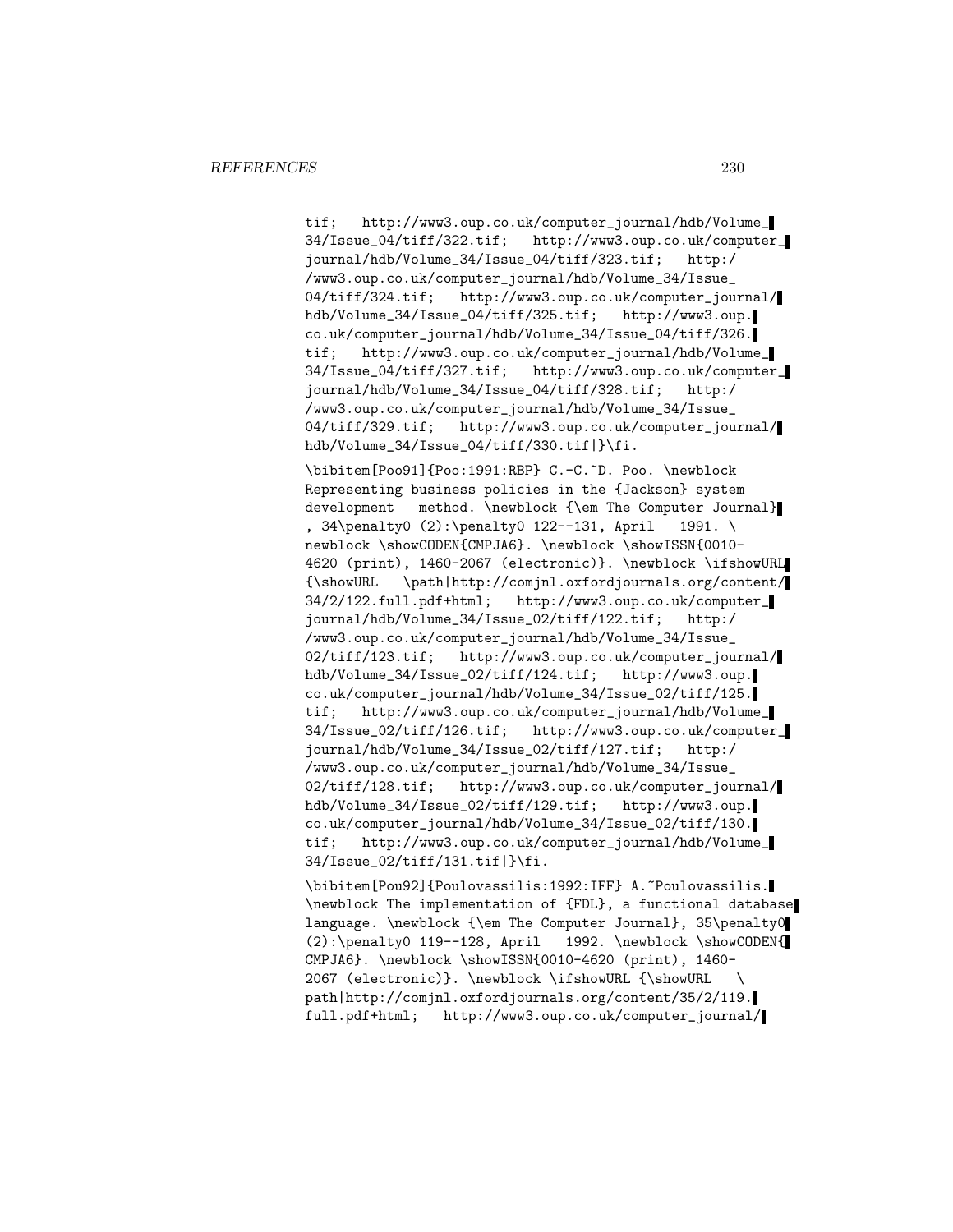Volume\_35/Issue\_02/Vol35\_02.body.html#AbstractPoulovassilis|} \fi.

\bibitem[Pou93]{Poulovassilis:1993:PMA} A.~Poulovassilis. \newblock A pattern-matching algorithm for functional databases. \newblock {\em The Computer Journal}, 36\penalty0  $(2): \penalty0 195--199, April 1993. \newblock \showCODEN{$ CMPJA6}. \newblock \showISSN{0010-4620 (print), 1460- 2067 (electronic)}. \newblock \ifshowURL {\showURL \ path|http://comjnl.oxfordjournals.org/content/36/2/195. full.pdf+html; http://www3.oup.co.uk/computer\_journal/ Volume\_36/Issue\_02/Vol36\_02.body.html#AbstractPoulovassilis|} \fi.

\bibitem[PP98]{Panholzer:1998:TMP} Alois Panholzer and Helmut Prodinger. \newblock Towards a more precise analysis of an algorithm to generate binary trees: a tutorial. \newblock {\em The Computer Journal}, 41\penalty0 (3) :\penalty0 201--204, ???? 1998. \newblock \showCODEN{ CMPJA6}. \newblock \showISSN{0010-4620 (print), 1460- 2067 (electronic)}. \newblock \ifshowURL {\showURL \ path|http://comjnl.oxfordjournals.org/content/41/3/201. full.pdf+html; http://www3.oup.co.uk/computer\_journal/ Volume\_41/Issue\_03/Vol41\_03.body.html#AbstractPanholzer|} \fi.

\bibitem[PR98]{Prasse:1998:WCT} Michael Prasse and Peter Rittgen. \newblock Why {Church}'s {Thesis} still holds. some notes on {Peter Wegner}'s tracts on interaction and computability. \newblock {\em The Computer Journal} , 41\penalty0 (6):\penalty0 357--362, ???? 1998. \newblock \showCODEN{CMPJA6}. \newblock \showISSN{0010-4620 (print) , 1460-2067 (electronic)}. \newblock \ifshowURL {\showURL \path|http://comjnl.oxfordjournals.org/content/41/6/ 357.full.pdf+html; http://www3.oup.co.uk/computer\_journal/ Volume\_41/Issue\_06/Vol41\_06.body.html#AbstractPrasse|} \fi.

\bibitem[Pri95]{Priami:1995:SC} Corrado Priami. \newblock Stochastic \$\pi\$-calculus. \newblock {\em The Computer Journal}, 38\penalty0 (7):\penalty0 578--589, ???? 1995. \newblock \showCODEN{CMPJA6}. \newblock \showISSN{0010- 4620 (print), 1460-2067 (electronic)}. \newblock \ifshowURL {\showURL \path|http://comjnl.oxfordjournals.org/content/ 38/7/578.full.pdf+html; http://www3.oup.co.uk/computer\_ journal/Volume\_38/Issue\_07/Vol38\_07.body.html#AbstractPriami|} \fi.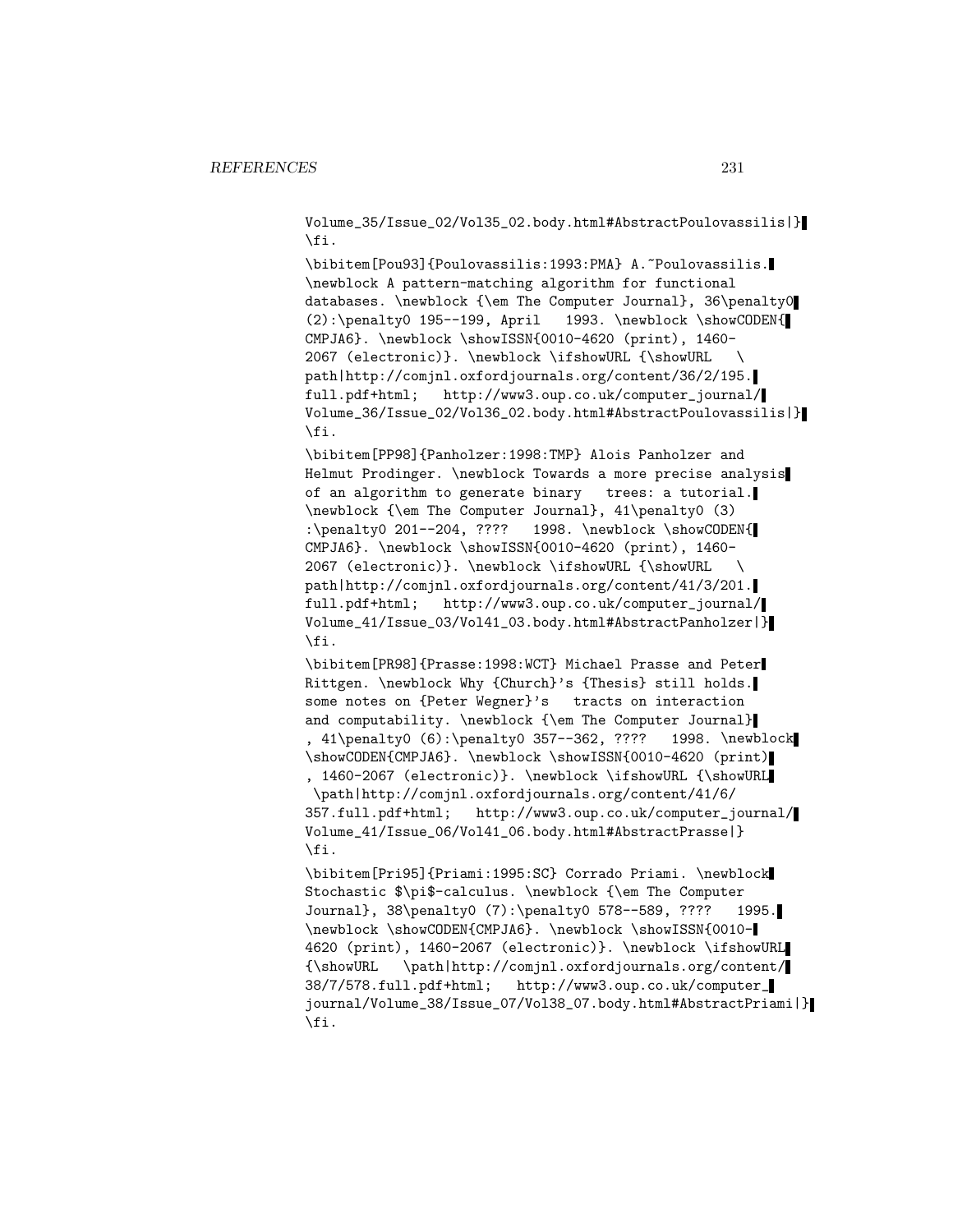\bibitem[PRLW93]{Pliskin:1993:PVA} N.~Pliskin, T.~Romm, A.~S. Lee, and Y.~Weber. \newblock Presumed versus actual organizational culture: managerial implications for implementation of information systems. \newblock {\em The Computer Journal}, 36\penalty0 (2):\penalty0 143- -152, April 1993. \newblock \showCODEN{CMPJA6}. \newblock \showISSN{0010-4620 (print), 1460-2067 (electronic)}. \newblock \ifshowURL {\showURL \path|http://comjnl. oxfordjournals.org/content/36/2/143.full.pdf+html; http: //www3.oup.co.uk/computer\_journal/Volume\_36/Issue\_02/ Vol36\_02.body.html#AbstractPliskin|}\fi.

\bibitem[PRS96]{Puliafito:1996:EPP} A.~Puliafito, S.~ Riccobene, and M.~Scarpa. \newblock Evaluation of performability parameters in client-server environments. \newblock {\em The Computer Journal}, 39\penalty0 (8):\penalty0 647--662, ???? 1996. \newblock \showCODEN{CMPJA6}. \ newblock \showISSN{0010-4620 (print), 1460-2067 (electronic) }. \newblock \ifshowURL {\showURL \path|http://comjnl. oxfordjournals.org/content/39/8/647.full.pdf+html; http: //www.oup.co.uk/jnls/list/comjnl/hdb/Volume\_39/Issue\_ 08/390647.sgm.abs.html; http://www3.oup.co.uk/computer\_ journal/Volume\_39/Issue\_08/Vol39\_08.body.html#AbstractPuliafito|} \fi.

\bibitem[PS90]{Price:1990:SPC} Camille~C. Price and M. ~A. Salama. \newblock Scheduling of precedence-constrained tasks on multiprocessors. \newblock {\em The Computer Journal}, 33\penalty0 (3):\penalty0 219--229, June 1990. \newblock \showCODEN{CMPJA6}. \newblock \showISSN{0010- 4620 (print), 1460-2067 (electronic)}. \newblock \ifshowURL {\showURL \path|http://comjnl.oxfordjournals.org/content/ 33/3/219.full.pdf+html; http://www3.oup.co.uk/computer\_ journal/hdb/Volume\_33/Issue\_03/tiff/219.tif; http:/ /www3.oup.co.uk/computer\_journal/hdb/Volume\_33/Issue\_ 03/tiff/220.tif; http://www3.oup.co.uk/computer\_journal/ hdb/Volume\_33/Issue\_03/tiff/221.tif; http://www3.oup. co.uk/computer\_journal/hdb/Volume\_33/Issue\_03/tiff/222. tif; http://www3.oup.co.uk/computer\_journal/hdb/Volume\_ 33/Issue\_03/tiff/223.tif; http://www3.oup.co.uk/computer\_ journal/hdb/Volume\_33/Issue\_03/tiff/224.tif; http:/ /www3.oup.co.uk/computer\_journal/hdb/Volume\_33/Issue\_ 03/tiff/225.tif; http://www3.oup.co.uk/computer\_journal/ hdb/Volume\_33/Issue\_03/tiff/226.tif; http://www3.oup. co.uk/computer\_journal/hdb/Volume\_33/Issue\_03/tiff/227.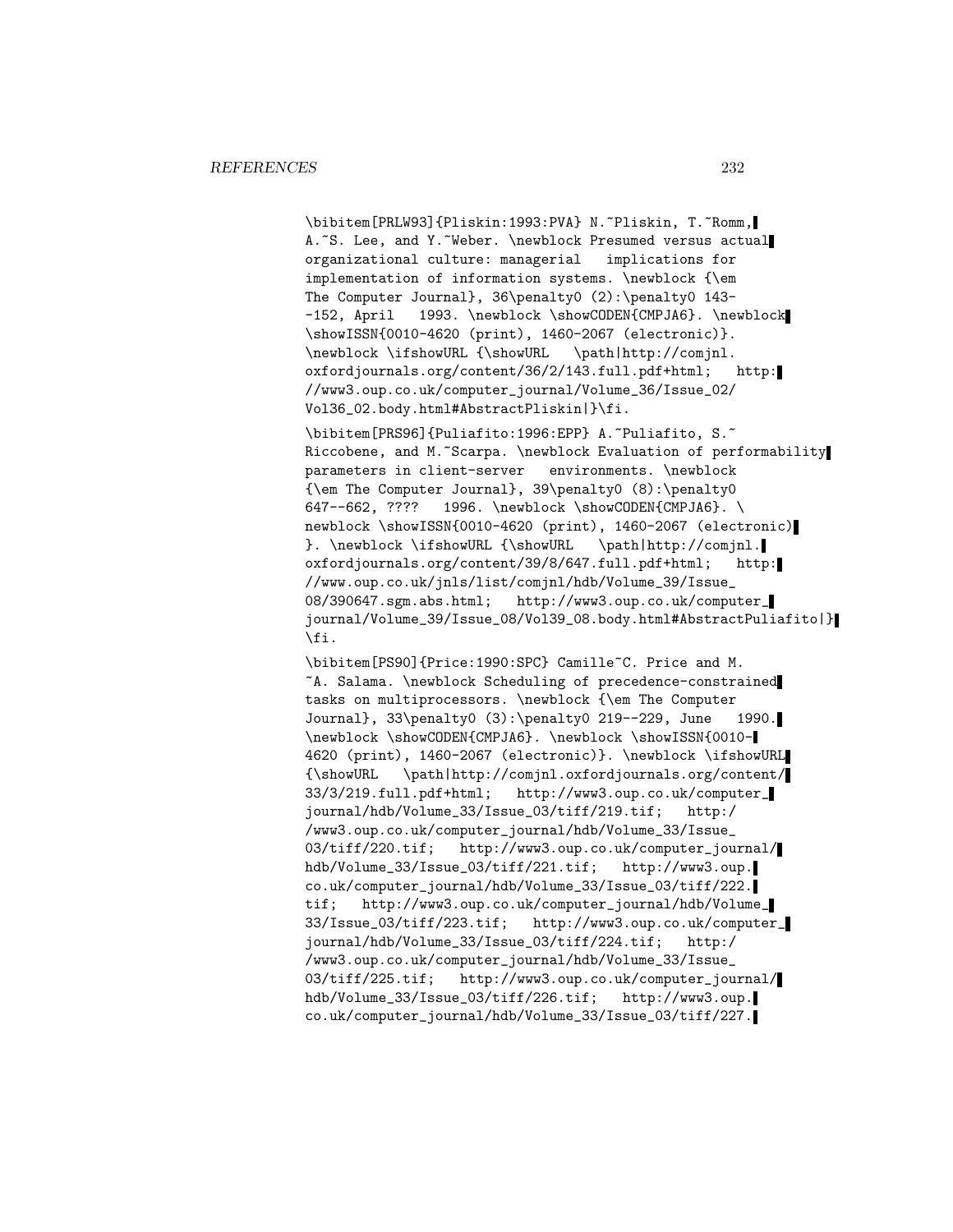tif; http://www3.oup.co.uk/computer\_journal/hdb/Volume\_<br>33/Issue\_03/tiff/228.tif; http://www3.oup.co.uk/computer http://www3.oup.co.uk/computer\_ journal/hdb/Volume\_33/Issue\_03/tiff/229.tif|}\fi.

\bibitem[PS92]{Paschos:1992:EEC} V.~T.~H. Paschos and A. N. Stafylopatis. \newblock Evaluation of the execution cost of recursive definitions. \newblock {\em The Computer Journal}, 35\penalty0 (5):\penalty0 A429--??, October 1992. \newblock \showCODEN{CMPJA6}. \newblock \showISSN{ 0010-4620 (print), 1460-2067 (electronic)}. \newblock \ifshowURL {\showURL \path|http://www3.oup.co.uk/computer\_ journal/Volume\_35/Issue\_05/35000A429.sgm.abs.html; http: //www3.oup.co.uk/computer\_journal/Volume\_35/Issue\_05/  $\text{tf}/\text{A}429.\text{tf}$ 

\bibitem[PS93]{Pemberton:1993:EMI} Jonathan~D. Pemberton and Joanne<sup>~</sup>M. Smailes. \newblock Educating the masses --- is {IT} a tricky business? \newblock {\em The Computer Journal}, 36\penalty0 (4):\penalty0 335--342, August 1993. \newblock \showCODEN{CMPJA6}. \newblock \showISSN{ 0010-4620 (print), 1460-2067 (electronic)}. \newblock \ifshowURL {\showURL \path|http://comjnl.oxfordjournals. org/content/36/4/335.full.pdf+html; http://www3.oup. co.uk/computer\_journal/Volume\_36/Issue\_04/Vol36\_04.body. html#AbstractPemberton|}\fi.

\bibitem[PS96]{Peng:1996:APD} Shietung Peng and Stanislav Sedukhin. \newblock Array processors design for divisionfree linear system solving. \newblock {\em The Computer Journal}, 39\penalty0 (8):\penalty0 713--722, ???? 1996. \newblock \showCODEN{CMPJA6}. \newblock \showISSN{0010- 4620 (print), 1460-2067 (electronic)}. \newblock \ifshowURL {\showURL \path|http://comjnl.oxfordjournals.org/content/ 39/8/713.full.pdf+html; http://www.oup.co.uk/jnls/list/ comjnl/hdb/Volume\_39/Issue\_08/390713.sgm.abs.html; http: //www3.oup.co.uk/computer\_journal/Volume\_39/Issue\_08/ Vol39\_08.body.html#AbstractPeng|}\fi.

\bibitem[PSK96]{Paakki:1996:AHS} Jukka Paakki, Airi Salminen, and Jussi Koskinen. \newblock Automated hypertext support for software maintenance. \newblock {\em The Computer Journal}, 39\penalty0 (7):\penalty0 577--597, ???? 1996. \newblock \showCODEN{CMPJA6}. \newblock \showISSN{0010- 4620 (print), 1460-2067 (electronic)}. \newblock \ifshowURL {\showURL \path|http://comjnl.oxfordjournals.org/content/ 39/7/577.full.pdf+html; http://www.oup.co.uk/jnls/list/ comjnl/hdb/Volume\_39/Issue\_07/390577.sgm.abs.html; http: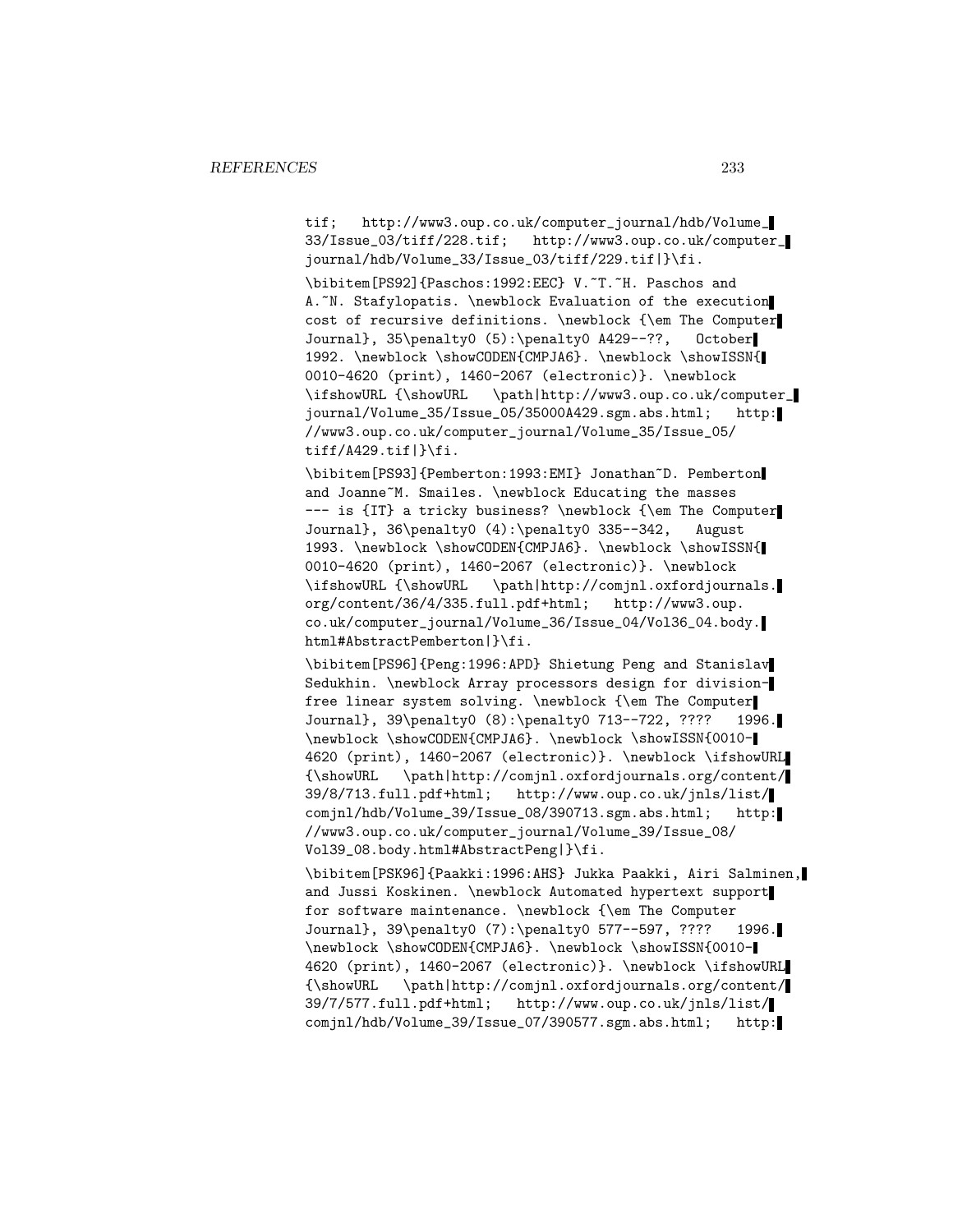//www3.oup.co.uk/computer\_journal/Volume\_39/Issue\_07/ Vol39\_07.body.html#AbstractPaakki|}\fi.

\bibitem[PT90]{Puliti:1990:ITD} P.~Puliti and G.~Tascini. \newblock Interpreting technical drawings. \newblock { \em The Computer Journal}, 33\penalty0 (5):\penalty0 417- -423, October 1990. \newblock \showCODEN{CMPJA6}. \ newblock \showISSN{0010-4620 (print), 1460-2067 (electronic) }. \newblock \ifshowURL {\showURL \path|http://comjnl. oxfordjournals.org/content/33/5/417.full.pdf+html; http: //www3.oup.co.uk/computer\_journal/hdb/Volume\_33/Issue\_ 05/tiff/417.tif; http://www3.oup.co.uk/computer\_journal/ hdb/Volume\_33/Issue\_05/tiff/418.tif; http://www3.oup. co.uk/computer\_journal/hdb/Volume\_33/Issue\_05/tiff/419. tif; http://www3.oup.co.uk/computer\_journal/hdb/Volume\_ 33/Issue\_05/tiff/420.tif; http://www3.oup.co.uk/computer\_ journal/hdb/Volume\_33/Issue\_05/tiff/421.tif; http:/ /www3.oup.co.uk/computer\_journal/hdb/Volume\_33/Issue\_ 05/tiff/422.tif; http://www3.oup.co.uk/computer\_journal/ hdb/Volume\_33/Issue\_05/tiff/423.tif|}\fi.

\bibitem[PTV97]{Pan:1997:SEA} Yi~Pan, Jerry~L. Trathan, and Ramachandran Vaidyanathan. \newblock A scalable and efficient algorithm for computing the city block distance transform on reconfigurable meshes. \newblock {\em The Computer Journal}, 40\penalty0 (7):\penalty0 435--440, ???? 1997. \newblock \showCODEN{CMPJA6}. \newblock \ showISSN{0010-4620 (print), 1460-2067 (electronic)}. \ newblock \ifshowURL {\showURL \path|http://comjnl.oxfordjournals. org/content/40/7/435.full.pdf+html; http://www3.oup. co.uk/computer\_journal/Volume\_40/Issue\_07/Vol40\_07.body. html#AbstractPan|}\fi.

\bibitem[PW90]{Petre:1990:LMP} Marian Petre and R.~Winder. \newblock On languages, models and programming styles. \newblock {\em The Computer Journal}, 33\penalty0 (2) :\penalty0 173--180, April 1990. \newblock \showCODEN{ CMPJA6}. \newblock \showISSN{0010-4620 (print), 1460- 2067 (electronic)}. \newblock \ifshowURL {\showURL \ path|http://comjnl.oxfordjournals.org/content/33/2/173. full.pdf+html; http://www3.oup.co.uk/computer\_journal/ hdb/Volume\_33/Issue\_02/tiff/173.tif; http://www3.oup. co.uk/computer\_journal/hdb/Volume\_33/Issue\_02/tiff/174. tif; http://www3.oup.co.uk/computer\_journal/hdb/Volume\_ 33/Issue\_02/tiff/175.tif; http://www3.oup.co.uk/computer\_ journal/hdb/Volume\_33/Issue\_02/tiff/176.tif; http:/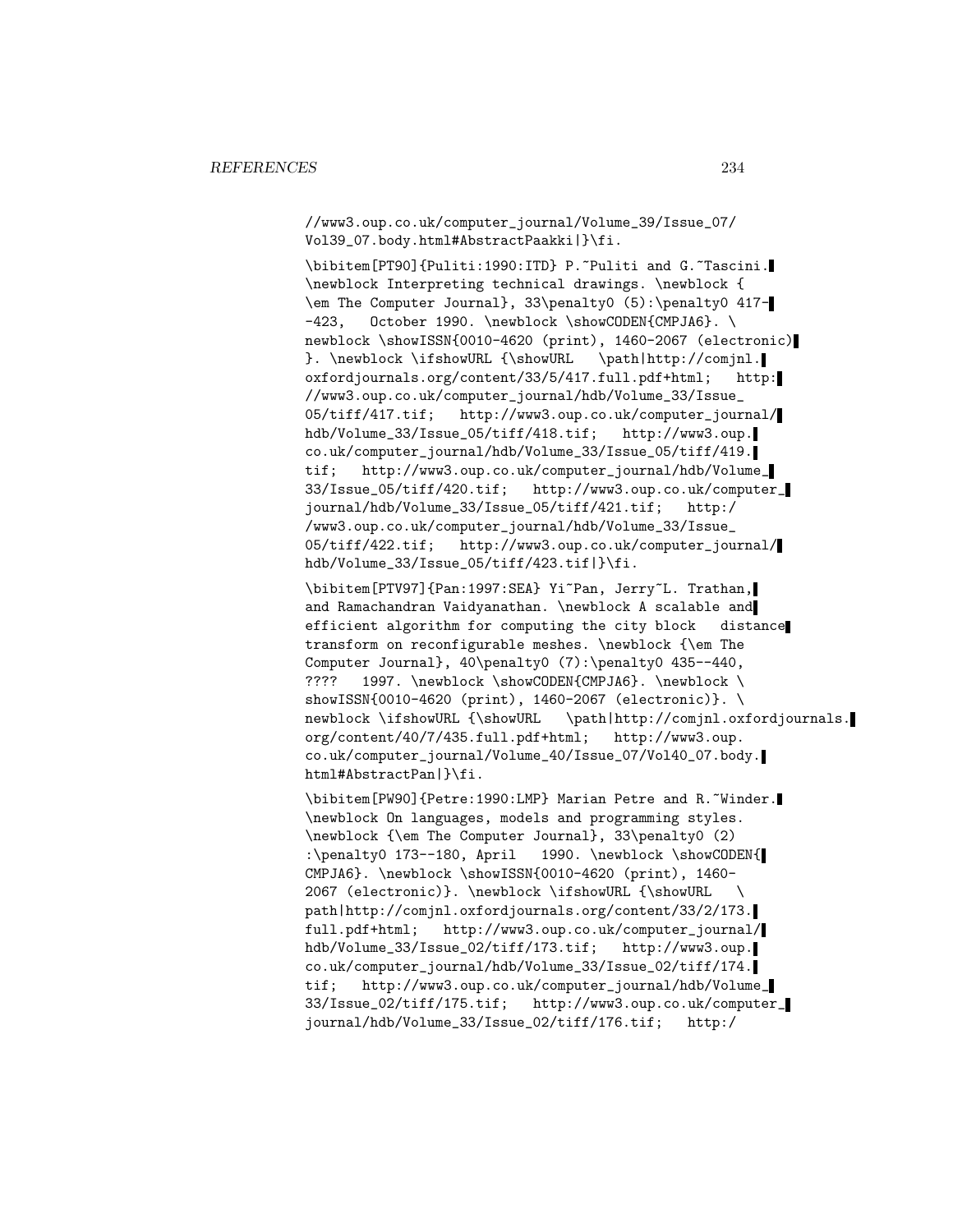/www3.oup.co.uk/computer\_journal/hdb/Volume\_33/Issue\_ 02/tiff/177.tif; http://www3.oup.co.uk/computer\_journal/ hdb/Volume\_33/Issue\_02/tiff/178.tif; http://www3.oup. co.uk/computer\_journal/hdb/Volume\_33/Issue\_02/tiff/179. tif; http://www3.oup.co.uk/computer\_journal/hdb/Volume\_ 33/Issue\_02/tiff/180.tif|}\fi.

\bibitem[PW93]{Pavey:1993:DES} D.~J. Pavey and L.~A. Winsborrow. \newblock Demonstrating equivalence of source code and {PROM} contents. \newblock {\em The Computer Journal} , 36\penalty0 (7):\penalty0 654--667, ???? 1993. \newblock \showCODEN{CMPJA6}. \newblock \showISSN{0010-4620 (print) , 1460-2067 (electronic)}. \newblock \ifshowURL {\showURL \path|http://comjnl.oxfordjournals.org/content/36/7/ 654.full.pdf+html; http://www3.oup.co.uk/computer\_journal/ Volume\_36/Issue\_07/Vol36\_07.body.html#AbstractPavey|} \fi.

\bibitem[PW94]{Patterson:1994:CAA} J.~W. Patterson and P.~J. Willis. \newblock Computer assisted animation: { \$2\$D} or not {\$2\$D}? \newblock {\em The Computer Journal} , 37\penalty0 (10):\penalty0 829--839, ???? 1994. \ newblock \showCODEN{CMPJA6}. \newblock \showISSN{0010-4620 (print), 1460-2067 (electronic)}. \newblock \ifshowURL {\showURL \path|http://comjnl.oxfordjournals.org/content/ 37/10/829.full.pdf+html; http://www3.oup.co.uk/computer\_ journal/Volume\_37/Issue\_10/Vol37\_10.body.html#AbstractPatterson|} \fi.

\bibitem[Qui92]{Quinlan:1992:NNP} P.~Quinlan. \newblock Neural network parallel computing. \newblock {\em The Computer Journal}, 35\penalty0 (5):\penalty0 450, October 1992. \newblock \showCODEN{CMPJA6}. \newblock \showISSN{ 0010-4620 (print), 1460-2067 (electronic)}. \newblock \ifshowURL {\showURL \path|http://comjnl.oxfordjournals. org/content/35/5/450.full.pdf+html|}\fi.

\bibitem[QW96]{Qian:1996:EFC} Haifeng Qian and Jie Wu. \newblock Enhanced {Fibonacci} cubes. \newblock {\em The Computer Journal}, 39\penalty0 (4):\penalty0 331--345, ???? 1996. \newblock \showCODEN{CMPJA6}. \newblock \ showISSN{0010-4620 (print), 1460-2067 (electronic)}. \ newblock \ifshowURL {\showURL \path|http://comjnl.oxfordjournals. org/content/39/4/331.full.pdf+html; http://www.oup. co.uk/jnls/list/comjnl/hdb/Volume\_39/Issue\_04/390331. sgm.abs.html; http://www3.oup.co.uk/computer\_journal/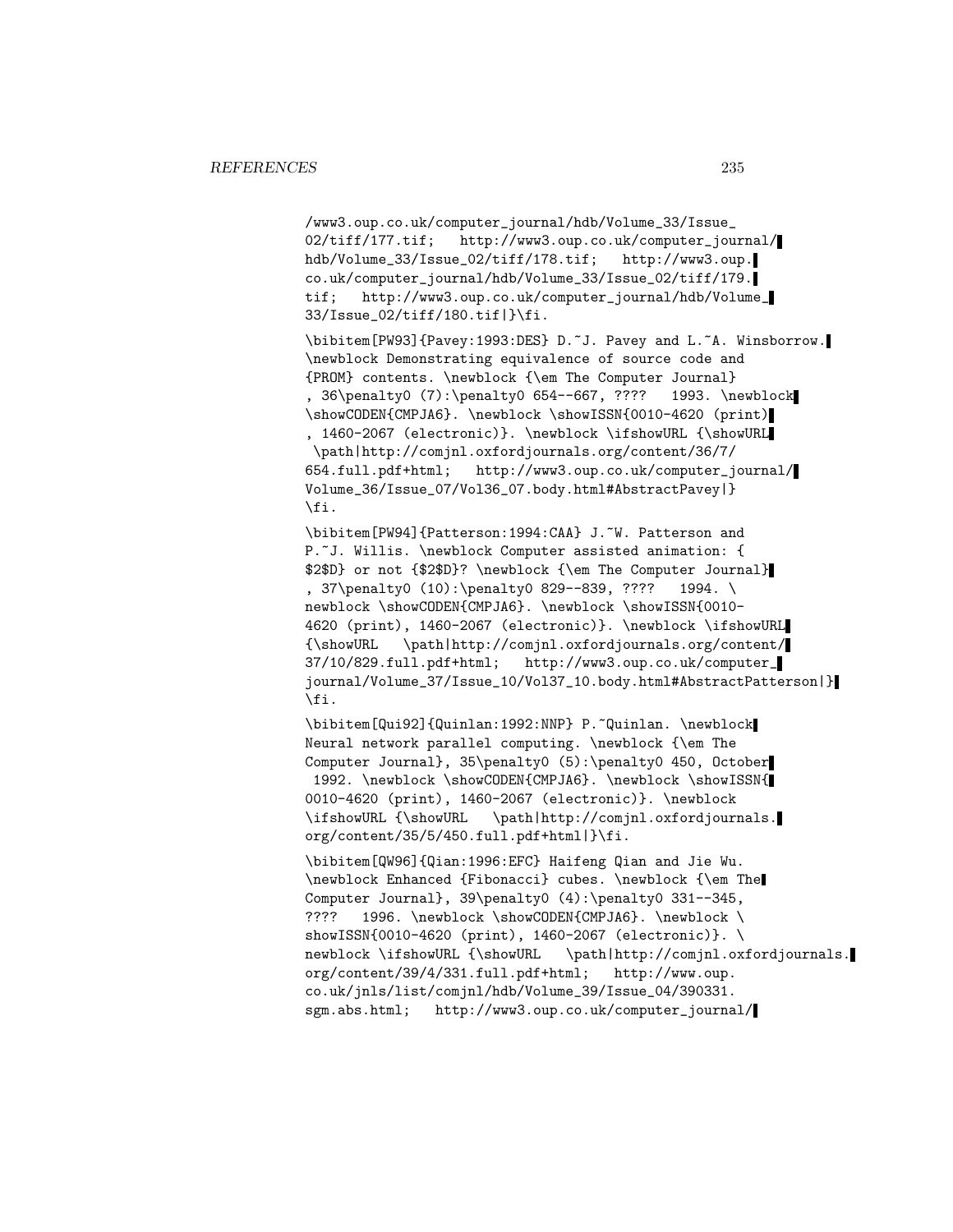Volume\_39/Issue\_04/Vol39\_04.body.html#AbstractQian|}\ fi.

\bibitem[Rag94]{Raghunathan:1994:POS} V.~Raghunathan. \newblock Prototyping-oriented software developmen. \ newblock {\em The Computer Journal}, 37\penalty0 (6): \penalty0 548, ???? 1994. \newblock \showCODEN{CMPJA6} . \newblock \showISSN{0010-4620 (print), 1460-2067 (electronic) }. \newblock \ifshowURL {\showURL \path|http://comjnl. oxfordjournals.org/content/37/6/548.full.pdf+html|}\fi.

\bibitem[Ram94a]{Ramani:1994:BR} S.~Ramani. \newblock Book review. \newblock {\em The Computer Journal}, 37\ penalty0 (5):\penalty0 467--468, ???? 1994. \newblock \showCODEN{CMPJA6}. \newblock \showISSN{0010-4620 (print) , 1460-2067 (electronic)}. \newblock \ifshowURL {\showURL \path|http://comjnl.oxfordjournals.org/content/37/5/ 467.2.full.pdf+html|}\fi.

\bibitem[Ram94b]{Ramanujam:1994:BRa} R.~Ramanujam. \newblock Book review. \newblock {\em The Computer Journal}, 37\ penalty0 (3):\penalty0 223, ???? 1994. \newblock \showCODEN{ CMPJA6}. \newblock \showISSN{0010-4620 (print), 1460- 2067 (electronic)}. \newblock \ifshowURL {\showURL \ path|http://comjnl.oxfordjournals.org/content/37/3/223. 2.full.pdf+html|}\fi.

\bibitem[Ram94c]{Ramanujam:1994:BRb} R.~Ramanujam. \newblock Book review. \newblock {\em The Computer Journal}, 37\ penalty0 (4):\penalty0 346--347, ???? 1994. \newblock \showCODEN{CMPJA6}. \newblock \showISSN{0010-4620 (print) , 1460-2067 (electronic)}. \newblock \ifshowURL {\showURL \path|http://comjnl.oxfordjournals.org/content/37/4/ 346.2.full.pdf+html|}\fi.

\bibitem[Ram94d]{Ramesh:1994:BR} S.~Ramesh. \newblock Book review. \newblock {\em The Computer Journal}, 37\ penalty0 (2):\penalty0 151, ???? 1994. \newblock \showCODEN{ CMPJA6}. \newblock \showISSN{0010-4620 (print), 1460- 2067 (electronic)}. \newblock \ifshowURL {\showURL \ path|http://comjnl.oxfordjournals.org/content/37/2/151. full.pdf+html|}\fi.

\bibitem[Ram95]{Ramesh:1995:PAF} S.~Ramesh. \newblock A programming approach to formal methods. \newblock { \em The Computer Journal}, 38\penalty0 (3):\penalty0 261- -262, ???? 1995. \newblock \showCODEN{CMPJA6}. \newblock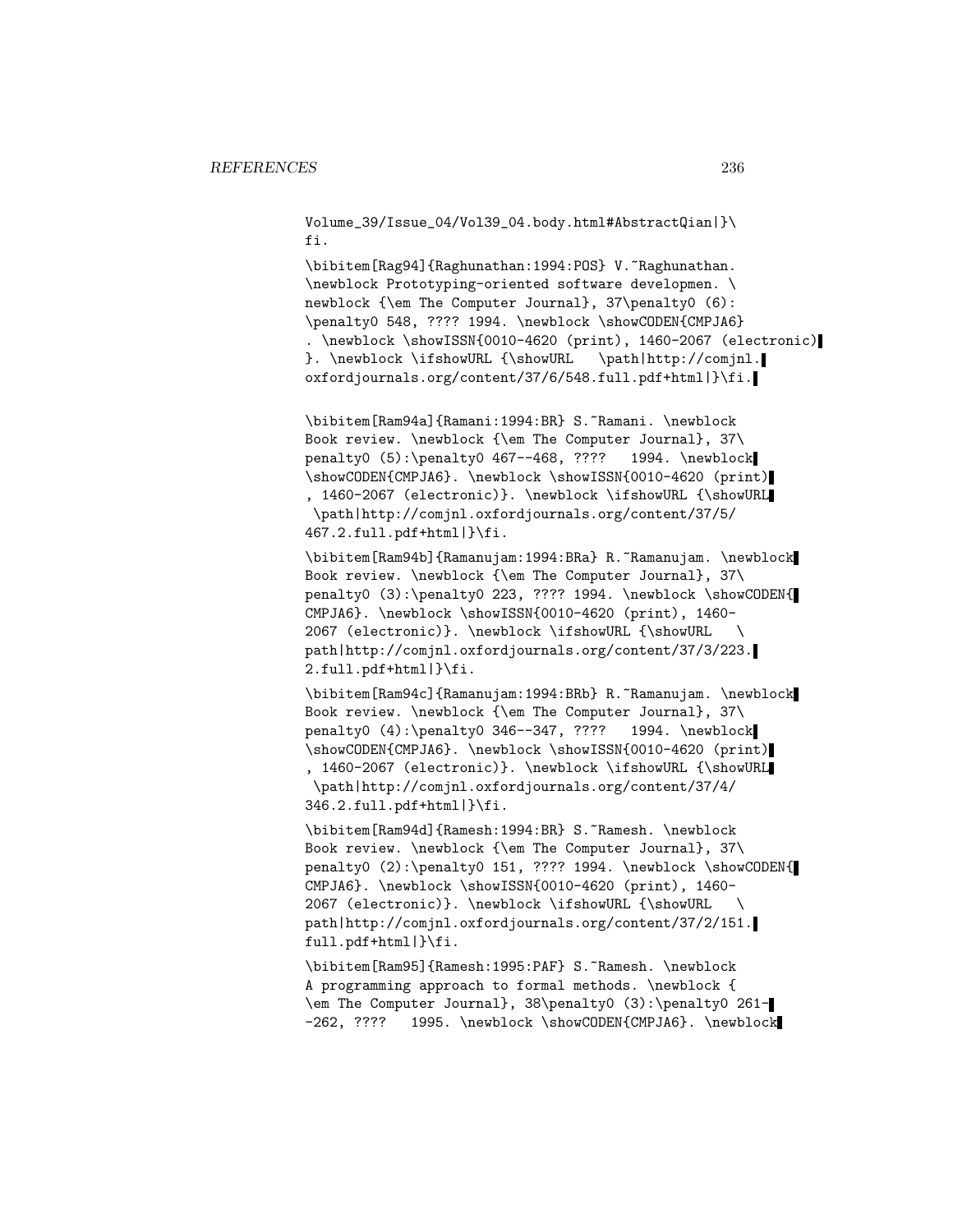\showISSN{0010-4620 (print), 1460-2067 (electronic)}. \newblock \ifshowURL {\showURL \path|http://comjnl. oxfordjournals.org/content/38/3/261.full.pdf+html|}\fi.

\bibitem[Ram99]{Ramsey:1999:ESE} Norman Ramsey. \newblock Eliminating spurious error messages using exceptions, polymorphism, and higher-order functions. \newblock {\em The Computer Journal}, 42\penalty0 (5):\penalty0 360--372, ???? 1999. \newblock \showCODEN{CMPJA6}. \ newblock \showISSN{0010-4620 (print), 1460-2067 (electronic) }. \newblock \ifshowURL {\showURL \path|http://comjnl. oxfordjournals.org/content/42/5/360.full.pdf+html; http: //www3.oup.co.uk/computer\_journal/hdb/Volume\_42/Issue\_ 05/420360.sgm.abs.html; http://www3.oup.co.uk/computer\_ journal/hdb/Volume\_42/Issue\_05/Appendix.html|}\fi.

\bibitem[Ran94]{Randell:1994:ILP} D.~A. Randell. \newblock Inductive logic programming. \newblock {\em The Computer Journal}, 37\penalty0 (6):\penalty0 547a--548, ???? 1994. \newblock \showCODEN{CMPJA6}. \newblock \showISSN{ 0010-4620 (print), 1460-2067 (electronic)}. \newblock \ifshowURL {\showURL \path|http://comjnl.oxfordjournals. org/content/37/6/547-a.full.pdf+html|}\fi.

\bibitem[Rao94a]{Rao:1994:BRaa} P.~V.~S. Rao. \newblock Book review. \newblock {\em The Computer Journal}, 37\ penalty0 (3):\penalty0 230--231, ???? 1994. \newblock \showCODEN{CMPJA6}. \newblock \showISSN{0010-4620 (print) , 1460-2067 (electronic)}. \newblock \ifshowURL {\showURL \path|http://comjnl.oxfordjournals.org/content/37/3/ 230.full.pdf+html|}\fi.

\bibitem[Rao94b]{Rao:1994:BRbb} P.~V.~S. Rao. \newblock Book review. \newblock {\em The Computer Journal}, 37\ penalty0 (4):\penalty0 353--354, ???? 1994. \newblock \showCODEN{CMPJA6}. \newblock \showISSN{0010-4620 (print) , 1460-2067 (electronic)}. \newblock \ifshowURL {\showURL \path|http://comjnl.oxfordjournals.org/content/37/4/ 353.full.pdf+html|}\fi.

\bibitem[Rao94c]{Rao:1994:BR} P.~V.~S. Rao. \newblock Book review. \newblock {\em The Computer Journal}, 37\ penalty0 (8):\penalty0 732--734, ???? 1994. \newblock \showCODEN{CMPJA6}. \newblock \showISSN{0010-4620 (print) , 1460-2067 (electronic)}. \newblock \ifshowURL {\showURL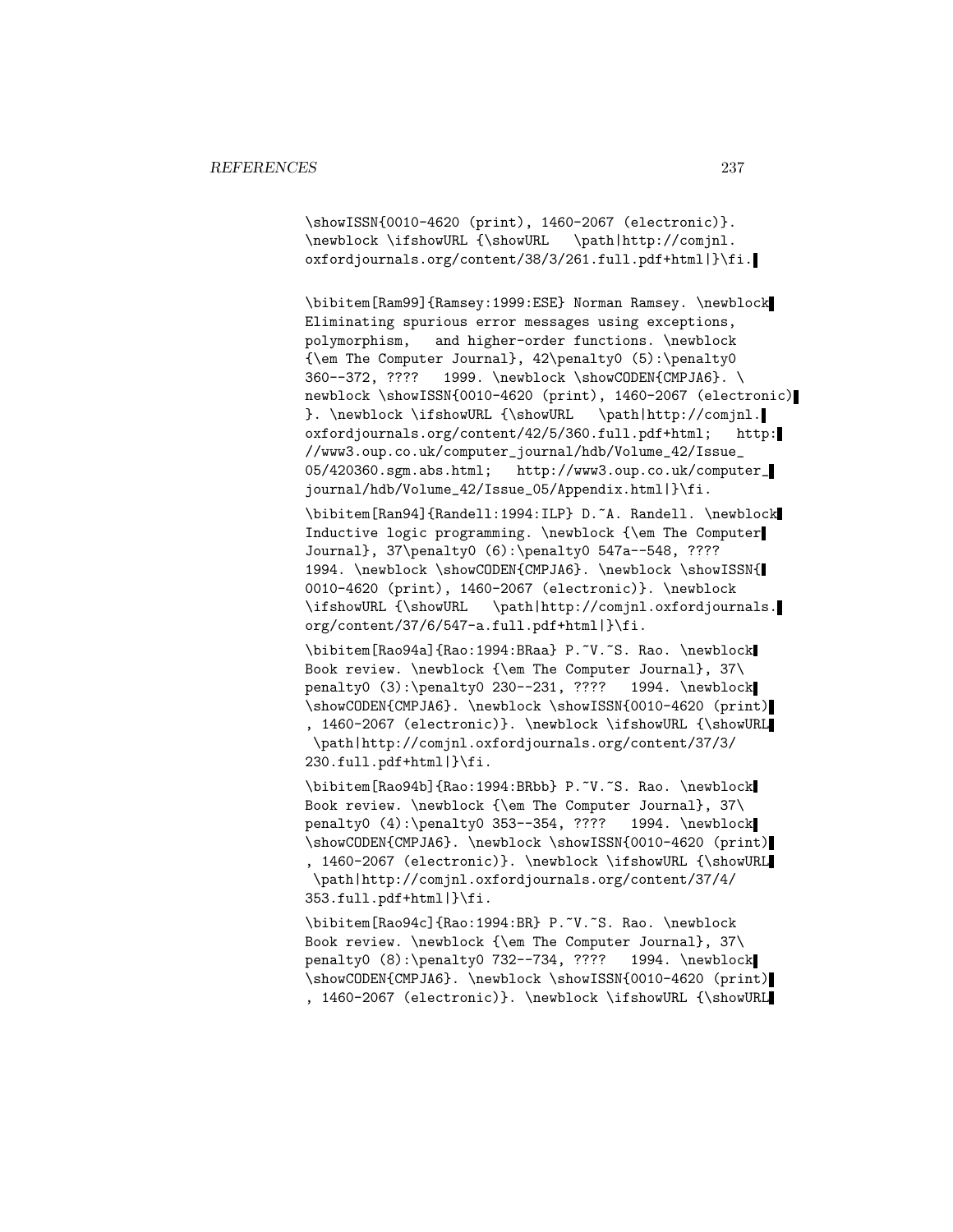\path|http://comjnl.oxfordjournals.org/content/37/8/ 732.2.full.pdf+html|}\fi.

\bibitem[RBCM97]{Rakotonirainy:1997:DOD} Andry Rakotonirainy, Andrew Berry, Stephen Crawley, and Zoran Milosevic. \ newblock Describing open distributed systems: a foundation. \newblock {\em The Computer Journal}, 40\penalty0 (8) :\penalty0 479--488, ???? 1997. \newblock \showCODEN{ CMPJA6}. \newblock \showISSN{0010-4620 (print), 1460- 2067 (electronic)}. \newblock \ifshowURL {\showURL \ path|http://comjnl.oxfordjournals.org/content/40/8/479. full.pdf+html; http://www3.oup.co.uk/computer\_journal/ Volume\_40/Issue\_08/Vol40\_08.body.html#AbstractRakotonirainy|} \fi.

\bibitem[RDPS95]{Ruiz-Delgado:1995:ROO} Antonio Ruiz-Delgado, David Pitt, and Colin Smythe. \newblock A review of object-oriented approaches in formal methods. \newblock {\em The Computer Journal}, 38\penalty0 (10):\penalty0 777--784, ???? 1995. \newblock \showCODEN{CMPJA6}. \ newblock \showISSN{0010-4620 (print), 1460-2067 (electronic) }. \newblock \ifshowURL {\showURL \path|http://comjnl. oxfordjournals.org/content/38/10/777.full.pdf+html; http://www3.oup.co.uk/computer\_journal/Volume\_38/Issue\_ 10/Vol38\_10.body.html#AbstractDelgado|}\fi.

\bibitem[Ret95]{Rettelbach:1995:PBM} Michael Rettelbach. \newblock Probabilistic branching in {Markovian} process algebras. \newblock {\em The Computer Journal}, 38\penalty0 (7):\penalty0 590--599, ???? 1995. \newblock \showCODEN{ CMPJA6}. \newblock \showISSN{0010-4620 (print), 1460- 2067 (electronic)}. \newblock \ifshowURL {\showURL \ path|http://comjnl.oxfordjournals.org/content/38/7/590. full.pdf+html; http://www3.oup.co.uk/computer\_journal/ Volume\_38/Issue\_07/Vol38\_07.body.html#AbstractRettelbach|} \fi.

\bibitem[Rey90]{Reynolds:1990:CAI} C.~F. Reynolds. \newblock {CODIL}: The architecture of an information language. \newblock {\em The Computer Journal}, 33\penalty0 (2) :\penalty0 155--163, April 1990. \newblock \showCODEN{ CMPJA6}. \newblock \showISSN{0010-4620 (print), 1460- 2067 (electronic)}. \newblock \ifshowURL {\showURL \ path|http://comjnl.oxfordjournals.org/content/33/2/155. full.pdf+html; http://www3.oup.co.uk/computer\_journal/ hdb/Volume\_33/Issue\_02/tiff/155.tif; http://www3.oup. co.uk/computer\_journal/hdb/Volume\_33/Issue\_02/tiff/156.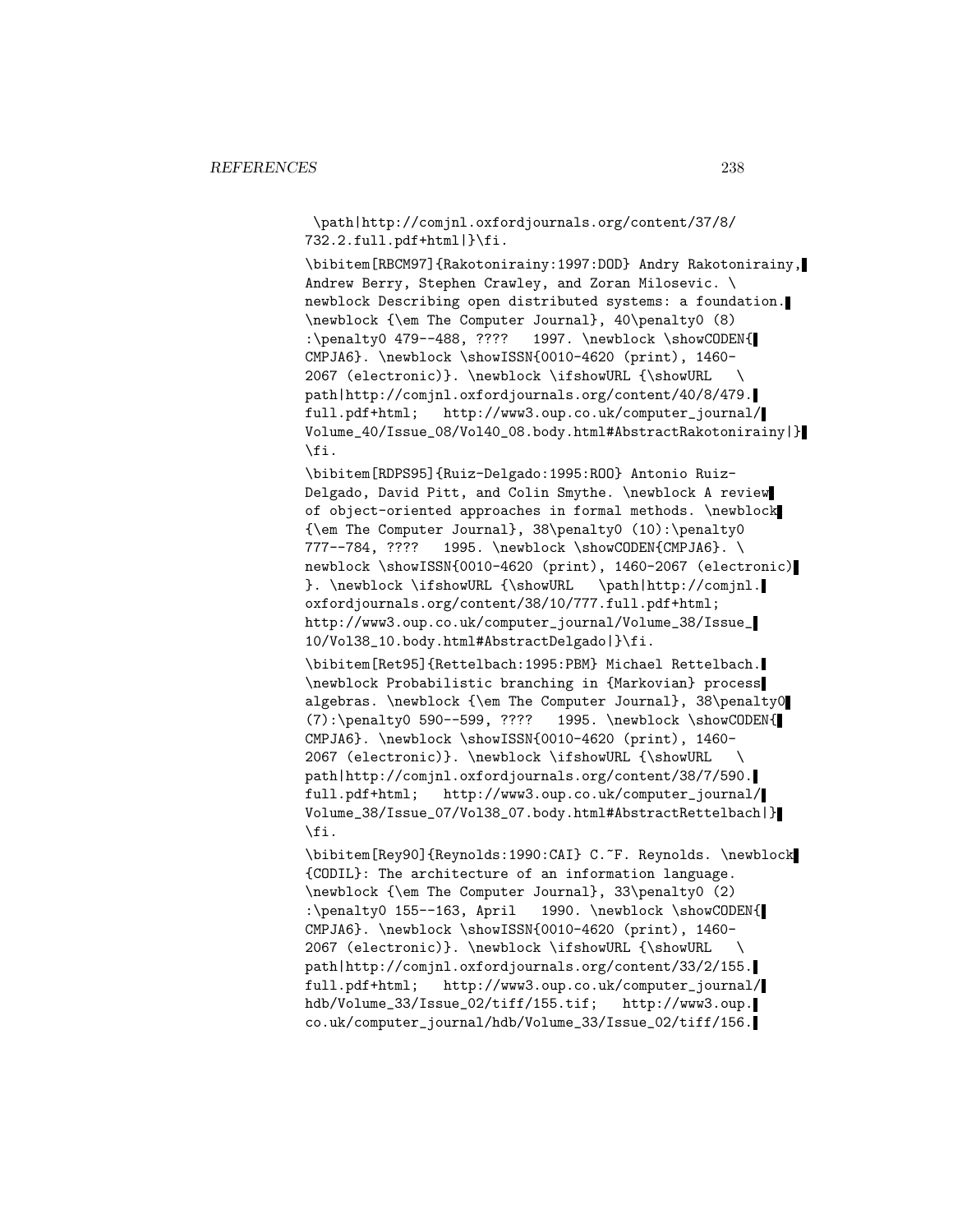tif; http://www3.oup.co.uk/computer\_journal/hdb/Volume\_ 33/Issue\_02/tiff/157.tif; http://www3.oup.co.uk/computer\_ journal/hdb/Volume\_33/Issue\_02/tiff/158.tif; http:/ /www3.oup.co.uk/computer\_journal/hdb/Volume\_33/Issue\_ 02/tiff/159.tif; http://www3.oup.co.uk/computer\_journal/ hdb/Volume\_33/Issue\_02/tiff/160.tif; http://www3.oup. co.uk/computer\_journal/hdb/Volume\_33/Issue\_02/tiff/161. tif; http://www3.oup.co.uk/computer\_journal/hdb/Volume\_ 33/Issue\_02/tiff/162.tif; http://www3.oup.co.uk/computer\_ journal/hdb/Volume\_33/Issue\_02/tiff/163.tif|}\fi. \bibitem[RG95]{Reiter:1995:SCR} Michael Reiter and Li~ Gong. \newblock Securing causal relationships in distributed systems. \newblock {\em The Computer Journal}, 38\penalty0 (8):\penalty0 633--642, ???? 1995. \newblock \showCODEN{ CMPJA6}. \newblock \showISSN{0010-4620 (print), 1460- 2067 (electronic)}. \newblock \ifshowURL {\showURL \ path|http://comjnl.oxfordjournals.org/content/38/8/633. full.pdf+html; http://www3.oup.co.uk/computer\_journal/ Volume\_38/Issue\_08/Vol38\_08.body.html#AbstractReiter|} \fi.

\bibitem[RHHR98]{Robinson:1998:PSD} Hugh Robinson, Pat Hall, Fiona Hovenden, and Janet Rachel. \newblock Postmodern software development. \newblock {\em The Computer Journal} , 41\penalty0 (6):\penalty0 363--375, ???? 1998. \newblock \showCODEN{CMPJA6}. \newblock \showISSN{0010-4620 (print) , 1460-2067 (electronic)}. \newblock \ifshowURL {\showURL \path|http://comjnl.oxfordjournals.org/content/41/6/ 363.full.pdf+html; http://www3.oup.co.uk/computer\_journal/ Volume\_41/Issue\_06/Vol41\_06.body.html#AbstractRobinson|} \fi.

\bibitem[Rho95]{Rhodes:1995:EFM} Paul~C. Rhodes. \newblock Essentials of fuzzy modelling and control. \newblock { \em The Computer Journal}, 38\penalty0 (1):\penalty0 86- -87, ???? 1995. \newblock \showCODEN{CMPJA6}. \newblock \showISSN{0010-4620 (print), 1460-2067 (electronic)}. \newblock \ifshowURL {\showURL \path|http://comjnl. oxfordjournals.org/content/38/1/86.full.pdf+html|}\fi.

\bibitem[Rib95]{Ribaudo:1995:ATS} Marina Ribaudo. \newblock On the aggregation techniques in stochastic {Petri} nets and stochastic process algebras. \newblock {\em The Computer Journal}, 38\penalty0 (7):\penalty0 600--611, ???? 1995. \newblock \showCODEN{CMPJA6}. \newblock \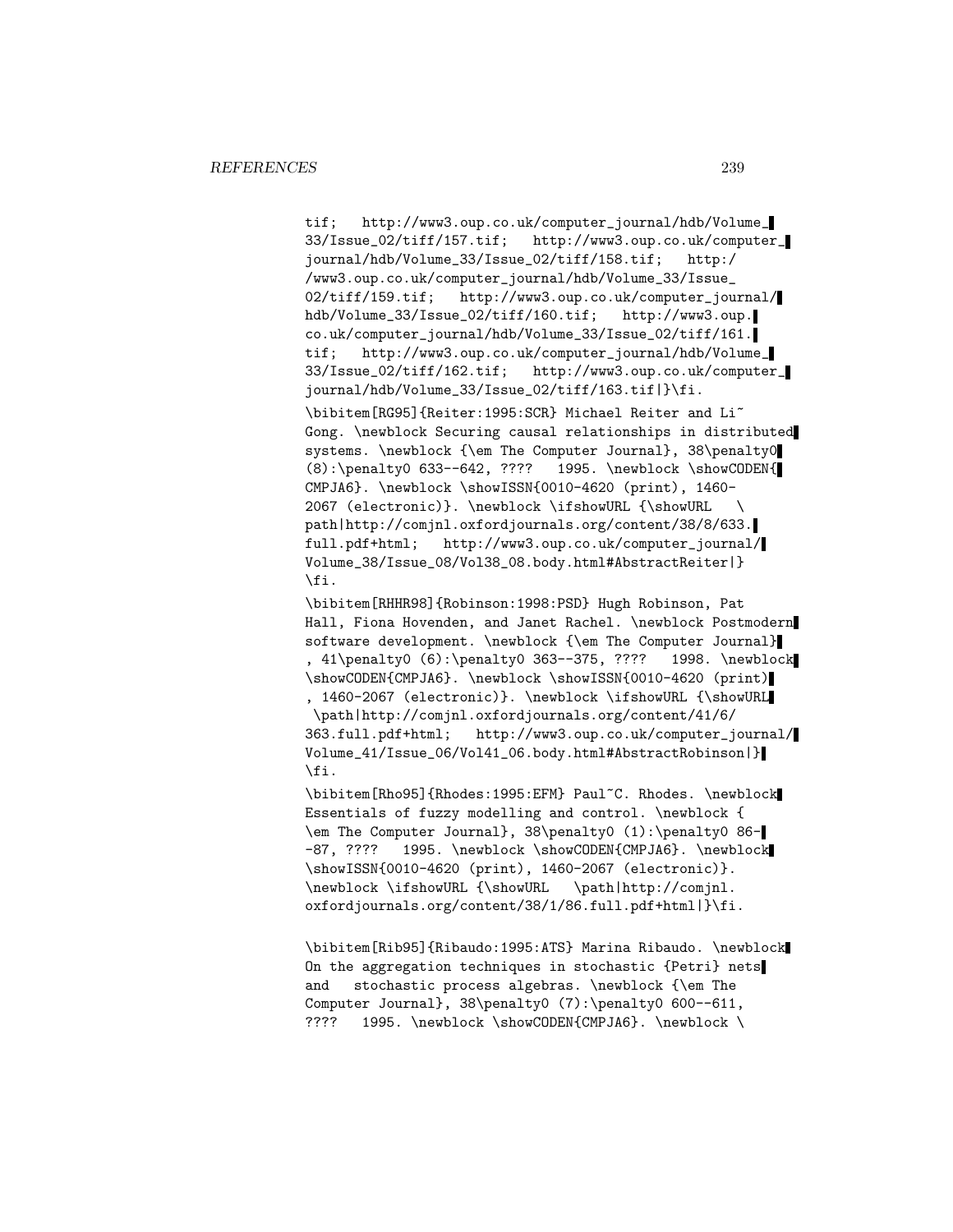showISSN{0010-4620 (print), 1460-2067 (electronic)}. \ newblock \ifshowURL {\showURL \path|http://comjnl.oxfordjournals. org/content/38/7/600.full.pdf+html; http://www3.oup. co.uk/computer\_journal/Volume\_38/Issue\_07/Vol38\_07.body. html#AbstractRibaudo|}\fi.

\bibitem[Ris99a]{Rissanen:1999:HST} J.~Rissanen. \newblock Hypothesis selection and testing by the {MDL} principle. \newblock {\em The Computer Journal}, 42\penalty0 (4) :\penalty0 260--269, ???? 1999. \newblock \showCODEN{ CMPJA6}. \newblock \showISSN{0010-4620 (print), 1460- 2067 (electronic)}. \newblock \ifshowURL {\showURL \ path|http://comjnl.oxfordjournals.org/content/42/4/260. full.pdf+html; http://www3.oup.co.uk/computer\_journal/ hdb/Volume\_42/Issue\_04/420260.sgm.abs.html; http:// www3.oup.co.uk/computer\_journal/hdb/Volume\_42/Issue\_04/ pdf/420260.pdf|}\fi.

\bibitem[Ris99b]{Rissanen:1999:DPM} Jorma Rissanen. \ newblock Discussion of paper {'Minimum Message Length and Kolmogorov Complexity' by C. S. Wallace and D. L. Dowe}. \newblock {\em The Computer Journal}, 42\penalty0 (4):\penalty0 327--329, ???? 1999. \newblock \showCODEN{ CMPJA6}. \newblock \showISSN{0010-4620 (print), 1460- 2067 (electronic)}. \newblock \ifshowURL {\showURL \ path|http://comjnl.oxfordjournals.org/content/42/4/327. full.pdf+html; http://www3.oup.co.uk/computer\_journal/ hdb/Volume\_42/Issue\_04/420327.sgm.abs.html; http:// www3.oup.co.uk/computer\_journal/hdb/Volume\_42/Issue\_04/ pdf/420327.pdf|}\fi.

\bibitem[Ris99c]{Rissanen:1999:R} Jorma Rissanen. \newblock Rejoinder. \newblock {\em The Computer Journal}, 42\penalty0 (4):\penalty0 343--344, ???? 1999. \newblock \showCODEN{ CMPJA6}. \newblock \showISSN{0010-4620 (print), 1460- 2067 (electronic)}. \newblock \ifshowURL {\showURL \ path|http://comjnl.oxfordjournals.org/content/42/4/343. full.pdf+html; http://www3.oup.co.uk/computer\_journal/ hdb/Volume\_42/Issue\_04/420343.sgm.abs.html; http:// www3.oup.co.uk/computer\_journal/hdb/Volume\_42/Issue\_04/ pdf/420343.pdf|}\fi.

\bibitem[RK92]{Robson:1992:SBS} A.~P. Robson and D.~J. Kinniment. \newblock Simstrict: a behavioural simulator for use with the strict hardware description language. \newblock {\em The Computer Journal}, 35\penalty0 (6) :\penalty0 651--654, December 1992. \newblock \showCODEN{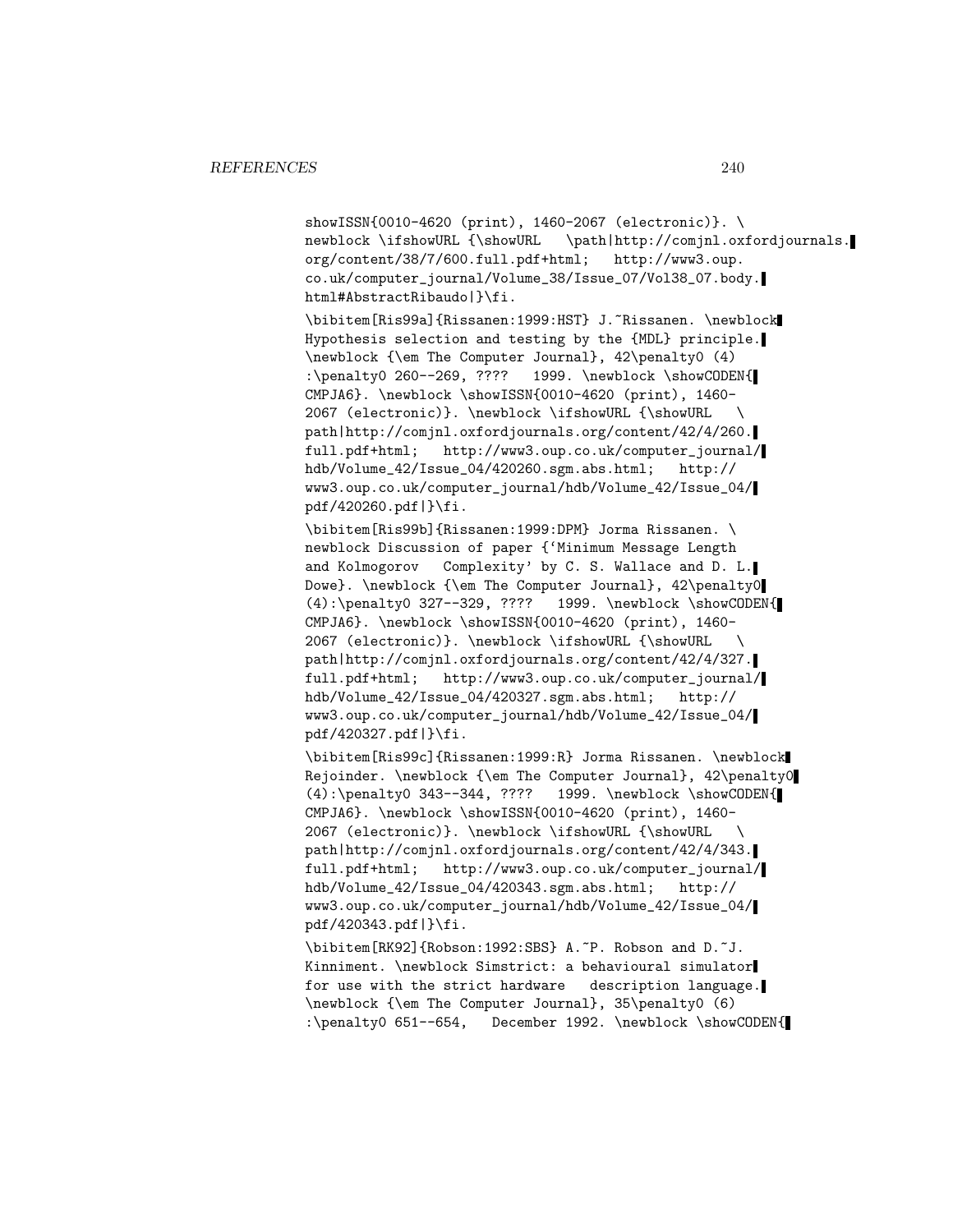CMPJA6}. \newblock \showISSN{0010-4620 (print), 1460- 2067 (electronic)}. \newblock \ifshowURL {\showURL \ path|http://comjnl.oxfordjournals.org/content/35/6/651. full.pdf+html|}\fi.

\bibitem[RKA92]{Rosenberg:1992:AML} J.~Rosenberg, J.~ L. Keedy, and D. Abramson. \newblock Addressing mechanisms for large virtual memories. \newblock {\em The Computer Journal}, 35\penalty0 (4):\penalty0 369--375, August 1992. \newblock \showCODEN{CMPJA6}. \newblock \showISSN{ 0010-4620 (print), 1460-2067 (electronic)}. \newblock \ifshowURL {\showURL \path|http://comjnl.oxfordjournals. org/content/35/4/369.full.pdf+html; http://www3.oup. co.uk/computer\_journal/Volume\_35/Issue\_04/Vol35\_04.body. html#AbstractRosenberg|}\fi. \newblock Australia.

\bibitem[RLD94]{Ranai:1994:SMF} Kisenchand Ranai, Koon~ Seng Lim, and R.<sup>~</sup>H. Deng. \newblock Simulating a multimedia {FDDI} backbone network. \newblock {\em The Computer Journal} , 37\penalty0 (3):\penalty0 188--198, ???? 1994. \newblock \showCODEN{CMPJA6}. \newblock \showISSN{0010-4620 (print) , 1460-2067 (electronic)}. \newblock \ifshowURL {\showURL \path|http://comjnl.oxfordjournals.org/content/37/3/ 188.full.pdf+html; http://www3.oup.co.uk/computer\_journal/ Volume\_37/Issue\_03/Vol37\_03.body.html#AbstractRanai|} \fi.

\bibitem[RLT99]{Rook:1999:BR} Jim Rook, Ian~J. Lloyd, and Kenneth~J. Turner. \newblock Book reviews. \newblock {\em The Computer Journal}, 42\penalty0 (2):\penalty0 150--152, ???? 1999. \newblock \showCODEN{CMPJA6}. \ newblock \showISSN{0010-4620 (print), 1460-2067 (electronic) }. \newblock \ifshowURL {\showURL \path|http://comjnl. oxfordjournals.org/content/42/2/150.full.pdf+html; http: //www3.oup.co.uk/computer\_journal/hdb/Volume\_42/Issue\_ 02/420150.sgm.abs.html; http://www3.oup.co.uk/computer\_ journal/hdb/Volume\_42/Issue\_02/pdf/420150.pdf|}\fi.

\bibitem[Rob90]{Roberts:1990:ESC} H.~J. Roberts. \newblock Expert systems clubs: Design methods. \newblock {\em The Computer Journal}, 33\penalty0 (6):\penalty0 556--561, December 1990. \newblock \showCODEN{CMPJA6}. \newblock \showISSN{0010-4620 (print), 1460-2067 (electronic)}. \newblock \ifshowURL {\showURL \path|http://comjnl. oxfordjournals.org/content/33/6/556.full.pdf+html; http: //www3.oup.co.uk/computer\_journal/hdb/Volume\_33/Issue\_ 06/tiff/556.tif; http://www3.oup.co.uk/computer\_journal/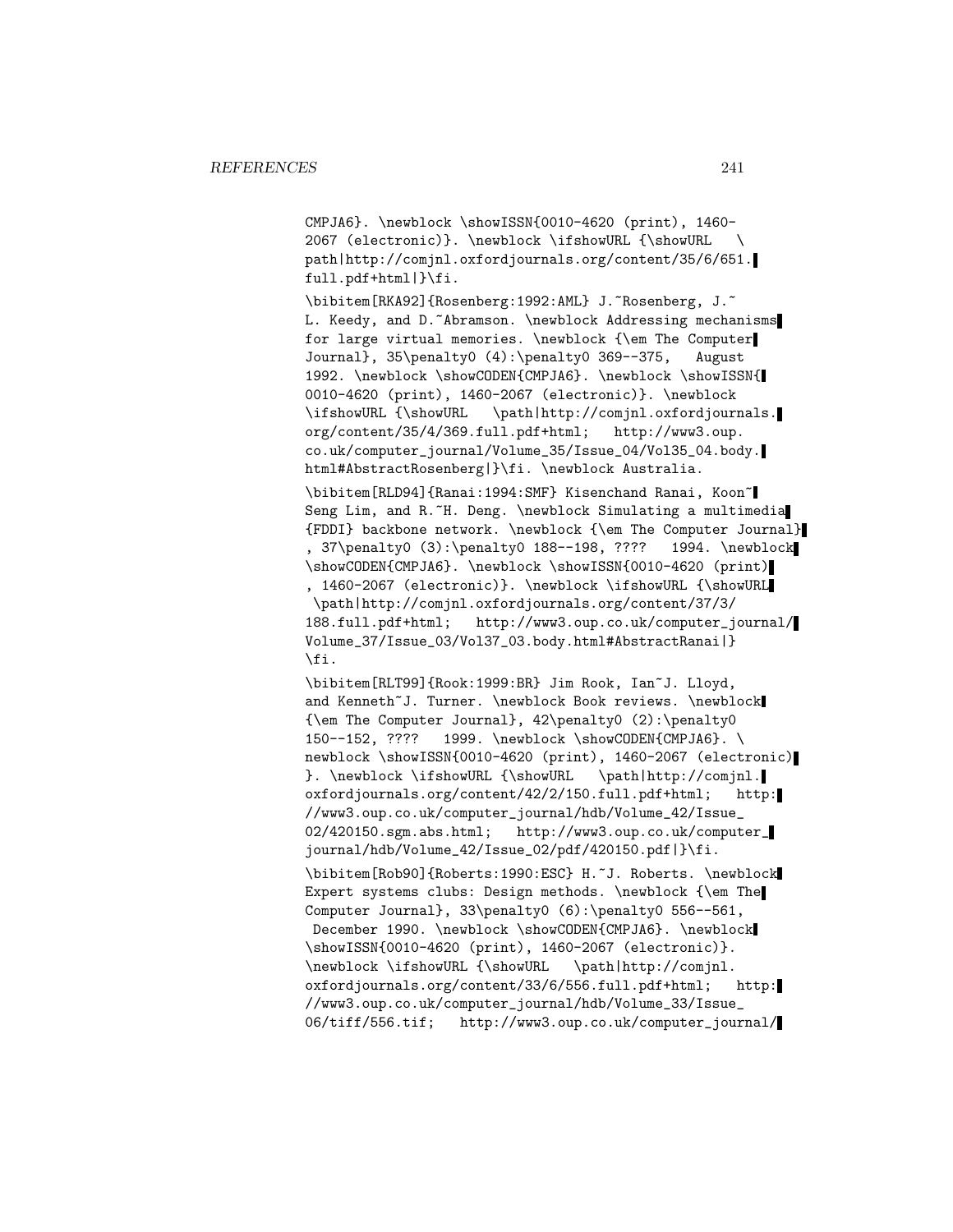hdb/Volume\_33/Issue\_06/tiff/557.tif; http://www3.oup. co.uk/computer\_journal/hdb/Volume\_33/Issue\_06/tiff/558. tif; http://www3.oup.co.uk/computer\_journal/hdb/Volume\_ 33/Issue\_06/tiff/559.tif; http://www3.oup.co.uk/computer\_ journal/hdb/Volume\_33/Issue\_06/tiff/560.tif; http:/ /www3.oup.co.uk/computer\_journal/hdb/Volume\_33/Issue\_ 06/tiff/561.tif|}\fi.

\bibitem[Rob93]{Robinson:1993:BR} H.~Robinson. \newblock Book review. \newblock {\em The Computer Journal}, 36\ penalty0 (6):\penalty0 597--598, ???? 1993. \newblock \showCODEN{CMPJA6}. \newblock \showISSN{0010-4620 (print) , 1460-2067 (electronic)}. \newblock \ifshowURL {\showURL \path|http://comjnl.oxfordjournals.org/content/36/6/ 597.2.full.pdf+html|}\fi.

\bibitem[Roc97a]{Rock:1997:BRa} S.~Rock. \newblock Book review. \newblock {\em The Computer Journal}, 40\penalty0 (4):\penalty0 231--232, ???? 1997. \newblock \showCODEN{ CMPJA6}. \newblock \showISSN{0010-4620 (print), 1460- 2067 (electronic)}. \newblock \ifshowURL {\showURL \ path|http://comjnl.oxfordjournals.org/content/40/4/231. 2.full.pdf+html|}\fi.

\bibitem[Roc97b]{Rock:1997:BRb} S.~Rock. \newblock Book review. \newblock {\em The Computer Journal}, 40\penalty0 (5):\penalty0 299, ???? 1997. \newblock \showCODEN{CMPJA6} . \newblock \showISSN{0010-4620 (print), 1460-2067 (electronic) }. \newblock \ifshowURL {\showURL \path|http://comjnl. oxfordjournals.org/content/40/5/299.full.pdf+html|}\fi.

\bibitem[Rog94]{Roger:1994:LCM} R.~E. Roger. \newblock Letters: Correspondence. on the {Millar} polyhedron and its use in the construction of octrees. \newblock { \em The Computer Journal}, 37\penalty0 (5):\penalty0 465- -466, ???? 1994. \newblock \showCODEN{CMPJA6}. \newblock \showISSN{0010-4620 (print), 1460-2067 (electronic)}. \newblock \ifshowURL {\showURL \path|http://comjnl. oxfordjournals.org/content/37/5/465.full.pdf+html|}\fi.

\bibitem[Rog96a]{Rogerson:1996:BRa} S.~Rogerson. \newblock Book review. \newblock {\em The Computer Journal}, 39\ penalty0 (1):\penalty0 95--96, ???? 1996. \newblock \showCODEN{CMPJA6}. \newblock \showISSN{0010-4620 (print) , 1460-2067 (electronic)}. \newblock \ifshowURL {\showURL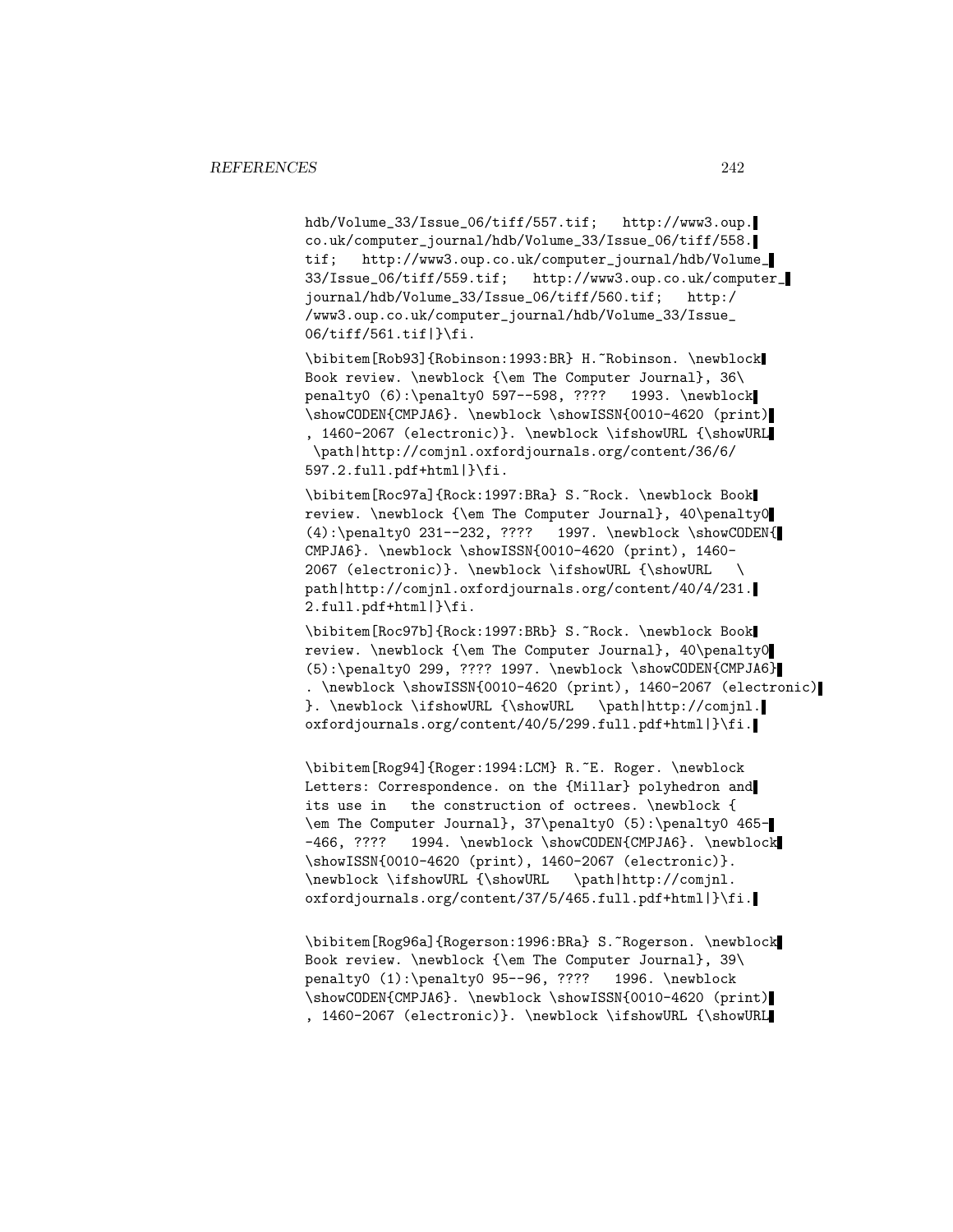\path|http://comjnl.oxfordjournals.org/content/39/1/ 95.2.full.pdf+html|}\fi.

\bibitem[Rog96b]{Rogerson:1996:BRb} S.~Rogerson. \newblock Book review. \newblock {\em The Computer Journal}, 39\ penalty0 (2):\penalty0 170, ???? 1996. \newblock \showCODEN{ CMPJA6}. \newblock \showISSN{0010-4620 (print), 1460- 2067 (electronic)}. \newblock \ifshowURL {\showURL \ path|http://comjnl.oxfordjournals.org/content/39/2/170. 1.full.pdf+html|}\fi.

\bibitem[Roh90]{Rohl:1990:RIL} J.~S. Rohl. \newblock Reversing is not inherent in lexicographical permutation generation. \newblock {\em The Computer Journal}, 33\penalty0 (3) :\penalty0 274--278, June 1990. \newblock \showCODEN{ CMPJA6}. \newblock \showISSN{0010-4620 (print), 1460- 2067 (electronic)}. \newblock \ifshowURL {\showURL \ path|http://comjnl.oxfordjournals.org/content/33/3/274. full.pdf+html; http://www3.oup.co.uk/computer\_journal/ hdb/Volume\_33/Issue\_03/tiff/274.tif; http://www3.oup. co.uk/computer\_journal/hdb/Volume\_33/Issue\_03/tiff/275. tif; http://www3.oup.co.uk/computer\_journal/hdb/Volume\_ 33/Issue\_03/tiff/276.tif; http://www3.oup.co.uk/computer\_ journal/hdb/Volume\_33/Issue\_03/tiff/277.tif; http:/ /www3.oup.co.uk/computer\_journal/hdb/Volume\_33/Issue\_ 03/tiff/278.tif|}\fi.

\bibitem[Roh91]{Rohl:1991:OSP} J.~S. Rohl. \newblock { Ord-Smith}'s pseudo-lexicographical permutation procedure is the {Tompkins-Paige} algorithm. \newblock {\em The Computer Journal}, 34\penalty0 (6):\penalty0 569--570, December 1991. \newblock \showCODEN{CMPJA6}. \newblock \showISSN{0010-4620 (print), 1460-2067 (electronic)}. \newblock \ifshowURL {\showURL \path|http://comjnl. oxfordjournals.org/content/34/6/569.full.pdf+html; http: //www3.oup.co.uk/computer\_journal/hdb/Volume\_34/Issue\_ 06/tiff/569.tif; http://www3.oup.co.uk/computer\_journal/ hdb/Volume\_34/Issue\_06/tiff/570.tif|}\fi.

\bibitem[Roj95]{Rojas:1995:CCS} Isabel Rojas. \newblock Compositional construction of {SWN} models. \newblock {\em The Computer Journal}, 38\penalty0 (7):\penalty0 612--621, ???? 1995. \newblock \showCODEN{CMPJA6}. \ newblock \showISSN{0010-4620 (print), 1460-2067 (electronic) }. \newblock \ifshowURL {\showURL \path|http://comjnl. oxfordjournals.org/content/38/7/612.full.pdf+html; http: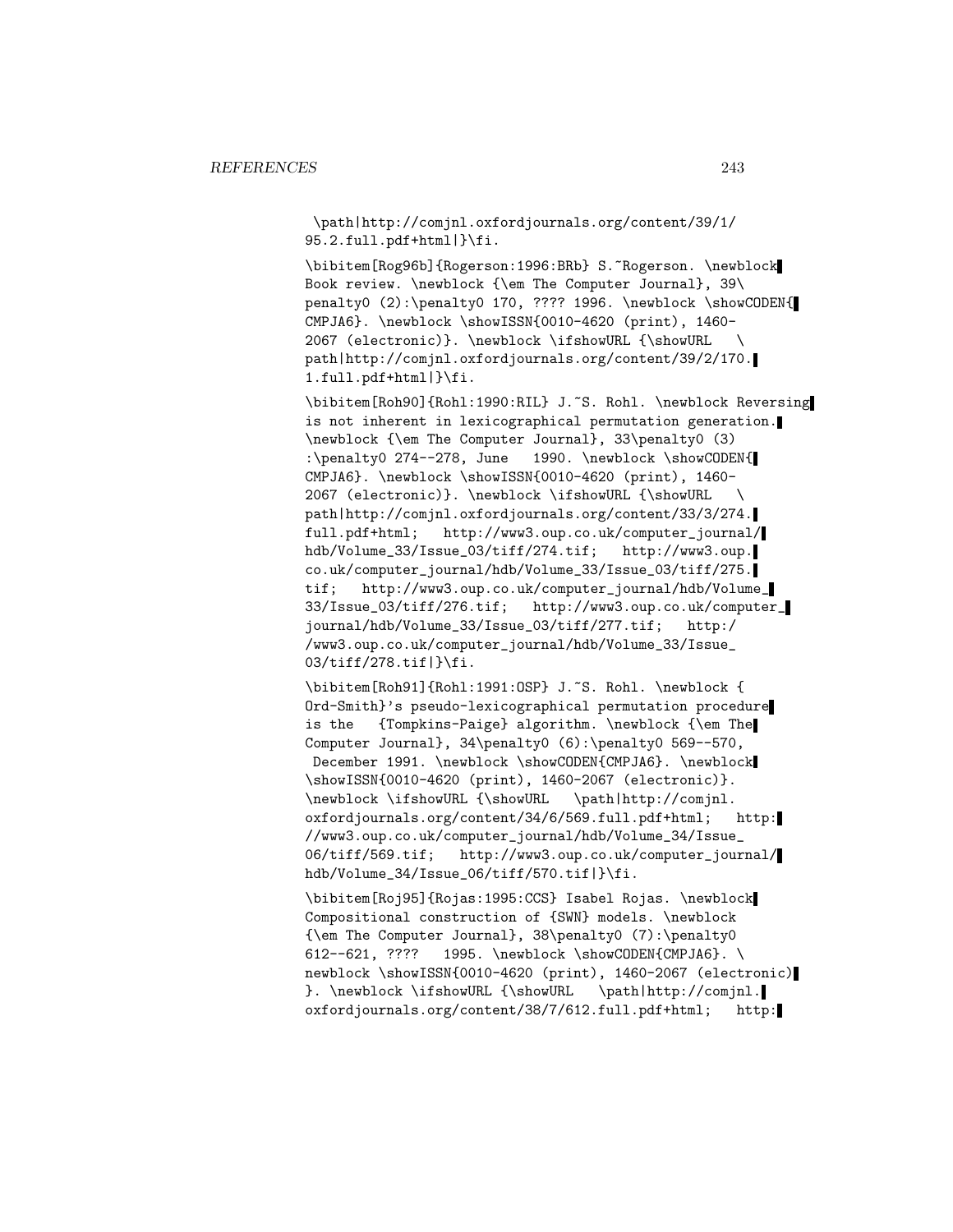//www3.oup.co.uk/computer\_journal/Volume\_38/Issue\_07/ Vol38\_07.body.html#AbstractRojas|}\fi.

\bibitem[Rom99]{Romanovsky:1999:SCC} Alexander Romanovsky. \newblock On structuring cooperative and competitive concurrent systems. \newblock {\em The Computer Journal}, 42\penalty0 (8):\penalty0 627--637, ???? 1999. \newblock \showCODEN{ CMPJA6}. \newblock \showISSN{0010-4620 (print), 1460- 2067 (electronic)}. \newblock \ifshowURL {\showURL \ path|http://comjnl.oxfordjournals.org/content/42/8/627. full.pdf+html; http://www3.oup.co.uk/computer\_journal/ hdb/Volume\_42/Issue\_08/420627.sgm.abs.html; http:// www3.oup.co.uk/computer\_journal/hdb/Volume\_42/Issue\_08/ pdf/420627.pdf|}\fi.

\bibitem[Ros93]{Rossi:1993:PDE} G.~Rossi. \newblock Programs as data in an extended {Prolog}. \newblock {\em The Computer Journal}, 36\penalty0 (3):\penalty0 217--226, June 1993. \newblock \showCODEN{CMPJA6}. \newblock \showISSN{0010- 4620 (print), 1460-2067 (electronic)}. \newblock \ifshowURL {\showURL \path|http://comjnl.oxfordjournals.org/content/ 36/3/217.full.pdf+html; http://www3.oup.co.uk/computer\_ journal/Volume\_36/Issue\_03/Vol36\_03.body.html#AbstractRossi|} \fi.

\bibitem[Ros95]{Rosbottom:1995:MMU} J.~Rosbottom. \newblock The muse method for usability engineering. \newblock { \em The Computer Journal}, 38\penalty0 (3):\penalty0 266- -267, ???? 1995. \newblock \showCODEN{CMPJA6}. \newblock \showISSN{0010-4620 (print), 1460-2067 (electronic)}. \newblock \ifshowURL {\showURL \path|http://comjnl. oxfordjournals.org/content/38/3/266.full.pdf+html|}\fi.

\bibitem[Rou94]{Routen:1994:BR} T.~W. Routen. \newblock Book review. \newblock {\em The Computer Journal}, 37\ penalty0 (7):\penalty0 645--646, ???? 1994. \newblock \showCODEN{CMPJA6}. \newblock \showISSN{0010-4620 (print) , 1460-2067 (electronic)}. \newblock \ifshowURL {\showURL \path|http://comjnl.oxfordjournals.org/content/37/7/ 645.full.pdf+html|}\fi.

\bibitem[RS93]{Rayward-Smith:1993:BR} V.~J. Rayward-Smith. \newblock Book review. \newblock {\em The Computer Journal} , 36\penalty0 (3):\penalty0 293--294, ???? 1993. \newblock \showCODEN{CMPJA6}. \newblock \showISSN{0010-4620 (print) , 1460-2067 (electronic)}. \newblock \ifshowURL {\showURL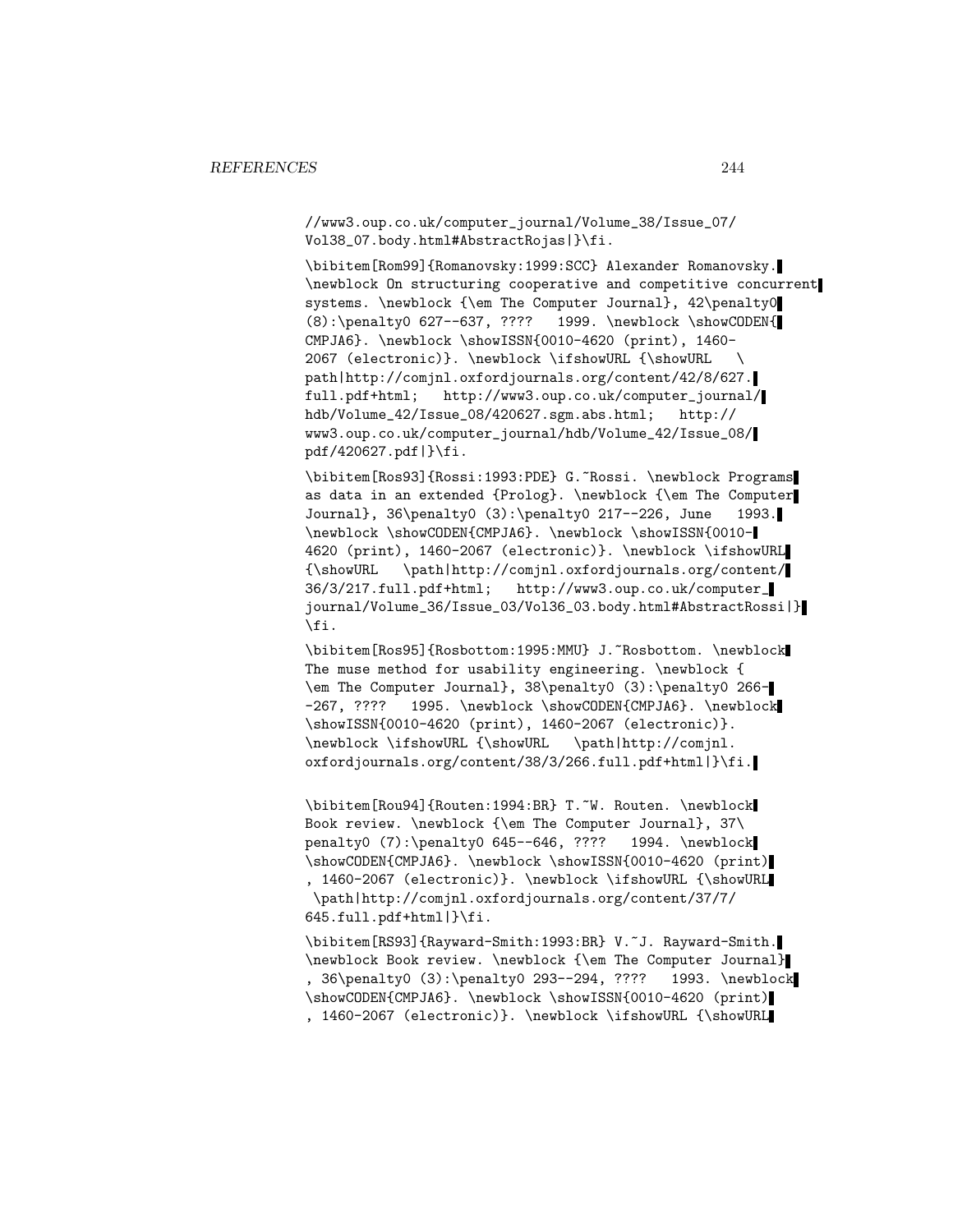\path|http://comjnl.oxfordjournals.org/content/36/3/ 293.full.pdf+html|}\fi.

\bibitem[Rum94]{Rumsby:1994:EC} S.~Rumsby. \newblock The evolution of {C}++. \newblock {\em The Computer Journal} , 37\penalty0 (6):\penalty0 557, ???? 1994. \newblock \showCODEN{CMPJA6}. \newblock \showISSN{0010-4620 (print) , 1460-2067 (electronic)}. \newblock \ifshowURL {\showURL \path|http://comjnl.oxfordjournals.org/content/37/6/ 557.full.pdf+html|}\fi.

 $\b{b}$ ibitem[Ru{\v{z}}91]{Ruzicka:1991:SNN} P.~Ru{\v{z}}i{ \v{c}}ka. \newblock Short note: a note on the efficiency of an interval routing algorithm. \newblock {\em The Computer Journal}, 34\penalty0 (5):\penalty0 475--476, October 1991. \newblock \showCODEN{CMPJA6}. \newblock \showISSN{0010-4620 (print), 1460-2067 (electronic)}. \newblock \ifshowURL {\showURL \path|http://comjnl. oxfordjournals.org/content/34/5/475.full.pdf+html; http: //www3.oup.co.uk/computer\_journal/hdb/Volume\_34/Issue\_ 05/tiff/475.tif; http://www3.oup.co.uk/computer\_journal/ hdb/Volume\_34/Issue\_05/tiff/476.tif|}\fi.

\bibitem[RV93]{Ramanathan:1993:FTI} S.~Ramanathan and P. "{Venkat Rangan}. \newblock Feedback techniques for intra-media continuity and inter-media synchronization in distributed multimedia systems. \newblock {\em The Computer Journal}, 36\penalty0 (1):\penalty0 19--31, February 1993. \newblock \showCODEN{CMPJA6}. \newblock \showISSN{0010-4620 (print), 1460-2067 (electronic)}. \newblock \ifshowURL {\showURL \path|http://comjnl. oxfordjournals.org/content/36/1/19.full.pdf+html; http: //www3.oup.co.uk/computer\_journal/Volume\_36/Issue\_01/ Vol36\_01.body.html#AbstractRamanathan|}\fi.

\bibitem[Sad92]{Sadri:1992:DDD} F.~Sadri. \newblock Data dependencies in deductive databases. \newblock {\em The Computer Journal}, 35\penalty0 (5):\penalty0 A415--?? October 1992. \newblock \showCODEN{CMPJA6}. \newblock \showISSN{0010-4620 (print), 1460-2067 (electronic)}. \newblock \ifshowURL {\showURL \path|http://www3.oup. co.uk/computer\_journal/hdb/Volume\_35/Issue\_05/tiff/A415. tif; http://www3.oup.co.uk/computer\_journal/Volume\_ 35/Issue\_05/35000A415.sgm.abs.html|}\fi.

\bibitem[San92]{Sanderson:1992:CIR} Mark Sanderson. \ newblock Conceptual information retrieval --- a case study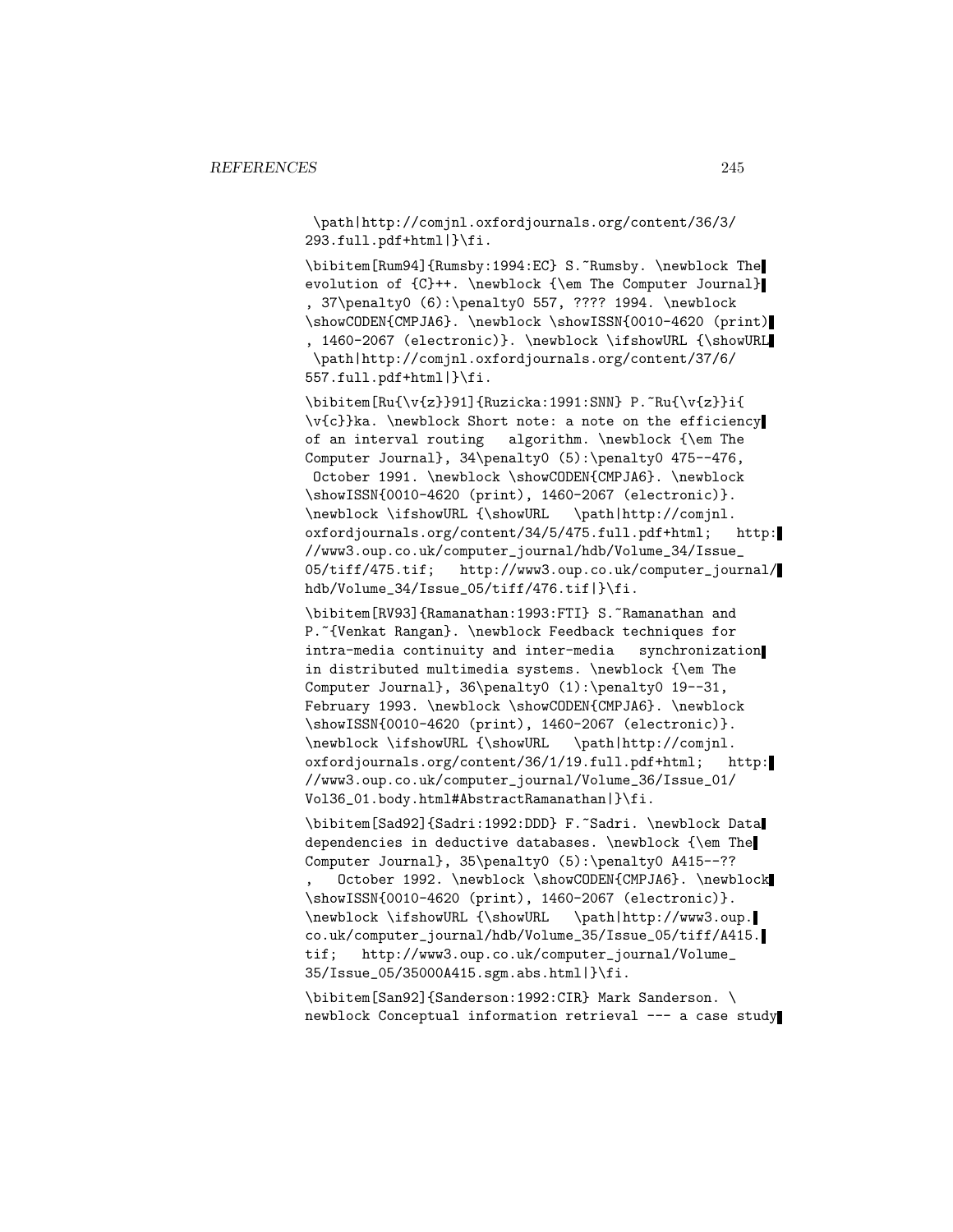in adaptive partial parsing. \newblock {\em The Computer Journal}, 35\penalty0  $(3)$ :\penalty0 278, June 1992. newblock \showCODEN{CMPJA6}. \newblock \showISSN{0010-4620 (print), 1460-2067 (electronic)}. \newblock \ifshowURL {\showURL \path|http://comjnl.oxfordjournals.org/content/ 35/3/278.full.pdf+html|}\fi.

\bibitem[San94]{Sanders:1994:BR} J.~W. Sanders. \newblock Book review. \newblock {\em The Computer Journal}, 37\ penalty0 (2):\penalty0 148--149, ???? 1994. \newblock \showCODEN{CMPJA6}. \newblock \showISSN{0010-4620 (print) , 1460-2067 (electronic)}. \newblock \ifshowURL {\showURL \path|http://comjnl.oxfordjournals.org/content/37/2/ 148.2.full.pdf+html|}\fi.

\bibitem[San95a]{Sanders:1995:CFS} J.~W. Sanders. \newblock The construction of formal specifications. \newblock { \em The Computer Journal}, 38\penalty0 (1):\penalty0 80- -81, ???? 1995. \newblock \showCODEN{CMPJA6}. \newblock \showISSN{0010-4620 (print), 1460-2067 (electronic)}. \newblock \ifshowURL {\showURL \path|http://comjnl. oxfordjournals.org/content/38/1/80.full.pdf+html|}\fi.

\bibitem[San95b]{Sanyal:1995:CAS} S.~Sanyal. \newblock Computer arithmetic systems. \newblock {\em The Computer Journal}, 38\penalty0 (1):\penalty0 79, ???? 1995. \newblock \showCODEN{CMPJA6}. \newblock \showISSN{0010-4620 (print) , 1460-2067 (electronic)}. \newblock \ifshowURL {\showURL \path|http://comjnl.oxfordjournals.org/content/38/1/ 79.full.pdf+html|}\fi.

\bibitem[San99]{Sanderson:1999:BR} Mark Sanderson. \newblock Book reviews. \newblock {\em The Computer Journal}, 42\ penalty0 (8):\penalty0 713--715, ???? 1999. \newblock \showCODEN{CMPJA6}. \newblock \showISSN{0010-4620 (print) , 1460-2067 (electronic)}. \newblock \ifshowURL {\showURL \path|http://comjnl.oxfordjournals.org/content/42/8/ 713.full.pdf+html; http://www3.oup.co.uk/computer\_journal/ hdb/Volume\_42/Issue\_08/420713.sgm.abs.html; http:// www3.oup.co.uk/computer\_journal/hdb/Volume\_42/Issue\_08/ pdf/420713.pdf|}\fi.

\bibitem[Sar90]{Sarda:1990:AQL} N.~L. Sarda. \newblock Algebra and query language for {A} historical data model. \newblock {\em The Computer Journal}, 33\penalty0 (1) :\penalty0 11--18, February 1990. \newblock \showCODEN{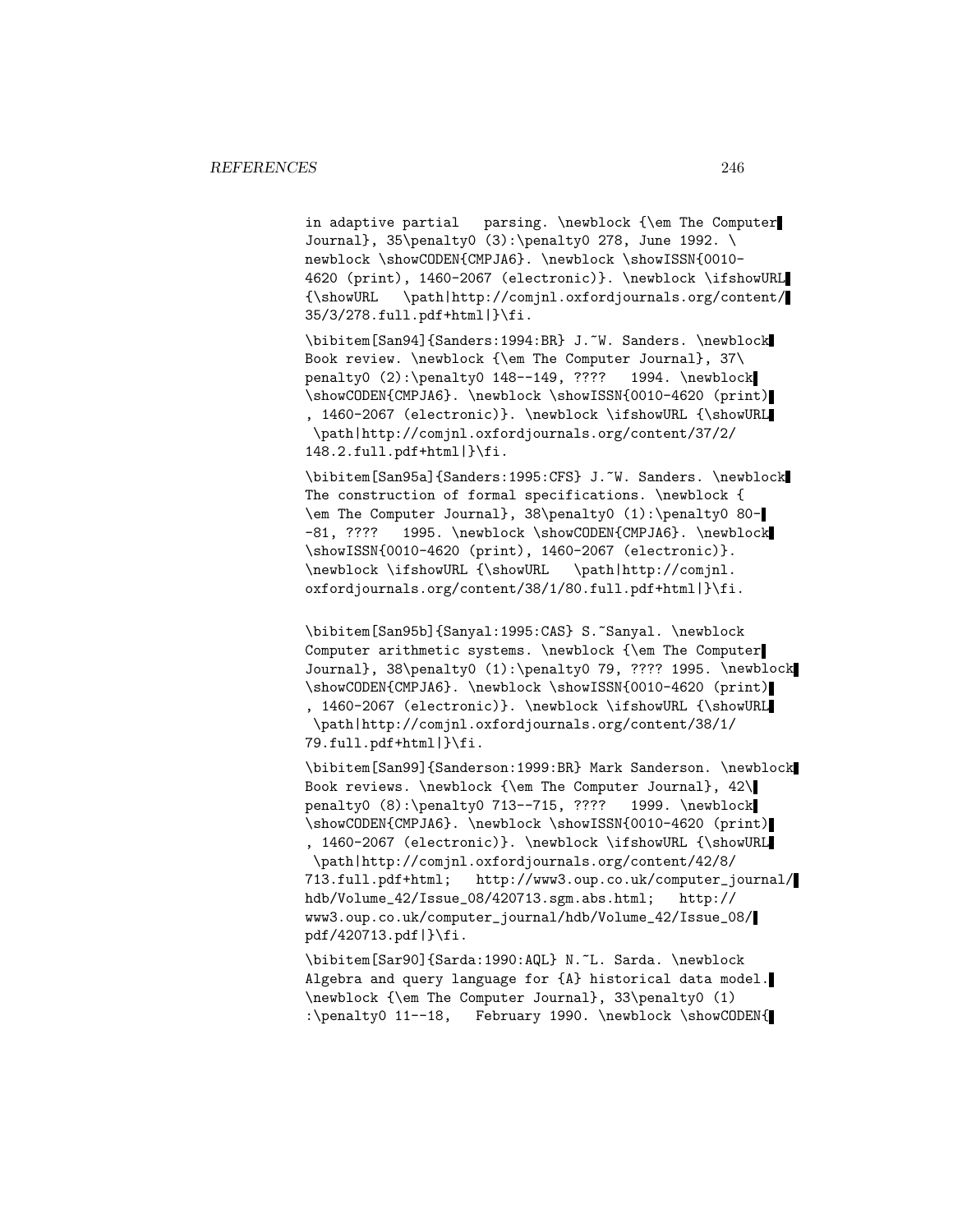CMPJA6}. \newblock \showISSN{0010-4620 (print), 1460- 2067 (electronic)}. \newblock \ifshowURL {\showURL \ path|http://comjnl.oxfordjournals.org/content/33/1/11. full.pdf+html; http://www3.oup.co.uk/computer\_journal/ hdb/Volume\_33/Issue\_01/tiff/11.tif; http://www3.oup. co.uk/computer\_journal/hdb/Volume\_33/Issue\_01/tiff/12. tif; http://www3.oup.co.uk/computer\_journal/hdb/Volume\_ 33/Issue\_01/tiff/13.tif; http://www3.oup.co.uk/computer\_ journal/hdb/Volume\_33/Issue\_01/tiff/14.tif; http:// www3.oup.co.uk/computer\_journal/hdb/Volume\_33/Issue\_01/ tiff/15.tif; http://www3.oup.co.uk/computer\_journal/ hdb/Volume\_33/Issue\_01/tiff/16.tif; http://www3.oup. co.uk/computer\_journal/hdb/Volume\_33/Issue\_01/tiff/17. tif; http://www3.oup.co.uk/computer\_journal/hdb/Volume\_ 33/Issue\_01/tiff/18.tif|}\fi.

\bibitem[Sar96]{Sarbo:1996:BSK} J.~J. Sarbo. \newblock Building sub-knowledge bases using concept lattices. \ newblock {\em The Computer Journal}, 39\penalty0 (10) :\penalty0 868--875, ???? 1996. \newblock \showCODEN{ CMPJA6}. \newblock \showISSN{0010-4620 (print), 1460- 2067 (electronic)}. \newblock \ifshowURL {\showURL \ path|http://comjnl.oxfordjournals.org/content/39/10/868. full.pdf+html; http://www.oup.co.uk/computer\_journal/ Volume\_39/Issue\_10/Vol39\_10.body.html#AbstractSarbo; http://www3.oup.co.uk/computer\_journal/Volume\_39/Issue\_ 10/Vol39\_10.body.html#AbstractSarbo|}\fi.

\bibitem[Sas95]{Sasikumar:1995:EIP} M.~Sasikumar. \newblock Exploring interior point linear programming: Algorithms and software. \newblock {\em The Computer Journal}, 38\ penalty0 (1):\penalty0 83--84, ???? 1995. \newblock \showCODEN{CMPJA6}. \newblock \showISSN{0010-4620 (print) , 1460-2067 (electronic)}. \newblock \ifshowURL {\showURL \path|http://comjnl.oxfordjournals.org/content/38/1/ 83.full.pdf+html|}\fi.

\bibitem[SB99]{Schieder:1999:ACL} Birgit Schieder and Manfred Broy. \newblock Adapting calculational logic to the undefined. \newblock {\em The Computer Journal}, 42\ penalty0 (2):\penalty0 73--81, ???? 1999. \newblock \showCODEN{CMPJA6}. \newblock \showISSN{0010-4620 (print) , 1460-2067 (electronic)}. \newblock \ifshowURL {\showURL \path|http://comjnl.oxfordjournals.org/content/42/2/ 73.full.pdf+html; http://www3.oup.co.uk/computer\_journal/ hdb/Volume\_42/Issue\_02/420073.sgm.abs.html; http://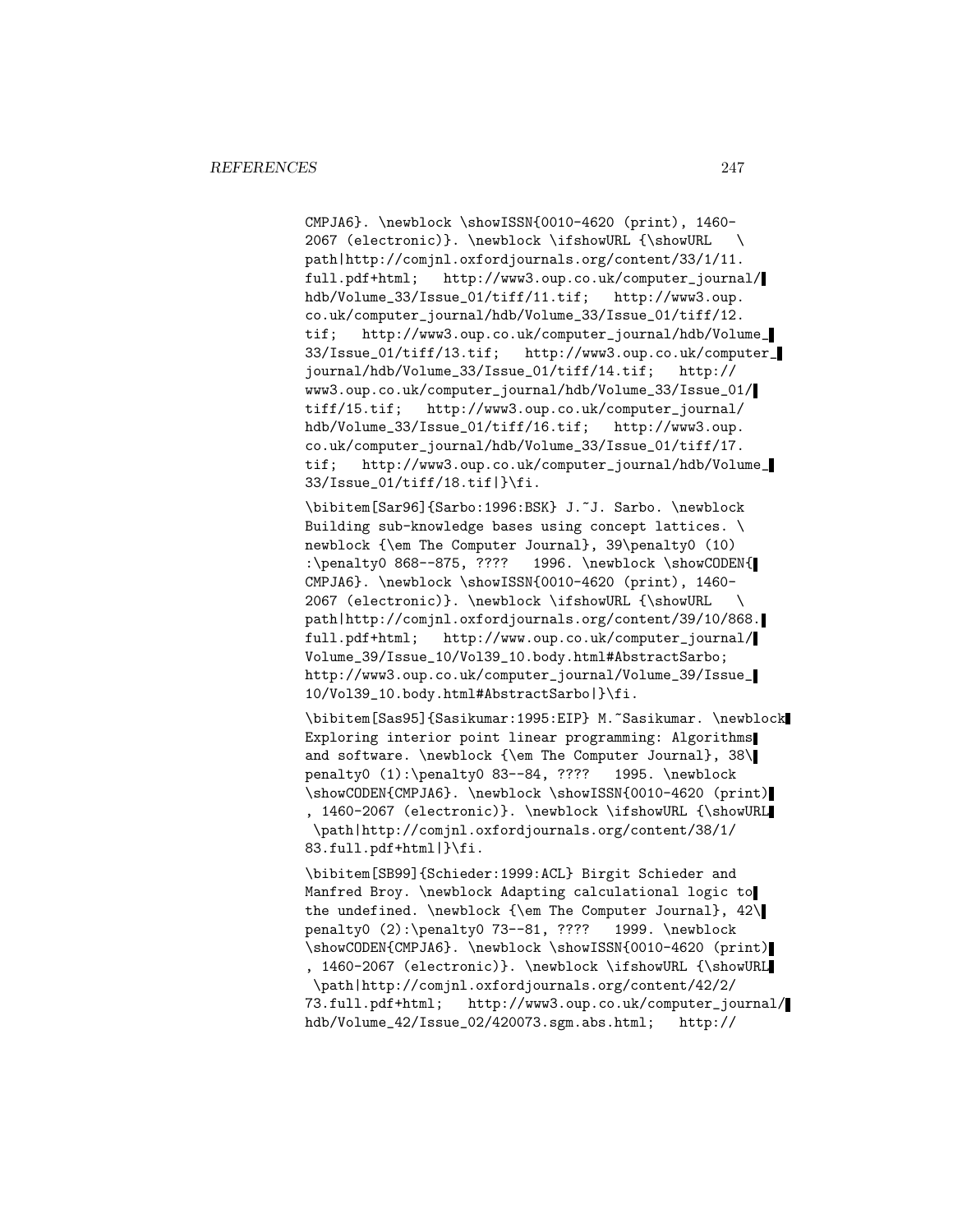www3.oup.co.uk/computer\_journal/hdb/Volume\_42/Issue\_02/ pdf/420073.pdf|}\fi.

\bibitem[SBRS94]{Sommerville:1994:CSD} Ian Sommerville, Richard Bentley, Tom Rodden, and Peter Sawyer. \newblock Cooperative systems design. \newblock {\em The Computer Journal}, 37\penalty0 (5):\penalty0 357--366, ???? 1994. \newblock \showCODEN{CMPJA6}. \newblock \showISSN{0010- 4620 (print), 1460-2067 (electronic)}. \newblock \ifshowURL {\showURL \path|http://comjnl.oxfordjournals.org/content/ 37/5/357.full.pdf+html; http://www3.oup.co.uk/computer\_ journal/Volume\_37/Issue\_05/Vol37\_05.body.html#AbstractSommerville|} \fi.

\bibitem[SC93]{Strain-Clark:1993:BR} P.~Strain-Clark. \newblock Book review. \newblock {\em The Computer Journal} , 36\penalty0 (6):\penalty0 595--596, ???? 1993. \newblock \showCODEN{CMPJA6}. \newblock \showISSN{0010-4620 (print) , 1460-2067 (electronic)}. \newblock \ifshowURL {\showURL \path|http://comjnl.oxfordjournals.org/content/36/6/ 595.2.full.pdf+html|}\fi.

\bibitem[SC95]{Sherrell:1995:FIS} Linda~B. Sherrell and Doris~L. Carver. \newblock {FunZ}: An intermediate specification language. \newblock {\em The Computer Journal}, 38\penalty0 (3):\penalty0 193--206, ???? 1995. \newblock \showCODEN{ CMPJA6}. \newblock \showISSN{0010-4620 (print), 1460- 2067 (electronic)}. \newblock \ifshowURL {\showURL \ path|http://comjnl.oxfordjournals.org/content/38/3/193. full.pdf+html; http://www3.oup.co.uk/computer\_journal/ Volume\_38/Issue\_03/Vol38\_03.body.html#AbstractSherrell|} \fi.

\bibitem[Sca90]{Scarrott:1990:C} G.~G. Scarrott. \newblock Correspondence. \newblock {\em The Computer Journal}, 33\penalty0 (1):\penalty0 93, ???? 1990. \newblock \showCODEN{ CMPJA6}. \newblock \showISSN{0010-4620 (print), 1460- 2067 (electronic)}. \newblock \ifshowURL {\showURL \ path|http://comjnl.oxfordjournals.org/content/33/1/93. 1.full.pdf+html|}\fi.

\bibitem[Sca92]{Scarrott:1992:LI} G.~Scarrott. \newblock Logic and information. \newblock {\em The Computer Journal} , 35\penalty0 (2):\penalty0 118, April 1992. \newblock \showCODEN{CMPJA6}. \newblock \showISSN{0010-4620 (print) , 1460-2067 (electronic)}. \newblock \ifshowURL {\showURL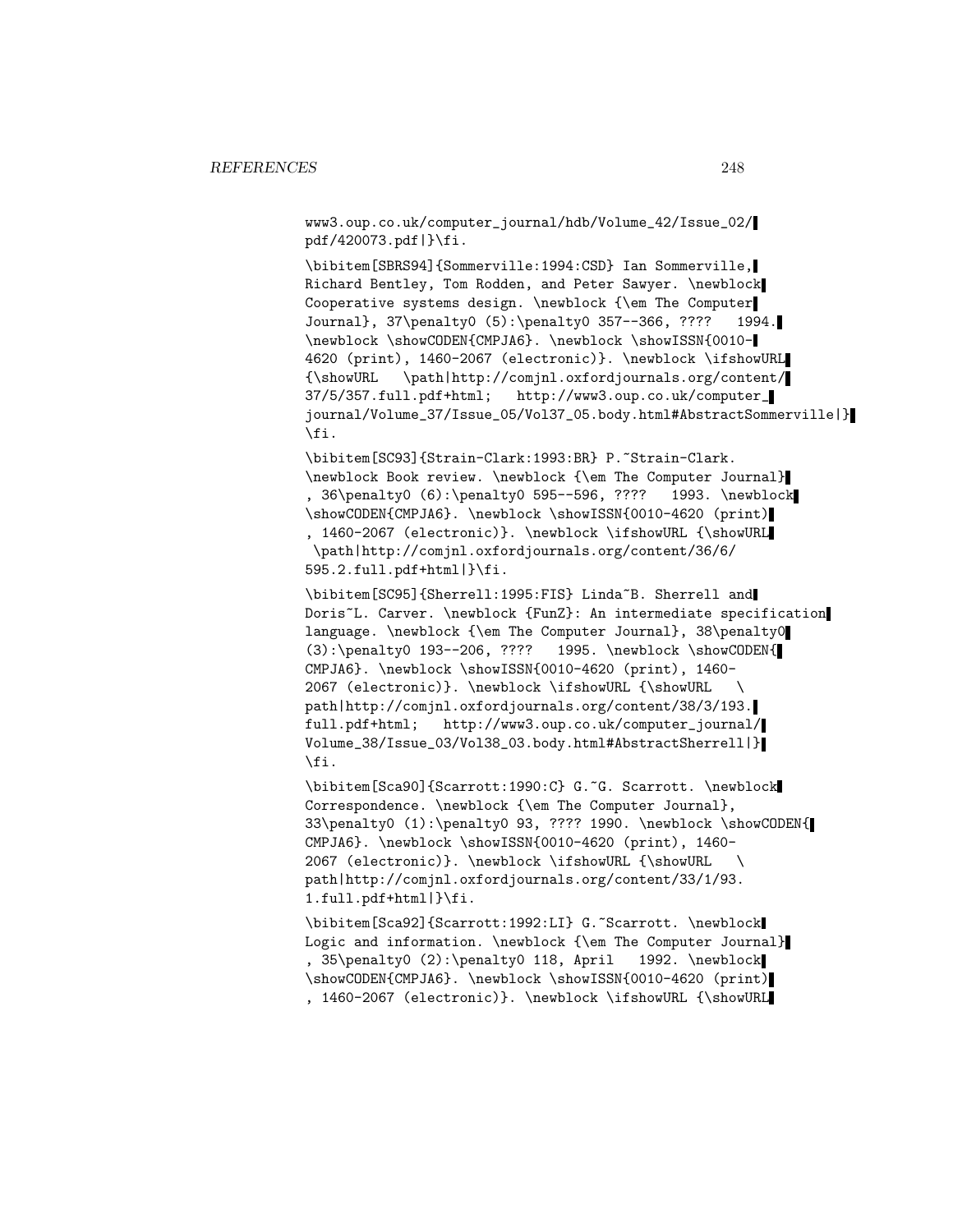\path|http://comjnl.oxfordjournals.org/content/35/2/ 118.full.pdf+html|}\fi.

\bibitem[SCC{\etalchar{+}}96]{Seed:1996:OOG} G.~M. Seed, D. "E. "R. Clark, J. "R. Corney, R. "Tuttle, and G. "Little. \newblock Object-oriented graph-based geometric feature recognition. \newblock {\em The Computer Journal}, 39\ penalty0 (9):\penalty0 808--811, ???? 1996. \newblock \showCODEN{CMPJA6}. \newblock \showISSN{0010-4620 (print) , 1460-2067 (electronic)}. \newblock \ifshowURL {\showURL \path|http://comjnl.oxfordjournals.org/content/39/9/ 808.full.pdf+html; http://www.oup.co.uk/computer\_journal/ Volume\_39/Issue\_09/Vol39\_09.body.html#AbstractSeed; http://www3.oup.co.uk/computer\_journal/Volume\_39/Issue\_ 09/Vol39\_09.body.html#AbstractSeed|}\fi.

\bibitem[Sch94]{Schorn:1994:DGC} Peter Schorn. \newblock Degeneracy in geometric computation and the perturbation approach. \newblock {\em The Computer Journal}, 37\penalty0 (1):\penalty0 35--42, ???? 1994. \newblock \showCODEN{ CMPJA6}. \newblock \showISSN{0010-4620 (print), 1460- 2067 (electronic)}. \newblock \ifshowURL {\showURL \ path|http://comjnl.oxfordjournals.org/content/37/1/35. full.pdf+html; http://www3.oup.co.uk/computer\_journal/ Volume\_37/Issue\_01/Vol37\_01.body.html#AbstractSchorn|} \fi.

\bibitem[Sch95]{Schneider:1995:BR} S.~A. Schneider. \ newblock Book review. \newblock {\em The Computer Journal} , 38\penalty0 (10):\penalty0 837--838, ???? 1995. \ newblock \showCODEN{CMPJA6}. \newblock \showISSN{0010-4620 (print), 1460-2067 (electronic)}. \newblock \ifshowURL {\showURL \path|http://comjnl.oxfordjournals.org/content/ 38/10/837.full.pdf+html|}\fi.

\bibitem[SDR96]{Sekharan:1996:STT} Chandran~N. Sekharan, John~G. {Del Greco}, and Sailesh Rathi. \newblock Spacetime trade-offs in the relative unranking of binary trees. \newblock {\em The Computer Journal}, 39\penalty0 (1) :\penalty0 36--44, ???? 1996. \newblock \showCODEN{ CMPJA6}. \newblock \showISSN{0010-4620 (print), 1460- 2067 (electronic)}. \newblock \ifshowURL {\showURL  $\backslash$ path|http://comjnl.oxfordjournals.org/content/39/1/36. full.pdf+html; http://www.oup.co.uk/jnls/list/comjnl/ hdb/Volume\_39/Issue\_01/390036.sgm.abs.html; http:// www3.oup.co.uk/computer\_journal/Volume\_39/Issue\_01/Vol39\_ 01.body.html#AbstractSekharan|}\fi.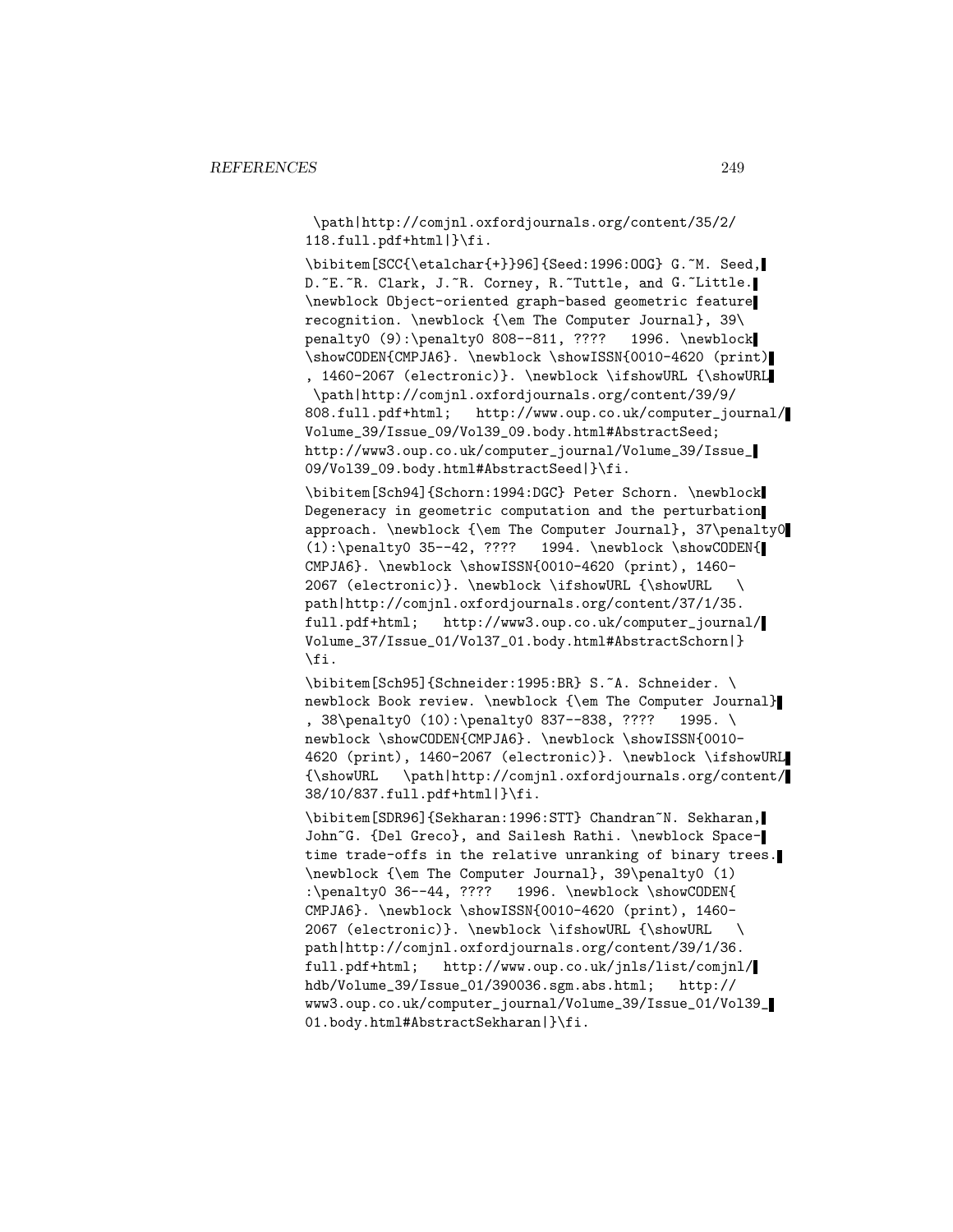\bibitem[Seb96]{Sebastiani:1996:BR} F.~Sebastiani. \newblock Book review. \newblock {\em The Computer Journal}, 39\ penalty0 (8):\penalty0 728, ???? 1996. \newblock \showCODEN{ CMPJA6}. \newblock \showISSN{0010-4620 (print), 1460- 2067 (electronic)}. \newblock \ifshowURL {\showURL \ path|http://comjnl.oxfordjournals.org/content/39/8/728. 1.full.pdf+html|}\fi.

\bibitem[Seb97]{Sebastiani:1997:BR} F.~Sebastiani. \newblock Book review. \newblock {\em The Computer Journal}, 40\ penalty0 (5):\penalty0 298--299, ???? 1997. \newblock \showCODEN{CMPJA6}. \newblock \showISSN{0010-4620 (print) , 1460-2067 (electronic)}. \newblock \ifshowURL {\showURL \path|http://comjnl.oxfordjournals.org/content/40/5/ 298.full.pdf+html|}\fi.

\bibitem[Seb98]{Sebastiani:1998:BR} F.~Sebastiani. \newblock Book review. \newblock {\em The Computer Journal}, 41\ penalty0 (4):\penalty0 280--281, ???? 1998. \newblock \showCODEN{CMPJA6}. \newblock \showISSN{0010-4620 (print) , 1460-2067 (electronic)}. \newblock \ifshowURL {\showURL \path|http://comjnl.oxfordjournals.org/content/41/4/ 280.full.pdf+html|}\fi.

\bibitem[Ser95]{Sereno:1995:TPF} Matteo Sereno. \newblock Towards a product form solution for stochastic process algebras. \newblock {\em The Computer Journal}, 38\penalty0  $(7):$  penalty0 622--632, ???? 1995. \newblock \showCODEN{ CMPJA6}. \newblock \showISSN{0010-4620 (print), 1460- 2067 (electronic)}. \newblock \ifshowURL {\showURL \ path|http://comjnl.oxfordjournals.org/content/38/7/622. full.pdf+html; http://www3.oup.co.uk/computer\_journal/ Volume\_38/Issue\_07/Vol38\_07.body.html#AbstractSereno|} \fi.

\bibitem[SFD92]{Semmens:1992:ISA} L.~T. Semmens, R.~B. France, and T.~W.~G. Docker. \newblock Integrated structured analysis and formal specification techniques. \newblock {\em The Computer Journal}, 35\penalty0 (6):\penalty0 600--610, December 1992. \newblock \showCODEN{CMPJA6} . \newblock \showISSN{0010-4620 (print), 1460-2067 (electronic) }. \newblock \ifshowURL {\showURL \path|http://comjnl. oxfordjournals.org/content/35/6/600.full.pdf+html; http: //www3.oup.co.uk/computer\_journal/Volume\_36/Issue\_06/ Vol35\_06.body.html#AbstractSemmens|}\fi. \newblock See \cite{Cooke:1992:EFMa}.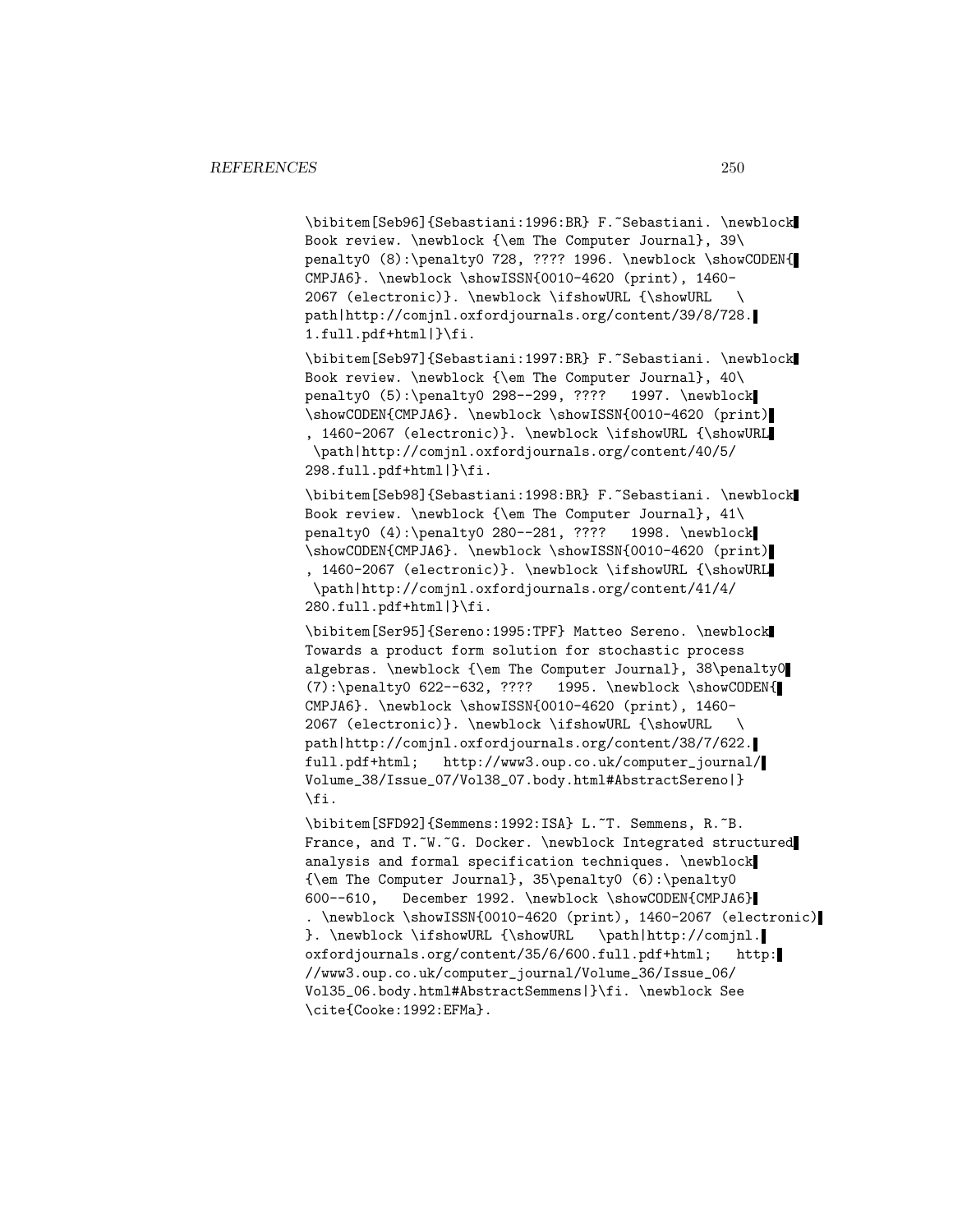\bibitem[SH97]{Storer:1997:LIC} J.~A. Storer and H.~Helfgott. \newblock Lossless image compression by block matching. \newblock {\em The Computer Journal}, 40\penalty0 (2- -3):\penalty0 137--145, ???? 1997. \newblock \showCODEN{ CMPJA6}. \newblock \showISSN{0010-4620 (print), 1460- 2067 (electronic)}. \newblock \ifshowURL {\showURL \ path|http://comjnl.oxfordjournals.org/content/40/2\_and\_ 3/137.full.pdf+html; http://www.oup.co.uk/computer\_ journal/Volume\_40/Issue\_02/Vol40\_02.body.html#AbstractStorer; http://www3.oup.co.uk/computer\_journal/Volume\_40/Issue\_ 02/Vol40\_03.body.html#AbstractStorer|}\fi.

\bibitem[Sha92]{Shaw:1992:HFI} Mildred L.~G. Shaw. \newblock Human factors for informatics usability. \newblock {\ em The Computer Journal}, 35\penalty0 (1):\penalty0 29, February 1992. \newblock \showCODEN{CMPJA6}. \newblock \showISSN{0010-4620 (print), 1460-2067 (electronic)}. \newblock \ifshowURL {\showURL \path|http://comjnl. oxfordjournals.org/content/35/1/29.full.pdf+html|}\fi.

\bibitem[Sha94]{Sharman:1994:SRO} R.~A. Sharman. \newblock Speech recognition in the office: how the technology supports dictation. \newblock {\em The Computer Journal}, 37\ penalty0 (9):\penalty0 735--744, ???? 1994. \newblock \showCODEN{CMPJA6}. \newblock \showISSN{0010-4620 (print) , 1460-2067 (electronic)}. \newblock \ifshowURL {\showURL \path|http://comjnl.oxfordjournals.org/content/37/9/ 735.full.pdf+html; http://www3.oup.co.uk/computer\_journal/ Volume\_37/Issue\_09/Vol37\_09.body.html#AbstractSharman|} \fi.

\bibitem[Sha95]{Shafarenko:1995:SDP} A.~Shafarenko. \ newblock Symmetries in data parallelism. \newblock {\ em The Computer Journal}, 38\penalty0 (5):\penalty0 365--380, ???? 1995. \newblock \showCODEN{CMPJA6}. \newblock \showISSN{0010-4620 (print), 1460-2067 (electronic)}. \newblock \ifshowURL {\showURL \path|http://comjnl. oxfordjournals.org/content/38/5/365.full.pdf+html; http: //www3.oup.co.uk/computer\_journal/Volume\_38/Issue\_05/ Vol38\_05.body.html#AbstractShafarenko|}\fi.

\bibitem[SHCP91]{Stewart:1991:ADF} A.~Stewart, C.~Holt, M. "Clint, and R. "Perrott. \newblock Algorithm 128: a { DAP FORTRAN} subroutine for thinning digitised pictures. \newblock {\em The Computer Journal}, 34\penalty0 (4) :\penalty0 377--379, August 1991. \newblock \showCODEN{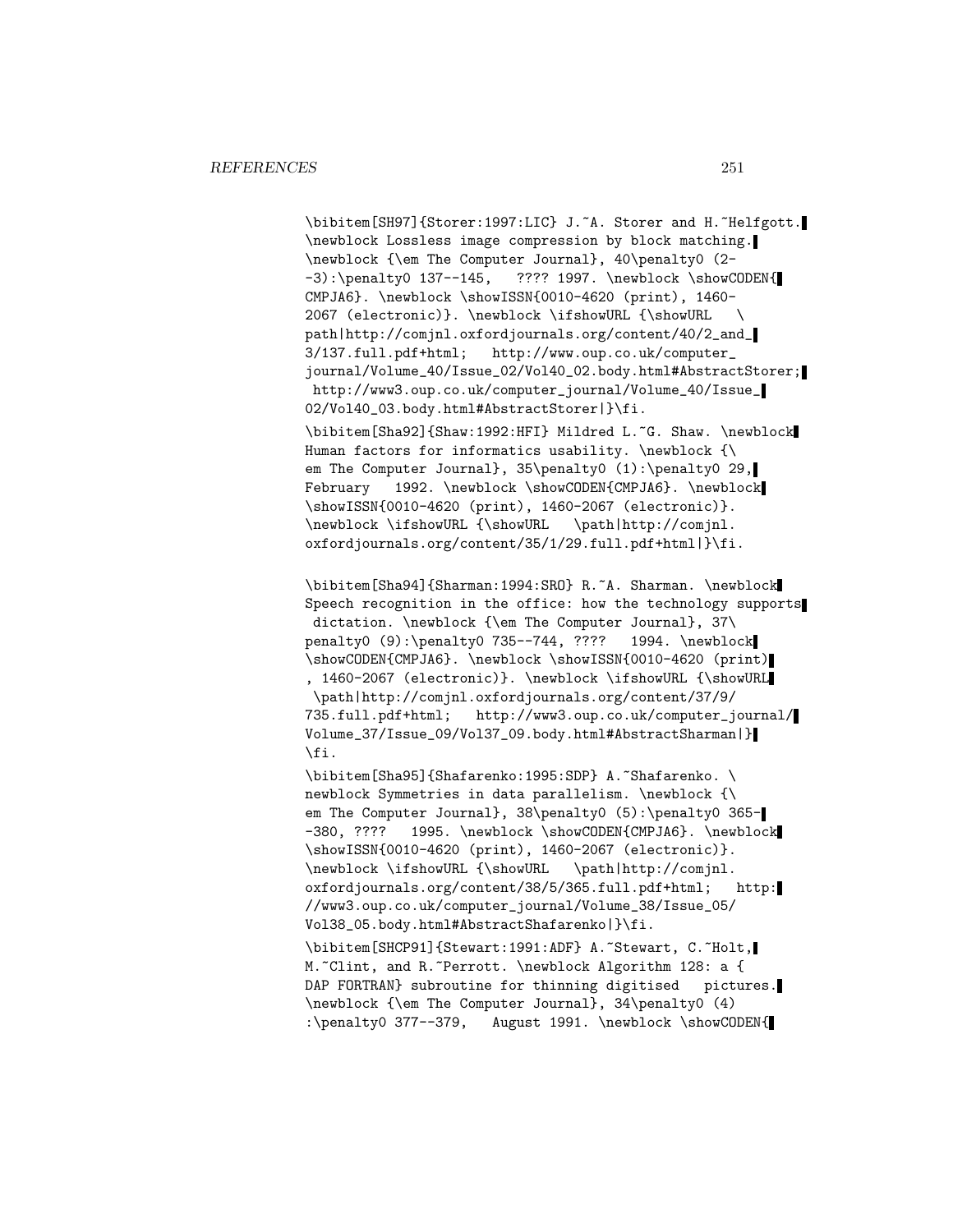CMPJA6}. \newblock \showISSN{0010-4620 (print), 1460- 2067 (electronic)}. \newblock \ifshowURL {\showURL \ path|http://www3.oup.co.uk/computer\_journal/hdb/Volume\_ 34/Issue\_04/tiff/377.tif; http://www3.oup.co.uk/computer\_ journal/hdb/Volume\_34/Issue\_04/tiff/378.tif; http:/ /www3.oup.co.uk/computer\_journal/hdb/Volume\_34/Issue\_ 04/tiff/379.tif|}\fi.

\bibitem[She91]{Shepherd:1991:BR} D.~Shepherd. \newblock Book review. \newblock {\em The Computer Journal}, 34\ penalty0 (5):\penalty0 474, ???? 1991. \newblock \showCODEN{ CMPJA6}. \newblock \showISSN{0010-4620 (print), 1460- 2067 (electronic)}. \newblock \ifshowURL {\showURL \ path|http://comjnl.oxfordjournals.org/content/34/5/474. full.pdf+html|}\fi.

\bibitem[She92a]{Shearer:1992:RUD} I.~Shearer. \newblock Retrospective update: Data as it was believed to be. \ newblock {\em The Computer Journal}, 35\penalty0 (2): \penalty0 184, April 1992. \newblock \showCODEN{CMPJA6} . \newblock \showISSN{0010-4620 (print), 1460-2067 (electronic) }. \newblock \ifshowURL {\showURL \path|http://comjnl. oxfordjournals.org/content/35/2/184.full.pdf+html|}\fi.

\bibitem[She92b]{Shen:1992:SAM} H.~Shen. \newblock Selfadjusting mapping: a heuristic mapping algorithm for mapping parallel programs on to {Transputer} networks. \newblock  ${\rm The Computer Journal}, 35\penalty0 (1):\penalty0$ 71--80, February 1992. \newblock \showCODEN{CMPJA6} . \newblock \showISSN{0010-4620 (print), 1460-2067 (electronic) }. \newblock \ifshowURL {\showURL \path|http://comjnl. oxfordjournals.org/content/35/1/71.full.pdf+html; http: //www3.oup.co.uk/computer\_journal/Volume\_35/Issue\_01/ Vol35\_01.body.html#AbstractShen|}\fi.

\bibitem[She95a]{Shen:1995:EPS} Hong Shen. \newblock Efficient parallel \$k\$-set chain range-join in hypercubes. \newblock {\em The Computer Journal}, 38\penalty0 (3):\penalty0 217--226, ???? 1995. \newblock \showCODEN{CMPJA6}. \ newblock \showISSN{0010-4620 (print), 1460-2067 (electronic) }. \newblock \ifshowURL {\showURL \path|http://comjnl. oxfordjournals.org/content/38/3/217.full.pdf+html; http: //www3.oup.co.uk/computer\_journal/Volume\_38/Issue\_03/ Vol38\_03.body.html#AbstractShen|}\fi.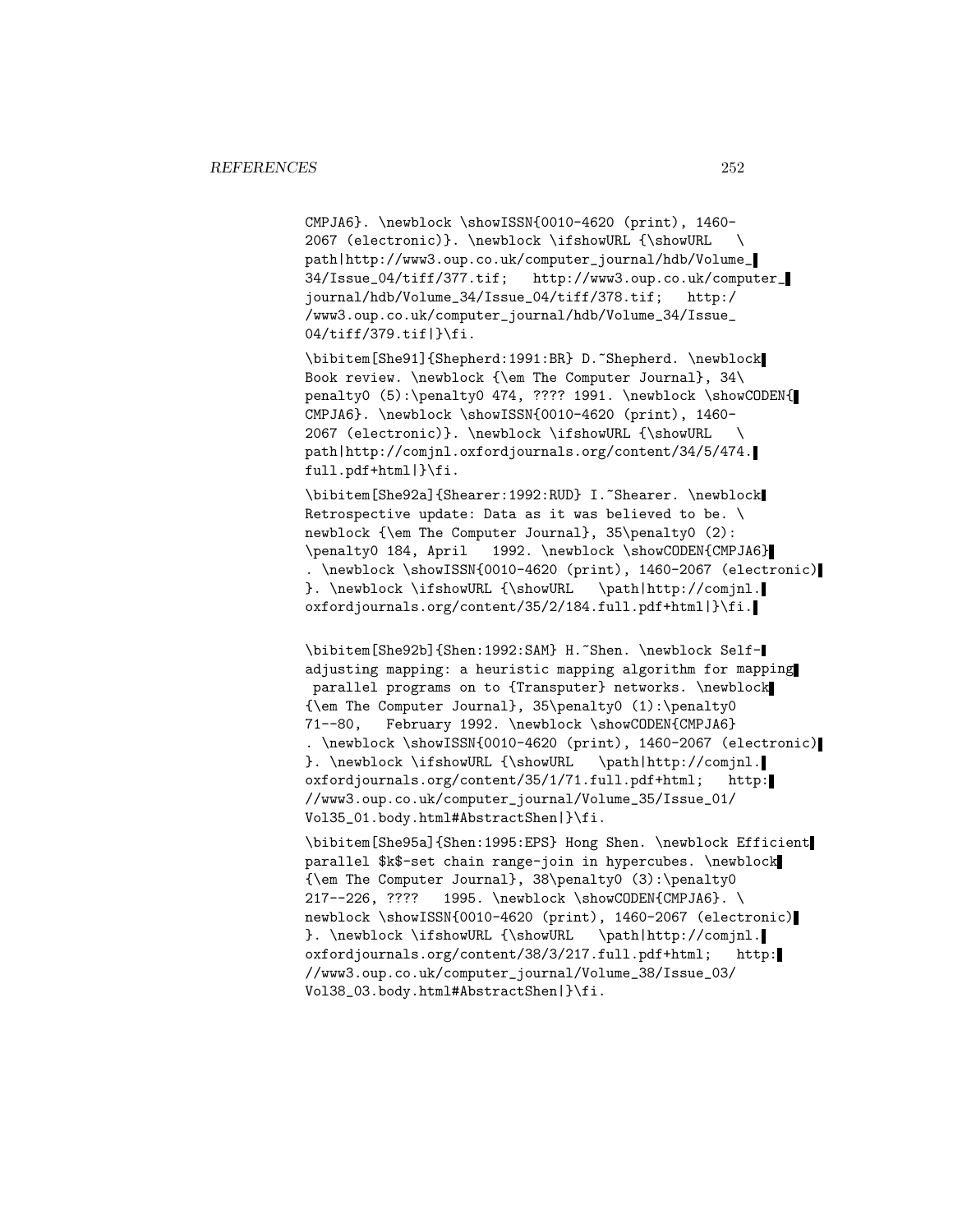\bibitem[She95b]{Shepherdson:1995:LLP} J.~C. Shepherdson. \newblock From logic to logic programming. \newblock { \em The Computer Journal}, 38\penalty0 (1):\penalty0 78, ???? 1995. \newblock \showCODEN{CMPJA6}. \newblock \showISSN{ 0010-4620 (print), 1460-2067 (electronic)}. \newblock \ifshowURL {\showURL \path|http://comjnl.oxfordjournals. org/content/38/1/78.full.pdf+html|}\fi.

\bibitem[She97]{Shene:1997:ATP} C.-K. Shene. \newblock An analysis of two in-place array rotation algorithms. \newblock {\em The Computer Journal}, 40\penalty0 (9) :\penalty0 541--546, ???? 1997. \newblock \showCODEN{ CMPJA6}. \newblock \showISSN{0010-4620 (print), 1460- 2067 (electronic)}. \newblock \ifshowURL {\showURL \ path|http://comjnl.oxfordjournals.org/content/40/9/541. full.pdf+html|}\fi.

\bibitem[She99]{Shen:1999:DKC} Alexander Shen. \newblock Discussion on {Kolmogorov} complexity and statistical analysis. \newblock {\em The Computer Journal}, 42\penalty0 (4):\penalty0 340--342, ???? 1999. \newblock \showCODEN{ CMPJA6}. \newblock \showISSN{0010-4620 (print), 1460- 2067 (electronic)}. \newblock \ifshowURL {\showURL \ path|http://comjnl.oxfordjournals.org/content/42/4/340. full.pdf+html; http://www3.oup.co.uk/computer\_journal/ hdb/Volume\_42/Issue\_04/420340.sgm.abs.html; http:// www3.oup.co.uk/computer\_journal/hdb/Volume\_42/Issue\_04/ pdf/420340.pdf|}\fi.

\bibitem[Shi90]{Shizgal:1990:APS} I.~Shizgal. \newblock The {Amoeba-Prolog} system. \newblock {\em The Computer Journal}, 33\penalty0 (6):\penalty0 508--517, December 1990. \newblock \showCODEN{CMPJA6}. \newblock \showISSN{ 0010-4620 (print), 1460-2067 (electronic)}. \newblock \ifshowURL {\showURL \path|http://comjnl.oxfordjournals. org/content/33/6/508.full.pdf+html; http://www3.oup. co.uk/computer\_journal/hdb/Volume\_33/Issue\_06/tiff/508. tif; http://www3.oup.co.uk/computer\_journal/hdb/Volume\_ 33/Issue\_06/tiff/509.tif; http://www3.oup.co.uk/computer\_ journal/hdb/Volume\_33/Issue\_06/tiff/510.tif; http:/ /www3.oup.co.uk/computer\_journal/hdb/Volume\_33/Issue\_ 06/tiff/511.tif; http://www3.oup.co.uk/computer\_journal/ hdb/Volume\_33/Issue\_06/tiff/512.tif; http://www3.oup. co.uk/computer\_journal/hdb/Volume\_33/Issue\_06/tiff/513. tif; http://www3.oup.co.uk/computer\_journal/hdb/Volume\_ 33/Issue\_06/tiff/514.tif; http://www3.oup.co.uk/computer\_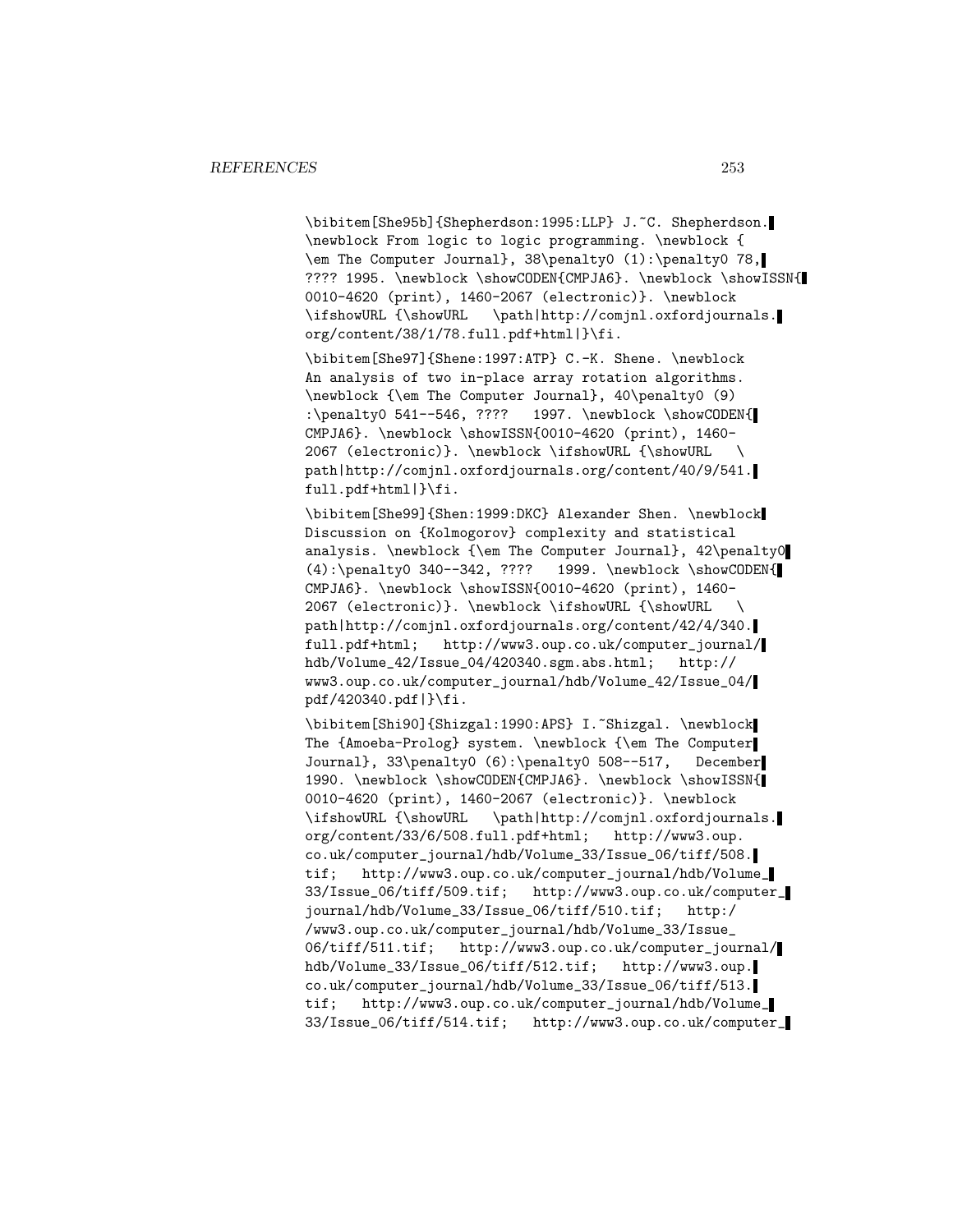journal/hdb/Volume\_33/Issue\_06/tiff/515.tif; http:/ /www3.oup.co.uk/computer\_journal/hdb/Volume\_33/Issue\_ 06/tiff/516.tif; http://www3.oup.co.uk/computer\_journal/ hdb/Volume\_33/Issue\_06/tiff/517.tif|}\fi.

\bibitem[Sim96]{Simpson:1996:BR} A.~Simpson. \newblock Book review. \newblock {\em The Computer Journal}, 39\ penalty0 (6):\penalty0 556, ???? 1996. \newblock \showCODEN{ CMPJA6}. \newblock \showISSN{0010-4620 (print), 1460- 2067 (electronic)}. \newblock \ifshowURL {\showURL \ path|http://comjnl.oxfordjournals.org/content/39/6/556. 1.full.pdf+html|}\fi.

\bibitem[Sin97]{Sinharoy:1997:OTC} Balaram Sinharoy. \ newblock Optimized thread creation for processor multithreading. \newblock {\em The Computer Journal}, 40\penalty0 (6) :\penalty0 388--400, ???? 1997. \newblock \showCODEN{ CMPJA6}. \newblock \showISSN{0010-4620 (print), 1460- 2067 (electronic)}. \newblock \ifshowURL {\showURL \ path|http://comjnl.oxfordjournals.org/content/40/6/388. full.pdf+html; http://www.oup.co.uk/computer\_journal/ Volume\_40/Issue\_06/Vol40\_06.body.html#AbstractSinharoy; http://www3.oup.co.uk/computer\_journal/Volume\_40/Issue\_ 06/Vol40\_06.body.html#AbstractSinharoy|}\fi.

\bibitem[SK93a]{Schwederski:1993:E} T.~Schwederski and R. "Kober. \newblock Editorial. \newblock {\em The Computer Journal}, 36\penalty0 (8):\penalty0 683--684, ???? 1993. \newblock \showCODEN{CMPJA6}. \newblock \showISSN{0010- 4620 (print), 1460-2067 (electronic)}. \newblock \ifshowURL {\showURL \path|http://comjnl.oxfordjournals.org/content/ 36/8/683.full.pdf+html|}\fi.

\bibitem[SK93b]{Schwederski:1993:SIE} Thomas Schwederski and Rudolph Kober. \newblock Special issue editorial: Parallel processing. \newblock {\em The Computer Journal} , 36\penalty0 (8):\penalty0 683, ???? 1993. \newblock \showCODEN{CMPJA6}. \newblock \showISSN{0010-4620 (print) , 1460-2067 (electronic)}. \newblock \ifshowURL {\showURL \path|http://www3.oup.co.uk/computer\_journal/Volume\_ 36/Issue\_08/Vol36\_08.body.html#AbstractSchwederski|}\ fi.

\bibitem[SK95]{Sutton:1995:IIF} D.~R. Sutton and P.~J. ~H. King. \newblock Incomplete information and the functional data model. \newblock {\em The Computer Journal}, 38\ penalty0 (1):\penalty0 31--42, ???? 1995. \newblock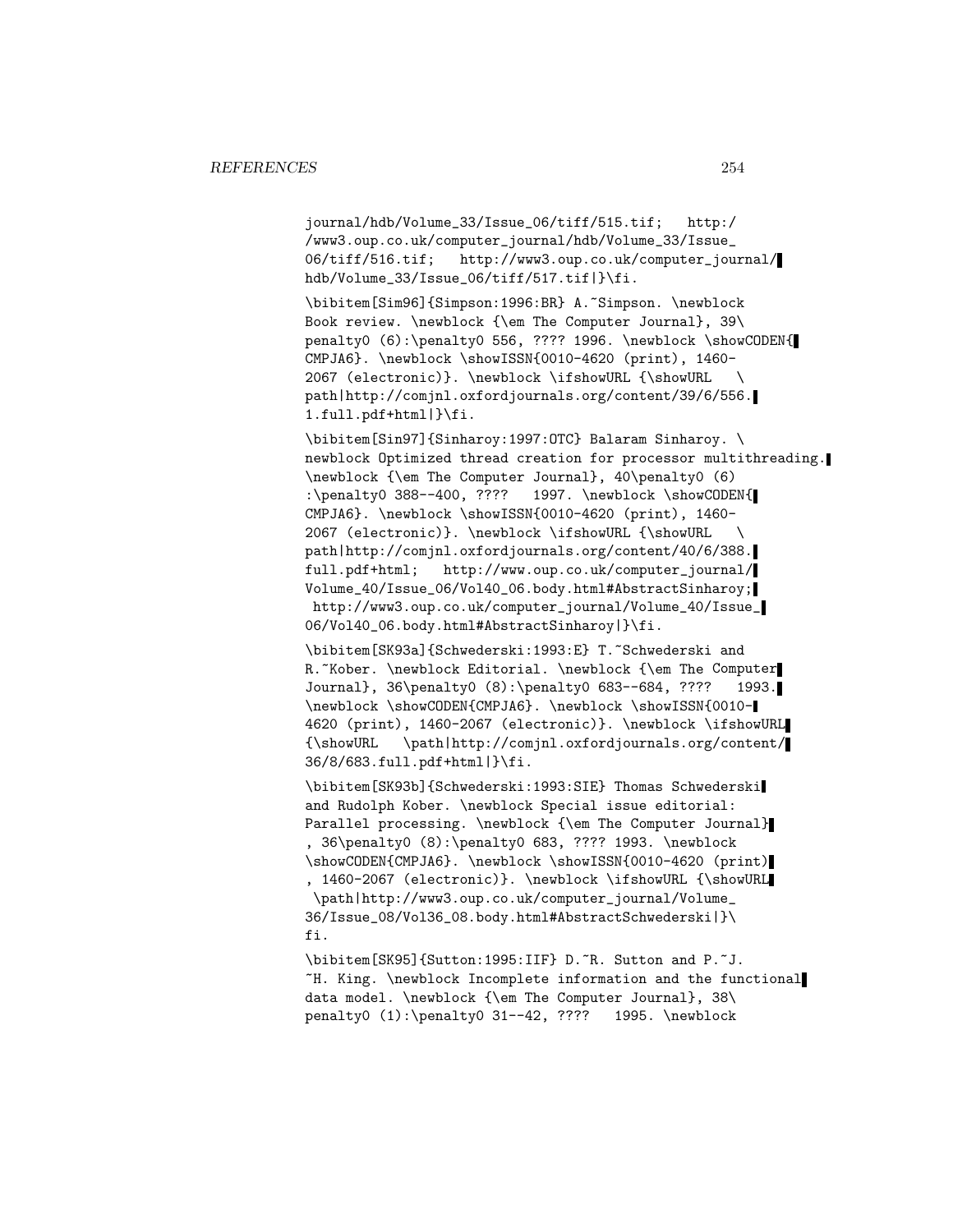\showCODEN{CMPJA6}. \newblock \showISSN{0010-4620 (print) , 1460-2067 (electronic)}. \newblock \ifshowURL {\showURL \path|http://comjnl.oxfordjournals.org/content/38/1/ 31.full.pdf+html; http://www3.oup.co.uk/computer\_journal/ Volume\_38/Issue\_01/Vol38\_01.body.html#AbstractSutton|} \fi.

\bibitem[Ski91]{Skillicorn:1991:PCP} D.~B. Skillicorn. \newblock Practical concurrent programming for parallel machines. \newblock {\em The Computer Journal}, 34\penalty0 (4):\penalty0 302--310, August 1991. \newblock \showCODEN{ CMPJA6}. \newblock \showISSN{0010-4620 (print), 1460- 2067 (electronic)}. \newblock \ifshowURL {\showURL \ path|http://comjnl.oxfordjournals.org/content/34/4/302. full.pdf+html; http://www3.oup.co.uk/computer\_journal/ hdb/Volume\_34/Issue\_04/tiff/302.tif; http://www3.oup. co.uk/computer\_journal/hdb/Volume\_34/Issue\_04/tiff/303. tif; http://www3.oup.co.uk/computer\_journal/hdb/Volume\_ 34/Issue\_04/tiff/304.tif; http://www3.oup.co.uk/computer\_ journal/hdb/Volume\_34/Issue\_04/tiff/305.tif; http:/ /www3.oup.co.uk/computer\_journal/hdb/Volume\_34/Issue\_ 04/tiff/306.tif; http://www3.oup.co.uk/computer\_journal/ hdb/Volume\_34/Issue\_04/tiff/307.tif; http://www3.oup. co.uk/computer\_journal/hdb/Volume\_34/Issue\_04/tiff/308. tif; http://www3.oup.co.uk/computer\_journal/hdb/Volume\_ 34/Issue\_04/tiff/309.tif; http://www3.oup.co.uk/computer\_ journal/hdb/Volume\_34/Issue\_04/tiff/310.tif|}\fi.

\bibitem[Ski96]{Skillicorn:1996:UDH} D.~B. Skillicorn. \newblock Using distributed hypermedia for collaborative learning in universities. \newblock {\em The Computer Journal}, 39\penalty0 (6):\penalty0 471--482, ???? 1996. \newblock \showCODEN{CMPJA6}. \newblock \showISSN{0010- 4620 (print), 1460-2067 (electronic)}. \newblock \ifshowURL {\showURL \path|http://comjnl.oxfordjournals.org/content/ 39/6/471.full.pdf+html; http://www.oup.co.uk/jnls/list/ comjnl/hdb/Volume\_39/Issue\_06/390471.sgm.abs.html; http: //www3.oup.co.uk/computer\_journal/Volume\_39/Issue\_06/ Vol39\_06.body.html#AbstractSkillicorn|}\fi.

\bibitem[SM94]{Stephen:1994:WST} Graham~A. Stephen and Paul Mather. \newblock What is {SP}? (theory of computing) . \newblock {\em The Computer Journal}, 37\penalty0 ( 9):\penalty0 745--752, ???? 1994. \newblock \showCODEN{ CMPJA6}. \newblock \showISSN{0010-4620 (print), 1460- 2067 (electronic)}. \newblock \ifshowURL {\showURL \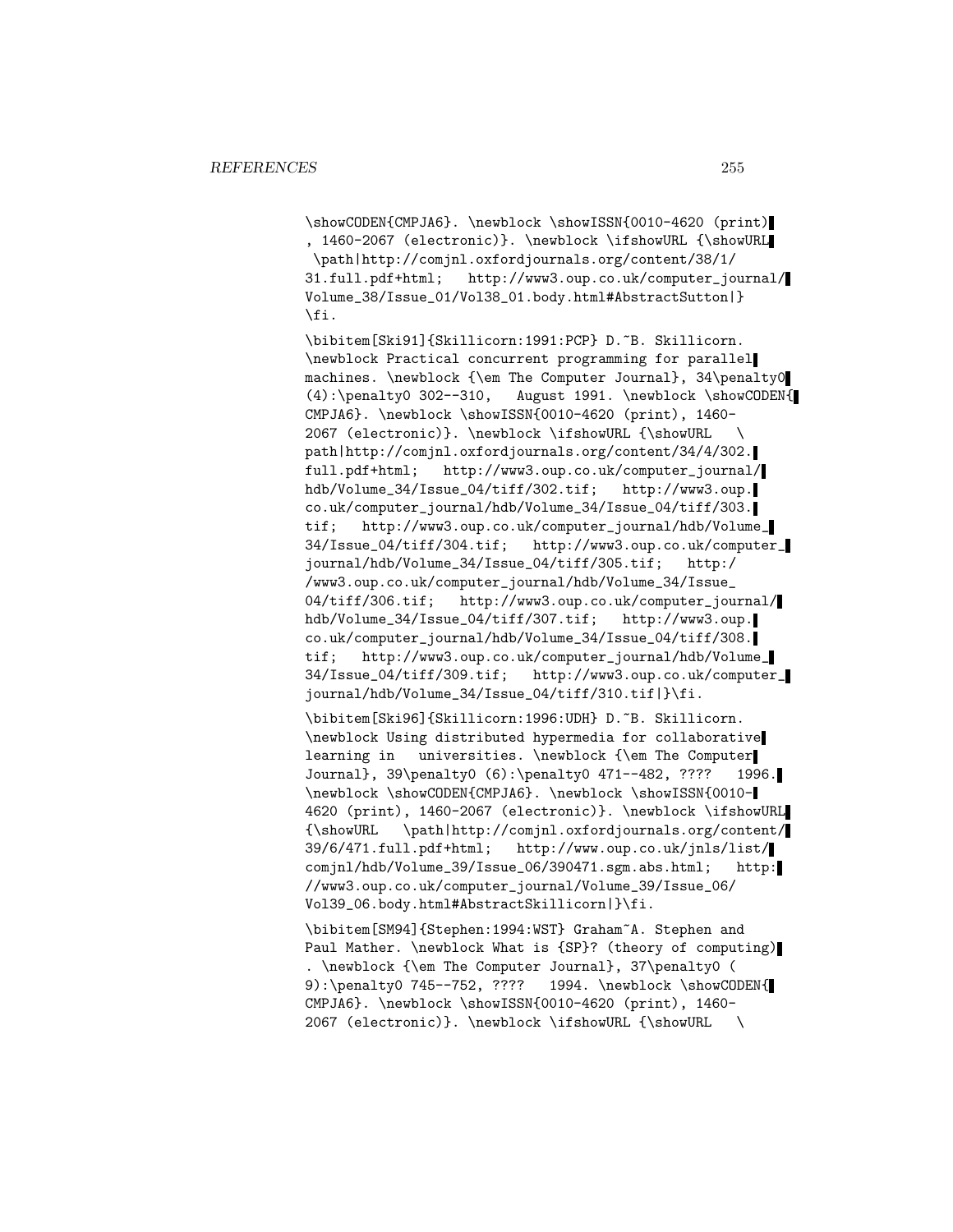path|http://comjnl.oxfordjournals.org/content/37/9/745. full.pdf+html; http://www3.oup.co.uk/computer\_journal/ Volume\_37/Issue\_09/Vol37\_09.body.html#AbstractStephen|} \fi.

\bibitem[SM97]{Singhai:1997:PLF} Sharad~K. Singhai and Kathryn~S. McKinley. \newblock A parametrized loop fusion algorithm for improving parallelism and cache locality. \newblock {\em The Computer Journal}, 40\penalty0 (6) :\penalty0 340--355, ???? 1997. \newblock \showCODEN{ CMPJA6}. \newblock \showISSN{0010-4620 (print), 1460- 2067 (electronic)}. \newblock \ifshowURL {\showURL \ path|http://comjnl.oxfordjournals.org/content/40/6/340. full.pdf+html; http://www.oup.co.uk/computer\_journal/ Volume\_40/Issue\_06/Vol40\_06.body.html#AbstractSinghai; http://www3.oup.co.uk/computer\_journal/Volume\_40/Issue\_ 06/Vol40\_06.body.html#AbstractSinghai|}\fi.

\bibitem[Sme92]{Smeaton:1992:PAN} Alan~F. Smeaton. \newblock Progress in the application of natural language processing to information retrieval tasks. \newblock {\em The Computer Journal}, 35\penalty0 (3):\penalty0 268--278, June 1992. \newblock \showCODEN{CMPJA6}. \newblock \showISSN{0010- 4620 (print), 1460-2067 (electronic)}. \newblock \ifshowURL {\showURL \path|http://comjnl.oxfordjournals.org/content/ 35/3/268.full.pdf+html; http://www3.oup.co.uk/computer\_ journal/Volume\_35/Issue\_03/Vol35\_03.body.html#AbstractSmeaton|} \fi.

\bibitem[SMFM97]{Sanna:1997:NAR} A.~Sanna, P.~Montuschi, A. "Fisone, and B. "Montrucchio. \newblock A new algorithm for the rendering of {CSG} scenes. \newblock {\em The Computer Journal}, 40\penalty0 (9):\penalty0 555--564, ???? 1997. \newblock \showCODEN{CMPJA6}. \newblock \ showISSN{0010-4620 (print), 1460-2067 (electronic)}. \ newblock \ifshowURL {\showURL \path|http://comjnl.oxfordjournals. org/content/40/9/555.full.pdf+html|}\fi.

\bibitem[SMR98]{Sanna:1998:FAM} Andrea Sanna, Paolo Montuschi, and Massimo Rossi. \newblock A flexible algorithm for multiprocessor ray tracing. \newblock {\em The Computer Journal}, 41\penalty0 (7):\penalty0 503--516, ???? 1998. \newblock \showCODEN{CMPJA6}. \newblock \showISSN{0010- 4620 (print), 1460-2067 (electronic)}. \newblock \ifshowURL {\showURL \path|http://comjnl.oxfordjournals.org/content/ 41/7/503.full.pdf+html; http://www3.oup.co.uk/computer\_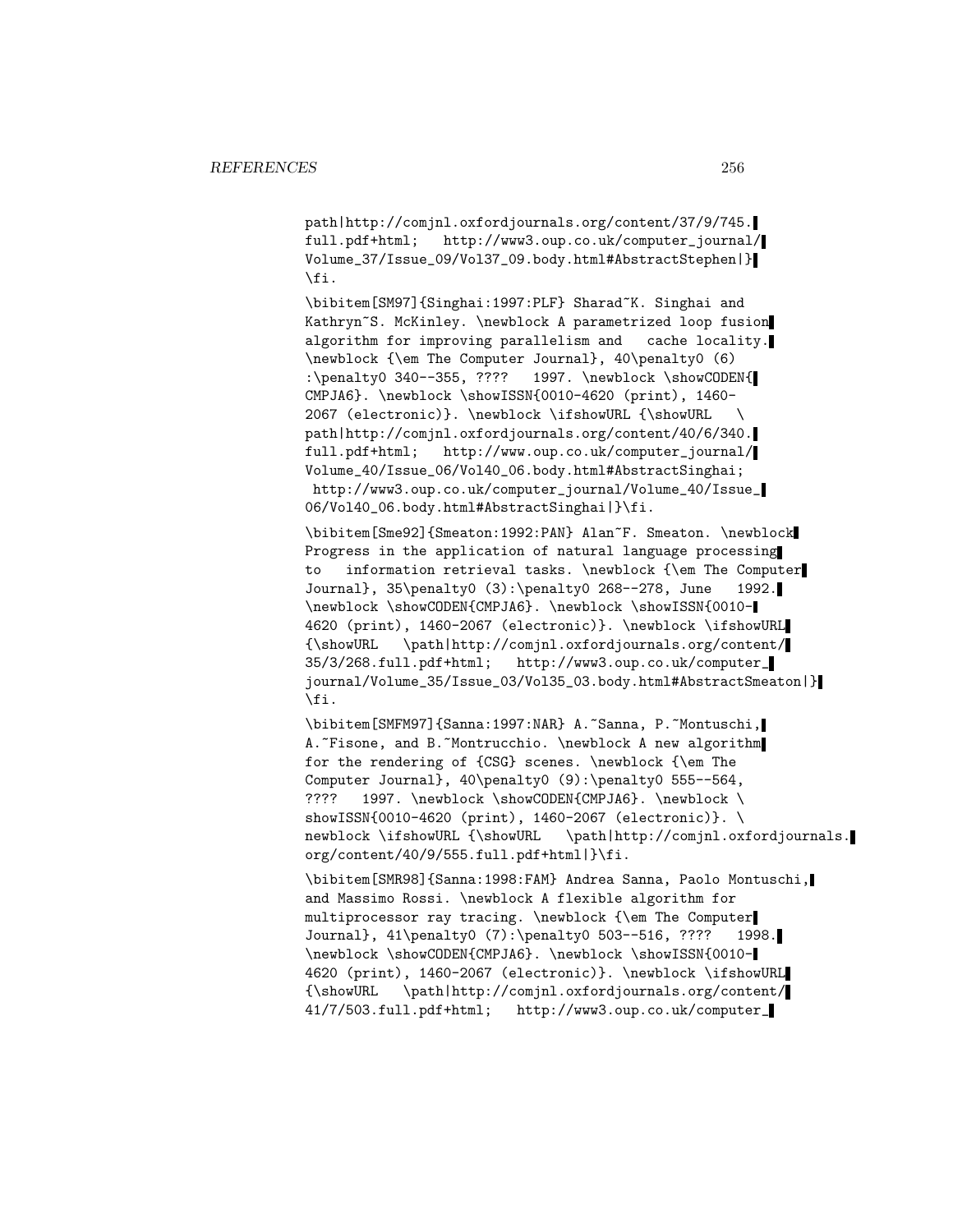journal/Volume\_41/Issue\_07/Vol41\_07.body.html#AbstractSanna|} \fi.

\bibitem[Smu94]{Smurthwaite:1994:BR} M.~Smurthwaite. \ newblock Book review. \newblock {\em The Computer Journal} , 37\penalty0 (2):\penalty0 152, ???? 1994. \newblock \showCODEN{CMPJA6}. \newblock \showISSN{0010-4620 (print) , 1460-2067 (electronic)}. \newblock \ifshowURL {\showURL \path|http://comjnl.oxfordjournals.org/content/37/2/ 152.1.full.pdf+html|}\fi.

\bibitem[Smy91]{Smyth:1991:MBM} W.~F. Smyth. \newblock {Mu-balancing M-way} search trees. \newblock {\em The Computer Journal}, 34\penalty0 (5):\penalty0 406--414, October 1991. \newblock \showCODEN{CMPJA6}. \newblock \showISSN{0010-4620 (print), 1460-2067 (electronic)}. \newblock \ifshowURL {\showURL \path|http://comjnl. oxfordjournals.org/content/34/5/406.full.pdf+html; http: //www3.oup.co.uk/computer\_journal/hdb/Volume\_34/Issue\_ 05/tiff/406.tif; http://www3.oup.co.uk/computer\_journal/ hdb/Volume\_34/Issue\_05/tiff/407.tif; http://www3.oup. co.uk/computer\_journal/hdb/Volume\_34/Issue\_05/tiff/408. tif; http://www3.oup.co.uk/computer\_journal/hdb/Volume\_ 34/Issue\_05/tiff/409.tif; http://www3.oup.co.uk/computer\_ journal/hdb/Volume\_34/Issue\_05/tiff/410.tif; http:/ /www3.oup.co.uk/computer\_journal/hdb/Volume\_34/Issue\_ 05/tiff/411.tif; http://www3.oup.co.uk/computer\_journal/ hdb/Volume\_34/Issue\_05/tiff/412.tif; http://www3.oup. co.uk/computer\_journal/hdb/Volume\_34/Issue\_05/tiff/413. tif; http://www3.oup.co.uk/computer\_journal/hdb/Volume\_ 34/Issue\_05/tiff/414.tif|}\fi.

\bibitem[SMY92]{Sun:1992:QOD} W.~Sun, W.~Meng, and C. ~Yu. \newblock Query optimisation in distributed objectoriented database systems. \newblock {\em The Computer Journal}, 35\penalty0 (2):\penalty0 98--107, April 1992. \newblock \showCODEN{CMPJA6}. \newblock \showISSN{0010- 4620 (print), 1460-2067 (electronic)}. \newblock \ifshowURL {\showURL \path|http://comjnl.oxfordjournals.org/content/ 35/2/98.full.pdf+html; http://www3.oup.co.uk/computer\_ journal/Volume\_35/Issue\_02/Vol35\_02.body.html#AbstractSun|} \fi.

\bibitem[SMY95]{Stoyenko:1995:LCR} Alexander~D. Stoyenko, Thomas~J. Marlowe, and Mohamed~F. Younis. \newblock A language for complex real-time systems. \newblock {\em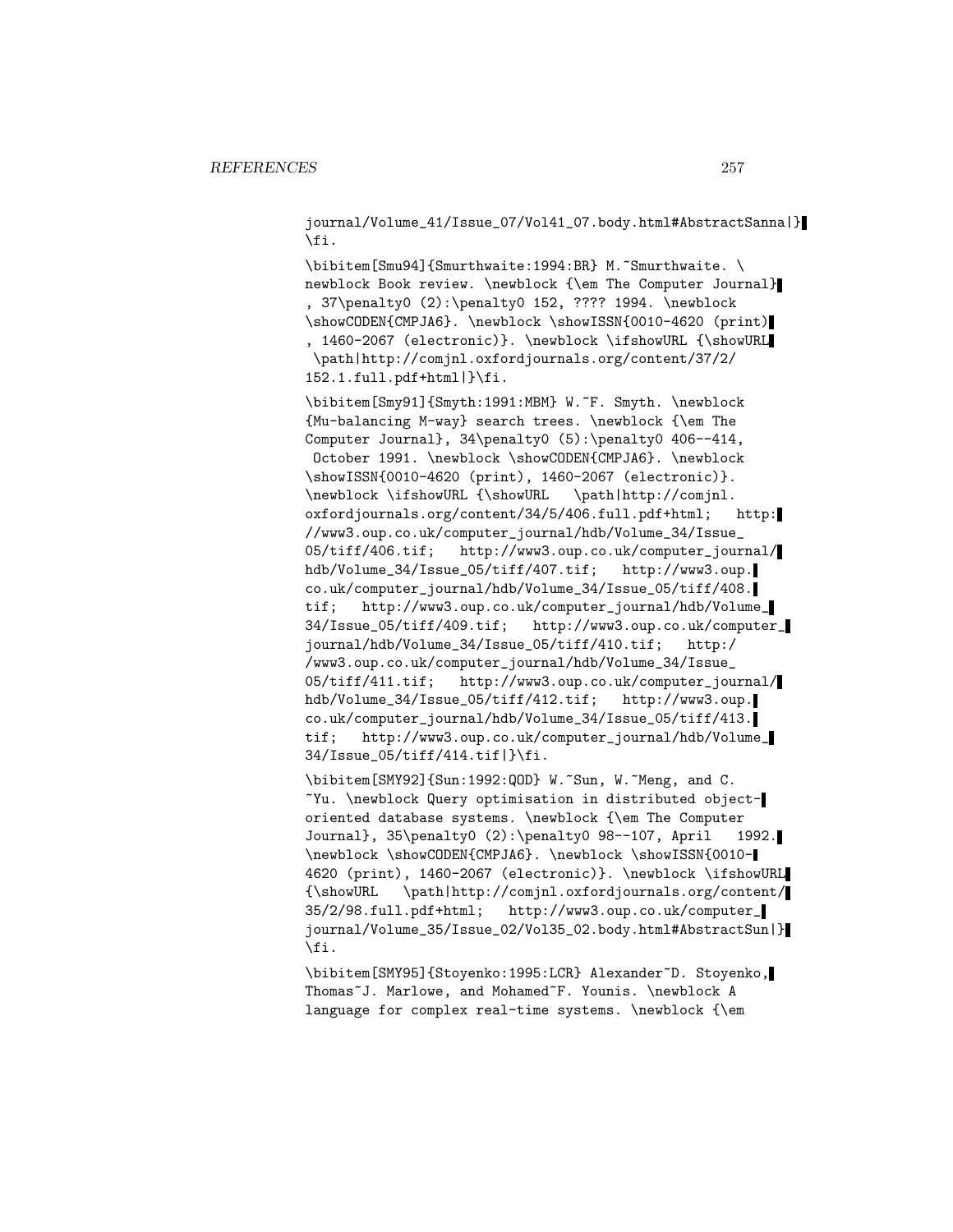The Computer Journal}, 38\penalty0 (4):\penalty0 319- -338, ???? 1995. \newblock \showCODEN{CMPJA6}. \newblock \showISSN{0010-4620 (print), 1460-2067 (electronic)}. \newblock \ifshowURL {\showURL \path|http://comjnl. oxfordjournals.org/content/38/4/319.full.pdf+html; http: //www3.oup.co.uk/computer\_journal/Volume\_38/Issue\_04/ Vol38\_04.body.html#AbstractStoyenko|}\fi.

\bibitem[Sob94a]{Sobczak:1994:BR} R.~Sobczak. \newblock Book review. \newblock {\em The Computer Journal}, 37\ penalty0 (9):\penalty0 823--824, ???? 1994. \newblock \showCODEN{CMPJA6}. \newblock \showISSN{0010-4620 (print) , 1460-2067 (electronic)}. \newblock \ifshowURL {\showURL \path|http://comjnl.oxfordjournals.org/content/37/9/ 823.full.pdf+html|}\fi.

\bibitem[Sob94b]{Sobczak:1994:FHS} R.~Sobczak. \newblock Fddi: a high speed network. \newblock {\em The Computer Journal}, 37\penalty0 (6):\penalty0 542a--542, ???? 1994. \newblock \showCODEN{CMPJA6}. \newblock \showISSN{ 0010-4620 (print), 1460-2067 (electronic)}. \newblock \ifshowURL {\showURL \path|http://comjnl.oxfordjournals. org/content/37/6/542-a.full.pdf+html|}\fi.

\bibitem[Sob94c]{Sobczak:1994:TRN} R.~Sobczak. \newblock Token ring networks. \newblock {\em The Computer Journal} , 37\penalty0 (6):\penalty0 542, ???? 1994. \newblock \showCODEN{CMPJA6}. \newblock \showISSN{0010-4620 (print) , 1460-2067 (electronic)}. \newblock \ifshowURL {\showURL \path|http://comjnl.oxfordjournals.org/content/37/6/ 542.full.pdf+html|}\fi.

\bibitem[Sol93a]{Solomon:1993:BRa} A.~Solomon. \newblock Book review. \newblock {\em The Computer Journal}, 36\ penalty0 (3):\penalty0 289--290, ???? 1993. \newblock \showCODEN{CMPJA6}. \newblock \showISSN{0010-4620 (print) , 1460-2067 (electronic)}. \newblock \ifshowURL {\showURL \path|http://comjnl.oxfordjournals.org/content/36/3/ 289.2.full.pdf+html|}\fi.

\bibitem[Sol93b]{Solomon:1993:BRb} A.~Solomon. \newblock Book review. \newblock {\em The Computer Journal}, 36\ penalty0 (6):\penalty0 602, ???? 1993. \newblock \showCODEN{ CMPJA6}. \newblock \showISSN{0010-4620 (print), 1460- 2067 (electronic)}. \newblock \ifshowURL {\showURL \ path|http://comjnl.oxfordjournals.org/content/36/6/602. 2.full.pdf+html|}\fi.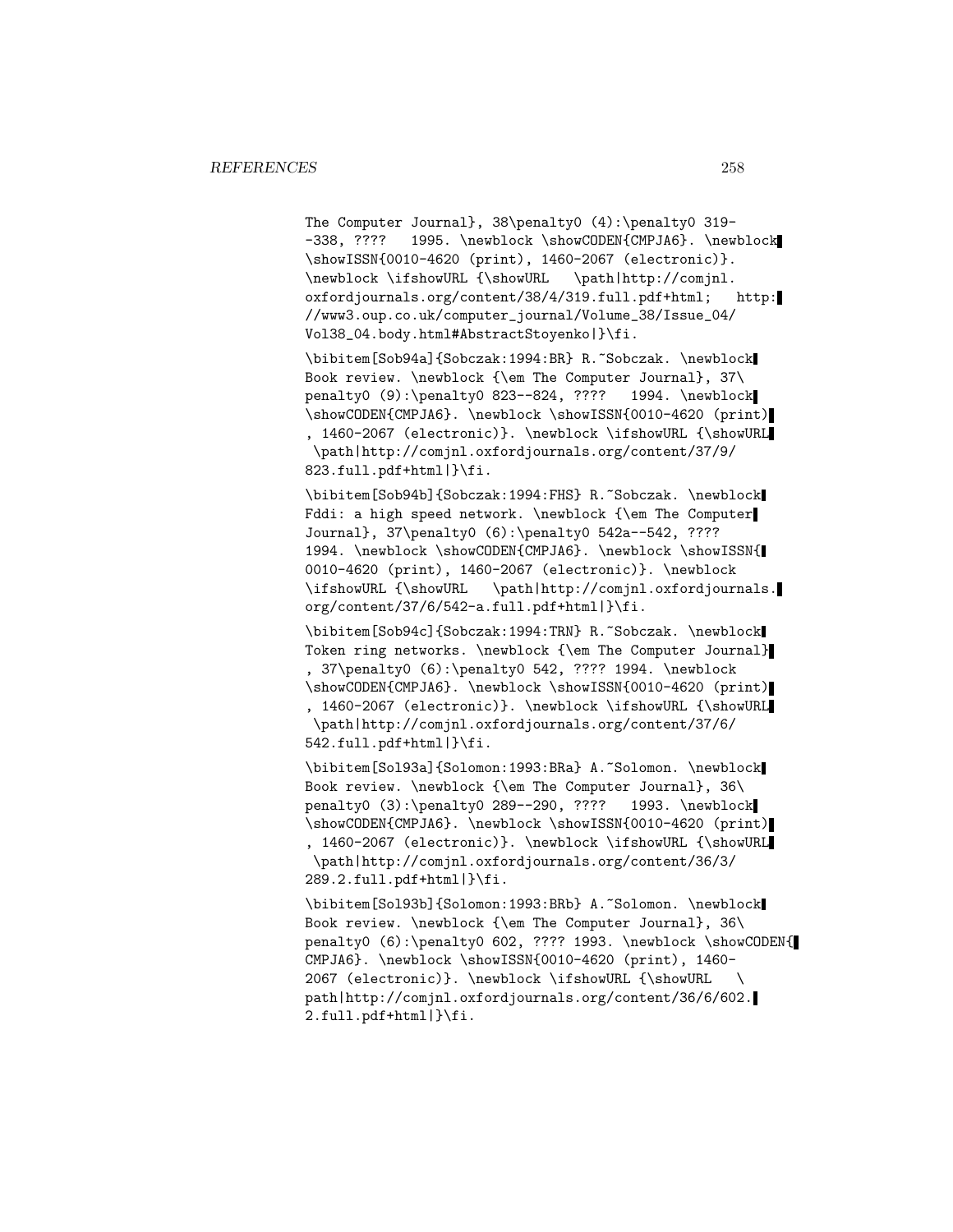\bibitem[Sol99]{Solomonoff:1999:TKP} Ray Solomonoff. \ newblock Two kinds of probabilistic induction. \newblock {\em The Computer Journal}, 42\penalty0 (4):\penalty0 256--259, ???? 1999. \newblock \showCODEN{CMPJA6}. \ newblock \showISSN{0010-4620 (print), 1460-2067 (electronic) }. \newblock \ifshowURL {\showURL \path|http://comjnl. oxfordjournals.org/content/42/4/256.full.pdf+html; http: //www3.oup.co.uk/computer\_journal/hdb/Volume\_42/Issue\_ 04/420256.sgm.abs.html; http://www3.oup.co.uk/computer\_ journal/hdb/Volume\_42/Issue\_04/pdf/420256.pdf|}\fi.

\bibitem[SP91]{Son:1991:ADF} N.~T. Son and Y.~Paker. \ newblock Adaptive deadlock-free packet routing in transputerbased multiprocessor interconnection networks. \newblock {\em The Computer Journal}, 34\penalty0 (6):\penalty0 493--502, December 1991. \newblock \showCODEN{CMPJA6} . \newblock \showISSN{0010-4620 (print), 1460-2067 (electronic) }. \newblock \ifshowURL {\showURL \path|http://comjnl. oxfordjournals.org/content/34/6/493.full.pdf+html; http: //www3.oup.co.uk/computer\_journal/hdb/Volume\_34/Issue\_ 06/tiff/493.tif; http://www3.oup.co.uk/computer\_journal/ hdb/Volume\_34/Issue\_06/tiff/494.tif; http://www3.oup. co.uk/computer\_journal/hdb/Volume\_34/Issue\_06/tiff/495. tif; http://www3.oup.co.uk/computer\_journal/hdb/Volume\_ 34/Issue\_06/tiff/496.tif; http://www3.oup.co.uk/computer\_ journal/hdb/Volume\_34/Issue\_06/tiff/497.tif; http:/ /www3.oup.co.uk/computer\_journal/hdb/Volume\_34/Issue\_ 06/tiff/498.tif; http://www3.oup.co.uk/computer\_journal/ hdb/Volume\_34/Issue\_06/tiff/499.tif; http://www3.oup. co.uk/computer\_journal/hdb/Volume\_34/Issue\_06/tiff/500. tif; http://www3.oup.co.uk/computer\_journal/hdb/Volume\_ 34/Issue\_06/tiff/501.tif; http://www3.oup.co.uk/computer\_ journal/hdb/Volume\_34/Issue\_06/tiff/502.tif|}\fi.

\bibitem[Spe94a]{Speed:1994:BRa} C.~Speed. \newblock Book review. \newblock {\em The Computer Journal}, 37\penalty0  $(2): \penalty0 145-146, ???? 1994. \newblock \showCODEN{$ CMPJA6}. \newblock \showISSN{0010-4620 (print), 1460- 2067 (electronic)}. \newblock \ifshowURL {\showURL \ path|http://comjnl.oxfordjournals.org/content/37/2/145. 2.full.pdf+html|}\fi.

\bibitem[Spe94b]{Speed:1994:BRb} C.~Speed. \newblock Book review. \newblock {\em The Computer Journal}, 37\penalty0 (2):\penalty0 146--147, ???? 1994. \newblock \showCODEN{ CMPJA6}. \newblock \showISSN{0010-4620 (print), 1460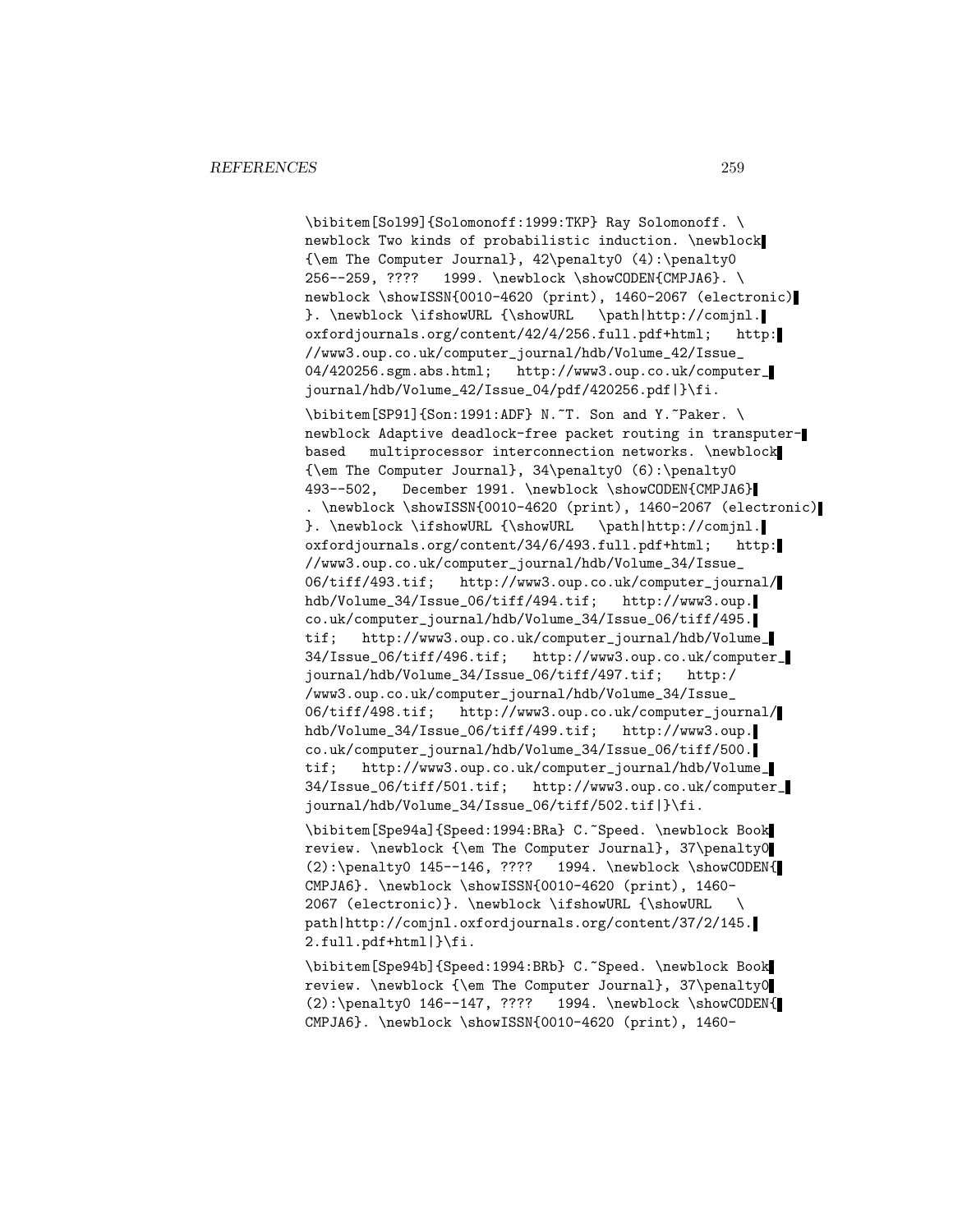2067 (electronic)}. \newblock \ifshowURL {\showURL \ path|http://comjnl.oxfordjournals.org/content/37/2/146. 3.full.pdf+html|}\fi.

\bibitem[Spe95]{Speed:1995:A} Claire Speed. \newblock {It}'s alive! \newblock {\em The Computer Journal}, 38\ penalty0 (3):\penalty0 269, ???? 1995. \newblock \showCODEN{ CMPJA6}. \newblock \showISSN{0010-4620 (print), 1460- 2067 (electronic)}. \newblock \ifshowURL {\showURL \ path|http://comjnl.oxfordjournals.org/content/38/3/269. full.pdf+html|}\fi.

\bibitem[Spr92]{Sprugnoli:1992:PBT} R.~Sprugnoli. \newblock Properties of binary trees related to position. \newblock {\em The Computer Journal}, 35\penalty0 (4):\penalty0 395--404, August 1992. \newblock \showCODEN{CMPJA6} . \newblock \showISSN{0010-4620 (print), 1460-2067 (electronic)

}. \newblock \ifshowURL {\showURL \path|http://comjnl. oxfordjournals.org/content/35/4/395.full.pdf+html; http: //www3.oup.co.uk/computer\_journal/Volume\_35/Issue\_04/ Vol35\_04.body.html#AbstractSprugnoli|}\fi.

\bibitem[Sri91]{Srinivasan:1991:AOT} B.~Srinivasan. \ newblock An adaptive overflow technique to defer splitting in {B}-trees. \newblock {\em The Computer Journal}, 34\ penalty0 (5):\penalty0 397--405, October 1991. \newblock \showCODEN{CMPJA6}. \newblock \showISSN{0010-4620 (print) , 1460-2067 (electronic)}. \newblock \ifshowURL {\showURL \path|http://comjnl.oxfordjournals.org/content/34/5/ 397.full.pdf+html; http://www3.oup.co.uk/computer\_journal/ hdb/Volume\_34/Issue\_05/tiff/397.tif; http://www3.oup. co.uk/computer\_journal/hdb/Volume\_34/Issue\_05/tiff/398. tif; http://www3.oup.co.uk/computer\_journal/hdb/Volume\_ 34/Issue\_05/tiff/399.tif; http://www3.oup.co.uk/computer\_ journal/hdb/Volume\_34/Issue\_05/tiff/400.tif; http:/ /www3.oup.co.uk/computer\_journal/hdb/Volume\_34/Issue\_ 05/tiff/401.tif; http://www3.oup.co.uk/computer\_journal/ hdb/Volume\_34/Issue\_05/tiff/402.tif; http://www3.oup. co.uk/computer\_journal/hdb/Volume\_34/Issue\_05/tiff/403. tif; http://www3.oup.co.uk/computer\_journal/hdb/Volume\_ 34/Issue\_05/tiff/404.tif; http://www3.oup.co.uk/computer\_ journal/hdb/Volume\_34/Issue\_05/tiff/405.tif|}\fi.

\bibitem[Sri94]{Srivas:1994:BR} M.~K. Srivas. \newblock Book review. \newblock {\em The Computer Journal}, 37\ penalty0 (9):\penalty0 821--823, ???? 1994. \newblock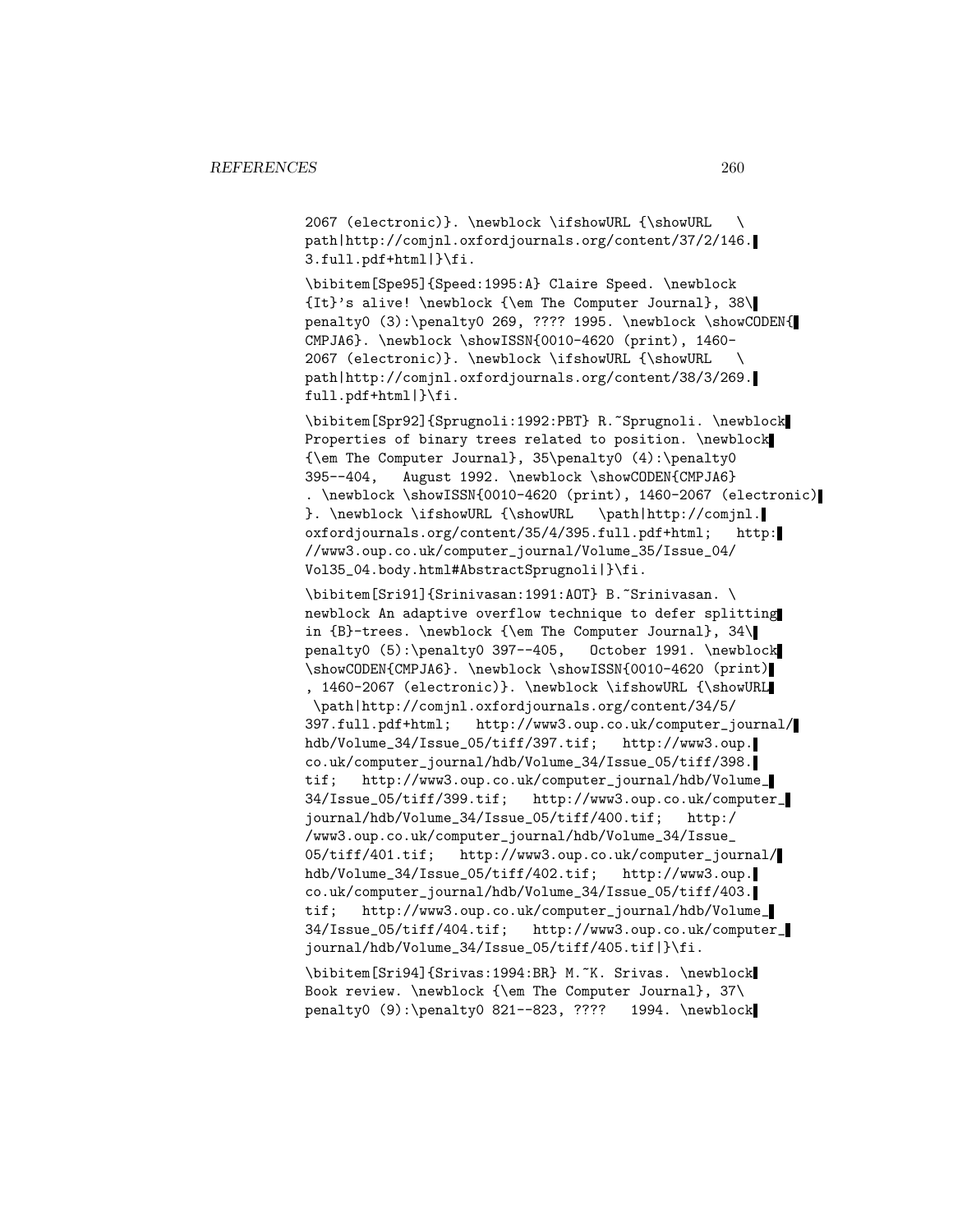\showCODEN{CMPJA6}. \newblock \showISSN{0010-4620 (print) , 1460-2067 (electronic)}. \newblock \ifshowURL {\showURL \path|http://comjnl.oxfordjournals.org/content/37/9/ 821.full.pdf+html|}\fi.

\bibitem[SRS94]{Seshadri:1994:OAC} Sridhar Seshadri, Doron Rotem, and Arie Segev. \newblock Optimal arrangements of cartridges in carousel type mass storage systems. \newblock {\em The Computer Journal}, 37\penalty0 (10) :\penalty0 873--887, ???? 1994. \newblock \showCODEN{ CMPJA6}. \newblock \showISSN{0010-4620 (print), 1460- 2067 (electronic)}. \newblock \ifshowURL {\showURL \ path|http://comjnl.oxfordjournals.org/content/37/10/873. full.pdf+html; http://www3.oup.co.uk/computer\_journal/ Volume\_37/Issue\_10/Vol37\_10.body.html#AbstractSeshadri|} \fi.

\bibitem[SS92]{Sondergaard:1992:NDF} Harald S{\o}ndergaard and Peter Sestoft. \newblock Non-determinism in functional languages. \newblock {\em The Computer Journal}, 35\penalty0 (5):\penalty0 514--523, October 1992. \newblock \showCODEN{ CMPJA6}. \newblock \showISSN{0010-4620 (print), 1460- 2067 (electronic)}. \newblock \ifshowURL {\showURL \ path|http://comjnl.oxfordjournals.org/content/35/5/514. full.pdf+html; http://www3.oup.co.uk/computer\_journal/ Volume\_35/Issue\_05/Vol35\_05.body.html#AbstractSondergaard|} \fi. \newblock Accepted --- Melbourne Technical Report 88/18.

\bibitem[SS96a]{Saiedian:1996:EAC} Hossein Saiedian and Thomas Spencer. \newblock An efficient algorithm to compute the candidate keys of a relational database schema. \newblock {\em The Computer Journal}, 39\penalty0 (2) :\penalty0 124--132, ???? 1996. \newblock \showCODEN{ CMPJA6}. \newblock \showISSN{0010-4620 (print), 1460- 2067 (electronic)}. \newblock \ifshowURL {\showURL \ path|http://comjnl.oxfordjournals.org/content/39/2/124. full.pdf+html; http://www.oup.co.uk/jnls/list/comjnl/ hdb/Volume\_39/Issue\_02/390124.sgm.abs.html; http:// www3.oup.co.uk/computer\_journal/Volume\_39/Issue\_02/Vol39\_ 02.body.html#AbstractSaiedian|}\fi.

\bibitem[SS96b]{Sekerinski:1996:TPC} Emil Sekerinski and Kaisa Sere. \newblock A theory of prioritizing composition. \newblock {\em The Computer Journal}, 39\penalty0 (8) :\penalty0 701--712, ???? 1996. \newblock \showCODEN{ CMPJA6}. \newblock \showISSN{0010-4620 (print), 1460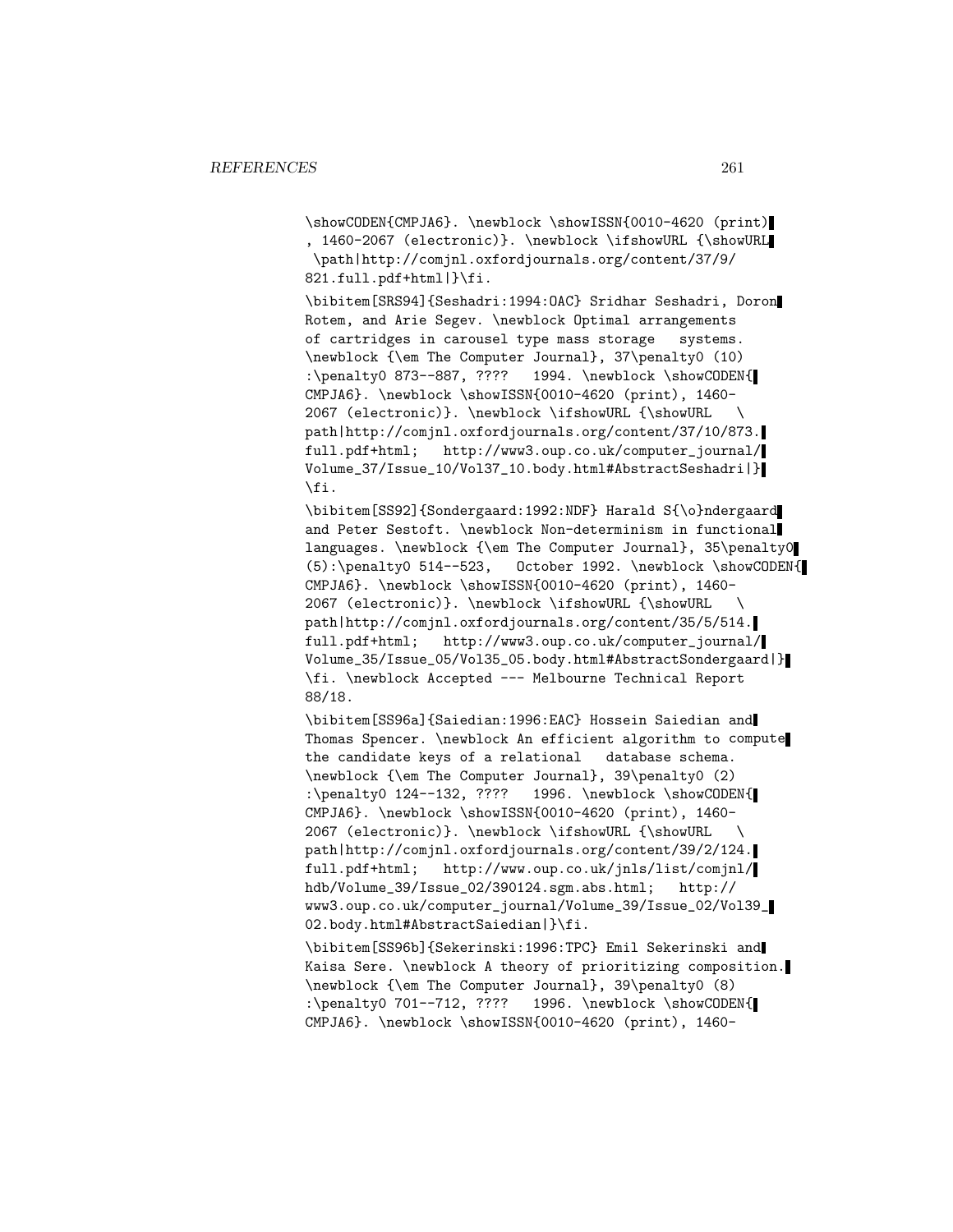2067 (electronic)}. \newblock \ifshowURL {\showURL \ path|http://comjnl.oxfordjournals.org/content/39/8/701. full.pdf+html; http://www.oup.co.uk/jnls/list/comjnl/ hdb/Volume\_39/Issue\_08/390701.sgm.abs.html; http:// www3.oup.co.uk/computer\_journal/Volume\_39/Issue\_08/Vol39\_ 08.body.html#AbstractSekerinski|}\fi.

\bibitem[ST94]{Shawe-Taylor:1994:BR} J.~Shawe-Taylor. \newblock Book review. \newblock {\em The Computer Journal} , 37\penalty0 (8):\penalty0 723--725, ???? 1994. \newblock \showCODEN{CMPJA6}. \newblock \showISSN{0010-4620 (print) , 1460-2067 (electronic)}. \newblock \ifshowURL {\showURL \path|http://comjnl.oxfordjournals.org/content/37/8/ 723.full.pdf+html|}\fi.

\bibitem[Sta92]{Stamper:1992:TCS} Ronald Stamper. \newblock A theory of computer semiotics. \newblock {\em The Computer Journal}, 35\penalty0 (4):\penalty0 368, August 1992. \newblock \showCODEN{CMPJA6}. \newblock \showISSN{0010- 4620 (print), 1460-2067 (electronic)}. \newblock \ifshowURL {\showURL \path|http://comjnl.oxfordjournals.org/content/ 35/4/368.full.pdf+html|}\fi.

\bibitem[Sta94]{Stavridou:1994:FMV} Victoria Stavridou. \newblock Formal methods and {VLSI} engineering practice. \newblock {\em The Computer Journal}, 37\penalty0 (2) :\penalty0 96--113, ???? 1994. \newblock \showCODEN{ CMPJA6}. \newblock \showISSN{0010-4620 (print), 1460- 2067 (electronic)}. \newblock \ifshowURL {\showURL \ path|http://comjnl.oxfordjournals.org/content/37/2/96. full.pdf+html; http://www3.oup.co.uk/computer\_journal/ Volume\_37/Issue\_02/Vol37\_02.body.html#AbstractStavridou|} \fi.

\bibitem[Sta97]{Stavridou:1997:BR} V.~Stavridou. \newblock Book review. \newblock {\em The Computer Journal}, 40\ penalty0 (1):\penalty0 58--59, ???? 1997. \newblock \showCODEN{CMPJA6}. \newblock \showISSN{0010-4620 (print) , 1460-2067 (electronic)}. \newblock \ifshowURL {\showURL \path|http://comjnl.oxfordjournals.org/content/40/1/ 58.2.full.pdf+html|}\fi.

\bibitem[Sti96]{Stirling:1996:BR} C.~Stirling. \newblock Book review. \newblock {\em The Computer Journal}, 39\ penalty0 (2):\penalty0 171--172, ???? 1996. \newblock \showCODEN{CMPJA6}. \newblock \showISSN{0010-4620 (print) , 1460-2067 (electronic)}. \newblock \ifshowURL {\showURL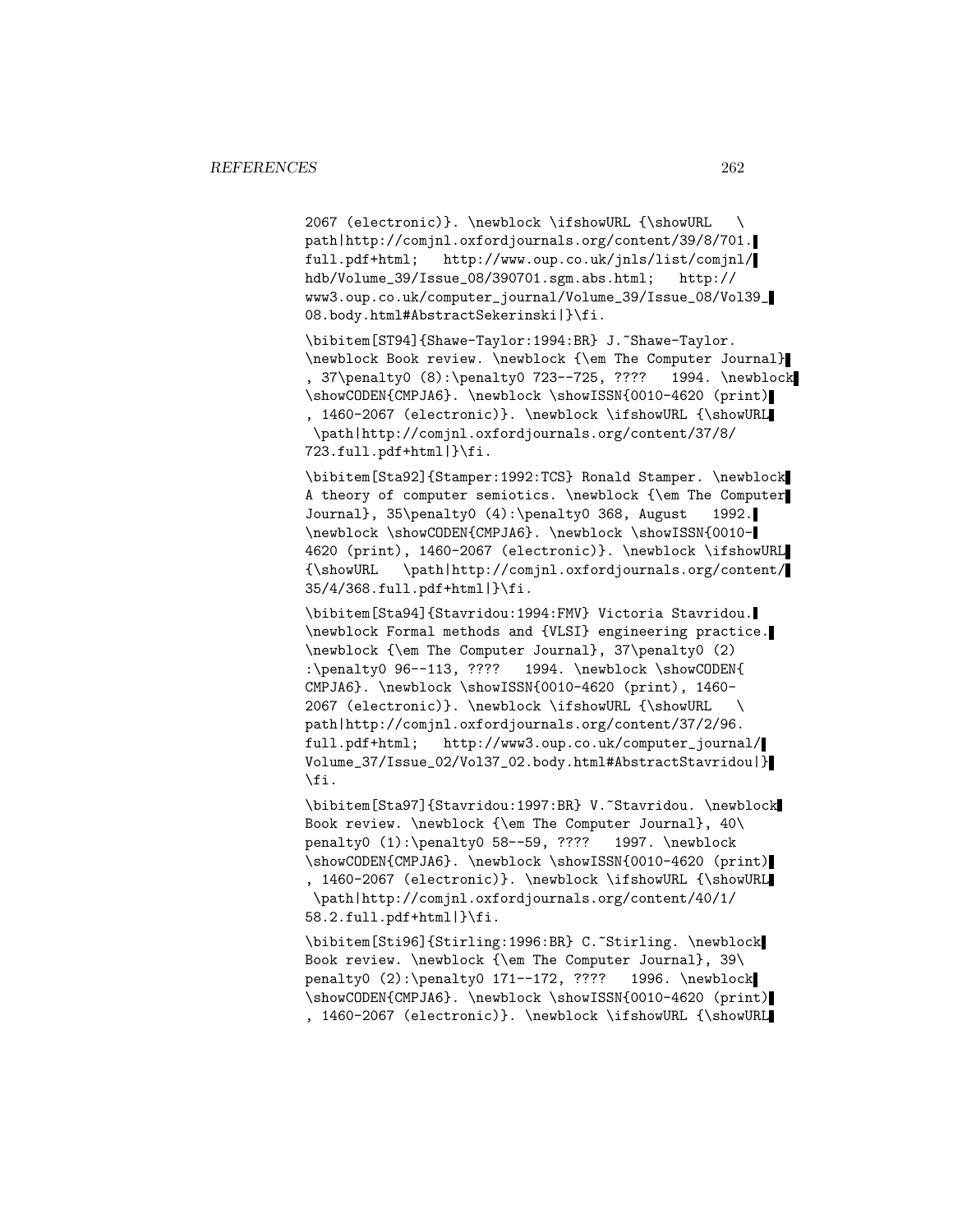\path|http://comjnl.oxfordjournals.org/content/39/2/ 171.full.pdf+html|}\fi.

\bibitem[Sto90]{Stonier:1990:C} T.~Stonier. \newblock Correspondence. \newblock {\em The Computer Journal}, 33\penalty0 (1):\penalty0 92--93, ???? 1990. \newblock \showCODEN{CMPJA6}. \newblock \showISSN{0010-4620 (print) , 1460-2067 (electronic)}. \newblock \ifshowURL {\showURL \path|http://comjnl.oxfordjournals.org/content/33/1/ 92.3.full.pdf+html|}\fi.

\bibitem[Str94a]{Stroud:1994:BRa} R.~Stroud. \newblock Book review. \newblock {\em The Computer Journal}, 37\ penalty0 (8):\penalty0 727--728, ???? 1994. \newblock \showCODEN{CMPJA6}. \newblock \showISSN{0010-4620 (print) , 1460-2067 (electronic)}. \newblock \ifshowURL {\showURL \path|http://comjnl.oxfordjournals.org/content/37/8/ 727.2.full.pdf+html|}\fi.

\bibitem[Str94b]{Stroud:1994:BRb} R.~Stroud. \newblock Book review. \newblock {\em The Computer Journal}, 37\ penalty0 (8):\penalty0 728--730, ???? 1994. \newblock \showCODEN{CMPJA6}. \newblock \showISSN{0010-4620 (print) , 1460-2067 (electronic)}. \newblock \ifshowURL {\showURL \path|http://comjnl.oxfordjournals.org/content/37/8/ 728.full.pdf+html|}\fi.

\bibitem[Suf90]{Suffern:1990:QAC} K.~G. Suffern. \newblock Quadtree algorithms for contouring functions of two variables. \newblock {\em The Computer Journal}, 33\penalty0 (5) :\penalty0 402--407, October 1990. \newblock \showCODEN{ CMPJA6}. \newblock \showISSN{0010-4620 (print), 1460- 2067 (electronic)}. \newblock \ifshowURL {\showURL \ path|http://comjnl.oxfordjournals.org/content/33/5/402. full.pdf+html; http://www3.oup.co.uk/computer\_journal/ hdb/Volume\_33/Issue\_05/tiff/402.tif; http://www3.oup. co.uk/computer\_journal/hdb/Volume\_33/Issue\_05/tiff/403. tif; http://www3.oup.co.uk/computer\_journal/hdb/Volume\_ 33/Issue\_05/tiff/404.tif; http://www3.oup.co.uk/computer\_ journal/hdb/Volume\_33/Issue\_05/tiff/405.tif; http:/ /www3.oup.co.uk/computer\_journal/hdb/Volume\_33/Issue\_ 05/tiff/406.tif; http://www3.oup.co.uk/computer\_journal/ hdb/Volume\_33/Issue\_05/tiff/407.tif|}\fi.

\bibitem[SW91a]{Slape:1991:AMS} J.~K. Slape and P.~J. ~L. Wallis. \newblock Algorithm 127: a modification of {Sale}'s algorithm to accommodate {FORTRAN 77}. \newblock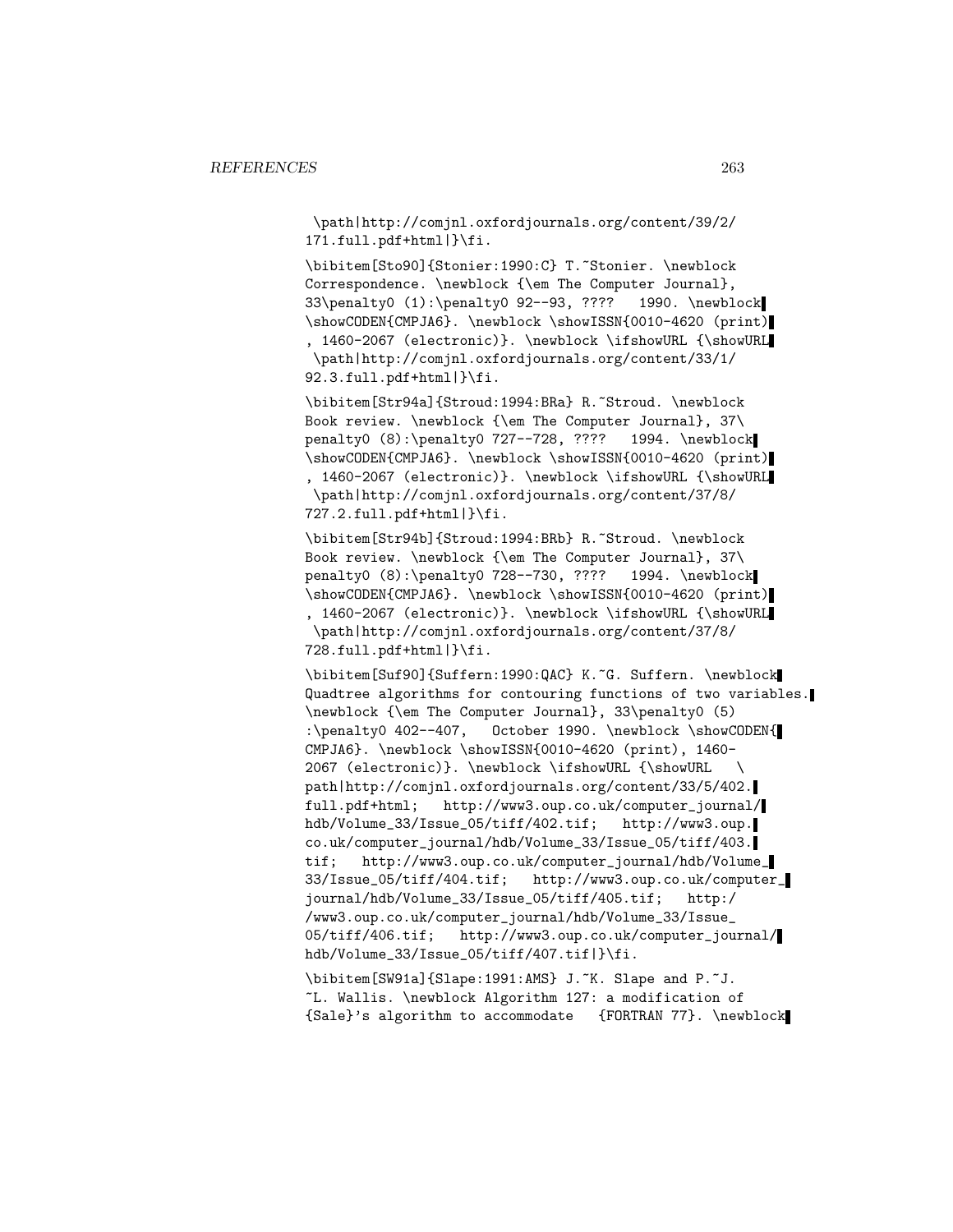{\em The Computer Journal}, 34\penalty0 (4):\penalty0 373--376, August 1991. \newblock \showCODEN{CMPJA6} . \newblock \showISSN{0010-4620 (print), 1460-2067 (electronic) }. \newblock \ifshowURL {\showURL \path|http://www3. oup.co.uk/computer\_journal/hdb/Volume\_34/Issue\_04/tiff/ 373.tif; http://www3.oup.co.uk/computer\_journal/hdb/ Volume\_34/Issue\_04/tiff/374.tif; http://www3.oup.co. uk/computer\_journal/hdb/Volume\_34/Issue\_04/tiff/375.tif; http://www3.oup.co.uk/computer\_journal/hdb/Volume\_34/ Issue\_04/tiff/376.tif|}\fi.

\bibitem[SW91b]{Sutcliffe:1991:IHC} A.~G. Sutcliffe and I. "Wang. \newblock Integrating human computer interaction with {Jackson} system development. \newblock {\em The Computer Journal}, 34\penalty0 (2):\penalty0 132--142, April 1991. \newblock \showCODEN{CMPJA6}. \newblock \showISSN{0010-4620 (print), 1460-2067 (electronic)}. \newblock \ifshowURL {\showURL \path|http://comjnl. oxfordjournals.org/content/34/2/132.full.pdf+html; http: //www3.oup.co.uk/computer\_journal/hdb/Volume\_34/Issue\_ 02/tiff/132.tif; http://www3.oup.co.uk/computer\_journal/ hdb/Volume\_34/Issue\_02/tiff/133.tif; http://www3.oup. co.uk/computer\_journal/hdb/Volume\_34/Issue\_02/tiff/134. tif; http://www3.oup.co.uk/computer\_journal/hdb/Volume\_ 34/Issue\_02/tiff/135.tif; http://www3.oup.co.uk/computer\_ journal/hdb/Volume\_34/Issue\_02/tiff/136.tif; http:/ /www3.oup.co.uk/computer\_journal/hdb/Volume\_34/Issue\_ 02/tiff/137.tif; http://www3.oup.co.uk/computer\_journal/ hdb/Volume\_34/Issue\_02/tiff/138.tif; http://www3.oup. co.uk/computer\_journal/hdb/Volume\_34/Issue\_02/tiff/139. tif; http://www3.oup.co.uk/computer\_journal/hdb/Volume\_ 34/Issue\_02/tiff/140.tif; http://www3.oup.co.uk/computer\_ journal/hdb/Volume\_34/Issue\_02/tiff/141.tif; http:/ /www3.oup.co.uk/computer\_journal/hdb/Volume\_34/Issue\_ 02/tiff/142.tif|}\fi.

\bibitem[SWA97]{Sjoberg:1997:SCL} Dag I.~K. Sj{\"o}berg, Ray Welland, and Malcolm~P. Atkinson. \newblock Software constraints for large application systems. \newblock { \em The Computer Journal}, 40\penalty0 (10):\penalty0 598--616, ???? 1997. \newblock \showCODEN{CMPJA6}. \ newblock \showISSN{0010-4620 (print), 1460-2067 (electronic) }. \newblock \ifshowURL {\showURL \path|http://comjnl. oxfordjournals.org/content/40/10/598.full.pdf+html; http://www3.oup.co.uk/computer\_journal/Volume\_40/Issue\_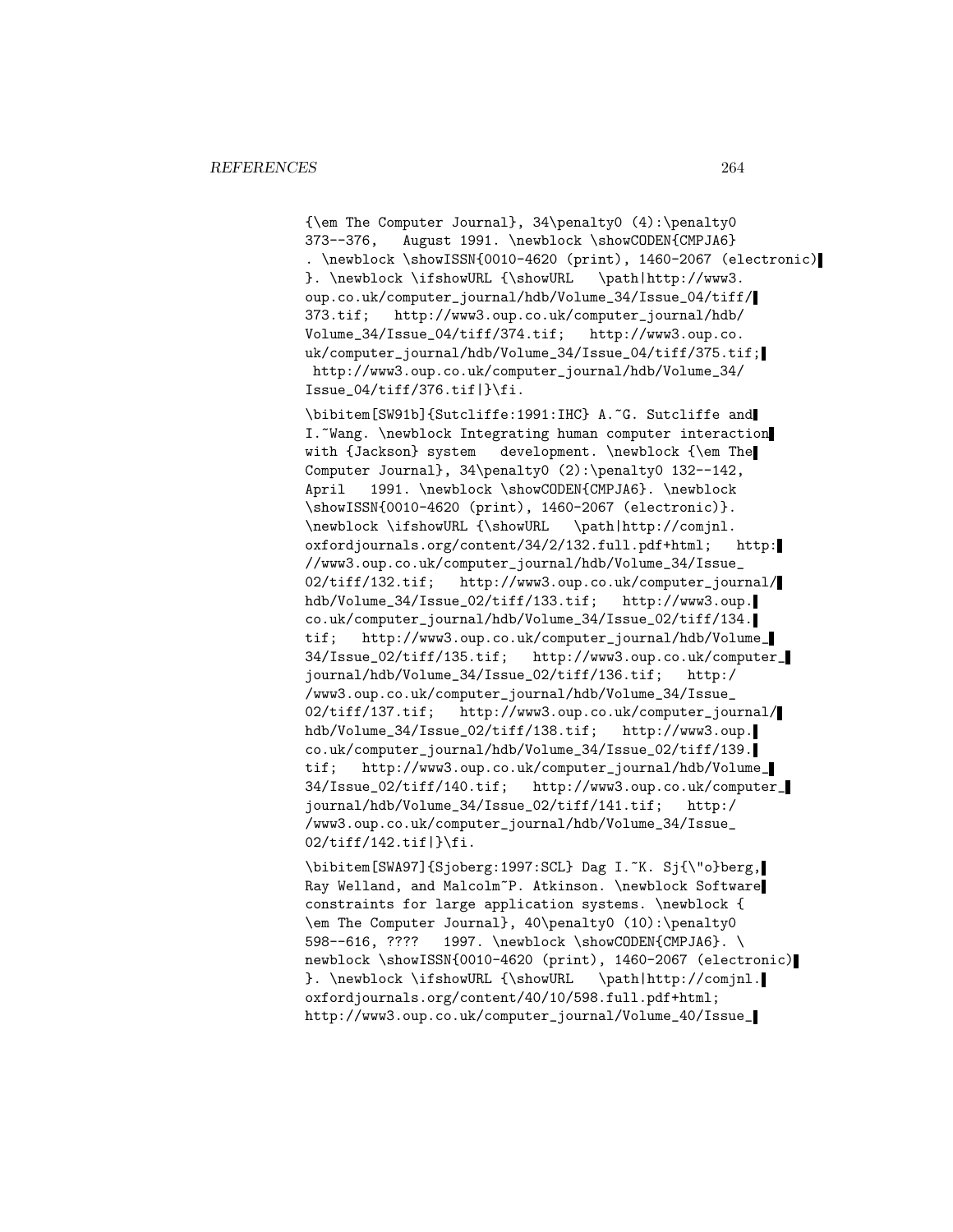10/Vol40\_10.body.html#AbstractSjoberg|}\fi.

\bibitem[SWZ93]{Schneider:1993:SLS} M.~Schneider, U.~ Wever, and Q.~Zheng. \newblock Solving large and sparse linear equations in analog circuit simulation on a cluster of workstations. \newblock {\em The Computer Journal} , 36\penalty0 (8):\penalty0 685--689, ???? 1993. \newblock \showCODEN{CMPJA6}. \newblock \showISSN{0010-4620 (print) , 1460-2067 (electronic)}. \newblock \ifshowURL {\showURL \path|http://comjnl.oxfordjournals.org/content/36/8/ 685.full.pdf+html; http://www3.oup.co.uk/computer\_journal/ Volume\_36/Issue\_08/Vol36\_08.body.html#AbstractSchneider|} \fi.

\bibitem[Sym95]{Symvonis:1995:OSM} Antonios Symvonis. \newblock Optimal stable merging. \newblock {\em The Computer Journal}, 38\penalty0 (8):\penalty0 681--690, ???? 1995. \newblock \showCODEN{CMPJA6}. \newblock \showISSN{0010- 4620 (print), 1460-2067 (electronic)}. \newblock \ifshowURL {\showURL \path|http://comjnl.oxfordjournals.org/content/ 38/8/681.full.pdf+html; http://www3.oup.co.uk/computer\_ journal/Volume\_38/Issue\_08/Vol38\_08.body.html#AbstractSymvonis|} \fi.

\bibitem[SZNM94]{Sousa:1994:OPH} Pedro Sousa, Andr{\' e} Z{\'u}quete, Nuno Neves, and Jos{\'e}<sup>~</sup>Alves Marques. \newblock Orthogonal persistence in a heterogeneous distributed object-oriented environment. \newblock {\em The Computer Journal}, 37\penalty0 (6):\penalty0 531--541, ???? 1994. \newblock \showCODEN{CMPJA6}. \newblock \showISSN{0010- 4620 (print), 1460-2067 (electronic)}. \newblock \ifshowURL {\showURL \path|http://comjnl.oxfordjournals.org/content/ 37/6/531.full.pdf+html; http://www3.oup.co.uk/computer\_ journal/Volume\_37/Issue\_06/Vol37\_06.body.html#AbstractSousa|} \fi.

\bibitem[TAC98]{Thimbleby:1998:FMT} Harold Thimbleby, Stuart Anderson, and Paul Cairns. \newblock A framework for modelling {Trojans} and computer virus infection. \newblock {\em The Computer Journal}, 41\penalty0 (7) :\penalty0 444--458, ???? 1998. \newblock \showCODEN{ CMPJA6}. \newblock \showISSN{0010-4620 (print), 1460- 2067 (electronic)}. \newblock \ifshowURL {\showURL \ path|http://comjnl.oxfordjournals.org/content/41/7/444. full.pdf+html; http://www3.oup.co.uk/computer\_journal/ Volume\_41/Issue\_07/Vol41\_07.body.html#AbstractThimbleby|}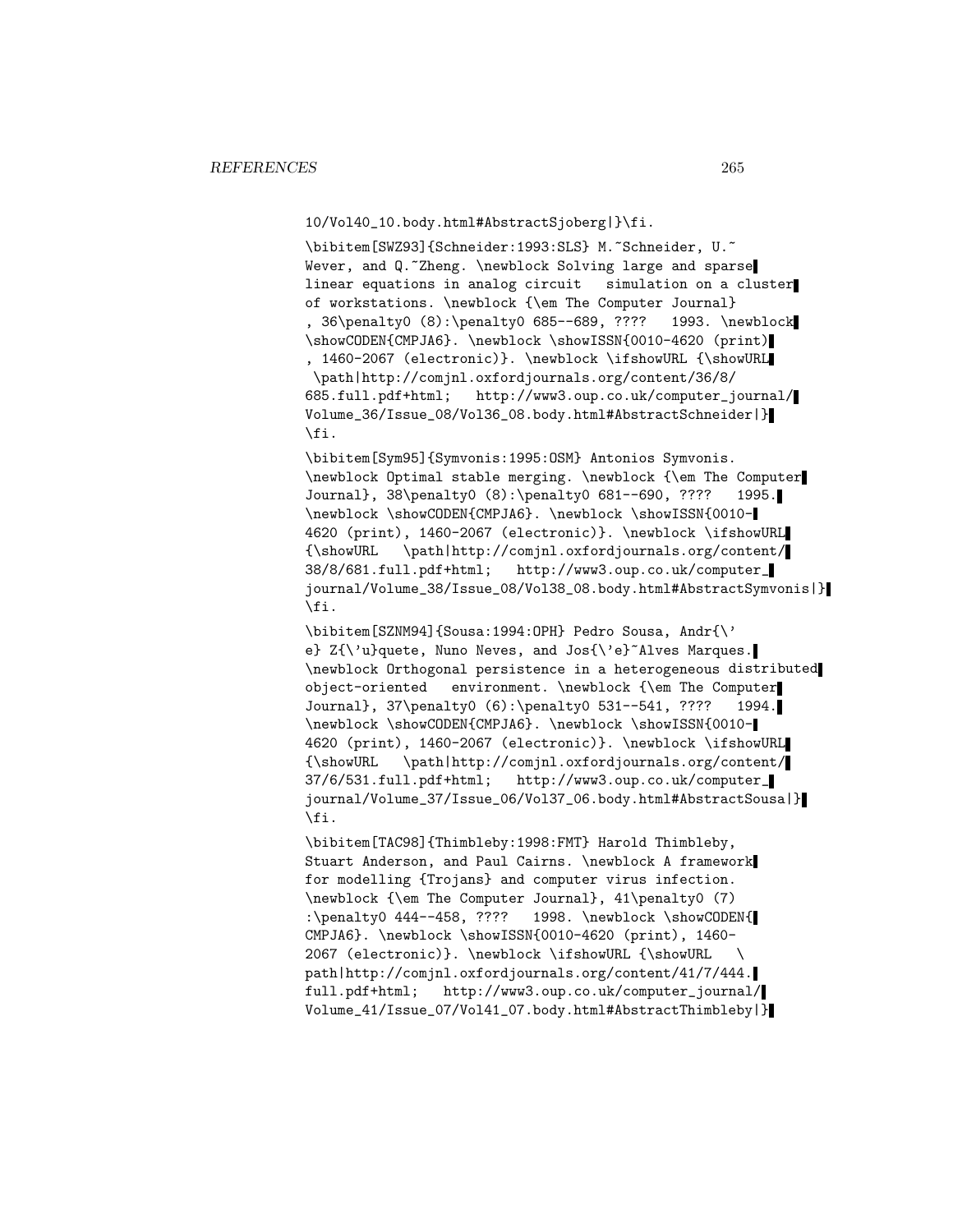\fi. \newblock See comments \cite{Makinen:2001:CFM, Thimbleby:2001:RCF,Cohen:2001:RCF}. \bibitem[TAC01]{Thimbleby:2001:RCF} H.~Thimbleby, S.~ O. Anderson, and P. A. Cairns. \newblock Reply to {'' Comment on 'A Framework for Modelling Trojans and Computer Virus Infection' by E. M{\"a}kinen''}. \newblock {\em The Computer Journal}, 44\penalty0 (4):\penalty0 324- -325, ???? 2001. \newblock \showCODEN{CMPJA6}. \newblock \showISSN{0010-4620 (print), 1460-2067 (electronic)}. \newblock \ifshowURL {\showURL \path|http://www3.oup. co.uk/computer\_journal/hdb/Volume\_44/Issue\_04/440324. sgm.abs.html; http://www3.oup.co.uk/computer\_journal/ hdb/Volume\_44/Issue\_04/pdf/440324.pdf|}\fi. \newblock See \cite{Thimbleby:1998:FMT,Makinen:2001:CFM,Cohen:2001: RCF}. \bibitem[Tak96]{Takaoka:1996:LRP} Tadao Takaoka. \newblock A left-to-right preprocessing computation for the {Boyer- -Moore} string matching algorithm. \newblock {\em The Computer Journal}, 39\penalty0 (5):\penalty0 413--416, ???? 1996. \newblock \showCODEN{CMPJA6}. \newblock \ showISSN{0010-4620 (print), 1460-2067 (electronic)}. \ newblock \ifshowURL {\showURL \path|http://comjnl.oxfordjournals. org/content/39/5/413.full.pdf+html; http://www.oup. co.uk/jnls/list/comjnl/hdb/Volume\_39/Issue\_05/390413. sgm.abs.html; http://www3.oup.co.uk/computer\_journal/ Volume\_39/Issue\_05/Vol39\_05.body.html#AbstractTakaoka|} \fi. \bibitem[Tak99]{Takaoka:1999:TAC} Tadao Takaoka. \newblock {\$O(1)\$} time algorithms for combinatorial generation by tree traversal. \newblock {\em The Computer Journal} , 42\penalty0 (5):\penalty0 400--408, ???? 1999. \newblock \showCODEN{CMPJA6}. \newblock \showISSN{0010-4620 (print) , 1460-2067 (electronic)}. \newblock \ifshowURL {\showURL \path|http://comjnl.oxfordjournals.org/content/42/5/ 400.full.pdf+html; http://www3.oup.co.uk/computer\_journal/ hdb/Volume\_42/Issue\_05/420400.sgm.abs.html|}\fi. \bibitem[Tay90]{Taylor:1990:LOD} M.~C. Taylor. \newblock Logical optimisation of distributed knowledge base queries. \newblock {\em The Computer Journal}, 33\penalty0 (1) :\penalty0 49--60, February 1990. \newblock \showCODEN{ CMPJA6}. \newblock \showISSN{0010-4620 (print), 1460- 2067 (electronic)}. \newblock \ifshowURL {\showURL \ path|http://comjnl.oxfordjournals.org/content/33/1/49.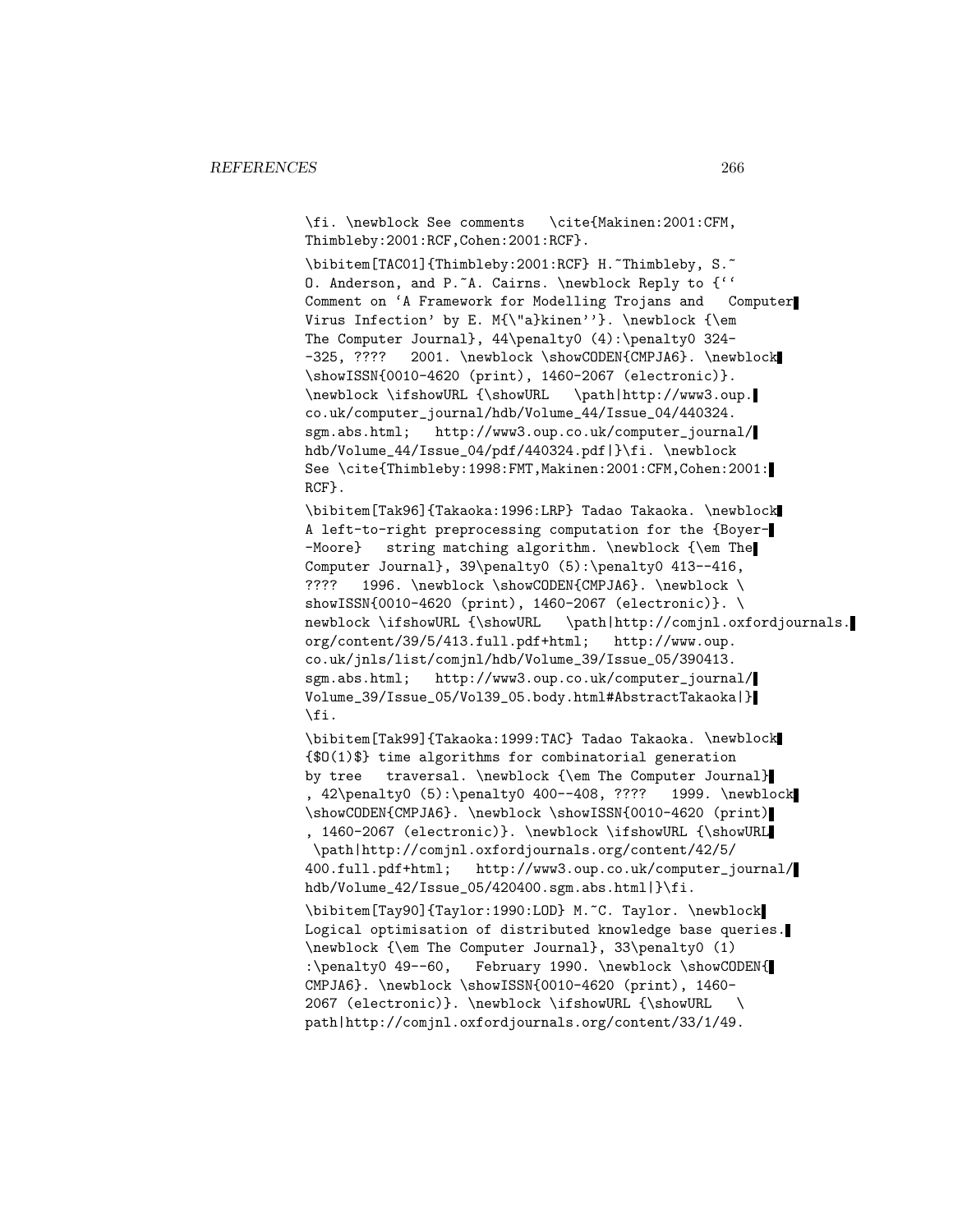full.pdf+html; http://www3.oup.co.uk/computer\_journal/ hdb/Volume\_33/Issue\_01/tiff/49.tif; http://www3.oup. co.uk/computer\_journal/hdb/Volume\_33/Issue\_01/tiff/50. tif; http://www3.oup.co.uk/computer\_journal/hdb/Volume\_ 33/Issue\_01/tiff/51.tif; http://www3.oup.co.uk/computer\_ journal/hdb/Volume\_33/Issue\_01/tiff/52.tif; http:// www3.oup.co.uk/computer\_journal/hdb/Volume\_33/Issue\_01/ tiff/53.tif; http://www3.oup.co.uk/computer\_journal/ hdb/Volume\_33/Issue\_01/tiff/54.tif; http://www3.oup. co.uk/computer\_journal/hdb/Volume\_33/Issue\_01/tiff/55. tif; http://www3.oup.co.uk/computer\_journal/hdb/Volume\_ 33/Issue\_01/tiff/56.tif; http://www3.oup.co.uk/computer\_ journal/hdb/Volume\_33/Issue\_01/tiff/57.tif; http:// www3.oup.co.uk/computer\_journal/hdb/Volume\_33/Issue\_01/ tiff/58.tif; http://www3.oup.co.uk/computer\_journal/ hdb/Volume\_33/Issue\_01/tiff/59.tif; http://www3.oup. co.uk/computer\_journal/hdb/Volume\_33/Issue\_01/tiff/60. tif|}\fi.

\bibitem[{Tay}96]{Taylor:1996:SFF} John~M. {Taylor, OBE, F. Eng.} \newblock Special feature: Forward with foresight. \newblock {\em The Computer Journal}, 39\penalty0 (7) :\penalty0 561--565, ???? 1996. \newblock \showCODEN{ CMPJA6}. \newblock \showISSN{0010-4620 (print), 1460- 2067 (electronic)}. \newblock \ifshowURL {\showURL \ path|http://comjnl.oxfordjournals.org/content/39/7/561. full.pdf+html; http://www.oup.co.uk/jnls/list/comjnl/ hdb/Volume\_39/Issue\_07/390561.sgm.abs.html; http:// www3.oup.co.uk/computer\_journal/Volume\_39/Issue\_07/Vol39\_ 07.body.html#AbstractTaylor|}\fi.

\bibitem[TB94]{Tindell:1994:FPS} K.~Tindell and A.~Burns. \newblock Fixed priority scheduling of hard real-time multi-media disk traffic. \newblock {\em The Computer Journal}, 37\penalty0 (8):\penalty0 691--697, ???? 1994. \newblock \showCODEN{CMPJA6}. \newblock \showISSN{0010- 4620 (print), 1460-2067 (electronic)}. \newblock \ifshowURL {\showURL \path|http://comjnl.oxfordjournals.org/content/ 37/8/691.full.pdf+html; http://www3.oup.co.uk/computer\_ journal/Volume\_37/Issue\_08/Vol37\_08.body.html#AbstractTindell|} \fi.

\bibitem[TC92]{Turtle:1992:CTR} Howard~R. Turtle and W. ~Bruce Croft. \newblock A comparison of text retrieval models. \newblock {\em The Computer Journal}, 35\penalty0  $(3):$  penalty0 279--290, June 1992. \newblock \showCODEN{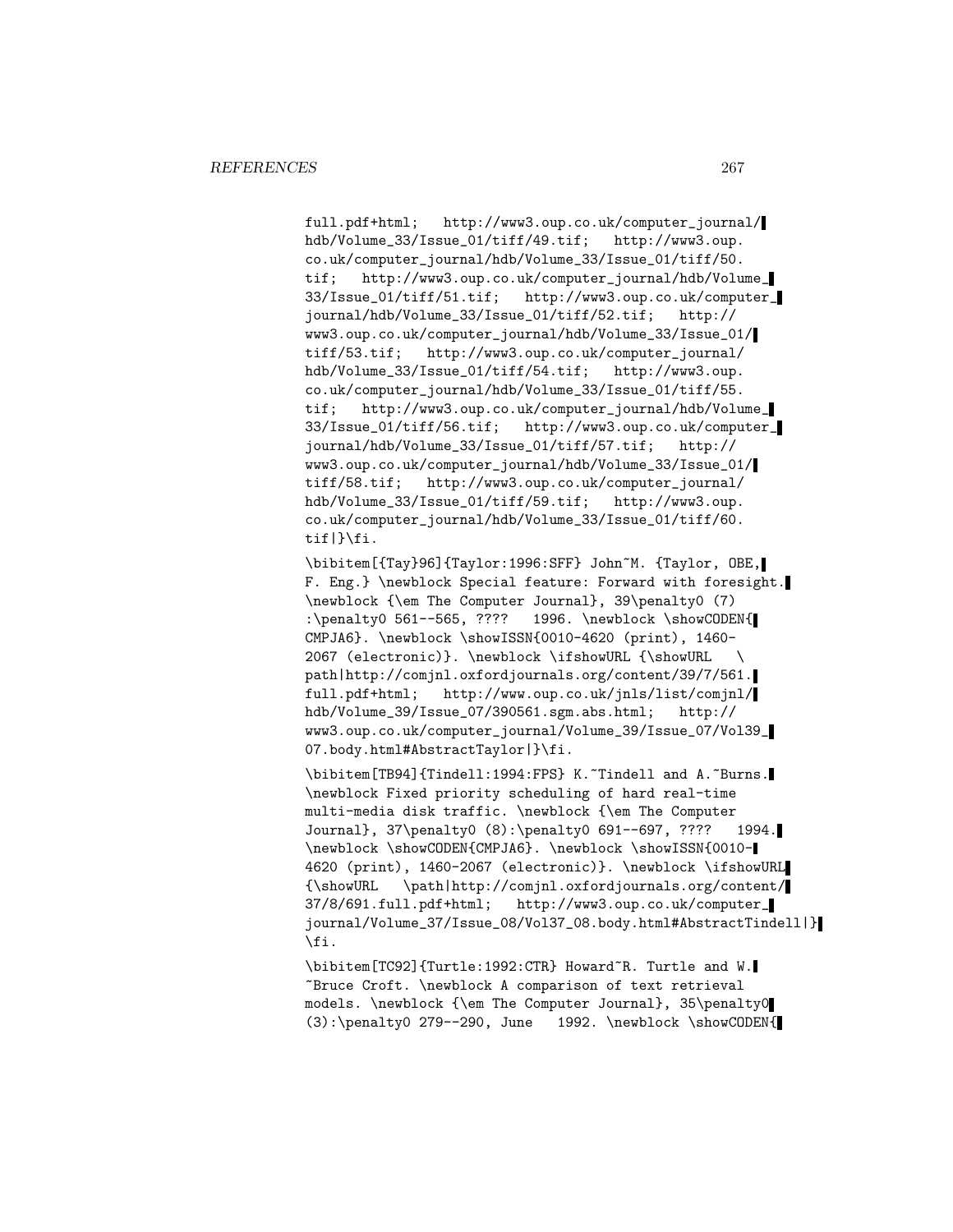CMPJA6}. \newblock \showISSN{0010-4620 (print), 1460- 2067 (electronic)}. \newblock \ifshowURL {\showURL \ path|http://comjnl.oxfordjournals.org/content/35/3/279. full.pdf+html; http://www3.oup.co.uk/computer\_journal/ Volume\_35/Issue\_03/Vol35\_03.body.html#AbstractTurtle|} \fi.

\bibitem[TCCH94]{Tangney:1994:RPP} Brendan Tangney, Andrew Condon, Vinny Cahill, and Neville Harris. \newblock Requirements for parallel programming in object-oriented distributed systems. \newblock {\em The Computer Journal}, 37\penalty0 (6):\penalty0 499--508, ???? 1994. \newblock \showCODEN{ CMPJA6}. \newblock \showISSN{0010-4620 (print), 1460- 2067 (electronic)}. \newblock \ifshowURL {\showURL \ path|http://comjnl.oxfordjournals.org/content/37/6/499. full.pdf+html; http://www3.oup.co.uk/computer\_journal/ Volume\_37/Issue\_06/Vol37\_06.body.html#AbstractTangney|} \fi.

\bibitem[TCM94]{Taylor:1994:COO} Paul Taylor, Vinny Cahill, and Michael Mock. \newblock Combining object-oriented systems and open transaction processing. \newblock {\ em The Computer Journal}, 37\penalty0 (6):\penalty0 487--498, ???? 1994. \newblock \showCODEN{CMPJA6}. \newblock \showISSN{0010-4620 (print), 1460-2067 (electronic)}. \newblock \ifshowURL {\showURL \path|http://comjnl. oxfordjournals.org/content/37/6/487.full.pdf+html; http: //www3.oup.co.uk/computer\_journal/Volume\_37/Issue\_06/ Vol37\_06.body.html#AbstractTaylor|}\fi.

\bibitem[TDW{\etalchar{+}}99]{Tomov:1999:AET} Neven Tomov, Euan Dempster, M.~Howard Williams, Peter J.~B. King, and Albert Burger. \newblock Approximate estimation of transaction response time. \newblock {\em The Computer Journal}, 42\ penalty0 (3):\penalty0 241--250, ???? 1999. \newblock \showCODEN{CMPJA6}. \newblock \showISSN{0010-4620 (print) , 1460-2067 (electronic)}. \newblock \ifshowURL {\showURL \path|http://comjnl.oxfordjournals.org/content/42/3/ 241.full.pdf+html; http://www3.oup.co.uk/computer\_journal/ hdb/Volume\_42/Issue\_03/420241.sgm.abs.html; http:// www3.oup.co.uk/computer\_journal/hdb/Volume\_42/Issue\_03/ pdf/420241.pdf|}\fi.

\bibitem[TF96]{Theel:1996:BRC} Oliver~E. Theel and Brett~ D. Fleisch. \newblock The boundary-restricted coherence protocol for scalable and highly available distributed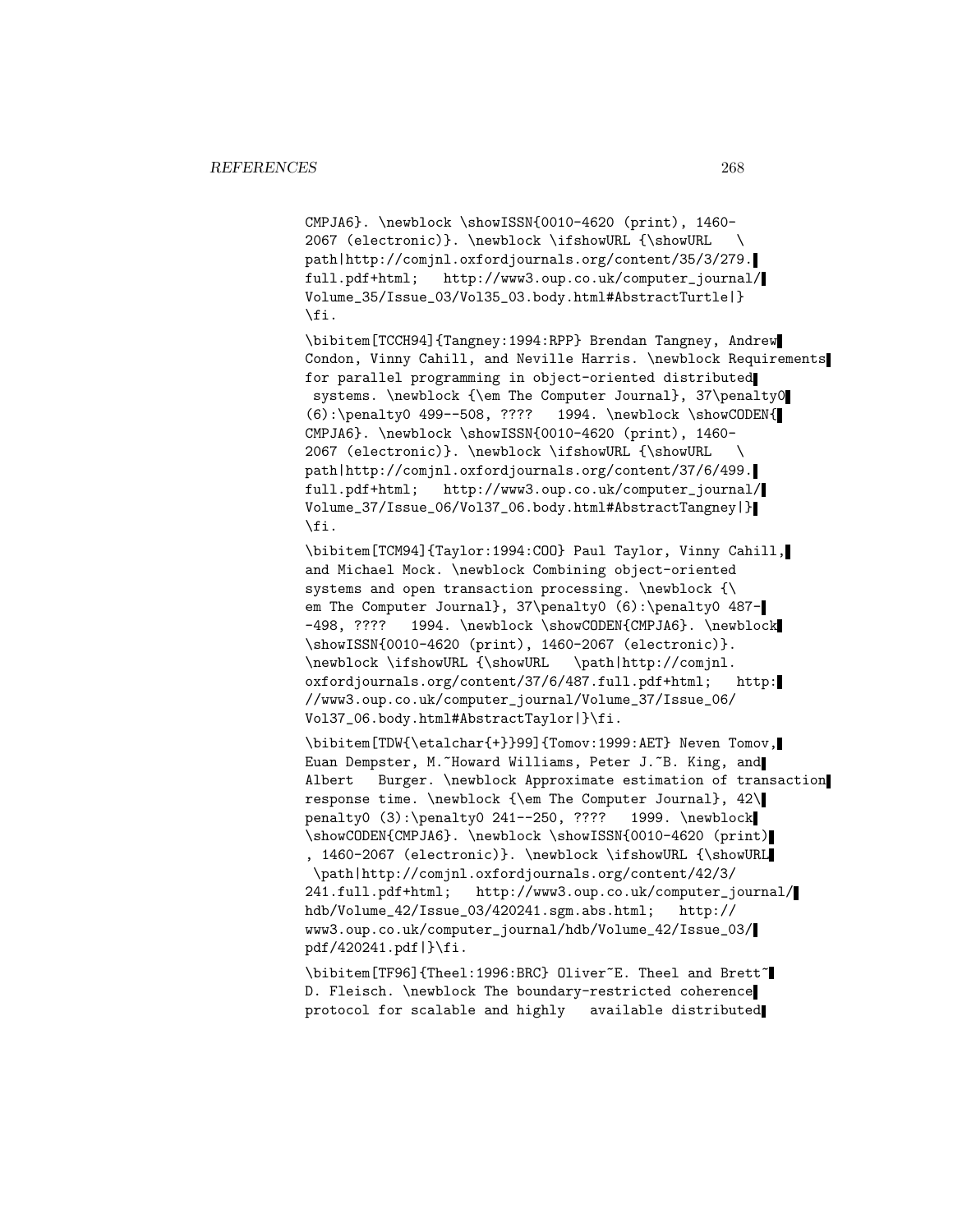shared memory systems. \newblock {\em The Computer Journal} , 39\penalty0 (6):\penalty0 496--510, ???? 1996. \newblock \showCODEN{CMPJA6}. \newblock \showISSN{0010-4620 (print) , 1460-2067 (electronic)}. \newblock \ifshowURL {\showURL \path|http://comjnl.oxfordjournals.org/content/39/6/ 496.full.pdf+html; http://www.oup.co.uk/jnls/list/comjnl/ hdb/Volume\_39/Issue\_06/390496.sgm.abs.html; http:// www3.oup.co.uk/computer\_journal/Volume\_39/Issue\_06/Vol39\_ 06.body.html#AbstractTheel|}\fi.

\bibitem[TGE96]{Tubella:1996:MAP} J.~Tubella, A.~Gonz{ \'a}lez, and Eduard Elias. \newblock The multipath architecture for {Prolog} programs. \newblock {\em The Computer Journal} , 39\penalty0 (9):\penalty0 780--792, ???? 1996. \newblock \showCODEN{CMPJA6}. \newblock \showISSN{0010-4620 (print) , 1460-2067 (electronic)}. \newblock \ifshowURL {\showURL \path|http://comjnl.oxfordjournals.org/content/39/9/ 780.full.pdf+html; http://www.oup.co.uk/computer\_journal/ Volume\_39/Issue\_09/Vol39\_09.body.html#AbstractTubella; http://www3.oup.co.uk/computer\_journal/Volume\_39/Issue\_ 09/Vol39\_09.body.html#AbstractTubella|}\fi.

\bibitem[TH98]{Tsaur:1998:ESE} Woei-Jiunn Tsaur and Shi-Jinn Horng. \newblock Establishing secure {Ethernet LANs} using intelligent switching hubs in {Internet} environments. \newblock {\em The Computer Journal}, 41\penalty0 (2) :\penalty0 125--133, ???? 1998. \newblock \showCODEN{ CMPJA6}. \newblock \showISSN{0010-4620 (print), 1460- 2067 (electronic)}. \newblock \ifshowURL {\showURL \ path|http://comjnl.oxfordjournals.org/content/41/2/125. full.pdf+html; http://www3.oup.co.uk/computer\_journal/ Volume\_41/Issue\_02/Vol41\_02.body.html#AbstractTsaur|} \fi.

\bibitem[Tha92]{Thainisch:1992:RTT} P.~Thainisch. \newblock Real-time transaction processin. \newblock {\em The Computer Journal}, 35\penalty0 (5):\penalty0 430a--430, October 1992. \newblock \showCODEN{CMPJA6}. \newblock \showISSN{ 0010-4620 (print), 1460-2067 (electronic)}. \newblock \ifshowURL {\showURL \path|http://comjnl.oxfordjournals. org/content/35/5/430-a.full.pdf+html|}\fi.

\bibitem[{The}91a]{ofHalsbury:1991:IFS} {The Rt. Hon. The Earl of Halsbury}. \newblock 'innovation for failure --- some reflections on the work of the {NRDC} relevant to the early history of the computer industry in the { UK}'. \newblock {\em The Computer Journal}, 34\penalty0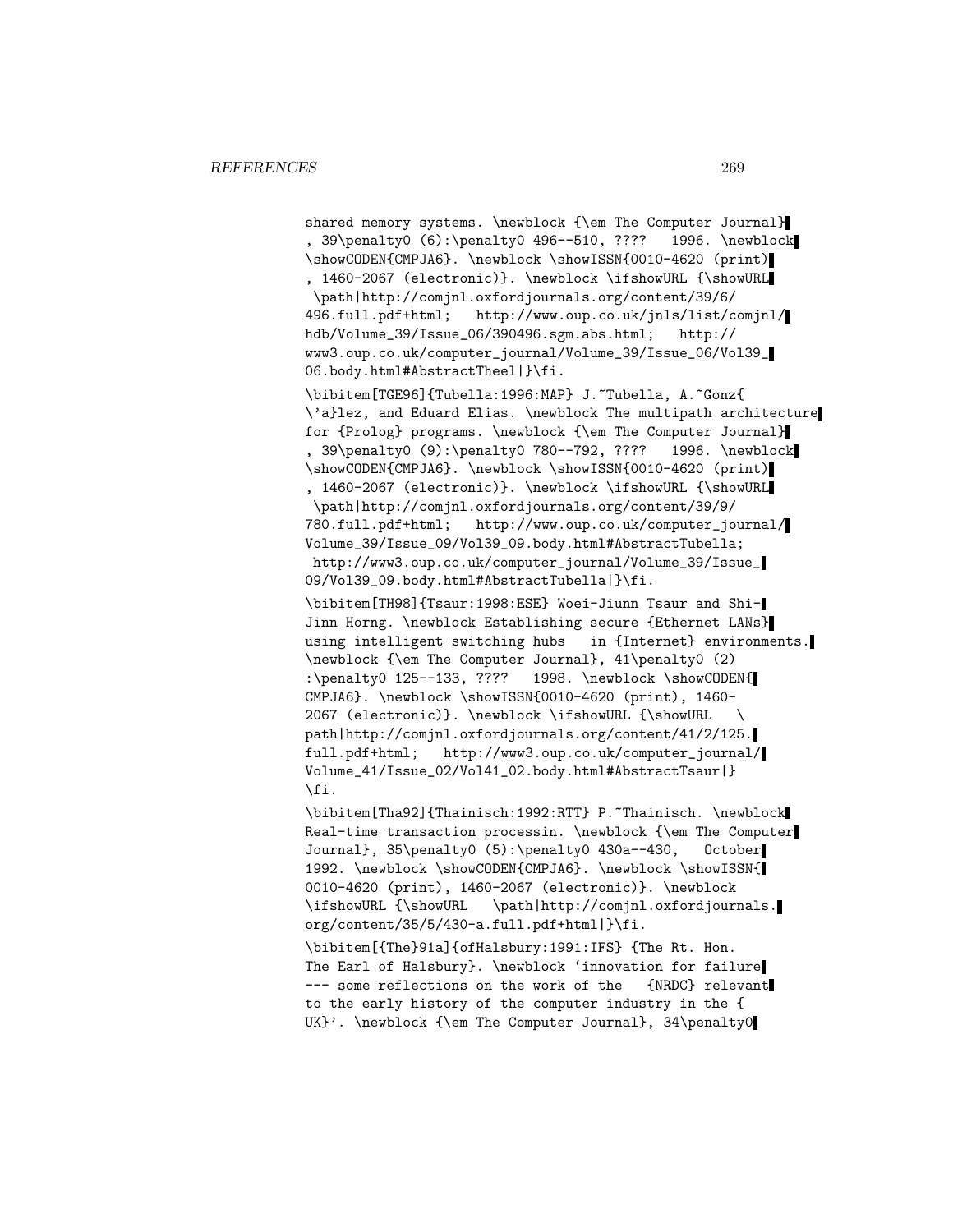$(3): \penalty0 272--274, June 1991. \newblock \showCODEN{$ CMPJA6}. \newblock \showISSN{0010-4620 (print), 1460- 2067 (electronic)}. \newblock \ifshowURL {\showURL \ path|http://comjnl.oxfordjournals.org/content/34/3/272. full.pdf+html; http://www3.oup.co.uk/computer\_journal/ hdb/Volume\_34/Issue\_03/tiff/272.tif; http://www3.oup. co.uk/computer\_journal/hdb/Volume\_34/Issue\_03/tiff/273. tif; http://www3.oup.co.uk/computer\_journal/hdb/Volume\_ 34/Issue\_03/tiff/274.tif|}\fi.

\bibitem[{The}91b]{ofHalsbury:1991:TYC} {The Rt. Hon. The Earl of Halsbury}. \newblock Ten years of computer development. \newblock {\em The Computer Journal}, 34\ penalty0 (3):\penalty0 275--279, June 1991. \newblock \showCODEN{CMPJA6}. \newblock \showISSN{0010-4620 (print) , 1460-2067 (electronic)}. \newblock \ifshowURL {\showURL \path|http://comjnl.oxfordjournals.org/content/34/3/ 275.full.pdf+html; http://www3.oup.co.uk/computer\_journal/ hdb/Volume\_34/Issue\_03/tiff/275.tif; http://www3.oup. co.uk/computer\_journal/hdb/Volume\_34/Issue\_03/tiff/276. tif; http://www3.oup.co.uk/computer\_journal/hdb/Volume\_ 34/Issue\_03/tiff/277.tif; http://www3.oup.co.uk/computer\_ journal/hdb/Volume\_34/Issue\_03/tiff/278.tif; http:/ /www3.oup.co.uk/computer\_journal/hdb/Volume\_34/Issue\_ 03/tiff/279.tif|}\fi.

\bibitem[The91c]{Theaker:1991:E} C.~J. Theaker. \newblock Editorial. \newblock {\em The Computer Journal}, 34\penalty0 (2):\penalty0 97, ???? 1991. \newblock \showCODEN{CMPJA6} . \newblock \showISSN{0010-4620 (print), 1460-2067 (electronic) }. \newblock \ifshowURL {\showURL \path|http://comjnl. oxfordjournals.org/content/34/2/97.full.pdf+html|}\fi.

\bibitem[THHS93]{Tawbi:1993:VCS} W.~Tawbi, F.~Horn, E. ~Horlait, and J.-B. St{\'e}fani. \newblock Video compression standards and quality of service. \newblock {\em The Computer Journal}, 36\penalty0 (1):\penalty0 43--54, February 1993. \newblock \showCODEN{CMPJA6}. \newblock \showISSN{ 0010-4620 (print), 1460-2067 (electronic)}. \newblock \ifshowURL {\showURL \path|http://comjnl.oxfordjournals. org/content/36/1/43.full.pdf+html; http://www3.oup. co.uk/computer\_journal/Volume\_36/Issue\_01/Vol36\_01.body. html#AbstractTawbi|}\fi.

\bibitem[Thi95]{Thimbleby:1995:NCW} Harold Thimbleby. \newblock A new calculator and why it is necessary. \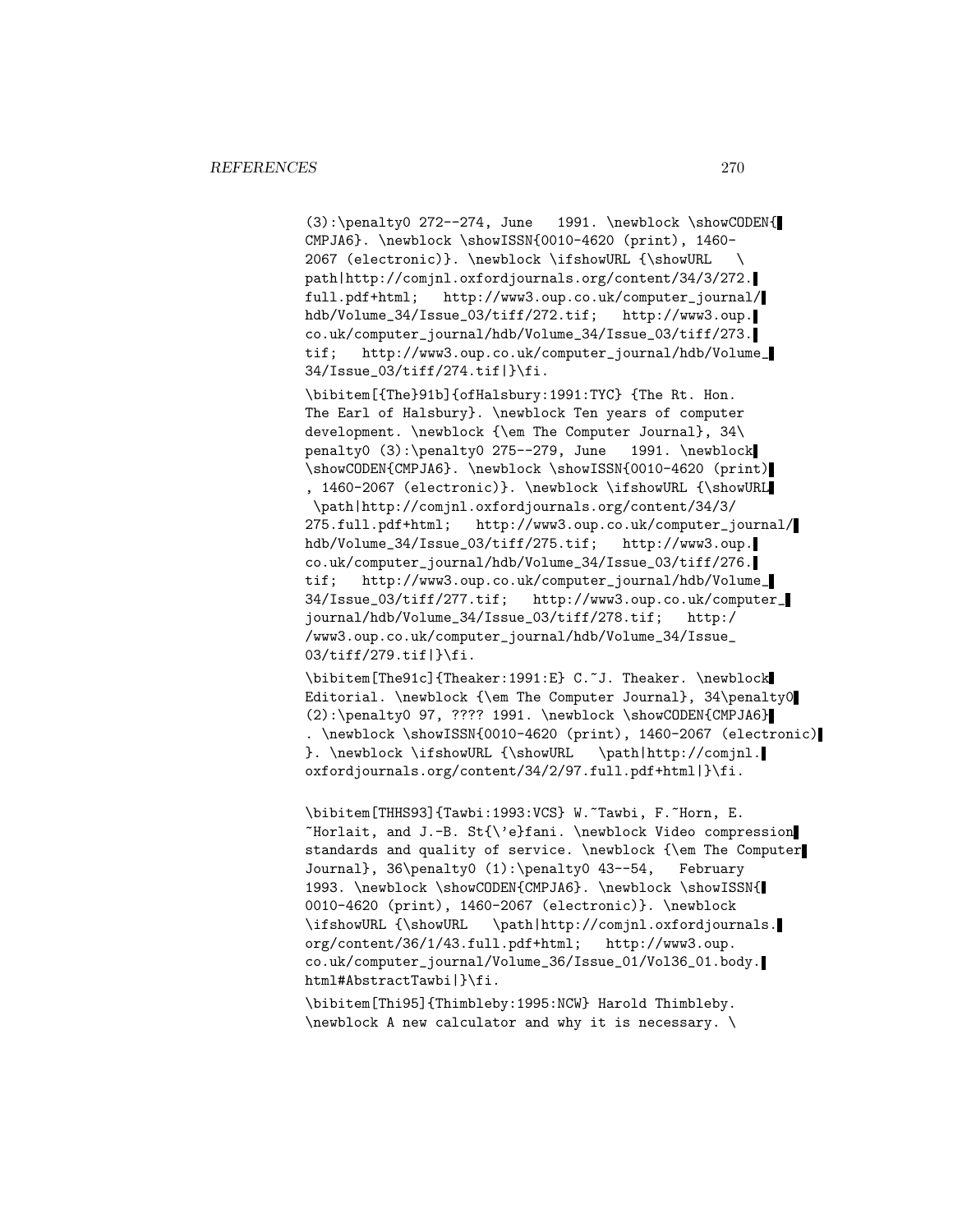newblock {\em The Computer Journal}, 38\penalty0 (6): \penalty0 418--433, ???? 1995. \newblock \showCODEN{ CMPJA6}. \newblock \showISSN{0010-4620 (print), 1460- 2067 (electronic)}. \newblock \ifshowURL {\showURL \ path|http://comjnl.oxfordjournals.org/content/38/6/418. full.pdf+html; http://www3.oup.co.uk/computer\_journal/ Volume\_38/Issue\_06/Vol38\_06.body.html#AbstractThimbleby|} \fi.

\bibitem[Tho91]{Thomas:1991:ETR} M.~Thomas. \newblock Editorial --- term rewriting. \newblock {\em The Computer Journal}, 34\penalty0 (1):\penalty0 1, ???? 1991. \newblock \showCODEN{CMPJA6}. \newblock \showISSN{0010-4620 (print) , 1460-2067 (electronic)}. \newblock \ifshowURL {\showURL \path|http://comjnl.oxfordjournals.org/content/34/1/ 1.full.pdf+html|}\fi.

\bibitem[Tho93a]{Thomas:1993:BRa} M.~Thomas. \newblock Book review. \newblock {\em The Computer Journal}, 36\ penalty0 (3):\penalty0 289, ???? 1993. \newblock \showCODEN{ CMPJA6}. \newblock \showISSN{0010-4620 (print), 1460- 2067 (electronic)}. \newblock \ifshowURL {\showURL \ path|http://comjnl.oxfordjournals.org/content/36/3/289. 1.full.pdf+html|}\fi.

\bibitem[Tho93b]{Thomas:1993:BRb} M.~Thomas. \newblock Book review. \newblock {\em The Computer Journal}, 36\ penalty0 (7):\penalty0 679--680, ???? 1993. \newblock \showCODEN{CMPJA6}. \newblock \showISSN{0010-4620 (print) , 1460-2067 (electronic)}. \newblock \ifshowURL {\showURL \path|http://comjnl.oxfordjournals.org/content/36/7/ 679.2.full.pdf+html|}\fi.

\bibitem[Tho93c]{Thompson:1993:CIP} Peter Thompson. \ newblock Concurrent interconnect for parallel systems. \newblock {\em The Computer Journal}, 36\penalty0 (8) :\penalty0 778--784, ???? 1993. \newblock \showCODEN{ CMPJA6}. \newblock \showISSN{0010-4620 (print), 1460- 2067 (electronic)}. \newblock \ifshowURL {\showURL \ path|http://comjnl.oxfordjournals.org/content/36/8/778. full.pdf+html; http://www3.oup.co.uk/computer\_journal/ Volume\_36/Issue\_08/Vol36\_08.body.html#AbstractThompson|} \fi.

\bibitem[Tho98]{Thomas:1998:MY} Martyn Thomas. \newblock Myths of the {Year 2000}. \newblock {\em The Computer Journal}, 41\penalty0 (2):\penalty0 67--70, ???? 1998.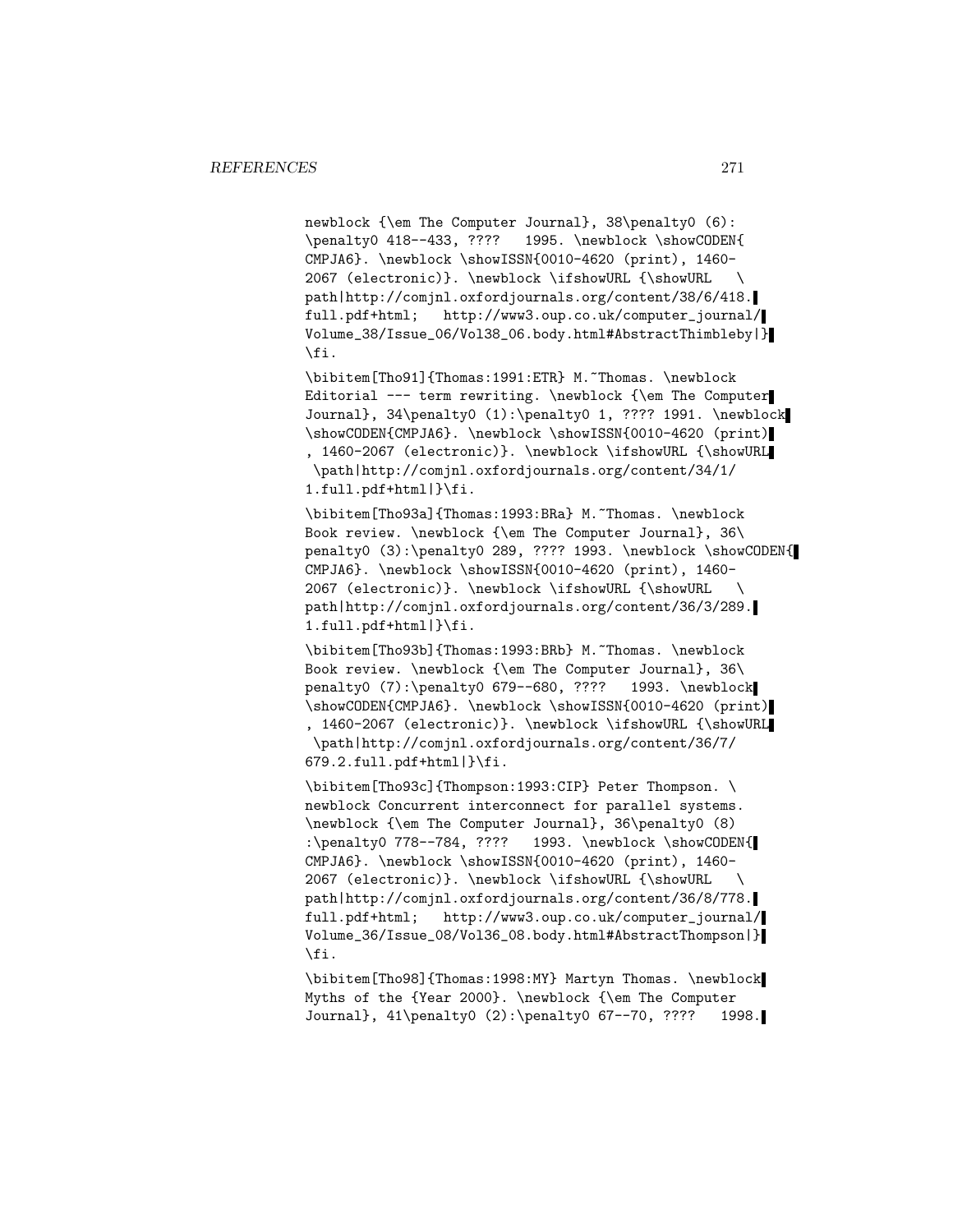\newblock \showCODEN{CMPJA6}. \newblock \showISSN{0010- 4620 (print), 1460-2067 (electronic)}. \newblock \ifshowURL {\showURL \path|http://comjnl.oxfordjournals.org/content/ 41/2/67.full.pdf+html; http://www3.oup.co.uk/computer\_ journal/Volume\_41/Issue\_02/Vol41\_02.body.html#AbstractThomas|} \fi.

\bibitem[tHO99]{terHofstede:1999:CSV} A.~H.~M. ter Hofstede and M.~E. Orlowska. \newblock On the complexity of some verification problems in process control specifications. \newblock {\em The Computer Journal}, 42\penalty0 (5) :\penalty0 349--359, ???? 1999. \newblock \showCODEN{ CMPJA6}. \newblock \showISSN{0010-4620 (print), 1460- 2067 (electronic)}. \newblock \ifshowURL {\showURL \ path|http://comjnl.oxfordjournals.org/content/42/5/349. full.pdf+html; http://www3.oup.co.uk/computer\_journal/ hdb/Volume\_42/Issue\_05/420349.sgm.abs.html|}\fi. \bibitem[Tin94]{Tindell:1994:PRT} K.~Tindell. \newblock Programming real-time multicomputers for signal processing. \newblock {\em The Computer Journal}, 37\penalty0 (6) :\penalty0 556, ???? 1994. \newblock \showCODEN{CMPJA6} . \newblock \showISSN{0010-4620 (print), 1460-2067 (electronic) }. \newblock \ifshowURL {\showURL \path|http://comjnl. oxfordjournals.org/content/37/6/556.full.pdf+html|}\fi.

\bibitem[TK95]{Tahar:1995:FSV} Sofi{\'e}ne Tahar and Ramayya Kumar. \newblock Formal specification and verification techniques for {RISC} pipeline conflicts. \newblock {\em The Computer Journal}, 38\penalty0 (2):\penalty0 111--120, ???? 1995. \newblock \showCODEN{CMPJA6}. \ newblock \showISSN{0010-4620 (print), 1460-2067 (electronic) }. \newblock \ifshowURL {\showURL \path|http://comjnl. oxfordjournals.org/content/38/2/111.full.pdf+html; http: //www3.oup.co.uk/computer\_journal/Volume\_38/Issue\_02/ Vol38\_02.body.html#AbstractTahar|}\fi.

\bibitem[TK99]{Tsuchiya:1999:AEQ} Tatsuhiro Tsuchiya and Tohru Kikuno. \newblock Availability evaluation of quorumbased mutual exclusion schemes in general topology networks. \newblock {\em The Computer Journal}, 42\penalty0 (7) :\penalty0 613--622, ???? 1999. \newblock \showCODEN{ CMPJA6}. \newblock \showISSN{0010-4620 (print), 1460- 2067 (electronic)}. \newblock \ifshowURL {\showURL \ path|http://comjnl.oxfordjournals.org/content/42/7/613. full.pdf+html; http://www3.oup.co.uk/computer\_journal/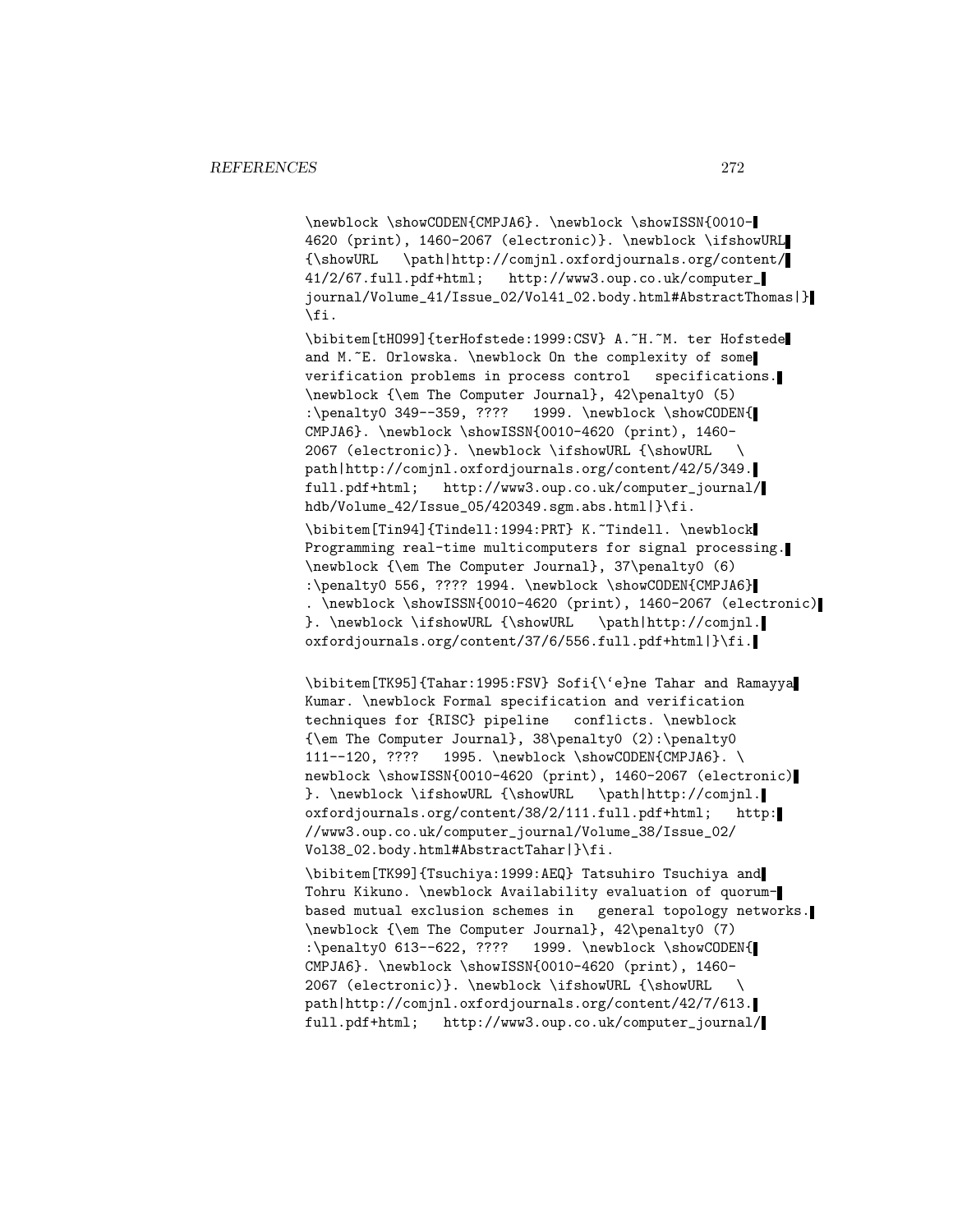hdb/Volume\_42/Issue\_07/420613.sgm.abs.html; http:// www3.oup.co.uk/computer\_journal/hdb/Volume\_42/Issue\_07/ pdf/420613.pdf|}\fi.

\bibitem[TL92]{Thompson:1992:CMC} S.~J. Thompson and R. ~D. Lins. \newblock The {Categorical Multi-Combinator Machine}: {CMCM}. \newblock {\em The Computer Journal} , 35\penalty0 (2):\penalty0 170--176, April 1992. \ newblock \showCODEN{CMPJA6}. \newblock \showISSN{0010-4620 (print), 1460-2067 (electronic)}. \newblock \ifshowURL {\showURL \path|http://comjnl.oxfordjournals.org/content/ 35/2/170.full.pdf+html; http://www3.oup.co.uk/computer\_ journal/Volume\_35/Issue\_02/Vol35\_02.body.html#AbstractThompson|} \fi.

\bibitem[TL97]{Tsai:1997:MPR} W.-J. Tsai and S.-Y. Lee. \newblock Multi-partition {RAID}: a new method for improving performance of disk arrays under failure. \newblock {\em The Computer Journal}, 40\penalty0 (1):\penalty0 30--42, ???? 1997. \newblock \showCODEN{CMPJA6}. \newblock \showISSN{0010-4620 (print), 1460-2067 (electronic)}. \newblock \ifshowURL {\showURL \path|http://comjnl. oxfordjournals.org/content/40/1/30.full.pdf+html; http: //www.oup.co.uk/computer\_journal/Volume\_40/Issue\_01/Vol40\_ 01.body.html#AbstractTsai; http://www3.oup.co.uk/computer\_ journal/Volume\_40/Issue\_01/Vol40\_01.body.html#AbstractTsai|} \fi.

\bibitem[TL98]{Tse:1998:MEI} Savio S.~H. Tse and Francis C. "M. Lau. \newblock More on the efficiency of interval routing. \newblock {\em The Computer Journal}, 41\penalty0 (4):\penalty0 238--242, ???? 1998. \newblock \showCODEN{ CMPJA6}. \newblock \showISSN{0010-4620 (print), 1460- 2067 (electronic)}. \newblock \ifshowURL {\showURL \ path|http://comjnl.oxfordjournals.org/content/41/4/238. full.pdf+html; http://www3.oup.co.uk/computer\_journal/ Volume\_41/Issue\_04/Vol41\_04.body.html#AbstractTse|}\fi.

\bibitem[TLF96]{TerHofstede:1996:CDM} A.~H.~M. {Ter Hofstede} , E.~Lippe, and P.~J.~M. Frederiks. \newblock Conceptual data modelling from a categorical perspective. \newblock {\em The Computer Journal},  $39\pquad0 (3):\pquad215--231, ???? 1996. \newblock \showCODEN{CMPJAG}.$ 1996. \newblock \showCODEN{CMPJA6}. \ newblock \showISSN{0010-4620 (print), 1460-2067 (electronic) }. \newblock \ifshowURL {\showURL \path|http://comjnl. oxfordjournals.org/content/39/3/215.full.pdf+html; http: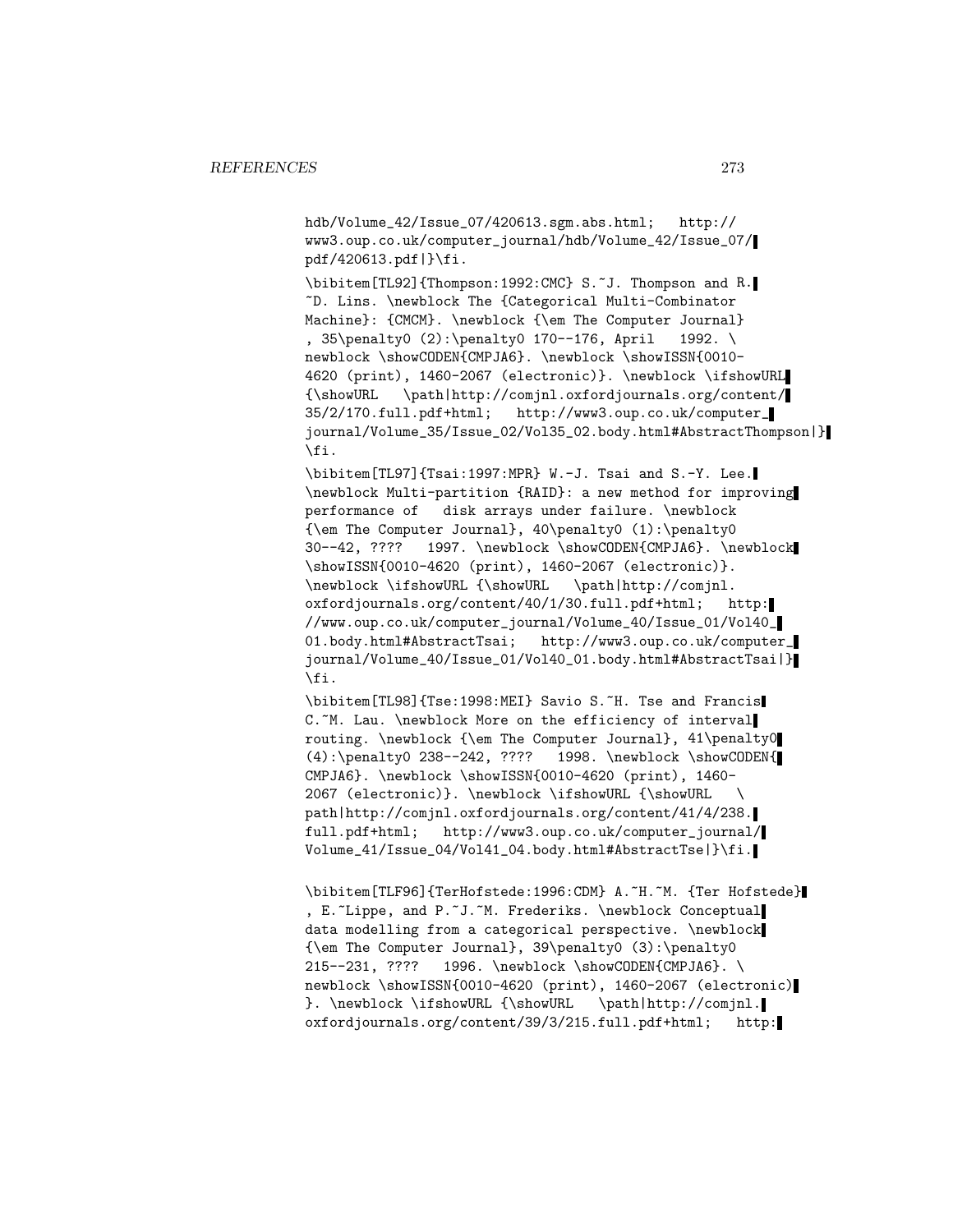//www.oup.co.uk/jnls/list/comjnl/hdb/Volume\_39/Issue\_ 03/390215.sgm.abs.html; http://www3.oup.co.uk/computer\_ journal/Volume\_39/Issue\_03/Vol39\_03.body.html#AbstractHofstede|} \fi.

\bibitem[TM94]{Thomson:1994:SPP} Helen~E. Thomson and Pam Mayhew. \newblock The software process: a perspective on improvement. \newblock {\em The Computer Journal}, 37\penalty0 (8):\penalty0 683--690, ???? 1994. \newblock \showCODEN{CMPJA6}. \newblock \showISSN{0010-4620 (print) , 1460-2067 (electronic)}. \newblock \ifshowURL {\showURL \path|http://comjnl.oxfordjournals.org/content/37/8/ 683.full.pdf+html; http://www3.oup.co.uk/computer\_journal/ Volume\_37/Issue\_08/Vol37\_08.body.html#AbstractThomson|} \fi.

\bibitem[TM95]{Turpin:1995:PLL} Andrew Turpin and Alistair Moffat. \newblock Practical length-limited coding for large alphabets. \newblock {\em The Computer Journal} , 38\penalty0 (5):\penalty0 339--347, ???? 1995. \newblock \showCODEN{CMPJA6}. \newblock \showISSN{0010-4620 (print) , 1460-2067 (electronic)}. \newblock \ifshowURL {\showURL \path|http://comjnl.oxfordjournals.org/content/38/5/ 339.full.pdf+html; http://www3.oup.co.uk/computer\_journal/ Volume\_38/Issue\_05/Vol38\_05.body.html#AbstractTurpin|} \fi.

\bibitem[Tow98]{Townsend:1998:L} H.~R.~A. Townsend. \ newblock Letters. \newblock {\em The Computer Journal} , 41\penalty0 (4):\penalty0 278, ???? 1998. \newblock \showCODEN{CMPJA6}. \newblock \showISSN{0010-4620 (print) , 1460-2067 (electronic)}. \newblock \ifshowURL {\showURL \path|http://comjnl.oxfordjournals.org/content/41/4/ 278.full.pdf+html|}\fi.

 $\big\{\begin{bmatrix} TP91 \end{bmatrix}\begin{bmatrix} Tse:1991:ERS \end{bmatrix} T. "H. Tse and L." Pong. \big\}$ newblock An examination of requirements specification languages. \newblock {\em The Computer Journal}, 34\penalty0 (2):\penalty0 143--152, April 1991. \newblock \showCODEN{ CMPJA6}. \newblock \showISSN{0010-4620 (print), 1460- 2067 (electronic)}. \newblock \ifshowURL {\showURL \ path|http://comjnl.oxfordjournals.org/content/34/2/143. full.pdf+html; http://www3.oup.co.uk/computer\_journal/ hdb/Volume\_34/Issue\_02/tiff/143.tif; http://www3.oup. co.uk/computer\_journal/hdb/Volume\_34/Issue\_02/tiff/144. tif; http://www3.oup.co.uk/computer\_journal/hdb/Volume\_ 34/Issue\_02/tiff/145.tif; http://www3.oup.co.uk/computer\_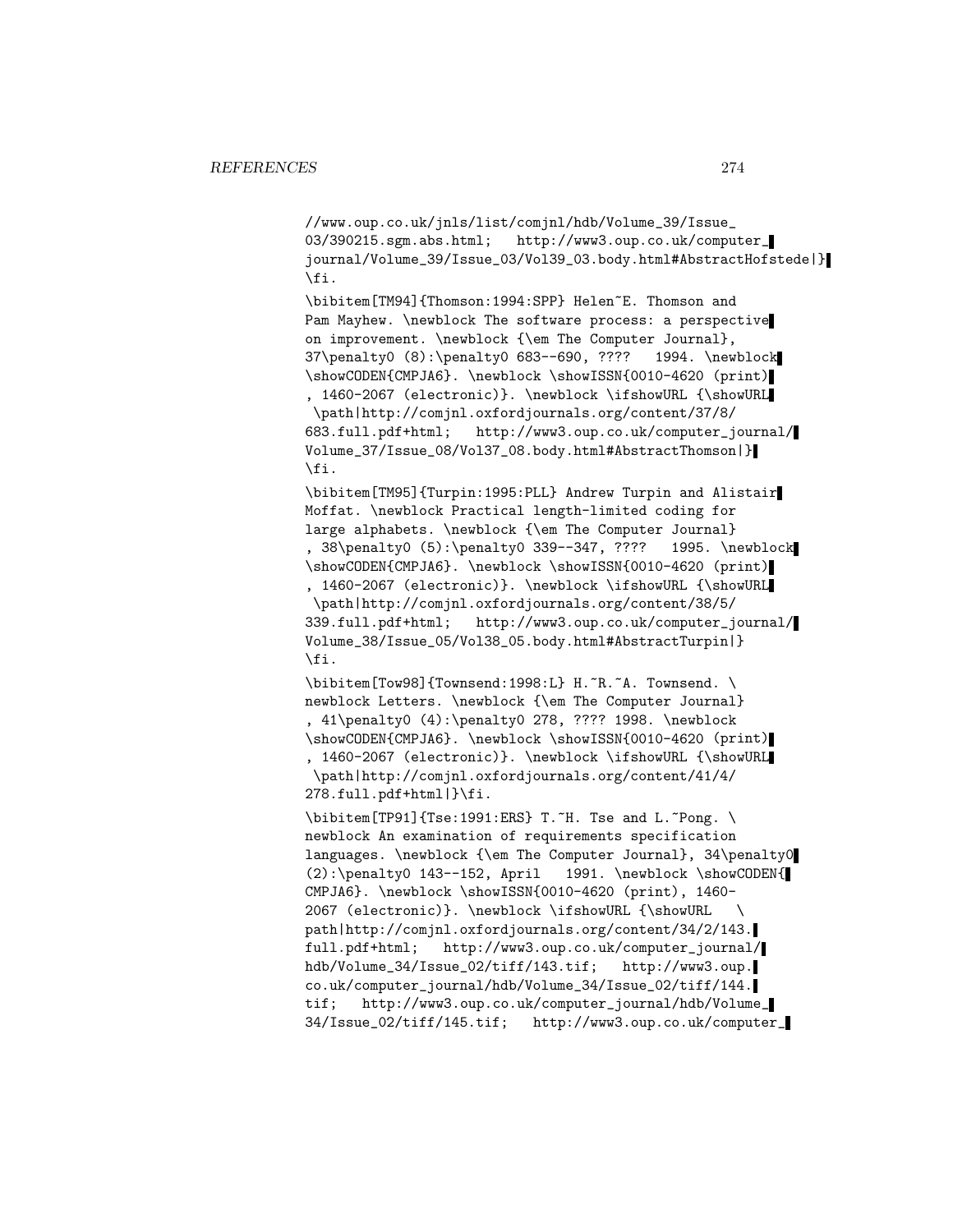journal/hdb/Volume\_34/Issue\_02/tiff/146.tif; http:/ /www3.oup.co.uk/computer\_journal/hdb/Volume\_34/Issue\_ 02/tiff/147.tif; http://www3.oup.co.uk/computer\_journal/ hdb/Volume\_34/Issue\_02/tiff/148.tif; http://www3.oup. co.uk/computer\_journal/hdb/Volume\_34/Issue\_02/tiff/149. tif; http://www3.oup.co.uk/computer\_journal/hdb/Volume\_ 34/Issue\_02/tiff/150.tif; http://www3.oup.co.uk/computer\_ journal/hdb/Volume\_34/Issue\_02/tiff/151.tif; http:/ /www3.oup.co.uk/computer\_journal/hdb/Volume\_34/Issue\_  $02/t$ iff/152.tif $|\}$ fi.

\bibitem[TPvdW96]{TerHofstede:1996:QFI} A.~H.~M. {Ter Hofstede}, H.~A. Proper, and Th.~P. van~der Weide. \newblock Query formulation as an information retrieval problem. \newblock {\em The Computer Journal}, 39\penalty0 (4) :\penalty0 255--274, ???? 1996. \newblock \showCODEN{ CMPJA6}. \newblock \showISSN{0010-4620 (print), 1460- 2067 (electronic)}. \newblock \ifshowURL {\showURL \ path|http://comjnl.oxfordjournals.org/content/39/4/255. full.pdf+html; http://www.oup.co.uk/jnls/list/comjnl/ hdb/Volume\_39/Issue\_04/390255.sgm.abs.html; http:// www3.oup.co.uk/computer\_journal/Volume\_39/Issue\_04/Vol39\_ 04.body.html#AbstractHofstede|}\fi.

\bibitem[TR93]{Teuhola:1993:AFS} Jukka Teuhola and Timo Raita. \newblock Application of a finite-state model to text compression. \newblock {\em The Computer Journal} , 36\penalty0 (7):\penalty0 607--614, ???? 1993. \newblock \showCODEN{CMPJA6}. \newblock \showISSN{0010-4620 (print) , 1460-2067 (electronic)}. \newblock \ifshowURL {\showURL \path|http://comjnl.oxfordjournals.org/content/36/7/ 607.full.pdf+html; http://www3.oup.co.uk/computer\_journal/ Volume\_36/Issue\_07/Vol36\_07.body.html#AbstractTeuhola|} \fi.

\bibitem[Tre91]{Trenouth:1991:SES} J.~Trenouth. \newblock A survey of exploratory software development. \newblock {\em The Computer Journal}, 34\penalty0 (2):\penalty0 153--163, April 1991. \newblock \showCODEN{CMPJA6}. \newblock \showISSN{0010-4620 (print), 1460-2067 (electronic) }. \newblock \ifshowURL {\showURL \path|http://comjnl. oxfordjournals.org/content/34/2/153.full.pdf+html; http: //www3.oup.co.uk/computer\_journal/hdb/Volume\_34/Issue\_ 02/tiff/153.tif; http://www3.oup.co.uk/computer\_journal/ hdb/Volume\_34/Issue\_02/tiff/154.tif; http://www3.oup. co.uk/computer\_journal/hdb/Volume\_34/Issue\_02/tiff/155.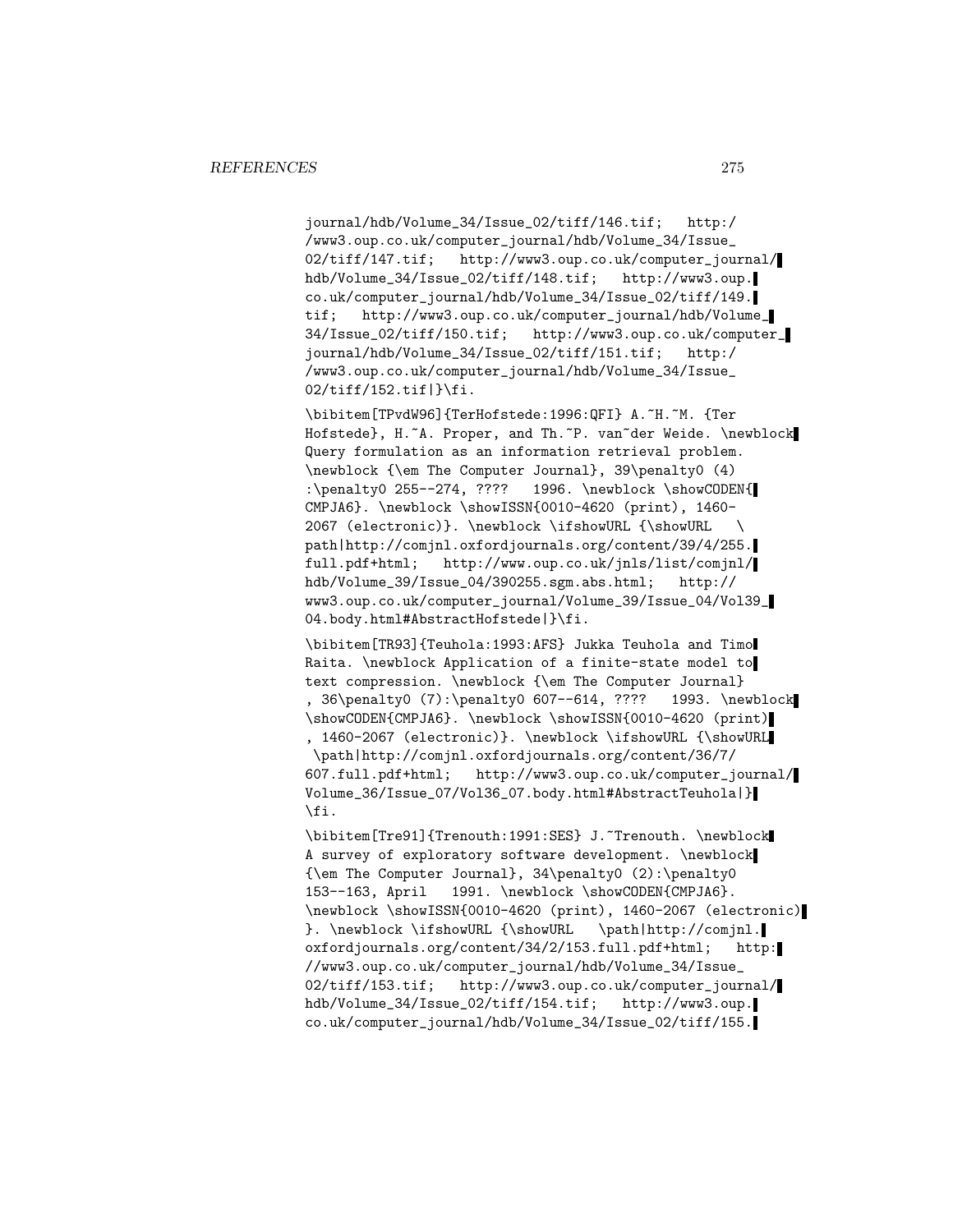tif; http://www3.oup.co.uk/computer\_journal/hdb/Volume\_ 34/Issue\_02/tiff/156.tif; http://www3.oup.co.uk/computer\_ journal/hdb/Volume\_34/Issue\_02/tiff/157.tif; http:/ /www3.oup.co.uk/computer\_journal/hdb/Volume\_34/Issue\_ 02/tiff/158.tif; http://www3.oup.co.uk/computer\_journal/ hdb/Volume\_34/Issue\_02/tiff/159.tif; http://www3.oup. co.uk/computer\_journal/hdb/Volume\_34/Issue\_02/tiff/160. tif; http://www3.oup.co.uk/computer\_journal/hdb/Volume\_ 34/Issue\_02/tiff/161.tif; http://www3.oup.co.uk/computer\_ journal/hdb/Volume\_34/Issue\_02/tiff/162.tif; http:/ /www3.oup.co.uk/computer\_journal/hdb/Volume\_34/Issue\_ 02/tiff/163.tif|}\fi.

\bibitem[Tre92]{Tredoux:1992:MES} G.~Tredoux. \newblock Mechanizing execution sequence semantics in {HOL}. \newblock {\em The Computer Journal}, 7\penalty0 (??):\penalty0 81--86, ???? 1992. \newblock \showCODEN{CMPJA6}. \newblock \showISSN{0010-4620 (print), 1460-2067 (electronic)}. \newblock Proceedings of the 7th Southern African Computer Research Symposium, Johannesburg, South Africa. \bibitem[Tri97]{Trinder:1997:BR} P.~W. Trinder. \newblock Book review. \newblock {\em The Computer Journal}, 40\ penalty0 (1):\penalty0 58, ???? 1997. \newblock \showCODEN{ CMPJA6}. \newblock \showISSN{0010-4620 (print), 1460-

2067 (electronic)}. \newblock \ifshowURL {\showURL \ path|http://comjnl.oxfordjournals.org/content/40/1/58. 1.full.pdf+html|}\fi.

\bibitem[TU96]{Turkan:1996:EMM} Yasemin Turkan and {\ "O}zg{\"u}r Ulusoy. \newblock An efficient memory management algorithm for client-server database management systems. \newblock {\em The Computer Journal}, 39\penalty0 (5) :\penalty0 374--385, ???? 1996. \newblock \showCODEN{ CMPJA6}. \newblock \showISSN{0010-4620 (print), 1460- 2067 (electronic)}. \newblock \ifshowURL {\showURL \ path|http://comjnl.oxfordjournals.org/content/39/5/374. full.pdf+html; http://www.oup.co.uk/jnls/list/comjnl/ hdb/Volume\_39/Issue\_05/390374.sgm.abs.html; http:// www3.oup.co.uk/computer\_journal/Volume\_39/Issue\_05/Vol39\_ 05.body.html#AbstractTurkan|}\fi.

\bibitem[Tur92a]{Turega:1992:CAS} M.~Turega. \newblock A computer architecture to support neural net simulation. \newblock {\em The Computer Journal}, 35\penalty0 (4) :\penalty0 353--360, August 1992. \newblock \showCODEN{ CMPJA6}. \newblock \showISSN{0010-4620 (print), 1460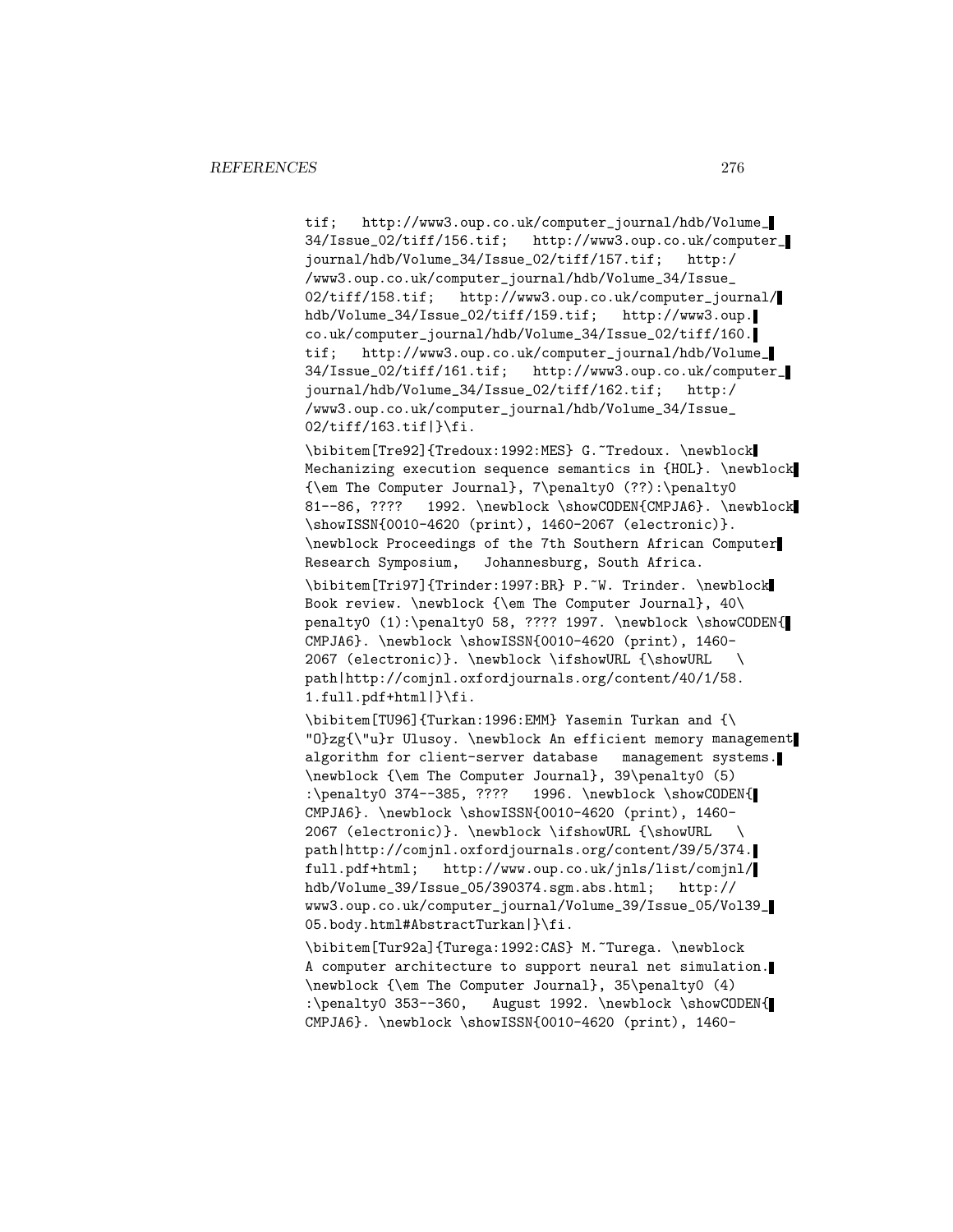2067 (electronic)}. \newblock \ifshowURL {\showURL \ path|http://comjnl.oxfordjournals.org/content/35/4/353. full.pdf+html; http://www3.oup.co.uk/computer\_journal/ Volume\_35/Issue\_04/Vol35\_04.body.html#AbstractTurega|} \fi.

\bibitem[Tur92b]{Turega:1992:NN} M.~A. Turega. \newblock Neural networks. \newblock {\em The Computer Journal} , 35\penalty0 (3):\penalty0 290, June 1992. \newblock \showCODEN{CMPJA6}. \newblock \showISSN{0010-4620 (print) , 1460-2067 (electronic)}. \newblock \ifshowURL {\showURL \path|http://comjnl.oxfordjournals.org/content/35/3/ 290.full.pdf+html|}\fi.

\bibitem[Tur93a]{Turega:1993:BRa} M.~Turega. \newblock Book review. \newblock {\em The Computer Journal}, 36\ penalty0 (3):\penalty0 290--291, ???? 1993. \newblock \showCODEN{CMPJA6}. \newblock \showISSN{0010-4620 (print) , 1460-2067 (electronic)}. \newblock \ifshowURL {\showURL \path|http://comjnl.oxfordjournals.org/content/36/3/ 290.2.full.pdf+html|}\fi.

\bibitem[Tur93b]{Turega:1993:BRb} M.~Turega. \newblock Book review. \newblock {\em The Computer Journal}, 36\ penalty0 (6):\penalty0 602, ???? 1993. \newblock \showCODEN{ CMPJA6}. \newblock \showISSN{0010-4620 (print), 1460- 2067 (electronic)}. \newblock \ifshowURL {\showURL \ path|http://comjnl.oxfordjournals.org/content/36/6/602. 1.full.pdf+html|}\fi.

\bibitem[Tur97]{Turner:1997:BR} R.~Turner. \newblock Book review. \newblock {\em The Computer Journal}, 40\penalty0  $(4): \penalty0 232--233, ???? 1997. \newblock \showCODEN{$ CMPJA6}. \newblock \showISSN{0010-4620 (print), 1460- 2067 (electronic)}. \newblock \ifshowURL {\showURL \ path|http://comjnl.oxfordjournals.org/content/40/4/232. full.pdf+html|}\fi.

\bibitem[TUW98]{Tayeb:1998:QBD} Jamel Tayeb, {\"O}zg{ \"u}r Ulusoy, and Ouri Wolfson. \newblock A quadtreebased dynamic attribute indexing method. \newblock {\ em The Computer Journal}, 41\penalty0 (3):\penalty0 185--200, ???? 1998. \newblock \showCODEN{CMPJA6}. \newblock \showISSN{0010-4620 (print), 1460-2067 (electronic)}. \newblock \ifshowURL {\showURL \path|http://comjnl. oxfordjournals.org/content/41/3/185.full.pdf+html; http: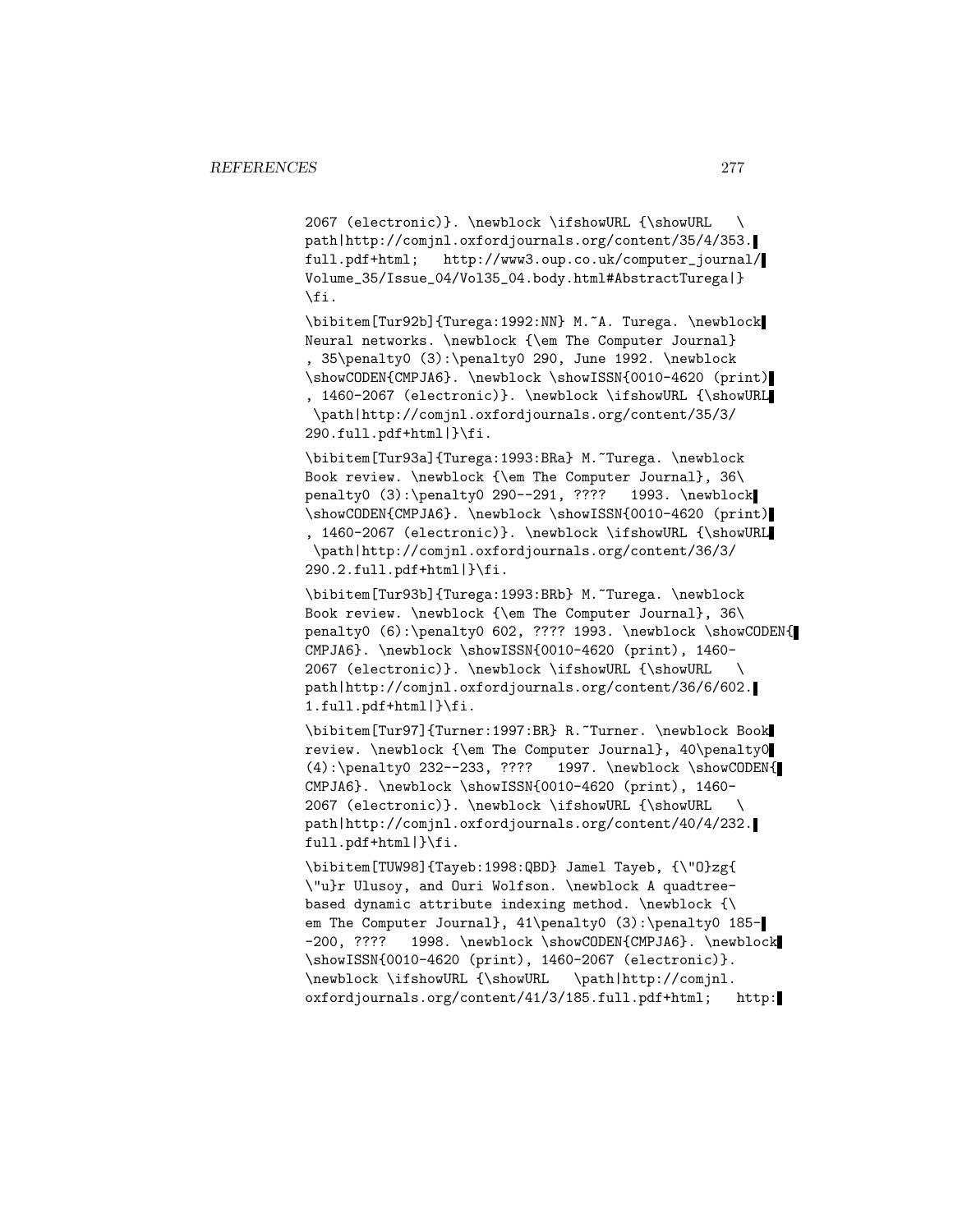//www3.oup.co.uk/computer\_journal/Volume\_41/Issue\_03/ Vol41\_03.body.html#AbstractTayeb|}\fi.

\bibitem[TWMG93]{Tischer:1993:CBL} P.~E. Tischer, R.~ T. Worley, A.~J. Maeder, and M.~Goodwin. \newblock Contextbased lossless image compression. \newblock {\em The Computer Journal}, 36\penalty0 (1):\penalty0 68--77, February 1993. \newblock \showCODEN{CMPJA6}. \newblock \showISSN{ 0010-4620 (print), 1460-2067 (electronic)}. \newblock<br>\ifshowURL {\showURL \path|http://comjnl.oxfordjourn \path|http://comjnl.oxfordjournals. org/content/36/1/68.full.pdf+html; http://www3.oup. co.uk/computer\_journal/Volume\_36/Issue\_01/Vol36\_01.body. html#AbstractTischer|}\fi.

\bibitem[UC90]{Ueda:1990:DKL} Kazunori Ueda and Takashi~ C. Chikayama. \newblock Design of the kernel language for the parallel inference machine. \newblock {\em The Computer Journal}, 33\penalty0 (6):\penalty0 494--500, December 1990. \newblock \showCODEN{CMPJA6}. \newblock \showISSN{0010-4620 (print), 1460-2067 (electronic)}. \newblock \ifshowURL {\showURL \path|http://comjnl. oxfordjournals.org/content/33/6/494.full.pdf+html; http: //www3.oup.co.uk/computer\_journal/hdb/Volume\_33/Issue\_ 06/tiff/494.tif; http://www3.oup.co.uk/computer\_journal/ hdb/Volume\_33/Issue\_06/tiff/495.tif; http://www3.oup. co.uk/computer\_journal/hdb/Volume\_33/Issue\_06/tiff/496. tif; http://www3.oup.co.uk/computer\_journal/hdb/Volume\_ 33/Issue\_06/tiff/497.tif; http://www3.oup.co.uk/computer\_ journal/hdb/Volume\_33/Issue\_06/tiff/498.tif; http:/ /www3.oup.co.uk/computer\_journal/hdb/Volume\_33/Issue\_ 06/tiff/499.tif; http://www3.oup.co.uk/computer\_journal/ hdb/Volume\_33/Issue\_06/tiff/500.tif|}\fi.

\bibitem[VA92]{VanRijsbergen:1992:ECI} Keith {Van Rijsbergen} and Maristella Agosti. \newblock Editorial --- the context of information retrieval. \newblock {\em The Computer Journal}, 35\penalty0 (3):\penalty0 193, June 1992. \ newblock \showCODEN{CMPJA6}. \newblock \showISSN{0010-4620 (print), 1460-2067 (electronic)}. \newblock \ifshowURL {\showURL \path|http://comjnl.oxfordjournals.org/content/ 35/3/193.full.pdf+html|}\fi.

\bibitem[Van91]{Vanthienen:1991:ALP} J.~Vanthienen. \ newblock Algorithm 124: a longest path algorithm to display decision tables. \newblock {\em The Computer Journal} , 34\penalty0 (4):\penalty0 358--362, August 1991. \ newblock \showCODEN{CMPJA6}. \newblock \showISSN{0010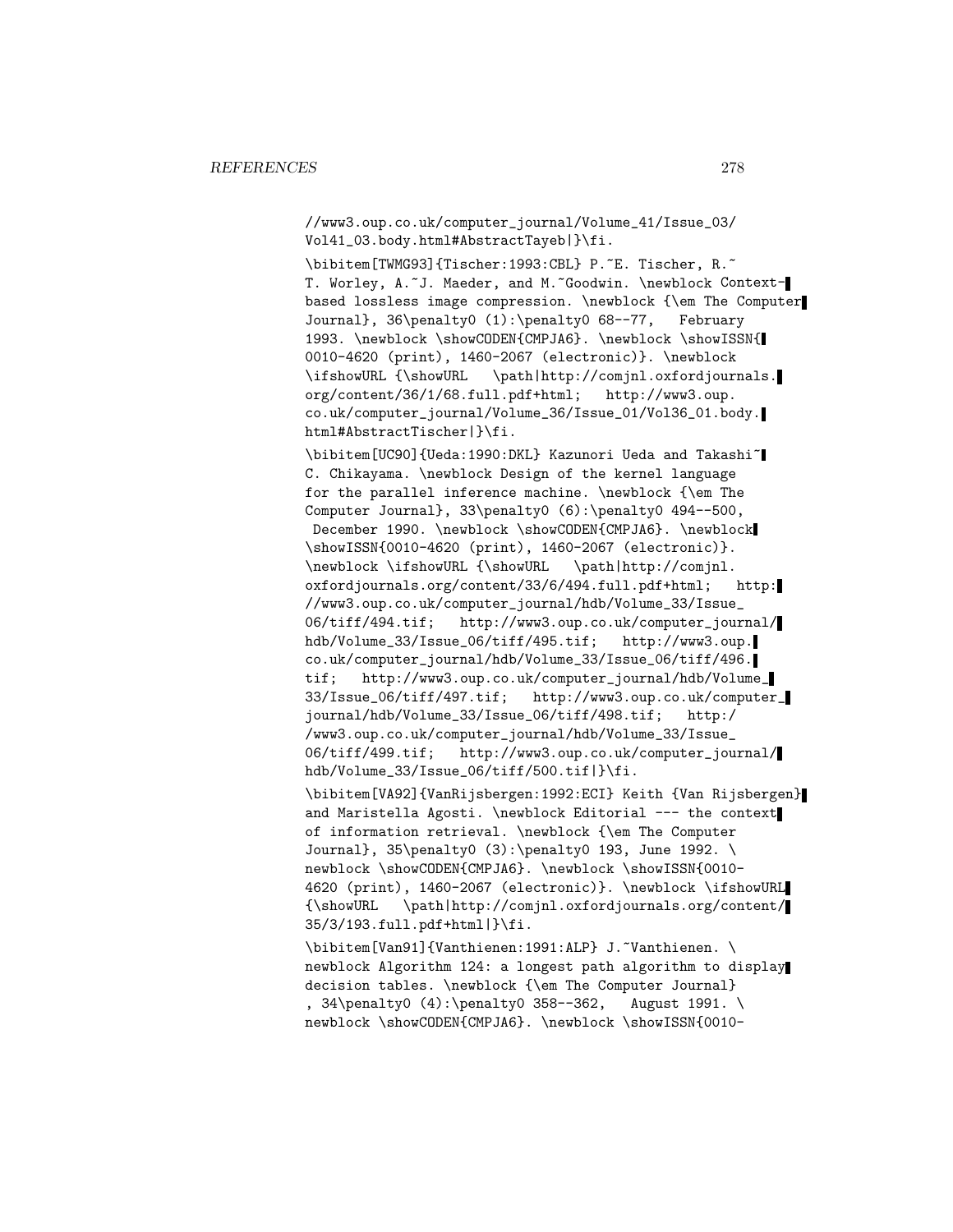4620 (print), 1460-2067 (electronic)}. \newblock \ifshowURL {\showURL \path|http://www3.oup.co.uk/computer\_journal/ hdb/Volume\_34/Issue\_04/tiff/358.tif; http://www3.oup. co.uk/computer\_journal/hdb/Volume\_34/Issue\_04/tiff/359. tif; http://www3.oup.co.uk/computer\_journal/hdb/Volume\_ 34/Issue\_04/tiff/360.tif; http://www3.oup.co.uk/computer\_ journal/hdb/Volume\_34/Issue\_04/tiff/361.tif; http:/ /www3.oup.co.uk/computer\_journal/hdb/Volume\_34/Issue\_ 04/tiff/362.tif|}\fi.

\bibitem[{van}93]{vanRijsbergen:1993:W} Keith {van Rijsbergen, Editor-in-Chief}. \newblock Welcome. \newblock {\em The Computer Journal}, 36\penalty0 (1):\penalty0 1, ???? 1993. \newblock \showCODEN{CMPJA6}. \newblock \showISSN{0010- 4620 (print), 1460-2067 (electronic)}. \newblock \ifshowURL {\showURL \path|http://www3.oup.co.uk/computer\_journal/ Volume\_36/Issue\_01/Vol36\_01.body.html#AbstractRijsbergen|} \fi.

\bibitem[Vau95]{Vaughan:1995:HPD} John~G. Vaughan. \newblock A hierarchical protocol for decentralising information dissemination in distributed systems. \newblock {\em The Computer Journal}, 38\penalty0 (1):\penalty0 57-- 70, ???? 1995. \newblock \showCODEN{CMPJA6}. \newblock \showISSN{0010-4620 (print), 1460-2067 (electronic)}.<br>\newblock \ifshowURL {\showURL \path|http://comjnl.  $\newblock \ifshowURL {\showURL}$ oxfordjournals.org/content/38/1/57.full.pdf+html; http: //www3.oup.co.uk/computer\_journal/Volume\_38/Issue\_01/ Vol38\_01.body.html#AbstractVaughan|}\fi.

\bibitem[vBFvdW96]{vanBommel:1996:00M} P.~van Bommel, P.~J.~M. Frederiks, and Th.~P. van~der Weide. \newblock Object-oriented modelling based on logbooks. \newblock {\em The Computer Journal}, 39\penalty0 (9):\penalty0 793--799, ???? 1996. \newblock \showCODEN{CMPJA6}. \ newblock \showISSN{0010-4620 (print), 1460-2067 (electronic) }. \newblock \ifshowURL {\showURL \path|http://comjnl. oxfordjournals.org/content/39/9/793.full.pdf+html; http: //www.oup.co.uk/computer\_journal/Volume\_39/Issue\_09/Vol39\_ 09.body.html#AbstractBommel|}\fi.

\bibitem[VCB93]{Vin:1993:CMD} H.~M. Vin, M.-S. Chen, and T. "Barzilai. \newblock Collaboration management in {DiCE} . \newblock {\em The Computer Journal}, 36\penalty0 ( 1):\penalty0 87--96, February 1993. \newblock \showCODEN{ CMPJA6}. \newblock \showISSN{0010-4620 (print), 1460- 2067 (electronic)}. \newblock \ifshowURL {\showURL \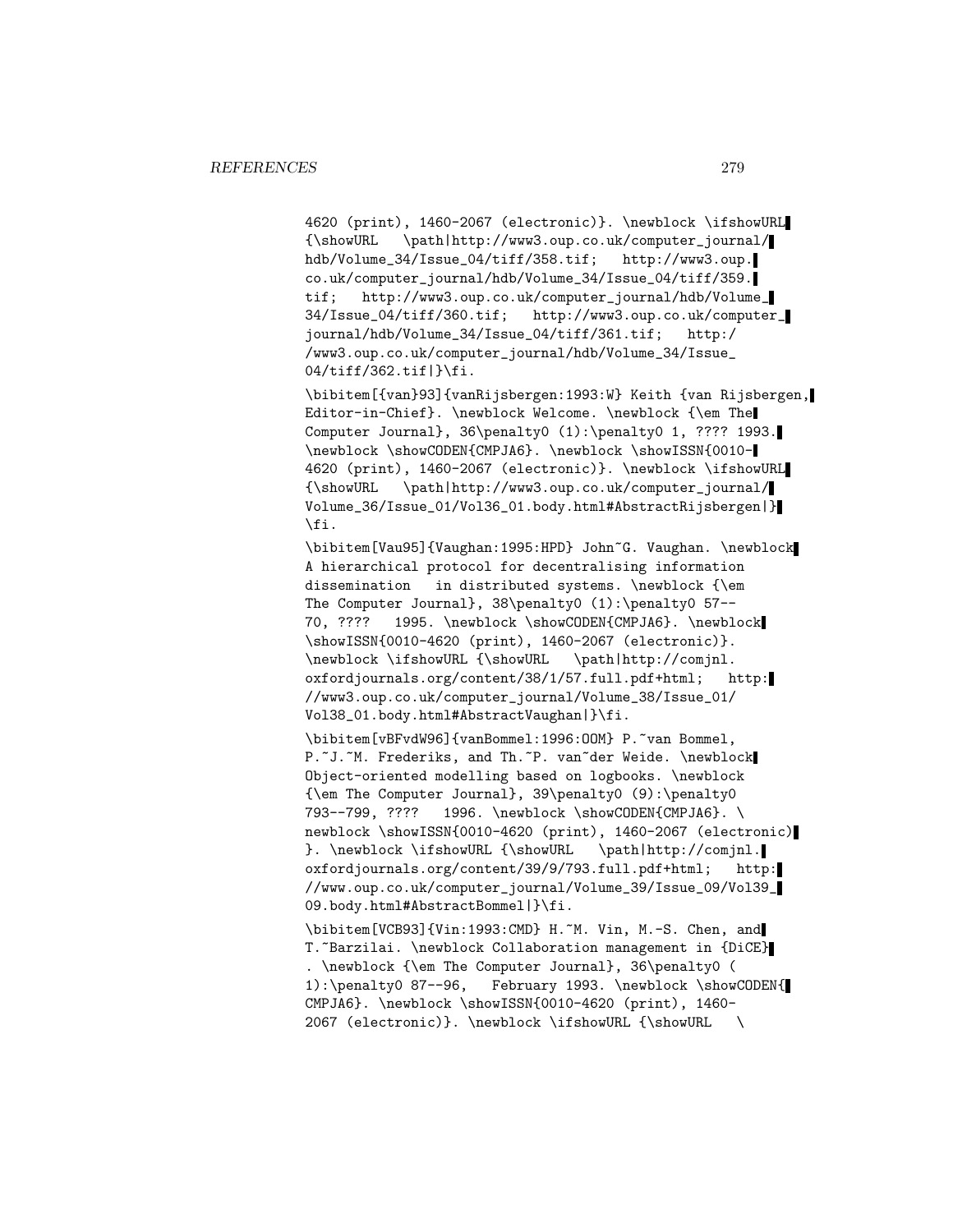path|http://comjnl.oxfordjournals.org/content/36/1/87. full.pdf+html; http://www3.oup.co.uk/computer\_journal/ Volume\_36/Issue\_01/Vol36\_01.body.html#AbstractVin|}\fi.

\bibitem[vdG96]{vanderGaag:1996:BBN} Linda~C. van~der Gaag. \newblock {Bayesian} belief networks: Odds and ends. \newblock {\em The Computer Journal}, 39\penalty0 (2) :\penalty0 97--113, ???? 1996. \newblock \showCODEN{ CMPJA6}. \newblock \showISSN{0010-4620 (print), 1460- 2067 (electronic)}. \newblock \ifshowURL {\showURL \ path|http://comjnl.oxfordjournals.org/content/39/2/97. full.pdf+html; http://www.oup.co.uk/jnls/list/comjnl/ hdb/Volume\_39/Issue\_02/390097.sgm.abs.html; http:// www3.oup.co.uk/computer\_journal/Volume\_39/Issue\_02/Vol39\_ 02.body.html#AbstractGaag|}\fi.

\bibitem[vdL92]{vandeLiefvoort:1992:IAR} A.~van~de Liefvoort. \newblock An iterative algorithm for the {Reve}'s puzzle. \newblock {\em The Computer Journal}, 35\penalty0 (1) :\penalty0 91--92, February 1992. \newblock \showCODEN{ CMPJA6}. \newblock \showISSN{0010-4620 (print), 1460- 2067 (electronic)}. \newblock \ifshowURL {\showURL \ path|http://comjnl.oxfordjournals.org/content/35/1/91. full.pdf+html|}\fi.

\bibitem[vdWHvB98]{vanderWeide:1998:ISS} Th.~P. van~der Weide, T.~W.~C. Huibers, and P.~van Bommel. \newblock The incremental searcher satisfaction model for information retrieval. \newblock {\em The Computer Journal}, 41\ penalty0 (5):\penalty0 311--318, ???? 1998. \newblock \showCODEN{CMPJA6}. \newblock \showISSN{0010-4620 (print) , 1460-2067 (electronic)}. \newblock \ifshowURL {\showURL \path|http://comjnl.oxfordjournals.org/content/41/5/ 311.full.pdf+html; http://www3.oup.co.uk/computer\_journal/ Volume\_41/Issue\_05/Vol41\_05.body.html#AbstractVanDerWeide|} \fi.

\bibitem[Vel93]{Veloso:1993:BR} P.~A.~S. Veloso. \newblock Book review. \newblock {\em The Computer Journal}, 36\ penalty0 (6):\penalty0 603, ???? 1993. \newblock \showCODEN{ CMPJA6}. \newblock \showISSN{0010-4620 (print), 1460- 2067 (electronic)}. \newblock \ifshowURL {\showURL \ path|http://comjnl.oxfordjournals.org/content/36/6/603. 1.full.pdf+html|}\fi.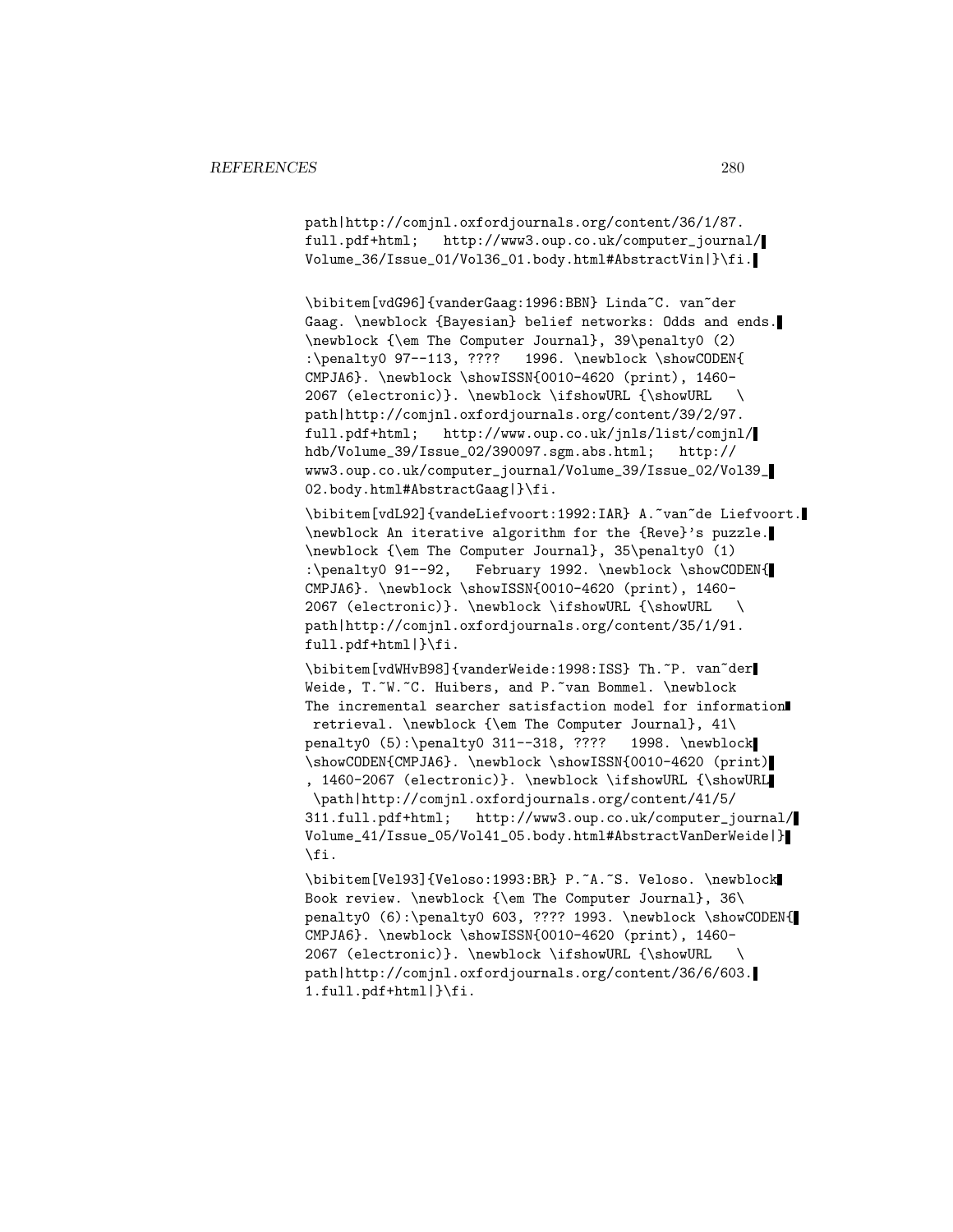\bibitem[Ver91]{Verrall:1991:UDI} M.~S. Verrall. \newblock Unity doesn't imply unification or overcoming heterogeneity problems in distributed software engineering environments. \newblock {\em The Computer Journal}, 34\penalty0 (6) :\penalty0 522--533, December 1991. \newblock \showCODEN{ CMPJA6}. \newblock \showISSN{0010-4620 (print), 1460- 2067 (electronic)}. \newblock \ifshowURL {\showURL \ path|http://comjnl.oxfordjournals.org/content/34/6/522. full.pdf+html; http://www3.oup.co.uk/computer\_journal/ hdb/Volume\_34/Issue\_06/tiff/522.tif; http://www3.oup. co.uk/computer\_journal/hdb/Volume\_34/Issue\_06/tiff/523. tif; http://www3.oup.co.uk/computer\_journal/hdb/Volume\_ 34/Issue\_06/tiff/524.tif; http://www3.oup.co.uk/computer\_ journal/hdb/Volume\_34/Issue\_06/tiff/525.tif; http:/ /www3.oup.co.uk/computer\_journal/hdb/Volume\_34/Issue\_ 06/tiff/526.tif; http://www3.oup.co.uk/computer\_journal/ hdb/Volume\_34/Issue\_06/tiff/527.tif; http://www3.oup. co.uk/computer\_journal/hdb/Volume\_34/Issue\_06/tiff/528. tif; http://www3.oup.co.uk/computer\_journal/hdb/Volume\_ 34/Issue\_06/tiff/529.tif; http://www3.oup.co.uk/computer\_ journal/hdb/Volume\_34/Issue\_06/tiff/530.tif; http:/ /www3.oup.co.uk/computer\_journal/hdb/Volume\_34/Issue\_ 06/tiff/531.tif; http://www3.oup.co.uk/computer\_journal/ hdb/Volume\_34/Issue\_06/tiff/532.tif; http://www3.oup. co.uk/computer\_journal/hdb/Volume\_34/Issue\_06/tiff/533. t.

\bibitem[VG99]{Vovk:1999:CAP} Vladimir Vovk and Alexander Gammerman. \newblock Complexity approximation principle. \newblock {\em The Computer Journal}, 42\penalty0 (4) :\penalty0 318--322, ???? 1999. \newblock \showCODEN{ CMPJA6}. \newblock \showISSN{0010-4620 (print), 1460- 2067 (electronic)}. \newblock \ifshowURL {\showURL \ path|http://comjnl.oxfordjournals.org/content/42/4/318. full.pdf+html; http://www3.oup.co.uk/computer\_journal/ hdb/Volume\_42/Issue\_04/420318.sgm.abs.html; http:// www3.oup.co.uk/computer\_journal/hdb/Volume\_42/Issue\_04/ pdf/420318.pdf|}\fi.

\bibitem[VH99]{Vee:1999:ACP} Voon-Yee Vee and Wen-Jing Hsu. \newblock Applying {Cilk} in provably efficient task scheduling. \newblock {\em The Computer Journal}, 42\ penalty0 (8):\penalty0 699--712, ???? 1999. \newblock \showCODEN{CMPJA6}. \newblock \showISSN{0010-4620 (print) , 1460-2067 (electronic)}. \newblock \ifshowURL {\showURL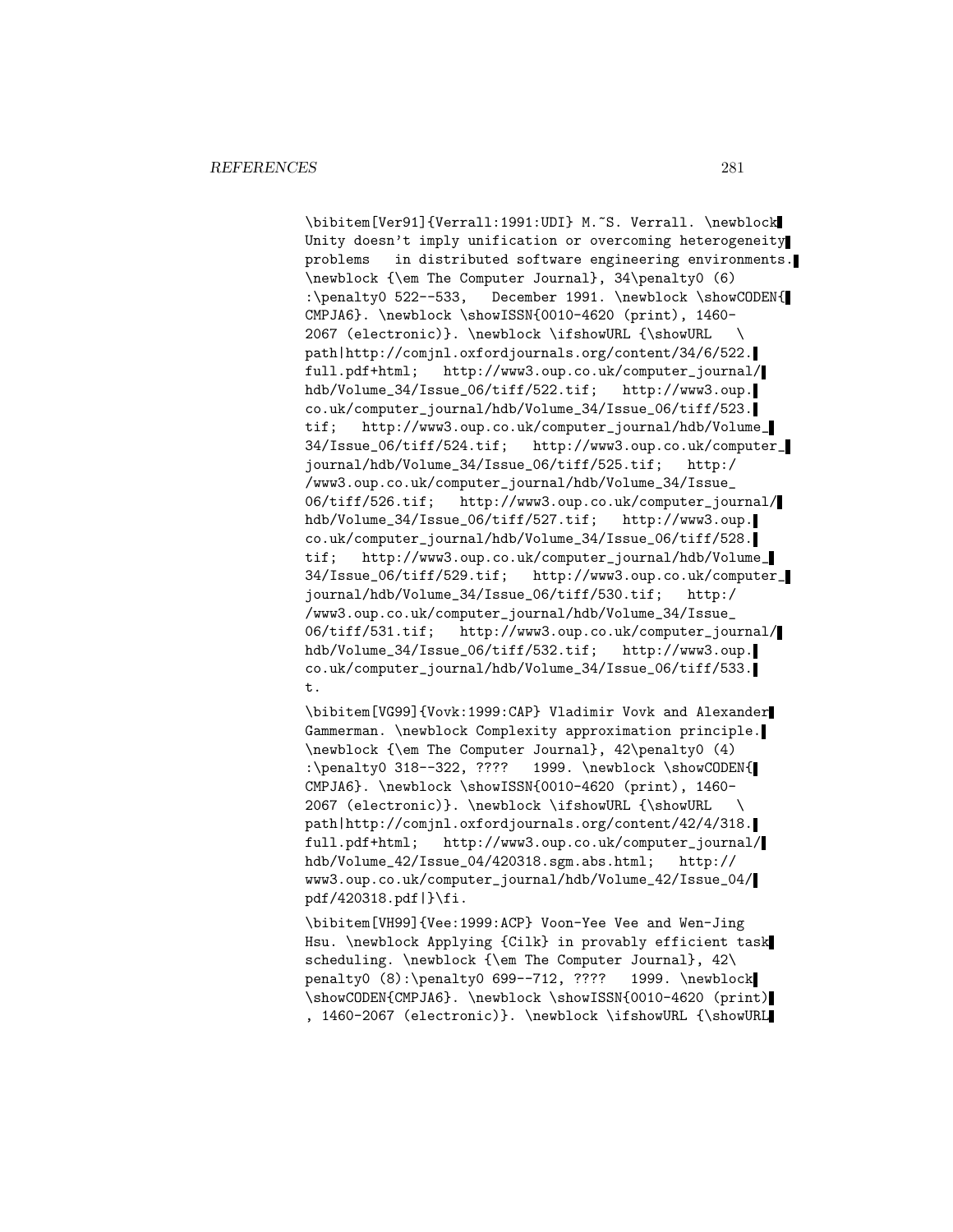\path|http://comjnl.oxfordjournals.org/content/42/8/ 699.full.pdf+html; http://www3.oup.co.uk/computer\_journal/ hdb/Volume\_42/Issue\_08/420699.sgm.abs.html; http:// www3.oup.co.uk/computer\_journal/hdb/Volume\_42/Issue\_08/ pdf/420699.pdf|}\fi.

\bibitem[Vic94]{Vickers:1994:BR} S.~Vickers. \newblock Book review. \newblock {\em The Computer Journal}, 37\ penalty0 (9):\penalty0 818, ???? 1994. \newblock \showCODEN{ CMPJA6}. \newblock \showISSN{0010-4620 (print), 1460- 2067 (electronic)}. \newblock \ifshowURL {\showURL \ path|http://comjnl.oxfordjournals.org/content/37/9/818. 1.full.pdf+html|}\fi.

\bibitem[Vij95a]{Vijayaraman:1995:BRa} T.~M. Vijayaraman. \newblock Book review. \newblock {\em The Computer Journal} , 38\penalty0 (9):\penalty0 753, ???? 1995. \newblock \showCODEN{CMPJA6}. \newblock \showISSN{0010-4620 (print) , 1460-2067 (electronic)}. \newblock \ifshowURL {\showURL \path|http://comjnl.oxfordjournals.org/content/38/9/ 753.1.full.pdf+html|}\fi.

\bibitem[Vij95b]{Vijayaraman:1995:BRb} T.~M. Vijayaraman. \newblock Book review. \newblock {\em The Computer Journal} , 38\penalty0 (9):\penalty0 753--754, ???? 1995. \newblock \showCODEN{CMPJA6}. \newblock \showISSN{0010-4620 (print) , 1460-2067 (electronic)}. \newblock \ifshowURL {\showURL \path|http://comjnl.oxfordjournals.org/content/38/9/ 753.2.full.pdf+html|}\fi.

\bibitem[Vin91]{Vince:1991:BR} J.~A. Vince. \newblock Book review. \newblock {\em The Computer Journal}, 34\ penalty0 (1):\penalty0 15, ???? 1991. \newblock \showCODEN{ CMPJA6}. \newblock \showISSN{0010-4620 (print), 1460- 2067 (electronic)}. \newblock \ifshowURL {\showURL \ path|http://comjnl.oxfordjournals.org/content/34/1/15. full.pdf+html|}\fi.

\bibitem[Vin92]{Vince:1992:FC} John Vince. \newblock Fractal creations. \newblock {\em The Computer Journal}, 35\penalty0 (1):\penalty0 40a--40, February 1992. \newblock \showCODEN{ CMPJA6}. \newblock \showISSN{0010-4620 (print), 1460- 2067 (electronic)}. \newblock \ifshowURL {\showURL \ path|http://comjnl.oxfordjournals.org/content/35/1/40 a.full.pdf+html|}\fi.

\bibitem[vLW93]{vanLeeuwen:1993:IH} J.~van Leeuwen and D.~Wood. \newblock Interval heaps. \newblock {\em The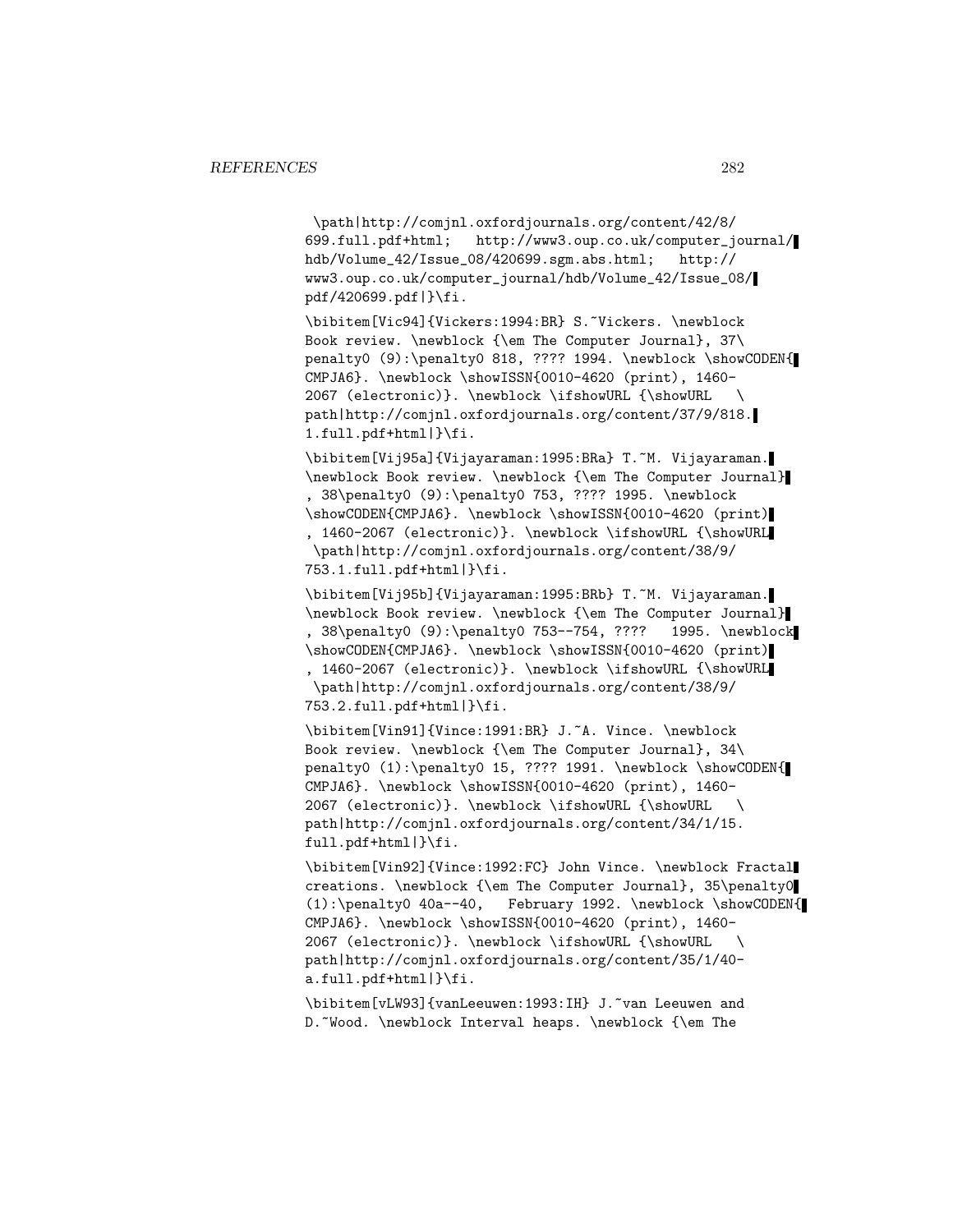Computer Journal}, 36\penalty0 (3):\penalty0 209--216, June 1993. \newblock \showCODEN{CMPJA6}. \newblock \ showISSN{0010-4620 (print), 1460-2067 (electronic)}. \ newblock \ifshowURL {\showURL \path|http://comjnl.oxfordjournals. org/content/36/3/209.full.pdf+html; http://www3.oup. co.uk/computer\_journal/Volume\_36/Issue\_03/Vol36\_03.body. html#AbstractLeeuwen|}\fi.

\bibitem[VM93]{Vazirgiannis:1993:OOM} M.~Vazirgiannis and C.~Mourlas. \newblock An object-oriented model for interactive multimedia presentations. \newblock {\em The Computer Journal}, 36\penalty0 (1):\penalty0 78--86, February 1993. \newblock \showCODEN{CMPJA6}. \newblock \showISSN{0010-4620 (print), 1460-2067 (electronic)}. \newblock \ifshowURL {\showURL \path|http://comjnl. oxfordjournals.org/content/36/1/78.full.pdf+html; http: //www3.oup.co.uk/computer\_journal/Volume\_36/Issue\_01/ Vol36\_01.body.html#AbstractVazirgiannis|}\fi.

\bibitem[VM94]{Vadera:1994:EFS} Sunil Vadera and Farid Meziane. \newblock From {English} to formal specifications. \newblock {\em The Computer Journal}, 37\penalty0 (9) :\penalty0 753--763, ???? 1994. \newblock \showCODEN{ CMPJA6}. \newblock \showISSN{0010-4620 (print), 1460- 2067 (electronic)}. \newblock \ifshowURL {\showURL \ path|http://comjnl.oxfordjournals.org/content/37/9/753. full.pdf+html; http://www3.oup.co.uk/computer\_journal/ Volume\_37/Issue\_09/Vol37\_09.body.html#AbstractVadera|} \fi.

\bibitem[vR92a]{vanRijsbergen:1992:PRR} C.~J. van Rijsbergen. \newblock Probabilistic retrieval revisited. \newblock {\em The Computer Journal}, 35\penalty0 (3):\penalty0 291--298, June 1992. \newblock \showCODEN{CMPJA6}. \ newblock \showISSN{0010-4620 (print), 1460-2067 (electronic) }. \newblock \ifshowURL {\showURL \path|http://comjnl. oxfordjournals.org/content/35/3/291.full.pdf+html; http: //www3.oup.co.uk/computer\_journal/Volume\_35/Issue\_03/ Vol35\_03.body.html#AbstractRijsbergen|}\fi.

\bibitem[VR92b]{Vassallo:1992:ABS} M.~Vassallo and A. ~Ralston. \newblock Algorithms for {De Bruijn} sequences --- {A} case study in the empirical analysis of algorithms. \newblock {\em The Computer Journal}, 35\penalty0 (1) :\penalty0 88--90, February 1992. \newblock \showCODEN{ CMPJA6}. \newblock \showISSN{0010-4620 (print), 1460- 2067 (electronic)}. \newblock \ifshowURL {\showURL \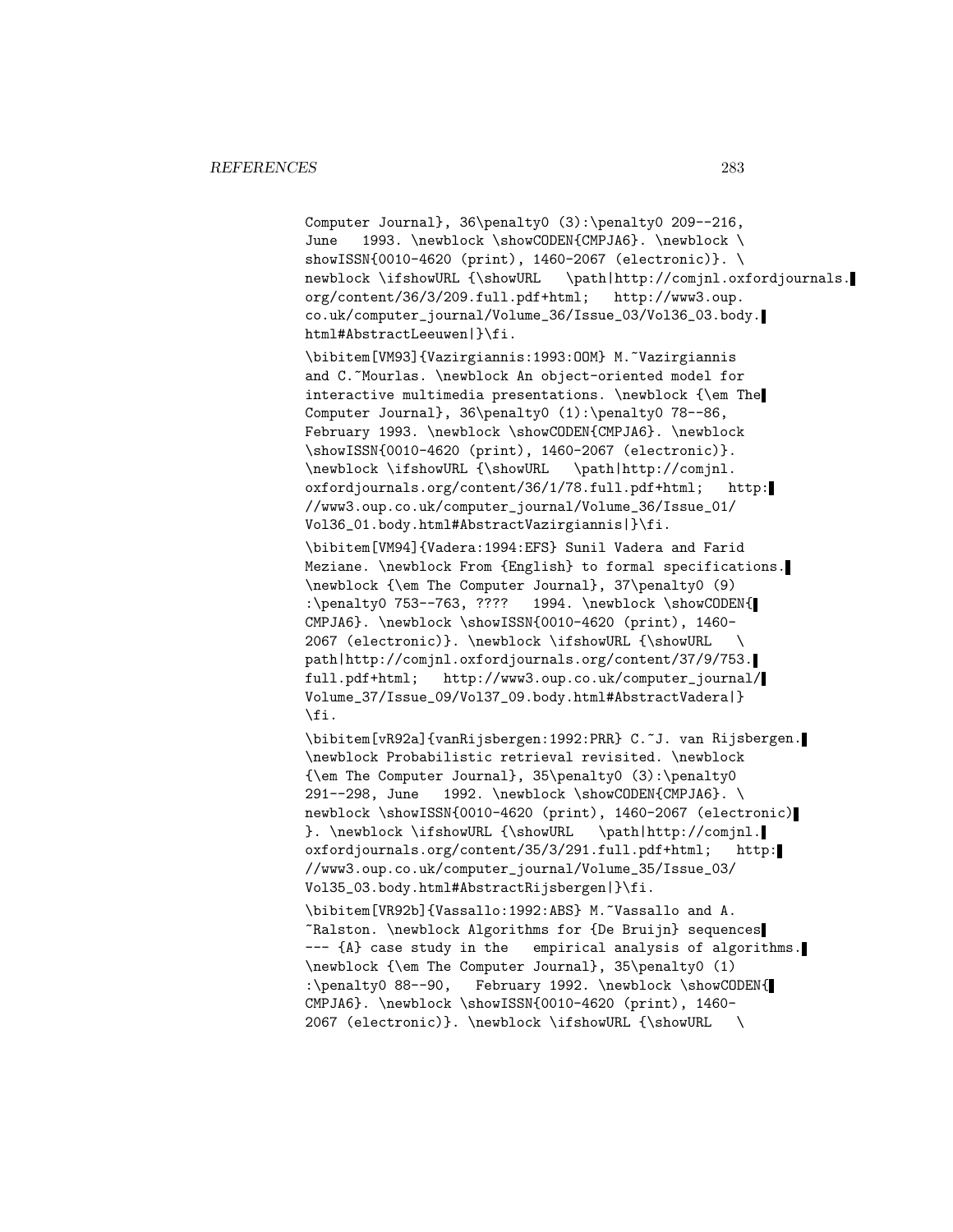path|http://comjnl.oxfordjournals.org/content/35/1/88. full.pdf+html; http://www3.oup.co.uk/computer\_journal/ Volume\_35/Issue\_01/Vol35\_01.body.html#AbstractVassallo|} \fi.

\bibitem[vR93]{vanRijsbergen:1993:E} K.~van Rijsbergen. \newblock Editorial. \newblock {\em The Computer Journal} , 36\penalty0 (1):\penalty0 1, ???? 1993. \newblock \ showCODEN{CMPJA6}. \newblock \showISSN{0010-4620 (print) , 1460-2067 (electronic)}. \newblock \ifshowURL {\showURL \path|http://comjnl.oxfordjournals.org/content/36/1/ 1.full.pdf+html|}\fi.

\bibitem[vSFV92]{vanSinderen:1992:PDI} M.~van Sinderen, L. "{Ferreira Pires}, and C. "A. Vissers. \newblock Protocol design and implementation using formal methods. \newblock {\em The Computer Journal}, 35\penalty0 (5):\penalty0 478--491, October 1992. \newblock \showCODEN{CMPJA6} . \newblock \showISSN{0010-4620 (print), 1460-2067 (electronic) }. \newblock \ifshowURL {\showURL \path|http://comjnl. oxfordjournals.org/content/35/5/478.full.pdf+html; http: //www3.oup.co.uk/computer\_journal/Volume\_35/Issue\_05/ Vol35\_05.body.html#AbstractSinderen|}\fi.

\bibitem[vSHBT98]{vanSteen:1998:ADG} Maarten van Steen, Franz~J. Hauck, Gerco Ballintijn, and Andrew~S. Tanenbaum. \newblock Algorithmic design of the globe wide-area location service. \newblock {\em The Computer Journal}, 41\penalty0 (5):\penalty0 297--310, ???? 1998. \newblock \showCODEN{ CMPJA6}. \newblock \showISSN{0010-4620 (print), 1460- 2067 (electronic)}. \newblock \ifshowURL {\showURL \ path|http://comjnl.oxfordjournals.org/content/41/5/297. full.pdf+html; http://www3.oup.co.uk/computer\_journal/ Volume\_41/Issue\_05/Vol41\_05.body.html#AbstractVanSteen|} \fi.

\bibitem[VTV92]{VanDerWeide:1992:UDS} Th.~P. {Van Der Weide}, A.~H.~M. {Ter Hofstede}, and P.~{Van Bommel}. \newblock {Uniquest}: Determining the semantics of complex uniqueness constraints. \newblock {\em The Computer Journal}, 35\penalty0 (2):\penalty0 148--156, April 1992. \newblock \showCODEN{CMPJA6}. \newblock \showISSN{ 0010-4620 (print), 1460-2067 (electronic)}. \newblock \ifshowURL {\showURL \path|http://comjnl.oxfordjournals. org/content/35/2/148.full.pdf+html; http://www3.oup. co.uk/computer\_journal/Volume\_35/Issue\_02/Vol35\_02.body. html#AbstractWeide|}\fi.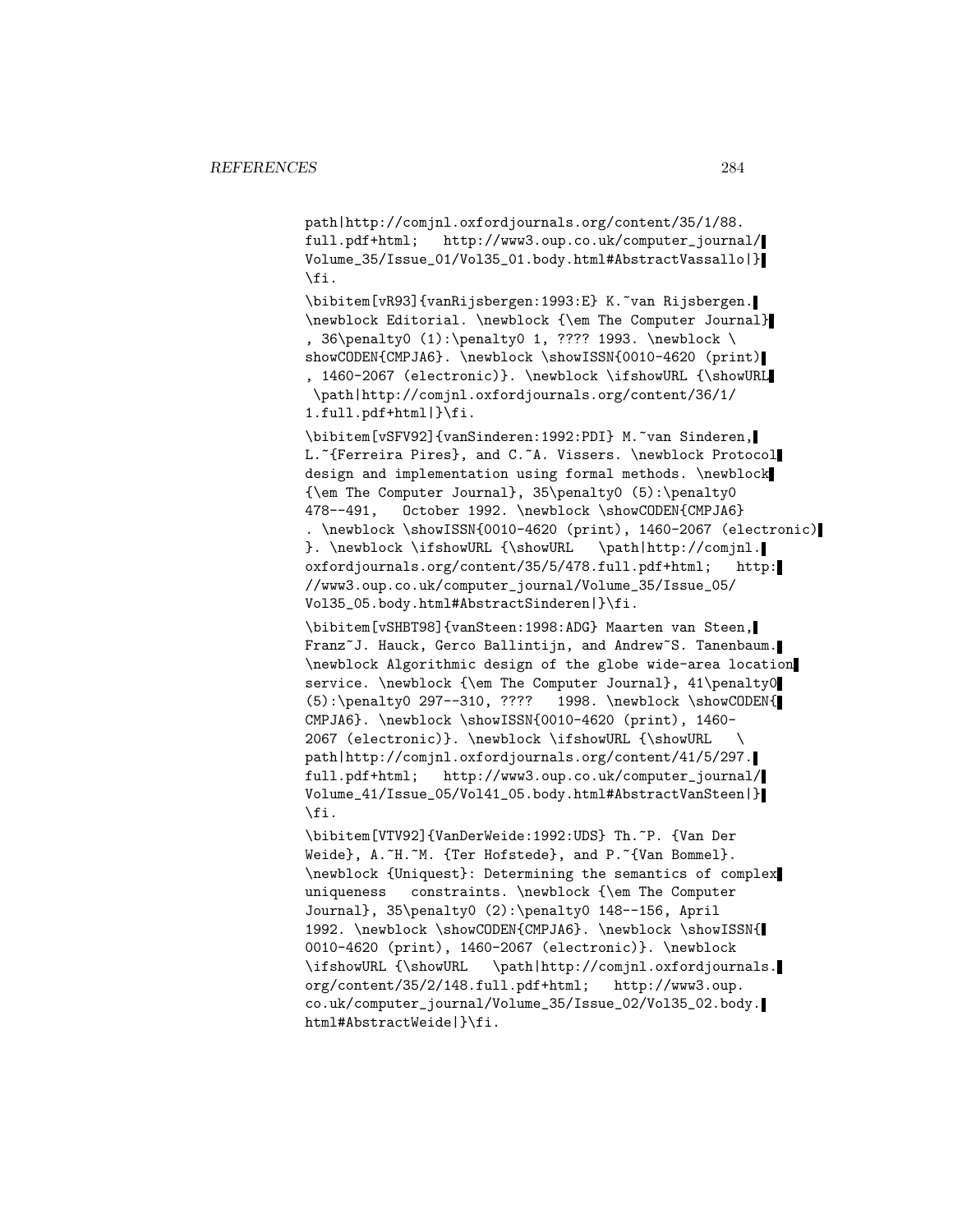\bibitem[VV94]{Varley:1994:RET} D.~A. Varley and M.~Visvalingam. \newblock Road extraction and topographic data validation using area topology. \newblock {\em The Computer Journal} , 37\penalty0 (1):\penalty0 3--15, ???? 1994. \newblock \showCODEN{CMPJA6}. \newblock \showISSN{0010-4620 (print) , 1460-2067 (electronic)}. \newblock \ifshowURL {\showURL \path|http://comjnl.oxfordjournals.org/content/37/1/ 3.full.pdf+html; http://www3.oup.co.uk/computer\_journal/ Volume\_37/Issue\_01/Vol37\_01.body.html#AbstractVarley|} \fi.

\bibitem[VVW96]{Visvalingam:1996:CAR} M.~Visvalingam, D.~Varley, and C.~Wright. \newblock A cognitive approach to road recognition with novel feature indicators. \ newblock {\em The Computer Journal}, 39\penalty0 (9): \penalty0 751--756, ???? 1996. \newblock \showCODEN{ CMPJA6}. \newblock \showISSN{0010-4620 (print), 1460- 2067 (electronic)}. \newblock \ifshowURL {\showURL \ path|http://comjnl.oxfordjournals.org/content/39/9/751. full.pdf+html; http://www.oup.co.uk/computer\_journal/ Volume\_39/Issue\_09/Vol39\_09.body.html#AbstractVisvalingham; http://www3.oup.co.uk/computer\_journal/Volume\_39/Issue\_ 09/Vol39\_09.body.html#AbstractVisvalingham|}\fi.

\bibitem[VW95a]{Verdon:1995:CBU} Frank~P. Verdon and Mike Wells. \newblock Computing in {British} universities: the {Computer Board} 1966--1991. \newblock {\em The Computer Journal}, 38\penalty0 (10):\penalty0 822--830, ???? 1995. \newblock \showCODEN{CMPJA6}. \newblock \showISSN{ 0010-4620 (print), 1460-2067 (electronic)}. \newblock \ifshowURL {\showURL \path|http://comjnl.oxfordjournals. org/content/38/10/822.full.pdf+html; http://www3.oup. co.uk/computer\_journal/Volume\_38/Issue\_10/Vol38\_10.body. html#AbstractVerdon|}\fi.

\bibitem[vW95b]{vonWright:1995:RHO} J.~von Wright. \newblock Representing higher-order logic proofs in {HOL}. \newblock {\em The Computer Journal}, 38\penalty0 (2):\penalty0 171--179, ???? 1995. \newblock \showCODEN{CMPJA6}. \ newblock \showISSN{0010-4620 (print), 1460-2067 (electronic) }. \newblock \ifshowURL {\showURL \path|http://comjnl. oxfordjournals.org/content/38/2/171.full.pdf+html; http: //www3.oup.co.uk/computer\_journal/Volume\_38/Issue\_02/ Vol38\_02.body.html#AbstractWright|}\fi.

\bibitem[VW96]{Verco:1996:PMC} K.~L. Verco and M.~J. Wise. \newblock Plagiarism {\'a} la mode: a comparison of automated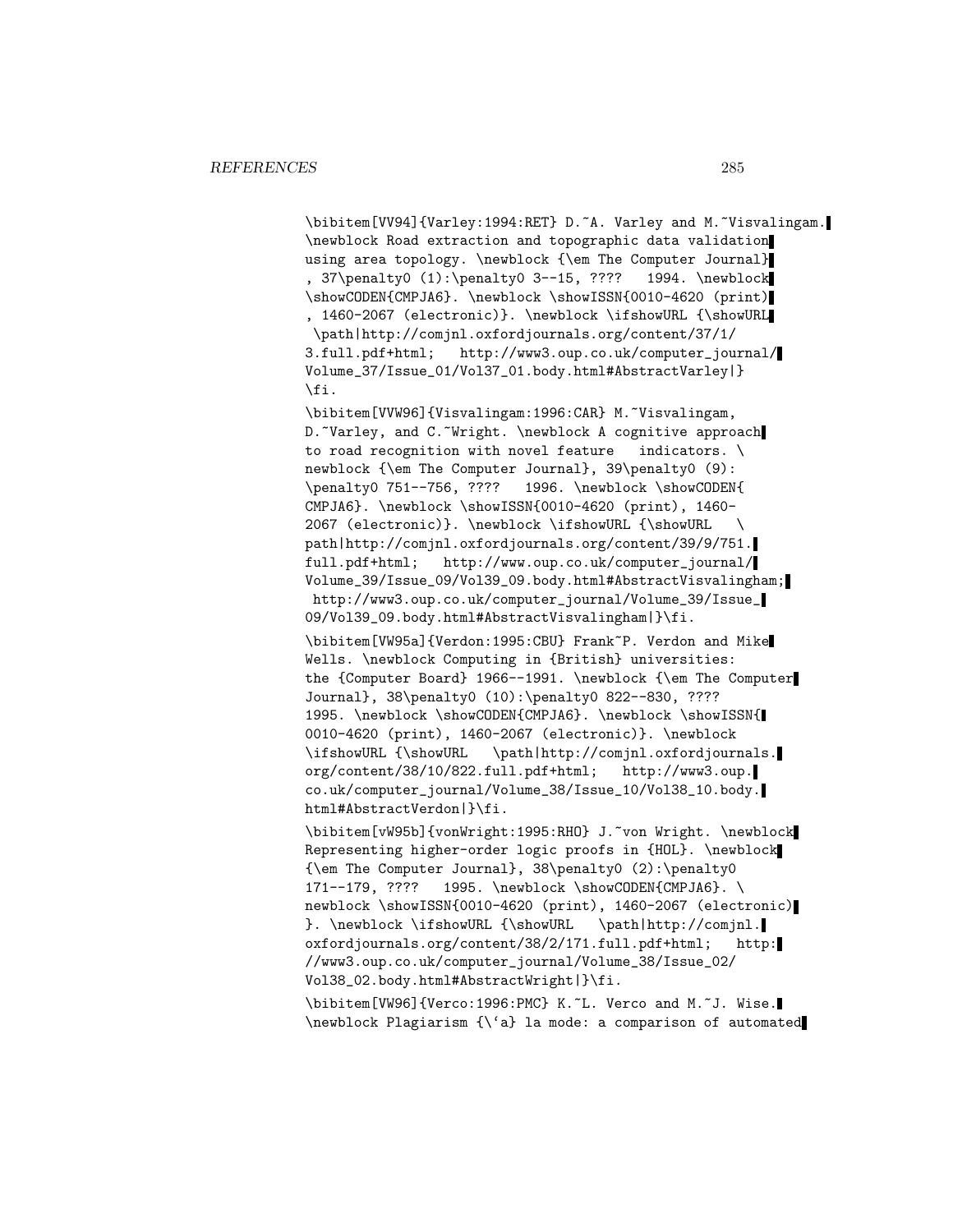systems for detecting suspected plagiarism. \newblock {\em The Computer Journal}, 39\penalty0 (9):\penalty0 741--750, ???? 1996. \newblock \showCODEN{CMPJA6}. \ newblock \showISSN{0010-4620 (print), 1460-2067 (electronic) }. \newblock \ifshowURL {\showURL \path|http://comjnl. oxfordjournals.org/content/39/9/741.full.pdf+html; http: //www.oup.co.uk/computer\_journal/Volume\_39/Issue\_09/Vol39\_ 09.body.html#AbstractVerco; http://www3.oup.co.uk/computer\_ journal/Volume\_39/Issue\_09/Vol39\_09.body.html#AbstractVerco|} \fi.

\bibitem[V'y99]{Vyugin:1999:ACS} V.~V. V'yugin. \newblock Algorithmic complexity and stochastic properties of finite binary sequences. \newblock {\em The Computer Journal} , 42\penalty0 (4):\penalty0 294--317, ???? 1999. \newblock \showCODEN{CMPJA6}. \newblock \showISSN{0010-4620 (print) , 1460-2067 (electronic)}. \newblock \ifshowURL {\showURL

\path|http://comjnl.oxfordjournals.org/content/42/4/ 294.full.pdf+html; http://www3.oup.co.uk/computer\_journal/ hdb/Volume\_42/Issue\_04/420294.sgm.abs.html; http:// www3.oup.co.uk/computer\_journal/hdb/Volume\_42/Issue\_04/ pdf/420294.pdf|}\fi.

\bibitem[Vyt94]{Vytopil:1994:BR} J.~Vytopil. \newblock Book review. \newblock {\em The Computer Journal}, 37\ penalty0 (8):\penalty0 732, ???? 1994. \newblock \showCODEN{ CMPJA6}. \newblock \showISSN{0010-4620 (print), 1460- 2067 (electronic)}. \newblock \ifshowURL {\showURL \ path|http://comjnl.oxfordjournals.org/content/37/8/732. 1.full.pdf+html|}\fi.

\bibitem[WA91]{Wah:1991:SMM} W.~Wah and S.~G. Akl. \newblock Simulating multiple memory accesses in logarithmic time and linear space. \newblock {\em The Computer Journal} , 34\penalty0 (6):\penalty0 A085--A088, December 1991. \newblock \showCODEN{CMPJA6}. \newblock \showISSN{0010- 4620 (print), 1460-2067 (electronic)}.

\bibitem[Wai93]{Waite:1993:C} W.~M. Waite. \newblock Correspondence. \newblock {\em The Computer Journal}, 36\penalty0 (7) :\penalty0 681, ???? 1993. \newblock \showCODEN{CMPJA6} . \newblock \showISSN{0010-4620 (print), 1460-2067 (electronic) }. \newblock \ifshowURL {\showURL \path|http://comjnl. oxfordjournals.org/content/36/7/681.2.full.pdf+html|} \fi.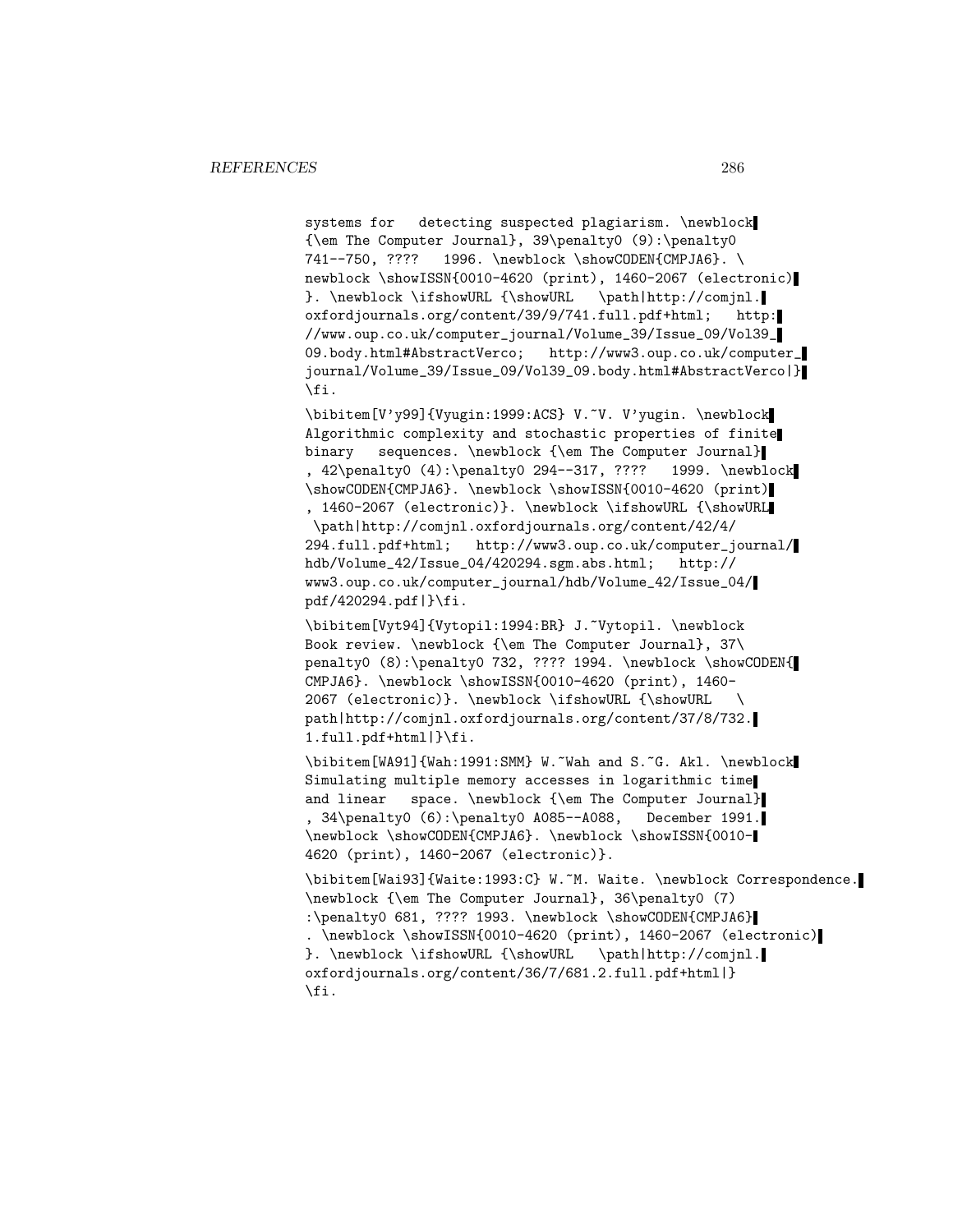\bibitem[Wai97]{Waite:1997:BR} C.~Waite. \newblock Book review. \newblock {\em The Computer Journal}, 40\penalty0  $(5): \penalty0 296, ???? 1997. \newblock \showCODEN{CMDIAG}$ . \newblock \showISSN{0010-4620 (print), 1460-2067 (electronic) }. \newblock \ifshowURL {\showURL \path|http://comjnl. oxfordjournals.org/content/40/5/296.1.full.pdf+html|} \fi.

\bibitem[Wak93]{Wakeman:1993:PVO} Ian Wakeman. \newblock Packetized video: options for interaction between the user, the network and the codec. \newblock {\em The Computer Journal}, 36\penalty0 (1):\penalty0 55--67, February 1993. \newblock \showCODEN{CMPJA6}. \newblock \showISSN{0010-4620 (print), 1460-2067 (electronic)}. \newblock \ifshowURL {\showURL \path|http://comjnl. oxfordjournals.org/content/36/1/55.full.pdf+html; http: //www3.oup.co.uk/computer\_journal/Volume\_36/Issue\_01/ Vol36\_01.body.html#AbstractWakeman|}\fi.

\bibitem[Wal92a]{Wallis:1992:MSS} Peter Wallis. \newblock Mathematical structures for software engineering. \newblock {\em The Computer Journal}, 35\penalty0 (1):\penalty0 80, February 1992. \newblock \showCODEN{CMPJA6}. \newblock \showISSN{0010-4620 (print), 1460-2067 (electronic)}. \newblock \ifshowURL {\showURL \path|http://comjnl. oxfordjournals.org/content/35/1/80.full.pdf+html|}\fi.

\bibitem[Wal92b]{Wallis:1992:SRG} Peter Wallis. \newblock Software reuse guidelines and method. \newblock {\em The Computer Journal}, 35\penalty0 (6):\penalty0 668, December 1992. \newblock \showCODEN{CMPJA6}. \newblock \showISSN{ 0010-4620 (print), 1460-2067 (electronic)}. \newblock \ifshowURL {\showURL \path|http://comjnl.oxfordjournals. org/content/35/6/668.full.pdf+html|}\fi.

\bibitem[Wal98]{Wallace:1998:ICS} C.~S. Wallace. \newblock Intrinsic classification of spatially correlated data. \newblock {\em The Computer Journal}, 41\penalty0 (8) :\penalty0 602--611, ???? 1998. \newblock \showCODEN{ CMPJA6}. \newblock \showISSN{0010-4620 (print), 1460- 2067 (electronic)}. \newblock \ifshowURL {\showURL \ path|http://comjnl.oxfordjournals.org/content/41/8/602. full.pdf+html; http://www3.oup.co.uk/computer\_journal/ Volume\_41/Issue\_08/Vol41\_08.body.html#AbstractWallace|} \fi.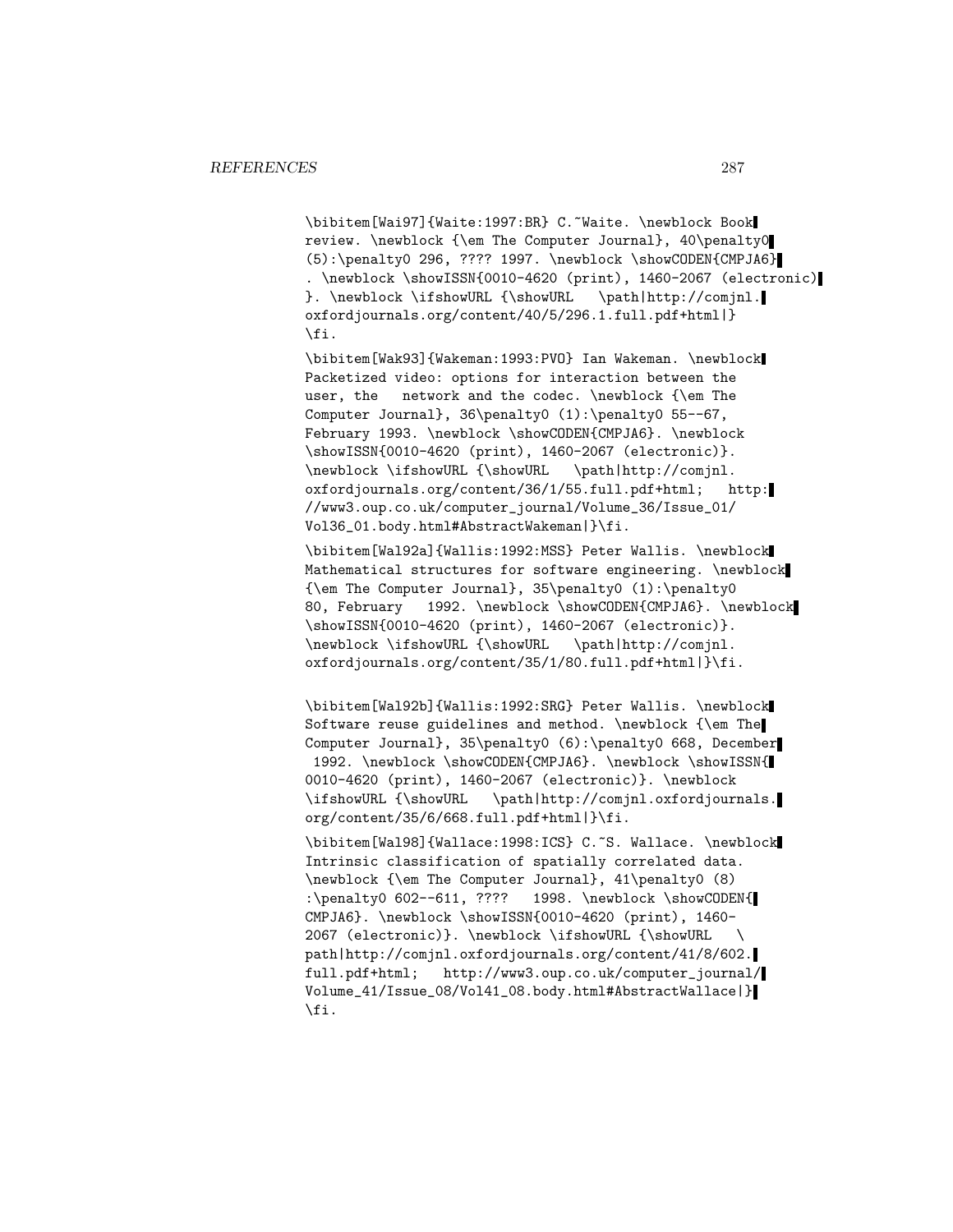\bibitem[War94]{Ward:1994:RET} M.~P. Ward. \newblock Reverse engineering through formal transformation: {Knuth's ''Polynomial Addition''} algorithm. \newblock {\em The Computer Journal}, 37\penalty0 (9):\penalty0 795--813, ???? 1994. \newblock \showCODEN{CMPJA6}. \newblock \ showISSN{0010-4620 (print), 1460-2067 (electronic)}. \<br>newblock \ifshowURL {\showURL \path|http://comjnl.ox \path|http://comjnl.oxfordjournals. org/content/37/9/795.full.pdf+html; http://www3.oup. co.uk/computer\_journal/Volume\_37/Issue\_09/Vol37\_09.body. html#AbstractWard|}\fi. \bibitem[War96]{Ward:1996:PAF} M.~P. Ward. \newblock Program analysis by formal transformation. \newblock {\em The Computer Journal}, 39\penalty0 (7):\penalty0 598--618, ???? 1996. \newblock \showCODEN{CMPJA6}. \newblock \ showISSN{0010-4620 (print), 1460-2067 (electronic)}. \ newblock \ifshowURL {\showURL \path|http://comjnl.oxfordjournals. org/content/39/7/598.full.pdf+html; http://www.oup. co.uk/jnls/list/comjnl/hdb/Volume\_39/Issue\_07/390598. sgm.abs.html; http://www3.oup.co.uk/computer\_journal/ Volume\_39/Issue\_07/Vol39\_07.body.html#AbstractWard|}\ fi. \bibitem[Wat91a]{Watson:1991:EDS} David Watson. \newblock Editorial: Data structures. \newblock {\em The Computer Journal}, 34\penalty0 (5):\penalty0 385, October 1991. \newblock \showCODEN{CMPJA6}. \newblock \showISSN{0010- 4620 (print), 1460-2067 (electronic)}. \newblock \ifshowURL {\showURL \path|http://www3.oup.co.uk/computer\_journal/ hdb/Volume\_34/Issue\_05/tiff/385.tif|}\fi. \bibitem[Wat91b]{Watson:1991:ECP} Ian Watson. \newblock Editorial  $---$  concurrent programming. \newblock {\em The Computer Journal}, 34\penalty0 (4):\penalty0 289, August 1991. \newblock \showCODEN{CMPJA6}. \newblock \showISSN{ 0010-4620 (print), 1460-2067 (electronic)}. \newblock \ifshowURL {\showURL \path|http://comjnl.oxfordjournals. org/content/34/4/289.full.pdf+html; http://www3.oup. co.uk/computer\_journal/hdb/Volume\_34/Issue\_04/tiff/289. tif|}\fi. \bibitem[Wat91c]{Watt:1991:MDP} D.~A. Watt. \newblock Modular description of programming languages. \newblock {\em The Computer Journal}, 34\penalty0 (6):\penalty0 A009--A028, December 1991. \newblock \showCODEN{CMPJA6} . \newblock \showISSN{0010-4620 (print), 1460-2067 (electronic) }.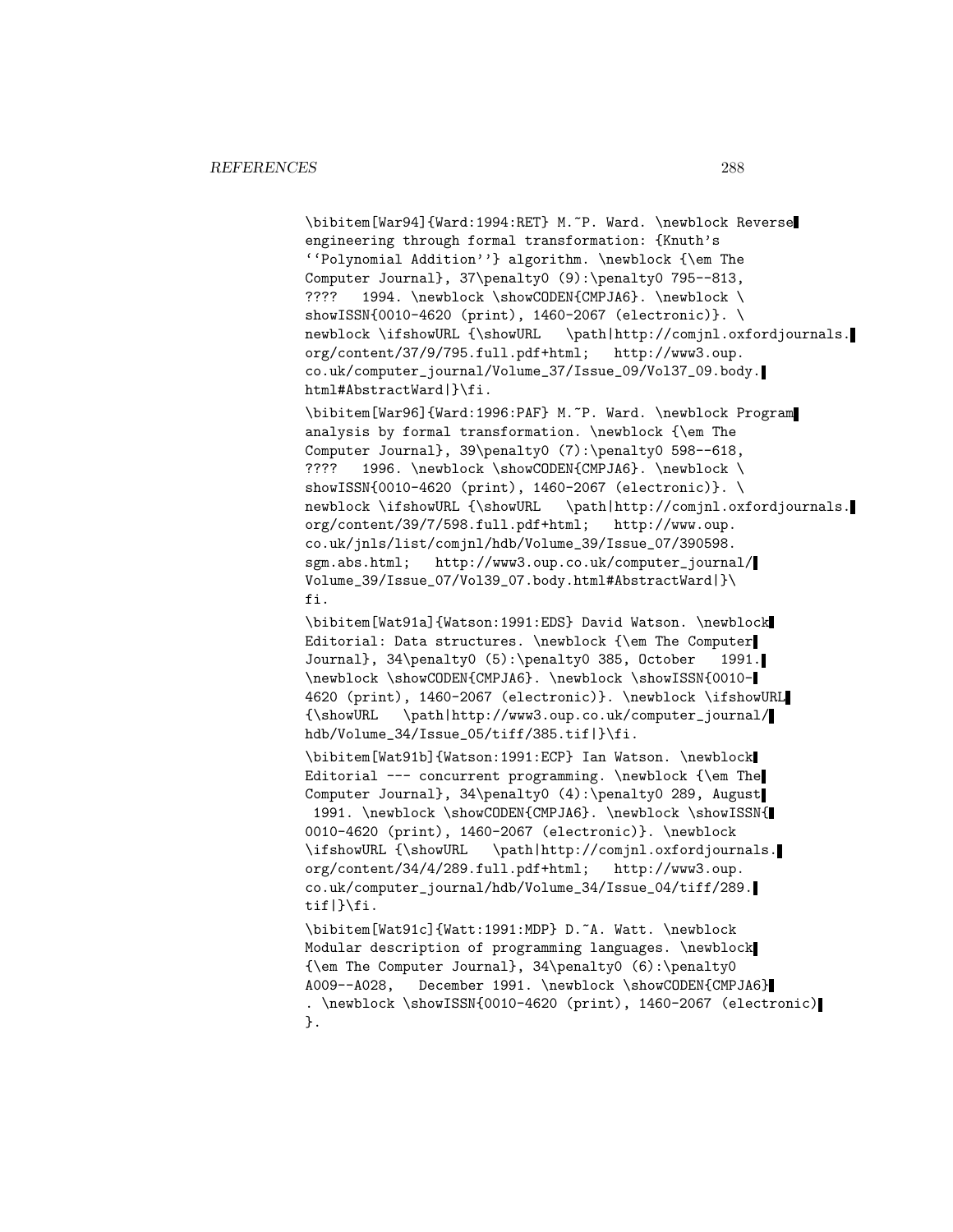\bibitem[Wat95a]{Watson:1995:RE} Tim Watson. \newblock Rules of encounter. \newblock {\em The Computer Journal} , 38\penalty0 (3):\penalty0 268a--269, ???? 1995. \ newblock \showCODEN{CMPJA6}. \newblock \showISSN{0010-4620 (print), 1460-2067 (electronic)}. \newblock \ifshowURL {\showURL \path|http://comjnl.oxfordjournals.org/content/ 38/3/268-a.full.pdf+html|}\fi.

\bibitem[Wat95b]{Watt:1995:STP} David~A. Watt. \newblock The structure of typed programming languages. \newblock {\em The Computer Journal}, 38\penalty0 (3):\penalty0 262--263, ???? 1995. \newblock \showCODEN{CMPJA6}. \ newblock \showISSN{0010-4620 (print), 1460-2067 (electronic) }. \newblock \ifshowURL {\showURL \path|http://comjnl. oxfordjournals.org/content/38/3/262.full.pdf+html|}\fi.

\bibitem[Wat96a]{Watson:1996:BRa} T.~Watson. \newblock Book review. \newblock {\em The Computer Journal}, 39\ penalty0 (1):\penalty0 93--94, ???? 1996. \newblock \showCODEN{CMPJA6}. \newblock \showISSN{0010-4620 (print) , 1460-2067 (electronic)}. \newblock \ifshowURL {\showURL \path|http://comjnl.oxfordjournals.org/content/39/1/ 93.3.full.pdf+html|}\fi.

\bibitem[Wat96b]{Watson:1996:BRb} T.~Watson. \newblock Book review. \newblock {\em The Computer Journal}, 39\ penalty0 (7):\penalty0 644, ???? 1996. \newblock \showCODEN{ CMPJA6}. \newblock \showISSN{0010-4620 (print), 1460- 2067 (electronic)}. \newblock \ifshowURL {\showURL \ path|http://comjnl.oxfordjournals.org/content/39/7/644. 1.full.pdf+html|}\fi.

\bibitem[Wat96c]{Watson:1996:BR} T.~Watson. \newblock Book review. \newblock {\em The Computer Journal}, 39\ penalty0 (8):\penalty0 724--725, ???? 1996. \newblock \showCODEN{CMPJA6}. \newblock \showISSN{0010-4620 (print) , 1460-2067 (electronic)}. \newblock \ifshowURL {\showURL \path|http://comjnl.oxfordjournals.org/content/39/8/ 724.2.full.pdf+html|}\fi.

\bibitem[Wat96d]{Watt:1996:BR} D.~A. Watt. \newblock Book review. \newblock {\em The Computer Journal}, 39\penalty0 (8):\penalty0 725, ???? 1996. \newblock \showCODEN{CMPJA6} . \newblock \showISSN{0010-4620 (print), 1460-2067 (electronic) }. \newblock \ifshowURL {\showURL \path|http://comjnl.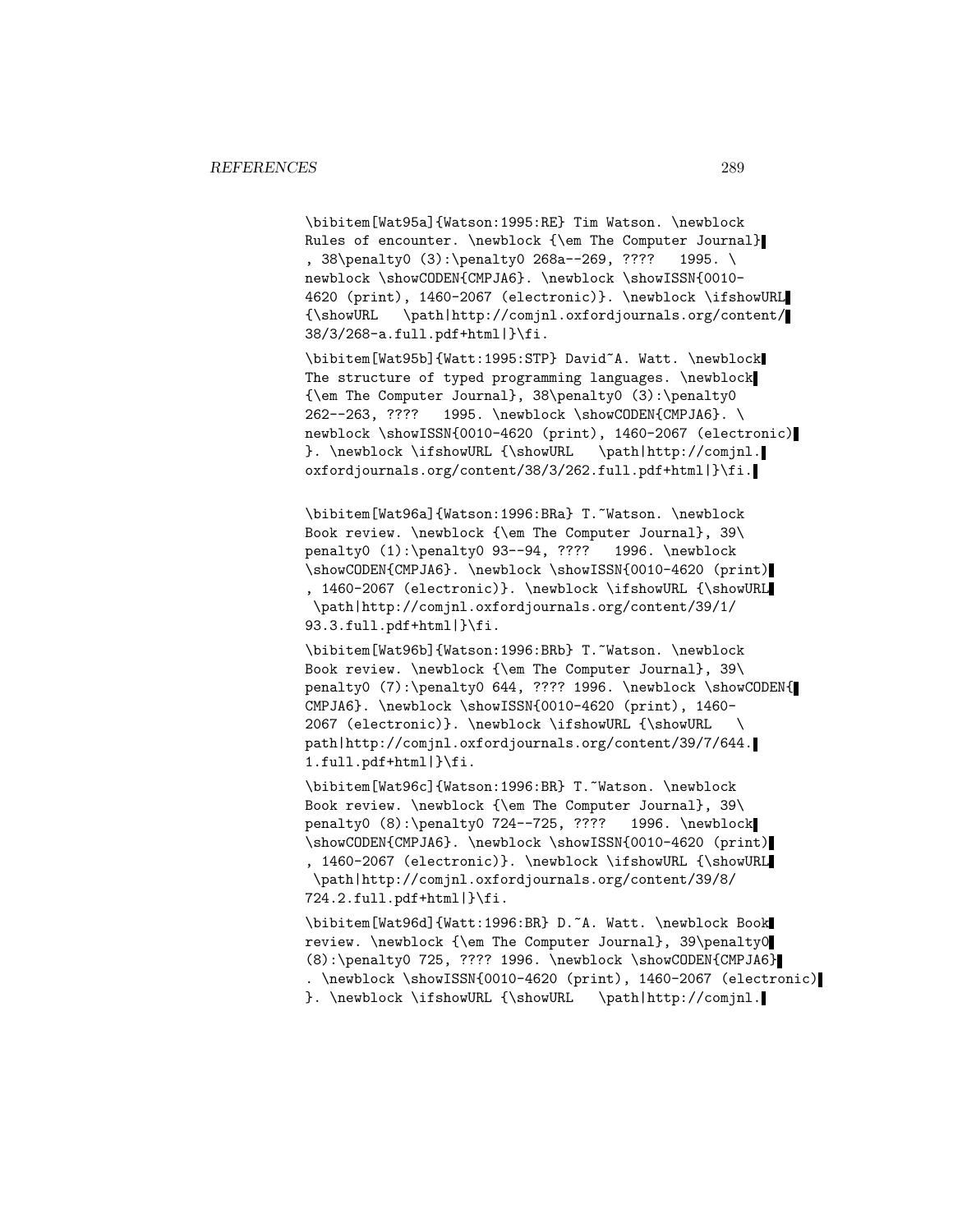oxfordjournals.org/content/39/8/725.full.pdf+html|}\fi.

\bibitem[WB96]{Wellings:1996:PRS} A.~J. Wellings and A. ~Burns. \newblock Programming replicated systems in { Ada 95}. \newblock {\em The Computer Journal}, 39\penalty0 (5):\penalty0 361--373, ???? 1996. \newblock \showCODEN{ CMPJA6}. \newblock \showISSN{0010-4620 (print), 1460- 2067 (electronic)}. \newblock \ifshowURL {\showURL \ path|http://comjnl.oxfordjournals.org/content/39/5/361. full.pdf+html; http://www.oup.co.uk/jnls/list/comjnl/ hdb/Volume\_39/Issue\_05/390361.sgm.abs.html; http:// www3.oup.co.uk/computer\_journal/Volume\_39/Issue\_05/Vol39\_ 05.body.html#AbstractWellings|}\fi.

\bibitem[WB98]{Witter:1998:DLS} Dian~I. Witter and Michael~ W. Berry. \newblock Downdating the latent semantic indexing model for conceptual information retrieval. \newblock {\em The Computer Journal}, 41\penalty0 (8):\penalty0 589--601, ???? 1998. \newblock \showCODEN{CMPJA6}. \ newblock \showISSN{0010-4620 (print), 1460-2067 (electronic) }. \newblock \ifshowURL {\showURL \path|http://comjnl. oxfordjournals.org/content/41/8/589.full.pdf+html; http: //www3.oup.co.uk/computer\_journal/Volume\_41/Issue\_08/ Vol41\_08.body.html#AbstractWitter|}\fi.

\bibitem[WB99]{Ward:1999:RRI} Martin~P. Ward and Keith~ H. Bennett. \newblock Recursion removal\slash introduction by formal transformation: An aid to program development and program comprehension. \newblock {\em The Computer Journal}, 42\penalty0 (8):\penalty0 650--673, ???? 1999. \newblock \showCODEN{CMPJA6}. \newblock \showISSN{0010- 4620 (print), 1460-2067 (electronic)}. \newblock \ifshowURL {\showURL \path|http://comjnl.oxfordjournals.org/content/ 42/8/650.full.pdf+html; http://www3.oup.co.uk/computer\_ journal/hdb/Volume\_42/Issue\_08/420650.sgm.abs.html; http://www3.oup.co.uk/computer\_journal/hdb/Volume\_42/ Issue\_08/pdf/420650.pdf|}\fi.

\bibitem[WBM{\etalchar{+}}94]{Witten:1994:SGM} Ian~H. Witten, Timothy~C. Bell, Alistair Moffat, Craig~G. Nevill-Manning, Tony~C. Smith, and Harold Thimbleby. \newblock Semantic and generative models for lossy text compression. \newblock {\em The Computer Journal}, 37\penalty0 (2) :\penalty0 83--87, ???? 1994. \newblock \showCODEN{ CMPJA6}. \newblock \showISSN{0010-4620 (print), 1460- 2067 (electronic)}. \newblock \ifshowURL {\showURL \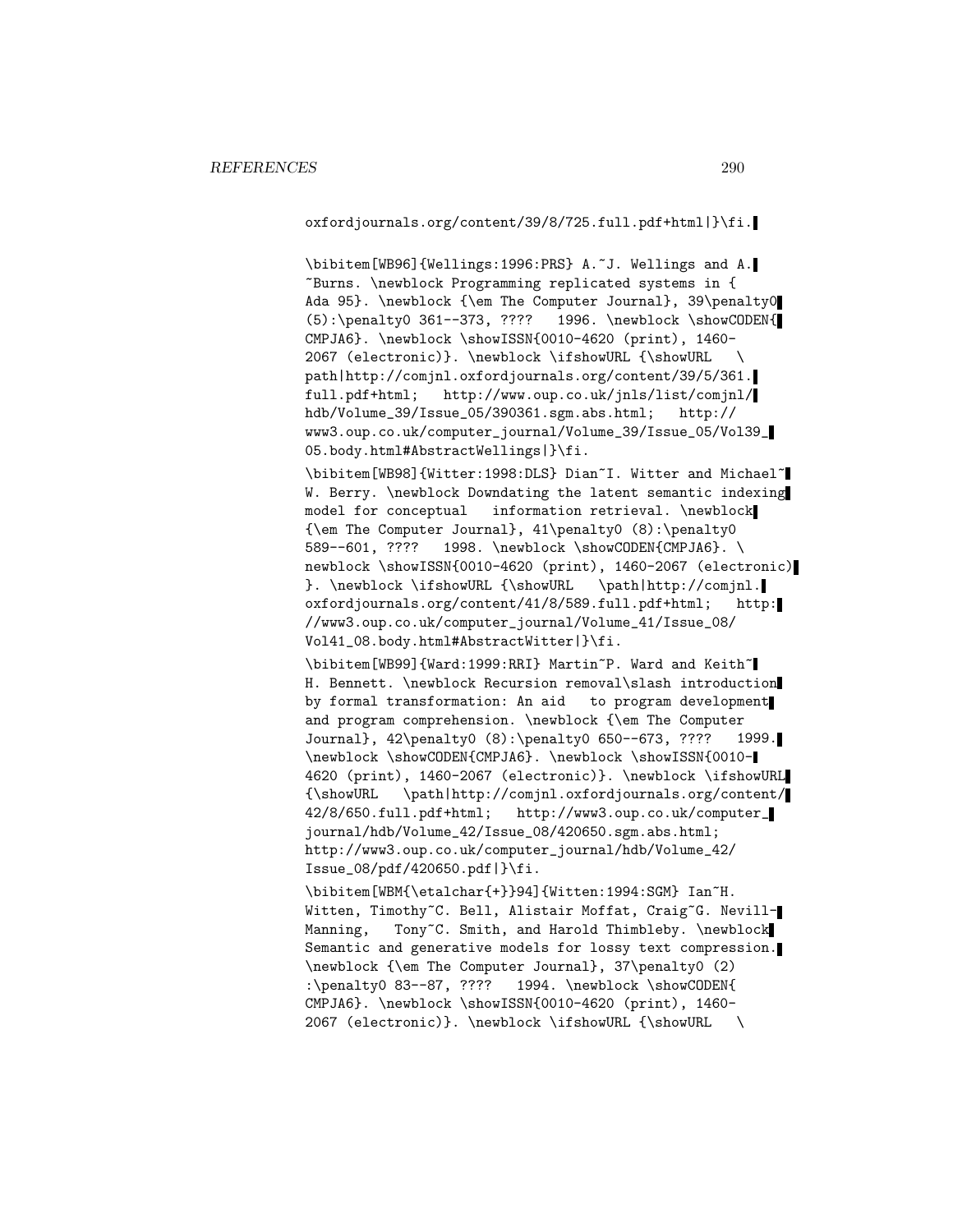path|http://comjnl.oxfordjournals.org/content/37/2/83. full.pdf+html; http://www3.oup.co.uk/computer\_journal/ Volume\_37/Issue\_02/Vol37\_02.body.html#AbstractWitten|} \fi.

\bibitem[WC91]{Wu:1991:SNN} J.-L. Wu and S.-T. Cheng. \newblock Short note: a neural network simulating system. \newblock {\em The Computer Journal}, 34\penalty0 (1) :\penalty0 92--93, February 1991. \newblock \showCODEN{ CMPJA6}. \newblock \showISSN{0010-4620 (print), 1460- 2067 (electronic)}. \newblock \ifshowURL {\showURL \ path|http://comjnl.oxfordjournals.org/content/34/1/92. full.pdf+html; http://www3.oup.co.uk/computer\_journal/ hdb/Volume\_34/Issue\_01/tiff/92.tif; http://www3.oup. co.uk/computer\_journal/hdb/Volume\_34/Issue\_01/tiff/93. tif|}\fi.

\bibitem[WC94]{Wade:1994:DCG} Greg~A. Wade and Jiang-Hsing Chu. \newblock Drawability of complete graphs using a minimal slope set. \newblock {\em The Computer Journal} , 37\penalty0 (2):\penalty0 139--142, ???? 1994. \newblock \showCODEN{CMPJA6}. \newblock \showISSN{0010-4620 (print) , 1460-2067 (electronic)}. \newblock \ifshowURL {\showURL \path|http://comjnl.oxfordjournals.org/content/37/2/ 139.full.pdf+html; http://www3.oup.co.uk/computer\_journal/ Volume\_37/Issue\_02/Vol37\_02.body.html#AbstractWade|}\ fi.

\bibitem[WC98]{Wu:1998:DBG} I-Chen Wu and Loon-Been Chen. \newblock On detection of bounded global predicates. \ newblock {\em The Computer Journal}, 41\penalty0 (4): \penalty0 231--237, ???? 1998. \newblock \showCODEN{ CMPJA6}. \newblock \showISSN{0010-4620 (print), 1460- 2067 (electronic)}. \newblock \ifshowURL {\showURL \ path|http://comjnl.oxfordjournals.org/content/41/4/231. full.pdf+html; http://www3.oup.co.uk/computer\_journal/ Volume\_41/Issue\_04/Vol41\_04.body.html#AbstractWu2|}\fi.

\bibitem[WD96]{Wright:1996:BR} P.~Wright and A.~Dearden. \newblock Book review. \newblock {\em The Computer Journal} , 39\penalty0 (9):\penalty0 815--816, ???? 1996. \newblock \showCODEN{CMPJA6}. \newblock \showISSN{0010-4620 (print) , 1460-2067 (electronic)}. \newblock \ifshowURL {\showURL \path|http://comjnl.oxfordjournals.org/content/39/9/ 815.2.full.pdf+html|}\fi.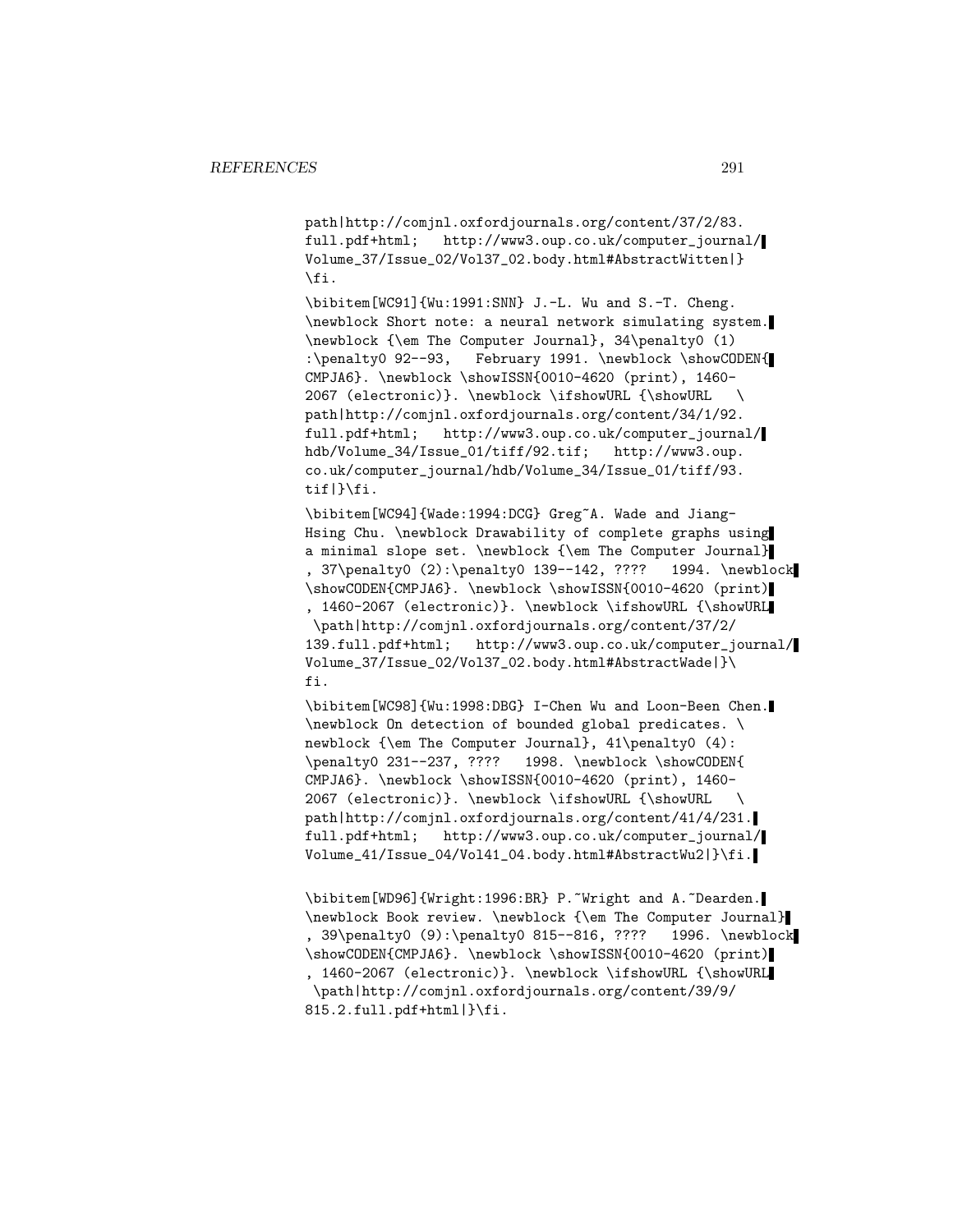\bibitem[WD99a]{Wallace:1999:MML} C.~S. Wallace and D. ~L. Dowe. \newblock Minimum message length and {Kolmogorov} complexity. \newblock {\em The Computer Journal}, 42\ penalty0 (4):\penalty0 270--283, ???? 1999. \newblock \showCODEN{CMPJA6}. \newblock \showISSN{0010-4620 (print) , 1460-2067 (electronic)}. \newblock \ifshowURL {\showURL \path|http://comjnl.oxfordjournals.org/content/42/4/ 270.full.pdf+html; http://www3.oup.co.uk/computer\_journal/<br>hdb/Volume\_42/Issue\_04/420270.sgm.abs.html; http://  $hdb/Volume_42/Issue_04/420270.sgm.abs.html;$ www3.oup.co.uk/computer\_journal/hdb/Volume\_42/Issue\_04/ pdf/420270.pdf|}\fi.

\bibitem[WD99b]{Wallace:1999:RMM} C.~S. Wallace and D. ~L. Dowe. \newblock Refinements of {MDL} and {MML} coding. \newblock {\em The Computer Journal}, 42\penalty0 (4) :\penalty0 330--337, ???? 1999. \newblock \showCODEN{ CMPJA6}. \newblock \showISSN{0010-4620 (print), 1460- 2067 (electronic)}. \newblock \ifshowURL {\showURL \ path|http://comjnl.oxfordjournals.org/content/42/4/330. full.pdf+html; http://www3.oup.co.uk/computer\_journal/ hdb/Volume\_42/Issue\_04/420330.sgm.abs.html; http:// www3.oup.co.uk/computer\_journal/hdb/Volume\_42/Issue\_04/ pdf/420330.pdf|}\fi.

\bibitem[WD99c]{Wallace:1999:R} C.~S. Wallace and D.~ L. Dowe. \newblock Rejoinder. \newblock {\em The Computer Journal}, 42\penalty0 (4):\penalty0 345--347, ???? 1999. \newblock \showCODEN{CMPJA6}. \newblock \showISSN{0010- 4620 (print), 1460-2067 (electronic)}. \newblock \ifshowURL {\showURL \path|http://comjnl.oxfordjournals.org/content/ 42/4/345.full.pdf+html; http://www3.oup.co.uk/computer\_ journal/hdb/Volume\_42/Issue\_04/420345.sgm.abs.html; http://www3.oup.co.uk/computer\_journal/hdb/Volume\_42/ Issue\_04/pdf/420345.pdf|}\fi.

\bibitem[Weg93]{Wegener:1993:SMX} I.~Wegener. \newblock A simple modification of {Xunrang} and {Yuzhang}'s {HEAPSORT} variant improving its complexity significantly. \newblock {\em The Computer Journal}, 36\penalty0 (3):\penalty0 286--288, June 1993. \newblock \showCODEN{CMPJA6}. \ newblock \showISSN{0010-4620 (print), 1460-2067 (electronic) }. \newblock \ifshowURL {\showURL \path|http://comjnl. oxfordjournals.org/content/36/3/286.full.pdf+html; http: //www3.oup.co.uk/computer\_journal/Volume\_36/Issue\_03/ Vol36\_03.body.html#AbstractWegener|}\fi. \newblock See \cite{Xunrang:1990:SNN}.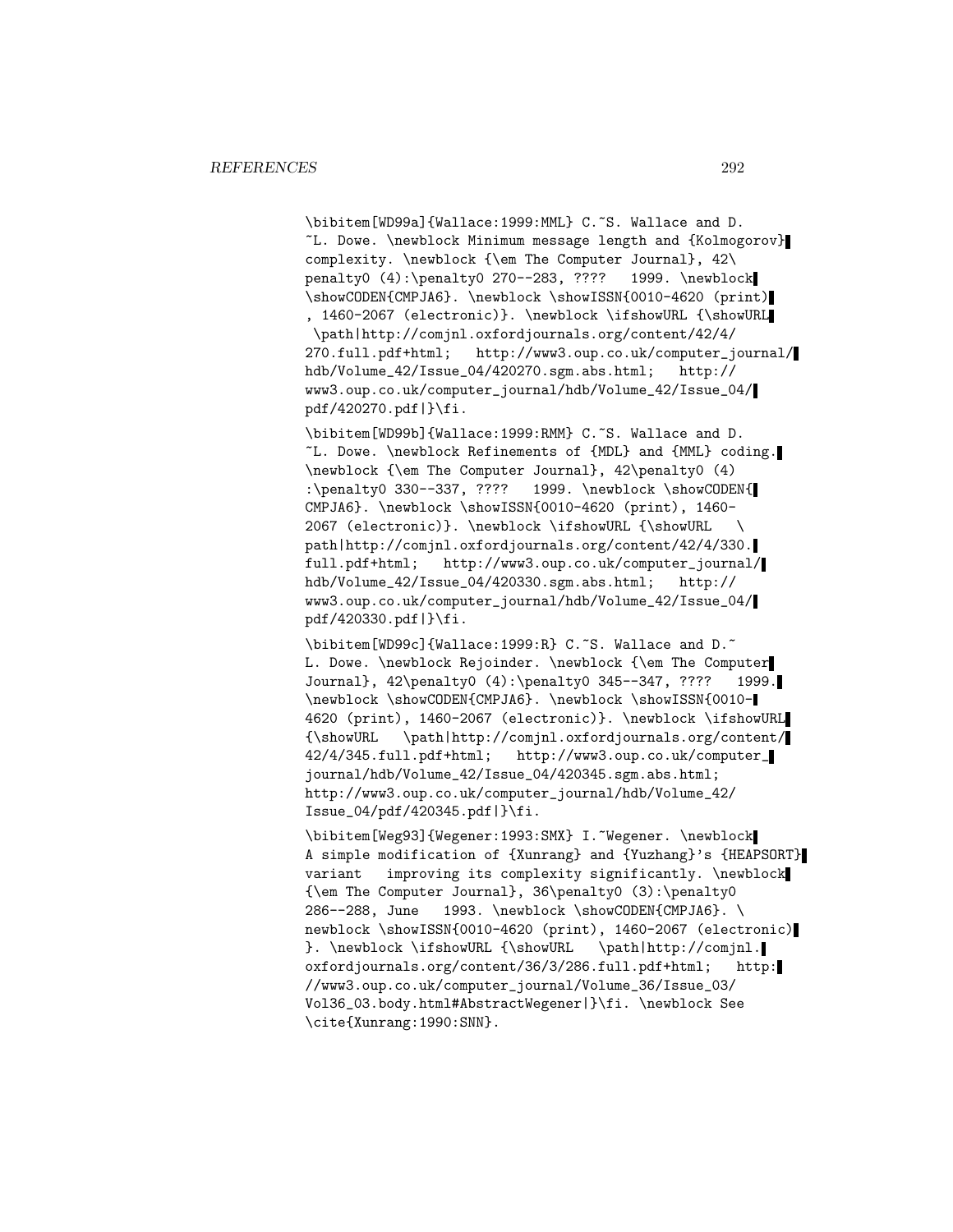\bibitem[Wei91]{Weiss:1991:SNE} M.~A. Weiss. \newblock Short note: Empirical study of the expected running time of {Shellsort}. \newblock {\em The Computer Journal} , 34\penalty0 (1):\penalty0 88--91, February 1991. \ newblock \showCODEN{CMPJA6}. \newblock \showISSN{0010-4620 (print), 1460-2067 (electronic)}. \newblock \ifshowURL {\showURL \path|http://comjnl.oxfordjournals.org/content/ 34/1/88.full.pdf+html; http://www3.oup.co.uk/computer\_ journal/hdb/Volume\_34/Issue\_01/tiff/88.tif; http:// www3.oup.co.uk/computer\_journal/hdb/Volume\_34/Issue\_01/ tiff/89.tif; http://www3.oup.co.uk/computer\_journal/ hdb/Volume\_34/Issue\_01/tiff/90.tif; http://www3.oup. co.uk/computer\_journal/hdb/Volume\_34/Issue\_01/tiff/91. tif|}\fi.

\bibitem[Wei93]{Weiss:1993:FHB} M.~A. Weiss. \newblock On finding the height of a binary search tree. \newblock {\em The Computer Journal}, 36\penalty0 (3):\penalty0 280--281, June 1993. \newblock \showCODEN{CMPJA6}. \ newblock \showISSN{0010-4620 (print), 1460-2067 (electronic) }. \newblock \ifshowURL {\showURL \path|http://comjnl. oxfordjournals.org/content/36/3/280.full.pdf+html; http: //www3.oup.co.uk/computer\_journal/Volume\_36/Issue\_03/ Vol36\_03.body.html#AbstractWeiss|}\fi.

\bibitem[WFD98]{Wu:1998:OFS} Jie Wu, Eduardo~B. Fernandex, and Donglai Dai. \newblock Optimal fault-secure scheduling. \newblock {\em The Computer Journal}, 41\penalty0 (4) :\penalty0 207--222, ???? 1998. \newblock \showCODEN{ CMPJA6}. \newblock \showISSN{0010-4620 (print), 1460- 2067 (electronic)}. \newblock \ifshowURL {\showURL \ path|http://comjnl.oxfordjournals.org/content/41/4/207. full.pdf+html; http://www3.oup.co.uk/computer\_journal/ Volume\_41/Issue\_04/Vol41\_04.body.html#AbstractWu1|}\fi.

\bibitem[WG92]{Wichmann:1992:E} Brian Wichmann and Philip Giles. \newblock Editorial. \newblock {\em The Computer Journal}, 35\penalty0 (1):\penalty0 1--2, February 1992. \newblock \showCODEN{CMPJA6}. \newblock \showISSN{0010- 4620 (print), 1460-2067 (electronic)}. \newblock \ifshowURL {\showURL \path|http://comjnl.oxfordjournals.org/content/  $35/1/1.$ full.pdf+html $|\}$ fi.

\bibitem[Wha90]{Whale:1990:IPS} G.~Whale. \newblock Identification of program similarity in large populations. \newblock {\em The Computer Journal}, 33\penalty0 (2):\penalty0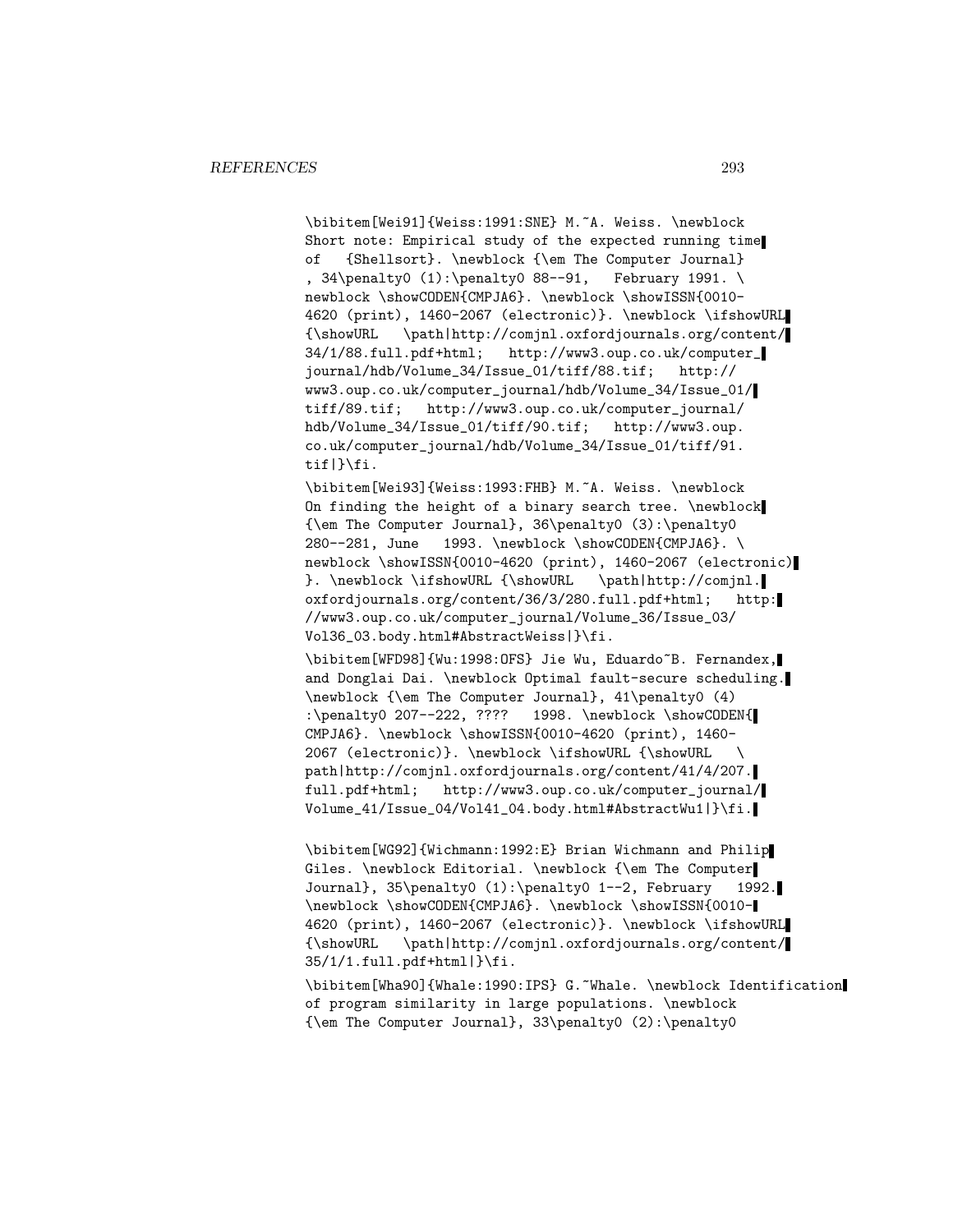140--146, April 1990. \newblock \showCODEN{CMPJA6}. \newblock \showISSN{0010-4620 (print), 1460-2067 (electronic) }. \newblock \ifshowURL {\showURL \path|http://comjnl. oxfordjournals.org/content/33/2/140.full.pdf+html; http: //www3.oup.co.uk/computer\_journal/hdb/Volume\_33/Issue\_ 02/tiff/140.tif; http://www3.oup.co.uk/computer\_journal/ hdb/Volume\_33/Issue\_02/tiff/141.tif; http://www3.oup. co.uk/computer\_journal/hdb/Volume\_33/Issue\_02/tiff/142. tif; http://www3.oup.co.uk/computer\_journal/hdb/Volume\_ 33/Issue\_02/tiff/143.tif; http://www3.oup.co.uk/computer\_ journal/hdb/Volume\_33/Issue\_02/tiff/144.tif; http:/ /www3.oup.co.uk/computer\_journal/hdb/Volume\_33/Issue\_ 02/tiff/145.tif; http://www3.oup.co.uk/computer\_journal/ hdb/Volume\_33/Issue\_02/tiff/146.tif|}\fi.

\bibitem[Wic91]{Wichmann:1991:BR} B.~Wichmann. \newblock Book review. \newblock {\em The Computer Journal}, 34\ penalty0 (5):\penalty0 422, ???? 1991. \newblock \showCODEN{ CMPJA6}. \newblock \showISSN{0010-4620 (print), 1460- 2067 (electronic)}. \newblock \ifshowURL {\showURL \ path|http://comjnl.oxfordjournals.org/content/34/5/422. 2.full.pdf+html|}\fi.

\bibitem[Wic92]{Wichmann:1992:NUF} B.~A. Wichmann. \newblock A note on the use of floating point in critical systems. \newblock {\em The Computer Journal}, 35\penalty0 (1) :\penalty0 41--44, February 1992. \newblock \showCODEN{ CMPJA6}. \newblock \showISSN{0010-4620 (print), 1460- 2067 (electronic)}. \newblock \ifshowURL {\showURL \ path|http://comjnl.oxfordjournals.org/content/35/1/41. full.pdf+html; http://www3.oup.co.uk/computer\_journal/ Volume\_35/Issue\_01/Vol35\_01.body.html#AbstractWichmann|} \fi.

\bibitem[Wic94]{Wichmann:1994:BR} B.~Wichmann. \newblock Book review. \newblock {\em The Computer Journal}, 37\ penalty0 (5):\penalty0 470--471, ???? 1994. \newblock \showCODEN{CMPJA6}. \newblock \showISSN{0010-4620 (print) , 1460-2067 (electronic)}. \newblock \ifshowURL {\showURL \path|http://comjnl.oxfordjournals.org/content/37/5/ 470.2.full.pdf+html|}\fi.

\bibitem[Wie95]{Wieringa:1995:CSD} R.~J. Wieringa. \newblock Combining static and dynamic modelling methods: a comparison of four methods. \newblock {\em The Computer Journal} , 38\penalty0 (1):\penalty0 17--30, ???? 1995. \newblock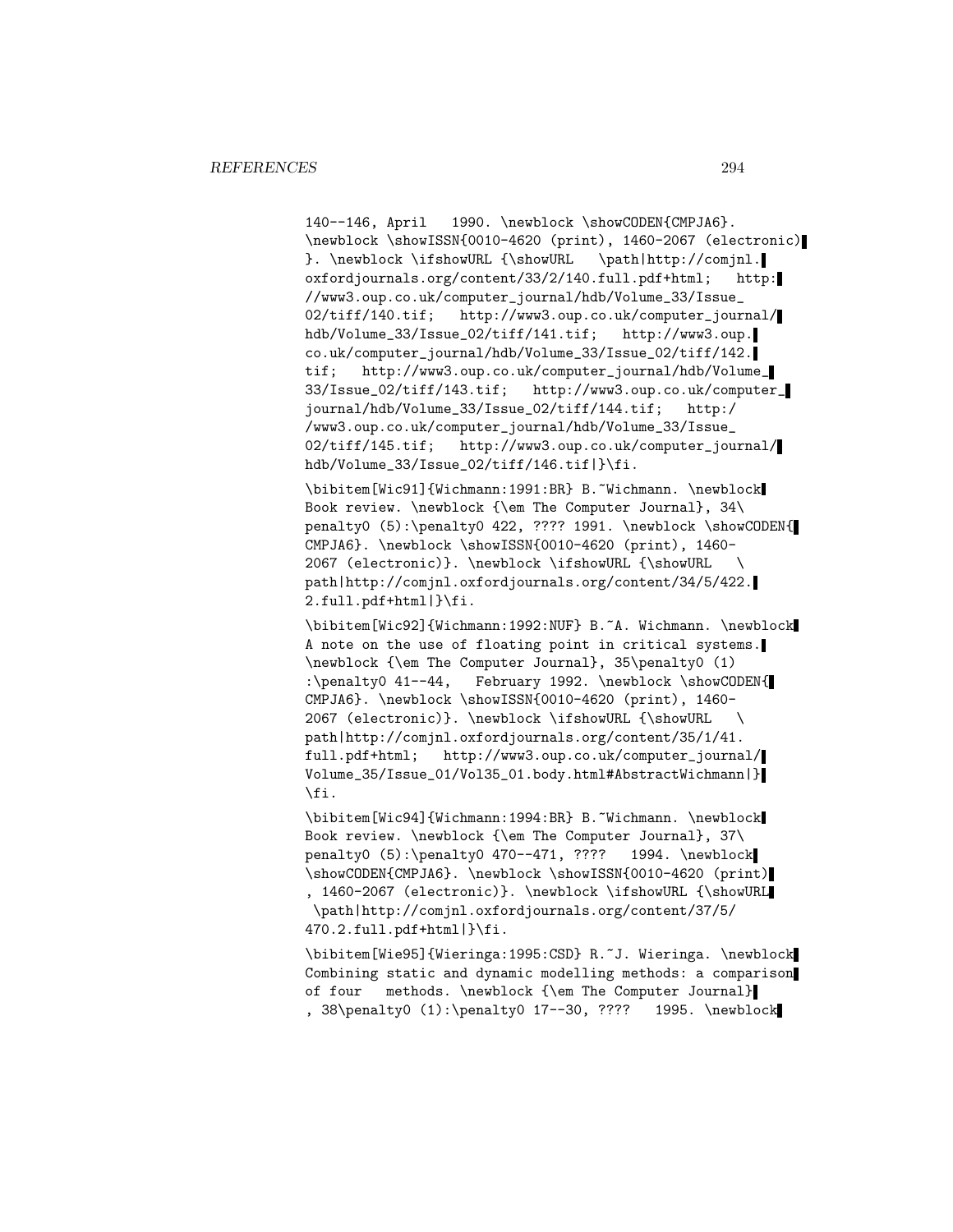\showCODEN{CMPJA6}. \newblock \showISSN{0010-4620 (print) , 1460-2067 (electronic)}. \newblock \ifshowURL {\showURL \path|http://comjnl.oxfordjournals.org/content/38/1/ 17.full.pdf+html; http://www3.oup.co.uk/computer\_journal/ Volume\_38/Issue\_01/Vol38\_01.body.html#AbstractWieringa|} \fi.

\bibitem[Wil90]{Wills:1990:FPS} H.~Wills. \newblock Fundamentals of pricing and scheduling computer services and investment in computer equipment. \newblock {\em The Computer Journal} , 33\penalty0 (3):\penalty0 266--273, June 1990. \newblock \showCODEN{CMPJA6}. \newblock \showISSN{0010-4620 (print) , 1460-2067 (electronic)}. \newblock \ifshowURL {\showURL \path|http://comjnl.oxfordjournals.org/content/33/3/ 266.full.pdf+html; http://www3.oup.co.uk/computer\_journal/ hdb/Volume\_33/Issue\_03/tiff/266.tif; http://www3.oup. co.uk/computer\_journal/hdb/Volume\_33/Issue\_03/tiff/267. tif; http://www3.oup.co.uk/computer\_journal/hdb/Volume\_ 33/Issue\_03/tiff/268.tif; http://www3.oup.co.uk/computer\_ journal/hdb/Volume\_33/Issue\_03/tiff/269.tif; http:/ /www3.oup.co.uk/computer\_journal/hdb/Volume\_33/Issue\_ 03/tiff/270.tif; http://www3.oup.co.uk/computer\_journal/ hdb/Volume\_33/Issue\_03/tiff/271.tif; http://www3.oup. co.uk/computer\_journal/hdb/Volume\_33/Issue\_03/tiff/272. tif; http://www3.oup.co.uk/computer\_journal/hdb/Volume\_ 33/Issue\_03/tiff/273.tif|}\fi.

\bibitem[Wil91a]{Wilkes:1991:EMV} M.~V. Wilkes. \newblock Editorial  $---$  the maturing of  $\{VLSI\}$  --- and its consequences for the computer industry. \newblock {\em The Computer Journal}, 34\penalty0 (3):\penalty0 193--194, June 1991. \newblock \showCODEN{CMPJA6}. \newblock \showISSN{0010- 4620 (print), 1460-2067 (electronic)}. \newblock \ifshowURL {\showURL \path|http://comjnl.oxfordjournals.org/content/ 34/3/193.full.pdf+html; http://www3.oup.co.uk/computer\_ journal/hdb/Volume\_34/Issue\_03/tiff/193.tif; http:/ /www3.oup.co.uk/computer\_journal/hdb/Volume\_34/Issue\_ 03/tiff/194.tif|}\fi.

\bibitem[Wil91b]{Wilkinson:1991:CPO} B.~Wilkinson. \newblock Comparative performance of overlapping connectivity multiprocessor interconnection networks. \newblock {\em The Computer Journal}, 34\penalty0 (3):\penalty0 207--214, June 1991. \newblock \showCODEN{CMPJA6}. \newblock \showISSN{0010- 4620 (print), 1460-2067 (electronic)}. \newblock \ifshowURL {\showURL \path|http://comjnl.oxfordjournals.org/content/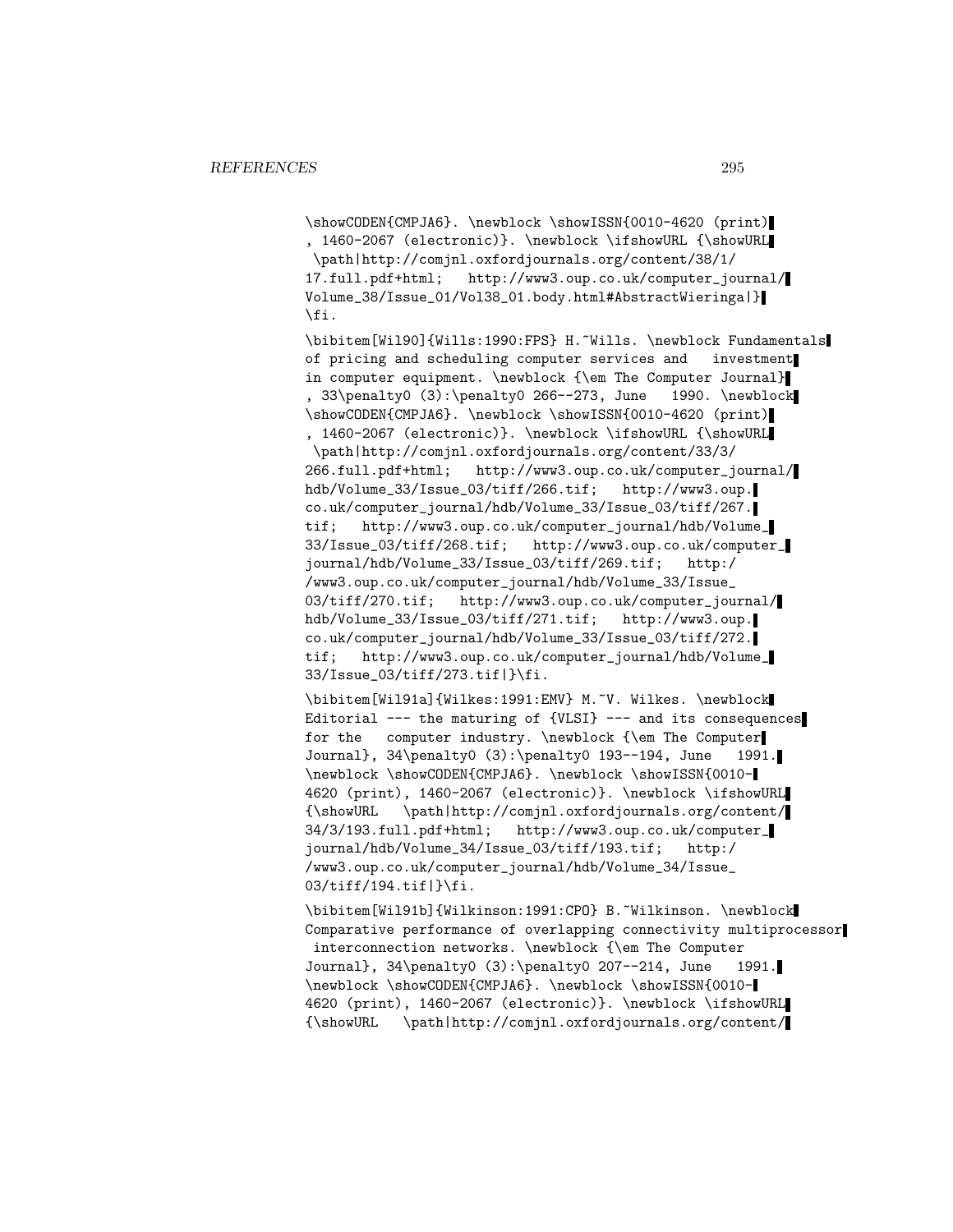34/3/207.full.pdf+html; http://www3.oup.co.uk/computer\_ journal/hdb/Volume\_34/Issue\_03/tiff/207.tif; http:/ /www3.oup.co.uk/computer\_journal/hdb/Volume\_34/Issue\_ 03/tiff/208.tif; http://www3.oup.co.uk/computer\_journal/ hdb/Volume\_34/Issue\_03/tiff/209.tif; http://www3.oup. co.uk/computer\_journal/hdb/Volume\_34/Issue\_03/tiff/210. tif; http://www3.oup.co.uk/computer\_journal/hdb/Volume\_ 34/Issue\_03/tiff/211.tif; http://www3.oup.co.uk/computer\_ journal/hdb/Volume\_34/Issue\_03/tiff/212.tif; http:/ /www3.oup.co.uk/computer\_journal/hdb/Volume\_34/Issue\_ 03/tiff/213.tif; http://www3.oup.co.uk/computer\_journal/ hdb/Volume\_34/Issue\_03/tiff/214.tif|}\fi.

\bibitem[Wil95]{Wilson:1995:SVH} R.~Wilson. \newblock Spatial vision in humans and robots. \newblock {\em The Computer Journal}, 38\penalty0 (1):\penalty0 84, ???? 1995. \newblock \showCODEN{CMPJA6}. \newblock \showISSN{ 0010-4620 (print), 1460-2067 (electronic)}. \newblock \ifshowURL {\showURL \path|http://comjnl.oxfordjournals. org/content/38/1/84.full.pdf+html|}\fi.

\bibitem[Wil96a]{Willett:1996:BR} P.~Willett. \newblock Book review. \newblock {\em The Computer Journal}, 39\ penalty0 (3):\penalty0 253, ???? 1996. \newblock \showCODEN{ CMPJA6}. \newblock \showISSN{0010-4620 (print), 1460- 2067 (electronic)}. \newblock \ifshowURL {\showURL \ path|http://comjnl.oxfordjournals.org/content/39/3/253. 1.full.pdf+html|}\fi.

\bibitem[Wil96b]{Williams:1996:BR} M.~R. Williams. \newblock Book review. \newblock {\em The Computer Journal}, 39\ penalty0 (10):\penalty0 890--891, ???? 1996. \newblock \showCODEN{CMPJA6}. \newblock \showISSN{0010-4620 (print) , 1460-2067 (electronic)}. \newblock \ifshowURL {\showURL \path|http://comjnl.oxfordjournals.org/content/39/10/ 890.full.pdf+html|}\fi.

\bibitem[Wis90]{Wiseman:1990:BR} N.~E. Wiseman. \newblock Book review. \newblock {\em The Computer Journal}, 33\ penalty0 (5):\penalty0 436, ???? 1990. \newblock \showCODEN{ CMPJA6}. \newblock \showISSN{0010-4620 (print), 1460- 2067 (electronic)}. \newblock \ifshowURL {\showURL path|http://comjnl.oxfordjournals.org/content/33/5/436. full.pdf+html|}\fi.

\bibitem[WJW95]{Wang:1995:PAC} Hu~Jun Wang, Yuan-Da Jiang, and Hui-Zhong Wu. \newblock Performance analysis of cluster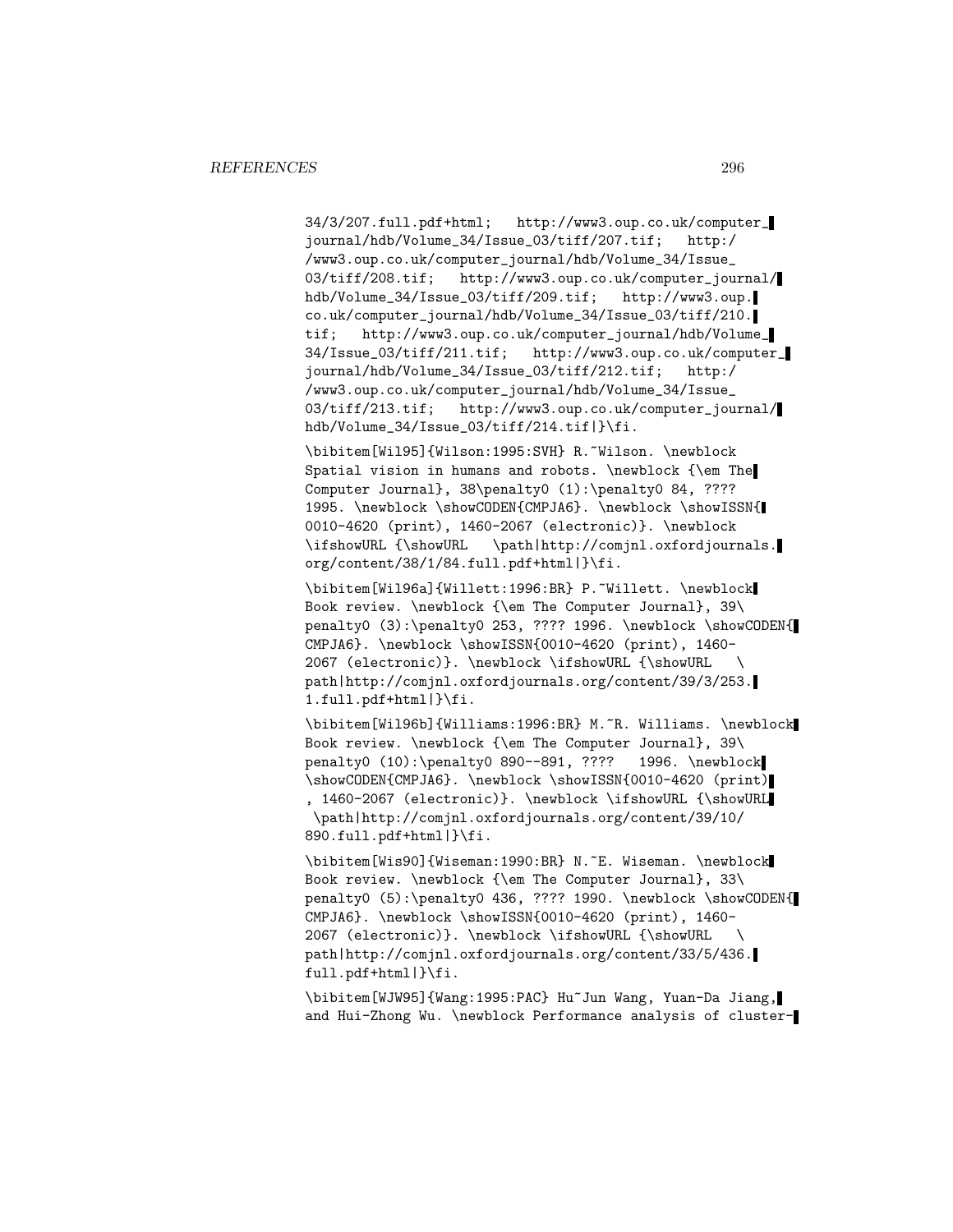based {PPMB} multiprocessor systems. \newblock {\em The Computer Journal}, 38\penalty0 (5):\penalty0 355--364, ???? 1995. \newblock \showCODEN{CMPJA6}. \newblock \ showISSN{0010-4620 (print), 1460-2067 (electronic)}. \ newblock \ifshowURL {\showURL \path|http://comjnl.oxfordjournals. org/content/38/5/355.full.pdf+html; http://www3.oup. co.uk/computer\_journal/Volume\_38/Issue\_05/Vol38\_05.body. html#AbstractWang|}\fi.

\bibitem[WL96]{Wang:1996:BAC} Hu-Jun Wang and Jian Li. \newblock Bandwidth analysis for {A} class of bus-based systems. \newblock {\em The Computer Journal}, 39\penalty0 (4):\penalty0 346--352, ???? 1996. \newblock \showCODEN{ CMPJA6}. \newblock \showISSN{0010-4620 (print), 1460- 2067 (electronic)}. \newblock \ifshowURL {\showURL \ path|http://comjnl.oxfordjournals.org/content/39/4/346. full.pdf+html; http://www.oup.co.uk/jnls/list/comjnl/ hdb/Volume\_39/Issue\_04/390346.sgm.abs.html; http:// www3.oup.co.uk/computer\_journal/Volume\_39/Issue\_04/Vol39\_ 04.body.html#AbstractWang|}\fi.

\bibitem[WM95]{Wilson:1995:IAC} Stephen~P. Wilson and John~A. McDermid. \newblock Integrated analysis of complex safety critical systems. \newblock {\em The Computer Journal} , 38\penalty0 (10):\penalty0 765--776, ???? 1995. \ newblock \showCODEN{CMPJA6}. \newblock \showISSN{0010-4620 (print), 1460-2067 (electronic)}. \newblock \ifshowURL {\showURL \path|http://comjnl.oxfordjournals.org/content/ 38/10/765.full.pdf+html; http://www3.oup.co.uk/computer\_ journal/Volume\_38/Issue\_10/Vol38\_10.body.html#AbstractWilson|} \fi.

\bibitem[Wol90]{Wolff:1990:SPS} J.~G. Wolff. \newblock Simplicity and power --- some unifying ideas in computing. \newblock {\em The Computer Journal}, 33\penalty0 (6) :\penalty0 518--534, December 1990. \newblock \showCODEN{ CMPJA6}. \newblock \showISSN{0010-4620 (print), 1460- 2067 (electronic)}. \newblock \ifshowURL {\showURL \ path|http://comjnl.oxfordjournals.org/content/33/6/518. full.pdf+html; http://www3.oup.co.uk/computer\_journal/ hdb/Volume\_33/Issue\_06/tiff/518.tif; http://www3.oup. co.uk/computer\_journal/hdb/Volume\_33/Issue\_06/tiff/519. tif; http://www3.oup.co.uk/computer\_journal/hdb/Volume\_ 33/Issue\_06/tiff/520.tif; http://www3.oup.co.uk/computer\_ journal/hdb/Volume\_33/Issue\_06/tiff/521.tif; http:/ /www3.oup.co.uk/computer\_journal/hdb/Volume\_33/Issue\_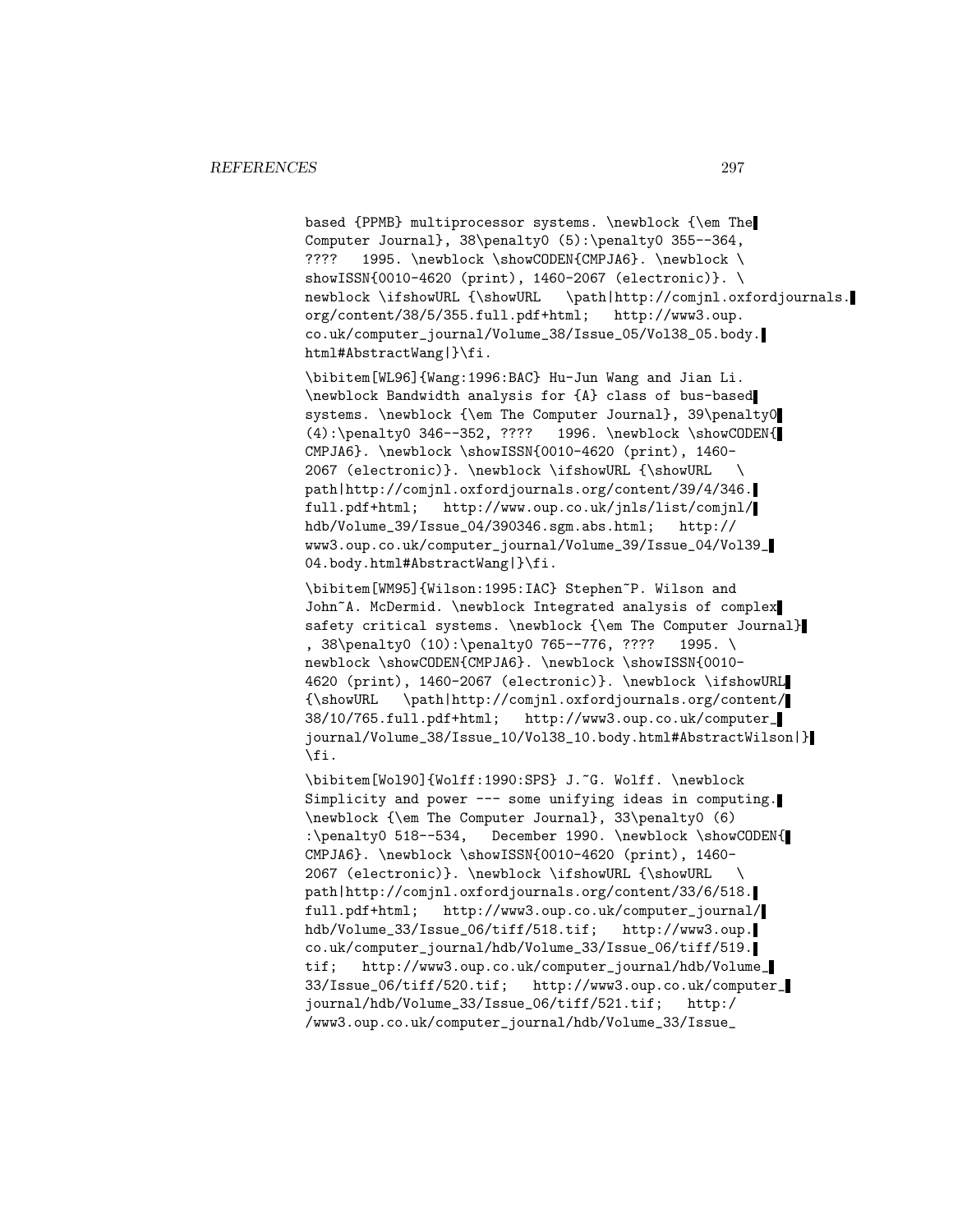06/tiff/522.tif; http://www3.oup.co.uk/computer\_journal/ hdb/Volume\_33/Issue\_06/tiff/523.tif; http://www3.oup. co.uk/computer\_journal/hdb/Volume\_33/Issue\_06/tiff/524. tif; http://www3.oup.co.uk/computer\_journal/hdb/Volume\_ 33/Issue\_06/tiff/525.tif; http://www3.oup.co.uk/computer\_ journal/hdb/Volume\_33/Issue\_06/tiff/526.tif; http:/ /www3.oup.co.uk/computer\_journal/hdb/Volume\_33/Issue\_ 06/tiff/527.tif; http://www3.oup.co.uk/computer\_journal/ hdb/Volume\_33/Issue\_06/tiff/528.tif; http://www3.oup. co.uk/computer\_journal/hdb/Volume\_33/Issue\_06/tiff/529. t.

\bibitem[Wol94]{Wolff:1994:DAO} Gerry Wolff. \newblock Data abstraction, the object-oriented approach using { C}++. \newblock {\em The Computer Journal}, 37\penalty0 (6):\penalty0 544, ???? 1994. \newblock \showCODEN{CMPJA6} . \newblock \showISSN{0010-4620 (print), 1460-2067 (electronic) }. \newblock \ifshowURL {\showURL \path|http://comjnl. oxfordjournals.org/content/37/6/544.full.pdf+html|}\fi.

\bibitem[Wol95]{Wolff:1995:WSR} J.~Gerard Wolff. \newblock 'what is sp?': a reply. \newblock {\em The Computer Journal} , 38\penalty0 (3):\penalty0 253--256, ???? 1995. \newblock \showCODEN{CMPJA6}. \newblock \showISSN{0010-4620 (print) , 1460-2067 (electronic)}. \newblock \ifshowURL {\showURL \path|http://comjnl.oxfordjournals.org/content/38/3/ 253.full.pdf+html|}\fi.

\bibitem[Won99]{Wong:1999:SLS} W.~F. Wong. \newblock Source level static branch prediction. \newblock {\em The Computer Journal}, 42\penalty0 (2):\penalty0 142--149, ???? 1999. \newblock \showCODEN{CMPJA6}. \newblock \showISSN{0010- 4620 (print), 1460-2067 (electronic)}. \newblock \ifshowURL {\showURL \path|http://comjnl.oxfordjournals.org/content/ 42/2/142.full.pdf+html; http://www3.oup.co.uk/computer\_ journal/hdb/Volume\_42/Issue\_02/420142.sgm.abs.html; http://www3.oup.co.uk/computer\_journal/hdb/Volume\_42/ Issue\_02/pdf/420142.pdf|}\fi.

\bibitem[Woo92]{Woodcock:1992:RAR} J.~C.~P. Woodcock. \newblock The rudiments of algorithm refinement. \newblock {\em The Computer Journal}, 35\penalty0 (5):\penalty0 441--450, October 1992. \newblock \showCODEN{CMPJA6} . \newblock \showISSN{0010-4620 (print), 1460-2067 (electronic) }. \newblock \ifshowURL {\showURL \path|http://comjnl. oxfordjournals.org/content/35/5/441.full.pdf+html; http: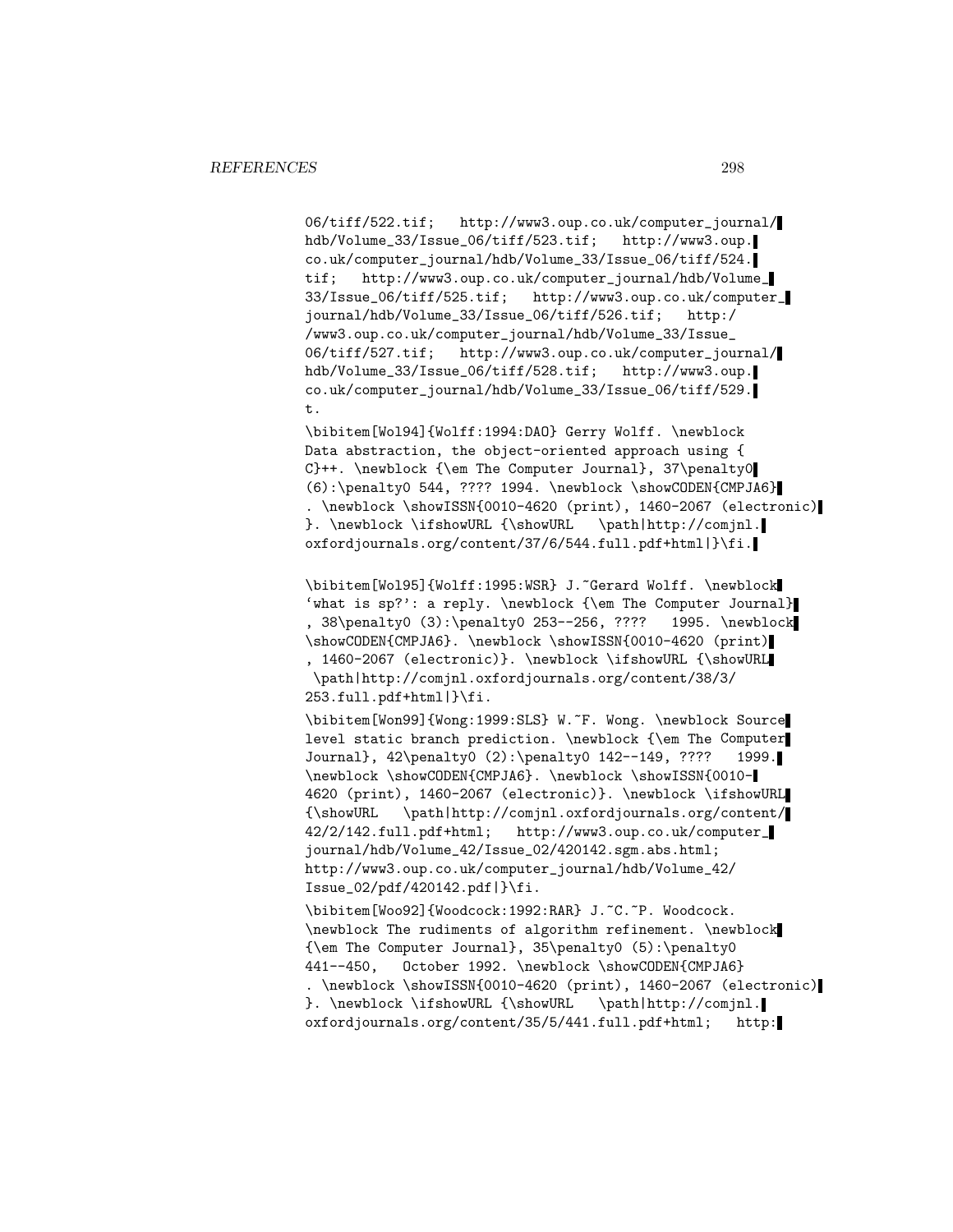//www3.oup.co.uk/computer\_journal/Volume\_35/Issue\_05/ Vol35\_05.body.html#AbstractWoodcock|}\fi. \newblock See \cite{Cooke:1992:EFMa}.

\bibitem[Woo93]{Woodman:1993:BR} M.~Woodman. \newblock Book review. \newblock {\em The Computer Journal}, 36\ penalty0 (6):\penalty0 599, ???? 1993. \newblock \showCODEN{ CMPJA6}. \newblock \showISSN{0010-4620 (print), 1460- 2067 (electronic)}. \newblock \ifshowURL {\showURL \ path|http://comjnl.oxfordjournals.org/content/36/6/599. 1.full.pdf+html|}\fi.

\bibitem[Wor94]{Worboys:1994:UMS} Michael~F. Worboys. \newblock A unified model for spatial and temporal information. \newblock {\em The Computer Journal}, 37\penalty0 (1) :\penalty0 26--34, ???? 1994. \newblock \showCODEN{ CMPJA6}. \newblock \showISSN{0010-4620 (print), 1460- 2067 (electronic)}. \newblock \ifshowURL {\showURL \ path|http://comjnl.oxfordjournals.org/content/37/1/26. full.pdf+html; http://www3.oup.co.uk/computer\_journal/ Volume\_37/Issue\_01/Vol37\_01.body.html#AbstractWorboys|} \fi.

\bibitem[WTW91]{Wicovsky:1991:SNI} K.~Wicovsky, P.~F. Thanisch, and M.~H. Williams. \newblock Short notes: Improved recursion handling through integrity constraints. \ newblock {\em The Computer Journal}, 34\penalty0 (3): \penalty0 282--285, June 1991. \newblock \showCODEN{ CMPJA6}. \newblock \showISSN{0010-4620 (print), 1460- 2067 (electronic)}. \newblock \ifshowURL {\showURL \ path|http://comjnl.oxfordjournals.org/content/34/3/282. full.pdf+html; http://www3.oup.co.uk/computer\_journal/ hdb/Volume\_34/Issue\_03/tiff/282.tif; http://www3.oup. co.uk/computer\_journal/hdb/Volume\_34/Issue\_03/tiff/283. tif; http://www3.oup.co.uk/computer\_journal/hdb/Volume\_ 34/Issue\_03/tiff/284.tif; http://www3.oup.co.uk/computer\_ journal/hdb/Volume\_34/Issue\_03/tiff/285.tif|}\fi. \bibitem[Wu96]{Wu:1996:BDR} Xindong Wu. \newblock A { Bayesian} discretizer for real-valued attributes. \newblock {\em The Computer Journal}, 39\penalty0 (8):\penalty0 688--691, ???? 1996. \newblock \showCODEN{CMPJA6}. \ newblock \showISSN{0010-4620 (print), 1460-2067 (electronic) }. \newblock \ifshowURL {\showURL \path|http://comjnl. oxfordjournals.org/content/39/8/688.full.pdf+html; http: //www.oup.co.uk/jnls/list/comjnl/hdb/Volume\_39/Issue\_ 08/390688.sgm.abs.html; http://www3.oup.co.uk/computer\_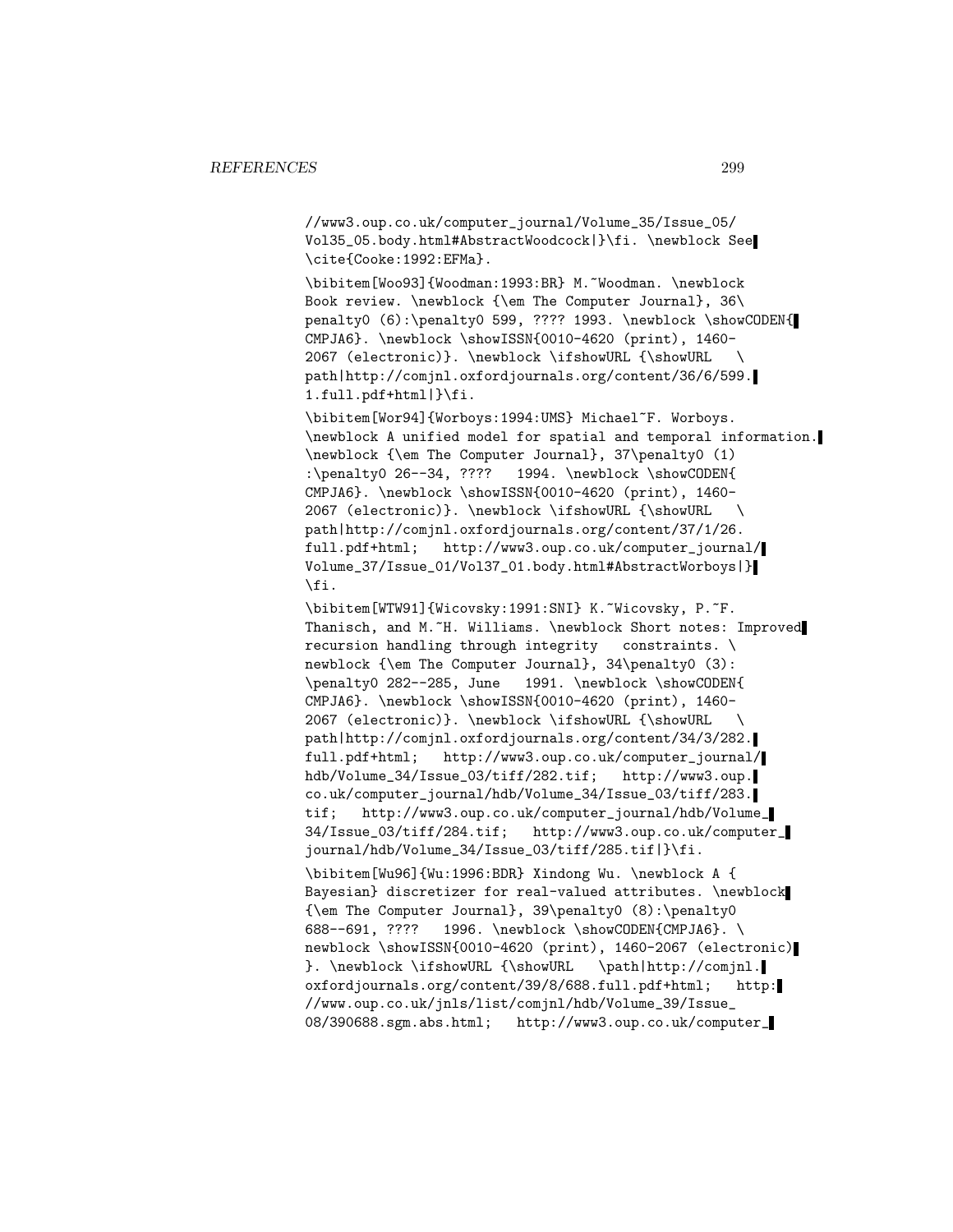journal/Volume\_39/Issue\_08/Vol39\_08.body.html#AbstractWu|} \fi.

\bibitem[Wu97]{Wu:1997:HIN} X.~Wu. \newblock Hybrid interpretation of 'no match' and 'multiple match' in induction. \newblock {\em The Computer Journal}, 40\penalty0 (1):\penalty0 50--57, ???? 1997. \newblock \showCODEN{CMPJA6}. \newblock \showISSN{0010-4620 (print), 1460-2067 (electronic)}. \newblock \ifshowURL {\showURL \path|http://comjnl. oxfordjournals.org/content/40/1/50.full.pdf+html; http: //www.oup.co.uk/computer\_journal/Volume\_40/Issue\_01/Vol40\_ 01.body.html#AbstractWu; http://www3.oup.co.uk/computer\_ journal/Volume\_40/Issue\_01/Vol40\_01.body.html#AbstractWu|} \fi.

\bibitem[WWK{\etalchar{+}}90]{Waugh:1990:DSE} K.~G. Waugh, M.~H. Williams, Q.~Kong, S.~Salvini, and G.~Chen. \newblock Designing {SQUIRREL}: an extended {SQL} for a deductive database system. \newblock {\em The Computer Journal} , 33\penalty0 (6):\penalty0 535--546, December 1990. \newblock \showCODEN{CMPJA6}. \newblock \showISSN{0010- 4620 (print), 1460-2067 (electronic)}. \newblock \ifshowURL {\showURL \path|http://comjnl.oxfordjournals.org/content/ 33/6/535.full.pdf+html; http://www3.oup.co.uk/computer\_ journal/hdb/Volume\_33/Issue\_06/tiff/535.tif; http:/ /www3.oup.co.uk/computer\_journal/hdb/Volume\_33/Issue\_ 06/tiff/536.tif; http://www3.oup.co.uk/computer\_journal/ hdb/Volume\_33/Issue\_06/tiff/537.tif; http://www3.oup. co.uk/computer\_journal/hdb/Volume\_33/Issue\_06/tiff/538. tif; http://www3.oup.co.uk/computer\_journal/hdb/Volume\_ 33/Issue\_06/tiff/539.tif; http://www3.oup.co.uk/computer\_ journal/hdb/Volume\_33/Issue\_06/tiff/540.tif; http:/ /www3.oup.co.uk/computer\_journal/hdb/Volume\_33/Issue\_ 06/tiff/541.tif; http://www3.oup.co.uk/computer\_journal/ hdb/Volume\_33/Issue\_06/tiff/542.tif; http://www3.oup. co.uk/computer\_journal/hdb/Volume\_33/Issue\_06/tiff/543. tif; http://www3.oup.co.uk/computer\_journal/hdb/Volume\_ 33/Issue\_06/tiff/544.tif; http://www3.oup.co.uk/computer\_ journal/hdb/Volume\_33/Issue\_06/tiff/545.tif; http:/ /www3.oup.co.uk/computer\_journal/hdb/Volume\_33/Issue\_ 06/tiff/546.t.

\bibitem[WWN91]{Wang:1991:SGM} C.~J. Wang, C.~H. Wu, and V. "P. Nelson. \newblock A study of the generalized multiple bus-connected parallel computer. \newblock {\em The Computer Journal}, 34\penalty0 (6):\penalty0 A089--A094, December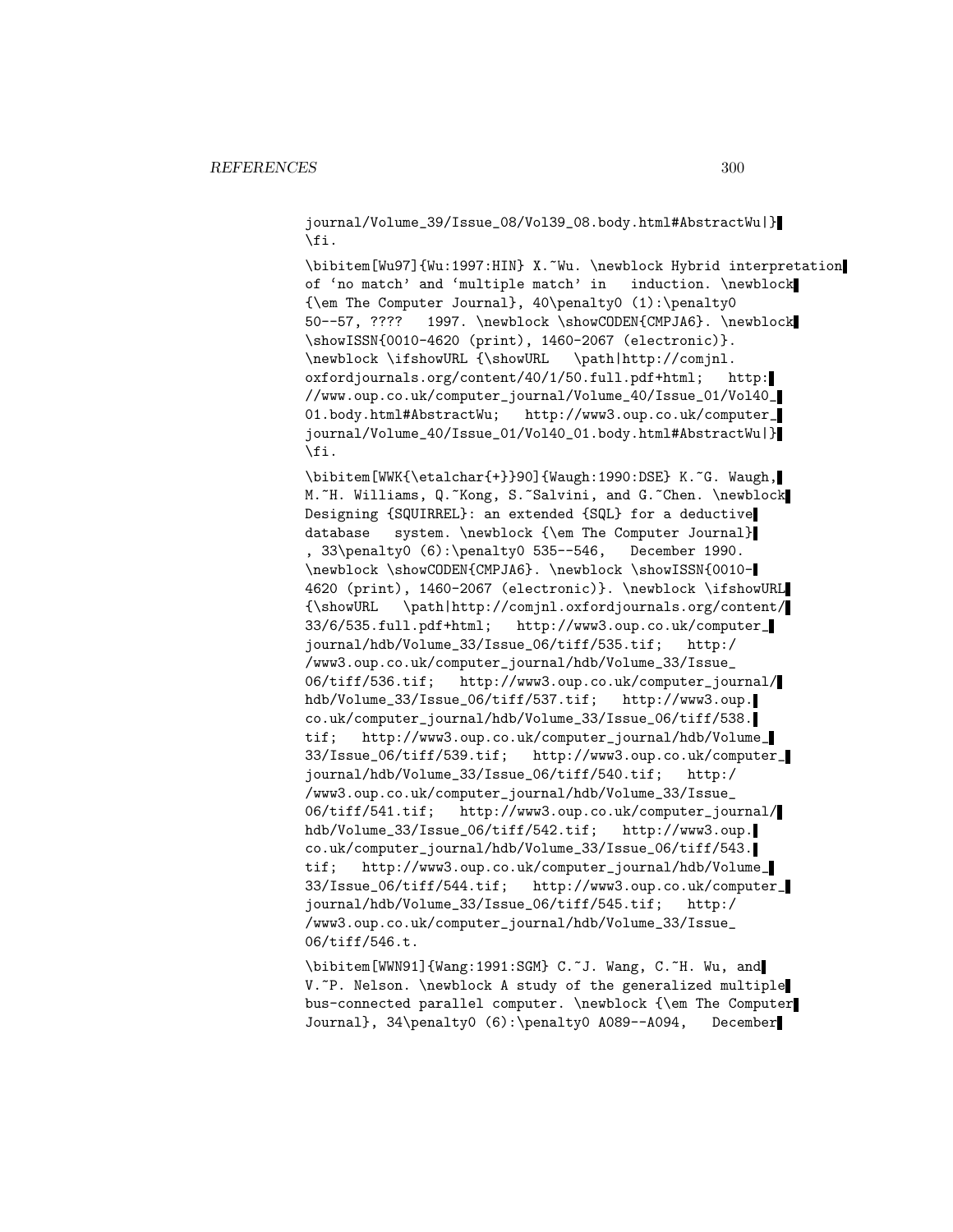1991. \newblock \showCODEN{CMPJA6}. \newblock \showISSN{ 0010-4620 (print), 1460-2067 (electronic)}.

\bibitem[WZ99]{Williams:1999:CIF} Hugh~E. Williams and Justin Zobel. \newblock Compressing integers for fast file access. \newblock {\em The Computer Journal}, 42\ penalty0 (3):\penalty0 193--201, ???? 1999. \newblock \showCODEN{CMPJA6}. \newblock \showISSN{0010-4620 (print) , 1460-2067 (electronic)}. \newblock \ifshowURL {\showURL \path|http://comjnl.oxfordjournals.org/content/42/3/ 193.full.pdf+html; http://www3.oup.co.uk/computer\_journal/ hdb/Volume\_42/Issue\_03/420193.sgm.abs.html; http:// www3.oup.co.uk/computer\_journal/hdb/Volume\_42/Issue\_03/ pdf/420193.pdf|}\fi.

\bibitem[XTU97]{Xiang:1997:GOE} L.~Xiang, C.~Tang, and K.~Ushijima. \newblock Grammar-oriented enumeration of binary trees. \newblock {\em The Computer Journal}, 40\ penalty0 (5):\penalty0 278--291, ???? 1997. \newblock \showCODEN{CMPJA6}. \newblock \showISSN{0010-4620 (print) , 1460-2067 (electronic)}. \newblock \ifshowURL {\showURL \path|http://comjnl.oxfordjournals.org/content/40/5/ 278.full.pdf+html; http://www.oup.co.uk/computer\_journal/ Volume\_40/Issue\_05/Vol40\_05.body.html#AbstractXiang; http://www3.oup.co.uk/computer\_journal/Volume\_40/Issue\_ 05/Vol40\_05.body.html#AbstractXiang|}\fi.

\bibitem[XY90]{Xunrang:1990:SNN} G.~Xunrang and Z.~Yuzhang. \newblock Short note: a new {HEAPSORT} algorithm and the analysis of its complexity. \newblock {\em The Computer Journal}, 33\penalty0 (3):\penalty0 281--282, June 1990. \newblock \showCODEN{CMPJA6}. \newblock \showISSN{0010- 4620 (print), 1460-2067 (electronic)}. \newblock \ifshowURL {\showURL \path|http://comjnl.oxfordjournals.org/content/ 33/3/281.full.pdf+html; http://www3.oup.co.uk/computer\_ journal/hdb/Volume\_33/Issue\_03/tiff/281.tif; http:/ /www3.oup.co.uk/computer\_journal/hdb/Volume\_33/Issue\_ 03/tiff/282.tif|}\fi. \newblock See modification \cite{ Wegener:1993:SMX}.

\bibitem[YAB92]{Yannakoudakis:1992:CNL} E.~J. Yannakoudakis and H.~A. Attar-Bashi. \newblock Constructing natural language sentences from database tuples. \newblock {\ em The Computer Journal}, 35\penalty0 (5):\penalty0 A445--??, October 1992. \newblock \showCODEN{CMPJA6}. \newblock \showISSN{0010-4620 (print), 1460-2067 (electronic)}.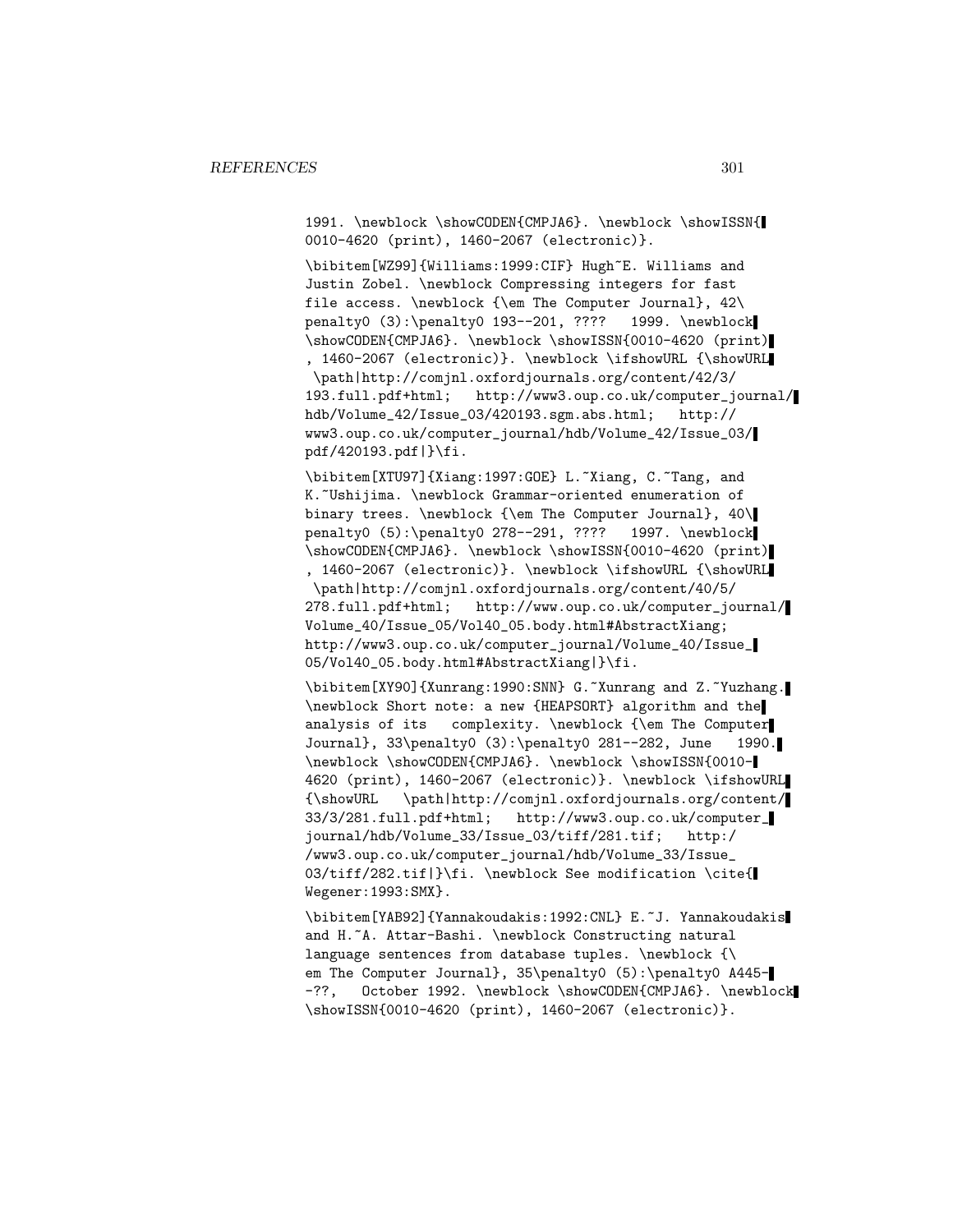\newblock \ifshowURL {\showURL \path|http://www3.oup. co.uk/computer\_journal/Volume\_35/Issue\_05/35000A445.sgm. abs.html; http://www3.oup.co.uk/computer\_journal/Volume\_ 35/Issue\_05/tiff/A445.tif|}\fi.

\bibitem[YCC92]{Yang:1992:MSF} J.~S.~H. Yang, Y.~H. Chin, and C.~G. Chung. \newblock Many-sorted first-order logic database language. \newblock {\em The Computer Journal} , 35\penalty0 (2):\penalty0 129--137, April 1992. \ newblock \showCODEN{CMPJA6}. \newblock \showISSN{0010-4620 (print), 1460-2067 (electronic)}. \newblock \ifshowURL {\showURL \path|http://comjnl.oxfordjournals.org/content/ 35/2/129.full.pdf+html; http://www3.oup.co.uk/computer\_ journal/Volume\_35/Issue\_02/Vol35\_02.body.html#AbstractYang|} \fi.

\bibitem[YG93]{Yau:1993:PLD} S.~S. Yau and J.~V. Gore. \newblock Paradigm lost: discovering the intersection of assertion-guided program construction and constraintdriven re-evaluation. \newblock {\em The Computer Journal} , 36\penalty0 (2):\penalty0 137--142, April 1993. \ newblock \showCODEN{CMPJA6}. \newblock \showISSN{0010-4620 (print), 1460-2067 (electronic)}. \newblock \ifshowURL {\showURL \path|http://comjnl.oxfordjournals.org/content/ 36/2/137.full.pdf+html; http://www3.oup.co.uk/computer\_ journal/Volume\_36/Issue\_02/Vol36\_02.body.html#AbstractYau|} \fi.

\bibitem[YJ91]{Yue:1991:ESF} K-B. Yue and R.~T. Jacob. \newblock An efficient starvation-free semaphore solution for the graphical mutual exclusion problem. \newblock {\em The Computer Journal}, 34\penalty0 (4):\penalty0 345--349, August 1991. \newblock \showCODEN{CMPJA6} . \newblock \showISSN{0010-4620 (print), 1460-2067 (electronic) }. \newblock \ifshowURL {\showURL \path|http://comjnl. oxfordjournals.org/content/34/4/345.full.pdf+html; http: //www3.oup.co.uk/computer\_journal/hdb/Volume\_34/Issue\_ 04/tiff/345.tif; http://www3.oup.co.uk/computer\_journal/ hdb/Volume\_34/Issue\_04/tiff/346.tif; http://www3.oup. co.uk/computer\_journal/hdb/Volume\_34/Issue\_04/tiff/347. tif; http://www3.oup.co.uk/computer\_journal/hdb/Volume\_ 34/Issue\_04/tiff/348.tif; http://www3.oup.co.uk/computer\_ journal/hdb/Volume\_34/Issue\_04/tiff/349.tif|}\fi. \bibitem[YJ94]{Yue:1994:OAR} Kwok-Bun Yue and R.~T. Jacob. \newblock An optimal algorithm for reducing edge-solvable mutual exclusion graphs. \newblock {\em The Computer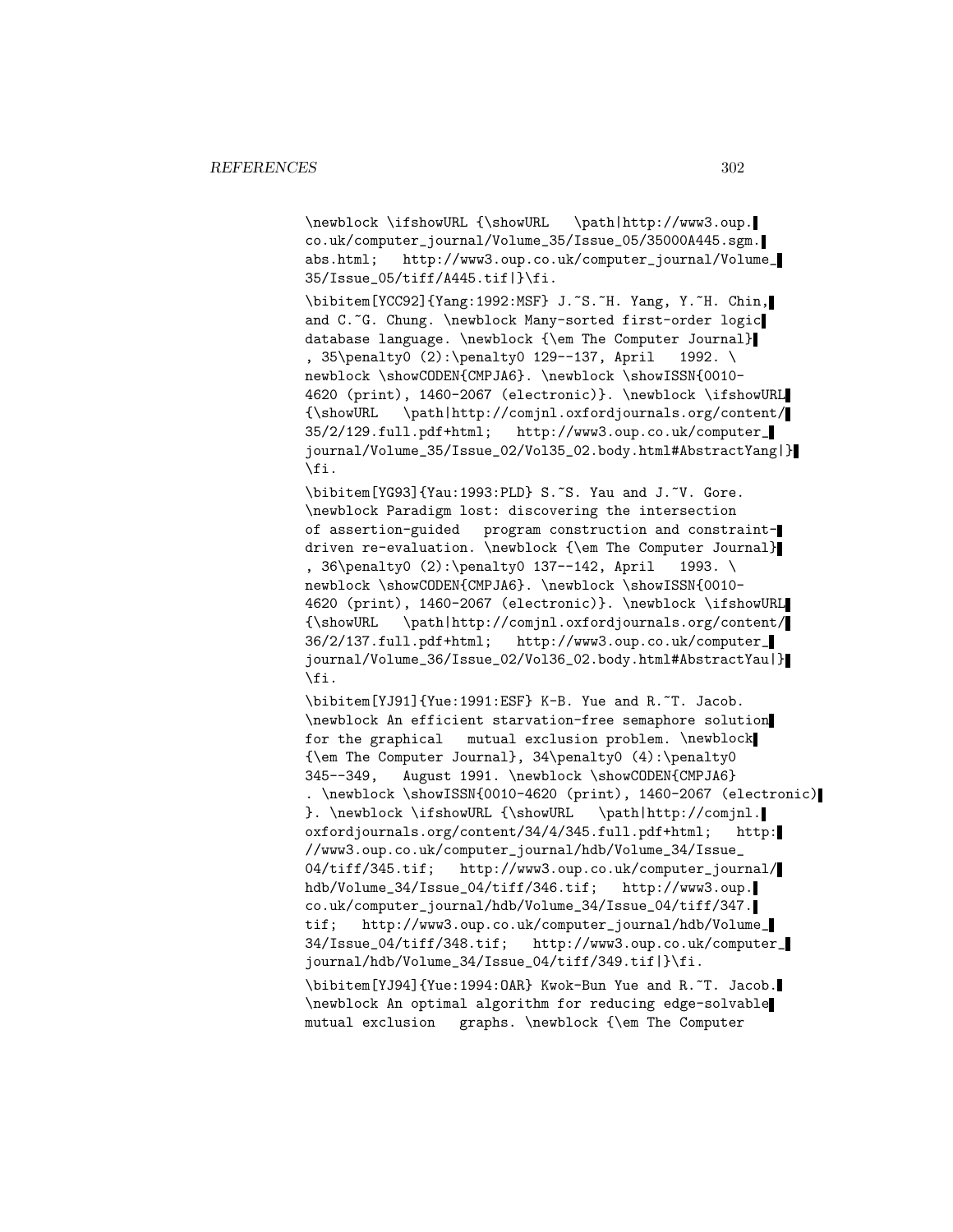Journal}, 37\penalty0 (2):\penalty0 129--138, ???? 1994. \newblock \showCODEN{CMPJA6}. \newblock \showISSN{0010- 4620 (print), 1460-2067 (electronic)}. \newblock \ifshowURL {\showURL \path|http://comjnl.oxfordjournals.org/content/ 37/2/129.full.pdf+html; http://www3.oup.co.uk/computer\_ journal/Volume\_37/Issue\_02/Vol37\_02.body.html#AbstractYue|} \fi.

\bibitem[Yok97]{Yokoo:1997:DCU} Hidetoshi Yokoo. \newblock Data compression using a sort-based context similarity measure. \newblock {\em The Computer Journal}, 40\penalty0 (2--3):\penalty0 94--102, ???? 1997. \newblock \showCODEN{ CMPJA6}. \newblock \showISSN{0010-4620 (print), 1460- 2067 (electronic)}. \newblock \ifshowURL {\showURL \ path|http://comjnl.oxfordjournals.org/content/40/2\_and\_ 3/94.full.pdf+html; http://www3.oup.co.uk/computer\_ journal/Volume\_40/Issue\_02/Vol40\_02.body.html#AbstractYokoo; http://www3.oup.co.uk/computer\_journal/Volume\_40/Issue\_ 02/Vol40\_03.body.html#AbstractYokoo|}\fi.

\bibitem[YS91]{Yannakoudakis:1991:CEM} E.~J. Yannakoudakis and A.~A. Shahid. \newblock A controlled environment for meta-message processing. \newblock {\em The Computer Journal} , 34\penalty0 (4):\penalty0 331--344, August 1991. \ newblock \showCODEN{CMPJA6}. \newblock \showISSN{0010-4620 (print), 1460-2067 (electronic)}. \newblock \ifshowURL {\showURL \path|http://comjnl.oxfordjournals.org/content/ 34/4/331.full.pdf+html; http://www3.oup.co.uk/computer\_ journal/hdb/Volume\_34/Issue\_04/tiff/331.tif; http:/ /www3.oup.co.uk/computer\_journal/hdb/Volume\_34/Issue\_ 04/tiff/332.tif; http://www3.oup.co.uk/computer\_journal/ hdb/Volume\_34/Issue\_04/tiff/333.tif; http://www3.oup. co.uk/computer\_journal/hdb/Volume\_34/Issue\_04/tiff/334. tif; http://www3.oup.co.uk/computer\_journal/hdb/Volume\_ 34/Issue\_04/tiff/335.tif; http://www3.oup.co.uk/computer\_ journal/hdb/Volume\_34/Issue\_04/tiff/336.tif; http:/ /www3.oup.co.uk/computer\_journal/hdb/Volume\_34/Issue\_ 04/tiff/337.tif; http://www3.oup.co.uk/computer\_journal/ hdb/Volume\_34/Issue\_04/tiff/338.tif; http://www3.oup. co.uk/computer\_journal/hdb/Volume\_34/Issue\_04/tiff/339. tif; http://www3.oup.co.uk/computer\_journal/hdb/Volume\_ 34/Issue\_04/tiff/340.tif; http://www3.oup.co.uk/computer\_ journal/hdb/Volume\_34/Issue\_04/tiff/341.tif; http:/ /www3.oup.co.uk/computer\_journal/hdb/Volume\_34/Issue\_ 04/tiff/342.t.